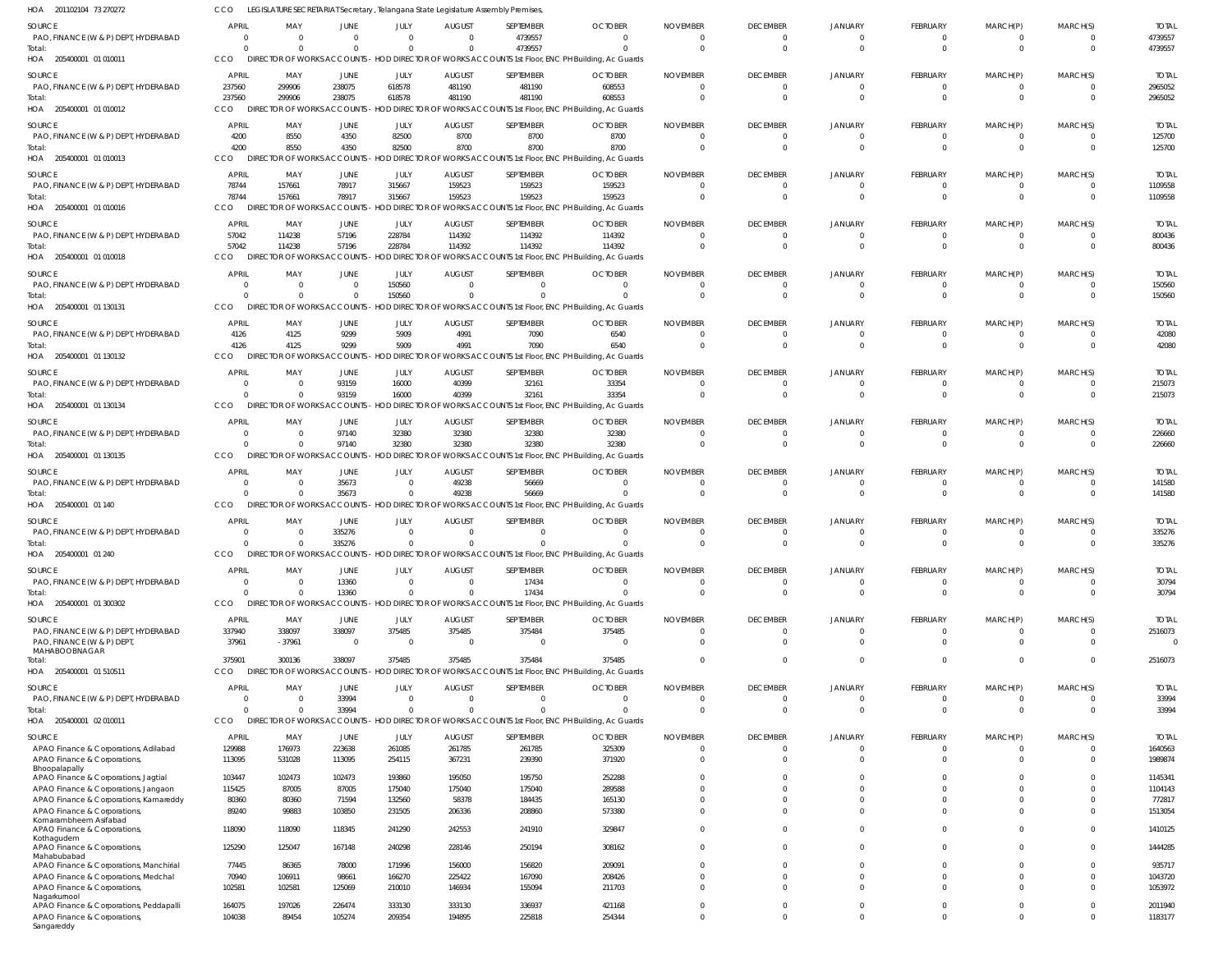| SOURCE                                                | APRIL        | MAY            | JUNE           | JULY           | AUGUST                  | SEPTEMBER      | <b>OCTOBER</b>                                                                                    | <b>NOVEMBER</b> | <b>DECEMBER</b> | JANUARY        | <b>FEBRUARY</b> | MARCH(P)    | MARCH(S) | <b>TOTAI</b> |
|-------------------------------------------------------|--------------|----------------|----------------|----------------|-------------------------|----------------|---------------------------------------------------------------------------------------------------|-----------------|-----------------|----------------|-----------------|-------------|----------|--------------|
| APAO Finance & Corporations, Siddipet                 | 99880        | 99880          | 93891          | 199760         | 194852                  | 202220         | 280172                                                                                            | $\Omega$        | $\Omega$        |                | $\mathbf 0$     | $\Omega$    |          | 1170655      |
| APAO Finance & Corporations, Siricilla                | 121403       | 150909         | 121751         | 287773         | 236145                  | 236145         | 304834                                                                                            | $\Omega$        | $\Omega$        |                | $\Omega$        | $\Omega$    | $\Omega$ | 1458960      |
| APAO Finance & Corporations, Suryapet                 | 196829       | 260291         | 177017         | 467477         | 314005                  | 314005         | 369215                                                                                            | $\Omega$        | $\Omega$        |                | $\Omega$        |             |          | 2098839      |
| APAO Finance & Corporations, Vikarabad                | 77920        | 113051         | 77920          | 225942         | 156660                  | 157770         | 189903                                                                                            | $\Omega$        | $\Omega$        |                | $\Omega$        |             |          | 999166       |
| APAO Finance & Corporations,<br>Wanaparthy            | 110629       | 109315         | 170407         | 200490         | 322514                  | 200490         | 224374                                                                                            | $\Omega$        | $\Omega$        |                | $\Omega$        | $\Omega$    | $\Omega$ | 1338219      |
| APAO Finance & Corporations, Yadadri                  | 156936       | 120297         | 142880         | 248170         | 281430                  | 321204         | 373039                                                                                            | $\Omega$        |                 |                |                 |             |          | 1643956      |
| APAO, PJP (FINANCE), Jogulamba Gadwal                 | 31085        | 52555          | 35673          | 62870          | 63900                   | 243508         | 122607                                                                                            | $\Omega$        | $\Omega$        |                |                 |             |          | 612198       |
| APAO, SRSP (FINANCE), WARANGAL RURAL                  | 178758       | 182600         | 204649         | 406716         | 353350                  | 353350         | 464100                                                                                            | $\Omega$        | $\Omega$        |                | $\Omega$        |             |          | 2143523      |
| PAO, AMRP (FINANCE) NALGONDA                          | 228859       | 264559         | 241420         | 472801         | 466001                  | 454439         | 565925                                                                                            | $\Omega$        |                 |                | $\Omega$        |             |          | 2694004      |
| PAO, FINANCE (W & P) DEPT, HYDERABAD                  | 290779       | 372668         | 377703         | 754326         | 614805                  | 737791         | 776722                                                                                            | $\Omega$        |                 |                |                 |             |          | 3924794      |
| PAO, FINANCE (W & P) DEPT, KARIMNAGAR                 | 568928       | 609264         | 561773         | 1166678        | 965635                  | 1100294        | 1261853                                                                                           | $\Omega$        |                 |                |                 |             |          | 6234425      |
| PAO, FINANCE (W & P) DEPT, KHAMMAM                    | 208133       | 248163         | 214710         | 473044         | 404483                  | 402466         | 513996                                                                                            | $\Omega$        | $\Omega$        | $\Omega$       | $\Omega$        |             |          | 2464995      |
| PAO, FINANCE (W & P) DEPT,                            | 128955       | 161927         | 128159         | 304082         | 232184                  | 175590         | 127770                                                                                            | $\Omega$        |                 |                | $\Omega$        |             |          | 1258667      |
| MAHABOOBNAGAR                                         |              |                |                |                |                         |                |                                                                                                   |                 |                 |                |                 |             |          |              |
| PAO, FINANCE (W & P) DEPT, MEDAK                      | 66693        | 111475         | 91945          | 185025         | 218317                  | 168870         | 206803                                                                                            | $\Omega$        | $\Omega$        |                | $\Omega$        |             |          | 1049128      |
| PAO, FINANCE (W & P) DEPT, NIRMAL                     | 94340        | 125172         | 95210          | 332299         | 190970                  | 190970         | 219568                                                                                            | $\Omega$        | $\Omega$        |                | $\Omega$        |             | $\Omega$ | 1248529      |
| PAO, FINANCE (W & P) DEPT, NIZAMABAD                  | 213157       | 210030         | 211140         | 383660         | 474978                  | 394523         | 553856                                                                                            | $\Omega$        | $\Omega$        |                | $\Omega$        |             | $\Omega$ | 2441344      |
| PAO, FINANCE (W & P) DEPT, RANGA                      | 187115       | 168476         | 200912         | 378624         | 452244                  | 292702         | 479025                                                                                            | $\Omega$        | $\Omega$        |                | $\Omega$        | $\Omega$    | $\Omega$ | 2159098      |
| REDDY                                                 |              |                |                |                |                         |                |                                                                                                   |                 |                 |                |                 |             |          |              |
| PAO, FINANCE (W & P) DEPT, WARANGAL                   | 210495       | 241033         | 246586         | 442810         | 445841                  | 427069         | 468834                                                                                            | $\Omega$        | $\Omega$        |                | $\Omega$        | $\Omega$    | $\Omega$ | 2482668      |
| Total:                                                | 4564908      | 5504861        | 5014372        | 9813060        | 9179214                 | 9172529        | 11422952                                                                                          | $\Omega$        | $\Omega$        | $\Omega$       | $\Omega$        | $\Omega$    | $\Omega$ | 54671896     |
| HOA 205400001 02 010012                               | CCO          |                |                |                |                         |                | DIRECTOR OF WORKS ACCOUNTS - HOD DIRECTOR OF WORKS ACCOUNTS 1st Floor, ENC PH Building, Ac Guards |                 |                 |                |                 |             |          |              |
| SOURCE                                                | APRIL        | MAY            | JUNE           | JULY           | <b>AUGUST</b>           | SEPTEMBER      | <b>OCTOBER</b>                                                                                    | <b>NOVEMBER</b> | <b>DECEMBER</b> | <b>JANUARY</b> | <b>FEBRUARY</b> | MARCH(P)    | MARCH(S) | <b>TOTAL</b> |
| APAO Finance & Corporations, Adilabad                 |              | $\overline{0}$ | $\mathbf 0$    | 74400          | $\overline{0}$          |                | $\Omega$                                                                                          | $\Omega$        | - 0             |                | $\Omega$        |             | $\Omega$ | 74400        |
| APAO Finance & Corporations,                          |              | 252            | $\Omega$       | $\Omega$       | 74100                   | $\Omega$       | $\Omega$                                                                                          | $\Omega$        | $\Omega$        | $\Omega$       | $\Omega$        | $\Omega$    | $\Omega$ | 74352        |
| Bhoopalapally                                         |              |                |                |                |                         |                |                                                                                                   |                 |                 |                |                 |             |          |              |
| APAO Finance & Corporations, Jagtial                  |              | $\Omega$       | $\Omega$       | 65100          | $\overline{0}$          | $\Omega$       | $\Omega$                                                                                          | $\Omega$        | $\Omega$        |                | $\Omega$        |             | $\Omega$ | 65100        |
| APAO Finance & Corporations, Jangaon                  |              | $\Omega$       | $\Omega$       | $\Omega$       | $\overline{0}$          | 46500          | $\Omega$                                                                                          | $\Omega$        |                 |                |                 |             |          | 46500        |
| APAO Finance & Corporations, Kamareddy                |              | $\Omega$       | $\Omega$       | $\overline{0}$ | 37200                   | $\Box$         | $\Omega$                                                                                          | $\Omega$        | $\Omega$        |                | $\Omega$        |             | $\Omega$ | 37200        |
| APAO Finance & Corporations,                          |              | $\Omega$       | 25             | $\Omega$       | 25                      |                | $\Omega$                                                                                          | $\Omega$        | $\Omega$        |                | $\Omega$        |             | $\Omega$ | 50           |
| Komarambheem Asifabad                                 |              |                |                |                |                         |                |                                                                                                   |                 |                 |                |                 |             |          |              |
| APAO Finance & Corporations,                          | 2502         | 2502           | 2502           | 70100          | 12506                   | 5000           | 5000                                                                                              | $\Omega$        | $\Omega$        |                | $\Omega$        | $\Omega$    | $\Omega$ | 100112       |
| Kothagudem                                            |              | $\Omega$       | $\overline{0}$ | 74400          | $\overline{\mathbf{0}}$ | $\Omega$       | $\overline{0}$                                                                                    | $\Omega$        | $\Omega$        |                |                 |             | $\Omega$ | 74400        |
| APAO Finance & Corporations,<br>Mahabubabad           |              |                |                |                |                         |                |                                                                                                   |                 |                 |                |                 |             |          |              |
| APAO Finance & Corporations, Manchirial               | $\Omega$     | $\Omega$       | $\overline{0}$ | 46500          | 17500                   | $\Omega$       | $\Omega$                                                                                          | $\Omega$        | $\Omega$        |                | $\Omega$        |             | $\Omega$ | 64000        |
| APAO Finance & Corporations, Medchal                  | $\Omega$     | $\Omega$       | $\Omega$       | $\Omega$       | 46500                   | $\Omega$       | $\Omega$                                                                                          | $\Omega$        | $\Omega$        | $\Omega$       | $\Omega$        |             | $\Omega$ | 46500        |
| APAO Finance & Corporations,                          | 1000         | 1000           | 2000           | 2000           | 4000                    | 2000           | 2000                                                                                              | $\Omega$        | $\Omega$        |                | $\Omega$        |             | $\Omega$ | 14000        |
| Nagarkurnool                                          |              |                |                |                |                         |                |                                                                                                   |                 |                 |                |                 |             |          |              |
| APAO Finance & Corporations, Peddapalli               | - 0          | $\overline{0}$ | $\overline{0}$ | 93000          | $\overline{0}$          | $\Omega$       | $\overline{0}$                                                                                    | $\Omega$        |                 |                |                 |             |          | 93000        |
| APAO Finance & Corporations,                          | 1000         | 1000           | 1000           | 63800          | 7000                    | 4000           | 2000                                                                                              | $\Omega$        | $\Omega$        |                | $\Omega$        |             | $\Omega$ | 79800        |
| Sangareddy                                            |              |                |                |                |                         |                |                                                                                                   |                 |                 |                |                 |             |          |              |
| APAO Finance & Corporations, Siddipet                 | - 0          | $\Omega$       | $\overline{0}$ | 46500          | $\overline{0}$          | $\Omega$       | $\overline{\phantom{0}}$                                                                          | $\Omega$        |                 |                |                 |             |          | 46500        |
| APAO Finance & Corporations, Siricilla                | 1314         | 1460           | 1460           | 66603          | 1503                    | 1503           | 1503                                                                                              | $\Omega$        |                 |                |                 |             |          | 75346        |
| APAO Finance & Corporations, Suryapet                 |              | $\Omega$       | $\overline{0}$ | 74400          | $\overline{0}$          |                | $\Omega$                                                                                          | $\Omega$        |                 |                |                 |             |          | 74400        |
| APAO Finance & Corporations, Vikarabad                | $\Omega$     | $\Omega$       | $\overline{0}$ | $\overline{0}$ | 37200                   |                | $\Omega$                                                                                          |                 |                 |                |                 |             |          | 37200        |
| APAO Finance & Corporations, Yadadri                  | $\Omega$     | $\overline{0}$ | $\overline{0}$ | - 0            | $\overline{0}$          | 71700          | $\Omega$                                                                                          |                 |                 |                |                 |             |          | 71700        |
| APAO, SRSP (FINANCE), WARANGAL RURAL                  | 2872         | 2900           | 5350           | 104200         | 5600                    | 10600          | 15700                                                                                             |                 |                 |                |                 |             |          | 147222       |
| PAO, AMRP (FINANCE) NALGONDA                          | 1000         | 2000           | 140500         | 4000           | 2000                    | 19500          | 4500                                                                                              | $\Omega$        |                 |                |                 |             |          | 173500       |
| PAO, FINANCE (W & P) DEPT, HYDERABAD                  | 6130         | 12750          | 7350           | 182920         | 12800                   | 14988          | 13700                                                                                             |                 |                 |                |                 |             |          | 250638       |
| PAO, FINANCE (W & P) DEPT, KARIMNAGAR                 | 8634         | 15918          | 8774           | 352986         | 15068                   | 16254          | 15832                                                                                             | $\Omega$        | $\Omega$        |                | $\Omega$        | $\Omega$    | $\Omega$ | 433466       |
| PAO, FINANCE (W & P) DEPT, KHAMMAM                    | 4364         | 9532           | 5438           | 144938         | 8588                    | 8432           | 8644                                                                                              | $\overline{0}$  | $\Omega$        | $\Omega$       | 0               | $\Omega$    | $\Omega$ | 189936       |
| PAO, FINANCE (W & P) DEPT,                            | $\Omega$     | $\overline{0}$ | 65100          | $\overline{0}$ | $\overline{0}$          | $\Omega$       | $\overline{0}$                                                                                    | $\Omega$        | $\Omega$        | $\Omega$       | $\Omega$        | $\Omega$    | $\Omega$ | 65100        |
| MAHABOOBNAGAR                                         |              |                |                |                |                         |                |                                                                                                   |                 |                 |                |                 |             |          |              |
| PAO, FINANCE (W & P) DEPT, MEDAK                      | $\Omega$     | $\overline{0}$ | $\overline{0}$ | 41700          | $\overline{0}$          | $\overline{0}$ | $\overline{0}$                                                                                    | $\overline{0}$  | $\Omega$        | $\Omega$       | $\Omega$        | $\Omega$    | $\Omega$ | 41700        |
| PAO, FINANCE (W & P) DEPT, NIRMAL                     | 450          | 900            | 450            | 57600          | 900                     | 900            | 900                                                                                               | $\Omega$        | $\Omega$        | $\Omega$       | $\Omega$        | $\Omega$    | $\Omega$ | 62100        |
| PAO, FINANCE (W & P) DEPT, NIZAMABAD                  | 2280         | 2350           | 2350           | 4000           | 98850                   | 4120           | 10700                                                                                             | $\Omega$        | $\Omega$        | $\Omega$       | $\Omega$        | $\Omega$    | $\Omega$ | 124650       |
| PAO, FINANCE (W & P) DEPT, RANGA                      | 3550         | 3380           | 100350         | 12208          | 9342                    | 5723           | 6856                                                                                              | $\Omega$        | $\Omega$        | $\Omega$       | $\Omega$        | $\Omega$    | $\Omega$ | 141409       |
| REDDY<br>PAO, FINANCE (W & P) DEPT, WARANGAL          | 3150         | 3522           | 6400           | 6500           | 117090                  | 6308           | 11506                                                                                             | $\Omega$        | $\Omega$        | $\Omega$       | $\Omega$        | $\Omega$    | $\Omega$ | 154476       |
| Total:                                                | 38246        | 59466          | 349049         | 1587855        | 507772                  | 217528         | 98841                                                                                             | $\Omega$        | $\Omega$        | $\Omega$       | $\Omega$        | $\Omega$    | $\Omega$ | 2858757      |
| HOA 205400001 02 010013                               | CCO          |                |                |                |                         |                | DIRECTOR OF WORKS ACCOUNTS - HOD DIRECTOR OF WORKS ACCOUNTS 1st Floor, ENC PH Building, Ac Guards |                 |                 |                |                 |             |          |              |
|                                                       |              |                |                |                |                         |                |                                                                                                   |                 |                 |                |                 |             |          |              |
| SOURCE                                                | <b>APRIL</b> | MAY            | JUNE           | JULY           | <b>AUGUST</b>           | SEPTEMBER      | <b>OCTOBER</b>                                                                                    | <b>NOVEMBER</b> | <b>DECEMBER</b> | <b>JANUARY</b> | <b>FEBRUARY</b> | MARCH(P)    | MARCH(S) | <b>TOTAL</b> |
| APAO Finance & Corporations, Adilabad                 | 43184        | 86368          | 129552         | 86734          | 86969                   | 86969          | 87369                                                                                             | $\overline{0}$  | $\Omega$        | $\Omega$       | $\mathbf 0$     | $\mathbf 0$ | $\Omega$ | 607145       |
| APAO Finance & Corporations,                          | 36804        | 146368         | 36804          | 112683         | 179994                  | 78018          | 112717                                                                                            | $\overline{0}$  | $\Omega$        | $\Omega$       | $\mathbf 0$     | $\mathbf 0$ | $\Omega$ | 703388       |
| Bhoopalapally                                         |              |                |                |                |                         |                |                                                                                                   |                 |                 |                |                 |             |          |              |
| APAO Finance & Corporations, Jagtial                  | 34355        | 34938          | 34937          | 64390          | 64789                   | 65024          | 152762                                                                                            | $\overline{0}$  | $\Omega$        | $\Omega$       | $\Omega$        | $\Omega$    | $\Omega$ | 451195       |
| APAO Finance & Corporations, Jangaon                  | 38301        | 28871          | 28871          | 58085          | 58085                   | 58085          | 145717                                                                                            | $\Omega$        | $\Omega$        | $\Omega$       | $\Omega$        | $\Omega$    | $\Omega$ | 416015       |
| APAO Finance & Corporations, Kamareddy                | 26646        | 26646          | 48625          | 43956          | 75289                   | 61182          | 36644                                                                                             | $\overline{0}$  | $\Omega$        | $\Omega$       | $\Omega$        | $\Omega$    | $\Omega$ | 318988       |
| APAO Finance & Corporations,                          | 29607        | 59214          | 33549          | 118861         | 82499                   | 69288          | 170577                                                                                            | $\overline{0}$  | $\Omega$        | $\Omega$       | $\Omega$        | $\Omega$    | $\Omega$ | 563595       |
| Komarambheem Asifabad<br>APAO Finance & Corporations, | 39217        | 39217          | 39303          | 80144          | 197372                  | 80353          | 80353                                                                                             | $\overline{0}$  | $\Omega$        | $\Omega$       | $\mathbf 0$     | $\Omega$    | $\Omega$ | 555959       |
| Kothagudem                                            |              |                |                |                |                         |                |                                                                                                   |                 |                 |                |                 |             |          |              |
| APAO Finance & Corporations,                          | 41565        | 42381          | 114775         | 109096         | 75703                   | 83003          | 79970                                                                                             | $\overline{0}$  | $\Omega$        | $\Omega$       | $\mathbf 0$     | $\Omega$    | $\Omega$ | 546493       |
| Mahabubabad                                           |              |                |                |                |                         |                |                                                                                                   |                 |                 |                |                 |             |          |              |
| APAO Finance & Corporations, Manchirial               | 25782        | 51750          | 25968          | 103869         | 51933                   | 52208          | 52208                                                                                             | $\overline{0}$  | $\Omega$        | $\Omega$       | $\Omega$        | $\Omega$    | $\Omega$ | 363718       |
| APAO Finance & Corporations, Medchal                  | 23535        | 53632          | 32707          | 55246          | 110243                  | 55521          | 55893                                                                                             | $\overline{0}$  | $\Omega$        | $\Omega$       | $\Omega$        | $\Omega$    | $\Omega$ | 386777       |
| APAO Finance & Corporations,                          | 34022        | 34022          | 69559          | 69667          | 111224                  | 51460          | 49616                                                                                             | $\Omega$        | $\Omega$        | $\Omega$       | $\Omega$        | $\Omega$    | $\Omega$ | 419570       |
| Nagarkurnool                                          |              |                |                |                |                         |                |                                                                                                   |                 |                 |                |                 |             |          |              |
| APAO Finance & Corporations, Peddapalli               | 54499        | 109588         | 165585         | 110661         | 110661                  | 111933         | 106293                                                                                            | $\Omega$        | $\Omega$        | $\Omega$       | $\Omega$        | $\Omega$    | $\Omega$ | 769220       |
| APAO Finance & Corporations,                          | 34508        | 29670          | 34988          | 99333          | 64725                   | 129398         | 65150                                                                                             | $\Omega$        | $\Omega$        | $\Omega$       | $\Omega$        | $\Omega$    | $\Omega$ | 457772       |
| Sangareddy<br>APAO Finance & Corporations, Siddipet   | 33120        | 33120          | 66240          | 66237          | 132902                  | 67061          | 67061                                                                                             | $\Omega$        | $\Omega$        | $\Omega$       | $\Omega$        | $\Omega$    | $\Omega$ | 465741       |
| APAO Finance & Corporations, Siricilla                | 40388        | 77261          | 41279          | 150572         | 78544                   | 78544          | 81111                                                                                             | $\overline{0}$  | $\Omega$        | $\Omega$       | $\Omega$        | $\Omega$    | $\Omega$ | 547699       |
| APAO Finance & Corporations, Suryapet                 | 65349        | 110726         | 61271          | 187434         | 104155                  | 104155         | 106077                                                                                            | $\overline{0}$  | $\Omega$        | $\Omega$       | $\mathbf 0$     | $\Omega$    | $\Omega$ | 739167       |
| APAO Finance & Corporations, Vikarabad                | 25865        | 51730          | 25865          | 103456         | 52001                   | 52373          | 52373                                                                                             | $\overline{0}$  | $\Omega$        | $\Omega$       | $\Omega$        | $\Omega$    | $\Omega$ | 363663       |
|                                                       |              |                |                |                |                         |                |                                                                                                   |                 |                 |                |                 |             |          |              |

205400001 02 010011 HOA CCO DIRECTOR OF WORKS ACCOUNTS - HOD DIRECTOR OF WORKS ACCOUNTS 1st Floor, ENC PH Building, Ac Guards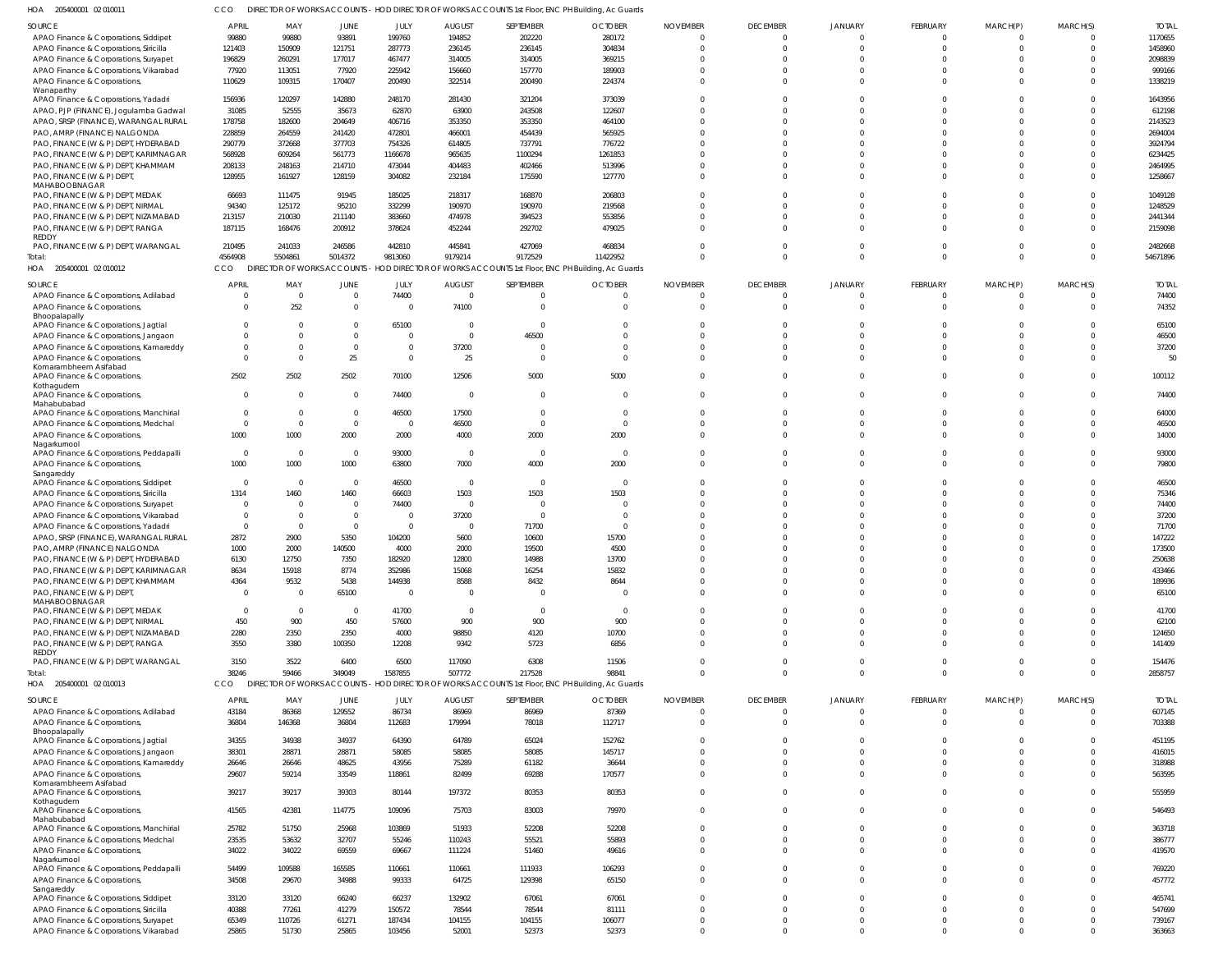205400001 02 010013 HOA CCO DIRECTOR OF WORKS ACCOUNTS - HOD DIRECTOR OF WORKS ACCOUNTS 1st Floor, ENC PH Building, Ac Guards

| .<br>LOUTUOUUT ULUIUUT.                     |                |                            |          |                |               |             | <b>THOD DIRECTOR OF WORKS7ROODSING</b> ISCHOOF ENOTH Dallaring, Ale Guarda                        |                 |                 |                |             |          |          |              |
|---------------------------------------------|----------------|----------------------------|----------|----------------|---------------|-------------|---------------------------------------------------------------------------------------------------|-----------------|-----------------|----------------|-------------|----------|----------|--------------|
| SOURCE                                      | <b>APRIL</b>   | MAY                        | JUNE     | JULY           | <b>AUGUST</b> | SEPTEMBER   | <b>OCTOBER</b>                                                                                    | <b>NOVEMBER</b> | <b>DECEMBER</b> | <b>JANUARY</b> | FEBRUARY    | MARCH(P) | MARCH(S) | <b>TOTAI</b> |
| APAO Finance & Corporations,                | 36712          | 37629                      | 66083    | 66535          | 123443        | 66535       | 68278                                                                                             | $\Omega$        | $\Omega$        | $\Omega$       | $\Omega$    | $\Omega$ |          | 465215       |
| Wanaparthy                                  |                |                            |          |                |               |             |                                                                                                   |                 |                 |                |             |          |          |              |
| APAO Finance & Corporations, Yadadri        | 52215          | 40816                      | 48388    | 82446          | 93521         | 126632      | 165199                                                                                            | $\Omega$        | $\Omega$        |                |             |          |          | 609217       |
| APAO, PJP (FINANCE), Jogulamba Gadwal       | 10319          | 17444                      | 20756    | 20873          | 21218         | 98971       | 42592                                                                                             | $\Omega$        | $\Omega$        | $\Omega$       |             |          |          | 232173       |
| APAO, SRSP (FINANCE), WARANGAL RURAL        | 59317          | 60596                      | 114013   | 233266         | 117278        | 117278      | 120400                                                                                            | $\Omega$        | $\Omega$        | $\Omega$       |             |          |          | 822148       |
| PAO, AMRP (FINANCE) NALGONDA                | 76112          | 143021                     | 83106    | 264902         | 155084        | 149307      | 147344                                                                                            | $\Omega$        |                 | $\Omega$       |             |          |          | 1018876      |
| PAO, FINANCE (W & P) DEPT, HYDERABAD        | 96460          | 212396                     | 131512   | 393641         | 203938        | 244992      | 216847                                                                                            | ſ               |                 | $\Omega$       |             |          |          | 1499786      |
| PAO, FINANCE (W & P) DEPT, KARIMNAGAR       | 189231         | 340909                     | 194872   | 641984         | 321324        | 355618      | 338880                                                                                            | $\Omega$        |                 | $\Omega$       |             |          |          | 2382818      |
|                                             |                |                            |          |                |               |             |                                                                                                   | $\Omega$        |                 | $\Omega$       |             |          |          |              |
| PAO, FINANCE (W & P) DEPT, KHAMMAM          | 69267          | 134962                     | 73714    | 259664         | 134653        | 133975      | 135992                                                                                            |                 |                 |                |             |          |          | 942227       |
| PAO, FINANCE (W & P) DEPT,<br>MAHABOOBNAGAR | 42832          | 77301                      | 44230    | 145122         | 92207         | 58359       | 42486                                                                                             | $\Omega$        |                 | $\Omega$       |             |          |          | 502537       |
| PAO, FINANCE (W & P) DEPT, MEDAK            | 22122          | 49795                      | 31631    | 61463          | 100533        | 56101       | 56854                                                                                             | $\Omega$        |                 | $\Omega$       |             |          |          | 378499       |
| PAO, FINANCE (W & P) DEPT, NIRMAL           | 31301          | 63002                      | 31593    | 153970         | 63366         | 63366       | 56642                                                                                             | $\Omega$        | $\Omega$        | $\Omega$       |             |          |          | 463240       |
|                                             |                |                            |          |                |               |             |                                                                                                   | $\Omega$        | $\Omega$        | $\Omega$       | $\Omega$    |          |          |              |
| PAO, FINANCE (W & P) DEPT, NIZAMABAD        | 70806          | 72721                      | 73093    | 127433         | 237450        | 133071      | 192352                                                                                            |                 |                 |                |             |          |          | 906926       |
| PAO, FINANCE (W & P) DEPT, RANGA<br>REDDY   | 65607          | 59453                      | 134326   | 229510         | 155931        | 103567      | 130332                                                                                            | $\Omega$        | $\Omega$        | $\Omega$       | $\Omega$    |          |          | 878726       |
| PAO, FINANCE (W & P) DEPT, WARANGAL         | 69867          | 80108                      | 142484   | 147049         | 143690        | 141830      | 242157                                                                                            | $\Omega$        | $\Omega$        | $\Omega$       | $\Omega$    |          |          | 967185       |
| Total:                                      | 1518915        | 2405655                    | 2179679  | 4448282        | 3600724       | 3134177     | 3458246                                                                                           | $\Omega$        | $\Omega$        | $\Omega$       | $\Omega$    | $\Omega$ | $\Omega$ | 20745678     |
|                                             |                |                            |          |                |               |             |                                                                                                   |                 |                 |                |             |          |          |              |
| HOA 205400001 02 010016                     | <b>CCO</b>     | DIRECTOR OF WORKS ACCOUNTS |          |                |               |             | HOD DIRECTOR OF WORKS ACCOUNTS 1st Floor, ENC PH Building, Ac Guards                              |                 |                 |                |             |          |          |              |
| SOURCE                                      | <b>APRIL</b>   | MAY                        | JUNE     | JULY           | <b>AUGUST</b> | SEPTEMBER   | <b>OCTOBER</b>                                                                                    | <b>NOVEMBER</b> | <b>DECEMBER</b> | <b>JANUARY</b> | FEBRUARY    | MARCH(P) | MARCH(S) | <b>TOTAL</b> |
| APAO Finance & Corporations, Adilabad       | 18673          | 37346                      | 56019    | 37500          | 37602         | 37602       | 37775                                                                                             | $\overline{0}$  | $\Omega$        | $\Omega$       | $\mathbf 0$ |          | $\Omega$ | 262517       |
| APAO Finance & Corporations,                | 13422          | 79330                      | 13422    | 41077          | 66047         | 28421       | 36041                                                                                             | $\Omega$        | $\Omega$        | $\Omega$       | $\mathbf 0$ | $\Omega$ | $\Omega$ | 277760       |
| Bhoopalapally                               |                |                            |          |                |               |             |                                                                                                   |                 |                 |                |             |          |          |              |
| APAO Finance & Corporations, Jagtial        | 21653          | 22044                      | 22044    | 40327          | 40500         | 40658       | 95337                                                                                             | $\Omega$        | $\Omega$        | $\Omega$       | $\Omega$    |          | $\Omega$ | 282563       |
| APAO Finance & Corporations, Jangaon        | 16561          | 12484                      | 12484    | 25114          | 25114         | 25114       | 63006                                                                                             | $\Omega$        | $\Omega$        | $\Omega$       | $\Omega$    |          | $\Omega$ | 179877       |
| APAO Finance & Corporations, Kamareddy      | 11521          | 11521                      | 21024    | 19006          | 32553         | 26453       | 15844                                                                                             | $\Omega$        | $\Omega$        | $\Omega$       | $\Omega$    |          | $\Omega$ | 137922       |
| APAO Finance & Corporations,                | 10595          | 21190                      | 10595    | 37649          | 26048         | 21320       | 21404                                                                                             | $\Omega$        | $\Omega$        | $\Omega$       | $\Omega$    |          | $\Omega$ | 148801       |
| Komarambheem Asifabad                       |                |                            |          |                |               |             |                                                                                                   |                 |                 |                |             |          |          |              |
| APAO Finance & Corporations,                | 23673          | 23673                      | 23730    | 48123          | 118979        | 48214       | 48214                                                                                             | $\Omega$        | $\Omega$        | $\Omega$       | $\Omega$    |          | $\Omega$ | 334606       |
| Kothagudem                                  |                |                            |          |                |               |             |                                                                                                   |                 |                 |                |             |          |          |              |
| APAO Finance & Corporations,                | 14874          | 15166                      | 41073    | 39038          | 27088         | 29700       | 28615                                                                                             | $\Omega$        | $\Omega$        | $\Omega$       | 0           | 0        | $\Omega$ | 195554       |
| Mahabubabad                                 |                |                            |          |                |               |             |                                                                                                   |                 |                 |                |             |          |          |              |
| APAO Finance & Corporations, Manchirial     | 11148          | 22377                      | 11229    | 44912          | 22454         | 22573       | 22573                                                                                             | $\Omega$        | $\Omega$        | $\Omega$       | $\Omega$    |          | $\Omega$ | 157266       |
| APAO Finance & Corporations, Medchal        | 21053          | 46220                      | 29370    | 49422          | 98250         | 49668       | 50001                                                                                             | $\Omega$        | $\Omega$        | $\Omega$       | $\Omega$    |          | $\Omega$ | 343984       |
| APAO Finance & Corporations,                | 12174          | 12174                      | 24889    | 24929          | 39799         | 18415       | 17755                                                                                             | $\Omega$        | $\Omega$        | $\Omega$       | $\Omega$    |          | $\Omega$ | 150135       |
| Nagarkurnool                                |                |                            |          |                |               |             |                                                                                                   |                 |                 |                |             |          |          |              |
| APAO Finance & Corporations, Peddapalli     | 29093          | 58397                      | 88026    | 58817          | 58817         | 59324       | 56504                                                                                             | $\Omega$        | $\Omega$        | $\Omega$       | 0           | 0        | $\Omega$ | 408978       |
| APAO Finance & Corporations,                | 12822          | 10730                      | 13030    | 36535          | 23670         | 47437       | 23854                                                                                             | $\Omega$        | $\Omega$        | $\Omega$       | $\Omega$    |          | $\Omega$ | 168078       |
| Sangareddy                                  |                |                            |          |                |               |             |                                                                                                   |                 |                 |                |             |          |          |              |
| APAO Finance & Corporations, Siddipet       | 14320          | 14320                      | 28640    | 28638          | 57462         | 28995       | 28995                                                                                             | $\Omega$        | $\Omega$        | $\Omega$       |             |          | $\Omega$ | 201370       |
| APAO Finance & Corporations, Siricilla      | 17464          | 33408                      | 17849    | 65106          | 33961         | 33961       | 35067                                                                                             | $\Omega$        | $\Omega$        | $\Omega$       |             |          |          | 236816       |
| APAO Finance & Corporations, Suryapet       | 18369          | 34750                      | 15775    | 67661          | 52674         | 36471       | 36471                                                                                             | $\Omega$        | $\Omega$        | $\Omega$       | $\Omega$    |          | $\Omega$ | 262171       |
| APAO Finance & Corporations, Vikarabad      | 11183          | 22366                      | 11183    | 44730          | 22483         | 22644       | 22644                                                                                             | $\Omega$        | $\Omega$        | $\Omega$       | $\Omega$    |          |          | 157233       |
| APAO Finance & Corporations                 | 15872          | 16269                      | 28571    | 28767          | 53371         | 28767       | 29521                                                                                             | $\Omega$        |                 | $\Omega$       | $\Omega$    |          |          | 201138       |
| Wanaparthy                                  |                |                            |          |                |               |             |                                                                                                   |                 |                 |                |             |          |          |              |
| APAO Finance & Corporations, Yadadri        | 16251          | 11322                      | 13805    | 22770          | 27558         | 39891       | 46157                                                                                             | $\Omega$        | $\Omega$        | $\Omega$       | $\Omega$    |          |          | 177754       |
| APAO, PJP (FINANCE), Jogulamba Gadwal       | 6440           | 10521                      | 12953    | 13025          | 13174         | 60172       | 25416                                                                                             | $\Omega$        | $\Omega$        | $\Omega$       |             |          |          | 141701       |
| APAO, SRSP (FINANCE), WARANGAL RURAL        | 30955          | 31718                      | 58954    | 120833         | 60702         | 60702       | 62342                                                                                             | $\sqrt{ }$      |                 | $\Omega$       |             |          |          | 426206       |
| PAO, AMRP (FINANCE) NALGONDA                | 29026          | 58187                      | 31619    | 110377         | 62739         | 59809       | 59391                                                                                             | ſ               |                 |                |             |          |          | 411148       |
| PAO, FINANCE (W & P) DEPT, HYDERABAD        | 86289          | 185337                     | 110163   | 345918         | 179327        | 202185      | 190316                                                                                            |                 |                 |                |             |          |          | 1299535      |
| PAO, FINANCE (W & P) DEPT, KARIMNAGAR       | 112846         | 203296                     | 116210   | 380390         | 191626        | 212307      | 202096                                                                                            | $\Omega$        | $\Omega$        | $\Omega$       |             |          |          | 1418771      |
| PAO, FINANCE (W & P) DEPT, KHAMMAM          | 41307          | 80484                      | 43959    | 150067         | 80303         | 79899       | 81101                                                                                             | $\Omega$        | $\Omega$        | $\Omega$       | $\Omega$    |          |          | 557120       |
| PAO, FINANCE (W & P) DEPT,                  | 25542          | 46097                      | 26376    | 86544          | 46023         | 34804       | 25338                                                                                             | $\Omega$        | $\Omega$        | $\Omega$       | $\Omega$    |          |          | 290724       |
| MAHABOOBNAGAR                               |                |                            |          |                |               |             |                                                                                                   |                 |                 |                |             |          |          |              |
| PAO, FINANCE (W & P) DEPT, MEDAK            | 7916           | 18041                      | 11319    | 21994          | 35975         | 20075       | 20345                                                                                             | $\Omega$        | $\Omega$        | $\Omega$       |             |          |          | 135665       |
| PAO, FINANCE (W & P) DEPT, NIRMAL           | 13534          | 27241                      | 13660    | 66571          | 27397         | 27397       | 24490                                                                                             | $\Omega$        | $\Omega$        | $\Omega$       |             |          |          | 200290       |
| PAO, FINANCE (W & P) DEPT, NIZAMABAD        | 42022          | 43164                      | 43386    | 75592          | 140042        | 78580       | 114029                                                                                            | $\Omega$        | $\Omega$        | $\Omega$       | $\Omega$    |          |          | 536815       |
| PAO, FINANCE (W & P) DEPT, RANGA            | 53054          | 48770                      | 112405   | 185171         | 129455        | 84672       | 106850                                                                                            | $\Omega$        |                 | $\Omega$       | $\Omega$    |          |          | 720377       |
| REDDY                                       |                |                            |          |                |               |             |                                                                                                   |                 |                 |                |             |          |          |              |
| PAO, FINANCE (W & P) DEPT, WARANGAL         | 40871          | 46979                      | 83382    | 85702          | 86293         | 82590       | 141495                                                                                            | $\Omega$        |                 | $\Omega$       | $\Omega$    |          |          | 567312       |
| Total:                                      | 800523         | 1304922                    | 1147144  | 2402305        | 1917486       | 1648820     | 1768987                                                                                           | $\Omega$        | $\Omega$        | $\Omega$       | $\Omega$    | $\Omega$ | $\Omega$ | 10990187     |
| HOA 205400001 02 010017                     | CCO            |                            |          |                |               |             | DIRECTOR OF WORKS ACCOUNTS - HOD DIRECTOR OF WORKS ACCOUNTS 1st Floor, ENC PH Building, Ac Guards |                 |                 |                |             |          |          |              |
|                                             |                |                            |          |                |               |             |                                                                                                   |                 |                 |                |             |          |          |              |
| SOURCE                                      | <b>APRIL</b>   | MAY                        | JUNE     | JULY           | <b>AUGUST</b> | SEPTEMBER   | <b>OCTOBER</b>                                                                                    | <b>NOVEMBER</b> | <b>DECEMBER</b> | <b>JANUARY</b> | FEBRUARY    | MARCH(P) | MARCH(S) | <b>TOTAL</b> |
| APAO Finance & Corporations, Manchirial     | $\Omega$       | $\Omega$                   | $\Omega$ | $\Omega$       | 17250         | 0           | $\Omega$                                                                                          | $\Omega$        |                 |                | 0           |          |          | 17250        |
| APAO Finance & Corporations, Peddapalli     | $\Omega$       | $\Omega$                   | $\Omega$ | $\Omega$       | 13325         |             | $\Omega$                                                                                          | $\Omega$        |                 |                |             |          |          | 13325        |
| APAO Finance & Corporations, Siddipet       | $\Omega$       | $\Omega$                   | 4000     | $\Omega$       | - (           |             | $\Omega$                                                                                          |                 |                 |                |             |          |          | 4000         |
| APAO Finance & Corporations, Suryapet       | $\Omega$       | $\Omega$                   |          | <sup>0</sup>   | 11200         | $\Omega$    | $\Omega$                                                                                          | $\Omega$        |                 | $\Omega$       |             |          |          | 11200        |
| PAO, AMRP (FINANCE) NALGONDA                | $\Omega$       | $\Omega$                   |          | <sup>0</sup>   | $\Omega$      | 209682      | 7500                                                                                              | $\Omega$        |                 | $\Omega$       |             |          |          | 217182       |
| PAO, FINANCE (W & P) DEPT, KARIMNAGAR       | $\Omega$       | -C                         |          |                | $\cup$        | 7121        | $\Omega$                                                                                          |                 |                 |                |             |          |          | 7121         |
| PAO, FINANCE (W & P) DEPT, MEDAK            | $\Omega$       | $\Omega$                   |          |                |               |             | 9000                                                                                              | $\Omega$        |                 | $\Omega$       |             |          |          | 9000         |
| PAO, FINANCE (W & P) DEPT, NIZAMABAD        | $\Omega$       | 44050                      |          |                |               |             | $\overline{0}$                                                                                    | $\Omega$        |                 | $\Omega$       |             |          |          | 44050        |
|                                             | $\Omega$       | 44050                      | 4000     |                | 41775         | 216803      | 16500                                                                                             | $\Omega$        |                 | $\Omega$       | $\Omega$    | $\Omega$ |          | 323128       |
| Total:                                      |                |                            |          |                |               |             |                                                                                                   |                 |                 |                |             |          |          |              |
| HOA 205400001 02 010018                     | CCO            | <b>DIRECT</b>              |          |                |               |             | OR OF WORKS ACCOUNTS - HOD DIRECTOR OF WORKS ACCOUNTS 1st Floor, ENC PH Building, Ac Guards       |                 |                 |                |             |          |          |              |
| SOURCE                                      | <b>APRIL</b>   | MAY                        | JUNE     | JULY           | <b>AUGUST</b> | SEPTEMBER   | <b>OCTOBER</b>                                                                                    | <b>NOVEMBER</b> | <b>DECEMBER</b> | <b>JANUARY</b> | FEBRUARY    | MARCH(P) | MARCH(S) | <b>TOTAL</b> |
| APAO Finance & Corporations, Adilabad       | $\overline{0}$ | $\Omega$                   | $\Omega$ | $\overline{0}$ | 146884        | $\mathbf 0$ | $\overline{0}$                                                                                    | $\Omega$        | $\Omega$        | $\Omega$       | 0           |          |          | 146884       |
| APAO Finance & Corporations,                | $\Omega$       | $\Omega$                   | $\Omega$ | 29303          | $\Omega$      | $\Omega$    | $\Omega$                                                                                          | $\Omega$        | $\Omega$        | $\Omega$       | $\Omega$    | $\Omega$ |          | 29303        |
| Komarambheem Asifabad                       |                |                            |          |                |               |             |                                                                                                   |                 |                 |                |             |          |          |              |
| APAO Finance & Corporations,                | $\Omega$       | $\Omega$                   | $\Omega$ | $\overline{0}$ | 45345         | $\Omega$    | $\Omega$                                                                                          | $\Omega$        | $\Omega$        | $\Omega$       | $\Omega$    |          |          | 45345        |
| Kothagudem                                  |                |                            |          |                |               |             |                                                                                                   |                 |                 |                |             |          |          |              |
| APAO Finance & Corporations,                | $\Omega$       | $\Omega$                   | $\Omega$ | 104773         | $\Omega$      | $\Omega$    | $\Omega$                                                                                          | $\Omega$        | $\Omega$        | $\Omega$       | $\Omega$    |          |          | 104773       |
| Mahabubabad                                 |                |                            |          |                |               |             |                                                                                                   |                 |                 |                |             |          |          |              |
| APAO Finance & Corporations, Manchirial     | $\Omega$       | $\Omega$                   | $\Omega$ | $\Omega$       | 67720         | $\Omega$    | $\Omega$                                                                                          | $\Omega$        | $\Omega$        | $\Omega$       | $\Omega$    |          |          | 67720        |
| APAO Finance & Corporations, Medchal        | $\mathbf{0}$   | $\Omega$                   | $\Omega$ | $\mathbf{0}$   | 117012        | $\Omega$    | $\Omega$                                                                                          | $\Omega$        | $\Omega$        | $\Omega$       | $\Omega$    |          | $\Omega$ | 117012       |
| APAO Finance & Corporations,                | $\Omega$       | $\Omega$                   | $\Omega$ | $\Omega$       | - 0           | 71754       | $\Omega$                                                                                          | $\Omega$        | $\Omega$        | $\Omega$       | $\Omega$    |          | $\Omega$ | 71754        |
| Nagarkurnool                                |                |                            |          |                |               |             |                                                                                                   |                 |                 |                |             |          |          |              |
| APAO Finance & Corporations                 | $\Omega$       | $\Omega$                   | $\Omega$ | $\mathbf 0$    | 51904         | $\mathbf 0$ | $\mathbf 0$                                                                                       | $\Omega$        | $\Omega$        | $\Omega$       | $\Omega$    | $\Omega$ | $\Omega$ | 51904        |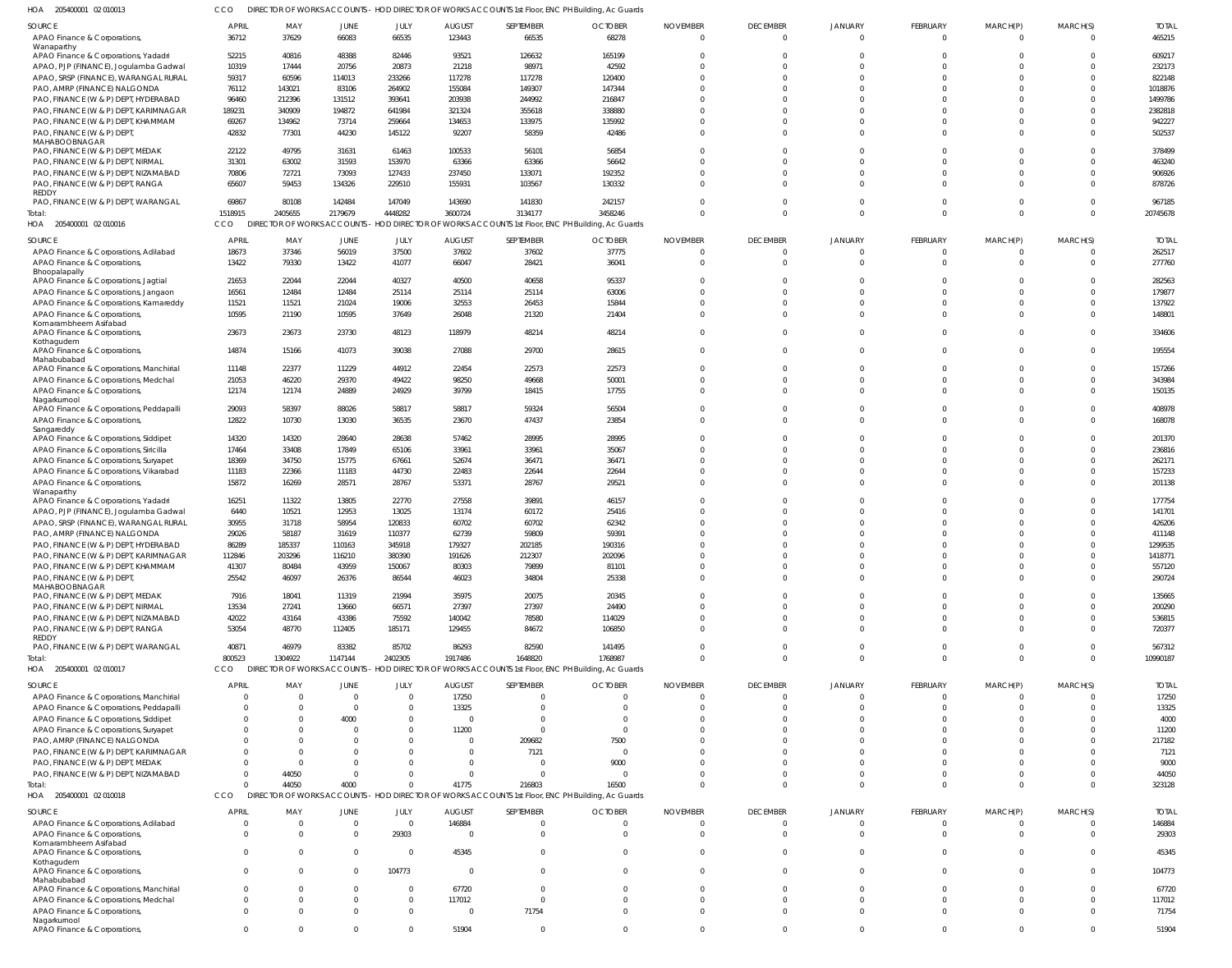205400001 02 010018 HOA CCO DIRECTOR OF WORKS ACCOUNTS - HOD DIRECTOR OF WORKS ACCOUNTS 1st Floor, ENC PH Building, Ac Guards

| SOURCE<br>Sangareddy                                                              | <b>APRIL</b>               | MAY                  | JUNE                 | JULY                       | <b>AUGUST</b>              | SEPTEMBER              | <b>OCTOBER</b>                                                                                        | <b>NOVEMBER</b> | <b>DECEMBER</b>      | <b>JANUARY</b>       | <b>FEBRUARY</b>      | MARCH(P) | MARCH(S)             | <b>TOTAL</b>  |
|-----------------------------------------------------------------------------------|----------------------------|----------------------|----------------------|----------------------------|----------------------------|------------------------|-------------------------------------------------------------------------------------------------------|-----------------|----------------------|----------------------|----------------------|----------|----------------------|---------------|
| APAO Finance & Corporations, Siddipet                                             |                            |                      |                      | $\Omega$                   | 129465                     | $\Omega$               | $\Omega$                                                                                              |                 | $\mathbf{0}$         |                      | $\Omega$             |          |                      | 129465        |
| APAO Finance & Corporations, Siricilla                                            |                            |                      |                      | $\Omega$                   | 82286                      | $\Omega$               | $\Omega$                                                                                              |                 | $\Omega$             |                      |                      |          |                      | 82286         |
| APAO Finance & Corporations, Suryapet                                             |                            |                      |                      | $\Omega$                   | 137729                     | $\Omega$               | 19267                                                                                                 |                 | <sup>0</sup>         |                      |                      |          |                      | 156996        |
| APAO Finance & Corporations, Vikarabad                                            |                            |                      |                      | $\Omega$                   | 44635                      | $\Omega$               | $\Omega$                                                                                              |                 | $\Omega$             |                      |                      |          |                      | 44635         |
| APAO Finance & Corporations,<br>Wanaparthy                                        |                            |                      |                      | $\Omega$                   | 106823                     | $\Omega$               |                                                                                                       |                 |                      |                      |                      |          |                      | 106823        |
| APAO Finance & Corporations, Yadadri                                              |                            |                      |                      | $\Omega$                   | $\Omega$                   | 113644                 |                                                                                                       |                 |                      |                      |                      |          |                      | 113644        |
| APAO, SRSP (FINANCE), WARANGAL RURAL                                              |                            |                      |                      | $\Omega$                   | 207106                     | $\Omega$               | 56199                                                                                                 |                 | <sup>0</sup>         |                      |                      |          |                      | 263305        |
| PAO, AMRP (FINANCE) NALGONDA                                                      |                            |                      |                      | $\Omega$                   | 74432                      | $\Omega$               | - 0                                                                                                   |                 |                      |                      |                      |          |                      | 74432         |
| PAO, FINANCE (W & P) DEPT, KARIMNAGAR                                             |                            |                      |                      | $\Omega$                   | 463546                     | $\Omega$               |                                                                                                       |                 |                      |                      |                      |          |                      | 463546        |
| PAO, FINANCE (W & P) DEPT, KHAMMAM                                                |                            |                      |                      | 6102                       | 76546                      | $\Omega$               | 19837                                                                                                 |                 |                      |                      |                      |          |                      | 102485        |
| PAO, FINANCE (W & P) DEPT,<br><b>MAHABOOBNAGAR</b>                                |                            |                      |                      | $\Omega$                   | 57446                      | $\Omega$               |                                                                                                       |                 |                      |                      |                      |          |                      | 57446         |
| PAO, FINANCE (W & P) DEPT, MEDAK                                                  |                            |                      |                      | $\Omega$                   | 53623                      | $\Omega$               |                                                                                                       |                 |                      |                      |                      |          |                      | 53623         |
| PAO, FINANCE (W & P) DEPT, NIRMAL                                                 |                            |                      |                      | $\Omega$                   | 117967                     | $\Omega$               |                                                                                                       |                 |                      |                      |                      |          |                      | 117967        |
| PAO, FINANCE (W & P) DEPT, NIZAMABAD                                              |                            |                      |                      | $\Omega$                   | 183607                     | 22846                  |                                                                                                       |                 | <sup>0</sup>         |                      |                      |          |                      | 206453        |
| PAO, FINANCE (W & P) DEPT, RANGA                                                  |                            |                      |                      | $\Omega$                   | 183846                     | -C                     |                                                                                                       |                 |                      |                      |                      |          |                      | 183846        |
| REDDY                                                                             |                            |                      |                      |                            |                            |                        |                                                                                                       |                 |                      |                      |                      |          |                      |               |
| PAO, FINANCE (W & P) DEPT, WARANGAL                                               |                            |                      | 0                    | $\Omega$                   | 146030                     | $\Omega$               |                                                                                                       |                 | <sup>0</sup>         |                      |                      |          |                      | 146030        |
| Total:                                                                            |                            |                      | $\Omega$             | 140178                     | 2493952                    | 208244                 | 95303                                                                                                 |                 | $\Omega$             | $\Omega$             | $\Omega$             |          |                      | 2937677       |
| HOA 205400001 02 020021                                                           | CCO                        |                      |                      |                            |                            |                        | DIRECTOR OF WORKS ACCOUNTS - HOD DIRECTOR OF WORKS ACCOUNTS 1st Floor, ENC PH Building, Ac Guards     |                 |                      |                      |                      |          |                      |               |
| SOURCE                                                                            | <b>APRIL</b>               | MAY                  | JUNE                 | JULY                       | <b>AUGUST</b>              | SEPTEMBER              | <b>OCTOBER</b>                                                                                        | <b>NOVEMBER</b> | <b>DECEMBER</b>      | JANUARY              | <b>FEBRUARY</b>      | MARCH(P) | MARCH(S)             | <b>TOTAL</b>  |
| APAO, SRSP (FINANCE), WARANGAL RURAL                                              | 3600                       | 4000                 | 3600                 | $\overline{0}$             | 7600                       | 4000                   | 8000                                                                                                  |                 | $\Omega$             |                      | $\Omega$             |          |                      | 30800         |
| PAO, FINANCE (W & P) DEPT, KARIMNAGAR                                             | - 0                        | $\Omega$             | 32000                | $\Omega$                   | $\Omega$                   | 16000                  | 16000                                                                                                 |                 | $\Omega$             |                      | $\Omega$             |          |                      | 64000         |
| PAO, FINANCE (W & P) DEPT, WARANGAL                                               | $\Omega$                   | 3246                 | 1623                 | 1623                       | $\Omega$                   | 1623                   | 1623                                                                                                  |                 | $\Omega$             |                      | $\Omega$             |          |                      | 9738          |
| Total:                                                                            | 3600                       | 7246                 | 37223                | 1623                       | 7600                       | 21623                  | 25623                                                                                                 |                 | $\Omega$             |                      | $\Omega$             |          |                      | 104538        |
| HOA 205400001 02 110111                                                           | CCO                        |                      |                      |                            |                            |                        | DIRECTOR OF WORKS ACCOUNTS - HOD DIRECTOR OF WORKS ACCOUNTS 1st Floor, ENC PH Building, Ac Guards     |                 |                      |                      |                      |          |                      |               |
| SOURCE                                                                            | <b>APRIL</b>               | MAY                  | JUNE                 | JULY                       | <b>AUGUST</b>              | SEPTEMBER              | <b>OCTOBER</b>                                                                                        | <b>NOVEMBER</b> | <b>DECEMBER</b>      | JANUARY              | FEBRUARY             | MARCH(P) | MARCH(S)             | <b>TOTAL</b>  |
| APAO Finance & Corporations, Adilabad                                             |                            |                      | $\Omega$             | $\Omega$                   | $\Omega$                   | 10000                  | $\Omega$                                                                                              |                 | $\Omega$             |                      | $\Omega$             |          |                      | 10000         |
| APAO Finance & Corporations, Jagtial                                              |                            |                      |                      | $\Omega$                   | 9670                       | $\Omega$               | $\Omega$                                                                                              |                 | $\Omega$             |                      | $\Omega$             |          |                      | 9670          |
| APAO Finance & Corporations,                                                      |                            |                      | <sup>0</sup>         | $\Omega$                   | 9621                       | $\Omega$               | 4918                                                                                                  |                 | $\Omega$             |                      | $\Omega$             |          |                      | 14539         |
| Komarambheem Asifabad                                                             |                            |                      |                      |                            |                            |                        |                                                                                                       |                 |                      |                      |                      |          |                      |               |
| APAO Finance & Corporations,                                                      |                            |                      |                      | $\Omega$                   | $\Omega$                   | 9981                   |                                                                                                       |                 | <sup>0</sup>         |                      |                      |          |                      | 9981          |
| Kothagudem<br>APAO Finance & Corporations, Peddapalli                             |                            |                      | 0                    | $\Omega$                   | 6100                       | 3600                   |                                                                                                       |                 | $\Omega$             |                      | $\Omega$             |          |                      | 9700          |
| APAO Finance & Corporations,                                                      |                            |                      |                      | $\Omega$                   | 9855                       | $\Omega$               |                                                                                                       |                 | $\Omega$             |                      |                      |          |                      | 9855          |
| Sangareddy                                                                        |                            |                      |                      |                            |                            |                        |                                                                                                       |                 |                      |                      |                      |          |                      |               |
| APAO Finance & Corporations, Siricilla                                            |                            |                      |                      | $\Omega$                   | $\Omega$                   | $\Omega$               | 9009                                                                                                  |                 | $\Omega$             |                      |                      |          |                      | 9009          |
| APAO Finance & Corporations, Suryapet                                             |                            |                      |                      | $\Omega$                   | 9500                       | $\Omega$               |                                                                                                       |                 |                      |                      |                      |          |                      | 9500          |
| APAO Finance & Corporations, Yadadri                                              |                            |                      |                      | $\Omega$                   | 8701                       | $\Omega$               |                                                                                                       |                 |                      |                      |                      |          |                      | 8701          |
| APAO, PJP (FINANCE), Jogulamba Gadwal                                             |                            |                      |                      |                            | $\Omega$                   | 10000                  |                                                                                                       |                 |                      |                      |                      |          |                      | 10000         |
| APAO, SRSP (FINANCE), WARANGAL RURAL                                              |                            |                      |                      |                            | $\Omega$                   | $\Omega$               | 2685                                                                                                  |                 |                      |                      |                      |          |                      | 2685          |
| PAO, AMRP (FINANCE) NALGONDA                                                      |                            |                      |                      |                            | 9760                       | $\Omega$               |                                                                                                       |                 |                      |                      |                      |          |                      | 9760          |
| PAO, FINANCE (W & P) DEPT, KARIMNAGAR                                             |                            |                      |                      |                            | 2660                       | $\Omega$               |                                                                                                       |                 |                      |                      |                      |          |                      | 2660          |
| PAO, FINANCE (W & P) DEPT, MEDAK                                                  |                            |                      |                      |                            |                            | 9860                   |                                                                                                       |                 |                      |                      |                      |          |                      | 9860          |
| PAO, FINANCE (W & P) DEPT, NIRMAL                                                 |                            |                      |                      |                            | $\Omega$                   | $\Omega$               | 9900                                                                                                  |                 |                      |                      |                      |          |                      | 9900          |
| PAO, FINANCE (W & P) DEPT, NIZAMABAD                                              |                            |                      |                      |                            | 10000                      | $\Omega$               |                                                                                                       |                 | $\Omega$             |                      |                      |          |                      | 10000         |
| Total:                                                                            |                            | $\Omega$             | $\Omega$             | $\Omega$                   | 75867                      | 43441                  | 26512                                                                                                 |                 | $\Omega$             |                      |                      |          |                      | 145820        |
| HOA 205400001 02 130131                                                           |                            |                      |                      |                            |                            |                        | CCO DIRECTOR OF WORKS ACCOUNTS - HOD DIRECTOR OF WORKS ACCOUNTS 1st Floor, ENC PH Building, Ac Guards |                 |                      |                      |                      |          |                      |               |
| SOURCE                                                                            | <b>APRIL</b>               | MAY                  | <b>JUNE</b>          | JULY                       | AUGUST                     | SEPTEMBER              | <b>OCTOBER</b>                                                                                        | <b>NOVEMBER</b> | <b>DECEMBER</b>      | <b>JANUARY</b>       | <b>FEBRUARY</b>      | MARCH(P) | MARCH(S)             | <b>TOTAL</b>  |
| APAO Finance & Corporations, Adilabad                                             | $\Omega$                   | $\Omega$             | $\Omega$             | $\Omega$                   | $\Omega$                   | 3089                   | $\Omega$                                                                                              | - 0             | $\overline{0}$       | $\Omega$             | $\mathbf{0}$         | $\Omega$ | $\Omega$             | 3089          |
| APAO Finance & Corporations,                                                      | $\Omega$                   | 3427                 | $\Omega$             | $\Omega$                   | $\Omega$                   | 2000                   | - 0                                                                                                   | $\Omega$        | $\overline{0}$       | $\Omega$             | $\mathbf{0}$         | $\Omega$ | $\Omega$             | 5427          |
| Bhoopalapally                                                                     |                            |                      |                      |                            |                            |                        |                                                                                                       |                 |                      |                      |                      |          |                      |               |
| APAO Finance & Corporations, Jagtial                                              | $\overline{0}$<br>1233     | 614                  | 1224                 | $\Omega$<br>$\Omega$       | 607<br>3773                | 607<br>4669            | $\Omega$<br>$\Omega$                                                                                  |                 | $\Omega$<br>$\Omega$ | $\Omega$<br>$\Omega$ | $\Omega$<br>$\Omega$ |          |                      | 3052<br>9675  |
| APAO Finance & Corporations, Jangaon                                              |                            | $\Omega$             | $\Omega$<br>$\Omega$ | $\Omega$                   | $\Omega$                   | $\overline{0}$         |                                                                                                       |                 | $\Omega$             | $\Omega$             | $\Omega$             |          | $\Omega$             |               |
| APAO Finance & Corporations, Kamareddy<br>APAO Finance & Corporations,            | $\overline{0}$<br>$\Omega$ | 9422<br>$\Omega$     | $\Omega$             | $\Omega$                   | $\Omega$                   | 9000                   | 5209<br>- 0                                                                                           |                 | $\Omega$             | $\Omega$             | $\Omega$             | $\Omega$ | $\Omega$             | 14631<br>9000 |
| Komarambheem Asifabad                                                             |                            |                      |                      |                            |                            |                        |                                                                                                       |                 |                      |                      |                      |          |                      |               |
| APAO Finance & Corporations,                                                      | $\Omega$                   | $\Omega$             | $\Omega$             | $\Omega$                   | 10000                      | $\mathbf{0}$           | $\overline{0}$                                                                                        |                 | $\Omega$             | $\Omega$             | $\Omega$             | $\Omega$ | $\Omega$             | 10000         |
| Kothagudem<br>APAO Finance & Corporations,                                        | $\Omega$                   | 1296                 | 1599                 | 1607                       | 607                        | 2605                   | 588                                                                                                   | $\Omega$        | $\overline{0}$       | $\Omega$             | $\Omega$             | $\Omega$ | $\Omega$             | 8302          |
| Mahabubabad                                                                       |                            |                      |                      |                            |                            |                        |                                                                                                       |                 |                      |                      |                      |          |                      |               |
| APAO Finance & Corporations, Manchirial                                           | $\overline{0}$             | $\Omega$             | $\Omega$             | $\overline{0}$             | 9335                       | $\overline{0}$         | $\overline{0}$                                                                                        | $\Omega$        | $\Omega$             | $\Omega$             | $\Omega$             |          | $\Omega$             | 9335          |
| APAO Finance & Corporations, Medchal                                              | 625                        | 625                  | 589                  | 598                        | 5132                       | 589                    | 589                                                                                                   |                 | $\Omega$             | $\Omega$             | $\Omega$             |          | $\Omega$             | 8747          |
| APAO Finance & Corporations,                                                      | $\Omega$                   | 15241                | 1645                 | $\overline{0}$             | $\Omega$                   | $\overline{0}$         | $\Omega$                                                                                              |                 | $\Omega$             | $\Omega$             | $\Omega$             | $\Omega$ | $\Omega$             | 16886         |
| Nagarkurnool                                                                      |                            |                      |                      |                            |                            |                        |                                                                                                       |                 |                      |                      |                      |          |                      |               |
| APAO Finance & Corporations, Peddapalli                                           | $\Omega$                   | $\Omega$             | 3500                 | 1250                       | 4750                       | $\mathbf{0}$           | - 0                                                                                                   |                 | $\Omega$             | $\Omega$             | $\Omega$             |          | $\Omega$             | 9500          |
| APAO Finance & Corporations,<br>Sangareddy                                        | $\Omega$                   | $\Omega$             | $\overline{0}$       | $\overline{0}$             | 2000                       | 7553                   | $\Omega$                                                                                              | $\Omega$        | $\Omega$             | $\Omega$             | $\Omega$             | $\Omega$ | $\Omega$             | 9553          |
| APAO Finance & Corporations, Siddipet                                             | $\Omega$                   | 7500                 | $\Omega$             | 2500                       | $\overline{\mathbf{0}}$    | $\overline{0}$         | - 0                                                                                                   |                 | $\Omega$             | $\Omega$             | $\Omega$             |          |                      | 10000         |
| APAO Finance & Corporations, Siricilla                                            | $\Omega$                   | 706                  | 1414                 | 706                        | 707                        | 589                    | 589                                                                                                   |                 | $\Omega$             | $\Omega$             | $\Omega$             |          | $\Omega$             | 4711          |
| APAO Finance & Corporations, Suryapet                                             | 6565                       | 625                  | $\overline{0}$       | $\overline{0}$             | 2800                       | $\mathbf{0}$           | $\Omega$                                                                                              |                 | $\Omega$             | $\Omega$             | $\Omega$             |          | $\Omega$             | 9990          |
| APAO Finance & Corporations, Vikarabad                                            | $\Omega$                   | $\Omega$             | 2150                 | $\overline{0}$             | $\Omega$                   | 2606                   | $\Omega$                                                                                              |                 | $\Omega$             | $\Omega$             | $\Omega$             |          | $\Omega$             | 4756          |
| APAO Finance & Corporations,                                                      | $\Omega$                   | $\Omega$             | 5000                 | $\mathbf 0$                | 5000                       | $\mathbf{0}$           | $\Omega$                                                                                              |                 | $\Omega$             | $\Omega$             | $\Omega$             | $\Omega$ | $\Omega$             | 10000         |
| Wanaparthy                                                                        |                            |                      |                      |                            |                            |                        |                                                                                                       |                 |                      |                      |                      |          |                      |               |
| APAO Finance & Corporations, Yadadri                                              | $\Omega$                   | 5912                 | $\Omega$             | $\Omega$                   | 1180                       | 2404                   | 1652                                                                                                  |                 | $\Omega$             | $\Omega$             | $\Omega$             |          |                      | 11148         |
| APAO, PJP (FINANCE), Jogulamba Gadwal                                             | $\overline{0}$             | $\Omega$             | 7122                 | $\overline{0}$             | $\Omega$                   | 1297                   | - 0                                                                                                   |                 | $\Omega$             | $\Omega$             | $\Omega$             |          | $\Omega$             | 8419          |
| APAO, SRSP (FINANCE), WARANGAL RURAL                                              | 7905                       | $\Omega$             | $\overline{0}$       | $\overline{0}$             | 1767                       | $\overline{0}$         | - 0                                                                                                   |                 | $\Omega$             | $\Omega$             | $\Omega$             |          | $\Omega$             | 9672          |
| PAO, AMRP (FINANCE) NALGONDA                                                      | $\Omega$                   | $\Omega$             | 4892                 | $\Omega$                   | $\Omega$                   | 1839                   | $\Omega$                                                                                              |                 | $\Omega$             | $\Omega$             | $\Omega$             |          | $\Omega$             | 6731          |
| PAO, FINANCE (W & P) DEPT, HYDERABAD                                              | 942                        | 943                  | $\Omega$             | 2004                       | $\overline{0}$<br>$\Omega$ | 1895                   | 1532<br>$\Omega$                                                                                      |                 | $\Omega$<br>$\Omega$ | $\Omega$<br>$\Omega$ | $\Omega$<br>$\Omega$ |          | $\Omega$             | 7316          |
| PAO, FINANCE (W & P) DEPT, KARIMNAGAR                                             | 20000<br>$\Omega$          | $\Omega$<br>$\Omega$ | $\mathbf 0$<br>5000  | $\Omega$<br>$\overline{0}$ | 4678                       | 4000<br>$\overline{0}$ | - 0                                                                                                   |                 | $\Omega$             | $\Omega$             | $\Omega$             |          | $\Omega$<br>$\Omega$ | 24000<br>9678 |
| PAO, FINANCE (W & P) DEPT, KHAMMAM<br>PAO, FINANCE (W & P) DEPT,<br>MAHABOOBNAGAR | $\Omega$                   | $\Omega$             | 707                  | $\overline{0}$             | 3412                       | $\mathbf{0}$           | $\Omega$                                                                                              | $\cap$          | $\Omega$             | $\overline{0}$       | $\Omega$             | $\Omega$ | $\Omega$             | 4119          |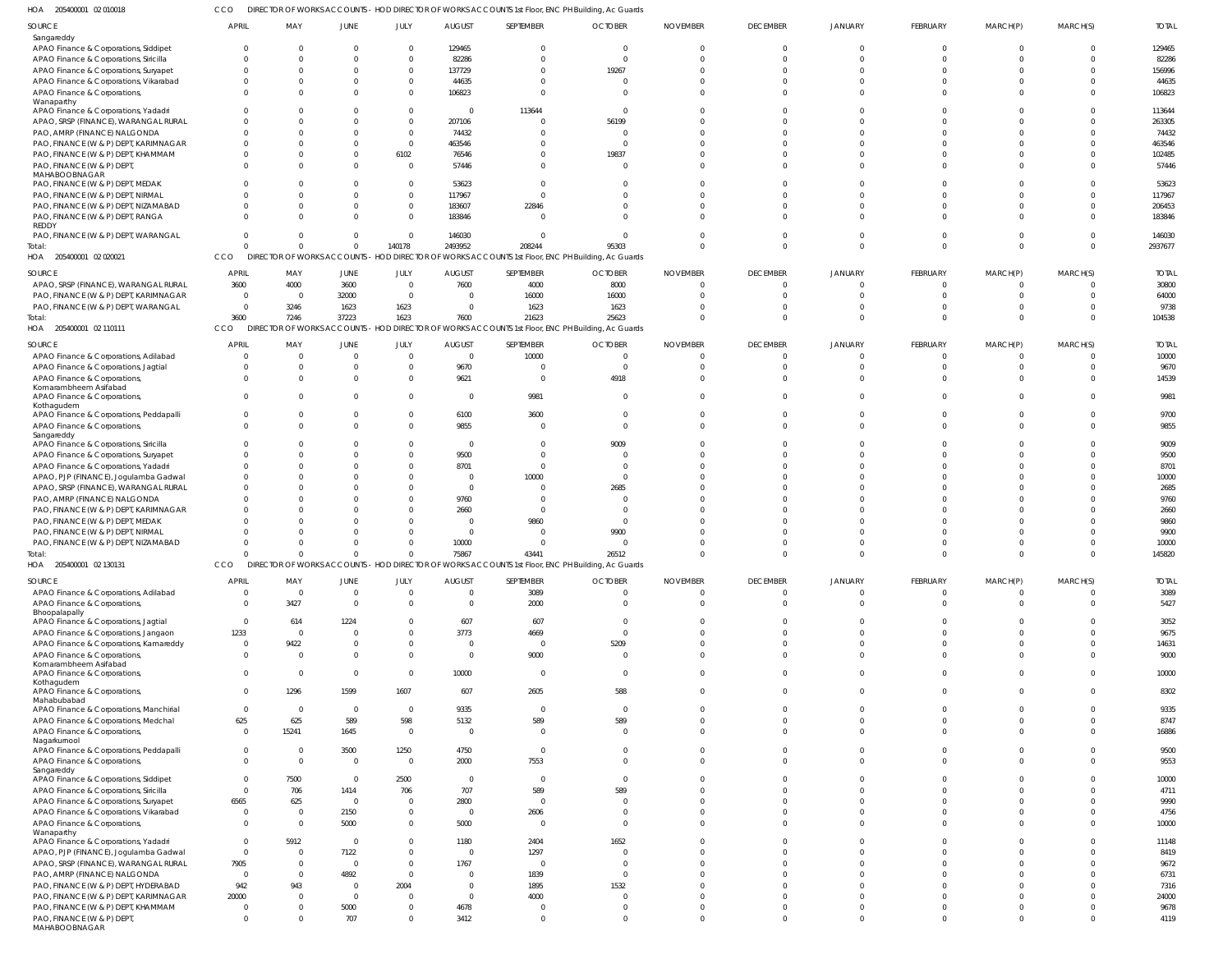CCO DIRECTOR OF WORKS ACCOUNTS - HOD DIRECTOR OF WORKS ACCOUNTS 1st Floor, ENC PH Building, Ac Guards

| HOA<br>205400001 02 130131                             |              |                |                                     |                |                         |                | DIRECTOR OF WORKS ACCOUNTS - HOD DIRECTOR OF WORKS ACCOUNTS 1st Floor, ENC PH Building, Ac Guards          |                 |                 |                |                 |              |                |              |
|--------------------------------------------------------|--------------|----------------|-------------------------------------|----------------|-------------------------|----------------|------------------------------------------------------------------------------------------------------------|-----------------|-----------------|----------------|-----------------|--------------|----------------|--------------|
| SOURCE                                                 | <b>APRIL</b> | MAY            | JUNE                                | JULY           | <b>AUGUST</b>           | SEPTEMBER      | <b>OCTOBER</b>                                                                                             | <b>NOVEMBER</b> | <b>DECEMBER</b> | <b>JANUARY</b> | <b>FEBRUARY</b> | MARCH(P)     | MARCH(S)       | <b>TOTAL</b> |
| PAO, FINANCE (W & P) DEPT, MEDAK                       | $\Omega$     | $\Omega$       | $\mathbf 0$                         | 3302           | 6008                    | $\mathbf 0$    | $\Omega$                                                                                                   | $\cap$          | $\overline{0}$  | $\Omega$       | $\Omega$        | $\Omega$     | $\Omega$       | 9310         |
| PAO, FINANCE (W & P) DEPT, NIRMAL                      | $\Omega$     | 17702          | $-16520$                            | 1147           | 589                     | 589            | 589                                                                                                        |                 | $\overline{0}$  | $\Omega$       | $\Omega$        | $\Omega$     | $\mathbf 0$    | 4096         |
| PAO, FINANCE (W & P) DEPT, NIZAMABAD                   | $\Omega$     | $\overline{0}$ | 5107                                | $\overline{0}$ | 4890                    | $\overline{0}$ | $\Omega$                                                                                                   |                 | $\Omega$        |                |                 |              | $\Omega$       | 9997         |
| PAO, FINANCE (W & P) DEPT, RANGA                       | 3404         | - 0            | 9762                                | $\mathbf{0}$   | $\Omega$                | $\Omega$       | $\cap$                                                                                                     |                 | $\Omega$        | $\Omega$       |                 |              | $\Omega$       | 13166        |
| REDDY                                                  |              |                |                                     |                |                         |                |                                                                                                            |                 |                 |                |                 |              |                |              |
| PAO, FINANCE (W & P) DEPT, WARANGAL                    | $\Omega$     | 20890          | $\mathbf{0}$                        | $\Omega$       | $\Omega$                | $\Omega$       | $\Omega$                                                                                                   |                 | $\Omega$        | $\Omega$       |                 |              | $\Omega$       | 20890        |
| Total:                                                 | 40674        | 84903          | 33191                               | 13114          | 67235                   | 45331          | 10748                                                                                                      |                 | $\Omega$        | $\Omega$       | $\Omega$        | $\Omega$     | $\Omega$       | 295196       |
| 205400001 02 130132<br>HOA                             | CCO          |                |                                     |                |                         |                | DIRECTOR OF WORKS ACCOUNTS - HOD DIRECTOR OF WORKS ACCOUNTS 1st Floor, ENC PH Building, Ac Guards          |                 |                 |                |                 |              |                |              |
| SOURCE                                                 | <b>APRIL</b> | MAY            | JUNE                                | JULY           | <b>AUGUST</b>           | SEPTEMBER      | <b>OCTOBER</b>                                                                                             | <b>NOVEMBER</b> | <b>DECEMBER</b> | <b>JANUARY</b> | <b>FEBRUARY</b> | MARCH(P)     | MARCH(S)       | <b>TOTAL</b> |
| APAO Finance & Corporations, Adilabad                  | $\Omega$     | $\mathbf 0$    | $\mathbf 0$                         | $\mathbf{0}$   | $\overline{0}$          | 58860          | $\Omega$                                                                                                   | - 0             | $\overline{0}$  | $\Omega$       | $\mathbf{0}$    | $\Omega$     | $\overline{0}$ | 58860        |
| APAO Finance & Corporations,                           |              | $\Omega$       | $\Omega$                            | $\mathbf{0}$   | 13800                   | 21590          | - 0                                                                                                        |                 | $\Omega$        | $\Omega$       | $\Omega$        | $\Omega$     | $\overline{0}$ | 35390        |
| Bhoopalapally                                          |              |                |                                     |                |                         |                |                                                                                                            |                 |                 |                |                 |              |                |              |
| APAO Finance & Corporations, Jagtial                   |              | $\Omega$       | <sup>0</sup>                        | $\overline{0}$ | $\Omega$                | 30942          | $\Omega$                                                                                                   |                 | $\Omega$        |                | $\Omega$        |              | $\Omega$       | 30942        |
| APAO Finance & Corporations, Jangaon                   |              | $\Omega$       | $\Omega$                            | $\mathbf{0}$   | $\Omega$                | 43207          | 5955                                                                                                       |                 | $\Omega$        |                |                 |              | $\Omega$       | 49162        |
| APAO Finance & Corporations, Kamareddy                 |              | $\Omega$       | $\Omega$                            | 30000          | $\Omega$                | 16684          | 18537                                                                                                      |                 | $\Omega$        |                | $\Omega$        |              | $\Omega$       | 65221        |
| APAO Finance & Corporations,                           | $\cap$       | $\Omega$       | $\Omega$                            | $\Omega$       | 2650                    | 66600          | 4005                                                                                                       |                 | $\Omega$        |                | $\Omega$        |              | $\Omega$       | 73255        |
| Komarambheem Asifabad                                  |              |                |                                     |                |                         |                |                                                                                                            |                 |                 |                |                 |              |                |              |
| APAO Finance & Corporations                            | $\Omega$     | $\Omega$       | $\Omega$                            | $\overline{0}$ | 76350                   | $\overline{0}$ | $\Omega$                                                                                                   |                 | $\Omega$        |                | $\Omega$        |              | $\Omega$       | 76350        |
| Kothagudem                                             | $\Omega$     | $\Omega$       | $\Omega$                            | 22579          | $\Omega$                | $\overline{0}$ | 11099                                                                                                      |                 | $\Omega$        | $\Omega$       | $\Omega$        |              | $\Omega$       | 33678        |
| APAO Finance & Corporations,<br>Mahabubabad            |              |                |                                     |                |                         |                |                                                                                                            |                 |                 |                |                 |              |                |              |
| APAO Finance & Corporations, Manchirial                | $\cap$       | $\Omega$       | $\Omega$                            | $\overline{0}$ | 66490                   | 12000          | - 0                                                                                                        |                 | $\Omega$        |                | $\Omega$        |              | $\Omega$       | 78490        |
| APAO Finance & Corporations, Medchal                   |              | $\Omega$       | $\Omega$                            | $\mathbf{0}$   | 32750                   | 7175           | 13080                                                                                                      |                 | $\Omega$        | $\Omega$       | $\Omega$        |              | $\Omega$       | 53005        |
| APAO Finance & Corporations,                           | $\Omega$     | $\Omega$       | $\Omega$                            | $\overline{0}$ | 8900                    | 36005          | $\Omega$                                                                                                   |                 | $\Omega$        | $\Omega$       | $\Omega$        |              | $\Omega$       | 44905        |
| Nagarkurnool                                           |              |                |                                     |                |                         |                |                                                                                                            |                 |                 |                |                 |              |                |              |
| APAO Finance & Corporations, Peddapalli                |              | $\Omega$       | $\mathbf{0}$                        | $\overline{0}$ | 77012                   | 6500           | $\Omega$                                                                                                   |                 | $\Omega$        |                | $\Omega$        |              | $\mathbf{0}$   | 83512        |
| APAO Finance & Corporations,                           | $\cap$       | $\Omega$       | $\Omega$                            | 8857           | 14530                   | 20460          | 460                                                                                                        |                 | $\Omega$        | $\Omega$       | $\Omega$        | $\Omega$     | $\Omega$       | 44307        |
| Sangareddy                                             |              |                |                                     |                |                         |                |                                                                                                            |                 |                 |                |                 |              |                |              |
| APAO Finance & Corporations, Siddipet                  |              | $\Omega$       | $\Omega$                            | $\overline{0}$ | 76909                   | 664            |                                                                                                            |                 | $\Omega$        |                |                 |              | $\Omega$       | 77573        |
| APAO Finance & Corporations, Siricilla                 |              | $\Omega$       | $\Omega$                            | $\overline{0}$ | 44342                   | $\overline{0}$ |                                                                                                            |                 | $\Omega$        |                | n               |              | $\Omega$       | 44342        |
| APAO Finance & Corporations, Suryapet                  |              | $\Omega$       | $\Omega$                            | $\overline{0}$ | 83920                   | $\overline{0}$ |                                                                                                            |                 | $\Omega$        |                |                 |              | $\Omega$       | 83920        |
| APAO Finance & Corporations, Vikarabad                 |              | $\Omega$       | 32136                               | $\overline{0}$ | 24556                   | 8000           |                                                                                                            |                 | $\Omega$        |                | $\Omega$        |              | $\Omega$       | 64692        |
| APAO Finance & Corporations,                           |              | $\Omega$       | 8000                                | $\overline{0}$ | 10800                   | 62990          |                                                                                                            |                 | $\Omega$        |                | $\Omega$        |              | $\Omega$       | 81790        |
| Wanaparthy<br>APAO Finance & Corporations, Yadadri     |              | $\Omega$       | $\overline{0}$                      | $\Omega$       | $\Omega$                | 8800           | 2450                                                                                                       |                 | $\Omega$        |                |                 |              | $\Omega$       | 11250        |
| APAO, PJP (FINANCE), Jogulamba Gadwal                  |              | $\Omega$       | 58500                               | $\mathbf{0}$   | $\overline{0}$          | 25250          | $\Omega$                                                                                                   |                 | $\Omega$        |                |                 |              | $\Omega$       | 83750        |
| APAO, SRSP (FINANCE), WARANGAL RURAL                   |              | $\Omega$       | $\overline{0}$                      | $\mathbf{0}$   | 7030                    | 7400           | 2310                                                                                                       |                 | $\Omega$        |                | $\Omega$        |              | $\Omega$       | 16740        |
| PAO, AMRP (FINANCE) NALGONDA                           |              | $\Omega$       | 20100                               | 20000          | 44890                   | $\overline{0}$ | 136050                                                                                                     |                 | $\Omega$        |                |                 |              | $\Omega$       | 221040       |
| PAO, FINANCE (W & P) DEPT, HYDERABAD                   |              | $\Omega$       | 60457                               | 44543          | 71316                   | 41776          | 39106                                                                                                      |                 | $\Omega$        |                |                 |              | $\Omega$       | 257198       |
|                                                        |              | $\Omega$       | 38000                               | $\overline{0}$ | 64192                   | 34834          | 36277                                                                                                      |                 | $\Omega$        |                | $\Omega$        |              | $\Omega$       | 173303       |
| PAO, FINANCE (W & P) DEPT, KARIMNAGAR                  |              | $\Omega$       | $\mathbf{0}$                        | $\overline{0}$ | 66163                   | 18030          | - 0                                                                                                        |                 | $\Omega$        |                | $\Omega$        |              | $\Omega$       | 84193        |
| PAO, FINANCE (W & P) DEPT, KHAMMAM                     |              | $\Omega$       | $\Omega$                            | $\overline{0}$ |                         | 44931          | 8034                                                                                                       |                 | $\Omega$        |                | $\Omega$        |              | $\Omega$       | 73819        |
| PAO, FINANCE (W & P) DEPT,<br>MAHABOOBNAGAR            |              |                |                                     |                | 20854                   |                |                                                                                                            |                 |                 |                |                 |              |                |              |
| PAO, FINANCE (W & P) DEPT, MEDAK                       |              | $\Omega$       | $\mathbf{0}$                        | $\mathbf{0}$   | $\overline{\mathbf{0}}$ | 84471          | $\Omega$                                                                                                   |                 | $\Omega$        |                | $\Omega$        |              | $\Omega$       | 84471        |
| PAO, FINANCE (W & P) DEPT, NIRMAL                      |              | $\Omega$       | 24365                               | 5500           | 35767                   | 5500           | 8117                                                                                                       |                 | $\Omega$        |                |                 |              | $\Omega$       | 79249        |
| PAO, FINANCE (W & P) DEPT, NIZAMABAD                   |              | $\Omega$       | $\mathbf{0}$                        | 30000          | 53725                   | $\overline{0}$ | - 0                                                                                                        |                 | $\Omega$        | $\Omega$       | $\Omega$        |              | $\Omega$       | 83725        |
| PAO, FINANCE (W & P) DEPT, RANGA                       | $\Omega$     | $\Omega$       | 31434                               | 5596           | 43528                   | 3994           | $\Omega$                                                                                                   |                 | $\Omega$        |                | $\Omega$        |              | $\Omega$       | 84552        |
| REDDY                                                  |              |                |                                     |                |                         |                |                                                                                                            |                 |                 |                |                 |              |                |              |
| PAO, FINANCE (W & P) DEPT, WARANGAL                    |              |                | $\mathbf{0}$                        | $\overline{0}$ | 81955                   | 2500           | 63755                                                                                                      |                 | $\Omega$        |                | $\Omega$        |              | $\Omega$       | 148210       |
| Total:                                                 | $\Omega$     | $\mathbf 0$    | 272992                              | 167075         | 1022429                 | 669163         | 349235                                                                                                     |                 | $\Omega$        | $\Omega$       | $\Omega$        | $\Omega$     | $\Omega$       | 2480894      |
| HOA 205400001 02 130133                                | CCO          |                | <b>DIRECTOR OF WORKS ACCOUNTS -</b> |                |                         |                | HOD DIRECTOR OF WORKS ACCOUNTS 1st Floor, ENC PH Building, Ac Guards                                       |                 |                 |                |                 |              |                |              |
| SOURCE                                                 | <b>APRIL</b> | MAY            | <b>JUNE</b>                         | JULY           | <b>AUGUST</b>           | SEPTEMBER      | <b>OCTOBER</b>                                                                                             | <b>NOVEMBER</b> | <b>DECEMBER</b> | <b>JANUARY</b> | <b>FEBRUARY</b> | MARCH(P)     | MARCH(S)       | <b>TOTAL</b> |
| APAO Finance & Corporations,                           | $\Omega$     | $\Omega$       | $\Omega$                            | $\overline{0}$ | 1000                    | $\Omega$       | $\Omega$                                                                                                   | $\Omega$        | $\overline{0}$  | $\Omega$       | $\Omega$        | $\Omega$     | $\Omega$       | 1000         |
| Kothagudem                                             |              |                |                                     |                |                         |                |                                                                                                            |                 |                 |                |                 |              |                |              |
| APAO Finance & Corporations, Peddapalli                | $\Omega$     | $\Omega$       | 540                                 | $\Omega$       |                         | $\overline{0}$ | $\Omega$                                                                                                   |                 | $\Omega$        |                |                 |              | $\Omega$       | 540          |
| APAO Finance & Corporations, Suryapet                  | 2054         | $\Omega$       | $\Omega$                            | $\Omega$       |                         | $\Omega$       | $\Omega$                                                                                                   |                 | $\Omega$        | $\Omega$       |                 |              | $\Omega$       | 2054         |
| APAO, SRSP (FINANCE), WARANGAL RURAL                   | $\Omega$     | $\Omega$       | $\Omega$                            | $\Omega$       |                         | 1680           | $\Omega$                                                                                                   |                 | $\Omega$        | $\Omega$       |                 |              | $\Omega$       | 1680         |
| PAO, FINANCE (W & P) DEPT, KARIMNAGAR                  | $\Omega$     | $\Omega$       | n                                   | $\Omega$       |                         | 2265           | 2220                                                                                                       |                 | $\Omega$        | $\Omega$       |                 |              | $\Omega$       | 4485         |
| PAO, FINANCE (W & P) DEPT, KHAMMAM                     | $\Omega$     | $\Omega$       | $\Omega$                            | $\Omega$       |                         | 780            | $\Omega$                                                                                                   |                 | $\Omega$        | $\Omega$       |                 |              | $\Omega$       | 780          |
| PAO, FINANCE (W & P) DEPT,                             | $\Omega$     | 3420           | $\Omega$                            | $\Omega$       |                         | $\Omega$       | $\Omega$                                                                                                   |                 | $\Omega$        | $\Omega$       | $\Omega$        |              | $\Omega$       | 3420         |
| MAHABOOBNAGAR                                          |              |                |                                     |                |                         |                |                                                                                                            |                 |                 |                |                 |              |                |              |
| PAO, FINANCE (W & P) DEPT, MEDAK                       |              | $\Omega$       | $\Omega$                            | $\Omega$       |                         | $\Omega$       | 1740                                                                                                       |                 | $\Omega$        | $\Omega$       |                 |              | $\Omega$       | 1740         |
| PAO, FINANCE (W & P) DEPT, NIRMAL                      |              | 6585           | $-6585$                             | $\Omega$       |                         | $\Omega$       | $\Omega$                                                                                                   |                 | $\Omega$        | $\Omega$       |                 |              | $\Omega$       |              |
| PAO, FINANCE (W & P) DEPT, NIZAMABAD                   | $\Omega$     | $\Omega$       | 2180                                | $\Omega$       |                         | $\Omega$       | $\Omega$                                                                                                   |                 | $\Omega$        | $\Omega$       |                 |              | $\Omega$       | 2180         |
| PAO, FINANCE (W & P) DEPT, WARANGAL                    | $\Omega$     | $\Omega$       | $\Omega$                            | $\Omega$       |                         | 1300           | 980                                                                                                        |                 | $\Omega$        | $\Omega$       | $\Omega$        |              | $\Omega$       | 2280         |
| Total:                                                 | 2054         | 10005          | $-3865$                             | $\Omega$       | 1000                    | 6025           | 4940                                                                                                       |                 | $\Omega$        | $\Omega$       | $\Omega$        |              | $\Omega$       | 20159        |
| HOA 205400001 02 130134                                | CCO          |                |                                     |                |                         |                | DIRECTOR OF WORKS ACCOUNTS - HOD DIRECTOR OF WORKS ACCOUNTS 1st Floor, ENC PH Building, Ac Guards          |                 |                 |                |                 |              |                |              |
| SOURCE                                                 | <b>APRIL</b> | MAY            | JUNE                                | JULY           | <b>AUGUST</b>           | SEPTEMBER      | <b>OCTOBER</b>                                                                                             | <b>NOVEMBER</b> | <b>DECEMBER</b> | <b>JANUARY</b> | <b>FEBRUARY</b> | MARCH(P)     | MARCH(S)       | <b>TOTAL</b> |
| PAO, FINANCE (W & P) DEPT, HYDERABAD                   | $\Omega$     | 68000          | $\mathbf 0$                         | 68000          | 34000                   | 34000          | 34000                                                                                                      | - 0             | $\overline{0}$  | $\Omega$       | $\mathbf{0}$    | $\Omega$     | $\mathbf 0$    | 238000       |
| PAO, FINANCE (W & P) DEPT, KARIMNAGAR                  | $\Omega$     | - 0            | 66000                               | $\overline{0}$ | $\Omega$                | 132000         | - 0                                                                                                        | - 0             | $\overline{0}$  | $\Omega$       | $\mathbf 0$     | $\Omega$     | $\overline{0}$ | 198000       |
|                                                        | $\Omega$     |                |                                     |                |                         |                |                                                                                                            |                 | $\Omega$        | $\Omega$       | $\Omega$        | $\Omega$     | $\Omega$       |              |
| Total:<br>HOA 205400001 02 130135                      | CCO          | 68000          | 66000                               | 68000          | 34000                   | 166000         | 34000<br>DIRECTOR OF WORKS ACCOUNTS - HOD DIRECTOR OF WORKS ACCOUNTS 1st Floor, ENC PH Building, Ac Guards |                 |                 |                |                 |              |                | 436000       |
|                                                        |              |                |                                     |                |                         |                |                                                                                                            |                 |                 |                |                 |              |                |              |
| SOURCE                                                 | <b>APRIL</b> | MAY            | JUNE                                | JULY           | <b>AUGUST</b>           | SEPTEMBER      | <b>OCTOBER</b>                                                                                             | <b>NOVEMBER</b> | <b>DECEMBER</b> | <b>JANUARY</b> | <b>FEBRUARY</b> | MARCH(P)     | MARCH(S)       | <b>TOTAL</b> |
| APAO Finance & Corporations, Jagtial                   | $\Omega$     | - 0            | $\Omega$                            | $\Omega$       | $\Omega$                | 5349           | $\Omega$                                                                                                   |                 | $\Omega$        | $\Omega$       | $\Omega$        | $\Omega$     | $\Omega$       | 5349         |
|                                                        |              |                | 11701                               | $\Omega$       | $\Omega$                | 7338           | 4333                                                                                                       |                 | $\Omega$        | $\Omega$       | $\Omega$        |              | $\Omega$       | 28941        |
| APAO Finance & Corporations, Kamareddy                 | $\Omega$     | 5569           |                                     |                |                         |                | $\Omega$                                                                                                   |                 | $\Omega$        | $\Omega$       | $\Omega$        |              | $\Omega$       | 8957         |
| APAO Finance & Corporations,                           | $\Omega$     | $\Omega$       | 4095                                | $\Omega$       | $\Omega$                | 4862           |                                                                                                            |                 |                 |                |                 |              |                |              |
| Komarambheem Asifabad                                  |              |                |                                     |                |                         |                |                                                                                                            |                 |                 |                |                 |              |                |              |
| APAO Finance & Corporations                            | $\Omega$     | $\Omega$       | $\Omega$                            | 17271          | $\Omega$                | $\mathbf{0}$   | 8779                                                                                                       |                 | $\Omega$        | $\Omega$       | $\Omega$        |              | $\Omega$       | 26050        |
| Kothagudem                                             |              |                |                                     |                |                         |                |                                                                                                            |                 |                 |                |                 |              |                |              |
| APAO Finance & Corporations,                           | $\Omega$     | $\Omega$       | $\Omega$                            | 7862           | 2528                    | 2871           | $\Omega$                                                                                                   |                 | $\Omega$        | $\Omega$       | $\Omega$        | $\Omega$     | $\Omega$       | 13261        |
| Mahabubabad<br>APAO Finance & Corporations, Manchirial | $\Omega$     | $\Omega$       | $\Omega$                            | 2729           | 2964                    | $\overline{0}$ | $\Omega$                                                                                                   |                 | $\Omega$        | $\Omega$       | $\Omega$        |              | $\Omega$       | 5693         |
| APAO Finance & Corporations, Medchal                   | $\Omega$     | $\Omega$       | $\Omega$                            | $\Omega$       | $\Omega$                | $\mathbf{0}$   | 27000                                                                                                      |                 | $\Omega$        | $\Omega$       | $\Omega$        | <sup>0</sup> | $\Omega$       | 27000        |
| APAO Finance & Corporations,                           | $\Omega$     | 3167           | 925                                 | 2116           | 1491                    | 1807           | 195                                                                                                        |                 | $\Omega$        | $\Omega$       | $\Omega$        | $\Omega$     | $\Omega$       | 9701         |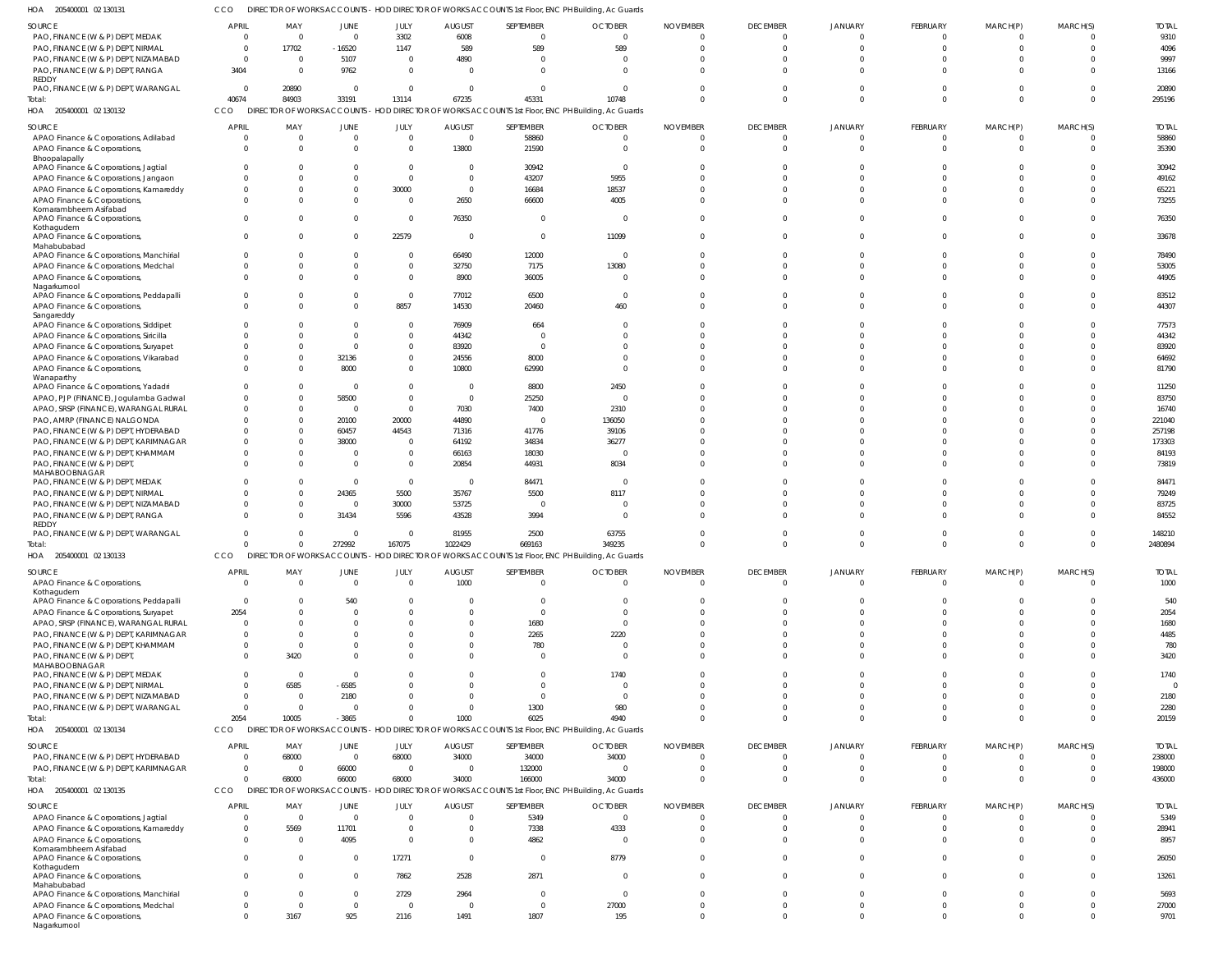| HOA<br>205400001 02 130135                                                    |                  |                                   |                         |                  |                                  | DIRECTOR OF WORKS ACCOUNTS - HOD DIRECTOR OF WORKS ACCOUNTS 1st Floor, ENC PH Building, Ac Guards |                         |                            |                         |                            |                      |                         |                      |                    |
|-------------------------------------------------------------------------------|------------------|-----------------------------------|-------------------------|------------------|----------------------------------|---------------------------------------------------------------------------------------------------|-------------------------|----------------------------|-------------------------|----------------------------|----------------------|-------------------------|----------------------|--------------------|
| <b>SOURCE</b>                                                                 | <b>APRIL</b>     | MAY                               | <b>JUNE</b>             | JULY             | <b>AUGUST</b>                    | SEPTEMBER                                                                                         | <b>OCTOBER</b>          | <b>NOVEMBER</b>            | <b>DECEMBER</b>         | JANUARY                    | FEBRUARY             | MARCH(P)                | MARCH(S)             | <b>TOTAL</b>       |
| APAO Finance & Corporations, Peddapalli                                       | $\Omega$         | $\overline{0}$                    | 12602                   | 4842             | $\overline{0}$                   | 11046                                                                                             | 1085                    | $\Omega$                   | $\Omega$                | $\Omega$                   | $\Omega$             | $\Omega$                |                      | 29575              |
| APAO Finance & Corporations, Siddipet                                         | $\Omega$         | $\overline{0}$                    | 2739                    | 13912            | 3772                             | 3456                                                                                              | 3196                    | $\Omega$                   | $\Omega$                | $\Omega$                   |                      | $\Omega$                |                      | 27075              |
| APAO Finance & Corporations, Siricilla                                        | $\Omega$         | $\overline{0}$                    | 8927                    | $\Omega$         | 2061                             | 6508                                                                                              | 2965                    |                            | $\Omega$                | $\cap$                     |                      |                         |                      | 20461              |
| APAO Finance & Corporations, Suryapet                                         | $\Omega$         | 1428                              | 0                       | $\Omega$         | 973                              | 528                                                                                               |                         |                            | $\Omega$                | $\cap$                     |                      |                         |                      | 2929               |
| APAO Finance & Corporations, Vikarabad                                        | $\overline{0}$   | $\overline{0}$                    | 7518                    |                  | 3683                             | 5695                                                                                              | $\Omega$                |                            | $\Omega$                | $\Omega$                   |                      |                         |                      | 16896              |
| APAO Finance & Corporations,                                                  | $\Omega$         | 2541                              | 13544                   | $\Omega$         | 7863                             | $\Omega$                                                                                          |                         |                            | $\Omega$                | $\cap$                     |                      |                         |                      | 23948              |
| Wanaparthy                                                                    | $\Omega$         |                                   |                         |                  |                                  |                                                                                                   |                         |                            | $\Omega$                |                            |                      |                         |                      |                    |
| APAO Finance & Corporations, Yadadri                                          | $\Omega$         | 1412<br>$\Omega$                  | 0<br>$\Omega$           | 2000<br>- 0      | 800<br>$\overline{0}$            | 8113                                                                                              | 1500<br>$\Omega$        |                            | $\Omega$                | $\cap$                     |                      |                         |                      | 13825              |
| APAO, PJP (FINANCE), Jogulamba Gadwal<br>APAO, SRSP (FINANCE), WARANGAL RURAL | $\Omega$         |                                   |                         |                  |                                  | 8269                                                                                              |                         |                            | $\Omega$                | $\cap$                     |                      |                         |                      | 8269               |
|                                                                               | $\Omega$         | $\overline{0}$<br>$\Omega$        | $\overline{0}$          | 7407<br>- 0      | $\overline{0}$<br>$\overline{0}$ | - 0                                                                                               | 2708                    |                            | $\Omega$                | $\cap$                     |                      |                         |                      | 10115              |
| PAO, AMRP (FINANCE) NALGONDA                                                  | $\Omega$         | $\Omega$                          | 10629                   | $\Omega$         | $\overline{0}$                   |                                                                                                   | 21024<br>$\overline{0}$ |                            | $\Omega$                |                            |                      |                         |                      | 31653              |
| PAO, FINANCE (W & P) DEPT, KARIMNAGAR<br>PAO, FINANCE (W & P) DEPT, KHAMMAM   | $\Omega$         | $\Omega$                          | 40023<br>$\overline{0}$ | 17918            |                                  | 69452<br>- 0                                                                                      | $\Omega$                |                            | $\Omega$                | $\cap$                     |                      |                         |                      | 109475             |
| PAO, FINANCE (W & P) DEPT,                                                    | $\Omega$         | $\Omega$                          | 19224                   | 5890             | 1193<br>$\overline{\mathbf{0}}$  | 10208                                                                                             | 5349                    | $\cap$                     | $\Omega$                | $\Omega$                   |                      |                         |                      | 19111<br>40671     |
| MAHABOOBNAGAR                                                                 |                  |                                   |                         |                  |                                  |                                                                                                   |                         |                            |                         |                            |                      |                         |                      |                    |
| PAO, FINANCE (W & P) DEPT, MEDAK                                              | $\Omega$         | $\Omega$                          | $\overline{0}$          | $\Omega$         | $\overline{\mathbf{0}}$          | 2000                                                                                              | $\Omega$                |                            | $\Omega$                |                            |                      |                         |                      | 2000               |
| PAO, FINANCE (W & P) DEPT, NIRMAL                                             |                  | $\Omega$                          | 23847                   | 2010             | $\overline{0}$                   | 11897                                                                                             | $\Omega$                |                            | $\Omega$                | $\Omega$                   |                      |                         |                      | 37754              |
| PAO, FINANCE (W & P) DEPT, NIZAMABAD                                          | $\Omega$         | $\Omega$                          | 35303                   | 3788             | 10694                            | 4579                                                                                              | 4294                    |                            | $\Omega$                | $\Omega$                   |                      |                         |                      | 58658              |
| PAO, FINANCE (W & P) DEPT, RANGA                                              | $\Omega$         | $\Omega$                          | $\overline{0}$          | $\Omega$         | $\overline{\mathbf{0}}$          | - 0                                                                                               | 50220                   |                            | $\Omega$                | $\cap$                     |                      |                         |                      | 50220              |
| REDDY                                                                         |                  |                                   |                         |                  |                                  |                                                                                                   |                         |                            |                         |                            |                      |                         |                      |                    |
| PAO, FINANCE (W & P) DEPT, WARANGAL                                           | $\Omega$         | - 0                               | $\overline{0}$          | $\Omega$         | 38867                            | 4361                                                                                              | $\Omega$                | $\Omega$                   | $\Omega$                | $\Omega$                   |                      | -0                      |                      | 43228              |
| Total:                                                                        | $\Omega$         | 14117                             | 191077                  | 87745            | 76889                            | 168339                                                                                            | 132648                  |                            | $\Omega$                | $\Omega$                   |                      |                         |                      | 670815             |
| HOA 205400001 02 140                                                          | CCO              |                                   |                         |                  |                                  | DIRECTOR OF WORKS ACCOUNTS - HOD DIRECTOR OF WORKS ACCOUNTS 1st Floor, ENC PH Building, Ac Guards |                         |                            |                         |                            |                      |                         |                      |                    |
| <b>SOURCE</b>                                                                 | <b>APRIL</b>     | MAY                               | JUNE                    | JULY             | <b>AUGUST</b>                    | SEPTEMBER                                                                                         | <b>OCTOBER</b>          | <b>NOVEMBER</b>            | <b>DECEMBER</b>         | <b>JANUARY</b>             | <b>FEBRUARY</b>      | MARCH(P)                | MARCH(S)             | <b>TOTAL</b>       |
| APAO Finance & Corporations,                                                  | $\overline{0}$   | $\overline{0}$                    | $\overline{0}$          | 14000            | $\overline{\mathbf{0}}$          | $\Omega$                                                                                          | $\Omega$                | $\Omega$                   | $\overline{0}$          | $\mathbf 0$                | $\Omega$             | $\Omega$                |                      | 14000              |
| Kothagudem                                                                    |                  |                                   |                         |                  |                                  |                                                                                                   |                         |                            |                         |                            |                      |                         |                      |                    |
| APAO Finance & Corporations,                                                  | $\Omega$         | 0                                 | $\overline{0}$          | - 0              | 20000                            |                                                                                                   |                         | $\Omega$                   | $\mathbf 0$             | $\Omega$                   |                      |                         |                      | 20000              |
| Nagarkurnool<br>APAO Finance & Corporations, Peddapalli                       | $\Omega$         | $\Omega$                          | 16800                   | $\Omega$         | $\overline{\mathbf{0}}$          |                                                                                                   |                         | $\Omega$                   | $\Omega$                | $\Omega$                   |                      |                         |                      | 16800              |
| APAO Finance & Corporations, Siddipet                                         | $\Omega$         | $\Omega$                          | $\overline{0}$          |                  | 15750                            |                                                                                                   |                         | $\Omega$                   | $\Omega$                | $\Omega$                   |                      |                         |                      | 15750              |
| APAO Finance & Corporations, Siricilla                                        | $\Omega$         | $\Omega$                          | 13000                   |                  | $\overline{\mathbf{0}}$          |                                                                                                   |                         |                            | $\Omega$                |                            |                      |                         |                      | 13000              |
| APAO Finance & Corporations, Suryapet                                         | $\Omega$         | $\Omega$                          | 12000                   |                  | $\overline{0}$                   |                                                                                                   |                         |                            | $\Omega$                | $\Omega$                   |                      |                         |                      | 12000              |
| APAO Finance & Corporations, Vikarabad                                        | $\Omega$         | $\Omega$                          | 0                       | $\Omega$         | 18438                            |                                                                                                   |                         |                            | $\Omega$                | $\Omega$                   |                      |                         |                      | 18438              |
| APAO Finance & Corporations,                                                  | $\Omega$         | $\Omega$                          | 0                       |                  | $\overline{0}$                   | 19232                                                                                             |                         |                            | $\Omega$                | $\Omega$                   |                      |                         |                      | 19232              |
| Wanaparthy                                                                    |                  |                                   |                         |                  |                                  |                                                                                                   |                         |                            |                         |                            |                      |                         |                      |                    |
| PAO, FINANCE (W & P) DEPT, HYDERABAD                                          | $\Omega$         | - 0                               | 232708                  |                  | $\overline{0}$                   | - 0                                                                                               | 232708                  | $\Omega$                   | $\Omega$                | $\Omega$                   |                      |                         |                      | 465416             |
| PAO, FINANCE (W & P) DEPT, KHAMMAM                                            | $\Omega$         | $\Omega$                          | $\overline{0}$          |                  | $\overline{0}$                   | 16500                                                                                             | $\Omega$                | $\Omega$                   | $\mathbf{0}$            | $\Omega$                   |                      |                         |                      | 16500              |
| PAO, FINANCE (W & P) DEPT,                                                    | $\Omega$         | $\Omega$                          | 12410                   |                  | $\Omega$                         | - 0                                                                                               | $\Omega$                | $\Omega$                   | $\Omega$                | $\Omega$                   |                      |                         |                      | 12410              |
| MAHABOOBNAGAR                                                                 |                  |                                   |                         |                  |                                  |                                                                                                   |                         |                            |                         |                            |                      |                         |                      |                    |
| PAO, FINANCE (W & P) DEPT, NIRMAL                                             | $\Omega$         | $\Omega$                          | 20000                   |                  | $\Omega$                         |                                                                                                   |                         | $\Omega$                   | $\Omega$                | $\Omega$                   |                      |                         |                      | 20000              |
| Total:                                                                        | $\Omega$         | $\Omega$                          | 306918                  | 14000            | 54188                            | 35732                                                                                             | 232708                  | $\Omega$                   | $\Omega$                | $\Omega$                   |                      |                         |                      | 643546             |
| HOA 205400001 02 300302                                                       | CCO              | <b>DIRECTOR OF WORKS ACCOUNTS</b> |                         |                  |                                  | - HOD DIRECTOR OF WORKS ACCOUNTS 1st Floor, ENC PH Building, Ac Guards                            |                         |                            |                         |                            |                      |                         |                      |                    |
| SOURCE                                                                        | <b>APRIL</b>     | MAY                               | JUNE                    | JULY             | <b>AUGUST</b>                    | SEPTEMBER                                                                                         | <b>OCTOBER</b>          | <b>NOVEMBER</b>            | <b>DECEMBER</b>         | <b>JANUARY</b>             | FEBRUARY             | MARCH(P)                | MARCH(S)             | <b>TOTAL</b>       |
|                                                                               |                  |                                   |                         |                  |                                  |                                                                                                   |                         |                            |                         |                            |                      |                         |                      | 288447             |
| APAO Finance & Corporations, Adilabad                                         | 38747            | 38746                             | 38746                   | 43052            | 43052                            | 43052                                                                                             | 43052                   | $\Omega$                   | $\Omega$                | n                          |                      |                         |                      |                    |
| APAO Finance & Corporations,                                                  | 38524            | 38524                             | 38524                   | 42804            | 42804                            | 42804                                                                                             | 42804                   |                            | $\Omega$                | $\Omega$                   |                      |                         |                      | 286788             |
| Bhoopalapally                                                                 |                  |                                   |                         |                  |                                  |                                                                                                   |                         |                            |                         |                            |                      |                         |                      |                    |
| APAO Finance & Corporations, Jagtial                                          | 39224            | 39224                             | 39224                   | - 0              | 87164                            | 43582                                                                                             | 43582                   |                            | $\Omega$                | $\Omega$                   |                      |                         |                      | 292000             |
| APAO Finance & Corporations, Jangaon                                          | 18996            | 18996                             | 18996                   | 21107            | 21107                            | 21107                                                                                             | 21107                   |                            | $\Omega$                |                            |                      |                         |                      | 141416             |
| APAO Finance & Corporations, Kamareddy                                        | 56111            | 56111                             | 56111                   | 62346            | 62346                            | 62346                                                                                             | 62346                   |                            | $\Omega$                |                            |                      |                         |                      | 417717             |
| APAO Finance & Corporations                                                   | 38747            |                                   | 77492                   | 43052            | 43052                            | 43052                                                                                             | 43052                   |                            |                         |                            |                      |                         |                      | 288447             |
| Komarambheem Asifabad                                                         |                  |                                   |                         |                  |                                  |                                                                                                   |                         | $\Omega$                   | $\Omega$                | $\Omega$                   | $\Omega$             | $\Omega$                | $\Omega$             |                    |
| APAO Finance & Corporations,<br>Kothagudem                                    | 38587            | 38587                             | 38587                   | 42874            | 42874                            | 42874                                                                                             | 42874                   |                            |                         |                            |                      |                         |                      | 287257             |
| APAO Finance & Corporations,                                                  | 37994            | 37994                             | 37994                   | 42216            | 42216                            | 42216                                                                                             | 42216                   | $\overline{0}$             | $\mathbf 0$             | $\mathbf 0$                | $\Omega$             | $\Omega$                | $\Omega$             | 282846             |
| Mahabubabad                                                                   |                  |                                   |                         |                  |                                  |                                                                                                   |                         |                            |                         |                            |                      |                         |                      |                    |
| APAO Finance & Corporations, Manchirial                                       | 38747            | $\overline{0}$                    | 77492                   | 43052            | 43052                            | 43052                                                                                             | 43052                   | $\mathbf 0$                | $\Omega$                | $\overline{0}$             | $\Omega$             | $\Omega$                | $\Omega$             | 288447             |
| APAO Finance & Corporations, Medchal                                          | 37599            | 37599                             | 37599                   | 41772            | 41772                            | 41772                                                                                             | 41772                   | $\mathbf 0$                | $\Omega$                | $\overline{0}$             |                      | $\Omega$                | $\Omega$             | 279885             |
| APAO Finance & Corporations,                                                  | 37600            | 37600                             | 37600                   | 41778            | 41778                            | 41778                                                                                             | 41778                   | $\Omega$                   | $\Omega$                | $\Omega$                   |                      | $\Omega$                |                      | 279912             |
| Nagarkurnool<br>APAO Finance & Corporations, Peddapalli                       | 38747            | $\overline{0}$                    | $\overline{0}$          | 118204           | 42216                            | 42216                                                                                             | 42216                   | $\mathbf 0$                | $\mathbf{0}$            | $\overline{0}$             |                      | $\Omega$                |                      | 283599             |
| APAO Finance & Corporations,                                                  | 38471            | $\overline{0}$                    | 76942                   | 42746            | 42746                            | 42746                                                                                             | 42746                   | $\Omega$                   | $\Omega$                | $\Omega$                   | $\Omega$             | $\Omega$                | $\Omega$             | 286397             |
| Sangareddy                                                                    |                  |                                   |                         |                  |                                  |                                                                                                   |                         |                            |                         |                            |                      |                         |                      |                    |
| APAO Finance & Corporations, Siddipet                                         | 55023            | 55023                             | 55023                   | 61137            | 61137                            | 61137                                                                                             | 61137                   | $\Omega$                   | $\Omega$                | $\Omega$                   |                      | $\cup$                  |                      | 409617             |
| APAO Finance & Corporations, Siricilla                                        | $\overline{0}$   | 38747                             | 78808                   | 43052            | 43052                            | 43052                                                                                             | 43052                   | $\Omega$                   | $\Omega$                | $\Omega$                   |                      | $\Omega$                | $\Omega$             | 289763             |
| APAO Finance & Corporations, Suryapet                                         | 37895            | 37527                             | 37527                   | 41697            | 41697                            | 41697                                                                                             | 41697                   | $\Omega$                   | $\Omega$                | $\Omega$                   |                      | $\Omega$                |                      | 279737             |
| APAO Finance & Corporations, Vikarabad                                        | $\overline{0}$   | 41189                             | $\overline{0}$          | 60022            | $\overline{\phantom{0}}$         | $\Omega$                                                                                          | $\mathbf 0$             | $\Omega$                   | $\Omega$                | $\Omega$                   |                      | $\Omega$                |                      | 101211             |
| APAO Finance & Corporations,                                                  | 37560            | 37560                             | 37560                   | 41733            | 41733                            | 41733                                                                                             | 41733                   | $\Omega$                   | $\Omega$                | $\Omega$                   |                      | $\Omega$                | $\Omega$             | 279612             |
| Wanaparthy                                                                    |                  |                                   |                         |                  |                                  |                                                                                                   |                         | $\Omega$                   | $\Omega$                | $\Omega$                   |                      | $\Omega$                |                      |                    |
| APAO Finance & Corporations, Yadadri                                          | 37598            | 37598                             | 37598                   | 111933           | 62664                            | 62664                                                                                             | 62664                   | $\Omega$                   | $\Omega$                | $\Omega$                   |                      | $\Omega$                |                      | 412719             |
| APAO, PJP (FINANCE), Jogulamba Gadwal                                         | 52583            | 52583                             | 52583                   | 58426            | 58426                            | 58426                                                                                             | 58426                   | $\Omega$                   | $\Omega$                | $\Omega$                   |                      | $\Omega$                |                      | 391453             |
| APAO, SRSP (FINANCE), WARANGAL RURAL                                          | 67243            | 67243                             | 68389                   | 75988            | 75988                            | 75988                                                                                             | 75988                   | $\Omega$                   | $\Omega$                | $\Omega$                   |                      | $\Omega$                |                      | 506827             |
| PAO, AMRP (FINANCE) NALGONDA                                                  | 80808            | 80808                             | 80808                   | 86808            | 86808                            | 86808                                                                                             | 86808                   | $\Omega$                   | $\Omega$                | $\Omega$                   |                      | $\Omega$                |                      | 589656             |
| PAO, FINANCE (W & P) DEPT, HYDERABAD                                          | 145573           | 143163                            | 143840                  | 159821           | 159821                           | 162619                                                                                            | 162619                  | $\Omega$                   | $\Omega$                | $\Omega$                   |                      | $\Omega$                |                      | 1077456            |
| PAO, FINANCE (W & P) DEPT, KARIMNAGAR                                         | 78448            | 78448                             | 78448<br>$\overline{0}$ | 66827<br>0       | 80836<br>$\overline{0}$          | 87164                                                                                             | 87164<br>$\mathbf 0$    | $\Omega$                   | $\Omega$                | $\Omega$                   |                      | $\Omega$                |                      | 557335             |
| PAO, FINANCE (W & P) DEPT, KHAMMAM                                            | 77173            | 77174                             |                         |                  |                                  |                                                                                                   |                         | $\Omega$                   | $\Omega$                | $\Omega$                   |                      | $\Omega$                |                      | 154347             |
| PAO, FINANCE (W & P) DEPT,<br>MAHABOOBNAGAR                                   | $\overline{0}$   | 75922                             | 37961                   | 42179            | 42179                            | 42179                                                                                             | 42179                   |                            |                         |                            |                      |                         |                      | 282599             |
| PAO, FINANCE (W & P) DEPT, MEDAK                                              | 39302            | 39303                             | 39303                   | 43669            | 43669                            | 43669                                                                                             | 43669                   | $\Omega$                   | $\Omega$                | $\Omega$                   |                      | $\Omega$                |                      | 292584             |
| PAO, FINANCE (W & P) DEPT, NIRMAL                                             | 54245            | 54244                             | 54244                   | 60272            | 60272                            | 60272                                                                                             | 60272                   | $\mathbf 0$                | $\Omega$                | $\Omega$                   |                      | $\Omega$                |                      | 403821             |
| PAO, FINANCE (W & P) DEPT, NIZAMABAD                                          | 56589            | 62877                             | 62877                   | 62877            | 62877                            | 62877                                                                                             | 62877                   | $\Omega$                   | $\Omega$                | $\Omega$                   |                      | $\Omega$                |                      | 433851             |
| PAO, FINANCE (W & P) DEPT, RANGA                                              | 73187            | 73187                             | 73187                   | 81319            | 81319                            | 81319                                                                                             | 81319                   | $\Omega$                   | $\Omega$                | $\Omega$                   | $\Omega$             | $\Omega$                |                      | 544837             |
| REDDY                                                                         |                  |                                   |                         |                  |                                  |                                                                                                   |                         |                            |                         |                            |                      |                         |                      |                    |
| PAO, FINANCE (W & P) DEPT, WARANGAL<br>Total:                                 | 53262<br>1444583 | 53192<br>1449169                  | 53192<br>1566655        | 59180<br>1741943 | 59180<br>1657837                 | 59180<br>1623381                                                                                  | 59180<br>1623381        | $\mathbf 0$<br>$\mathbf 0$ | $\mathbf 0$<br>$\Omega$ | $\overline{0}$<br>$\Omega$ | $\Omega$<br>$\Omega$ | $\mathbf 0$<br>$\Omega$ | $\Omega$<br>$\Omega$ | 396366<br>11106949 |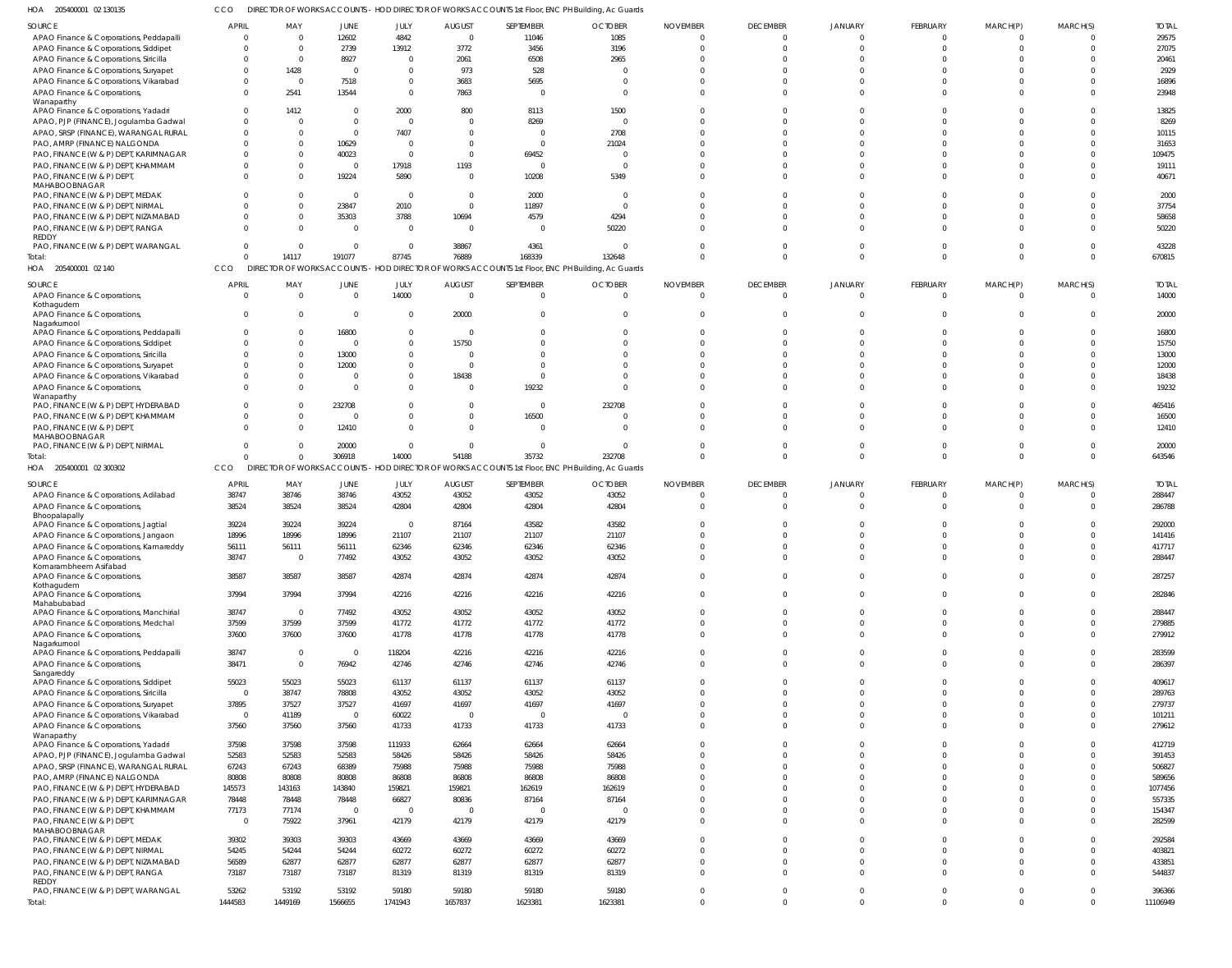205500101 05 270272 HOA 205500117 04 270271 205901053 04 270272 HOA 205901053 04 290291 HOA 205901053 04 290292 205901053 04 290293 HOA HOA HOA The IG of Police, Andhra Pradesh, Intelligence Branch, Saifabad, The IG of Police, Andhra Pradesh, Intelligence Branch, Saifabad, THE ENGINEER-IN-CHIEF, CRF OFFICE OF THE ENGINEER-IN-CHIEF (R&B), IV FLOOR, ERRAM MANZIL, THE ENGINEER-IN-CHIEF, CRF OFFICE OF THE ENGINEER-IN-CHIEF (R&B), IV FLOOR, ERRAM MANZIL THE ENGINEER-IN-CHIEF, CRF OFFICE OF THE ENGINEER-IN-CHIEF (R&B), IV FLOOR, ERRAM MANZIL, THE ENGINEER-IN-CHIEF, CRF OFFICE OF THE ENGINEER-IN-CHIEF (R&B), IV FLOOR, ERRAM MANZIL, CCO **CCO CCO** CCO CCO CCO  $\mathfrak{c}$  $\Omega$   $\Omega$   $\Omega$   $\Omega$   $\Omega$   $\Omega$  $\theta$   $\Omega$   $\Omega$  $\sqrt{0}$  $\Omega$   $\Omega$  $\Omega$  $\Omega$   $\Omega$   $\Omega$   $\Omega$   $\Omega$   $\Omega$  $\Omega$  $\Omega$  $\Omega$   $\Omega$   $\Omega$  $\Omega$  $\Omega$  APAO Finance & Corporations, Nagarkurnool PAO, FINANCE (W & P) DEPT, RANGA REDDY PAO, FINANCE (W & P) DEPT, RANGA REDDY APAO Finance & Corporations, **Sangareddy** APAO (R&B) HYDERABAD APAO (R&B) POCHAMPAD (NIZAMABAD) APAO Roads & Buildings (R&B), Adilabad APAO Roads & Buildings (R&B), Jogulamba Gadwal APAO Roads & Buildings (R&B), Medchal Malkajigiri APAO Roads & Buildings (R&B), Nagarkurnool APAO Roads & Buildings (R&B), Suryapet PAO (R&B) (NIRMAL) PAO (R&B) LMD APAO (R&B) HYDERABAD APAO (R&B) MEDAK (HYD) APAO (R&B) POCHAMPAD (NIZAMABAD) APAO (R&B) RANGAREDDY (HYD) APAO (R&B) TEKULAPALLY APAO Roads & Buildings (R&B), Adilabad APAO Roads & Buildings (R&B), Jagtial APAO Roads & Buildings (R&B), Kamareddy APAO Roads & Buildings (R&B), Komarambheem Asifabad APAO Roads & Buildings (R&B), Mancherial APAO Roads & Buildings (R&B), Nagarkurnool APAO Roads & Buildings (R&B), Sangareddy APAO Roads & Buildings (R&B), Vikarabad APAO Roads & Buildings (R&B), Yadadri PAO (R&B) (NIRMAL) PAO (R&B) MAHABOOBNAGAR PAO (R&B) NALGONDA APAO (R&B) HYDERABAD APAO (R&B) POCHAMPAD (NIZAMABAD) APAO (R&B) RANGAREDDY (HYD) APAO (R&B) TEKULAPALLY APAO Roads & Buildings (R&B), Kamareddy APAO Roads & Buildings (R&B), Nagarkurnool PAO (R&B) (NIRMAL) APAO (R&B) HYDERABAD APAO (R&B) MEDAK (HYD) APAO (R&B) POCHAMPAD (NIZAMABAD) APAO (R&B) RANGAREDDY (HYD) APAO (R&B) TEKULAPALLY APAO Roads & Buildings (R&B), Adilabad APAO Roads & Buildings (R&B), Jagtial APAO Roads & Buildings (R&B), Kamareddy APAO Roads & Buildings (R&B), Komarambheem Asifabad APAO Roads & Buildings (R&B), Mancherial APAO Roads & Buildings (R&B), Nagarkurnool APAO Roads & Buildings (R&B), Sangareddy APAO Roads & Buildings (R&B), Vikarabad APAO Roads & Buildings (R&B), Yadadri PAO (R&B) (NIRMAL) SOURCE SOURCE SOURCE SOURCE SOURCE SOURCE SOURCE  $\mathfrak{c}$  $\Omega$  $\Omega$  $\Omega$   $\Omega$  $\Omega$   $\overline{0}$  APRIL APRIL APRIL **APRIL** APRIL APRIL APRIL  $\Omega$   $\Omega$  $\Omega$   $\Omega$  $\Omega$  $\Omega$  $\Omega$  MAY MAY MAY MAY MAY MAY MAY  $\Omega$  $\Omega$  $\Omega$   $\Omega$  $\mathbf 0$  JUNE **JUNE** JUNE JUNE JUNE JUNE JUNE  $\Omega$  $\Omega$   $\Omega$  $\Omega$  $\Omega$   $\sqrt{2}$  JULY JULY JULY JULY JULY JULY JULY  $\Omega$   $\Omega$  AUGUST **AUGUST** AUGUST AUGUST AUGUST AUGUST AUGUST  $\Omega$   $\Omega$  $\Omega$  $\Omega$   $\Omega$   $\Omega$  SEPTEMBER SEPTEMBER SEPTEMBER SEPTEMBER SEPTEMBER SEPTEMBER SEPTEMBER  $\Omega$   $\Omega$  **OCTOBER** OCTOBER OCTOBER **OCTOBER** OCTOBER OCTOBER OCTOBER  $\Omega$   $\Omega$  $\Omega$  $\Omega$   $\Omega$  $\Omega$   $\Omega$   $\Omega$   $\Omega$  $\Omega$   $\Omega$   $\Omega$   $\Omega$  $\Omega$  $\Omega$   $\Omega$   $\Omega$  $\Omega$   $\Omega$   $\Omega$  $\Omega$   $\Omega$   $\Omega$   $\Omega$  $\Omega$  $\Omega$  $\Omega$  $\Omega$   $\Omega$  $\Omega$ NOVEMBER NOVEMBER NOVEMBER NOVEMBER NOVEMBER NOVEMBER NOVEMBER  $\Omega$   $\Omega$  $\Omega$  $\Omega$   $\Omega$  $\Omega$   $\Omega$   $\Omega$   $\Omega$  $\Omega$   $\Omega$   $\theta$  $\Omega$  $\Omega$   $\Omega$   $\Omega$   $\Omega$  DECEMBER **DECEMBER** DECEMBER DECEMBER DECEMBER DECEMBER DECEMBER  $\mathbf{C}$   $\Omega$  $\Omega$  $\Omega$   $\Omega$   $\Omega$   $\Omega$  $\Omega$   $\Omega$   $\Omega$   $\Omega$  $\Omega$   $\Omega$   $\Omega$  $\Omega$   $\Omega$   $\Omega$   $\Omega$  JANUARY JANUARY JANUARY JANUARY JANUARY JANUARY JANUARY  $\Omega$  $\Omega$  $\Omega$   $\Omega$  $\Omega$   $\Omega$   $\Omega$   $\Omega$  $\Omega$   $\Omega$   $\Omega$   $\Omega$   $\Omega$   $\Omega$   $\Omega$   $\Omega$   $\Omega$  $\Omega$   $\Omega$  $\Omega$   $\Omega$  FEBRUARY **FEBRUARY** FEBRUARY FEBRUARY FEBRUARY FEBRUARY FEBRUARY  $\Omega$   $\Omega$  $\Omega$  $\Omega$   $\Omega$   $\Omega$   $\Omega$   $\Omega$  $\Omega$   $\Omega$   $\Omega$   $\Omega$  $\Omega$   $\Omega$   $\Omega$   $\Omega$  $\Omega$   $\Omega$   $\Omega$   $\Omega$  MARCH(P) MARCH(P) MARCH(P) MARCH(P) MARCH(P) MARCH(P) MARCH(P)  $\Omega$  $\Omega$   $\Omega$  $\Omega$  $\Omega$   $\Omega$  $\Omega$   $\Omega$  $\Omega$   $\Omega$  $\Omega$   $\Omega$   $\Omega$   $\Omega$  $\Omega$   $\Omega$  $\Omega$   $\Omega$   $\cap$   $\Omega$   $\Omega$   $\Omega$   $\Omega$  MARCH(S) MARCH(S) MARCH(S) MARCH(S) MARCH(S) MARCH(S) MARCH(S) TOTAL TOTAL TOTAL TOTAL TOTAL TOTAL TOTAL Total: Total: Total: Total: Total: Total:

DIRECTOR OF WORKS ACCOUNTS - HOD DIRECTOR OF WORKS ACCOUNTS 1st Floor, ENC PH Building, Ac Guards

205400001 02 310318 HOA

CCO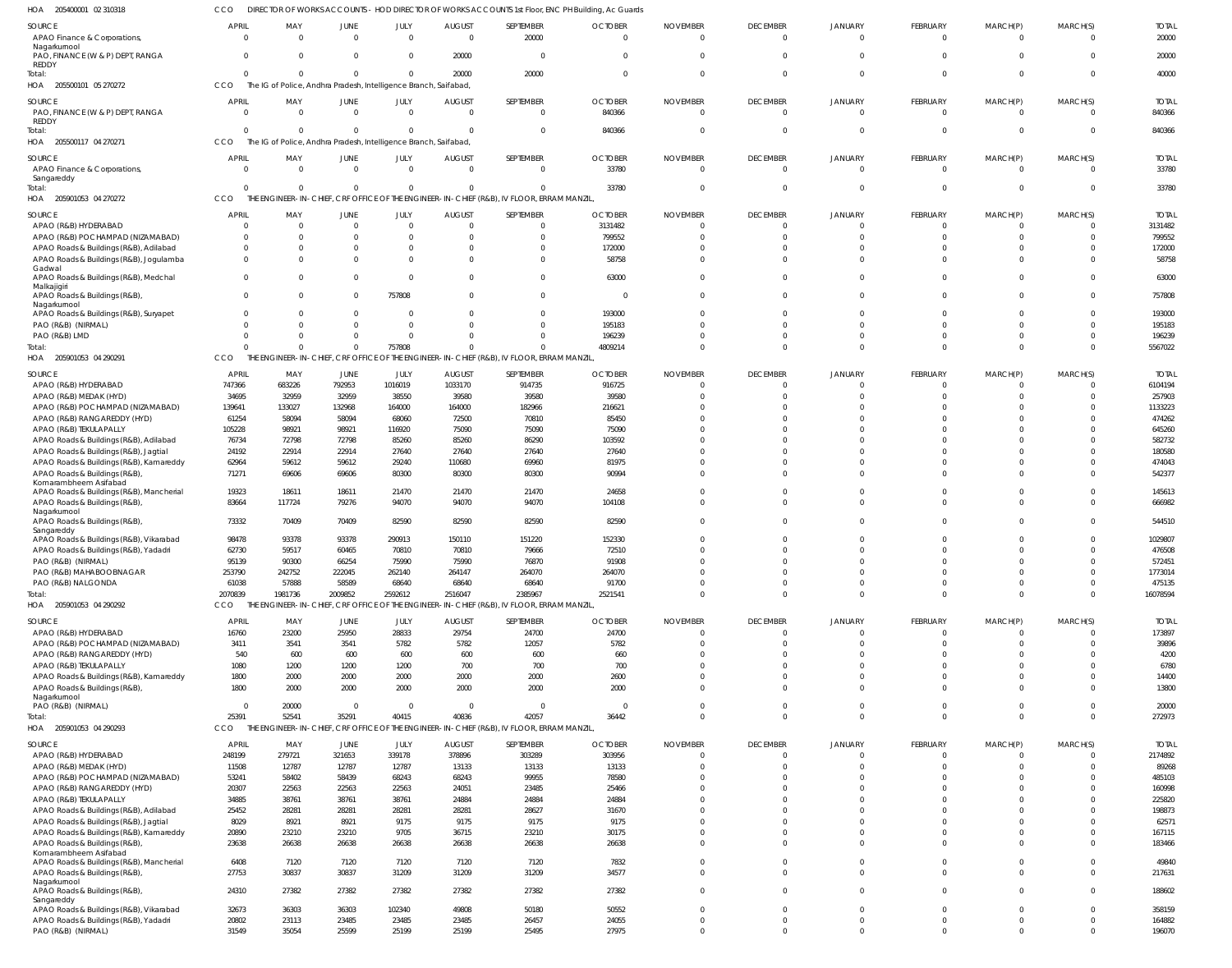CCO THE ENGINEER-IN-CHIEF, CRF OFFICE OF THE ENGINEER-IN-CHIEF (R&B), IV FLOOR, ERRAM MANZIL,

| HOA<br>205901053 04 290293                   | CCO          |                |                                               |                |                | THE ENGINEER-IN-CHIEF, CRF OFFICE OF THE ENGINEER-IN-CHIEF (R&B), IV FLOOR, ERRAM MANZIL, |                |                 |                 |                |                |          |                |              |
|----------------------------------------------|--------------|----------------|-----------------------------------------------|----------------|----------------|-------------------------------------------------------------------------------------------|----------------|-----------------|-----------------|----------------|----------------|----------|----------------|--------------|
| SOURCE                                       | <b>APRIL</b> | MAY            | JUNE                                          | JULY           | <b>AUGUST</b>  | SEPTEMBER                                                                                 | <b>OCTOBER</b> | <b>NOVEMBER</b> | <b>DECEMBER</b> | <b>JANUARY</b> | FEBRUARY       | MARCH(P) | MARCH(S)       | <b>TOTAL</b> |
| PAO (R&B) MAHABOOBNAGAR                      | 84191        | 99754          | 86620                                         | 228073         | 115215         | 87612                                                                                     | 87612          | $^{\circ}$      | $\Omega$        | $\Omega$       | $\overline{0}$ | $\Omega$ | $\Omega$       | 789077       |
| PAO (R&B) NALGONDA                           | 20243        | 22492          | 22767                                         | 22767          | 22767          | 22767                                                                                     | 25017          | $^{\circ}$      | $\Omega$        | $\Omega$       | $\mathbf 0$    | $\Omega$ | $\overline{0}$ | 158820       |
| Total:                                       | 694078       | 781339         | 801366                                        | 1022906        | 912201         | 830618                                                                                    | 828679         | $\Omega$        | $\Omega$        | $\Omega$       | $\Omega$       | $\Omega$ | $\overline{0}$ | 5871187      |
| 205901053 04 290294<br>HOA                   | CCO          |                |                                               |                |                | THE ENGINEER-IN-CHIEF, CRF OFFICE OF THE ENGINEER-IN-CHIEF (R&B), IV FLOOR, ERRAM MANZIL  |                |                 |                 |                |                |          |                |              |
|                                              |              |                |                                               |                |                |                                                                                           |                |                 |                 |                |                |          |                |              |
| SOURCE                                       | <b>APRIL</b> | MAY            | JUNE                                          | JULY           | <b>AUGUST</b>  | SEPTEMBER                                                                                 | <b>OCTOBER</b> | <b>NOVEMBER</b> | <b>DECEMBER</b> | <b>JANUARY</b> | FEBRUARY       | MARCH(P) | MARCH(S)       | <b>TOTAL</b> |
| APAO (R&B) HYDERABAD                         | 212014       | 250227         | 287739                                        | 321035         | 327817         | 260181                                                                                    | 260778         | -0              | $\Omega$        |                | $\overline{0}$ |          | $\Omega$       | 1919791      |
| APAO (R&B) MEDAK (HYD)                       | 4118         | 4576           | 4576                                          | 4576           | 4699           | 4699                                                                                      | 4699           | $\Omega$        | $\Omega$        | $\Omega$       | $\Omega$       |          | $\Omega$       | 31943        |
| APAO (R&B) POCHAMPAD (NIZAMABAD)             | 25114        | 27971          | 27993                                         | 29196          | 29196          | 35155                                                                                     | 36524          | -0              |                 |                | <sup>0</sup>   |          | $\Omega$       | 211149       |
| APAO (R&B) RANGAREDDY (HYD)                  | 7592         | 8436           | 8436                                          | 8436           | 8436           | 8928                                                                                      | 9526           | $\Omega$        |                 | $\cap$         | $\Omega$       |          | $\Omega$       | 59790        |
| APAO (R&B) TEKULAPALLY                       | 20804        | 23116          | 23116                                         | 23116          | 14840          | 14840                                                                                     | 14840          | $\Omega$        |                 | $\cap$         | $\Omega$       |          | $\Omega$       | 134672       |
| APAO Roads & Buildings (R&B), Adilabad       | 9966         | 11073          | 11073                                         | 11073          | 11073          | 11222                                                                                     | 12406          | $\Omega$        |                 | $\cap$         | $\Omega$       |          | $\Omega$       | 77886        |
| APAO Roads & Buildings (R&B), Jagtial        | 3471         | 3857           | 3857                                          | 3967           | 3967           | 3967                                                                                      | 3967           | $\Omega$        |                 | $\cap$         | $\Omega$       |          | $\Omega$       | 27053        |
| APAO Roads & Buildings (R&B), Kamareddy      | 7475         | 8305           | 8305                                          | 3473           | 13137          | 8305                                                                                      | 10796          | $\Omega$        |                 | $\cap$         | $\Omega$       |          | $\Omega$       | 59796        |
| APAO Roads & Buildings (R&B),                | 9931         | 11034          | 11034                                         | 11168          | 11168          | 11168                                                                                     | 12371          | $\Omega$        | $\Omega$        | $\cap$         | $\Omega$       |          | $\Omega$       | 77874        |
| Nagarkurnool                                 |              |                |                                               |                |                |                                                                                           |                |                 |                 |                |                |          |                |              |
| APAO Roads & Buildings (R&B),                | 10510        | 11839          | 11839                                         | 11839          | 11839          | 11839                                                                                     | 11839          | $\mathbf 0$     | $\Omega$        | $\cap$         | $\Omega$       | $\Omega$ | $\Omega$       | 81544        |
| Sangareddy                                   | 13220        | 14689          | 14689                                         | 43240          | 20528          | 20689                                                                                     | 20823          | $^{\circ}$      | $\Omega$        | $\cap$         | $\Omega$       |          | $\Omega$       | 147878       |
| APAO Roads & Buildings (R&B), Vikarabad      |              |                |                                               |                |                |                                                                                           |                | $\Omega$        | $\Omega$        | $\cap$         | $\Omega$       |          | $\Omega$       |              |
| APAO Roads & Buildings (R&B), Yadadri        | 8113         | 9014           | 9147                                          | 9147           | 9147           | 10431                                                                                     | 9394           |                 |                 | $\cap$         |                |          |                | 64393        |
| PAO (R&B) (NIRMAL)                           | 11998        | 13331          | 9947                                          | 9804           | 9804           | 9931                                                                                      | 10897          | $\Omega$        | $\cap$          |                | $\Omega$       |          | $\Omega$       | 75712        |
| PAO (R&B) MAHABOOBNAGAR                      | 42426        | 50754          | 42922                                         | 43128          | 47266          | 43449                                                                                     | 43449          | $\Omega$        | $\Omega$        | $\cap$         | $\Omega$       |          | $\Omega$       | 313394       |
| PAO (R&B) NALGONDA                           | 8102         | 9002           | 9100                                          | 9100           | 9100           | 9100                                                                                      | 10000          | $\Omega$        | $\Omega$        | $\Omega$       | $\Omega$       |          | $\Omega$       | 63504        |
| Total                                        | 394854       | 457224         | 483773                                        | 542298         | 532017         | 463904                                                                                    | 472309         | $\Omega$        | $\Omega$        | $\Omega$       | $\Omega$       |          | $\Omega$       | 3346379      |
| HOA<br>205901053 04 290295                   | CCO          |                |                                               |                |                | THE ENGINEER-IN-CHIEF, CRF OFFICE OF THE ENGINEER-IN-CHIEF (R&B), IV FLOOR, ERRAM MANZIL, |                |                 |                 |                |                |          |                |              |
| SOURCE                                       | <b>APRIL</b> | MAY            | JUNE                                          | JULY           | <b>AUGUST</b>  | SEPTEMBER                                                                                 | <b>OCTOBER</b> | <b>NOVEMBER</b> | <b>DECEMBER</b> | <b>JANUARY</b> | FEBRUARY       | MARCH(P) | MARCH(S)       | <b>TOTAL</b> |
| APAO (R&B) HYDERABAD                         |              | $\Omega$       | 0                                             | $\overline{0}$ | 100000         | 101623                                                                                    |                | $^{\circ}$      | $\Omega$        |                | $\overline{0}$ |          | $\Omega$       | 201623       |
| APAO Roads & Buildings (R&B)                 | $\Omega$     | $\Omega$       | $\Omega$                                      | $\overline{0}$ | $\Omega$       | 38980                                                                                     | $\Omega$       | $\overline{0}$  | $\Omega$        | $\Omega$       | $\mathbf 0$    | $\Omega$ | $\Omega$       | 38980        |
| Nagarkurnool                                 |              |                |                                               |                |                |                                                                                           |                |                 |                 |                |                |          |                |              |
| APAO Roads & Buildings (R&B)                 | $\cap$       | $\Omega$       | $\Omega$                                      | $\Omega$       | 28000          | $\overline{0}$                                                                            |                | $\Omega$        | $\cap$          | $\Omega$       | $\Omega$       |          | $\Omega$       | 28000        |
| Sangareddy                                   |              |                |                                               |                |                |                                                                                           |                |                 |                 |                |                |          |                |              |
| PAO (R&B) (NIRMAL)                           | $\Omega$     | $\Omega$       | $\Omega$                                      | $\mathbf 0$    | $\Omega$       | 139584                                                                                    |                | $\mathbf 0$     | $\Omega$        | $\Omega$       | $\Omega$       | $\Omega$ | $\overline{0}$ | 139584       |
| Total:                                       |              | $\Omega$       | $\Omega$                                      | $\mathbf 0$    | 128000         | 280187                                                                                    |                | $\Omega$        | $\Omega$        | $\Omega$       | $\overline{0}$ | $\Omega$ | $\overline{0}$ | 408187       |
| HOA<br>205901053 04 290296                   | CCO          |                |                                               |                |                | THE ENGINEER-IN-CHIEF, CRF OFFICE OF THE ENGINEER-IN-CHIEF (R&B), IV FLOOR, ERRAM MANZIL, |                |                 |                 |                |                |          |                |              |
| SOURCE                                       | <b>APRIL</b> | MAY            | <b>JUNE</b>                                   | JULY           | <b>AUGUST</b>  | SEPTEMBER                                                                                 | <b>OCTOBER</b> | <b>NOVEMBER</b> | <b>DECEMBER</b> | <b>JANUARY</b> | FEBRUARY       | MARCH(P) | MARCH(S)       | <b>TOTAL</b> |
| APAO (R&B) HYDERABAD                         |              | $\Omega$       | $\mathbf 0$                                   | $\overline{0}$ | 285514         | 216344                                                                                    | 128455         | $\Omega$        | $\Omega$        |                | $\Omega$       |          | $\Omega$       | 630313       |
| APAO (R&B) MEDAK (HYD)                       |              | $\Omega$       | 0                                             | $\overline{0}$ | $\Omega$       | $\overline{0}$                                                                            | 27746          | -0              | $\Omega$        | $\cap$         | $\Omega$       |          | $\Omega$       | 27746        |
| APAO (R&B) POCHAMPAD (NIZAMABAD)             |              | $\Omega$       | 0                                             | $\overline{0}$ | 63182          | 47692                                                                                     |                | $\Omega$        | $\cap$          | $\cap$         | $\Omega$       |          | $\Omega$       | 110874       |
| APAO (R&B) RANGAREDDY (HYD)                  |              | <sup>0</sup>   |                                               | $\Omega$       |                | $\mathbf 0$                                                                               | 29303          | $\Omega$        |                 | $\cap$         | $\Omega$       |          | $\Omega$       | 29303        |
| APAO (R&B) TEKULAPALLY                       |              | $\Omega$       | 0                                             | $\overline{0}$ | 56962          | $\mathbf 0$                                                                               | $\Omega$       | $\Omega$        |                 | $\cap$         | $\Omega$       |          | $\Omega$       | 56962        |
| APAO Roads & Buildings (R&B), Kamareddy      |              | $\Omega$       |                                               | $\Omega$       |                | $\mathbf 0$                                                                               | 50364          | $\Omega$        | $\Omega$        | $\Omega$       | $\Omega$       |          | $\Omega$       | 50364        |
| APAO Roads & Buildings (R&B)                 |              | $\Omega$       | $\Omega$                                      | $\Omega$       | $\Omega$       | $\mathbf 0$                                                                               | 57799          | $\Omega$        | $\Omega$        | $\cap$         | $\Omega$       |          | $\Omega$       | 57799        |
| Komarambheem Asifabad                        |              |                |                                               |                |                |                                                                                           |                |                 |                 |                |                |          |                |              |
| APAO Roads & Buildings (R&B)                 | $\Omega$     | $\Omega$       | $\Omega$                                      | $\Omega$       | $\Omega$       | $\mathbf{0}$                                                                              | 60457          | $\Omega$        | $\Omega$        | $\cap$         | $\Omega$       |          | $\Omega$       | 60457        |
| Sangareddy                                   |              |                |                                               |                |                |                                                                                           |                |                 |                 |                |                |          |                |              |
| APAO Roads & Buildings (R&B), Vikarabad      |              | $\Omega$       | 0                                             | $\mathbf 0$    | 120368         | 19689                                                                                     |                | $\Omega$        | $\cap$          | $\cap$         | <sup>0</sup>   |          | $\Omega$       | 140057       |
| APAO Roads & Buildings (R&B), Yadadri        |              | $\Omega$       |                                               | $\Omega$       | $\Omega$       | 29319                                                                                     |                | $\Omega$        | $\Omega$        | $\cap$         | $\Omega$       |          | $\Omega$       | 29319        |
| PAO (R&B) (NIRMAL)                           |              | $\Omega$       | 0                                             | $\Omega$       | $\Omega$       | 55724                                                                                     |                | $\Omega$        | $\Omega$        | $\Omega$       | $\Omega$       |          | $\Omega$       | 55724        |
| PAO (R&B) MAHABOOBNAGAR                      |              | $\Omega$       | $\Omega$                                      | $\Omega$       | $\Omega$       | 145409                                                                                    |                | $\Omega$        | $\Omega$        | $\cap$         | $\Omega$       |          | $\Omega$       | 145409       |
| PAO (R&B) NALGONDA                           |              | 0              |                                               | 0              |                | $\overline{0}$                                                                            | 49880          | -0              |                 |                | 0              |          |                | 49880        |
| Total                                        |              | $\Omega$       | $\Omega$                                      | $\Omega$       | 526026         | 514177                                                                                    | 404004         | $\Omega$        | $\Omega$        | $\Omega$       | $\mathbf{0}$   | $\Omega$ | $\overline{0}$ | 1444207      |
| HOA 205901053 04 310318                      | CCO          |                |                                               |                |                | THE ENGINEER-IN-CHIEF, CRF OFFICE OF THE ENGINEER-IN-CHIEF (R&B), IV FLOOR, ERRAM MANZIL, |                |                 |                 |                |                |          |                |              |
| SOURCE                                       | <b>APRIL</b> | MAY            | <b>JUNE</b>                                   | JULY           | <b>AUGUST</b>  | SEPTEMBER                                                                                 | <b>OCTOBER</b> | <b>NOVEMBER</b> | <b>DECEMBER</b> | <b>JANUARY</b> | FEBRUARY       | MARCH(P) | MARCH(S)       | <b>TOTAL</b> |
| APAO (R&B) HYDERABAD                         | - 0          | $\Omega$       | $\mathbf 0$                                   | 20000          | $\Omega$       | $\overline{0}$                                                                            | $\Omega$       | $\overline{0}$  | $\Omega$        | $\Omega$       | $\overline{0}$ | $\Omega$ | $\Omega$       | 20000        |
| Total:                                       |              | $\Omega$       | $\Omega$                                      | 20000          | $\Omega$       | $\Omega$                                                                                  | $\Omega$       | $\Omega$        | $\Omega$        | $\cap$         | $\Omega$       | $\Omega$ | $\Omega$       | 20000        |
| 205901053 06 270272<br>HOA                   | CCO          |                | THE ENGINEER-IN-CHIEF, CRF OFFICE             |                |                | OF THE ENGINEER-IN-CHIEF (R&B), IV FLOOR, ERRAM MANZIL,                                   |                |                 |                 |                |                |          |                |              |
|                                              |              |                |                                               |                |                |                                                                                           |                |                 |                 |                |                |          |                |              |
| SOURCE                                       | <b>APRIL</b> | MAY            | JUNE                                          | JULY           | <b>AUGUST</b>  | SEPTEMBER                                                                                 | <b>OCTOBER</b> | <b>NOVEMBER</b> | <b>DECEMBER</b> | <b>JANUARY</b> | FEBRUARY       | MARCH(P) | MARCH(S)       | <b>TOTAL</b> |
| APAO (R&B) HYDERABAD                         | $\Omega$     | $\overline{0}$ | $\mathbf 0$                                   | $\overline{0}$ | 11731221       | $\overline{0}$                                                                            | 335506         | $\overline{0}$  | $\Omega$        | $\Omega$       | $\overline{0}$ | - 0      | $\overline{0}$ | 12066727     |
| Total:                                       | $\cap$       | $\Omega$       | $\mathbf 0$                                   | $\overline{0}$ | 11731221       | $\mathbf{0}$                                                                              | 335506         | $\Omega$        | $\Omega$        | $\Omega$       | $\mathbf{0}$   | $\Omega$ | $\overline{0}$ | 12066727     |
| HOA 205901053 08 270272                      | CCO          |                |                                               |                |                | LEGISLATURE SECRETARIAT Secretary, Telangana State Legislature Assembly Premises,         |                |                 |                 |                |                |          |                |              |
| SOURCE                                       | <b>APRIL</b> | MAY            | JUNE                                          | JULY           | <b>AUGUST</b>  | SEPTEMBER                                                                                 | <b>OCTOBER</b> | <b>NOVEMBER</b> | <b>DECEMBER</b> | <b>JANUARY</b> | FEBRUARY       | MARCH(P) | MARCH(S)       | <b>TOTAL</b> |
| PAO, FINANCE (W & P) DEPT, HYDERABAD         | - 0          | $\Omega$       | $\mathbf 0$                                   | $\overline{0}$ | $\overline{0}$ | 4531741                                                                                   | - 0            | - 0             | $\Omega$        | $\Omega$       | $\overline{0}$ | - 0      | $\Omega$       | 4531741      |
| Total:                                       | $\cap$       | $\Omega$       | $\Omega$                                      | $\Omega$       | $\Omega$       | 4531741                                                                                   | $\Omega$       | $\Omega$        | $\Omega$        | $\Omega$       | $\mathbf{0}$   | $\Omega$ | $\overline{0}$ | 4531741      |
| HOA 205901053 09 270272                      | CCO          |                | The Registrar, Telangana High Court, Nayapul, |                |                |                                                                                           |                |                 |                 |                |                |          |                |              |
|                                              |              |                |                                               |                |                |                                                                                           |                |                 |                 |                |                |          |                |              |
| SOURCE                                       | <b>APRIL</b> | MAY            | <b>JUNE</b>                                   | JULY           | <b>AUGUST</b>  | SEPTEMBER                                                                                 | <b>OCTOBER</b> | <b>NOVEMBER</b> | <b>DECEMBER</b> | <b>JANUARY</b> | FEBRUARY       | MARCH(P) | MARCH(S)       | <b>TOTAL</b> |
| APAO Finance & Corporations, Adilabad        |              | $\Omega$       | 543030                                        | $\overline{0}$ | $\Omega$       | 0                                                                                         | $\Omega$       | $\Omega$        | $\Omega$        | $\cap$         | $\overline{0}$ |          | $\Omega$       | 543030       |
| APAO Finance & Corporations, Jangaon         |              | $\overline{0}$ | 0                                             | $\overline{0}$ | $\Omega$       | $\overline{0}$                                                                            | 95870          | -0              | $\Omega$        | $\cap$         | $\Omega$       |          | $\Omega$       | 95870        |
| APAO Finance & Corporations,                 | $\Omega$     | $\Omega$       | 332355                                        | $\overline{0}$ | $\Omega$       | $\mathbf{0}$                                                                              |                | $\Omega$        | $\Omega$        | $\Omega$       | $\Omega$       |          | $\Omega$       | 332355       |
| Mahabubabad                                  |              |                |                                               |                |                |                                                                                           |                |                 |                 |                |                |          |                |              |
| APAO Finance & Corporations,                 | $\Omega$     | $\Omega$       | 823242                                        | $\mathbf 0$    | $\Omega$       | $\mathbf{0}$                                                                              | $\Omega$       | $\mathbf 0$     | $\Omega$        | $\Omega$       | $\mathbf 0$    |          | $\Omega$       | 823242       |
| Nagarkurnool<br>APAO Finance & Corporations, | $\Omega$     | $\Omega$       | $\overline{0}$                                | $\Omega$       | $\Omega$       | $\mathbf{0}$                                                                              | 720166         | $\mathbf 0$     | $\Omega$        | $\Omega$       | $\mathbf 0$    | $\Omega$ | $\overline{0}$ | 720166       |
| Sangareddy                                   |              |                |                                               |                |                |                                                                                           |                |                 |                 |                |                |          |                |              |
| APAO Finance & Corporations, Siddipet        | $\Omega$     | $\Omega$       | 331256                                        | $\mathbf 0$    | $\Omega$       | $\overline{0}$                                                                            | 300275         | $\Omega$        | $\Omega$        | $\Omega$       | $\Omega$       |          | $\Omega$       | 631531       |
| APAO Finance & Corporations, Suryapet        |              | $\overline{0}$ | $\mathbf 0$                                   | $\mathbf 0$    | $\Omega$       | $\Omega$                                                                                  | 662646         | $\Omega$        | $\Omega$        | $\cap$         | $\Omega$       |          | $\Omega$       | 662646       |
| PAO, AMRP (FINANCE) NALGONDA                 |              | $\mathbf 0$    | 7013133                                       | $\overline{0}$ | 1738538        | 3438379                                                                                   | 9062           | $\Omega$        | $\Omega$        | $\Omega$       | $\Omega$       |          | $\Omega$       | 12199112     |
| PAO, FINANCE (W & P) DEPT, HYDERABAD         |              | $\Omega$       | 30125230                                      | $\mathbf{0}$   | $\Omega$       | 701989                                                                                    | 901051         | $\Omega$        | $\cap$          | $\cap$         | $\Omega$       |          | $\Omega$       | 31728270     |
| PAO, FINANCE (W & P) DEPT, KARIMNAGAR        |              | $\Omega$       | $\mathbf 0$                                   | $\Omega$       | $\Omega$       | $\Omega$                                                                                  | 2016651        | $\Omega$        |                 | $\cap$         | $\Omega$       |          | $\Omega$       | 2016651      |
| PAO, FINANCE (W & P) DEPT, KHAMMAM           |              | $\Omega$       | 1149048                                       | $\Omega$       | $\Omega$       | $\overline{0}$                                                                            | 2670144        | $\Omega$        |                 | $\cap$         | <sup>0</sup>   |          | n              | 3819192      |
| PAO, FINANCE (W & P) DEPT, NIZAMABAD         |              | $\Omega$       | 1676690                                       | $\Omega$       | $\Omega$       | $\Omega$                                                                                  |                | $\Omega$        |                 | $\Omega$       | <sup>0</sup>   |          | $\Omega$       | 1676690      |
| PAO, FINANCE (W & P) DEPT, WARANGAL          |              | $\Omega$       | 2072286                                       | $\Omega$       | $\Omega$       | $\overline{0}$                                                                            | 1038307        | $\Omega$        |                 | $\Omega$       | $\Omega$       |          | $\Omega$       | 3110593      |
|                                              |              |                |                                               |                |                |                                                                                           |                |                 |                 |                |                |          |                |              |
| Total:                                       | $\Omega$     | $\Omega$       | 44066270                                      | $\Omega$       | 1738538        | 4140368                                                                                   | 8414172        | $\Omega$        | $\Omega$        | $\Omega$       | $\Omega$       | $\Omega$ | $\Omega$       | 58359348     |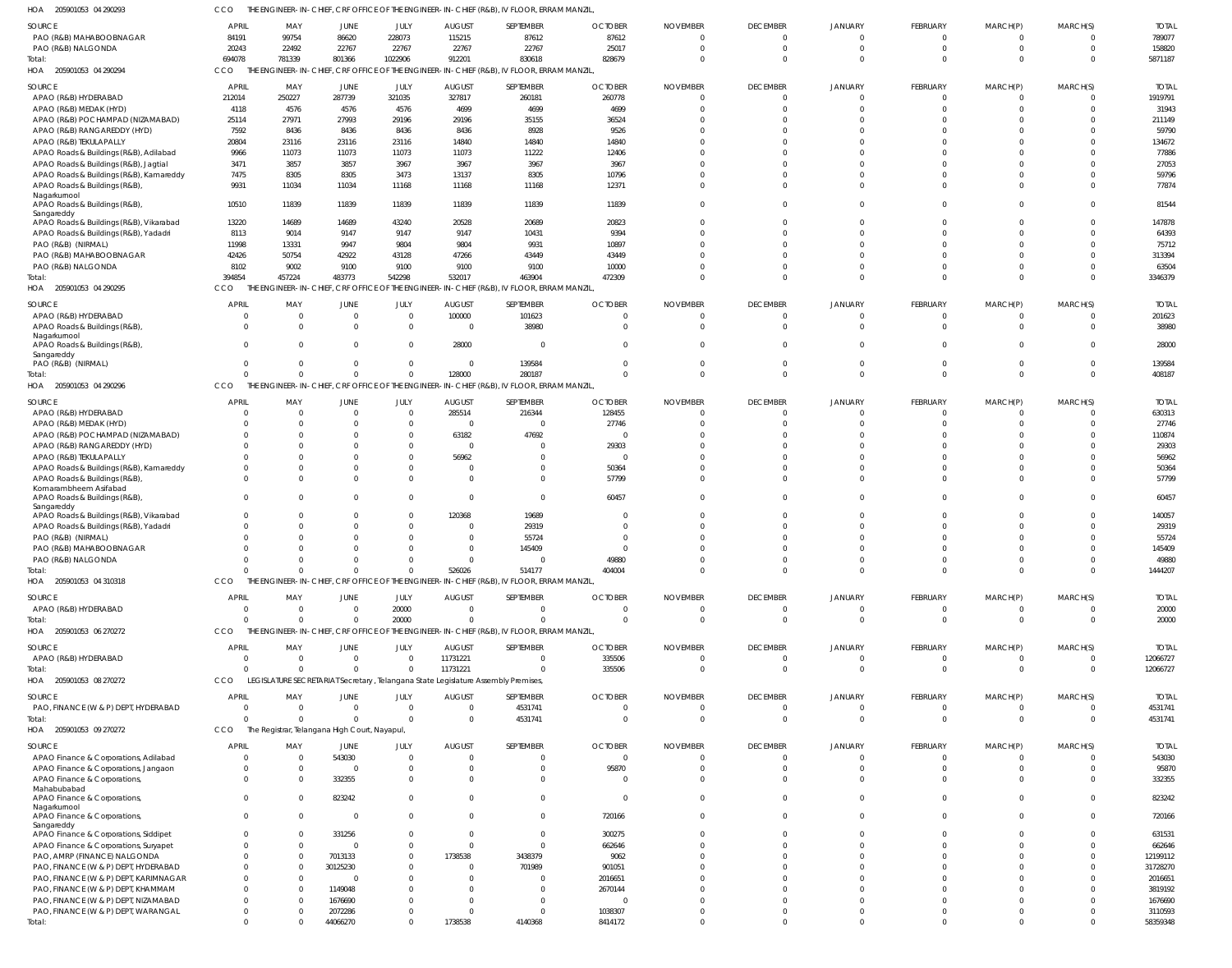205901053 10 270272 HOA CCO GENERAL ADMN, SECRETARIAT DEPT - HOD SECRETARY, GENERAL ADMINISTRATION DEPARTMENT,

| SOURCE                                             | <b>APRIL</b>   | MAY            | <b>JUNE</b>                                             | JULY           | <b>AUGUST</b> | SEPTEMBER    | <b>OCTOBER</b>                                                                                               | <b>NOVEMBER</b> | <b>DECEMBER</b> | <b>JANUARY</b> | FEBRUARY       | MARCH(P)       | MARCH(S)       | <b>TOTAL</b> |
|----------------------------------------------------|----------------|----------------|---------------------------------------------------------|----------------|---------------|--------------|--------------------------------------------------------------------------------------------------------------|-----------------|-----------------|----------------|----------------|----------------|----------------|--------------|
| PAO, FINANCE (W & P) DEPT, HYDERABAD               | $\Omega$       | $\overline{0}$ | $\overline{0}$                                          | $\mathbf{0}$   | $\mathbf 0$   | $\Omega$     | 18680186                                                                                                     | $\overline{0}$  | $\overline{0}$  | $\mathbf{0}$   | $\mathbf 0$    | $\mathbf 0$    | $\overline{0}$ | 18680186     |
| Total:                                             | $\cap$         | $\Omega$       | $\mathbf{0}$                                            | $\overline{0}$ | $\Omega$      | $\Omega$     | 18680186                                                                                                     | $\Omega$        | $\overline{0}$  | $\Omega$       | $\mathbf 0$    | $\overline{0}$ | $\Omega$       | 18680186     |
| HOA 205980001 03 010017                            | CCO            |                |                                                         |                |               |              | THE ENGINEER-IN-CHIEF, (R&B,NH,ADMN,ROB/RUBS), OFFICE OF THE ENGINEER-IN-CHIEF(R&B), IV FLOOR, ERRAM MANZIL, |                 |                 |                |                |                |                |              |
|                                                    |                |                |                                                         |                |               |              |                                                                                                              |                 |                 |                |                |                |                |              |
| SOURCE                                             | <b>APRIL</b>   | MAY            | JUNE                                                    | JULY           | <b>AUGUST</b> | SEPTEMBER    | <b>OCTOBER</b>                                                                                               | <b>NOVEMBER</b> | <b>DECEMBER</b> | <b>JANUARY</b> | FEBRUARY       | MARCH(P)       | MARCH(S)       | <b>TOTAL</b> |
| APAO Roads & Buildings (R&B), Jangaon              | $\Omega$       | $\overline{0}$ | $\mathbf{0}$                                            | $\mathbf{0}$   | 31060         | $\Omega$     | 96215                                                                                                        | $\Omega$        | $\overline{0}$  | $\Omega$       | $\overline{0}$ | $\overline{0}$ | $\overline{0}$ | 127275       |
| Total:                                             |                | $\Omega$       | $\mathbf{0}$                                            | $\overline{0}$ | 31060         | $\Omega$     | 96215                                                                                                        | $\Omega$        | $\overline{0}$  | $\Omega$       | $\mathbf 0$    | $\overline{0}$ | $\Omega$       | 127275       |
| HOA 207101101 04 040041                            | CCO            |                | FINANCE - HOD SECRETARY, FINANCE Telangana SECRETARIAT  |                |               |              |                                                                                                              |                 |                 |                |                |                |                |              |
| SOURCE                                             | <b>APRI</b>    | MAY            | <b>JUNE</b>                                             | JULY           | <b>AUGUST</b> | SEPTEMBER    | <b>OCTOBER</b>                                                                                               | <b>NOVEMBER</b> | <b>DECEMBER</b> | <b>JANUARY</b> | FEBRUARY       | MARCH(P)       | MARCH(S)       | <b>TOTAL</b> |
| APAO Irrigation, Sangareddy                        | - 0            | $\overline{0}$ | $\overline{0}$                                          | 271397         | $\mathbf 0$   | $\Omega$     | $\overline{0}$                                                                                               | $\Omega$        | $\overline{0}$  | $\mathbf{0}$   | $\Omega$       | $\overline{0}$ | $\overline{0}$ | 271397       |
|                                                    |                | $\overline{0}$ | $\mathbf{0}$                                            | $\mathbf{0}$   | 4536          | $\Omega$     | $\Omega$                                                                                                     | <sup>0</sup>    | $\overline{0}$  | $\Omega$       | $\Omega$       | $\mathbf 0$    | $\Omega$       | 4536         |
| APAO Irrigation, Siricilla                         |                | $\Omega$       | $\mathbf{0}$                                            |                |               | $\Omega$     | $\Omega$                                                                                                     |                 | $\Omega$        | $\Omega$       | $\Omega$       | $\Omega$       | $\Omega$       |              |
| APAO, SRSP SSP, KARIMNAGAR                         |                |                |                                                         | 713252         |               |              |                                                                                                              |                 |                 |                |                |                |                | 713252       |
| PAO (W&P), Waranagal (Urban)                       |                | $\Omega$       | 18340                                                   | $\overline{0}$ | 0             | $\cap$       | $\Omega$                                                                                                     |                 | $\Omega$        | $\Omega$       |                | $\Omega$       | $\Omega$       | 18340        |
| PAO, SRSP, SSP, NIRMAL                             |                | $\Omega$       | $\overline{0}$                                          | 300631         | $\Omega$      | $\Omega$     | $\Omega$                                                                                                     | $\Omega$        | $\Omega$        | $\Omega$       | $\Omega$       | $\mathbf 0$    | $\Omega$       | 300631       |
| Total:                                             |                | $\Omega$       | 18340                                                   | 1285280        | 4536          | $\Omega$     | $\Omega$                                                                                                     | $\Omega$        | $\Omega$        | $\Omega$       | $\Omega$       | $\overline{0}$ | $\Omega$       | 1308156      |
| 207101115 04 040041<br>HOA                         | CCO            |                | FINANCE - HOD SECRETARY, FINANCE Telangana SECRETARIAT, |                |               |              |                                                                                                              |                 |                 |                |                |                |                |              |
| SOURCE                                             | <b>APRIL</b>   | MAY            | JUNE                                                    | JULY           | <b>AUGUST</b> | SEPTEMBER    | <b>OCTOBER</b>                                                                                               | <b>NOVEMBER</b> | <b>DECEMBER</b> | <b>JANUARY</b> | FEBRUARY       | MARCH(P)       | MARCH(S)       | <b>TOTAL</b> |
| APAO (PR) Medak                                    | - 0            | $\overline{0}$ | $\mathbf{0}$                                            | $\mathbf{0}$   | 231295        | - 0          | $\Omega$                                                                                                     | $\Omega$        | $\overline{0}$  | $\Omega$       |                | $\Omega$       | $\Omega$       | 231295       |
| APAO (PR) Ranga Reddy Dist                         |                | $\Omega$       | $\mathbf{0}$                                            | $\mathbf{0}$   | 354397        | $\Omega$     | $\Omega$                                                                                                     | $\Omega$        | $\overline{0}$  | $\Omega$       | $\Omega$       | $\mathbf 0$    | $\Omega$       | 354397       |
|                                                    |                |                |                                                         |                |               |              |                                                                                                              | $\Omega$        |                 |                |                |                | $\Omega$       |              |
| APAO (R&B) HYDERABAD                               |                | $\Omega$       | $\mathbf{0}$                                            | 343523         | $\mathbf 0$   | 321325       |                                                                                                              |                 | $\Omega$        | $\Omega$       |                | $\Omega$       |                | 664848       |
| APAO (R&B) POCHAMPAD (NIZAMABAD)                   |                | 488881         | $\Omega$                                                | 485413         | $\Omega$      |              |                                                                                                              |                 | $\Omega$        | $\Omega$       |                | $\Omega$       | $\Omega$       | 974294       |
| APAO (R&B) RANGAREDDY (HYD)                        |                | $\Omega$       | $\Omega$                                                | $\overline{0}$ | 364578        | -C           |                                                                                                              |                 | $\Omega$        | $\Omega$       |                | $\Omega$       | $\Omega$       | 364578       |
| APAO (R&B) TEKULAPALLY                             |                | $\Omega$       | $\mathbf{0}$                                            | 591787         | 244196        | -C           |                                                                                                              |                 | $\Omega$        | $\Omega$       |                | $\Omega$       | $\Omega$       | 835983       |
| APAO Finance & Corporations, Kamareddy             | $\Omega$       | $\Omega$       | $\mathbf{0}$                                            | $\overline{0}$ | $\Omega$      | 416817       | $\Omega$                                                                                                     | $\Omega$        | $\Omega$        | $\Omega$       | $\Omega$       | $\Omega$       | $\Omega$       | 416817       |
| APAO Finance & Corporations,                       | $\cap$         | $\Omega$       | $\Omega$                                                | $\overline{0}$ | $\Omega$      | 384663       | $\Omega$                                                                                                     | $\Omega$        | $\Omega$        | $\Omega$       | $\Omega$       | $\Omega$       | $\Omega$       | 384663       |
| Nagarkurnool                                       |                |                |                                                         |                |               |              |                                                                                                              |                 |                 |                |                |                |                |              |
| APAO Irrigation, Adilabad                          |                | $\Omega$       | $\Omega$                                                | $\mathbf{0}$   | 1186127       | 909680       | $\Omega$                                                                                                     |                 | $\Omega$        | $\Omega$       |                | $\Omega$       | $\Omega$       | 2095807      |
| APAO Irrigation, Bhoopalapally                     |                | $\Omega$       | $\Omega$                                                | $\overline{0}$ | 392285        | - 0          | $\Omega$                                                                                                     | $\cap$          | $\Omega$        | $\Omega$       |                | $\Omega$       | $\Omega$       | 392285       |
| APAO Irrigation, Jangaon                           |                | $\Omega$       | $\mathbf 0$                                             | 239338         | $\Omega$      | $\mathsf{C}$ | $\Omega$                                                                                                     | $\cap$          | $\Omega$        | $\Omega$       |                | $\Omega$       | $\Omega$       | 239338       |
| APAO Irrigation, Kamareddy                         |                | $\Omega$       | $\mathbf 0$                                             | $\overline{0}$ | 442499        | 298992       | 321410                                                                                                       |                 | $\Omega$        | $\Omega$       |                | $\Omega$       | $\Omega$       | 1062901      |
| APAO Irrigation, Kothagudem                        |                | $\Omega$       | 2896387                                                 | 716080         | 1556269       |              | 313303                                                                                                       | $\Omega$        | $\Omega$        | $\Omega$       |                | $\Omega$       | $\Omega$       | 5482039      |
| APAO Irrigation, Mancherial                        |                | $\Omega$       | $\mathbf{0}$                                            | $\overline{0}$ | 376875        |              | $\Omega$                                                                                                     |                 | $\Omega$        | $\Omega$       |                | $\Omega$       | $\Omega$       | 376875       |
| APAO Irrigation, Nagarkurnool                      |                | $\Omega$       | $\Omega$                                                | 330447         | 1515583       |              | 670252                                                                                                       | $\Omega$        | $\Omega$        | $\Omega$       |                | $\cap$         | $\Omega$       | 2516282      |
| APAO Irrigation, Sangareddy                        |                | $\Omega$       | 0                                                       | $\overline{0}$ | 622037        | $\Omega$     | 692687                                                                                                       |                 | $\Omega$        | $\Omega$       |                | $\Omega$       | $\Omega$       | 1314724      |
| APAO Irrigation, Siddipet                          |                | $\Omega$       | $\Omega$                                                | 552907         | 352606        | 251072       | $\Omega$                                                                                                     | $\Omega$        | $\Omega$        | $\Omega$       |                | $\cap$         | $\Omega$       | 1156585      |
| APAO Irrigation, Suryapet                          |                | $\Omega$       | $\Omega$                                                | $\overline{0}$ |               | - 0          | 84003                                                                                                        |                 | $\Omega$        | $\Omega$       |                | $\Omega$       | $\cap$         | 84003        |
| APAO Irrigation, Vikarabad                         |                | $\Omega$       | $\Omega$                                                | $\overline{0}$ | 863338        | 561131       |                                                                                                              |                 | $\Omega$        | $\Omega$       |                | $\Omega$       | $\Omega$       | 1424469      |
| APAO Irrigation, Wanaparthy                        |                | $\Omega$       | $\mathbf{0}$                                            | 2096487        | 0             | - 0          | $\Omega$                                                                                                     |                 | $\Omega$        | $\Omega$       |                | $\Omega$       | $\Omega$       | 2096487      |
| APAO Irrigation, Yadadri                           |                | $\Omega$       | $\Omega$                                                | 1181637        | $\Omega$      | 571613       | $\Omega$                                                                                                     | $\cap$          | $\Omega$        | $\Omega$       |                | $\Omega$       | $\Omega$       | 1753250      |
|                                                    |                | $\Omega$       | $\Omega$                                                |                | 0             |              |                                                                                                              |                 | $\Omega$        |                |                | $\Omega$       | $\Omega$       | 299285       |
| APAO Panchayat Raj (PR), Kamareddy                 |                |                |                                                         | 0              |               | 299285       |                                                                                                              |                 |                 |                |                |                |                |              |
| APAO Panchayat Raj (PR), Mahabubabad               |                | $\Omega$       | $\Omega$                                                | $\overline{0}$ | $\Omega$      | 554930       | $\Omega$                                                                                                     | $\Omega$        | $\Omega$        | $\Omega$       |                | $\Omega$       | $\Omega$       | 554930       |
| APAO Panchayat Raj (PR), Medchal                   | $\Omega$       | $\Omega$       | $\Omega$                                                | $\mathbf 0$    | 383536        | - 0          | $\Omega$                                                                                                     | $\Omega$        | $\Omega$        | $\Omega$       | $\Omega$       | $\Omega$       | $\Omega$       | 383536       |
| Malkajigiri<br>APAO Panchayat Raj (PR), Peddapalli | $\cap$         | $\Omega$       | $\Omega$                                                | $\overline{0}$ | $\Omega$      | 383779       | $\Omega$                                                                                                     |                 | $\Omega$        | $\Omega$       |                | $\Omega$       | $\Omega$       | 383779       |
|                                                    |                |                |                                                         |                |               |              | $\Omega$                                                                                                     |                 | $\Omega$        | n              |                |                | $\Omega$       |              |
| APAO Panchayat Raj (PR), Sangareddy                |                | $\Omega$       | $\Omega$                                                | $\overline{0}$ | $\mathbf 0$   | 279308       |                                                                                                              |                 |                 |                |                |                |                | 279308       |
| APAO Panchayat Raj (PR), Siddipet                  |                | $\Omega$       | $\Omega$                                                | $\mathbf{0}$   | 248471        |              | $\Omega$                                                                                                     | $\Omega$        | $\Omega$        | $\Omega$       |                | $\Omega$       | $\Omega$       | 248471       |
| APAO Panchayat Raj (PR), Siricilla                 |                | $\Omega$       | $\mathbf 0$                                             | 540597         | 287099        | -C           |                                                                                                              |                 | $\Omega$        | $\Omega$       | $\Omega$       | $\Omega$       | $\Omega$       | 827696       |
| APAO Panchayat Raj (PR), Waranagal                 | $\cap$         | $\Omega$       | $\Omega$                                                | $\mathbf{0}$   | $\Omega$      | 374655       | 566301                                                                                                       | $\Omega$        | $\Omega$        | $\Omega$       | $\Omega$       | $\Omega$       | $\Omega$       | 940956       |
| Rural<br>APAO Projects, Adilabad                   |                | $\Omega$       | 1006500                                                 | $\overline{0}$ | 1292524       | 30692        | $\Omega$                                                                                                     |                 | $\Omega$        | $\Omega$       |                | $\Omega$       | $\Omega$       | 2329716      |
|                                                    |                | $\overline{0}$ | 873160                                                  | $\mathbf{0}$   | 3334166       | 991097       | $\mathbf 0$                                                                                                  | $\Omega$        | $\overline{0}$  | $\mathbf 0$    | $\Omega$       | $\mathbf 0$    | $\Omega$       | 5198423      |
| APAO Projects, Jagtial                             |                |                |                                                         |                |               |              | $\Omega$                                                                                                     | $\Omega$        | $\Omega$        | $\Omega$       |                | $\Omega$       | $\Omega$       |              |
| APAO Projects, Jangaon                             |                | $\Omega$       | $\mathbf{0}$                                            | $\overline{0}$ | $\mathbf 0$   | 1582329      |                                                                                                              |                 |                 |                | $\Omega$       |                |                | 1582329      |
| APAO Projects, Mancherial                          |                | $\Omega$       | $\mathbf 0$                                             | $\mathbf{0}$   | $\Omega$      | 599366       | $\Omega$                                                                                                     | $\Omega$        | $\Omega$        | $\Omega$       | $\Omega$       | $\Omega$       | $\Omega$       | 599366       |
| APAO Projects, Peddapalli                          |                | $\Omega$       | $\mathbf{0}$                                            | 1008862        | 1540035       | 307008       |                                                                                                              | $\Omega$        | $\Omega$        | $\Omega$       | $\Omega$       | $\Omega$       | $\Omega$       | 2855905      |
| APAO Projects, Siddipet                            |                | $\Omega$       | $\mathbf 0$                                             | 277461         | $\Omega$      | -C           | $\Omega$                                                                                                     | $\Omega$        | $\Omega$        | $\Omega$       | $\Omega$       | $\Omega$       | $\Omega$       | 277461       |
| APAO Projects, Siricilla                           |                | $\mathbf 0$    | $\mathbf 0$                                             | $\overline{0}$ | $\Omega$      | 11688        | $\Omega$                                                                                                     | $\Omega$        | $\Omega$        | $\mathbf 0$    | $\Omega$       | $\mathbf 0$    | $\Omega$       | 11688        |
| APAO Roads & Buildings (R&B),                      | $\cap$         | $\Omega$       | 601359                                                  | $\overline{0}$ | $\Omega$      | $\Omega$     | $\Omega$                                                                                                     | $\Omega$        | $\Omega$        | $\Omega$       | $\Omega$       | $\Omega$       | $\Omega$       | 601359       |
| Komarambheem Asifabad                              | $\Omega$       | $\Omega$       |                                                         |                |               |              | $\Omega$                                                                                                     | $\Omega$        | $\overline{0}$  | $\overline{0}$ |                |                | $\Omega$       |              |
| APAO Roads & Buildings (R&B),<br>Kothagudem        |                |                | $\mathbf{0}$                                            | $\overline{0}$ | 846927        | $\mathbf{0}$ |                                                                                                              |                 |                 |                | $\Omega$       | $\mathbf{0}$   |                | 846927       |
| APAO Roads & Buildings (R&B), Medchal              | $\Omega$       | $\Omega$       | $\mathbf 0$                                             | $\overline{0}$ | $\mathbf 0$   | 650930       | $\Omega$                                                                                                     | $\Omega$        | $\overline{0}$  | $\overline{0}$ | $\Omega$       | $\Omega$       | $\Omega$       | 650930       |
| Malkajigiri                                        |                |                |                                                         |                |               |              |                                                                                                              |                 |                 |                |                |                |                |              |
| APAO Roads & Buildings (R&B),                      | $\Omega$       | $\Omega$       | $\mathbf{0}$                                            | 321057         | $\mathbf 0$   | $\Omega$     | $\Omega$                                                                                                     | $\Omega$        | $\overline{0}$  | $\overline{0}$ | $\Omega$       | $\mathbf 0$    | $\overline{0}$ | 321057       |
| Nagarkurnool                                       |                |                |                                                         |                |               |              |                                                                                                              |                 |                 |                |                |                |                |              |
| APAO Roads & Buildings (R&B),                      | $\Omega$       | $\Omega$       | $\mathbf{0}$                                            | 332870         | $\Omega$      | $\Omega$     | 503800                                                                                                       | $\Omega$        | $\overline{0}$  | $\mathbf 0$    | $\Omega$       | $\Omega$       | $\Omega$       | 836670       |
| Sangareddy                                         |                |                |                                                         |                |               |              |                                                                                                              |                 |                 |                |                |                |                |              |
| APAO Roads & Buildings (R&B), Vikarabad            | $\Omega$       | $\Omega$       | $\mathbf{0}$                                            | $\overline{0}$ | 0             | $\Omega$     | 416858                                                                                                       | $\Omega$        | $\overline{0}$  | $\Omega$       | $\Omega$       | $\Omega$       | $\Omega$       | 416858       |
| APAO Roads & Buildings (R&B), Yadadri              | $\Omega$       | $\Omega$       | $\mathbf 0$                                             | $\mathbf{0}$   | $\Omega$      | 636636       | $\Omega$                                                                                                     | $\Omega$        | $\Omega$        | $\Omega$       | $\Omega$       | $\Omega$       | $\Omega$       | 636636       |
| APAO, SRSP SSP, KARIMNAGAR                         | $\Omega$       | $\Omega$       | $\mathbf{0}$                                            | 4193227        | 3141751       | 1862727      | 579113                                                                                                       | $\Omega$        | $\Omega$        | $\Omega$       | $\Omega$       | $\Omega$       | $\Omega$       | 9776818      |
| APAO, SRSP, NIZAMABAD                              |                | $\Omega$       | $\Omega$                                                | 1446108        | 2429070       | 838950       | 530026                                                                                                       | $\Omega$        | $\Omega$        | $\Omega$       | $\Omega$       | $\Omega$       | $\Omega$       | 5244154      |
| PAO (PR) (IW), LMD Colony, Karimnagar              |                | $\Omega$       | $\mathbf{0}$                                            | $\overline{0}$ | 185497        | 305130       | $\Omega$                                                                                                     | $\Omega$        | $\Omega$        | $\Omega$       |                | $\Omega$       | $\Omega$       | 490627       |
| PAO (PR) KCC, Warangal (Urban)                     |                | $\Omega$       | $\Omega$                                                | 294090         | 13010         | -C           | $\Omega$                                                                                                     | $\Omega$        | $\Omega$        | $\Omega$       |                | $\Omega$       | $\Omega$       | 307100       |
| PAO (PR) MAHABOOBNAGAR                             |                | $\Omega$       | $\mathbf{0}$                                            | $\mathbf{0}$   | 316854        | 309813       | 308173                                                                                                       | $\Omega$        | $\Omega$        | $\Omega$       |                | $\Omega$       | $\Omega$       | 934840       |
| PAO (PR) Nalgonda                                  |                | $\Omega$       | $\Omega$                                                | 665129         | $\Omega$      | - 0          | $\Omega$                                                                                                     | $\Omega$        | $\Omega$        | $\Omega$       |                | $\Omega$       | $\Omega$       | 665129       |
| PAO (PR), Nirmal                                   |                | $\Omega$       | $\mathbf{0}$                                            | 228915         | 299170        | $\Omega$     | $\Omega$                                                                                                     | $\Omega$        | $\Omega$        | $\Omega$       |                | $\Omega$       | $\Omega$       | 528085       |
| PAO (R&B) (NIRMAL)                                 |                | $\Omega$       | $\Omega$                                                | $\mathbf{0}$   | 247233        |              | $\Omega$                                                                                                     | $\Omega$        | $\Omega$        | $\Omega$       |                | $\Omega$       | $\Omega$       | 247233       |
| PAO (R&B) LMD                                      |                | $\Omega$       | $\Omega$                                                | $\overline{0}$ | 337090        | $\Omega$     | $\Omega$                                                                                                     | $\Omega$        | $\Omega$        | $\Omega$       |                | $\Omega$       | $\Omega$       | 337090       |
| PAO (R&B) MAHABOOBNAGAR                            |                | $\Omega$       | $\Omega$                                                | $\overline{0}$ | 340141        | $\Omega$     | $\Omega$                                                                                                     | $\Omega$        | $\Omega$        | $\Omega$       |                | $\Omega$       | $\Omega$       | 340141       |
| PAO (R&B) NALGONDA                                 |                | $\Omega$       | $\Omega$                                                | $\mathbf{0}$   | 305101        | $\Omega$     | $\Omega$                                                                                                     | $\Omega$        | $\Omega$        | $\Omega$       |                | $\Omega$       | $\Omega$       | 305101       |
| PAO (W&P) NSP, TEKULAPALLY                         | $\cap$         | $\Omega$       | $\mathbf{0}$                                            | 3092661        | 1976868       | 2228686      | $\Omega$                                                                                                     | $\Omega$        | $\Omega$        | $\Omega$       | $\Omega$       | $\Omega$       | $\Omega$       | 7298215      |
|                                                    |                | $\Omega$       | $\mathbf{0}$                                            | 1047417        |               | 1256558      | 1067900                                                                                                      | $\Omega$        | $\Omega$        | $\mathbf{0}$   | $\Omega$       | $\mathbf 0$    | $\Omega$       | 4561285      |
| PAO (W&P), Waranagal (Urban)                       |                |                |                                                         |                | 1189410       |              |                                                                                                              |                 |                 |                |                |                |                |              |
| PAO - IRRIGATION DIVISION WARANGAL<br>(Urban)      | $\Omega$       | $\Omega$       | $\mathbf{0}$                                            | $\overline{0}$ | 612545        | 356593       | 393584                                                                                                       | $\Omega$        | $\Omega$        | $\Omega$       | $\Omega$       | $\Omega$       | $\Omega$       | 1362722      |
| PAO A M R P (SLBC), NALGONDA                       | $\overline{0}$ | $\mathbf 0$    | $\mathbf{0}$                                            | 957965         | 5237674       | 1203116      | 318214                                                                                                       | $\mathbf 0$     | $\overline{0}$  | $\overline{0}$ | $\mathbf 0$    | $\mathbf 0$    | $\overline{0}$ | 7716969      |
| PAO IRRIGATION DIVISION HYDERABAD                  | $\Omega$       | $\mathbf 0$    | $\mathbf{0}$                                            | 5118071        | 5834326       | 4190226      | $\mathbf{0}$                                                                                                 | $\mathbf 0$     | $\overline{0}$  | $\overline{0}$ | $\Omega$       | $\overline{0}$ | $\Omega$       | 15142623     |
|                                                    |                |                |                                                         |                |               |              |                                                                                                              |                 |                 |                |                |                |                |              |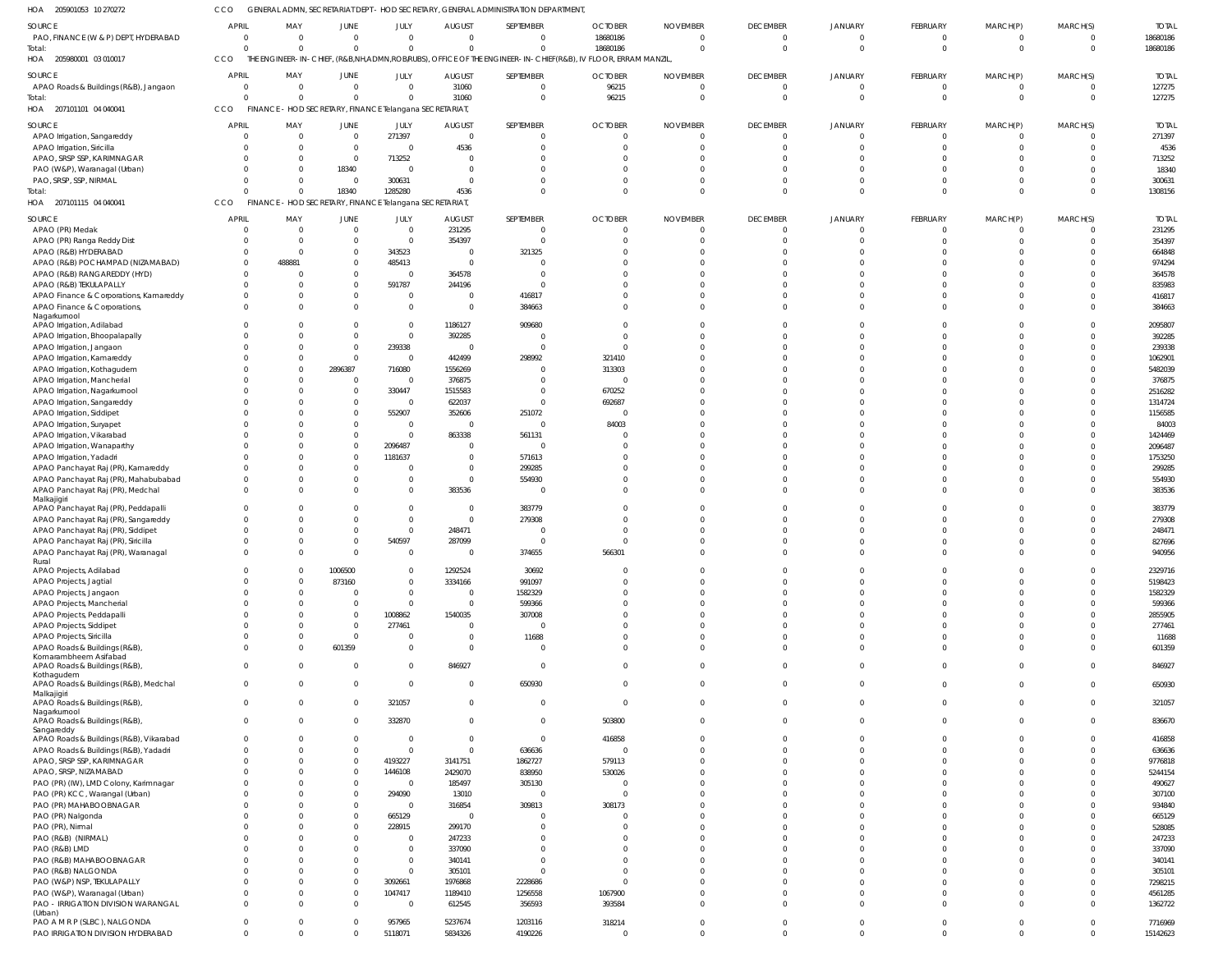| HOA 207101115 04 040041                                                 | CCO          | FINANCE - HOD SECRETARY, FINANCE Telangana SECRETARIAT, |                                                 |                      |                               |                     |                     |                              |                            |                            |                         |                         |                            |                   |
|-------------------------------------------------------------------------|--------------|---------------------------------------------------------|-------------------------------------------------|----------------------|-------------------------------|---------------------|---------------------|------------------------------|----------------------------|----------------------------|-------------------------|-------------------------|----------------------------|-------------------|
| SOURCE                                                                  | <b>APRIL</b> | MAY                                                     | <b>JUNE</b>                                     | JULY                 | <b>AUGUST</b>                 | SEPTEMBER           | <b>OCTOBER</b>      | <b>NOVEMBER</b>              | <b>DECEMBER</b>            | <b>JANUARY</b>             | FEBRUARY                | MARCH(P)                | MARCH(S)                   | <b>TOTAL</b>      |
| PAO IRRIGATION DIVISION KHAMMAM                                         |              | $\overline{0}$<br>$\Omega$                              | $\mathbf{0}$                                    | 936851               | 499293                        | $\overline{0}$      | $\overline{0}$      | $\Omega$                     | $\overline{0}$             | $\Omega$                   | $\mathbf 0$             | 0                       | $\overline{0}$             | 1436144           |
| PAO IRRIGATION DIVISION NALGONDA                                        |              | $\Omega$<br>$\Omega$                                    | $\mathbf{0}$                                    | 996688               | 1198427                       | 995202              | 289843              | $\Omega$                     | $\Omega$                   | $\Omega$                   | $\overline{0}$          | $\mathbf 0$             | $\Omega$                   | 3480160           |
| PAO IRRIGATION DIVISION,<br>MAHABOOBNAGAR                               |              | $\Omega$<br>$\Omega$                                    | $\overline{0}$                                  | 2781144              | 1533838                       | 897596              | 0                   | $\Omega$                     | $\Omega$                   | $\Omega$                   | $\Omega$                | $\Omega$                | $\Omega$                   | 5212578           |
| PAO IRRIGATION NIZAMABAD                                                |              | $\Omega$                                                | $\overline{0}$                                  | 1250959              | 1983184                       | 259817              | 1442996             | $\Omega$                     | $\Omega$                   | $\Omega$                   | $\Omega$                | $\Omega$                | $\Omega$                   | 4936956           |
| PAO IRRIGATION RANGA REDDY DISTRICT                                     |              | $\Omega$                                                | $\overline{0}$                                  | 4364163              | 1819585                       | 4590381             | 336837              | $\Omega$                     | $\Omega$                   |                            | $\Omega$                | $\Omega$                | $\Omega$                   | 11110966          |
| PAO Irrigation Nirmal                                                   |              | $\Omega$                                                | $\mathbf{0}$                                    | 462687               | 333201                        | 233291              | 864315              | $\Omega$                     | $\Omega$                   | $\Omega$                   | $\Omega$                | $\Omega$                | $\Omega$                   | 1893494           |
| PAO MEDAK(IW), MEDAK                                                    |              | $\Omega$<br>$\Omega$                                    | $\mathbf{0}$<br>$\Omega$                        | 307073               | 938049                        | 788814              | 0                   | $\Omega$                     | $\Omega$<br>$\Omega$       | $\Omega$<br>$\Omega$       | $\Omega$<br>$\Omega$    | $\Omega$<br>$\Omega$    | $\Omega$<br>$\Omega$       | 2033936<br>500112 |
| PAO, FINANCE (W & P) DEPT, HYDERABAD<br>PAO, PJP, Jogulamba Gadwal      |              | $\Omega$                                                | $\Omega$                                        | 500112<br>3200955    | $\overline{0}$<br>2479692     | $\Omega$<br>2792401 | - 0<br>448161       | $\Omega$<br>$\Omega$         | $\Omega$                   | $\Omega$                   | $\Omega$                | $\Omega$                | $\Omega$                   | 8921209           |
| PAO, SRSP, SSP, NIRMAL                                                  |              | $\Omega$                                                | $\Omega$                                        | - 0                  | 1344973                       | 548055              | - 0                 | $\Omega$                     | $\Omega$                   | $\Omega$                   | $\Omega$                | $\Omega$                | $\Omega$                   | 1893028           |
| PAO, NSP (W&P), HYDERABAD                                               |              | $\Omega$<br>$\Omega$                                    | $\Omega$                                        | 1068587              | 1112867                       |                     | $\Omega$            | $\Omega$                     | $\Omega$                   | $\Omega$                   | $\Omega$                | $\Omega$                | $\Omega$                   | 2181454           |
| Total:                                                                  |              | 488881<br>$\Omega$                                      | 5377406                                         | 41931268             | 52143692                      | 34074352            | 10147776            | $\Omega$                     | $\Omega$                   | $\Omega$                   | $\Omega$                | $\Omega$                | $\Omega$                   | 144163375         |
| HOA 207101115 04 040043                                                 | CCO          | FINANCE - HOD SECRETARY, FINANCE Telangana SECRETARIAT, |                                                 |                      |                               |                     |                     |                              |                            |                            |                         |                         |                            |                   |
| SOURCE                                                                  | <b>APRIL</b> | MAY                                                     | <b>JUNE</b>                                     | JULY                 | <b>AUGUST</b>                 | SEPTEMBER           | <b>OCTOBER</b>      | <b>NOVEMBER</b>              | <b>DECEMBER</b>            | JANUARY                    | <b>FEBRUARY</b>         | MARCH(P)                | MARCH(S)                   | <b>TOTAL</b>      |
| APAO Irrigation, Medchal Malkajigiri                                    |              | $\Omega$<br>$\Omega$                                    | $\overline{0}$                                  | 311152               | $\overline{0}$                |                     | 0                   | 0                            | $\overline{0}$             | $\overline{0}$             | $\overline{0}$          | 0                       | $\overline{0}$             | 311152            |
| Total:                                                                  |              | $\Omega$<br>$\Omega$                                    | $\mathbf 0$                                     | 311152               | $\Omega$                      |                     | $\Omega$            | $\Omega$                     | $\Omega$                   | $\Omega$                   | $\overline{0}$          | $\mathbf 0$             | $\Omega$                   | 311152            |
| HOA 207101117 04 320                                                    | <b>CCO</b>   | <b>FINANCE</b>                                          | - HOD SECRETARY, FINANCE Telangana SECRETARIAT, |                      |                               |                     |                     |                              |                            |                            |                         |                         |                            |                   |
| SOURCE                                                                  | <b>APRIL</b> | MAY                                                     | JUNE                                            | <b>JULY</b>          | <b>AUGUST</b>                 | SEPTEMBER           | <b>OCTOBER</b>      | <b>NOVEMBER</b>              | <b>DECEMBER</b>            | <b>JANUARY</b>             | <b>FEBRUARY</b>         | MARCH(P)                | MARCH(S)                   | <b>TOTAL</b>      |
| APAO (R&B) POCHAMPAD (NIZAMABAD)                                        |              | 6178<br>$\overline{0}$                                  | 6178                                            | - 0                  | 12356                         | 7312                | 12527               | $\Omega$                     | $\Omega$                   | $\Omega$                   | $\Omega$                | $\Omega$                | $\Omega$                   | 44551             |
| APAO (R&B) RANGAREDDY (HYD)                                             |              | $\mathbf{0}$<br>17629                                   | 9434                                            | - 0                  | 10947                         | 9434                | 0                   | $\Omega$                     | $\Omega$                   | $\Omega$                   | $\mathbf 0$             | $\mathbf 0$             | $\Omega$                   | 47444             |
| APAO Finance & Corporations, Adilabad                                   |              | $\Omega$<br>$\overline{\phantom{0}}$                    | 12460                                           | - 0                  | $\overline{0}$                | 62734               | 12622               | $\Omega$                     | $\Omega$                   | $\Omega$                   | $\Omega$                | $\Omega$                | $\Omega$                   | 87816             |
| APAO Finance & Corporations,<br>Bhoopalapally                           |              | $\Omega$<br>29311                                       | $\Omega$                                        | - 0                  | $\overline{0}$                | $\Omega$            | 90423               | $\Omega$                     | $\Omega$                   | $\Omega$                   | $\Omega$                | $\Omega$                | $\overline{0}$             | 119734            |
| APAO Finance & Corporations, Jagtial                                    |              | 21156<br>$\Omega$                                       | $\Omega$                                        |                      | 0                             | 43938               | 17421               | $\Omega$                     | $\Omega$                   | $\Omega$                   | $\Omega$                | $\Omega$                | $\Omega$                   | 82515             |
| APAO Finance & Corporations, Jangaon                                    |              | $\Omega$<br>$\Omega$                                    | $\Omega$                                        | - 0                  | $\overline{0}$                | 14224               | $\overline{0}$      | $\Omega$                     | $\Omega$                   | $\Omega$                   | $\Omega$                | $\Omega$                | $\Omega$                   | 14224             |
| APAO Finance & Corporations, Kamareddy                                  |              | $\Omega$<br>$\overline{0}$                              | $\Omega$                                        | - 0                  | $\overline{0}$                | 7730                | 3865                | $\Omega$                     | $\Omega$                   | $\Omega$                   | $\Omega$                | $\Omega$                | $\Omega$                   | 11595             |
| APAO Finance & Corporations,                                            |              | $\Omega$<br>- 0                                         | $\Omega$                                        | $\Omega$             | 13056                         | 3264                | 3264                | $\Omega$                     | $\Omega$                   | $\Omega$                   | $\Omega$                | $\Omega$                | $\Omega$                   | 19584             |
| Komarambheem Asifabad<br>APAO Finance & Corporations,                   |              | 13077<br>$\Omega$                                       | $\mathbf 0$                                     | - 0                  | 0                             | 65903               | 13349               | $\Omega$                     | $\Omega$                   | $\Omega$                   | $\Omega$                | $\Omega$                | $\Omega$                   | 92329             |
| Kothagudem                                                              |              |                                                         |                                                 |                      |                               |                     |                     |                              |                            |                            |                         |                         |                            |                   |
| APAO Finance & Corporations,                                            |              | 12256<br>$\Omega$                                       | $^{\circ}$                                      | - 0                  | 0                             | 22599               | 47991               | $\Omega$                     | $\Omega$                   | $\Omega$                   | $\Omega$                | $\Omega$                | $\Omega$                   | 82846             |
| Mahabubabad<br>APAO Finance & Corporations, Manchirial                  |              | $\Omega$<br>$\Omega$                                    | $\overline{0}$                                  | 9924                 | $\overline{0}$                | 39696               | 10034               | $\Omega$                     | $\Omega$                   | $\Omega$                   | $\Omega$                | $\Omega$                | $\Omega$                   | 59654             |
| APAO Finance & Corporations, Medchal                                    |              | $\Omega$<br>$\Omega$                                    | 0                                               | $\Omega$             | 0                             | 39480               | 6973                | $\mathbf 0$                  | $\Omega$                   | $\Omega$                   | $\Omega$                | $\Omega$                | $\Omega$                   | 46453             |
| APAO Finance & Corporations,                                            |              | $\Omega$<br>- 0                                         | 17199                                           | $\overline{0}$       | $\Omega$                      | 16785               | 3357                | $\Omega$                     | $\Omega$                   | $\Omega$                   | $\Omega$                | $\Omega$                | $\Omega$                   | 37341             |
| Nagarkurnool                                                            |              |                                                         |                                                 |                      |                               |                     |                     |                              | $\Omega$                   | $\Omega$                   |                         |                         | $\Omega$                   |                   |
| APAO Finance & Corporations, Peddapalli<br>APAO Finance & Corporations, |              | 38634<br>$\Omega$<br>35907<br>$\Omega$                  | $\mathbf{0}$<br>$\overline{0}$                  | 19418<br>$\Omega$    | 38836<br>$\mathbf{0}$         | 38972<br>22628      | 19996<br>0          | 0<br>$\Omega$                | $\Omega$                   | $\Omega$                   | $\Omega$<br>$\Omega$    | $\Omega$<br>$\Omega$    | $\overline{0}$             | 155856<br>58535   |
| Sangareddy                                                              |              |                                                         |                                                 |                      |                               |                     |                     |                              |                            |                            |                         |                         |                            |                   |
| APAO Finance & Corporations, Siddipet                                   |              | 14224<br>$\Omega$                                       | 0                                               | - 0                  | $\overline{0}$                | 14444               | 0                   | $\Omega$                     | $\Omega$                   | $\Omega$                   | C                       | $\Omega$                | $\Omega$                   | 28668             |
| APAO Finance & Corporations, Siricilla                                  |              | 7139<br>$\Omega$                                        | $\overline{0}$                                  | $\Omega$             | $\Omega$                      | 35895               | 7282                | $\Omega$                     | $\Omega$                   | $\Omega$                   | $\Omega$                | $\Omega$                | $\Omega$                   | 50316             |
| APAO Finance & Corporations, Suryapet                                   |              | $\mathbf 0$<br>12844                                    | 12844                                           | $\Omega$             | $\mathbf{0}$                  | 32373               | 8175                | $\Omega$                     | $\Omega$                   | $\Omega$                   | $\Omega$                | $\Omega$                | $\Omega$                   | 66236             |
| APAO Finance & Corporations, Vikarabad<br>APAO Finance & Corporations,  |              | 7129<br>$\Omega$<br>$\Omega$<br>$\overline{0}$          | 7222<br>3357                                    | $\Omega$<br>$\Omega$ | 21666<br>$\mathbf{0}$         | 7331<br>16785       | 0<br>0              | $\Omega$<br>$\Omega$         | $\Omega$<br>$\Omega$       | $\Omega$<br>$\Omega$       | $\Omega$<br>$\Omega$    | $\Omega$<br>$\Omega$    | $\Omega$<br>$\Omega$       | 43348<br>20142    |
| Wanaparthy                                                              |              |                                                         |                                                 |                      |                               |                     |                     |                              |                            |                            |                         |                         |                            |                   |
| APAO Irrigation, Adilabad                                               |              | $\Omega$<br>- 0                                         | 161630                                          |                      | 0                             | 652860              | 151447              | $\Omega$                     | $\Omega$                   | $\Omega$                   | $\Omega$                | $\Omega$                | $\Omega$                   | 965937            |
| APAO Irrigation, Bhoopalapally                                          |              | 297751                                                  | $\Omega$                                        |                      | $\Omega$                      |                     | 568095              | $\Omega$                     | $\Omega$                   | $\Omega$                   | $\Omega$                |                         | $\Omega$                   | 865846            |
| APAO Irrigation, Jagtial                                                |              | 120174<br>$\Omega$                                      | $\Omega$                                        | $\cap$               | $\Omega$                      | $\Omega$            | $\Omega$            | $\Omega$                     | $\Omega$                   | $\cap$                     | $\Omega$                | $\Omega$                | $\overline{0}$             | 120174            |
| APAO Irrigation, Kamareddy<br>APAO Irrigation, Komarambheem Asifabad    |              | $\Omega$<br>$\Omega$                                    | 0                                               | $\Omega$             | 96388                         | 391268<br>331176    | 373000<br>116817    | $\Omega$                     | $\Omega$                   | $\cap$                     | $\Omega$                | $\Omega$                | $\Omega$                   | 764268<br>544381  |
| APAO Irrigation, Kothagudem                                             |              | $\Omega$<br>704630                                      | 93371                                           | 683466               | $\mathbf{0}$                  | 1553610             | 1535805             | $\mathbf{0}$                 | $\Omega$                   | $\Omega$                   | $\Omega$                | $\Omega$                | $\Omega$                   | 4570882           |
| APAO Irrigation, Mahabubabad                                            |              | $\Omega$<br>$\overline{0}$                              | $\overline{0}$                                  | $\Omega$             | $\overline{0}$                | 35927               | 626703              | $\Omega$                     | $\Omega$                   | $\Omega$                   | $\Omega$                | $\Omega$                | $\Omega$                   | 662630            |
| APAO Irrigation, Mancherial                                             |              | $\Omega$<br>$\overline{0}$                              | 0                                               | 30465                | $\mathbf 0$                   | 270133              | 136103              | $\Omega$                     | $\Omega$                   | $\Omega$                   | $\Omega$                | $\Omega$                | $\Omega$                   | 436701            |
| APAO Irrigation, Medchal Malkajigiri                                    |              | $\Omega$<br>$\Omega$                                    | $\overline{0}$                                  | $\Omega$             | $\overline{0}$                | 85976               | 17790               | $\Omega$                     | $\Omega$                   | $\Omega$                   | $\Omega$                | $\Omega$                | $\Omega$                   | 103766            |
| APAO Irrigation, Nagarkurnool                                           |              | $\Omega$<br>$\overline{0}$                              | 3962041                                         | $\Omega$             | $\mathbf{0}$                  | 3363886             | 712853              | $\Omega$                     | $\Omega$                   | $\Omega$                   | $\Omega$                | $\Omega$                | $\Omega$                   | 8038780           |
| APAO Irrigation, Peddapalli                                             |              | $\Omega$<br>195256                                      | $\mathbf{0}$                                    | 11575                | 95278                         | 344993              | 97202               | $\Omega$                     | $\Omega$                   | $\Omega$                   | $\Omega$                | $\Omega$                | $\Omega$                   | 744304            |
| APAO Irrigation, Sangareddy                                             |              | 1105630<br>$\overline{0}$<br>$\Omega$                   | $\mathbf{0}$                                    | - 0<br>$\Omega$      | $\overline{0}$<br>$\mathbf 0$ | 1148893             | 0<br>$\overline{0}$ | $\Omega$<br>$\Omega$         | $\Omega$<br>$\Omega$       | $\Omega$<br>$\Omega$       | $\Omega$<br>$\Omega$    | $\Omega$<br>$\Omega$    | $\Omega$<br>$\Omega$       | 2254523           |
| APAO Irrigation, Siddipet<br>APAO Irrigation, Siricilla                 |              | 1434360<br>109206<br>$\Omega$                           | $\overline{0}$<br>$\overline{0}$                | $\Omega$             | $\mathbf{0}$                  | 1600366<br>648627   | 137698              | $\Omega$                     | $\Omega$                   | $\Omega$                   | $\Omega$                | $\Omega$                | $\Omega$                   | 3034726<br>895531 |
| APAO Irrigation, Suryapet                                               |              | 158441<br>$\Omega$                                      | 149152                                          | 13604                | $\overline{0}$                | 466487              | 136025              | $\Omega$                     | $\Omega$                   | $\Omega$                   | $\Omega$                | $\Omega$                | $\Omega$                   | 923709            |
| APAO Irrigation, Vikarabad                                              |              | 126365<br>$\Omega$                                      | 13046                                           | 128388               | 113581                        | 350407              | 0                   | $\Omega$                     | $\Omega$                   | $\Omega$                   | $\Omega$                | $\Omega$                | $\Omega$                   | 731787            |
| APAO Irrigation, Wanaparthy                                             |              | $\Omega$<br>$\overline{0}$                              | 49608                                           | $\Omega$             | $\overline{0}$                | 136776              | 0                   | $\Omega$                     | $\Omega$                   | $\Omega$                   | $\Omega$                | $\Omega$                | $\Omega$                   | 186384            |
| APAO Irrigation, Waranagal Rural                                        |              | $\Omega$<br>18682                                       | $\overline{0}$                                  | - 0                  | 74135                         | 19261               | 14169               | $\Omega$                     | $\Omega$                   | $\Omega$                   | $\Omega$                | $\Omega$                | $\Omega$                   | 126247            |
| APAO Projects, Adilabad                                                 |              | $\Omega$<br>$\overline{0}$                              | 227960                                          | $\Omega$             | $\overline{0}$                | 975392              | 278877              | $\Omega$                     | $\Omega$                   | $\Omega$                   | $\Omega$                | $\Omega$                | $\Omega$                   | 1482229           |
| APAO Projects, Bhoopalapally                                            |              | $\Omega$<br>742283                                      | 0                                               | $\Omega$             | $\mathbf 0$                   | $\Omega$            | 1587636             | $\Omega$                     | $\Omega$                   | $\Omega$                   | $\Omega$                | $\Omega$                | $\Omega$                   | 2329919           |
| APAO Projects, Jagtial                                                  |              | 353887<br>$\Omega$<br>$\Omega$                          | $\Omega$<br>$\mathbf{0}$                        | $\Omega$<br>$\Omega$ | $\overline{0}$<br>$\mathbf 0$ | $\Omega$<br>216033  | 0<br>0              | $\Omega$<br>$\Omega$         | $\Omega$<br>$\Omega$       | $\Omega$<br>$\Omega$       | $\Omega$<br>$\Omega$    | $\Omega$<br>$\Omega$    | $\Omega$<br>$\Omega$       | 353887<br>461254  |
| APAO Projects, Mahabubabad<br>APAO Projects, Mancherial                 |              | 245221<br>$\Omega$<br>$\Omega$                          | $\mathbf 0$                                     | 153906               | $\overline{0}$                | $\Omega$            | 0                   | $\Omega$                     | $\Omega$                   | $\Omega$                   | $\Omega$                | $\Omega$                | $\Omega$                   | 153906            |
| APAO Projects, Peddapalli                                               |              | 1120542<br>$\overline{0}$                               | $\mathbf 0$                                     | 574944               | 77912                         | 2141345             | 605462              | $\Omega$                     | $\Omega$                   | $\Omega$                   | $\Omega$                | $\Omega$                | $\Omega$                   | 4520205           |
| APAO Projects, Siddipet                                                 |              | 215438<br>$\Omega$                                      | $\mathbf{0}$                                    | $\Omega$             | $\overline{0}$                | 210427              | 0                   | $\Omega$                     | $\Omega$                   | $\Omega$                   | $\Omega$                | $\Omega$                | $\Omega$                   | 425865            |
| APAO Projects, Siricilla                                                |              | 115503<br>$\Omega$                                      | $\overline{0}$                                  | - 0                  | $\mathbf 0$                   | 578608              | 117069              | $\Omega$                     | $\Omega$                   | $\Omega$                   | $\Omega$                | $\Omega$                | $\Omega$                   | 811180            |
| APAO Roads & Buildings (R&B), Adilabad                                  |              | $\Omega$<br>$\overline{0}$                              | 17943                                           | $\Omega$             | $\Omega$                      | 72028               | 18114               | $\Omega$                     | $\Omega$                   | $\Omega$                   | $\Omega$                | $\Omega$                | $\Omega$                   | 108085            |
| APAO Roads & Buildings (R&B), Kamareddy                                 |              | $\overline{0}$<br>$\overline{0}$                        | $\mathbf{0}$                                    | $\Omega$             | $\mathbf 0$                   | 9255                | 6170                | $\mathbf{0}$                 | $\Omega$                   | $\Omega$                   | $\mathbf 0$             | $\mathbf 0$             | $\overline{0}$             | 15425             |
| APAO Roads & Buildings (R&B),<br>Mahabubabad                            |              | $\Omega$<br>$\Omega$                                    | $\mathbf 0$                                     | $\Omega$             | $\mathbf 0$                   | 6084                | 18252               | $\Omega$                     | $\Omega$                   | $\Omega$                   | $\Omega$                | $\Omega$                | $\Omega$                   | 24336             |
| APAO Roads & Buildings (R&B), Mancherial                                |              | $\Omega$<br>$\overline{0}$                              | $\overline{0}$                                  | 5670                 | $\mathbf 0$                   | 5670                | 2835                | 0                            | $\Omega$                   | $\Omega$                   | $\Omega$                | $\Omega$                | $\Omega$                   | 14175             |
| APAO Roads & Buildings (R&B), Siricilla                                 |              | 5978<br>$\Omega$                                        | $\overline{0}$                                  | $\Omega$             | $\mathbf{0}$                  | 10416               | 2604                | $\Omega$                     | $\Omega$                   | $\Omega$                   | $\Omega$                | $\Omega$                | $\overline{0}$             | 18998             |
| APAO Roads & Buildings (R&B), Suryapet                                  |              | $\overline{0}$<br>2007                                  | 2065                                            | 2065                 | $\overline{0}$                | 4192                | 2127                | $\mathbf{0}$                 | $\Omega$                   | $\Omega$                   | $\Omega$                | $\Omega$                | $\Omega$                   | 12456             |
| APAO, PJP (FINANCE), Jogulamba Gadwal                                   |              | $\mathbf 0$<br>$\overline{0}$                           | 13056                                           | $\Omega$             | $\overline{0}$                | 6714                | 0                   | $\Omega$                     | $\Omega$                   | $\Omega$                   | $\Omega$                | $\Omega$                | $\Omega$                   | 19770             |
| APAO, SRSP (FINANCE), WARANGAL RURAL                                    |              | $\mathbf 0$<br>12876                                    | 1950                                            | $\Omega$             | 58168                         | 15261               | 15261               | $\Omega$                     | $\Omega$                   | $\Omega$                   | $\Omega$                | $\Omega$                | $\Omega$                   | 103516            |
| APAO, SRSP SSP, KARIMNAGAR                                              |              | $\Omega$<br>1641197<br>$\overline{0}$                   | 4397                                            | - 0                  | 1838357                       | 5749131             | 1814012             | $\Omega$                     | $\Omega$<br>$\overline{0}$ | $\Omega$                   | $\Omega$<br>$\mathbf 0$ | $\Omega$<br>$\mathbf 0$ | $\Omega$<br>$\overline{0}$ | 11047094          |
| APAO, SRSP, NIZAMABAD<br>PAO (R&B) (NIRMAL)                             |              | 275649<br>$\Omega$<br>3085                              | 58365<br>$\mathbf{0}$                           | - 0<br>$\Omega$      | 606766<br>$\mathbf 0$         | 611489<br>12340     | 313730<br>3085      | $\mathbf{0}$<br>$\mathbf{0}$ | $\Omega$                   | $\overline{0}$<br>$\Omega$ | $\Omega$                | $\overline{0}$          | $\Omega$                   | 1865999<br>18510  |
|                                                                         |              |                                                         |                                                 |                      |                               |                     |                     |                              |                            |                            |                         |                         |                            |                   |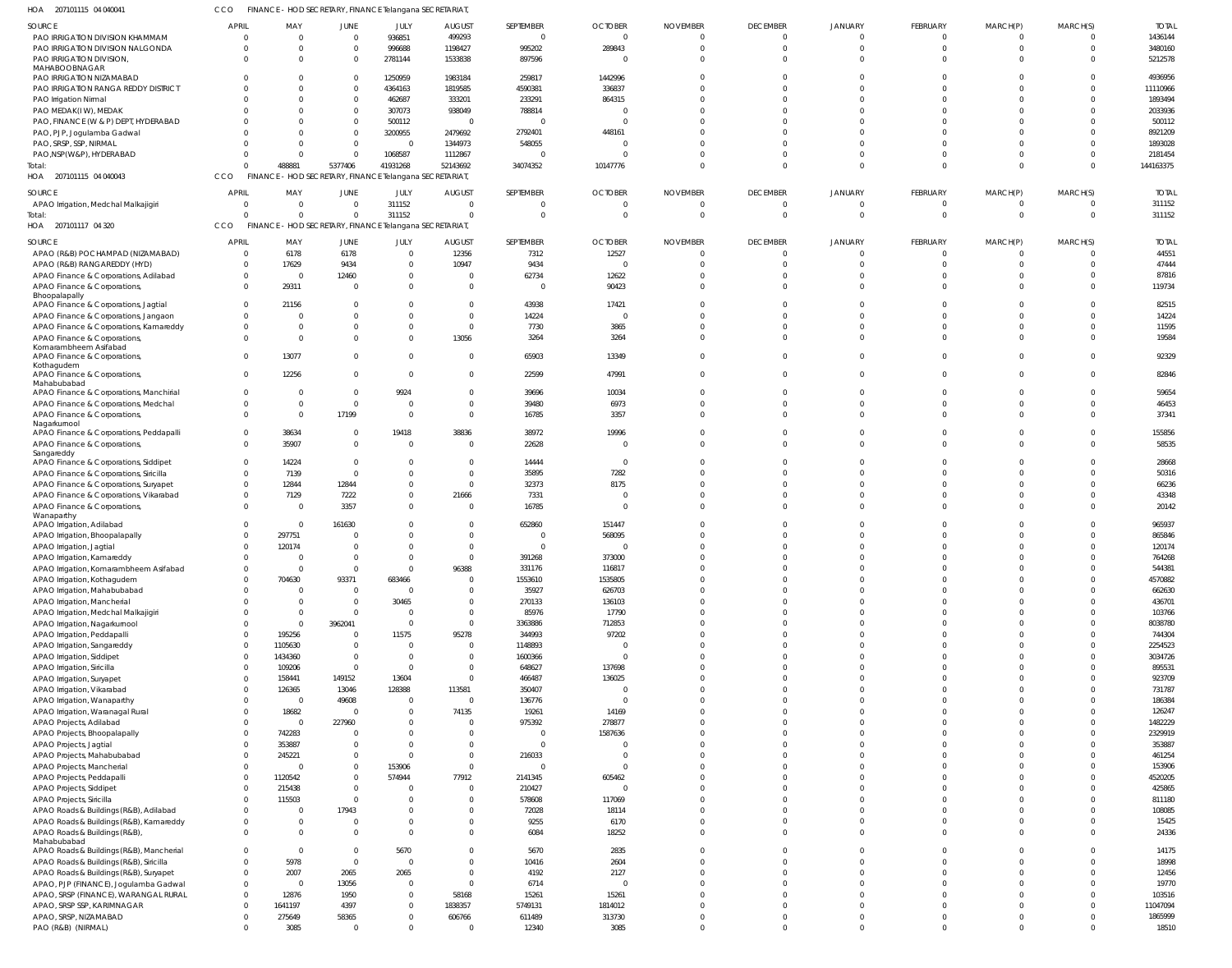| HOA 207101117 04 320                                                          |                            | FINANCE - HOD SECRETARY, FINANCE Telangana SECRETARIAT  |                               |                                  |                                 |                      |                                  |                                 |                             |                            |                         |                         |                      |                      |
|-------------------------------------------------------------------------------|----------------------------|---------------------------------------------------------|-------------------------------|----------------------------------|---------------------------------|----------------------|----------------------------------|---------------------------------|-----------------------------|----------------------------|-------------------------|-------------------------|----------------------|----------------------|
| SOURCE<br>PAO (R&B), HANUMAKONDA, Warangal                                    | <b>APRIL</b><br>$\Omega$   | MAY<br>5512                                             | <b>JUNE</b><br>$\overline{0}$ | JULY<br>$\mathbf 0$              | <b>AUGUST</b><br>$\overline{0}$ | SEPTEMBER<br>2756    | <b>OCTOBER</b><br>$\mathbf 0$    | <b>NOVEMBER</b><br>$\mathbf{0}$ | <b>DECEMBER</b><br>$\Omega$ | <b>JANUARY</b><br>$\Omega$ | FEBRUARY<br>$\mathbf 0$ | MARCH(P)<br>$\mathbf 0$ | MARCH(S)<br>$\Omega$ | <b>TOTAL</b><br>8268 |
| (Urban)<br>PAO (R&B) LMD                                                      | $^{\circ}$                 | 3552                                                    | $\overline{0}$                | $\overline{0}$                   | 3552                            | 14208                | 3552                             | $\Omega$                        | $\Omega$                    |                            |                         |                         | $\Omega$             | 24864                |
| PAO (W&P), Waranagal (Urban)                                                  | $\mathbf 0$                | 2776543                                                 | $\Omega$                      | $\overline{0}$                   | $\mathbf 0$                     | 1224837              | $\Omega$                         | $\Omega$                        | $\Omega$                    | $\Omega$                   |                         |                         | $\Omega$             | 4001380              |
| PAO - IRRIGATION DIVISION WARANGAL<br>(Urban)                                 | $\Omega$                   | 653952                                                  | $\Omega$                      | $\Omega$                         | $\mathbf{0}$                    | 302919               | $\Omega$                         | $\Omega$                        | $\Omega$                    | $\cap$                     | $\Omega$                | $\Omega$                | $\Omega$             | 956871               |
| PAO A M R P (SLBC), NALGONDA                                                  | $\Omega$                   | 4060071                                                 |                               | 0                                | $\mathbf 0$                     | 6307485              | $\Omega$                         |                                 |                             |                            |                         |                         | $\Omega$             | 10367556             |
| PAO IRRIGATION KARIMNAGAR                                                     | $\Omega$                   | 201553                                                  | $\Omega$                      | $\Omega$                         | 233490                          | 656065               | 206666                           |                                 |                             |                            |                         |                         | $\Omega$             | 1297774              |
| PAO IRRIGATION DIVISION HYDERABAD<br>PAO IRRIGATION DIVISION NALGONDA         | $\Omega$<br>$\Omega$       | 5696101<br>1388602                                      | $\Omega$                      | 0<br>$\overline{0}$              | $\mathbf 0$<br>$\overline{0}$   | $\Omega$<br>1748255  | $\Omega$                         |                                 |                             | $\cap$                     |                         |                         | $\Omega$<br>$\Omega$ | 5696101<br>3136857   |
| PAO IRRIGATION DIVISION,                                                      | $\Omega$                   | 1713374                                                 | $\Omega$                      | $\Omega$                         | $\overline{0}$                  | $\Omega$             | 907250                           | $\Omega$                        |                             |                            |                         |                         | $\Omega$             | 2620624              |
| MAHABOOBNAGAR                                                                 | $\Omega$                   |                                                         |                               | $\Omega$                         |                                 |                      | 546524                           |                                 |                             |                            |                         |                         | $\cap$               |                      |
| PAO IRRIGATION NIZAMABAD<br>PAO IRRIGATION RANGA REDDY DISTRICT               | $\overline{0}$             | 532172<br>1869404                                       | 134570<br>89249               | 0                                | 1011939<br>1801982              | 1232865<br>3614757   | $\Omega$                         |                                 |                             |                            |                         |                         | $\Omega$             | 3458070<br>7375392   |
| PAO Irrigation Nirmal                                                         | 290022                     | 243762                                                  |                               | $\Omega$                         | $\Omega$                        | 1173273              | 275951                           |                                 |                             |                            |                         |                         | $\Omega$             | 1983008              |
| PAO MEDAK(IW), MEDAK                                                          | $\mathbf{0}$               | 238569                                                  |                               | 0                                | $\mathbf 0$                     | 742791               | 637134                           |                                 |                             |                            |                         |                         |                      | 1618494              |
| PAO, AMRP (FINANCE) NALGONDA                                                  | $\Omega$                   | 67474                                                   |                               | $\Omega$                         | $\mathbf 0$                     | 124584               |                                  |                                 |                             |                            |                         |                         | $\Omega$             | 192058               |
| PAO, FINANCE (W & P) DEPT, HYDERABAD<br>PAO, FINANCE (W & P) DEPT, KARIMNAGAR | $^{\circ}$<br>$\Omega$     | 201160<br>64370                                         |                               | 0<br>$\mathbf 0$                 | $\mathbf{0}$<br>68242           | $\Omega$<br>242844   | $\Omega$<br>75812                |                                 |                             |                            |                         |                         | $\Omega$<br>$\Omega$ | 201160<br>451268     |
| PAO, FINANCE (W & P) DEPT                                                     | $\Omega$                   | 23846                                                   | <sup>0</sup>                  | $\Omega$                         | $\overline{0}$                  | $\Omega$             | 61248                            | $\Omega$                        | $\cap$                      | $\cap$                     |                         | n                       | $\Omega$             | 85094                |
| MAHABOOBNAGAR                                                                 |                            |                                                         |                               |                                  |                                 |                      |                                  |                                 |                             |                            |                         |                         |                      |                      |
| PAO, FINANCE (W & P) DEPT, MEDAK<br>PAO, FINANCE (W & P) DEPT, NIRMAL         | $\Omega$<br>$\Omega$       | 2999<br>5981                                            | $\Omega$<br>$\mathbf 0$       | $\Omega$<br>$\mathbf 0$          | $\overline{0}$<br>$\mathbf 0$   | 23382<br>59615       | 5998<br>9789                     |                                 |                             |                            |                         |                         | $\Omega$<br>$\Omega$ | 32379<br>75385       |
| PAO, FINANCE (W & P) DEPT, NIZAMABAD                                          | $\Omega$                   | 9944                                                    | 1950                          | 0                                | 10850                           | 22994                | 11044                            |                                 | $\Omega$                    | $\cap$                     |                         |                         | $\Omega$             | 56782                |
| PAO, FINANCE (W & P) DEPT, RANGA                                              | $\Omega$                   | 8095                                                    | $\Omega$                      | $\overline{0}$                   | 10484                           | 21896                | $\Omega$                         | $\Omega$                        |                             |                            |                         |                         | $\Omega$             | 40475                |
| REDDY<br>PAO, FINANCE (W & P) DEPT, WARANGAL                                  | $\mathbf 0$                | 48122                                                   | $\Omega$                      | $\overline{0}$                   | $\overline{0}$                  | 21187                | $\Omega$                         |                                 |                             |                            |                         |                         | $\cap$               | 69309                |
| PAO, PJP, Jogulamba Gadwal                                                    | $\Omega$                   | $\Omega$                                                | 3427343                       | 0                                | $\overline{0}$                  | $\Omega$             |                                  |                                 |                             |                            |                         |                         |                      | 3427343              |
| PAO, S R S P, R R DISTRICT                                                    | $\Omega$                   | 85288                                                   | 11654                         | $\overline{0}$                   | 166490                          | 205387               |                                  |                                 |                             |                            |                         |                         |                      | 468819               |
| PAO, SRSP, SSP, NIRMAL                                                        | $\Omega$                   | 177523                                                  | $\Omega$                      | $\overline{0}$                   | $\overline{0}$                  | 959863               | 193891                           |                                 |                             |                            |                         |                         |                      | 1331277              |
| PAO, NSP (W&P), HYDERABAD<br>Total:                                           | $\Omega$<br>290022         | 1531560<br>30829174                                     | $\Omega$<br>8488044           | $\Omega$<br>1633425              | $\Omega$<br>6364475             | 41228521             | 12601079                         | $\Omega$                        | $\Omega$                    | $\cap$<br>$\Omega$         | $\Omega$                | $\Omega$                | $\Omega$<br>$\Omega$ | 1531560<br>101434740 |
| 207101800 06 040043<br>HOA                                                    | CCO                        | FINANCE - HOD SECRETARY, FINANCE Telangana SECRETARIAT, |                               |                                  |                                 |                      |                                  |                                 |                             |                            |                         |                         |                      |                      |
| SOURCE                                                                        | <b>APRIL</b>               | MAY                                                     | <b>JUNE</b>                   | JULY                             | <b>AUGUST</b>                   | SEPTEMBER            | <b>OCTOBER</b>                   | <b>NOVEMBER</b>                 | <b>DECEMBER</b>             | <b>JANUARY</b>             | FEBRUARY                | MARCH(P)                | MARCH(S)             | <b>TOTAL</b>         |
| APAO (R&B) HYDERABAD                                                          | 0                          | $\overline{0}$                                          | 257964                        | $\overline{0}$                   | 28675                           | 328955               | $\overline{0}$                   | $\Omega$                        | $\Omega$                    |                            | 0                       | 0                       | $\Omega$             | 615594               |
| APAO (R&B) POCHAMPAD (NIZAMABAD)                                              | $\Omega$<br>$\Omega$       | $\Omega$<br>$\Omega$                                    | 20480<br>$\Omega$             | $\overline{0}$<br>$\overline{0}$ | 10000<br>$\mathbf 0$            | - 0<br>130902        | 84995                            | $\Omega$                        | $\Omega$                    |                            | $\Omega$                |                         | $\Omega$<br>$\Omega$ | 115475<br>130902     |
| APAO (R&B) RANGAREDDY (HYD)<br>APAO (R&B) TEKULAPALLY                         | $\Omega$                   | $\Omega$                                                | 111800                        | $\overline{0}$                   | 124118                          | 83007                |                                  |                                 |                             |                            |                         |                         | $\cap$               | 318925               |
| APAO Finance & Corporations, Jagtial                                          | $\Omega$                   | $\Omega$                                                |                               | 0                                | $\overline{0}$                  | 24000                |                                  |                                 |                             |                            |                         |                         | $\Omega$             | 24000                |
| APAO Irrigation, Adilabad                                                     | $\Omega$                   | $\cap$                                                  |                               | 0                                | $\overline{0}$                  | 27400                |                                  |                                 |                             |                            |                         |                         | $\cap$               | 27400                |
| APAO Irrigation, Bhoopalapally                                                | $\Omega$                   | $\Omega$                                                | $\Omega$                      | 0                                | 102845                          |                      | $\Omega$                         |                                 |                             |                            |                         |                         | $\Omega$             | 102845               |
| APAO Irrigation, Jagtial<br>APAO Irrigation, Kamareddy                        | 0<br>$\Omega$              | $\Omega$<br>$\Omega$                                    | $\Omega$<br>228691            | 0<br>0                           | 114000<br>$\overline{0}$        | - 0<br>210264        | 44000<br>19600                   |                                 |                             |                            |                         |                         | $\cap$<br>$\cap$     | 158000<br>458555     |
| APAO Irrigation, Komarambheem Asifabad                                        | $\Omega$                   | $\Omega$                                                | 61751                         | 0                                | 160151                          | $\Omega$             | $\overline{0}$                   |                                 |                             |                            |                         |                         | $\cap$               | 221902               |
| APAO Irrigation, Kothagudem                                                   | $\Omega$                   | $\Omega$                                                | 301126                        | 0                                | 405663                          | 136537               | 156000                           |                                 |                             |                            |                         |                         | $\cap$               | 999326               |
| APAO Irrigation, Mahabubabad                                                  | $\Omega$                   | $\Omega$                                                |                               | 0                                | $\Omega$                        | 216246               | 54450                            |                                 |                             |                            |                         |                         |                      | 270696               |
| APAO Irrigation, Mancherial<br>APAO Irrigation, Medchal Malkajigiri           | $\Omega$                   | $\Omega$<br>$\Omega$                                    | $\Omega$<br>100000            | $\Omega$<br>$\Omega$             | 564216                          |                      | $\Omega$                         |                                 |                             |                            |                         |                         | $\cap$               | 564216<br>100000     |
| APAO Irrigation, Nagarkurnool                                                 | $\cap$                     | $\Omega$                                                | 108000                        | $\Omega$                         | 560789                          |                      | 49980                            |                                 |                             |                            |                         |                         | $\Omega$             | 718769               |
| APAO Irrigation, Peddapalli                                                   | $\mathbf 0$                | $\Omega$                                                | $\overline{0}$                | $\overline{0}$                   | 36114                           | $\Omega$             | $\Omega$                         | $\Omega$                        | $\cap$                      |                            | $\Omega$                | $\Omega$                | $\Omega$             | 36114                |
| APAO Irrigation, Sangareddy                                                   | $\mathbf 0$                | $\Omega$                                                | 74744                         | $\overline{0}$                   | 49000                           | 430300               | $\Omega$                         | $\Omega$                        | $\Omega$                    | $\Omega$                   |                         |                         | $\Omega$             | 554044               |
| APAO Irrigation, Siddipet<br>APAO Irrigation, Siricilla                       | $\mathbf 0$<br>$\Omega$    | $\Omega$<br>$\Omega$                                    | $\Omega$<br>$\overline{0}$    | $\overline{0}$<br>$\overline{0}$ | 72150<br>31400                  | $\Omega$<br>$\Omega$ | $\mathbf 0$<br>$\Omega$          | $\Omega$<br>$\Omega$            | $\Omega$<br>$\Omega$        | $\Omega$<br>$\Omega$       | $\Omega$                | $\Omega$                | $\Omega$<br>$\Omega$ | 72150<br>31400       |
| APAO Irrigation, Suryapet                                                     | $^{\circ}$                 | $\Omega$                                                | 16250                         | 0                                | 184265                          | 89594                | 77420                            | $\Omega$                        | $\cap$                      | $\Omega$                   |                         |                         | $\Omega$             | 367529               |
| APAO Irrigation, Vikarabad                                                    | $\mathbf 0$                | $\Omega$                                                | 105500                        | $\overline{0}$                   | 10000                           | 200000               | $\overline{0}$                   | $\Omega$                        | $\Omega$                    | $\Omega$                   |                         |                         | $\Omega$             | 315500               |
| APAO Irrigation, Yadadri                                                      | $\Omega$                   | $\Omega$                                                |                               | $\overline{0}$                   | $\overline{0}$                  | 185480               | $\overline{0}$                   | $\Omega$                        | $\cap$                      | $\Omega$                   |                         | $\Omega$                | $\Omega$             | 185480               |
| APAO Panchayat Raj (PR), Kamareddy                                            | $\mathbf 0$<br>$\mathbf 0$ | $\Omega$<br>$\Omega$                                    | $\Omega$                      | $\overline{0}$<br>$\overline{0}$ | 107328<br>14313                 |                      | 10000<br>24733                   | $\Omega$<br>$\mathbf 0$         | $\cap$<br>$\Omega$          | $\Omega$<br>$\Omega$       |                         | $\Omega$                | $\Omega$<br>$\Omega$ | 117328<br>39046      |
| APAO Panchayat Raj (PR), Kothagudem<br>APAO Panchayat Raj (PR), Medchal       | $\mathbf{0}$               | $\Omega$                                                | $\Omega$                      | $\mathbf{0}$                     | 29680                           | $\Omega$             | $\overline{0}$                   | $\Omega$                        | $\Omega$                    | $\Omega$                   | $\Omega$                | $\Omega$                | $\Omega$             | 29680                |
| Malkajigiri                                                                   |                            |                                                         |                               |                                  |                                 |                      |                                  |                                 |                             |                            |                         |                         |                      |                      |
| APAO Panchayat Raj (PR), Nagarkurnool<br>APAO Panchayat Raj (PR), Sangareddy  | $\mathbf 0$<br>$\mathbf 0$ | $\Omega$<br>$\Omega$                                    | $\Omega$<br>144741            | $\overline{0}$<br>$\overline{0}$ | 37000<br>32000                  | $\Omega$<br>$\Omega$ | $\overline{0}$<br>$\overline{0}$ | $\Omega$<br>$\Omega$            | $\Omega$<br>$\Omega$        | $\Omega$<br>$\Omega$       | $\Omega$                | $\Omega$                | $\Omega$<br>$\Omega$ | 37000<br>176741      |
| APAO Panchayat Raj (PR), Vikarabad                                            | $\mathbf 0$                | $\Omega$                                                | $\overline{0}$                | $\overline{0}$                   | $\mathbf 0$                     | $\Omega$             | 29768                            | $\Omega$                        | $\Omega$                    | $\Omega$                   | $\Omega$                | $\Omega$                | $\Omega$             | 29768                |
| APAO Projects, Bhoopalapally                                                  | $\mathbf 0$                | $\Omega$                                                | 98748                         | $\overline{0}$                   | $\overline{0}$                  | 44926                | $\Omega$                         | $\Omega$                        | $\Omega$                    | $\Omega$                   |                         |                         | $\Omega$             | 143674               |
| APAO Projects, Jagtial                                                        | $^{\circ}$                 | $\Omega$                                                | 36000                         | $\overline{0}$                   | 365856                          | 66371                | $\Omega$                         | $\Omega$                        | $\cap$                      | $\Omega$                   |                         |                         | $\Omega$             | 468227               |
| APAO Projects, Jangaon<br>APAO Projects, Mahabubabad                          | $\mathbf 0$<br>$^{\circ}$  | $\Omega$<br>$\Omega$                                    | $\Omega$<br>$\Omega$          | $\overline{0}$<br>$\overline{0}$ | 71874<br>$\overline{0}$         | $\Omega$<br>95338    | $\Omega$<br>$\Omega$             | $\Omega$<br>$\Omega$            | $\Omega$<br>$\cap$          | $\Omega$<br>$\cap$         |                         |                         | $\Omega$<br>$\Omega$ | 71874<br>95338       |
| APAO Projects, Mancherial                                                     | $\mathbf 0$                | $\Omega$                                                | 214000                        | $\overline{0}$                   | 56194                           |                      | $\Omega$                         | $\Omega$                        | $\cap$                      | $\cap$                     |                         |                         | $\Omega$             | 270194               |
| APAO Projects, Peddapalli                                                     | $^{\circ}$                 | $\Omega$                                                | 19065                         | $\overline{0}$                   | 404479                          |                      | 174965                           | $\Omega$                        | $\Omega$                    | $\Omega$                   |                         | $\Omega$                | $\Omega$             | 598509               |
| APAO Projects, Siddipet                                                       | $\mathbf 0$                | $\Omega$                                                | $\overline{0}$                | $\overline{0}$                   | 371418                          |                      | 78097                            | $\Omega$                        | $\Omega$                    | $\Omega$                   |                         |                         | $\Omega$             | 449515               |
| APAO Projects, Siricilla                                                      | $\mathbf 0$                | $\Omega$                                                | 14000                         | $\overline{0}$                   | $\overline{0}$                  |                      | $\overline{0}$                   | $\mathbf 0$                     | $\Omega$                    | $\Omega$                   | $\Omega$                | $\Omega$                | $\Omega$             | 14000                |
| APAO Roads & Buildings (R&B),<br>Kothagudem                                   | $\mathbf{0}$               | $\Omega$                                                | 88765                         | $\overline{0}$                   | 42420                           | $\Omega$             | $\mathbf{0}$                     | $\Omega$                        | $\cap$                      | $\Omega$                   | $\Omega$                | $\Omega$                | $\Omega$             | 131185               |
| APAO Roads & Buildings (R&B), Mancherial                                      | $\mathbf 0$                | $\Omega$                                                | $\overline{0}$                | $\overline{0}$                   | 60038                           | $\Omega$             | $\overline{0}$                   | $\mathbf 0$                     | $\Omega$                    | $\Omega$                   | $\Omega$                | $\Omega$                | $\Omega$             | 60038                |
| APAO Roads & Buildings (R&B), Medchal<br>Malkajigiri                          | $\mathbf{0}$               | $\Omega$                                                | 12000                         | $\overline{0}$                   | 100000                          | $\Omega$             | $\Omega$                         | $\mathbf{0}$                    | $\Omega$                    | $\Omega$                   | 0                       | $\mathbf 0$             | $\Omega$             | 112000               |
| APAO Roads & Buildings (R&B),                                                 | $\mathbf{0}$               | $\Omega$                                                | 162336                        | $\overline{0}$                   | 8000                            | $\Omega$             | 57152                            | $\mathbf 0$                     | $\Omega$                    | $\Omega$                   | $\Omega$                | $\Omega$                | $\Omega$             | 227488               |
| Sangareddy<br>APAO Roads & Buildings (R&B), Suryapet                          | 0                          | $\Omega$                                                | 44700                         | $\overline{0}$                   | $\overline{0}$                  | 30000                | $\mathbf 0$                      | $\mathbf 0$                     | $\Omega$                    | $\Omega$                   | 0                       | 0                       | $\Omega$             | 74700                |
| APAO Roads & Buildings (R&B), Vikarabad                                       | $\overline{0}$             | $\Omega$                                                | $\overline{0}$                | $\overline{0}$                   | 40874                           | $\Omega$             | $\mathbf{0}$                     | $\mathbf 0$                     | $\Omega$                    | $\Omega$                   | $\Omega$                | $\Omega$                | $\Omega$             | 40874                |
| APAO Roads & Buildings (R&B),                                                 | $\mathbf{0}$               | $\Omega$                                                | 80960                         | $\mathbf{0}$                     | $\overline{0}$                  | $\Omega$             | $\Omega$                         | $\Omega$                        | $\Omega$                    | $\Omega$                   | $\Omega$                | $\Omega$                | $\Omega$             | 80960                |
| Wanaparthy<br>APAO Roads & Buildings (R&B), Yadadri                           | $\mathbf 0$                | $\Omega$                                                | $\overline{0}$                | $\overline{0}$                   | $\overline{0}$                  | 200000               | $\mathbf 0$                      | $\mathbf 0$                     | $\Omega$                    | $\Omega$                   | $\mathbf 0$             | $\Omega$                | $\Omega$             | 200000               |
| APAO, SRSP SSP, KARIMNAGAR                                                    | $\mathbf{0}$               | $\Omega$                                                | 786104                        | $\overline{0}$                   | 857985                          | 690877               | 177938                           | $\mathbf 0$                     | $\Omega$                    | $\Omega$                   | 0                       | $\mathbf 0$             | $\overline{0}$       | 2512904              |
| APAO, SRSP, NIZAMABAD                                                         | $\overline{0}$             | $\overline{0}$                                          | 30095                         | $\mathbf{0}$                     | 495158                          | 281992               | 38998                            | $\mathbf 0$                     | $\Omega$                    | $\Omega$                   | 0                       | $\mathbf 0$             | $\mathbf 0$          | 846243               |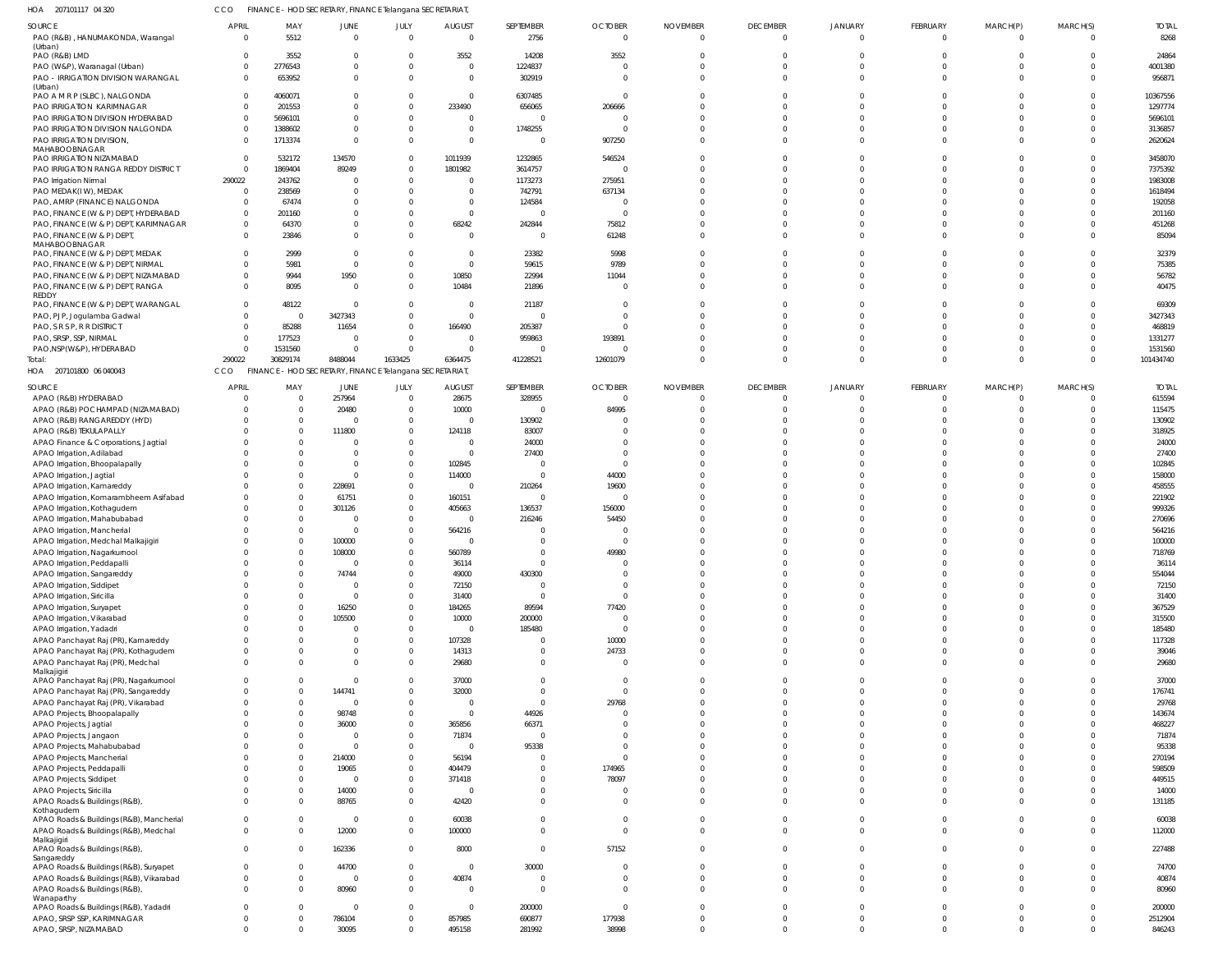| HOA 207101800 06 040043                                                       | CCO                            | FINANCE - HOD SECRETARY, FINANCE Telangana SECRETARIAT, |                            |                                               |                                                                      |                            |                                  |                                   |                                   |                                  |                                |                             |                                  |                         |
|-------------------------------------------------------------------------------|--------------------------------|---------------------------------------------------------|----------------------------|-----------------------------------------------|----------------------------------------------------------------------|----------------------------|----------------------------------|-----------------------------------|-----------------------------------|----------------------------------|--------------------------------|-----------------------------|----------------------------------|-------------------------|
| SOURCE                                                                        | <b>APRIL</b>                   | MAY                                                     | JUNE                       | JULY                                          | <b>AUGUST</b>                                                        | SEPTEMBER                  | <b>OCTOBER</b>                   | <b>NOVEMBER</b>                   | <b>DECEMBER</b>                   | JANUARY                          | FEBRUARY                       | MARCH(P)                    | MARCH(S)                         | <b>TOTAL</b>            |
| PAO (PR) MAHABOOBNAGAR                                                        | $\Omega$<br>$\Omega$           | $\overline{\mathbf{0}}$                                 | $\mathbf 0$                | $\Omega$<br>$\Omega$                          | 60152                                                                | 0<br>$\Omega$              | $\overline{0}$                   | -0<br>$\Omega$                    | $\overline{0}$<br>$\overline{0}$  | $\Omega$<br>$\Omega$             | $\mathbf 0$<br>$\overline{0}$  | 0                           | $\overline{0}$<br>$\overline{0}$ | 60152                   |
| PAO (PR), Nirmal<br>PAO (R&B), HANUMAKONDA, Warangal                          | $\Omega$                       | $\overline{0}$<br>$\Omega$                              | $\overline{0}$<br>$\Omega$ | $\Omega$                                      | 157975<br>$\overline{0}$                                             | 17637                      | $\overline{0}$<br>$\Omega$       | $\Omega$                          | $\Omega$                          | $\Omega$                         | $\Omega$                       | $\mathbf 0$<br>$\Omega$     | $\Omega$                         | 157975<br>17637         |
| (Urban)                                                                       |                                |                                                         |                            |                                               |                                                                      |                            |                                  |                                   |                                   |                                  |                                |                             |                                  |                         |
| PAO (R&B) NALGONDA<br>PAO (W&P) NSP, TEKULAPALLY                              | $\Omega$                       | $\Omega$<br>$\Omega$                                    | $\overline{0}$<br>112517   | $\Omega$<br>$\Omega$                          | 60841<br>754697                                                      | $\Omega$<br>427626         | $\overline{0}$<br>45024          | $\Omega$<br>$\Omega$              | $\Omega$<br>$\Omega$              | $\Omega$<br>$\Omega$             | $\Omega$<br>$\cup$             | $\Omega$<br>$\cup$          | $\Omega$<br>$\Omega$             | 60841<br>1339864        |
| PAO (W&P), Waranagal (Urban)                                                  | $\Omega$                       | $\Omega$                                                | 257213                     | $\Omega$                                      | 242348                                                               | 171459                     | $\overline{0}$                   | $\Omega$                          | $\Omega$                          | $\Omega$                         | $\Omega$                       | $\Omega$                    | $\Omega$                         | 671020                  |
| PAO - IRRIGATION DIVISION WARANGAL                                            | $\Omega$                       | - 0                                                     | 264194                     | $\Omega$                                      | 254304                                                               | 76214                      | 583154                           | $\Omega$                          | $\Omega$                          | $\Omega$                         | $\Omega$                       | $\Omega$                    | $\Omega$                         | 1177866                 |
| (Urban)<br>PAO A M R P (SLBC), NALGONDA                                       | $\Omega$                       | - 0                                                     | 207217                     | $\Omega$                                      | 1552792                                                              | 412054                     | - 0                              | $\Omega$                          | $\Omega$                          | $\Omega$                         | $\Omega$                       | $\Omega$                    | $\Omega$                         | 2172063                 |
| PAO IRRIGATION KARIMNAGAR                                                     |                                | $\Omega$                                                | 48294                      | $\Omega$                                      | 299526                                                               | 128028                     | $\overline{0}$                   | $\Omega$                          | $\Omega$                          | $\Omega$                         | $\Omega$                       | $\Omega$                    | $\Omega$                         | 475848                  |
| PAO IRRIGATION DIVISION HYDERABAD                                             | $\Omega$                       | $\Omega$                                                | 1315946                    | $\Omega$                                      | 1966709                                                              | 1819287                    | 781363                           | $\Omega$                          | $\Omega$                          | $\cap$                           | $\Omega$                       | $\Omega$                    | $\Omega$                         | 5883305                 |
| PAO IRRIGATION DIVISION KHAMMAM                                               | $\Omega$<br>$\Omega$           | $\overline{0}$                                          | 135913                     | $\Omega$<br>$\Omega$                          | 286066                                                               | 422027                     | 146098                           | $\Omega$                          | $\Omega$<br>$\Omega$              | $\Omega$<br>$\Omega$             | $\Omega$                       | $\Omega$<br>$\Omega$        | $\Omega$                         | 990104                  |
| PAO IRRIGATION DIVISION NALGONDA<br>PAO IRRIGATION DIVISION,                  | $\Omega$                       | $\Omega$<br>- 0                                         | 125212<br>153987           | $\Omega$                                      | 450510<br>573170                                                     | 312150<br>100000           | 134961<br>314089                 | $\Omega$<br>$\Omega$              | $\Omega$                          | $\Omega$                         | $\Omega$<br>$\Omega$           | $\Omega$                    | $\Omega$<br>$\Omega$             | 1022833<br>1141246      |
| MAHABOOBNAGAR                                                                 |                                |                                                         |                            |                                               |                                                                      |                            |                                  |                                   |                                   |                                  |                                |                             |                                  |                         |
| PAO IRRIGATION NIZAMABAD<br>PAO IRRIGATION RANGA REDDY DISTRICT               |                                | $\Omega$<br>$\overline{0}$                              | 141465<br>1166896          | $\Omega$<br>296732                            | 632087<br>1521889                                                    | 573218<br>2223848          | 263929<br>319050                 | $\Omega$<br>$\Omega$              | $\Omega$<br>$\Omega$              | $\Omega$<br>$\Omega$             | $\Omega$<br>$\Omega$           | $\Omega$<br>n               | $\Omega$<br>$\Omega$             | 1610699<br>5528415      |
| PAO Irrigation Nirmal                                                         | $\Omega$                       | $\Omega$                                                | 114298                     | $\Omega$                                      | 146689                                                               | 98676                      | -0                               | $\Omega$                          | $\Omega$                          | $\Omega$                         | $\Omega$                       | $\Omega$                    | $\Omega$                         | 359663                  |
| PAO MEDAK(IW), MEDAK                                                          |                                | $\Omega$                                                | $\overline{0}$             | $\Omega$                                      | 100000                                                               | $\Omega$                   | $\overline{0}$                   | $\Omega$                          | $\Omega$                          | $\Omega$                         | $\Omega$                       | $\Omega$                    | $\Omega$                         | 100000                  |
| PAO, AMRP (FINANCE) NALGONDA                                                  | $\Omega$                       | $\Omega$                                                | 106408                     | $\Omega$                                      | -0                                                                   | $\Omega$                   | 133600                           | $\Omega$                          | $\Omega$                          | $\Omega$                         | n                              |                             | $\Omega$                         | 240008                  |
| PAO, FINANCE (W & P) DEPT, HYDERABAD<br>PAO, FINANCE (W & P) DEPT, KARIMNAGAR | $\Omega$                       | $\Omega$<br>$\Omega$                                    | $\overline{0}$             | 19500<br>$\Omega$                             | 398120                                                               | 85100                      | 670823                           | $\Omega$                          | $\Omega$<br>$\Omega$              | $\Omega$                         | $\cup$<br>n                    |                             | $\Omega$<br>$\Omega$             | 1173543                 |
| PAO, FINANCE (W & P) DEPT, KHAMMAM                                            | $\Omega$                       | $\Omega$                                                | 90200<br>$\overline{0}$    | $\Omega$                                      | $^{\circ}$<br>100000                                                 | 18120<br>20971             | -0<br>59997                      | - 0<br>$\Omega$                   | $\Omega$                          | $\Omega$                         | $\cup$                         | $\Omega$                    | $\Omega$                         | 108320<br>180968        |
| PAO, FINANCE (W & P) DEPT, NIZAMABAD                                          | $\Omega$                       | $\Omega$                                                | $\Omega$                   | $\Omega$                                      | $\overline{0}$                                                       |                            | 30000                            | $\Omega$                          | $\Omega$                          | $\Omega$                         | $\Omega$                       | $\Omega$                    | $\Omega$                         | 30000                   |
| PAO, FINANCE (W & P) DEPT, RANGA                                              | $\Omega$                       | $\Omega$                                                | $\Omega$                   | $\Omega$                                      | 60239                                                                | $\Omega$                   | $\overline{0}$                   | $\Omega$                          | $\Omega$                          | $\Omega$                         | $\Omega$                       | $\Omega$                    | $\Omega$                         | 60239                   |
| <b>REDDY</b><br>PAO, FINANCE (W & P) DEPT, WARANGAL                           | $\Omega$                       | $\Omega$                                                | 94022                      | $\Omega$                                      | 194331                                                               | 18925                      | $^{\circ}$                       | $\Omega$                          | $\Omega$                          | $\Omega$                         | $\Omega$                       | $\Omega$                    | $\Omega$                         | 307278                  |
| PAO, PJP, Jogulamba Gadwal                                                    | $\Omega$                       | $\Omega$                                                | 100000                     | $\Omega$                                      | 317171                                                               | 674219                     | $\Omega$                         | $\Omega$                          | $\Omega$                          | $\Omega$                         | $\cup$                         | $\cup$                      | $\Omega$                         | 1091390                 |
| PAO, S R S P, R R DISTRICT                                                    | $\cap$                         | $\Omega$                                                | 81187                      | $\Omega$                                      | 406661                                                               | 291757                     | $\Omega$                         | - 0                               | $\Omega$                          | $\Omega$                         | n                              | $\Omega$                    | $\Omega$                         | 779605                  |
| PAO, SRSP, SSP, NIRMAL                                                        |                                | $\overline{0}$                                          | $\overline{0}$             | $\Omega$                                      | 325471                                                               | 128574                     | $\Omega$                         | - 0                               | $\Omega$                          | $\Omega$                         | $\Omega$                       | $\Omega$                    | $\Omega$                         | 454045                  |
| PAO, NSP(W&P), HYDERABAD<br>Total:                                            | $\Omega$<br>$\Omega$           | $\Omega$<br>$\Omega$                                    | 133000<br>7765789          | 316232                                        | 393232<br>16802983                                                   | 26020<br>11518099          | 463065<br>5023249                | - 0<br>$\Omega$                   | $\Omega$<br>$\Omega$              | $\Omega$<br>$\Omega$             | $\Omega$<br>$\Omega$           | $\Omega$<br>$\mathbf 0$     | $\Omega$<br>$\Omega$             | 1015317<br>41426352     |
| HOA 220280001 01 270272                                                       | CCO                            | <b>SCHOOL EDUCATION</b>                                 |                            |                                               | HOD DIRECTOR OF SCHOOL EDUCATION SAIFABAD                            |                            |                                  |                                   |                                   |                                  |                                |                             |                                  |                         |
| SOURCE                                                                        | <b>APRIL</b>                   | MAY                                                     | JUNE                       | JULY                                          | <b>AUGUST</b>                                                        | SEPTEMBER                  | <b>OCTOBER</b>                   | <b>NOVEMBER</b>                   | <b>DECEMBER</b>                   | <b>JANUARY</b>                   | FEBRUARY                       | MARCH(P)                    | MARCH(S)                         | <b>TOTAL</b>            |
| APAO Finance & Corporations,                                                  | $\Omega$                       | $\overline{0}$                                          | $\overline{0}$             | $\Omega$                                      | 2452694                                                              | $\mathbf 0$                | $\overline{0}$                   | $\Omega$                          | $\overline{0}$                    | $\Omega$                         | $\mathbf 0$                    | $\mathbf 0$                 | $\overline{0}$                   | 2452694                 |
| Sangareddy                                                                    |                                |                                                         |                            |                                               |                                                                      |                            |                                  |                                   |                                   |                                  |                                |                             | $\Omega$                         |                         |
| PAO, FINANCE (W & P) DEPT, HYDERABAD<br>PAO, FINANCE (W & P) DEPT,            | $\Omega$<br>$\Omega$           | 0<br>$\Omega$                                           | $\overline{0}$<br>$\Omega$ | $\Omega$<br>$\Omega$                          | - 0<br>$\Omega$                                                      | 0<br>$\Omega$              | 2384304<br>3613796               | -0<br>$\Omega$                    | $\Omega$<br>$\Omega$              | $\Omega$<br>$\Omega$             | $\mathbf 0$<br>$\Omega$        | $\mathbf 0$<br>$\Omega$     | $\Omega$                         | 2384304<br>3613796      |
| MAHABOOBNAGAR                                                                 |                                |                                                         |                            |                                               |                                                                      |                            |                                  |                                   |                                   |                                  |                                |                             |                                  |                         |
| PAO, FINANCE (W & P) DEPT, NIZAMABAD                                          | $\Omega$<br>$\Omega$           | $\overline{0}$<br>$\Omega$                              | $\Omega$<br>$\overline{0}$ | $\Omega$<br>$\Omega$                          | -0<br>2452694                                                        | $\Omega$<br>$\Omega$       | 946292<br>6944392                | $\Omega$<br>$\Omega$              | $\Omega$<br>$\Omega$              | $\Omega$<br>$\Omega$             | $\mathbf 0$<br>$\mathbf 0$     | $\mathbf 0$<br>$\mathbf 0$  | $\Omega$<br>$\Omega$             | 946292<br>9397086       |
| Total:<br>HOA 221501101 10 290291                                             | CCO                            |                                                         |                            |                                               | ENGINEER-IN-CHIEF, PUBLIC HEALTH KASANA BUILDING, AC GUARDS          |                            |                                  |                                   |                                   |                                  |                                |                             |                                  |                         |
| SOURCE                                                                        | <b>APRIL</b>                   | MAY                                                     | JUNE                       | JULY                                          | <b>AUGUST</b>                                                        | SEPTEMBER                  | <b>OCTOBER</b>                   | <b>NOVEMBER</b>                   | <b>DECEMBER</b>                   | JANUARY                          | <b>FEBRUARY</b>                | MARCH(P)                    | MARCH(S)                         | <b>TOTAL</b>            |
| PAO (PH) KHAMMAM                                                              | $\Omega$                       | $\overline{\mathbf{0}}$                                 | 156092                     | 299372                                        | 400074                                                               | 195450                     | - 0                              | $\Omega$                          | $\overline{0}$                    | $\Omega$                         | $\Omega$                       | $\Omega$                    | $\overline{0}$                   | 1050988                 |
| PAO (PH), HANUMAKONDA, Warangal                                               | 112955                         | 187703                                                  | 106159                     | 37369                                         | $\overline{0}$                                                       | 376515                     | $\overline{0}$                   | $\Omega$                          | $\Omega$                          | $\Omega$                         | $\Omega$                       | $\Omega$                    | $\Omega$                         | 820701                  |
| (Urban)<br>PAO Public Health (PH), Ranga Reddy                                | 33768                          | 31341                                                   | 31341                      | 38550                                         | 38550                                                                | 38550                      | 36338                            | $\Omega$                          | $\Omega$                          | $\Omega$                         | $\Omega$                       | $\Omega$                    | $\Omega$                         | 248438                  |
| Total:                                                                        | 146723                         | 219044                                                  | 293592                     | 375291                                        | 438624                                                               | 610515                     | 36338                            | $\cap$                            | $\Omega$                          | $\Omega$                         | $\Omega$                       | $\Omega$                    | $\overline{0}$                   | 2120127                 |
| HOA 221501101 10 290292                                                       | CCO                            |                                                         |                            |                                               | ENGINEER-IN-CHIEF, PUBLIC HEALTH KASANA BUILDING, AC GUARDS          |                            |                                  |                                   |                                   |                                  |                                |                             |                                  |                         |
| SOURCE                                                                        | <b>APRIL</b>                   | MAY                                                     | JUNE                       | JULY                                          | <b>AUGUST</b>                                                        | SEPTEMBER                  | <b>OCTOBER</b>                   | <b>NOVEMBER</b>                   | <b>DECEMBER</b>                   | <b>JANUARY</b>                   | FEBRUARY                       | MARCH(P)                    | MARCH(S)                         | <b>TOTAL</b>            |
| PAO (PH) KHAMMAM                                                              | $\overline{0}$                 | $\overline{0}$                                          | 2266                       | 5263                                          | 6124                                                                 | 2775                       | - 0                              | -0                                | $\overline{0}$                    | $\overline{0}$                   | 0                              | 0                           | $\overline{0}$                   | 16428                   |
| PAO (PH), HANUMAKONDA, Warangal                                               | 1350                           | 2500                                                    | 1500                       | 500                                           | $\overline{0}$                                                       | 4500                       | $\overline{0}$                   | $\overline{0}$                    | $\overline{0}$                    | $\overline{0}$                   | $\mathbf 0$                    | $\mathbf 0$                 | $\overline{0}$                   | 10350                   |
| (Urban)<br>PAO Public Health (PH), Ranga Reddy                                | 630                            | 700                                                     | 700                        | 1000                                          | 1000                                                                 | 1000                       | 1070                             | $\overline{0}$                    | $\overline{0}$                    | $\overline{0}$                   | $\mathbf 0$                    | $\mathbf 0$                 | $\overline{0}$                   | 6100                    |
| Total:                                                                        | 1980                           | 3200                                                    | 4466                       | 6763                                          | 7124                                                                 | 8275                       | 1070                             | $\overline{0}$                    | $\overline{0}$                    | $\overline{0}$                   | $\mathbf 0$                    | $\mathbf 0$                 | $\overline{0}$                   | 32878                   |
| HOA 221501101 10 290293                                                       | <b>CCO</b>                     |                                                         |                            |                                               | ENGINEER-IN-CHIEF, PUBLIC HEALTH KASANA BUILDING, AC GUARDS          |                            |                                  |                                   |                                   |                                  |                                |                             |                                  |                         |
| SOURCE                                                                        | <b>APRIL</b>                   | MAY                                                     | JUNE                       | JULY                                          | <b>AUGUST</b>                                                        | SEPTEMBER                  | <b>OCTOBER</b>                   | <b>NOVEMBER</b>                   | <b>DECEMBER</b>                   | JANUARY                          | FEBRUARY                       | MARCH(P)                    | MARCH(S)                         | <b>TOTAL</b>            |
| PAO (PH) KHAMMAM                                                              | $\overline{0}$                 | $\overline{0}$                                          | 51715                      | 120318                                        | 144480                                                               | 64744                      | $\overline{0}$                   | $^{\circ}$                        | $\overline{0}$                    | $\overline{0}$                   | $\mathbf 0$                    | 0                           | $\overline{0}$                   | 381257                  |
| PAO (PH), HANUMAKONDA, Warangal<br>(Urban)                                    | 37468                          | 70929                                                   | 41631                      | 14649                                         | $\overline{0}$                                                       | 124893                     | $\overline{0}$                   | $\Omega$                          | $\Omega$                          | $\Omega$                         | $\Omega$                       | $\Omega$                    | $\Omega$                         | 289570                  |
| PAO Public Health (PH), Ranga Reddy                                           | 11198                          | 12442                                                   | 12442                      | 12787                                         | 36761                                                                | 12787                      | 14031                            | $\mathbf 0$                       | $\overline{0}$                    | $\overline{0}$                   | $\mathbf 0$                    | $\mathbf 0$                 | $\overline{0}$                   | 112448                  |
| Total:<br>HOA 221501101 10 290294                                             | 48666<br>CCO                   | 83371<br><b>ENGINEER-IN-CHIEF</b>                       | 105788                     | 147754                                        | 181241<br>, PUBLIC HEALTH KASANA BUILDING, AC GUARDS                 | 202424                     | 14031                            | $\Omega$                          | $\overline{0}$                    | $\overline{0}$                   | $\mathbf 0$                    | $\mathbf 0$                 | $\overline{0}$                   | 783275                  |
|                                                                               |                                |                                                         |                            |                                               |                                                                      |                            |                                  |                                   |                                   |                                  |                                |                             |                                  |                         |
| SOURCE                                                                        | <b>APRIL</b>                   | MAY                                                     | JUNE                       | JULY                                          | <b>AUGUST</b>                                                        | SEPTEMBER                  | <b>OCTOBER</b>                   | <b>NOVEMBER</b>                   | <b>DECEMBER</b>                   | <b>JANUARY</b>                   | FEBRUARY                       | MARCH(P)                    | MARCH(S)                         | <b>TOTAL</b>            |
| PAO (PH) KHAMMAM<br>PAO (PH), HANUMAKONDA, Warangal                           | $\overline{0}$<br>22345        | $\overline{0}$<br>42300                                 | 27610<br>24828             | 64065<br>8736                                 | 75823<br>$\overline{0}$                                              | 34201<br>74484             | $\overline{0}$<br>$\overline{0}$ | $\overline{0}$<br>$\Omega$        | $\overline{0}$<br>$\Omega$        | $\overline{0}$<br>$\overline{0}$ | $\mathbf 0$<br>$\overline{0}$  | $\mathbf 0$<br>$\mathbf 0$  | $\overline{0}$<br>$\Omega$       | 201699<br>172693        |
| (Urban)                                                                       |                                |                                                         |                            |                                               |                                                                      |                            |                                  |                                   |                                   |                                  |                                |                             |                                  |                         |
| PAO Public Health (PH), Ranga Reddy                                           | 10017                          | 11130                                                   | 11130                      | 11439                                         | 11439                                                                | 11439                      | 12552                            | -0<br>$\Omega$                    | $\overline{0}$<br>$\Omega$        | $\overline{0}$<br>$\overline{0}$ | $\mathbf 0$<br>$\mathbf 0$     | $\mathbf 0$<br>$\mathbf 0$  | $\overline{0}$<br>$\Omega$       | 79146                   |
| Total:<br>HOA 22150110125 12 310319                                           | 32362<br><b>CCO</b>            | 53430                                                   | 63568                      | 84240                                         | 87262<br>ENGINEER-IN-CHIEF, PUBLIC HEALTH KASANA BUILDING, AC GUARDS | 120124                     | 12552                            |                                   |                                   |                                  |                                |                             |                                  | 453538                  |
|                                                                               |                                |                                                         |                            |                                               |                                                                      |                            |                                  |                                   |                                   |                                  |                                |                             |                                  |                         |
| SOURCE<br>PAO (PH) LMD (KARIMNAGAR)                                           | <b>APRIL</b><br>$\overline{0}$ | MAY<br>$\overline{0}$                                   | JUNE<br>$^{\circ}$         | JULY<br>$\Omega$                              | <b>AUGUST</b><br>- 0                                                 | SEPTEMBER<br>0             | <b>OCTOBER</b><br>5517999        | <b>NOVEMBER</b><br>-0             | <b>DECEMBER</b><br>$\overline{0}$ | JANUARY<br>$\overline{0}$        | FEBRUARY<br>0                  | MARCH(P)<br>0               | MARCH(S)<br>$\overline{0}$       | <b>TOTAL</b><br>5517999 |
| PAO (PH), HANUMAKONDA, Warangal                                               | $\Omega$                       | $\Omega$                                                | $\Omega$                   | $\Omega$                                      | $\Omega$                                                             | $\mathbf 0$                | 1491710                          | $\Omega$                          | $\Omega$                          | $\Omega$                         | $\mathbf 0$                    | $\mathbf 0$                 | $\overline{0}$                   | 1491710                 |
| (Urban)                                                                       |                                |                                                         |                            |                                               |                                                                      |                            |                                  |                                   |                                   |                                  |                                |                             |                                  |                         |
| PAO Public Health (PH), Ranga Reddy<br>Total:                                 | $\overline{0}$<br>$\Omega$     | $\overline{0}$<br>$\Omega$                              | $\overline{0}$<br>$\Omega$ | $\Omega$<br>$\Omega$                          | $\overline{0}$<br>$\Omega$                                           | $\mathbf 0$<br>$\mathbf 0$ | 1229882<br>8239591               | $\overline{0}$<br>$\Omega$        | $\overline{0}$<br>$\overline{0}$  | $\overline{0}$<br>$\overline{0}$ | $\mathbf 0$<br>$\mathbf{0}$    | $\mathbf 0$<br>$\mathbf{0}$ | $\overline{0}$<br>$\overline{0}$ | 1229882<br>8239591      |
|                                                                               |                                |                                                         |                            |                                               |                                                                      |                            |                                  |                                   |                                   |                                  |                                |                             |                                  |                         |
| HOA 221501102 03 010018                                                       | CCO                            |                                                         |                            | CHIEF ENGINEER RURAL WATER SUPPLY ERRA MANJIL |                                                                      |                            |                                  |                                   |                                   |                                  |                                |                             |                                  |                         |
|                                                                               |                                |                                                         |                            |                                               |                                                                      |                            |                                  |                                   |                                   |                                  |                                |                             |                                  |                         |
| SOURCE<br>APAO (PR) Tekulapapalli                                             | <b>APRIL</b><br>$\overline{0}$ | MAY<br>$\overline{0}$                                   | JUNE<br>$\overline{0}$     | JULY<br>$\Omega$                              | <b>AUGUST</b><br>32619                                               | SEPTEMBER<br>0             | <b>OCTOBER</b><br>$\overline{0}$ | <b>NOVEMBER</b><br>$\overline{0}$ | <b>DECEMBER</b><br>$\overline{0}$ | <b>JANUARY</b><br>$\overline{0}$ | <b>FEBRUARY</b><br>$\mathbf 0$ | MARCH(P)<br>0               | MARCH(S)<br>$\overline{0}$       | <b>TOTAL</b><br>32619   |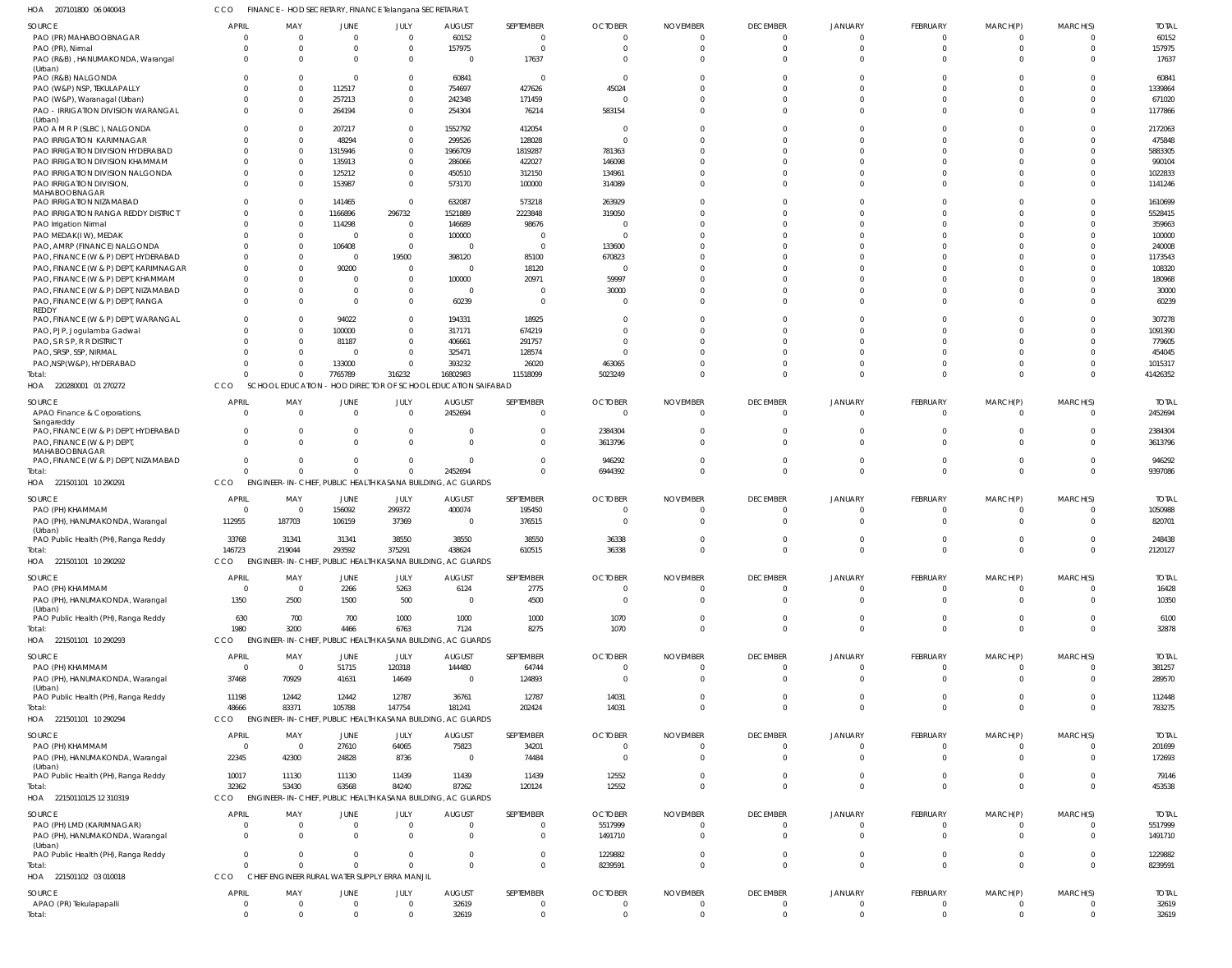| HOA 221501102 03 290291                                                      |                                  |                 | CHIEF ENGINEER RURAL WATER SUPPLY ERRA MANJIL |                  |                   |                       |                 |                      |                            |                                  |                      |                      |                                  |                   |
|------------------------------------------------------------------------------|----------------------------------|-----------------|-----------------------------------------------|------------------|-------------------|-----------------------|-----------------|----------------------|----------------------------|----------------------------------|----------------------|----------------------|----------------------------------|-------------------|
| <b>SOURCE</b>                                                                | <b>APRIL</b>                     | MAY             | JUNE                                          | JULY             | <b>AUGUST</b>     | SEPTEMBER             | <b>OCTOBER</b>  | <b>NOVEMBER</b>      | <b>DECEMBER</b>            | <b>JANUARY</b>                   | <b>FEBRUARY</b>      | MARCH(P)             | MARCH(S)                         | <b>TOTAL</b>      |
| APAO (PR) Medak                                                              | 61529                            | 61528           | 61528                                         | 106540           | 55820             | 107730                | 107730          | $\Omega$             | $\overline{0}$             | $\overline{0}$                   | $\Omega$             | $\Omega$             | $\Omega$                         | 562405            |
| APAO (PR) Pochampad, Nizamabad                                               | 15045                            | 25453           | 39215                                         | 30090            | 30090             | 30090                 | 30090           | $\Omega$             | $\overline{0}$             | $\overline{0}$                   | $\Omega$             | $\Omega$             | $\overline{0}$                   | 200073            |
| APAO (PR) Tekulapapalli<br>APAO (PR), PJP, Jogulamba Gadwal                  | 163952<br>47042                  | 178931<br>37165 | 171800<br>44895                               | 446534<br>184067 | 220954<br>93550   | 229597<br>93550       | 379552<br>66016 |                      | $\Omega$<br>$\Omega$       | $\Omega$<br>$\Omega$             | $\Omega$<br>$\Omega$ | $\Omega$<br>$\Omega$ | $\Omega$<br>$\Omega$             | 1791320<br>566285 |
| APAO Panchayat Raj (PR), Adilabad                                            | $\overline{0}$                   | 81522           | 40761                                         | 51083            | $\Omega$          | $\overline{0}$        |                 |                      | $\Omega$                   | $\Omega$                         | $\Omega$             | $\Omega$             | $\Omega$                         | 173366            |
| APAO Panchayat Raj (PR), Jagtial                                             | 109558                           | 106965          | 106331                                        | 142420           | 143880            | 142572                | 167741          |                      | $\Omega$                   | $\Omega$                         | $\Omega$             | $\cap$               | $\Omega$                         | 919467            |
| APAO Panchayat Raj (PR), Jangaon                                             | 21501                            | 21501           | 21501                                         | 23890            | 23890             | $\overline{0}$        | 23890           |                      | $\Omega$                   | $\Omega$                         | $\Omega$             | $\Omega$             | $\Omega$                         | 136173            |
| APAO Panchayat Raj (PR), Kamareddy                                           | $\overline{0}$                   | 65400           | 16350                                         | 32700            | 33580             | 33580                 | 33580           |                      | $\Omega$                   | $\Omega$                         | $\Omega$             | $\Omega$             | $\Omega$                         | 215190            |
| APAO Panchayat Raj (PR)                                                      | $\overline{0}$                   | $\overline{0}$  | $\overline{0}$                                | 99095            | $\Omega$          | 41290                 | 20645           | $\Omega$             | $\Omega$                   | $\Omega$                         | $\Omega$             | $\Omega$             | $\Omega$                         | 161030            |
| Komarambheem Asifabad<br>APAO Panchayat Raj (PR), Kothagudem                 | 429343                           | 239804          | 253202                                        | 393170           | 393170            | 449640                | 396090          |                      | $\Omega$                   | $\Omega$                         | $\Omega$             | $\Omega$             | $\mathbf 0$                      | 2554419           |
| APAO Panchayat Raj (PR), Mahabubabad                                         | 100710                           | 97822           | 97822                                         | 111900           | 112660            | 112660                | 112660          |                      | $\overline{0}$             | $\Omega$                         | $\Omega$             | $\Omega$             | $\overline{0}$                   | 746234            |
| APAO Panchayat Raj (PR), Medchal                                             | 123782                           | 119332          | 97084                                         | 190940           | 96392             | 96142                 | 185763          | $\Omega$             | $\Omega$                   | $\Omega$                         | $\Omega$             | $\Omega$             | $\Omega$                         | 909435            |
| Malkajigiri                                                                  |                                  |                 |                                               |                  |                   |                       |                 |                      |                            |                                  |                      |                      |                                  |                   |
| APAO Panchayat Raj (PR), Nagarkurnool                                        | 201627<br>49765                  | 196903<br>25200 | 271809<br>25200                               | 254543<br>50400  | 268946<br>33457   | 333170<br>50400       | 299480<br>51760 | $\Omega$             | $\Omega$<br>$\Omega$       | $\Omega$<br>$\Omega$             | $\Omega$<br>$\Omega$ | $\Omega$<br>$\Omega$ | $\overline{0}$<br>$\Omega$       | 1826478<br>286182 |
| APAO Panchayat Raj (PR), Peddapalli<br>APAO Panchayat Raj (PR), Sangareddy   | 943894                           | 940175          | 940770                                        | 1061015          | 1025406           | 1025406               | 1012604         |                      | $\Omega$                   | $\Omega$                         | $\Omega$             | $\Omega$             | $\Omega$                         | 6949270           |
| APAO Panchayat Raj (PR), Siddipet                                            | 18230                            | 18230           | 18230                                         | 36460            | 36460             | 36460                 | 36460           |                      | $\Omega$                   | $\Omega$                         | $\Omega$             | $\Omega$             | $\Omega$                         | 200530            |
| APAO Panchayat Raj (PR), Siricilla                                           | $\overline{0}$                   | 163175          | 68632                                         | 146660           | 275626            | 147930                | 127285          |                      | $\Omega$                   | $\Omega$                         | $\Omega$             | $\Omega$             | $\Omega$                         | 929308            |
| APAO Panchayat Raj (PR), Suryapet                                            | 105038                           | 63174           | 105038                                        | 210075           | 210075            | 289721                | 190005          |                      | $\Omega$                   | $\Omega$                         | $\Omega$             | $\Omega$             | $\Omega$                         | 1173126           |
| APAO Panchayat Raj (PR), Waranagal                                           | $\overline{0}$                   | 32248           | 15624                                         | 17360            | 17360             | 17360                 | 17360           | $\Omega$             | $\Omega$                   | $\Omega$                         | $\Omega$             | $\Omega$             | $\Omega$                         | 117312            |
| Rural<br>APAO Panchayat Raj (PR), Yadadri                                    | 36621                            | 34787           | 34787                                         | 40690            | 40690             | 40690                 | 40690           |                      | $\Omega$                   | $\Omega$                         | $\Omega$             | $\Omega$             | $\Omega$                         | 268955            |
| PAO (PR) (IW), LMD Colony, Karimnagar                                        | 74986                            | 74986           | 73631                                         | 126470           | 101912            | 98190                 | $\Omega$        |                      | $\Omega$                   | $\Omega$                         | $\Omega$             | $\Omega$             | $\Omega$                         | 550175            |
| PAO (PR) KCC, Warangal (Urban)                                               | 98281                            | 98281           | 96114                                         | 163560           | 203095            | 166890                | 166890          |                      | $\Omega$                   | $\Omega$                         | $\Omega$             | $\Omega$             | $\Omega$                         | 993111            |
| PAO (PR) MAHABOOBNAGAR                                                       | 166829                           | 116601          | 163696                                        | 277525           | 185719            | 279825                | 280935          |                      | $\Omega$                   | $\Omega$                         | $\Omega$             | $\Omega$             | $\Omega$                         | 1471130           |
| PAO (PR) Nalgonda                                                            | 500681                           | 481407          | 471267                                        | 467162           | 410460            | 409910                | 416998          |                      | $\Omega$                   | $\Omega$                         | $\Omega$             | $\Omega$             | $\Omega$                         | 3157885           |
| PAO (PR), Nirmal                                                             | 55055                            | 55055           | 55055                                         | 102865           | 58165             | 58165                 | 20645           |                      | $\Omega$                   | $\Omega$                         | $\Omega$             | $\Omega$             | $\Omega$                         | 405005            |
| Total:                                                                       | 3323469                          | 3335645         | 3290342                                       | 4767214          | 4071357           | 4290968               | 4184869         |                      | $\Omega$                   | $\Omega$                         | $\Omega$             | $\Omega$             | $\Omega$                         | 27263864          |
| HOA 221501102 03 290292                                                      | CCO                              |                 | CHIEF ENGINEER RURAL WATER SUPPLY ERRA MANJIL |                  |                   |                       |                 |                      |                            |                                  |                      |                      |                                  |                   |
| <b>SOURCE</b>                                                                | <b>APRIL</b>                     | MAY             | JUNE                                          | JULY             | <b>AUGUST</b>     | SEPTEMBER             | <b>OCTOBER</b>  | <b>NOVEMBER</b>      | <b>DECEMBER</b>            | <b>JANUARY</b>                   | <b>FEBRUARY</b>      | MARCH(P)             | MARCH(S)                         | <b>TOTAL</b>      |
| APAO (PR) Pochampad, Nizamabad                                               | 175                              | 350             | 640                                           | 350              | 350               | 350                   | 350             |                      | $\overline{0}$             | $\overline{0}$                   | $\Omega$             | $\Omega$             | $\overline{0}$                   | 2565              |
| APAO (PR) Tekulapapalli                                                      | 500<br>441                       | 1500            | 1000<br>490                                   | 3177             | 1000              | 1000                  | 1000            |                      | $\overline{0}$<br>$\Omega$ | $\Omega$<br>$\Omega$             | $\Omega$<br>$\Omega$ | $\Omega$<br>$\Omega$ | $\overline{0}$<br>$\Omega$       | 9177<br>3430      |
| APAO (PR), PJP, Jogulamba Gadwal<br>APAO Panchayat Raj (PR), Adilabad        | $\overline{0}$                   | 490<br>1936     | 968                                           | 490<br>875       | 490<br>$\Omega$   | 490<br>$\mathbf{0}$   | 539<br>$\Omega$ |                      | $\Omega$                   | $\Omega$                         | $\Omega$             | $\Omega$             | $\Omega$                         | 3779              |
| APAO Panchayat Raj (PR), Jagtial                                             | 100                              | 100             | 200                                           | 200              | 200               | 400                   | 200             |                      | $\Omega$                   | $\Omega$                         | $\Omega$             | $\Omega$             | $\Omega$                         | 1400              |
| APAO Panchayat Raj (PR), Kothagudem                                          | 5070                             | 2350            | 4300                                          | 4700             | 4700              | 4700                  | 7550            |                      | $\Omega$                   | $\Omega$                         | $\Omega$             | $\Omega$             | $\Omega$                         | 33370             |
| APAO Panchayat Raj (PR), Nagarkurnool                                        | 363                              | 363             | 363                                           | 725              | 1814              | 725                   | 725             |                      | $\Omega$                   | $\Omega$                         | $\Omega$             | $\Omega$             | $\Omega$                         | 5078              |
| APAO Panchayat Raj (PR), Sangareddy                                          | 250                              | 250             | 250                                           | 750              | $\Omega$          | $\mathbf{0}$          | - 0             |                      | $\Omega$                   | $\Omega$                         | $\Omega$             | $\Omega$             | $\Omega$                         | 1500              |
| APAO Panchayat Raj (PR), Siricilla                                           | $\overline{0}$                   | 5738            | 5738                                          | 5738             | 5738              | 5738                  | 5738            |                      | $\Omega$                   | $\Omega$                         | $\Omega$             | $\Omega$             | $\Omega$                         | 34428             |
| PAO (PR) (IW), LMD Colony, Karimnagar                                        | 100                              | 100             | 100                                           | 300              | 200               | 200                   | $\Omega$        |                      | $\Omega$<br>$\Omega$       | $\Omega$<br>$\Omega$             | $\Omega$<br>$\Omega$ | $\Omega$<br>$\Omega$ | $\Omega$                         | 1000<br>9000      |
| PAO (PR) KCC, Warangal (Urban)<br>PAO (PR) Nalgonda                          | 750<br>1980                      | 750<br>2200     | 1500<br>2200                                  | 1500<br>2000     | 1500<br>2000      | 1500<br>2000          | 1500<br>2000    |                      | $\Omega$                   | $\Omega$                         | $\Omega$             | $\Omega$             | $\overline{0}$<br>$\overline{0}$ | 14380             |
| Total:                                                                       | 9729                             | 16127           | 17749                                         | 20805            | 17992             | 17103                 | 19602           |                      | $\overline{0}$             | $\overline{0}$                   | $\Omega$             | $\Omega$             | $\overline{0}$                   | 119107            |
| HOA 221501102 03 290293                                                      | CCO                              |                 | CHIEF ENGINEER RURAL WATER SUPPLY ERRA MANJIL |                  |                   |                       |                 |                      |                            |                                  |                      |                      |                                  |                   |
| <b>SOURCE</b>                                                                | <b>APRIL</b>                     | MAY             | JUNE                                          | JULY             | <b>AUGUST</b>     | SEPTEMBER             | <b>OCTOBER</b>  | <b>NOVEMBER</b>      | <b>DECEMBER</b>            | <b>JANUARY</b>                   | <b>FEBRUARY</b>      | MARCH(P)             | MARCH(S)                         | <b>TOTAL</b>      |
| APAO (PR) Medak                                                              | 14250                            | 14250           | 14250                                         | 28498            | 71248             | 28898                 | 28898           | $\Omega$             | $\overline{0}$             | $\Omega$                         | $\Omega$             | $\Omega$             | $\Omega$                         | 200292            |
| APAO (PR) Pochampad, Nizamabad                                               | 4990                             | 9980            | 18962                                         | 9980             | 9980              | 9980                  | 11814           |                      | $\overline{0}$             | $\cap$                           | $\Omega$             | $\Omega$             | $\overline{0}$                   | 75686             |
| APAO (PR) Tekulapapalli                                                      | 30788                            | 51853           | 37789                                         | 107869           | 47080             | 49704                 | 91772           |                      | $\Omega$                   | $\Omega$                         | $\Omega$             | $\Omega$             | $\Omega$                         | 416855            |
| APAO (PR), PJP, Jogulamba Gadwal                                             | 15777                            | 14649           | 16756                                         | 69965            | 31374             | 31374                 | 21698           | $\Omega$             | $\overline{0}$             | $\overline{0}$                   | $\Omega$             | $\Omega$             | $\Omega$                         | 201593            |
| APAO Panchayat Raj (PR), Adilabad                                            | $\overline{0}$                   | 27086           | 13543                                         | 16923            | $\Omega$          | $\overline{0}$        | $\Omega$        | $\Omega$             | $\Omega$                   | $\overline{0}$                   | $\Omega$             | $\Omega$<br>$\Omega$ | $\Omega$<br>$\Omega$             | 57552             |
| APAO Panchayat Raj (PR), Jagtial<br>APAO Panchayat Raj (PR), Kamareddy       | 24008<br>$\overline{\mathbf{0}}$ | 25817<br>21692  | 33541<br>5423                                 | 33540<br>10846   | 34029<br>11141    | 49477<br>11141        | 35838<br>11141  | $\Omega$<br>$\Omega$ | $\Omega$<br>$\Omega$       | $\Omega$<br>$\Omega$             | $\Omega$<br>$\Omega$ | $\Omega$             | $\Omega$                         | 236250<br>71384   |
| APAO Panchayat Raj (PR), Kothagudem                                          | 143132                           | 85309           | 121772                                        | 131063           | 131063            | 149307                | 132043          | $\Omega$             | $\Omega$                   | $\Omega$                         | $\Omega$             | $\Omega$             | $\Omega$                         | 893689            |
| APAO Panchayat Raj (PR), Mahabubabad                                         | 19144                            | 21271           | 21271                                         | 21271            | 21526             | 21526                 | 21526           | $\Omega$             | $\Omega$                   | $\overline{0}$                   | $\Omega$             | $\Omega$             | $\overline{0}$                   | 147535            |
| APAO Panchayat Raj (PR), Medchal                                             | 41065                            | 43413           | 63341                                         | 63340            | 59286             | 59286                 | 41707           | $\Omega$             | $\Omega$                   | $\Omega$                         | $\Omega$             | $\Omega$             | $\Omega$                         | 371438            |
| Malkajigiri                                                                  | 26658                            | 26342           | 54101                                         | 45515            | 107296            | 54271                 | 54617           | $\Omega$             | $\overline{0}$             | $\overline{0}$                   | $\Omega$             | $\Omega$             | $\Omega$                         | 368800            |
| APAO Panchayat Raj (PR), Nagarkurnool<br>APAO Panchayat Raj (PR), Peddapalli | 16511                            | 8362            | 8362                                          | 16724            | 41597             | 16724                 | 17180           | $\Omega$             | $\Omega$                   | $\overline{0}$                   | $\Omega$             | $\Omega$             | $\Omega$                         | 125460            |
| APAO Panchayat Raj (PR), Sangareddy                                          | 32168                            | 34906           | 35106                                         | 50725            | 27754             | 27754                 | 30865           | $\Omega$             | $\Omega$                   | $\overline{0}$                   | $\Omega$             | $\Omega$             | $\Omega$                         | 239278            |
| APAO Panchayat Raj (PR), Siddipet                                            | 6048                             | 6048            | 6048                                          | 12096            | 12096             | 12096                 | 12096           | $\Omega$             | $\Omega$                   | $\overline{0}$                   | $\Omega$             | $\Omega$             | $\Omega$                         | 66528             |
| APAO Panchayat Raj (PR), Siricilla                                           | $\overline{0}$                   | 59621           | 59621                                         | 59621            | 93231             | 60047                 | 60047           | $\Omega$             | $\Omega$                   | $\Omega$                         | $\Omega$             | $\Omega$             | $\Omega$                         | 392188            |
| APAO Panchayat Raj (PR), Suryapet                                            | 31550                            | 63100           | 31550                                         | 69626            | 69626             | 151186                | 63007           | $\Omega$             | $\Omega$                   | $\Omega$                         | $\Omega$             | $\Omega$             | $\Omega$                         | 479645            |
| APAO Panchayat Raj (PR), Yadadri                                             | 12155                            | 13505           | 13505                                         | 13505            | 13505             | 13505                 | 13505           |                      | $\Omega$                   | $\Omega$                         | $\Omega$             | $\Omega$<br>$\Omega$ | $\Omega$<br>$\Omega$             | 93185             |
| PAO (PR) (IW), LMD Colony, Karimnagar<br>PAO (PR) KCC, Warangal (Urban)      | 24868<br>20259                   | 24868<br>20259  | 25866<br>40518                                | 57913<br>40515   | 33820<br>41259    | 32570<br>41631        | 41631           | $\Omega$             | $\Omega$<br>$\Omega$       | $\overline{0}$<br>$\Omega$       | $\Omega$<br>$\Omega$ | $\Omega$             | $\Omega$                         | 199905<br>246072  |
| PAO (PR) MAHABOOBNAGAR                                                       | 55099                            | 90892           | 57671                                         | 91579            | 160198            | 92350                 | 92722           |                      | $\Omega$                   | $\Omega$                         | $\Omega$             | $\Omega$             | $\Omega$                         | 640511            |
| PAO (PR) Nalgonda                                                            | 138211                           | 153093          | 162029                                        | 136259           | 111156            | 105038                | 107414          |                      | $\Omega$                   | $\overline{0}$                   | $\Omega$             | $\Omega$             | $\Omega$                         | 913200            |
| PAO (PR), Nirmal                                                             | 12096                            | 12096           | 12096                                         | 27306            | 12442             | 12442                 |                 |                      | $\Omega$                   | $\overline{0}$                   | $\Omega$             | $\Omega$             | $\overline{0}$                   | 88478             |
| Total:                                                                       | 668777                           | 828412          | 853121                                        | 1114679          | 1140707           | 1030307               | 889521          | $\Omega$             | $\overline{0}$             | $\overline{0}$                   | $\Omega$             | $\mathbf 0$          | $\overline{0}$                   | 6525524           |
| HOA 221501102 03 290294                                                      | CCO                              |                 | CHIEF ENGINEER RURAL WATER SUPPLY ERRA MANJIL |                  |                   |                       |                 |                      |                            |                                  |                      |                      |                                  |                   |
| SOURCE                                                                       | <b>APRIL</b>                     | MAY             | JUNE                                          | JULY             | <b>AUGUST</b>     | SEPTEMBER             | <b>OCTOBER</b>  | <b>NOVEMBER</b>      | <b>DECEMBER</b>            | <b>JANUARY</b>                   | FEBRUARY             | MARCH(P)             | MARCH(S)                         | <b>TOTAL</b>      |
| APAO (PR) Medak                                                              | 5100                             | 5100            | 5100                                          | 10198            | 25498             | 10341                 | 10341           |                      | $\overline{0}$             | $\overline{0}$                   | $\Omega$             | $\Omega$             | $\overline{0}$                   | 71678             |
| APAO (PR) Pochampad, Nizamabad                                               | 2976                             | 5952            | 11309                                         | 5952             | 5952              | 5952                  | 5952            |                      | $\overline{0}$             | $\overline{0}$                   | $\Omega$             | $\Omega$             | $\overline{0}$                   | 44045             |
| APAO (PR) Tekulapapalli                                                      | 14371                            | 28708           | 20321                                         | 68265            | 23645             | 25373                 | 42675           |                      | $\Omega$                   | $\overline{0}$                   | $\Omega$             | $\Omega$             | $\Omega$                         | 223358            |
| APAO (PR), PJP, Jogulamba Gadwal                                             | 5701<br>$\overline{0}$           | 6334            | 6334                                          | 22450            | 10492             | 10492<br>$\mathbf{0}$ | 7139            |                      | $\Omega$<br>$\Omega$       | $\overline{0}$<br>$\overline{0}$ | $\Omega$<br>$\Omega$ | $\Omega$<br>$\Omega$ | $\Omega$<br>$\Omega$             | 68942<br>27995    |
| APAO Panchayat Raj (PR), Adilabad<br>APAO Panchayat Raj (PR), Jagtial        | 10381                            | 13292<br>11163  | 6646<br>14503                                 | 8057<br>14502    | $\Omega$<br>14713 | 21393                 | 15495           |                      | $\Omega$                   | $\Omega$                         | $\Omega$             | $\Omega$             | $\Omega$                         | 102150            |
| APAO Panchayat Raj (PR), Kamareddy                                           | $\overline{\mathbf{0}}$          | 9379            | 2345                                          | 4689             | 4817              | 4817                  | 4817            |                      | $\Omega$                   | $\Omega$                         | $\Omega$             | $\Omega$             | $\overline{0}$                   | 30864             |
| APAO Panchayat Raj (PR), Kothagudem                                          | 39479                            | 17374           | 31423                                         | 34744            | 34744             | 41511                 | 41094           |                      | $\overline{0}$             | $\overline{0}$                   | $\Omega$             | $\Omega$             | $\overline{0}$                   | 240369            |
| APAO Panchayat Raj (PR), Mahabubabad                                         | 6850                             | 7611            | 7611                                          | 7611             | 7702              | 7702                  | 7702            |                      | $\overline{0}$             | $\overline{0}$                   | $\mathbf 0$          | $\mathbf 0$          | $\overline{0}$                   | 52789             |
| APAO Panchayat Raj (PR), Medchal                                             | 36008                            | 38109           | 55209                                         | 55208            | 52308             | 52308                 | 37309           | $\Omega$             | $\Omega$                   | $\Omega$                         | $\Omega$             | $\Omega$             | $\Omega$                         | 326459            |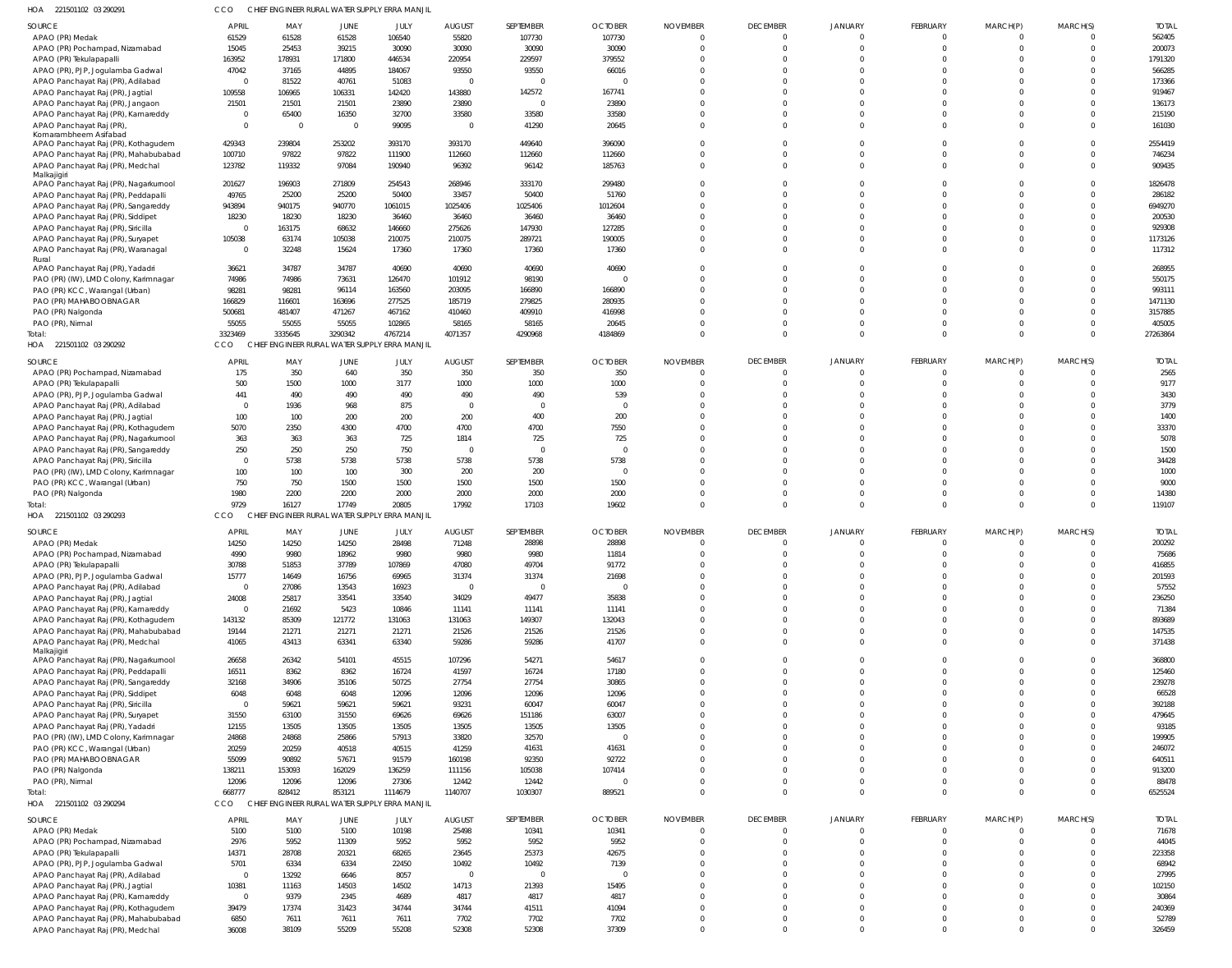| HOA<br>221501102 03 290294                                               |                        |                      |                | CHIEF ENGINEER RURAL WATER SUPPLY ERRA MANJII               |                |                                                                                           |                |                      |                      |                      |                      |                      |                      |                 |
|--------------------------------------------------------------------------|------------------------|----------------------|----------------|-------------------------------------------------------------|----------------|-------------------------------------------------------------------------------------------|----------------|----------------------|----------------------|----------------------|----------------------|----------------------|----------------------|-----------------|
| SOURCE                                                                   | <b>APRIL</b>           | MAY                  | <b>JUNE</b>    | JULY                                                        | <b>AUGUST</b>  | SEPTEMBER                                                                                 | <b>OCTOBER</b> | <b>NOVEMBER</b>      | <b>DECEMBER</b>      | JANUARY              | FEBRUARY             | MARCH(P)             | MARCH(S)             | <b>TOTAL</b>    |
| Malkajigiri                                                              |                        |                      |                |                                                             |                |                                                                                           |                |                      |                      |                      |                      |                      |                      |                 |
| APAO Panchayat Raj (PR), Nagarkurnool                                    | 10539                  | 10426                | 20359          | 18287                                                       | 43395          | 21420                                                                                     | 21543          | $\overline{0}$       | $\mathbf 0$          | $\mathbf 0$          | $\mathbf 0$          | $\mathbf 0$          | $\mathbf 0$          | 145969          |
| APAO Panchayat Raj (PR), Peddapalli                                      | 7903                   | 4987                 | 4987           | 9974                                                        | 22864          | 9974                                                                                      | 10246          | $\Omega$             | $\mathbf 0$          | $\Omega$             | $\Omega$<br>$\Omega$ | $\Omega$             | $\Omega$             | 70935           |
| APAO Panchayat Raj (PR), Sangareddy<br>APAO Panchayat Raj (PR), Siddipet | 11510                  | 12490                | 12562          | 18151                                                       | 9932           | 9932                                                                                      | 11045          | $\Omega$<br>$\Omega$ | $\Omega$<br>$\Omega$ | $\Omega$<br>$\Omega$ | <sup>0</sup>         | $\Omega$<br>$\Omega$ | $\Omega$<br>$\Omega$ | 85622           |
| APAO Panchayat Raj (PR), Siricilla                                       | 2615<br>$\overline{0}$ | 2615<br>15434        | 2615<br>15434  | 5230<br>15432                                               | 5230<br>30919  | 5230<br>15585                                                                             | 5230<br>15585  |                      | $\Omega$             | $\Omega$             | <sup>0</sup>         | $\Omega$             | $\Omega$             | 28765<br>108389 |
|                                                                          | 14319                  | 28638                | 14319          | 28634                                                       | 28634          | 38567                                                                                     | 26388          |                      | $\Omega$             | $\Omega$             |                      |                      | $\Omega$             | 179499          |
| APAO Panchayat Raj (PR), Suryapet<br>APAO Panchayat Raj (PR), Yadadr     | 4349                   | 4832                 | 4832           | 4832                                                        | 4832           | 4832                                                                                      | 4832           |                      | $\Omega$             | $\Omega$             | <sup>0</sup>         | $\Omega$             | $\Omega$             | 33341           |
| PAO (PR) (IW), LMD Colony, Karimnagar                                    | 8898                   | 8898                 | 9255           | 20722                                                       | 12104          | 11654                                                                                     | $\overline{0}$ |                      | $\Omega$             | $\Omega$             |                      |                      | $\Omega$             | 71531           |
|                                                                          | 12081                  | 12081                | 24162          | 24162                                                       | 24606          | 24828                                                                                     | 24828          |                      | $\Omega$             | $\Omega$             | <sup>0</sup>         | $\Omega$             | $\Omega$             | 146748          |
| PAO (PR) KCC, Warangal (Urban)                                           | 29046                  | 50147                | 31947          | 52170                                                       | 93093          | 52630                                                                                     | 52852          |                      | $\Omega$             | $\Omega$             | <sup>0</sup>         | $\Omega$             | $\Omega$             | 361885          |
| PAO (PR) MAHABOOBNAGAR                                                   | 55677                  | 61657                | 65520          | 54378                                                       | 42651          | 42647                                                                                     | 43674          |                      | $\Omega$             | $\Omega$             | <sup>0</sup>         | $\Omega$             | $\Omega$             | 366204          |
| PAO (PR) Nalgonda                                                        | 4779                   | 4779                 | 4779           | 10908                                                       | 4452           | 4452                                                                                      | $\Omega$       | $\Omega$             | $\mathbf 0$          | $\mathbf 0$          | $\Omega$             | $\Omega$             | $\mathbf 0$          | 34149           |
| PAO (PR), Nirmal                                                         | 282582                 | 360006               | 371572         | 494556                                                      | 502583         | 421640                                                                                    | 388747         | $\Omega$             | $\Omega$             | $\Omega$             | $\Omega$             | $\Omega$             | $\Omega$             | 2821686         |
| Total:<br>HOA<br>221501102 03 290295                                     | CCO                    | CHIEF ENGINEER RURAL |                | WATER SUPPLY ERRA MANJIL                                    |                |                                                                                           |                |                      |                      |                      |                      |                      |                      |                 |
| SOURCE                                                                   | <b>APRIL</b>           | MAY                  | <b>JUNE</b>    | JULY                                                        | <b>AUGUST</b>  | SEPTEMBER                                                                                 | <b>OCTOBER</b> | <b>NOVEMBER</b>      | <b>DECEMBER</b>      | JANUARY              | <b>FEBRUARY</b>      | MARCH(P)             | MARCH(S)             | <b>TOTAL</b>    |
| APAO (PR) Ranga Reddy Dist                                               | $\Omega$               | $\Omega$             | $\overline{0}$ | $\overline{0}$                                              | $\overline{0}$ | 0                                                                                         | 9284           | $\Omega$             | $\overline{0}$       | $\mathbf 0$          | $\overline{0}$       | $^{\circ}$           | $\mathbf 0$          | 9284            |
| APAO (PR) Tekulapapalli                                                  | $\Omega$               | $\Omega$             | $^{\circ}$     | $\overline{0}$                                              | 88263          | 0                                                                                         | $\Omega$       | $\Omega$             | $\mathbf 0$          | $\mathbf 0$          | $\Omega$             | $\Omega$             | $\mathbf 0$          | 88263           |
| APAO Panchayat Raj (PR), Jagtial                                         | $\Omega$               | $\Omega$             | $\Omega$       | $\overline{0}$                                              | $\overline{0}$ | 12000                                                                                     | $\overline{0}$ | $\Omega$             | $\mathbf 0$          | $\mathbf 0$          | $\Omega$             |                      | $\Omega$             | 12000           |
| APAO Panchayat Raj (PR), Sangareddy                                      | $\Omega$               | $\Omega$             | $\Omega$       | $\overline{0}$                                              | $\overline{0}$ | $\Omega$                                                                                  | 100000         |                      | $\Omega$             | $\Omega$             | <sup>0</sup>         | $\Omega$             | $\Omega$             | 100000          |
| PAO (PR) (IW), LMD Colony, Karimnagar                                    | 0                      | $\Omega$             | $\Omega$       | $\overline{0}$                                              | $\overline{0}$ |                                                                                           | 12795          |                      | $\Omega$             | $\mathbf 0$          |                      |                      | $\Omega$             | 12795           |
| PAO (PR) KCC, Warangal (Urban)                                           | $\Omega$               | $\Omega$             | $\Omega$       | $\overline{0}$                                              | $\Omega$       | -0                                                                                        | 64049          | $\Omega$             | $\Omega$             | $\Omega$             | $\Omega$             | $\Omega$             | $\Omega$             | 64049           |
| PAO (PR) Nalgonda                                                        | $\Omega$               | $\Omega$             | 163021         | $\overline{0}$                                              | 215951         | $\mathbf 0$                                                                               | $\Omega$       | $\Omega$             | $\mathbf 0$          | $\mathbf 0$          | $\Omega$             | $\Omega$             | $\mathbf 0$          | 378972          |
|                                                                          | $\Omega$               | $\Omega$             | 163021         | $\overline{0}$                                              | 304214         | 12000                                                                                     | 186128         | $\Omega$             | $\Omega$             | $\Omega$             | $\Omega$             | $\Omega$             | $\Omega$             | 665363          |
| HOA 221501102 03 290296                                                  | CCO                    |                      |                | CHIEF ENGINEER RURAL WATER SUPPLY ERRA MANJIL               |                |                                                                                           |                |                      |                      |                      |                      |                      |                      |                 |
| SOURCE                                                                   | <b>APRIL</b>           | MAY                  | <b>JUNE</b>    | JULY                                                        | <b>AUGUST</b>  | SEPTEMBER                                                                                 | <b>OCTOBER</b> | <b>NOVEMBER</b>      | <b>DECEMBER</b>      | JANUARY              | <b>FEBRUARY</b>      | MARCH(P)             | MARCH(S)             | <b>TOTAI</b>    |
| APAO Panchayat Raj (PR), Mahabubabad                                     | $\Omega$               | $\Omega$             | $\overline{0}$ | $\overline{0}$                                              | $\overline{0}$ | 20462                                                                                     | $\Omega$       | $\Omega$             | $^{\circ}$           | $\Omega$             | $\Omega$             | $\Omega$             | $\Omega$             | 20462           |
| APAO Panchayat Raj (PR), Sangareddy                                      | $\Omega$               | $\Omega$             | $\Omega$       | $\overline{0}$                                              | $\overline{0}$ | $\Omega$                                                                                  | 60224          |                      | $\mathbf 0$          | $\Omega$             |                      |                      | $\Omega$             | 60224           |
| APAO Panchayat Raj (PR), Suryapet                                        | $\Omega$               | $\Omega$             | $\Omega$       | $\overline{0}$                                              | 54922          | $\Omega$                                                                                  | $\Omega$       |                      | $\Omega$             | $\Omega$             | <sup>0</sup>         | $\Omega$             | $\Omega$             | 54922           |
| PAO (PR) KCC, Warangal (Urban)                                           | $\Omega$               | $\Omega$             | $\overline{0}$ | $\overline{0}$                                              | 95274          | 0                                                                                         | $\overline{0}$ | $\mathbf 0$          | $\mathbf 0$          | $\mathbf 0$          | $\mathbf 0$          | $\mathbf 0$          | $\mathbf 0$          | 95274           |
| Total:                                                                   |                        | $\Omega$             | $\Omega$       | $\Omega$                                                    | 150196         | 20462                                                                                     | 60224          | $\Omega$             | $\Omega$             | $\Omega$             | $\Omega$             | $\Omega$             | $\Omega$             | 230882          |
| HOA<br>221501102 03 310318                                               | CCO                    |                      |                | CHIEF ENGINEER RURAL WATER SUPPLY ERRA MANJIL               |                |                                                                                           |                |                      |                      |                      |                      |                      |                      |                 |
| SOURCE                                                                   | <b>APRIL</b>           | MAY                  | <b>JUNE</b>    | JULY                                                        | <b>AUGUST</b>  | SEPTEMBER                                                                                 | <b>OCTOBER</b> | <b>NOVEMBER</b>      | <b>DECEMBER</b>      | JANUARY              | FEBRUARY             | MARCH(P)             | MARCH(S)             | <b>TOTAL</b>    |
| APAO (PR), PJP, Jogulamba Gadwal                                         | $\Omega$               | $\overline{0}$       | $\overline{0}$ | $\overline{0}$                                              | $\overline{0}$ | 20000                                                                                     | $\overline{0}$ | $\overline{0}$       | $\overline{0}$       | $\mathbf 0$          | $\overline{0}$       | $\overline{0}$       | $\mathbf 0$          | 20000           |
| PAO (PR) KCC, Warangal (Urban)                                           | $\mathbf{0}$           | 20000                | $\overline{0}$ | $\overline{0}$                                              | $\overline{0}$ | 0                                                                                         | $\overline{0}$ | $\overline{0}$       | $\mathbf 0$          | $\mathbf 0$          | $\mathbf 0$          | $\overline{0}$       | $\mathbf 0$          | 20000           |
| Total                                                                    | $\Omega$               | 20000                | $\overline{0}$ | $\overline{0}$                                              | $\overline{0}$ | 20000                                                                                     | $\Omega$       | $\Omega$             | $\mathbf{0}$         | $\mathbf 0$          | $\Omega$             | $\Omega$             | $\Omega$             | 40000           |
| HOA 221501196 05 270272                                                  | CCO                    |                      |                | CHIEF ENGINEER RURAL WATER SUPPLY ERRA MANJIL               |                |                                                                                           |                |                      |                      |                      |                      |                      |                      |                 |
| SOURCE                                                                   | <b>APRIL</b>           | MAY                  | <b>JUNE</b>    | JULY                                                        | <b>AUGUST</b>  | SEPTEMBER                                                                                 | <b>OCTOBER</b> | <b>NOVEMBER</b>      | <b>DECEMBER</b>      | JANUARY              | FEBRUARY             | MARCH(P)             | MARCH(S)             | <b>TOTAI</b>    |
| APAO (PR) Medak                                                          | $\Omega$               | 28264136             | 21740652       | 5919553                                                     | $\overline{0}$ | $\Omega$                                                                                  | 4004723        | $\Omega$             | $\mathbf 0$          | $\Omega$             | $\mathbf 0$          | $^{\circ}$           | $\Omega$             | 59929064        |
| APAO (PR), PJP, Jogulamba Gadwal                                         | $\Omega$               | $\Omega$             | $\Omega$       | 280000                                                      | $\overline{0}$ | $\Omega$                                                                                  |                | $\Omega$             | $^{\circ}$           | $^{\circ}$           | $\Omega$             | $\overline{0}$       | $\mathbf 0$          | 280000          |
| APAO Panchayat Raj (PR), Sangareddy                                      | $\Omega$               | 49672768             | 83214011       | 17359861                                                    | $\Omega$       | $\Omega$                                                                                  | 12013432       | $\mathbf 0$          | $\mathbf 0$          | $\mathbf 0$          | $\mathbf 0$          | $\mathbf 0$          | $\mathbf 0$          | 162260072       |
| Total:                                                                   | $\Omega$               | 77936904             | 104954663      | 23559414                                                    | $\Omega$       |                                                                                           | 16018155       | $\Omega$             | $\Omega$             | $\Omega$             | $\Omega$             | $\Omega$             | $\Omega$             | 222469136       |
| HOA 22150210525 08 310319                                                | CCO                    |                      |                | ENGINEER-IN-CHIEF, PUBLIC HEALTH KASANA BUILDING, AC GUARDS |                |                                                                                           |                |                      |                      |                      |                      |                      |                      |                 |
|                                                                          |                        |                      |                |                                                             |                |                                                                                           |                |                      |                      |                      |                      |                      |                      |                 |
| SOURCE                                                                   | <b>APRIL</b>           | MAY                  | JUNE           | JULY                                                        | <b>AUGUST</b>  | SEPTEMBER                                                                                 | <b>OCTOBER</b> | <b>NOVEMBER</b>      | <b>DECEMBER</b>      | JANUARY              | FEBRUARY             | MARCH(P)             | MARCH(S)             | <b>TOTAL</b>    |
| APAO, (PH) POCHAMPAD (NZM)                                               | $\mathbf{0}$           | $\Omega$             | $\overline{0}$ | $\overline{0}$                                              | $\overline{0}$ | $\Omega$                                                                                  | 49950          | $\overline{0}$       | $\mathbf 0$          | $\mathbf 0$          | $\mathbf 0$          | $\overline{0}$       | $\mathbf{0}$         | 49950           |
| PAO (PH) LMD (KARIMNAGAR)                                                |                        |                      |                |                                                             |                |                                                                                           | 19580          |                      | $\Omega$             |                      |                      |                      |                      | 19580           |
| PAO Public Health (PH), Ranga Reddy                                      | $\Omega$               | $\cap$               | $\Omega$       | $\Omega$                                                    | $\Omega$       |                                                                                           | 502182         | $\Omega$             | $\mathbf 0$          | $^{\circ}$           | $\Omega$             | $\Omega$             | $\Omega$             | 502182          |
| PAO(PH), NALGONDA                                                        | $\Omega$               | $\Omega$             | $\Omega$       | $\overline{0}$                                              | $\overline{0}$ |                                                                                           | 69985          | $\Omega$             | $\mathbf 0$          | $\mathbf 0$          | $\mathbf 0$          | $\mathbf 0$          | $^{\circ}$           | 69985           |
| Total:                                                                   | $\Omega$               | $\Omega$             | $\Omega$       | $\overline{0}$                                              | $\Omega$       |                                                                                           | 641697         | $\Omega$             | $\Omega$             | $\mathbf 0$          | $\Omega$             | $\Omega$             | $\Omega$             | 641697          |
| HOA 22150219125 05 310319                                                | CCO                    |                      |                | CHIEF ENGINEER RURAL WATER SUPPLY ERRA MANJIL               |                |                                                                                           |                |                      |                      |                      |                      |                      |                      |                 |
| SOURCE                                                                   | <b>APRIL</b>           | MAY                  | <b>JUNE</b>    | JULY                                                        | <b>AUGUST</b>  | SEPTEMBER                                                                                 | <b>OCTOBER</b> | <b>NOVEMBER</b>      | <b>DECEMBER</b>      | JANUARY              | FEBRUARY             | MARCH(P)             | MARCH(S)             | <b>TOTAL</b>    |
| APAO (PR), PJP, Jogulamba Gadwal                                         | $\Omega$               | $\Omega$             | $\overline{0}$ | 379705                                                      | $\overline{0}$ | $\Omega$                                                                                  | $\overline{0}$ | $\overline{0}$       | $^{\circ}$           | $^{\circ}$           | $\overline{0}$       | $^{\circ}$           | $\Omega$             | 379705          |
| Total:                                                                   | $\Omega$               | $\Omega$             | $\overline{0}$ | 379705                                                      | $\Omega$       | $\Omega$                                                                                  | $\Omega$       | $\overline{0}$       | $\mathbf 0$          | $\mathbf 0$          | $\overline{0}$       | $\mathbf 0$          | $\mathbf 0$          | 379705          |
| 221605053 05 270272<br>HOA                                               | CCO                    |                      |                |                                                             |                | THE ENGINEER-IN-CHIEF, CRF OFFICE OF THE ENGINEER-IN-CHIEF (R&B), IV FLOOR, ERRAM MANZIL  |                |                      |                      |                      |                      |                      |                      |                 |
| SOURCE                                                                   | <b>APRIL</b>           | MAY                  | JUNE           | JULY                                                        | <b>AUGUST</b>  | SEPTEMBER                                                                                 | <b>OCTOBER</b> | <b>NOVEMBER</b>      | <b>DECEMBER</b>      | JANUARY              | FEBRUARY             | MARCH(P)             | MARCH(S)             | <b>TOTAL</b>    |
| APAO (R&B) HYDERABAD                                                     | 0                      | $\Omega$             | $\overline{0}$ | $\overline{0}$                                              | $\overline{0}$ | 0                                                                                         | 10774920       | $\Omega$             | $\overline{0}$       | $^{\circ}$           | $\overline{0}$       | $^{\circ}$           | $^{\circ}$           | 10774920        |
| APAO (R&B) POCHAMPAD (NIZAMABAD)                                         | $\Omega$               | $\Omega$             | $\Omega$       | $\overline{0}$                                              | $\Omega$       |                                                                                           | 249000         |                      | $^{\circ}$           | $^{\circ}$           | $\Omega$             | $\Omega$             | $\Omega$             | 249000          |
| APAO Roads & Buildings (R&B), Mancherial                                 | $\Omega$               |                      | $\Omega$       | $\overline{0}$                                              | $\Omega$       |                                                                                           | 19000          |                      | $^{\circ}$           | $\mathbf 0$          | $\Omega$             |                      | $\Omega$             | 19000           |
| PAO (R&B) (NIRMAL)                                                       | $\Omega$               | $\Omega$             | $\Omega$       | $\overline{0}$                                              | $\Omega$       |                                                                                           | 8000           |                      | $\Omega$             | $^{\circ}$           | $\Omega$             | $\Omega$             | $\Omega$             | 8000            |
| PAO (R&B), HANUMAKONDA, Warangal                                         | $\Omega$               | $\Omega$             | $\Omega$       | $\Omega$                                                    | $\Omega$       |                                                                                           | 624817         |                      | $\Omega$             | $\Omega$             | $\Omega$             | $\Omega$             | $\Omega$             | 624817          |
| (Urban)                                                                  |                        |                      |                |                                                             |                |                                                                                           |                |                      |                      |                      |                      |                      |                      |                 |
| PAO (R&B) MAHABOOBNAGAR                                                  | $\Omega$               | $\Omega$             | $\overline{0}$ | $\overline{0}$                                              | $\Omega$       | $\Omega$                                                                                  | 167000         | $\Omega$             | $^{\circ}$           | $^{\circ}$           | 0                    | $\mathbf 0$          | $\Omega$             | 167000          |
| Total:<br>HOA 221605053 05 290291                                        | $\Omega$<br>CCO        | $\Omega$             | $\Omega$       | $\Omega$                                                    | $\Omega$       | THE ENGINEER-IN-CHIEF, CRF OFFICE OF THE ENGINEER-IN-CHIEF (R&B), IV FLOOR, ERRAM MANZIL  | 11842737       | $\Omega$             | $\mathbf{0}$         | $\Omega$             | $\mathbf 0$          | $\Omega$             | $\Omega$             | 11842737        |
|                                                                          |                        |                      |                |                                                             |                |                                                                                           |                |                      |                      |                      |                      |                      |                      |                 |
| SOURCE                                                                   | <b>APRIL</b>           | MAY                  | JUNE           | JULY                                                        | <b>AUGUST</b>  | SEPTEMBER                                                                                 | <b>OCTOBER</b> | <b>NOVEMBER</b>      | <b>DECEMBER</b>      | JANUARY              | FEBRUARY             | MARCH(P)             | MARCH(S)             | <b>TOTAL</b>    |
| APAO (R&B) HYDERABAD                                                     | 294626                 | 277594               | 295469         | 384080                                                      | 431836         | 385720                                                                                    | 399702         | $\overline{0}$       | $^{\circ}$           | $^{\circ}$           | $\mathbf{0}$         | $\overline{0}$       | 0                    | 2469027         |
| Total:                                                                   | 294626                 | 277594               | 295469         | 384080                                                      | 431836         | 385720                                                                                    | 399702         | $\Omega$             | $\mathbf 0$          | $\mathbf 0$          | $\Omega$             | $\overline{0}$       | $\Omega$             | 2469027         |
| HOA 221605053 05 290292                                                  | CCO                    |                      |                |                                                             |                | THE ENGINEER-IN-CHIEF, CRF OFFICE OF THE ENGINEER-IN-CHIEF (R&B), IV FLOOR, ERRAM MANZIL  |                |                      |                      |                      |                      |                      |                      |                 |
| SOURCE                                                                   | <b>APRIL</b>           | MAY                  | <b>JUNE</b>    | JULY                                                        | <b>AUGUST</b>  | SEPTEMBER                                                                                 | <b>OCTOBER</b> | <b>NOVEMBER</b>      | <b>DECEMBER</b>      | JANUARY              | <b>FEBRUARY</b>      | MARCH(P)             | MARCH(S)             | <b>TOTAL</b>    |
| APAO (R&B) HYDERABAD                                                     | 7270                   | 7900                 | 8900           | 9500                                                        | 13611          | 9500                                                                                      | 9500           | $\overline{0}$       | $\overline{0}$       | $^{\circ}$           | $\overline{0}$       | $^{\circ}$           | $^{\circ}$           | 66181           |
| Total:                                                                   | 7270                   | 7900                 | 8900           | 9500                                                        | 13611          | 9500                                                                                      | 9500           | $\Omega$             | $\mathbf 0$          | $\mathbf 0$          | $\mathbf{0}$         | $\mathbf 0$          | $\Omega$             | 66181           |
| HOA 221605053 05 290293                                                  | CCO                    |                      |                |                                                             |                | THE ENGINEER-IN-CHIEF, CRF OFFICE OF THE ENGINEER-IN-CHIEF (R&B), IV FLOOR, ERRAM MANZIL, |                |                      |                      |                      |                      |                      |                      |                 |
| SOURCE                                                                   | <b>APRIL</b>           | MAY                  | JUNE           | JULY                                                        | <b>AUGUST</b>  | SEPTEMBER                                                                                 | <b>OCTOBER</b> | <b>NOVEMBER</b>      | <b>DECEMBER</b>      | JANUARY              | <b>FEBRUARY</b>      | MARCH(P)             | MARCH(S)             | <b>TOTAL</b>    |
| APAO (R&B) HYDERABAD                                                     | 97735                  | 106391               | 121306         | 127422                                                      | 177134         | 127972                                                                                    | 128619         | $\overline{0}$       | $\mathbf 0$          | $\mathbf 0$          | $\mathbf{0}$         | $\mathbf 0$          | $^{\circ}$           | 886579          |
| Total:                                                                   | 97735                  | 106391               | 121306         | 127422                                                      | 177134         | 127972                                                                                    | 128619         | $\Omega$             | $\Omega$             | $\Omega$             | $\Omega$             | $\Omega$             | $\Omega$             | 886579          |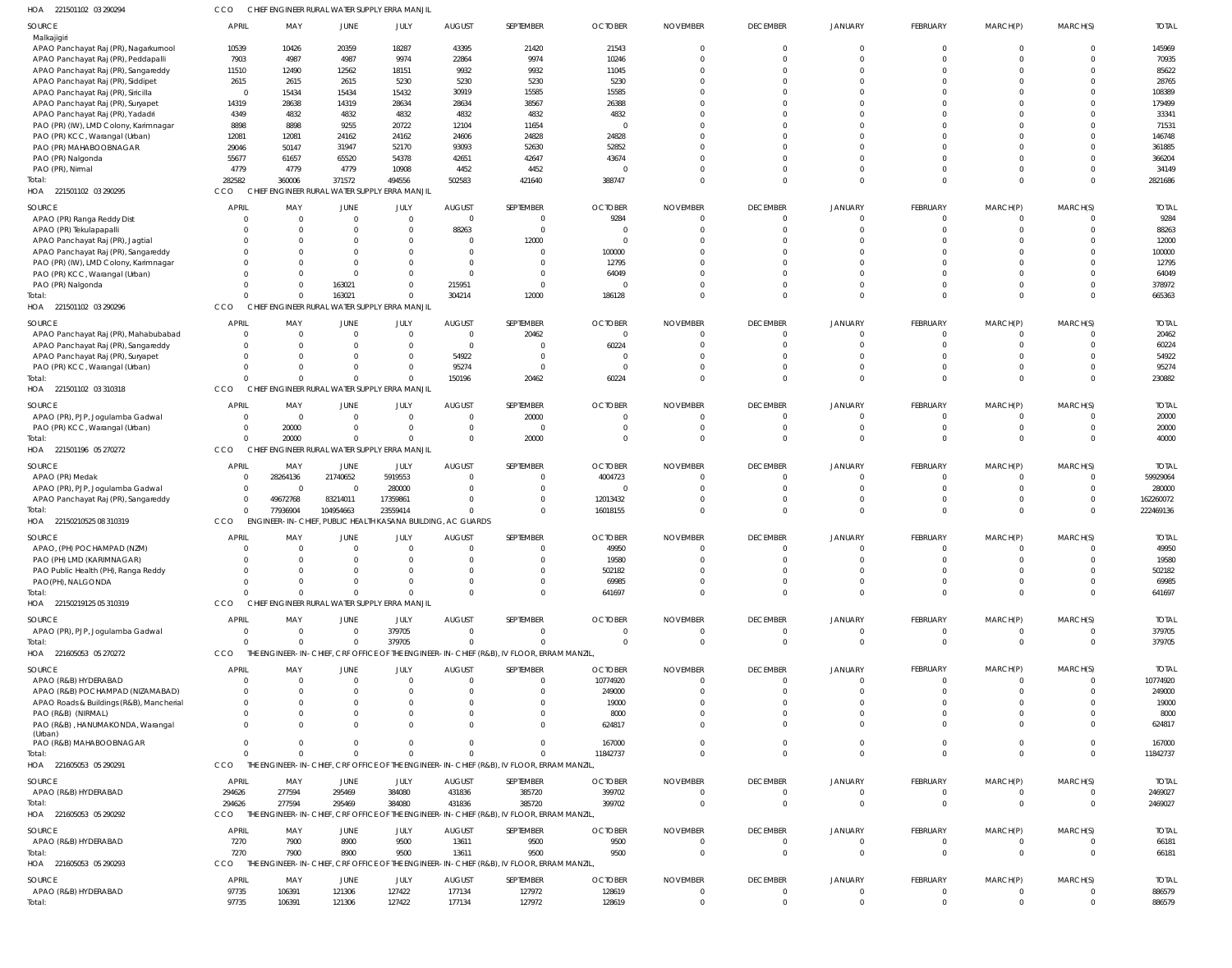| HOA<br>221605053 05 290294                                                 | CCO                      |                        |                          |                         |                                                                 | THE ENGINEER-IN-CHIEF, CRF OFFICE OF THE ENGINEER-IN-CHIEF (R&B), IV FLOOR, ERRAM MANZIL |                  |                      |                      |                            |                            |                      |                      |                    |
|----------------------------------------------------------------------------|--------------------------|------------------------|--------------------------|-------------------------|-----------------------------------------------------------------|------------------------------------------------------------------------------------------|------------------|----------------------|----------------------|----------------------------|----------------------------|----------------------|----------------------|--------------------|
| <b>SOURCE</b>                                                              | <b>APRIL</b>             | MAY                    | <b>JUNE</b>              | JULY                    | <b>AUGUST</b>                                                   | SEPTEMBER                                                                                | <b>OCTOBER</b>   | <b>NOVEMBER</b>      | <b>DECEMBER</b>      | <b>JANUARY</b>             | FEBRUARY                   | MARCH(P)             | MARCH(S)             | <b>TOTAI</b>       |
| APAO (R&B) HYDERABAD                                                       | 87428                    | 95174                  | 108517                   | 113988                  | 158460                                                          | 114480                                                                                   | 115059           | $\Omega$             | $\mathbf 0$          | $\circ$                    | $\overline{0}$             | 0                    | $\Omega$             | 793106             |
| Total:                                                                     | 87428                    | 95174                  | 108517                   | 113988                  | 158460                                                          | 114480                                                                                   | 115059           | $\Omega$             | $\mathbf{0}$         | $\Omega$                   | $\mathbf 0$                | $\mathbf 0$          | $\Omega$             | 793106             |
| HOA 221605053 05 290296                                                    | CCO                      |                        |                          |                         |                                                                 | THE ENGINEER-IN-CHIEF, CRF OFFICE OF THE ENGINEER-IN-CHIEF (R&B), IV FLOOR, ERRAM MANZIL |                  |                      |                      |                            |                            |                      |                      |                    |
| <b>SOURCE</b>                                                              | <b>APRIL</b>             | MAY                    | <b>JUNE</b>              | JULY                    | <b>AUGUST</b>                                                   | SEPTEMBER                                                                                | <b>OCTOBER</b>   | <b>NOVEMBER</b>      | <b>DECEMBER</b>      | <b>JANUARY</b>             | FEBRUARY                   | MARCH(P)             | MARCH(S)             | <b>TOTAI</b>       |
| APAO (R&B) HYDERABAD                                                       | $\Omega$                 | $\Omega$               | $\overline{0}$           | $\mathbf 0$             | 34335                                                           | 68492                                                                                    | 156055           | $\mathbf 0$          | $\overline{0}$       | $\overline{0}$             | $\overline{0}$             | $\mathbf 0$          | $\Omega$             | 258882             |
| Total:                                                                     | $\Omega$                 | $\Omega$               | $\Omega$                 | $\Omega$                | 34335                                                           | 68492                                                                                    | 156055           | $\Omega$             | $\overline{0}$       | $\Omega$                   | $\mathbf 0$                | $\mathbf 0$          | $\Omega$             | 258882             |
| 221605053 07 270272<br>HOA                                                 | CCO                      | THE ENGINEER-IN-CHIEF, |                          |                         |                                                                 | CRF OFFICE OF THE ENGINEER-IN-CHIEF (R&B), IV FLOOR, ERRAM MANZIL                        |                  |                      |                      |                            |                            |                      |                      |                    |
| SOURCE                                                                     | <b>APRIL</b>             | MAY                    | <b>JUNE</b>              | JULY                    | <b>AUGUST</b>                                                   | SEPTEMBER                                                                                | <b>OCTOBER</b>   | <b>NOVEMBER</b>      | <b>DECEMBER</b>      | <b>JANUARY</b>             | FEBRUARY                   | MARCH(P)             | MARCH(S)             | <b>TOTAI</b>       |
| APAO (R&B) HYDERABAD                                                       | - 0                      | $\Omega$               | $\overline{0}$           | $\mathbf 0$             | 9478837                                                         | $\Omega$                                                                                 | 80248            | $\Omega$             | $\overline{0}$       | $\Omega$                   | $^{\circ}$                 | $\Omega$             | $\Omega$             | 9559085            |
| Total:                                                                     |                          | $\Omega$               | $\Omega$                 | $\mathbf 0$             | 9478837                                                         | $\Omega$                                                                                 | 80248            | $\Omega$             | $\overline{0}$       | $\Omega$                   | $\mathbf 0$                | $\mathbf 0$          | $\Omega$             | 9559085            |
| HOA 222501277 31 270272                                                    | CCO                      |                        |                          |                         | SOCIAL WELFARE RESIDENTIAL EDUCATIONAL INSTITUTIONS SOCIETY XXX |                                                                                          |                  |                      |                      |                            |                            |                      |                      |                    |
| <b>SOURCE</b>                                                              | <b>APRIL</b>             | MAY                    | <b>JUNE</b>              | JULY                    | <b>AUGUST</b>                                                   | SEPTEMBER                                                                                | <b>OCTOBER</b>   | <b>NOVEMBER</b>      | <b>DECEMBER</b>      | <b>JANUARY</b>             | FEBRUARY                   | MARCH(P)             | MARCH(S)             | <b>TOTAI</b>       |
| APAO Finance & Corporations,                                               | $\Omega$                 | $\Omega$               | $\Omega$                 | $\mathbf 0$             | $\Omega$                                                        | $\Omega$                                                                                 | 2590509          | $\mathbf 0$          | $\overline{0}$       | $\overline{0}$             | $\overline{0}$             | 0                    | $\Omega$             | 2590509            |
| Sangareddy                                                                 |                          |                        |                          |                         |                                                                 |                                                                                          |                  |                      |                      |                            |                            |                      |                      |                    |
| PAO, FINANCE (W & P) DEPT,<br>MAHABOOBNAGAR                                | $\Omega$                 | $\Omega$               | $\overline{0}$           | $\mathbf 0$             | 125646                                                          | 25000                                                                                    | 0                | $\Omega$             | $\mathbf{0}$         | $\overline{0}$             | $\mathbf 0$                | $\mathbf 0$          | $\Omega$             | 150646             |
| Total:                                                                     | $\Omega$                 | $\Omega$               | $\overline{0}$           | $\Omega$                | 125646                                                          | 25000                                                                                    | 2590509          | $\Omega$             | $\mathbf 0$          | $\Omega$                   | $\mathbf 0$                | $\mathbf 0$          | $\Omega$             | 2741155            |
| 223560104 04 500503<br>HOA                                                 | CCO                      |                        |                          |                         | THE COMMISSIONER, PANCHAYAT RAJ URDU HALL LANE, HIMAYATNAGAR    |                                                                                          |                  |                      |                      |                            |                            |                      |                      |                    |
| <b>SOURCE</b>                                                              | <b>APRIL</b>             | MAY                    | <b>JUNE</b>              | JULY                    | <b>AUGUST</b>                                                   | SEPTEMBER                                                                                | <b>OCTOBER</b>   | <b>NOVEMBER</b>      | <b>DECEMBER</b>      | <b>JANUARY</b>             | FEBRUARY                   | MARCH(P)             | MARCH(S)             | <b>TOTAL</b>       |
| APAO, SRSP SSP, KARIMNAGAR                                                 |                          | $\Omega$               | $\overline{0}$           | $\mathbf 0$             | $\Omega$                                                        | 20000                                                                                    | $\Omega$         | $\Omega$             | $\mathbf{0}$         | $\Omega$                   | $^{\circ}$                 | $\Omega$             | $\Omega$             | 20000              |
| PAO (W&P) NSP, TEKULAPALLY                                                 |                          | $\Omega$               | $\Omega$                 | $\Omega$                | 20000                                                           | - 0                                                                                      | $\Omega$         |                      | $\Omega$             | $\Omega$                   | $\Omega$                   | $\Omega$             | $\cap$               | 20000              |
| PAO IRRIGATION DIVISION HYDERABAD                                          |                          | $\Omega$               | $\Omega$                 | 0                       | $\Omega$                                                        | 8336                                                                                     | $\cup$           |                      | $\Omega$             | $\Omega$                   | $\Omega$                   | $\Omega$             | $\cap$               | 8336               |
| PAO, PJP, Jogulamba Gadwal                                                 |                          | $\Omega$               | $\Omega$                 | $\Omega$                | $\Omega$                                                        | 20000                                                                                    | $\Omega$         |                      | $\Omega$             | $\Omega$                   | $\mathbf 0$                | $\Omega$             | $\Omega$             | 20000              |
| Total:                                                                     |                          | $\Omega$               | $\Omega$                 | $\Omega$                | 20000                                                           | 48336                                                                                    | $\Omega$         | $\Omega$             | $\Omega$             | $\Omega$                   | $\Omega$                   | $\Omega$             | $\Omega$             | 68336              |
| 22356010425 04 500503<br>HOA                                               | CCO                      |                        |                          |                         | THE COMMISSIONER, PANCHAYAT RAJ URDU HALL LANE, HIMAYATNAGAR    |                                                                                          |                  |                      |                      |                            |                            |                      |                      |                    |
| <b>SOURCE</b>                                                              | <b>APRIL</b>             | MAY                    | JUNE                     | JULY                    | <b>AUGUST</b>                                                   | SEPTEMBER                                                                                | <b>OCTOBER</b>   | <b>NOVEMBER</b>      | <b>DECEMBER</b>      | <b>JANUARY</b>             | FEBRUARY                   | MARCH(P)             | MARCH(S)             | <b>TOTAI</b>       |
| APAO (R&B) POCHAMPAD (NIZAMABAD)                                           | $\Omega$                 | $\Omega$               | $\Omega$                 | $\mathbf 0$             | 20000                                                           | 20000                                                                                    | $\Omega$         | $\Omega$             | $\mathbf{0}$         | $\circ$                    | $\overline{0}$             | $\mathbf 0$          | $\Omega$             | 40000              |
| APAO (R&B) TEKULAPALLY                                                     | $\Omega$                 | $\Omega$               | $\overline{0}$           | $\mathbf 0$             | 20000                                                           | $\overline{0}$                                                                           | $\Omega$         | $\Omega$             | $\Omega$             | $\Omega$                   | $\mathbf 0$                | $\Omega$             | $\Omega$             | 20000              |
| APAO Irrigation, Sangareddy                                                |                          | $\Omega$<br>$\Omega$   | $\Omega$<br>$\Omega$     | $\Omega$<br>$\mathbf 0$ | $\Omega$<br>20000                                               | 60000<br>$\overline{0}$                                                                  | $\cup$           |                      | $\Omega$<br>$\Omega$ | $\Omega$<br>$\Omega$       | $\Omega$<br>$\Omega$       |                      | $\cap$               | 60000<br>20000     |
| APAO Irrigation, Siricilla<br>PAO (W&P) NSP, TEKULAPALLY                   |                          | $\Omega$               | $\Omega$                 | 20000                   | $\Omega$                                                        | 20000                                                                                    |                  |                      | $\Omega$             | $\Omega$                   | $\Omega$                   |                      |                      | 40000              |
| PAO A M R P (SLBC), NALGONDA                                               |                          | $\Omega$               | $\Omega$                 | 20000                   | 20000                                                           | $\overline{0}$                                                                           | $\Omega$         |                      | $\Omega$             | $\Omega$                   | $\Omega$                   | $\Omega$             | $\cap$               | 40000              |
| PAO IRRIGATION DIVISION KHAMMAM                                            |                          | $\Omega$               | $\Omega$                 | $\overline{0}$          | $\Omega$                                                        | 20000                                                                                    | $\Omega$         |                      | 0                    | $\Omega$                   | $\Omega$                   | $\Omega$             |                      | 20000              |
| PAO IRRIGATION DIVISION,                                                   | $\cap$                   | $\Omega$               | $\Omega$                 | 40000                   | $\Omega$                                                        | $\Omega$                                                                                 | $\Omega$         |                      | $\Omega$             | $\Omega$                   | $\Omega$                   | $\Omega$             | $\cap$               | 40000              |
| MAHABOOBNAGAR                                                              |                          | $\Omega$               | $\Omega$                 | $\Omega$                | $\Omega$                                                        | $\Omega$                                                                                 |                  |                      |                      | $\Omega$                   |                            | $\Omega$             | $\Omega$             |                    |
| PAO IRRIGATION RANGA REDDY DISTRICT<br>PAO MEDAK(IW), MEDAK                | $\Omega$                 | $\Omega$               | $\Omega$                 | $\Omega$                | $\Omega$                                                        | $\Omega$                                                                                 | 20000<br>20000   | $\Omega$             | $\Omega$<br>$\Omega$ | $\Omega$                   | $\mathbf 0$<br>$\mathbf 0$ | $\mathbf 0$          | $\Omega$             | 20000<br>20000     |
| Total:                                                                     |                          | $\Omega$               | $\Omega$                 | 80000                   | 80000                                                           | 120000                                                                                   | 40000            | $\Omega$             | $\Omega$             | $\Omega$                   | $\mathbf 0$                | $\mathbf 0$          | $\Omega$             | 320000             |
|                                                                            |                          |                        |                          |                         |                                                                 |                                                                                          |                  |                      |                      |                            |                            |                      |                      |                    |
| HOA 251500001 06 010015                                                    | CCO                      |                        |                          |                         |                                                                 | ENGINEER-IN-CHIEF, (GENL.&PR) ERRAMANZIL COLONY HYDERABAD ERRA MANJIL Telangana,         |                  |                      |                      |                            |                            |                      |                      |                    |
|                                                                            |                          |                        |                          |                         |                                                                 |                                                                                          |                  |                      |                      |                            |                            |                      |                      |                    |
| <b>SOURCE</b>                                                              | <b>APRIL</b>             | MAY                    | <b>JUNE</b>              | JULY                    | <b>AUGUST</b>                                                   | SEPTEMBER                                                                                | <b>OCTOBER</b>   | <b>NOVEMBER</b>      | <b>DECEMBER</b>      | <b>JANUARY</b>             | FEBRUARY                   | MARCH(P)             | MARCH(S)             | <b>TOTAI</b>       |
| APAO Panchayat Raj (PR), Medchal                                           | 665                      | $\Omega$               | $\Omega$                 | $\mathbf 0$             | $\Omega$                                                        | $\Omega$                                                                                 | $\Omega$         | $\Omega$             | $\overline{0}$       | $\overline{0}$             | $\overline{0}$             | $\mathbf 0$          | $\Omega$             | 665                |
| Malkajigiri<br>Total:                                                      | 665                      | $\Omega$               | $\Omega$                 | $\Omega$                | $\Omega$                                                        |                                                                                          | $\Omega$         | $\Omega$             | $\overline{0}$       | $\Omega$                   | $\mathbf 0$                | $\mathbf 0$          | $\Omega$             | 665                |
| HOA 251500001 06 010017                                                    | CCO                      |                        |                          |                         |                                                                 | ENGINEER-IN-CHIEF, (GENL.&PR) ERRAMANZIL COLONY HYDERABAD ERRA MANJIL Telangana,         |                  |                      |                      |                            |                            |                      |                      |                    |
| SOURCE                                                                     | <b>APRIL</b>             | MAY                    | JUNE                     | JULY                    | <b>AUGUST</b>                                                   | SEPTEMBER                                                                                | <b>OCTOBER</b>   | <b>NOVEMBER</b>      | <b>DECEMBER</b>      | <b>JANUARY</b>             | FEBRUARY                   | MARCH(P)             | MARCH(S)             | <b>TOTAL</b>       |
| APAO (PR) Medak                                                            |                          |                        | 200000                   | $\bigcap$               | $\cap$                                                          |                                                                                          |                  |                      | $\cap$               |                            |                            |                      |                      | 200000             |
| Total:                                                                     | $\Omega$                 | $\Omega$               | 200000                   | $\mathbf 0$             | $\Omega$                                                        | $\Omega$                                                                                 | $\mathbf 0$      | $\Omega$             | $\mathbf{0}$         | $\overline{0}$             | $\mathbf 0$                | $\mathbf 0$          | $\Omega$             | 200000             |
| HOA 251500001 06 290291                                                    |                          |                        |                          |                         |                                                                 | CCO ENGINEER-IN-CHIEF, (GENL.&PR) ERRAMANZIL COLONY HYDERABAD ERRA MANJIL Telangana,     |                  |                      |                      |                            |                            |                      |                      |                    |
| SOURCE                                                                     | <b>APRIL</b>             | MAY                    | JUNE                     | JULY                    | <b>AUGUST</b>                                                   | SEPTEMBER                                                                                | <b>OCTOBER</b>   | <b>NOVEMBER</b>      | <b>DECEMBER</b>      | <b>JANUARY</b>             | FEBRUARY                   | MARCH(P)             | MARCH(S)             | <b>TOTAL</b>       |
| APAO (PR) Medak                                                            | 118020                   | 118020                 | 286111                   | 365172                  | 341000                                                          | 246487                                                                                   | 198330           | $\Omega$             | $\overline{0}$       | $\overline{0}$             | $\mathbf{0}$               | $\Omega$             | $\Omega$             | 1673140            |
| APAO (PR) Pochampad, Nizamabad                                             | 284589                   | 241879                 | 162982                   | 279130                  | 414208                                                          | 281650                                                                                   | 292177           | $\Omega$             | $\mathbf 0$          | $\Omega$                   | $\mathbf 0$                | $\mathbf 0$          | $\Omega$             | 1956615            |
| APAO (PR) Ranga Reddy Dist                                                 | 552207                   | 598732                 | 640012                   | 902179                  | 658610                                                          | 567641                                                                                   | 823821           |                      | $\Omega$             | $\Omega$                   | $\mathbf 0$                | $\Omega$             | $\Omega$             | 4743202            |
| APAO (PR) Tekulapapalli                                                    | 359572                   | 279008                 | 375787                   | 626820                  | 626820                                                          | 741817                                                                                   | 630270           | $\Omega$             | $\Omega$             | $\Omega$                   | $\mathbf 0$                | $\Omega$             | $\Omega$             | 3640094            |
| APAO (PR), PJP, Jogulamba Gadwal                                           | 114650                   | 207297                 | 98653                    | 116790                  | 116790                                                          | 116790                                                                                   | 121195           | $\Omega$<br>$\Omega$ | $\Omega$<br>$\Omega$ | $\Omega$<br>$\Omega$       | $\Omega$<br>$\Omega$       | $\Omega$<br>$\Omega$ | $\Omega$<br>$\Omega$ | 892165             |
| APAO Panchayat Raj (PR), Adilabad                                          | 162619<br>$\mathbf 0$    | 134843<br>277240       | 159345<br>$\overline{0}$ | 229225<br>115381        | 204683<br>$\Omega$                                              | 229225<br>$\Omega$                                                                       | 228685<br>251790 | $\Omega$             | $\Omega$             | $\Omega$                   | $\Omega$                   | $\Omega$             | $\cap$               | 1348625<br>644411  |
| APAO Panchayat Raj (PR), Bhoopalapally<br>APAO Panchayat Raj (PR), Jagtial | $\overline{0}$           | 331558                 | 162259                   | 194540                  | 194540                                                          | 194540                                                                                   | 194540           | $\Omega$             | $\Omega$             | $\Omega$                   | $\mathbf 0$                | $\Omega$             | $\Omega$             | 1271977            |
| APAO Panchayat Raj (PR), Jangaon                                           | $\overline{0}$           | 439123                 | $\overline{0}$           | $\mathbf 0$             | $\Omega$                                                        | 195754                                                                                   | 769060           | $\Omega$             | $\Omega$             | $\overline{0}$             | $\Omega$                   | $\Omega$             | $\Omega$             | 1403937            |
| APAO Panchayat Raj (PR), Kamareddy                                         | 67482                    | 758522                 | 403619                   | 473430                  | 474540                                                          | 478740                                                                                   | 440220           | $\Omega$             | $\Omega$             | $\Omega$                   | $\Omega$                   | $\Omega$             | $\Omega$             | 3096553            |
| APAO Panchayat Raj (PR), Kothagudem                                        | 221450                   | 245853                 | 229789                   | 305044                  | 356215                                                          | 359895                                                                                   | 352815           | $\Omega$             | $\Omega$             | $\Omega$                   | $\Omega$                   | $\Omega$             | $\Omega$             | 2071061            |
| APAO Panchayat Raj (PR), Mahabubabad                                       | 253338                   | 246893                 | 247593                   | 300828                  | 283826                                                          | 284586                                                                                   | 284586           | $\Omega$             | $\Omega$             | $\Omega$                   | $\mathbf 0$                | $\Omega$             | $\Omega$             | 1901650            |
| APAO Panchayat Raj (PR), Mancherial                                        | 98001                    | 92865                  | 92865                    | 108890                  | 108890                                                          | 113960                                                                                   | 111900           | $\Omega$             | $\Omega$             | $\Omega$                   | $\Omega$                   | $\Omega$             | $\Omega$             | 727371             |
| APAO Panchayat Raj (PR), Medchal                                           | 558823                   | 532746                 | 532746                   | 623598                  | 627718                                                          | 602558                                                                                   | 702837           | $\Omega$             | $\Omega$             | $\Omega$                   | $\mathbf 0$                | $\Omega$             | $\Omega$             | 4181026            |
| Malkajigiri<br>APAO Panchayat Raj (PR), Nagarkurnool                       | 305811                   | 290513                 | 395906                   | 341930                  | 344150                                                          | 372886                                                                                   | 344260           | $\Omega$             | $\Omega$             | $\overline{0}$             | $\mathbf 0$                | $\Omega$             | $\Omega$             | 2395456            |
| APAO Panchayat Raj (PR), Peddapalli                                        | 84553                    | 81135                  | 73821                    | 109105                  | 71605                                                           | 71605                                                                                    | 117838           | $\Omega$             | $\Omega$             | $\overline{0}$             | $\mathbf 0$                | $\Omega$             | $\Omega$             | 609662             |
| APAO Panchayat Raj (PR), Sangareddy                                        | 135414                   | 143090                 | 142609                   | 165359                  | 133880                                                          | 134438                                                                                   | 128673           | $\Omega$             | $\Omega$             | $\Omega$                   | $\Omega$                   | $\Omega$             | $\Omega$             | 983463             |
| APAO Panchayat Raj (PR), Siddipet                                          | 322274                   | 270542                 | 322672                   | 159600                  | 824725                                                          | 324700                                                                                   | 284010           | $\Omega$             | $\Omega$             | $\Omega$                   | $\mathbf 0$                | $\Omega$             | $\Omega$             | 2508523            |
| APAO Panchayat Raj (PR), Siricilla                                         | $\overline{0}$           | 76075                  | 101061                   | 355277                  | 155240                                                          | 188774                                                                                   | 155240           | $\Omega$<br>$\Omega$ | $\Omega$             | $\overline{0}$             | $\Omega$                   | $\Omega$             | $\Omega$<br>$\Omega$ | 1031667            |
| APAO Panchayat Raj (PR), Suryapet                                          | 33290<br>$\mathbf 0$     | 18300                  | 33290                    | 66580                   | $\Omega$                                                        | 133160                                                                                   | 67400            | $\Omega$             | $\Omega$<br>$\Omega$ | $\Omega$<br>$\Omega$       | $\Omega$<br>$\Omega$       | $\Omega$<br>$\Omega$ | $\Omega$             | 352020             |
| APAO Panchayat Raj (PR), Vikarabad<br>APAO Panchayat Raj (PR), Wanaparthy  | 199976                   | 95415<br>228427        | 122606<br>193599         | 101911<br>226440        | 77340<br>228580                                                 | 126482<br>229610                                                                         | 101911<br>119960 | $\Omega$             | $\Omega$             | $\overline{0}$             | $\mathbf 0$                | $\mathbf 0$          | $\Omega$             | 625665<br>1426592  |
| APAO Panchayat Raj (PR), Waranagal                                         | 267318                   | 255551                 | 233923                   | 266080                  | 237110                                                          | 253249                                                                                   | 325644           | $\Omega$             | $\Omega$             | $\Omega$                   | $\Omega$                   | $\Omega$             | $\Omega$             | 1838875            |
| Rural                                                                      |                          |                        |                          |                         |                                                                 |                                                                                          |                  |                      |                      |                            |                            |                      |                      |                    |
| APAO Panchayat Raj (PR), Yadadri                                           | 241900                   | 379022                 | 190459                   | 244120                  | 245390                                                          | 246340                                                                                   | 245531           | $\Omega$             | $\Omega$             | $\overline{0}$             | $\mathbf 0$                | $\Omega$             | $\Omega$             | 1792762            |
| PAO (PR) (IW), LMD Colony, Karimnagar                                      | 0                        | 398930                 | 298676                   | 231255                  | 232135                                                          | 232135                                                                                   | 232135           | $\Omega$<br>$\Omega$ | $\Omega$<br>$\Omega$ | $\Omega$                   | $\Omega$                   | $\Omega$<br>$\Omega$ | $\Omega$<br>$\Omega$ | 1625266            |
| PAO (PR) KCC, Warangal (Urban)<br>PAO (PR) MAHABOOBNAGAR                   | $\overline{0}$<br>388917 | 531151<br>916819       | 288269<br>638777         | 338065<br>748355        | 350645<br>707635                                                | 343245<br>709615                                                                         | 373595<br>673235 | $\Omega$             | $\Omega$             | $\overline{0}$<br>$\Omega$ | $\mathbf 0$<br>$\Omega$    | $\Omega$             | $\Omega$             | 2224970<br>4783353 |
| PAO (PR) Nalgonda                                                          | 375931                   | 895455                 | 527808                   | 619360                  | 621500                                                          | 622530                                                                                   | 622530           | $\Omega$             | $\mathbf 0$          | $\overline{0}$             | $\mathbf 0$                | $\mathbf 0$          | $\Omega$             | 4285114            |
| PAO (PR), Nirmal                                                           | 171684                   | 130658                 | 130658                   | 153270                  | 155330                                                          | 155330                                                                                   | 155330           | 0                    | $\Omega$             | $\overline{0}$             | $\mathbf 0$                | $\mathbf 0$          | $\Omega$             | 1052260            |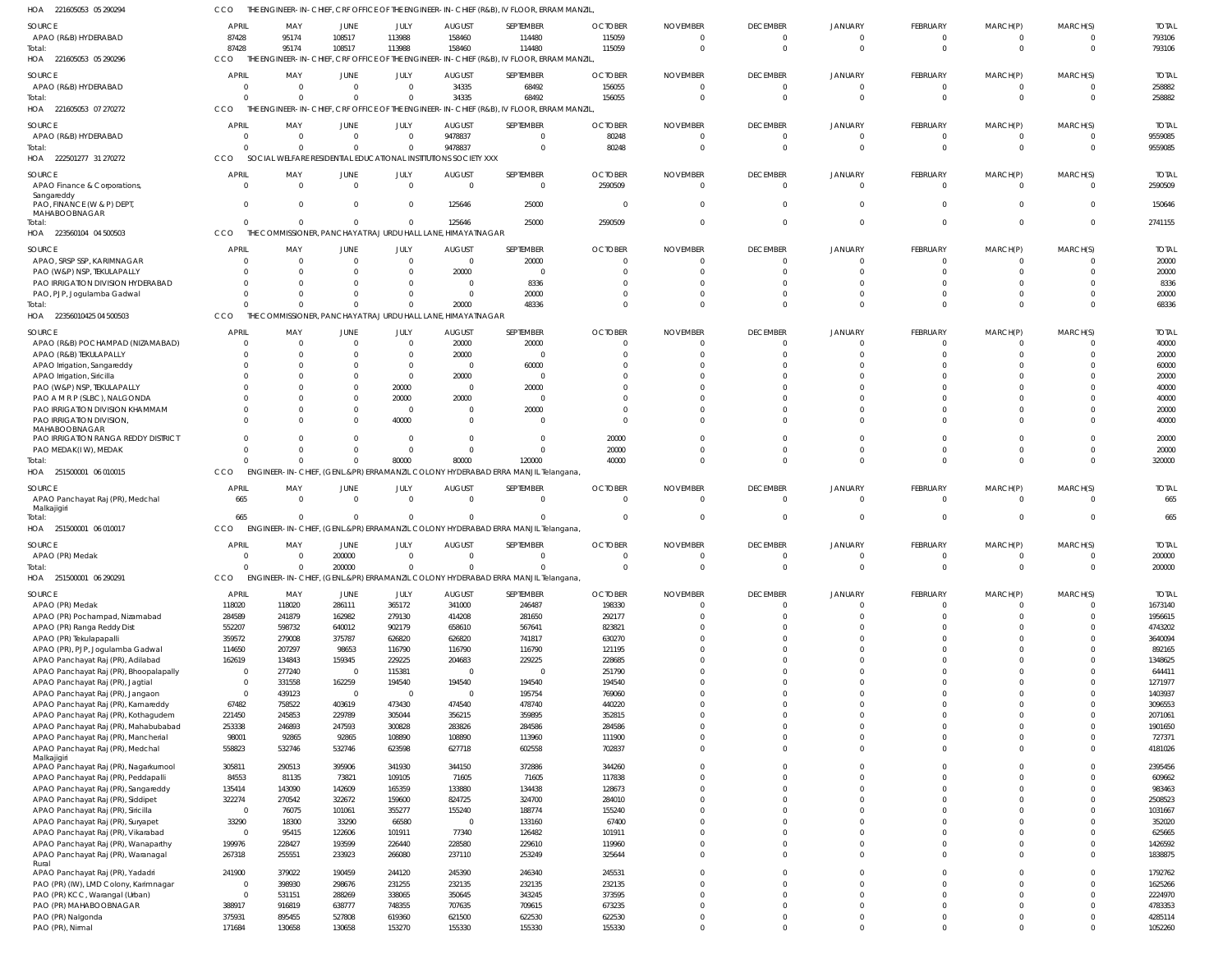251500001 06 290291 HOA CCO ENGINEER-IN-CHIEF, (GENL.&PR) ERRAMANZIL COLONY HYDERABAD ERRA MANJIL Telangana,

| SOURCE<br>Total:                                                             | <b>APRIL</b><br>5317819 | MAY<br>9215662   | JUNE<br>7085895                  | JULY<br>8767734  | <b>AUGUST</b><br>8793105 | SEPTEMBER<br>8557742                                                                      | <b>OCTOBER</b><br>9349518 | <b>NOVEMBER</b><br>$\Omega$       | <b>DECEMBER</b><br>$\Omega$ | <b>JANUARY</b><br>$\Omega$ | FEBRUARY<br>$\overline{0}$  | MARCH(P)<br>$\Omega$ | MARCH(S)<br>$\Omega$     | <b>TOTAL</b><br>57087475 |
|------------------------------------------------------------------------------|-------------------------|------------------|----------------------------------|------------------|--------------------------|-------------------------------------------------------------------------------------------|---------------------------|-----------------------------------|-----------------------------|----------------------------|-----------------------------|----------------------|--------------------------|--------------------------|
| HOA 251500001 06 290292                                                      | CCO                     |                  |                                  |                  |                          | ENGINEER-IN-CHIEF, (GENL.&PR) ERRAMANZIL COLONY HYDERABAD ERRA MANJIL Telangana,          |                           |                                   |                             |                            |                             |                      |                          |                          |
| SOURCE                                                                       | <b>APRIL</b>            | MAY              | JUNE                             | JULY             | <b>AUGUST</b>            | SEPTEMBER                                                                                 | <b>OCTOBER</b>            | <b>NOVEMBER</b>                   | <b>DECEMBER</b>             | <b>JANUARY</b>             | <b>FEBRUARY</b>             | MARCH(P)             | MARCH(S)                 | <b>TOTAL</b>             |
| APAO (PR) Medak<br>APAO (PR) Pochampad, Nizamabad                            | 500<br>1280             | 500<br>1160      | 1433<br>1000                     | 1480<br>800      | 1320<br>1800             | 1000<br>1000                                                                              | 800<br>1067               | $\overline{0}$<br>$\Omega$        | $\Omega$<br>$\Omega$        | $\Omega$                   | $\Omega$<br>$\Omega$        | $\Omega$<br>$\Omega$ | $\Omega$<br>$\Omega$     | 7033<br>8107             |
| APAO (PR) Ranga Reddy Dist                                                   | 23646                   | 38100            | 38100                            | 42411            | 41411                    | 6800                                                                                      | 9350                      | $\Omega$                          | $\Omega$                    |                            |                             |                      | $\Omega$                 | 199818                   |
| APAO (PR) Tekulapapalli                                                      | 3075                    | 4950             | 3225                             | 4950             | 4950                     | 4950                                                                                      | 4950                      | $\Omega$                          | $\cap$                      | $\Omega$                   |                             |                      |                          | 31050                    |
| APAO (PR), PJP, Jogulamba Gadwal                                             | 600                     | 1080             | 600                              | 600              | 600                      | 600                                                                                       | 600                       | $\Omega$                          | $\cap$                      | $\Omega$                   |                             |                      |                          | 4680                     |
| APAO Panchayat Raj (PR), Adilabad<br>APAO Panchayat Raj (PR), Bhoopalapally  | 1263<br>$\Omega$        | 1825<br>1800     | 1350<br>$\Omega$                 | 1825<br>400      | 2300<br>- 0              | 1825<br>$\Omega$                                                                          | 1913<br>1200              | $\Omega$<br>$\Omega$              | $\cap$                      | $\Omega$<br>$\Omega$       |                             |                      | $\Omega$                 | 12301<br>3400            |
| APAO Panchayat Raj (PR), Jagtial                                             |                         | 650              | 650                              | 650              | 650                      | 650                                                                                       | 650                       | $\Omega$                          | $\Omega$                    | $\Omega$                   |                             |                      |                          | 3900                     |
| APAO Panchayat Raj (PR), Jangaon                                             |                         | 1940             | $\Omega$                         | $\Omega$         | $\Omega$                 | $\overline{0}$                                                                            | 3980                      | $\Omega$                          | $\cap$                      | $\Omega$                   |                             |                      |                          | 5920                     |
| APAO Panchayat Raj (PR), Kamareddy                                           | 360                     | 2542             | 1525                             | 1525             | 1525                     | 1525                                                                                      | 1400                      | $\Omega$                          | $\cap$                      | $\Omega$                   |                             |                      |                          | 10402                    |
| APAO Panchayat Raj (PR), Mahabubabad                                         | 540                     | 600              | 600                              | 600              | 600                      | 600                                                                                       | 600                       | $\Omega$                          | $\cap$                      | $\Omega$                   |                             |                      | $\Omega$                 | 4140                     |
| APAO Panchayat Raj (PR), Mancherial<br>APAO Panchayat Raj (PR), Medchal      | 450<br>$\Omega$         | 500<br>665       | 500<br>665                       | 500<br>1329      | 500<br>1329              | 500<br>1329                                                                               | 500<br>1329               | $\Omega$<br>$\Omega$              | $\Omega$<br>$\Omega$        | $\Omega$<br>$\Omega$       | $\Omega$                    |                      | $\Omega$                 | 3450<br>6646             |
| Malkajigiri                                                                  |                         |                  |                                  |                  |                          |                                                                                           |                           |                                   |                             |                            |                             |                      |                          |                          |
| APAO Panchayat Raj (PR), Peddapalli                                          | 360                     | 400              | 400                              | 400              | 200                      | 200                                                                                       | 440                       | $\Omega$                          | $\Omega$                    |                            |                             |                      | $\Omega$                 | 2400                     |
| APAO Panchayat Raj (PR), Sangareddy<br>APAO Panchayat Raj (PR), Siddipet     | 720<br>3979             | 800<br>4291      | 800<br>7832                      | 800<br>500       | 600<br>8082              | 600<br>950                                                                                | 567                       | $\Omega$<br>$\Omega$              | $\Omega$<br>$\cap$          | $\Omega$<br>$\Omega$       |                             |                      | $\Omega$<br>$\Omega$     | 4887                     |
| APAO Panchayat Raj (PR), Siricilla                                           | - 0                     | 325              | $\Omega$                         | 3467             | 2525                     | 4725                                                                                      | 825<br>2525               | $\Omega$                          | $\Omega$                    | $\Omega$                   |                             |                      |                          | 26459<br>13567           |
| APAO Panchayat Raj (PR), Suryapet                                            | 100                     | 200              | 100                              | 200              |                          | 400                                                                                       | 200                       | $\Omega$                          | $\Omega$                    | $\Omega$                   |                             |                      | $\Omega$                 | 1200                     |
| APAO Panchayat Raj (PR), Waranagal                                           | 1396                    | 1550             | 1550                             | 1550             | 1350                     | 1350                                                                                      | 1506                      | $\Omega$                          | $\Omega$                    | $\Omega$                   | $\Omega$                    |                      | $\Omega$                 | 10252                    |
| Rural<br>APAO Panchayat Raj (PR), Yadadri                                    | 1200                    | 2200             | 1100                             | 1200             | 1200                     | 1200                                                                                      | 1500                      | $\Omega$                          | $\Omega$                    |                            |                             |                      | $\Omega$                 | 9600                     |
| PAO (PR) (IW), LMD Colony, Karimnagar                                        |                         | 3960             | 3435                             | 2290             | 2290                     | 2290                                                                                      | 2290                      | $\Omega$                          | $\Omega$                    |                            |                             |                      |                          | 16555                    |
| PAO (PR) KCC, Warangal (Urban)                                               | - 0                     | 5922             | 3080                             | 3780             | 3780                     | 3780                                                                                      | 4280                      | $\Omega$                          | $\Omega$                    | $\Omega$                   | $\Omega$                    |                      | $\Omega$                 | 24622                    |
| PAO (PR) Nalgonda                                                            | 3309                    | 5995             | 4475                             | 4475             | 4475                     | 4475                                                                                      | 4475                      | $\Omega$                          | $\Omega$                    | $\Omega$                   |                             |                      | $\Omega$                 | 31679                    |
| Total:<br>HOA 251500001 06 290293                                            | 42778<br><b>CCO</b>     | 81955            | 72420                            | 75732            | 81487                    | 40749<br>ENGINEER-IN-CHIEF, (GENL.&PR) ERRAMANZIL COLONY HYDERABAD ERRA MANJIL Telangana, | 46947                     | $\Omega$                          | $\Omega$                    | $\Omega$                   | $\Omega$                    | $\Omega$             | $\Omega$                 | 442068                   |
|                                                                              |                         |                  |                                  |                  |                          |                                                                                           |                           |                                   |                             |                            |                             |                      |                          |                          |
| SOURCE<br>APAO (PR) Medak                                                    | <b>APRIL</b><br>39149   | MAY<br>39149     | <b>JUNE</b><br>106343            | JULY<br>121133   | <b>AUGUST</b><br>113268  | SEPTEMBER<br>81796                                                                        | <b>OCTOBER</b><br>65798   | <b>NOVEMBER</b><br>$\overline{0}$ | <b>DECEMBER</b><br>$\Omega$ | <b>JANUARY</b><br>$\Omega$ | <b>FEBRUARY</b><br>$\Omega$ | MARCH(P)             | MARCH(S)<br>$\mathbf{0}$ | <b>TOTAL</b><br>566636   |
| APAO (PR) Pochampad, Nizamabad                                               | 94540                   | 85568            | 78568                            | 93035            | 141182                   | 93751                                                                                     | 97234                     | $\Omega$                          | $\Omega$                    | $\Omega$                   |                             |                      | $\Omega$                 | 683878                   |
| APAO (PR) Ranga Reddy Dist                                                   | 165889                  | 195112           | 208956                           | 198573           | 183924                   | 188006                                                                                    | 229673                    | $\Omega$                          | $\Omega$                    | $\Omega$                   |                             |                      | $\Omega$                 | 1370133                  |
| APAO (PR) Tekulapapalli                                                      | 119691                  | 197258           | 134269                           | 208432           | 208432                   | 242686                                                                                    | 209592                    | $\Omega$                          | $\cap$                      | $\Omega$                   |                             |                      | $\Omega$                 | 1320360                  |
| APAO (PR), PJP, Jogulamba Gadwal                                             | 38016                   | 68741            | 38362                            | 38734            | 38734                    | 38734                                                                                     | 38734                     | $\Omega$                          | $\cap$<br>$\cap$            | $\Omega$                   |                             |                      | $\Omega$                 | 300055                   |
| APAO Panchayat Raj (PR), Adilabad<br>APAO Panchayat Raj (PR), Bhoopalapally  | 37074<br>$\overline{0}$ | 56943<br>101853  | 39225<br>$\overline{\mathbf{0}}$ | 57288<br>24246   | 75006<br>$\Omega$        | 57288<br>$\overline{0}$                                                                   | 58992<br>83568            | $\Omega$<br>$\Omega$              | $\Omega$                    | $\Omega$<br>$\Omega$       |                             |                      | $\Omega$<br>$\Omega$     | 381816<br>209667         |
| APAO Panchayat Raj (PR), Jagtial                                             | $\overline{0}$          | 119860           | 63085                            | 64547            | 64547                    | 64547                                                                                     | 64547                     | $\Omega$                          | $\cap$                      | $\Omega$                   |                             |                      | $\Omega$                 | 441133                   |
| APAO Panchayat Raj (PR), Jangaon                                             | $\overline{0}$          | 150771           | $\overline{\mathbf{0}}$          | $\overline{0}$   |                          | 1375                                                                                      | 268896                    | $\Omega$                          | $\cap$                      | $\Omega$                   |                             |                      | $\Omega$                 | 421042                   |
| APAO Panchayat Raj (PR), Kamareddy                                           | 22396                   | 274711           | 157088                           | 157088           | 157460                   | 158868                                                                                    | 146081                    | $\Omega$                          | $\cap$                      | $\Omega$                   |                             |                      | $\Omega$                 | 1073692                  |
| APAO Panchayat Raj (PR), Kothagudem                                          | 73640                   | 78279            | 78279                            | 142044           | 118271                   | 114178                                                                                    | 111802                    | $\Omega$<br>$\Omega$              | $\cap$<br>$\cap$            | $\Omega$                   |                             |                      | $\Omega$                 | 716493                   |
| APAO Panchayat Raj (PR), Mahabubabad<br>APAO Panchayat Raj (PR), Mancherial  | 42318<br>32495          | 47021<br>36105   | 47296<br>36105                   | 53380<br>36105   | 47805<br>36105           | 48060<br>37805                                                                            | 48060<br>37114            | $\Omega$                          | $\Omega$                    | $\Omega$<br>$\Omega$       |                             |                      | $\Omega$<br>$\Omega$     | 333940<br>251834         |
| APAO Panchayat Raj (PR), Medchal                                             | 130580                  | 144344           | 144344                           | 151058           | 152438                   | 144136                                                                                    | 153760                    | $\Omega$                          | $\cap$                      | $\Omega$                   |                             |                      | $\Omega$                 | 1020660                  |
| Malkajigiri                                                                  |                         |                  |                                  |                  |                          |                                                                                           |                           | $\Omega$                          | $\Omega$                    | $\Omega$                   | $\Omega$                    | $\Omega$             |                          |                          |
| APAO Panchayat Raj (PR), Nagarkurnool<br>APAO Panchayat Raj (PR), Peddapalli | 101401<br>27967         | 112668<br>30455  | 102219<br>36026                  | 113386<br>36025  | 230462<br>23583          | 125271<br>23583                                                                           | 109238<br>49655           | -0                                |                             |                            |                             |                      | $\Omega$                 | 894645<br>227294         |
| APAO Panchayat Raj (PR), Sangareddy                                          | 44888                   | 49875            | 49875                            | 49875            | 38841                    | 38841                                                                                     | 36931                     | $\Omega$                          | $\Omega$                    | $\Omega$                   |                             |                      | $\Omega$                 | 309126                   |
| APAO Panchayat Raj (PR), Siddipet                                            | 116132                  | 114837           | 142370                           | 52957            | 418566                   | 107721                                                                                    | 94216                     | $\Omega$                          | $\Omega$                    | $\Omega$                   | $\Omega$                    | $\Omega$             | $\Omega$                 | 1046799                  |
| APAO Panchayat Raj (PR), Siricilla                                           | $\overline{0}$          | 25229            | $\overline{0}$                   | 112936           | 39080                    | 52213                                                                                     | 39080                     | $\Omega$                          | $\Omega$                    | $\Omega$                   |                             | $\Omega$             | $\Omega$                 | 268538                   |
| APAO Panchayat Raj (PR), Suryapet                                            | 11038                   | 22076            | 11038                            | 22076            | $\Omega$                 | 44152                                                                                     | 22351                     | $\Omega$<br>$\Omega$              | $\Omega$<br>$\Omega$        | $\Omega$<br>$\Omega$       |                             | $\Omega$<br>$\Omega$ | $\Omega$                 | 132731                   |
| APAO Panchayat Raj (PR), Vikarabad<br>APAO Panchayat Raj (PR), Wanaparthy    | $\overline{0}$<br>66327 | 18717<br>88610   | 51310<br>75105                   | 25655<br>75105   | 25655<br>75822           | 25655<br>76167                                                                            | 25655<br>39797            | $\Omega$                          | $\Omega$                    | $\Omega$                   | $\Omega$                    | $\Omega$             | $\Omega$<br>$\Omega$     | 172647<br>496933         |
| APAO Panchayat Raj (PR), Waranagal                                           | 76965                   | 85515            | 76768                            | 75259            | 65656                    | 71013                                                                                     | 93521                     | $\Omega$                          | $\Omega$                    | $\Omega$                   | $\Omega$                    | $\Omega$             | $\Omega$                 | 544697                   |
| Rural                                                                        | 80236                   | 144598           | 72672                            | 80980            | 81405                    | 81724                                                                                     | 105905                    | $\overline{0}$                    | $\Omega$                    | $\Omega$                   |                             | $\Omega$             | $\Omega$                 |                          |
| APAO Panchayat Raj (PR), Yadadri<br>PAO (PR) (IW), LMD Colony, Karimnagar    | $\overline{0}$          | 155612           | 115132                           | 76717            | 77012                    | 77012                                                                                     | 77012                     | $\Omega$                          | $\Omega$                    | $\Omega$                   | $\Omega$                    | $\Omega$             | $\Omega$                 | 647520<br>578497         |
| PAO (PR) KCC, Warangal (Urban)                                               | $\overline{0}$          | 170500           | 89017                            | 102707           | 106930                   | 104446                                                                                    | 114523                    | $\Omega$                          | $\Omega$                    | $\Omega$                   | $\Omega$                    | $\Omega$             | $\Omega$                 | 688123                   |
| PAO (PR) MAHABOOBNAGAR                                                       | 128987                  | 339908           | 247850                           | 248222           | 234717                   | 235381                                                                                    | 223311                    | $\Omega$                          | $\Omega$                    | $\Omega$                   |                             | $\Omega$             | $\Omega$                 | 1658376                  |
| PAO (PR) Nalgonda                                                            | 124660                  | 326750           | 205024                           | 205396           | 206114                   | 206460                                                                                    | 206460                    | $\Omega$                          | $\Omega$                    | $\Omega$                   |                             | $\Omega$             | $\Omega$                 | 1480864                  |
| PAO (PR), Nirmal<br>Total:                                                   | 56969<br>1631358        | 50857<br>3331922 | 50857<br>2457183                 | 50857<br>2673816 | 51549<br>3012564         | 51548<br>2592417                                                                          | 51548<br>2903054          | $\Omega$<br>$\Omega$              | $\Omega$<br>$\Omega$        | $\mathbf 0$<br>$\Omega$    | $\Omega$                    | $\Omega$<br>$\Omega$ | $\Omega$<br>$\Omega$     | 364185<br>18602314       |
| HOA 251500001 06 290294                                                      | CCO                     |                  |                                  |                  |                          | ENGINEER-IN-CHIEF, (GENL.&PR) ERRAMANZIL COLONY HYDERABAD ERRA MANJIL Telangana,          |                           |                                   |                             |                            |                             |                      |                          |                          |
| SOURCE                                                                       | <b>APRIL</b>            | MAY              | <b>JUNE</b>                      | JULY             | <b>AUGUST</b>            | SEPTEMBER                                                                                 | <b>OCTOBER</b>            | <b>NOVEMBER</b>                   | <b>DECEMBER</b>             | <b>JANUARY</b>             | FEBRUARY                    | MARCH(P)             | MARCH(S)                 | <b>TOTAL</b>             |
| APAO (PR) Medak                                                              | 14009                   | 14009            | 38054                            | 43345            | 40529                    | 29268                                                                                     | 23543                     | $\Omega$                          | $\Omega$                    |                            | $\Omega$                    | $\Omega$             | $\Omega$                 | 202757                   |
| APAO (PR) Pochampad, Nizamabad                                               | 35500                   | 32547            | 28694                            | 24812            | 48612                    | 29008                                                                                     | 29153                     | $\Omega$                          | $\Omega$                    | $\Omega$                   | $\Omega$                    | $\Omega$             | $\Omega$                 | 228326                   |
| APAO (PR) Ranga Reddy Dist                                                   | 98290                   | 112186           | 112186                           | 121402           | 108298                   | 110870<br>127992                                                                          | 149224<br>105683          | $\Omega$<br>$\Omega$              | $\Omega$<br>$\Omega$        | $\Omega$<br>$\Omega$       |                             | $\Omega$             | $\Omega$                 | 812456<br>672470         |
| APAO (PR) Tekulapapalli<br>APAO (PR), PJP, Jogulamba Gadwal                  | 59710<br>15484          | 102207<br>28005  | 66892<br>15634                   | 104993<br>15795  | 104993<br>15795          | 15795                                                                                     | 15795                     | $\Omega$                          | $\Omega$                    | $\Omega$                   |                             |                      | $\Omega$                 | 122303                   |
| APAO Panchayat Raj (PR), Adilabad                                            | 17381                   | 26484            | 18415                            | 26607            | 34676                    | 26607                                                                                     | 27417                     | $\Omega$                          | $\Omega$                    | $\Omega$                   |                             |                      | $\Omega$                 | 177587                   |
| APAO Panchayat Raj (PR), Bhoopalapally                                       | $\overline{0}$          | 36447            | $\Omega$                         | 8676             |                          | $\Omega$                                                                                  | 29922                     | $\Omega$                          | $\Omega$                    | $\Omega$                   |                             |                      | $\Omega$                 | 75045                    |
| APAO Panchayat Raj (PR), Jagtial                                             | $\overline{0}$          | 48049            | 25289                            | 25867            | 25867                    | 25867                                                                                     | 25867                     | $\Omega$                          | $\Omega$                    | $\Omega$                   |                             |                      | $\Omega$                 | 176806                   |
| APAO Panchayat Raj (PR), Jangaon                                             | $\Omega$                | 55666            | $\overline{0}$                   | $\mathbf{0}$     | $\Omega$                 | 495                                                                                       | 76747                     | $\Omega$<br>$\Omega$              | $\Omega$<br>$\Omega$        | $\Omega$<br>$\Omega$       | $\Omega$                    |                      | $\Omega$<br>$\Omega$     | 132908                   |
| APAO Panchayat Raj (PR), Kamareddy<br>APAO Panchayat Raj (PR), Kothagudem    | 8014<br>26349           | 114151<br>20559  | 66066<br>25801                   | 66066<br>50825   | 66227<br>41973           | 66785<br>40844                                                                            | 60222<br>40004            | $\Omega$                          | $\Omega$                    | $\Omega$                   | $\Omega$                    | $\Omega$             | $\Omega$                 | 447531<br>246355         |
| APAO Panchayat Raj (PR), Mahabubabad                                         | 15143                   | 16825            | 16924                            | 19172            | 17106                    | 17197                                                                                     | 17197                     | $\Omega$                          | $\Omega$                    | $\Omega$                   | $\Omega$                    |                      | $\Omega$                 | 119564                   |
| APAO Panchayat Raj (PR), Mancherial                                          | 13280                   | 14756            | 14756                            | 14756            | 14756                    | 15444                                                                                     | 15169                     | $\Omega$                          | $\Omega$                    | $\Omega$                   | $\Omega$                    | $\Omega$             | $\Omega$                 | 102917                   |
| APAO Panchayat Raj (PR), Medchal<br>Malkajigiri                              | 111714                  | 124026           | 124026                           | 124932           | 126168                   | 118746                                                                                    | 127350                    | $\Omega$                          | $\Omega$                    | $\Omega$                   | $\Omega$                    | $\Omega$             | $\Omega$                 | 856962                   |
| APAO Panchayat Raj (PR), Nagarkurnool                                        | 36282                   | 40314            | 36576                            | 40572            | 40838                    | 44825                                                                                     | 40848                     | $\mathbf 0$                       | $\mathbf{0}$                | $\mathbf 0$                | $\mathbf{0}$                | $\Omega$             | $\mathbf 0$              | 280255                   |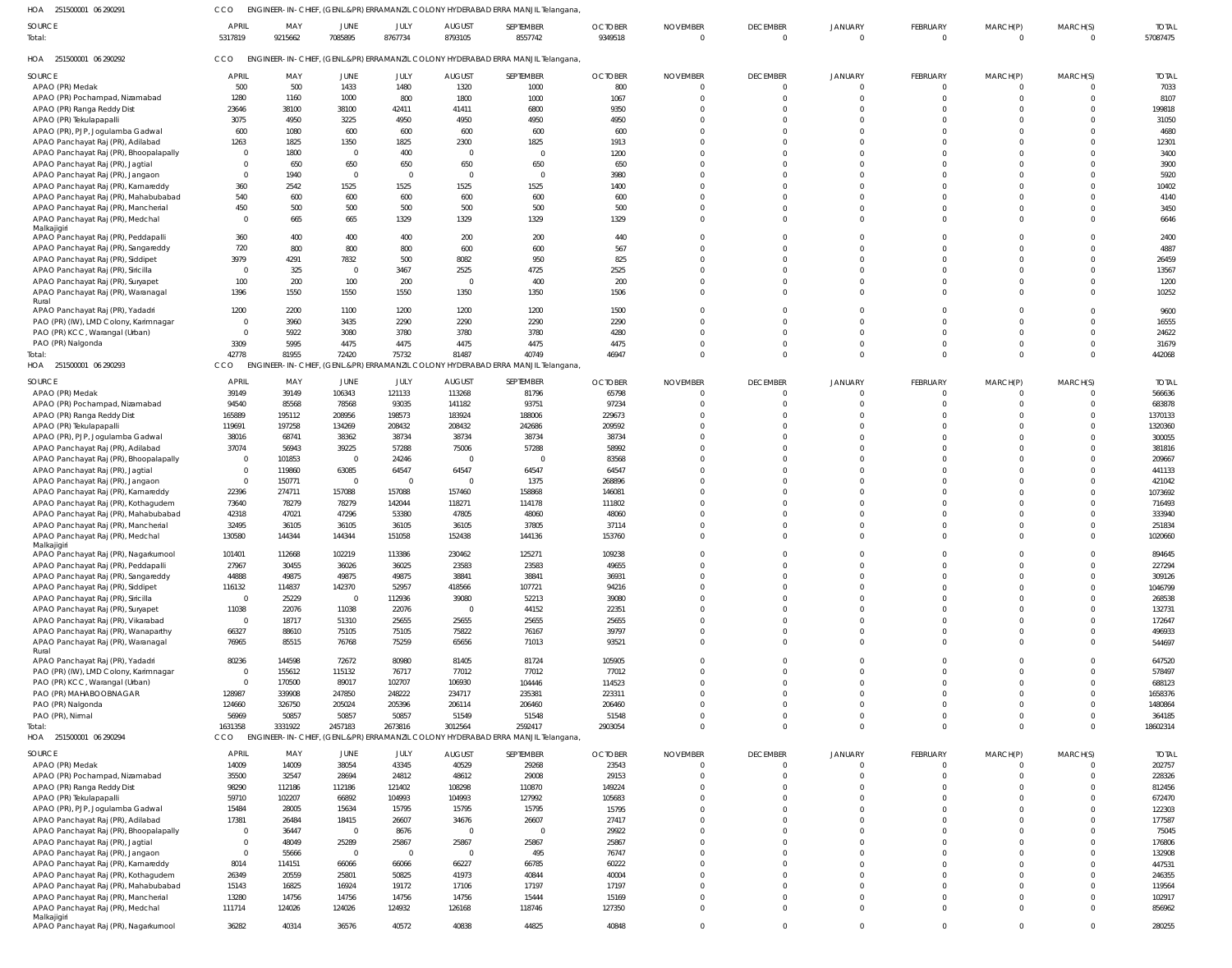| HOA 251500001 06 290294               | ссо             |                 |                 |                           |                | ENGINEER-IN-CHIEF, (GENL.&PR) ERRAMANZIL COLONY HYDERABAD ERRA MANJIL Telangana,                            |                |                 |                      |                      |                 |                      |                      |                   |
|---------------------------------------|-----------------|-----------------|-----------------|---------------------------|----------------|-------------------------------------------------------------------------------------------------------------|----------------|-----------------|----------------------|----------------------|-----------------|----------------------|----------------------|-------------------|
| SOURCE                                | <b>APRIL</b>    | MAY             | <b>JUNE</b>     | JULY                      | <b>AUGUST</b>  | SEPTEMBER                                                                                                   | <b>OCTOBER</b> | <b>NOVEMBER</b> | <b>DECEMBER</b>      | <b>JANUARY</b>       | FEBRUARY        | MARCH(P)             | MARCH(S)             | <b>TOTAL</b>      |
| APAO Panchayat Raj (PR), Peddapalli   | 10007           | 10897           | 12890           | 12890                     | 8438           | 8438                                                                                                        | 17766          | $\mathbf 0$     | $\Omega$             |                      | $\overline{0}$  | 0                    | $\mathbf{0}$         | 81326             |
| APAO Panchayat Raj (PR), Sangareddy   | 19408           | 21564           | 21564           | 21564                     | 16794          | 16794                                                                                                       | 15968          | $\Omega$        | $\Omega$             | $\Omega$             | $\Omega$        | $\Omega$             | $\mathbf 0$          | 133656            |
| APAO Panchayat Raj (PR), Siddipet     | 41857           | 40422           | 46584           | 21969                     | 97893          | 41566                                                                                                       | 35727          | $\Omega$        | $\Omega$             |                      |                 |                      | $\Omega$             | 326018            |
| APAO Panchayat Raj (PR), Siricilla    | $\overline{0}$  | 10006           | $\Omega$        | 45235                     | 15969          | 21647                                                                                                       | 15969          | $\Omega$        |                      |                      |                 |                      | $\Omega$             | 108826            |
| APAO Panchayat Raj (PR), Suryapet     | 4322            | 8644            | 4322            | 8643                      | - 0            | 17286                                                                                                       | 8762           | $\Omega$        |                      |                      |                 |                      | $\Omega$             | 51979             |
| APAO Panchayat Raj (PR), Vikarabad    | $\overline{0}$  | 7575            | 20116           | 10058                     | 10058          | 10058                                                                                                       | 10058          | $\Omega$        | $\Omega$             |                      | $\Omega$        |                      | $\Omega$             | 67923             |
| APAO Panchayat Raj (PR), Wanaparthy   | 23732           | 31705           | 26873           | 26873                     | 27131          | 27255                                                                                                       | 14241          | $\Omega$        | $\Omega$             |                      | $\Omega$        |                      | $\Omega$             | 177810            |
| APAO Panchayat Raj (PR), Waranagal    | 27542           | 30602           | 27472           | 26931                     | 23493          | 25431                                                                                                       | 27629          | $\Omega$        | $\Omega$             | $\Omega$             | $\Omega$        | <sup>0</sup>         | $\Omega$             | 189100            |
| Rural                                 |                 |                 |                 |                           |                |                                                                                                             |                |                 |                      |                      |                 |                      |                      |                   |
| APAO Panchayat Raj (PR), Yadadri      | 30667           | 55654           | 27960           | 30961                     | 31113          | 31227                                                                                                       | 39908          | $\Omega$        | $\Omega$             |                      |                 |                      | $\Omega$             | 247490            |
| PAO (PR) (IW), LMD Colony, Karimnagar | - 0             | 73296           | 58908           | 39308                     | 39484          | 39484                                                                                                       | 39484          | $\Omega$        | $\Omega$             | $\Omega$             | $\Omega$        | $\cap$               | $\Omega$             | 289964            |
| PAO (PR) KCC, Warangal (Urban)        | $\overline{0}$  | 83654           | 43599           | 51764                     | 54280          | 52800                                                                                                       | 58721          | $\Omega$        | $\Omega$             |                      | $\Omega$        | <sup>0</sup>         | $\Omega$             | 344818            |
| PAO (PR) MAHABOOBNAGAR                | 46154           | 123389          | 89614           | 89748                     | 84915          | 85153                                                                                                       | 79906          | $\cup$          | $\Omega$             |                      | $\Omega$        |                      | $\Omega$             | 598879            |
| PAO (PR) Nalgonda                     | 47605           | 120251          | 76697           | 76830                     | 77086          | 77209                                                                                                       | 77209          | $\Omega$        |                      |                      | $\Omega$        | <sup>0</sup>         | $\Omega$             | 552887            |
| PAO (PR), Nirmal                      | 24633           | 21990           | 21990           | 21990                     | 22290          | 22289                                                                                                       | 22289          | $\Omega$        | $\Omega$             | $\Omega$             | $\Omega$        | $\Omega$             | $\mathbf 0$          | 157471            |
| Total:                                | 727083          | 1425880         | 1067902         | 1172584                   | 1194782        | 1146380                                                                                                     | 1247778        | $\Omega$        | $\Omega$             | $\Omega$             | $\Omega$        | $\Omega$             | $\mathbf 0$          | 7982389           |
| HOA 251500001 06 290295               | CCO             |                 |                 |                           |                | ENGINEER-IN-CHIEF, (GENL.&PR) ERRAMANZIL COLONY HYDERABAD ERRA MANJIL Telangana,                            |                |                 |                      |                      |                 |                      |                      |                   |
| SOURCE                                | <b>APRIL</b>    | MAY             | JUNE            | JULY                      | <b>AUGUST</b>  | SEPTEMBER                                                                                                   | <b>OCTOBER</b> | <b>NOVEMBER</b> | <b>DECEMBER</b>      | <b>JANUARY</b>       | <b>FEBRUARY</b> | MARCH(P)             | MARCH(S)             | <b>TOTAL</b>      |
| APAO Panchayat Raj (PR), Sangareddy   | $\Omega$        | 0               | $\Omega$        | $\overline{0}$            | 13000          | 53000                                                                                                       | $\Omega$       | $\Omega$        | $\Omega$             |                      | $\Omega$        | 0                    | $\mathbf{0}$         | 66000             |
| PAO (PR) Nalgonda                     | $\Omega$        | $\Omega$        |                 | $\mathbf{0}$              | 37914          | $\Omega$                                                                                                    | 0              | $\mathbf 0$     | $\Omega$             |                      | 0               | $\Omega$             | $\mathbf 0$          | 37914             |
| Total:                                | $\Omega$        | $\Omega$        |                 | $\Omega$                  | 50914          | 53000                                                                                                       | $\Omega$       | $\Omega$        | $\Omega$             | $\Omega$             | $\Omega$        | $\Omega$             | $\Omega$             | 103914            |
| HOA 251500001 06 290296               | CCO             |                 |                 |                           |                | ENGINEER-IN-CHIEF, (GENL.&PR) ERRAMANZIL COLONY HYDERABAD ERRA MANJIL Telangana,                            |                |                 |                      |                      |                 |                      |                      |                   |
|                                       |                 |                 |                 |                           |                |                                                                                                             |                |                 |                      |                      |                 |                      |                      |                   |
| SOURCE                                | <b>APRIL</b>    | MAY             | JUNE            | JULY                      | <b>AUGUST</b>  | SEPTEMBER                                                                                                   | <b>OCTOBER</b> | <b>NOVEMBER</b> | <b>DECEMBER</b>      | <b>JANUARY</b>       | FEBRUARY        | MARCH(P)             | MARCH(S)             | <b>TOTAL</b>      |
| APAO (PR) Medak                       | $\Omega$        | $\Omega$        | $\Omega$        | $\Omega$                  | $\Omega$       | 87911                                                                                                       | $\Omega$       | $\Omega$        | $\Omega$             |                      | $\Omega$        | $\Omega$             | $\Omega$             | 87911             |
| APAO (PR) Pochampad, Nizamabad        | $\Omega$        | $\Omega$        |                 | $\Omega$                  | $\Omega$       | $\mathbf 0$                                                                                                 | 27747          | $\Omega$        | $\Omega$             |                      | $\Omega$        | $\Omega$             | $\mathbf 0$          | 27747             |
| APAO (PR) Ranga Reddy Dist            | $\Omega$        | $\Omega$        |                 | $\Omega$                  | $\Omega$       | 28496                                                                                                       | $\Omega$       | $\Omega$        | $\Omega$             |                      | $\Omega$        |                      | $\Omega$             | 28496             |
| APAO Panchayat Raj (PR), Kamareddy    | $\Omega$        | $\Omega$        |                 | $\Omega$                  | $\Omega$       | 320954                                                                                                      | $\Omega$       | $\Omega$        | $\Omega$             |                      | $\Omega$        |                      | $\Omega$             | 320954            |
| APAO Panchayat Raj (PR), Mancherial   | $\Omega$        | $\Omega$        |                 | $\Omega$                  | $\Omega$       | 55921                                                                                                       | $\Omega$       | $\Omega$        | $\Omega$             |                      | $\Omega$        | <sup>0</sup>         | $\Omega$             | 55921             |
| APAO Panchayat Raj (PR), Waranagal    | $\Omega$        | $\Omega$        |                 | $\Omega$                  | $\Omega$       | $\Omega$                                                                                                    | 122003         | $\Omega$        | $\Omega$             |                      | $\Omega$        | $\Omega$             | $\Omega$             | 122003            |
| Rural                                 |                 |                 |                 |                           |                |                                                                                                             |                |                 |                      |                      |                 |                      |                      |                   |
| PAO (PR) (IW), LMD Colony, Karimnagar | $\Omega$        | $\Omega$        |                 | $\Omega$                  | $\overline{0}$ | 113787                                                                                                      | $\overline{0}$ | $\Omega$        | $\Omega$             |                      | $\Omega$        | <sup>0</sup>         | $\Omega$             | 113787            |
| PAO (PR) Nalgonda                     | $\Omega$        | $\Omega$        |                 | $\Omega$                  | 58302          | 91026                                                                                                       | 197424         | $\Omega$        | $\Omega$             | $\Omega$             | $\Omega$        | <sup>0</sup>         | $\mathbf{0}$         | 346752            |
| PAO (PR), Nirmal                      | $\Omega$        | $\Omega$        |                 | $\Omega$                  | 113012         | 0                                                                                                           | 0              | $\Omega$        | $\Omega$             | $\Omega$             | $\Omega$        | $\Omega$             | $\Omega$             | 113012            |
| Total:                                | $\Omega$        | $\Omega$        |                 | $\Omega$                  | 171314         | 698095                                                                                                      | 347174         | $\Omega$        | $\Omega$             | $\Omega$             | $\Omega$        | $\Omega$             | $\Omega$             | 1216583           |
| HOA 251500001 06 310318               | CCO             |                 |                 |                           |                | ENGINEER-IN-CHIEF, (GENL.&PR) ERRAMANZIL COLONY HYDERABAD ERRA MANJIL Telangana,                            |                |                 |                      |                      |                 |                      |                      |                   |
| SOURCE                                | <b>APRIL</b>    | MAY             | JUNE            | JULY                      | <b>AUGUST</b>  | SEPTEMBER                                                                                                   | <b>OCTOBER</b> | <b>NOVEMBER</b> | <b>DECEMBER</b>      | <b>JANUARY</b>       | FEBRUARY        | MARCH(P)             | MARCH(S)             | <b>TOTAL</b>      |
| APAO (PR) Medak                       | $\Omega$        | $\overline{0}$  | 20000           | $\overline{0}$            | $\Omega$       | 0                                                                                                           | $\Omega$       | $\Omega$        | $\Omega$             |                      | 0               | $\Omega$             | $\Omega$             | 20000             |
| APAO (PR) Ranga Reddy Dist            | $\Omega$        | 0               |                 | 20000                     | $\Omega$       | $\Omega$                                                                                                    | 0              | $\Omega$        | $\Omega$             | $\Omega$             | $\mathbf 0$     | $\Omega$             | $\mathbf 0$          | 20000             |
| APAO Panchayat Raj (PR), Medchal      | $\Omega$        | $\Omega$        |                 | $\Omega$                  | $\Omega$       | 20000                                                                                                       | $\Omega$       | $\Omega$        | $\Omega$             |                      | $\Omega$        | $\Omega$             | $\Omega$             | 20000             |
| Malkajigiri                           |                 |                 |                 |                           |                |                                                                                                             |                |                 |                      |                      |                 |                      |                      |                   |
| APAO Panchayat Raj (PR), Siddipet     | $\Omega$        | $\Omega$        | $\Omega$        | $\Omega$                  | $\Omega$       | $\Omega$                                                                                                    | 20000          | $\Omega$        | $\Omega$             | $\Omega$             | $\Omega$        | $\Omega$             | $\mathbf 0$          | 20000             |
| APAO Panchayat Raj (PR), Waranagal    | $\Omega$        | $\Omega$        | 40000           | $\Omega$                  | $\Omega$       | $\Omega$                                                                                                    | $\Omega$       | $\Omega$        | $\Omega$             | $\cap$               | $\Omega$        | $\Omega$             | $\Omega$             | 40000             |
| Rural                                 |                 |                 |                 |                           |                |                                                                                                             |                |                 |                      |                      |                 |                      |                      |                   |
| Total:                                | $\Omega$        | $\Omega$        | 60000           | 20000                     | $\Omega$       | 20000                                                                                                       | 20000          | $\Omega$        | $\Omega$             | $\Omega$             | $\Omega$        | $\Omega$             | $\Omega$             | 120000            |
| HOA 251500196 39 270272               | CCO             |                 |                 |                           |                | ENGINEER-IN-CHIEF, (GENL.&PR) ERRAMANZIL COLONY HYDERABAD ERRA MANJIL Telangana,                            |                |                 |                      |                      |                 |                      |                      |                   |
| SOURCE                                | <b>APRIL</b>    | MAY             | JUNE            | JULY                      | <b>AUGUST</b>  | SEPTEMBER                                                                                                   | <b>OCTOBER</b> | <b>NOVEMBER</b> | <b>DECEMBER</b>      | <b>JANUARY</b>       | FEBRUARY        | MARCH(P)             | MARCH(S)             | <b>TOTAL</b>      |
| PAO (PR) Nalgonda                     | $\Omega$        | $\Omega$        | $\Omega$        | $\Omega$                  | $\Omega$       | $\Omega$                                                                                                    | 1151635        | $\Omega$        | $\Omega$             | $\cap$               | $\overline{0}$  | $\Omega$             | $\Omega$             | 1151635           |
| Total:                                | $\Omega$        | $\Omega$        | $\Omega$        | $\Omega$                  | $\Omega$       | $\Omega$                                                                                                    | 1151635        | $\mathbf{0}$    | $\mathbf{0}$         | $\Omega$             | $\overline{0}$  | $\mathbf{0}$         | $\overline{0}$       | 1151635           |
| HOA 270001101 25 010011               | CCO             |                 |                 |                           |                | THE CHIEF ENGINEER, Nagarjuna Sagar Project & AMR SLBC Proj, Vth Floor, Jalasoudha Buildings, Erram Manzil, |                |                 |                      |                      |                 |                      |                      |                   |
|                                       |                 |                 |                 |                           |                |                                                                                                             |                |                 |                      |                      |                 |                      |                      |                   |
| SOURCE                                | <b>APRIL</b>    | MAY             | JUNE            | JULY                      | <b>AUGUST</b>  | SEPTEMBER                                                                                                   | <b>OCTOBER</b> | <b>NOVEMBER</b> | <b>DECEMBER</b>      | <b>JANUARY</b>       | FEBRUARY        | MARCH(P)             | MARCH(S)             | <b>TOTAL</b>      |
| PAO (W&P) NSP, TEKULAPALLY            | 3101201         | 3212490         | 3091484         | 6974480                   | 5793406        | 5707904                                                                                                     | 5594086        | $\overline{0}$  | $\Omega$             | $\Omega$             | $\overline{0}$  | $\overline{0}$       | $\mathbf{0}$         | 33475051          |
| PAO A M R P (SLBC), NALGONDA          | 5595510         | 6185393         | 5510749         | 11068077                  | 9714735        | 9949231                                                                                                     | 10419754       | 0               | $\Omega$             | $\Omega$             | $\mathbf 0$     | $\overline{0}$       | $\mathbf 0$          | 58443449          |
| PAO, NSP (W&P), HYDERABAD             | 33225           | 27778           | 27778           | $\overline{0}$            | 0              | $\mathbf{0}$                                                                                                | 560            | $\Omega$        | $\Omega$             | $\Omega$             | $\Omega$        | $\Omega$             | $\Omega$             | 89341             |
| Total:                                | 8729936         | 9425661         | 8630011         | 18042557                  | 15508141       | 15657135                                                                                                    | 16014400       | C               | $\Omega$             | $\Omega$             | $\Omega$        | $\Omega$             | $\Omega$             | 92007841          |
| HOA 270001101 25 010012               | CCO             |                 |                 |                           |                | THE CHIEF ENGINEER, Nagarjuna Sagar Project & AMR SLBC Proj, Vth Floor, Jalasoudha Buildings, Erram Manzil, |                |                 |                      |                      |                 |                      |                      |                   |
| SOURCE                                | <b>APRIL</b>    | MAY             | JUNE            | JULY                      | <b>AUGUST</b>  | SEPTEMBER                                                                                                   | <b>OCTOBER</b> | <b>NOVEMBER</b> | <b>DECEMBER</b>      | <b>JANUARY</b>       | FEBRUARY        | MARCH(P)             | MARCH(S)             | <b>TOTAL</b>      |
| PAO (W&P) NSP, TEKULAPALLY            | 23022           | 41178           | 24462           | 93441                     | 52705          | 42009                                                                                                       | 41514          | $\Omega$        | $\Omega$             | $\cap$               | $\overline{0}$  | $\Omega$             | $\Omega$             | 318331            |
| PAO A M R P (SLBC), NALGONDA          | 7914            | 11622           | 8460            | 17460                     | 18960          | 11660                                                                                                       | 16806          | $\Omega$        | $\Omega$             | $\Omega$             | $\mathbf 0$     | $\Omega$             | $\mathbf 0$          | 92882             |
| PAO, NSP (W&P), HYDERABAD             | 700             | 700             | 700             | $\overline{0}$            | - 0            | $\Omega$                                                                                                    | $\Omega$       | $\cup$          | $\Omega$             | $\Omega$             | $\Omega$        | $\Omega$             | $\Omega$             | 2100              |
| Total:                                | 31636           | 53500           | 33622           | 110901                    | 71665          | 53669                                                                                                       | 58320          | C               | $\Omega$             | $\Omega$             | $\Omega$        | $\Omega$             | $\Omega$             | 413313            |
| HOA 270001101 25 010013               | CCO             |                 |                 |                           |                | THE CHIEF ENGINEER, Nagarjuna Sagar Project & AMR SLBC Proj, Vth Floor, Jalasoudha Buildings, Erram Manzil, |                |                 |                      |                      |                 |                      |                      |                   |
|                                       |                 |                 |                 |                           |                |                                                                                                             |                |                 |                      |                      |                 |                      |                      |                   |
| SOURCE                                | <b>APRIL</b>    | MAY             | JUNE            | JULY                      | <b>AUGUST</b>  | SEPTEMBER                                                                                                   | <b>OCTOBER</b> | <b>NOVEMBER</b> | <b>DECEMBER</b>      | <b>JANUARY</b>       | FEBRUARY        | MARCH(P)             | MARCH(S)             | <b>TOTAL</b>      |
| PAO (W&P) NSP, TEKULAPALLY            | 1044890         | 1929748         | 1081625         | 3332078                   | 2347629        | 1895135                                                                                                     | 1865876        | $\Omega$        | $\Omega$             |                      | $\overline{0}$  | $\Omega$             | $\mathbf{0}$         | 13496981          |
| PAO A M R P (SLBC), NALGONDA          | 1858472         | 3269613         | 1911403         | 5939934                   | 3227003        | 3271166                                                                                                     | 3243039        | $\Omega$        | $\Omega$             | $\Omega$             | $\mathbf 0$     | $\Omega$             | $\mathbf 0$          | 22720630          |
| PAO, NSP (W&P), HYDERABAD             | 10846           | 10846           | 10846           | $\Omega$                  | $\Omega$       | $\mathbf{0}$                                                                                                | $\Omega$       | $\Omega$        | $\Omega$             | $\Omega$             | $\Omega$        | $\Omega$             | $\Omega$             | 32538             |
| Total:                                | 2914208         | 5210207         | 3003874         | 9272012                   | 5574632        | 5166301                                                                                                     | 5108915        | $\Omega$        | $\Omega$             | $\Omega$             | $\Omega$        | $\Omega$             | $\Omega$             | 36250149          |
| HOA 270001101 25 010015               | CCO             |                 |                 |                           |                | THE CHIEF ENGINEER, Nagarjuna Sagar Project & AMR SLBC Proj, Vth Floor, Jalasoudha Buildings, Erram Manzil, |                |                 |                      |                      |                 |                      |                      |                   |
| SOURCE                                | <b>APRIL</b>    | MAY             | <b>JUNE</b>     | JULY                      | <b>AUGUST</b>  | SEPTEMBER                                                                                                   | <b>OCTOBER</b> | <b>NOVEMBER</b> | <b>DECEMBER</b>      | <b>JANUARY</b>       | FEBRUARY        | MARCH(P)             | MARCH(S)             | <b>TOTAL</b>      |
| PAO (W&P) NSP, TEKULAPALLY            | 4546            | 7601            | 4732            | 1863                      | 1863           | 1863                                                                                                        | 1863           | $\mathbf 0$     | $\Omega$             | $\Omega$             | $\overline{0}$  | $\overline{0}$       | $^{\circ}$           | 24331             |
| Total:                                | 4546            | 7601            | 4732            | 1863                      | 1863           | 1863                                                                                                        | 1863           | $\Omega$        | $\Omega$             | $\Omega$             | $\Omega$        | $\mathbf{0}$         | $\mathbf 0$          | 24331             |
| HOA 270001101 25 010016               | CCO             | THE CHIE        |                 |                           |                | ENGINEER, Nagarjuna Sagar Project & AMR SLBC Proj, Vth Floor, Jalasoudha Buildings, Erram Manzil,           |                |                 |                      |                      |                 |                      |                      |                   |
|                                       |                 |                 |                 |                           |                |                                                                                                             |                |                 |                      |                      |                 |                      |                      |                   |
| SOURCE                                | <b>APRIL</b>    | MAY             | JUNE            | JULY                      | <b>AUGUST</b>  | SEPTEMBER                                                                                                   | <b>OCTOBER</b> | <b>NOVEMBER</b> | <b>DECEMBER</b>      | <b>JANUARY</b>       | FEBRUARY        | MARCH(P)             | MARCH(S)             | <b>TOTAL</b>      |
| PAO (W&P) NSP, TEKULAPALLY            | 655588          | 1199277         | 684400          | 2806654                   | 1455911        | 1202600                                                                                                     | 1171120        | $\overline{0}$  | $\Omega$             | $\Omega$             | $\overline{0}$  | $\overline{0}$       | $\mathbf 0$          | 9175550           |
|                                       |                 |                 |                 |                           |                |                                                                                                             |                |                 |                      | $\Omega$             |                 |                      |                      |                   |
| PAO A M R P (SLBC), NALGONDA          | 602242          | 1069583         | 628140          | 1970724                   | 1048569        | 1105306                                                                                                     | 1042362        | 0               | $\Omega$             |                      | $\mathbf 0$     | $\mathbf 0$          | $\mathbf{0}$         | 7466926           |
| PAO, NSP(W&P), HYDERABAD<br>Total:    | 9702<br>1267532 | 9702<br>2278562 | 9702<br>1322242 | $\overline{0}$<br>4777378 | - 0<br>2504480 | $\mathbf{0}$<br>2307906                                                                                     | 0<br>2213482   | 0<br>$\Omega$   | $\Omega$<br>$\Omega$ | $\Omega$<br>$\Omega$ | 0<br>$\Omega$   | $\Omega$<br>$\Omega$ | $\Omega$<br>$\Omega$ | 29106<br>16671582 |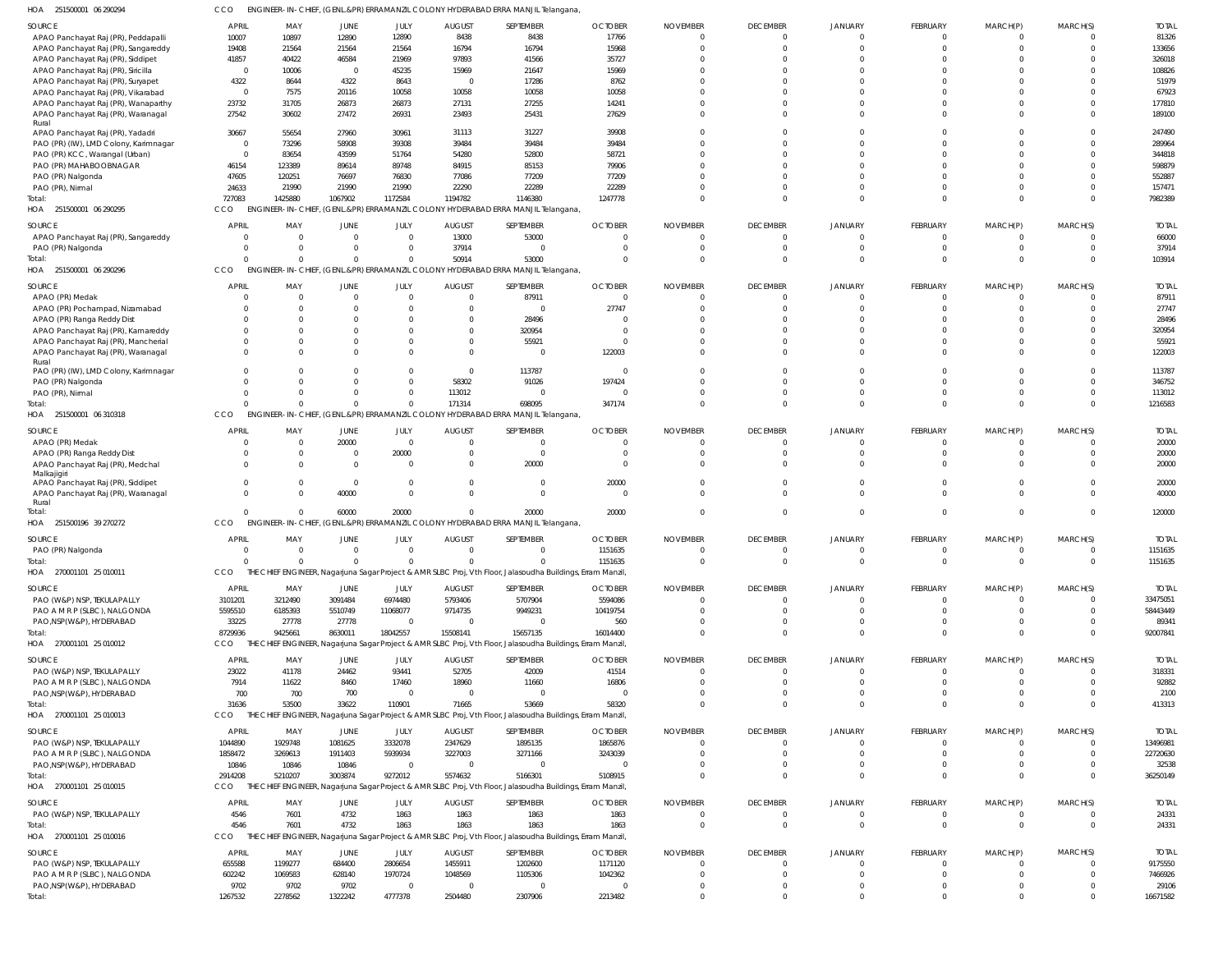| HOA 270001101 25 010017                     | CCO            |                       |                  |                        |                         | THE CHIEF ENGINEER, Nagarjuna Sagar Project & AMR SLBC Proj, Vth Floor, Jalasoudha Buildings, Erram Manzil, |                         |                             |                             |                |                      |             |          |                       |
|---------------------------------------------|----------------|-----------------------|------------------|------------------------|-------------------------|-------------------------------------------------------------------------------------------------------------|-------------------------|-----------------------------|-----------------------------|----------------|----------------------|-------------|----------|-----------------------|
| <b>SOURCE</b>                               | <b>APRIL</b>   | MAY                   | JUNE             | JULY                   | <b>AUGUST</b>           | SEPTEMBER                                                                                                   | <b>OCTOBER</b>          | <b>NOVEMBER</b>             | <b>DECEMBER</b>             | <b>JANUARY</b> | <b>FEBRUARY</b>      | MARCH(P)    | MARCH(S) | <b>TOTAL</b>          |
| PAO (W&P) NSP, TEKULAPALLY                  | $\Omega$       | $\Omega$              | 148903           | $\Omega$               | 76500                   | 165569                                                                                                      | 15000                   | $\Omega$                    | $\Omega$                    |                | 0                    |             |          | 405972                |
| PAO A M R P (SLBC), NALGONDA                | $\Omega$       | - 0                   | $\Omega$         | $\Omega$               | 168904                  | 66591                                                                                                       | $\overline{0}$          | $\Omega$                    | $\Omega$                    |                | $\Omega$             | $\Omega$    | $\Omega$ | 235495                |
| Total:                                      | $\Omega$       | $\Omega$              | 148903           | $\overline{0}$         | 245404                  | 232160                                                                                                      | 15000                   | $\Omega$                    | $\Omega$                    | $\Omega$       | $\Omega$             |             | $\Omega$ | 641467                |
| HOA 270001101 25 010018                     | CCO            |                       |                  |                        |                         | THE CHIEF ENGINEER, Nagarjuna Sagar Project & AMR SLBC Proj, Vth Floor, Jalasoudha Buildings, Erram Manzil, |                         |                             |                             |                |                      |             |          |                       |
| <b>SOURCE</b>                               | <b>APRIL</b>   | MAY                   | JUNE             | JULY                   | <b>AUGUST</b>           | SEPTEMBER                                                                                                   | <b>OCTOBER</b>          | <b>NOVEMBER</b>             | <b>DECEMBER</b>             | <b>JANUARY</b> | <b>FEBRUARY</b>      | MARCH(P)    | MARCH(S) | <b>TOTAI</b>          |
| PAO (W&P) NSP, TEKULAPALLY                  | $\Omega$       | - 0                   | $\Omega$         | $\overline{0}$         | 1541185                 | 191365                                                                                                      | 195249                  | 0                           |                             |                | 0                    |             |          | 1927799               |
| PAO A M R P (SLBC), NALGONDA                | $\Omega$       | $\Omega$              |                  | $\Omega$               | 3809952                 | 351001                                                                                                      | 359336                  | $\Omega$                    | $\Omega$                    | $\cap$         | 0                    |             | $\Omega$ | 4520289               |
| Total:                                      | $\Omega$       | $\Omega$              | $\Omega$         | $\overline{0}$         | 5351137                 | 542366                                                                                                      | 554585                  | $\Omega$                    | $\Omega$                    |                | $\Omega$             |             | $\Omega$ | 6448088               |
| HOA 270001101 25 020021                     | CCO            |                       |                  |                        |                         | THE CHIEF ENGINEER, Nagarjuna Sagar Project & AMR SLBC Proj, Vth Floor, Jalasoudha Buildings, Erram Manzil, |                         |                             |                             |                |                      |             |          |                       |
|                                             | APRIL          |                       |                  |                        |                         |                                                                                                             |                         |                             |                             |                |                      |             |          |                       |
| <b>SOURCE</b><br>PAO (W&P) NSP, TEKULAPALLY | $\Omega$       | MAY<br>$\overline{0}$ | JUNE<br>$\Omega$ | JULY<br>13032          | <b>AUGUST</b><br>16000  | SEPTEMBER<br>4000                                                                                           | <b>OCTOBER</b><br>4000  | <b>NOVEMBER</b><br>$\Omega$ | <b>DECEMBER</b><br>$\Omega$ | <b>JANUARY</b> | <b>FEBRUARY</b><br>0 | MARCH(P)    | MARCH(S) | <b>TOTAI</b><br>37032 |
| PAO A M R P (SLBC), NALGONDA                | $\Omega$       | 8000                  | 52000            | 20000                  | 32000                   | 8000                                                                                                        | - 0                     | $\Omega$                    |                             |                |                      |             |          | 120000                |
| Total:                                      | $\Omega$       | 8000                  | 52000            | 33032                  | 48000                   | 12000                                                                                                       | 4000                    | $\Omega$                    | $\Omega$                    |                | $\Omega$             |             | $\Omega$ | 157032                |
| HOA 270001101 25 110111                     | CCO            |                       |                  |                        |                         | THE CHIEF ENGINEER, Nagarjuna Sagar Project & AMR SLBC Proj, Vth Floor, Jalasoudha Buildings, Erram Manzil, |                         |                             |                             |                |                      |             |          |                       |
|                                             |                |                       |                  |                        |                         |                                                                                                             |                         |                             |                             |                |                      |             |          |                       |
| <b>SOURCE</b>                               | <b>APRIL</b>   | MAY                   | JUNE             | JULY                   | <b>AUGUST</b>           | SEPTEMBER                                                                                                   | <b>OCTOBER</b>          | <b>NOVEMBER</b>             | <b>DECEMBER</b>             | <b>JANUARY</b> | <b>FEBRUARY</b>      | MARCH(P)    | MARCH(S) | <b>TOTAL</b>          |
| PAO (W&P) NSP, TEKULAPALLY                  | $\overline{0}$ | $\Omega$              | $\Omega$         | $\overline{0}$         | 841569                  | 224409                                                                                                      | 6500                    | $\overline{0}$              | $\Omega$                    | $\Omega$       | 0                    | $\Omega$    |          | 1072478               |
| PAO A M R P (SLBC), NALGONDA                | $\overline{0}$ | $\Omega$              |                  | $\Omega$               | 1066815                 | 254895                                                                                                      | 4615                    | $\Omega$                    | $\Omega$                    |                | 0                    |             |          | 1326325               |
| Total:                                      | $\Omega$       | $\Omega$              |                  | $\Omega$               | 1908384                 | 479304                                                                                                      | 11115                   | $\Omega$                    | $\Omega$                    |                | $\Omega$             |             | $\Omega$ | 2398803               |
| HOA 270001101 25 130131                     | CCO            |                       |                  |                        |                         | THE CHIEF ENGINEER, Nagarjuna Sagar Project & AMR SLBC Proj, Vth Floor, Jalasoudha Buildings, Erram Manzil, |                         |                             |                             |                |                      |             |          |                       |
| SOURCE                                      | <b>APRIL</b>   | MAY                   | JUNE             | JULY                   | <b>AUGUST</b>           | SEPTEMBER                                                                                                   | <b>OCTOBER</b>          | <b>NOVEMBER</b>             | <b>DECEMBER</b>             | <b>JANUARY</b> | <b>FEBRUARY</b>      | MARCH(P)    | MARCH(S) | <b>TOTAI</b>          |
| PAO (W&P) NSP, TEKULAPALLY                  | $\overline{0}$ | $\overline{0}$        | 12428            | $\overline{0}$         | 14808                   | 6927                                                                                                        | 15936                   | $\Omega$                    | $\Omega$                    |                | $\Omega$             |             |          | 50099                 |
| PAO A M R P (SLBC), NALGONDA                | $\overline{0}$ | 11437                 | 47506            | $\Omega$               | 109470                  | 27825                                                                                                       | 3494                    | $\Omega$                    | $\Omega$                    |                | $\Omega$             |             | $\Omega$ | 199732                |
| Total:                                      | $\Omega$       | 11437                 | 59934            | $\mathbf 0$            | 124278                  | 34752                                                                                                       | 19430                   | $\Omega$                    | $\Omega$                    |                | $\Omega$             |             | $\Omega$ | 249831                |
| HOA 270001101 25 130132                     | CCO            |                       |                  |                        |                         | THE CHIEF ENGINEER, Nagarjuna Sagar Project & AMR SLBC Proj, Vth Floor, Jalasoudha Buildings, Erram Manzil, |                         |                             |                             |                |                      |             |          |                       |
| SOURCE                                      | <b>APRIL</b>   | MAY                   | JUNE             | JULY                   | <b>AUGUST</b>           | SEPTEMBER                                                                                                   | <b>OCTOBER</b>          | <b>NOVEMBER</b>             | <b>DECEMBER</b>             | <b>JANUARY</b> | <b>FEBRUARY</b>      | MARCH(P)    | MARCH(S) | <b>TOTAI</b>          |
| PAO (W&P) NSP, TEKULAPALLY                  | $\overline{0}$ | $\overline{0}$        | $\Omega$         | $\overline{0}$         | 3500                    | 261452                                                                                                      | 41085                   | $\Omega$                    |                             |                | 0                    |             |          | 306037                |
| PAO A M R P (SLBC), NALGONDA                | $\Omega$       | $\Omega$              |                  | $\Omega$               | 62931                   | 581351                                                                                                      | 6350                    | 0                           | $\Omega$                    |                | 0                    |             | $\Omega$ | 650632                |
| Total:                                      | $\Omega$       | $\Omega$              |                  | $\Omega$               | 66431                   | 842803                                                                                                      | 47435                   | $\Omega$                    | $\Omega$                    |                | $\Omega$             |             | $\cap$   | 956669                |
| HOA 270001101 25 130134                     | CCO            | THE CH                |                  |                        |                         | HEF ENGINEER, Nagarjuna Sagar Project & AMR SLBC Proj, Vth Floor, Jalasoudha Buildings, Erram Manzil,       |                         |                             |                             |                |                      |             |          |                       |
|                                             | <b>APRIL</b>   |                       | JUNE             |                        |                         |                                                                                                             |                         | <b>NOVEMBER</b>             | <b>DECEMBER</b>             | <b>JANUARY</b> | <b>FEBRUARY</b>      | MARCH(P)    |          | <b>TOTAI</b>          |
| SOURCE<br>PAO (W&P) NSP, TEKULAPALLY        | $\Omega$       | MAY<br>$\Omega$       | $\Omega$         | JULY<br>$\overline{0}$ | <b>AUGUST</b><br>250800 | SEPTEMBER<br>251272                                                                                         | <b>OCTOBER</b><br>94050 | $\Omega$                    | $\Omega$                    |                | 0                    |             | MARCH(S) | 596122                |
| PAO A M R P (SLBC), NALGONDA                | $\Omega$       | $\Omega$              |                  | $\Omega$               | 31429                   | 218571                                                                                                      | - 0                     | $\Omega$                    | $\Omega$                    |                | 0                    |             | $\Omega$ | 250000                |
| Total:                                      | $\Omega$       | $\Omega$              | $\Omega$         | $\Omega$               | 282229                  | 469843                                                                                                      | 94050                   | $\Omega$                    | $\Omega$                    |                | $\Omega$             |             | $\cap$   | 846122                |
| HOA 270001101 25 130135                     | CCO            |                       |                  |                        |                         | CHIEF ENGINEER, Nagarjuna Sagar Project & AMR SLBC Proj, Vth Floor, Jalasoudha Buildings, Erram Manzil,     |                         |                             |                             |                |                      |             |          |                       |
|                                             |                |                       |                  |                        |                         |                                                                                                             |                         |                             |                             |                |                      |             |          |                       |
| SOURCE                                      | <b>APRIL</b>   | MAY                   | JUNE             | JULY                   | <b>AUGUST</b>           | SEPTEMBER                                                                                                   | <b>OCTOBER</b>          | <b>NOVEMBER</b>             | <b>DECEMBER</b>             | JANUARY        | <b>FEBRUARY</b>      | MARCH(P)    | MARCH(S) | <b>TOTAI</b>          |
| PAO (W&P) NSP, TEKULAPALLY                  | $\overline{0}$ | 0                     | 93147            | $\Omega$               | 53152                   | 72105                                                                                                       | 12291                   | $\overline{0}$              | $\Omega$                    |                | 0                    |             | $\Omega$ | 230695                |
| PAO A M R P (SLBC), NALGONDA                | $\overline{0}$ | 32536                 | 98281            | $\Omega$               | 106762                  | 28551                                                                                                       | 2900                    | $\Omega$                    | $\Omega$                    | $\cap$         | 0                    |             | $\Omega$ | 269030                |
| Total:                                      | $\Omega$       | 32536                 | 191428           | $\overline{0}$         | 159914                  | 100656                                                                                                      | 15191                   | $\Omega$                    | $\Omega$                    |                | $\Omega$             |             | $\Omega$ | 499725                |
| HOA 270001101 25 240                        | CCO            |                       |                  |                        |                         | THE CHIEF ENGINEER, Nagarjuna Sagar Project & AMR SLBC Proj, Vth Floor, Jalasoudha Buildings, Erram Manzil, |                         |                             |                             |                |                      |             |          |                       |
| SOURCE                                      | <b>APRIL</b>   | MAY                   | JUNE             | JULY                   | <b>AUGUST</b>           | SEPTEMBER                                                                                                   | <b>OCTOBER</b>          | <b>NOVEMBER</b>             | <b>DECEMBER</b>             | <b>JANUARY</b> | <b>FEBRUARY</b>      | MARCH(P)    | MARCH(S) | <b>TOTAI</b>          |
| PAO (W&P) NSP, TEKULAPALLY                  |                | $\Omega$              | 287910           | $\Omega$               | 129735                  | 75261                                                                                                       | 26645                   | $\Omega$                    | $\Omega$                    |                | $\Omega$             |             |          | 519551                |
| PAO A M R P (SLBC), NALGONDA                | $\Omega$       | $\Omega$              | 286436           | $\Omega$               | 187392                  | 169350                                                                                                      | 48154                   | $\Omega$                    | $\Omega$                    |                |                      |             |          | 691332                |
| Total:                                      | $\Omega$       | $\Omega$              | 574346           | $\overline{0}$         | 317127                  | 244611                                                                                                      | 74799                   | $\Omega$                    | $\Omega$                    |                |                      |             |          | 1210883               |
| HOA 270001101 25 290291                     | CCO            | THE CHIEF ENGINEER,   |                  |                        |                         | Nagarjuna Sagar Project & AMR SLBC Proj, Vth Floor, Jalasoudha Buildings, Erram                             | Manzil                  |                             |                             |                |                      |             |          |                       |
| SOURCE                                      | <b>APRIL</b>   | MAY                   | JUNE             | JULY                   | <b>AUGUST</b>           | SEPTEMBER                                                                                                   | <b>OCTOBER</b>          | <b>NOVEMBER</b>             | <b>DECEMBER</b>             | <b>JANUARY</b> | <b>FEBRUARY</b>      | MARCH(P)    | MARCH(S) | <b>TOTAL</b>          |
| PAO (W&P) NSP, TEKULAPALLY                  | 5792932        | 6125826               | 6132189          | 7267431                | 7491985                 | 7716592                                                                                                     | 7138417                 | $\Omega$                    | $\Omega$                    |                | 0                    |             |          | 47665372              |
| PAO A M R P (SLBC), NALGONDA                | 8939412        | 9026723               | 8852163          | 11086038               | 16313697                | 10968468                                                                                                    | 11229589                | 0                           | $\Omega$                    | $\Omega$       | 0                    |             | $\Omega$ | 76416090              |
| Total:                                      | 14732344       | 15152549              | 14984352         | 18353469               | 23805682                | 18685060                                                                                                    | 18368006                | $\Omega$                    | $\Omega$                    | $\Omega$       | $\mathbf 0$          | $\Omega$    | $\Omega$ | 124081462             |
| HOA 270001101 25 290292                     | CCO            |                       |                  |                        |                         | THE CHIEF ENGINEER, Nagarjuna Sagar Project & AMR SLBC Proj, Vth Floor, Jalasoudha Buildings, Erram Manzil, |                         |                             |                             |                |                      |             |          |                       |
| SOURCE                                      | <b>APRIL</b>   | MAY                   | JUNE             | JULY                   | <b>AUGUST</b>           | SEPTEMBER                                                                                                   | <b>OCTOBER</b>          | <b>NOVEMBER</b>             | <b>DECEMBER</b>             | <b>JANUARY</b> | <b>FEBRUARY</b>      | MARCH(P)    | MARCH(S) | <b>TOTAL</b>          |
| PAO (W&P) NSP, TEKULAPALLY                  | 22347          | 30431                 | 22215            | 27605                  | 34608                   | 24445                                                                                                       | 21703                   | $\Omega$                    | $\Omega$                    |                | 0                    |             |          | 183354                |
| PAO A M R P (SLBC), NALGONDA                | 38155          | 53768                 | 43809            | 54872                  | 89825                   | 53974                                                                                                       | 68786                   | 0                           | $\Omega$                    | $\Omega$       | 0                    |             | $\Omega$ | 403189                |
| Total:                                      | 60502          | 84199                 | 66024            | 82477                  | 124433                  | 78419                                                                                                       | 90489                   | $\Omega$                    | $\Omega$                    | $\Omega$       | $\Omega$             | $\Omega$    | $\Omega$ | 586543                |
| HOA 270001101 25 290293                     | CCO            |                       |                  |                        |                         | THE CHIEF ENGINEER, Nagarjuna Sagar Project & AMR SLBC Proj, Vth Floor, Jalasoudha Buildings, Erram Manzil, |                         |                             |                             |                |                      |             |          |                       |
|                                             |                |                       |                  |                        |                         |                                                                                                             |                         |                             |                             |                |                      |             |          |                       |
| SOURCE                                      | <b>APRIL</b>   | MAY                   | JUNE             | JULY                   | <b>AUGUST</b>           | SEPTEMBER                                                                                                   | <b>OCTOBER</b>          | <b>NOVEMBER</b>             | <b>DECEMBER</b>             | <b>JANUARY</b> | <b>FEBRUARY</b>      | MARCH(P)    | MARCH(S) | <b>TOTAL</b>          |
| PAO (W&P) NSP, TEKULAPALLY                  | 1661083        | 2143579               | 1754290          | 2061843                | 2616572                 | 2300686                                                                                                     | 1924767                 | $\mathbf 0$                 | $\Omega$                    |                | $\mathbf 0$          | 0           | $\Omega$ | 14462820              |
| PAO A M R P (SLBC), NALGONDA                | 1931320        | 2440421               | 2150392          | 2499620                | 3330045                 | 2421642                                                                                                     | 2497212                 | 0                           | $\Omega$                    | $\Omega$       | 0                    | 0           | $\Omega$ | 17270652              |
| Total:                                      | 3592403        | 4584000               | 3904682          | 4561463                | 5946617                 | 4722328                                                                                                     | 4421979                 | $\Omega$                    | $\Omega$                    | $\Omega$       | 0                    | $\Omega$    | $\Omega$ | 31733472              |
| HOA 270001101 25 290294                     | CCO            |                       |                  |                        |                         | THE CHIEF ENGINEER, Nagarjuna Sagar Project & AMR SLBC Proj, Vth Floor, Jalasoudha Buildings, Erram Manzil, |                         |                             |                             |                |                      |             |          |                       |
| <b>SOURCE</b>                               | <b>APRIL</b>   | MAY                   | JUNE             | JULY                   | <b>AUGUST</b>           | SEPTEMBER                                                                                                   | <b>OCTOBER</b>          | <b>NOVEMBER</b>             | <b>DECEMBER</b>             | <b>JANUARY</b> | <b>FEBRUARY</b>      | MARCH(P)    | MARCH(S) | <b>TOTAI</b>          |
| PAO (W&P) NSP, TEKULAPALLY                  | 957533         | 1228470               | 1010249          | 1182656                | 1479073                 | 1159324                                                                                                     | 1089452                 | 0                           | $\Omega$                    |                | 0                    |             |          | 8106757               |
| PAO A M R P (SLBC), NALGONDA                | 444493         | 562292                | 512217           | 590145                 | 803997                  | 603646                                                                                                      | 611900                  | $\Omega$                    | $\Omega$                    |                | $\Omega$             | $\mathbf 0$ | $\Omega$ | 4128690               |
| Total:                                      | 1402026        | 1790762               | 1522466          | 1772801                | 2283070                 | 1762970                                                                                                     | 1701352                 | $\Omega$                    | $\Omega$                    | $\Omega$       | $\Omega$             | $\Omega$    | $\Omega$ | 12235447              |
| HOA 270001101 25 290295                     | CCO            |                       |                  |                        |                         | THE CHIEF ENGINEER, Nagarjuna Sagar Project & AMR SLBC Proj, Vth Floor, Jalasoudha Buildings, Erram Manzil, |                         |                             |                             |                |                      |             |          |                       |
| SOURCE                                      | <b>APRIL</b>   | MAY                   | JUNE             | JULY                   | <b>AUGUST</b>           | SEPTEMBER                                                                                                   | <b>OCTOBER</b>          | <b>NOVEMBER</b>             | <b>DECEMBER</b>             | <b>JANUARY</b> | <b>FEBRUARY</b>      | MARCH(P)    | MARCH(S) | <b>TOTAL</b>          |
| PAO (W&P) NSP, TEKULAPALLY                  | $\overline{0}$ | $\Omega$              |                  | $\overline{0}$         | 133941                  | 176106                                                                                                      | - 0                     | $\Omega$                    |                             |                | 0                    |             |          | 310047                |
| PAO A M R P (SLBC), NALGONDA                | 1659           | $\overline{0}$        |                  | $\overline{0}$         | 281728                  | 156927                                                                                                      | 100000                  | 0                           | $\Omega$                    | $\Omega$       | 0                    | 0           | $\Omega$ | 540314                |
| Total:                                      | 1659           | $\Omega$              | $\Omega$         | $\overline{0}$         | 415669                  | 333033                                                                                                      | 100000                  | $\Omega$                    | $\Omega$                    | $\Omega$       | $\Omega$             | 0           | $\Omega$ | 850361                |
| HOA 270001101 25 290296                     | <b>CCO</b>     |                       |                  |                        |                         | THE CHIEF ENGINEER, Nagarjuna Sagar Project & AMR SLBC Proj, Vth Floor, Jalasoudha Buildings, Erram Manzil, |                         |                             |                             |                |                      |             |          |                       |
|                                             |                |                       |                  |                        |                         |                                                                                                             |                         |                             |                             |                |                      |             |          |                       |
| SOURCE                                      | <b>APRIL</b>   | MAY                   | JUNE             | JULY                   | <b>AUGUST</b>           | SEPTEMBER                                                                                                   | <b>OCTOBER</b>          | <b>NOVEMBER</b>             | <b>DECEMBER</b>             | <b>JANUARY</b> | <b>FEBRUARY</b>      | MARCH(P)    | MARCH(S) | <b>TOTAL</b>          |
| PAO (W&P) NSP, TEKULAPALLY                  | $\overline{0}$ | $\Omega$              | $\Omega$         | $\overline{0}$         | 3255370                 | 187222                                                                                                      | 34609                   | 0                           | $\Omega$                    | $\Omega$       | $\Omega$             |             |          | 3477201               |
| PAO A M R P (SLBC), NALGONDA                | 0              | $\overline{0}$        |                  | $\overline{0}$         | 3508755                 | 679776                                                                                                      | 379168                  | 0                           | $\overline{0}$              | $\Omega$       | 0                    |             |          | 4567699               |
| Total:                                      | $\mathbf 0$    | $\Omega$              |                  | $\mathbf 0$            | 6764125                 | 866998                                                                                                      | 413777                  | $\mathbf 0$                 | $\Omega$                    | $\Omega$       | $\Omega$             | $\Omega$    | $\Omega$ | 8044900               |

CCO THE CHIEF ENGINEER, Nagarjuna Sagar Project & AMR SLBC Proj, Vth Floor, Jalasoudha Buildings, Erram Manzil,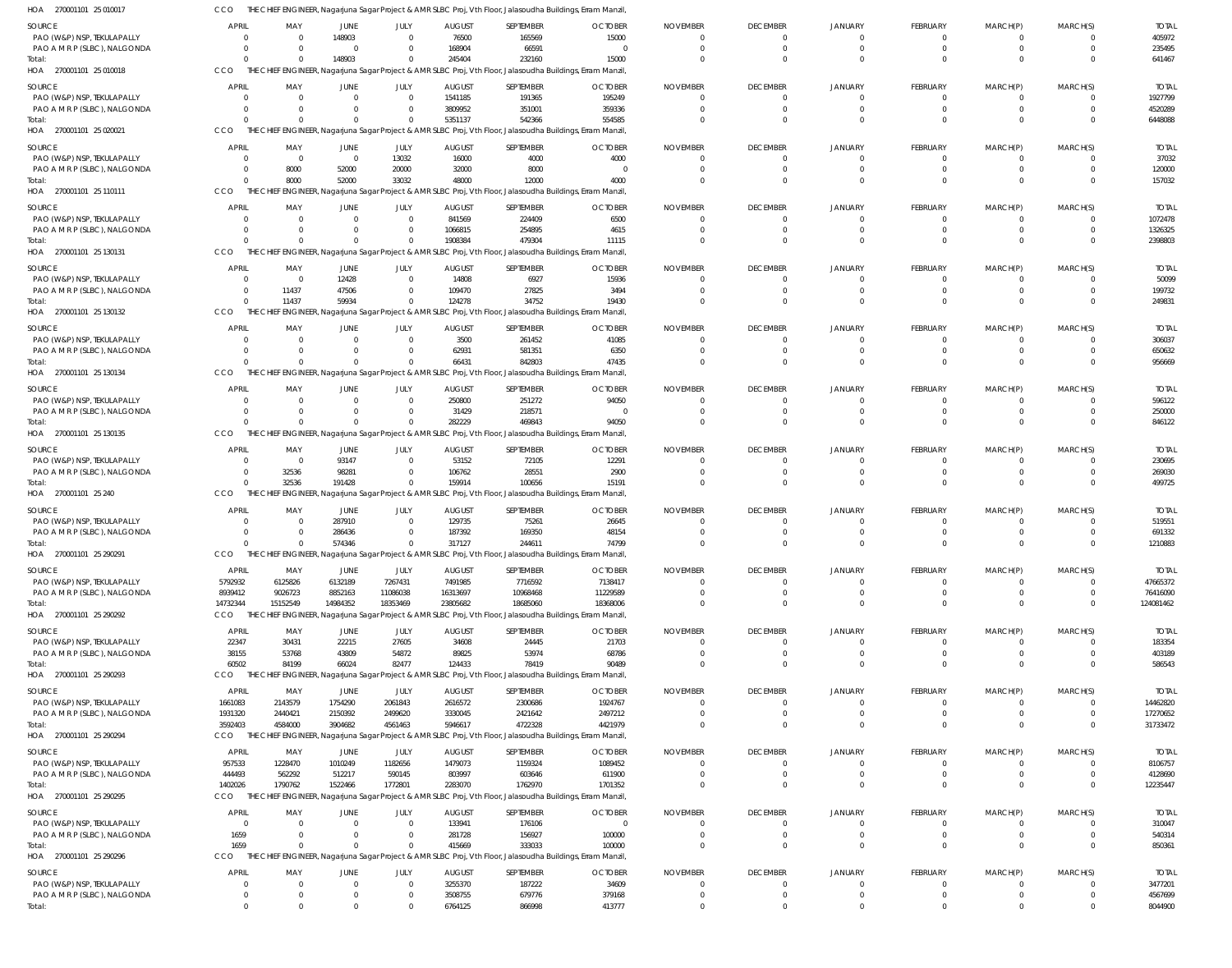| HOA<br>270001101 25 300302                  |                              |                                                                                                  |                               |                               |                           | THE CHIEF ENGINEER, Nagarjuna Sagar Project & AMR SLBC Proj, Vth Floor, Jalasoudha Buildings, Erram Manzil,          |                                                                                                                                 |                                   |                                            |                                  |                            |                                  |                               |                        |
|---------------------------------------------|------------------------------|--------------------------------------------------------------------------------------------------|-------------------------------|-------------------------------|---------------------------|----------------------------------------------------------------------------------------------------------------------|---------------------------------------------------------------------------------------------------------------------------------|-----------------------------------|--------------------------------------------|----------------------------------|----------------------------|----------------------------------|-------------------------------|------------------------|
| SOURCE                                      | <b>APRIL</b>                 | MAY                                                                                              | <b>JUNE</b>                   | JULY                          | <b>AUGUST</b>             | SEPTEMBER                                                                                                            | <b>OCTOBER</b>                                                                                                                  | <b>NOVEMBER</b>                   | <b>DECEMBER</b>                            | <b>JANUARY</b>                   | FEBRUARY                   | MARCH(P)                         | MARCH(S)                      | <b>TOTAL</b>           |
| PAO (W&P) NSP, TEKULAPALLY                  |                              | $\Omega$                                                                                         | $\Omega$                      | $\Omega$                      | $\Omega$                  | $\mathbf 0$                                                                                                          | 41176                                                                                                                           | $\Omega$                          | $\overline{0}$                             | $\Omega$                         | 0                          | $\Omega$                         | $^{\circ}$                    | 41176                  |
| PAO A M R P (SLBC), NALGONDA<br>Total:      |                              | $\Omega$<br>$\Omega$                                                                             | $\Omega$<br>$\Omega$          | $\Omega$<br>$\Omega$          | $\Omega$<br>$\Omega$      | 104542<br>104542                                                                                                     | - 0<br>41176                                                                                                                    | $\Omega$                          | $\overline{0}$<br>$\Omega$                 | $\Omega$<br>$\Omega$             | $\mathbf 0$<br>$\Omega$    | $\mathbf 0$<br>$\Omega$          | $\mathbf 0$<br>$\Omega$       | 104542<br>145718       |
| HOA 270001101 25 310318                     | CCO                          |                                                                                                  |                               |                               |                           | THE CHIEF ENGINEER, Nagarjuna Sagar Project & AMR SLBC Proj, Vth Floor, Jalasoudha Buildings, Erram Manzil,          |                                                                                                                                 |                                   |                                            |                                  |                            |                                  |                               |                        |
| SOURCE                                      | <b>APRIL</b>                 | MAY                                                                                              | <b>JUNE</b>                   | JULY                          | <b>AUGUST</b>             | SEPTEMBER                                                                                                            | <b>OCTOBER</b>                                                                                                                  | <b>NOVEMBER</b>                   | <b>DECEMBER</b>                            | <b>JANUARY</b>                   | <b>FEBRUARY</b>            | MARCH(P)                         | MARCH(S)                      | <b>TOTAL</b>           |
| PAO (W&P) NSP, TEKULAPALLY                  |                              | $\Omega$                                                                                         | $\overline{0}$                | $\overline{0}$                | 40000                     | 20000                                                                                                                | 20000                                                                                                                           |                                   | $\overline{0}$                             |                                  |                            | 0                                | $\mathbf{0}$                  | 80000                  |
| PAO A M R P (SLBC), NALGONDA                |                              | 20000                                                                                            | $\overline{0}$                | $\mathbf 0$                   | 20000                     | 20000                                                                                                                | 20000                                                                                                                           |                                   | $\Omega$                                   | $\Omega$                         | $\Omega$                   | $\Omega$                         | $\mathbf 0$                   | 80000                  |
| PAO, SRSP, SSP, NIRMAL<br>Total:            |                              | $\Omega$<br>20000                                                                                | 20000<br>20000                | 0<br>$\Omega$                 | $\Omega$<br>60000         | $\overline{0}$<br>40000                                                                                              | - 0<br>40000                                                                                                                    |                                   | $\Omega$<br>$\Omega$                       | $\Omega$                         | $\Omega$                   | $\Omega$                         | $\mathbf 0$<br>$\mathbf 0$    | 20000<br>180000        |
| HOA 270001101 25 510511                     | CCO                          |                                                                                                  |                               |                               |                           | THE CHIEF ENGINEER, Nagarjuna Sagar Project & AMR SLBC Proj, Vth Floor, Jalasoudha Buildings, Erram Manzil,          |                                                                                                                                 |                                   |                                            |                                  |                            |                                  |                               |                        |
| <b>SOURCE</b>                               | <b>APRIL</b>                 | MAY                                                                                              | <b>JUNE</b>                   | JULY                          | <b>AUGUST</b>             | SEPTEMBER                                                                                                            | <b>OCTOBER</b>                                                                                                                  | <b>NOVEMBER</b>                   | <b>DECEMBER</b>                            | <b>JANUARY</b>                   | FEBRUARY                   | MARCH(P)                         | MARCH(S)                      | <b>TOTAL</b>           |
| PAO (W&P) NSP, TEKULAPALLY                  |                              |                                                                                                  | $\Omega$                      | $\mathbf 0$                   | $\Omega$                  | 39370                                                                                                                |                                                                                                                                 | -0                                | $\Omega$                                   |                                  | 0                          | $\Omega$                         | $\mathbf{0}$                  | 39370                  |
| PAO A M R P (SLBC), NALGONDA                |                              | $\Omega$                                                                                         | $\Omega$                      | $\mathbf 0$                   | 39945                     | 26922                                                                                                                | $\Omega$                                                                                                                        | $\Omega$                          | $\Omega$                                   | $\Omega$                         | $\Omega$                   | $\mathbf 0$                      | $\mathbf 0$                   | 66867                  |
| Total:<br>HOA 270001101 27 270272           | CCO                          | $\Omega$                                                                                         | $\Omega$                      | $\mathbf 0$                   | 39945                     | 66292<br>THE CHIEF ENGINEER, Nagarjuna Sagar Project & AMR SLBC Proj, Vth Floor, Jalasoudha Buildings, Erram Manzil, |                                                                                                                                 |                                   | $\Omega$                                   | $\Omega$                         | $\Omega$                   | $\Omega$                         | $\Omega$                      | 106237                 |
| SOURCE                                      | <b>APRIL</b>                 | MAY                                                                                              | <b>JUNE</b>                   | JULY                          | <b>AUGUST</b>             | SEPTEMBER                                                                                                            | <b>OCTOBER</b>                                                                                                                  | <b>NOVEMBER</b>                   | <b>DECEMBER</b>                            | <b>JANUARY</b>                   | <b>FEBRUARY</b>            | MARCH(P)                         | MARCH(S)                      | <b>TOTAL</b>           |
| PAO (W&P) NSP, TEKULAPALLY                  |                              |                                                                                                  | $\overline{0}$                | $\mathbf 0$                   | $\Omega$                  | $\mathbf 0$                                                                                                          | 472517                                                                                                                          |                                   | $\Omega$                                   |                                  | 0                          | 0                                | $\mathbf{0}$                  | 472517                 |
| PAO A M R P (SLBC), NALGONDA                |                              |                                                                                                  | $\Omega$                      | $\Omega$                      | $\Omega$                  | $\mathbf 0$                                                                                                          | 600382                                                                                                                          |                                   | $\Omega$                                   | $\Omega$                         | $\Omega$                   | $\Omega$                         | $\mathbf 0$                   | 600382                 |
| Total:<br>HOA 270001110 26 270272           | CCO                          | Chief Engineer (Projects), Mahaboobnagar Vth Floor, Jalasoudha Building, Errum Manzil            | $\Omega$                      | $\Omega$                      |                           | $\Omega$                                                                                                             | 1072899                                                                                                                         |                                   | $\Omega$                                   | $\Omega$                         | $\Omega$                   | $\Omega$                         | $\Omega$                      | 1072899                |
|                                             |                              |                                                                                                  |                               |                               |                           |                                                                                                                      |                                                                                                                                 |                                   |                                            |                                  |                            |                                  |                               |                        |
| <b>SOURCE</b><br>PAO, PJP, Jogulamba Gadwal | <b>APRIL</b>                 | MAY<br>$\Omega$                                                                                  | <b>JUNE</b><br>$\overline{0}$ | JULY<br>$\overline{0}$        | <b>AUGUST</b><br>$\Omega$ | SEPTEMBER<br>451000                                                                                                  | <b>OCTOBER</b><br>$\Omega$                                                                                                      | <b>NOVEMBER</b><br>-0             | <b>DECEMBER</b><br>$\overline{\mathbf{0}}$ | <b>JANUARY</b>                   | <b>FEBRUARY</b><br>0       | MARCH(P)<br>$\Omega$             | MARCH(S)<br>$^{\circ}$        | <b>TOTAL</b><br>451000 |
| Total:                                      |                              | $\Omega$                                                                                         | $\Omega$                      | $\Omega$                      | $\Omega$                  | 451000                                                                                                               | $\Omega$                                                                                                                        |                                   | $\Omega$                                   | $\Omega$                         | $\Omega$                   | $\Omega$                         | $\mathbf 0$                   | 451000                 |
| HOA 270001110 27 290291                     | CCO                          | Chief Engineer (Projects), Mahaboobnagar Vth Floor, Jalasoudha Building, Errum Manzil            |                               |                               |                           |                                                                                                                      |                                                                                                                                 |                                   |                                            |                                  |                            |                                  |                               |                        |
| SOURCE                                      | <b>APRIL</b>                 | MAY                                                                                              | <b>JUNE</b>                   | JULY                          | <b>AUGUST</b>             | SEPTEMBER                                                                                                            | <b>OCTOBER</b>                                                                                                                  | <b>NOVEMBER</b>                   | <b>DECEMBER</b>                            | <b>JANUARY</b>                   | FEBRUARY                   | MARCH(P)                         | MARCH(S)                      | <b>TOTAL</b>           |
| PAO, PJP, Jogulamba Gadwal                  | 1233753                      | 1176114                                                                                          | 1179642                       | 1493355                       | 1579320                   | 1499945                                                                                                              | 1721635                                                                                                                         |                                   | $\overline{0}$                             | $\Omega$                         | 0                          | 0                                | $\mathbf{0}$                  | 9883764                |
| Total:<br>HOA 270001110 27 290292           | 1233753<br>CCO               | 1176114<br>Chief Engineer (Projects), Mahaboobnagar Vth Floor, Jalasoudha Building, Errum Manzil | 1179642                       | 1493355                       | 1579320                   | 1499945                                                                                                              | 1721635                                                                                                                         |                                   | $\overline{0}$                             |                                  | $\mathbf 0$                | $\mathbf 0$                      | $\mathbf 0$                   | 9883764                |
| SOURCE                                      | <b>APRIL</b>                 | MAY                                                                                              | JUNE                          | JULY                          | <b>AUGUST</b>             | SEPTEMBER                                                                                                            | <b>OCTOBER</b>                                                                                                                  | <b>NOVEMBER</b>                   | <b>DECEMBER</b>                            | <b>JANUARY</b>                   | FEBRUARY                   | MARCH(P)                         | MARCH(S)                      | <b>TOTAL</b>           |
| PAO, PJP, Jogulamba Gadwal                  | 250                          | 250                                                                                              | 500                           | 500                           | 1000                      | 500                                                                                                                  | 500                                                                                                                             | $\Omega$                          | $\overline{0}$                             |                                  | 0                          | $\overline{0}$                   | $^{\circ}$                    | 3500                   |
| Total:                                      | 250                          | 250                                                                                              | 500                           | 500                           | 1000                      | 500                                                                                                                  | 500                                                                                                                             | $\Omega$                          | $\Omega$                                   | $\Omega$                         | $\Omega$                   | $\Omega$                         | $\Omega$                      | 3500                   |
| HOA 270001110 27 290293                     | <b>CCO</b>                   | Chief Engineer (Projects), Mahaboobnagar Vth Floor, Jalasoudha Building, Errum Manzil            |                               |                               |                           |                                                                                                                      |                                                                                                                                 |                                   |                                            |                                  |                            |                                  |                               |                        |
| SOURCE                                      | <b>APRIL</b>                 | MAY                                                                                              | JUNE                          | JULY                          | <b>AUGUST</b>             | SEPTEMBER                                                                                                            | <b>OCTOBER</b>                                                                                                                  | <b>NOVEMBER</b>                   | <b>DECEMBER</b>                            | <b>JANUARY</b>                   | FEBRUARY                   | MARCH(P)                         | MARCH(S)                      | <b>TOTAL</b>           |
| PAO, PJP, Jogulamba Gadwal<br>Total:        | 409931<br>409931             | 450864<br>450864                                                                                 | 493007<br>493007              | 496195<br>496195              | 610701<br>610701          | 498406<br>498406                                                                                                     | 538298<br>538298                                                                                                                | $\Omega$                          | $\overline{0}$<br>$\Omega$                 | $\Omega$<br>$\Omega$             | $\mathbf 0$<br>$\mathbf 0$ | $\overline{0}$<br>$\overline{0}$ | $\mathbf 0$<br>$\mathbf 0$    | 3497402<br>3497402     |
| 270001110 27 290294<br>HOA                  | CCO                          | Chief Engineer (Projects), Mahaboobnagar Vth Floor, Jalasoudha Building, Errum Manzil            |                               |                               |                           |                                                                                                                      |                                                                                                                                 |                                   |                                            |                                  |                            |                                  |                               |                        |
| SOURCE                                      | <b>APRIL</b>                 | MAY                                                                                              | JUNE                          | JULY                          | <b>AUGUST</b>             | SEPTEMBER                                                                                                            | <b>OCTOBER</b>                                                                                                                  | <b>NOVEMBER</b>                   | <b>DECEMBER</b>                            | <b>JANUARY</b>                   | FEBRUARY                   | MARCH(P)                         | MARCH(S)                      | <b>TOTAL</b>           |
| PAO, PJP, Jogulamba Gadwal                  | 218811                       | 241030                                                                                           | 258947                        | 260739                        | 312280                    | 261632                                                                                                               | 283386                                                                                                                          | -0                                | $\Omega$                                   |                                  | 0                          | $\Omega$                         | $^{\circ}$                    | 1836825                |
| Total:                                      | 218811                       | 241030                                                                                           | 258947                        | 260739                        | 312280                    | 261632                                                                                                               | 283386                                                                                                                          | $\Omega$                          | $\Omega$                                   | $\Omega$                         | $\Omega$                   | $\Omega$                         | $\mathbf{0}$                  | 1836825                |
| HOA 270001110 27 290296                     | CCO                          | Chief Engineer (Projects), Mahaboobnagar Vth Floor, Jalasoudha Building, Errum Manzil            |                               |                               |                           |                                                                                                                      |                                                                                                                                 |                                   |                                            |                                  |                            |                                  |                               |                        |
| SOURCE<br>PAO, PJP, Jogulamba Gadwal        | <b>APRIL</b>                 | MAY                                                                                              | JUNE<br>$\overline{0}$        | JULY<br>$\overline{0}$        | <b>AUGUST</b><br>797898   | SEPTEMBER<br>0                                                                                                       | <b>OCTOBER</b><br>105416                                                                                                        | <b>NOVEMBER</b>                   | <b>DECEMBER</b><br>$\Omega$                | <b>JANUARY</b><br>$\Omega$       | FEBRUARY<br>0              | MARCH(P)<br>0                    | MARCH(S)<br>$\mathbf{0}$      | <b>TOTAL</b><br>903314 |
| Total:                                      | $\Omega$                     | $\Omega$                                                                                         | $\Omega$                      | $\mathbf 0$                   | 797898                    | $\mathbf 0$                                                                                                          | 105416                                                                                                                          |                                   | $\Omega$                                   | $\Omega$                         | $\Omega$                   | $\Omega$                         | $\mathbf{0}$                  | 903314                 |
| HOA 270001112 25 010011                     | CCO                          |                                                                                                  |                               |                               |                           |                                                                                                                      | THE ADMINISTRATOR-CUM-CHIEF ENGINEER, SRSP, Stage I Sriramsagar Project, Stage-I, Jalasoudha Building, Errum Manzil,            |                                   |                                            |                                  |                            |                                  |                               |                        |
| <b>SOURCE</b>                               | <b>APRIL</b>                 | MAY                                                                                              | JUNE                          | JULY                          | <b>AUGUST</b>             | SEPTEMBER                                                                                                            | <b>OCTOBER</b>                                                                                                                  | <b>NOVEMBER</b>                   | <b>DECEMBER</b>                            | <b>JANUARY</b>                   | FEBRUARY                   | MARCH(P)                         | MARCH(S)                      | <b>TOTAL</b>           |
| PAO, SRSP, SSP, NIRMAL                      | 859948                       | 985421                                                                                           | 832156                        | 1793675                       | 1745600                   | 1613238                                                                                                              | 1949857                                                                                                                         | $\Omega$                          | $\overline{0}$                             | $\Omega$                         | 0                          | $\overline{0}$                   | $^{\circ}$                    | 9779895                |
| Total:<br>HOA 270001112 25 010012           | 859948<br>CCO                | 985421                                                                                           | 832156                        | 1793675                       | 1745600                   | 1613238                                                                                                              | 1949857<br>THE ADMINISTRATOR-CUM-CHIEF ENGINEER, SRSP, Stage I Sriramsagar Project, Stage-I, Jalasoudha Building, Errum Manzil, | $\Omega$                          | $\overline{0}$                             | $\Omega$                         | $\mathbf 0$                | $\overline{0}$                   | $\overline{0}$                | 9779895                |
|                                             |                              |                                                                                                  |                               |                               |                           |                                                                                                                      |                                                                                                                                 |                                   |                                            |                                  |                            |                                  |                               |                        |
| SOURCE<br>PAO, SRSP, SSP, NIRMAL            | <b>APRIL</b><br>1000         | MAY<br>2000                                                                                      | <b>JUNE</b><br>1000           | JULY<br>4000                  | <b>AUGUST</b><br>2000     | SEPTEMBER<br>29500                                                                                                   | <b>OCTOBER</b><br>2000                                                                                                          | <b>NOVEMBER</b><br>$\Omega$       | <b>DECEMBER</b><br>$\overline{0}$          | <b>JANUARY</b><br>$\Omega$       | <b>FEBRUARY</b><br>0       | MARCH(P)<br>$\overline{0}$       | MARCH(S)<br>$\overline{0}$    | <b>TOTAL</b><br>41500  |
| Total:                                      | 1000                         | 2000                                                                                             | 1000                          | 4000                          | 2000                      | 29500                                                                                                                | 2000                                                                                                                            | $\Omega$                          | $\overline{0}$                             | $\Omega$                         | $\mathbf 0$                | $\overline{0}$                   | $\mathbf 0$                   | 41500                  |
| HOA 270001112 25 010013                     | CCO                          |                                                                                                  |                               |                               |                           |                                                                                                                      | THE ADMINISTRATOR-CUM-CHIEF ENGINEER, SRSP, Stage I Sriramsagar Project, Stage-I, Jalasoudha Building, Errum Manzil,            |                                   |                                            |                                  |                            |                                  |                               |                        |
| SOURCE                                      | <b>APRIL</b>                 | MAY                                                                                              | <b>JUNE</b>                   | JULY                          | <b>AUGUST</b>             | SEPTEMBER                                                                                                            | <b>OCTOBER</b>                                                                                                                  | <b>NOVEMBER</b>                   | <b>DECEMBER</b>                            | <b>JANUARY</b>                   | <b>FEBRUARY</b>            | MARCH(P)                         | MARCH(S)                      | <b>TOTAL</b>           |
| PAO, SRSP, SSP, NIRMAL<br>Total:            | 285774<br>285774             | 529824<br>529824                                                                                 | 300867<br>300867              | 1023270<br>1023270            | 588476<br>588476          | 554497<br>554497                                                                                                     | 532798<br>532798                                                                                                                | $\Omega$<br>$\overline{0}$        | $\overline{0}$<br>$\overline{0}$           | $\Omega$<br>$\Omega$             | 0<br>$\mathbf 0$           | $\overline{0}$<br>$\overline{0}$ | $\mathbf 0$<br>$\overline{0}$ | 3815506<br>3815506     |
| HOA 270001112 25 010016                     | CCO                          |                                                                                                  |                               |                               |                           |                                                                                                                      | THE ADMINISTRATOR-CUM-CHIEF ENGINEER, SRSP, Stage I Sriramsagar Project, Stage-I, Jalasoudha Building, Errum Manzil,            |                                   |                                            |                                  |                            |                                  |                               |                        |
| SOURCE                                      | <b>APRIL</b>                 | MAY                                                                                              | <b>JUNE</b>                   | JULY                          | <b>AUGUST</b>             | SEPTEMBER                                                                                                            | <b>OCTOBER</b>                                                                                                                  | <b>NOVEMBER</b>                   | <b>DECEMBER</b>                            | <b>JANUARY</b>                   | <b>FEBRUARY</b>            | MARCH(P)                         | MARCH(S)                      | <b>TOTAL</b>           |
| PAO, SRSP, SSP, NIRMAL                      | 151309                       | 272224                                                                                           | 154555                        | 509020                        | 294693                    | 275657                                                                                                               | 268296                                                                                                                          |                                   | $\overline{0}$                             | $\Omega$                         | 0                          | 0                                | $\mathbf 0$                   | 1925754                |
| Total:                                      | 151309                       | 272224                                                                                           | 154555                        | 509020                        | 294693                    | 275657                                                                                                               | 268296                                                                                                                          | $\Omega$                          | $\overline{0}$                             | $\Omega$                         | $\mathbf 0$                | $\overline{0}$                   | $\overline{0}$                | 1925754                |
| HOA 270001112 25 010018                     | CCO                          |                                                                                                  |                               |                               |                           |                                                                                                                      | THE ADMINISTRATOR-CUM-CHIEF ENGINEER, SRSP, Stage I Sriramsagar Project, Stage-I, Jalasoudha Building, Errum Manzil,            |                                   |                                            |                                  |                            |                                  |                               |                        |
| SOURCE                                      | <b>APRIL</b>                 | MAY                                                                                              | <b>JUNE</b>                   | JULY                          | <b>AUGUST</b>             | SEPTEMBER                                                                                                            | <b>OCTOBER</b>                                                                                                                  | <b>NOVEMBER</b>                   | <b>DECEMBER</b>                            | <b>JANUARY</b>                   | <b>FEBRUARY</b>            | MARCH(P)                         | MARCH(S)                      | <b>TOTAL</b>           |
| PAO, SRSP, SSP, NIRMAL<br>Total:            | $\Omega$                     | $\Omega$<br>$\Omega$                                                                             | $\overline{0}$<br>$\mathbf 0$ | $\overline{0}$<br>$\mathbf 0$ | 368497<br>368497          | 120431<br>120431                                                                                                     | $\cap$                                                                                                                          | $\mathbf 0$<br>$\Omega$           | $\overline{0}$<br>$\Omega$                 | $\Omega$<br>$\Omega$             | $\mathbf 0$<br>$\mathbf 0$ | $\overline{0}$<br>$\overline{0}$ | $\mathbf 0$<br>$\mathbf 0$    | 488928<br>488928       |
| HOA 270001112 25 020021                     | CCO                          |                                                                                                  |                               |                               |                           |                                                                                                                      | THE ADMINISTRATOR-CUM-CHIEF ENGINEER, SRSP, Stage I Sriramsagar Project, Stage-I, Jalasoudha Building, Errum Manzil,            |                                   |                                            |                                  |                            |                                  |                               |                        |
| SOURCE                                      | <b>APRIL</b>                 | MAY                                                                                              | <b>JUNE</b>                   | JULY                          | <b>AUGUST</b>             | SEPTEMBER                                                                                                            | <b>OCTOBER</b>                                                                                                                  | <b>NOVEMBER</b>                   | <b>DECEMBER</b>                            | <b>JANUARY</b>                   | <b>FEBRUARY</b>            | MARCH(P)                         | MARCH(S)                      | <b>TOTAL</b>           |
| PAO, SRSP, SSP, NIRMAL                      | 7200                         | 7200                                                                                             | 7200                          | $\overline{0}$                | 8000                      | 16000                                                                                                                | 8000                                                                                                                            | $\overline{0}$                    | $\overline{0}$                             | $\Omega$                         | $\mathbf 0$                | $\overline{0}$                   | $\mathbf 0$                   | 53600                  |
| Total:                                      | 7200                         | 7200                                                                                             | 7200                          | $\mathbf 0$                   | 8000                      | 16000                                                                                                                | 8000                                                                                                                            | $\Omega$                          | $\Omega$                                   | $\Omega$                         | $\mathbf 0$                | $\overline{0}$                   | $\mathbf 0$                   | 53600                  |
| HOA 270001112 25 110111                     | CCO                          |                                                                                                  |                               |                               |                           |                                                                                                                      | THE ADMINISTRATOR-CUM-CHIEF ENGINEER, SRSP, Stage I Sriramsagar Project, Stage-I, Jalasoudha Building, Errum Manzil,            |                                   |                                            |                                  |                            |                                  |                               |                        |
| SOURCE<br>PAO, SRSP, SSP, NIRMAL            | <b>APRIL</b><br>$\mathbf{0}$ | MAY<br>$\Omega$                                                                                  | <b>JUNE</b><br>$\overline{0}$ | JULY<br>$\mathbf 0$           | <b>AUGUST</b><br>152661   | SEPTEMBER<br>$\mathbf 0$                                                                                             | <b>OCTOBER</b><br>$\Omega$                                                                                                      | <b>NOVEMBER</b><br>$\overline{0}$ | <b>DECEMBER</b><br>$\overline{0}$          | <b>JANUARY</b><br>$\overline{0}$ | FEBRUARY<br>0              | MARCH(P)<br>$\mathbf 0$          | MARCH(S)<br>$\mathbf{0}$      | <b>TOTAL</b><br>152661 |
| Total:                                      | $\Omega$                     |                                                                                                  |                               | $\Omega$                      | 152661                    | $\Omega$                                                                                                             |                                                                                                                                 |                                   | $\Omega$                                   | $\Omega$                         |                            |                                  | $\Omega$                      | 152661                 |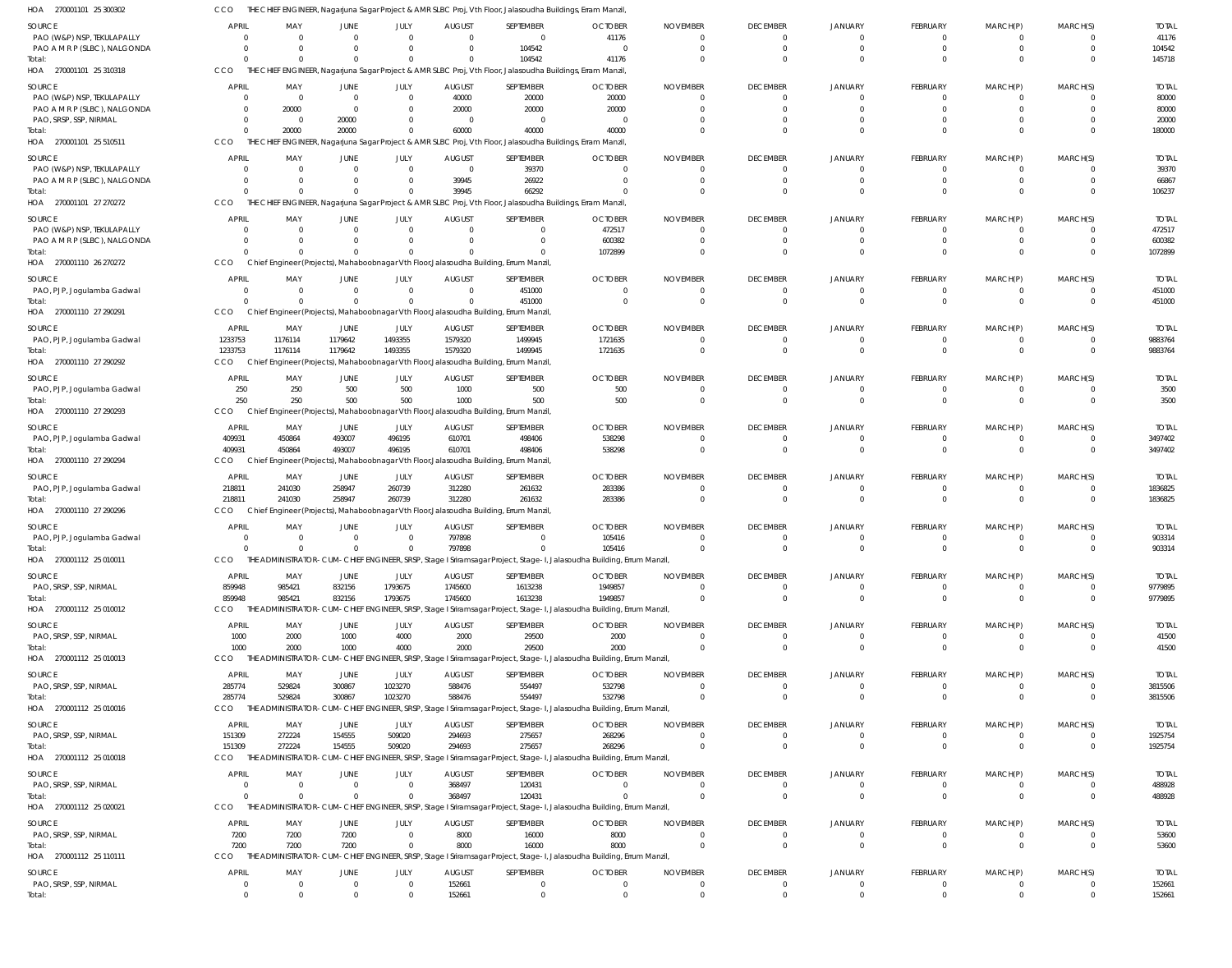| HOA 270001112 25 130131                                 | ссо                        |                            |                      |                    |                      |                          | THE ADMINISTRATOR-CUM-CHIEF ENGINEER, SRSP, Stage I Sriramsagar Project, Stage-I, Jalasoudha Building, Errum Manzil             |                      |                            |                      |                         |                         |                            |                     |
|---------------------------------------------------------|----------------------------|----------------------------|----------------------|--------------------|----------------------|--------------------------|---------------------------------------------------------------------------------------------------------------------------------|----------------------|----------------------------|----------------------|-------------------------|-------------------------|----------------------------|---------------------|
| <b>SOURCE</b>                                           | <b>APRIL</b>               | MAY                        | <b>JUNE</b>          | JULY               | <b>AUGUST</b>        | SEPTEMBER                | <b>OCTOBER</b>                                                                                                                  | <b>NOVEMBER</b>      | <b>DECEMBER</b>            | <b>JANUARY</b>       | FEBRUARY                | MARCH(P)                | MARCH(S)                   | <b>TOTAL</b>        |
| PAO, SRSP, SSP, NIRMAL                                  | $\Omega$                   | 1812                       | 4774                 | $\overline{0}$     | 1178                 | 10289                    |                                                                                                                                 | $\Omega$             | $\Omega$                   | $\overline{0}$       | 0                       | $\overline{0}$          | $\overline{0}$             | 18053               |
| Total:                                                  | $\Omega$                   | 1812                       | 4774                 | $\mathbf{0}$       | 1178                 | 10289                    |                                                                                                                                 | $\Omega$             | $\Omega$                   | $\Omega$             | $\mathbf 0$             | $\mathbf 0$             | $\overline{0}$             | 18053               |
| HOA 270001112 25 130132                                 | CCO                        |                            |                      |                    |                      |                          | THE ADMINISTRATOR-CUM-CHIEF ENGINEER, SRSP, Stage I Sriramsagar Project, Stage-I, Jalasoudha Building, Errum Manzil,            |                      |                            |                      |                         |                         |                            |                     |
| <b>SOURCE</b>                                           | <b>APRIL</b>               | MAY                        | JUNE                 | JULY               | <b>AUGUST</b>        | SEPTEMBER                | <b>OCTOBER</b>                                                                                                                  | <b>NOVEMBER</b>      | <b>DECEMBER</b>            | <b>JANUARY</b>       | FEBRUARY                | MARCH(P)                | MARCH(S)                   | <b>TOTAL</b>        |
| PAO, SRSP, SSP, NIRMAL                                  | $\overline{0}$             | $\overline{0}$             | $\Omega$             | $\overline{0}$     | 42120                | $\mathbf{0}$             |                                                                                                                                 | $\Omega$             | $\overline{0}$             | $\overline{0}$       | $\mathbf{0}$            | $\mathbf{0}$            | $\overline{0}$             | 42120               |
| Total                                                   | $\Omega$                   | $\Omega$                   | $\Omega$             | $\Omega$           | 42120                | $\Omega$                 |                                                                                                                                 |                      | $\Omega$                   | $\Omega$             | $\mathbf 0$             | $\mathbf 0$             | $\Omega$                   | 42120               |
| HOA 270001112 25 130134                                 | CCO                        |                            |                      |                    |                      |                          | THE ADMINISTRATOR-CUM-CHIEF ENGINEER, SRSP, Stage I Sriramsagar Project, Stage-I, Jalasoudha Building, Errum Manzil,            |                      |                            |                      |                         |                         |                            |                     |
|                                                         |                            |                            |                      |                    |                      |                          |                                                                                                                                 |                      |                            |                      |                         |                         |                            |                     |
| SOURCE                                                  | <b>APRIL</b>               | MAY                        | <b>JUNE</b>          | JULY               | <b>AUGUST</b>        | SEPTEMBER                | <b>OCTOBER</b>                                                                                                                  | <b>NOVEMBER</b>      | <b>DECEMBER</b>            | <b>JANUARY</b>       | FEBRUARY                | MARCH(P)                | MARCH(S)                   | <b>TOTAL</b>        |
| PAO, SRSP, SSP, NIRMAL                                  | $\overline{0}$             | $\Omega$                   | $\Omega$             | $\overline{0}$     | 293337               | 282861                   |                                                                                                                                 | $\Omega$             | $\Omega$                   | $\Omega$             | 0                       | $\Omega$                | $\overline{0}$             | 576198              |
| Total:                                                  | $\Omega$                   | $\Omega$                   | $\Omega$             | $\overline{0}$     | 293337               | 282861                   |                                                                                                                                 | $\Omega$             | $\Omega$                   | $\Omega$             | $\mathbf{0}$            | $\mathbf 0$             | $\overline{0}$             | 576198              |
| HOA 270001112 25 290291                                 | CCO                        |                            |                      |                    |                      |                          | THE ADMINISTRATOR-CUM-CHIEF ENGINEER, SRSP, Stage I Sriramsagar Project, Stage-I, Jalasoudha Building, Errum Manzil,            |                      |                            |                      |                         |                         |                            |                     |
| <b>SOURCE</b>                                           | <b>APRIL</b>               | MAY                        | JUNE                 | JULY               | <b>AUGUST</b>        | SEPTEMBER                | <b>OCTOBER</b>                                                                                                                  | <b>NOVEMBER</b>      | <b>DECEMBER</b>            | <b>JANUARY</b>       | <b>FEBRUARY</b>         | MARCH(P)                | MARCH(S)                   | <b>TOTAL</b>        |
| PAO, SRSP, SSP, NIRMAL                                  | 1212250                    | 1087693                    | 1025422              | 1489693            | 1281161              | 1292648                  | 1249535                                                                                                                         |                      | $\overline{0}$             | $\Omega$             | 0                       | 0                       | $\overline{0}$             | 8638402             |
| Total                                                   | 1212250                    | 1087693                    | 1025422              | 1489693            | 1281161              | 1292648                  | 1249535                                                                                                                         |                      | $\Omega$                   | $\Omega$             | $\mathbf 0$             | $\mathbf 0$             | $\overline{0}$             | 8638402             |
| HOA 270001112 25 290293                                 | CCO                        |                            |                      |                    |                      |                          | THE ADMINISTRATOR-CUM-CHIEF ENGINEER, SRSP, Stage I Sriramsagar Project, Stage-I, Jalasoudha Building, Errum Manzil,            |                      |                            |                      |                         |                         |                            |                     |
| <b>SOURCE</b>                                           | <b>APRIL</b>               | MAY                        | JUNE                 | JULY               | <b>AUGUST</b>        | SEPTEMBER                | <b>OCTOBER</b>                                                                                                                  | <b>NOVEMBER</b>      | <b>DECEMBER</b>            | <b>JANUARY</b>       | FEBRUARY                | MARCH(P)                | MARCH(S)                   | <b>TOTAL</b>        |
| PAO, SRSP, SSP, NIRMAL                                  | 402057                     | 434775                     | 415884               | 553034             | 425100               | 428188                   | 400088                                                                                                                          | $\Omega$             | $\Omega$                   | $\Omega$             | $\mathbf 0$             | $\overline{0}$          | $\overline{0}$             | 3059126             |
| Total                                                   | 402057                     | 434775                     | 415884               | 553034             | 425100               | 428188                   | 400088                                                                                                                          | $\Omega$             | $\Omega$                   | $\Omega$             | $\mathbf 0$             | $\mathbf{0}$            | $\overline{0}$             | 3059126             |
| HOA 270001112 25 290294                                 | CCO.                       | THE ADMINISTRATOR-         |                      |                    |                      |                          | -CUM-CHIEF ENGINEER, SRSP, Stage I Sriramsagar Project, Stage-I, Jalasoudha Building, Errum Manzil                              |                      |                            |                      |                         |                         |                            |                     |
|                                                         |                            |                            |                      |                    |                      |                          |                                                                                                                                 |                      |                            |                      |                         |                         |                            |                     |
| <b>SOURCE</b>                                           | <b>APRIL</b>               | MAY                        | JUNE                 | JULY               | <b>AUGUST</b>        | SEPTEMBER                | <b>OCTOBER</b>                                                                                                                  | <b>NOVEMBER</b>      | <b>DECEMBER</b>            | <b>JANUARY</b>       | FEBRUARY                | MARCH(P)                | MARCH(S)                   | <b>TOTAL</b>        |
| PAO, SRSP, SSP, NIRMAL                                  | 204468                     | 221577                     | 211819               | 280195             | 216114               | 215076                   | 203168                                                                                                                          |                      | $\Omega$<br>$\Omega$       | $\Omega$<br>$\Omega$ | $\overline{0}$          | $\overline{0}$          | $\overline{0}$             | 1552417             |
| Total:                                                  | 204468                     | 221577                     | 211819               | 280195             | 216114               | 215076                   | 203168                                                                                                                          |                      |                            |                      | $\mathbf 0$             | $\mathbf 0$             | $\overline{0}$             | 1552417             |
| HOA 270001112 25 290296                                 | CCO                        |                            |                      |                    |                      |                          | THE ADMINISTRATOR-CUM-CHIEF ENGINEER, SRSP, Stage I Sriramsagar Project, Stage-I, Jalasoudha Building, Errum Manzil,            |                      |                            |                      |                         |                         |                            |                     |
| SOURCE                                                  | <b>APRIL</b>               | MAY                        | JUNE                 | JULY               | <b>AUGUST</b>        | SEPTEMBER                | <b>OCTOBER</b>                                                                                                                  | <b>NOVEMBER</b>      | <b>DECEMBER</b>            | <b>JANUARY</b>       | FEBRUARY                | MARCH(P)                | MARCH(S)                   | <b>TOTAL</b>        |
| PAO, SRSP, SSP, NIRMAL                                  | $\overline{0}$             | - 0                        | $\Omega$             | $\overline{0}$     | 922491               | $\mathbf{0}$             |                                                                                                                                 | $\Omega$             | $\overline{0}$             | $\Omega$             | 0                       | 0                       | $\overline{0}$             | 922491              |
| Total                                                   | $\Omega$                   | $\Omega$                   | $\Omega$             | $\Omega$           | 922491               | $\Omega$                 |                                                                                                                                 | $\Omega$             | $\Omega$                   | $\Omega$             | $\mathbf 0$             | $\Omega$                | $\overline{0}$             | 922491              |
| HOA 270001112 26 270272                                 | CCO                        |                            |                      |                    |                      |                          | THE ADMINISTRATOR-CUM-CHIEF ENGINEER, SRSP, Stage I Sriramsagar Project, Stage-I, Jalasoudha Building, Errum Manzil,            |                      |                            |                      |                         |                         |                            |                     |
| <b>SOURCE</b>                                           | <b>APRIL</b>               | MAY                        | <b>JUNE</b>          | JULY               | <b>AUGUST</b>        | SEPTEMBER                | <b>OCTOBER</b>                                                                                                                  | <b>NOVEMBER</b>      | <b>DECEMBER</b>            | <b>JANUARY</b>       | FEBRUARY                | MARCH(P)                | MARCH(S)                   | <b>TOTAL</b>        |
| PAO, SRSP, SSP, NIRMAL                                  | $\overline{0}$             | $\overline{0}$             | $\Omega$             | $\overline{0}$     | $\Omega$             | $\mathbf{0}$             | 2022199                                                                                                                         |                      | $\Omega$                   | $\Omega$             | $\mathbf 0$             | 0                       | $\overline{0}$             | 2022199             |
| Total                                                   | $\Omega$                   | $\overline{0}$             | $\Omega$             | $\mathbf{0}$       |                      | $\Omega$                 | 2022199                                                                                                                         |                      | $\Omega$                   | $\Omega$             | $\mathbf 0$             | $\mathbf 0$             | $\overline{0}$             | 2022199             |
| HOA 270001112 27 270272                                 | CCO                        |                            |                      |                    |                      |                          | THE ADMINISTRATOR-CUM-CHIEF ENGINEER, SRSP, Stage I Sriramsagar Project, Stage-I, Jalasoudha Building, Errum Manzil,            |                      |                            |                      |                         |                         |                            |                     |
|                                                         |                            |                            |                      |                    |                      |                          |                                                                                                                                 |                      |                            |                      |                         |                         |                            |                     |
| <b>SOURCE</b>                                           | <b>APRIL</b>               | MAY                        | <b>JUNE</b>          | JULY               | <b>AUGUST</b>        | SEPTEMBER                | <b>OCTOBER</b>                                                                                                                  | <b>NOVEMBER</b>      | <b>DECEMBER</b>            | JANUARY              | FEBRUARY                | MARCH(P)                | MARCH(S)                   | <b>TOTAL</b>        |
| PAO, SRSP, SSP, NIRMAL                                  | $\overline{0}$<br>$\Omega$ | $\overline{0}$<br>$\Omega$ | $\Omega$<br>$\Omega$ | 1140406            | $\Omega$<br>$\Omega$ | $\mathbf{0}$<br>$\Omega$ | 4486914                                                                                                                         | $\Omega$<br>$\Omega$ | $\overline{0}$<br>$\Omega$ | $\Omega$<br>$\Omega$ | 0<br>$\mathbf 0$        | 0<br>$\mathbf 0$        | $\overline{0}$<br>$\Omega$ | 5627320             |
| Total<br>HOA 270001116 25 010011                        | CCO                        |                            |                      | 1140406            |                      |                          | 4486914<br>THE ADMINISTRATOR-CUM-CHIEF ENGINEER, SRSP, Stage I Sriramsagar Project, Stage-I, Jalasoudha Building, Errum Manzil, |                      |                            |                      |                         |                         |                            | 5627320             |
|                                                         |                            |                            |                      |                    |                      |                          |                                                                                                                                 |                      |                            |                      |                         |                         |                            |                     |
| <b>SOURCE</b>                                           | <b>APRIL</b>               | MAY                        | JUNE                 | JULY               | <b>AUGUST</b>        | SEPTEMBER                | <b>OCTOBER</b>                                                                                                                  | <b>NOVEMBER</b>      | <b>DECEMBER</b>            | <b>JANUARY</b>       | FEBRUARY                | MARCH(P)                | MARCH(S)                   | <b>TOTAL</b>        |
| APAO Projects, Jagtial                                  | 1951670                    | 2357012                    | 2393480              | 3770499            | 4738074              | 3776296                  | 4622809                                                                                                                         |                      | $\Omega$                   | $\Omega$             | $\mathbf 0$             | 0                       | $\Omega$                   | 23609840            |
| APAO Projects, Mahabubabad                              | 725815                     | 731177                     | 722677               | 1681797            | 1343670              | 1518296                  | 2142954                                                                                                                         |                      | $\Omega$                   |                      | $\Omega$                | $\Omega$                | $\Omega$                   | 8866386             |
| APAO Projects, Peddapalli                               | 2208246                    | 1967551                    | 1888580              | 3748358            | 3358729              | 3001241                  | 4292927                                                                                                                         |                      |                            |                      | $\Omega$                | $\Omega$                |                            | 20465632            |
| APAO, SRSP SSP, KARIMNAGAR                              | 4165362                    | 4824693                    | 4514737              | 7704863            | 6582682              | 6852418                  | 8244841                                                                                                                         |                      |                            |                      | $\Omega$                |                         |                            | 42889596            |
| APAO, SRSP, NIZAMABAD                                   | 2099244                    | 2294493                    | 2789666              | 3121328            | 3759032              | 3302225                  | 3153403                                                                                                                         |                      |                            |                      | $\Omega$                | $\Omega$                |                            | 20519391            |
| PAO (W&P), Waranagal (Urban)                            | 1534420                    | 1605479                    | 1835946              | 3095373            | 2787255              | 3071605                  | 3633160                                                                                                                         |                      | $\cap$                     | $\cap$               | $\Omega$<br>$\Omega$    | $\Omega$                | $\Omega$<br>$\Omega$       | 17563238            |
| PAO IRRIGATION KARIMNAGAR                               | 70965                      | 70900                      | 70965                | 141930             | 141930               | 141930                   | 141720                                                                                                                          |                      |                            |                      |                         | $\Omega$                |                            | 780340              |
| PAO, S R S P, R R DISTRICT<br>PAO, SRSP, SSP, NIRMAL    | 459772<br>83785            | 469053<br>76533            | 426326<br>99025      | 923000<br>170110   | 837811<br>138806     | 889250<br>171870         | 933799<br>170807                                                                                                                |                      | $\Omega$                   | $\Omega$             | $\Omega$<br>$\mathbf 0$ | $\Omega$<br>$\mathbf 0$ | $\Omega$<br>$\Omega$       | 4939011<br>910936   |
| Total:                                                  | 13299279                   | 14396891                   | 14741402             | 24357258           | 23687989             | 22725131                 | 27336420                                                                                                                        |                      | $\Omega$                   | $\Omega$             | $\mathbf{0}$            | $\mathbf{0}$            | $\Omega$                   | 140544370           |
| HOA 270001116 25 010012                                 | CCO                        |                            |                      |                    |                      |                          | THE ADMINISTRATOR-CUM-CHIEF ENGINEER, SRSP, Stage I Sriramsagar Project, Stage-I, Jalasoudha Building, Errum Manzil,            |                      |                            |                      |                         |                         |                            |                     |
|                                                         |                            |                            |                      |                    |                      |                          |                                                                                                                                 |                      |                            |                      |                         |                         |                            |                     |
| SOURCE                                                  | <b>APRIL</b>               | MAY                        | JUNE                 | JULY               | <b>AUGUST</b>        | SEPTEMBER                | <b>OCTOBER</b>                                                                                                                  | <b>NOVEMBER</b>      | <b>DECEMBER</b>            | <b>JANUARY</b>       | <b>FEBRUARY</b>         | MARCH(P)                | MARCH(S)                   | <b>TOTAL</b>        |
| APAO Projects, Jagtial                                  | 9066                       | 16552                      | 14924                | 14924              | 18924                | 14924                    | 15818                                                                                                                           | $\Omega$             | $\overline{0}$             | $\Omega$             | 0                       | 0                       | $\overline{0}$             | 105132              |
| APAO Projects, Mahabubabad                              | 1000                       | 1000                       | 2000                 | 4000               | 2000                 | 1943                     | 2000                                                                                                                            |                      | $\Omega$                   | $\Omega$             | $\Omega$                | $\Omega$                | $\Omega$                   | 13943               |
| APAO Projects, Peddapalli                               | 7950                       | 14055                      | 7564                 | 25339              | 19289                | 15231                    | 13989                                                                                                                           |                      | $\Omega$                   | $\Omega$             | $\Omega$                | $\Omega$                | $\Omega$                   | 103417              |
| APAO, SRSP SSP, KARIMNAGAR                              | 37807<br>8895              | 73669                      | 62818                | 112257             | 61411<br>19990       | 97043                    | 90039                                                                                                                           |                      |                            | $\Omega$<br>$\Omega$ | $\Omega$<br>$\Omega$    | $\Omega$<br>$\Omega$    | $\Omega$<br>$\Omega$       | 535044              |
| APAO, SRSP, NIZAMABAD<br>PAO (W&P), Waranagal (Urban)   | 15415                      | 14150<br>17066             | 20975<br>31538       | 16080<br>30795     | 48550                | 15900<br>30872           | 15900<br>59278                                                                                                                  |                      |                            | $\Omega$             | $\Omega$                | $\Omega$                | $\Omega$                   | 111890<br>233514    |
| <b>PAO IRRIGATION KARIMNAGAR</b>                        | 500                        | 1000                       | 500                  | 1000               | 1000                 | 1000                     | 2000                                                                                                                            |                      |                            | $\Omega$             | $\Omega$                | $\Omega$                | $\Omega$                   | 7000                |
| PAO, S R S P, R R DISTRICT                              | 10241                      | 11050                      | 15791                | 18233              | 26899                | 19365                    | 37700                                                                                                                           |                      |                            | $\Omega$             | $\mathbf 0$             | $\mathbf 0$             | $\Omega$                   | 139279              |
| Total:                                                  | 90874                      | 148542                     | 156110               | 222628             | 198063               | 196278                   | 236724                                                                                                                          |                      | $\Omega$                   | $\Omega$             | $\Omega$                | $\Omega$                | $\Omega$                   | 1249219             |
| HOA 270001116 25 010013                                 | CCO                        |                            |                      |                    |                      |                          | THE ADMINISTRATOR-CUM-CHIEF ENGINEER, SRSP, Stage I Sriramsagar Project, Stage-I, Jalasoudha Building, Errum Manzil,            |                      |                            |                      |                         |                         |                            |                     |
|                                                         |                            |                            |                      |                    |                      |                          |                                                                                                                                 |                      |                            |                      |                         |                         |                            |                     |
| <b>SOURCE</b>                                           | <b>APRIL</b>               | MAY                        | JUNE                 | JULY               | <b>AUGUST</b>        | SEPTEMBER                | <b>OCTOBER</b>                                                                                                                  | <b>NOVEMBER</b>      | <b>DECEMBER</b>            | <b>JANUARY</b>       | FEBRUARY                | MARCH(P)                | MARCH(S)                   | <b>TOTAL</b>        |
| APAO Projects, Jagtial                                  | 652915                     | 810152                     | 1219164              | 1262499            | 2579067              | 1267203                  | 1213650                                                                                                                         |                      | $\overline{0}$             | $\overline{0}$       | $\overline{0}$          | $\overline{0}$          | $\overline{0}$             | 9004650             |
| APAO Projects, Mahabubabad                              | 249248                     | 256258                     | 461774               | 987972             | 462768               | 504980                   | 631266                                                                                                                          |                      | $\Omega$                   | $\Omega$<br>$\Omega$ | $\mathbf 0$             | $\mathbf 0$             | $\Omega$                   | 3554266             |
| APAO Projects, Peddapalli                               | 733462                     | 1111337                    | 654093               | 2073097            | 1127616              | 1124062                  | 1139253                                                                                                                         |                      | $\Omega$<br>$\Omega$       | $\Omega$             | $\mathbf 0$<br>$\Omega$ | $\Omega$<br>$\Omega$    | $\Omega$<br>$\Omega$       | 7962920<br>16559544 |
| APAO, SRSP SSP, KARIMNAGAR<br>APAO, SRSP, NIZAMABAD     | 1375796<br>697138          | 2028023<br>749033          | 2001991<br>1320405   | 4317005<br>1036845 | 2194952<br>1854362   | 2267394<br>1106814       | 2374383<br>1045606                                                                                                              |                      | $\Omega$                   | $\Omega$             | $\Omega$                | $\Omega$                | $\Omega$                   | 7810203             |
| PAO (W&P), Waranagal (Urban)                            | 509875                     | 553088                     | 1089096              | 1028731            | 926136               | 1021104                  | 2017402                                                                                                                         |                      | $\Omega$                   | $\Omega$             | $\Omega$                | $\Omega$                | $\Omega$                   | 7145432             |
| PAO IRRIGATION KARIMNAGAR                               | 23562                      | 47124                      | 23562                | 47124              | 47124                | 47124                    | 94248                                                                                                                           |                      | $\cap$                     | $\Omega$             | $\Omega$                | $\Omega$                | $\Omega$                   | 329868              |
| PAO, S R S P, R R DISTRICT                              | 152424                     | 163100                     | 229470               | 264509             | 387033               | 278175                   | 449391                                                                                                                          |                      |                            | $\Omega$             | $\Omega$                | $\Omega$                | $\Omega$                   | 1924102             |
| PAO, SRSP, SSP, NIRMAL                                  | 27814                      | 55628                      | 32926                | 56478              | 113286               | 57068                    | 35219                                                                                                                           |                      | $\Omega$                   | $\Omega$             | $\mathbf 0$             | $\mathbf 0$             | $\Omega$                   | 378419              |
| Total:                                                  | 4422234                    | 5773743                    | 7032481              | 11074260           | 9692344              | 7673924                  | 9000418                                                                                                                         |                      | $\Omega$                   | $\Omega$             | $\Omega$                | $\Omega$                | $\Omega$                   | 54669404            |
| HOA 270001116 25 010016                                 | CCO                        |                            |                      |                    |                      |                          | THE ADMINISTRATOR-CUM-CHIEF ENGINEER, SRSP, Stage I Sriramsagar Project, Stage-I, Jalasoudha Building, Errum Manzil,            |                      |                            |                      |                         |                         |                            |                     |
|                                                         |                            |                            |                      |                    |                      |                          |                                                                                                                                 |                      |                            |                      |                         |                         |                            |                     |
| SOURCE                                                  | <b>APRIL</b>               | MAY                        | JUNE                 | JULY               | <b>AUGUST</b>        | SEPTEMBER                | <b>OCTOBER</b>                                                                                                                  | <b>NOVEMBER</b>      | <b>DECEMBER</b>            | <b>JANUARY</b>       | FEBRUARY                | MARCH(P)                | MARCH(S)                   | <b>TOTAL</b>        |
| APAO Projects, Jagtial                                  | 350696                     | 429851                     | 645964               | 676343             | 1318008              | 672063                   | 644533                                                                                                                          | $\Omega$             | $\Omega$<br>$\Omega$       | $\Omega$<br>$\Omega$ | 0<br>$\Omega$           | $\Omega$<br>$\Omega$    | $\Omega$<br>$\Omega$       | 4737458             |
| APAO Projects, Mahabubabad                              | 122748<br>389563           | 126348<br>584726           | 226320<br>347541     | 473359<br>1070240  | 227105<br>597136     | 255021<br>593187         | 265217<br>590698                                                                                                                |                      | $\Omega$                   | $\Omega$             | $\Omega$                | $\Omega$                | $\Omega$                   | 1696118<br>4173091  |
| APAO Projects, Peddapalli<br>APAO, SRSP SSP, KARIMNAGAR | 779744                     | 1143640                    | 1136362              | 2297562            | 1234275              | 1280313                  | 1339143                                                                                                                         |                      | $\Omega$                   | $\overline{0}$       | $\mathbf 0$             | $\mathbf 0$             | $\Omega$                   | 9211039             |
| APAO, SRSP, NIZAMABAD                                   | 325458                     | 349588                     | 580436               | 480174             | 843996               | 511799                   | 497557                                                                                                                          |                      | $\Omega$                   | $\Omega$             | $\Omega$                | $\Omega$                | $\Omega$                   | 3589008             |
|                                                         |                            |                            |                      |                    |                      |                          |                                                                                                                                 |                      |                            |                      |                         |                         |                            |                     |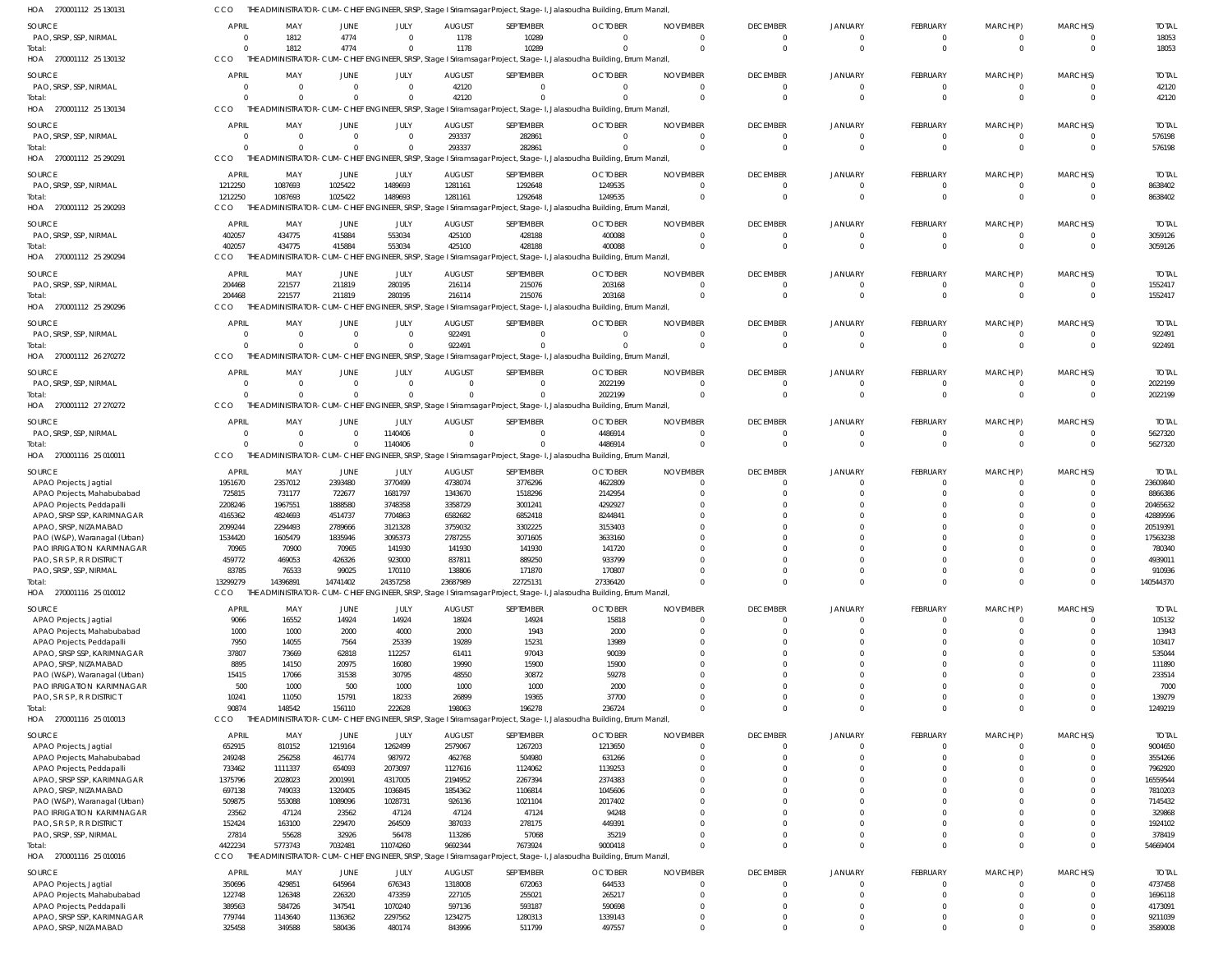| 4124053<br>PAO (W&P), Waranagal (Urban)<br>282249<br>308686<br>601515<br>704287<br>537366<br>589654<br>1100296<br>$\overline{0}$<br>$\Omega$<br>$\Omega$<br>176722<br>PAO IRRIGATION KARIMNAGAR<br>12623<br>25246<br>12623<br>25246<br>25246<br>25246<br>50492<br>$\Omega$<br>$\Omega$<br>PAO, S R S P, R R DISTRICT<br>133807<br>143357<br>200184<br>233226<br>338592<br>246298<br>399460<br>1694924<br>$\Omega$<br>PAO, SRSP, SSP, NIRMAL<br>12028<br>24056<br>14236<br>24420<br>48986<br>24675<br>15228<br>163629<br>$\Omega$<br>$\cap$<br>3765181<br>5984857<br>2408916<br>3135498<br>5170710<br>4198256<br>4902624<br>$\Omega$<br>29566042<br>$\Omega$<br>$\Omega$<br>$\Omega$<br>$\Omega$<br>$\Omega$<br>Total:<br>HOA 270001116 25 010017<br>CCO<br>THE ADMINISTRATOR-CUM-CHIEF ENGINEER, SRSP, Stage I Sriramsagar Project, Stage-I, Jalasoudha Building, Errum Manzil,<br>SEPTEMBER<br><b>OCTOBER</b><br><b>TOTAL</b><br>APRIL<br>MAY<br>JUNE<br>JULY<br><b>AUGUST</b><br><b>NOVEMBER</b><br><b>DECEMBER</b><br><b>JANUARY</b><br><b>FEBRUARY</b><br>MARCH(P)<br>MARCH(S)<br>APAO Projects, Jagtial<br>167150<br>$\overline{0}$<br>69588<br>$\overline{0}$<br>$\overline{0}$<br>236738<br>$\overline{0}$<br>$\Omega$<br>$\Omega$<br>$\mathbf 0$<br>$\cap$<br>$\cap$<br>$\Omega$<br>$\Omega$<br>24000<br>24000<br>$\overline{0}$<br>$\overline{0}$<br>APAO Projects, Peddapalli<br>$\Omega$<br>$\overline{0}$<br>$\Omega$<br>$\Omega$<br>$\Omega$<br>$\Omega$<br>APAO, SRSP SSP, KARIMNAGAR<br>620592<br>227884<br>848476<br>$\Omega$<br>$\Omega$<br>$\Omega$<br>C<br>90790<br>APAO, SRSP, NIZAMABAD<br>51955<br>38835<br>$\overline{0}$<br>$\Omega$<br>$\Omega$<br>$\Omega$<br>PAO (W&P), Waranagal (Urban)<br>19717<br>76137<br>95854<br>$\Omega$<br>$\Omega$<br>PAO, S R S P, R R DISTRICT<br>$-81187$<br>$\overline{0}$<br>$-81187$<br>$\Omega$<br>$\Omega$<br>$\cap$<br>$\Omega$<br>748684<br>129680<br>336307<br>$\Omega$<br>1214671<br>Total:<br>$\Omega$<br>$\Omega$<br>$\cap$<br>$\cap$<br>0<br>$\Omega$<br>$\Omega$<br>$\Omega$<br>THE ADMINISTRATOR-CUM-CHIEF ENGINEER, SRSP, Stage I Sriramsagar Project, Stage-I, Jalasoudha Building, Errum Manzil,<br>HOA 270001116 25 010018<br>CCO<br>APRIL<br>MAY<br><b>JUNE</b><br>JULY<br><b>AUGUST</b><br>SEPTEMBER<br><b>OCTOBER</b><br><b>NOVEMBER</b><br><b>DECEMBER</b><br><b>JANUARY</b><br><b>FEBRUARY</b><br>MARCH(P)<br>MARCH(S)<br><b>TOTAI</b><br>1444820<br>APAO Projects, Jagtial<br>679025<br>614565<br>151230<br>$\Omega$<br>$\Omega$<br>$\Omega$<br>$^{\circ}$<br>$\Omega$<br>$\Omega$<br>APAO Projects, Mahabubabad<br>186040<br>88028<br>274068<br>$\Omega$<br>$\overline{0}$<br>$\Omega$<br>$\Omega$<br>$\Omega$<br>$\Omega$<br>$\Omega$<br>$\Omega$<br>APAO Projects, Peddapalli<br>609287<br>165442<br>111873<br>886602<br>$\Omega$<br>68594<br>APAO, SRSP SSP, KARIMNAGAR<br>1339758<br>208865<br>1617217<br>$\Omega$<br>n<br>-C<br>- 0<br>1148453<br>APAO, SRSP, NIZAMABAD<br>847935<br>90703<br>209815<br>$\Omega$<br>33533<br>PAO (W&P), Waranagal (Urban)<br>414016<br>23476<br>471025<br>C<br>n<br>PAO IRRIGATION KARIMNAGAR<br>39843<br>39843<br>$\Omega$<br>$\overline{0}$<br>$\Omega$<br>290784<br>55031<br>PAO, S R S P, R R DISTRICT<br>162169<br>507984<br>C<br>$\cap$<br>PAO, SRSP, SSP, NIRMAL<br>54248<br>54248<br>$\overline{0}$<br>$\Omega$<br>$\Omega$<br>$\Omega$<br>$\Omega$<br>$\cap$<br>1589932<br>$\Omega$<br>4146281<br>708047<br>$\Omega$<br>6444260<br>$\Omega$<br>$\Omega$<br>Total:<br>THE ADMINISTRATOR-CUM-CHIEF ENGINEER, SRSP, Stage I Sriramsagar Project, Stage-I, Jalasoudha Building, Errum Manzil,<br>HOA 270001116 25 020021<br>CCO<br>APRIL<br>MAY<br>JUNE<br>JULY<br><b>AUGUST</b><br>SEPTEMBER<br><b>OCTOBER</b><br><b>NOVEMBER</b><br><b>DECEMBER</b><br><b>JANUARY</b><br><b>FEBRUARY</b><br>MARCH(P)<br>MARCH(S)<br><b>TOTAI</b><br>54386<br>APAO Projects, Jagtial<br>54386<br>$\overline{0}$<br>$\overline{0}$<br>$\overline{0}$<br>$\overline{0}$<br>$\overline{0}$<br>$\overline{0}$<br>$\Omega$<br>$\Omega$<br>$\Omega$<br>$\Omega$<br>$\Omega$<br>65796<br>32898<br>16449<br>16449<br>$\overline{0}$<br>APAO Projects, Peddapalli<br>$\Omega$<br>$\Omega$<br>$\cap$<br>- 0<br>APAO, SRSP SSP, KARIMNAGAR<br>20256<br>6492<br>26748<br>$\Omega$<br>$\overline{0}$<br>$\Omega$<br>$\Omega$<br>$\cap$<br>- 0<br>APAO, SRSP, NIZAMABAD<br>31976<br>$\overline{0}$<br>31976<br>$\overline{\mathbf{0}}$<br>$\overline{0}$<br>$\Omega$<br>$\Omega$<br>- 0<br>$\cap$<br>$\Omega$<br>6492<br>86362<br>53154<br>16449<br>16449<br>$\Omega$<br>178906<br>Total:<br>$\Omega$<br>$\cap$<br>$\cap$<br>$\Omega$<br>$\Omega$<br>$\Omega$<br>$\Omega$<br>THE ADMINISTRATOR-CUM-CHIEF ENGINEER, SRSP, Stage I Sriramsagar Project, Stage-I, Jalasoudha Building, Errum Manzil,<br>CCO<br><b>APRIL</b><br>SEPTEMBER<br><b>OCTOBER</b><br><b>NOVEMBER</b><br><b>DECEMBER</b><br>MARCH(S)<br>SOURCE<br>MAY<br>JUNE<br>JULY<br><b>AUGUST</b><br><b>JANUARY</b><br><b>FEBRUARY</b><br>MARCH(P)<br><b>TOTAL</b><br>32246<br>24123<br>40123<br>89473<br>172334<br>358299<br>APAO Projects, Jagtial<br>$\overline{0}$<br>$\Omega$<br>$\Omega$<br>$\Omega$<br>$\Omega$<br>17228<br>17228<br>APAO Projects, Mahabubabad<br>$\overline{0}$<br>57240<br>17228<br>108924<br>$\overline{0}$<br>$\Omega$<br>APAO, SRSP SSP, KARIMNAGAR<br>53566<br>53566<br>107132<br>$\overline{0}$<br>$\overline{0}$<br>$\overline{0}$<br>$\Omega$<br>$\Omega$<br>$\Omega$<br>35528<br>17764<br>APAO, SRSP, NIZAMABAD<br>31976<br>31976<br>35528<br>35528<br>188300<br>$\Omega$<br>$\Omega$<br>71456<br>478760<br>PAO (W&P), Waranagal (Urban)<br>16078<br>112546<br>64312<br>71456<br>71456<br>71456<br>$\Omega$<br>$\cap$<br>188347<br>16078<br>198088<br>128534<br>217901<br>213685<br>278782<br>$\Omega$<br>$\Omega$<br>1241415<br>$\Omega$<br>$\cap$<br>$\Omega$<br>lotal:<br>THE ADMINISTRATOR-CUM-CHIEF ENGINEER, SRSP, Stage I Sriramsagar Project, Stage-I, Jalasoudha Building, Errum Manzil,<br>CCO<br><b>OCTOBER</b><br>SOURCE<br><b>APRIL</b><br>MAY<br>JUNE<br>JULY<br><b>AUGUST</b><br>SEPTEMBER<br><b>NOVEMBER</b><br><b>DECEMBER</b><br><b>JANUARY</b><br><b>FEBRUARY</b><br>MARCH(P)<br>MARCH(S)<br><b>TOTAI</b><br>21623<br>$\overline{0}$<br>21623<br>APAO Projects, Jagtial<br>$\overline{0}$<br>$\overline{0}$<br>$\overline{0}$<br>$\Omega$<br>$\Omega$<br>$\Omega$<br>$\cap$<br>$\Omega$<br>1158758<br>APAO Projects, Mahabubabad<br>1158758<br>$\overline{0}$<br>$\Omega$<br>$\Omega$<br>$\Omega$<br>$\Omega$<br>$\cap$<br>21623<br>1158758<br>1180381<br>Total:<br>$\Omega$<br>$\Omega$<br>$\Omega$<br>$\Omega$<br>$\Omega$<br>$\cap$<br>$\cap$<br>$\Omega$<br>HOA<br>270001116 25 110111<br>CCO<br>THE ADMINISTRATOR-CUM-CHIEF ENGINEER, SRSP, Stage I Sriramsagar Project, Stage-I, Jalasoudha Building, Errum Manzil,<br><b>APRIL</b><br><b>NOVEMBER</b><br>SOURCE<br>MAY<br><b>JUNE</b><br>JULY<br><b>AUGUST</b><br>SEPTEMBER<br><b>OCTOBER</b><br><b>DECEMBER</b><br><b>JANUARY</b><br><b>FEBRUARY</b><br>MARCH(P)<br>MARCH(S)<br><b>TOTAL</b><br>APAO Projects, Jagtial<br>$\overline{0}$<br>311928<br>179700<br>491628<br>$\overline{0}$<br>$\Omega$<br>$^{\circ}$<br>$\Omega$<br>$^{\circ}$<br>$\Omega$<br>$\Omega$<br>298978<br>298978<br>APAO Projects, Peddapalli<br>$\Omega$<br>$\mathbf{0}$<br>$\overline{0}$<br>$\Omega$<br>$\Omega$<br>$\Omega$<br>$\Omega$<br>$\Omega$<br>$\Omega$<br>$\Omega$<br>4950<br>APAO, SRSP SSP, KARIMNAGAR<br>443094<br>$\overline{0}$<br>448044<br>$\Omega$<br>APAO, SRSP, NIZAMABAD<br>353868<br>8771<br>362639<br>$\overline{0}$<br>$\Omega$<br>$\cap$<br>-C<br>230550<br>PAO (W&P), Waranagal (Urban)<br>2640<br>227910<br>$\Omega$<br>$\Omega$<br>PAO, SRSP, SSP, NIRMAL<br>24984<br>24984<br>$\Omega$<br>$\Omega$<br>$\Omega$<br>$\Omega$<br>- 0<br>$\Omega$<br>$\Omega$<br>769696<br>670746<br>416381<br>$\Omega$<br>$\Omega$<br>1856823<br>Total:<br>$\Omega$<br>$\Omega$<br>$\Omega$<br>THE ADMINISTRATOR-CUM-CHIEF ENGINEER, SRSP, Stage I Sriramsagar Project, Stage-I, Jalasoudha Building, Errum Manzil,<br>HOA 270001116 25 130131<br>CCO<br>APRIL<br>MAY<br><b>JUNE</b><br>JULY<br><b>AUGUST</b><br>SEPTEMBER<br><b>OCTOBER</b><br><b>NOVEMBER</b><br><b>DECEMBER</b><br><b>JANUARY</b><br>FEBRUARY<br>MARCH(P)<br>MARCH(S)<br><b>TOTAL</b><br>$\overline{0}$<br>3000<br>32669<br>$\overline{0}$<br>35669<br>APAO Projects, Jagtial<br>$\overline{0}$<br>$^{\circ}$<br>- 0<br>$\Omega$<br>0<br>23157<br>22826<br>1500<br>9538<br>$\overline{0}$<br>57021<br>APAO Projects, Peddapalli<br>$\Omega$<br>$\Omega$<br>$\Omega$<br>$\Omega$<br>$\Omega$<br>APAO, SRSP SSP, KARIMNAGAR<br>16905<br>72661<br>48142<br>1179<br>138887<br>$\Omega$<br>$\Omega$<br>APAO, SRSP, NIZAMABAD<br>47267<br>$\overline{\mathbf{0}}$<br>47267<br>$\Omega$<br>$\Omega$<br>C<br>$\Omega$<br>PAO (W&P), Waranagal (Urban)<br>5065<br>9306<br>8598<br>22969<br>$\Omega$<br>$\cap$<br>$\Omega$<br>$\Omega$<br>- 0<br>PAO, S R S P, R R DISTRICT<br>$\overline{0}$<br>14005<br>$\overline{0}$<br>14005<br>$\Omega$<br>$\Omega$<br>$\Omega$<br>$\Omega$<br>$\Omega$<br>$\cap$<br>40062<br>150819<br>105622<br>19315<br>$\Omega$<br>$\Omega$<br>315818<br>$\Omega$<br>$\Omega$<br>$\cap$<br>$\Omega$<br>$\Omega$<br>Total:<br>$\cap$<br>HOA 270001116 25 130132<br>CCO<br>THE ADMINISTRATOR-CUM-CHIEF ENGINEER, SRSP, Stage I Sriramsagar Project, Stage-I, Jalasoudha Building, Errum Manzil,<br>APRIL<br>MAY<br>JUNE<br>JULY<br><b>AUGUST</b><br>SEPTEMBER<br><b>OCTOBER</b><br><b>NOVEMBER</b><br><b>DECEMBER</b><br>JANUARY<br><b>FEBRUARY</b><br>MARCH(P)<br>MARCH(S)<br><b>TOTAL</b><br>$\overline{\mathbf{0}}$<br>616346<br>19350<br>635696<br>APAO Projects, Jagtial<br>$\overline{0}$<br>$\overline{0}$<br>$\mathbf{0}$<br>-0<br>- 0<br>$\Omega$<br>$\Omega$<br>6492<br>87959<br>3246<br>97697<br>APAO Projects, Peddapalli<br>$\Omega$<br>$\Omega$<br>C<br>$\Omega$<br>6574<br>APAO, SRSP SSP, KARIMNAGAR<br>157311<br>135856<br>299741<br>$\Omega$<br>$\Omega$<br>-C<br>APAO, SRSP, NIZAMABAD<br>$\overline{\mathbf{0}}$<br>80915<br>45810<br>126725<br>$\cap$<br>$\Omega$<br>45398<br>PAO (W&P), Waranagal (Urban)<br>19800<br>65198<br>$\Omega$<br>$\Omega$<br>$\Omega$<br>PAO, S R S P, R R DISTRICT<br>17826<br>8064<br>25890<br>$\overline{0}$<br>$\Omega$<br>-C<br>19710<br>PAO, SRSP, SSP, NIRMAL<br>19710<br>$\Omega$<br>$\Omega$<br>$\Omega$<br>$\Omega$<br>$\Omega$<br>$\Omega$<br>228911<br>938902<br>102844<br>1270657<br>Total:<br>$\Omega$<br>$\Omega$<br>$\Omega$<br>$\cap$<br>$\Omega$<br>$\Omega$<br>$\cap$<br>HOA 270001116 25 130134<br>CCO<br>THE ADMINISTRATOR-CUM-CHIEF ENGINEER, SRSP, Stage I Sriramsagar Project, Stage-I, Jalasoudha Building, Errum Manzil,<br><b>APRIL</b><br>MAY<br><b>JUNE</b><br>JULY<br><b>AUGUST</b><br>SEPTEMBER<br><b>OCTOBER</b><br><b>NOVEMBER</b><br><b>DECEMBER</b><br><b>JANUARY</b><br>FEBRUARY<br>MARCH(P)<br>MARCH(S)<br><b>TOTAL</b><br>1010441<br>188574<br>1199015<br>APAO Projects, Jagtial<br>$\overline{0}$<br>$\overline{0}$<br>$^{\circ}$<br>$\Omega$<br>$\mathbf{0}$<br>- 0<br>$\Omega$<br>0<br>0<br>$\overline{0}$<br>$\overline{0}$<br>$\overline{0}$<br>412500<br>376200<br>$\overline{0}$<br>$\Omega$<br>$\Omega$<br>$\mathbf 0$<br>$\mathbf 0$<br>788700<br>APAO Projects, Peddapalli<br>$\Omega$<br>$\Omega$<br>$\mathbf{0}$ | SOURCE                  | <b>APRIL</b> | MAY | JUNE | JULY | <b>AUGUST</b> | SEPTEMBER | <b>OCTOBER</b> | <b>NOVEMBER</b> | <b>DECEMBER</b> | <b>JANUARY</b> | FEBRUARY | MARCH(P) | MARCH(S) | <b>TOTAL</b> |
|---------------------------------------------------------------------------------------------------------------------------------------------------------------------------------------------------------------------------------------------------------------------------------------------------------------------------------------------------------------------------------------------------------------------------------------------------------------------------------------------------------------------------------------------------------------------------------------------------------------------------------------------------------------------------------------------------------------------------------------------------------------------------------------------------------------------------------------------------------------------------------------------------------------------------------------------------------------------------------------------------------------------------------------------------------------------------------------------------------------------------------------------------------------------------------------------------------------------------------------------------------------------------------------------------------------------------------------------------------------------------------------------------------------------------------------------------------------------------------------------------------------------------------------------------------------------------------------------------------------------------------------------------------------------------------------------------------------------------------------------------------------------------------------------------------------------------------------------------------------------------------------------------------------------------------------------------------------------------------------------------------------------------------------------------------------------------------------------------------------------------------------------------------------------------------------------------------------------------------------------------------------------------------------------------------------------------------------------------------------------------------------------------------------------------------------------------------------------------------------------------------------------------------------------------------------------------------------------------------------------------------------------------------------------------------------------------------------------------------------------------------------------------------------------------------------------------------------------------------------------------------------------------------------------------------------------------------------------------------------------------------------------------------------------------------------------------------------------------------------------------------------------------------------------------------------------------------------------------------------------------------------------------------------------------------------------------------------------------------------------------------------------------------------------------------------------------------------------------------------------------------------------------------------------------------------------------------------------------------------------------------------------------------------------------------------------------------------------------------------------------------------------------------------------------------------------------------------------------------------------------------------------------------------------------------------------------------------------------------------------------------------------------------------------------------------------------------------------------------------------------------------------------------------------------------------------------------------------------------------------------------------------------------------------------------------------------------------------------------------------------------------------------------------------------------------------------------------------------------------------------------------------------------------------------------------------------------------------------------------------------------------------------------------------------------------------------------------------------------------------------------------------------------------------------------------------------------------------------------------------------------------------------------------------------------------------------------------------------------------------------------------------------------------------------------------------------------------------------------------------------------------------------------------------------------------------------------------------------------------------------------------------------------------------------------------------------------------------------------------------------------------------------------------------------------------------------------------------------------------------------------------------------------------------------------------------------------------------------------------------------------------------------------------------------------------------------------------------------------------------------------------------------------------------------------------------------------------------------------------------------------------------------------------------------------------------------------------------------------------------------------------------------------------------------------------------------------------------------------------------------------------------------------------------------------------------------------------------------------------------------------------------------------------------------------------------------------------------------------------------------------------------------------------------------------------------------------------------------------------------------------------------------------------------------------------------------------------------------------------------------------------------------------------------------------------------------------------------------------------------------------------------------------------------------------------------------------------------------------------------------------------------------------------------------------------------------------------------------------------------------------------------------------------------------------------------------------------------------------------------------------------------------------------------------------------------------------------------------------------------------------------------------------------------------------------------------------------------------------------------------------------------------------------------------------------------------------------------------------------------------------------------------------------------------------------------------------------------------------------------------------------------------------------------------------------------------------------------------------------------------------------------------------------------------------------------------------------------------------------------------------------------------------------------------------------------------------------------------------------------------------------------------------------------------------------------------------------------------------------------------------------------------------------------------------------------------------------------------------------------------------------------------------------------------------------------------------------------------------------------------------------------------------------------------------------------------------------------------------------------------------------------------------------------------------------------------------------------------------------------------------------------------------------------------------------------------------------------------------------------------------------------------------------------------------------------------------------------------------------------------------------------------------------------------------------------------------------------------------------------------------------------------------------------------------------------------------------------------------------------------------------------------------------------------------------------------------------------------------------------------------------------------------------------------------------------------------------------------------------------------------------------------------------------------------------------------------------------------------------------------------------------------------------------------------------------------------------------------------------------------------------------------------------------------------------------------------------------------------------------------------------------------------------------------------------------------------------------------------------------------------------------------------------------------------------------------------------------------------------------------------------------------------------------------------------------------------------------------------------------------------------------------------------------------------------------------------------------------------------------------------------------------------------------------------------------------------------------------------------------------------------------------------------------------------------------------------------------------------------------------------------------------------------------------------------------------------------------------------------------------------------------------------------------------------------------------------------------------------------------------------------------------------------------------------------------------------------------------------------------------------------------------------------------------------------------------------------------------------------------------------------------------------------------------------------------------------------------------------------------------------------------------------------------------------------------------------------------------------------------------------------------------------------------------------------------------------------------------------------|-------------------------|--------------|-----|------|------|---------------|-----------|----------------|-----------------|-----------------|----------------|----------|----------|----------|--------------|
|                                                                                                                                                                                                                                                                                                                                                                                                                                                                                                                                                                                                                                                                                                                                                                                                                                                                                                                                                                                                                                                                                                                                                                                                                                                                                                                                                                                                                                                                                                                                                                                                                                                                                                                                                                                                                                                                                                                                                                                                                                                                                                                                                                                                                                                                                                                                                                                                                                                                                                                                                                                                                                                                                                                                                                                                                                                                                                                                                                                                                                                                                                                                                                                                                                                                                                                                                                                                                                                                                                                                                                                                                                                                                                                                                                                                                                                                                                                                                                                                                                                                                                                                                                                                                                                                                                                                                                                                                                                                                                                                                                                                                                                                                                                                                                                                                                                                                                                                                                                                                                                                                                                                                                                                                                                                                                                                                                                                                                                                                                                                                                                                                                                                                                                                                                                                                                                                                                                                                                                                                                                                                                                                                                                                                                                                                                                                                                                                                                                                                                                                                                                                                                                                                                                                                                                                                                                                                                                                                                                                                                                                                                                                                                                                                                                                                                                                                                                                                                                                                                                                                                                                                                                                                                                                                                                                                                                                                                                                                                                                                                                                                                                                                                                                                                                                                                                                                                                                                                                                                                                                                                                                                                                                                                                                                                                                                                                                                                                                                                                                                                                                                                                                                                                                                                                                                                                                                                                                                                                                                                                                                                                                                                                                                                                                                                                                                                                                                                                                                                                                                                                                                                                                                                                                                                                                                                                                                                                                                                                                                                                                                                                                                                                                                                                                                                                                                                                                                                                                                                                                                                                                                                                                                                                                                                                                                                                                                               |                         |              |     |      |      |               |           |                |                 |                 |                |          |          |          |              |
|                                                                                                                                                                                                                                                                                                                                                                                                                                                                                                                                                                                                                                                                                                                                                                                                                                                                                                                                                                                                                                                                                                                                                                                                                                                                                                                                                                                                                                                                                                                                                                                                                                                                                                                                                                                                                                                                                                                                                                                                                                                                                                                                                                                                                                                                                                                                                                                                                                                                                                                                                                                                                                                                                                                                                                                                                                                                                                                                                                                                                                                                                                                                                                                                                                                                                                                                                                                                                                                                                                                                                                                                                                                                                                                                                                                                                                                                                                                                                                                                                                                                                                                                                                                                                                                                                                                                                                                                                                                                                                                                                                                                                                                                                                                                                                                                                                                                                                                                                                                                                                                                                                                                                                                                                                                                                                                                                                                                                                                                                                                                                                                                                                                                                                                                                                                                                                                                                                                                                                                                                                                                                                                                                                                                                                                                                                                                                                                                                                                                                                                                                                                                                                                                                                                                                                                                                                                                                                                                                                                                                                                                                                                                                                                                                                                                                                                                                                                                                                                                                                                                                                                                                                                                                                                                                                                                                                                                                                                                                                                                                                                                                                                                                                                                                                                                                                                                                                                                                                                                                                                                                                                                                                                                                                                                                                                                                                                                                                                                                                                                                                                                                                                                                                                                                                                                                                                                                                                                                                                                                                                                                                                                                                                                                                                                                                                                                                                                                                                                                                                                                                                                                                                                                                                                                                                                                                                                                                                                                                                                                                                                                                                                                                                                                                                                                                                                                                                                                                                                                                                                                                                                                                                                                                                                                                                                                                                                                               |                         |              |     |      |      |               |           |                |                 |                 |                |          |          |          |              |
|                                                                                                                                                                                                                                                                                                                                                                                                                                                                                                                                                                                                                                                                                                                                                                                                                                                                                                                                                                                                                                                                                                                                                                                                                                                                                                                                                                                                                                                                                                                                                                                                                                                                                                                                                                                                                                                                                                                                                                                                                                                                                                                                                                                                                                                                                                                                                                                                                                                                                                                                                                                                                                                                                                                                                                                                                                                                                                                                                                                                                                                                                                                                                                                                                                                                                                                                                                                                                                                                                                                                                                                                                                                                                                                                                                                                                                                                                                                                                                                                                                                                                                                                                                                                                                                                                                                                                                                                                                                                                                                                                                                                                                                                                                                                                                                                                                                                                                                                                                                                                                                                                                                                                                                                                                                                                                                                                                                                                                                                                                                                                                                                                                                                                                                                                                                                                                                                                                                                                                                                                                                                                                                                                                                                                                                                                                                                                                                                                                                                                                                                                                                                                                                                                                                                                                                                                                                                                                                                                                                                                                                                                                                                                                                                                                                                                                                                                                                                                                                                                                                                                                                                                                                                                                                                                                                                                                                                                                                                                                                                                                                                                                                                                                                                                                                                                                                                                                                                                                                                                                                                                                                                                                                                                                                                                                                                                                                                                                                                                                                                                                                                                                                                                                                                                                                                                                                                                                                                                                                                                                                                                                                                                                                                                                                                                                                                                                                                                                                                                                                                                                                                                                                                                                                                                                                                                                                                                                                                                                                                                                                                                                                                                                                                                                                                                                                                                                                                                                                                                                                                                                                                                                                                                                                                                                                                                                                                                               |                         |              |     |      |      |               |           |                |                 |                 |                |          |          |          |              |
|                                                                                                                                                                                                                                                                                                                                                                                                                                                                                                                                                                                                                                                                                                                                                                                                                                                                                                                                                                                                                                                                                                                                                                                                                                                                                                                                                                                                                                                                                                                                                                                                                                                                                                                                                                                                                                                                                                                                                                                                                                                                                                                                                                                                                                                                                                                                                                                                                                                                                                                                                                                                                                                                                                                                                                                                                                                                                                                                                                                                                                                                                                                                                                                                                                                                                                                                                                                                                                                                                                                                                                                                                                                                                                                                                                                                                                                                                                                                                                                                                                                                                                                                                                                                                                                                                                                                                                                                                                                                                                                                                                                                                                                                                                                                                                                                                                                                                                                                                                                                                                                                                                                                                                                                                                                                                                                                                                                                                                                                                                                                                                                                                                                                                                                                                                                                                                                                                                                                                                                                                                                                                                                                                                                                                                                                                                                                                                                                                                                                                                                                                                                                                                                                                                                                                                                                                                                                                                                                                                                                                                                                                                                                                                                                                                                                                                                                                                                                                                                                                                                                                                                                                                                                                                                                                                                                                                                                                                                                                                                                                                                                                                                                                                                                                                                                                                                                                                                                                                                                                                                                                                                                                                                                                                                                                                                                                                                                                                                                                                                                                                                                                                                                                                                                                                                                                                                                                                                                                                                                                                                                                                                                                                                                                                                                                                                                                                                                                                                                                                                                                                                                                                                                                                                                                                                                                                                                                                                                                                                                                                                                                                                                                                                                                                                                                                                                                                                                                                                                                                                                                                                                                                                                                                                                                                                                                                                                                               |                         |              |     |      |      |               |           |                |                 |                 |                |          |          |          |              |
|                                                                                                                                                                                                                                                                                                                                                                                                                                                                                                                                                                                                                                                                                                                                                                                                                                                                                                                                                                                                                                                                                                                                                                                                                                                                                                                                                                                                                                                                                                                                                                                                                                                                                                                                                                                                                                                                                                                                                                                                                                                                                                                                                                                                                                                                                                                                                                                                                                                                                                                                                                                                                                                                                                                                                                                                                                                                                                                                                                                                                                                                                                                                                                                                                                                                                                                                                                                                                                                                                                                                                                                                                                                                                                                                                                                                                                                                                                                                                                                                                                                                                                                                                                                                                                                                                                                                                                                                                                                                                                                                                                                                                                                                                                                                                                                                                                                                                                                                                                                                                                                                                                                                                                                                                                                                                                                                                                                                                                                                                                                                                                                                                                                                                                                                                                                                                                                                                                                                                                                                                                                                                                                                                                                                                                                                                                                                                                                                                                                                                                                                                                                                                                                                                                                                                                                                                                                                                                                                                                                                                                                                                                                                                                                                                                                                                                                                                                                                                                                                                                                                                                                                                                                                                                                                                                                                                                                                                                                                                                                                                                                                                                                                                                                                                                                                                                                                                                                                                                                                                                                                                                                                                                                                                                                                                                                                                                                                                                                                                                                                                                                                                                                                                                                                                                                                                                                                                                                                                                                                                                                                                                                                                                                                                                                                                                                                                                                                                                                                                                                                                                                                                                                                                                                                                                                                                                                                                                                                                                                                                                                                                                                                                                                                                                                                                                                                                                                                                                                                                                                                                                                                                                                                                                                                                                                                                                                                                               |                         |              |     |      |      |               |           |                |                 |                 |                |          |          |          |              |
|                                                                                                                                                                                                                                                                                                                                                                                                                                                                                                                                                                                                                                                                                                                                                                                                                                                                                                                                                                                                                                                                                                                                                                                                                                                                                                                                                                                                                                                                                                                                                                                                                                                                                                                                                                                                                                                                                                                                                                                                                                                                                                                                                                                                                                                                                                                                                                                                                                                                                                                                                                                                                                                                                                                                                                                                                                                                                                                                                                                                                                                                                                                                                                                                                                                                                                                                                                                                                                                                                                                                                                                                                                                                                                                                                                                                                                                                                                                                                                                                                                                                                                                                                                                                                                                                                                                                                                                                                                                                                                                                                                                                                                                                                                                                                                                                                                                                                                                                                                                                                                                                                                                                                                                                                                                                                                                                                                                                                                                                                                                                                                                                                                                                                                                                                                                                                                                                                                                                                                                                                                                                                                                                                                                                                                                                                                                                                                                                                                                                                                                                                                                                                                                                                                                                                                                                                                                                                                                                                                                                                                                                                                                                                                                                                                                                                                                                                                                                                                                                                                                                                                                                                                                                                                                                                                                                                                                                                                                                                                                                                                                                                                                                                                                                                                                                                                                                                                                                                                                                                                                                                                                                                                                                                                                                                                                                                                                                                                                                                                                                                                                                                                                                                                                                                                                                                                                                                                                                                                                                                                                                                                                                                                                                                                                                                                                                                                                                                                                                                                                                                                                                                                                                                                                                                                                                                                                                                                                                                                                                                                                                                                                                                                                                                                                                                                                                                                                                                                                                                                                                                                                                                                                                                                                                                                                                                                                                                               |                         |              |     |      |      |               |           |                |                 |                 |                |          |          |          |              |
|                                                                                                                                                                                                                                                                                                                                                                                                                                                                                                                                                                                                                                                                                                                                                                                                                                                                                                                                                                                                                                                                                                                                                                                                                                                                                                                                                                                                                                                                                                                                                                                                                                                                                                                                                                                                                                                                                                                                                                                                                                                                                                                                                                                                                                                                                                                                                                                                                                                                                                                                                                                                                                                                                                                                                                                                                                                                                                                                                                                                                                                                                                                                                                                                                                                                                                                                                                                                                                                                                                                                                                                                                                                                                                                                                                                                                                                                                                                                                                                                                                                                                                                                                                                                                                                                                                                                                                                                                                                                                                                                                                                                                                                                                                                                                                                                                                                                                                                                                                                                                                                                                                                                                                                                                                                                                                                                                                                                                                                                                                                                                                                                                                                                                                                                                                                                                                                                                                                                                                                                                                                                                                                                                                                                                                                                                                                                                                                                                                                                                                                                                                                                                                                                                                                                                                                                                                                                                                                                                                                                                                                                                                                                                                                                                                                                                                                                                                                                                                                                                                                                                                                                                                                                                                                                                                                                                                                                                                                                                                                                                                                                                                                                                                                                                                                                                                                                                                                                                                                                                                                                                                                                                                                                                                                                                                                                                                                                                                                                                                                                                                                                                                                                                                                                                                                                                                                                                                                                                                                                                                                                                                                                                                                                                                                                                                                                                                                                                                                                                                                                                                                                                                                                                                                                                                                                                                                                                                                                                                                                                                                                                                                                                                                                                                                                                                                                                                                                                                                                                                                                                                                                                                                                                                                                                                                                                                                                                               | SOURCE                  |              |     |      |      |               |           |                |                 |                 |                |          |          |          |              |
|                                                                                                                                                                                                                                                                                                                                                                                                                                                                                                                                                                                                                                                                                                                                                                                                                                                                                                                                                                                                                                                                                                                                                                                                                                                                                                                                                                                                                                                                                                                                                                                                                                                                                                                                                                                                                                                                                                                                                                                                                                                                                                                                                                                                                                                                                                                                                                                                                                                                                                                                                                                                                                                                                                                                                                                                                                                                                                                                                                                                                                                                                                                                                                                                                                                                                                                                                                                                                                                                                                                                                                                                                                                                                                                                                                                                                                                                                                                                                                                                                                                                                                                                                                                                                                                                                                                                                                                                                                                                                                                                                                                                                                                                                                                                                                                                                                                                                                                                                                                                                                                                                                                                                                                                                                                                                                                                                                                                                                                                                                                                                                                                                                                                                                                                                                                                                                                                                                                                                                                                                                                                                                                                                                                                                                                                                                                                                                                                                                                                                                                                                                                                                                                                                                                                                                                                                                                                                                                                                                                                                                                                                                                                                                                                                                                                                                                                                                                                                                                                                                                                                                                                                                                                                                                                                                                                                                                                                                                                                                                                                                                                                                                                                                                                                                                                                                                                                                                                                                                                                                                                                                                                                                                                                                                                                                                                                                                                                                                                                                                                                                                                                                                                                                                                                                                                                                                                                                                                                                                                                                                                                                                                                                                                                                                                                                                                                                                                                                                                                                                                                                                                                                                                                                                                                                                                                                                                                                                                                                                                                                                                                                                                                                                                                                                                                                                                                                                                                                                                                                                                                                                                                                                                                                                                                                                                                                                                                               |                         |              |     |      |      |               |           |                |                 |                 |                |          |          |          |              |
|                                                                                                                                                                                                                                                                                                                                                                                                                                                                                                                                                                                                                                                                                                                                                                                                                                                                                                                                                                                                                                                                                                                                                                                                                                                                                                                                                                                                                                                                                                                                                                                                                                                                                                                                                                                                                                                                                                                                                                                                                                                                                                                                                                                                                                                                                                                                                                                                                                                                                                                                                                                                                                                                                                                                                                                                                                                                                                                                                                                                                                                                                                                                                                                                                                                                                                                                                                                                                                                                                                                                                                                                                                                                                                                                                                                                                                                                                                                                                                                                                                                                                                                                                                                                                                                                                                                                                                                                                                                                                                                                                                                                                                                                                                                                                                                                                                                                                                                                                                                                                                                                                                                                                                                                                                                                                                                                                                                                                                                                                                                                                                                                                                                                                                                                                                                                                                                                                                                                                                                                                                                                                                                                                                                                                                                                                                                                                                                                                                                                                                                                                                                                                                                                                                                                                                                                                                                                                                                                                                                                                                                                                                                                                                                                                                                                                                                                                                                                                                                                                                                                                                                                                                                                                                                                                                                                                                                                                                                                                                                                                                                                                                                                                                                                                                                                                                                                                                                                                                                                                                                                                                                                                                                                                                                                                                                                                                                                                                                                                                                                                                                                                                                                                                                                                                                                                                                                                                                                                                                                                                                                                                                                                                                                                                                                                                                                                                                                                                                                                                                                                                                                                                                                                                                                                                                                                                                                                                                                                                                                                                                                                                                                                                                                                                                                                                                                                                                                                                                                                                                                                                                                                                                                                                                                                                                                                                                                                               |                         |              |     |      |      |               |           |                |                 |                 |                |          |          |          |              |
|                                                                                                                                                                                                                                                                                                                                                                                                                                                                                                                                                                                                                                                                                                                                                                                                                                                                                                                                                                                                                                                                                                                                                                                                                                                                                                                                                                                                                                                                                                                                                                                                                                                                                                                                                                                                                                                                                                                                                                                                                                                                                                                                                                                                                                                                                                                                                                                                                                                                                                                                                                                                                                                                                                                                                                                                                                                                                                                                                                                                                                                                                                                                                                                                                                                                                                                                                                                                                                                                                                                                                                                                                                                                                                                                                                                                                                                                                                                                                                                                                                                                                                                                                                                                                                                                                                                                                                                                                                                                                                                                                                                                                                                                                                                                                                                                                                                                                                                                                                                                                                                                                                                                                                                                                                                                                                                                                                                                                                                                                                                                                                                                                                                                                                                                                                                                                                                                                                                                                                                                                                                                                                                                                                                                                                                                                                                                                                                                                                                                                                                                                                                                                                                                                                                                                                                                                                                                                                                                                                                                                                                                                                                                                                                                                                                                                                                                                                                                                                                                                                                                                                                                                                                                                                                                                                                                                                                                                                                                                                                                                                                                                                                                                                                                                                                                                                                                                                                                                                                                                                                                                                                                                                                                                                                                                                                                                                                                                                                                                                                                                                                                                                                                                                                                                                                                                                                                                                                                                                                                                                                                                                                                                                                                                                                                                                                                                                                                                                                                                                                                                                                                                                                                                                                                                                                                                                                                                                                                                                                                                                                                                                                                                                                                                                                                                                                                                                                                                                                                                                                                                                                                                                                                                                                                                                                                                                                                                               |                         |              |     |      |      |               |           |                |                 |                 |                |          |          |          |              |
|                                                                                                                                                                                                                                                                                                                                                                                                                                                                                                                                                                                                                                                                                                                                                                                                                                                                                                                                                                                                                                                                                                                                                                                                                                                                                                                                                                                                                                                                                                                                                                                                                                                                                                                                                                                                                                                                                                                                                                                                                                                                                                                                                                                                                                                                                                                                                                                                                                                                                                                                                                                                                                                                                                                                                                                                                                                                                                                                                                                                                                                                                                                                                                                                                                                                                                                                                                                                                                                                                                                                                                                                                                                                                                                                                                                                                                                                                                                                                                                                                                                                                                                                                                                                                                                                                                                                                                                                                                                                                                                                                                                                                                                                                                                                                                                                                                                                                                                                                                                                                                                                                                                                                                                                                                                                                                                                                                                                                                                                                                                                                                                                                                                                                                                                                                                                                                                                                                                                                                                                                                                                                                                                                                                                                                                                                                                                                                                                                                                                                                                                                                                                                                                                                                                                                                                                                                                                                                                                                                                                                                                                                                                                                                                                                                                                                                                                                                                                                                                                                                                                                                                                                                                                                                                                                                                                                                                                                                                                                                                                                                                                                                                                                                                                                                                                                                                                                                                                                                                                                                                                                                                                                                                                                                                                                                                                                                                                                                                                                                                                                                                                                                                                                                                                                                                                                                                                                                                                                                                                                                                                                                                                                                                                                                                                                                                                                                                                                                                                                                                                                                                                                                                                                                                                                                                                                                                                                                                                                                                                                                                                                                                                                                                                                                                                                                                                                                                                                                                                                                                                                                                                                                                                                                                                                                                                                                                                                               |                         |              |     |      |      |               |           |                |                 |                 |                |          |          |          |              |
|                                                                                                                                                                                                                                                                                                                                                                                                                                                                                                                                                                                                                                                                                                                                                                                                                                                                                                                                                                                                                                                                                                                                                                                                                                                                                                                                                                                                                                                                                                                                                                                                                                                                                                                                                                                                                                                                                                                                                                                                                                                                                                                                                                                                                                                                                                                                                                                                                                                                                                                                                                                                                                                                                                                                                                                                                                                                                                                                                                                                                                                                                                                                                                                                                                                                                                                                                                                                                                                                                                                                                                                                                                                                                                                                                                                                                                                                                                                                                                                                                                                                                                                                                                                                                                                                                                                                                                                                                                                                                                                                                                                                                                                                                                                                                                                                                                                                                                                                                                                                                                                                                                                                                                                                                                                                                                                                                                                                                                                                                                                                                                                                                                                                                                                                                                                                                                                                                                                                                                                                                                                                                                                                                                                                                                                                                                                                                                                                                                                                                                                                                                                                                                                                                                                                                                                                                                                                                                                                                                                                                                                                                                                                                                                                                                                                                                                                                                                                                                                                                                                                                                                                                                                                                                                                                                                                                                                                                                                                                                                                                                                                                                                                                                                                                                                                                                                                                                                                                                                                                                                                                                                                                                                                                                                                                                                                                                                                                                                                                                                                                                                                                                                                                                                                                                                                                                                                                                                                                                                                                                                                                                                                                                                                                                                                                                                                                                                                                                                                                                                                                                                                                                                                                                                                                                                                                                                                                                                                                                                                                                                                                                                                                                                                                                                                                                                                                                                                                                                                                                                                                                                                                                                                                                                                                                                                                                                                                               |                         |              |     |      |      |               |           |                |                 |                 |                |          |          |          |              |
|                                                                                                                                                                                                                                                                                                                                                                                                                                                                                                                                                                                                                                                                                                                                                                                                                                                                                                                                                                                                                                                                                                                                                                                                                                                                                                                                                                                                                                                                                                                                                                                                                                                                                                                                                                                                                                                                                                                                                                                                                                                                                                                                                                                                                                                                                                                                                                                                                                                                                                                                                                                                                                                                                                                                                                                                                                                                                                                                                                                                                                                                                                                                                                                                                                                                                                                                                                                                                                                                                                                                                                                                                                                                                                                                                                                                                                                                                                                                                                                                                                                                                                                                                                                                                                                                                                                                                                                                                                                                                                                                                                                                                                                                                                                                                                                                                                                                                                                                                                                                                                                                                                                                                                                                                                                                                                                                                                                                                                                                                                                                                                                                                                                                                                                                                                                                                                                                                                                                                                                                                                                                                                                                                                                                                                                                                                                                                                                                                                                                                                                                                                                                                                                                                                                                                                                                                                                                                                                                                                                                                                                                                                                                                                                                                                                                                                                                                                                                                                                                                                                                                                                                                                                                                                                                                                                                                                                                                                                                                                                                                                                                                                                                                                                                                                                                                                                                                                                                                                                                                                                                                                                                                                                                                                                                                                                                                                                                                                                                                                                                                                                                                                                                                                                                                                                                                                                                                                                                                                                                                                                                                                                                                                                                                                                                                                                                                                                                                                                                                                                                                                                                                                                                                                                                                                                                                                                                                                                                                                                                                                                                                                                                                                                                                                                                                                                                                                                                                                                                                                                                                                                                                                                                                                                                                                                                                                                                                               |                         |              |     |      |      |               |           |                |                 |                 |                |          |          |          |              |
|                                                                                                                                                                                                                                                                                                                                                                                                                                                                                                                                                                                                                                                                                                                                                                                                                                                                                                                                                                                                                                                                                                                                                                                                                                                                                                                                                                                                                                                                                                                                                                                                                                                                                                                                                                                                                                                                                                                                                                                                                                                                                                                                                                                                                                                                                                                                                                                                                                                                                                                                                                                                                                                                                                                                                                                                                                                                                                                                                                                                                                                                                                                                                                                                                                                                                                                                                                                                                                                                                                                                                                                                                                                                                                                                                                                                                                                                                                                                                                                                                                                                                                                                                                                                                                                                                                                                                                                                                                                                                                                                                                                                                                                                                                                                                                                                                                                                                                                                                                                                                                                                                                                                                                                                                                                                                                                                                                                                                                                                                                                                                                                                                                                                                                                                                                                                                                                                                                                                                                                                                                                                                                                                                                                                                                                                                                                                                                                                                                                                                                                                                                                                                                                                                                                                                                                                                                                                                                                                                                                                                                                                                                                                                                                                                                                                                                                                                                                                                                                                                                                                                                                                                                                                                                                                                                                                                                                                                                                                                                                                                                                                                                                                                                                                                                                                                                                                                                                                                                                                                                                                                                                                                                                                                                                                                                                                                                                                                                                                                                                                                                                                                                                                                                                                                                                                                                                                                                                                                                                                                                                                                                                                                                                                                                                                                                                                                                                                                                                                                                                                                                                                                                                                                                                                                                                                                                                                                                                                                                                                                                                                                                                                                                                                                                                                                                                                                                                                                                                                                                                                                                                                                                                                                                                                                                                                                                                                                               |                         |              |     |      |      |               |           |                |                 |                 |                |          |          |          |              |
|                                                                                                                                                                                                                                                                                                                                                                                                                                                                                                                                                                                                                                                                                                                                                                                                                                                                                                                                                                                                                                                                                                                                                                                                                                                                                                                                                                                                                                                                                                                                                                                                                                                                                                                                                                                                                                                                                                                                                                                                                                                                                                                                                                                                                                                                                                                                                                                                                                                                                                                                                                                                                                                                                                                                                                                                                                                                                                                                                                                                                                                                                                                                                                                                                                                                                                                                                                                                                                                                                                                                                                                                                                                                                                                                                                                                                                                                                                                                                                                                                                                                                                                                                                                                                                                                                                                                                                                                                                                                                                                                                                                                                                                                                                                                                                                                                                                                                                                                                                                                                                                                                                                                                                                                                                                                                                                                                                                                                                                                                                                                                                                                                                                                                                                                                                                                                                                                                                                                                                                                                                                                                                                                                                                                                                                                                                                                                                                                                                                                                                                                                                                                                                                                                                                                                                                                                                                                                                                                                                                                                                                                                                                                                                                                                                                                                                                                                                                                                                                                                                                                                                                                                                                                                                                                                                                                                                                                                                                                                                                                                                                                                                                                                                                                                                                                                                                                                                                                                                                                                                                                                                                                                                                                                                                                                                                                                                                                                                                                                                                                                                                                                                                                                                                                                                                                                                                                                                                                                                                                                                                                                                                                                                                                                                                                                                                                                                                                                                                                                                                                                                                                                                                                                                                                                                                                                                                                                                                                                                                                                                                                                                                                                                                                                                                                                                                                                                                                                                                                                                                                                                                                                                                                                                                                                                                                                                                                                               |                         |              |     |      |      |               |           |                |                 |                 |                |          |          |          |              |
|                                                                                                                                                                                                                                                                                                                                                                                                                                                                                                                                                                                                                                                                                                                                                                                                                                                                                                                                                                                                                                                                                                                                                                                                                                                                                                                                                                                                                                                                                                                                                                                                                                                                                                                                                                                                                                                                                                                                                                                                                                                                                                                                                                                                                                                                                                                                                                                                                                                                                                                                                                                                                                                                                                                                                                                                                                                                                                                                                                                                                                                                                                                                                                                                                                                                                                                                                                                                                                                                                                                                                                                                                                                                                                                                                                                                                                                                                                                                                                                                                                                                                                                                                                                                                                                                                                                                                                                                                                                                                                                                                                                                                                                                                                                                                                                                                                                                                                                                                                                                                                                                                                                                                                                                                                                                                                                                                                                                                                                                                                                                                                                                                                                                                                                                                                                                                                                                                                                                                                                                                                                                                                                                                                                                                                                                                                                                                                                                                                                                                                                                                                                                                                                                                                                                                                                                                                                                                                                                                                                                                                                                                                                                                                                                                                                                                                                                                                                                                                                                                                                                                                                                                                                                                                                                                                                                                                                                                                                                                                                                                                                                                                                                                                                                                                                                                                                                                                                                                                                                                                                                                                                                                                                                                                                                                                                                                                                                                                                                                                                                                                                                                                                                                                                                                                                                                                                                                                                                                                                                                                                                                                                                                                                                                                                                                                                                                                                                                                                                                                                                                                                                                                                                                                                                                                                                                                                                                                                                                                                                                                                                                                                                                                                                                                                                                                                                                                                                                                                                                                                                                                                                                                                                                                                                                                                                                                                                                               | SOURCE                  |              |     |      |      |               |           |                |                 |                 |                |          |          |          |              |
|                                                                                                                                                                                                                                                                                                                                                                                                                                                                                                                                                                                                                                                                                                                                                                                                                                                                                                                                                                                                                                                                                                                                                                                                                                                                                                                                                                                                                                                                                                                                                                                                                                                                                                                                                                                                                                                                                                                                                                                                                                                                                                                                                                                                                                                                                                                                                                                                                                                                                                                                                                                                                                                                                                                                                                                                                                                                                                                                                                                                                                                                                                                                                                                                                                                                                                                                                                                                                                                                                                                                                                                                                                                                                                                                                                                                                                                                                                                                                                                                                                                                                                                                                                                                                                                                                                                                                                                                                                                                                                                                                                                                                                                                                                                                                                                                                                                                                                                                                                                                                                                                                                                                                                                                                                                                                                                                                                                                                                                                                                                                                                                                                                                                                                                                                                                                                                                                                                                                                                                                                                                                                                                                                                                                                                                                                                                                                                                                                                                                                                                                                                                                                                                                                                                                                                                                                                                                                                                                                                                                                                                                                                                                                                                                                                                                                                                                                                                                                                                                                                                                                                                                                                                                                                                                                                                                                                                                                                                                                                                                                                                                                                                                                                                                                                                                                                                                                                                                                                                                                                                                                                                                                                                                                                                                                                                                                                                                                                                                                                                                                                                                                                                                                                                                                                                                                                                                                                                                                                                                                                                                                                                                                                                                                                                                                                                                                                                                                                                                                                                                                                                                                                                                                                                                                                                                                                                                                                                                                                                                                                                                                                                                                                                                                                                                                                                                                                                                                                                                                                                                                                                                                                                                                                                                                                                                                                                                                               |                         |              |     |      |      |               |           |                |                 |                 |                |          |          |          |              |
|                                                                                                                                                                                                                                                                                                                                                                                                                                                                                                                                                                                                                                                                                                                                                                                                                                                                                                                                                                                                                                                                                                                                                                                                                                                                                                                                                                                                                                                                                                                                                                                                                                                                                                                                                                                                                                                                                                                                                                                                                                                                                                                                                                                                                                                                                                                                                                                                                                                                                                                                                                                                                                                                                                                                                                                                                                                                                                                                                                                                                                                                                                                                                                                                                                                                                                                                                                                                                                                                                                                                                                                                                                                                                                                                                                                                                                                                                                                                                                                                                                                                                                                                                                                                                                                                                                                                                                                                                                                                                                                                                                                                                                                                                                                                                                                                                                                                                                                                                                                                                                                                                                                                                                                                                                                                                                                                                                                                                                                                                                                                                                                                                                                                                                                                                                                                                                                                                                                                                                                                                                                                                                                                                                                                                                                                                                                                                                                                                                                                                                                                                                                                                                                                                                                                                                                                                                                                                                                                                                                                                                                                                                                                                                                                                                                                                                                                                                                                                                                                                                                                                                                                                                                                                                                                                                                                                                                                                                                                                                                                                                                                                                                                                                                                                                                                                                                                                                                                                                                                                                                                                                                                                                                                                                                                                                                                                                                                                                                                                                                                                                                                                                                                                                                                                                                                                                                                                                                                                                                                                                                                                                                                                                                                                                                                                                                                                                                                                                                                                                                                                                                                                                                                                                                                                                                                                                                                                                                                                                                                                                                                                                                                                                                                                                                                                                                                                                                                                                                                                                                                                                                                                                                                                                                                                                                                                                                                                               |                         |              |     |      |      |               |           |                |                 |                 |                |          |          |          |              |
|                                                                                                                                                                                                                                                                                                                                                                                                                                                                                                                                                                                                                                                                                                                                                                                                                                                                                                                                                                                                                                                                                                                                                                                                                                                                                                                                                                                                                                                                                                                                                                                                                                                                                                                                                                                                                                                                                                                                                                                                                                                                                                                                                                                                                                                                                                                                                                                                                                                                                                                                                                                                                                                                                                                                                                                                                                                                                                                                                                                                                                                                                                                                                                                                                                                                                                                                                                                                                                                                                                                                                                                                                                                                                                                                                                                                                                                                                                                                                                                                                                                                                                                                                                                                                                                                                                                                                                                                                                                                                                                                                                                                                                                                                                                                                                                                                                                                                                                                                                                                                                                                                                                                                                                                                                                                                                                                                                                                                                                                                                                                                                                                                                                                                                                                                                                                                                                                                                                                                                                                                                                                                                                                                                                                                                                                                                                                                                                                                                                                                                                                                                                                                                                                                                                                                                                                                                                                                                                                                                                                                                                                                                                                                                                                                                                                                                                                                                                                                                                                                                                                                                                                                                                                                                                                                                                                                                                                                                                                                                                                                                                                                                                                                                                                                                                                                                                                                                                                                                                                                                                                                                                                                                                                                                                                                                                                                                                                                                                                                                                                                                                                                                                                                                                                                                                                                                                                                                                                                                                                                                                                                                                                                                                                                                                                                                                                                                                                                                                                                                                                                                                                                                                                                                                                                                                                                                                                                                                                                                                                                                                                                                                                                                                                                                                                                                                                                                                                                                                                                                                                                                                                                                                                                                                                                                                                                                                                                               |                         |              |     |      |      |               |           |                |                 |                 |                |          |          |          |              |
|                                                                                                                                                                                                                                                                                                                                                                                                                                                                                                                                                                                                                                                                                                                                                                                                                                                                                                                                                                                                                                                                                                                                                                                                                                                                                                                                                                                                                                                                                                                                                                                                                                                                                                                                                                                                                                                                                                                                                                                                                                                                                                                                                                                                                                                                                                                                                                                                                                                                                                                                                                                                                                                                                                                                                                                                                                                                                                                                                                                                                                                                                                                                                                                                                                                                                                                                                                                                                                                                                                                                                                                                                                                                                                                                                                                                                                                                                                                                                                                                                                                                                                                                                                                                                                                                                                                                                                                                                                                                                                                                                                                                                                                                                                                                                                                                                                                                                                                                                                                                                                                                                                                                                                                                                                                                                                                                                                                                                                                                                                                                                                                                                                                                                                                                                                                                                                                                                                                                                                                                                                                                                                                                                                                                                                                                                                                                                                                                                                                                                                                                                                                                                                                                                                                                                                                                                                                                                                                                                                                                                                                                                                                                                                                                                                                                                                                                                                                                                                                                                                                                                                                                                                                                                                                                                                                                                                                                                                                                                                                                                                                                                                                                                                                                                                                                                                                                                                                                                                                                                                                                                                                                                                                                                                                                                                                                                                                                                                                                                                                                                                                                                                                                                                                                                                                                                                                                                                                                                                                                                                                                                                                                                                                                                                                                                                                                                                                                                                                                                                                                                                                                                                                                                                                                                                                                                                                                                                                                                                                                                                                                                                                                                                                                                                                                                                                                                                                                                                                                                                                                                                                                                                                                                                                                                                                                                                                                                               |                         |              |     |      |      |               |           |                |                 |                 |                |          |          |          |              |
|                                                                                                                                                                                                                                                                                                                                                                                                                                                                                                                                                                                                                                                                                                                                                                                                                                                                                                                                                                                                                                                                                                                                                                                                                                                                                                                                                                                                                                                                                                                                                                                                                                                                                                                                                                                                                                                                                                                                                                                                                                                                                                                                                                                                                                                                                                                                                                                                                                                                                                                                                                                                                                                                                                                                                                                                                                                                                                                                                                                                                                                                                                                                                                                                                                                                                                                                                                                                                                                                                                                                                                                                                                                                                                                                                                                                                                                                                                                                                                                                                                                                                                                                                                                                                                                                                                                                                                                                                                                                                                                                                                                                                                                                                                                                                                                                                                                                                                                                                                                                                                                                                                                                                                                                                                                                                                                                                                                                                                                                                                                                                                                                                                                                                                                                                                                                                                                                                                                                                                                                                                                                                                                                                                                                                                                                                                                                                                                                                                                                                                                                                                                                                                                                                                                                                                                                                                                                                                                                                                                                                                                                                                                                                                                                                                                                                                                                                                                                                                                                                                                                                                                                                                                                                                                                                                                                                                                                                                                                                                                                                                                                                                                                                                                                                                                                                                                                                                                                                                                                                                                                                                                                                                                                                                                                                                                                                                                                                                                                                                                                                                                                                                                                                                                                                                                                                                                                                                                                                                                                                                                                                                                                                                                                                                                                                                                                                                                                                                                                                                                                                                                                                                                                                                                                                                                                                                                                                                                                                                                                                                                                                                                                                                                                                                                                                                                                                                                                                                                                                                                                                                                                                                                                                                                                                                                                                                                                                               |                         |              |     |      |      |               |           |                |                 |                 |                |          |          |          |              |
|                                                                                                                                                                                                                                                                                                                                                                                                                                                                                                                                                                                                                                                                                                                                                                                                                                                                                                                                                                                                                                                                                                                                                                                                                                                                                                                                                                                                                                                                                                                                                                                                                                                                                                                                                                                                                                                                                                                                                                                                                                                                                                                                                                                                                                                                                                                                                                                                                                                                                                                                                                                                                                                                                                                                                                                                                                                                                                                                                                                                                                                                                                                                                                                                                                                                                                                                                                                                                                                                                                                                                                                                                                                                                                                                                                                                                                                                                                                                                                                                                                                                                                                                                                                                                                                                                                                                                                                                                                                                                                                                                                                                                                                                                                                                                                                                                                                                                                                                                                                                                                                                                                                                                                                                                                                                                                                                                                                                                                                                                                                                                                                                                                                                                                                                                                                                                                                                                                                                                                                                                                                                                                                                                                                                                                                                                                                                                                                                                                                                                                                                                                                                                                                                                                                                                                                                                                                                                                                                                                                                                                                                                                                                                                                                                                                                                                                                                                                                                                                                                                                                                                                                                                                                                                                                                                                                                                                                                                                                                                                                                                                                                                                                                                                                                                                                                                                                                                                                                                                                                                                                                                                                                                                                                                                                                                                                                                                                                                                                                                                                                                                                                                                                                                                                                                                                                                                                                                                                                                                                                                                                                                                                                                                                                                                                                                                                                                                                                                                                                                                                                                                                                                                                                                                                                                                                                                                                                                                                                                                                                                                                                                                                                                                                                                                                                                                                                                                                                                                                                                                                                                                                                                                                                                                                                                                                                                                                                               |                         |              |     |      |      |               |           |                |                 |                 |                |          |          |          |              |
|                                                                                                                                                                                                                                                                                                                                                                                                                                                                                                                                                                                                                                                                                                                                                                                                                                                                                                                                                                                                                                                                                                                                                                                                                                                                                                                                                                                                                                                                                                                                                                                                                                                                                                                                                                                                                                                                                                                                                                                                                                                                                                                                                                                                                                                                                                                                                                                                                                                                                                                                                                                                                                                                                                                                                                                                                                                                                                                                                                                                                                                                                                                                                                                                                                                                                                                                                                                                                                                                                                                                                                                                                                                                                                                                                                                                                                                                                                                                                                                                                                                                                                                                                                                                                                                                                                                                                                                                                                                                                                                                                                                                                                                                                                                                                                                                                                                                                                                                                                                                                                                                                                                                                                                                                                                                                                                                                                                                                                                                                                                                                                                                                                                                                                                                                                                                                                                                                                                                                                                                                                                                                                                                                                                                                                                                                                                                                                                                                                                                                                                                                                                                                                                                                                                                                                                                                                                                                                                                                                                                                                                                                                                                                                                                                                                                                                                                                                                                                                                                                                                                                                                                                                                                                                                                                                                                                                                                                                                                                                                                                                                                                                                                                                                                                                                                                                                                                                                                                                                                                                                                                                                                                                                                                                                                                                                                                                                                                                                                                                                                                                                                                                                                                                                                                                                                                                                                                                                                                                                                                                                                                                                                                                                                                                                                                                                                                                                                                                                                                                                                                                                                                                                                                                                                                                                                                                                                                                                                                                                                                                                                                                                                                                                                                                                                                                                                                                                                                                                                                                                                                                                                                                                                                                                                                                                                                                                                                               |                         |              |     |      |      |               |           |                |                 |                 |                |          |          |          |              |
|                                                                                                                                                                                                                                                                                                                                                                                                                                                                                                                                                                                                                                                                                                                                                                                                                                                                                                                                                                                                                                                                                                                                                                                                                                                                                                                                                                                                                                                                                                                                                                                                                                                                                                                                                                                                                                                                                                                                                                                                                                                                                                                                                                                                                                                                                                                                                                                                                                                                                                                                                                                                                                                                                                                                                                                                                                                                                                                                                                                                                                                                                                                                                                                                                                                                                                                                                                                                                                                                                                                                                                                                                                                                                                                                                                                                                                                                                                                                                                                                                                                                                                                                                                                                                                                                                                                                                                                                                                                                                                                                                                                                                                                                                                                                                                                                                                                                                                                                                                                                                                                                                                                                                                                                                                                                                                                                                                                                                                                                                                                                                                                                                                                                                                                                                                                                                                                                                                                                                                                                                                                                                                                                                                                                                                                                                                                                                                                                                                                                                                                                                                                                                                                                                                                                                                                                                                                                                                                                                                                                                                                                                                                                                                                                                                                                                                                                                                                                                                                                                                                                                                                                                                                                                                                                                                                                                                                                                                                                                                                                                                                                                                                                                                                                                                                                                                                                                                                                                                                                                                                                                                                                                                                                                                                                                                                                                                                                                                                                                                                                                                                                                                                                                                                                                                                                                                                                                                                                                                                                                                                                                                                                                                                                                                                                                                                                                                                                                                                                                                                                                                                                                                                                                                                                                                                                                                                                                                                                                                                                                                                                                                                                                                                                                                                                                                                                                                                                                                                                                                                                                                                                                                                                                                                                                                                                                                                                                               |                         |              |     |      |      |               |           |                |                 |                 |                |          |          |          |              |
|                                                                                                                                                                                                                                                                                                                                                                                                                                                                                                                                                                                                                                                                                                                                                                                                                                                                                                                                                                                                                                                                                                                                                                                                                                                                                                                                                                                                                                                                                                                                                                                                                                                                                                                                                                                                                                                                                                                                                                                                                                                                                                                                                                                                                                                                                                                                                                                                                                                                                                                                                                                                                                                                                                                                                                                                                                                                                                                                                                                                                                                                                                                                                                                                                                                                                                                                                                                                                                                                                                                                                                                                                                                                                                                                                                                                                                                                                                                                                                                                                                                                                                                                                                                                                                                                                                                                                                                                                                                                                                                                                                                                                                                                                                                                                                                                                                                                                                                                                                                                                                                                                                                                                                                                                                                                                                                                                                                                                                                                                                                                                                                                                                                                                                                                                                                                                                                                                                                                                                                                                                                                                                                                                                                                                                                                                                                                                                                                                                                                                                                                                                                                                                                                                                                                                                                                                                                                                                                                                                                                                                                                                                                                                                                                                                                                                                                                                                                                                                                                                                                                                                                                                                                                                                                                                                                                                                                                                                                                                                                                                                                                                                                                                                                                                                                                                                                                                                                                                                                                                                                                                                                                                                                                                                                                                                                                                                                                                                                                                                                                                                                                                                                                                                                                                                                                                                                                                                                                                                                                                                                                                                                                                                                                                                                                                                                                                                                                                                                                                                                                                                                                                                                                                                                                                                                                                                                                                                                                                                                                                                                                                                                                                                                                                                                                                                                                                                                                                                                                                                                                                                                                                                                                                                                                                                                                                                                                                               |                         |              |     |      |      |               |           |                |                 |                 |                |          |          |          |              |
|                                                                                                                                                                                                                                                                                                                                                                                                                                                                                                                                                                                                                                                                                                                                                                                                                                                                                                                                                                                                                                                                                                                                                                                                                                                                                                                                                                                                                                                                                                                                                                                                                                                                                                                                                                                                                                                                                                                                                                                                                                                                                                                                                                                                                                                                                                                                                                                                                                                                                                                                                                                                                                                                                                                                                                                                                                                                                                                                                                                                                                                                                                                                                                                                                                                                                                                                                                                                                                                                                                                                                                                                                                                                                                                                                                                                                                                                                                                                                                                                                                                                                                                                                                                                                                                                                                                                                                                                                                                                                                                                                                                                                                                                                                                                                                                                                                                                                                                                                                                                                                                                                                                                                                                                                                                                                                                                                                                                                                                                                                                                                                                                                                                                                                                                                                                                                                                                                                                                                                                                                                                                                                                                                                                                                                                                                                                                                                                                                                                                                                                                                                                                                                                                                                                                                                                                                                                                                                                                                                                                                                                                                                                                                                                                                                                                                                                                                                                                                                                                                                                                                                                                                                                                                                                                                                                                                                                                                                                                                                                                                                                                                                                                                                                                                                                                                                                                                                                                                                                                                                                                                                                                                                                                                                                                                                                                                                                                                                                                                                                                                                                                                                                                                                                                                                                                                                                                                                                                                                                                                                                                                                                                                                                                                                                                                                                                                                                                                                                                                                                                                                                                                                                                                                                                                                                                                                                                                                                                                                                                                                                                                                                                                                                                                                                                                                                                                                                                                                                                                                                                                                                                                                                                                                                                                                                                                                                                                               |                         |              |     |      |      |               |           |                |                 |                 |                |          |          |          |              |
|                                                                                                                                                                                                                                                                                                                                                                                                                                                                                                                                                                                                                                                                                                                                                                                                                                                                                                                                                                                                                                                                                                                                                                                                                                                                                                                                                                                                                                                                                                                                                                                                                                                                                                                                                                                                                                                                                                                                                                                                                                                                                                                                                                                                                                                                                                                                                                                                                                                                                                                                                                                                                                                                                                                                                                                                                                                                                                                                                                                                                                                                                                                                                                                                                                                                                                                                                                                                                                                                                                                                                                                                                                                                                                                                                                                                                                                                                                                                                                                                                                                                                                                                                                                                                                                                                                                                                                                                                                                                                                                                                                                                                                                                                                                                                                                                                                                                                                                                                                                                                                                                                                                                                                                                                                                                                                                                                                                                                                                                                                                                                                                                                                                                                                                                                                                                                                                                                                                                                                                                                                                                                                                                                                                                                                                                                                                                                                                                                                                                                                                                                                                                                                                                                                                                                                                                                                                                                                                                                                                                                                                                                                                                                                                                                                                                                                                                                                                                                                                                                                                                                                                                                                                                                                                                                                                                                                                                                                                                                                                                                                                                                                                                                                                                                                                                                                                                                                                                                                                                                                                                                                                                                                                                                                                                                                                                                                                                                                                                                                                                                                                                                                                                                                                                                                                                                                                                                                                                                                                                                                                                                                                                                                                                                                                                                                                                                                                                                                                                                                                                                                                                                                                                                                                                                                                                                                                                                                                                                                                                                                                                                                                                                                                                                                                                                                                                                                                                                                                                                                                                                                                                                                                                                                                                                                                                                                                                                               |                         |              |     |      |      |               |           |                |                 |                 |                |          |          |          |              |
|                                                                                                                                                                                                                                                                                                                                                                                                                                                                                                                                                                                                                                                                                                                                                                                                                                                                                                                                                                                                                                                                                                                                                                                                                                                                                                                                                                                                                                                                                                                                                                                                                                                                                                                                                                                                                                                                                                                                                                                                                                                                                                                                                                                                                                                                                                                                                                                                                                                                                                                                                                                                                                                                                                                                                                                                                                                                                                                                                                                                                                                                                                                                                                                                                                                                                                                                                                                                                                                                                                                                                                                                                                                                                                                                                                                                                                                                                                                                                                                                                                                                                                                                                                                                                                                                                                                                                                                                                                                                                                                                                                                                                                                                                                                                                                                                                                                                                                                                                                                                                                                                                                                                                                                                                                                                                                                                                                                                                                                                                                                                                                                                                                                                                                                                                                                                                                                                                                                                                                                                                                                                                                                                                                                                                                                                                                                                                                                                                                                                                                                                                                                                                                                                                                                                                                                                                                                                                                                                                                                                                                                                                                                                                                                                                                                                                                                                                                                                                                                                                                                                                                                                                                                                                                                                                                                                                                                                                                                                                                                                                                                                                                                                                                                                                                                                                                                                                                                                                                                                                                                                                                                                                                                                                                                                                                                                                                                                                                                                                                                                                                                                                                                                                                                                                                                                                                                                                                                                                                                                                                                                                                                                                                                                                                                                                                                                                                                                                                                                                                                                                                                                                                                                                                                                                                                                                                                                                                                                                                                                                                                                                                                                                                                                                                                                                                                                                                                                                                                                                                                                                                                                                                                                                                                                                                                                                                                                                               | SOURCE                  |              |     |      |      |               |           |                |                 |                 |                |          |          |          |              |
|                                                                                                                                                                                                                                                                                                                                                                                                                                                                                                                                                                                                                                                                                                                                                                                                                                                                                                                                                                                                                                                                                                                                                                                                                                                                                                                                                                                                                                                                                                                                                                                                                                                                                                                                                                                                                                                                                                                                                                                                                                                                                                                                                                                                                                                                                                                                                                                                                                                                                                                                                                                                                                                                                                                                                                                                                                                                                                                                                                                                                                                                                                                                                                                                                                                                                                                                                                                                                                                                                                                                                                                                                                                                                                                                                                                                                                                                                                                                                                                                                                                                                                                                                                                                                                                                                                                                                                                                                                                                                                                                                                                                                                                                                                                                                                                                                                                                                                                                                                                                                                                                                                                                                                                                                                                                                                                                                                                                                                                                                                                                                                                                                                                                                                                                                                                                                                                                                                                                                                                                                                                                                                                                                                                                                                                                                                                                                                                                                                                                                                                                                                                                                                                                                                                                                                                                                                                                                                                                                                                                                                                                                                                                                                                                                                                                                                                                                                                                                                                                                                                                                                                                                                                                                                                                                                                                                                                                                                                                                                                                                                                                                                                                                                                                                                                                                                                                                                                                                                                                                                                                                                                                                                                                                                                                                                                                                                                                                                                                                                                                                                                                                                                                                                                                                                                                                                                                                                                                                                                                                                                                                                                                                                                                                                                                                                                                                                                                                                                                                                                                                                                                                                                                                                                                                                                                                                                                                                                                                                                                                                                                                                                                                                                                                                                                                                                                                                                                                                                                                                                                                                                                                                                                                                                                                                                                                                                                                               |                         |              |     |      |      |               |           |                |                 |                 |                |          |          |          |              |
|                                                                                                                                                                                                                                                                                                                                                                                                                                                                                                                                                                                                                                                                                                                                                                                                                                                                                                                                                                                                                                                                                                                                                                                                                                                                                                                                                                                                                                                                                                                                                                                                                                                                                                                                                                                                                                                                                                                                                                                                                                                                                                                                                                                                                                                                                                                                                                                                                                                                                                                                                                                                                                                                                                                                                                                                                                                                                                                                                                                                                                                                                                                                                                                                                                                                                                                                                                                                                                                                                                                                                                                                                                                                                                                                                                                                                                                                                                                                                                                                                                                                                                                                                                                                                                                                                                                                                                                                                                                                                                                                                                                                                                                                                                                                                                                                                                                                                                                                                                                                                                                                                                                                                                                                                                                                                                                                                                                                                                                                                                                                                                                                                                                                                                                                                                                                                                                                                                                                                                                                                                                                                                                                                                                                                                                                                                                                                                                                                                                                                                                                                                                                                                                                                                                                                                                                                                                                                                                                                                                                                                                                                                                                                                                                                                                                                                                                                                                                                                                                                                                                                                                                                                                                                                                                                                                                                                                                                                                                                                                                                                                                                                                                                                                                                                                                                                                                                                                                                                                                                                                                                                                                                                                                                                                                                                                                                                                                                                                                                                                                                                                                                                                                                                                                                                                                                                                                                                                                                                                                                                                                                                                                                                                                                                                                                                                                                                                                                                                                                                                                                                                                                                                                                                                                                                                                                                                                                                                                                                                                                                                                                                                                                                                                                                                                                                                                                                                                                                                                                                                                                                                                                                                                                                                                                                                                                                                                                               |                         |              |     |      |      |               |           |                |                 |                 |                |          |          |          |              |
|                                                                                                                                                                                                                                                                                                                                                                                                                                                                                                                                                                                                                                                                                                                                                                                                                                                                                                                                                                                                                                                                                                                                                                                                                                                                                                                                                                                                                                                                                                                                                                                                                                                                                                                                                                                                                                                                                                                                                                                                                                                                                                                                                                                                                                                                                                                                                                                                                                                                                                                                                                                                                                                                                                                                                                                                                                                                                                                                                                                                                                                                                                                                                                                                                                                                                                                                                                                                                                                                                                                                                                                                                                                                                                                                                                                                                                                                                                                                                                                                                                                                                                                                                                                                                                                                                                                                                                                                                                                                                                                                                                                                                                                                                                                                                                                                                                                                                                                                                                                                                                                                                                                                                                                                                                                                                                                                                                                                                                                                                                                                                                                                                                                                                                                                                                                                                                                                                                                                                                                                                                                                                                                                                                                                                                                                                                                                                                                                                                                                                                                                                                                                                                                                                                                                                                                                                                                                                                                                                                                                                                                                                                                                                                                                                                                                                                                                                                                                                                                                                                                                                                                                                                                                                                                                                                                                                                                                                                                                                                                                                                                                                                                                                                                                                                                                                                                                                                                                                                                                                                                                                                                                                                                                                                                                                                                                                                                                                                                                                                                                                                                                                                                                                                                                                                                                                                                                                                                                                                                                                                                                                                                                                                                                                                                                                                                                                                                                                                                                                                                                                                                                                                                                                                                                                                                                                                                                                                                                                                                                                                                                                                                                                                                                                                                                                                                                                                                                                                                                                                                                                                                                                                                                                                                                                                                                                                                                                               |                         |              |     |      |      |               |           |                |                 |                 |                |          |          |          |              |
|                                                                                                                                                                                                                                                                                                                                                                                                                                                                                                                                                                                                                                                                                                                                                                                                                                                                                                                                                                                                                                                                                                                                                                                                                                                                                                                                                                                                                                                                                                                                                                                                                                                                                                                                                                                                                                                                                                                                                                                                                                                                                                                                                                                                                                                                                                                                                                                                                                                                                                                                                                                                                                                                                                                                                                                                                                                                                                                                                                                                                                                                                                                                                                                                                                                                                                                                                                                                                                                                                                                                                                                                                                                                                                                                                                                                                                                                                                                                                                                                                                                                                                                                                                                                                                                                                                                                                                                                                                                                                                                                                                                                                                                                                                                                                                                                                                                                                                                                                                                                                                                                                                                                                                                                                                                                                                                                                                                                                                                                                                                                                                                                                                                                                                                                                                                                                                                                                                                                                                                                                                                                                                                                                                                                                                                                                                                                                                                                                                                                                                                                                                                                                                                                                                                                                                                                                                                                                                                                                                                                                                                                                                                                                                                                                                                                                                                                                                                                                                                                                                                                                                                                                                                                                                                                                                                                                                                                                                                                                                                                                                                                                                                                                                                                                                                                                                                                                                                                                                                                                                                                                                                                                                                                                                                                                                                                                                                                                                                                                                                                                                                                                                                                                                                                                                                                                                                                                                                                                                                                                                                                                                                                                                                                                                                                                                                                                                                                                                                                                                                                                                                                                                                                                                                                                                                                                                                                                                                                                                                                                                                                                                                                                                                                                                                                                                                                                                                                                                                                                                                                                                                                                                                                                                                                                                                                                                                                                               |                         |              |     |      |      |               |           |                |                 |                 |                |          |          |          |              |
|                                                                                                                                                                                                                                                                                                                                                                                                                                                                                                                                                                                                                                                                                                                                                                                                                                                                                                                                                                                                                                                                                                                                                                                                                                                                                                                                                                                                                                                                                                                                                                                                                                                                                                                                                                                                                                                                                                                                                                                                                                                                                                                                                                                                                                                                                                                                                                                                                                                                                                                                                                                                                                                                                                                                                                                                                                                                                                                                                                                                                                                                                                                                                                                                                                                                                                                                                                                                                                                                                                                                                                                                                                                                                                                                                                                                                                                                                                                                                                                                                                                                                                                                                                                                                                                                                                                                                                                                                                                                                                                                                                                                                                                                                                                                                                                                                                                                                                                                                                                                                                                                                                                                                                                                                                                                                                                                                                                                                                                                                                                                                                                                                                                                                                                                                                                                                                                                                                                                                                                                                                                                                                                                                                                                                                                                                                                                                                                                                                                                                                                                                                                                                                                                                                                                                                                                                                                                                                                                                                                                                                                                                                                                                                                                                                                                                                                                                                                                                                                                                                                                                                                                                                                                                                                                                                                                                                                                                                                                                                                                                                                                                                                                                                                                                                                                                                                                                                                                                                                                                                                                                                                                                                                                                                                                                                                                                                                                                                                                                                                                                                                                                                                                                                                                                                                                                                                                                                                                                                                                                                                                                                                                                                                                                                                                                                                                                                                                                                                                                                                                                                                                                                                                                                                                                                                                                                                                                                                                                                                                                                                                                                                                                                                                                                                                                                                                                                                                                                                                                                                                                                                                                                                                                                                                                                                                                                                                                               |                         |              |     |      |      |               |           |                |                 |                 |                |          |          |          |              |
|                                                                                                                                                                                                                                                                                                                                                                                                                                                                                                                                                                                                                                                                                                                                                                                                                                                                                                                                                                                                                                                                                                                                                                                                                                                                                                                                                                                                                                                                                                                                                                                                                                                                                                                                                                                                                                                                                                                                                                                                                                                                                                                                                                                                                                                                                                                                                                                                                                                                                                                                                                                                                                                                                                                                                                                                                                                                                                                                                                                                                                                                                                                                                                                                                                                                                                                                                                                                                                                                                                                                                                                                                                                                                                                                                                                                                                                                                                                                                                                                                                                                                                                                                                                                                                                                                                                                                                                                                                                                                                                                                                                                                                                                                                                                                                                                                                                                                                                                                                                                                                                                                                                                                                                                                                                                                                                                                                                                                                                                                                                                                                                                                                                                                                                                                                                                                                                                                                                                                                                                                                                                                                                                                                                                                                                                                                                                                                                                                                                                                                                                                                                                                                                                                                                                                                                                                                                                                                                                                                                                                                                                                                                                                                                                                                                                                                                                                                                                                                                                                                                                                                                                                                                                                                                                                                                                                                                                                                                                                                                                                                                                                                                                                                                                                                                                                                                                                                                                                                                                                                                                                                                                                                                                                                                                                                                                                                                                                                                                                                                                                                                                                                                                                                                                                                                                                                                                                                                                                                                                                                                                                                                                                                                                                                                                                                                                                                                                                                                                                                                                                                                                                                                                                                                                                                                                                                                                                                                                                                                                                                                                                                                                                                                                                                                                                                                                                                                                                                                                                                                                                                                                                                                                                                                                                                                                                                                                                               | HOA 270001116 25 020022 |              |     |      |      |               |           |                |                 |                 |                |          |          |          |              |
|                                                                                                                                                                                                                                                                                                                                                                                                                                                                                                                                                                                                                                                                                                                                                                                                                                                                                                                                                                                                                                                                                                                                                                                                                                                                                                                                                                                                                                                                                                                                                                                                                                                                                                                                                                                                                                                                                                                                                                                                                                                                                                                                                                                                                                                                                                                                                                                                                                                                                                                                                                                                                                                                                                                                                                                                                                                                                                                                                                                                                                                                                                                                                                                                                                                                                                                                                                                                                                                                                                                                                                                                                                                                                                                                                                                                                                                                                                                                                                                                                                                                                                                                                                                                                                                                                                                                                                                                                                                                                                                                                                                                                                                                                                                                                                                                                                                                                                                                                                                                                                                                                                                                                                                                                                                                                                                                                                                                                                                                                                                                                                                                                                                                                                                                                                                                                                                                                                                                                                                                                                                                                                                                                                                                                                                                                                                                                                                                                                                                                                                                                                                                                                                                                                                                                                                                                                                                                                                                                                                                                                                                                                                                                                                                                                                                                                                                                                                                                                                                                                                                                                                                                                                                                                                                                                                                                                                                                                                                                                                                                                                                                                                                                                                                                                                                                                                                                                                                                                                                                                                                                                                                                                                                                                                                                                                                                                                                                                                                                                                                                                                                                                                                                                                                                                                                                                                                                                                                                                                                                                                                                                                                                                                                                                                                                                                                                                                                                                                                                                                                                                                                                                                                                                                                                                                                                                                                                                                                                                                                                                                                                                                                                                                                                                                                                                                                                                                                                                                                                                                                                                                                                                                                                                                                                                                                                                                                                               |                         |              |     |      |      |               |           |                |                 |                 |                |          |          |          |              |
|                                                                                                                                                                                                                                                                                                                                                                                                                                                                                                                                                                                                                                                                                                                                                                                                                                                                                                                                                                                                                                                                                                                                                                                                                                                                                                                                                                                                                                                                                                                                                                                                                                                                                                                                                                                                                                                                                                                                                                                                                                                                                                                                                                                                                                                                                                                                                                                                                                                                                                                                                                                                                                                                                                                                                                                                                                                                                                                                                                                                                                                                                                                                                                                                                                                                                                                                                                                                                                                                                                                                                                                                                                                                                                                                                                                                                                                                                                                                                                                                                                                                                                                                                                                                                                                                                                                                                                                                                                                                                                                                                                                                                                                                                                                                                                                                                                                                                                                                                                                                                                                                                                                                                                                                                                                                                                                                                                                                                                                                                                                                                                                                                                                                                                                                                                                                                                                                                                                                                                                                                                                                                                                                                                                                                                                                                                                                                                                                                                                                                                                                                                                                                                                                                                                                                                                                                                                                                                                                                                                                                                                                                                                                                                                                                                                                                                                                                                                                                                                                                                                                                                                                                                                                                                                                                                                                                                                                                                                                                                                                                                                                                                                                                                                                                                                                                                                                                                                                                                                                                                                                                                                                                                                                                                                                                                                                                                                                                                                                                                                                                                                                                                                                                                                                                                                                                                                                                                                                                                                                                                                                                                                                                                                                                                                                                                                                                                                                                                                                                                                                                                                                                                                                                                                                                                                                                                                                                                                                                                                                                                                                                                                                                                                                                                                                                                                                                                                                                                                                                                                                                                                                                                                                                                                                                                                                                                                                                               |                         |              |     |      |      |               |           |                |                 |                 |                |          |          |          |              |
|                                                                                                                                                                                                                                                                                                                                                                                                                                                                                                                                                                                                                                                                                                                                                                                                                                                                                                                                                                                                                                                                                                                                                                                                                                                                                                                                                                                                                                                                                                                                                                                                                                                                                                                                                                                                                                                                                                                                                                                                                                                                                                                                                                                                                                                                                                                                                                                                                                                                                                                                                                                                                                                                                                                                                                                                                                                                                                                                                                                                                                                                                                                                                                                                                                                                                                                                                                                                                                                                                                                                                                                                                                                                                                                                                                                                                                                                                                                                                                                                                                                                                                                                                                                                                                                                                                                                                                                                                                                                                                                                                                                                                                                                                                                                                                                                                                                                                                                                                                                                                                                                                                                                                                                                                                                                                                                                                                                                                                                                                                                                                                                                                                                                                                                                                                                                                                                                                                                                                                                                                                                                                                                                                                                                                                                                                                                                                                                                                                                                                                                                                                                                                                                                                                                                                                                                                                                                                                                                                                                                                                                                                                                                                                                                                                                                                                                                                                                                                                                                                                                                                                                                                                                                                                                                                                                                                                                                                                                                                                                                                                                                                                                                                                                                                                                                                                                                                                                                                                                                                                                                                                                                                                                                                                                                                                                                                                                                                                                                                                                                                                                                                                                                                                                                                                                                                                                                                                                                                                                                                                                                                                                                                                                                                                                                                                                                                                                                                                                                                                                                                                                                                                                                                                                                                                                                                                                                                                                                                                                                                                                                                                                                                                                                                                                                                                                                                                                                                                                                                                                                                                                                                                                                                                                                                                                                                                                                                               |                         |              |     |      |      |               |           |                |                 |                 |                |          |          |          |              |
|                                                                                                                                                                                                                                                                                                                                                                                                                                                                                                                                                                                                                                                                                                                                                                                                                                                                                                                                                                                                                                                                                                                                                                                                                                                                                                                                                                                                                                                                                                                                                                                                                                                                                                                                                                                                                                                                                                                                                                                                                                                                                                                                                                                                                                                                                                                                                                                                                                                                                                                                                                                                                                                                                                                                                                                                                                                                                                                                                                                                                                                                                                                                                                                                                                                                                                                                                                                                                                                                                                                                                                                                                                                                                                                                                                                                                                                                                                                                                                                                                                                                                                                                                                                                                                                                                                                                                                                                                                                                                                                                                                                                                                                                                                                                                                                                                                                                                                                                                                                                                                                                                                                                                                                                                                                                                                                                                                                                                                                                                                                                                                                                                                                                                                                                                                                                                                                                                                                                                                                                                                                                                                                                                                                                                                                                                                                                                                                                                                                                                                                                                                                                                                                                                                                                                                                                                                                                                                                                                                                                                                                                                                                                                                                                                                                                                                                                                                                                                                                                                                                                                                                                                                                                                                                                                                                                                                                                                                                                                                                                                                                                                                                                                                                                                                                                                                                                                                                                                                                                                                                                                                                                                                                                                                                                                                                                                                                                                                                                                                                                                                                                                                                                                                                                                                                                                                                                                                                                                                                                                                                                                                                                                                                                                                                                                                                                                                                                                                                                                                                                                                                                                                                                                                                                                                                                                                                                                                                                                                                                                                                                                                                                                                                                                                                                                                                                                                                                                                                                                                                                                                                                                                                                                                                                                                                                                                                                                               |                         |              |     |      |      |               |           |                |                 |                 |                |          |          |          |              |
|                                                                                                                                                                                                                                                                                                                                                                                                                                                                                                                                                                                                                                                                                                                                                                                                                                                                                                                                                                                                                                                                                                                                                                                                                                                                                                                                                                                                                                                                                                                                                                                                                                                                                                                                                                                                                                                                                                                                                                                                                                                                                                                                                                                                                                                                                                                                                                                                                                                                                                                                                                                                                                                                                                                                                                                                                                                                                                                                                                                                                                                                                                                                                                                                                                                                                                                                                                                                                                                                                                                                                                                                                                                                                                                                                                                                                                                                                                                                                                                                                                                                                                                                                                                                                                                                                                                                                                                                                                                                                                                                                                                                                                                                                                                                                                                                                                                                                                                                                                                                                                                                                                                                                                                                                                                                                                                                                                                                                                                                                                                                                                                                                                                                                                                                                                                                                                                                                                                                                                                                                                                                                                                                                                                                                                                                                                                                                                                                                                                                                                                                                                                                                                                                                                                                                                                                                                                                                                                                                                                                                                                                                                                                                                                                                                                                                                                                                                                                                                                                                                                                                                                                                                                                                                                                                                                                                                                                                                                                                                                                                                                                                                                                                                                                                                                                                                                                                                                                                                                                                                                                                                                                                                                                                                                                                                                                                                                                                                                                                                                                                                                                                                                                                                                                                                                                                                                                                                                                                                                                                                                                                                                                                                                                                                                                                                                                                                                                                                                                                                                                                                                                                                                                                                                                                                                                                                                                                                                                                                                                                                                                                                                                                                                                                                                                                                                                                                                                                                                                                                                                                                                                                                                                                                                                                                                                                                                                                               |                         |              |     |      |      |               |           |                |                 |                 |                |          |          |          |              |
|                                                                                                                                                                                                                                                                                                                                                                                                                                                                                                                                                                                                                                                                                                                                                                                                                                                                                                                                                                                                                                                                                                                                                                                                                                                                                                                                                                                                                                                                                                                                                                                                                                                                                                                                                                                                                                                                                                                                                                                                                                                                                                                                                                                                                                                                                                                                                                                                                                                                                                                                                                                                                                                                                                                                                                                                                                                                                                                                                                                                                                                                                                                                                                                                                                                                                                                                                                                                                                                                                                                                                                                                                                                                                                                                                                                                                                                                                                                                                                                                                                                                                                                                                                                                                                                                                                                                                                                                                                                                                                                                                                                                                                                                                                                                                                                                                                                                                                                                                                                                                                                                                                                                                                                                                                                                                                                                                                                                                                                                                                                                                                                                                                                                                                                                                                                                                                                                                                                                                                                                                                                                                                                                                                                                                                                                                                                                                                                                                                                                                                                                                                                                                                                                                                                                                                                                                                                                                                                                                                                                                                                                                                                                                                                                                                                                                                                                                                                                                                                                                                                                                                                                                                                                                                                                                                                                                                                                                                                                                                                                                                                                                                                                                                                                                                                                                                                                                                                                                                                                                                                                                                                                                                                                                                                                                                                                                                                                                                                                                                                                                                                                                                                                                                                                                                                                                                                                                                                                                                                                                                                                                                                                                                                                                                                                                                                                                                                                                                                                                                                                                                                                                                                                                                                                                                                                                                                                                                                                                                                                                                                                                                                                                                                                                                                                                                                                                                                                                                                                                                                                                                                                                                                                                                                                                                                                                                                                                               |                         |              |     |      |      |               |           |                |                 |                 |                |          |          |          |              |
|                                                                                                                                                                                                                                                                                                                                                                                                                                                                                                                                                                                                                                                                                                                                                                                                                                                                                                                                                                                                                                                                                                                                                                                                                                                                                                                                                                                                                                                                                                                                                                                                                                                                                                                                                                                                                                                                                                                                                                                                                                                                                                                                                                                                                                                                                                                                                                                                                                                                                                                                                                                                                                                                                                                                                                                                                                                                                                                                                                                                                                                                                                                                                                                                                                                                                                                                                                                                                                                                                                                                                                                                                                                                                                                                                                                                                                                                                                                                                                                                                                                                                                                                                                                                                                                                                                                                                                                                                                                                                                                                                                                                                                                                                                                                                                                                                                                                                                                                                                                                                                                                                                                                                                                                                                                                                                                                                                                                                                                                                                                                                                                                                                                                                                                                                                                                                                                                                                                                                                                                                                                                                                                                                                                                                                                                                                                                                                                                                                                                                                                                                                                                                                                                                                                                                                                                                                                                                                                                                                                                                                                                                                                                                                                                                                                                                                                                                                                                                                                                                                                                                                                                                                                                                                                                                                                                                                                                                                                                                                                                                                                                                                                                                                                                                                                                                                                                                                                                                                                                                                                                                                                                                                                                                                                                                                                                                                                                                                                                                                                                                                                                                                                                                                                                                                                                                                                                                                                                                                                                                                                                                                                                                                                                                                                                                                                                                                                                                                                                                                                                                                                                                                                                                                                                                                                                                                                                                                                                                                                                                                                                                                                                                                                                                                                                                                                                                                                                                                                                                                                                                                                                                                                                                                                                                                                                                                                                                               |                         |              |     |      |      |               |           |                |                 |                 |                |          |          |          |              |
|                                                                                                                                                                                                                                                                                                                                                                                                                                                                                                                                                                                                                                                                                                                                                                                                                                                                                                                                                                                                                                                                                                                                                                                                                                                                                                                                                                                                                                                                                                                                                                                                                                                                                                                                                                                                                                                                                                                                                                                                                                                                                                                                                                                                                                                                                                                                                                                                                                                                                                                                                                                                                                                                                                                                                                                                                                                                                                                                                                                                                                                                                                                                                                                                                                                                                                                                                                                                                                                                                                                                                                                                                                                                                                                                                                                                                                                                                                                                                                                                                                                                                                                                                                                                                                                                                                                                                                                                                                                                                                                                                                                                                                                                                                                                                                                                                                                                                                                                                                                                                                                                                                                                                                                                                                                                                                                                                                                                                                                                                                                                                                                                                                                                                                                                                                                                                                                                                                                                                                                                                                                                                                                                                                                                                                                                                                                                                                                                                                                                                                                                                                                                                                                                                                                                                                                                                                                                                                                                                                                                                                                                                                                                                                                                                                                                                                                                                                                                                                                                                                                                                                                                                                                                                                                                                                                                                                                                                                                                                                                                                                                                                                                                                                                                                                                                                                                                                                                                                                                                                                                                                                                                                                                                                                                                                                                                                                                                                                                                                                                                                                                                                                                                                                                                                                                                                                                                                                                                                                                                                                                                                                                                                                                                                                                                                                                                                                                                                                                                                                                                                                                                                                                                                                                                                                                                                                                                                                                                                                                                                                                                                                                                                                                                                                                                                                                                                                                                                                                                                                                                                                                                                                                                                                                                                                                                                                                                                               | HOA 270001116 25 060    |              |     |      |      |               |           |                |                 |                 |                |          |          |          |              |
|                                                                                                                                                                                                                                                                                                                                                                                                                                                                                                                                                                                                                                                                                                                                                                                                                                                                                                                                                                                                                                                                                                                                                                                                                                                                                                                                                                                                                                                                                                                                                                                                                                                                                                                                                                                                                                                                                                                                                                                                                                                                                                                                                                                                                                                                                                                                                                                                                                                                                                                                                                                                                                                                                                                                                                                                                                                                                                                                                                                                                                                                                                                                                                                                                                                                                                                                                                                                                                                                                                                                                                                                                                                                                                                                                                                                                                                                                                                                                                                                                                                                                                                                                                                                                                                                                                                                                                                                                                                                                                                                                                                                                                                                                                                                                                                                                                                                                                                                                                                                                                                                                                                                                                                                                                                                                                                                                                                                                                                                                                                                                                                                                                                                                                                                                                                                                                                                                                                                                                                                                                                                                                                                                                                                                                                                                                                                                                                                                                                                                                                                                                                                                                                                                                                                                                                                                                                                                                                                                                                                                                                                                                                                                                                                                                                                                                                                                                                                                                                                                                                                                                                                                                                                                                                                                                                                                                                                                                                                                                                                                                                                                                                                                                                                                                                                                                                                                                                                                                                                                                                                                                                                                                                                                                                                                                                                                                                                                                                                                                                                                                                                                                                                                                                                                                                                                                                                                                                                                                                                                                                                                                                                                                                                                                                                                                                                                                                                                                                                                                                                                                                                                                                                                                                                                                                                                                                                                                                                                                                                                                                                                                                                                                                                                                                                                                                                                                                                                                                                                                                                                                                                                                                                                                                                                                                                                                                                                               |                         |              |     |      |      |               |           |                |                 |                 |                |          |          |          |              |
|                                                                                                                                                                                                                                                                                                                                                                                                                                                                                                                                                                                                                                                                                                                                                                                                                                                                                                                                                                                                                                                                                                                                                                                                                                                                                                                                                                                                                                                                                                                                                                                                                                                                                                                                                                                                                                                                                                                                                                                                                                                                                                                                                                                                                                                                                                                                                                                                                                                                                                                                                                                                                                                                                                                                                                                                                                                                                                                                                                                                                                                                                                                                                                                                                                                                                                                                                                                                                                                                                                                                                                                                                                                                                                                                                                                                                                                                                                                                                                                                                                                                                                                                                                                                                                                                                                                                                                                                                                                                                                                                                                                                                                                                                                                                                                                                                                                                                                                                                                                                                                                                                                                                                                                                                                                                                                                                                                                                                                                                                                                                                                                                                                                                                                                                                                                                                                                                                                                                                                                                                                                                                                                                                                                                                                                                                                                                                                                                                                                                                                                                                                                                                                                                                                                                                                                                                                                                                                                                                                                                                                                                                                                                                                                                                                                                                                                                                                                                                                                                                                                                                                                                                                                                                                                                                                                                                                                                                                                                                                                                                                                                                                                                                                                                                                                                                                                                                                                                                                                                                                                                                                                                                                                                                                                                                                                                                                                                                                                                                                                                                                                                                                                                                                                                                                                                                                                                                                                                                                                                                                                                                                                                                                                                                                                                                                                                                                                                                                                                                                                                                                                                                                                                                                                                                                                                                                                                                                                                                                                                                                                                                                                                                                                                                                                                                                                                                                                                                                                                                                                                                                                                                                                                                                                                                                                                                                                                                               |                         |              |     |      |      |               |           |                |                 |                 |                |          |          |          |              |
|                                                                                                                                                                                                                                                                                                                                                                                                                                                                                                                                                                                                                                                                                                                                                                                                                                                                                                                                                                                                                                                                                                                                                                                                                                                                                                                                                                                                                                                                                                                                                                                                                                                                                                                                                                                                                                                                                                                                                                                                                                                                                                                                                                                                                                                                                                                                                                                                                                                                                                                                                                                                                                                                                                                                                                                                                                                                                                                                                                                                                                                                                                                                                                                                                                                                                                                                                                                                                                                                                                                                                                                                                                                                                                                                                                                                                                                                                                                                                                                                                                                                                                                                                                                                                                                                                                                                                                                                                                                                                                                                                                                                                                                                                                                                                                                                                                                                                                                                                                                                                                                                                                                                                                                                                                                                                                                                                                                                                                                                                                                                                                                                                                                                                                                                                                                                                                                                                                                                                                                                                                                                                                                                                                                                                                                                                                                                                                                                                                                                                                                                                                                                                                                                                                                                                                                                                                                                                                                                                                                                                                                                                                                                                                                                                                                                                                                                                                                                                                                                                                                                                                                                                                                                                                                                                                                                                                                                                                                                                                                                                                                                                                                                                                                                                                                                                                                                                                                                                                                                                                                                                                                                                                                                                                                                                                                                                                                                                                                                                                                                                                                                                                                                                                                                                                                                                                                                                                                                                                                                                                                                                                                                                                                                                                                                                                                                                                                                                                                                                                                                                                                                                                                                                                                                                                                                                                                                                                                                                                                                                                                                                                                                                                                                                                                                                                                                                                                                                                                                                                                                                                                                                                                                                                                                                                                                                                                                                               |                         |              |     |      |      |               |           |                |                 |                 |                |          |          |          |              |
|                                                                                                                                                                                                                                                                                                                                                                                                                                                                                                                                                                                                                                                                                                                                                                                                                                                                                                                                                                                                                                                                                                                                                                                                                                                                                                                                                                                                                                                                                                                                                                                                                                                                                                                                                                                                                                                                                                                                                                                                                                                                                                                                                                                                                                                                                                                                                                                                                                                                                                                                                                                                                                                                                                                                                                                                                                                                                                                                                                                                                                                                                                                                                                                                                                                                                                                                                                                                                                                                                                                                                                                                                                                                                                                                                                                                                                                                                                                                                                                                                                                                                                                                                                                                                                                                                                                                                                                                                                                                                                                                                                                                                                                                                                                                                                                                                                                                                                                                                                                                                                                                                                                                                                                                                                                                                                                                                                                                                                                                                                                                                                                                                                                                                                                                                                                                                                                                                                                                                                                                                                                                                                                                                                                                                                                                                                                                                                                                                                                                                                                                                                                                                                                                                                                                                                                                                                                                                                                                                                                                                                                                                                                                                                                                                                                                                                                                                                                                                                                                                                                                                                                                                                                                                                                                                                                                                                                                                                                                                                                                                                                                                                                                                                                                                                                                                                                                                                                                                                                                                                                                                                                                                                                                                                                                                                                                                                                                                                                                                                                                                                                                                                                                                                                                                                                                                                                                                                                                                                                                                                                                                                                                                                                                                                                                                                                                                                                                                                                                                                                                                                                                                                                                                                                                                                                                                                                                                                                                                                                                                                                                                                                                                                                                                                                                                                                                                                                                                                                                                                                                                                                                                                                                                                                                                                                                                                                                                               |                         |              |     |      |      |               |           |                |                 |                 |                |          |          |          |              |
|                                                                                                                                                                                                                                                                                                                                                                                                                                                                                                                                                                                                                                                                                                                                                                                                                                                                                                                                                                                                                                                                                                                                                                                                                                                                                                                                                                                                                                                                                                                                                                                                                                                                                                                                                                                                                                                                                                                                                                                                                                                                                                                                                                                                                                                                                                                                                                                                                                                                                                                                                                                                                                                                                                                                                                                                                                                                                                                                                                                                                                                                                                                                                                                                                                                                                                                                                                                                                                                                                                                                                                                                                                                                                                                                                                                                                                                                                                                                                                                                                                                                                                                                                                                                                                                                                                                                                                                                                                                                                                                                                                                                                                                                                                                                                                                                                                                                                                                                                                                                                                                                                                                                                                                                                                                                                                                                                                                                                                                                                                                                                                                                                                                                                                                                                                                                                                                                                                                                                                                                                                                                                                                                                                                                                                                                                                                                                                                                                                                                                                                                                                                                                                                                                                                                                                                                                                                                                                                                                                                                                                                                                                                                                                                                                                                                                                                                                                                                                                                                                                                                                                                                                                                                                                                                                                                                                                                                                                                                                                                                                                                                                                                                                                                                                                                                                                                                                                                                                                                                                                                                                                                                                                                                                                                                                                                                                                                                                                                                                                                                                                                                                                                                                                                                                                                                                                                                                                                                                                                                                                                                                                                                                                                                                                                                                                                                                                                                                                                                                                                                                                                                                                                                                                                                                                                                                                                                                                                                                                                                                                                                                                                                                                                                                                                                                                                                                                                                                                                                                                                                                                                                                                                                                                                                                                                                                                                                                               |                         |              |     |      |      |               |           |                |                 |                 |                |          |          |          |              |
|                                                                                                                                                                                                                                                                                                                                                                                                                                                                                                                                                                                                                                                                                                                                                                                                                                                                                                                                                                                                                                                                                                                                                                                                                                                                                                                                                                                                                                                                                                                                                                                                                                                                                                                                                                                                                                                                                                                                                                                                                                                                                                                                                                                                                                                                                                                                                                                                                                                                                                                                                                                                                                                                                                                                                                                                                                                                                                                                                                                                                                                                                                                                                                                                                                                                                                                                                                                                                                                                                                                                                                                                                                                                                                                                                                                                                                                                                                                                                                                                                                                                                                                                                                                                                                                                                                                                                                                                                                                                                                                                                                                                                                                                                                                                                                                                                                                                                                                                                                                                                                                                                                                                                                                                                                                                                                                                                                                                                                                                                                                                                                                                                                                                                                                                                                                                                                                                                                                                                                                                                                                                                                                                                                                                                                                                                                                                                                                                                                                                                                                                                                                                                                                                                                                                                                                                                                                                                                                                                                                                                                                                                                                                                                                                                                                                                                                                                                                                                                                                                                                                                                                                                                                                                                                                                                                                                                                                                                                                                                                                                                                                                                                                                                                                                                                                                                                                                                                                                                                                                                                                                                                                                                                                                                                                                                                                                                                                                                                                                                                                                                                                                                                                                                                                                                                                                                                                                                                                                                                                                                                                                                                                                                                                                                                                                                                                                                                                                                                                                                                                                                                                                                                                                                                                                                                                                                                                                                                                                                                                                                                                                                                                                                                                                                                                                                                                                                                                                                                                                                                                                                                                                                                                                                                                                                                                                                                                                               |                         |              |     |      |      |               |           |                |                 |                 |                |          |          |          |              |
|                                                                                                                                                                                                                                                                                                                                                                                                                                                                                                                                                                                                                                                                                                                                                                                                                                                                                                                                                                                                                                                                                                                                                                                                                                                                                                                                                                                                                                                                                                                                                                                                                                                                                                                                                                                                                                                                                                                                                                                                                                                                                                                                                                                                                                                                                                                                                                                                                                                                                                                                                                                                                                                                                                                                                                                                                                                                                                                                                                                                                                                                                                                                                                                                                                                                                                                                                                                                                                                                                                                                                                                                                                                                                                                                                                                                                                                                                                                                                                                                                                                                                                                                                                                                                                                                                                                                                                                                                                                                                                                                                                                                                                                                                                                                                                                                                                                                                                                                                                                                                                                                                                                                                                                                                                                                                                                                                                                                                                                                                                                                                                                                                                                                                                                                                                                                                                                                                                                                                                                                                                                                                                                                                                                                                                                                                                                                                                                                                                                                                                                                                                                                                                                                                                                                                                                                                                                                                                                                                                                                                                                                                                                                                                                                                                                                                                                                                                                                                                                                                                                                                                                                                                                                                                                                                                                                                                                                                                                                                                                                                                                                                                                                                                                                                                                                                                                                                                                                                                                                                                                                                                                                                                                                                                                                                                                                                                                                                                                                                                                                                                                                                                                                                                                                                                                                                                                                                                                                                                                                                                                                                                                                                                                                                                                                                                                                                                                                                                                                                                                                                                                                                                                                                                                                                                                                                                                                                                                                                                                                                                                                                                                                                                                                                                                                                                                                                                                                                                                                                                                                                                                                                                                                                                                                                                                                                                                                                               |                         |              |     |      |      |               |           |                |                 |                 |                |          |          |          |              |
|                                                                                                                                                                                                                                                                                                                                                                                                                                                                                                                                                                                                                                                                                                                                                                                                                                                                                                                                                                                                                                                                                                                                                                                                                                                                                                                                                                                                                                                                                                                                                                                                                                                                                                                                                                                                                                                                                                                                                                                                                                                                                                                                                                                                                                                                                                                                                                                                                                                                                                                                                                                                                                                                                                                                                                                                                                                                                                                                                                                                                                                                                                                                                                                                                                                                                                                                                                                                                                                                                                                                                                                                                                                                                                                                                                                                                                                                                                                                                                                                                                                                                                                                                                                                                                                                                                                                                                                                                                                                                                                                                                                                                                                                                                                                                                                                                                                                                                                                                                                                                                                                                                                                                                                                                                                                                                                                                                                                                                                                                                                                                                                                                                                                                                                                                                                                                                                                                                                                                                                                                                                                                                                                                                                                                                                                                                                                                                                                                                                                                                                                                                                                                                                                                                                                                                                                                                                                                                                                                                                                                                                                                                                                                                                                                                                                                                                                                                                                                                                                                                                                                                                                                                                                                                                                                                                                                                                                                                                                                                                                                                                                                                                                                                                                                                                                                                                                                                                                                                                                                                                                                                                                                                                                                                                                                                                                                                                                                                                                                                                                                                                                                                                                                                                                                                                                                                                                                                                                                                                                                                                                                                                                                                                                                                                                                                                                                                                                                                                                                                                                                                                                                                                                                                                                                                                                                                                                                                                                                                                                                                                                                                                                                                                                                                                                                                                                                                                                                                                                                                                                                                                                                                                                                                                                                                                                                                                                                               |                         |              |     |      |      |               |           |                |                 |                 |                |          |          |          |              |
|                                                                                                                                                                                                                                                                                                                                                                                                                                                                                                                                                                                                                                                                                                                                                                                                                                                                                                                                                                                                                                                                                                                                                                                                                                                                                                                                                                                                                                                                                                                                                                                                                                                                                                                                                                                                                                                                                                                                                                                                                                                                                                                                                                                                                                                                                                                                                                                                                                                                                                                                                                                                                                                                                                                                                                                                                                                                                                                                                                                                                                                                                                                                                                                                                                                                                                                                                                                                                                                                                                                                                                                                                                                                                                                                                                                                                                                                                                                                                                                                                                                                                                                                                                                                                                                                                                                                                                                                                                                                                                                                                                                                                                                                                                                                                                                                                                                                                                                                                                                                                                                                                                                                                                                                                                                                                                                                                                                                                                                                                                                                                                                                                                                                                                                                                                                                                                                                                                                                                                                                                                                                                                                                                                                                                                                                                                                                                                                                                                                                                                                                                                                                                                                                                                                                                                                                                                                                                                                                                                                                                                                                                                                                                                                                                                                                                                                                                                                                                                                                                                                                                                                                                                                                                                                                                                                                                                                                                                                                                                                                                                                                                                                                                                                                                                                                                                                                                                                                                                                                                                                                                                                                                                                                                                                                                                                                                                                                                                                                                                                                                                                                                                                                                                                                                                                                                                                                                                                                                                                                                                                                                                                                                                                                                                                                                                                                                                                                                                                                                                                                                                                                                                                                                                                                                                                                                                                                                                                                                                                                                                                                                                                                                                                                                                                                                                                                                                                                                                                                                                                                                                                                                                                                                                                                                                                                                                                                                               |                         |              |     |      |      |               |           |                |                 |                 |                |          |          |          |              |
|                                                                                                                                                                                                                                                                                                                                                                                                                                                                                                                                                                                                                                                                                                                                                                                                                                                                                                                                                                                                                                                                                                                                                                                                                                                                                                                                                                                                                                                                                                                                                                                                                                                                                                                                                                                                                                                                                                                                                                                                                                                                                                                                                                                                                                                                                                                                                                                                                                                                                                                                                                                                                                                                                                                                                                                                                                                                                                                                                                                                                                                                                                                                                                                                                                                                                                                                                                                                                                                                                                                                                                                                                                                                                                                                                                                                                                                                                                                                                                                                                                                                                                                                                                                                                                                                                                                                                                                                                                                                                                                                                                                                                                                                                                                                                                                                                                                                                                                                                                                                                                                                                                                                                                                                                                                                                                                                                                                                                                                                                                                                                                                                                                                                                                                                                                                                                                                                                                                                                                                                                                                                                                                                                                                                                                                                                                                                                                                                                                                                                                                                                                                                                                                                                                                                                                                                                                                                                                                                                                                                                                                                                                                                                                                                                                                                                                                                                                                                                                                                                                                                                                                                                                                                                                                                                                                                                                                                                                                                                                                                                                                                                                                                                                                                                                                                                                                                                                                                                                                                                                                                                                                                                                                                                                                                                                                                                                                                                                                                                                                                                                                                                                                                                                                                                                                                                                                                                                                                                                                                                                                                                                                                                                                                                                                                                                                                                                                                                                                                                                                                                                                                                                                                                                                                                                                                                                                                                                                                                                                                                                                                                                                                                                                                                                                                                                                                                                                                                                                                                                                                                                                                                                                                                                                                                                                                                                                                                               |                         |              |     |      |      |               |           |                |                 |                 |                |          |          |          |              |
|                                                                                                                                                                                                                                                                                                                                                                                                                                                                                                                                                                                                                                                                                                                                                                                                                                                                                                                                                                                                                                                                                                                                                                                                                                                                                                                                                                                                                                                                                                                                                                                                                                                                                                                                                                                                                                                                                                                                                                                                                                                                                                                                                                                                                                                                                                                                                                                                                                                                                                                                                                                                                                                                                                                                                                                                                                                                                                                                                                                                                                                                                                                                                                                                                                                                                                                                                                                                                                                                                                                                                                                                                                                                                                                                                                                                                                                                                                                                                                                                                                                                                                                                                                                                                                                                                                                                                                                                                                                                                                                                                                                                                                                                                                                                                                                                                                                                                                                                                                                                                                                                                                                                                                                                                                                                                                                                                                                                                                                                                                                                                                                                                                                                                                                                                                                                                                                                                                                                                                                                                                                                                                                                                                                                                                                                                                                                                                                                                                                                                                                                                                                                                                                                                                                                                                                                                                                                                                                                                                                                                                                                                                                                                                                                                                                                                                                                                                                                                                                                                                                                                                                                                                                                                                                                                                                                                                                                                                                                                                                                                                                                                                                                                                                                                                                                                                                                                                                                                                                                                                                                                                                                                                                                                                                                                                                                                                                                                                                                                                                                                                                                                                                                                                                                                                                                                                                                                                                                                                                                                                                                                                                                                                                                                                                                                                                                                                                                                                                                                                                                                                                                                                                                                                                                                                                                                                                                                                                                                                                                                                                                                                                                                                                                                                                                                                                                                                                                                                                                                                                                                                                                                                                                                                                                                                                                                                                                                               |                         |              |     |      |      |               |           |                |                 |                 |                |          |          |          |              |
|                                                                                                                                                                                                                                                                                                                                                                                                                                                                                                                                                                                                                                                                                                                                                                                                                                                                                                                                                                                                                                                                                                                                                                                                                                                                                                                                                                                                                                                                                                                                                                                                                                                                                                                                                                                                                                                                                                                                                                                                                                                                                                                                                                                                                                                                                                                                                                                                                                                                                                                                                                                                                                                                                                                                                                                                                                                                                                                                                                                                                                                                                                                                                                                                                                                                                                                                                                                                                                                                                                                                                                                                                                                                                                                                                                                                                                                                                                                                                                                                                                                                                                                                                                                                                                                                                                                                                                                                                                                                                                                                                                                                                                                                                                                                                                                                                                                                                                                                                                                                                                                                                                                                                                                                                                                                                                                                                                                                                                                                                                                                                                                                                                                                                                                                                                                                                                                                                                                                                                                                                                                                                                                                                                                                                                                                                                                                                                                                                                                                                                                                                                                                                                                                                                                                                                                                                                                                                                                                                                                                                                                                                                                                                                                                                                                                                                                                                                                                                                                                                                                                                                                                                                                                                                                                                                                                                                                                                                                                                                                                                                                                                                                                                                                                                                                                                                                                                                                                                                                                                                                                                                                                                                                                                                                                                                                                                                                                                                                                                                                                                                                                                                                                                                                                                                                                                                                                                                                                                                                                                                                                                                                                                                                                                                                                                                                                                                                                                                                                                                                                                                                                                                                                                                                                                                                                                                                                                                                                                                                                                                                                                                                                                                                                                                                                                                                                                                                                                                                                                                                                                                                                                                                                                                                                                                                                                                                                                               |                         |              |     |      |      |               |           |                |                 |                 |                |          |          |          |              |
|                                                                                                                                                                                                                                                                                                                                                                                                                                                                                                                                                                                                                                                                                                                                                                                                                                                                                                                                                                                                                                                                                                                                                                                                                                                                                                                                                                                                                                                                                                                                                                                                                                                                                                                                                                                                                                                                                                                                                                                                                                                                                                                                                                                                                                                                                                                                                                                                                                                                                                                                                                                                                                                                                                                                                                                                                                                                                                                                                                                                                                                                                                                                                                                                                                                                                                                                                                                                                                                                                                                                                                                                                                                                                                                                                                                                                                                                                                                                                                                                                                                                                                                                                                                                                                                                                                                                                                                                                                                                                                                                                                                                                                                                                                                                                                                                                                                                                                                                                                                                                                                                                                                                                                                                                                                                                                                                                                                                                                                                                                                                                                                                                                                                                                                                                                                                                                                                                                                                                                                                                                                                                                                                                                                                                                                                                                                                                                                                                                                                                                                                                                                                                                                                                                                                                                                                                                                                                                                                                                                                                                                                                                                                                                                                                                                                                                                                                                                                                                                                                                                                                                                                                                                                                                                                                                                                                                                                                                                                                                                                                                                                                                                                                                                                                                                                                                                                                                                                                                                                                                                                                                                                                                                                                                                                                                                                                                                                                                                                                                                                                                                                                                                                                                                                                                                                                                                                                                                                                                                                                                                                                                                                                                                                                                                                                                                                                                                                                                                                                                                                                                                                                                                                                                                                                                                                                                                                                                                                                                                                                                                                                                                                                                                                                                                                                                                                                                                                                                                                                                                                                                                                                                                                                                                                                                                                                                                                                               |                         |              |     |      |      |               |           |                |                 |                 |                |          |          |          |              |
|                                                                                                                                                                                                                                                                                                                                                                                                                                                                                                                                                                                                                                                                                                                                                                                                                                                                                                                                                                                                                                                                                                                                                                                                                                                                                                                                                                                                                                                                                                                                                                                                                                                                                                                                                                                                                                                                                                                                                                                                                                                                                                                                                                                                                                                                                                                                                                                                                                                                                                                                                                                                                                                                                                                                                                                                                                                                                                                                                                                                                                                                                                                                                                                                                                                                                                                                                                                                                                                                                                                                                                                                                                                                                                                                                                                                                                                                                                                                                                                                                                                                                                                                                                                                                                                                                                                                                                                                                                                                                                                                                                                                                                                                                                                                                                                                                                                                                                                                                                                                                                                                                                                                                                                                                                                                                                                                                                                                                                                                                                                                                                                                                                                                                                                                                                                                                                                                                                                                                                                                                                                                                                                                                                                                                                                                                                                                                                                                                                                                                                                                                                                                                                                                                                                                                                                                                                                                                                                                                                                                                                                                                                                                                                                                                                                                                                                                                                                                                                                                                                                                                                                                                                                                                                                                                                                                                                                                                                                                                                                                                                                                                                                                                                                                                                                                                                                                                                                                                                                                                                                                                                                                                                                                                                                                                                                                                                                                                                                                                                                                                                                                                                                                                                                                                                                                                                                                                                                                                                                                                                                                                                                                                                                                                                                                                                                                                                                                                                                                                                                                                                                                                                                                                                                                                                                                                                                                                                                                                                                                                                                                                                                                                                                                                                                                                                                                                                                                                                                                                                                                                                                                                                                                                                                                                                                                                                                                                               |                         |              |     |      |      |               |           |                |                 |                 |                |          |          |          |              |
|                                                                                                                                                                                                                                                                                                                                                                                                                                                                                                                                                                                                                                                                                                                                                                                                                                                                                                                                                                                                                                                                                                                                                                                                                                                                                                                                                                                                                                                                                                                                                                                                                                                                                                                                                                                                                                                                                                                                                                                                                                                                                                                                                                                                                                                                                                                                                                                                                                                                                                                                                                                                                                                                                                                                                                                                                                                                                                                                                                                                                                                                                                                                                                                                                                                                                                                                                                                                                                                                                                                                                                                                                                                                                                                                                                                                                                                                                                                                                                                                                                                                                                                                                                                                                                                                                                                                                                                                                                                                                                                                                                                                                                                                                                                                                                                                                                                                                                                                                                                                                                                                                                                                                                                                                                                                                                                                                                                                                                                                                                                                                                                                                                                                                                                                                                                                                                                                                                                                                                                                                                                                                                                                                                                                                                                                                                                                                                                                                                                                                                                                                                                                                                                                                                                                                                                                                                                                                                                                                                                                                                                                                                                                                                                                                                                                                                                                                                                                                                                                                                                                                                                                                                                                                                                                                                                                                                                                                                                                                                                                                                                                                                                                                                                                                                                                                                                                                                                                                                                                                                                                                                                                                                                                                                                                                                                                                                                                                                                                                                                                                                                                                                                                                                                                                                                                                                                                                                                                                                                                                                                                                                                                                                                                                                                                                                                                                                                                                                                                                                                                                                                                                                                                                                                                                                                                                                                                                                                                                                                                                                                                                                                                                                                                                                                                                                                                                                                                                                                                                                                                                                                                                                                                                                                                                                                                                                                                                               |                         |              |     |      |      |               |           |                |                 |                 |                |          |          |          |              |
|                                                                                                                                                                                                                                                                                                                                                                                                                                                                                                                                                                                                                                                                                                                                                                                                                                                                                                                                                                                                                                                                                                                                                                                                                                                                                                                                                                                                                                                                                                                                                                                                                                                                                                                                                                                                                                                                                                                                                                                                                                                                                                                                                                                                                                                                                                                                                                                                                                                                                                                                                                                                                                                                                                                                                                                                                                                                                                                                                                                                                                                                                                                                                                                                                                                                                                                                                                                                                                                                                                                                                                                                                                                                                                                                                                                                                                                                                                                                                                                                                                                                                                                                                                                                                                                                                                                                                                                                                                                                                                                                                                                                                                                                                                                                                                                                                                                                                                                                                                                                                                                                                                                                                                                                                                                                                                                                                                                                                                                                                                                                                                                                                                                                                                                                                                                                                                                                                                                                                                                                                                                                                                                                                                                                                                                                                                                                                                                                                                                                                                                                                                                                                                                                                                                                                                                                                                                                                                                                                                                                                                                                                                                                                                                                                                                                                                                                                                                                                                                                                                                                                                                                                                                                                                                                                                                                                                                                                                                                                                                                                                                                                                                                                                                                                                                                                                                                                                                                                                                                                                                                                                                                                                                                                                                                                                                                                                                                                                                                                                                                                                                                                                                                                                                                                                                                                                                                                                                                                                                                                                                                                                                                                                                                                                                                                                                                                                                                                                                                                                                                                                                                                                                                                                                                                                                                                                                                                                                                                                                                                                                                                                                                                                                                                                                                                                                                                                                                                                                                                                                                                                                                                                                                                                                                                                                                                                                                                               | SOURCE                  |              |     |      |      |               |           |                |                 |                 |                |          |          |          |              |
|                                                                                                                                                                                                                                                                                                                                                                                                                                                                                                                                                                                                                                                                                                                                                                                                                                                                                                                                                                                                                                                                                                                                                                                                                                                                                                                                                                                                                                                                                                                                                                                                                                                                                                                                                                                                                                                                                                                                                                                                                                                                                                                                                                                                                                                                                                                                                                                                                                                                                                                                                                                                                                                                                                                                                                                                                                                                                                                                                                                                                                                                                                                                                                                                                                                                                                                                                                                                                                                                                                                                                                                                                                                                                                                                                                                                                                                                                                                                                                                                                                                                                                                                                                                                                                                                                                                                                                                                                                                                                                                                                                                                                                                                                                                                                                                                                                                                                                                                                                                                                                                                                                                                                                                                                                                                                                                                                                                                                                                                                                                                                                                                                                                                                                                                                                                                                                                                                                                                                                                                                                                                                                                                                                                                                                                                                                                                                                                                                                                                                                                                                                                                                                                                                                                                                                                                                                                                                                                                                                                                                                                                                                                                                                                                                                                                                                                                                                                                                                                                                                                                                                                                                                                                                                                                                                                                                                                                                                                                                                                                                                                                                                                                                                                                                                                                                                                                                                                                                                                                                                                                                                                                                                                                                                                                                                                                                                                                                                                                                                                                                                                                                                                                                                                                                                                                                                                                                                                                                                                                                                                                                                                                                                                                                                                                                                                                                                                                                                                                                                                                                                                                                                                                                                                                                                                                                                                                                                                                                                                                                                                                                                                                                                                                                                                                                                                                                                                                                                                                                                                                                                                                                                                                                                                                                                                                                                                                                               |                         |              |     |      |      |               |           |                |                 |                 |                |          |          |          |              |
|                                                                                                                                                                                                                                                                                                                                                                                                                                                                                                                                                                                                                                                                                                                                                                                                                                                                                                                                                                                                                                                                                                                                                                                                                                                                                                                                                                                                                                                                                                                                                                                                                                                                                                                                                                                                                                                                                                                                                                                                                                                                                                                                                                                                                                                                                                                                                                                                                                                                                                                                                                                                                                                                                                                                                                                                                                                                                                                                                                                                                                                                                                                                                                                                                                                                                                                                                                                                                                                                                                                                                                                                                                                                                                                                                                                                                                                                                                                                                                                                                                                                                                                                                                                                                                                                                                                                                                                                                                                                                                                                                                                                                                                                                                                                                                                                                                                                                                                                                                                                                                                                                                                                                                                                                                                                                                                                                                                                                                                                                                                                                                                                                                                                                                                                                                                                                                                                                                                                                                                                                                                                                                                                                                                                                                                                                                                                                                                                                                                                                                                                                                                                                                                                                                                                                                                                                                                                                                                                                                                                                                                                                                                                                                                                                                                                                                                                                                                                                                                                                                                                                                                                                                                                                                                                                                                                                                                                                                                                                                                                                                                                                                                                                                                                                                                                                                                                                                                                                                                                                                                                                                                                                                                                                                                                                                                                                                                                                                                                                                                                                                                                                                                                                                                                                                                                                                                                                                                                                                                                                                                                                                                                                                                                                                                                                                                                                                                                                                                                                                                                                                                                                                                                                                                                                                                                                                                                                                                                                                                                                                                                                                                                                                                                                                                                                                                                                                                                                                                                                                                                                                                                                                                                                                                                                                                                                                                                                               |                         |              |     |      |      |               |           |                |                 |                 |                |          |          |          |              |
|                                                                                                                                                                                                                                                                                                                                                                                                                                                                                                                                                                                                                                                                                                                                                                                                                                                                                                                                                                                                                                                                                                                                                                                                                                                                                                                                                                                                                                                                                                                                                                                                                                                                                                                                                                                                                                                                                                                                                                                                                                                                                                                                                                                                                                                                                                                                                                                                                                                                                                                                                                                                                                                                                                                                                                                                                                                                                                                                                                                                                                                                                                                                                                                                                                                                                                                                                                                                                                                                                                                                                                                                                                                                                                                                                                                                                                                                                                                                                                                                                                                                                                                                                                                                                                                                                                                                                                                                                                                                                                                                                                                                                                                                                                                                                                                                                                                                                                                                                                                                                                                                                                                                                                                                                                                                                                                                                                                                                                                                                                                                                                                                                                                                                                                                                                                                                                                                                                                                                                                                                                                                                                                                                                                                                                                                                                                                                                                                                                                                                                                                                                                                                                                                                                                                                                                                                                                                                                                                                                                                                                                                                                                                                                                                                                                                                                                                                                                                                                                                                                                                                                                                                                                                                                                                                                                                                                                                                                                                                                                                                                                                                                                                                                                                                                                                                                                                                                                                                                                                                                                                                                                                                                                                                                                                                                                                                                                                                                                                                                                                                                                                                                                                                                                                                                                                                                                                                                                                                                                                                                                                                                                                                                                                                                                                                                                                                                                                                                                                                                                                                                                                                                                                                                                                                                                                                                                                                                                                                                                                                                                                                                                                                                                                                                                                                                                                                                                                                                                                                                                                                                                                                                                                                                                                                                                                                                                                                               |                         |              |     |      |      |               |           |                |                 |                 |                |          |          |          |              |
|                                                                                                                                                                                                                                                                                                                                                                                                                                                                                                                                                                                                                                                                                                                                                                                                                                                                                                                                                                                                                                                                                                                                                                                                                                                                                                                                                                                                                                                                                                                                                                                                                                                                                                                                                                                                                                                                                                                                                                                                                                                                                                                                                                                                                                                                                                                                                                                                                                                                                                                                                                                                                                                                                                                                                                                                                                                                                                                                                                                                                                                                                                                                                                                                                                                                                                                                                                                                                                                                                                                                                                                                                                                                                                                                                                                                                                                                                                                                                                                                                                                                                                                                                                                                                                                                                                                                                                                                                                                                                                                                                                                                                                                                                                                                                                                                                                                                                                                                                                                                                                                                                                                                                                                                                                                                                                                                                                                                                                                                                                                                                                                                                                                                                                                                                                                                                                                                                                                                                                                                                                                                                                                                                                                                                                                                                                                                                                                                                                                                                                                                                                                                                                                                                                                                                                                                                                                                                                                                                                                                                                                                                                                                                                                                                                                                                                                                                                                                                                                                                                                                                                                                                                                                                                                                                                                                                                                                                                                                                                                                                                                                                                                                                                                                                                                                                                                                                                                                                                                                                                                                                                                                                                                                                                                                                                                                                                                                                                                                                                                                                                                                                                                                                                                                                                                                                                                                                                                                                                                                                                                                                                                                                                                                                                                                                                                                                                                                                                                                                                                                                                                                                                                                                                                                                                                                                                                                                                                                                                                                                                                                                                                                                                                                                                                                                                                                                                                                                                                                                                                                                                                                                                                                                                                                                                                                                                                                                               |                         |              |     |      |      |               |           |                |                 |                 |                |          |          |          |              |
|                                                                                                                                                                                                                                                                                                                                                                                                                                                                                                                                                                                                                                                                                                                                                                                                                                                                                                                                                                                                                                                                                                                                                                                                                                                                                                                                                                                                                                                                                                                                                                                                                                                                                                                                                                                                                                                                                                                                                                                                                                                                                                                                                                                                                                                                                                                                                                                                                                                                                                                                                                                                                                                                                                                                                                                                                                                                                                                                                                                                                                                                                                                                                                                                                                                                                                                                                                                                                                                                                                                                                                                                                                                                                                                                                                                                                                                                                                                                                                                                                                                                                                                                                                                                                                                                                                                                                                                                                                                                                                                                                                                                                                                                                                                                                                                                                                                                                                                                                                                                                                                                                                                                                                                                                                                                                                                                                                                                                                                                                                                                                                                                                                                                                                                                                                                                                                                                                                                                                                                                                                                                                                                                                                                                                                                                                                                                                                                                                                                                                                                                                                                                                                                                                                                                                                                                                                                                                                                                                                                                                                                                                                                                                                                                                                                                                                                                                                                                                                                                                                                                                                                                                                                                                                                                                                                                                                                                                                                                                                                                                                                                                                                                                                                                                                                                                                                                                                                                                                                                                                                                                                                                                                                                                                                                                                                                                                                                                                                                                                                                                                                                                                                                                                                                                                                                                                                                                                                                                                                                                                                                                                                                                                                                                                                                                                                                                                                                                                                                                                                                                                                                                                                                                                                                                                                                                                                                                                                                                                                                                                                                                                                                                                                                                                                                                                                                                                                                                                                                                                                                                                                                                                                                                                                                                                                                                                                                                               |                         |              |     |      |      |               |           |                |                 |                 |                |          |          |          |              |
|                                                                                                                                                                                                                                                                                                                                                                                                                                                                                                                                                                                                                                                                                                                                                                                                                                                                                                                                                                                                                                                                                                                                                                                                                                                                                                                                                                                                                                                                                                                                                                                                                                                                                                                                                                                                                                                                                                                                                                                                                                                                                                                                                                                                                                                                                                                                                                                                                                                                                                                                                                                                                                                                                                                                                                                                                                                                                                                                                                                                                                                                                                                                                                                                                                                                                                                                                                                                                                                                                                                                                                                                                                                                                                                                                                                                                                                                                                                                                                                                                                                                                                                                                                                                                                                                                                                                                                                                                                                                                                                                                                                                                                                                                                                                                                                                                                                                                                                                                                                                                                                                                                                                                                                                                                                                                                                                                                                                                                                                                                                                                                                                                                                                                                                                                                                                                                                                                                                                                                                                                                                                                                                                                                                                                                                                                                                                                                                                                                                                                                                                                                                                                                                                                                                                                                                                                                                                                                                                                                                                                                                                                                                                                                                                                                                                                                                                                                                                                                                                                                                                                                                                                                                                                                                                                                                                                                                                                                                                                                                                                                                                                                                                                                                                                                                                                                                                                                                                                                                                                                                                                                                                                                                                                                                                                                                                                                                                                                                                                                                                                                                                                                                                                                                                                                                                                                                                                                                                                                                                                                                                                                                                                                                                                                                                                                                                                                                                                                                                                                                                                                                                                                                                                                                                                                                                                                                                                                                                                                                                                                                                                                                                                                                                                                                                                                                                                                                                                                                                                                                                                                                                                                                                                                                                                                                                                                                                                               |                         |              |     |      |      |               |           |                |                 |                 |                |          |          |          |              |
|                                                                                                                                                                                                                                                                                                                                                                                                                                                                                                                                                                                                                                                                                                                                                                                                                                                                                                                                                                                                                                                                                                                                                                                                                                                                                                                                                                                                                                                                                                                                                                                                                                                                                                                                                                                                                                                                                                                                                                                                                                                                                                                                                                                                                                                                                                                                                                                                                                                                                                                                                                                                                                                                                                                                                                                                                                                                                                                                                                                                                                                                                                                                                                                                                                                                                                                                                                                                                                                                                                                                                                                                                                                                                                                                                                                                                                                                                                                                                                                                                                                                                                                                                                                                                                                                                                                                                                                                                                                                                                                                                                                                                                                                                                                                                                                                                                                                                                                                                                                                                                                                                                                                                                                                                                                                                                                                                                                                                                                                                                                                                                                                                                                                                                                                                                                                                                                                                                                                                                                                                                                                                                                                                                                                                                                                                                                                                                                                                                                                                                                                                                                                                                                                                                                                                                                                                                                                                                                                                                                                                                                                                                                                                                                                                                                                                                                                                                                                                                                                                                                                                                                                                                                                                                                                                                                                                                                                                                                                                                                                                                                                                                                                                                                                                                                                                                                                                                                                                                                                                                                                                                                                                                                                                                                                                                                                                                                                                                                                                                                                                                                                                                                                                                                                                                                                                                                                                                                                                                                                                                                                                                                                                                                                                                                                                                                                                                                                                                                                                                                                                                                                                                                                                                                                                                                                                                                                                                                                                                                                                                                                                                                                                                                                                                                                                                                                                                                                                                                                                                                                                                                                                                                                                                                                                                                                                                                                                               |                         |              |     |      |      |               |           |                |                 |                 |                |          |          |          |              |
|                                                                                                                                                                                                                                                                                                                                                                                                                                                                                                                                                                                                                                                                                                                                                                                                                                                                                                                                                                                                                                                                                                                                                                                                                                                                                                                                                                                                                                                                                                                                                                                                                                                                                                                                                                                                                                                                                                                                                                                                                                                                                                                                                                                                                                                                                                                                                                                                                                                                                                                                                                                                                                                                                                                                                                                                                                                                                                                                                                                                                                                                                                                                                                                                                                                                                                                                                                                                                                                                                                                                                                                                                                                                                                                                                                                                                                                                                                                                                                                                                                                                                                                                                                                                                                                                                                                                                                                                                                                                                                                                                                                                                                                                                                                                                                                                                                                                                                                                                                                                                                                                                                                                                                                                                                                                                                                                                                                                                                                                                                                                                                                                                                                                                                                                                                                                                                                                                                                                                                                                                                                                                                                                                                                                                                                                                                                                                                                                                                                                                                                                                                                                                                                                                                                                                                                                                                                                                                                                                                                                                                                                                                                                                                                                                                                                                                                                                                                                                                                                                                                                                                                                                                                                                                                                                                                                                                                                                                                                                                                                                                                                                                                                                                                                                                                                                                                                                                                                                                                                                                                                                                                                                                                                                                                                                                                                                                                                                                                                                                                                                                                                                                                                                                                                                                                                                                                                                                                                                                                                                                                                                                                                                                                                                                                                                                                                                                                                                                                                                                                                                                                                                                                                                                                                                                                                                                                                                                                                                                                                                                                                                                                                                                                                                                                                                                                                                                                                                                                                                                                                                                                                                                                                                                                                                                                                                                                                                               |                         |              |     |      |      |               |           |                |                 |                 |                |          |          |          |              |
|                                                                                                                                                                                                                                                                                                                                                                                                                                                                                                                                                                                                                                                                                                                                                                                                                                                                                                                                                                                                                                                                                                                                                                                                                                                                                                                                                                                                                                                                                                                                                                                                                                                                                                                                                                                                                                                                                                                                                                                                                                                                                                                                                                                                                                                                                                                                                                                                                                                                                                                                                                                                                                                                                                                                                                                                                                                                                                                                                                                                                                                                                                                                                                                                                                                                                                                                                                                                                                                                                                                                                                                                                                                                                                                                                                                                                                                                                                                                                                                                                                                                                                                                                                                                                                                                                                                                                                                                                                                                                                                                                                                                                                                                                                                                                                                                                                                                                                                                                                                                                                                                                                                                                                                                                                                                                                                                                                                                                                                                                                                                                                                                                                                                                                                                                                                                                                                                                                                                                                                                                                                                                                                                                                                                                                                                                                                                                                                                                                                                                                                                                                                                                                                                                                                                                                                                                                                                                                                                                                                                                                                                                                                                                                                                                                                                                                                                                                                                                                                                                                                                                                                                                                                                                                                                                                                                                                                                                                                                                                                                                                                                                                                                                                                                                                                                                                                                                                                                                                                                                                                                                                                                                                                                                                                                                                                                                                                                                                                                                                                                                                                                                                                                                                                                                                                                                                                                                                                                                                                                                                                                                                                                                                                                                                                                                                                                                                                                                                                                                                                                                                                                                                                                                                                                                                                                                                                                                                                                                                                                                                                                                                                                                                                                                                                                                                                                                                                                                                                                                                                                                                                                                                                                                                                                                                                                                                                                                               | SOURCE                  |              |     |      |      |               |           |                |                 |                 |                |          |          |          |              |
|                                                                                                                                                                                                                                                                                                                                                                                                                                                                                                                                                                                                                                                                                                                                                                                                                                                                                                                                                                                                                                                                                                                                                                                                                                                                                                                                                                                                                                                                                                                                                                                                                                                                                                                                                                                                                                                                                                                                                                                                                                                                                                                                                                                                                                                                                                                                                                                                                                                                                                                                                                                                                                                                                                                                                                                                                                                                                                                                                                                                                                                                                                                                                                                                                                                                                                                                                                                                                                                                                                                                                                                                                                                                                                                                                                                                                                                                                                                                                                                                                                                                                                                                                                                                                                                                                                                                                                                                                                                                                                                                                                                                                                                                                                                                                                                                                                                                                                                                                                                                                                                                                                                                                                                                                                                                                                                                                                                                                                                                                                                                                                                                                                                                                                                                                                                                                                                                                                                                                                                                                                                                                                                                                                                                                                                                                                                                                                                                                                                                                                                                                                                                                                                                                                                                                                                                                                                                                                                                                                                                                                                                                                                                                                                                                                                                                                                                                                                                                                                                                                                                                                                                                                                                                                                                                                                                                                                                                                                                                                                                                                                                                                                                                                                                                                                                                                                                                                                                                                                                                                                                                                                                                                                                                                                                                                                                                                                                                                                                                                                                                                                                                                                                                                                                                                                                                                                                                                                                                                                                                                                                                                                                                                                                                                                                                                                                                                                                                                                                                                                                                                                                                                                                                                                                                                                                                                                                                                                                                                                                                                                                                                                                                                                                                                                                                                                                                                                                                                                                                                                                                                                                                                                                                                                                                                                                                                                                                               |                         |              |     |      |      |               |           |                |                 |                 |                |          |          |          |              |
|                                                                                                                                                                                                                                                                                                                                                                                                                                                                                                                                                                                                                                                                                                                                                                                                                                                                                                                                                                                                                                                                                                                                                                                                                                                                                                                                                                                                                                                                                                                                                                                                                                                                                                                                                                                                                                                                                                                                                                                                                                                                                                                                                                                                                                                                                                                                                                                                                                                                                                                                                                                                                                                                                                                                                                                                                                                                                                                                                                                                                                                                                                                                                                                                                                                                                                                                                                                                                                                                                                                                                                                                                                                                                                                                                                                                                                                                                                                                                                                                                                                                                                                                                                                                                                                                                                                                                                                                                                                                                                                                                                                                                                                                                                                                                                                                                                                                                                                                                                                                                                                                                                                                                                                                                                                                                                                                                                                                                                                                                                                                                                                                                                                                                                                                                                                                                                                                                                                                                                                                                                                                                                                                                                                                                                                                                                                                                                                                                                                                                                                                                                                                                                                                                                                                                                                                                                                                                                                                                                                                                                                                                                                                                                                                                                                                                                                                                                                                                                                                                                                                                                                                                                                                                                                                                                                                                                                                                                                                                                                                                                                                                                                                                                                                                                                                                                                                                                                                                                                                                                                                                                                                                                                                                                                                                                                                                                                                                                                                                                                                                                                                                                                                                                                                                                                                                                                                                                                                                                                                                                                                                                                                                                                                                                                                                                                                                                                                                                                                                                                                                                                                                                                                                                                                                                                                                                                                                                                                                                                                                                                                                                                                                                                                                                                                                                                                                                                                                                                                                                                                                                                                                                                                                                                                                                                                                                                                                               |                         |              |     |      |      |               |           |                |                 |                 |                |          |          |          |              |
|                                                                                                                                                                                                                                                                                                                                                                                                                                                                                                                                                                                                                                                                                                                                                                                                                                                                                                                                                                                                                                                                                                                                                                                                                                                                                                                                                                                                                                                                                                                                                                                                                                                                                                                                                                                                                                                                                                                                                                                                                                                                                                                                                                                                                                                                                                                                                                                                                                                                                                                                                                                                                                                                                                                                                                                                                                                                                                                                                                                                                                                                                                                                                                                                                                                                                                                                                                                                                                                                                                                                                                                                                                                                                                                                                                                                                                                                                                                                                                                                                                                                                                                                                                                                                                                                                                                                                                                                                                                                                                                                                                                                                                                                                                                                                                                                                                                                                                                                                                                                                                                                                                                                                                                                                                                                                                                                                                                                                                                                                                                                                                                                                                                                                                                                                                                                                                                                                                                                                                                                                                                                                                                                                                                                                                                                                                                                                                                                                                                                                                                                                                                                                                                                                                                                                                                                                                                                                                                                                                                                                                                                                                                                                                                                                                                                                                                                                                                                                                                                                                                                                                                                                                                                                                                                                                                                                                                                                                                                                                                                                                                                                                                                                                                                                                                                                                                                                                                                                                                                                                                                                                                                                                                                                                                                                                                                                                                                                                                                                                                                                                                                                                                                                                                                                                                                                                                                                                                                                                                                                                                                                                                                                                                                                                                                                                                                                                                                                                                                                                                                                                                                                                                                                                                                                                                                                                                                                                                                                                                                                                                                                                                                                                                                                                                                                                                                                                                                                                                                                                                                                                                                                                                                                                                                                                                                                                                                                               |                         |              |     |      |      |               |           |                |                 |                 |                |          |          |          |              |
|                                                                                                                                                                                                                                                                                                                                                                                                                                                                                                                                                                                                                                                                                                                                                                                                                                                                                                                                                                                                                                                                                                                                                                                                                                                                                                                                                                                                                                                                                                                                                                                                                                                                                                                                                                                                                                                                                                                                                                                                                                                                                                                                                                                                                                                                                                                                                                                                                                                                                                                                                                                                                                                                                                                                                                                                                                                                                                                                                                                                                                                                                                                                                                                                                                                                                                                                                                                                                                                                                                                                                                                                                                                                                                                                                                                                                                                                                                                                                                                                                                                                                                                                                                                                                                                                                                                                                                                                                                                                                                                                                                                                                                                                                                                                                                                                                                                                                                                                                                                                                                                                                                                                                                                                                                                                                                                                                                                                                                                                                                                                                                                                                                                                                                                                                                                                                                                                                                                                                                                                                                                                                                                                                                                                                                                                                                                                                                                                                                                                                                                                                                                                                                                                                                                                                                                                                                                                                                                                                                                                                                                                                                                                                                                                                                                                                                                                                                                                                                                                                                                                                                                                                                                                                                                                                                                                                                                                                                                                                                                                                                                                                                                                                                                                                                                                                                                                                                                                                                                                                                                                                                                                                                                                                                                                                                                                                                                                                                                                                                                                                                                                                                                                                                                                                                                                                                                                                                                                                                                                                                                                                                                                                                                                                                                                                                                                                                                                                                                                                                                                                                                                                                                                                                                                                                                                                                                                                                                                                                                                                                                                                                                                                                                                                                                                                                                                                                                                                                                                                                                                                                                                                                                                                                                                                                                                                                                                                               |                         |              |     |      |      |               |           |                |                 |                 |                |          |          |          |              |
|                                                                                                                                                                                                                                                                                                                                                                                                                                                                                                                                                                                                                                                                                                                                                                                                                                                                                                                                                                                                                                                                                                                                                                                                                                                                                                                                                                                                                                                                                                                                                                                                                                                                                                                                                                                                                                                                                                                                                                                                                                                                                                                                                                                                                                                                                                                                                                                                                                                                                                                                                                                                                                                                                                                                                                                                                                                                                                                                                                                                                                                                                                                                                                                                                                                                                                                                                                                                                                                                                                                                                                                                                                                                                                                                                                                                                                                                                                                                                                                                                                                                                                                                                                                                                                                                                                                                                                                                                                                                                                                                                                                                                                                                                                                                                                                                                                                                                                                                                                                                                                                                                                                                                                                                                                                                                                                                                                                                                                                                                                                                                                                                                                                                                                                                                                                                                                                                                                                                                                                                                                                                                                                                                                                                                                                                                                                                                                                                                                                                                                                                                                                                                                                                                                                                                                                                                                                                                                                                                                                                                                                                                                                                                                                                                                                                                                                                                                                                                                                                                                                                                                                                                                                                                                                                                                                                                                                                                                                                                                                                                                                                                                                                                                                                                                                                                                                                                                                                                                                                                                                                                                                                                                                                                                                                                                                                                                                                                                                                                                                                                                                                                                                                                                                                                                                                                                                                                                                                                                                                                                                                                                                                                                                                                                                                                                                                                                                                                                                                                                                                                                                                                                                                                                                                                                                                                                                                                                                                                                                                                                                                                                                                                                                                                                                                                                                                                                                                                                                                                                                                                                                                                                                                                                                                                                                                                                                                                               |                         |              |     |      |      |               |           |                |                 |                 |                |          |          |          |              |
|                                                                                                                                                                                                                                                                                                                                                                                                                                                                                                                                                                                                                                                                                                                                                                                                                                                                                                                                                                                                                                                                                                                                                                                                                                                                                                                                                                                                                                                                                                                                                                                                                                                                                                                                                                                                                                                                                                                                                                                                                                                                                                                                                                                                                                                                                                                                                                                                                                                                                                                                                                                                                                                                                                                                                                                                                                                                                                                                                                                                                                                                                                                                                                                                                                                                                                                                                                                                                                                                                                                                                                                                                                                                                                                                                                                                                                                                                                                                                                                                                                                                                                                                                                                                                                                                                                                                                                                                                                                                                                                                                                                                                                                                                                                                                                                                                                                                                                                                                                                                                                                                                                                                                                                                                                                                                                                                                                                                                                                                                                                                                                                                                                                                                                                                                                                                                                                                                                                                                                                                                                                                                                                                                                                                                                                                                                                                                                                                                                                                                                                                                                                                                                                                                                                                                                                                                                                                                                                                                                                                                                                                                                                                                                                                                                                                                                                                                                                                                                                                                                                                                                                                                                                                                                                                                                                                                                                                                                                                                                                                                                                                                                                                                                                                                                                                                                                                                                                                                                                                                                                                                                                                                                                                                                                                                                                                                                                                                                                                                                                                                                                                                                                                                                                                                                                                                                                                                                                                                                                                                                                                                                                                                                                                                                                                                                                                                                                                                                                                                                                                                                                                                                                                                                                                                                                                                                                                                                                                                                                                                                                                                                                                                                                                                                                                                                                                                                                                                                                                                                                                                                                                                                                                                                                                                                                                                                                                                               |                         |              |     |      |      |               |           |                |                 |                 |                |          |          |          |              |
|                                                                                                                                                                                                                                                                                                                                                                                                                                                                                                                                                                                                                                                                                                                                                                                                                                                                                                                                                                                                                                                                                                                                                                                                                                                                                                                                                                                                                                                                                                                                                                                                                                                                                                                                                                                                                                                                                                                                                                                                                                                                                                                                                                                                                                                                                                                                                                                                                                                                                                                                                                                                                                                                                                                                                                                                                                                                                                                                                                                                                                                                                                                                                                                                                                                                                                                                                                                                                                                                                                                                                                                                                                                                                                                                                                                                                                                                                                                                                                                                                                                                                                                                                                                                                                                                                                                                                                                                                                                                                                                                                                                                                                                                                                                                                                                                                                                                                                                                                                                                                                                                                                                                                                                                                                                                                                                                                                                                                                                                                                                                                                                                                                                                                                                                                                                                                                                                                                                                                                                                                                                                                                                                                                                                                                                                                                                                                                                                                                                                                                                                                                                                                                                                                                                                                                                                                                                                                                                                                                                                                                                                                                                                                                                                                                                                                                                                                                                                                                                                                                                                                                                                                                                                                                                                                                                                                                                                                                                                                                                                                                                                                                                                                                                                                                                                                                                                                                                                                                                                                                                                                                                                                                                                                                                                                                                                                                                                                                                                                                                                                                                                                                                                                                                                                                                                                                                                                                                                                                                                                                                                                                                                                                                                                                                                                                                                                                                                                                                                                                                                                                                                                                                                                                                                                                                                                                                                                                                                                                                                                                                                                                                                                                                                                                                                                                                                                                                                                                                                                                                                                                                                                                                                                                                                                                                                                                                                                               |                         |              |     |      |      |               |           |                |                 |                 |                |          |          |          |              |
|                                                                                                                                                                                                                                                                                                                                                                                                                                                                                                                                                                                                                                                                                                                                                                                                                                                                                                                                                                                                                                                                                                                                                                                                                                                                                                                                                                                                                                                                                                                                                                                                                                                                                                                                                                                                                                                                                                                                                                                                                                                                                                                                                                                                                                                                                                                                                                                                                                                                                                                                                                                                                                                                                                                                                                                                                                                                                                                                                                                                                                                                                                                                                                                                                                                                                                                                                                                                                                                                                                                                                                                                                                                                                                                                                                                                                                                                                                                                                                                                                                                                                                                                                                                                                                                                                                                                                                                                                                                                                                                                                                                                                                                                                                                                                                                                                                                                                                                                                                                                                                                                                                                                                                                                                                                                                                                                                                                                                                                                                                                                                                                                                                                                                                                                                                                                                                                                                                                                                                                                                                                                                                                                                                                                                                                                                                                                                                                                                                                                                                                                                                                                                                                                                                                                                                                                                                                                                                                                                                                                                                                                                                                                                                                                                                                                                                                                                                                                                                                                                                                                                                                                                                                                                                                                                                                                                                                                                                                                                                                                                                                                                                                                                                                                                                                                                                                                                                                                                                                                                                                                                                                                                                                                                                                                                                                                                                                                                                                                                                                                                                                                                                                                                                                                                                                                                                                                                                                                                                                                                                                                                                                                                                                                                                                                                                                                                                                                                                                                                                                                                                                                                                                                                                                                                                                                                                                                                                                                                                                                                                                                                                                                                                                                                                                                                                                                                                                                                                                                                                                                                                                                                                                                                                                                                                                                                                                                                               |                         |              |     |      |      |               |           |                |                 |                 |                |          |          |          |              |
|                                                                                                                                                                                                                                                                                                                                                                                                                                                                                                                                                                                                                                                                                                                                                                                                                                                                                                                                                                                                                                                                                                                                                                                                                                                                                                                                                                                                                                                                                                                                                                                                                                                                                                                                                                                                                                                                                                                                                                                                                                                                                                                                                                                                                                                                                                                                                                                                                                                                                                                                                                                                                                                                                                                                                                                                                                                                                                                                                                                                                                                                                                                                                                                                                                                                                                                                                                                                                                                                                                                                                                                                                                                                                                                                                                                                                                                                                                                                                                                                                                                                                                                                                                                                                                                                                                                                                                                                                                                                                                                                                                                                                                                                                                                                                                                                                                                                                                                                                                                                                                                                                                                                                                                                                                                                                                                                                                                                                                                                                                                                                                                                                                                                                                                                                                                                                                                                                                                                                                                                                                                                                                                                                                                                                                                                                                                                                                                                                                                                                                                                                                                                                                                                                                                                                                                                                                                                                                                                                                                                                                                                                                                                                                                                                                                                                                                                                                                                                                                                                                                                                                                                                                                                                                                                                                                                                                                                                                                                                                                                                                                                                                                                                                                                                                                                                                                                                                                                                                                                                                                                                                                                                                                                                                                                                                                                                                                                                                                                                                                                                                                                                                                                                                                                                                                                                                                                                                                                                                                                                                                                                                                                                                                                                                                                                                                                                                                                                                                                                                                                                                                                                                                                                                                                                                                                                                                                                                                                                                                                                                                                                                                                                                                                                                                                                                                                                                                                                                                                                                                                                                                                                                                                                                                                                                                                                                                                                               |                         |              |     |      |      |               |           |                |                 |                 |                |          |          |          |              |
|                                                                                                                                                                                                                                                                                                                                                                                                                                                                                                                                                                                                                                                                                                                                                                                                                                                                                                                                                                                                                                                                                                                                                                                                                                                                                                                                                                                                                                                                                                                                                                                                                                                                                                                                                                                                                                                                                                                                                                                                                                                                                                                                                                                                                                                                                                                                                                                                                                                                                                                                                                                                                                                                                                                                                                                                                                                                                                                                                                                                                                                                                                                                                                                                                                                                                                                                                                                                                                                                                                                                                                                                                                                                                                                                                                                                                                                                                                                                                                                                                                                                                                                                                                                                                                                                                                                                                                                                                                                                                                                                                                                                                                                                                                                                                                                                                                                                                                                                                                                                                                                                                                                                                                                                                                                                                                                                                                                                                                                                                                                                                                                                                                                                                                                                                                                                                                                                                                                                                                                                                                                                                                                                                                                                                                                                                                                                                                                                                                                                                                                                                                                                                                                                                                                                                                                                                                                                                                                                                                                                                                                                                                                                                                                                                                                                                                                                                                                                                                                                                                                                                                                                                                                                                                                                                                                                                                                                                                                                                                                                                                                                                                                                                                                                                                                                                                                                                                                                                                                                                                                                                                                                                                                                                                                                                                                                                                                                                                                                                                                                                                                                                                                                                                                                                                                                                                                                                                                                                                                                                                                                                                                                                                                                                                                                                                                                                                                                                                                                                                                                                                                                                                                                                                                                                                                                                                                                                                                                                                                                                                                                                                                                                                                                                                                                                                                                                                                                                                                                                                                                                                                                                                                                                                                                                                                                                                                                                               | SOURCE                  |              |     |      |      |               |           |                |                 |                 |                |          |          |          |              |
|                                                                                                                                                                                                                                                                                                                                                                                                                                                                                                                                                                                                                                                                                                                                                                                                                                                                                                                                                                                                                                                                                                                                                                                                                                                                                                                                                                                                                                                                                                                                                                                                                                                                                                                                                                                                                                                                                                                                                                                                                                                                                                                                                                                                                                                                                                                                                                                                                                                                                                                                                                                                                                                                                                                                                                                                                                                                                                                                                                                                                                                                                                                                                                                                                                                                                                                                                                                                                                                                                                                                                                                                                                                                                                                                                                                                                                                                                                                                                                                                                                                                                                                                                                                                                                                                                                                                                                                                                                                                                                                                                                                                                                                                                                                                                                                                                                                                                                                                                                                                                                                                                                                                                                                                                                                                                                                                                                                                                                                                                                                                                                                                                                                                                                                                                                                                                                                                                                                                                                                                                                                                                                                                                                                                                                                                                                                                                                                                                                                                                                                                                                                                                                                                                                                                                                                                                                                                                                                                                                                                                                                                                                                                                                                                                                                                                                                                                                                                                                                                                                                                                                                                                                                                                                                                                                                                                                                                                                                                                                                                                                                                                                                                                                                                                                                                                                                                                                                                                                                                                                                                                                                                                                                                                                                                                                                                                                                                                                                                                                                                                                                                                                                                                                                                                                                                                                                                                                                                                                                                                                                                                                                                                                                                                                                                                                                                                                                                                                                                                                                                                                                                                                                                                                                                                                                                                                                                                                                                                                                                                                                                                                                                                                                                                                                                                                                                                                                                                                                                                                                                                                                                                                                                                                                                                                                                                                                                                               |                         |              |     |      |      |               |           |                |                 |                 |                |          |          |          |              |
|                                                                                                                                                                                                                                                                                                                                                                                                                                                                                                                                                                                                                                                                                                                                                                                                                                                                                                                                                                                                                                                                                                                                                                                                                                                                                                                                                                                                                                                                                                                                                                                                                                                                                                                                                                                                                                                                                                                                                                                                                                                                                                                                                                                                                                                                                                                                                                                                                                                                                                                                                                                                                                                                                                                                                                                                                                                                                                                                                                                                                                                                                                                                                                                                                                                                                                                                                                                                                                                                                                                                                                                                                                                                                                                                                                                                                                                                                                                                                                                                                                                                                                                                                                                                                                                                                                                                                                                                                                                                                                                                                                                                                                                                                                                                                                                                                                                                                                                                                                                                                                                                                                                                                                                                                                                                                                                                                                                                                                                                                                                                                                                                                                                                                                                                                                                                                                                                                                                                                                                                                                                                                                                                                                                                                                                                                                                                                                                                                                                                                                                                                                                                                                                                                                                                                                                                                                                                                                                                                                                                                                                                                                                                                                                                                                                                                                                                                                                                                                                                                                                                                                                                                                                                                                                                                                                                                                                                                                                                                                                                                                                                                                                                                                                                                                                                                                                                                                                                                                                                                                                                                                                                                                                                                                                                                                                                                                                                                                                                                                                                                                                                                                                                                                                                                                                                                                                                                                                                                                                                                                                                                                                                                                                                                                                                                                                                                                                                                                                                                                                                                                                                                                                                                                                                                                                                                                                                                                                                                                                                                                                                                                                                                                                                                                                                                                                                                                                                                                                                                                                                                                                                                                                                                                                                                                                                                                                                                               |                         |              |     |      |      |               |           |                |                 |                 |                |          |          |          |              |

THE ADMINISTRATOR-CUM-CHIEF ENGINEER, SRSP, Stage I Sriramsagar Project, Stage-I, Jalasoudha Building, Errum Manzil, CCO

270001116 25 010016 HOA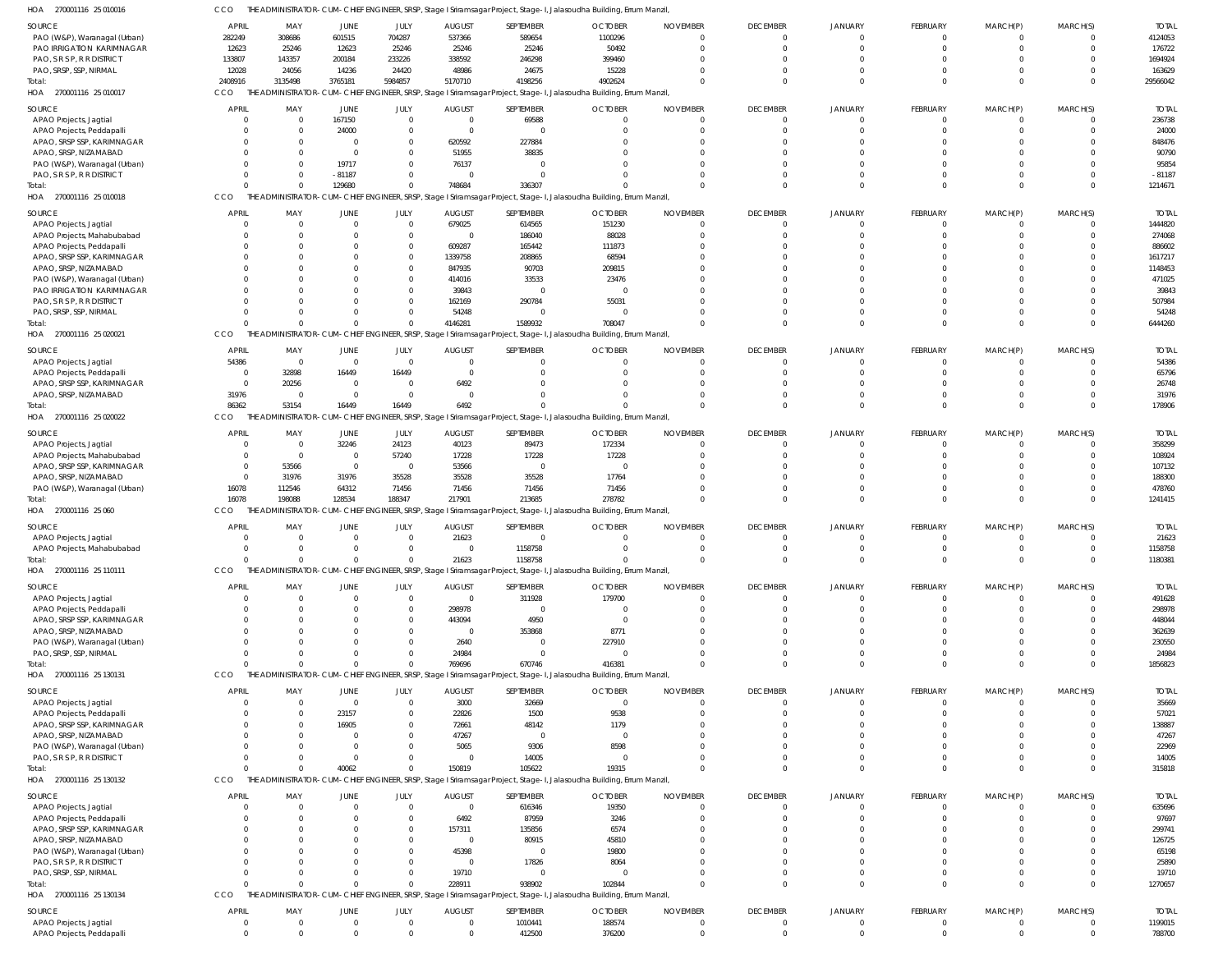| HOA<br>270001116 25 130134                              | CCO                     |                    |                         |                |                 |                                                                                                             | THE ADMINISTRATOR-CUM-CHIEF ENGINEER, SRSP, Stage I Sriramsagar Project, Stage-I, Jalasoudha Building, Errum Manzil, |                             |                 |                      |                         |                      |          |                  |
|---------------------------------------------------------|-------------------------|--------------------|-------------------------|----------------|-----------------|-------------------------------------------------------------------------------------------------------------|----------------------------------------------------------------------------------------------------------------------|-----------------------------|-----------------|----------------------|-------------------------|----------------------|----------|------------------|
| <b>SOURCE</b>                                           | <b>APRIL</b>            | MAY                | JUNE                    | JULY           | <b>AUGUST</b>   | SEPTEMBER                                                                                                   | <b>OCTOBER</b>                                                                                                       | <b>NOVEMBER</b>             | <b>DECEMBER</b> | <b>JANUARY</b>       | FEBRUARY                | MARCH(P)             | MARCH(S) | <b>TOTAL</b>     |
| APAO, SRSP SSP, KARIMNAGAR                              | $\Omega$                | $\overline{0}$     | $\overline{\mathbf{0}}$ | $\overline{0}$ | 971222          | $\overline{\mathbf{0}}$                                                                                     | 113198                                                                                                               | $\Omega$                    | 0               | $\circ$              | $^{\circ}$              | $\Omega$             |          | 1084420          |
| APAO, SRSP, NIZAMABAD                                   | $\Omega$                | $\Omega$           | $\Omega$                | $\Omega$       | 742995          | 31350                                                                                                       | $\overline{0}$                                                                                                       | $\Omega$                    | $\Omega$        | $\Omega$             | $\Omega$                | $\Omega$             |          | 774345           |
| PAO (W&P), Waranagal (Urban)                            | $\Omega$                | $\Omega$           | $\Omega$                | $\Omega$       | $\overline{0}$  | $\overline{\mathbf{0}}$                                                                                     | 470250                                                                                                               | $\Omega$                    | $\Omega$        | $\Omega$             | $\Omega$                |                      |          | 470250           |
| PAO, S R S P, R R DISTRICT                              | $\Omega$                | $\Omega$           | $\Omega$                | $\Omega$       | $\overline{0}$  | 170000                                                                                                      | 34000                                                                                                                | $\Omega$                    | $\Omega$        | $\Omega$             | $\Omega$                | $\Omega$             |          | 204000           |
| PAO, SRSP, SSP, NIRMAL                                  | $\Omega$                | $\Omega$           | $\Omega$                | $\Omega$       | 125716          | $\overline{\mathbf{0}}$                                                                                     | $\Omega$                                                                                                             | $\Omega$                    | $\Omega$        | $\Omega$             | $\mathbf 0$             | $\Omega$             |          | 125716           |
| Total:                                                  |                         | $\Omega$           | $\Omega$                | $\Omega$       | 1839933         | 1624291                                                                                                     | 1182222                                                                                                              | $\Omega$                    | $\Omega$        | $\Omega$             | $\Omega$                | $\Omega$             |          | 4646446          |
| HOA 270001116 25 130135                                 | CCO                     |                    |                         |                |                 |                                                                                                             | THE ADMINISTRATOR-CUM-CHIEF ENGINEER, SRSP, Stage I Sriramsagar Project, Stage-I, Jalasoudha Building, Errum Manzil, |                             |                 |                      |                         |                      |          |                  |
|                                                         |                         |                    |                         |                |                 |                                                                                                             |                                                                                                                      |                             |                 |                      |                         |                      |          |                  |
| SOURCE                                                  | <b>APRIL</b>            | MAY                | JUNE                    | JULY           | <b>AUGUST</b>   | SEPTEMBER                                                                                                   | <b>OCTOBER</b>                                                                                                       | <b>NOVEMBER</b>             | <b>DECEMBER</b> | <b>JANUARY</b>       | FEBRUARY                | MARCH(P)             | MARCH(S) | <b>TOTAL</b>     |
| APAO Projects, Jagtial                                  | $\Omega$                | $\overline{0}$     | $\overline{0}$          | $\overline{0}$ | $\overline{0}$  | 90009                                                                                                       | 154629                                                                                                               | $\Omega$                    | 0               | $\Omega$             | $\mathbf{0}$            | $\Omega$             |          | 244638           |
| APAO Projects, Peddapalli                               | $\Omega$                | $\mathbf 0$        | 29205                   | $\Omega$       | $\Omega$        | - 0                                                                                                         | $\Omega$                                                                                                             | $\Omega$                    | $\Omega$        | $\Omega$             | $\Omega$                | $\Omega$             |          | 29205            |
| APAO, SRSP SSP, KARIMNAGAR                              | $\Omega$                | $\Omega$           | $\Omega$                | $\Omega$       | 159087          | 270479                                                                                                      | 9832                                                                                                                 | $\Omega$                    | $\Omega$        | $\Omega$             | $\Omega$                |                      |          | 439398           |
| PAO (W&P), Waranagal (Urban)                            |                         | $\Omega$           | - 0                     | $\Omega$       | 30479           | 9928                                                                                                        | 12486                                                                                                                | $\Omega$                    | $\Omega$        | $\Omega$             | $\Omega$                | $\Omega$             |          | 52893            |
| Total:                                                  | $\Omega$                | $\Omega$           | 29205                   | $\Omega$       | 189566          | 370416                                                                                                      | 176947                                                                                                               | $\Omega$                    | $\Omega$        | $\Omega$             | $\Omega$                | $\Omega$             | $\Omega$ | 766134           |
| HOA<br>270001116 25 240                                 | CCO                     |                    |                         |                |                 |                                                                                                             | THE ADMINISTRATOR-CUM-CHIEF ENGINEER, SRSP, Stage I Sriramsagar Project, Stage-I, Jalasoudha Building, Errum Manzil, |                             |                 |                      |                         |                      |          |                  |
| <b>SOURCE</b>                                           | <b>APRIL</b>            | MAY                | JUNE                    | JULY           | <b>AUGUST</b>   | SEPTEMBER                                                                                                   | <b>OCTOBER</b>                                                                                                       | <b>NOVEMBER</b>             | <b>DECEMBER</b> | <b>JANUARY</b>       | FEBRUARY                | MARCH(P)             | MARCH(S) | <b>TOTAL</b>     |
| APAO, SRSP SSP, KARIMNAGAR                              | $\Omega$                | $\Omega$           | - 0                     | $\overline{0}$ | $\overline{0}$  | $\Omega$                                                                                                    | 82961                                                                                                                | $\Omega$                    | 0               | $\circ$              | $\mathbf{0}$            | $\Omega$             |          | 82961            |
| APAO, SRSP, NIZAMABAD                                   | $\Omega$                | $\Omega$           | $\Omega$                | $\Omega$       | 49033           | $\Omega$                                                                                                    | $\Omega$                                                                                                             | $\Omega$                    | $\Omega$        | $\Omega$             | $\mathbf 0$             | $\Omega$             | $\Omega$ | 49033            |
|                                                         | $\Omega$                | $\Omega$           | $\Omega$                | $\Omega$       | 43961           | $\Omega$                                                                                                    | 47857                                                                                                                | $\Omega$                    | $\Omega$        | $\Omega$             | $\mathbf 0$             | $\Omega$             |          | 91818            |
| PAO (W&P), Waranagal (Urban)<br>Total:                  |                         | $\Omega$           | $\Omega$                | $\Omega$       | 92994           |                                                                                                             | 130818                                                                                                               | $\Omega$                    | $\Omega$        | $\Omega$             | $\mathbf 0$             | $\Omega$             | $\Omega$ | 223812           |
| HOA<br>270001116 25 280281                              | CCO                     |                    |                         |                |                 |                                                                                                             | THE ADMINISTRATOR-CUM-CHIEF ENGINEER, SRSP, Stage I Sriramsagar Project, Stage-I, Jalasoudha Building, Errum Manzil, |                             |                 |                      |                         |                      |          |                  |
|                                                         |                         |                    |                         |                |                 |                                                                                                             |                                                                                                                      |                             |                 |                      |                         |                      |          |                  |
| SOURCE                                                  | <b>APRIL</b>            | MAY                | JUNE                    | JULY           | AUGUST          | SEPTEMBER                                                                                                   | <b>OCTOBER</b>                                                                                                       | <b>NOVEMBER</b>             | <b>DECEMBER</b> | <b>JANUARY</b>       | FEBRUARY                | MARCH(P)             | MARCH(S) | <b>TOTAL</b>     |
| APAO Projects, Jagtial                                  | $\overline{0}$          | $\overline{0}$     | $\overline{0}$          | $\overline{0}$ | $\overline{0}$  | $\Omega$                                                                                                    | 10407305                                                                                                             | $\Omega$                    | 0               | $\circ$              | $\mathbf{0}$            | 0                    |          | 10407305         |
| Total:                                                  | $\Omega$                | $\Omega$           | $\overline{0}$          | $\mathbf 0$    | $\Omega$        | $\Omega$                                                                                                    | 10407305                                                                                                             | $\Omega$                    | $\Omega$        | $\Omega$             | $\mathbf{0}$            | $\Omega$             | $\Omega$ | 10407305         |
| 270001116 25 300302<br>HOA                              | CCO                     |                    |                         |                |                 |                                                                                                             | THE ADMINISTRATOR-CUM-CHIEF ENGINEER, SRSP, Stage I Sriramsagar Project, Stage-I, Jalasoudha Building, Errum Manzil, |                             |                 |                      |                         |                      |          |                  |
|                                                         | <b>APRIL</b>            |                    |                         |                |                 |                                                                                                             |                                                                                                                      |                             | <b>DECEMBER</b> |                      |                         |                      |          |                  |
| SOURCE                                                  |                         | MAY                | JUNE                    | JULY<br>13000  | <b>AUGUST</b>   | SEPTEMBER                                                                                                   | <b>OCTOBER</b>                                                                                                       | <b>NOVEMBER</b><br>$\Omega$ |                 | <b>JANUARY</b>       | FEBRUARY                | MARCH(P)             | MARCH(S) | <b>TOTAL</b>     |
| APAO Projects, Jagtial                                  | 11700<br>253985         | $-11700$<br>234327 | 35100<br>252006         | 279286         | 21069<br>240791 | 13000<br>231711                                                                                             | 13000<br>168936                                                                                                      | $\Omega$                    | 0<br>$\Omega$   | $\Omega$<br>$\Omega$ | $^{\circ}$<br>$\Omega$  | $\Omega$             |          | 95169<br>1661042 |
| APAO Projects, Peddapalli<br>APAO, SRSP SSP, KARIMNAGAR |                         |                    |                         |                |                 |                                                                                                             |                                                                                                                      |                             |                 |                      |                         |                      |          |                  |
|                                                         | 300082                  | 473973             | 319179                  | 237953         | 318246          | 384868                                                                                                      | 310533                                                                                                               | $\Omega$                    | $\Omega$        | $\Omega$             | $\Omega$                |                      |          | 2344834          |
| APAO, SRSP, NIZAMABAD                                   | $\overline{\mathbf{0}}$ | $\overline{0}$     | $\overline{\mathbf{0}}$ | $\overline{0}$ | 42450           | 65373                                                                                                       | $\mathbf{0}$                                                                                                         | $\Omega$                    | $\Omega$        | $\Omega$             | $\Omega$                |                      |          | 107823           |
| PAO (W&P), Waranagal (Urban)                            | 18997                   | $\overline{0}$     | 37994                   | 21108          | 21108           | $\overline{0}$                                                                                              | 42216                                                                                                                | $\Omega$                    |                 | $\Omega$             | $\Omega$                | $\Omega$             |          | 141423           |
| PAO, SRSP, SSP, NIRMAL                                  | 108515                  | 124203             | 124203                  | 120572         | 155436          | 138004                                                                                                      | 138004                                                                                                               | $\Omega$                    | $\Omega$        | $\Omega$<br>$\Omega$ | $\mathbf 0$<br>$\Omega$ | $\Omega$<br>$\Omega$ |          | 908937           |
| Total:                                                  | 693279<br>CCO           | 820803             | 768482                  | 671919         | 799100          | 832956                                                                                                      | 672689                                                                                                               | $\Omega$                    | $\Omega$        |                      |                         |                      | $\Omega$ | 5259228          |
| HOA 270001116 25 310318                                 |                         |                    |                         |                |                 |                                                                                                             | THE ADMINISTRATOR-CUM-CHIEF ENGINEER, SRSP, Stage I Sriramsagar Project, Stage-I, Jalasoudha Building, Errum Manzil, |                             |                 |                      |                         |                      |          |                  |
| <b>SOURCE</b>                                           | <b>APRIL</b>            | MAY                | JUNE                    | JULY           | <b>AUGUST</b>   | SEPTEMBER                                                                                                   | <b>OCTOBER</b>                                                                                                       | <b>NOVEMBER</b>             | <b>DECEMBER</b> | <b>JANUARY</b>       | FEBRUARY                | MARCH(P)             | MARCH(S) | <b>TOTAL</b>     |
| APAO Projects, Peddapalli                               | $\Omega$                | $\overline{0}$     | $\overline{0}$          | $\overline{0}$ | $\overline{0}$  | $\overline{0}$                                                                                              | 20000                                                                                                                | $\Omega$                    | $\mathbf 0$     | $\Omega$             | $\mathbf{0}$            | $\Omega$             |          | 20000            |
| APAO, SRSP SSP, KARIMNAGAR                              | $\Omega$                | $\overline{0}$     | - 0                     | 0              | 20000           | 20000                                                                                                       | 20000                                                                                                                | $\Omega$                    | $\Omega$        | $\Omega$             | $\mathbf 0$             | $\Omega$             |          | 60000            |
| APAO, SRSP, NIZAMABAD                                   | $\Omega$                | 20000              | 20000                   | $\Omega$       | $\overline{0}$  | 20000                                                                                                       | $\Omega$                                                                                                             | $\Omega$                    | $\Omega$        | $\Omega$             | $\mathbf 0$             | $\Omega$             |          | 60000            |
| Total:                                                  |                         | 20000              | 20000                   | $\mathbf 0$    | 20000           | 40000                                                                                                       | 40000                                                                                                                | $\Omega$                    | $\Omega$        | $\Omega$             | $\Omega$                | $\Omega$             |          | 140000           |
| HOA<br>270001116 25 510511                              | CCO                     |                    |                         |                |                 |                                                                                                             | THE ADMINISTRATOR-CUM-CHIEF ENGINEER, SRSP, Stage I Sriramsagar Project, Stage-I, Jalasoudha Building, Errum Manzil, |                             |                 |                      |                         |                      |          |                  |
| <b>SOURCE</b>                                           | <b>APRIL</b>            | MAY                | JUNE                    | JULY           | <b>AUGUST</b>   | SEPTEMBER                                                                                                   | <b>OCTOBER</b>                                                                                                       | <b>NOVEMBER</b>             | <b>DECEMBER</b> | <b>JANUARY</b>       | FEBRUARY                | MARCH(P)             | MARCH(S) | <b>TOTAL</b>     |
| APAO, SRSP SSP, KARIMNAGAR                              | $\Omega$                | $\overline{0}$     | $\overline{0}$          | $\Omega$       | $\overline{0}$  | $\Omega$                                                                                                    | 38292                                                                                                                | $\Omega$                    | $\Omega$        | $\Omega$             | $\mathbf{0}$            | $\Omega$             |          | 38292            |
| PAO (W&P), Waranagal (Urban)                            | $\Omega$                | $\mathbf{0}$       | $\overline{0}$          | $\Omega$       | $\Omega$        | $\Omega$                                                                                                    | 27822                                                                                                                | $\Omega$                    | $\Omega$        | $\Omega$             | $\mathbf{0}$            | 0                    |          | 27822            |
| Total:                                                  |                         | $\Omega$           | $\Omega$                | $\Omega$       | $\Omega$        |                                                                                                             | 66114                                                                                                                | $\Omega$                    | $\Omega$        | $\Omega$             | $\mathbf 0$             | $\Omega$             | $\Omega$ | 66114            |
| HOA 270001116 26 270272                                 | CCO                     |                    |                         |                |                 |                                                                                                             | THE ADMINISTRATOR-CUM-CHIEF ENGINEER, SRSP, Stage I Sriramsagar Project, Stage-I, Jalasoudha Building, Errum Manzil, |                             |                 |                      |                         |                      |          |                  |
|                                                         |                         |                    |                         |                |                 |                                                                                                             |                                                                                                                      |                             |                 |                      |                         |                      |          |                  |
| SOURCE                                                  |                         |                    |                         |                |                 |                                                                                                             |                                                                                                                      |                             |                 |                      |                         |                      |          |                  |
| APAO, SRSP SSP, KARIMNAGAR                              | APRIL                   | MAY                | JUNE                    | JULY           | <b>AUGUST</b>   | SEPTEMBER                                                                                                   | <b>OCTOBER</b>                                                                                                       | <b>NOVEMBER</b>             | <b>DECEMBER</b> | <b>JANUARY</b>       | FEBRUARY                | MARCH(P)             | MARCH(S) | <b>TOTAL</b>     |
|                                                         | $\overline{0}$          | $\Omega$           | - 0                     | $\Omega$       | $\Omega$        | $\Omega$                                                                                                    | 1099509                                                                                                              | $\Omega$                    | 0               | $\overline{0}$       | $\overline{0}$          | 0                    |          | 1099509          |
| APAO, SRSP, NIZAMABAD                                   | $\Omega$                | $\Omega$           | 4864175                 | 1116166        | $\Omega$        | $\Omega$                                                                                                    | 208557                                                                                                               | $\Omega$                    | $\Omega$        | $\Omega$             | $\mathbf 0$             | $\Omega$             |          | 6188898          |
| Total:                                                  | $\Omega$                | $\Omega$           | 4864175                 | 1116166        | $\Omega$        | $\Omega$                                                                                                    | 1308066                                                                                                              | $\Omega$                    | $\Omega$        | $\Omega$             | $\Omega$                | $\Omega$             |          | 7288407          |
| HOA 270001116 27 270272                                 | CCO                     |                    |                         |                |                 |                                                                                                             | THE ADMINISTRATOR-CUM-CHIEF ENGINEER, SRSP, Stage I Sriramsagar Project, Stage-I, Jalasoudha Building, Errum Manzil, |                             |                 |                      |                         |                      |          |                  |
|                                                         |                         |                    |                         |                |                 |                                                                                                             |                                                                                                                      |                             |                 |                      |                         |                      |          |                  |
| <b>SOURCE</b>                                           | <b>APRIL</b>            | MAY                | JUNE                    | JULY           | <b>AUGUST</b>   | SEPTEMBER                                                                                                   | <b>OCTOBER</b>                                                                                                       | <b>NOVEMBER</b>             | <b>DECEMBER</b> | <b>JANUARY</b>       | FEBRUARY                | MARCH(P)             | MARCH(S) | <b>TOTAL</b>     |
| APAO Projects, Jagtial                                  | $\overline{0}$          | $\overline{0}$     | $\overline{\mathbf{0}}$ | $\overline{0}$ | $\Omega$        | $\Omega$                                                                                                    | 1808813                                                                                                              | $\Omega$                    | 0               | $\overline{0}$       | $\mathbf 0$             | 0                    |          | 1808813          |
| APAO, SRSP, NIZAMABAD                                   | $\Omega$                | $\Omega$           | 851497                  | 425569         | $\Omega$        | $\Omega$                                                                                                    | $\overline{0}$                                                                                                       | $\Omega$                    | $\Omega$        | $\overline{0}$       | $\mathbf 0$             | $\Omega$             | $\Omega$ | 1277066          |
| PAO, SRSP, SSP, NIRMAL                                  | $\Omega$                | $\Omega$           | 3833692                 | $\overline{0}$ | $\Omega$        | $\Omega$                                                                                                    | 332308                                                                                                               | $\Omega$                    | $\Omega$        | $\Omega$             | $\mathbf 0$             | $\Omega$             |          | 4166000          |
| Total:                                                  | $\Omega$                | $\Omega$           | 4685189                 | 425569         | $\Omega$        | $\Omega$                                                                                                    | 2141121                                                                                                              | $\Omega$                    | $\Omega$        | $\Omega$             | $\mathbf 0$             | $\Omega$             | $\Omega$ | 7251879          |
| HOA 270001124 26 270272                                 | CCO                     |                    |                         |                |                 | Chief Engineer (Projects), Mahaboobnagar Vth Floor, Jalasoudha Building, Errum Manzil,                      |                                                                                                                      |                             |                 |                      |                         |                      |          |                  |
| <b>SOURCE</b>                                           | <b>APRIL</b>            | MAY                | <b>JUNE</b>             | <b>JULY</b>    | <b>AUGUST</b>   | SEPTEMBER                                                                                                   | <b>OCTOBER</b>                                                                                                       | <b>NOVEMBER</b>             | <b>DECEMBER</b> | <b>JANUARY</b>       | FEBRUARY                | MARCH(P)             | MARCH(S) | <b>TOTAL</b>     |
| PAO, PJP, Jogulamba Gadwal                              | $\Omega$                | $\overline{0}$     | $\overline{0}$          | $\overline{0}$ | $\overline{0}$  | 21426746                                                                                                    | $\mathbf 0$                                                                                                          | $\Omega$                    | $\overline{0}$  | $\overline{0}$       | $\mathbf{0}$            | $\mathbf 0$          | $\Omega$ | 21426746         |
| Total:                                                  | $\Omega$                | $\Omega$           | $\Omega$                | $\overline{0}$ | $\Omega$        | 21426746                                                                                                    | $\Omega$                                                                                                             | $\Omega$                    | $\Omega$        | $\Omega$             | $\overline{0}$          | $\mathbf 0$          | $\Omega$ | 21426746         |
| HOA 270001124 27 270272                                 | CCO                     |                    |                         |                |                 | Chief Engineer (Projects), Mahaboobnagar Vth Floor, Jalasoudha Building, Errum Manzil,                      |                                                                                                                      |                             |                 |                      |                         |                      |          |                  |
|                                                         |                         |                    |                         |                |                 |                                                                                                             |                                                                                                                      |                             |                 |                      |                         |                      |          |                  |
| <b>SOURCE</b>                                           | <b>APRIL</b>            | MAY                | JUNE                    | JULY           | <b>AUGUST</b>   | SEPTEMBER                                                                                                   | <b>OCTOBER</b>                                                                                                       | <b>NOVEMBER</b>             | <b>DECEMBER</b> | <b>JANUARY</b>       | FEBRUARY                | MARCH(P)             | MARCH(S) | <b>TOTAL</b>     |
| PAO, PJP, Jogulamba Gadwal                              | $\Omega$                | $\overline{0}$     | $\overline{0}$          | $\mathbf{0}$   | $\overline{0}$  | 2665525                                                                                                     | $\mathbf 0$                                                                                                          | $\overline{0}$              | $\overline{0}$  | $\overline{0}$       | $\mathbf 0$             | 0                    | $\Omega$ | 2665525          |
| Total:                                                  | $\Omega$                | $\Omega$           | $\Omega$                | $\Omega$       | $\Omega$        | 2665525                                                                                                     | $\Omega$                                                                                                             | $\Omega$                    | $\overline{0}$  | $\Omega$             | $\mathbf{0}$            | $\overline{0}$       | $\Omega$ | 2665525          |
| HOA 270001127 26 290291                                 | CCO                     |                    |                         |                |                 | THE CHIEF ENGINEER, Nagarjuna Sagar Project & AMR SLBC Proj, Vth Floor, Jalasoudha Buildings, Erram Manzil, |                                                                                                                      |                             |                 |                      |                         |                      |          |                  |
| <b>SOURCE</b>                                           | APRIL                   | MAY                | JUNE                    | JULY           | <b>AUGUST</b>   | SEPTEMBER                                                                                                   | <b>OCTOBER</b>                                                                                                       | <b>NOVEMBER</b>             | <b>DECEMBER</b> | <b>JANUARY</b>       | FEBRUARY                | MARCH(P)             | MARCH(S) | <b>TOTAL</b>     |
| PAO A M R P (SLBC), NALGONDA                            | 543560                  | 566350             | 831626                  | 837971         | 623820          | 578365                                                                                                      | 638019                                                                                                               | $\Omega$                    | $\mathbf 0$     | $\overline{0}$       | $\mathbf{0}$            | $\Omega$             |          | 4619711          |
| PAO, NSP(W&P), HYDERABAD                                | 43524                   | 40417              | 40417                   | 48360          | 48360           | 49630                                                                                                       | 57753                                                                                                                | $\Omega$                    | $\mathbf 0$     | $\Omega$             | $\mathbf{0}$            | $\mathbf 0$          |          | 328461           |
| Total:                                                  | 587084                  | 606767             | 872043                  | 886331         | 672180          | 627995                                                                                                      | 695772                                                                                                               | $\Omega$                    | $\Omega$        | $\Omega$             | $\mathbf{0}$            | $\Omega$             |          | 4948172          |
| HOA 270001127 26 290292                                 | CCO                     |                    |                         |                |                 | THE CHIEF ENGINEER, Nagarjuna Sagar Project & AMR SLBC Proj, Vth Floor, Jalasoudha Buildings, Erram Manzil, |                                                                                                                      |                             |                 |                      |                         |                      |          |                  |
|                                                         |                         |                    |                         |                |                 |                                                                                                             |                                                                                                                      |                             |                 |                      |                         |                      |          |                  |
| <b>SOURCE</b>                                           | <b>APRIL</b>            | MAY                | JUNE                    | JULY           | <b>AUGUST</b>   | SEPTEMBER                                                                                                   | <b>OCTOBER</b>                                                                                                       | <b>NOVEMBER</b>             | <b>DECEMBER</b> | <b>JANUARY</b>       | FEBRUARY                | MARCH(P)             | MARCH(S) | <b>TOTAL</b>     |
| PAO A M R P (SLBC), NALGONDA                            | 6867                    | 9629               | 8685                    | 10700          | 11879           | 7375                                                                                                        | 7375                                                                                                                 | $\Omega$                    | $\overline{0}$  | $\Omega$             | $\mathbf 0$             | $\Omega$             | $\Omega$ | 62510            |
| PAO, NSP (W&P), HYDERABAD                               | 900                     | 1000               | 1000                    | 1000           | 1000            | 1000                                                                                                        | 1100                                                                                                                 | $\Omega$                    | $\mathbf 0$     | $\overline{0}$       | $\mathbf 0$             | $\overline{0}$       | $\Omega$ | 7000             |
| Total:                                                  | 7767                    | 10629              | 9685                    | 11700          | 12879           | 8375                                                                                                        | 8475                                                                                                                 | $\Omega$                    | $\Omega$        | $\Omega$             | $\mathbf 0$             | $\Omega$             | $\Omega$ | 69510            |
| HOA 270001127 26 290293                                 | CCO<br>THF              |                    |                         |                |                 | CHIEF ENGINEER, Nagarjuna Sagar Project & AMR SLBC Proj, Vth Floor, Jalasoudha Buildings, Erram Manzil,     |                                                                                                                      |                             |                 |                      |                         |                      |          |                  |
| SOURCE                                                  | APRIL                   | MAY                | <b>JUNE</b>             | JULY           | <b>AUGUST</b>   | SEPTEMBER                                                                                                   | <b>OCTOBER</b>                                                                                                       | <b>NOVEMBER</b>             | <b>DECEMBER</b> | <b>JANUARY</b>       | FEBRUARY                | MARCH(P)             | MARCH(S) | <b>TOTAL</b>     |
| PAO A M R P (SLBC), NALGONDA                            | 180163                  | 244524             | 294178                  | 282179         | 329019          | 191660                                                                                                      | 192006                                                                                                               | $\Omega$                    | $\overline{0}$  | $\overline{0}$       | $\overline{0}$          | $\mathbf 0$          | $\Omega$ | 1713729          |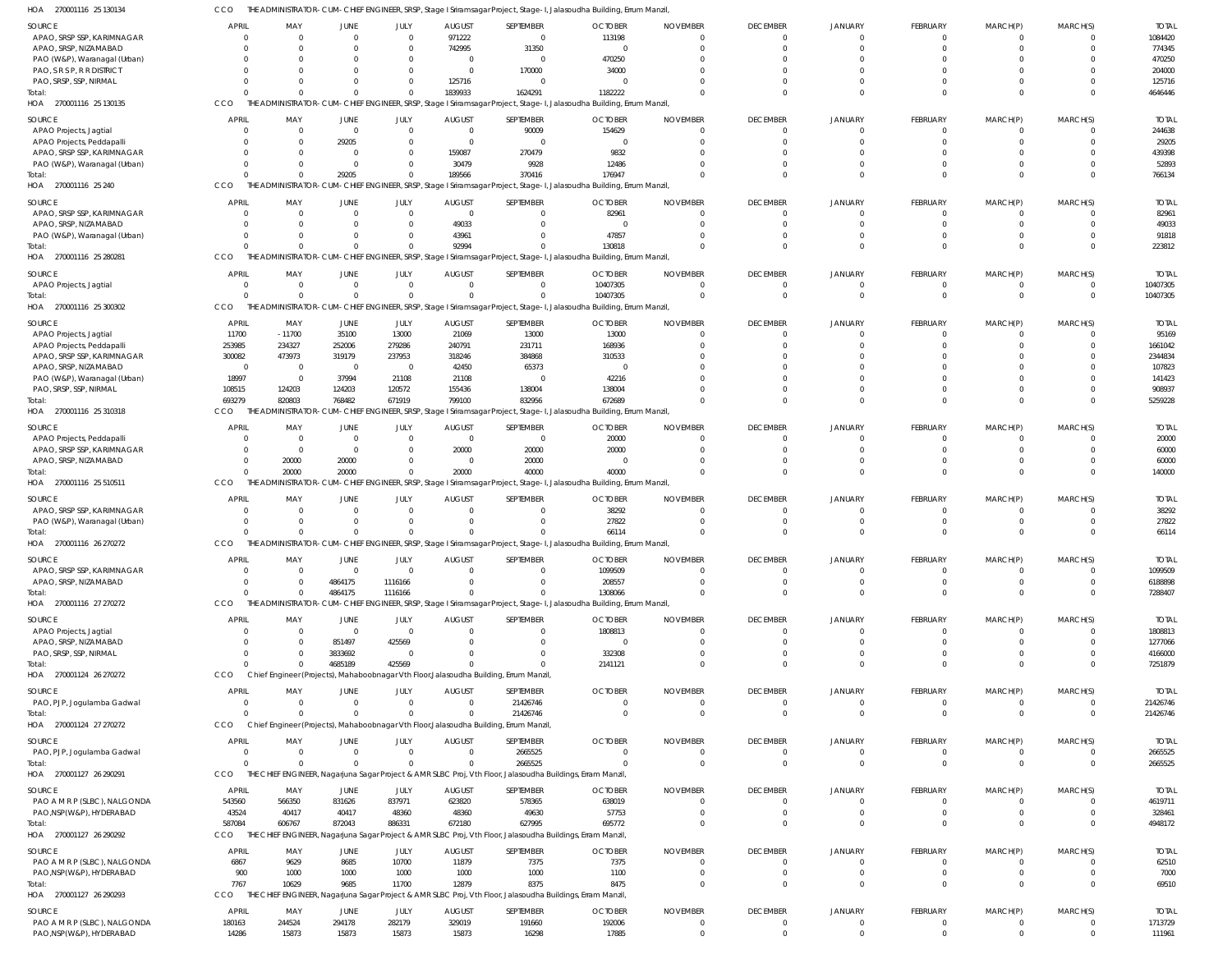| HOA 270001127 26 290293                                  | CCO                            |                                  |                    |                      |                                 | THE CHIEF ENGINEER, Nagarjuna Sagar Project & AMR SLBC Proj, Vth Floor, Jalasoudha Buildings, Erram Manzil,           |                          |                                                                                                                                               |                                   |                           |                                |                         |                      |                         |
|----------------------------------------------------------|--------------------------------|----------------------------------|--------------------|----------------------|---------------------------------|-----------------------------------------------------------------------------------------------------------------------|--------------------------|-----------------------------------------------------------------------------------------------------------------------------------------------|-----------------------------------|---------------------------|--------------------------------|-------------------------|----------------------|-------------------------|
| SOURCE<br>Total:                                         | <b>APRIL</b><br>194449         | MAY<br>260397                    | JUNE<br>310051     | JULY<br>298052       | <b>AUGUST</b><br>344892         | SEPTEMBER<br>207958                                                                                                   | <b>OCTOBER</b><br>209891 | <b>NOVEMBER</b><br>$\Omega$                                                                                                                   | <b>DECEMBER</b><br>$\overline{0}$ | JANUARY<br>$\Omega$       | FEBRUARY<br>$\overline{0}$     | MARCH(P)<br>$\Omega$    | MARCH(S)<br>$\Omega$ | <b>TOTAL</b><br>1825690 |
| HOA 270001127 26 290294                                  | CCO                            |                                  |                    |                      |                                 | THE CHIEF ENGINEER, Nagarjuna Sagar Project & AMR SLBC Proj, Vth Floor, Jalasoudha Buildings, Erram Manzil,           |                          |                                                                                                                                               |                                   |                           |                                |                         |                      |                         |
| SOURCE                                                   | <b>APRIL</b>                   | MAY                              | JUNE               | JULY                 | <b>AUGUST</b>                   | SEPTEMBER                                                                                                             | <b>OCTOBER</b>           | <b>NOVEMBER</b>                                                                                                                               | <b>DECEMBER</b>                   | <b>JANUARY</b>            | <b>FEBRUARY</b>                | MARCH(P)                | MARCH(S)             | <b>TOTAL</b>            |
| PAO A M R P (SLBC), NALGONDA                             | 22684                          | 33377                            | 24163              | 38955                | 47450                           | 23334                                                                                                                 | 23483                    | 0                                                                                                                                             | $\Omega$                          | $\Omega$                  | $^{\circ}$                     | -0                      |                      | 213446                  |
| PAO, NSP(W&P), HYDERABAD                                 | 12779                          | 14199                            | 14199              | 14199                | 14199                           | 14580                                                                                                                 | 16000                    | 0                                                                                                                                             | $\Omega$                          | $\Omega$                  | $\mathbf 0$                    | $\mathbf 0$             | $\Omega$             | 100155                  |
| Total:<br>HOA 270001127 26 290296                        | 35463<br>CCO                   | 47576                            | 38362              | 53154                | 61649                           | 37914<br>THE CHIEF ENGINEER, Nagarjuna Sagar Project & AMR SLBC Proj, Vth Floor, Jalasoudha Buildings, Erram Manzil,  | 39483                    | $\Omega$                                                                                                                                      | $\Omega$                          | $\Omega$                  | $\overline{0}$                 | $\Omega$                | $\Omega$             | 313601                  |
|                                                          |                                |                                  |                    |                      |                                 |                                                                                                                       |                          |                                                                                                                                               |                                   |                           |                                |                         |                      |                         |
| SOURCE                                                   | APRIL                          | MAY                              | JUNE               | JULY<br>$\Omega$     | <b>AUGUST</b>                   | SEPTEMBER                                                                                                             | <b>OCTOBER</b>           | <b>NOVEMBER</b>                                                                                                                               | <b>DECEMBER</b>                   | <b>JANUARY</b>            | FEBRUARY                       | MARCH(P)                | MARCH(S)             | <b>TOTAI</b>            |
| PAO A M R P (SLBC), NALGONDA<br>PAO, NSP(W&P), HYDERABAD | $\Omega$                       | $\overline{\mathbf{0}}$<br>- 0   | $\Omega$           | $\Omega$             | 376545<br>39452                 | 0                                                                                                                     | $\Omega$<br>$\Omega$     | $\Omega$<br>- 0                                                                                                                               | $\Omega$<br>$\Omega$              | $\Omega$<br>$\Omega$      | $\Omega$<br>$\mathbf 0$        | -0<br>$\mathbf 0$       | $\Omega$<br>$\Omega$ | 376545<br>39452         |
| Total:                                                   | $\cap$                         | $\Omega$                         | $\Omega$           | $\Omega$             | 415997                          |                                                                                                                       |                          |                                                                                                                                               | $\Omega$                          | $\Omega$                  | $\Omega$                       | $\Omega$                | $\Omega$             | 415997                  |
| HOA 270001800 05 270272                                  | CCO                            |                                  |                    |                      |                                 |                                                                                                                       |                          | Engineer-in-Chief, Major Irrigation, Flood Controland Drainage Engineer-in-Chief, Major Irrigation, Flood Control & Drainage, Jalasoudha Bldg |                                   |                           |                                |                         |                      |                         |
| SOURCE                                                   | <b>APRIL</b>                   | MAY                              | JUNE               | JULY                 | <b>AUGUST</b>                   | SEPTEMBER                                                                                                             | <b>OCTOBER</b>           | <b>NOVEMBER</b>                                                                                                                               | <b>DECEMBER</b>                   | JANUARY                   | <b>FEBRUARY</b>                | MARCH(P)                | MARCH(S)             | <b>TOTAI</b>            |
| APAO Irrigation, Mancherial                              | $\Omega$                       | $\overline{0}$                   | $\Omega$           | $\Omega$             | $^{\circ}$                      | 0                                                                                                                     | 1285081                  | $\overline{0}$                                                                                                                                | $\Omega$                          | $\Omega$                  | $\mathbf 0$                    | $^{\circ}$              | $\Omega$             | 1285081                 |
| APAO, SRSP SSP, KARIMNAGAR                               |                                | $\circ$                          |                    |                      | -0                              | 0                                                                                                                     | 345576                   | $\Omega$                                                                                                                                      | $\Omega$                          | $\Omega$                  | $\Omega$                       | $\Omega$                | $\Omega$             | 345576                  |
| APAO, SRSP, NIZAMABAD                                    |                                | $\Omega$                         |                    |                      | -0                              |                                                                                                                       | 144723                   | $\Omega$                                                                                                                                      |                                   |                           | $\Omega$                       |                         |                      | 144723                  |
| PAO A M R P (SLBC), NALGONDA                             | $\Omega$                       | $\Omega$                         |                    |                      | -0                              |                                                                                                                       | 557614                   | $\Omega$                                                                                                                                      | $\cap$                            |                           | $\Omega$                       |                         |                      | 557614                  |
| PAO Irrigation Nirmal                                    |                                | $\Omega$                         |                    |                      |                                 |                                                                                                                       | 625083                   |                                                                                                                                               |                                   |                           |                                |                         |                      | 625083                  |
| PAO, PJP, Jogulamba Gadwal                               | $\Omega$                       | $\Omega$                         |                    | 3712021              | -0                              |                                                                                                                       | 2621783                  | $\Omega$                                                                                                                                      | $\Omega$                          |                           | $\Omega$                       |                         |                      | 6333804                 |
| PAO, SRSP, SSP, NIRMAL                                   | $\cap$                         | $\Omega$                         |                    |                      |                                 |                                                                                                                       | 40500                    | $\Omega$                                                                                                                                      |                                   | $\Omega$                  | $\Omega$                       | $\Omega$                |                      | 40500                   |
| Total:<br>HOA 270001800 09 010011                        | CCO                            | $\Omega$                         | $\Omega$           | 3712021              |                                 | THE CHIEF ENGINEER, Nagarjuna Sagar Project & AMR SLBC Proj, Vth Floor, Jalasoudha Buildings, Erram Manzil,           | 5620360                  | $\Omega$                                                                                                                                      | $\Omega$                          |                           | $\Omega$                       | $\Omega$                | $\Omega$             | 9332381                 |
|                                                          |                                |                                  |                    |                      |                                 |                                                                                                                       |                          |                                                                                                                                               |                                   |                           |                                |                         |                      |                         |
| SOURCE                                                   | <b>APRIL</b>                   | MAY                              | JUNE               | JULY                 | <b>AUGUST</b>                   | SEPTEMBER                                                                                                             | <b>OCTOBER</b>           | <b>NOVEMBER</b>                                                                                                                               | <b>DECEMBER</b>                   | JANUARY                   | <b>FEBRUARY</b>                | MARCH(P)                | MARCH(S)             | <b>TOTAI</b>            |
| PAO A M R P (SLBC), NALGONDA                             | 6625723                        | 6783281                          | 6821484            | 13180595             | 12487932                        | 12781273                                                                                                              | 12990968                 | $\Omega$                                                                                                                                      | $\Omega$<br>$\Omega$              | $\Omega$<br>$\Omega$      | $^{\circ}$                     | $\Omega$                | $\Omega$<br>$\Omega$ | 71671256                |
| PAO, NSP(W&P), HYDERABAD<br>Total:                       | 1450306<br>8076029             | 1446014<br>8229295               | 1564986<br>8386470 | 2387897<br>15568492  | 2727690<br>15215622             | 2659812<br>15441085                                                                                                   | 3548098<br>16539066      | 0<br>$\Omega$                                                                                                                                 | $\Omega$                          | $\Omega$                  | $\mathbf 0$<br>$\Omega$        | $\mathbf 0$<br>$\Omega$ | $\Omega$             | 15784803<br>87456059    |
| HOA 270001800 09 010012                                  | <b>CCO</b>                     | THE                              |                    |                      |                                 | CHIEF ENGINEER, Nagarjuna Sagar Project & AMR SLBC Proj, Vth Floor, Jalasoudha Buildings, Erram Manzil,               |                          |                                                                                                                                               |                                   |                           |                                |                         |                      |                         |
|                                                          |                                |                                  |                    |                      |                                 |                                                                                                                       |                          |                                                                                                                                               |                                   |                           |                                |                         |                      |                         |
| SOURCE<br>PAO A M R P (SLBC), NALGONDA                   | <b>APRIL</b><br>5475           | MAY<br>10660                     | JUNE<br>5765       | JULY<br>32663        | <b>AUGUST</b><br>35400          | SEPTEMBER<br>12666                                                                                                    | <b>OCTOBER</b><br>17950  | <b>NOVEMBER</b><br>$\overline{0}$                                                                                                             | <b>DECEMBER</b><br>$\Omega$       | JANUARY<br>$\Omega$       | <b>FEBRUARY</b><br>$\mathbf 0$ | MARCH(P)<br>$\mathbf 0$ | MARCH(S)<br>$\Omega$ | <b>TOTAI</b><br>120579  |
| PAO, NSP(W&P), HYDERABAD                                 | 32620                          | 60530                            | 35362              | 105497               | 59722                           | 57840                                                                                                                 | 59128                    | $\Omega$                                                                                                                                      | $\Omega$                          | $\Omega$                  | $\mathbf 0$                    | $\mathbf 0$             | $\Omega$             | 410699                  |
| Total:                                                   | 38095                          | 71190                            | 41127              | 138160               | 95122                           | 70506                                                                                                                 | 77078                    | $\Omega$                                                                                                                                      | $\Omega$                          | $\Omega$                  | $\overline{0}$                 | $\Omega$                | $\Omega$             | 531278                  |
| HOA 270001800 09 010013                                  | CCO                            | THE CHIEF ENGINEER,              |                    |                      |                                 | Nagarjuna Sagar Project & AMR SLBC Proj, Vth Floor, Jalasoudha Buildings, Erram Manzil,                               |                          |                                                                                                                                               |                                   |                           |                                |                         |                      |                         |
| SOURCE                                                   | <b>APRIL</b>                   | MAY                              | JUNE               | JULY                 | <b>AUGUST</b>                   | SEPTEMBER                                                                                                             | <b>OCTOBER</b>           | <b>NOVEMBER</b>                                                                                                                               | <b>DECEMBER</b>                   | JANUARY                   | <b>FEBRUARY</b>                | MARCH(P)                | MARCH(S)             | <b>TOTAI</b>            |
| PAO A M R P (SLBC), NALGONDA                             | 2201157                        | 3556127                          | 2562630            | 5777846              | 6759509                         | 4324489                                                                                                               | 4201434                  | 0                                                                                                                                             | $\overline{0}$                    | $\Omega$                  | $\mathbf 0$                    | $^{\circ}$              | $\Omega$             | 29383192                |
| PAO, NSP(W&P), HYDERABAD                                 | 481180                         | 923234                           | 528262             | 1666330              | 905057                          | 882607                                                                                                                | 878688                   | $\Omega$                                                                                                                                      | $\Omega$                          | $\Omega$                  | $\mathbf 0$                    | $\mathbf 0$             | $\Omega$             | 6265358                 |
| Total:                                                   | 2682337                        | 4479361                          | 3090892            | 7444176              | 7664566                         | 5207096                                                                                                               | 5080122                  | $\Omega$                                                                                                                                      | $\Omega$                          | $\Omega$                  | $\Omega$                       | $\Omega$                | $\Omega$             | 35648550                |
| HOA 270001800 09 010015                                  | CCO                            |                                  |                    |                      |                                 | THE CHIEF ENGINEER, Nagarjuna Sagar Project & AMR SLBC Proj, Vth Floor, Jalasoudha Buildings, Erram Manzil,           |                          |                                                                                                                                               |                                   |                           |                                |                         |                      |                         |
| SOURCE                                                   | <b>APRIL</b>                   | MAY                              | JUNE               | JULY                 | <b>AUGUST</b>                   | SEPTEMBER                                                                                                             | <b>OCTOBER</b>           | <b>NOVEMBER</b>                                                                                                                               | <b>DECEMBER</b>                   | JANUARY                   | <b>FEBRUARY</b>                | MARCH(P)                | MARCH(S)             | <b>TOTAL</b>            |
| PAO A M R P (SLBC), NALGONDA                             | $\Omega$                       | 970                              | 2972               | 1939                 | 3879                            | 3879                                                                                                                  | 1939                     | 0                                                                                                                                             | $\overline{0}$                    | $\Omega$                  | $\mathbf 0$                    | -0                      | $\Omega$             | 15578                   |
| Total:                                                   | $\Omega$                       | 970                              | 2972               | 1939                 | 3879                            | 3879                                                                                                                  | 1939                     | $\Omega$                                                                                                                                      | $\overline{0}$                    | $\Omega$                  | $\overline{0}$                 | $\overline{0}$          | $\Omega$             | 15578                   |
| HOA 270001800 09 010016                                  | CCO                            |                                  |                    |                      |                                 | THE CHIEF ENGINEER, Nagarjuna Sagar Project & AMR SLBC Proj, Vth Floor, Jalasoudha Buildings, Erram Manzil,           |                          |                                                                                                                                               |                                   |                           |                                |                         |                      |                         |
| SOURCE                                                   | <b>APRIL</b>                   | MAY                              | JUNE               | JULY                 | <b>AUGUST</b>                   | SEPTEMBER                                                                                                             | <b>OCTOBER</b>           | <b>NOVEMBER</b>                                                                                                                               | <b>DECEMBER</b>                   | <b>JANUARY</b>            | <b>FEBRUARY</b>                | MARCH(P)                | MARCH(S)             | <b>TOTAL</b>            |
| PAO A M R P (SLBC), NALGONDA                             | 871861                         | 1404768                          | 991739             | 2297296              | 2716803                         | 1/24196                                                                                                               | 1698771                  |                                                                                                                                               |                                   |                           |                                |                         |                      | 11705434                |
| PAO, NSP(W&P), HYDERABAD                                 | 388511                         | 756050                           | 421018             | 1369539              | 742672                          | 722990                                                                                                                | 720150                   | $\Omega$                                                                                                                                      | $\Omega$                          | $\Omega$                  | $\mathbf 0$                    | $\Omega$                | $\Omega$             | 5120930                 |
| Total:                                                   | 1260372                        | 2160818                          | 1412757            | 3666835              | 3459475                         | 2447186                                                                                                               | 2418921                  | $\Omega$                                                                                                                                      | $\Omega$                          | $\Omega$                  | $\mathbf 0$                    | $\overline{0}$          | $\Omega$             | 16826364                |
| HOA 270001800 09 010017                                  | CCO                            |                                  |                    |                      |                                 | THE CHIEF ENGINEER, Nagarjuna Sagar Project & AMR SLBC Proj, Vth Floor, Jalasoudha Buildings, Erram Manzil,           |                          |                                                                                                                                               |                                   |                           |                                |                         |                      |                         |
| SOURCE                                                   | <b>APRIL</b>                   | MAY                              | JUNE               | JULY                 | <b>AUGUST</b>                   | SEPTEMBER                                                                                                             | <b>OCTOBER</b>           | <b>NOVEMBER</b>                                                                                                                               | <b>DECEMBER</b>                   | JANUARY                   | FEBRUARY                       | MARCH(P)                | MARCH(S)             | <b>TOTAL</b>            |
| PAO A M R P (SLBC), NALGONDA                             | $\Omega$                       | $\overline{\mathbf{0}}$          | 183120             | $\Omega$             | 107725                          | 90891                                                                                                                 | 99635                    | 0                                                                                                                                             | $\Omega$                          | $\Omega$                  | -0                             | -0                      |                      | 481371                  |
| PAO, NSP(W&P), HYDERABAD                                 | $\Omega$                       | $\overline{0}$                   | 100000             | $\Omega$             | 429647                          | 153967                                                                                                                | - 0                      | 0                                                                                                                                             | $\Omega$                          | $\Omega$                  | $\mathbf 0$                    | $\mathbf 0$             |                      | 683614                  |
| Total:<br>HOA 270001800 09 010018                        | $\Omega$<br>CCO                | $\Omega$                         | 283120             | $\Omega$             | 537372                          | 244858<br>THE CHIEF ENGINEER, Nagarjuna Sagar Project & AMR SLBC Proj, Vth Floor, Jalasoudha Buildings, Erram Manzil, | 99635                    | $\Omega$                                                                                                                                      | $\Omega$                          | $\Omega$                  | $\Omega$                       | $\overline{0}$          | $\Omega$             | 1164985                 |
|                                                          |                                |                                  |                    |                      |                                 |                                                                                                                       |                          |                                                                                                                                               |                                   |                           |                                |                         |                      |                         |
| SOURCE                                                   | <b>APRIL</b>                   | MAY                              | JUNE               | JULY                 | <b>AUGUST</b>                   | SEPTEMBER                                                                                                             | <b>OCTOBER</b>           | <b>NOVEMBER</b>                                                                                                                               | <b>DECEMBER</b>                   | JANUARY                   | <b>FEBRUARY</b>                | MARCH(P)                | MARCH(S)             | <b>TOTAL</b>            |
| PAO A M R P (SLBC), NALGONDA<br>PAO, NSP(W&P), HYDERABAD | $\Omega$<br>$\Omega$           | $\overline{0}$<br>$\overline{0}$ | $\Omega$           | $\Omega$<br>$\Omega$ | 2320357<br>471099               | 433808<br>156319                                                                                                      | 420000<br>86825          | 0<br>$\Omega$                                                                                                                                 | $\Omega$<br>$\Omega$              | $\Omega$<br>$\Omega$      | 0<br>$\mathbf 0$               | -0<br>-0                | $\Omega$             | 3174165<br>714243       |
| Total:                                                   | $\Omega$                       | $\Omega$                         | $\Omega$           | $\Omega$             | 2791456                         | 590127                                                                                                                | 506825                   | $\Omega$                                                                                                                                      | $\Omega$                          | $\Omega$                  | $\Omega$                       | $\overline{0}$          | $\Omega$             | 3888408                 |
| HOA 270001800 09 010019                                  | <b>CCO</b>                     |                                  |                    |                      |                                 | THE CHIEF ENGINEER, Nagarjuna Sagar Project & AMR SLBC Proj, Vth Floor, Jalasoudha Buildings, Erram Manzil,           |                          |                                                                                                                                               |                                   |                           |                                |                         |                      |                         |
|                                                          |                                |                                  |                    |                      |                                 |                                                                                                                       |                          |                                                                                                                                               |                                   |                           |                                |                         | MARCH(S)             |                         |
| SOURCE<br>PAO, NSP(W&P), HYDERABAD                       | <b>APRIL</b><br>$\overline{0}$ | MAY<br>$\overline{0}$            | JUNE<br>$\Omega$   | JULY<br>$\Omega$     | <b>AUGUST</b><br>$\overline{0}$ | SEPTEMBER                                                                                                             | <b>OCTOBER</b><br>14700  | <b>NOVEMBER</b><br>$\overline{0}$                                                                                                             | <b>DECEMBER</b><br>$\overline{0}$ | JANUARY<br>$\overline{0}$ | <b>FEBRUARY</b><br>$\mathbf 0$ | MARCH(P)<br>$^{\circ}$  | $\Omega$             | <b>TOTAL</b><br>14700   |
| Total:                                                   | $\Omega$                       | $\Omega$                         |                    |                      |                                 |                                                                                                                       | 14700                    | $\Omega$                                                                                                                                      | $\overline{0}$                    | $\overline{0}$            | $\overline{0}$                 | $\overline{0}$          | $\Omega$             | 14700                   |
| HOA 270001800 09 020021                                  | CCO                            |                                  |                    |                      |                                 | THE CHIEF ENGINEER, Nagarjuna Sagar Project & AMR SLBC Proj, Vth Floor, Jalasoudha Buildings, Erram Manzil,           |                          |                                                                                                                                               |                                   |                           |                                |                         |                      |                         |
| SOURCE                                                   | <b>APRIL</b>                   | MAY                              | JUNE               | JULY                 | <b>AUGUST</b>                   | SEPTEMBER                                                                                                             | <b>OCTOBER</b>           | <b>NOVEMBER</b>                                                                                                                               | <b>DECEMBER</b>                   | JANUARY                   | <b>FEBRUARY</b>                | MARCH(P)                | MARCH(S)             | <b>TOTAL</b>            |
| PAO A M R P (SLBC), NALGONDA                             | $\overline{0}$                 | 4000                             | 11600              | 11200                | 20000                           | 16000                                                                                                                 | 12000                    | 0                                                                                                                                             | $\overline{0}$                    | $\overline{0}$            | $^{\circ}$                     | $^{\circ}$              | $\Omega$             | 74800                   |
| Total:                                                   | $\overline{0}$                 | 4000                             | 11600              | 11200                | 20000                           | 16000                                                                                                                 | 12000                    | 0                                                                                                                                             | $\overline{0}$                    | $\Omega$                  | $\overline{0}$                 | $\overline{0}$          | $\Omega$             | 74800                   |
| HOA 270001800 09 110111                                  | <b>CCO</b>                     |                                  |                    |                      |                                 | THE CHIEF ENGINEER, Nagarjuna Sagar Project & AMR SLBC Proj, Vth Floor, Jalasoudha Buildings, Erram Manzil,           |                          |                                                                                                                                               |                                   |                           |                                |                         |                      |                         |
| SOURCE                                                   | <b>APRIL</b>                   | MAY                              | JUNE               | JULY                 | <b>AUGUST</b>                   | SEPTEMBER                                                                                                             | <b>OCTOBER</b>           | <b>NOVEMBER</b>                                                                                                                               | <b>DECEMBER</b>                   | JANUARY                   | FEBRUARY                       | MARCH(P)                | MARCH(S)             | <b>TOTAL</b>            |
| PAO A M R P (SLBC), NALGONDA                             | $\Omega$                       | $\overline{0}$                   |                    |                      | 1036361                         | 819800                                                                                                                | 549394                   | 0                                                                                                                                             | $\Omega$                          | $\Omega$                  | -0                             | -0                      |                      | 2405555                 |
| PAO, NSP(W&P), HYDERABAD                                 | $\overline{0}$                 | $\overline{0}$                   |                    | $\Omega$             | 504                             | $\mathbf 0$                                                                                                           | -0                       | 0                                                                                                                                             | $\Omega$                          | $\Omega$                  | $\mathbf 0$                    | $\mathbf 0$             |                      | 504                     |
| Total:                                                   | $\Omega$                       | $\Omega$                         | $\Omega$           | $\Omega$             | 1036865                         | 819800                                                                                                                | 549394                   | -0                                                                                                                                            | $\Omega$                          | $\Omega$                  | $\overline{0}$                 | $\overline{0}$          | $\Omega$             | 2406059                 |
| HOA 270001800 09 130131                                  | CCO                            |                                  |                    |                      |                                 | THE CHIEF ENGINEER, Nagarjuna Sagar Project & AMR SLBC Proj, Vth Floor, Jalasoudha Buildings, Erram Manzil,           |                          |                                                                                                                                               |                                   |                           |                                |                         |                      |                         |
| SOURCE                                                   | <b>APRIL</b>                   | MAY                              | JUNE               | JULY                 | <b>AUGUST</b>                   | SEPTEMBER                                                                                                             | <b>OCTOBER</b>           | <b>NOVEMBER</b>                                                                                                                               | <b>DECEMBER</b>                   | JANUARY                   | <b>FEBRUARY</b>                | MARCH(P)                | MARCH(S)             | <b>TOTAL</b>            |
| PAO A M R P (SLBC), NALGONDA                             | $\mathbf{0}$                   | 62130                            | 22481              | $\Omega$             | 32214                           | 85851                                                                                                                 | 9223                     | 0                                                                                                                                             | $\overline{0}$                    | $\Omega$                  | $^{\circ}$                     | $\Omega$                | $\Omega$             | 211899                  |
| PAO, NSP(W&P), HYDERABAD                                 | $\overline{0}$                 | 29729                            | 15885              | $\mathbf 0$          | $\overline{0}$                  | 30206                                                                                                                 | $\overline{0}$           | 0                                                                                                                                             | $\overline{0}$                    | $\overline{0}$            | 0                              | -0                      |                      | 75820                   |
| Total:                                                   | $\overline{0}$                 | 91859                            | 38366              | $\mathbf 0$          | 32214                           | 116057                                                                                                                | 9223                     | $\mathbf 0$                                                                                                                                   | $\overline{0}$                    | $\overline{0}$            | $\overline{0}$                 | $\overline{0}$          | $\Omega$             | 287719                  |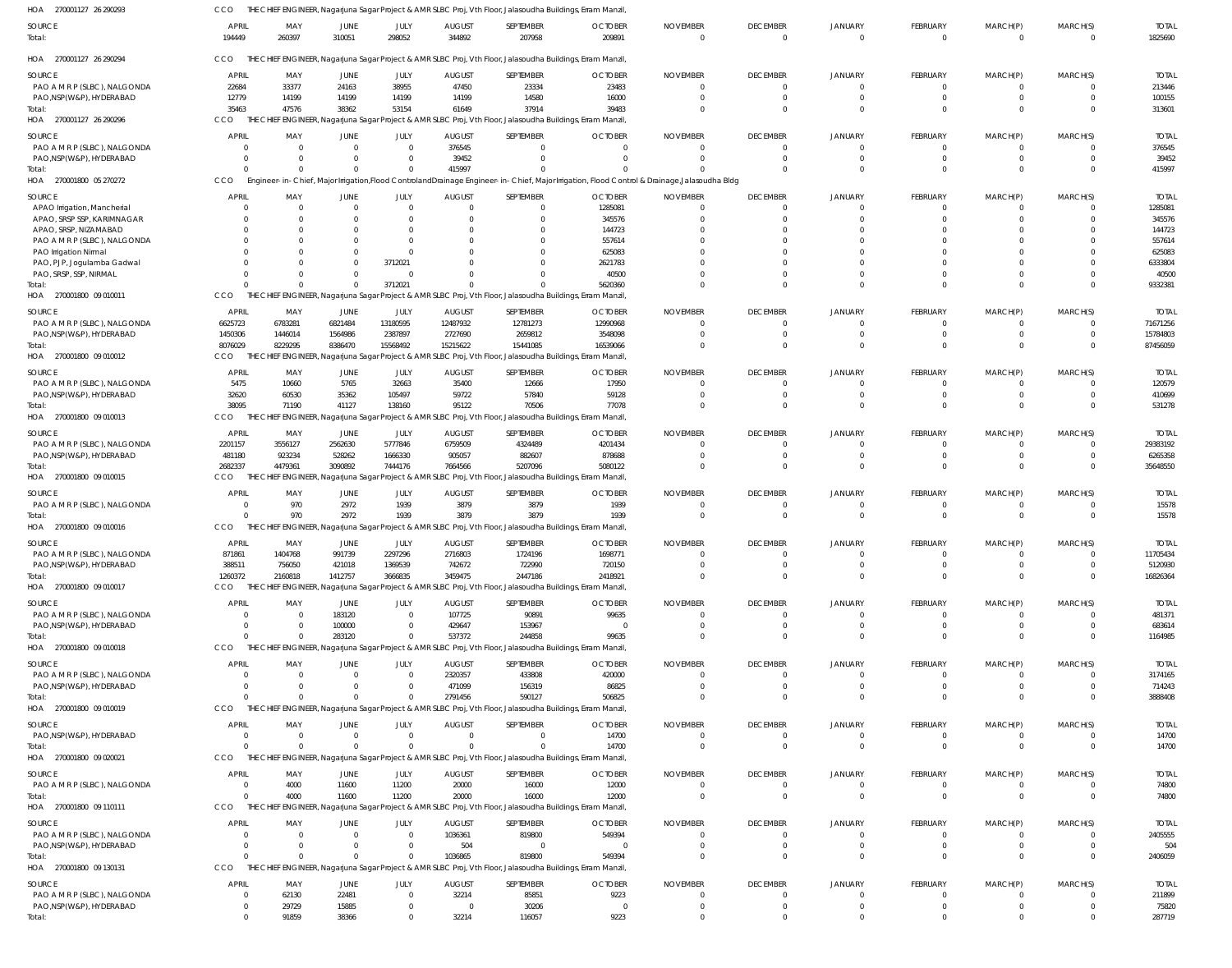| HOA 270001800 09 130132                                            | ссо                              |                      |                      |                                  |                    | THE CHIEF ENGINEER, Nagarjuna Sagar Project & AMR SLBC Proj, Vth Floor, Jalasoudha Buildings, Erram Manzil,             |                                                                                                                        |                 |                                  |                      |                              |                              |                                  |                     |
|--------------------------------------------------------------------|----------------------------------|----------------------|----------------------|----------------------------------|--------------------|-------------------------------------------------------------------------------------------------------------------------|------------------------------------------------------------------------------------------------------------------------|-----------------|----------------------------------|----------------------|------------------------------|------------------------------|----------------------------------|---------------------|
| SOURCE                                                             | <b>APRIL</b>                     | MAY                  | <b>JUNE</b>          | JULY                             | <b>AUGUST</b>      | SEPTEMBER                                                                                                               | <b>OCTOBER</b>                                                                                                         | <b>NOVEMBER</b> | <b>DECEMBER</b>                  | JANUARY              | FEBRUARY                     | MARCH(P)                     | MARCH(S)                         | <b>TOTAL</b>        |
| PAO A M R P (SLBC), NALGONDA                                       | $\Omega$                         | $\Omega$             | $\cap$               | $\Omega$                         | 451420             | 836449                                                                                                                  | 438372                                                                                                                 | -0              | $\mathbf{0}$                     | $\Omega$             | $\mathbf{0}$                 | $\mathbf{0}$                 | $\overline{0}$                   | 1726241             |
| PAO, NSP (W&P), HYDERABAD                                          | $\Omega$                         | $\Omega$             |                      | $\Omega$                         | 78087              | 26912                                                                                                                   | 520                                                                                                                    |                 | $\overline{0}$                   | $\Omega$             | $\mathbf 0$                  | $\mathbf 0$                  | $\overline{0}$                   | 105519              |
| Total:<br>HOA 270001800 09 130133                                  | $\Omega$<br>CCO                  | $\Omega$             | $\Omega$             | $\overline{0}$                   | 529507             | 863361<br>THE CHIEF ENGINEER, Nagarjuna Sagar Project & AMR SLBC Proj, Vth Floor, Jalasoudha Buildings, Erram Manzil,   | 438892                                                                                                                 |                 | $\Omega$                         | $\Omega$             | $\Omega$                     | $\Omega$                     | $\Omega$                         | 1831760             |
|                                                                    |                                  |                      |                      |                                  |                    |                                                                                                                         |                                                                                                                        |                 |                                  |                      |                              |                              |                                  |                     |
| SOURCE<br>PAO A M R P (SLBC), NALGONDA                             | <b>APRIL</b>                     | MAY                  | JUNE                 | JULY                             | <b>AUGUST</b>      | SEPTEMBER                                                                                                               | <b>OCTOBER</b>                                                                                                         | <b>NOVEMBER</b> | <b>DECEMBER</b>                  | JANUARY              | FEBRUARY                     | MARCH(P)                     | MARCH(S)                         | <b>TOTAL</b>        |
| Total                                                              | $\overline{0}$<br>$\Omega$       | 0<br>$\Omega$        | $\Omega$<br>$\Omega$ | $\overline{0}$<br>$\overline{0}$ | 6000<br>6000       | $\mathbf{0}$<br>$\Omega$                                                                                                | 4320<br>4320                                                                                                           |                 | $\overline{0}$<br>$\overline{0}$ | $\Omega$<br>$\Omega$ | $\mathbf{0}$<br>$\mathbf{0}$ | $\mathbf{0}$<br>$\mathbf{0}$ | $\overline{0}$<br>$\overline{0}$ | 10320<br>10320      |
| HOA 270001800 09 130134                                            | CCO                              |                      |                      |                                  |                    | THE CHIEF ENGINEER, Nagarjuna Sagar Project & AMR SLBC Proj, Vth Floor, Jalasoudha Buildings, Erram Manzil,             |                                                                                                                        |                 |                                  |                      |                              |                              |                                  |                     |
| SOURCE                                                             | <b>APRIL</b>                     | MAY                  | <b>JUNE</b>          | JULY                             | <b>AUGUST</b>      | SEPTEMBER                                                                                                               | <b>OCTOBER</b>                                                                                                         | <b>NOVEMBER</b> | <b>DECEMBER</b>                  | JANUARY              | FEBRUARY                     | MARCH(P)                     | MARCH(S)                         | <b>TOTAL</b>        |
| PAO A M R P (SLBC), NALGONDA                                       | 0                                | $\overline{0}$       | $\Omega$             | $\overline{0}$                   | 666289             | 1661363                                                                                                                 | 127286                                                                                                                 |                 | $\Omega$                         | $\Omega$             | $\mathbf{0}$                 | 0                            | $\Omega$                         | 2454938             |
| PAO, NSP(W&P), HYDERABAD                                           | $\Omega$                         | $\Omega$             |                      | $\overline{0}$                   | 380795             | 226667                                                                                                                  |                                                                                                                        |                 | $\Omega$                         |                      | $\mathbf{0}$                 | $\mathbf{0}$                 | $\overline{0}$                   | 607462              |
| Total:                                                             | $\Omega$                         | $\Omega$             | $\Omega$             | $\overline{0}$                   | 1047084            | 1888030                                                                                                                 | 127286                                                                                                                 |                 | $\Omega$                         | $\Omega$             | $\mathbf 0$                  | $\mathbf 0$                  | $\overline{0}$                   | 3062400             |
| HOA 270001800 09 130135                                            | CCO                              |                      |                      |                                  |                    | THE CHIEF ENGINEER, Nagarjuna Sagar Project & AMR SLBC Proj, Vth Floor, Jalasoudha Buildings, Erram Manzil,             |                                                                                                                        |                 |                                  |                      |                              |                              |                                  |                     |
| SOURCE                                                             | <b>APRIL</b>                     | MAY                  | <b>JUNE</b>          | JULY                             | <b>AUGUST</b>      | SEPTEMBER                                                                                                               | <b>OCTOBER</b>                                                                                                         | <b>NOVEMBER</b> | <b>DECEMBER</b>                  | JANUARY              | FEBRUARY                     | MARCH(P)                     | MARCH(S)                         | <b>TOTAL</b>        |
| PAO A M R P (SLBC), NALGONDA                                       | $\overline{0}$                   | 2491                 | 49916                | $\overline{0}$                   | 67215              | 242972                                                                                                                  | 18142                                                                                                                  |                 | $\overline{0}$                   | $\Omega$             | $\mathbf{0}$                 | $\mathbf{0}$                 | $\overline{0}$                   | 380736              |
| Total:                                                             | $\Omega$                         | 2491                 | 49916                | $\overline{0}$                   | 67215              | 242972                                                                                                                  | 18142                                                                                                                  |                 | $\Omega$                         | $\Omega$             | $\mathbf{0}$                 | $\mathbf{0}$                 | $\overline{0}$                   | 380736              |
| HOA 270001800 09 140                                               | CCO                              | THE CHIE             |                      |                                  |                    | ENGINEER, Nagarjuna Sagar Project & AMR SLBC Proj, Vth Floor, Jalasoudha Buildings, Erram Manzil, i                     |                                                                                                                        |                 |                                  |                      |                              |                              |                                  |                     |
| SOURCE                                                             | <b>APRIL</b>                     | MAY                  | <b>JUNE</b>          | JULY                             | <b>AUGUST</b>      | SEPTEMBER                                                                                                               | <b>OCTOBER</b>                                                                                                         | <b>NOVEMBER</b> | <b>DECEMBER</b>                  | JANUARY              | FEBRUARY                     | MARCH(P)                     | MARCH(S)                         | <b>TOTAL</b>        |
| PAO, NSP(W&P), HYDERABAD                                           | $\overline{0}$                   | $\overline{0}$       | $\Omega$             | $\overline{0}$                   | 489005             | $\mathbf{0}$                                                                                                            | $\Omega$                                                                                                               |                 | $\overline{0}$                   | $\Omega$             | $\mathbf{0}$                 | $\mathbf{0}$                 | $\overline{0}$                   | 489005              |
| Total:<br>HOA 270001800 09 240                                     | $\Omega$<br>CCO                  | $\Omega$             | $\Omega$             | $\mathbf{0}$                     | 489005             | $\Omega$<br>THE CHIEF ENGINEER, Nagarjuna Sagar Project & AMR SLBC Proj, Vth Floor, Jalasoudha Buildings, Erram Manzil, |                                                                                                                        |                 | $\Omega$                         | $\Omega$             | $\mathbf 0$                  | $\mathbf{0}$                 | $\Omega$                         | 489005              |
|                                                                    |                                  |                      |                      |                                  |                    |                                                                                                                         |                                                                                                                        |                 |                                  |                      |                              |                              |                                  |                     |
| SOURCE                                                             | <b>APRIL</b>                     | MAY                  | JUNE                 | JULY                             | <b>AUGUST</b>      | SEPTEMBER                                                                                                               | <b>OCTOBER</b>                                                                                                         | <b>NOVEMBER</b> | <b>DECEMBER</b>                  | JANUARY              | FEBRUARY                     | MARCH(P)                     | MARCH(S)                         | <b>TOTAL</b>        |
| PAO A M R P (SLBC), NALGONDA<br>PAO, NSP(W&P), HYDERABAD           | $\overline{0}$<br>$\overline{0}$ | 0<br>0               | 106935<br>$\Omega$   | $\overline{0}$<br>$\overline{0}$ | $\Omega$<br>160749 | 96091<br>36505                                                                                                          |                                                                                                                        |                 | $\Omega$<br>$\Omega$             | $\Omega$             | $\mathbf 0$<br>$\mathbf 0$   | $\mathbf{0}$<br>$\mathbf{0}$ | $\Omega$<br>$\Omega$             | 203026<br>197254    |
| Total:                                                             | $\Omega$                         | $\Omega$             | 106935               | $\Omega$                         | 160749             | 132596                                                                                                                  |                                                                                                                        |                 | $\Omega$                         | $\Omega$             | $\mathbf 0$                  | $\mathbf 0$                  | $\Omega$                         | 400280              |
| HOA 270001800 09 300302                                            | CCO                              |                      |                      |                                  |                    | THE CHIEF ENGINEER, Nagarjuna Sagar Project & AMR SLBC Proj, Vth Floor, Jalasoudha Buildings, Erram Manzil,             |                                                                                                                        |                 |                                  |                      |                              |                              |                                  |                     |
| SOURCE                                                             | <b>APRIL</b>                     | MAY                  | JUNE                 | JULY                             | <b>AUGUST</b>      | SEPTEMBER                                                                                                               | <b>OCTOBER</b>                                                                                                         | <b>NOVEMBER</b> | <b>DECEMBER</b>                  | JANUARY              | FEBRUARY                     | MARCH(P)                     | MARCH(S)                         | <b>TOTAL</b>        |
| PAO A M R P (SLBC), NALGONDA                                       | 693835                           | 717888               | 696601               | 44607                            | 1266833            | 1412725                                                                                                                 | 514961                                                                                                                 |                 | $\Omega$                         | $\Omega$             | $\mathbf{0}$                 | $\mathbf{0}$                 | $\overline{0}$                   | 5347450             |
| PAO, NSP (W&P), HYDERABAD                                          | 37779                            | 37778                | 37778                | 41977                            | 41977              | 41977                                                                                                                   | 41977                                                                                                                  |                 | $\overline{0}$                   | $\Omega$             | $\mathbf{0}$                 | $\mathbf{0}$                 | $\overline{0}$                   | 281243              |
| Total:                                                             | 731614                           | 755666               | 734379               | 86584                            | 1308810            | 1454702                                                                                                                 | 556938                                                                                                                 |                 | $\Omega$                         |                      | $\mathbf 0$                  | $\mathbf 0$                  | $\overline{0}$                   | 5628693             |
| HOA 270001800 09 310318                                            | CCO                              |                      |                      |                                  |                    | THE CHIEF ENGINEER, Nagarjuna Sagar Project & AMR SLBC Proj, Vth Floor, Jalasoudha Buildings, Erram Manzil,             |                                                                                                                        |                 |                                  |                      |                              |                              |                                  |                     |
| SOURCE                                                             | <b>APRIL</b>                     | MAY                  | JUNE                 | JULY                             | <b>AUGUST</b>      | SEPTEMBER                                                                                                               | <b>OCTOBER</b>                                                                                                         | <b>NOVEMBER</b> | <b>DECEMBER</b>                  | JANUARY              | FEBRUARY                     | MARCH(P)                     | MARCH(S)                         | <b>TOTAL</b>        |
| PAO A M R P (SLBC), NALGONDA                                       | $\overline{0}$                   | $\overline{0}$       | $\Omega$             | 20000                            | $\Omega$           | 20000                                                                                                                   |                                                                                                                        |                 | $\Omega$                         | $\Omega$             | $\mathbf{0}$                 | 0                            | $\Omega$                         | 40000               |
| Total:                                                             | $\Omega$                         | $\Omega$             | $\Omega$             | 20000                            |                    | 20000                                                                                                                   |                                                                                                                        |                 | $\Omega$                         | $\Omega$             | $\mathbf{0}$                 | $\mathbf 0$                  | $\Omega$                         | 40000               |
| HOA 270001800 09 510511                                            | CCO                              |                      |                      |                                  |                    | THE CHIEF ENGINEER, Nagarjuna Sagar Project & AMR SLBC Proj, Vth Floor, Jalasoudha Buildings, Erram Manzil,             |                                                                                                                        |                 |                                  |                      |                              |                              |                                  |                     |
| SOURCE                                                             | <b>APRIL</b>                     | MAY                  | JUNE                 | JULY                             | <b>AUGUST</b>      | SEPTEMBER                                                                                                               | <b>OCTOBER</b>                                                                                                         | <b>NOVEMBER</b> | <b>DECEMBER</b>                  | JANUARY              | FEBRUARY                     | MARCH(P)                     | MARCH(S)                         | <b>TOTAL</b>        |
| PAO, NSP(W&P), HYDERABAD                                           | $\overline{0}$                   | $\Omega$             | $\Omega$             | $\Omega$                         | 12800              | 18800                                                                                                                   | 11698                                                                                                                  |                 | $\overline{0}$                   | $\Omega$             | $\mathbf{0}$                 | $\mathbf{0}$                 | $\overline{0}$                   | 43298               |
| Total:<br>HOA 270080001 01 010011                                  | $\Omega$<br>CCO                  | $\Omega$             | $\Omega$             | $\mathbf{0}$                     | 12800              | 18800                                                                                                                   | 11698<br>THE ENGINEER-IN-CHIEF(Administration).) The Engineer-in-Chief(Administration) Ist Floor, JALASOUDHA BUILDING, | $\Omega$        | $\overline{0}$                   | $\Omega$             | $\mathbf{0}$                 | $\mathbf{0}$                 | $\overline{0}$                   | 43298               |
|                                                                    |                                  |                      |                      |                                  |                    |                                                                                                                         |                                                                                                                        |                 |                                  |                      |                              |                              |                                  |                     |
| SOURCE                                                             | <b>APRIL</b>                     | MAY                  | JUNE                 | JULY                             | <b>AUGUST</b>      | SEPTEMBER                                                                                                               | <b>OCTOBER</b>                                                                                                         | <b>NOVEMBER</b> | <b>DECEMBER</b>                  | JANUARY              | FEBRUARY                     | MARCH(P)                     | MARCH(S)                         | <b>TOTAL</b>        |
| APAO Irrigation, Sangareddy<br>PAO IRRIGATION RANGA REDDY DISTRICT | 151955<br>2515389                | 151955<br>2507733    | 146907<br>2560836    | 383599<br>4356189                | 314442<br>4387776  | 345701<br>4830058                                                                                                       | 634580<br>5072268                                                                                                      |                 | $\Omega$                         | $\Omega$             | $\mathbf{0}$<br>$\mathbf{0}$ | $\mathbf{0}$<br>$\mathbf{0}$ | $\Omega$<br>$\Omega$             | 2129139<br>26230249 |
| Total:                                                             | 2667344                          | 2659688              | 2707743              | 4739788                          | 4702218            | 5175759                                                                                                                 | 5706848                                                                                                                |                 | $\Omega$                         | $\Omega$             | $\Omega$                     | $\Omega$                     | $\Omega$                         | 28359388            |
| HOA 270080001 01 010012                                            | CCO                              |                      |                      |                                  |                    |                                                                                                                         | THE ENGINEER-IN-CHIEF(Administration).) The Engineer-in-Chief(Administration) Ist Floor,JALASOUDHA BUILDING,           |                 |                                  |                      |                              |                              |                                  |                     |
| <b>SOURCE</b>                                                      | <b>APRIL</b>                     | MAY                  | JUNE                 | JULY                             | <b>AUGUST</b>      | SEPTEMBER                                                                                                               | <b>OCTOBER</b>                                                                                                         | <b>NOVEMBER</b> | <b>DECEMBER</b>                  | <b>JANUARY</b>       | FEBRUARY                     | MARCH(P)                     | MARCH(S)                         | <b>TOTAL</b>        |
| PAO IRRIGATION RANGA REDDY DISTRICT                                | 53419                            | 55110                | 91663                | 123081                           | 128650             | 161605                                                                                                                  | 100370                                                                                                                 |                 | $\Omega$                         | $\Omega$             | $\mathbf{0}$                 | $\mathbf{0}$                 | $\overline{0}$                   | 713898              |
| Total:                                                             | 53419                            | 55110                | 91663                | 123081                           | 128650             | 161605                                                                                                                  | 100370                                                                                                                 | $\Omega$        | $\overline{0}$                   | $\Omega$             | $\mathbf{0}$                 | $\mathbf{0}$                 | $\overline{0}$                   | 713898              |
| HOA 270080001 01 010013                                            | CCO                              |                      |                      |                                  |                    |                                                                                                                         | THE ENGINEER-IN-CHIEF(Administration).) The Engineer-in-Chief(Administration) Ist Floor,JALASOUDHA BUILDING,           |                 |                                  |                      |                              |                              |                                  |                     |
| SOURCE                                                             | <b>APRIL</b>                     | MAY                  | JUNE                 | JULY                             | <b>AUGUST</b>      | SEPTEMBER                                                                                                               | <b>OCTOBER</b>                                                                                                         | <b>NOVEMBER</b> | <b>DECEMBER</b>                  | JANUARY              | FEBRUARY                     | MARCH(P)                     | MARCH(S)                         | <b>TOTAL</b>        |
| APAO Irrigation, Sangareddy                                        | 59417                            | 59417                | 53682                | 127387                           | 104325             | 114726                                                                                                                  | 246123                                                                                                                 |                 | $\Omega$                         | $\Omega$             | $\mathbf{0}$                 | $\mathbf{0}$                 | $\Omega$                         | 765077              |
| PAO IRRIGATION RANGA REDDY DISTRICT                                | 834851                           | 871484               | 1477325              | 1997929                          | 2055270            | 1633694                                                                                                                 | 1484002                                                                                                                |                 | $\Omega$                         | $\Omega$             | $\mathbf 0$                  | $\mathbf 0$                  | $\overline{0}$                   | 10354555            |
| Total                                                              | 894268                           | 930901               | 1531007              | 2125316                          | 2159595            | 1748420                                                                                                                 | 1730125                                                                                                                |                 | $\Omega$                         | $\Omega$             | $\mathbf 0$                  | $\mathbf 0$                  | $\overline{0}$                   | 11119632            |
| HOA 270080001 01 010015                                            | CCO                              |                      |                      |                                  |                    |                                                                                                                         | THE ENGINEER-IN-CHIEF(Administration).) The Engineer-in-Chief(Administration) Ist Floor,JALASOUDHA BUILDING,           |                 |                                  |                      |                              |                              |                                  |                     |
| SOURCE                                                             | <b>APRIL</b>                     | MAY                  | JUNE                 | JULY                             | <b>AUGUST</b>      | SEPTEMBER                                                                                                               | <b>OCTOBER</b>                                                                                                         | <b>NOVEMBER</b> | <b>DECEMBER</b>                  | JANUARY              | FEBRUARY                     | MARCH(P)                     | MARCH(S)                         | <b>TOTAL</b>        |
| APAO Irrigation, Sangareddy                                        | 4044                             | 4044                 | 2218                 | $\overline{0}$                   | $\Omega$           | $\mathbf{0}$                                                                                                            | $\Omega$                                                                                                               | $\Omega$        | $\Omega$                         | $\Omega$             | $\mathbf{0}$                 | $\mathbf{0}$                 | $\overline{0}$                   | 10306               |
| Total:                                                             | 4044                             | 4044                 | 2218                 | $\Omega$                         |                    | $\Omega$                                                                                                                |                                                                                                                        | $\Omega$        | $\Omega$                         | $\Omega$             | $\mathbf 0$                  | $\mathbf{0}$                 | $\overline{0}$                   | 10306               |
| HOA 270080001 01 010016                                            | CCO                              |                      |                      |                                  |                    |                                                                                                                         | THE ENGINEER-IN-CHIEF(Administration).) The Engineer-in-Chief(Administration) Ist Floor, JALASOUDHA BUILDING,          |                 |                                  |                      |                              |                              |                                  |                     |
| SOURCE                                                             | <b>APRIL</b>                     | MAY                  | JUNE                 | JULY                             | <b>AUGUST</b>      | SEPTEMBER                                                                                                               | <b>OCTOBER</b>                                                                                                         | <b>NOVEMBER</b> | <b>DECEMBER</b>                  | JANUARY              | FEBRUARY                     | MARCH(P)                     | MARCH(S)                         | <b>TOTAL</b>        |
| APAO Irrigation, Sangareddy                                        | 21351                            | 21351                | 20754                | 54738                            | 44765              | 49262                                                                                                                   | 105565                                                                                                                 |                 | $\overline{0}$                   | $\Omega$             | $\mathbf 0$                  | $\mathbf{0}$                 | $\overline{0}$                   | 317786              |
| PAO IRRIGATION RANGA REDDY DISTRICT<br>Total:                      | 705318<br>726669                 | 731694<br>753045     | 1231141<br>1251895   | 1645879<br>1700617               | 1710969<br>1755734 | 1359069<br>1408331                                                                                                      | 1252946<br>1358511                                                                                                     |                 | $\Omega$<br>$\Omega$             | $\Omega$<br>$\Omega$ | $\mathbf 0$<br>$\mathbf 0$   | $\mathbf 0$<br>$\mathbf 0$   | $\overline{0}$<br>$\Omega$       | 8637016<br>8954802  |
| HOA 270080001 01 010017                                            | CCO                              |                      |                      |                                  |                    |                                                                                                                         | THE ENGINEER-IN-CHIEF(Administration).) The Engineer-in-Chief(Administration) Ist Floor,JALASOUDHA BUILDING,           |                 |                                  |                      |                              |                              |                                  |                     |
|                                                                    |                                  |                      |                      |                                  |                    |                                                                                                                         |                                                                                                                        |                 |                                  |                      |                              |                              |                                  |                     |
| SOURCE                                                             | <b>APRIL</b>                     | MAY                  | JUNE                 | JULY                             | <b>AUGUST</b>      | SEPTEMBER                                                                                                               | <b>OCTOBER</b>                                                                                                         | <b>NOVEMBER</b> | <b>DECEMBER</b>                  | JANUARY              | FEBRUARY                     | MARCH(P)                     | MARCH(S)                         | <b>TOTAL</b>        |
| APAO Irrigation, Sangareddy<br>PAO IRRIGATION RANGA REDDY DISTRICT | $\Omega$                         | $\Omega$<br>$\Omega$ | $\Omega$             | $\overline{0}$<br>$\overline{0}$ | 64000<br>200000    | 23000<br>108289                                                                                                         |                                                                                                                        |                 | $\Omega$<br>$\Omega$             | $\Omega$<br>$\Omega$ | $\mathbf{0}$<br>$\mathbf 0$  | $\mathbf{0}$<br>$\mathbf 0$  | $\Omega$<br>$\overline{0}$       | 87000<br>308289     |
| Total:                                                             | $\Omega$                         | $\Omega$             | $\Omega$             | $\mathbf{0}$                     | 264000             | 131289                                                                                                                  |                                                                                                                        |                 | $\Omega$                         | $\Omega$             | $\mathbf{0}$                 | $\mathbf 0$                  | $\overline{0}$                   | 395289              |
| HOA 270080001 01 010018                                            | CCO                              |                      |                      |                                  |                    |                                                                                                                         | THE ENGINEER-IN-CHIEF(Administration).) The Engineer-in-Chief(Administration) Ist Floor, JALASOUDHA BUILDING,          |                 |                                  |                      |                              |                              |                                  |                     |
| SOURCE                                                             | <b>APRIL</b>                     | MAY                  | <b>JUNE</b>          | JULY                             | <b>AUGUST</b>      | SEPTEMBER                                                                                                               | <b>OCTOBER</b>                                                                                                         | <b>NOVEMBER</b> | <b>DECEMBER</b>                  | JANUARY              | FEBRUARY                     | MARCH(P)                     | MARCH(S)                         | <b>TOTAL</b>        |
| APAO Irrigation, Sangareddy                                        | 0                                | 0                    |                      | $\overline{0}$                   | 64492              | 138473                                                                                                                  | - 0                                                                                                                    |                 | $\mathbf 0$                      | $\overline{0}$       | $\mathbf{0}$                 | 0                            | $\Omega$                         | 202965              |
| PAO IRRIGATION RANGA REDDY DISTRICT                                | $\overline{0}$                   | $\mathbf{0}$         |                      | $\mathbf{0}$                     | 1096966            | 377867                                                                                                                  | 55375                                                                                                                  |                 | $\overline{0}$                   | $\overline{0}$       | $\mathbf 0$                  | $\mathbf 0$                  | $\overline{0}$                   | 1530208             |
| Total:                                                             | $\mathbf 0$                      | $\Omega$             | $\Omega$             | $\Omega$                         | 1161458            | 516340                                                                                                                  | 55375                                                                                                                  |                 | $\Omega$                         | $\overline{0}$       | $\mathbf 0$                  | $\mathbf 0$                  | $\overline{0}$                   | 1733173             |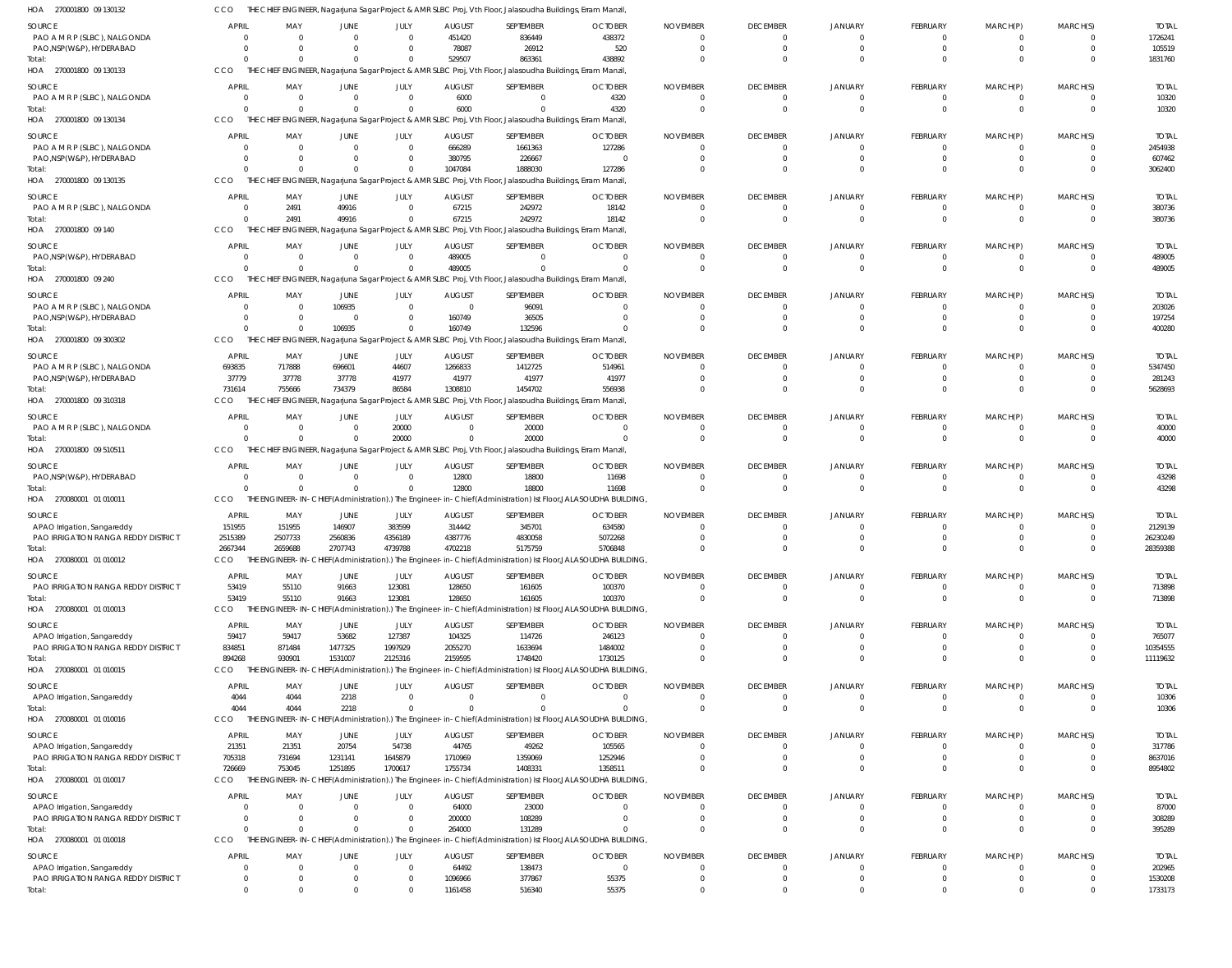| HOA<br>270080001 01 060                                           |                  |                          |                          |                          |                          |                          | THE ENGINEER-IN-CHIEF(Administration).) The Engineer-in-Chief(Administration) Ist Floor,JALASOUDHA BUILDING,             |                         |                            |                      |                            |                            |                            |                   |
|-------------------------------------------------------------------|------------------|--------------------------|--------------------------|--------------------------|--------------------------|--------------------------|--------------------------------------------------------------------------------------------------------------------------|-------------------------|----------------------------|----------------------|----------------------------|----------------------------|----------------------------|-------------------|
| <b>SOURCE</b>                                                     | <b>APRIL</b>     | MAY                      | <b>JUNE</b>              | JULY                     | <b>AUGUST</b>            | SEPTEMBER                | <b>OCTOBER</b>                                                                                                           | <b>NOVEMBER</b>         | <b>DECEMBER</b>            | <b>JANUARY</b>       | <b>FEBRUARY</b>            | MARCH(P)                   | MARCH(S)                   | <b>TOTAL</b>      |
| PAO IRRIGATION RANGA REDDY DISTRICT                               | $\Omega$         | $\overline{0}$           | $^{\circ}$               | $\mathbf 0$              | $\overline{0}$           | 62554                    | $\mathbf{0}$                                                                                                             | $\Omega$                | 0                          | 0                    | 0                          | $\overline{0}$             | $\Omega$                   | 62554             |
| Total:                                                            | $\Omega$         | $\mathbf 0$              | $\Omega$                 | $\Omega$                 | $\Omega$                 | 62554                    | $\Omega$                                                                                                                 | $\Omega$                | $\mathbf 0$                | $\Omega$             | $\Omega$                   | $\Omega$                   | $\Omega$                   | 62554             |
| HOA<br>270080001 01 110111                                        | CCO              |                          |                          |                          |                          |                          | THE ENGINEER-IN-CHIEF(Administration).) The Engineer-in-Chief(Administration) Ist Floor, JALASOUDHA BUILDING,            |                         |                            |                      |                            |                            |                            |                   |
| <b>SOURCE</b>                                                     | <b>APRIL</b>     | MAY                      | <b>JUNE</b>              | JULY                     | <b>AUGUST</b>            | SEPTEMBER                | <b>OCTOBER</b>                                                                                                           | <b>NOVEMBER</b>         | <b>DECEMBER</b>            | <b>JANUARY</b>       | FEBRUARY                   | MARCH(P)                   | MARCH(S)                   | <b>TOTAL</b>      |
| PAO IRRIGATION RANGA REDDY DISTRICT                               | $\Omega$         | $\overline{0}$           | $\Omega$                 | $\Omega$                 | 1425                     | $\Omega$                 | $\overline{0}$                                                                                                           | $\Omega$                | $\mathbf 0$                | 0                    | $\Omega$                   | $\overline{0}$             | - 0                        | 1425              |
| Total:                                                            | $\Omega$         | $\Omega$                 | $\Omega$                 | $\Omega$                 | 1425                     | $\Omega$                 | $\Omega$                                                                                                                 | $\Omega$                | $\Omega$                   | $\Omega$             | $\Omega$                   | $\Omega$                   | $\Omega$                   | 1425              |
| 270080001 01 130131<br>HOA                                        | CCO              |                          |                          |                          |                          |                          | THE ENGINEER-IN-CHIEF(Administration).) The Engineer-in-Chief(Administration) Ist Floor, JALASOUDHA BUILDING,            |                         |                            |                      |                            |                            |                            |                   |
| <b>SOURCE</b>                                                     | <b>APRIL</b>     | MAY                      | <b>JUNE</b>              | JULY                     | <b>AUGUST</b>            | SEPTEMBER                | <b>OCTOBER</b>                                                                                                           | <b>NOVEMBER</b>         | <b>DECEMBER</b>            | <b>JANUARY</b>       | FEBRUARY                   | MARCH(P)                   | MARCH(S)                   | <b>TOTAL</b>      |
| PAO IRRIGATION RANGA REDDY DISTRICT                               | $\Omega$         | $\mathbf{0}$             | 43510                    | 15360                    | 16319                    | 18844                    | 9539                                                                                                                     | $\Omega$                | $\Omega$                   | 0                    | $\Omega$                   | $\Omega$                   | - 0                        | 103572            |
| Total:                                                            | $\Omega$         | $\mathbf{0}$             | 43510                    | 15360                    | 16319                    | 18844                    | 9539                                                                                                                     | $\Omega$                | $\mathbf 0$                | $\Omega$             | $\Omega$                   | $\Omega$                   | - 0                        | 103572            |
| 270080001 01 130132<br>HOA                                        | CCO              |                          |                          |                          |                          |                          | THE ENGINEER-IN-CHIEF(Administration).) The Engineer-in-Chief(Administration) Ist Floor, JALASOUDHA BUILDING,            |                         |                            |                      |                            |                            |                            |                   |
| <b>SOURCE</b>                                                     | <b>APRIL</b>     | MAY                      | <b>JUNE</b>              | JULY                     | <b>AUGUST</b>            | SEPTEMBER                | <b>OCTOBER</b>                                                                                                           | <b>NOVEMBER</b>         | <b>DECEMBER</b>            | <b>JANUARY</b>       | FEBRUARY                   | MARCH(P)                   | MARCH(S)                   | <b>TOTAL</b>      |
| PAO IRRIGATION RANGA REDDY DISTRICT                               | $\Omega$         | $\overline{0}$           | $\mathbf{0}$             | $\Omega$                 | 122895                   | 207096                   | 105256                                                                                                                   | $\Omega$                | 0                          |                      | 0                          | $\Omega$                   | $\Omega$                   | 435247            |
| Total:                                                            | $\Omega$         | $\mathbf 0$              | $\Omega$                 | $\Omega$                 | 122895                   | 207096                   | 105256                                                                                                                   | $\Omega$                | $\mathbf 0$                | $\Omega$             | $\Omega$                   | $\Omega$                   | $\Omega$                   | 435247            |
| HOA<br>270080001 01 130134                                        | CCO              |                          |                          |                          |                          |                          | THE ENGINEER-IN-CHIEF(Administration).) The Engineer-in-Chief(Administration) Ist Floor, JALASOUDHA BUILDING,            |                         |                            |                      |                            |                            |                            |                   |
| <b>SOURCE</b>                                                     | <b>APRIL</b>     | MAY                      | <b>JUNE</b>              | JULY                     | <b>AUGUST</b>            | SEPTEMBER                | <b>OCTOBER</b>                                                                                                           | <b>NOVEMBER</b>         | <b>DECEMBER</b>            | <b>JANUARY</b>       | FEBRUARY                   | MARCH(P)                   | MARCH(S)                   | <b>TOTAL</b>      |
| PAO IRRIGATION RANGA REDDY DISTRICT                               | $\Omega$         | $\overline{0}$           | $^{\circ}$               | $\mathbf{0}$             | 581723                   | 532667                   | 71460                                                                                                                    | $\Omega$                | 0                          | $\Omega$             | $\Omega$                   | $\Omega$                   | - 0                        | 1185850           |
| Total:                                                            | $\Omega$         | $\mathbf 0$              | $\Omega$                 | $\Omega$                 | 581723                   | 532667                   | 71460                                                                                                                    | $\Omega$                | $\mathbf 0$                | $\Omega$             | $\Omega$                   | $\Omega$                   | $\Omega$                   | 1185850           |
| 270080001 01 240<br>HOA                                           | CCO              |                          |                          |                          |                          |                          | THE ENGINEER-IN-CHIEF(Administration).) The Engineer-in-Chief(Administration) Ist Floor, JALASOUDHA BUILDING,            |                         |                            |                      |                            |                            |                            |                   |
| <b>SOURCE</b>                                                     | <b>APRIL</b>     | MAY                      | <b>JUNE</b>              | JULY                     | <b>AUGUST</b>            | SEPTEMBER                | <b>OCTOBER</b>                                                                                                           | <b>NOVEMBER</b>         | <b>DECEMBER</b>            | <b>JANUARY</b>       | FEBRUARY                   | MARCH(P)                   | MARCH(S)                   | <b>TOTAL</b>      |
| PAO IRRIGATION DIVISION HYDERABAD                                 | $\Omega$         | $\overline{0}$           | $\Omega$                 | $\Omega$                 | $\overline{0}$           | $\Omega$                 | 127272                                                                                                                   | $\Omega$                | $\Omega$                   |                      | $\Omega$                   | $\Omega$                   | - 0                        | 127272            |
| PAO IRRIGATION RANGA REDDY DISTRICT                               | $\Omega$         | $^{\circ}$               | $\mathbf 0$              | 31347                    | 31316                    | 64997                    | $\mathbf 0$                                                                                                              | $\Omega$                | $\Omega$                   |                      | $\Omega$                   | $\Omega$                   | $\Omega$                   | 127660            |
| Total:                                                            | $\Omega$         | $\Omega$                 | $\Omega$                 | 31347                    | 31316                    | 64997                    | 127272                                                                                                                   | $\Omega$                | $\Omega$                   |                      | $\Omega$                   | $\Omega$                   | $\Omega$                   | 254932            |
| HOA<br>270080001 01 300302                                        | CCO              |                          |                          |                          |                          |                          | THE ENGINEER-IN-CHIEF(Administration).) The Engineer-in-Chief(Administration) Ist Floor,JALASOUDHA BUILDING,             |                         |                            |                      |                            |                            |                            |                   |
| <b>SOURCE</b>                                                     | <b>APRIL</b>     | MAY                      | JUNE                     | JULY                     | <b>AUGUST</b>            | SEPTEMBER                | <b>OCTOBER</b>                                                                                                           | <b>NOVEMBER</b>         | <b>DECEMBER</b>            | <b>JANUARY</b>       | FEBRUARY                   | MARCH(P)                   | MARCH(S)                   | <b>TOTAL</b>      |
| PAO IRRIGATION RANGA REDDY DISTRICT                               | 90669            | 181334                   | 181334                   | 201484                   | 201484                   | 201484                   | 243459                                                                                                                   | $\Omega$                | 0                          | 0                    | 0                          | $\overline{0}$             | - 0                        | 1301248           |
| Total:                                                            | 90669            | 181334                   | 181334                   | 201484                   | 201484                   | 201484                   | 243459                                                                                                                   | $\Omega$                | $\mathbf 0$                | $\Omega$             | $\Omega$                   | $\Omega$                   | - 0                        | 1301248           |
| 270080001 01 310318<br>HOA                                        | CCO              |                          |                          |                          |                          |                          | THE ENGINEER-IN-CHIEF(Administration).) The Engineer-in-Chief(Administration) Ist Floor, JALASOUDHA BUILDING,            |                         |                            |                      |                            |                            |                            |                   |
| <b>SOURCE</b>                                                     | <b>APRIL</b>     | MAY                      | <b>JUNE</b>              | JULY                     | <b>AUGUST</b>            | SEPTEMBER                | <b>OCTOBER</b>                                                                                                           | <b>NOVEMBER</b>         | <b>DECEMBER</b>            | <b>JANUARY</b>       | FEBRUARY                   | MARCH(P)                   | MARCH(S)                   | <b>TOTAL</b>      |
| PAO IRRIGATION RANGA REDDY DISTRICT                               | $\Omega$         | $\mathbf 0$              | $\mathbf 0$              | 20000                    | $\overline{0}$           | $\Omega$                 | $\overline{0}$                                                                                                           | $\Omega$                | $\mathbf 0$                | 0                    | $\Omega$                   | $\overline{0}$             | $\Omega$                   | 20000             |
| Total:                                                            | $\Omega$         | $\Omega$                 | $\Omega$                 | 20000                    | $\Omega$                 | $\Omega$                 | $\mathbf 0$                                                                                                              | $\Omega$                | $\Omega$                   | $\Omega$             | $\Omega$                   | $\Omega$                   | $\Omega$                   | 20000             |
| 270080001 01 510511<br>HOA                                        | CCO              |                          |                          |                          |                          |                          | THE ENGINEER-IN-CHIEF(Administration).) The Engineer-in-Chief(Administration) Ist Floor, JALASOUDHA BUILDING,            |                         |                            |                      |                            |                            |                            |                   |
| <b>SOURCE</b>                                                     | <b>APRIL</b>     | MAY                      | <b>JUNE</b>              | JULY                     | <b>AUGUST</b>            | SEPTEMBER                | <b>OCTOBER</b>                                                                                                           | <b>NOVEMBER</b>         | <b>DECEMBER</b>            | <b>JANUARY</b>       | FEBRUARY                   | MARCH(P)                   | MARCH(S)                   | <b>TOTAL</b>      |
| PAO IRRIGATION RANGA REDDY DISTRICT                               | $\Omega$         | $\mathbf 0$              | $\mathbf 0$              | $\mathbf 0$              | $\Omega$                 | 69729                    | $\mathbf 0$                                                                                                              | $\Omega$                | $\Omega$                   |                      | $\Omega$                   | $\Omega$                   | $\Omega$                   | 69729             |
| Total:                                                            | $\Omega$         | $\Omega$                 | $\Omega$                 | $\Omega$                 | $\Omega$                 | 69729                    | $\mathbf 0$                                                                                                              | $\Omega$                | $\mathbf{0}$               | $\Omega$             | $\Omega$                   | $\Omega$                   | $\Omega$                   | 69729             |
| HOA<br>270080001 02 010011                                        | CCO              |                          |                          |                          |                          |                          | THE ENGINEER-IN-CHIEF(Administration).) The Engineer-in-Chief(Administration) Ist Floor, JALASOUDHA BUILDING,            |                         |                            |                      |                            |                            |                            |                   |
| <b>SOURCE</b>                                                     | APRIL            | MAY                      | JUNE                     | JULY                     | <b>AUGUST</b>            | SEPTEMBER                | <b>OCTOBER</b>                                                                                                           | <b>NOVEMBER</b>         | <b>DECEMBER</b>            | <b>JANUARY</b>       | FEBRUARY                   | MARCH(P)                   | MARCH(S)                   | <b>TOTAL</b>      |
| APAO Irrigation, Jagtial                                          | 891047           | 917126                   | 959548                   | 1571875                  | 1588431                  | 1595382                  | 2415401                                                                                                                  | $\Omega$                | C                          |                      | $\Omega$                   |                            | $\Omega$                   | 9938810           |
| APAO Irrigation, Peddapalli                                       | 646399           | 702776                   | 853739                   | 1406256                  | 1253265                  | 1362173                  | 1749512                                                                                                                  |                         | $\Omega$                   |                      |                            |                            | $\Omega$                   | 7974120           |
| APAO Irrigation, Sangareddy                                       | 87403            | 103010                   | 91764                    | 172662                   | 161300                   | 139280                   | 117268                                                                                                                   |                         | $\Omega$                   |                      |                            |                            | $\Omega$                   | 872687            |
| PAO - IRRIGATION DIVISION WARANGAL<br>(Urban)                     | 2596522          | 3177348                  | 2749295                  | 4577018                  | 4370020                  | 4493799                  | 4896662                                                                                                                  |                         | $\Omega$                   |                      | $\Omega$                   |                            | $\Omega$                   | 26860664          |
| PAO IRRIGATION KARIMNAGAR                                         | 1021755          | 1015535                  | 1157562                  | 1785342                  | 1692339                  | 1678011                  | 1815220                                                                                                                  |                         | $\Omega$                   |                      |                            | $\Omega$                   | $\Omega$                   | 10165764          |
| PAO IRRIGATION DIVISION HYDERABAD                                 | 669173           |                          | $\cap$                   |                          |                          |                          |                                                                                                                          |                         |                            |                      |                            |                            |                            | 669173            |
| PAO IRRIGATION DIVISION KHAMMAM                                   | 1066295          | 1023770                  | 1217944                  | 2156859                  | 1969000                  | 2066434                  | 1925649                                                                                                                  | $\Omega$                | $\Omega$                   |                      | $\Omega$                   | $\Omega$                   | $\Omega$                   | 11425951          |
| PAO IRRIGATION NIZAMABAD                                          | 3238986          | $\mathbf{0}$             | $\overline{0}$           | $\Omega$                 | $\overline{0}$           | $\overline{0}$           | $\Omega$                                                                                                                 | $\Omega$                | $\Omega$                   |                      | $\Omega$                   | $\Omega$                   | $\Omega$                   | 3238986           |
| PAO MEDAK(IW), MEDAK                                              | 450651           | 487200                   | 488631                   | 809960                   | 815173                   | 1020395                  | 1023342                                                                                                                  | $\Omega$<br>$\Omega$    | $\Omega$<br>$\mathbf 0$    | $\Omega$<br>$\Omega$ | $\Omega$<br>$\Omega$       | $\Omega$<br>$\Omega$       | $\Omega$<br>$\Omega$       | 5095352           |
| Total:<br>HOA<br>270080001 02 010012                              | 10668231<br>CCO  | 7426765                  | 7518483                  | 12479972                 | 11849528                 | 12355474                 | 13943054<br>THE ENGINEER-IN-CHIEF(Administration).) The Engineer-in-Chief(Administration) Ist Floor,JALASOUDHA BUILDING, |                         |                            |                      |                            |                            |                            | 76241507          |
|                                                                   |                  |                          |                          |                          |                          |                          |                                                                                                                          |                         |                            |                      |                            |                            |                            |                   |
| <b>SOURCE</b>                                                     | <b>APRIL</b>     | MAY                      | JUNE                     | JULY                     | <b>AUGUST</b>            | SEPTEMBER                | <b>OCTOBER</b>                                                                                                           | <b>NOVEMBER</b>         | <b>DECEMBER</b>            | <b>JANUARY</b>       | FEBRUARY                   | MARCH(P)                   | MARCH(S)                   | <b>TOTAL</b>      |
| APAO Irrigation, Peddapalli                                       | 965              | 1025                     | 1450                     | 2300                     | 1450                     | 28950                    | 1510                                                                                                                     | $\mathbf 0$             | $\mathbf 0$                | $\Omega$             | $\Omega$                   | $\overline{0}$             | $\Omega$                   | 37650             |
| APAO Irrigation, Sangareddy<br>PAO - IRRIGATION DIVISION WARANGAL | 1000<br>32553    | 1000<br>35071            | 1000<br>34884            | 2000<br>54309            | 2000<br>53209            | 2000<br>51588            | 5000<br>114809                                                                                                           | $\mathbf 0$<br>$\Omega$ | $\mathbf 0$<br>$\mathbf 0$ | $\Omega$             | $\overline{0}$<br>$\Omega$ | $\overline{0}$<br>$\Omega$ | $\overline{0}$<br>$\Omega$ | 14000<br>376423   |
| (Urban)                                                           |                  |                          |                          |                          |                          |                          |                                                                                                                          |                         |                            |                      |                            |                            |                            |                   |
| PAO IRRIGATION KARIMNAGAR                                         | 9091             | 14055                    | 11550                    | 22932                    | 14080                    | 14267                    | 13880                                                                                                                    | $\Omega$                | $\Omega$                   |                      | $\Omega$                   | $\Omega$                   | $\Omega$                   | 99855             |
| PAO IRRIGATION DIVISION HYDERABAD                                 | 16870            | $\overline{0}$           | $\mathbf{0}$             | $\overline{0}$           | $\overline{0}$           | $\overline{0}$           | $\overline{0}$                                                                                                           | $\Omega$                | $\Omega$                   |                      | $\Omega$                   | $\Omega$                   | $\Omega$                   | 16870             |
| PAO IRRIGATION DIVISION KHAMMAM                                   | 8694             | 16239                    | 12126                    | 18038                    | 17764                    | 17897                    | 17814                                                                                                                    | $\Omega$                | $\Omega$                   |                      | $\Omega$                   | $\Omega$                   | $\Omega$                   | 108572            |
| PAO IRRIGATION NIZAMABAD<br>PAO MEDAK(IW), MEDAK                  | 33334<br>1000    | $\mathbf{0}$<br>2000     | $\overline{0}$<br>2000   | $\mathbf 0$<br>2000      | $\overline{0}$<br>2000   | $\overline{0}$<br>3000   | $\overline{0}$<br>2000                                                                                                   | $\Omega$<br>$\Omega$    | $\Omega$<br>$\Omega$       |                      | $\Omega$<br>$\Omega$       | $\Omega$<br>$\overline{0}$ | $\Omega$<br>$\Omega$       | 33334<br>14000    |
| Total:                                                            | 103507           | 69390                    | 63010                    | 101579                   | 90503                    | 117702                   | 155013                                                                                                                   | $\Omega$                | $\Omega$                   | $\Omega$             | $\Omega$                   | $\Omega$                   | $\Omega$                   | 700704            |
| HOA<br>270080001 02 010013                                        | CCO              |                          |                          |                          |                          |                          | THE ENGINEER-IN-CHIEF(Administration).) The Engineer-in-Chief(Administration) Ist Floor, JALASOUDHA BUILDING,            |                         |                            |                      |                            |                            |                            |                   |
| <b>SOURCE</b>                                                     | <b>APRIL</b>     | MAY                      | JUNE                     | JULY                     | <b>AUGUST</b>            | SEPTEMBER                | <b>OCTOBER</b>                                                                                                           | <b>NOVEMBER</b>         | <b>DECEMBER</b>            | <b>JANUARY</b>       | FEBRUARY                   | MARCH(P)                   | MARCH(S)                   | <b>TOTAL</b>      |
| APAO Irrigation, Jagtial                                          | 296161           | 319492                   | 531158                   | 522542                   | 962253                   | 530477                   | 660044                                                                                                                   | $\mathbf 0$             | $\Omega$                   |                      | $\Omega$                   |                            | $\Omega$                   | 3822127           |
| APAO Irrigation, Peddapalli                                       | 214829           | 242078                   | 458946                   | 788853                   | 416583                   | 452318                   | 458842                                                                                                                   | $\Omega$                | $\mathbf 0$                |                      | $\overline{0}$             | $\Omega$                   | $\Omega$                   | 3032449           |
| APAO Irrigation, Sangareddy                                       | 28992            | 37266                    | 32893                    | 57270                    | 53511                    | 46193                    | 101580                                                                                                                   | $\mathbf 0$             | $\mathbf 0$                | 0                    | $\Omega$                   | $\Omega$                   | $\Omega$                   | 357705            |
| PAO - IRRIGATION DIVISION WARANGAL                                | 862093           | 1096712                  | 961100                   | 1519517                  | 1451229                  | 1515618                  | 3355892                                                                                                                  | $\Omega$                | $\Omega$                   |                      | $\Omega$                   | $\Omega$                   | $\Omega$                   | 10762161          |
| (Urban)                                                           |                  |                          |                          |                          |                          |                          |                                                                                                                          |                         |                            |                      |                            |                            |                            |                   |
| PAO IRRIGATION KARIMNAGAR<br>PAO IRRIGATION DIVISION HYDERABAD    | 339323<br>222084 | 566629<br>$\overline{0}$ | 410373<br>$\overline{0}$ | 987415<br>$\overline{0}$ | 562189<br>$\overline{0}$ | 557401<br>$\overline{0}$ | 538672<br>-0                                                                                                             | $\Omega$<br>$\Omega$    | $\Omega$<br>$\Omega$       |                      | $\Omega$<br>$\Omega$       | $\Omega$<br>$\Omega$       | $\Omega$<br>$\Omega$       | 3962002<br>222084 |
| PAO IRRIGATION DIVISION KHAMMAM                                   | 353966           | 645352                   | 420951                   | 721720                   | 653817                   | 673548                   | 639428                                                                                                                   | $\Omega$                | $\Omega$                   |                      | $\Omega$                   | $\Omega$                   | $\Omega$                   | 4108782           |
| PAO IRRIGATION NIZAMABAD                                          | 1075693          | $\mathbf{0}$             | $\overline{0}$           | $\Omega$                 | $\overline{0}$           | $\overline{0}$           | $^{\circ}$                                                                                                               | $\Omega$                | $\Omega$                   |                      | $\Omega$                   | $\Omega$                   | $\Omega$                   | 1075693           |
| PAO MEDAK(IW), MEDAK                                              | 149486           | 174228                   | 174748                   | 268658                   | 270397                   | 599815                   | 276066                                                                                                                   | $\Omega$                | $\Omega$                   |                      | $\Omega$                   | $\Omega$                   | $\Omega$                   | 1913398           |
| Total:                                                            | 3542627          | 3081757                  | 2990169                  | 4865975                  | 4369979                  | 4375370                  | 6030524                                                                                                                  | $\Omega$                | $\Omega$                   | $\Omega$             | $\Omega$                   | $\Omega$                   | $\Omega$                   | 29256401          |
| HOA<br>270080001 02 010015                                        | CCO              |                          |                          |                          |                          |                          | THE ENGINEER-IN-CHIEF(Administration).) The Engineer-in-Chief(Administration) Ist Floor,JALASOUDHA BUILDING,             |                         |                            |                      |                            |                            |                            |                   |
| <b>SOURCE</b>                                                     | <b>APRIL</b>     | MAY                      | <b>JUNE</b>              | JULY                     | <b>AUGUST</b>            | SEPTEMBER                | <b>OCTOBER</b>                                                                                                           | <b>NOVEMBER</b>         | <b>DECEMBER</b>            | <b>JANUARY</b>       | FEBRUARY                   | MARCH(P)                   | MARCH(S)                   | <b>TOTAL</b>      |
| PAO - IRRIGATION DIVISION WARANGAL                                | $\overline{0}$   | $\overline{0}$           | $\mathbf 0$              | $\mathbf 0$              | $\overline{0}$           | $\overline{0}$           | 383                                                                                                                      | $\mathbf 0$             | $\mathbf 0$                | $\mathbf 0$          | $\overline{0}$             | $\overline{0}$             | $\overline{0}$             | 383               |
| (Urban)                                                           |                  |                          |                          |                          |                          |                          |                                                                                                                          |                         |                            |                      |                            |                            |                            |                   |
|                                                                   |                  |                          |                          |                          |                          |                          |                                                                                                                          |                         |                            |                      |                            |                            |                            |                   |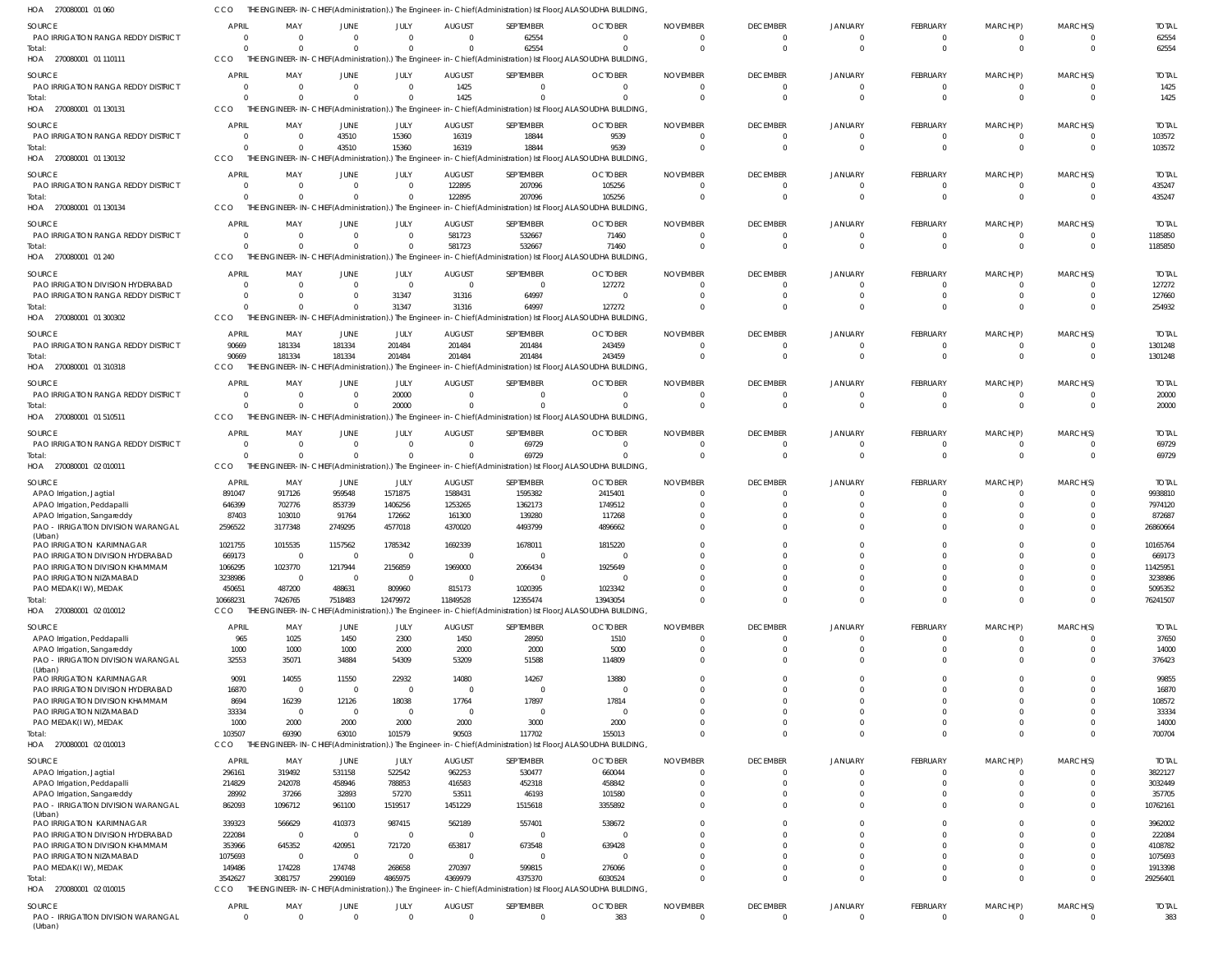| HOA 270080001 02 010015                       |                          |                 |                         |                         |                    |                             | THE ENGINEER-IN-CHIEF(Administration).) The Engineer-in-Chief(Administration) Ist Floor,JALASOUDHA BUILDING,  |                             |                                   |                            |                          |                         |                      |                     |
|-----------------------------------------------|--------------------------|-----------------|-------------------------|-------------------------|--------------------|-----------------------------|---------------------------------------------------------------------------------------------------------------|-----------------------------|-----------------------------------|----------------------------|--------------------------|-------------------------|----------------------|---------------------|
| SOURCE<br>Total:                              | <b>APRIL</b><br>$\Omega$ | MAY<br>$\Omega$ | JUNE<br>$\overline{0}$  | JULY<br>$\mathbf 0$     | AUGUST<br>$\Omega$ | SEPTEMBER<br>$\overline{0}$ | <b>OCTOBER</b><br>383                                                                                         | <b>NOVEMBER</b><br>$\Omega$ | <b>DECEMBER</b><br>$\overline{0}$ | <b>JANUARY</b><br>$\Omega$ | FEBRUARY<br>$\mathbf{0}$ | MARCH(P)<br>$\Omega$    | MARCH(S)<br>$\Omega$ | <b>TOTAL</b><br>383 |
| 270080001 02 010016<br>HOA                    | <b>CCO</b>               |                 |                         |                         |                    |                             | THE ENGINEER-IN-CHIEF(Administration).) The Engineer-in-Chief(Administration) Ist Floor,JALASOUDHA BUILDING,  |                             |                                   |                            |                          |                         |                      |                     |
| SOURCE                                        | <b>APRIL</b>             | MAY             | JUNE                    | JULY                    | <b>AUGUST</b>      | SEPTEMBER                   | <b>OCTOBER</b>                                                                                                | <b>NOVEMBER</b>             | <b>DECEMBER</b>                   | JANUARY                    | FEBRUARY                 | MARCH(P)                | MARCH(S)             | <b>TOTAL</b>        |
| APAO Irrigation, Jagtial                      | 122381                   | 132344          | 220607                  | 214232                  | 393957             | 217563                      | 282447                                                                                                        |                             | $\overline{0}$                    | $\overline{0}$             | $\mathbf 0$              | $\mathbf 0$             | $\Omega$             | 1583531             |
| APAO Irrigation, Peddapalli                   | 84320                    | 94493           | 176121                  | 301148                  | 160652             | 175458                      | 179187                                                                                                        |                             | $\Omega$                          | $\Omega$                   | $\Omega$                 | $\Omega$                |                      | 1171379             |
| APAO Irrigation, Sangareddy                   | 10064                    | 13367           | 11476                   | 22016                   | 20310              | 17146                       | 40823                                                                                                         |                             | $\Omega$                          | $\Omega$                   | $\Omega$                 | $\Omega$                |                      | 135202              |
| PAO - IRRIGATION DIVISION WARANGAL            | 448612                   | 556813          | 509373                  | 780001                  | 748964             | 790491                      | 1720748                                                                                                       |                             | $\Omega$                          | $\Omega$                   | $\Omega$                 | $\Omega$                |                      | 5555002             |
| (Urban)                                       |                          |                 |                         |                         |                    |                             |                                                                                                               |                             |                                   |                            |                          |                         |                      |                     |
| PAO IRRIGATION KARIMNAGAR                     | 162890                   | 268614          | 204773                  | 465901                  | 269625             | 269240                      | 258843                                                                                                        |                             | $\Omega$                          |                            |                          | $\Omega$                |                      | 1899886             |
| PAO IRRIGATION DIVISION HYDERABAD             | 192653                   | - 0             | $\overline{0}$          | $\mathbf{0}$            | $\Omega$           | $\overline{0}$              |                                                                                                               |                             | $\Omega$                          |                            |                          | $\Omega$                |                      | 192653              |
| PAO IRRIGATION DIVISION KHAMMAM               | 158982                   | 293108          | 187704                  | 324638                  | 295769             | 305938                      | 290996                                                                                                        |                             | $\Omega$                          | $\Omega$                   | $\Omega$                 | $\Omega$                |                      | 1857135             |
| PAO IRRIGATION NIZAMABAD                      | 539848                   | $\Omega$        | $\overline{\mathbf{0}}$ | $\mathbf{0}$            | $\Omega$           | $\overline{0}$              |                                                                                                               |                             | $\Omega$                          | n                          |                          | $\Omega$                |                      | 539848              |
| PAO MEDAK(IW), MEDAK                          | 48264                    | 57117           | 57303                   | 85678                   | 86300              | 185846                      | 88085                                                                                                         |                             | $\Omega$                          | $\Omega$                   | $\Omega$                 | $\Omega$                |                      | 608593              |
| Total:                                        | 1768014                  | 1415856         | 1367357                 | 2193614                 | 1975577            | 1961682                     | 2861129                                                                                                       |                             | $\Omega$                          | $\Omega$                   | $\Omega$                 | $\Omega$                | $\Omega$             | 13543229            |
| HOA 270080001 02 010017                       | CCO                      |                 |                         |                         |                    |                             | THE ENGINEER-IN-CHIEF(Administration).) The Engineer-in-Chief(Administration) Ist Floor,JALASOUDHA BUILDING,  |                             |                                   |                            |                          |                         |                      |                     |
|                                               | <b>APRIL</b>             |                 |                         |                         |                    |                             |                                                                                                               |                             |                                   |                            |                          |                         |                      |                     |
| SOURCE                                        |                          | MAY             | JUNE<br>$\Omega$        | JULY<br>$\mathbf 0$     | <b>AUGUST</b>      | SEPTEMBER                   | <b>OCTOBER</b><br>$\Omega$                                                                                    | <b>NOVEMBER</b>             | <b>DECEMBER</b>                   | JANUARY<br>$\Omega$        | FEBRUARY                 | MARCH(P)                | MARCH(S)             | <b>TOTAL</b>        |
| APAO Irrigation, Jagtial                      | C                        |                 |                         |                         | 100000             | $\overline{0}$              |                                                                                                               |                             | $\mathbf{0}$                      |                            | -0                       | -0                      |                      | 100000              |
| APAO Irrigation, Peddapalli                   | C                        |                 | $\Omega$                | $\mathbf{0}$            | 8000               | $\mathbf{0}$                | $\Omega$                                                                                                      |                             | $\overline{0}$                    | $\Omega$                   | - 0                      | $\overline{0}$          |                      | 8000                |
| PAO - IRRIGATION DIVISION WARANGAL<br>(Urban) | $\Omega$                 |                 | 44680                   | $\mathbf 0$             | 2810               | $\Omega$                    | 75246                                                                                                         |                             | $\Omega$                          | $\Omega$                   | $\Omega$                 | $\Omega$                |                      | 122736              |
| PAO IRRIGATION KARIMNAGAR                     | C                        |                 | $\Omega$                | $\Omega$                | 59579              | $\mathbf{0}$                | $\Omega$                                                                                                      |                             | $\Omega$                          |                            |                          |                         |                      | 59579               |
| PAO IRRIGATION DIVISION KHAMMAM               | $\Omega$                 |                 | 14000                   | $\Omega$                | 9049               | 22310                       | 9200                                                                                                          |                             | $\Omega$                          | $\Omega$                   | $\Omega$                 | $\Omega$                | $\Omega$             | 54559               |
| Total:                                        | $\Omega$                 |                 | 58680                   | $\mathbf 0$             | 179438             | 22310                       | 84446                                                                                                         |                             | $\Omega$                          | $\Omega$                   | $\Omega$                 | $\Omega$                | $\Omega$             | 344874              |
| HOA 270080001 02 010018                       | CCO                      |                 |                         |                         |                    |                             | THE ENGINEER-IN-CHIEF(Administration).) The Engineer-in-Chief(Administration) Ist Floor, JALASOUDHA BUILDING, |                             |                                   |                            |                          |                         |                      |                     |
|                                               |                          |                 |                         |                         |                    |                             |                                                                                                               |                             |                                   |                            |                          |                         |                      |                     |
| SOURCE                                        | <b>APRIL</b>             | MAY             | JUNE                    | JULY                    | <b>AUGUST</b>      | SEPTEMBER                   | <b>OCTOBER</b>                                                                                                | <b>NOVEMBER</b>             | <b>DECEMBER</b>                   | JANUARY                    | FEBRUARY                 | MARCH(P)                | MARCH(S)             | <b>TOTAI</b>        |
| APAO Irrigation, Jagtial                      | C                        |                 | $\overline{0}$          | $\mathbf{0}$            | 351569             | 47393                       |                                                                                                               |                             | $\mathbf{0}$                      | $\overline{0}$             | $\overline{0}$           | $\overline{0}$          |                      | 398962              |
| APAO Irrigation, Peddapalli                   | $\Omega$                 |                 | $\Omega$                | $\mathbf{0}$            | 265400             | $\overline{0}$              |                                                                                                               |                             | $\Omega$                          | $\Omega$                   | $\Omega$                 | $\Omega$                |                      | 265400              |
| APAO Irrigation, Sangareddy                   | $\Omega$                 |                 | 0                       | $\mathbf{0}$            | $\Omega$           | 50185                       | 35143                                                                                                         |                             | $\Omega$                          | $\Omega$                   | $\Omega$                 | $\Omega$                |                      | 85328               |
| PAO - IRRIGATION DIVISION WARANGAL            | $\Omega$                 |                 | 0                       | $\mathbf{0}$            | 1126030            | $\overline{0}$              | 436681                                                                                                        |                             | $\Omega$                          | $\Omega$                   | $\Omega$                 | $\Omega$                |                      | 1562711             |
| (Urban)                                       | $\Omega$                 |                 | 0                       | $\mathbf 0$             |                    | 194686                      |                                                                                                               |                             | $\Omega$                          | $\Omega$                   | $\Omega$                 | $\Omega$                |                      |                     |
| PAO IRRIGATION KARIMNAGAR                     |                          |                 | <sup>0</sup>            |                         | 561505             |                             | - 0                                                                                                           |                             | $\Omega$                          | $\Omega$                   | $\Omega$                 | $\Omega$                |                      | 756191              |
| PAO IRRIGATION DIVISION KHAMMAM               | $\Omega$                 |                 |                         | $\mathbf{0}$            | 225293             | 157467                      | 70730                                                                                                         |                             | $\Omega$                          | $\Omega$                   | $\Omega$                 |                         | $\Omega$             | 453490              |
| PAO MEDAK(IW), MEDAK                          | 807                      |                 | 0<br>$\Omega$           | $\mathbf 0$<br>$\Omega$ | 129512             | 168261                      | 120348                                                                                                        |                             | $\Omega$                          | $\Omega$                   | $\Omega$                 | $\mathbf 0$<br>$\Omega$ | $\Omega$             | 418928              |
| Total:                                        | 807                      |                 |                         |                         | 2659309            | 617992                      | 662902                                                                                                        |                             |                                   |                            |                          |                         |                      | 3941010             |
| HOA 270080001 02 020021                       | CCO                      |                 |                         |                         |                    |                             | THE ENGINEER-IN-CHIEF(Administration).) The Engineer-in-Chief(Administration) Ist Floor, JALASOUDHA BUILDING, |                             |                                   |                            |                          |                         |                      |                     |
| SOURCE                                        | <b>APRIL</b>             | MAY             | JUNE                    | JULY                    | <b>AUGUST</b>      | SEPTEMBER                   | <b>OCTOBER</b>                                                                                                | <b>NOVEMBER</b>             | <b>DECEMBER</b>                   | JANUARY                    | FEBRUARY                 | MARCH(P)                | MARCH(S)             | <b>TOTAL</b>        |
| PAO IRRIGATION KARIMNAGAR                     | $\Omega$                 | $\Omega$        | $\overline{0}$          | $\mathbf{0}$            | $\Omega$           | 8305                        | $\Omega$                                                                                                      | $\Omega$                    | $\overline{0}$                    | $\Omega$                   | $\mathbf{0}$             | $\Omega$                |                      | 8305                |
| Total:                                        | $\Omega$                 | $\Omega$        | $\Omega$                | $\Omega$                | $\Omega$           | 8305                        |                                                                                                               | $\cap$                      | $\overline{0}$                    | $\Omega$                   | $\mathbf 0$              | $\mathbf 0$             | $\Omega$             | 8305                |
| HOA 270080001 02 110111                       | CCO                      |                 |                         |                         |                    |                             | THE ENGINEER-IN-CHIEF(Administration).) The Engineer-in-Chief(Administration) Ist Floor,JALASOUDHA BUILDING,  |                             |                                   |                            |                          |                         |                      |                     |
|                                               |                          |                 |                         |                         |                    |                             |                                                                                                               |                             |                                   |                            |                          |                         |                      |                     |
| SOURCE                                        | <b>APRIL</b>             | MAY             | JUNE                    | JULY                    | <b>AUGUST</b>      | SEPTEMBER                   | <b>OCTOBER</b>                                                                                                | <b>NOVEMBER</b>             | <b>DECEMBER</b>                   | JANUARY                    | FEBRUARY                 | MARCH(P)                | MARCH(S)             | <b>TOTAL</b>        |
| PAO IRRIGATION DIVISION,<br>MAHABOOBNAGAR     | $\overline{0}$           |                 | $\overline{0}$          | $\mathbf{0}$            | $\Omega$           | 8000                        | $\Omega$                                                                                                      |                             | $\overline{0}$                    | $\overline{0}$             | $\mathbf 0$              | $\mathbf 0$             | $\Omega$             | 8000                |
| PAO IRRIGATION NIZAMABAD                      | $\Omega$                 |                 | $\Omega$                | $\mathbf{0}$            |                    | $\overline{0}$              | 307536                                                                                                        |                             | $\Omega$                          | $\Omega$                   | $\Omega$                 | $\mathbf{0}$            |                      | 307536              |
| PAO Irrigation Nirmal                         | -C                       |                 | 0                       | $\Omega$                |                    | 16755                       |                                                                                                               |                             | $\Omega$                          | $\Omega$                   | $\Omega$                 | $\Omega$                |                      | 16755               |
| Total:                                        | $\Omega$                 | $\Omega$        | $\overline{0}$          | $\mathbf 0$             | $\mathbf{0}$       | 24755                       | 307536                                                                                                        |                             | $\Omega$                          | $\Omega$                   | $\Omega$                 | $\Omega$                | $\Omega$             | 332291              |
| HOA 270080001 02 130131                       | CCO                      |                 |                         |                         |                    |                             | THE ENGINEER-IN-CHIEF(Administration).) The Engineer-in-Chief(Administration) Ist Floor,JALASOUDHA BUILDING,  |                             |                                   |                            |                          |                         |                      |                     |
|                                               |                          |                 |                         |                         |                    |                             |                                                                                                               |                             |                                   |                            |                          |                         |                      |                     |
| SOURCE                                        | <b>APRIL</b>             | MAY             | JUNE                    | JULY                    | <b>AUGUST</b>      | SEPTEMBER                   | <b>OCTOBER</b>                                                                                                | <b>NOVEMBER</b>             | <b>DECEMBER</b>                   | <b>JANUARY</b>             | FEBRUARY                 | MARCH(P)                | MARCH(S)             | <b>TOTAL</b>        |
| APAO Irrigation, Peddapalli                   | 0                        | $\Omega$        | $\Omega$                | $\overline{0}$          | $\Omega$           | 4000                        | $\Omega$                                                                                                      |                             | $\mathbf{0}$                      | $\overline{0}$             | -0                       | -0                      |                      | 4000                |
| PAO IRRIGATION KARIMNAGAR                     | C                        | $\Omega$        |                         |                         | $\Omega$           | 1842                        | 598                                                                                                           |                             | $\Omega$                          | $\Omega$                   |                          |                         |                      | 2440                |
| PAO IRRIGATION NIZAMABAD                      | $\Omega$                 | 2971            |                         | $\Omega$                | 5400               | $\overline{0}$              | 306                                                                                                           |                             | $\Omega$                          | $\Omega$                   |                          |                         |                      | 8677                |
| PAO Irrigation Nirmal                         | $\Omega$                 | $\Omega$        | 0                       |                         | $\Omega$           | 31342                       | $\Omega$                                                                                                      |                             | $\Omega$                          | $\Omega$                   |                          | $\Omega$                |                      | 31342               |
| Total:                                        | $\Omega$                 | 2971            | $\Omega$                | $\Omega$                | 5400               | 37184                       | 904                                                                                                           |                             | $\Omega$                          | $\Omega$                   | $\Omega$                 | $\Omega$                |                      | 46459               |
| HOA 270080001 02 130132                       | CCO                      |                 |                         |                         |                    |                             | THE ENGINEER-IN-CHIEF(Administration).) The Engineer-in-Chief(Administration) Ist Floor,JALASOUDHA BUILDING,  |                             |                                   |                            |                          |                         |                      |                     |
| SOURCE                                        | <b>APRIL</b>             | MAY             | JUNE                    | JULY                    | <b>AUGUST</b>      | SEPTEMBER                   | <b>OCTOBER</b>                                                                                                | <b>NOVEMBER</b>             | <b>DECEMBER</b>                   | JANUARY                    | FEBRUARY                 | MARCH(P)                | MARCH(S)             | <b>TOTAL</b>        |
| APAO Irrigation, Peddapalli                   | 0                        |                 | $\overline{0}$          | $\mathbf{0}$            | $\overline{0}$     | 123010                      | - 0                                                                                                           |                             | $\overline{0}$                    | $\overline{0}$             | $\mathbf 0$              | $\mathbf 0$             | $\Omega$             | 123010              |
| PAO IRRIGATION DIVISION,                      | $\Omega$                 |                 | $\mathbf{0}$            | $\mathbf{0}$            | $\Omega$           | 18500                       |                                                                                                               |                             | $\mathbf{0}$                      | $\overline{0}$             | $\Omega$                 | $\mathbf 0$             |                      | 18500               |
| MAHABOOBNAGAR                                 |                          |                 |                         |                         |                    |                             |                                                                                                               |                             |                                   |                            |                          |                         |                      |                     |
| PAO IRRIGATION NIZAMABAD                      | $\Omega$                 |                 | $\Omega$                | $\mathbf{0}$            | 174477             | 119151                      | 88667                                                                                                         |                             | $\Omega$                          | $\Omega$                   | $\Omega$                 | $\Omega$                |                      | 382295              |
| PAO Irrigation Nirmal                         | $\Omega$                 |                 | $\mathbf{0}$            | $\mathbf{0}$            | 42997              | 79107                       |                                                                                                               |                             | $\overline{0}$                    | $\overline{0}$             | $\Omega$                 | $\mathbf 0$             | 0                    | 122104              |
| Total:                                        | $\Omega$                 |                 | $\Omega$                | $\Omega$                | 217474             | 339768                      | 88667                                                                                                         |                             | $\Omega$                          | $\Omega$                   | $\mathbf 0$              | $\mathbf 0$             | $\Omega$             | 645909              |
| HOA 270080001 02 130133                       | CCO                      |                 |                         |                         |                    |                             | THE ENGINEER-IN-CHIEF(Administration).) The Engineer-in-Chief(Administration) Ist Floor,JALASOUDHA BUILDING,  |                             |                                   |                            |                          |                         |                      |                     |
|                                               |                          |                 |                         |                         |                    |                             |                                                                                                               |                             |                                   |                            |                          |                         |                      |                     |
| SOURCE                                        | <b>APRIL</b>             | MAY             | JUNE                    | JULY                    | <b>AUGUST</b>      | SEPTEMBER                   | <b>OCTOBER</b>                                                                                                | <b>NOVEMBER</b>             | <b>DECEMBER</b>                   | JANUARY                    | FEBRUARY                 | MARCH(P)                | MARCH(S)             | <b>TOTAL</b>        |
| APAO Irrigation, Peddapalli                   | 0                        |                 | 4800                    | $\mathbf{0}$            | $\overline{0}$     | 7100                        | $\Omega$                                                                                                      |                             | $\mathbf{0}$                      | $\Omega$                   | $\Omega$                 | -0                      |                      | 11900               |
| PAO IRRIGATION NIZAMABAD                      | C                        |                 | $\Omega$                | $\mathbf 0$             | 5670               | 1210                        | 1716                                                                                                          |                             | $\overline{0}$                    | $\Omega$                   | $\Omega$                 | $\Omega$                |                      | 8596                |
| PAO IRRIGATION RANGA REDDY DISTRICT           | $\Omega$                 |                 | $\Omega$                | $\Omega$                | $\Omega$           | 604934                      | $\Omega$                                                                                                      |                             | $\Omega$                          | $\Omega$                   | $\overline{0}$           | $\overline{0}$          |                      | 604934              |
| Total:                                        | $\Omega$                 |                 | 4800                    | $\Omega$                | 5670               | 613244                      | 1716                                                                                                          |                             | $\Omega$                          | $\Omega$                   | $\Omega$                 | $\Omega$                |                      | 625430              |
| HOA 270080001 02 130134                       | CCO                      |                 |                         |                         |                    |                             | THE ENGINEER-IN-CHIEF(Administration).) The Engineer-in-Chief(Administration) Ist Floor,JALASOUDHA BUILDING,  |                             |                                   |                            |                          |                         |                      |                     |
| SOURCE                                        | <b>APRIL</b>             | MAY             | JUNE                    | JULY                    | <b>AUGUST</b>      | SEPTEMBER                   | <b>OCTOBER</b>                                                                                                | <b>NOVEMBER</b>             | <b>DECEMBER</b>                   | JANUARY                    | FEBRUARY                 | MARCH(P)                | MARCH(S)             | <b>TOTAL</b>        |
| APAO Irrigation, Peddapalli                   | $\overline{0}$           |                 | $\overline{0}$          | $\mathbf{0}$            | - 0                | 62700                       | 94050                                                                                                         | $\Omega$                    | $\overline{0}$                    | $\mathbf{0}$               | $\mathbf 0$              | $\mathbf 0$             | $\Omega$             | 156750              |
| Total:                                        | $\Omega$                 |                 | $\Omega$                | $\Omega$                |                    | 62700                       | 94050                                                                                                         |                             | $\overline{0}$                    | $\overline{0}$             | $\mathbf 0$              | $\mathbf 0$             | $\Omega$             | 156750              |
| HOA 270080001 02 130135                       | CCO                      |                 |                         |                         |                    |                             | THE ENGINEER-IN-CHIEF(Administration).) The Engineer-in-Chief(Administration) Ist Floor,JALASOUDHA BUILDING,  |                             |                                   |                            |                          |                         |                      |                     |
|                                               |                          |                 |                         |                         |                    |                             |                                                                                                               |                             |                                   |                            |                          |                         |                      |                     |
| SOURCE                                        | <b>APRIL</b>             | MAY             | JUNE                    | JULY                    | <b>AUGUST</b>      | SEPTEMBER                   | <b>OCTOBER</b>                                                                                                | <b>NOVEMBER</b>             | <b>DECEMBER</b>                   | JANUARY                    | FEBRUARY                 | MARCH(P)                | MARCH(S)             | <b>TOTAL</b>        |
| APAO Irrigation, Peddapalli                   | $\Omega$                 | $\Omega$        | 6154                    | $\mathbf{0}$            | $\Omega$           | 10385                       |                                                                                                               |                             | $\mathbf{0}$                      | $\Omega$                   |                          | -0                      |                      | 16539               |
| PAO IRRIGATION KARIMNAGAR                     | C                        | 996             | $\Omega$                | $\Omega$                | 16648              | 7091                        | $\Omega$                                                                                                      |                             | $\Omega$                          | $\Omega$                   |                          |                         |                      | 24735               |
| PAO IRRIGATION NIZAMABAD                      | -C                       |                 | <sup>0</sup>            | $\Omega$                | 53818              | 97560                       | 10880                                                                                                         |                             | $\Omega$                          |                            |                          |                         |                      | 162258              |
| PAO IRRIGATION RANGA REDDY DISTRICT           | $\Omega$                 |                 |                         | $\Omega$                | $\Omega$           | 3899516                     |                                                                                                               |                             | $\Omega$                          | $\Omega$                   |                          |                         |                      | 3899516             |
| PAO Irrigation Nirmal                         | $\mathbf 0$              | - 0             | $\Omega$                | $\Omega$                | $\overline{0}$     | 130850                      | $\Omega$                                                                                                      |                             | $\Omega$                          | $\overline{0}$             | $\Omega$                 | $\Omega$                |                      | 130850              |
| Total:                                        | $\Omega$                 | 996             | 6154                    | $\Omega$                | 70466              | 4145402                     | 10880                                                                                                         |                             | $\Omega$                          | $\Omega$                   |                          | $\Omega$                |                      | 4233898             |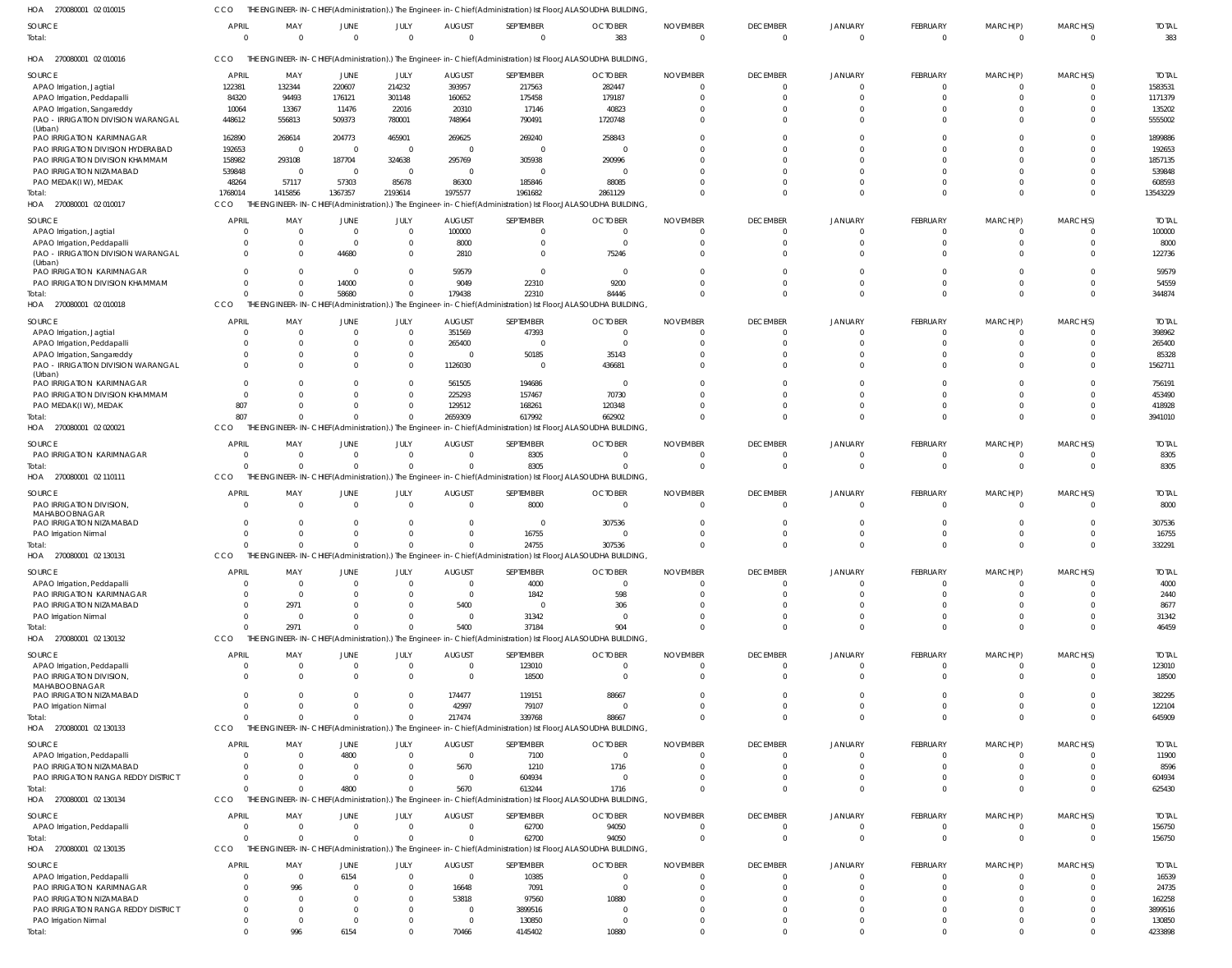| HOA<br>270080001 02 140                                                            |                            |                            |                               |                                  |                         | THE ENGINEER-IN-CHIEF(Administration).) The Engineer-in-Chief(Administration) Ist Floor,JALASOUDHA BUILDING,                                |                                |                             |                                   |                                  |                             |                         |                      |                         |
|------------------------------------------------------------------------------------|----------------------------|----------------------------|-------------------------------|----------------------------------|-------------------------|---------------------------------------------------------------------------------------------------------------------------------------------|--------------------------------|-----------------------------|-----------------------------------|----------------------------------|-----------------------------|-------------------------|----------------------|-------------------------|
| <b>SOURCE</b>                                                                      | <b>APRIL</b>               | MAY                        | <b>JUNE</b>                   | JULY                             | <b>AUGUST</b>           | SEPTEMBER                                                                                                                                   | <b>OCTOBER</b>                 | <b>NOVEMBER</b>             | <b>DECEMBER</b>                   | <b>JANUARY</b>                   | <b>FEBRUARY</b>             | MARCH(P)                | MARCH(S)             | <b>TOTAL</b>            |
| <b>PAO IRRIGATION KARIMNAGAR</b>                                                   | $\Omega$                   | $\Omega$                   | $\Omega$                      | $\overline{0}$                   | $\Omega$                | 2895                                                                                                                                        | $\Omega$                       | $\Omega$                    | $\overline{0}$                    | $\Omega$                         | -0                          | $\Omega$                | $\Omega$             | 2895                    |
| Total:                                                                             | $\Omega$                   | $\Omega$                   | $\Omega$                      | $\Omega$                         | $\Omega$                | 2895                                                                                                                                        | $\Omega$                       | $\Omega$                    | $\overline{0}$                    | $\Omega$                         | $\Omega$                    | $\Omega$                | $\Omega$             | 2895                    |
| HOA 270080001 02 300302                                                            | CCO                        |                            |                               |                                  |                         | THE ENGINEER-IN-CHIEF(Administration).) The Engineer-in-Chief(Administration) Ist Floor, JALASOUDHA BUILDING,                               |                                |                             |                                   |                                  |                             |                         |                      |                         |
| SOURCE                                                                             | <b>APRIL</b>               | MAY                        | <b>JUNE</b>                   | JULY                             | <b>AUGUST</b>           | SEPTEMBER                                                                                                                                   | <b>OCTOBER</b>                 | <b>NOVEMBER</b>             | <b>DECEMBER</b>                   | JANUARY                          | FEBRUARY                    | MARCH(P)                | MARCH(S)             | <b>TOTAL</b>            |
| APAO Irrigation, Peddapalli                                                        | - 0                        | 75990                      | 37995                         | $\overline{0}$                   | 84432                   | 42216                                                                                                                                       | 42216                          |                             | $\overline{0}$                    | 0                                | $\Omega$                    | $\mathbf 0$             | $\Omega$             | 282849                  |
| PAO - IRRIGATION DIVISION WARANGAL                                                 | $\Omega$                   | 95109                      | $\overline{0}$                | 17262                            | $\overline{0}$          | $\mathbf 0$                                                                                                                                 |                                |                             | $\Omega$                          | $\Omega$                         | $\Omega$                    | $\Omega$                |                      | 112371                  |
| (Urban)<br>PAO IRRIGATION NIZAMABAD                                                | 56589                      | - 0                        | 125754                        | 62877                            | 62877                   | 146712                                                                                                                                      | 79644                          |                             | $\Omega$                          | $\Omega$                         | $\Omega$                    | $\Omega$                |                      | 534453                  |
| Total:                                                                             | 56589                      | 171099                     | 163749                        | 80139                            | 147309                  | 188928                                                                                                                                      | 121860                         |                             | $\Omega$                          | $\Omega$                         | $\Omega$                    | $\Omega$                | $\Omega$             | 929673                  |
| 02 310318<br>HOA<br>270080001                                                      | CCO                        |                            |                               |                                  |                         | THE ENGINEER-IN-CHIEF(Administration).) The Engineer-in-Chief(Administration) Ist Floor, JALASOUDHA BUILDING,                               |                                |                             |                                   |                                  |                             |                         |                      |                         |
| SOURCE                                                                             | APRIL                      | MAY                        | <b>JUNE</b>                   | JULY                             | <b>AUGUST</b>           | SEPTEMBER                                                                                                                                   | <b>OCTOBER</b>                 | <b>NOVEMBER</b>             | <b>DECEMBER</b>                   | <b>JANUARY</b>                   | FEBRUARY                    | MARCH(P)                | MARCH(S)             | <b>TOTAL</b>            |
| PAO IRRIGATION KARIMNAGAR                                                          | -0                         | $\cap$                     | $\Omega$                      | $\Omega$                         | $\Omega$                | 20000                                                                                                                                       | $\Omega$                       |                             | $\Omega$                          | $\Omega$                         |                             |                         |                      | 20000                   |
| PAO IRRIGATION DIVISION KHAMMAM                                                    |                            |                            |                               | $\Omega$                         | $\Omega$                | 20000                                                                                                                                       |                                |                             | $\circ$                           | $\Omega$                         | $\Omega$                    | $^{\circ}$              |                      | 20000                   |
| Total:                                                                             |                            |                            |                               | $\Omega$                         |                         | 40000                                                                                                                                       |                                |                             | $\Omega$                          | $\Omega$                         |                             | $\Omega$                |                      | 40000                   |
| HOA 270080001 05 290291                                                            | CCO                        |                            |                               |                                  |                         | COMMISSIONER, PLANNING AND DEVELOPMENT of GODAVARI BASIN Vth Floor, Godavari Basin, Jalasoudha Building                                     |                                |                             |                                   |                                  |                             |                         |                      |                         |
| SOURCE                                                                             | <b>APRIL</b>               | MAY                        | <b>JUNE</b>                   | JULY                             | <b>AUGUST</b>           | SEPTEMBER                                                                                                                                   | <b>OCTOBER</b>                 | <b>NOVEMBER</b>             | <b>DECEMBER</b>                   | <b>JANUARY</b>                   | FEBRUARY                    | MARCH(P)                | MARCH(S)             | <b>TOTAL</b>            |
| PAO IRRIGATION DIVISION HYDERABAD                                                  | 1717916                    | 1673347                    | 1588531                       | 2716714                          | 2599386                 | 2568817                                                                                                                                     | 3266116                        |                             | $\overline{0}$                    | 0                                | $\Omega$                    | $\mathbf 0$             | 0                    | 16130827                |
| Total:                                                                             | 1717916                    | 1673347                    | 1588531                       | 2716714                          | 2599386                 | 2568817                                                                                                                                     | 3266116                        |                             | $\Omega$                          | $\Omega$                         | $\Omega$                    | $\mathbf 0$             | $\Omega$             | 16130827                |
| HOA 270080001 05 290292                                                            | CCO                        |                            |                               |                                  |                         | COMMISSIONER, PLANNING AND DEVELOPMENT of GODAVARI BASIN Vth Floor, Godavari Basin, Jalasoudha Building                                     |                                |                             |                                   |                                  |                             |                         |                      |                         |
| <b>SOURCE</b>                                                                      | <b>APRIL</b>               | MAY                        | JUNE                          | JULY                             | <b>AUGUST</b>           | SEPTEMBER                                                                                                                                   | <b>OCTOBER</b>                 | <b>NOVEMBER</b>             | <b>DECEMBER</b>                   | <b>JANUARY</b>                   | FEBRUARY                    | MARCH(P)                | MARCH(S)             | <b>TOTAL</b>            |
| PAO IRRIGATION DIVISION HYDERABAD                                                  | 39390                      | 66400                      | 39100                         | 107573                           | 66044                   | 61149                                                                                                                                       | 59689                          | $\Omega$                    | $\overline{0}$                    | $\Omega$                         |                             | $\Omega$                | $\Omega$             | 439345                  |
| Total:                                                                             | 39390                      | 66400                      | 39100                         | 107573                           | 66044                   | 61149                                                                                                                                       | 59689                          | $\Omega$                    | $\Omega$                          | $\Omega$                         | $\Omega$                    | $\Omega$                | $\Omega$             | 439345                  |
| HOA 270080001 05 290293                                                            | CCO                        |                            |                               |                                  |                         | COMMISSIONER, PLANNING AND DEVELOPMENT of GODAVARI BASIN Vth Floor, Godavari Basin, Jalasoudha Building                                     |                                |                             |                                   |                                  |                             |                         |                      |                         |
|                                                                                    |                            |                            |                               |                                  |                         | SEPTEMBER                                                                                                                                   |                                |                             |                                   |                                  |                             |                         |                      |                         |
| <b>SOURCE</b><br>PAO IRRIGATION DIVISION HYDERABAD                                 | <b>APRIL</b><br>569420     | MAY<br>972575              | <b>JUNE</b><br>562457         | JULY<br>1591487                  | <b>AUGUST</b><br>852918 | 854516                                                                                                                                      | <b>OCTOBER</b><br>837539       | <b>NOVEMBER</b>             | <b>DECEMBER</b><br>$\overline{0}$ | <b>JANUARY</b><br>$\Omega$       | <b>FEBRUARY</b><br>$\Omega$ | MARCH(P)<br>$\Omega$    | MARCH(S)             | <b>TOTAL</b><br>6240912 |
| Total:                                                                             | 569420                     | 972575                     | 562457                        | 1591487                          | 852918                  | 854516                                                                                                                                      | 837539                         |                             | $\overline{0}$                    | $\Omega$                         | $\mathbf 0$                 | $\mathbf 0$             | $\Omega$             | 6240912                 |
| HOA 270080001 05 290294                                                            | CCO                        |                            |                               |                                  |                         | COMMISSIONER, PLANNING AND DEVELOPMENT of GODAVARI BASIN Vth Floor, Godavari Basin, Jalasoudha Building                                     |                                |                             |                                   |                                  |                             |                         |                      |                         |
|                                                                                    |                            |                            |                               |                                  |                         |                                                                                                                                             |                                |                             |                                   |                                  |                             |                         |                      |                         |
| SOURCE                                                                             | <b>APRIL</b>               | MAY                        | JUNE                          | JULY                             | <b>AUGUST</b>           | SEPTEMBER                                                                                                                                   | <b>OCTOBER</b>                 | <b>NOVEMBER</b>             | <b>DECEMBER</b>                   | <b>JANUARY</b><br>$\Omega$       | FEBRUARY                    | MARCH(P)                | MARCH(S)             | <b>TOTAL</b>            |
| PAO IRRIGATION DIVISION HYDERABAD<br>Total:                                        | 498354<br>498354           | 847973<br>847973           | 492127<br>492127              | 1379582<br>1379582               | 755151<br>755151        | 751797<br>751797                                                                                                                            | 740634<br>740634               | $\Omega$                    | $\overline{0}$<br>$\Omega$        | $\Omega$                         | -0<br>$\Omega$              | $^{\circ}$<br>$\Omega$  | $\Omega$             | 5465618<br>5465618      |
| HOA 270080001 05 290295                                                            | CCO                        |                            |                               |                                  |                         | COMMISSIONER, PLANNING AND DEVELOPMENT of GODAVARI BASIN Vth Floor, Godavari Basin, Jalasoudha Building                                     |                                |                             |                                   |                                  |                             |                         |                      |                         |
|                                                                                    |                            |                            |                               |                                  |                         |                                                                                                                                             |                                |                             |                                   |                                  |                             |                         |                      |                         |
| SOURCE                                                                             | <b>APRIL</b>               | MAY                        | <b>JUNE</b>                   | JULY                             | <b>AUGUST</b>           | SEPTEMBER                                                                                                                                   | <b>OCTOBER</b>                 | <b>NOVEMBER</b>             | <b>DECEMBER</b>                   | <b>JANUARY</b>                   | FEBRUARY                    | MARCH(P)                | MARCH(S)             | <b>TOTAL</b>            |
| PAO IRRIGATION DIVISION HYDERABAD                                                  | $\Omega$                   |                            | 0<br>$\Omega$                 | $\overline{0}$<br>$\overline{0}$ | 26875<br>26875          | $\mathbf 0$<br>$\Omega$                                                                                                                     | $\Omega$                       |                             | $\overline{0}$<br>$\Omega$        | 0<br>$\Omega$                    | $\Omega$<br>$\Omega$        | $^{\circ}$<br>$\Omega$  |                      | 26875<br>26875          |
| Total:<br>HOA 270080001 05 290296                                                  | CCO                        |                            |                               |                                  |                         | COMMISSIONER, PLANNING AND DEVELOPMENT of GODAVARI BASIN Vth Floor, Godavari Basin, Jalasoudha Building                                     |                                |                             |                                   |                                  |                             |                         |                      |                         |
|                                                                                    |                            |                            |                               |                                  |                         |                                                                                                                                             |                                |                             |                                   |                                  |                             |                         |                      |                         |
| SOURCE                                                                             | <b>APRIL</b>               | MAY                        | JUNE                          | JULY                             | <b>AUGUST</b>           | SEPTEMBER                                                                                                                                   | <b>OCTOBER</b>                 | <b>NOVEMBER</b>             | <b>DECEMBER</b>                   | <b>JANUARY</b>                   | FEBRUARY                    | MARCH(P)                | MARCH(S)             | <b>TOTAL</b>            |
| PAO IRRIGATION DIVISION HYDERABAD                                                  | $\overline{0}$<br>$\Omega$ | $\Omega$<br>$\Omega$       | $\mathbf 0$<br>$\Omega$       | $\overline{0}$<br>$\mathbf 0$    | 817201<br>817201        | 165954<br>165954                                                                                                                            | $\Omega$<br><sup>0</sup>       | $\Omega$                    | $\Omega$<br>$\Omega$              | $\Omega$<br>$\Omega$             | $\Omega$                    | -0<br>$\Omega$          | $\Omega$<br>$\Omega$ | 983155<br>983155        |
| Total:<br>HOA 270080001 06 010011                                                  | CCO                        |                            |                               |                                  |                         | THE CHIEF ENGINEER, Telangana Engineering Research, The Chief Engineer, Telangana Engineering Research, HIMAYATSAGAR, Kismatpur,            |                                |                             |                                   |                                  |                             |                         |                      |                         |
|                                                                                    |                            |                            |                               |                                  |                         |                                                                                                                                             |                                |                             |                                   |                                  |                             |                         |                      |                         |
| SOURCE                                                                             | <b>APRIL</b>               | MAY                        | <b>JUNE</b>                   | JULY                             | <b>AUGUST</b>           | SEPTEMBER                                                                                                                                   | <b>OCTOBER</b>                 | <b>NOVEMBER</b>             | <b>DECEMBER</b>                   | <b>JANUARY</b>                   | FEBRUARY                    | MARCH(P)                | MARCH(S)             | <b>TOTAL</b>            |
| PAO - IRRIGATION DIVISION WARANGAL<br>(Urban)                                      | 212466                     | 205442                     | 172567                        | 304184                           | 288580                  | 287820                                                                                                                                      | 271496                         |                             | $\overline{0}$                    | $\Omega$                         | $\Omega$                    | $\Omega$                |                      | 1742555                 |
| PAO IRRIGATION DIVISION HYDERABAD                                                  | 3504580                    | 3105844                    | 3346046                       | 4940961                          | 5441646                 | 5912340                                                                                                                                     | 7513837                        |                             | $\Omega$                          |                                  |                             |                         |                      | 33765254                |
| Total:                                                                             | 3717046                    | 3311286                    | 3518613                       | 5245145                          | 5730226                 | 6200160                                                                                                                                     | 7785333                        |                             | $\cap$                            |                                  |                             |                         |                      | 35507809                |
| 270080001 06 010012<br>HOA                                                         | CCO                        |                            |                               |                                  |                         | THE CHIEF ENGINEER, Telangana Engineering Research, The Chief Engineer, Telangana Engineering Research, HIMAYATSAGAR, Kismatpur,            |                                |                             |                                   |                                  |                             |                         |                      |                         |
| SOURCE                                                                             | <b>APRIL</b>               | MAY                        | JUNE                          | JULY                             | <b>AUGUST</b>           | SEPTEMBER                                                                                                                                   | <b>OCTOBER</b>                 | <b>NOVEMBER</b>             | <b>DECEMBER</b>                   | <b>JANUARY</b>                   | FEBRUARY                    | MARCH(P)                | MARCH(S)             | <b>TOTAL</b>            |
| PAO - IRRIGATION DIVISION WARANGAL                                                 | 4890                       | 5260                       | 6570                          | 6320                             | 6320                    | 6320                                                                                                                                        | 9190                           | $\Omega$                    | $\overline{0}$                    | $\overline{0}$                   | $\Omega$                    | $\Omega$                | $\Omega$             | 44870                   |
| (Urban)                                                                            |                            |                            |                               |                                  |                         |                                                                                                                                             |                                |                             |                                   |                                  |                             |                         |                      |                         |
| PAO IRRIGATION DIVISION HYDERABAD                                                  | 92330                      | 144442                     | 96360                         | 235993                           | 145100                  | 162840                                                                                                                                      | 164732                         | $\Omega$<br>$\Omega$        | $\Omega$<br>$\Omega$              | $\Omega$<br>$\Omega$             | $\Omega$                    | $^{\circ}$              |                      | 1041797                 |
| Total:<br>HOA 270080001 06 010013                                                  | 97220<br>CCO               | 149702                     | 102930                        | 242313                           | 151420                  | 169160<br>THE CHIEF ENGINEER, Telangana Engineering Research, The Chief Engineer, Telangana Engineering Research, HIMAYATSAGAR, Kismatpur,  | 173922                         |                             |                                   |                                  | $\mathbf 0$                 | $\mathbf 0$             | $\mathbf 0$          | 1086667                 |
|                                                                                    |                            |                            |                               |                                  |                         |                                                                                                                                             |                                |                             |                                   |                                  |                             |                         |                      |                         |
| SOURCE                                                                             | <b>APRIL</b>               | MAY                        | <b>JUNE</b>                   | JULY                             | <b>AUGUST</b>           | SEPTEMBER                                                                                                                                   | <b>OCTOBER</b>                 | <b>NOVEMBER</b>             | <b>DECEMBER</b>                   | JANUARY                          | FEBRUARY                    | MARCH(P)                | MARCH(S)             | <b>TOTAL</b>            |
| PAO - IRRIGATION DIVISION WARANGAL<br>(Urban)                                      | 70474                      | 74642                      | 101210                        | 100776                           | 95757                   | 95502                                                                                                                                       | 155823                         | $\Omega$                    | $\overline{0}$                    | $\overline{0}$                   | $\mathbf 0$                 | $\mathbf 0$             | $\Omega$             | 694184                  |
| PAO IRRIGATION DIVISION HYDERABAD                                                  | 1162790                    | 1803607                    | 1222075                       | 2977337                          | 1806000                 | 1963722                                                                                                                                     | 1916056                        | $\Omega$                    | $\overline{0}$                    | $\overline{0}$                   | $\mathbf 0$                 | $\mathbf 0$             | $\Omega$             | 12851587                |
| Total:                                                                             | 1233264                    | 1878249                    | 1323285                       | 3078113                          | 1901757                 | 2059224                                                                                                                                     | 2071879                        | $\Omega$                    | $\Omega$                          | $\overline{0}$                   | $\mathbf 0$                 | $\mathbf 0$             | $\mathbf 0$          | 13545771                |
| HOA 270080001 06 010016                                                            | CCO                        |                            |                               |                                  |                         | THE CHIEF ENGINEER, Telangana Engineering Research, The Chief Engineer, Telangana Engineering Research, HIMAYATSAGAR, Kismatpur,            |                                |                             |                                   |                                  |                             |                         |                      |                         |
| <b>SOURCE</b>                                                                      | <b>APRIL</b>               | MAY                        | JUNE                          | JULY                             | <b>AUGUST</b>           | SEPTEMBER                                                                                                                                   | <b>OCTOBER</b>                 | <b>NOVEMBER</b>             | <b>DECEMBER</b>                   | <b>JANUARY</b>                   | FEBRUARY                    | MARCH(P)                | MARCH(S)             | <b>TOTAL</b>            |
| PAO - IRRIGATION DIVISION WARANGAL                                                 | 40814                      | 43300                      | 57715                         | 57368                            | 54248                   | 54096                                                                                                                                       | 87427                          | $\Omega$                    | $\overline{\mathbf{0}}$           | $\overline{0}$                   | 0                           | $^{\circ}$              | $\Omega$             | 394968                  |
| (Urban)                                                                            |                            |                            |                               |                                  |                         |                                                                                                                                             |                                |                             |                                   |                                  |                             |                         |                      |                         |
| PAO IRRIGATION DIVISION HYDERABAD                                                  | 1216404                    | 1858297                    | 1275861                       | 2981540                          | 1855857                 | 2014402                                                                                                                                     | 1974547                        |                             | $\overline{0}$                    | $\mathbf 0$                      | 0                           | $\mathbf 0$             | $\mathbf 0$          | 13176908                |
| Total:                                                                             | 1257218<br>CCO             | 1901597                    | 1333576                       | 3038908                          | 1910105                 | 2068498<br>THE CHIEF ENGINEER, Telangana Engineering Research, The Chief Engineer, Telangana Engineering Research, HIMAYATSAGAR, Kismatpur, | 2061974                        | $\Omega$                    | $\Omega$                          | $\Omega$                         | $\Omega$                    | $\Omega$                | $\Omega$             | 13571876                |
| HOA 270080001 06 010017                                                            |                            |                            |                               |                                  |                         |                                                                                                                                             |                                |                             |                                   |                                  |                             |                         |                      |                         |
| SOURCE                                                                             | <b>APRIL</b>               | MAY                        | <b>JUNE</b>                   | JULY                             | <b>AUGUST</b>           | SEPTEMBER                                                                                                                                   | <b>OCTOBER</b>                 | <b>NOVEMBER</b>             | <b>DECEMBER</b>                   | <b>JANUARY</b>                   | FEBRUARY                    | MARCH(P)                | MARCH(S)             | <b>TOTAL</b>            |
| PAO IRRIGATION DIVISION HYDERABAD                                                  | $\Omega$                   |                            | 39518                         | $\overline{0}$                   | 116318                  | 57088                                                                                                                                       | 6800                           | $\Omega$                    | $\overline{0}$                    | $\mathbf 0$                      | $\mathbf 0$                 | $^{\circ}$              | $\mathbf 0$          | 219724                  |
| Total:                                                                             | $\Omega$                   |                            | 39518                         | $\mathbf 0$                      | 116318                  | 57088                                                                                                                                       | 6800                           | $\Omega$                    | $\overline{0}$                    | $\overline{0}$                   | $\mathbf 0$                 | $\mathbf 0$             | $\overline{0}$       | 219724                  |
| HOA 270080001 06 010018                                                            | CCO                        |                            |                               |                                  |                         | THE CHIEF ENGINEER, Telangana Engineering Research, The Chief Engineer, Telangana Engineering Research, HIMAYATSAGAR, Kismatpur,            |                                |                             |                                   |                                  |                             |                         |                      |                         |
| <b>SOURCE</b>                                                                      | <b>APRIL</b>               | MAY                        | <b>JUNE</b>                   | JULY                             | <b>AUGUST</b>           | SEPTEMBER                                                                                                                                   | <b>OCTOBER</b>                 | <b>NOVEMBER</b>             | <b>DECEMBER</b>                   | <b>JANUARY</b>                   | FEBRUARY                    | MARCH(P)                | MARCH(S)             | <b>TOTAL</b>            |
|                                                                                    |                            | $\Omega$<br>$\Omega$       | $\Omega$                      | $\Omega$                         | 67117                   | 35467                                                                                                                                       | $\Omega$                       | $\Omega$                    | $\overline{\mathbf{0}}$           | $\overline{0}$                   | $\Omega$                    | $^{\circ}$              | $\Omega$             | 102584                  |
| PAO - IRRIGATION DIVISION WARANGAL                                                 |                            |                            |                               |                                  |                         |                                                                                                                                             |                                |                             |                                   |                                  |                             |                         |                      |                         |
| (Urban)                                                                            | $\Omega$                   |                            | $\Omega$                      | $\Omega$                         |                         |                                                                                                                                             |                                |                             | $\overline{0}$                    | $\mathbf 0$                      | $\Omega$                    | $^{\circ}$              | $\Omega$             |                         |
| PAO IRRIGATION DIVISION HYDERABAD<br>Total:                                        | $\Omega$                   | $\Omega$                   | $\Omega$                      | $\Omega$                         | 1048575<br>1115692      | 989316<br>1024783                                                                                                                           | <sup>0</sup>                   | $\Omega$                    | $\Omega$                          | $\Omega$                         | $\Omega$                    | $\mathbf 0$             | $\Omega$             | 2037891<br>2140475      |
| HOA 270080001 06 130131                                                            | CCO                        |                            |                               |                                  |                         | THE CHIEF ENGINEER, Telangana Engineering Research, The Chief Engineer, Telangana Engineering Research, HIMAYATSAGAR, Kismatpur,            |                                |                             |                                   |                                  |                             |                         |                      |                         |
|                                                                                    |                            |                            |                               |                                  |                         |                                                                                                                                             |                                |                             |                                   |                                  |                             |                         |                      |                         |
| SOURCE                                                                             | <b>APRIL</b><br>$\Omega$   | MAY                        | <b>JUNE</b><br>$\overline{0}$ | JULY<br>$\overline{0}$           | <b>AUGUST</b>           | SEPTEMBER<br>$\mathbf 0$                                                                                                                    | <b>OCTOBER</b><br>$\mathbf{0}$ | <b>NOVEMBER</b><br>$\Omega$ | <b>DECEMBER</b><br>$\overline{0}$ | <b>JANUARY</b><br>$\overline{0}$ | FEBRUARY<br>$\mathbf 0$     | MARCH(P)<br>$\mathbf 0$ | MARCH(S)<br>$\Omega$ | <b>TOTAL</b>            |
| PAO - IRRIGATION DIVISION WARANGAL<br>(Urban)<br>PAO IRRIGATION DIVISION HYDERABAD |                            | $\overline{0}$<br>$\Omega$ | 29677                         | $\overline{0}$                   | 1929<br>13076           | 236                                                                                                                                         | 21731                          | $\overline{0}$              | $\overline{0}$                    | $\overline{0}$                   | $\mathbf 0$                 | $\mathbf 0$             | $\mathbf 0$          | 1929<br>64720           |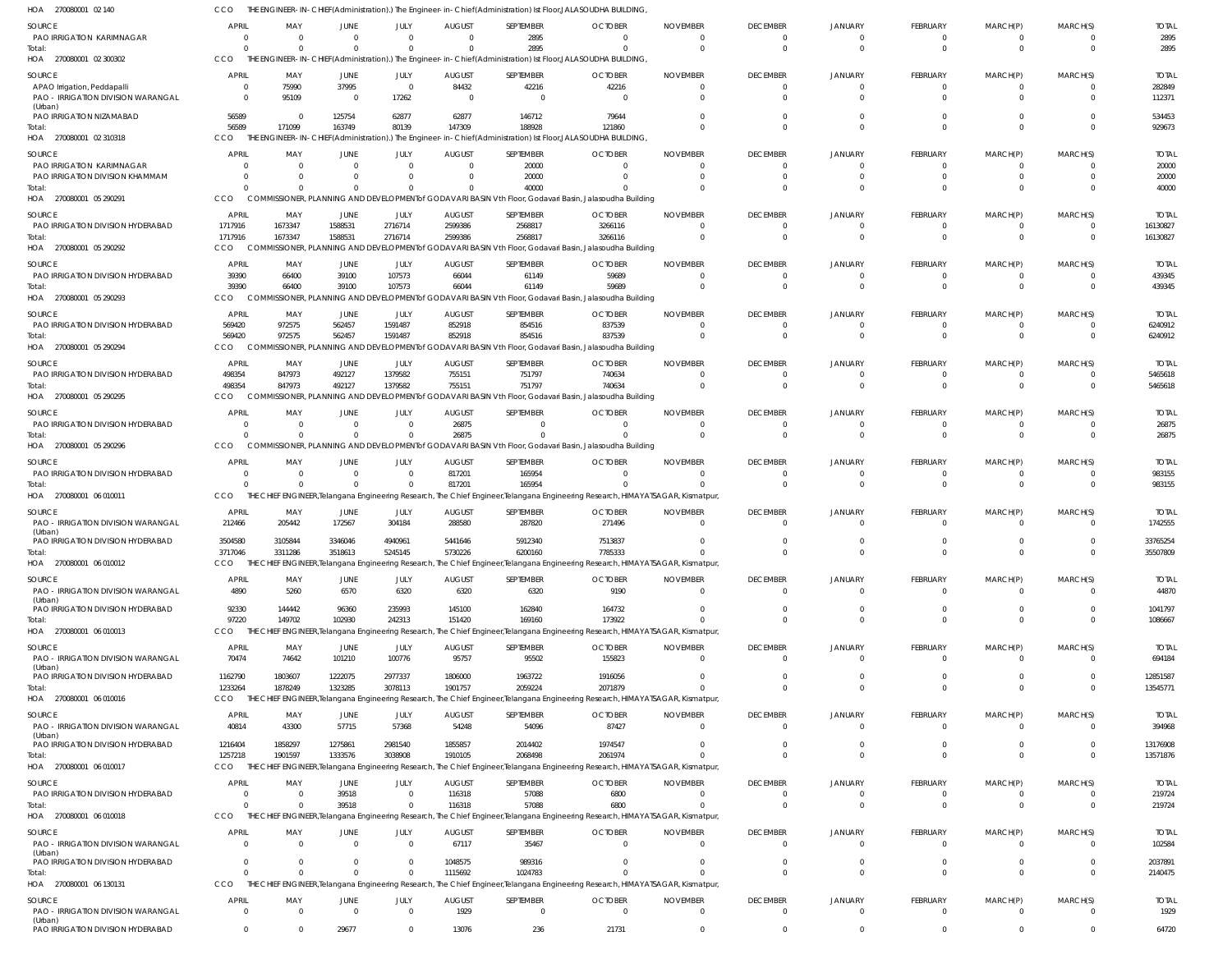| HOA 270080001 06 130131                     | CCO                  |                                  |                            |                      |                         |                                                                                                            | THE CHIEF ENGINEER, Telangana Engineering Research, The Chief Engineer, Telangana Engineering Research, HIMAYATSAGAR, Kismatpur,           |                             |                             |                            |                               |                      |                            |                         |
|---------------------------------------------|----------------------|----------------------------------|----------------------------|----------------------|-------------------------|------------------------------------------------------------------------------------------------------------|--------------------------------------------------------------------------------------------------------------------------------------------|-----------------------------|-----------------------------|----------------------------|-------------------------------|----------------------|----------------------------|-------------------------|
| SOURCE<br>Total:                            | APRIL<br>$\Omega$    | MAY<br>$\overline{0}$            | JUNE<br>29677              | JULY<br>$\Omega$     | <b>AUGUST</b><br>15005  | SEPTEMBER<br>236                                                                                           | <b>OCTOBER</b><br>21731                                                                                                                    | <b>NOVEMBER</b><br>$\Omega$ | <b>DECEMBER</b><br>$\Omega$ | <b>JANUARY</b><br>$\Omega$ | FEBRUARY<br>$\Omega$          | MARCH(P)<br>$\Omega$ | MARCH(S)<br>$\overline{0}$ | <b>TOTAL</b><br>66649   |
| HOA 270080001 06 130132                     | CCO                  |                                  |                            |                      |                         |                                                                                                            | THE CHIEF ENGINEER, Telangana Engineering Research, The Chief Engineer, Telangana Engineering Research, HIMAYATSAGAR, Kismatpur,           |                             |                             |                            |                               |                      |                            |                         |
| SOURCE                                      | <b>APRIL</b>         | MAY                              | JUNE                       | JULY                 | <b>AUGUST</b>           | SEPTEMBER                                                                                                  | <b>OCTOBER</b>                                                                                                                             | <b>NOVEMBER</b>             | <b>DECEMBER</b>             | JANUARY                    | FEBRUARY                      | MARCH(P)             | MARCH(S)                   | <b>TOTAL</b>            |
| PAO IRRIGATION DIVISION HYDERABAD           | $\Omega$             | $\overline{0}$                   | $\Omega$                   | $\Omega$             | - 0                     | 39129                                                                                                      | 29510                                                                                                                                      | $\Omega$                    | $\Omega$                    |                            | $^{\circ}$                    | $\Omega$             | $\Omega$                   | 68639                   |
| Total:<br>HOA 270080001 06 130134           | <b>CCO</b>           | $\Omega$                         | $\Omega$                   |                      |                         | 39129                                                                                                      | 29510<br>THE CHIEF ENGINEER, Telangana Engineering Research, The Chief Engineer, Telangana Engineering Research, HIMAYATSAGAR, Kismatpur,  | $\Omega$                    | $\Omega$                    |                            | $\overline{0}$                | $\Omega$             | $\Omega$                   | 68639                   |
|                                             | APRIL                | MAY                              | JUNE                       | JULY                 | <b>AUGUST</b>           | SEPTEMBER                                                                                                  | <b>OCTOBER</b>                                                                                                                             | <b>NOVEMBER</b>             | <b>DECEMBER</b>             | <b>JANUARY</b>             | <b>FEBRUARY</b>               | MARCH(P)             | MARCH(S)                   | <b>TOTAL</b>            |
| SOURCE<br>PAO IRRIGATION DIVISION HYDERABAD | $\Omega$             | $\Omega$                         | $\Omega$                   | $\Omega$             | $\Omega$                | 995784                                                                                                     | $\Omega$                                                                                                                                   | $\Omega$                    | $\Omega$                    | $\Omega$                   | $\Omega$                      | $\Omega$             | $\Omega$                   | 995784                  |
| Total:                                      |                      | $\Omega$                         | $\Omega$                   |                      | $\Omega$                | 995784                                                                                                     |                                                                                                                                            |                             | $\Omega$                    | $\Omega$                   | $\Omega$                      | $\Omega$             | $\Omega$                   | 995784                  |
| HOA 270080001 06 130135                     | CCO                  |                                  |                            |                      |                         |                                                                                                            | THE CHIEF ENGINEER, Telangana Engineering Research, The Chief Engineer, Telangana Engineering Research, HIMAYATSAGAR, Kismatpur,           |                             |                             |                            |                               |                      |                            |                         |
| SOURCE                                      | <b>APRIL</b>         | MAY                              | JUNE                       | JULY                 | <b>AUGUST</b>           | SEPTEMBER                                                                                                  | <b>OCTOBER</b>                                                                                                                             | <b>NOVEMBER</b>             | <b>DECEMBER</b>             | JANUARY                    | <b>FEBRUARY</b>               | MARCH(P)             | MARCH(S)                   | <b>TOTAL</b>            |
| PAO IRRIGATION DIVISION HYDERABAD<br>Total: | $\Omega$<br>$\Omega$ | 121361<br>121361                 | 70512<br>70512             | $\Omega$             | 168323<br>168323        | $\Omega$                                                                                                   | $\Omega$                                                                                                                                   | $\Omega$                    | $\Omega$                    | $\Omega$                   | $^{\circ}$<br>$\Omega$        | -0<br>$\Omega$       | $\Omega$<br>$\Omega$       | 360196<br>360196        |
| HOA 270080001 06 290291                     | <b>CCO</b>           |                                  |                            |                      |                         |                                                                                                            | THE CHIEF ENGINEER, Telangana Engineering Research, The Chief Engineer, Telangana Engineering Research, HIMAYATSAGAR, Kismatpur,           |                             |                             |                            |                               |                      |                            |                         |
| SOURCE                                      | <b>APRIL</b>         | MAY                              | JUNE                       | JULY                 | <b>AUGUST</b>           | SEPTEMBER                                                                                                  | <b>OCTOBER</b>                                                                                                                             | <b>NOVEMBER</b>             | <b>DECEMBER</b>             | <b>JANUARY</b>             | <b>FEBRUARY</b>               | MARCH(P)             | MARCH(S)                   | <b>TOTAL</b>            |
| PAO IRRIGATION DIVISION HYDERABAD           | 1716584              | 1552817                          | 1561783                    | 1882575              | 1839475                 | 2337724                                                                                                    | 2294372                                                                                                                                    | $\Omega$                    |                             |                            | -0                            | 0                    | $\Omega$                   | 13185330                |
| Total:                                      | 1716584              | 1552817                          | 1561783                    | 1882575              | 1839475                 | 2337724                                                                                                    | 2294372                                                                                                                                    | $\Omega$                    | $\Omega$                    | $\Omega$                   | $\overline{0}$                | $\Omega$             | $\overline{0}$             | 13185330                |
| HOA 270080001 06 290292                     | CCO                  |                                  |                            |                      |                         |                                                                                                            | THE CHIEF ENGINEER, Telangana Engineering Research, The Chief Engineer, Telangana Engineering Research, HIMAYATSAGAR, Kismatpur,           |                             |                             |                            |                               |                      |                            |                         |
| SOURCE                                      | <b>APRIL</b>         | MAY                              | JUNE                       | JULY                 | <b>AUGUST</b>           | SEPTEMBER                                                                                                  | <b>OCTOBER</b>                                                                                                                             | <b>NOVEMBER</b>             | <b>DECEMBER</b>             | JANUARY                    | <b>FEBRUARY</b>               | MARCH(P)             | MARCH(S)                   | <b>TOTAL</b>            |
| PAO IRRIGATION DIVISION HYDERABAD<br>Total: | 39841<br>39841       | 43090<br>43090                   | 43690<br>43690             | 43740<br>43740       | 43040<br>43040          | 43040<br>43040                                                                                             | 43678<br>43678                                                                                                                             | $\Omega$                    | $\Omega$                    | $\Omega$<br>$\Omega$       | $^{\circ}$<br>$\Omega$        | -0<br>$\Omega$       | $\mathbf{0}$<br>$\Omega$   | 300119<br>300119        |
| HOA 270080001 06 290293                     | CCO                  |                                  |                            |                      |                         |                                                                                                            | THE CHIEF ENGINEER, Telangana Engineering Research, The Chief Engineer, Telangana Engineering Research, HIMAYATSAGAR, Kismatpur,           |                             |                             |                            |                               |                      |                            |                         |
| SOURCE                                      | <b>APRIL</b>         | MAY                              | JUNE                       | JULY                 | <b>AUGUST</b>           | SEPTEMBER                                                                                                  | <b>OCTOBER</b>                                                                                                                             | <b>NOVEMBER</b>             | <b>DECEMBER</b>             | <b>JANUARY</b>             | <b>FEBRUARY</b>               | MARCH(P)             | MARCH(S)                   | <b>TOTAL</b>            |
| PAO IRRIGATION DIVISION HYDERABAD           | 569599               | 616755                           | 620008                     | 624702               | 610398                  | 610770                                                                                                     | 618773                                                                                                                                     | $\Omega$                    | $\Omega$                    | $\Omega$                   | $\Omega$                      | $\Omega$             | $\Omega$                   | 4271005                 |
| Total:                                      | 569599               | 616755                           | 620008                     | 624702               | 610398                  | 610770                                                                                                     | 618773                                                                                                                                     | $\Omega$                    |                             | $\Omega$                   | $\Omega$                      | $\Omega$             | $\Omega$                   | 4271005                 |
| HOA 270080001 06 290294                     | CCO.                 |                                  |                            |                      |                         |                                                                                                            | CHIEF ENGINEER, Telangana Engineering Research, The Chief Engineer, Telangana Engineering Research, HIMAYATSAGAR, Kismatpur,               |                             |                             |                            |                               |                      |                            |                         |
| SOURCE                                      | <b>APRIL</b>         | MAY                              | JUNE                       | JULY                 | <b>AUGUST</b>           | SEPTEMBER                                                                                                  | <b>OCTOBER</b>                                                                                                                             | <b>NOVEMBER</b>             | <b>DECEMBER</b>             | <b>JANUARY</b>             | <b>FEBRUARY</b>               | MARCH(P)             | MARCH(S)                   | <b>TOTAL</b>            |
| PAO IRRIGATION DIVISION HYDERABAD           | 595348               | 644714                           | 647628                     | 652825               | 638030                  | 638363                                                                                                     | 647462                                                                                                                                     | $\Omega$                    |                             |                            | $^{\circ}$<br>$\Omega$        | $\Omega$             | $\overline{0}$<br>$\Omega$ | 4464370                 |
| Total:<br>HOA 270080001 06 290295           | 595348<br>CCO        | 644714                           | 647628                     | 652825               | 638030                  | 638363                                                                                                     | 647462<br>THE CHIEF ENGINEER, Telangana Engineering Research, The Chief Engineer, Telangana Engineering Research, HIMAYATSAGAR, Kismatpur, |                             |                             |                            |                               | $\Omega$             |                            | 4464370                 |
|                                             | <b>APRIL</b>         | MAY                              | JUNE                       | JULY                 | <b>AUGUST</b>           | SEPTEMBER                                                                                                  | <b>OCTOBER</b>                                                                                                                             | <b>NOVEMBER</b>             | <b>DECEMBER</b>             | JANUARY                    | <b>FEBRUARY</b>               | MARCH(P)             | MARCH(S)                   | <b>TOTAL</b>            |
| SOURCE<br>PAO IRRIGATION DIVISION HYDERABAD |                      | $\Omega$                         | $\Omega$                   | $\Omega$             | 7000                    | $\Omega$                                                                                                   | $\Omega$                                                                                                                                   | $\Omega$                    | $\Omega$                    |                            | $\Omega$                      | $\Omega$             | $\Omega$                   | 7000                    |
| Total:                                      |                      | $\Omega$                         | $\Omega$                   |                      | 7000                    |                                                                                                            |                                                                                                                                            |                             |                             |                            | $\Omega$                      | $\Omega$             | $\Omega$                   | 7000                    |
| HOA 270080001 06 290296                     | CCO                  |                                  |                            |                      |                         |                                                                                                            | THE CHIEF ENGINEER, Telangana Engineering Research, The Chief Engineer, Telangana Engineering Research, HIMAYATSAGAR, Kismatpur,           |                             |                             |                            |                               |                      |                            |                         |
| SOURCE                                      | <b>APRIL</b>         | MAY                              | JUNE                       | JULY                 | <b>AUGUST</b>           | SEPTEMBER                                                                                                  | <b>OCTOBER</b>                                                                                                                             | <b>NOVEMBER</b>             | <b>DECEMBER</b>             | <b>JANUARY</b>             | <b>FEBRUARY</b>               | MARCH(P)             | MARCH(S)                   | <b>TOTAL</b>            |
| PAO IRRIGATION DIVISION HYDERABAD           | $\Omega$             | $\overline{0}$                   | $\overline{0}$             | $\Omega$             | 1285137                 | $\Omega$                                                                                                   | 151638                                                                                                                                     | $\Omega$                    |                             |                            | -0                            |                      | $\Omega$                   | 1436775                 |
| Total:<br>HOA 270080001 13 010011           | <b>CCO</b>           | $\Omega$                         | $\Omega$                   | $\Omega$             | 1285137                 | 0<br>THE COMMISSIONER OF TENDERS Groundwater Building, Chintal Basthi, Opp. Government Degree College,     | 151638                                                                                                                                     | $\Omega$                    | $\Omega$                    |                            | $\overline{0}$                | $\Omega$             | $\Omega$                   | 1436775                 |
|                                             |                      |                                  |                            |                      |                         |                                                                                                            |                                                                                                                                            |                             |                             |                            |                               |                      |                            |                         |
| SOURCE<br>PAO IRRIGATION DIVISION HYDERABAD | APRIL<br>345758      | MAY<br>329120                    | JUNE<br>365237             | JULY<br>598440       | <b>AUGUST</b><br>601360 | SEPTEMBER<br>619914                                                                                        | <b>OCTOBER</b><br>653970                                                                                                                   | <b>NOVEMBER</b><br>$\Omega$ | <b>DECEMBER</b>             | <b>JANUARY</b>             | <b>FEBRUARY</b><br>$\Omega$   | MARCH(P)<br>$\Omega$ | MARCH(S)<br>$\Omega$       | <b>TOTAL</b><br>3513799 |
| Total:                                      | 345758               | 329120                           | 365237                     | 598440               | 601360                  | 619914                                                                                                     | 653970                                                                                                                                     |                             | $\Omega$                    |                            | $\Omega$                      | $\Omega$             | $\Omega$                   | 3513799                 |
| HOA 270080001 13 010012                     | CCO                  |                                  |                            |                      |                         | MMISSIONER OF TENDERS Groundwater Building, Chintal Basthi, Opp. Government Degree College,                |                                                                                                                                            |                             |                             |                            |                               |                      |                            |                         |
| SOURCE                                      | <b>APRIL</b>         | MAY                              | JUNE                       | JULY                 | <b>AUGUST</b>           | SEPTEMBER                                                                                                  | <b>OCTOBER</b>                                                                                                                             | <b>NOVEMBER</b>             | <b>DECEMBER</b>             | <b>JANUARY</b>             | FEBRUARY                      | MARCH(P)             | MARCH(S)                   | <b>TOTAL</b>            |
| PAO IRRIGATION DIVISION HYDERABAD           | 6660                 | 10920                            | 6960                       | 10920                | 10920                   | 11307                                                                                                      | 20140                                                                                                                                      | 0                           | $\Omega$                    | $\Omega$                   | $^{\circ}$                    | -0                   | $\Omega$                   | 77827                   |
| Total:<br>HOA 270080001 13 010013           | 6660<br>CCO.         | 10920                            | 6960                       | 10920                | 10920                   | 11307<br>THE COMMISSIONER OF TENDERS Groundwater Building, Chintal Basthi, Opp. Government Degree College, | 20140                                                                                                                                      | $\Omega$                    | $\Omega$                    | $\Omega$                   | $\overline{0}$                | $\overline{0}$       | $\Omega$                   | 77827                   |
|                                             |                      |                                  |                            |                      |                         |                                                                                                            |                                                                                                                                            |                             |                             |                            |                               |                      |                            |                         |
| SOURCE<br>PAO IRRIGATION DIVISION HYDERABAD | APRIL<br>114709      | MAY<br>195880                    | JUNE<br>128198             | JULY<br>198578       | <b>AUGUST</b><br>199558 | SEPTEMBER<br>205722                                                                                        | <b>OCTOBER</b><br>374098                                                                                                                   | <b>NOVEMBER</b><br>$\Omega$ | <b>DECEMBER</b><br>$\Omega$ | <b>JANUARY</b><br>$\Omega$ | <b>FEBRUARY</b><br>$\Omega$   | MARCH(P)<br>$\Omega$ | MARCH(S)<br>$\Omega$       | <b>TOTAL</b><br>1416743 |
| Total:                                      | 114709               | 195880                           | 128198                     | 198578               | 199558                  | 205722                                                                                                     | 374098                                                                                                                                     | $\Omega$                    | $\Omega$                    | $\Omega$                   | $\overline{0}$                | $\overline{0}$       | $\overline{0}$             | 1416743                 |
| HOA 270080001 13 010016                     | CCO                  |                                  |                            |                      |                         | THE COMMISSIONER OF TENDERS Groundwater Building, Chintal Basthi, Opp. Government Degree College,          |                                                                                                                                            |                             |                             |                            |                               |                      |                            |                         |
| <b>SOURCE</b>                               | APRIL                | MAY                              | JUNE                       | JULY                 | <b>AUGUST</b>           | SEPTEMBER                                                                                                  | <b>OCTOBER</b>                                                                                                                             | <b>NOVEMBER</b>             | <b>DECEMBER</b>             | <b>JANUARY</b>             | FEBRUARY                      | MARCH(P)             | MARCH(S)                   | <b>TOTAL</b>            |
| PAO IRRIGATION DIVISION HYDERABAD           | 91532                | 153059                           | 95809                      | 153583               | 154459                  | 159973                                                                                                     | 288129                                                                                                                                     | $\Omega$                    | $\Omega$                    |                            | $\overline{0}$                | -0                   | $\overline{0}$             | 1096544                 |
| Total:                                      | 91532                | 153059                           | 95809                      | 153583               | 154459                  | 159973                                                                                                     | 288129                                                                                                                                     | $\Omega$                    | $\Omega$                    | $\Omega$                   | $\overline{0}$                | $\overline{0}$       | $\overline{0}$             | 1096544                 |
| HOA 270080001 13 010018                     | CCO.                 | THE COMMISSIONER OF              |                            |                      |                         | TENDERS Groundwater Building, Chintal Basthi, Opp. Government Degree College,                              |                                                                                                                                            |                             |                             |                            |                               |                      |                            |                         |
| SOURCE<br>PAO IRRIGATION DIVISION HYDERABAD | APRIL<br>$\Omega$    | MAY<br>$\overline{0}$            | JUNE<br>$\Omega$           | JULY<br>$\Omega$     | <b>AUGUST</b><br>333596 | SEPTEMBER<br>$\Omega$                                                                                      | <b>OCTOBER</b><br>32490                                                                                                                    | <b>NOVEMBER</b><br>$\Omega$ | <b>DECEMBER</b><br>$\Omega$ | <b>JANUARY</b><br>$\Omega$ | <b>FEBRUARY</b><br>$^{\circ}$ | MARCH(P)<br>$\Omega$ | MARCH(S)<br>$\Omega$       | <b>TOTAL</b><br>366086  |
| Total:                                      | $\Omega$             | $\Omega$                         | $\overline{0}$             |                      | 333596                  | $\Omega$                                                                                                   | 32490                                                                                                                                      | $\Omega$                    | $\Omega$                    | $\Omega$                   | $\overline{0}$                | $\overline{0}$       | $\Omega$                   | 366086                  |
| HOA 270080001 13 130131                     | CCO                  |                                  |                            |                      |                         | THE COMMISSIONER OF TENDERS Groundwater Building, Chintal Basthi, Opp. Government Degree College,          |                                                                                                                                            |                             |                             |                            |                               |                      |                            |                         |
| <b>SOURCE</b>                               | <b>APRIL</b>         | MAY                              | JUNE                       | JULY                 | <b>AUGUST</b>           | SEPTEMBER                                                                                                  | <b>OCTOBER</b>                                                                                                                             | <b>NOVEMBER</b>             | <b>DECEMBER</b>             | <b>JANUARY</b>             | FEBRUARY                      | MARCH(P)             | MARCH(S)                   | <b>TOTAL</b>            |
| PAO IRRIGATION DIVISION HYDERABAD           | $\Omega$             | 3536                             | 46                         | $\Omega$             | $\overline{\mathbf{0}}$ | 36398                                                                                                      | 2542                                                                                                                                       | 0                           | $\Omega$                    |                            | $^{\circ}$                    | -0                   | $\Omega$                   | 42522                   |
| Total:                                      | $\Omega$             | 3536                             | 46                         |                      | $\Omega$                | 36398                                                                                                      | 2542                                                                                                                                       | $\Omega$                    | $\Omega$                    | $\Omega$                   | $\Omega$                      | $\overline{0}$       | $\Omega$                   | 42522                   |
| HOA 270080001 13 130132                     | CCO                  |                                  |                            |                      |                         | THE COMMISSIONER OF TENDERS Groundwater Building, Chintal Basthi, Opp. Government Degree College,          |                                                                                                                                            |                             |                             |                            |                               |                      |                            |                         |
| SOURCE                                      | APRIL                | MAY                              | JUNE                       | JULY                 | <b>AUGUST</b>           | SEPTEMBER                                                                                                  | <b>OCTOBER</b>                                                                                                                             | <b>NOVEMBER</b>             | <b>DECEMBER</b>             | JANUARY                    | FEBRUARY                      | MARCH(P)             | MARCH(S)                   | <b>TOTAL</b>            |
| PAO IRRIGATION DIVISION HYDERABAD<br>Total: | $\Omega$<br>$\Omega$ | $\overline{0}$<br>$\overline{0}$ | $\Omega$<br>$\overline{0}$ | $\Omega$<br>$\Omega$ | - 0<br>$\Omega$         | 49472<br>49472                                                                                             | $\Omega$<br>$\Omega$                                                                                                                       | $\Omega$<br>$\Omega$        | $\Omega$<br>$\Omega$        | $\Omega$<br>$\Omega$       | $\Omega$<br>$\overline{0}$    | -0<br>$\overline{0}$ | $\Omega$<br>$\overline{0}$ | 49472<br>49472          |
| HOA 270080001 13 130134                     | CCO                  |                                  |                            |                      |                         | THE COMMISSIONER OF TENDERS Groundwater Building, Chintal Basthi, Opp. Government Degree College,          |                                                                                                                                            |                             |                             |                            |                               |                      |                            |                         |
| <b>SOURCE</b>                               | <b>APRIL</b>         | MAY                              | <b>JUNE</b>                | JULY                 | <b>AUGUST</b>           | SEPTEMBER                                                                                                  | <b>OCTOBER</b>                                                                                                                             | <b>NOVEMBER</b>             | <b>DECEMBER</b>             | <b>JANUARY</b>             | FEBRUARY                      | MARCH(P)             | MARCH(S)                   | <b>TOTAL</b>            |
| PAO IRRIGATION DIVISION HYDERABAD           | $\Omega$             | $\overline{0}$                   | $\overline{0}$             | $\mathbf 0$          | $\overline{\mathbf{0}}$ | 191716                                                                                                     | $\mathbf 0$                                                                                                                                | 0                           | $\overline{0}$              | $\mathbf{0}$               | 0                             | -0                   | $\overline{0}$             | 191716                  |
| Total:                                      | $\Omega$             | $\Omega$                         | $\Omega$                   | $\Omega$             | $\Omega$                | 191716                                                                                                     | $\Omega$                                                                                                                                   | $\Omega$                    | $\Omega$                    | $\Omega$                   | $\Omega$                      | $\Omega$             | $\Omega$                   | 191716                  |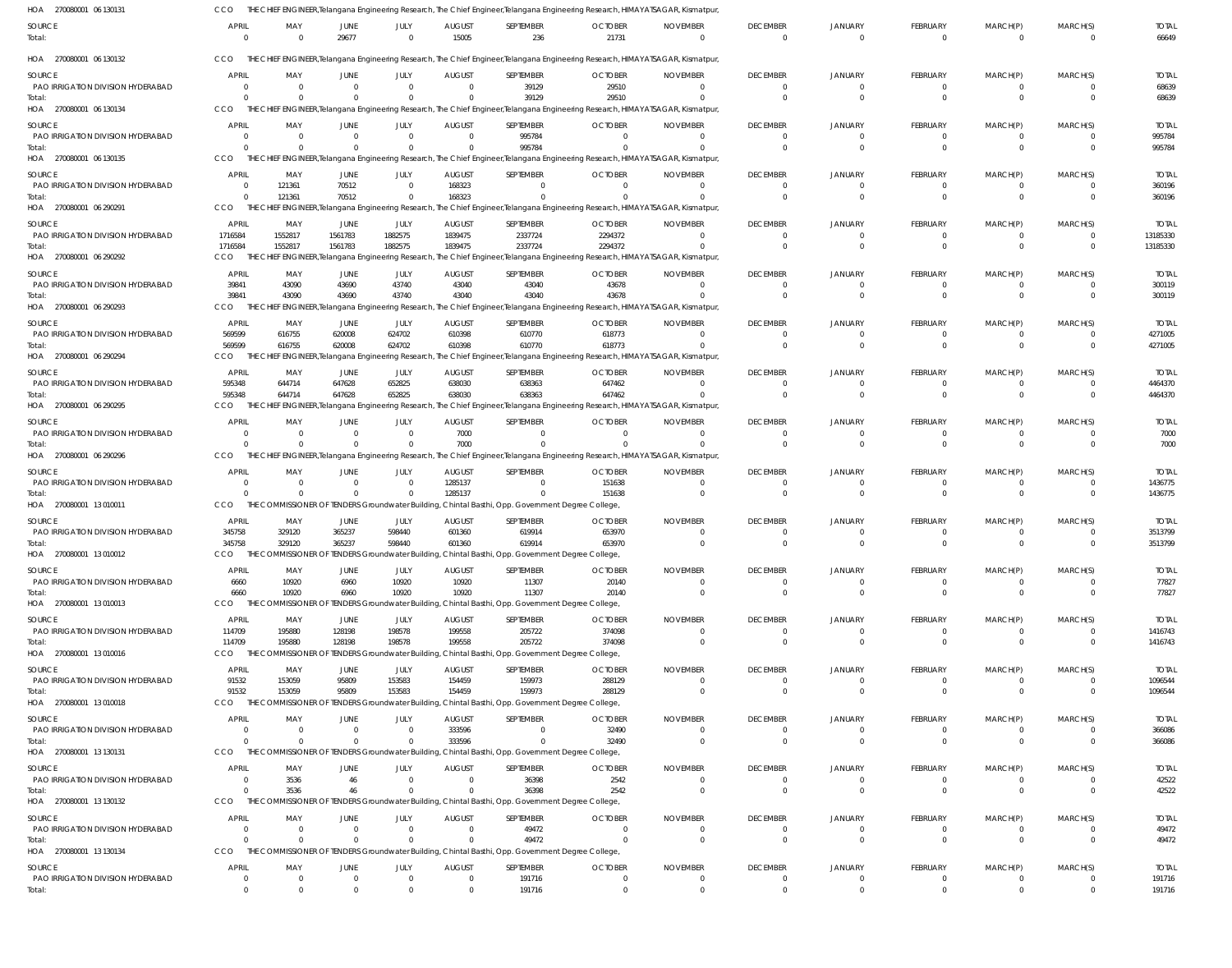| HOA 27008000125 01 280284                                       |                                     |                                     |                            |                      |                                 |                                                                                                     | THE ENGINEER-IN-CHIEF(Administration).) The Engineer-in-Chief(Administration) Ist Floor,JALASOUDHA BUILDING,                     |                             |                             |                            |                      |               |                      |                         |
|-----------------------------------------------------------------|-------------------------------------|-------------------------------------|----------------------------|----------------------|---------------------------------|-----------------------------------------------------------------------------------------------------|----------------------------------------------------------------------------------------------------------------------------------|-----------------------------|-----------------------------|----------------------------|----------------------|---------------|----------------------|-------------------------|
| <b>SOURCE</b>                                                   | <b>APRIL</b>                        | MAY                                 | JUNE                       | JULY                 | <b>AUGUST</b>                   | SEPTEMBER                                                                                           | <b>OCTOBER</b>                                                                                                                   | <b>NOVEMBER</b>             | <b>DECEMBER</b>             | <b>JANUARY</b>             | <b>FEBRUARY</b>      | MARCH(P)      | MARCH(S)             | <b>TOTAL</b>            |
| PAO IRRIGATION RANGA REDDY DISTRICT<br>Total:                   | $\Omega$<br>$\Omega$                | $\overline{\mathbf{0}}$<br>$\Omega$ | $\Omega$<br>$\Omega$       | $\Omega$<br>$\Omega$ | 760000<br>760000                | 880000<br>880000                                                                                    | - 0<br>$\Omega$                                                                                                                  | $\Omega$<br>$\Omega$        | $\Omega$<br>$\Omega$        | $\Omega$<br>$\Omega$       | $\Omega$<br>$\Omega$ | $\Omega$      | $\Omega$             | 1640000<br>1640000      |
| HOA 27008000125 06 260                                          | CCO                                 |                                     |                            |                      |                                 |                                                                                                     | THE CHIEF ENGINEER, Telangana Engineering Research, The Chief Engineer, Telangana Engineering Research, HIMAYATSAGAR, Kismatpur, |                             |                             |                            |                      |               |                      |                         |
| <b>SOURCE</b><br>PAO IRRIGATION DIVISION HYDERABAD              | <b>APRIL</b><br>$\Omega$            | MAY<br>$\overline{\mathbf{0}}$      | JUNE<br>0                  | JULY<br>$\Omega$     | <b>AUGUST</b><br>$\overline{0}$ | SEPTEMBER<br>$\Omega$                                                                               | <b>OCTOBER</b><br>64828                                                                                                          | <b>NOVEMBER</b><br>$\Omega$ | <b>DECEMBER</b><br>$\Omega$ | <b>JANUARY</b><br>$\Omega$ | FEBRUARY<br>0        | MARCH(P)<br>0 | MARCH(S)<br>$\Omega$ | <b>TOTAL</b><br>64828   |
| Total:                                                          | $\Omega$                            | $\Omega$                            | $\Omega$                   |                      | $\Omega$                        |                                                                                                     | 64828                                                                                                                            | -C                          | $\Omega$                    | $\Omega$                   | $\Omega$             |               |                      | 64828                   |
| HOA 270080800 08 010011                                         | CCO                                 |                                     |                            |                      |                                 |                                                                                                     | THE CHIEF ENGINEER, Inter State Water Resources Inter State Water Resources, VI FLOOR, JALASOUDHA BUILDING                       |                             |                             |                            |                      |               |                      |                         |
| SOURCE<br>PAO IRRIGATION RANGA REDDY DISTRICT                   | <b>APRIL</b><br>1007401             | MAY<br>1010098                      | JUNE<br>1109978            | JULY<br>1929929      | <b>AUGUST</b><br>1765091        | SEPTEMBER<br>1832240                                                                                | <b>OCTOBER</b><br>1236995                                                                                                        | <b>NOVEMBER</b><br>$\Omega$ | <b>DECEMBER</b><br>$\Omega$ | <b>JANUARY</b><br>$\Omega$ | <b>FEBRUARY</b>      | MARCH(P)      | MARCH(S)             | <b>TOTAL</b><br>9891732 |
| Total:                                                          | 1007401                             | 1010098                             | 1109978                    | 1929929              | 1765091                         | 1832240                                                                                             | 1236995                                                                                                                          | $\Omega$                    | $\Omega$                    | $\Omega$                   | $\Omega$             | $\Omega$      | $\Omega$             | 9891732                 |
| HOA 270080800 08 010012                                         | CCO                                 |                                     |                            |                      |                                 |                                                                                                     | THE CHIEF ENGINEER, Inter State Water Resources Inter State Water Resources, VI FLOOR, JALASOUDHA BUILDING                       |                             |                             |                            |                      |               |                      |                         |
| <b>SOURCE</b>                                                   | <b>APRIL</b>                        | MAY                                 | <b>JUNE</b>                | JULY                 | <b>AUGUST</b>                   | SEPTEMBER                                                                                           | <b>OCTOBER</b>                                                                                                                   | <b>NOVEMBER</b>             | <b>DECEMBER</b>             | <b>JANUARY</b>             | <b>FEBRUARY</b>      | MARCH(P)      | MARCH(S)             | <b>TOTAL</b>            |
| PAO IRRIGATION RANGA REDDY DISTRICT<br>Total:                   | 14200<br>14200                      | 14969<br>14969                      | 29178<br>29178             | 27423<br>27423       | 26363<br>26363                  | 377227<br>377227                                                                                    | 719786<br>719786                                                                                                                 | $\Omega$<br>$\Omega$        | $\Omega$<br>$\Omega$        | $\Omega$                   | 0<br>$\Omega$        |               | $\Omega$             | 1209146<br>1209146      |
| HOA 270080800 08 010013                                         | CCO                                 |                                     |                            |                      |                                 |                                                                                                     | THE CHIEF ENGINEER, Inter State Water Resources Inter State Water Resources, VI FLOOR, JALASOUDHA BUILDING                       |                             |                             |                            |                      |               |                      |                         |
| SOURCE                                                          | <b>APRIL</b>                        | MAY                                 | JUNE                       | JULY                 | <b>AUGUST</b>                   | SEPTEMBER                                                                                           | <b>OCTOBER</b>                                                                                                                   | <b>NOVEMBER</b>             | <b>DECEMBER</b>             | <b>JANUARY</b>             | FEBRUARY             | MARCH(P)      | MARCH(S)             | <b>TOTAL</b>            |
| PAO IRRIGATION RANGA REDDY DISTRICT<br>Total:                   | 268686<br>268686                    | 275928<br>275928                    | 531392<br>531392           | 528207<br>528207     | 480549<br>480549                | 609114<br>609114                                                                                    | 990331<br>990331                                                                                                                 | $\Omega$<br>$\Omega$        | $\Omega$<br>$\Omega$        | $\Omega$<br>$\Omega$       | 0<br>$\Omega$        | $\Omega$      |                      | 3684207<br>3684207      |
| HOA 270080800 08 010016                                         | CCO                                 | THE CHIEF ENGINEER,                 |                            |                      |                                 |                                                                                                     | Inter State Water Resources Inter State Water Resources, VI FLOOR, JALASOUDHA BUILDING                                           |                             |                             |                            |                      |               |                      |                         |
| SOURCE                                                          | APRIL                               | MAY                                 | JUNE                       | JULY                 | <b>AUGUST</b>                   | SEPTEMBER                                                                                           | <b>OCTOBER</b>                                                                                                                   | <b>NOVEMBER</b>             | <b>DECEMBER</b>             | <b>JANUARY</b>             | FEBRUARY             | MARCH(P)      | MARCH(S)             | <b>TOTAL</b>            |
| PAO IRRIGATION RANGA REDDY DISTRICT<br>Total:                   | 218845<br>218845                    | 227062<br>227062                    | 432781<br>432781           | 418733<br>418733     | 400831<br>400831                | 504939<br>504939                                                                                    | 824112<br>824112                                                                                                                 | $\Omega$<br>$\Omega$        | $\Omega$<br>$\Omega$        | $\Omega$<br>$\cap$         | 0<br>$\Omega$        | $\Omega$      | $\Omega$<br>$\Omega$ | 3027303<br>3027303      |
| HOA 270080800 08 010018                                         | CCO                                 |                                     |                            |                      |                                 |                                                                                                     | THE CHIEF ENGINEER, Inter State Water Resources Inter State Water Resources, VI FLOOR, JALASOUDHA BUILDING                       |                             |                             |                            |                      |               |                      |                         |
| SOURCE                                                          | APRIL                               | MAY                                 | JUNE                       | JULY                 | <b>AUGUST</b>                   | SEPTEMBER                                                                                           | <b>OCTOBER</b>                                                                                                                   | <b>NOVEMBER</b>             | <b>DECEMBER</b>             | <b>JANUARY</b>             | <b>FEBRUARY</b>      | MARCH(P)      | MARCH(S)             | <b>TOTAL</b>            |
| PAO IRRIGATION RANGA REDDY DISTRICT<br>Total:                   | $\overline{\mathbf{0}}$<br>$\Omega$ | $\overline{\mathbf{0}}$<br>$\Omega$ | $\overline{0}$<br>$\Omega$ | $\Omega$<br>$\Omega$ | 226525<br>226525                | 104614<br>104614                                                                                    | $\Omega$<br>$\Omega$                                                                                                             | $\Omega$<br>$\Omega$        | - 0<br>$\Omega$             | $\Omega$<br>$\Omega$       | 0                    |               |                      | 331139<br>331139        |
| HOA 270080800 08 110111                                         | CCO                                 |                                     |                            |                      |                                 |                                                                                                     | THE CHIEF ENGINEER, Inter State Water Resources Inter State Water Resources, VI FLOOR, JALASOUDHA BUILDING                       |                             |                             |                            |                      |               |                      |                         |
| <b>SOURCE</b>                                                   | <b>APRIL</b>                        | MAY                                 | JUNE                       | JULY                 | <b>AUGUST</b>                   | SEPTEMBER                                                                                           | <b>OCTOBER</b>                                                                                                                   | <b>NOVEMBER</b>             | <b>DECEMBER</b>             | <b>JANUARY</b>             | FEBRUARY             | MARCH(P)      | MARCH(S)             | <b>TOTAL</b>            |
| PAO IRRIGATION RANGA REDDY DISTRICT                             | $\overline{0}$<br>$\Omega$          | $\overline{\mathbf{0}}$<br>- 0      | $\overline{0}$             | $\Omega$             | $\Omega$<br>$\Omega$            | 121540                                                                                              | - 0                                                                                                                              | C                           | $\Omega$<br>$\Omega$        | $\cap$                     |                      |               | $\Omega$             | 121540                  |
| Total:<br>HOA 270080800 08 130131                               | CCO                                 |                                     | $\Omega$                   |                      |                                 | 121540                                                                                              | $\overline{0}$<br>THE CHIEF ENGINEER, Inter State Water Resources Inter State Water Resources, VI FLOOR, JALASOUDHA BUILDING     | $\Omega$                    |                             |                            | $\mathbf 0$          | 0             |                      | 121540                  |
| <b>SOURCE</b>                                                   | <b>APRIL</b>                        | MAY                                 | <b>JUNE</b>                | JULY                 | <b>AUGUST</b>                   | SEPTEMBER                                                                                           | <b>OCTOBER</b>                                                                                                                   | <b>NOVEMBER</b>             | <b>DECEMBER</b>             | <b>JANUARY</b>             | FEBRUARY             | MARCH(P)      | MARCH(S)             | <b>TOTAL</b>            |
| PAO IRRIGATION RANGA REDDY DISTRICT                             | $\Omega$                            | - 0                                 | 25042                      | $\Omega$             | $\overline{0}$                  | 29144                                                                                               | $\Omega$                                                                                                                         | $\Omega$                    | - 0                         | - 0                        | 0                    |               |                      | 54186                   |
| Total:<br>HOA 270080800 08 130132                               | $\Omega$<br>CCO                     | $\Omega$                            | 25042                      | $\Omega$             | $\Omega$                        | 29144                                                                                               | $\Omega$<br>THE CHIEF ENGINEER, Inter State Water Resources Inter State Water Resources, VI FLOOR, JALASOUDHA BUILDING           | $\Omega$                    | $\Omega$                    | $\Omega$                   | $\Omega$             | $\Omega$      | $\Omega$             | 54186                   |
| SOURCE                                                          | <b>APRIL</b>                        | MAY                                 | JUNE                       | JULY                 | <b>AUGUST</b>                   | SEPTEMBER                                                                                           | <b>OCTOBER</b>                                                                                                                   | <b>NOVEMBER</b>             | <b>DECEMBER</b>             | <b>JANUARY</b>             | FEBRUARY             | MARCH(P)      | MARCH(S)             | <b>TOTAL</b>            |
| <b>PAO IRRIGATION RANGA REDDY DISTRICT</b>                      | - 0                                 | $\overline{\mathbf{0}}$             | $\overline{0}$             | $\Omega$             | 96070                           | 52167                                                                                               | 23588                                                                                                                            | $\Omega$                    | $\Omega$                    | $\Omega$                   | 0                    |               | $\Omega$             | 171825                  |
| Total:<br>HOA 270080800 08 130134                               | $\Omega$<br>CCO                     | - 0<br>THE CH                       | $\Omega$                   |                      | 96070                           | 52167                                                                                               | 23588<br>IEF ENGINEER, Inter State Water Resources Inter State Water Resources, VI FLOOR, JALASOUDHA BUILDING                    | -C                          | $\Omega$                    | $\Omega$                   | 0                    |               |                      | 171825                  |
| SOURCE                                                          | <b>APRIL</b>                        | MAY                                 | JUNE                       | JULY                 | <b>AUGUST</b>                   | SEPTEMBER                                                                                           | <b>OCTOBER</b>                                                                                                                   | <b>NOVEMBER</b>             | <b>DECEMBER</b>             | <b>JANUARY</b>             | <b>FEBRUARY</b>      | MARCH(P)      | MARCH(S)             | <b>TOTAL</b>            |
| PAO IRRIGATION RANGA REDDY DISTRICT                             | $\overline{0}$                      | - 0                                 | $\Omega$                   | $\Omega$             | 623810                          | 97143                                                                                               | 34000                                                                                                                            | -C                          | - 0                         |                            |                      |               |                      | 754953                  |
| Total:<br>HOA 270080800 08 130135                               | $\Omega$<br>CCO                     | $\Omega$                            | $\Omega$                   |                      | 623810                          | 97143                                                                                               | 34000<br>THE CHIEF ENGINEER, Inter State Water Resources Inter State Water Resources, VI FLOOR, JALASOUDHA BUILDING              | $\Omega$                    | $\Omega$                    | $\cap$                     | $\Omega$             |               |                      | 754953                  |
| SOURCE                                                          | <b>APRIL</b>                        | MAY                                 | JUNE                       | JULY                 | <b>AUGUST</b>                   | SEPTEMBER                                                                                           | <b>OCTOBER</b>                                                                                                                   | <b>NOVEMBER</b>             | <b>DECEMBER</b>             | <b>JANUARY</b>             | FEBRUARY             | MARCH(P)      | MARCH(S)             | <b>TOTAL</b>            |
| PAO IRRIGATION RANGA REDDY DISTRICT                             | $\overline{\mathbf{0}}$             | $\overline{\mathbf{0}}$             | 550                        | $\Omega$             | $\overline{0}$                  | 6690                                                                                                | 0                                                                                                                                | $\Omega$                    | $\Omega$                    | $\Omega$                   | 0                    |               |                      | 7240                    |
| Total:<br>HOA 270080800 08 140                                  | $\Omega$<br>CCO                     | $\overline{0}$                      | 550                        | $\Omega$             | $\Omega$                        | 6690                                                                                                | $\Omega$<br>THE CHIEF ENGINEER, Inter State Water Resources Inter State Water Resources, VI FLOOR, JALASOUDHA BUILDING           | $\Omega$                    | $\Omega$                    | $\Omega$                   | $\mathbf 0$          | $\mathbf{0}$  | $\Omega$             | 7240                    |
| SOURCE                                                          | <b>APRIL</b>                        | MAY                                 | JUNE                       | JULY                 | <b>AUGUST</b>                   | SEPTEMBER                                                                                           | <b>OCTOBER</b>                                                                                                                   | <b>NOVEMBER</b>             | <b>DECEMBER</b>             | <b>JANUARY</b>             | FEBRUARY             | MARCH(P)      | MARCH(S)             | <b>TOTAL</b>            |
| <b>PAO IRRIGATION RANGA REDDY DISTRICT</b>                      | $\Omega$                            | $\overline{\mathbf{0}}$             | $\overline{0}$             | $\Omega$             | $\overline{0}$                  | 480000                                                                                              | $\Omega$                                                                                                                         | $\Omega$                    | $\Omega$                    | - 0                        | $\mathbf 0$          | 0             |                      | 480000                  |
| Total:<br>HOA 270080800 08 240                                  | $\Omega$<br>CCO                     | $\Omega$                            | $\Omega$                   | $\Omega$             | $\Omega$                        | 480000                                                                                              | $\Omega$<br>THE CHIEF ENGINEER, Inter State Water Resources Inter State Water Resources, VI FLOOR, JALASOUDHA BUILDING           | $\Omega$                    | $\Omega$                    | $\Omega$                   | $\mathbf 0$          | $\Omega$      | $\Omega$             | 480000                  |
| SOURCE                                                          | <b>APRIL</b>                        | MAY                                 | JUNE                       | JULY                 | <b>AUGUST</b>                   | SEPTEMBER                                                                                           | <b>OCTOBER</b>                                                                                                                   | <b>NOVEMBER</b>             | <b>DECEMBER</b>             | <b>JANUARY</b>             | FEBRUARY             | MARCH(P)      | MARCH(S)             | <b>TOTAL</b>            |
| PAO IRRIGATION RANGA REDDY DISTRICT                             | $\overline{\mathbf{0}}$             | $\overline{\mathbf{0}}$             | $\overline{0}$             | $\Omega$             | $\overline{0}$                  | 56992                                                                                               | $\overline{0}$                                                                                                                   | $\overline{0}$              | $\Omega$                    | $\Omega$                   | $\mathbf 0$          | 0             | $\Omega$             | 56992                   |
| Total:<br>HOA 270080800 08 280281                               | $\Omega$<br>CCO                     | $\overline{0}$                      | $\Omega$                   |                      | $\Omega$                        | 56992                                                                                               | $\Omega$<br>THE CHIEF ENGINEER, Inter State Water Resources Inter State Water Resources, VI FLOOR, JALASOUDHA BUILDING           | $\Omega$                    | $\Omega$                    | $\Omega$                   | $\mathbf 0$          | $\mathbf{0}$  | $\Omega$             | 56992                   |
| SOURCE                                                          | <b>APRIL</b>                        | MAY                                 | JUNE                       | JULY                 | <b>AUGUST</b>                   | SEPTEMBER                                                                                           | <b>OCTOBER</b>                                                                                                                   | <b>NOVEMBER</b>             | <b>DECEMBER</b>             | <b>JANUARY</b>             | FEBRUARY             | MARCH(P)      | MARCH(S)             | <b>TOTAL</b>            |
| PAO IRRIGATION RANGA REDDY DISTRICT                             | $\overline{0}$                      | $\overline{\mathbf{0}}$             | $\overline{0}$             | $\Omega$             | $\overline{0}$                  | 8058500                                                                                             | 10225000                                                                                                                         | $\Omega$                    | $\Omega$                    | $\Omega$                   | 0                    |               |                      | 18283500                |
| Total:<br>HOA 270080800 08 300302                               | $\Omega$<br>CCO                     | - 0                                 | $\Omega$                   | $\Omega$             | $\Omega$                        | 8058500                                                                                             | 10225000<br>THE CHIEF ENGINEER, Inter State Water Resources Inter State Water Resources, VI FLOOR, JALASOUDHA BUILDING           | $\Omega$                    | $\Omega$                    | $\Omega$                   | $\mathbf 0$          | $\Omega$      | $\Omega$             | 18283500                |
| <b>SOURCE</b>                                                   | <b>APRIL</b>                        | MAY                                 | JUNE                       | JULY                 | <b>AUGUST</b>                   | SEPTEMBER                                                                                           | <b>OCTOBER</b>                                                                                                                   | <b>NOVEMBER</b>             | <b>DECEMBER</b>             | <b>JANUARY</b>             | FEBRUARY             | MARCH(P)      | MARCH(S)             | <b>TOTAL</b>            |
| PAO IRRIGATION RANGA REDDY DISTRICT                             | 145269                              | 78705                               | 231098                     | 160905               | 182943                          | 160905                                                                                              | 0                                                                                                                                | 0                           | $\Omega$                    | $\Omega$                   | 0                    |               |                      | 959825                  |
| Total:<br>HOA 270080800 11 010011                               | 145269<br>CCO                       | 78705                               | 231098                     | 160905               | 182943                          | 160905<br>THE CHIEF ENGINEER, Hydrology The Chief Engineer, Hydrology, V Floor, JALASOUDHA BUILDING | $\overline{0}$                                                                                                                   | $\overline{0}$              | $\Omega$                    | $\Omega$                   | $\mathbf 0$          | $\mathbf{0}$  | $\Omega$             | 959825                  |
| SOURCE                                                          | APRIL                               | MAY                                 | JUNE                       | JULY                 | <b>AUGUST</b>                   | SEPTEMBER                                                                                           | <b>OCTOBER</b>                                                                                                                   | <b>NOVEMBER</b>             | <b>DECEMBER</b>             | <b>JANUARY</b>             | <b>FEBRUARY</b>      | MARCH(P)      | MARCH(S)             | <b>TOTAI</b>            |
| APAO Irrigation, Adilabad                                       | 523004                              | 596692                              | 539080                     | 910769               | 800020                          | 1036038                                                                                             | 1203246                                                                                                                          | $\Omega$                    | $\Omega$                    |                            | 0                    |               |                      | 5608849                 |
| APAO Irrigation, Kothagudem<br>APAO Projects, Jagtial           | 600926<br>279886                    | 575951<br>398414                    | 563761<br>360078           | 1106389<br>570551    | 1141005<br>$\overline{0}$       | 1059275<br>$-8501$                                                                                  | 1494328<br>- 0                                                                                                                   | C<br>-C                     | $\Omega$<br>- 0             | $\cap$                     |                      |               |                      | 6541635<br>1600428      |
| APAO, SRSP SSP, KARIMNAGAR                                      | 891364                              | 858449                              | 1012447                    | 1863542              | 1677011                         | 1612116                                                                                             | 1515080                                                                                                                          | C                           | $\cap$                      | $\cap$                     |                      |               |                      | 9430009                 |
| PAO IRRIGATION DIVISION NALGONDA                                | 183505                              | 185440                              | 170402                     | 844640               | 502384                          | 452165                                                                                              | 378770                                                                                                                           | C<br>$\Omega$               | $\cap$<br>$\cap$            | $\Omega$<br>$\cap$         | $\Omega$             |               |                      | 2717306                 |
| PAO IRRIGATION DIVISION,<br>MAHABOOBNAGAR                       | 296673                              | 296673                              | 380332                     | 598985               | 617930                          | 599735                                                                                              | 631191                                                                                                                           |                             |                             |                            |                      |               |                      | 3421519                 |
| PAO IRRIGATION RANGA REDDY DISTRICT<br>PAO, NSP(W&P), HYDERABAD | 1449873<br>423789                   | 1462153<br>513194                   | 1357574<br>483580          | 2362429<br>922739    | 2476256<br>852950               | 3086450<br>871403                                                                                   | 3260217<br>1102730                                                                                                               | $\Omega$<br>$\Omega$        | $\Omega$<br>$\Omega$        | $\Omega$<br>$\Omega$       | 0                    |               |                      | 15454952<br>5170385     |
| Total:                                                          | 4649020                             | 4886966                             | 4867254                    | 9180044              | 8067556                         | 8708681                                                                                             | 9585562                                                                                                                          | $\Omega$                    | $\Omega$                    | $\Omega$                   | $\Omega$             | $\Omega$      | $\Omega$             | 49945083                |
|                                                                 |                                     |                                     |                            |                      |                                 |                                                                                                     |                                                                                                                                  |                             |                             |                            |                      |               |                      |                         |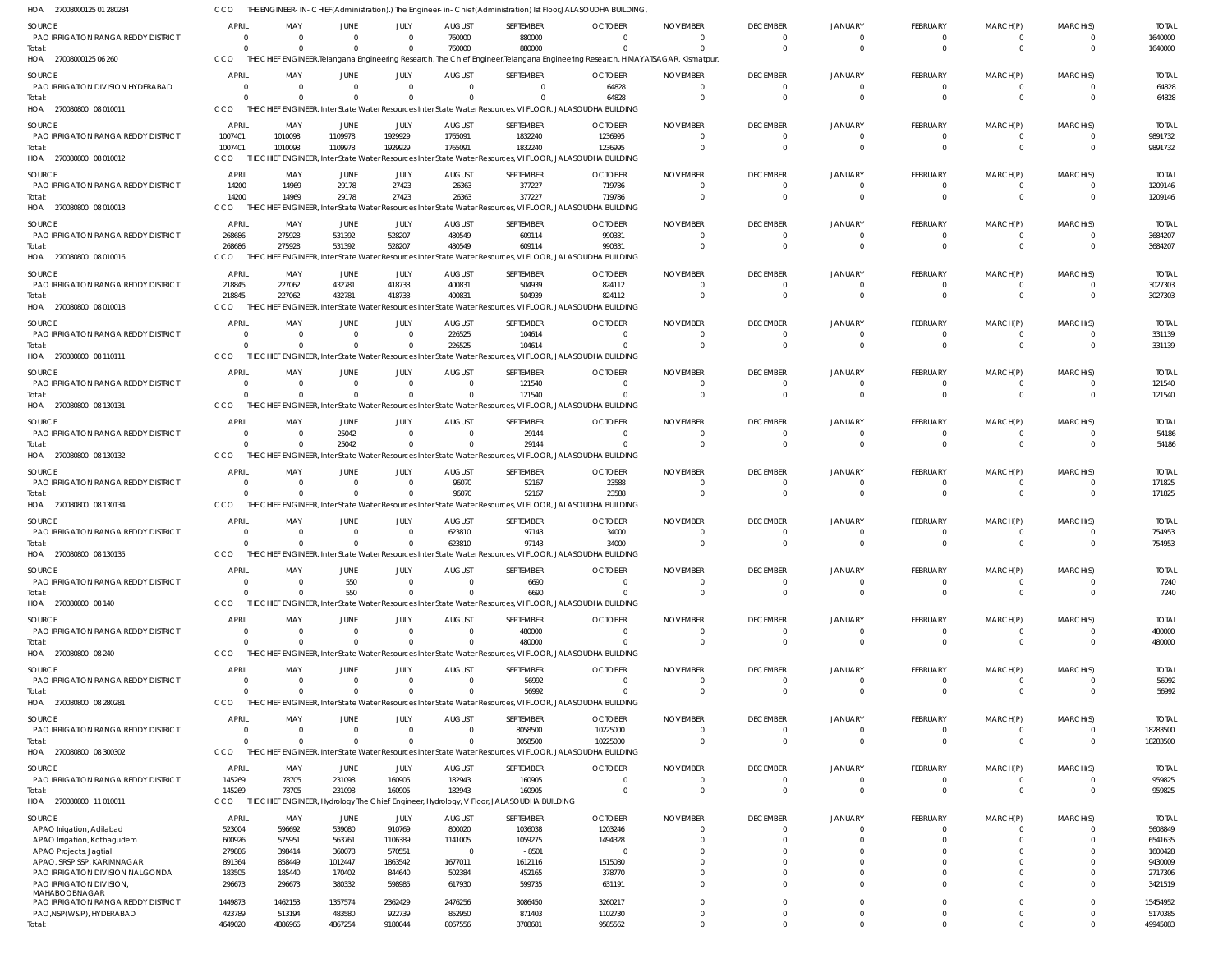| SOURCE                                                         | <b>APRIL</b>                   | MAY             | JUNE              | JULY                     | <b>AUGUST</b>             | SEPTEMBER                                                                                           | <b>OCTOBER</b>           | <b>NOVEMBER</b>                   | <b>DECEMBER</b>                   | <b>JANUARY</b>                | <b>FEBRUARY</b>         | MARCH(P)                | MARCH(S)             | <b>TOTAL</b>           |
|----------------------------------------------------------------|--------------------------------|-----------------|-------------------|--------------------------|---------------------------|-----------------------------------------------------------------------------------------------------|--------------------------|-----------------------------------|-----------------------------------|-------------------------------|-------------------------|-------------------------|----------------------|------------------------|
| APAO Irrigation, Adilabad                                      | 3800                           | 6000            | 4000              | 7759                     | 6000                      | 6000                                                                                                | 8200                     | $\Omega$                          | $\Omega$                          | $\Omega$                      | $\mathbf 0$             | $\mathbf 0$             | $\Omega$             | 41759                  |
| APAO Irrigation, Kothagudem                                    | 11749                          | 12004           | 19808             | 7189                     | 11358                     | 7128                                                                                                | 6508                     | $\Omega$                          | $\Omega$                          |                               | $\Omega$                | $\Omega$                | $\Omega$             | 75744                  |
| APAO Projects, Jagtial                                         | 1075                           | 2200            | 2706              | 2425                     | $\Omega$                  | $\overline{0}$                                                                                      | - (                      | $\sqrt{ }$                        | $\Omega$                          |                               | $\Omega$                |                         | $\Omega$             | 8406                   |
| APAO, SRSP SSP, KARIMNAGAR<br>PAO IRRIGATION DIVISION NALGONDA | 41044<br>$\overline{0}$        | 48064<br>110    | 344912<br>110     | 88043<br>220             | 207978<br>440             | 18088<br>220                                                                                        | 16660<br>220             | $\Omega$                          | $\Omega$<br>$\Omega$              | $\Omega$                      | $\Omega$<br>$\Omega$    |                         | $\Omega$<br>$\Omega$ | 764789<br>1320         |
| PAO IRRIGATION DIVISION,<br>MAHABOOBNAGAR                      | 2625                           | 2625            | 5690              | 5250                     | 10242                     | 5250                                                                                                | 5133                     | $\Omega$                          | $\Omega$                          | $\Omega$                      | $\Omega$                | $\Omega$                | $\cap$               | 36815                  |
| PAO IRRIGATION RANGA REDDY DISTRICT                            | 28785                          | 29809           | 52248             | 75209                    | 67490                     | 57713                                                                                               | 54538                    | $\Omega$                          | $\Omega$                          | $\Omega$                      | $\Omega$                | $\Omega$                | $\Omega$             | 365792                 |
| PAO, NSP(W&P), HYDERABAD                                       | 10796                          | 18846           | 12655             | 37340                    | 19920                     | 19967                                                                                               | 20220                    | $\Omega$                          | $\Omega$                          | $\Omega$                      | $\Omega$                | $\Omega$                | $\Omega$             | 139744                 |
| Total:<br>HOA 270080800 11 010013                              | 99874<br>CCO                   | 119658          | 442129            | 223435                   | 323428                    | 114366<br>THE CHIEF ENGINEER, Hydrology The Chief Engineer, Hydrology, V Floor, JALASOUDHA BUILDING | 111479                   | $\Omega$                          | $\Omega$                          | $\Omega$                      | $\Omega$                | $\Omega$                | $\Omega$             | 1434369                |
| SOURCE                                                         | <b>APRIL</b>                   | MAY             | JUNE              | JULY                     | <b>AUGUST</b>             | SEPTEMBER                                                                                           | <b>OCTOBER</b>           | <b>NOVEMBER</b>                   | <b>DECEMBER</b>                   | <b>JANUARY</b>                | FEBRUARY                | MARCH(P)                | MARCH(S)             | <b>TOTAI</b>           |
| APAO Irrigation, Adilabad                                      | 173204                         | 298525          | 192413            | 325122                   | 264983                    | 343327                                                                                              | 497600                   | $\Omega$                          | $\Omega$                          | $\Omega$                      | $\Omega$                | $\Omega$                | $\Omega$             | 2095174                |
| APAO Irrigation, Kothagudem                                    | 198974                         | 198952          | 351104            | 371771                   | 672559                    | 356597                                                                                              | 387904                   | $\Omega$                          | $\Omega$                          | $\Omega$                      | $\Omega$                |                         | $\Omega$             | 2537861                |
| APAO Projects, Jagtial                                         | 92995                          | 133739          | 200466            | 189496                   | - 0                       | $\overline{0}$                                                                                      |                          | $\sqrt{ }$                        | $\Omega$                          |                               |                         |                         |                      | 616696                 |
| APAO, SRSP SSP, KARIMNAGAR                                     | 267131                         | 466587          | 405853            | 810505                   | 779934                    | 553494                                                                                              | 490389                   | - 0                               | $\Omega$                          | $\Omega$                      |                         |                         |                      | 3773893                |
| PAO IRRIGATION DIVISION NALGONDA<br>PAO IRRIGATION DIVISION,   | 34924<br>98704                 | 61542<br>98704  | 56554<br>217979   | 255285<br>199293         | 250929<br>389149          | 149911<br>199545                                                                                    | 125919<br>210094         | $\Omega$<br>$\Omega$              | $\Omega$<br>$\Omega$              | $\Omega$<br>$\Omega$          | $\Omega$                |                         |                      | 935064<br>1413468      |
| MAHABOOBNAGAR<br>PAO IRRIGATION RANGA REDDY DISTRICT           | 481244                         | 499450          | 909375            | 1323254                  | 1179246                   | 1037898                                                                                             | 871534                   | $\Omega$                          | $\Omega$                          | $\Omega$                      | $\Omega$                |                         |                      | 6302001                |
| PAO, NSP(W&P), HYDERABAD                                       | 140696                         | 269374          | 165550            | 534099                   | 283206                    | 289305                                                                                              | 285748                   | $\Omega$                          | $\Omega$                          | $\Omega$                      | $\Omega$                | $\Omega$                | $\Omega$             | 1967978                |
| Total:                                                         | 1487872                        | 2026873         | 2499294           | 4008825                  | 3820006                   | 2930077                                                                                             | 2869188                  | $\Omega$                          | $\Omega$                          | $\Omega$                      | $\Omega$                | $\Omega$                | $\Omega$             | 19642135               |
| HOA 270080800 11 010015                                        | CCO                            |                 |                   |                          |                           | THE CHIEF ENGINEER, Hydrology The Chief Engineer, Hydrology, V Floor, JALASOUDHA BUILDING           |                          |                                   |                                   |                               |                         |                         |                      |                        |
| SOURCE                                                         | <b>APRII</b>                   | MAY             | JUNE              | JULY                     | <b>AUGUST</b>             | SEPTEMBER                                                                                           | <b>OCTOBER</b>           | <b>NOVEMBER</b>                   | <b>DECEMBER</b>                   | <b>JANUARY</b>                | FEBRUARY                | MARCH(P)                | MARCH(S)             | <b>TOTAL</b>           |
| APAO Irrigation, Adilabad                                      | C                              |                 | $\overline{0}$    | 16060                    | $\overline{0}$            | $\overline{0}$                                                                                      | $\Omega$                 | $\Omega$                          | $\Omega$                          | $\Omega$                      | $\mathbf 0$             | 0                       |                      | 16060                  |
| APAO Irrigation, Kothagudem                                    | C                              |                 | 1646              | 3291                     | 4937                      | 3291                                                                                                | 3291                     | $\Omega$                          | $\Omega$                          | $\Omega$                      | $\Omega$                | $\Omega$                | $\Omega$             | 16456                  |
| APAO, SRSP SSP, KARIMNAGAR<br>PAO IRRIGATION DIVISION NALGONDA | C<br>$\Omega$                  |                 | 35904<br>$\Omega$ | $\mathbf{0}$<br>$\Omega$ | $\Omega$<br>$\Omega$      | $\overline{0}$<br>2157                                                                              | $\Omega$<br>$\Omega$     | $\Omega$<br>$\Omega$              | $\Omega$<br>$\Omega$              | $\Omega$                      | $\Omega$<br>$\Omega$    |                         | $\Omega$<br>$\Omega$ | 35904<br>2157          |
| Total:                                                         | $\Omega$                       |                 | 37550             | 19351                    | 4937                      | 5448                                                                                                | 3291                     | $\Omega$                          | $\Omega$                          | $\Omega$                      | $\Omega$                | $\Omega$                | $\Omega$             | 70577                  |
| HOA 270080800 11 010016                                        | CCO                            |                 |                   |                          |                           | THE CHIEF ENGINEER, Hydrology The Chief Engineer, Hydrology, V Floor, JALASOUDHA BUILDING           |                          |                                   |                                   |                               |                         |                         |                      |                        |
| SOURCE                                                         | APRIL                          | MAY             | JUNE              | JULY                     | <b>AUGUST</b>             | SEPTEMBER                                                                                           | <b>OCTOBER</b>           | <b>NOVEMBER</b>                   | <b>DECEMBER</b>                   | <b>JANUARY</b>                | <b>FEBRUARY</b>         | MARCH(P)                | MARCH(S)             | <b>TOTAI</b>           |
| APAO Irrigation, Adilabad                                      | 71814                          | 125356          | 79776             | 126523                   | 110789                    | 155468                                                                                              | 208397                   | $\Omega$                          | $\Omega$                          | $\Omega$                      | $\Omega$                |                         |                      | 878123                 |
| APAO Irrigation, Kothagudem                                    | 106512                         | 108628          | 187899            | 196203                   | 362198                    | 191036                                                                                              | 207312                   | $\sqrt{ }$                        | $\Omega$                          |                               |                         |                         |                      | 1359788                |
| APAO Projects, Jagtial<br>APAO, SRSP SSP, KARIMNAGAR           | 57351                          | 78207<br>261731 | 121055<br>148343  | 115388<br>453099         | $\Omega$<br>426711        | $\Omega$<br>309542                                                                                  |                          | - 0<br>$\Omega$                   | $\Omega$<br>$\Omega$              | $\Omega$                      |                         |                         |                      | 372001<br>2027394      |
| PAO IRRIGATION DIVISION NALGONDA                               | 151439<br>5281                 | 24399           | 22243             | 103927                   | 96737                     | 60981                                                                                               | 276529<br>48531          | $\Omega$                          | $\Omega$                          | $\Omega$                      | $\Omega$                |                         |                      | 362099                 |
| PAO IRRIGATION DIVISION,<br>MAHABOOBNAGAR                      | 39015                          | 39015           | 86823             | 78184                    | 153382                    | 78274                                                                                               | 83374                    | $\Omega$                          | $\Omega$                          | $\Omega$                      | $\Omega$                |                         |                      | 558067                 |
| PAO IRRIGATION RANGA REDDY DISTRICT                            | 388567                         | 401138          | 715865            | 1061718                  | 897903                    | 813495                                                                                              | 681232                   | $\Omega$                          | $\Omega$                          | $\Omega$                      | $\Omega$                |                         | $\Omega$             | 4959918                |
| PAO, NSP(W&P), HYDERABAD                                       | 122748                         | 234745          | 144982            | 465338                   | 247126                    | 248074                                                                                              | 248838                   | $\Omega$                          | $\Omega$                          | $\Omega$                      | $\Omega$                | $\Omega$                | $\Omega$             | 1711851                |
|                                                                |                                |                 |                   |                          |                           |                                                                                                     |                          |                                   |                                   |                               |                         |                         |                      |                        |
| Total:                                                         | 942727                         | 1273219         | 1506986           | 2600380                  | 2294846                   | 1856870                                                                                             | 1754213                  | $\Omega$                          | $\Omega$                          | $\Omega$                      | $\Omega$                | $\Omega$                | $\Omega$             | 12229241               |
| HOA 270080800 11 010017                                        | CCO                            |                 |                   |                          |                           | THE CHIEF ENGINEER, Hydrology The Chief Engineer, Hydrology, V Floor, JALASOUDHA BUILDING           |                          |                                   |                                   |                               |                         |                         |                      |                        |
| SOURCE                                                         | <b>APRIL</b>                   | MAY             | JUNE              | JULY                     | <b>AUGUST</b>             | SEPTEMBER                                                                                           | <b>OCTOBER</b>           | <b>NOVEMBER</b>                   | <b>DECEMBER</b>                   | <b>JANUARY</b>                | FEBRUARY                | MARCH(P)                | MARCH(S)             | <b>TOTAI</b>           |
| APAO Irrigation, Adilabad                                      | $\Omega$                       |                 | $\Omega$          | $\mathbf{0}$             | 10773                     | $\overline{0}$                                                                                      | $\Omega$                 | $\Omega$                          | $\Omega$                          | $\Omega$                      | $\mathbf 0$             | $\mathbf 0$             | $\Omega$             | 10773                  |
| APAO, SRSP SSP, KARIMNAGAR                                     | C<br>C                         |                 |                   | $\Omega$<br><sup>0</sup> | 49125<br>$\Omega$         | 16000<br>$\Omega$                                                                                   |                          | $\Omega$<br>$\Omega$              | $\Omega$<br>$\Omega$              | $\Omega$<br>$\Omega$          | $\Omega$<br>$\Omega$    | $\Omega$                | $\Omega$<br>$\Omega$ | 65125                  |
| PAO, NSP(W&P), HYDERABAD<br>Total:                             | $\Omega$                       |                 | $\Omega$          | $\Omega$                 | 59898                     | 16000                                                                                               | 100000<br>100000         |                                   | $\Omega$                          | $\Omega$                      | $\Omega$                | $\Omega$                | $\Omega$             | 100000<br>175898       |
| HOA 270080800 11 010018                                        | CCO                            |                 |                   |                          |                           | THE CHIEF ENGINEER, Hydrology The Chief Engineer, Hydrology, V Floor, JALASOUDHA BUILDING           |                          |                                   |                                   |                               |                         |                         |                      |                        |
|                                                                |                                |                 |                   |                          |                           |                                                                                                     |                          |                                   |                                   |                               |                         |                         |                      |                        |
| SOURCE                                                         | <b>APRIL</b><br>$\Omega$       | MAY<br>-C       | JUNE<br>$\Omega$  | JULY<br>$\Omega$         | <b>AUGUST</b>             | SEPTEMBER<br>$\Omega$                                                                               | <b>OCTOBER</b>           | <b>NOVEMBER</b><br>$\Omega$       | <b>DECEMBER</b><br>$\Omega$       | <b>JANUARY</b><br>$\Omega$    | FEBRUARY<br>$\Omega$    | MARCH(P)<br>$\Omega$    | MARCH(S)             | <b>TOTAL</b>           |
| APAO Irrigation, Adilabad<br>APAO Irrigation, Kothagudem       | C                              |                 | $\Omega$          | $\Omega$                 | 212608<br>378803          | $\overline{0}$                                                                                      | 39934<br>39920           | $\Omega$                          | $\Omega$                          | $\Omega$                      | $\Omega$                |                         |                      | 252542<br>418723       |
| APAO, SRSP SSP, KARIMNAGAR                                     | $\Omega$                       |                 | 9199              | $\Omega$                 | 289586                    | 125920                                                                                              | 23476                    | $\Omega$                          | $\Omega$                          | $\Omega$                      | $\Omega$                |                         |                      | 448181                 |
| PAO IRRIGATION DIVISION,<br>MAHABOOBNAGAR                      | $\Omega$                       |                 | $\Omega$          | $\Omega$                 | $\Omega$                  | 34441                                                                                               | - 0                      | $\Omega$                          | $\Omega$                          | $\Omega$                      | $\Omega$                |                         |                      | 34441                  |
| PAO IRRIGATION RANGA REDDY DISTRICT                            | $\Omega$                       |                 | $\Omega$          | $\Omega$                 | 542193                    | 147353                                                                                              | 95132                    | $\Omega$                          | $\Omega$                          | $\Omega$                      | $\Omega$                | $\Omega$                | $\Omega$             | 784678                 |
| PAO, NSP (W&P), HYDERABAD                                      | $\Omega$<br>$\Omega$           |                 | $\Omega$          | $\Omega$<br>$\Omega$     | 61932                     | 45067                                                                                               | $\Omega$                 | $\Omega$<br>$\Omega$              | $\Omega$<br>$\Omega$              | $\Omega$<br>$\Omega$          | $\Omega$<br>$\Omega$    | $\Omega$<br>$\Omega$    | $\Omega$<br>$\Omega$ | 106999                 |
| Total:<br>HOA 270080800 11 020022                              | <b>CCO</b>                     |                 | 9199              |                          | 1485122                   | 352781<br>THE CHIEF ENGINEER, Hydrology The Chief Engineer, Hydrology, V Floor, JALASOUDHA BUILDING | 198462                   |                                   |                                   |                               |                         |                         |                      | 2045564                |
|                                                                |                                |                 |                   |                          |                           |                                                                                                     |                          |                                   |                                   |                               |                         |                         |                      |                        |
| SOURCE                                                         | <b>APRIL</b>                   | MAY             | JUNE              | JULY                     | <b>AUGUST</b>             | SEPTEMBER                                                                                           | <b>OCTOBER</b>           | <b>NOVEMBER</b><br>$\overline{0}$ | <b>DECEMBER</b><br>$\overline{0}$ | <b>JANUARY</b><br>$\mathbf 0$ | FEBRUARY<br>$\mathbf 0$ | MARCH(P)<br>$\mathbf 0$ | MARCH(S)<br>$\Omega$ | <b>TOTAL</b>           |
| APAO Irrigation, Kothagudem<br>APAO, SRSP SSP, KARIMNAGAR      | 73418<br>$\overline{0}$        | 73415<br>- 0    | 73415<br>31976    | 65220<br>17764           | 65220<br>17764            | 65220<br>17764                                                                                      | 48865<br>17764           | $\Omega$                          | $\Omega$                          | $\Omega$                      | $\mathbf 0$             | $\mathbf 0$             | $\Omega$             | 464773<br>103032       |
| Total:                                                         | 73418                          | 73415           | 105391            | 82984                    | 82984                     | 82984                                                                                               | 66629                    | $\Omega$                          | $\Omega$                          | $\Omega$                      | $\mathbf 0$             | $\mathbf 0$             | $\Omega$             | 567805                 |
| HOA 270080800 11 020023                                        | CCO                            |                 |                   |                          |                           | THE CHIEF ENGINEER, Hydrology The Chief Engineer, Hydrology, V Floor, JALASOUDHA BUILDING           |                          |                                   |                                   |                               |                         |                         |                      |                        |
| SOURCE                                                         | <b>APRIL</b>                   | MAY             | JUNE              | JULY                     | <b>AUGUST</b>             | SEPTEMBER                                                                                           | <b>OCTOBER</b>           | <b>NOVEMBER</b>                   | <b>DECEMBER</b>                   | <b>JANUARY</b>                | FEBRUARY                | MARCH(P)                | MARCH(S)             | <b>TOTAL</b>           |
| APAO Irrigation, Adilabad                                      | $\overline{0}$                 | $\Omega$        | 50406             | $\mathbf 0$              | $\overline{0}$            | 13623                                                                                               | 40869                    | $\Omega$                          | $\Omega$                          | $\Omega$                      | $\Omega$                | $\Omega$                |                      | 104898                 |
| APAO Irrigation, Kothagudem                                    | 3600                           | 3600            | 3600              | 4000                     | 12000                     | 4000                                                                                                | 4000                     | $\Omega$                          | $\Omega$                          | $\Omega$                      | $\Omega$                | $\Omega$                | $\Omega$             | 34800                  |
| APAO Projects, Jagtial                                         | $\overline{0}$                 | $\Omega$        | 4000              | $\mathbf 0$              | $\Omega$                  | $\overline{0}$                                                                                      | $\Omega$                 | $\Omega$                          | $\Omega$                          | $\Omega$                      | $\Omega$                | $\Omega$                | $\Omega$             | 4000                   |
| Total:<br>HOA 270080800 11 060                                 | 3600<br>CCO                    | 3600            | 58006             | 4000                     | 12000                     | 17623<br>THE CHIEF ENGINEER, Hydrology The Chief Engineer, Hydrology, V Floor, JALASOUDHA BUILDING  | 44869                    | $\Omega$                          | $\Omega$                          | $\Omega$                      | $\Omega$                | $\Omega$                | $\Omega$             | 143698                 |
|                                                                |                                |                 |                   |                          |                           |                                                                                                     |                          |                                   |                                   |                               |                         |                         |                      |                        |
| SOURCE<br>APAO, SRSP SSP, KARIMNAGAR                           | <b>APRIL</b><br>$\overline{0}$ | MAY<br>-C       | JUNE<br>$\Omega$  | JULY<br>$\mathbf 0$      | <b>AUGUST</b><br>$\Omega$ | SEPTEMBER<br>$\overline{0}$                                                                         | <b>OCTOBER</b><br>161746 | <b>NOVEMBER</b><br>$\overline{0}$ | <b>DECEMBER</b><br>$\overline{0}$ | <b>JANUARY</b><br>$\mathbf 0$ | FEBRUARY<br>$\mathbf 0$ | MARCH(P)<br>$\mathbf 0$ | MARCH(S)<br>$\Omega$ | <b>TOTAL</b><br>161746 |
| Total:                                                         | $\Omega$                       |                 | $\Omega$          | $\Omega$                 |                           | $\Omega$                                                                                            | 161746                   | $\Omega$                          | $\overline{0}$                    | $\Omega$                      | $\mathbf 0$             | $\mathbf 0$             | $\Omega$             | 161746                 |
| HOA 270080800 11 110111                                        | <b>CCO</b>                     |                 |                   |                          |                           | THE CHIEF ENGINEER, Hydrology The Chief Engineer, Hydrology, V Floor, JALASOUDHA BUILDING           |                          |                                   |                                   |                               |                         |                         |                      |                        |
| SOURCE                                                         | <b>APRIL</b>                   | MAY             | JUNE              | JULY                     | <b>AUGUST</b>             | SEPTEMBER                                                                                           | <b>OCTOBER</b>           | <b>NOVEMBER</b>                   | <b>DECEMBER</b>                   | <b>JANUARY</b>                | FEBRUARY                | MARCH(P)                | MARCH(S)             | <b>TOTAL</b>           |
| APAO Irrigation, Adilabad                                      | $\Omega$                       | $\Omega$        | $\Omega$          | $\Omega$                 | $\Omega$                  | 11700                                                                                               | $\Omega$                 | $\Omega$                          | $\Omega$                          | $\Omega$                      | $\Omega$                | $\Omega$                | $\Omega$             | 11700                  |
| APAO, SRSP SSP, KARIMNAGAR                                     | $\Omega$                       |                 |                   | $\Omega$                 | $\Omega$                  | 54919                                                                                               | $\Omega$                 | -0                                | $\Omega$                          | $\Omega$                      | $\Omega$                | $\Omega$                | $\Omega$             | 54919                  |
| PAO IRRIGATION DIVISION,<br>MAHABOOBNAGAR                      | $\Omega$                       | $\Omega$        | $\Omega$          | $\Omega$                 | $\Omega$                  | 96200                                                                                               | $\cup$                   | $\Omega$                          | $\Omega$                          | $\Omega$                      | $\Omega$                |                         | $\Omega$             | 96200                  |

CCO THE CHIEF ENGINEER, Hydrology The Chief Engineer, Hydrology, V Floor, JALASOUDHA BUILDING

270080800 11 010012 HOA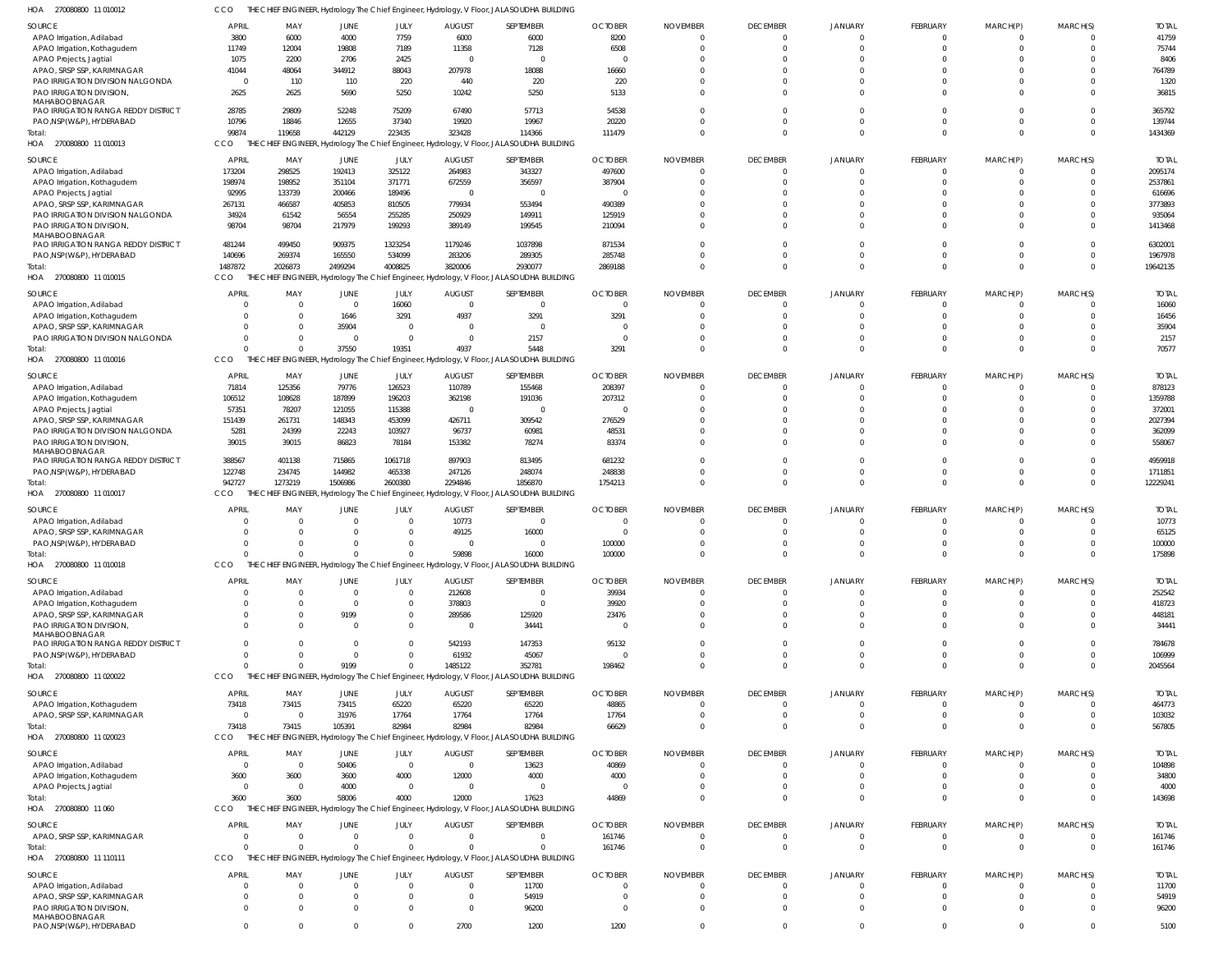| HOA<br>270080800 11 11011                 | CCO          |                 |                  |                  |                | THE CHIEF ENGINEER, Hydrology The Chief Engineer, Hydrology, V Floor, JALASOUDHA BUILDING |                        |                             |                                 |                            |                      |                      |                            |                        |
|-------------------------------------------|--------------|-----------------|------------------|------------------|----------------|-------------------------------------------------------------------------------------------|------------------------|-----------------------------|---------------------------------|----------------------------|----------------------|----------------------|----------------------------|------------------------|
| SOURCE<br>Total:                          | <b>APRIL</b> | MAY<br>$\Omega$ | JUNE<br>$\Omega$ | JULY<br>$\Omega$ | AUGUST<br>2700 | SEPTEMBER<br>164019                                                                       | <b>OCTOBER</b><br>1200 | <b>NOVEMBER</b><br>$\Omega$ | <b>DECEMBER</b><br>$\mathbf{0}$ | <b>JANUARY</b><br>$\Omega$ | FEBRUARY<br>$\Omega$ | MARCH(P)<br>$\Omega$ | MARCH(S)<br>$\overline{0}$ | <b>TOTAL</b><br>167919 |
| HOA 270080800 11 130131                   | CCO          |                 |                  |                  |                | THE CHIEF ENGINEER, Hydrology The Chief Engineer, Hydrology, V Floor, JALASOUDHA BUILDING |                        |                             |                                 |                            |                      |                      |                            |                        |
| SOURCE                                    | <b>APRIL</b> | MAY             | JUNE             | JULY             | <b>AUGUST</b>  | SEPTEMBER                                                                                 | <b>OCTOBER</b>         | <b>NOVEMBER</b>             | <b>DECEMBER</b>                 | JANUARY                    | FEBRUARY             | MARCH(P)             | MARCH(S)                   | <b>TOTAL</b>           |
| APAO Irrigation, Adilabad                 |              | $\Omega$        | $\Omega$         | $\mathbf{0}$     | $\mathbf 0$    | 4001                                                                                      |                        |                             | $\Omega$                        | $\Omega$                   | $\Omega$             |                      | C                          | 4001                   |
| APAO Irrigation, Kothagudem               |              | <sup>0</sup>    | $\Omega$         | $\Omega$         | 27377          | $\Omega$                                                                                  |                        |                             | 0                               | -C                         | $\Omega$             | $\Omega$             | C                          | 27377                  |
| APAO, SRSP SSP, KARIMNAGAR                |              | 0               | 8610             | $\Omega$         | 12571          | 5086                                                                                      | 3761                   |                             | $\Omega$                        |                            | $\Omega$             | $\Omega$             | C                          | 30028                  |
| PAO IRRIGATION DIVISION                   |              |                 | $\Omega$         | $\Omega$         | 14079          | 5489                                                                                      |                        |                             | $\Omega$                        | $\Omega$                   | $\Omega$             | $\Omega$             | C                          | 19568                  |
| MAHABOOBNAGAR                             |              |                 |                  |                  |                |                                                                                           |                        |                             |                                 |                            |                      |                      |                            |                        |
| PAO IRRIGATION RANGA REDDY DISTRICT       |              | 34202           | 6895             | $\Omega$         | 42562          | 68316                                                                                     | $\Omega$               |                             | $\Omega$                        | $\Omega$                   | $\Omega$             | $\Omega$             | $\Omega$                   | 151975                 |
| PAO, NSP (W&P), HYDERABAD                 |              | 3663            | 4394             | $\Omega$         | 2431           | 3038                                                                                      | 2218                   |                             | 0                               | $\Omega$                   | $\Omega$             | $\Omega$             | $\Omega$                   | 15744                  |
| Total:                                    |              | 37865           | 19899            | $\Omega$         | 99020          | 85930                                                                                     | 5979                   |                             | $\Omega$                        | $\Omega$                   | $\Omega$             | $\Omega$             | $\Omega$                   | 248693                 |
| HOA 270080800 11 130132                   | CCO          |                 |                  |                  |                | THE CHIEF ENGINEER, Hydrology The Chief Engineer, Hydrology, V Floor, JALASOUDHA BUILDING |                        |                             |                                 |                            |                      |                      |                            |                        |
| SOURCE                                    | <b>APRIL</b> | MAY             | JUNE             | JULY             | <b>AUGUST</b>  | SEPTEMBER                                                                                 | <b>OCTOBER</b>         | <b>NOVEMBER</b>             | <b>DECEMBER</b>                 | <b>JANUARY</b>             | FEBRUARY             | MARCH(P)             | MARCH(S)                   | <b>TOTAL</b>           |
| APAO Irrigation, Adilabad                 |              | $\Omega$        | $\Omega$         | $\overline{0}$   | $\mathbf 0$    | 32200                                                                                     | $\Omega$               | $\Omega$                    | $\Omega$                        | $\Omega$                   | $\Omega$             | $\Omega$             | C                          | 32200                  |
| APAO Irrigation, Kothagudem               |              | <sup>0</sup>    | 0                | $\Omega$         | 8525           | 13700                                                                                     | $\Omega$               |                             | $\Omega$                        | -C                         | $\Omega$             | $\Omega$             | C                          | 22225                  |
| APAO, SRSP SSP, KARIMNAGAR                |              |                 | 0                | $\mathbf{0}$     | 14100          | 53416                                                                                     | 32733                  |                             | $\Omega$                        | 0                          | $\Omega$             | $\Omega$             | C                          | 100249                 |
| PAO IRRIGATION DIVISION,                  |              |                 | 0                | $\Omega$         | $\mathbf 0$    | 27030                                                                                     |                        |                             | $\Omega$                        | $\Omega$                   | $\Omega$             | $\Omega$             | $\sqrt{2}$                 | 27030                  |
| MAHABOOBNAGAR                             |              |                 |                  |                  |                |                                                                                           |                        |                             |                                 |                            |                      |                      |                            |                        |
| PAO IRRIGATION RANGA REDDY DISTRICT       |              |                 | U                | $\Omega$         | 9334           | 144900                                                                                    | $\Omega$               | $\Omega$                    | $\Omega$                        | $\Omega$                   | $\Omega$             | $\Omega$             | $\Omega$                   | 154234                 |
| PAO, NSP (W&P), HYDERABAD                 |              |                 | 0                | $\Omega$         | 0              | 50972                                                                                     | 3600                   | $\Omega$                    | $\Omega$                        | $\Omega$                   | $\Omega$             | $\Omega$             | $\Omega$                   | 54572                  |
| Total:                                    |              | 0               | $\Omega$         | $\Omega$         | 31959          | 322218                                                                                    | 36333                  |                             | $\Omega$                        | $\Omega$                   | $\Omega$             | $\Omega$             | $\Omega$                   | 390510                 |
| HOA 270080800 11 130133                   | CCO          |                 |                  |                  |                | THE CHIEF ENGINEER, Hydrology The Chief Engineer, Hydrology, V Floor, JALASOUDHA BUILDING |                        |                             |                                 |                            |                      |                      |                            |                        |
|                                           |              |                 |                  |                  |                |                                                                                           |                        |                             |                                 |                            |                      |                      |                            |                        |
| SOURCE                                    | <b>APRIL</b> | MAY             | JUNE             | JULY             | <b>AUGUST</b>  | SEPTEMBER                                                                                 | <b>OCTOBER</b>         | <b>NOVEMBER</b>             | <b>DECEMBER</b>                 | <b>JANUARY</b>             | FEBRUARY             | MARCH(P)             | MARCH(S)                   | <b>TOTAL</b>           |
| APAO Irrigation, Adilabad                 |              |                 | 0                | $\Omega$         | 0              | 4800                                                                                      |                        |                             | $\Omega$                        | $\Omega$                   | $\Omega$             | $\Omega$             | C                          | 4800                   |
| APAO Irrigation, Kothagudem               |              |                 | U                | $\Omega$         | $\Omega$       | 330                                                                                       |                        |                             | 0                               | -C                         | $\Omega$             | $\Omega$             | C                          | 330                    |
| APAO, SRSP SSP, KARIMNAGAR                |              |                 |                  | $\Omega$         | 1925           | 795                                                                                       |                        |                             | -C                              |                            |                      |                      | C                          | 2720                   |
| PAO IRRIGATION RANGA REDDY DISTRICT       |              |                 | U                | $\Omega$         | 17950          | - 0                                                                                       |                        |                             | 0                               | $\Omega$                   | $\Omega$             | $\Omega$             | C                          | 17950                  |
| Total:                                    |              |                 | $\Omega$         | $\Omega$         | 19875          | 5925                                                                                      |                        |                             | $\Omega$                        | $\Omega$                   | $\Omega$             | $\Omega$             | $\Omega$                   | 25800                  |
| HOA 270080800 11 130134                   | CCO          |                 |                  |                  |                | THE CHIEF ENGINEER, Hydrology The Chief Engineer, Hydrology, V Floor, JALASOUDHA BUILDING |                        |                             |                                 |                            |                      |                      |                            |                        |
| SOURCE                                    | <b>APRIL</b> | MAY             | JUNE             | JULY             | <b>AUGUST</b>  | SEPTEMBER                                                                                 | <b>OCTOBER</b>         | <b>NOVEMBER</b>             | <b>DECEMBER</b>                 | JANUARY                    | FEBRUARY             | MARCH(P)             | MARCH(S)                   | <b>TOTAL</b>           |
| APAO Irrigation, Adilabad                 |              | $\Omega$        | 0                | $\overline{0}$   | $\mathbf 0$    | 62700                                                                                     |                        |                             | $\Omega$                        | $\Omega$                   | $\Omega$             | $\Omega$             | C                          | 62700                  |
| APAO Irrigation, Kothagudem               |              | $\Omega$        | 0                | $\overline{0}$   | 132000         | 66000                                                                                     |                        | $\Omega$                    | $\Omega$                        | $\Omega$                   | $\Omega$             | $\Omega$             | $\Omega$                   | 198000                 |
| APAO, SRSP SSP, KARIMNAGAR                |              | 0               | 0                | $\mathbf 0$      | 0              | $\Omega$                                                                                  | 371305                 |                             | 0                               | 0                          | $\Omega$             | $\Omega$             | $\Omega$                   | 371305                 |
| PAO IRRIGATION DIVISION,                  |              |                 | $\Omega$         | $\mathbf 0$      | 127742         | 264000                                                                                    |                        |                             | $\Omega$                        | $\Omega$                   | $\Omega$             | $\Omega$             | $\Omega$                   | 391742                 |
| MAHABOOBNAGAR                             |              |                 |                  |                  |                |                                                                                           |                        |                             |                                 |                            |                      |                      |                            |                        |
| PAO IRRIGATION RANGA REDDY DISTRICT       |              |                 | 0                | $\mathbf 0$      | 0              | 913209                                                                                    |                        |                             | $\Omega$                        | $\Omega$                   | $\Omega$             | $\Omega$             | $\overline{0}$             | 913209                 |
| PAO, NSP (W&P), HYDERABAD                 |              | 0               | $\Omega$         | $\Omega$         | $\Omega$       | 161905                                                                                    | 32381                  | $\Omega$                    | $\Omega$                        | $\Omega$                   | $\Omega$             | $\Omega$             | $\overline{0}$             | 194286                 |
| Total:                                    |              | $\Omega$        | $\Omega$         | $\mathbf 0$      | 259742         | 1467814                                                                                   | 403686                 |                             | $\Omega$                        | $\Omega$                   | $\Omega$             | $\Omega$             | $\Omega$                   | 2131242                |
| HOA 270080800 11 130135                   | CCO          |                 |                  |                  |                | THE CHIEF ENGINEER, Hydrology The Chief Engineer, Hydrology, V Floor, JALASOUDHA BUILDING |                        |                             |                                 |                            |                      |                      |                            |                        |
| SOURCE                                    | <b>APRIL</b> | MAY             | <b>JUNE</b>      | JULY             | <b>AUGUST</b>  | SEPTEMBER                                                                                 | <b>OCTOBER</b>         | <b>NOVEMBER</b>             | <b>DECEMBER</b>                 | <b>JANUARY</b>             | <b>FEBRUARY</b>      | MARCH(P)             | MARCH(S)                   | <b>TOTAL</b>           |
|                                           |              |                 | 0                | $\Omega$         | $\Omega$       |                                                                                           |                        |                             |                                 | -C                         |                      |                      | C                          |                        |
| APAO Irrigation, Adilabad                 |              |                 |                  |                  |                | 4104                                                                                      |                        |                             | 0                               |                            |                      |                      |                            | 4104                   |
| APAO Irrigation, Kothagudem               |              |                 | 0                | $\Omega$         | 32237          | - 0                                                                                       |                        |                             |                                 |                            |                      |                      |                            | 32237                  |
| APAO, SRSP SSP, KARIMNAGAR                |              |                 | <sup>0</sup>     | $\Omega$         | 21155          | 4640                                                                                      | 6674                   |                             |                                 |                            |                      |                      |                            | 32469                  |
| PAO IRRIGATION RANGA REDDY DISTRICT       |              | 51893           | 62755            | $\Omega$         | 195621         | 70709                                                                                     | 62609                  |                             |                                 |                            |                      |                      |                            | 443587                 |
| Total:                                    |              | 51893           | 62755            | $\Omega$         | 249013         | 79453                                                                                     | 69283                  |                             |                                 |                            |                      |                      |                            | 512397                 |
| HOA 270080800 11 140                      | CCO          |                 |                  |                  |                | THE CHIEF ENGINEER, Hydrology The Chief Engineer, Hydrology, V Floor, JALASOUDHA BUILDING |                        |                             |                                 |                            |                      |                      |                            |                        |
| SOURCE                                    | <b>APRIL</b> | MAY             | JUNE             | JULY             | <b>AUGUST</b>  | SEPTEMBER                                                                                 | <b>OCTOBER</b>         | <b>NOVEMBER</b>             | <b>DECEMBER</b>                 | <b>JANUARY</b>             | FEBRUARY             | MARCH(P)             | MARCH(S)                   | <b>TOTAL</b>           |
| APAO, SRSP SSP, KARIMNAGAR                | $\Omega$     | $\Omega$        | $\Omega$         | $\overline{0}$   | $\Omega$       | $\Omega$                                                                                  | 3330                   | $\overline{0}$              | $\overline{0}$                  | $\overline{0}$             | $\overline{0}$       | $\overline{0}$       | $\overline{0}$             | 3330                   |
| Total:                                    | $\Omega$     | $\Omega$        | $\Omega$         | $\Omega$         | $\Omega$       | $\Omega$                                                                                  | 3330                   | $\overline{0}$              | $\mathbf{0}$                    | $\overline{0}$             | $\Omega$             | $\Omega$             | $\overline{0}$             | 3330                   |
| HOA 270080800 11 240                      | <b>CCO</b>   |                 |                  |                  |                | THE CHIEF ENGINEER, Hydrology The Chief Engineer, Hydrology, V Floor, JALASOUDHA BUILDING |                        |                             |                                 |                            |                      |                      |                            |                        |
|                                           |              |                 |                  |                  |                |                                                                                           |                        |                             |                                 |                            |                      |                      |                            |                        |
| SOURCE                                    | <b>APRIL</b> | MAY             | <b>JUNE</b>      | JULY             | <b>AUGUST</b>  | SEPTEMBER                                                                                 | <b>OCTOBER</b>         | <b>NOVEMBER</b>             | <b>DECEMBER</b>                 | <b>JANUARY</b>             | FEBRUARY             | MARCH(P)             | MARCH(S)                   | <b>TOTAL</b>           |
| APAO, SRSP SSP, KARIMNAGAR                | - 0          | $\Omega$        | $\mathbf 0$      | $\overline{0}$   | $\mathbf 0$    | 36173                                                                                     | $\Omega$               | $\Omega$                    | $\Omega$                        | $\Omega$                   | $\Omega$             | - 0                  | $\Omega$                   | 36173                  |
| PAO IRRIGATION RANGA REDDY DISTRICT       |              | $\Omega$        | $\Omega$         | $\Omega$         | 20530          | 85293                                                                                     | $\Omega$               | $\Omega$                    | $\Omega$                        | $\Omega$                   | $\Omega$             | $\Omega$             | $\Omega$                   | 105823                 |
| PAO, NSP (W&P), HYDERABAD                 |              | 13619           | 8136             | $\Omega$         | 20032          | 12035                                                                                     | 12567                  | $\Omega$                    | $\Omega$                        | $\Omega$                   | $\Omega$             | $\Omega$             | $\Omega$                   | 66389                  |
| Total:                                    |              | 13619           | 8136             | $\Omega$         | 40562          | 133501                                                                                    | 12567                  |                             | $\Omega$                        | $\Omega$                   | $\Omega$             | $\Omega$             | $\Omega$                   | 208385                 |
| HOA 270080800 11 290291                   | <b>CCO</b>   |                 |                  |                  |                | THE CHIEF ENGINEER, Hydrology The Chief Engineer, Hydrology, V Floor, JALASOUDHA BUILDING |                        |                             |                                 |                            |                      |                      |                            |                        |
| SOURCE                                    | <b>APRIL</b> | MAY             | JUNE             | JULY             | <b>AUGUST</b>  | SEPTEMBER                                                                                 | <b>OCTOBER</b>         | <b>NOVEMBER</b>             | <b>DECEMBER</b>                 | <b>JANUARY</b>             | FEBRUARY             | MARCH(P)             | MARCH(S)                   | <b>TOTAL</b>           |
| APAO Irrigation, Kothagudem               | 191873       | 185121          | 120817           | 182175           | 179787         | 182775                                                                                    | 182775                 | $\mathbf 0$                 | $\overline{0}$                  | $\overline{0}$             | $\overline{0}$       | $\Omega$             | $^{\circ}$                 | 1225323                |
| Total:                                    | 191873       | 185121          | 120817           | 182175           | 179787         | 182775                                                                                    | 182775                 | $\Omega$                    | $\overline{0}$                  | $\Omega$                   | $\Omega$             | $\Omega$             | $\overline{0}$             | 1225323                |
| HOA 270080800 11 290292                   | CCO.         |                 |                  |                  |                | THE CHIEF ENGINEER, Hydrology The Chief Engineer, Hydrology, V Floor, JALASOUDHA BUILDING |                        |                             |                                 |                            |                      |                      |                            |                        |
|                                           |              |                 |                  |                  |                |                                                                                           |                        |                             |                                 |                            |                      |                      |                            |                        |
| SOURCE                                    | APRIL        | MAY             | JUNE             | JULY             | <b>AUGUST</b>  | SEPTEMBER                                                                                 | <b>OCTOBER</b>         | <b>NOVEMBER</b>             | <b>DECEMBER</b>                 | JANUARY                    | FEBRUARY             | MARCH(P)             | MARCH(S)                   | <b>TOTAL</b>           |
| APAO Irrigation, Kothagudem               | 2931         | 3150            | 2750             | 2275             | 23700          | 2275                                                                                      | 2275                   | $\Omega$                    | $\overline{0}$                  | $\overline{0}$             | $\Omega$             | $\Omega$             | $\overline{0}$             | 39356                  |
| Total:                                    | 2931         | 3150            | 2750             | 2275             | 23700          | 2275                                                                                      | 2275                   | $\Omega$                    | $\overline{0}$                  | $\overline{0}$             | $\Omega$             | $\Omega$             | $\overline{0}$             | 39356                  |
| HOA 270080800 11 290293                   | <b>CCO</b>   |                 |                  |                  |                | THE CHIEF ENGINEER, Hydrology The Chief Engineer, Hydrology, V Floor, JALASOUDHA BUILDING |                        |                             |                                 |                            |                      |                      |                            |                        |
| SOURCE                                    | <b>APRIL</b> | MAY             | JUNE             | JULY             | <b>AUGUST</b>  | SEPTEMBER                                                                                 | <b>OCTOBER</b>         | <b>NOVEMBER</b>             | <b>DECEMBER</b>                 | <b>JANUARY</b>             | FEBRUARY             | MARCH(P)             | MARCH(S)                   | <b>TOTAL</b>           |
| APAO Irrigation, Kothagudem               | 63575        | 68581           | 67825            | 60361            | 93452          | 60361                                                                                     | 60361                  | $\overline{0}$              | $\mathbf 0$                     | $\overline{0}$             | $\overline{0}$       | $\overline{0}$       | $\overline{0}$             | 474516                 |
| Total:                                    | 63575        | 68581           | 67825            | 60361            | 93452          | 60361                                                                                     | 60361                  | $\Omega$                    | $\Omega$                        | $\overline{0}$             | $\Omega$             | $\Omega$             | $\Omega$                   | 474516                 |
| HOA 270080800 11 290294                   | <b>CCO</b>   |                 |                  |                  |                | THE CHIEF ENGINEER, Hydrology The Chief Engineer, Hydrology, V Floor, JALASOUDHA BUILDING |                        |                             |                                 |                            |                      |                      |                            |                        |
|                                           |              |                 |                  |                  |                |                                                                                           |                        |                             |                                 |                            |                      |                      |                            |                        |
| SOURCE                                    | <b>APRIL</b> | MAY             | JUNE             | JULY             | <b>AUGUST</b>  | SEPTEMBER                                                                                 | <b>OCTOBER</b>         | <b>NOVEMBER</b>             | <b>DECEMBER</b>                 | <b>JANUARY</b>             | FEBRUARY             | MARCH(P)             | MARCH(S)                   | <b>TOTAL</b>           |
| APAO Irrigation, Kothagudem               | 30149        | 32541           | 31271            | 27599            | 44441          | 29599                                                                                     | 29599                  | $\Omega$                    | $\overline{0}$                  | $\overline{0}$             | $\Omega$             | $\Omega$             | $\Omega$                   | 225199                 |
| Total:                                    | 30149        | 32541           | 31271            | 27599            | 44441          | 29599                                                                                     | 29599                  | $\Omega$                    | $\overline{0}$                  | $\Omega$                   | $\overline{0}$       | $\Omega$             | $\overline{0}$             | 225199                 |
| HOA 270080800 11 300302                   | CCO          | THE CH          |                  |                  |                | EF ENGINEER, Hydrology The Chief Engineer, Hydrology, V Floor, JALASOUDHA BUILDING        |                        |                             |                                 |                            |                      |                      |                            |                        |
| <b>SOURCE</b>                             | <b>APRIL</b> | MAY             | JUNE             | JULY             | <b>AUGUST</b>  | SEPTEMBER                                                                                 | <b>OCTOBER</b>         | <b>NOVEMBER</b>             | <b>DECEMBER</b>                 | JANUARY                    | FEBRUARY             | MARCH(P)             | MARCH(S)                   | <b>TOTAL</b>           |
| APAO, SRSP SSP, KARIMNAGAR                |              | $\Omega$        | 58836            | $\overline{0}$   | 43582          | 21791                                                                                     | 0                      | $\mathbf 0$                 | $\overline{0}$                  | $\overline{0}$             | $\overline{0}$       | $\Omega$             | $^{\circ}$                 | 124209                 |
| PAO IRRIGATION DIVISION,<br>MAHABOOBNAGAR | $\Omega$     | $\mathbf 0$     | $\mathbf 0$      | 49828            | 41862          | 20931                                                                                     | $\mathbf 0$            | $\overline{0}$              | $\mathbf{0}$                    | $\overline{0}$             | $\mathbf{0}$         | $\mathbf{0}$         | $\overline{0}$             | 112621                 |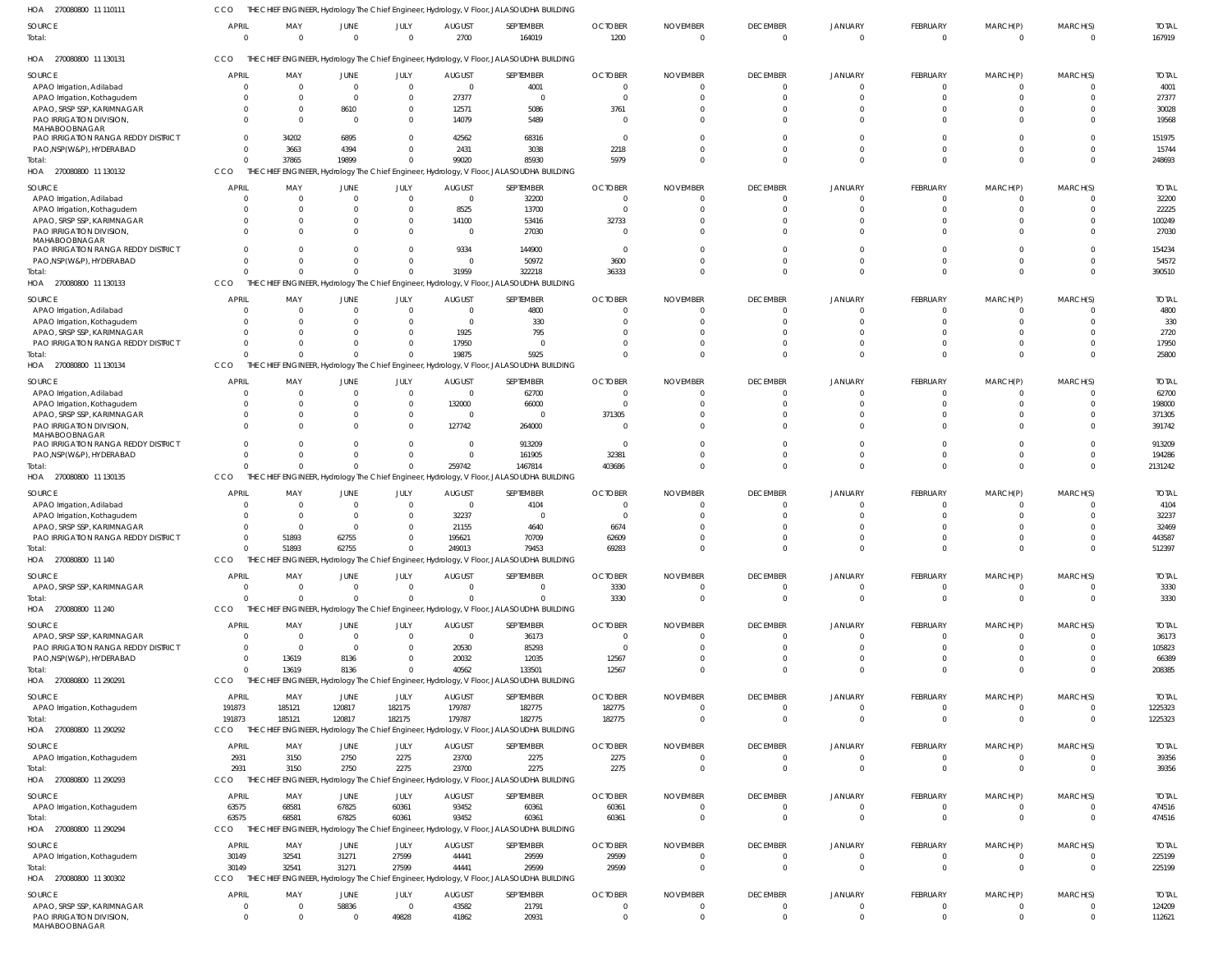270080800 11 300302 HOA CCO THE CHIEF ENGINEER, Hydrology The Chief Engineer, Hydrology, V Floor, JALASOUDHA BUILDING

| .<br>EI 0000000 TT 000002                     |                                | --------------       | uivivyy                       |                          |                          | ne oner engineer, riyarology, viriool, bi lo loobbili libolebilito                                                      |                            |                             |                                   |                            |                                 |                             |                            |                          |
|-----------------------------------------------|--------------------------------|----------------------|-------------------------------|--------------------------|--------------------------|-------------------------------------------------------------------------------------------------------------------------|----------------------------|-----------------------------|-----------------------------------|----------------------------|---------------------------------|-----------------------------|----------------------------|--------------------------|
| SOURCE                                        | <b>APRIL</b>                   | MAY                  | JUNE                          | JULY                     | <b>AUGUST</b>            | SEPTEMBER                                                                                                               | <b>OCTOBER</b>             | <b>NOVEMBER</b>             | <b>DECEMBER</b>                   | JANUARY                    | FEBRUARY                        | MARCH(P)                    | MARCH(S)                   | <b>TOTAL</b>             |
| PAO IRRIGATION RANGA REDDY DISTRICT           | $\Omega$                       |                      | 214077                        | 142717                   | 142717                   | 142717                                                                                                                  | 124437                     | $\Omega$                    | $\Omega$                          | $\Omega$                   | $\Omega$                        | $\Omega$                    | $\Omega$                   | 766665                   |
| PAO, NSP(W&P), HYDERABAD                      | 37779                          |                      | 75560                         | 41862                    | 41978                    | 41978                                                                                                                   | - 0                        |                             |                                   |                            | $\Omega$                        | $\Omega$                    | $\Omega$                   | 239157                   |
| Total:                                        | 37779                          |                      | 348473                        | 234407                   | 270139                   | 227417                                                                                                                  | 124437                     |                             |                                   |                            | $\Omega$                        | $\Omega$                    | $\Omega$                   | 1242652                  |
| HOA 270080800 11 310318                       | CCO<br>THF                     |                      |                               |                          |                          | CHIEF ENGINEER, Hydrology The Chief Engineer, Hydrology, V Floor, JALASOUDHA BUILDING                                   |                            |                             |                                   |                            |                                 |                             |                            |                          |
| SOURCE                                        | <b>APRIL</b>                   | MAY                  | JUNE                          | JULY                     | <b>AUGUST</b>            | SEPTEMBER                                                                                                               | <b>OCTOBER</b>             | <b>NOVEMBER</b>             | <b>DECEMBER</b>                   | JANUARY                    | FEBRUARY                        | MARCH(P)                    | MARCH(S)                   | <b>TOTAL</b>             |
| APAO, SRSP SSP, KARIMNAGAR                    | $\Omega$                       | $\Omega$             | $\overline{0}$                | $\mathbf{0}$             | 20000                    | $\mathbf{0}$                                                                                                            | $\Omega$                   | - 0                         | $\Omega$                          | $\Omega$                   | $\overline{0}$                  | 0                           | $\Omega$                   | 20000                    |
| Total:                                        | $\Omega$                       |                      | $\Omega$                      | $\Omega$                 | 20000                    | $\Omega$                                                                                                                |                            |                             | $\Omega$                          | $\Omega$                   | $\mathbf{0}$                    | $\mathbf 0$                 | $\Omega$                   | 20000                    |
| HOA 270080800 11 510511                       | CCO                            |                      |                               |                          |                          | THE CHIEF ENGINEER, Hydrology The Chief Engineer, Hydrology, V Floor, JALASOUDHA BUILDING                               |                            |                             |                                   |                            |                                 |                             |                            |                          |
| SOURCE                                        | <b>APRIL</b>                   | MAY                  | JUNE                          | JULY                     | <b>AUGUST</b>            | SEPTEMBER                                                                                                               | <b>OCTOBER</b>             | <b>NOVEMBER</b>             | <b>DECEMBER</b>                   | JANUARY                    | FEBRUARY                        | MARCH(P)                    | MARCH(S)                   | <b>TOTAL</b>             |
| APAO, SRSP SSP, KARIMNAGAR                    | $\Omega$                       | $\Omega$             | $\Omega$                      | $\Omega$                 | 7200                     | $\Omega$                                                                                                                | - 0                        |                             |                                   | $\Omega$                   | 0                               | $\Omega$                    | $\Omega$                   | 7200                     |
| PAO IRRIGATION RANGA REDDY DISTRICT<br>Total: | $\Omega$<br>$\Omega$           |                      | <sup>0</sup><br>$\Omega$      | $\Omega$<br>$\Omega$     | 25842<br>33042           | $\Omega$                                                                                                                |                            |                             |                                   |                            | $\Omega$<br>$\Omega$            | $\Omega$<br>$\Omega$        | $\Omega$                   | 25842<br>33042           |
| HOA 270080800 52 010011                       | CCO                            |                      |                               |                          |                          | THE CHIEF ENGINEER, Central Design Organisation Central Designs Organisation, Vth Floor, Jalasoudha Building,           |                            |                             |                                   |                            |                                 |                             |                            |                          |
|                                               |                                |                      |                               |                          |                          |                                                                                                                         |                            |                             |                                   |                            |                                 |                             |                            |                          |
| SOURCE<br>PAO IRRIGATION RANGA REDDY DISTRICT | <b>APRIL</b><br>4897468        | MAY<br>4747755       | JUNE<br>4684191               | JULY<br>8257991          | <b>AUGUST</b><br>8626027 | SEPTEMBER<br>9231618                                                                                                    | <b>OCTOBER</b><br>8966784  | <b>NOVEMBER</b><br>- 0      | <b>DECEMBER</b><br>0              | JANUARY<br>$\Omega$        | FEBRUARY<br>$\overline{0}$      | MARCH(P)<br>0               | MARCH(S)<br>$\Omega$       | <b>TOTAL</b><br>49411834 |
| Total:                                        | 4897468                        | 4747755              | 4684191                       | 8257991                  | 8626027                  | 9231618                                                                                                                 | 8966784                    |                             | $\Omega$                          | $\Omega$                   | $\Omega$                        | $\Omega$                    | $\Omega$                   | 49411834                 |
| HOA 270080800 52 010012                       | CCO                            |                      |                               |                          |                          | THE CHIEF ENGINEER, Central Design Organisation Central Designs Organisation, Vth Floor, Jalasoudha Building,           |                            |                             |                                   |                            |                                 |                             |                            |                          |
| SOURCE                                        | <b>APRIL</b>                   | MAY                  | JUNE                          | JULY                     | <b>AUGUST</b>            | SEPTEMBER                                                                                                               | <b>OCTOBER</b>             | <b>NOVEMBER</b>             | <b>DECEMBER</b>                   | JANUARY                    | FEBRUARY                        | MARCH(P)                    | MARCH(S)                   | <b>TOTAL</b>             |
| PAO IRRIGATION RANGA REDDY DISTRICT           | 127024                         | 125841               | 237171                        | 340233                   | 325207                   | 242704                                                                                                                  | 227958                     |                             | 0                                 | $\Omega$                   | 0                               | $\Omega$                    | $\Omega$                   | 1626138                  |
| Total:                                        | 127024                         | 125841               | 237171                        | 340233                   | 325207                   | 242704                                                                                                                  | 227958                     |                             | $\Omega$                          | $\Omega$                   | $\Omega$                        | $\Omega$                    | $\Omega$                   | 1626138                  |
| HOA 270080800 52 010013                       | CCO                            |                      |                               |                          |                          | THE CHIEF ENGINEER, Central Design Organisation Central Designs Organisation, Vth Floor, Jalasoudha Building,           |                            |                             |                                   |                            |                                 |                             |                            |                          |
| SOURCE                                        | APRIL                          | MAY                  | JUNE                          | JULY                     | <b>AUGUST</b>            | SEPTEMBER                                                                                                               | <b>OCTOBER</b>             | <b>NOVEMBER</b>             | <b>DECEMBER</b>                   | JANUARY                    | FEBRUARY                        | MARCH(P)                    | MARCH(S)                   | <b>TOTAL</b>             |
| PAO IRRIGATION RANGA REDDY DISTRICT           | 1625841                        | 1649260              | 3031426                       | 4174291                  | 4213727                  | 3080858                                                                                                                 | 2955190                    |                             | 0                                 | $\Omega$                   | $\overline{0}$                  | 0                           | $\Omega$                   | 20730593                 |
| Total:                                        | 1625841                        | 1649260              | 3031426                       | 4174291                  | 4213727                  | 3080858                                                                                                                 | 2955190                    |                             | $\Omega$                          | $\Omega$                   | $\mathbf{0}$                    | $\mathbf 0$                 | $\Omega$                   | 20730593                 |
| HOA 270080800 52 010015                       | CCO                            |                      |                               |                          |                          | THE CHIEF ENGINEER, Central Design Organisation Central Designs Organisation, Vth Floor, Jalasoudha Building,           |                            |                             |                                   |                            |                                 |                             |                            |                          |
| SOURCE                                        | <b>APRIL</b>                   | MAY                  | <b>JUNE</b>                   | JULY                     | <b>AUGUST</b>            | SEPTEMBER                                                                                                               | <b>OCTOBER</b>             | <b>NOVEMBER</b>             | <b>DECEMBER</b>                   | JANUARY                    | FEBRUARY                        | MARCH(P)                    | MARCH(S)                   | <b>TOTAL</b>             |
| PAO IRRIGATION RANGA REDDY DISTRICT           | - 0                            |                      | $\Omega$                      | $\Omega$                 | $\Omega$                 | 920                                                                                                                     | $\Omega$                   |                             |                                   |                            | $\Omega$                        | $\Omega$                    | $\Omega$                   | 920                      |
| Total:                                        | $\Omega$                       |                      | $\Omega$                      | $\Omega$                 |                          | 920                                                                                                                     |                            |                             | <sup>0</sup>                      | $\Omega$                   | $\Omega$                        | $\Omega$                    | $\Omega$                   | 920                      |
| HOA 270080800 52 010016                       | CCO<br>THE                     |                      |                               |                          |                          | ENGINEER, Central Design Organisation Central Designs Organisation, Vth Floor, Jalasoudha Building                      |                            |                             |                                   |                            |                                 |                             |                            |                          |
| SOURCE                                        | <b>APRIL</b>                   | MAY                  | JUNE                          | JULY                     | <b>AUGUST</b>            | SEPTEMBER                                                                                                               | <b>OCTOBER</b>             | <b>NOVEMBER</b>             | <b>DECEMBER</b>                   | JANUARY                    | FEBRUARY                        | MARCH(P)                    | MARCH(S)                   | <b>TOTAL</b>             |
| PAO IRRIGATION RANGA REDDY DISTRICT           | 1383749                        | 1403214              | 2562679                       | 3589878                  | 3499641                  | 2658463                                                                                                                 | 2550749                    | - 0                         | 0                                 | $\Omega$                   | $\overline{0}$                  | 0                           | $\overline{0}$             | 17648373                 |
| Total:                                        | 1383749                        | 1403214              | 2562679                       | 3589878                  | 3499641                  | 2658463                                                                                                                 | 2550749                    |                             | $\Omega$                          | $\Omega$                   | $\overline{0}$                  | $\mathbf{0}$                | $\Omega$                   | 17648373                 |
| HOA 270080800 52 010017                       | CCO                            |                      |                               |                          |                          | THE CHIEF ENGINEER, Central Design Organisation Central Designs Organisation, Vth Floor, Jalasoudha Building,           |                            |                             |                                   |                            |                                 |                             |                            |                          |
| SOURCE                                        | <b>APRIL</b>                   | MAY                  | <b>JUNE</b>                   | JULY                     | <b>AUGUST</b>            | SEPTEMBER                                                                                                               | <b>OCTOBER</b>             | <b>NOVEMBER</b>             | <b>DECEMBER</b>                   | JANUARY                    | FEBRUARY                        | MARCH(P)                    | MARCH(S)                   | <b>TOTAL</b>             |
| PAO IRRIGATION RANGA REDDY DISTRICT           | - 0                            |                      | 201688                        | $\Omega$                 | 13500                    | 12000                                                                                                                   | 100000                     |                             | 0                                 |                            | 0                               | $\Omega$                    | $\Omega$                   | 327188                   |
| Total:                                        | $\Omega$                       |                      | 201688                        | $\Omega$                 | 13500                    | 12000                                                                                                                   | 100000                     |                             | $\Omega$                          |                            | $\Omega$                        | $\Omega$                    | $\Omega$                   | 327188                   |
| HOA 270080800 52 010018                       | <b>CCO</b>                     |                      |                               |                          |                          | THE CHIEF ENGINEER, Central Design Organisation Central Designs Organisation, Vth Floor, Jalasoudha Building,           |                            |                             |                                   |                            |                                 |                             |                            |                          |
| SOURCE                                        | <b>APRIL</b>                   | MAY                  | <b>JUNE</b>                   | JULY                     | <b>AUGUST</b>            | SEPTEMBER                                                                                                               | <b>OCTOBER</b>             | <b>NOVEMBER</b>             | <b>DECEMBER</b>                   | <b>JANUARY</b>             | FEBRUARY                        | MARCH(P)                    | MARCH(S)                   | <b>TOTAL</b>             |
| PAO IRRIGATION RANGA REDDY DISTRICT           | - 0                            | $\Omega$             | $\overline{0}$                | 20284                    | 1682489                  | 466697                                                                                                                  | 25355                      |                             | $\Omega$                          | $\Omega$                   | $\mathbf{0}$                    | $\Omega$                    | $\Omega$                   | 2194825                  |
| Total:                                        | $\Omega$                       |                      | $\Omega$                      | 20284                    | 1682489                  | 466697                                                                                                                  | 25355                      |                             | $\Omega$                          | $\Omega$                   | $\mathbf{0}$                    | $\Omega$                    | $\Omega$                   | 2194825                  |
| HOA 270080800 52 020023                       | CCO                            |                      |                               |                          |                          | THE CHIEF ENGINEER, Central Design Organisation Central Designs Organisation, Vth Floor, Jalasoudha Building,           |                            |                             |                                   |                            |                                 |                             |                            |                          |
| SOURCE                                        | <b>APRIL</b>                   | MAY                  | JUNE                          | JULY                     | <b>AUGUST</b>            | SEPTEMBER                                                                                                               | <b>OCTOBER</b>             | <b>NOVEMBER</b>             | <b>DECEMBER</b>                   | JANUARY                    | FEBRUARY                        | MARCH(P)                    | MARCH(S)                   | <b>TOTAL</b>             |
| PAO IRRIGATION RANGA REDDY DISTRICT           | $\Omega$                       | 16000                | 8000                          | 8000                     | 8000                     | 13066                                                                                                                   | $\Omega$                   | $\Omega$                    | $\Omega$                          | $\Omega$                   | $\Omega$                        | $\Omega$                    | $\Omega$                   | 53066                    |
| Total:<br>HOA 270080800 52 110111             | $\mathbf 0$                    | 16000                | 8000                          | 8000                     | 8000                     | 13066<br>THE CHIEF ENGINEER, Central Design Organisation Central Designs Organisation, Vth Floor, Jalasoudha Building,  |                            | $\Omega$                    | $\Omega$                          | $\Omega$                   | $\overline{0}$                  | $\mathbf{0}$                | $\overline{0}$             | 53066                    |
|                                               | <b>CCO</b>                     |                      |                               |                          |                          |                                                                                                                         |                            |                             |                                   |                            |                                 |                             |                            |                          |
| SOURCE                                        | <b>APRIL</b>                   | MAY                  | JUNE                          | JULY                     | <b>AUGUST</b>            | SEPTEMBER                                                                                                               | <b>OCTOBER</b>             | <b>NOVEMBER</b>             | <b>DECEMBER</b>                   | <b>JANUARY</b>             | <b>FEBRUARY</b>                 | MARCH(P)                    | MARCH(S)                   | <b>TOTAL</b>             |
| PAO IRRIGATION RANGA REDDY DISTRICT           | $\overline{0}$<br>$\Omega$     | $\Omega$             | $\overline{0}$<br>$\Omega$    | $\mathbf{0}$<br>$\Omega$ | 20105                    | $\mathbf{0}$<br>$\Omega$                                                                                                | $\Omega$                   | $\Omega$<br>$\Omega$        | $\overline{0}$                    | $\overline{0}$<br>$\Omega$ | $\overline{0}$<br>$\mathbf{0}$  | $\mathbf{0}$<br>$\mathbf 0$ | $\Omega$<br>$\Omega$       | 20105                    |
| Total:<br>HOA 270080800 52 130131             | CCO                            |                      |                               |                          | 20105                    | THE CHIEF ENGINEER, Central Design Organisation Central Designs Organisation, Vth Floor, Jalasoudha Building,           |                            |                             | $\overline{0}$                    |                            |                                 |                             |                            | 20105                    |
|                                               |                                |                      |                               |                          |                          |                                                                                                                         |                            |                             |                                   |                            |                                 |                             |                            |                          |
| SOURCE                                        | <b>APRIL</b>                   | MAY                  | JUNE                          | JULY                     | <b>AUGUST</b>            | SEPTEMBER                                                                                                               | <b>OCTOBER</b>             | <b>NOVEMBER</b>             | <b>DECEMBER</b>                   | JANUARY                    | FEBRUARY                        | MARCH(P)                    | MARCH(S)                   | <b>TOTAL</b>             |
| PAO IRRIGATION RANGA REDDY DISTRICT<br>Total: | $\Omega$<br>$\Omega$           | 48587<br>48587       | 49063<br>49063                | $\Omega$<br>$\Omega$     | 729<br>729               | 10765<br>10765                                                                                                          | - 0                        |                             | $\Omega$<br>$\Omega$              | $\Omega$<br>$\Omega$       | $\Omega$<br>$\Omega$            | $\Omega$<br>$\Omega$        | $\Omega$<br>$\Omega$       | 109144<br>109144         |
| HOA 270080800 52 130132                       | CCO                            |                      |                               |                          |                          | THE CHIEF ENGINEER, Central Design Organisation Central Designs Organisation, Vth Floor, Jalasoudha Building,           |                            |                             |                                   |                            |                                 |                             |                            |                          |
|                                               |                                |                      |                               |                          |                          |                                                                                                                         |                            |                             |                                   |                            |                                 |                             |                            |                          |
| SOURCE<br>PAO IRRIGATION RANGA REDDY DISTRICT | <b>APRIL</b><br>- 0            | MAY<br>$\Omega$      | JUNE<br>$\overline{0}$        | JULY<br>$\overline{0}$   | <b>AUGUST</b><br>141993  | SEPTEMBER<br>500961                                                                                                     | <b>OCTOBER</b><br>$\Omega$ | <b>NOVEMBER</b>             | <b>DECEMBER</b><br>$\Omega$       | JANUARY<br>$\Omega$        | <b>FEBRUARY</b><br>$\mathbf{0}$ | MARCH(P)<br>0               | MARCH(S)<br>$\Omega$       | <b>TOTAL</b><br>642954   |
| Total:                                        | $\Omega$                       | $\Omega$             | $\Omega$                      | $\Omega$                 | 141993                   | 500961                                                                                                                  |                            |                             | $\Omega$                          | $\Omega$                   | $\mathbf{0}$                    | $\mathbf 0$                 | $\Omega$                   | 642954                   |
| HOA 270080800 52 130134                       | <b>CCO</b>                     |                      |                               |                          |                          | THE CHIEF ENGINEER, Central Design Organisation Central Designs Organisation, Vth Floor, Jalasoudha Building,           |                            |                             |                                   |                            |                                 |                             |                            |                          |
|                                               |                                |                      | JUNE                          | JULY                     | <b>AUGUST</b>            | SEPTEMBER                                                                                                               | <b>OCTOBER</b>             | <b>NOVEMBER</b>             | <b>DECEMBER</b>                   | <b>JANUARY</b>             | FEBRUARY                        | MARCH(P)                    | MARCH(S)                   | <b>TOTAL</b>             |
|                                               |                                |                      |                               |                          |                          |                                                                                                                         | $\Omega$                   |                             | $\Omega$                          | $\Omega$                   | $\mathbf{0}$                    | 0                           | $\Omega$                   | 1356861                  |
| SOURCE                                        | <b>APRIL</b>                   | MAY                  |                               |                          |                          |                                                                                                                         |                            |                             |                                   |                            |                                 |                             |                            |                          |
| PAO IRRIGATION RANGA REDDY DISTRICT           | $\Omega$<br>$\Omega$           | $\Omega$<br>$\Omega$ | $\Omega$<br>$\Omega$          | $\Omega$<br>$\Omega$     | 926194                   | 430667                                                                                                                  |                            | $\Omega$                    | $\Omega$                          | $\Omega$                   | $\Omega$                        | $\Omega$                    | $\Omega$                   |                          |
| Total:<br>HOA 270080800 52 240                | CCO                            |                      |                               |                          | 926194                   | 430667<br>THE CHIEF ENGINEER, Central Design Organisation Central Designs Organisation, Vth Floor, Jalasoudha Building, |                            |                             |                                   |                            |                                 |                             |                            | 1356861                  |
|                                               |                                |                      |                               |                          |                          |                                                                                                                         |                            |                             |                                   |                            |                                 |                             |                            |                          |
| SOURCE                                        | <b>APRIL</b><br>$\overline{0}$ | MAY<br>$\Omega$      | <b>JUNE</b><br>$\overline{0}$ | JULY<br>$\mathbf{0}$     | <b>AUGUST</b>            | SEPTEMBER                                                                                                               | <b>OCTOBER</b><br>$\Omega$ | <b>NOVEMBER</b><br>$\Omega$ | <b>DECEMBER</b><br>$\overline{0}$ | JANUARY<br>$\Omega$        | FEBRUARY<br>$\overline{0}$      | MARCH(P)<br>0               | MARCH(S)<br>$\Omega$       | <b>TOTAL</b>             |
| PAO IRRIGATION RANGA REDDY DISTRICT<br>Total: | $\Omega$                       |                      | $\Omega$                      | $\Omega$                 | 91285<br>91285           | 45253<br>45253                                                                                                          |                            |                             | $\Omega$                          | $\Omega$                   | $\overline{0}$                  | $\mathbf{0}$                | $\Omega$                   | 136538<br>136538         |
| HOA 270080800 52 300302                       | CCO                            |                      |                               |                          |                          | THE CHIEF ENGINEER, Central Design Organisation Central Designs Organisation, Vth Floor, Jalasoudha Building,           |                            |                             |                                   |                            |                                 |                             |                            |                          |
|                                               |                                |                      |                               |                          |                          |                                                                                                                         |                            |                             |                                   |                            |                                 |                             |                            |                          |
| SOURCE<br>PAO IRRIGATION RANGA REDDY DISTRICT | <b>APRIL</b><br>109597         | MAY<br>109556        | JUNE<br>109556                | JULY<br>121729           | <b>AUGUST</b><br>121729  | SEPTEMBER<br>121729                                                                                                     | <b>OCTOBER</b><br>121729   | <b>NOVEMBER</b>             | <b>DECEMBER</b><br>0              | JANUARY<br>$\Omega$        | FEBRUARY<br>0                   | MARCH(P)<br>$\Omega$        | MARCH(S)<br>$\Omega$       | <b>TOTAL</b>             |
| Total:                                        | 109597                         | 109556               | 109556                        | 121729                   | 121729                   | 121729                                                                                                                  | 121729                     | $\Omega$                    | $\Omega$                          | $\Omega$                   | $\mathbf{0}$                    | $\mathbf 0$                 | $\Omega$                   | 815625<br>815625         |
| HOA 270080800 52 510511                       | CCO                            |                      |                               |                          |                          | THE CHIEF ENGINEER, Central Design Organisation Central Designs Organisation, Vth Floor, Jalasoudha Building,           |                            |                             |                                   |                            |                                 |                             |                            |                          |
|                                               | <b>APRIL</b>                   |                      |                               |                          |                          |                                                                                                                         |                            |                             |                                   |                            |                                 |                             |                            |                          |
| SOURCE<br>PAO IRRIGATION RANGA REDDY DISTRICT | 0                              | MAY<br>$\Omega$      | <b>JUNE</b><br>0              | JULY<br>$\mathbf{0}$     | <b>AUGUST</b><br>19515   | SEPTEMBER<br>24995                                                                                                      | <b>OCTOBER</b><br>- 0      | <b>NOVEMBER</b><br>$\Omega$ | <b>DECEMBER</b><br>$\mathbf{0}$   | JANUARY<br>$\overline{0}$  | FEBRUARY<br>$\mathbf 0$         | MARCH(P)<br>0               | MARCH(S)<br>$\overline{0}$ | <b>TOTAL</b><br>44510    |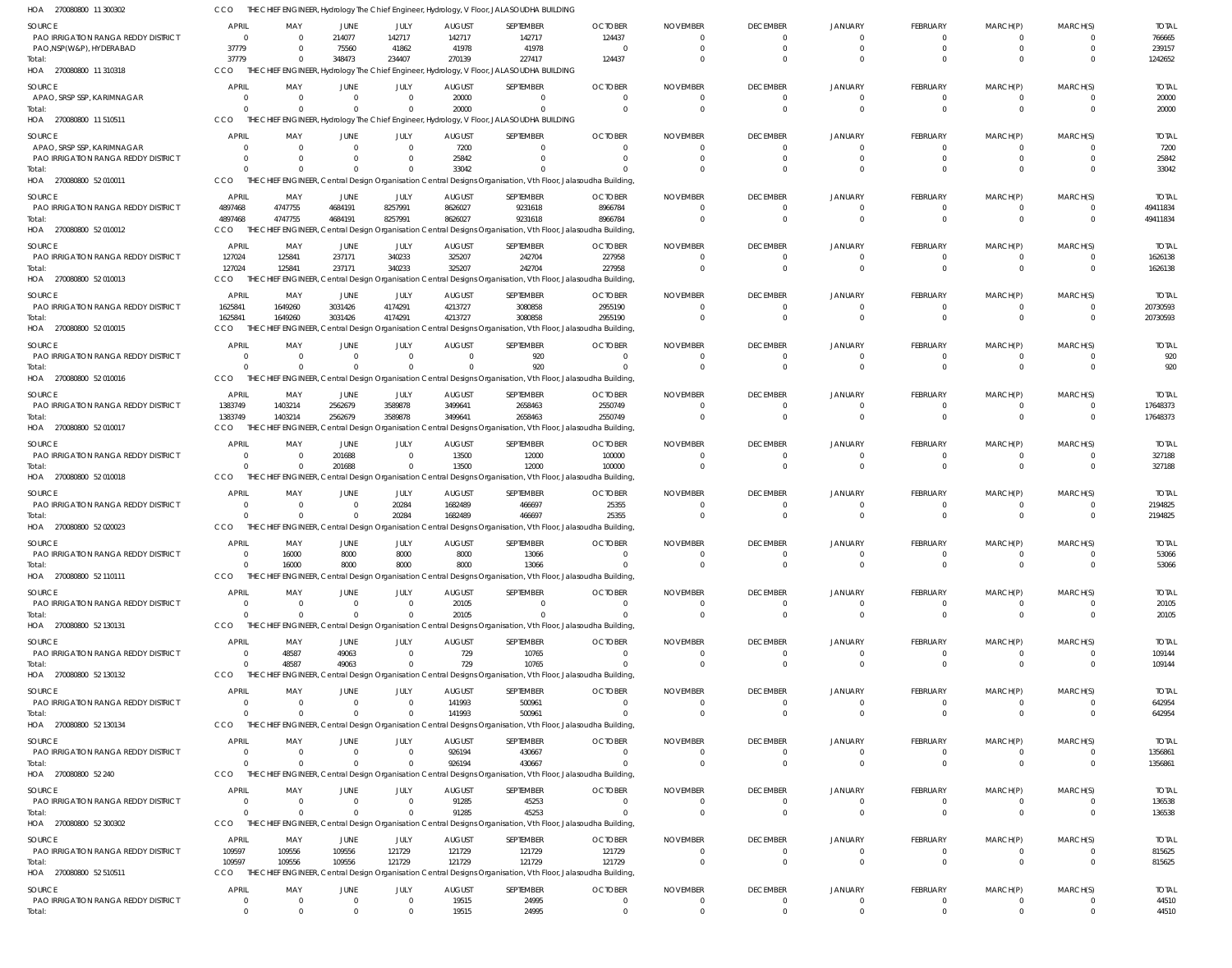| HOA 270080800 70 270272                                     | CCO                      |                               |                            |                            |                           |                             |                          | Engineer-in-Chief, Major Irrigation,Flood ControlandDrainage Engineer-in-Chief, Major Irrigation, Flood Control & Drainage,Jalasoudha Bldg |                                     |                                  |                             |                      |                            |                         |
|-------------------------------------------------------------|--------------------------|-------------------------------|----------------------------|----------------------------|---------------------------|-----------------------------|--------------------------|--------------------------------------------------------------------------------------------------------------------------------------------|-------------------------------------|----------------------------------|-----------------------------|----------------------|----------------------------|-------------------------|
| <b>SOURCE</b><br>PAO IRRIGATION RANGA REDDY DISTRICT        | <b>APRIL</b><br>$\Omega$ | MAY<br>$\Omega$               | JUNE<br>$\Omega$<br>$\cap$ | JULY<br>$\Omega$           | <b>AUGUST</b><br>$\Omega$ | SEPTEMBER<br>5154262        | <b>OCTOBER</b><br>534047 | <b>NOVEMBER</b>                                                                                                                            | <b>DECEMBER</b><br>- 0              | <b>JANUARY</b><br>$\overline{0}$ | <b>FEBRUARY</b><br>$\Omega$ | MARCH(P)<br>$\Omega$ | MARCH(S)<br>- 0            | <b>TOTAL</b><br>5688309 |
| Total:<br>HOA 270202001 01 010011                           | $\Omega$<br>CCO          | $\Omega$                      |                            | $\Omega$                   | $\cap$                    | 5154262                     | 534047                   | THE DIRECTOR, GROUND WATER DEPARTMENT, GROUND WATER BUILDING, CHINTAL BASTHI, OPP. GOVT. DEGREE COLLEGE, KHAIRATABAD,                      | $\Omega$                            | $\Omega$                         | $\Omega$                    | $\Omega$             | $\Omega$                   | 5688309                 |
| SOURCE                                                      | <b>APRIL</b>             | MAY                           | JUNE                       | JULY                       | <b>AUGUST</b>             | SEPTEMBER                   | <b>OCTOBER</b>           | <b>NOVEMBER</b>                                                                                                                            | <b>DECEMBER</b>                     | JANUARY                          | FEBRUARY                    | MARCH(P)             | MARCH(S)                   | <b>TOTAL</b>            |
| PAO IRRIGATION DIVISION HYDERABAD<br>Total:                 | 1379307<br>1379307       | 1424953<br>1424953            | 1274660<br>1274660         | 2571731<br>2571731         | 2342578<br>2342578        | 2464810<br>2464810          | 2765079<br>2765079       |                                                                                                                                            | $\overline{\mathbf{0}}$<br>$\Omega$ | 0<br>$\Omega$                    | $\Omega$<br>$\Omega$        | $\Omega$<br>$\Omega$ | $\overline{0}$<br>$\Omega$ | 14223118<br>14223118    |
| HOA 270202001 01 010012                                     | CCO                      |                               |                            |                            |                           |                             |                          | THE DIRECTOR, GROUND WATER DEPARTMENT, GROUND WATER BUILDING, CHINTAL BASTHI, OPP. GOVT. DEGREE COLLEGE, KHAIRATABAD,                      |                                     |                                  |                             |                      |                            |                         |
| SOURCE                                                      | <b>APRIL</b>             | MAY                           | <b>JUNE</b>                | JULY                       | <b>AUGUST</b>             | SEPTEMBER                   | <b>OCTOBER</b>           | <b>NOVEMBER</b>                                                                                                                            | <b>DECEMBER</b>                     | <b>JANUARY</b>                   | <b>FEBRUARY</b>             | MARCH(P)             | MARCH(S)                   | <b>TOTAL</b>            |
| PAO IRRIGATION DIVISION HYDERABAD                           | 26990<br>26990           | 45040<br>45040                | 26820<br>26820             | 79480<br>79480             | 43440<br>43440            | 45008<br>45008              | 43210                    |                                                                                                                                            | - 0<br>$\Omega$                     | $\Omega$<br>$\Omega$             | $\Omega$<br>$\Omega$        | $\Omega$<br>$\Omega$ | $\Omega$<br>$\overline{0}$ | 309988<br>309988        |
| Total:<br>HOA 270202001 01 010013                           | CCO                      | THE DIREC                     |                            |                            |                           |                             | 43210                    | ) Tor, Ground Water Department, Ground Water Building, Chintal Basthi, Opp. Govt. Degree College, Khairatabad,                             |                                     |                                  |                             |                      |                            |                         |
| SOURCE                                                      | <b>APRIL</b>             | MAY                           | JUNE                       | JULY                       | <b>AUGUST</b>             | SEPTEMBER                   | <b>OCTOBER</b>           | <b>NOVEMBER</b>                                                                                                                            | <b>DECEMBER</b>                     | <b>JANUARY</b>                   | <b>FEBRUARY</b>             | MARCH(P)             | MARCH(S)                   | <b>TOTAL</b>            |
| PAO IRRIGATION DIVISION HYDERABAD                           | 457929                   | 768062                        | 469582                     | 1420328                    | 778165                    | 791506                      | 734293                   |                                                                                                                                            | $\overline{0}$                      | 0                                | $\Omega$                    | $\Omega$             | - 0                        | 5419865                 |
| Total:<br>HOA 270202001 01 010016                           | 457929<br>CCO            | 768062                        | 469582                     | 1420328                    | 778165                    | 791506                      | 734293                   | THE DIRECTOR, GROUND WATER DEPARTMENT, GROUND WATER BUILDING, CHINTAL BASTHI, OPP. GOVT. DEGREE COLLEGE, KHAIRATABAD,                      | $\Omega$                            | $\Omega$                         | $\Omega$                    | $\Omega$             | $\Omega$                   | 5419865                 |
| <b>SOURCE</b>                                               | <b>APRIL</b>             | MAY                           | <b>JUNE</b>                | JULY                       | <b>AUGUST</b>             | SEPTEMBER                   | <b>OCTOBER</b>           | <b>NOVEMBER</b>                                                                                                                            | <b>DECEMBER</b>                     | JANUARY                          | FEBRUARY                    | MARCH(P)             | MARCH(S)                   | <b>TOTAL</b>            |
| PAO IRRIGATION DIVISION HYDERABAD                           | 373598                   | 626387                        | 375022                     | 1130507                    | 614357                    | 634112                      | 599557                   | - 0                                                                                                                                        | $\Omega$                            | $\Omega$                         | $\Omega$                    | $\Omega$             | - 0                        | 4353540                 |
| Total:<br>HOA 270202001 01 010017                           | 373598<br>CCO            | 626387<br>THE DIRECTOR, GROUI | 375022                     | 1130507                    | 614357                    | 634112                      | 599557                   | ND WATER DEPARTMENT, GROUND WATER BUILDING, CHINTAL BASTHI, OPP. GOVT. DEGREE COLLEGE, KHAIRATABAD,                                        | $\Omega$                            | $\Omega$                         | $\Omega$                    | $\Omega$             | $\Omega$                   | 4353540                 |
| SOURCE                                                      | <b>APRIL</b>             | MAY                           | JUNE                       | JULY                       | <b>AUGUST</b>             | SEPTEMBER                   | <b>OCTOBER</b>           | <b>NOVEMBER</b>                                                                                                                            | <b>DECEMBER</b>                     | JANUARY                          | FEBRUARY                    | MARCH(P)             | MARCH(S)                   | <b>TOTAL</b>            |
| PAO IRRIGATION DIVISION HYDERABAD                           | $\Omega$                 | - 0                           | 38060                      | $\Omega$                   | $\Omega$                  | 4945                        | 451161                   |                                                                                                                                            | 0                                   | 0                                | $\Omega$                    | $\Omega$             | $\overline{0}$             | 494166                  |
| Total:<br>HOA 270202001 01 010018                           | $\Omega$<br>CCO          | $\Omega$                      | 38060                      | $\Omega$                   |                           | 4945                        | 451161                   | THE DIRECTOR, GROUND WATER DEPARTMENT, GROUND WATER BUILDING, CHINTAL BASTHI, OPP. GOVT. DEGREE COLLEGE, KHAIRATABAD,                      | $\Omega$                            | $\Omega$                         | $\Omega$                    | $\Omega$             | $\Omega$                   | 494166                  |
| SOURCE                                                      | APRIL                    | MAY                           | <b>JUNE</b>                | JULY                       | <b>AUGUST</b>             | SEPTEMBER                   | <b>OCTOBER</b>           | <b>NOVEMBER</b>                                                                                                                            | <b>DECEMBER</b>                     | <b>JANUARY</b>                   | <b>FEBRUARY</b>             | MARCH(P)             | MARCH(S)                   | <b>TOTAL</b>            |
| PAO IRRIGATION DIVISION HYDERABAD                           | $\Omega$                 | $\Omega$                      | $\Omega$                   | $\Omega$                   | 331242                    | 145110                      |                          | - 0                                                                                                                                        | $\Omega$                            | $\Omega$                         | $\Omega$                    | $\Omega$             | $\Omega$                   | 476352                  |
| Total:<br>HOA 270202001 01 110111                           | $\Omega$<br><b>CCO</b>   | $\Omega$                      | $\Omega$                   | $\Omega$                   | 331242                    | 145110                      |                          | THE DIRECTOR, GROUND WATER DEPARTMENT, GROUND WATER BUILDING, CHINTAL BASTHI, OPP. GOVT. DEGREE COLLEGE, KHAIRATABAD,                      | $\Omega$                            | $\Omega$                         | $\Omega$                    | $\Omega$             | $\Omega$                   | 476352                  |
|                                                             |                          |                               |                            |                            |                           |                             |                          |                                                                                                                                            |                                     |                                  |                             |                      |                            |                         |
| SOURCE<br>PAO IRRIGATION DIVISION HYDERABAD                 | <b>APRIL</b><br>$\Omega$ | MAY<br>- 0                    | JUNE<br>$\Omega$           | JULY<br>$\overline{0}$     | <b>AUGUST</b><br>13876    | SEPTEMBER<br>$\overline{0}$ | <b>OCTOBER</b>           | <b>NOVEMBER</b>                                                                                                                            | <b>DECEMBER</b><br>$\Omega$         | <b>JANUARY</b><br>$\Omega$       | <b>FEBRUARY</b><br>$\Omega$ | MARCH(P)<br>$\Omega$ | MARCH(S)<br>$\Omega$       | <b>TOTAL</b><br>13876   |
| Total:                                                      | $\Omega$                 | $\Omega$                      | $\cap$                     | $\Omega$                   | 13876                     | $\Omega$                    |                          |                                                                                                                                            | $\Omega$                            | $\Omega$                         | $\Omega$                    | $\Omega$             | $\Omega$                   | 13876                   |
| HOA 270202001 01 130131                                     | CCO                      |                               |                            |                            |                           |                             |                          | THE DIRECTOR, GROUND WATER DEPARTMENT, GROUND WATER BUILDING, CHINTAL BASTHI, OPP. GOVT. DEGREE COLLEGE, KHAIRATABAD,                      |                                     |                                  |                             |                      |                            |                         |
| <b>SOURCE</b><br>PAO IRRIGATION DIVISION HYDERABAD          | <b>APRIL</b>             | MAY<br>20444                  | <b>JUNE</b><br>9079        | JULY<br>5239               | <b>AUGUST</b><br>32396    | SEPTEMBER<br>21092          | <b>OCTOBER</b><br>2434   | <b>NOVEMBER</b>                                                                                                                            | <b>DECEMBER</b><br>- 0              | JANUARY<br>$\Omega$              | FEBRUARY<br>$\Omega$        | MARCH(P)<br>$\Omega$ | MARCH(S)<br>$\overline{0}$ | <b>TOTAL</b><br>90684   |
| Total:                                                      | $\Omega$                 | 20444                         | 9079                       | 5239                       | 32396                     | 21092                       | 2434                     |                                                                                                                                            | $\Omega$                            | $\Omega$                         | $\Omega$                    | $\Omega$             | $\Omega$                   | 90684                   |
| HOA 270202001 01 130132                                     | CCO                      |                               |                            |                            |                           |                             |                          | THE DIRECTOR, GROUND WATER DEPARTMENT, GROUND WATER BUILDING, CHINTAL BASTHI, OPP. GOVT. DEGREE COLLEGE, KHAIRATABAD,                      |                                     |                                  |                             |                      |                            |                         |
| <b>SOURCE</b><br>PAO IRRIGATION DIVISION HYDERABAD          | <b>APRIL</b><br>$\Omega$ | MAY<br>- 0                    | JUNE<br>$\Omega$           | JULY<br>$\overline{0}$     | <b>AUGUST</b><br>46116    | SEPTEMBER<br>47300          | <b>OCTOBER</b><br>22345  | <b>NOVEMBER</b><br>$\Omega$                                                                                                                | <b>DECEMBER</b><br>0                | <b>JANUARY</b><br>0              | FEBRUARY<br>$\Omega$        | MARCH(P)<br>$\Omega$ | MARCH(S)<br>$\overline{0}$ | <b>TOTAL</b><br>115761  |
|                                                             | $\Omega$                 | $\Omega$                      | $\cap$                     | $\Omega$                   | 46116                     | 47300                       | 22345                    |                                                                                                                                            | $\Omega$                            | $\Omega$                         | $\Omega$                    | $\Omega$             | $\Omega$                   | 115761                  |
| HOA 270202001 01 130133                                     | CCO                      |                               |                            |                            |                           |                             |                          | THE DIRECTOR, GROUND WATER DEPARTMENT, GROUND WATER BUILDING, CHINTAL BASTHI, OPP. GOVT. DEGREE COLLEGE, KHAIRATABAD,                      |                                     |                                  |                             |                      |                            |                         |
| SOURCE                                                      | <b>APRIL</b>             | MAY                           | JUNE                       | JULY                       | <b>AUGUST</b>             | SEPTEMBER                   | <b>OCTOBER</b>           | <b>NOVEMBER</b>                                                                                                                            | <b>DECEMBER</b>                     | <b>JANUARY</b>                   | FEBRUARY                    | MARCH(P)             | MARCH(S)                   | <b>TOTAL</b>            |
| PAO IRRIGATION DIVISION HYDERABAD<br>Total:                 | $\Omega$<br>$\Omega$     | $\Omega$<br>$\Omega$          | $\Omega$                   | $\Omega$<br>$\Omega$       | 10475<br>10475            | 1516<br>1516                | 1431<br>1431             |                                                                                                                                            | $\Omega$<br>$\Omega$                | $\Omega$<br>$\Omega$             | $\Omega$                    | $\Omega$             | $\Omega$<br>$\Omega$       | 13422<br>13422          |
| HOA 270202001 01 130134                                     | CCO                      |                               |                            |                            |                           |                             |                          | THE DIRECTOR, GROUND WATER DEPARTMENT, GROUND WATER BUILDING, CHINTAL BASTHI, OPP, GOVT, DEGREE COLLEGE, KHAIRATABAD,                      |                                     |                                  |                             |                      |                            |                         |
| SOURCE                                                      | <b>APRIL</b>             | MAY                           | <b>JUNE</b>                | JULY                       | <b>AUGUST</b>             | SEPTEMBER                   | <b>OCTOBER</b>           | <b>NOVEMBER</b>                                                                                                                            | <b>DECEMBER</b>                     | <b>JANUARY</b>                   | <b>FEBRUARY</b>             | MARCH(P)             | MARCH(S)                   | <b>TOTAL</b>            |
| PAO IRRIGATION DIVISION HYDERABAD<br>Total:                 | $\mathbf 0$<br>$\Omega$  | $\overline{0}$<br>$\Omega$    | $\Omega$<br>$\Omega$       | $\overline{0}$<br>$\Omega$ | 89964<br>89964            | 136000<br>136000            |                          |                                                                                                                                            | $\overline{0}$<br>$\Omega$          | $\mathbf 0$<br>$\Omega$          | $\Omega$<br>$\Omega$        | $\Omega$<br>$\Omega$ | $\circ$<br>$\overline{0}$  | 225964<br>225964        |
| HOA 270202001 01 130135                                     | CCO                      |                               |                            |                            |                           |                             |                          | THE DIRECTOR, GROUND WATER DEPARTMENT, GROUND WATER BUILDING, CHINTAL BASTHI, OPP. GOVT. DEGREE COLLEGE, KHAIRATABAD,                      |                                     |                                  |                             |                      |                            |                         |
| SOURCE                                                      | <b>APRIL</b>             | MAY                           | JUNE                       | JULY                       | <b>AUGUST</b>             | SEPTEMBER                   | <b>OCTOBER</b>           | <b>NOVEMBER</b>                                                                                                                            | <b>DECEMBER</b>                     | <b>JANUARY</b>                   | FEBRUARY                    | MARCH(P)             | MARCH(S)                   | <b>TOTAL</b>            |
| PAO IRRIGATION DIVISION HYDERABAD                           | $\Omega$<br>$\Omega$     | 59775<br>59775                | 43287                      | $\Omega$<br>$\overline{0}$ | 98678                     | 42982<br>42982              | 54216<br>54216           | $\Omega$<br>$\cap$                                                                                                                         | $\overline{0}$<br>$\Omega$          | $\Omega$<br>$\Omega$             | $\Omega$<br>$\Omega$        | $\Omega$<br>$\Omega$ | $\circ$<br>$\overline{0}$  | 298938                  |
| Total:<br>HOA 270202001 01 240                              | CCO                      |                               | 43287                      |                            | 98678                     |                             |                          | THE DIRECTOR, GROUND WATER DEPARTMENT, GROUND WATER BUILDING, CHINTAL BASTHI, OPP. GOVT. DEGREE COLLEGE, KHAIRATABAD,                      |                                     |                                  |                             |                      |                            | 298938                  |
| SOURCE                                                      | <b>APRIL</b>             | MAY                           | JUNE                       | JULY                       | <b>AUGUST</b>             | SEPTEMBER                   | <b>OCTOBER</b>           | <b>NOVEMBER</b>                                                                                                                            | <b>DECEMBER</b>                     | JANUARY                          | <b>FEBRUARY</b>             | MARCH(P)             | MARCH(S)                   | <b>TOTAL</b>            |
| PAO IRRIGATION DIVISION HYDERABAD                           | $\mathbf 0$              | 8201                          | 10848                      | $\overline{0}$             | 21118                     | 12035                       | 11820                    | $\Omega$                                                                                                                                   | $\overline{0}$                      | $\overline{0}$                   | $\Omega$                    | $\Omega$             | $\overline{0}$             | 64022                   |
| Total:<br>HOA 270202001 01 310318                           | $\Omega$<br><b>CCO</b>   | 8201<br>The Direc             | 10848                      | $\Omega$                   | 21118                     | 12035                       | 11820                    | tor, ground water department, ground water building, chintal basthi, opp. govt. Degree College, Khairatabad,                               | $\Omega$                            | $\overline{0}$                   | $\Omega$                    | $\Omega$             | $\Omega$                   | 64022                   |
| SOURCE                                                      | <b>APRIL</b>             | MAY                           | JUNE                       | JULY                       | <b>AUGUST</b>             | SEPTEMBER                   | <b>OCTOBER</b>           | <b>NOVEMBER</b>                                                                                                                            | <b>DECEMBER</b>                     | <b>JANUARY</b>                   | FEBRUARY                    | MARCH(P)             | MARCH(S)                   | <b>TOTAL</b>            |
| PAO IRRIGATION DIVISION HYDERABAD                           | $\mathbf 0$              | $\Omega$                      | 20000                      | $\overline{0}$             | $\Omega$                  | $\overline{0}$              | $\cap$                   | $\Omega$                                                                                                                                   | $\overline{0}$                      | $\Omega$                         | $\Omega$                    | $\Omega$             | $\Omega$                   | 20000                   |
| Total:<br>HOA 270202001 01 510511                           | $\Omega$<br>CCO          | $\Omega$                      | 20000                      | $\overline{0}$             | $\cap$                    | $\mathbf{0}$                |                          | THE DIRECTOR, GROUND WATER DEPARTMENT, GROUND WATER BUILDING, CHINTAL BASTHI, OPP. GOVT. DEGREE COLLEGE, KHAIRATABAD,                      | $\overline{0}$                      | $\Omega$                         | $\overline{0}$              | $\overline{0}$       | $\overline{0}$             | 20000                   |
| SOURCE                                                      | <b>APRIL</b>             | MAY                           | <b>JUNE</b>                | JULY                       | <b>AUGUST</b>             | SEPTEMBER                   | <b>OCTOBER</b>           | <b>NOVEMBER</b>                                                                                                                            | <b>DECEMBER</b>                     | <b>JANUARY</b>                   | <b>FEBRUARY</b>             | MARCH(P)             | MARCH(S)                   | <b>TOTAL</b>            |
| PAO IRRIGATION DIVISION HYDERABAD                           | $\mathbf 0$              | $\overline{0}$                | $\Omega$                   | $\overline{0}$             | $\Omega$                  | 17967                       | 1992                     |                                                                                                                                            | $\overline{0}$                      | 0                                | $\Omega$                    | $\Omega$             | $\circ$                    | 19959                   |
| Total:<br>HOA 270202005 04 010011                           | $\Omega$<br>CCO          | $\Omega$                      | $\Omega$                   | $\Omega$                   | $\Omega$                  | 17967                       | 1992                     | THE DIRECTOR, GROUND WATER DEPARTMENT, GROUND WATER BUILDING, CHINTAL BASTHI, OPP. GOVT. DEGREE COLLEGE, KHAIRATABAD,                      | $\overline{0}$                      | $\overline{0}$                   | $\Omega$                    | $\Omega$             | $\overline{0}$             | 19959                   |
|                                                             | <b>APRIL</b>             | MAY                           | JUNE                       | JULY                       | <b>AUGUST</b>             | SEPTEMBER                   | <b>OCTOBER</b>           | <b>NOVEMBER</b>                                                                                                                            | <b>DECEMBER</b>                     | JANUARY                          | FEBRUARY                    |                      |                            | <b>TOTAL</b>            |
| SOURCE<br>APAO Irrigation, Adilabad                         | 126220                   | 124565                        | 139952                     | 245049                     | 216070                    | 215920                      | 272085                   |                                                                                                                                            | $\mathbf 0$                         | $\Omega$                         | $\Omega$                    | MARCH(P)<br>$\Omega$ | MARCH(S)<br>$\Omega$       | 1339861                 |
| APAO Irrigation, Bhoopalapally                              | 86704                    | 91693                         | 86058                      | 175457                     | 179837                    | 146991                      | 145784                   |                                                                                                                                            | $\mathbf 0$                         | $\Omega$                         | $\Omega$                    | $\Omega$             | $\Omega$                   | 912524                  |
| APAO Irrigation, Jagtial<br>APAO Irrigation, Jangaon        | 39395<br>74210           | 39395<br>74210                | 42018<br>74210             | $\overline{0}$<br>148420   | 162686<br>148420          | 78790<br>110290             | 78790<br>104002          |                                                                                                                                            | $\Omega$<br>$\Omega$                | $\Omega$<br>$\Omega$             | $\Omega$<br>$\cap$          | $\Omega$<br>$\cap$   | $\Omega$<br>$\Omega$       | 441074<br>733762        |
| APAO Irrigation, Kamareddy                                  | 140020                   | 138188                        | 161120                     | 269335                     | 337506                    | 229390                      | 334272                   |                                                                                                                                            | $\Omega$                            | $\Omega$                         |                             | $\Omega$             | $\Omega$                   | 1609831                 |
| APAO Irrigation, Komarambheem Asifabad                      | $\overline{0}$           | 0                             | $\Omega$                   | 61750                      | 24700                     | 25400                       | 29314                    |                                                                                                                                            | $\Omega$                            | $\Omega$                         |                             | $\cap$               | $\Omega$                   | 141164                  |
| APAO Irrigation, Kothagudem<br>APAO Irrigation, Mahabubabad | 141387<br>89033          | 163194<br>87179               | 321603<br>68267            | 295850<br>112306           | 255737<br>231350          | 338506<br>104770            | 398937<br>142206         |                                                                                                                                            | $\Omega$<br>$\Omega$                | $\Omega$<br>$\Omega$             | $\Omega$                    | $\cap$               | $\Omega$<br>$\Omega$       | 1915214<br>835111       |
| APAO Irrigation, Mancherial                                 | 49765                    | 49765                         | 49765                      | 57650                      | 154925                    | 139880                      | 142429                   |                                                                                                                                            | $\Omega$                            | $\mathbf 0$                      | $\overline{0}$              | $\Omega$             | $\overline{0}$             | 644179                  |
| APAO Irrigation, Medchal Malkajigiri                        | 163540                   | 162032                        | 232363                     | 322530                     | 319571                    | 349468                      | 369767                   | $\Omega$                                                                                                                                   | $\Omega$                            | $\Omega$                         | $\Omega$                    | $\Omega$             | $\Omega$                   | 1919271                 |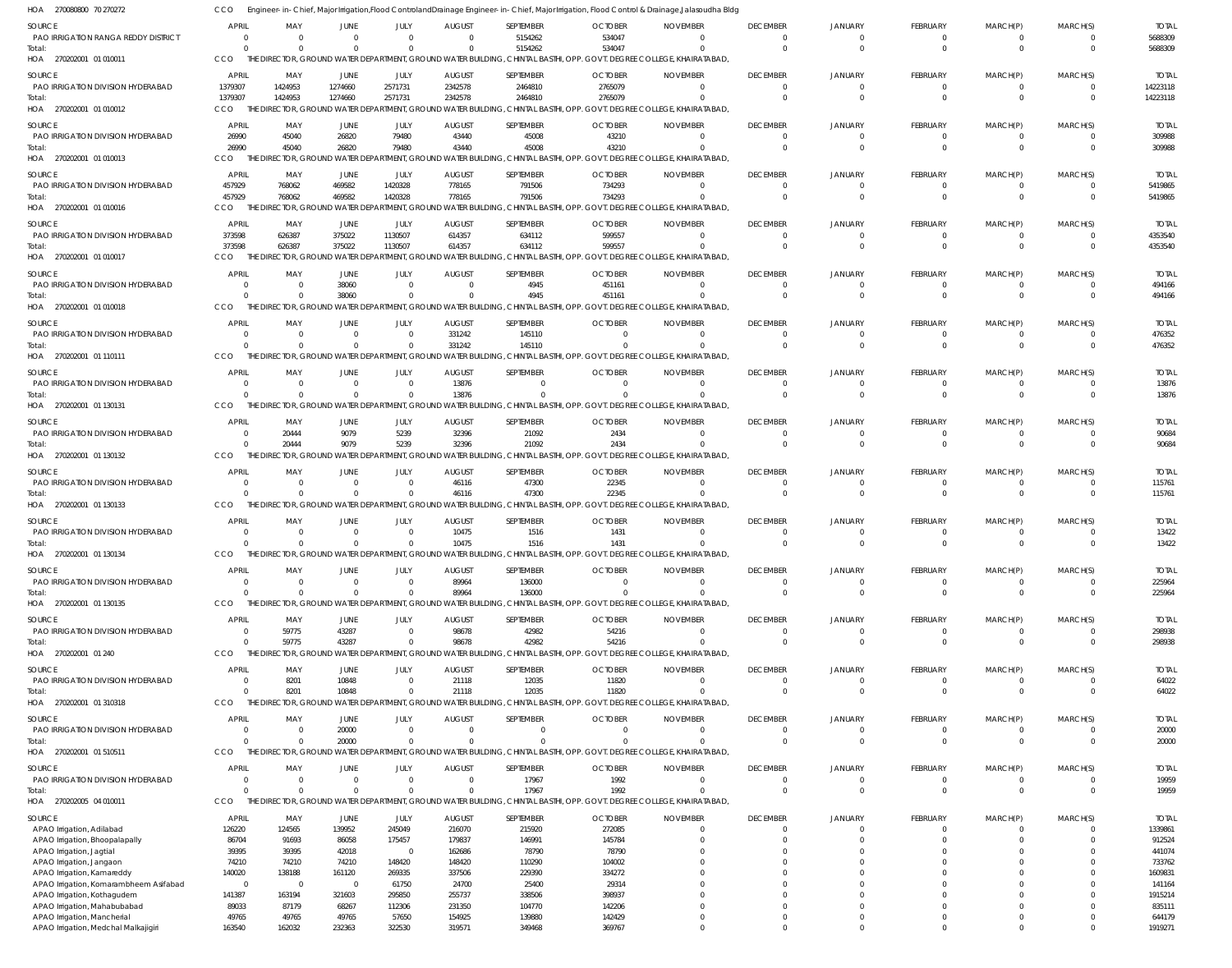| 270202005 04 010011 | THE DIRECTOR, GROUND WATER DEPARTMENT, GROUND WATER BUILDING, CHINTAL BASTHI, OPP, GOVT, DEGREE COLLEGE, KHAIRATABAD, |  |  |
|---------------------|-----------------------------------------------------------------------------------------------------------------------|--|--|

| HOA 270202005 04 010011                                             | CCO              |                  |                                |                  |                        |                  | THE DIRECTOR, GROUND WATER DEPARTMENT, GROUND WATER BUILDING, CHINTAL BASTHI, OPP. GOVT. DEGREE COLLEGE, KHAIRATABAD, |                 |                          |                            |                      |                      |                      |                    |
|---------------------------------------------------------------------|------------------|------------------|--------------------------------|------------------|------------------------|------------------|-----------------------------------------------------------------------------------------------------------------------|-----------------|--------------------------|----------------------------|----------------------|----------------------|----------------------|--------------------|
| SOURCE                                                              | APRIL            | MAY              | JUNE                           | JULY             | <b>AUGUST</b>          | SEPTEMBER        | <b>OCTOBER</b>                                                                                                        | <b>NOVEMBER</b> | <b>DECEMBER</b>          | JANUARY                    | FEBRUARY             | MARCH(P)             | MARCH(S)             | <b>TOTAL</b>       |
| APAO Irrigation, Nagarkurnool                                       | 96220            | 96220            | 131174                         | 194960           | 261748                 | 192440           | 192440                                                                                                                | $\Omega$        | $\mathbf{0}$             | $\Omega$                   | $\Omega$             | $\Omega$             | $\Omega$             | 1165202            |
| APAO Irrigation, Peddapalli                                         | 111408           | 123644           | 110385                         | 205280           | 205280                 | 238124           | 367168                                                                                                                |                 | $\Omega$                 | $\Omega$                   | $\Omega$             | $\Omega$             | $\Omega$             | 1361289            |
| APAO Irrigation, Sangareddy                                         | 261530           | 256756           | 256756                         | 459681           | 526117                 | 445061           | 446520                                                                                                                |                 | $\Omega$                 | $\Omega$                   | $\Omega$             | $\Omega$             | $\Omega$             | 2652421            |
| APAO Irrigation, Siddipet                                           | 74270            | 225445           | 106255                         | 217100           | 201110                 | 244386           | 259852                                                                                                                |                 | $\Omega$                 | $\Omega$                   | $\Omega$             | $\Omega$<br>$\Omega$ | $\Omega$             | 1328418            |
| APAO Irrigation, Siricilla                                          | 60898<br>142720  | 54327<br>164666  | 60217<br>142720                | 110460<br>338923 | 110890<br>288580       | 110890<br>255181 | 100866<br>212320                                                                                                      |                 | $\Omega$<br>$\Omega$     | $\Omega$<br>$\Omega$       |                      | $\Omega$             | C<br>$\Omega$        | 608548<br>1545110  |
| APAO Irrigation, Suryapet<br>APAO Irrigation, Vikarabad             | 134541           | 141035           | 202910                         | 260660           | 292892                 | 295044           | 408359                                                                                                                |                 | $\Omega$                 | $\Omega$                   |                      |                      | $\Omega$             | 1735441            |
| APAO Irrigation, Wanaparthy                                         | 54733            | 53559            | 54155                          | 90390            | 91090                  | 91090            | 91090                                                                                                                 |                 | $\Omega$                 | $\Omega$                   |                      | $\Omega$             | $\Omega$             | 526107             |
| APAO Irrigation, Waranagal Rural                                    | 105363           | 104584           | 105079                         | 209921           | 203720                 | 165590           | 219518                                                                                                                |                 | $\Omega$                 | $\Omega$                   |                      | $\Omega$             | $\Omega$             | 1113775            |
| APAO Irrigation, Yadadri                                            | 143889           | 135992           | 144271                         | 246360           | 266950                 | 206469           | 172730                                                                                                                |                 | $\Omega$                 | $\Omega$                   | $\Omega$             | $\Omega$             | $\Omega$             | 1316661            |
| PAO - IRRIGATION DIVISION WARANGAL                                  | 161627           | 160666           | 160666                         | 309350           | 311050                 | 270980           | 217138                                                                                                                |                 | $\Omega$                 | $\Omega$                   | $\Omega$             | $\Omega$             | $\Omega$             | 1591477            |
| (Urban)                                                             |                  |                  |                                |                  |                        |                  |                                                                                                                       |                 |                          |                            |                      |                      |                      |                    |
| PAO IRRIGATION KARIMNAGAR                                           | 97450            | 83699            | 95148                          | 161020           | 161020                 | 122890           | 96834                                                                                                                 |                 | $\Omega$                 | $\Omega$                   | $\Omega$             | $\Omega$<br>$\Omega$ | $\Omega$             | 818061             |
| PAO IRRIGATION DIVISION HYDERABAD                                   | 216690<br>249311 | 201142           | 216302<br>244552               | 202106           | 312910<br>542234       | 285349<br>415964 | 511799<br>375165                                                                                                      |                 | $\Omega$<br>$\Omega$     | $\Omega$<br>$\Omega$       | $\Omega$             | $\Omega$             | $\Omega$<br>$\Omega$ | 1946298<br>2541350 |
| PAO IRRIGATION DIVISION KHAMMAM<br>PAO IRRIGATION DIVISION NALGONDA | 198728           | 282179<br>232965 | 196261                         | 431945<br>433103 | 360935                 | 363604           | 371966                                                                                                                |                 | $\Omega$                 | $\Omega$                   | $\Omega$             | $\Omega$             | $\Omega$             | 2157562            |
| PAO IRRIGATION DIVISION,                                            | 151333           | 131175           | 152183                         | 317740           | 307575                 | 266719           | 307575                                                                                                                |                 | $\Omega$                 | $\Omega$                   | $\Omega$             | $\Omega$             | $\Omega$             | 1634300            |
| MAHABOOBNAGAR                                                       |                  |                  |                                |                  |                        |                  |                                                                                                                       |                 |                          |                            |                      |                      |                      |                    |
| PAO IRRIGATION NIZAMABAD                                            | 142415           | 142415           | 188763                         | 268659           | 344869                 | 289820           | 289820                                                                                                                |                 | $\Omega$                 | $\Omega$                   |                      | $\Omega$             | $\Omega$             | 1666761            |
| PAO IRRIGATION RANGA REDDY DISTRICT                                 | 167571           | 165144           | 128732                         | 307890           | 262336                 | 397364           | 300270                                                                                                                |                 | $\Omega$                 | $\Omega$                   | $\Omega$             | $\Omega$             | $\Omega$             | 1729307            |
| PAO Irrigation Nirmal                                               | 117286           | 135611           | 115856                         | 249891           | 210500                 | 188305           | 216199                                                                                                                |                 | $\Omega$                 | $\Omega$                   |                      | $\Omega$             | $\Omega$             | 1233648            |
| PAO MEDAK(IW), MEDAK                                                | 111287           | 108165           | 108588                         | 167150           | 167876                 | 167700           | 219155                                                                                                                |                 | $\Omega$                 | $\Omega$                   |                      | $\Omega$             | $\Omega$             | 1049921            |
| PAO, PJP, Jogulamba Gadwal                                          | 41290            | 41290            | 41290                          | 82580            | 82580                  | 58580            | 57814                                                                                                                 |                 | $\Omega$                 | $\Omega$                   | $\Omega$             | $\Omega$             | $\Omega$             | 405424             |
| Total:                                                              | 3750834          | 3970900          | 4137619                        | 6953516          | 7543064                | 6810955          | 7452184                                                                                                               |                 | $\Omega$                 | $\Omega$                   | $\Omega$             | $\Omega$             | $\Omega$             | 40619072           |
| HOA<br>270202005 04 010012                                          | CCO              |                  |                                |                  |                        |                  | DIRECTOR, GROUND WATER DEPARTMENT, GROUND WATER BUILDING, CHINTAL BASTHI, OPP. GOVT. DEGREE COLLEGE, KHAIRATABAD,     |                 |                          |                            |                      |                      |                      |                    |
| SOURCE                                                              | <b>APRIL</b>     | MAY              | JUNE                           | <b>JULY</b>      | <b>AUGUST</b>          | SEPTEMBER        | <b>OCTOBER</b>                                                                                                        | <b>NOVEMBER</b> | <b>DECEMBER</b>          | <b>JANUARY</b>             | FEBRUARY             | MARCH(P)             | MARCH(S)             | <b>TOTAL</b>       |
| APAO Irrigation, Adilabad                                           | 460              | 460              | 920                            | 1840             | 920                    | 920              | 920                                                                                                                   |                 | $\Omega$                 | $\Omega$                   | $\Omega$             | $\Omega$             | $\Omega$             | 6440               |
| APAO Irrigation, Bhoopalapally                                      | 250              | 250              | 145                            | 667              | 750                    | 500              | 645                                                                                                                   |                 | $\Omega$                 | $\Omega$                   | $\Omega$             | $\Omega$             | $\Omega$             | 3207               |
| APAO Irrigation, Jangaon                                            | 1000             | 1000             | 1000                           | 2000             | 2000                   | 2000             | 5000                                                                                                                  |                 | $\Omega$                 | $\Omega$                   | $\Omega$             | $\Omega$             | $\Omega$             | 14000              |
| APAO Irrigation, Kamareddy                                          | $\Omega$         | $\Omega$         | $\Omega$                       | $\overline{0}$   | $\Omega$               | $\Omega$         | 64                                                                                                                    |                 | $\Omega$                 | $\Omega$                   | $\Omega$             | $\Omega$             | $\Omega$             | 64                 |
| APAO Irrigation, Kothagudem                                         | 250              | 250              | 500                            | 500              | 1000                   | 500              | 500                                                                                                                   |                 | $\Omega$                 | $\Omega$                   |                      | $\Omega$             | $\Omega$             | 3500               |
| APAO Irrigation, Mahabubabad                                        | 180              | 200              | $\overline{0}$                 | $\overline{0}$   | 200                    | $\overline{0}$   | 20                                                                                                                    |                 | $\Omega$                 | $\Omega$                   |                      | $\Omega$             | $\Omega$             | 600                |
| APAO Irrigation, Medchal Malkajigiri                                | 1000             | 1000             | 1000                           | 2000             | 5000                   | 2000<br>1950     | 2000                                                                                                                  |                 | $\Omega$<br>$\Omega$     | $\Omega$<br>$\Omega$       | $\Omega$             | $\Omega$<br>$\Omega$ | $\Omega$<br>$\Omega$ | 14000              |
| APAO Irrigation, Sangareddy<br>APAO Irrigation, Vikarabad           | 1755<br>1314     | 1950<br>1460     | 1950<br>1460                   | 1950<br>1460     | 1950<br>1503           | 1503             | 2145<br>1503                                                                                                          |                 | $\Omega$                 | $\Omega$                   |                      | $\Omega$             | $\Omega$             | 13650<br>10203     |
| APAO Irrigation, Waranagal Rural                                    | 1180             | 1200             | 2200                           | 4200             | 2200                   | 1700             | 1720                                                                                                                  |                 | $\Omega$                 | $\Omega$                   | $\Omega$             | $\Omega$             | $\Omega$             | 14400              |
| APAO Irrigation, Yadadri                                            | 160              | 160              | 160                            | 320              | 320                    | 320              | 320                                                                                                                   |                 | $\Omega$                 | $\Omega$                   | $\Omega$             | $\Omega$             | $\Omega$             | 1760               |
| PAO - IRRIGATION DIVISION WARANGAL                                  | 1520             | 1550             | 1550                           | 2800             | 2800                   | 4089             | 5165                                                                                                                  |                 | $\Omega$                 | $\Omega$                   | $\Omega$             | $\Omega$             | $\Omega$             | 19474              |
| (Urban)                                                             |                  |                  |                                |                  |                        |                  |                                                                                                                       |                 |                          |                            |                      |                      |                      |                    |
| PAO IRRIGATION KARIMNAGAR                                           | 1290             | 2100             | 1350                           | 2100             | 2100                   | 1600             | $-2700$                                                                                                               |                 | $\Omega$                 | $\Omega$                   | $\Omega$             | $\Omega$             | $\Omega$             | 7840               |
| PAO IRRIGATION DIVISION HYDERABAD                                   | 7150             | 12220            | 7410                           | 20840            | 11320                  | 10546            | 8720                                                                                                                  |                 | $\Omega$                 | $\Omega$                   | $\Omega$             | $\Omega$             | $\Omega$             | 78206              |
| PAO IRRIGATION DIVISION KHAMMAM                                     | 5440             | 8560             | 5682                           | 8560             | 14940                  | 8443             | 8185                                                                                                                  |                 | $\Omega$                 | $\Omega$                   | $\Omega$             | $\Omega$             | $\Omega$             | 59810              |
| PAO IRRIGATION DIVISION NALGONDA                                    | 2639             | 2932             | 2932                           | 2932             | 2932                   | 2932             | 3225                                                                                                                  |                 | $\Omega$                 | $\Omega$                   |                      | $\Omega$             | $\Omega$             | 20524              |
| PAO IRRIGATION NIZAMABAD<br>PAO IRRIGATION RANGA REDDY DISTRICT     | 1400             | 1400             | 2800                           | 2800             | 5600                   | 2800             | 2800                                                                                                                  |                 | $\Omega$<br>$\Omega$     | $\Omega$<br>$\Omega$       |                      | $\Omega$<br>$\Omega$ | $\Omega$<br>$\Omega$ | 19600              |
| PAO MEDAK(IW), MEDAK                                                | 3230<br>948      | 3300<br>948      | 5900<br>1896                   | 5900<br>1895     | 11906<br>3791          | 7820<br>1950     | 6900<br>1950                                                                                                          |                 | $\Omega$                 | $\Omega$                   | $\Omega$             | $\Omega$             | $\Omega$             | 44956<br>13378     |
| Total:                                                              | 31166            | 40940            | 38855                          | 62764            | 71232                  | 51573            | 49082                                                                                                                 |                 |                          | $\Omega$                   | $\Omega$             | $\Omega$             | $\Omega$             | 345612             |
| HOA 270202005 04 010013                                             | CCO              | THE DIRE         | <b>IOR, GROUND WATER DEPAR</b> | MENT. GROUND'    |                        |                  | WATER BUILDING, CHINTAL BASTHI, OPP, GOVT, DEGREE COLLEGE, KHAIRATABAD.                                               |                 |                          |                            |                      |                      |                      |                    |
|                                                                     |                  |                  |                                |                  |                        |                  |                                                                                                                       |                 |                          |                            |                      |                      |                      |                    |
| <b>SOURCE</b>                                                       | <b>APRIL</b>     | MAY              | JUNE                           | JULY             | <b>AUGUST</b><br>71901 | SEPTEMBER        | <b>OCTOBER</b>                                                                                                        | <b>NOVEMBER</b> | <b>DECEMBER</b>          | <b>JANUARY</b><br>$\Omega$ | FEBRUARY<br>$\Omega$ | MARCH(P)             | MARCH(S)<br>$\Omega$ | <b>TOTAL</b>       |
| APAO Irrigation, Adilabad<br>APAO Irrigation, Bhoopalapally         | 41992<br>28937   | 44107<br>31344   | 70185<br>29473                 | 123550<br>82461  | 83948                  | 71850<br>51735   | 73619<br>69818                                                                                                        |                 | $\mathbf{0}$<br>$\Omega$ | $\Omega$                   | $\Omega$             | - 0<br>$\Omega$      | $\Omega$             | 497204<br>377716   |
| APAO Irrigation, Jagtial                                            | 13147            | 13147            | 26294                          | $\overline{0}$   | 78878                  | 26292            | 26292                                                                                                                 |                 | $\Omega$                 | $\Omega$                   | $\Omega$             | $\Omega$             | $\Omega$             | 184050             |
| APAO Irrigation, Jangaon                                            | 24769            | 24769            | 24769                          | 49536            | 49536                  | 36749            | 91874                                                                                                                 |                 | $\Omega$                 | $\Omega$                   | $\Omega$             | $\Omega$             | $\Omega$             | 302002             |
| APAO Irrigation, Kamareddy                                          | 46557            | 47836            | 76132                          | 89634            | 153758                 | 76237            | 94153                                                                                                                 |                 | $\Omega$                 | $\Omega$                   | $\Omega$             | $\Omega$             | $\Omega$             | 584307             |
| APAO Irrigation, Komarambheem Asifabad                              | $\overline{0}$   | $\overline{0}$   | $\mathbf{0}$                   | 20490            | 8196                   | 8431             | 20725                                                                                                                 |                 | $\Omega$                 | $\Omega$                   | $\Omega$             | $\Omega$             | $\Omega$             | 57842              |
| APAO Irrigation, Kothagudem                                         | 47077            | 56482            | 144362                         | 98491            | 170971                 | 112743           | 100688                                                                                                                |                 | $\Omega$                 | $\Omega$                   | $\Omega$             | $\Omega$             | $\Omega$             | 730814             |
| APAO Irrigation, Mahabubabad                                        | 29613            | 30963            | 52374                          | 52372            | 79085                  | 34914            | 36480                                                                                                                 |                 | $\Omega$                 | $\Omega$                   | $\Omega$             | $\Omega$             | $\Omega$             | 315801             |
| APAO Irrigation, Mancherial                                         | 16607            | 16607            | 16607                          | 19334            | 96909                  | 46742            | 47597                                                                                                                 |                 | $\Omega$                 | $\Omega$                   |                      | $\Omega$             | $\Omega$             | 260403             |
| APAO Irrigation, Medchal Malkajigiri                                | 54277            | 55073            | 80417                          | 107095           | 261897                 | 137135           | 122430                                                                                                                |                 | $\Omega$                 | $\Omega$                   | $\Omega$             | $\Omega$             | $\Omega$             | 818324             |
| APAO Irrigation, Nagarkurnool                                       | 32019            | 32019            | 64038                          | 64882            | 128075                 | 64037            | 64037                                                                                                                 |                 | $\Omega$                 | $\Omega$                   | $\Omega$             | $\Omega$             | $\Omega$             | 449107             |
| APAO Irrigation, Peddapalli                                         | 36948            | 67870            | 37701                          | 68085            | 68085                  | 79100            | 142309                                                                                                                |                 | $\Omega$                 | $\Omega$                   | $\Omega$             | $\Omega$             | $\Omega$             | 500098             |
| APAO Irrigation, Sangareddy                                         | 87130            | 90326            | 90326                          | 202988           | 275115                 | 148330           | 146195                                                                                                                |                 | $\Omega$                 | $\Omega$                   | $\Omega$             | $\Omega$             | $\Omega$             | 1040410            |
| APAO Irrigation, Siddipet                                           | 24865            | 75705            | 58843                          | 72469            | 67107                  | 81443            | 140271                                                                                                                |                 | $\Omega$                 | $\Omega$                   | $\Omega$             | $\Omega$             | $\Omega$             | 520703             |
| APAO Irrigation, Siricilla                                          | 20424            | 37046            | 20899                          | 37044            | 37188                  | 37188            | 69957                                                                                                                 |                 | $\Omega$                 | $\Omega$                   | $\Omega$<br>$\Omega$ | $\Omega$<br>$\Omega$ | $\Omega$<br>$\Omega$ | 259746             |
| APAO Irrigation, Suryapet                                           | 47611<br>44720   | 95222<br>48560   | 47611<br>97566                 | 193706<br>86667  | 96272<br>162511        | 93014<br>98198   | 70698<br>106589                                                                                                       |                 | $\Omega$<br>$\Omega$     | $\Omega$<br>$\Omega$       |                      | $\Omega$             | $\Omega$             | 644134<br>644811   |
| APAO Irrigation, Vikarabad<br>APAO Irrigation, Wanaparthy           | 18227            | 19047            | 19282                          | 30132            | 30367                  | 30367            | 30367                                                                                                                 |                 | $\Omega$                 | $\Omega$                   | $\Omega$             | $\Omega$             | $\Omega$             | 177789             |
| APAO Irrigation, Waranagal Rural                                    | 35142            | 35617            | 66482                          | 131456           | 67930                  | 55143            | 55618                                                                                                                 |                 | $\Omega$                 | $\Omega$                   | $\Omega$             | $\Omega$             | $\Omega$             | 447388             |
| APAO Irrigation, Yadadri                                            | 47953            | 46543            | 49291                          | 82177            | 89003                  | 68811            | 57602                                                                                                                 |                 | $\Omega$                 | $\Omega$                   | $\Omega$             | $\Omega$             | $\Omega$             | 441380             |
| PAO - IRRIGATION DIVISION WARANGAL                                  | 53818            | 54401            | 54401                          | 102970           | 103540                 | 90035            | 110178                                                                                                                |                 | $\Omega$                 | $\Omega$                   | $\Omega$             | $\Omega$             | $\Omega$             | 569343             |
| (Urban)                                                             |                  |                  |                                |                  |                        |                  |                                                                                                                       |                 |                          |                            |                      |                      |                      |                    |
| PAO IRRIGATION KARIMNAGAR                                           | 32538            | 53842            | 33942                          | 53839            | 53839                  | 41052            | 64595                                                                                                                 |                 | $\Omega$                 | $\Omega$                   | $\Omega$             | $\Omega$             | $\Omega$             | 333647             |
| PAO IRRIGATION DIVISION HYDERABAD                                   | 72047            | 137538           | 73346                          | 233671           | 104125                 | 95023            | 117523                                                                                                                |                 | $\Omega$                 | $\Omega$                   | $\Omega$             | $\Omega$             | $\Omega$             | 833273             |
| PAO IRRIGATION DIVISION KHAMMAM                                     | 82932            | 143746           | 85697                          | 143739           | 287061                 | 159782           | 124896                                                                                                                |                 | $\Omega$                 | $\Omega$                   | $\Omega$             | $\Omega$             | $\Omega$             | 1027853            |
| PAO IRRIGATION DIVISION NALGONDA                                    | 66059            | 119978           | 67576                          | 224779           | 119975                 | 120874           | 122736                                                                                                                |                 | $\Omega$                 | $\Omega$                   | $\Omega$             | $\Omega$             | $\Omega$             | 841977             |
| PAO IRRIGATION DIVISION,<br>MAHABOOBNAGAR                           | 50370            | 100740           | 50655                          | 105793           | 102382                 | 203407           | 102382                                                                                                                |                 | $\Omega$                 | $\Omega$                   | $\Omega$             | $\Omega$             | $\Omega$             | 715729             |
| PAO IRRIGATION NIZAMABAD                                            | 47519            | 47519            | 101454                         | 89673            | 192021                 | 96705            | 96705                                                                                                                 | U               | $\Omega$                 | $\Omega$                   | $\Omega$             | $\Omega$             | $\mathbf 0$          | 671596             |
| PAO IRRIGATION RANGA REDDY DISTRICT                                 | 55731            | 56975            | 101508                         | 102422           | 205915                 | 132223           | 100048                                                                                                                |                 | $\Omega$                 | $\Omega$                   | $\Omega$             | $\Omega$             | $\Omega$             | 754822             |
| PAO Irrigation Nirmal                                               | 39026            | 70067            | 40024                          | 130154           | 70066                  | 60339            | 59204                                                                                                                 |                 | $\Omega$                 | $\Omega$                   | $\Omega$             | $\Omega$             | $\Omega$             | 468880             |
| PAO MEDAK(IW), MEDAK                                                | 36925            | 39224            | 55456                          | 55455            | 87919                  | 55640            | 57939                                                                                                                 |                 | $\Omega$                 | $\Omega$                   | $\Omega$             | $\Omega$             | $\Omega$             | 388558             |
| PAO, PJP, Jogulamba Gadwal                                          | 13734            | 13734            | 13734                          | 27466            | 27466                  | 19505            | 64308                                                                                                                 |                 | $\mathbf{0}$             | $\mathbf 0$                | $\Omega$             | $\overline{0}$       | $\overline{0}$       | 179947             |
| Total:                                                              | 1248714          | 1706047          | 1750445                        | 2882530          | 3431041                | 2433044          | 2587833                                                                                                               | $\Omega$        | $\Omega$                 | $\Omega$                   | $\Omega$             | $\Omega$             | $\Omega$             | 16039654           |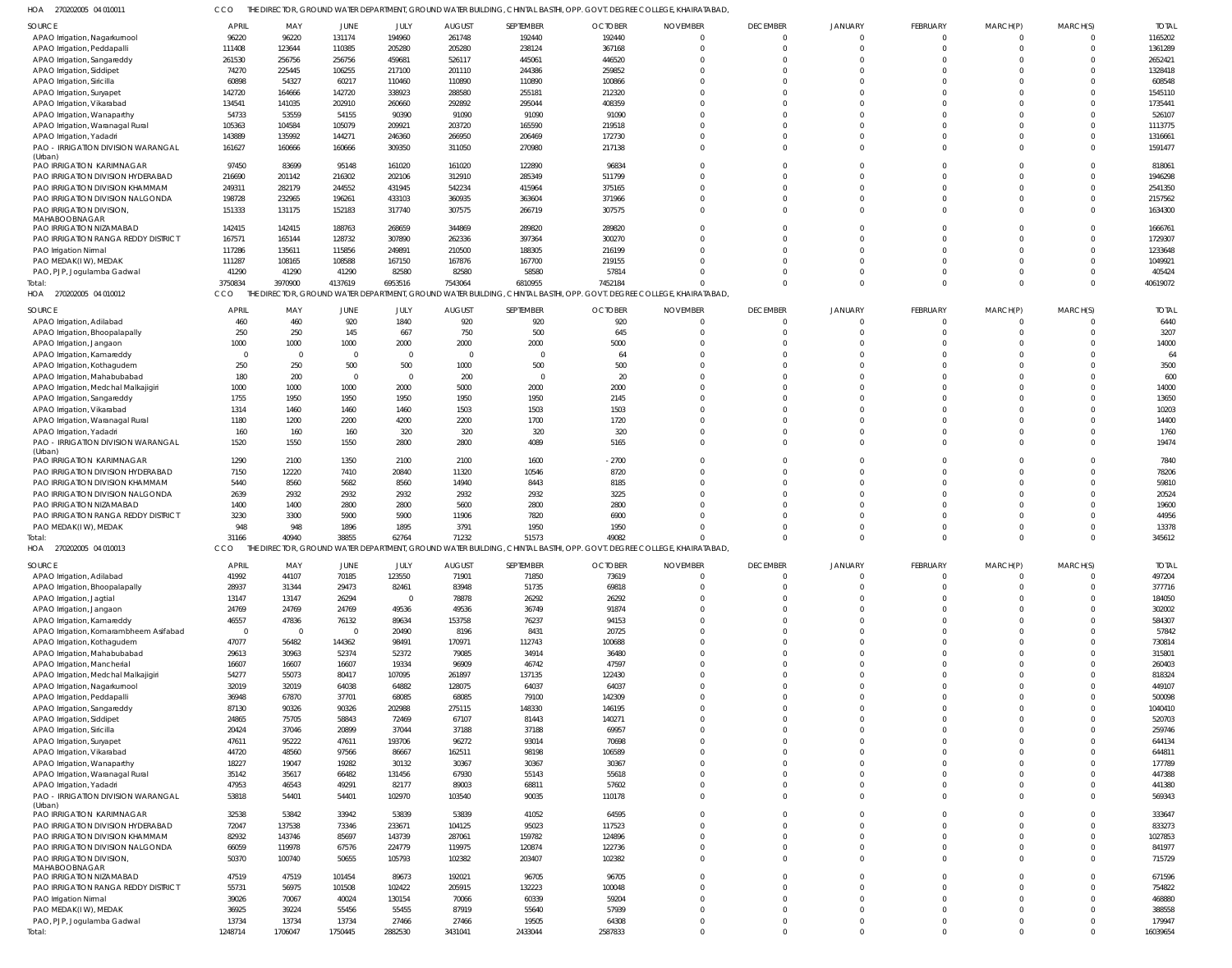270202005 04 010016 HOA CCO THE DIRECTOR, GROUND WATER DEPARTMENT, GROUND WATER BUILDING, CHINTAL BASTHI, OPP. GOVT. DEGREE COLLEGE, KHAIRATABAD,

| <b>SOURCE</b>                             | <b>APRIL</b>         | MAY                  | JUNE           | JULY           | <b>AUGUST</b>           | SEPTEMBER      | <b>OCTOBER</b> | <b>NOVEMBER</b>                                                                                                       | <b>DECEMBER</b>      | <b>JANUARY</b>       | FEBRUARY    | MARCH(P) | MARCH(S)             | <b>TOTAL</b> |
|-------------------------------------------|----------------------|----------------------|----------------|----------------|-------------------------|----------------|----------------|-----------------------------------------------------------------------------------------------------------------------|----------------------|----------------------|-------------|----------|----------------------|--------------|
| APAO Irrigation, Adilabad                 | 18157                | 19071                | 30347          | 53422          | 31088                   | 31066          | 31831          | $\overline{0}$                                                                                                        | $\Omega$             | $\Omega$             | $\mathbf 0$ |          |                      | 214982       |
| APAO Irrigation, Bhoopalapally            | 10354                | 11216                | 10547          | 29507          | 30039                   | 18511          | 24983          | $\Omega$                                                                                                              | $\Omega$             | $\Omega$             | $\Omega$    |          | $\Omega$             | 135157       |
| APAO Irrigation, Jagtial                  | 5685                 | 5685                 | 11370          | $\overline{0}$ | 34106                   | 11368          | 11368          | $\Omega$                                                                                                              | $\Omega$             |                      |             |          |                      | 79582        |
| APAO Irrigation, Jangaon                  | 10710                | 10710                | 10710          | 21418          | 21418                   | 15889          | 39724          | $\Omega$                                                                                                              | $\Omega$             |                      |             |          | $\Omega$             | 130579       |
| APAO Irrigation, Kamareddy                | 20130                | 20683                | 32917          | 38755          | 66481                   | 32963          | 41090          | $\Omega$                                                                                                              |                      |                      |             |          | $\Omega$             | 253019       |
| APAO Irrigation, Komarambheem Asifabad    | $\overline{0}$       | $\overline{0}$       | $\overline{0}$ | 7331           | 2933                    | 3017           | 7415           | $\Omega$                                                                                                              |                      | $\cap$               |             |          |                      | 20696        |
| APAO Irrigation, Kothagudem               | 20356                | 24423                | 62422          | 42585          | 73927                   | 51590          | 43535          | $\Omega$                                                                                                              |                      |                      |             |          |                      | 318838       |
| APAO Irrigation, Mahabubabad              | 10596                | 11079                | 18741          | 18740          | 28307                   | 12493          | 13053          | $\Omega$                                                                                                              |                      |                      |             |          |                      | 113009       |
| APAO Irrigation, Mancherial               | 7180                 | 7180                 | 7180           | 8359           | 41899                   | 20210          | 20579          | $\Omega$                                                                                                              |                      |                      |             |          |                      | 112587       |
| APAO Irrigation, Medchal Malkajigiri      | 48555                | 49267                | 72241          | 95802          | 223116                  | 103883         | 109522         | $\Omega$                                                                                                              |                      | $\Omega$             |             |          | $\Omega$             | 702386       |
| APAO Irrigation, Nagarkurnool             | 11457                | 11457                | 22914          | 23215          | 45827                   | 22913          | 22913          | $\Omega$                                                                                                              |                      |                      |             |          |                      | 160696       |
| APAO Irrigation, Peddapalli               | 13221                | 24285                | 13490          | 24362          | 24362                   | 28303          | 50921          | $\Omega$                                                                                                              |                      |                      |             |          | $\Omega$             | 178944       |
| APAO Irrigation, Sangareddy               | 37674                | 39056                | 39056          | 87767          | 118954                  | 64135          | 63211          | $\Omega$                                                                                                              |                      |                      |             |          |                      | 449853       |
| APAO Irrigation, Siddipet                 | 10753                | 32736                | 25446          | 31333          | 29014                   | 35213          | 60653          | $\Omega$                                                                                                              |                      | $\Omega$             |             |          | $\Omega$             | 225148       |
| APAO Irrigation, Siricilla                | 8832                 | 16019                | 9037           | 16017          | 16079                   | 16079          | 30249          | $\Omega$                                                                                                              |                      |                      |             |          | $\Omega$             | 112312       |
| APAO Irrigation, Suryapet                 | 20586                | 41172                | 20586          | 83753          | 41625                   | 36783          | 30567          | $\Omega$                                                                                                              | $\Omega$             |                      |             |          | $\Omega$             | 275072       |
| APAO Irrigation, Vikarabad                | 19336                | 20996                | 42185          | 37472          | 70265                   | 42457          | 46366          | $\Omega$                                                                                                              |                      |                      |             |          | $\Omega$             | 279077       |
| APAO Irrigation, Wanaparthy               | 7882                 | 8236                 | 8337           | 13028          | 13129                   | 13129          | 13129          | $\Omega$                                                                                                              | $\Omega$             | $\Omega$             |             |          |                      | 76870        |
| APAO Irrigation, Waranagal Rural          | 20957                | 21240                | 39646          | 78398          | 40512                   | 32886          | 33169          | $\Omega$                                                                                                              |                      |                      |             |          | $\Omega$             | 266808       |
| APAO Irrigation, Yadadri                  | 20736                | 20126                | 21314          | 36085          | 38483                   | 29752          | 24906          | $\Omega$                                                                                                              |                      |                      |             |          | $\Omega$             | 191402       |
| PAO - IRRIGATION DIVISION WARANGAL        | 29517                | 29865                | 29865          | 56254          | 56594                   | 48540          | 61926          | $\Omega$                                                                                                              | $\Omega$             | $\Omega$             |             |          | $\Omega$             | 312561       |
| (Urban)                                   |                      |                      |                |                |                         |                |                |                                                                                                                       |                      |                      |             |          |                      |              |
| PAO IRRIGATION KARIMNAGAR                 | 19403                | 32108                | 20241          | 32108          | 32108                   | 24482          | 38524          | $\Omega$                                                                                                              | $\Omega$             |                      |             |          | $\Omega$             | 198974       |
| PAO IRRIGATION DIVISION HYDERABAD         | 58958                | 112050               | 59919          | 197450         | 92750                   | 84608          | 94504          | $\Omega$                                                                                                              | $\Omega$             |                      |             |          | $\Omega$             | 700239       |
| PAO IRRIGATION DIVISION KHAMMAM           | 46627                | 80064                | 48276          | 80064          | 159875                  | 75530          | 68323          | $\Omega$                                                                                                              | $\Omega$             | $\Omega$             |             |          | $\Omega$             | 558759       |
| PAO IRRIGATION DIVISION NALGONDA          | 28210                | 51170                | 28866          | 95775          | 51167                   | 51191          | 51996          | $\Omega$                                                                                                              |                      | $\Omega$             |             |          | $\Omega$             | 358375       |
| PAO IRRIGATION DIVISION,                  | 26732                | 53464                | 26856          | 54974          | 53838                   | 107426         | 53838          | $\Omega$                                                                                                              | $\Omega$             | $\Omega$             |             |          | $\Omega$             | 377128       |
| MAHABOOBNAGAR<br>PAO IRRIGATION NIZAMABAD | 25004                | 25004                | 53836          | 50784          | 101180                  | 51006          | 51006          | $\Omega$                                                                                                              |                      |                      |             |          |                      | 357820       |
| PAO IRRIGATION RANGA REDDY DISTRICT       | 45437                | 46550                | 81970          | 82790          | 166535                  | 108834         | 89499          | $\Omega$                                                                                                              | $\Omega$             | $\Omega$             |             |          | $\Omega$             | 621615       |
|                                           | 16875                | 30297                | 17306          | 56276          | 30295                   | 26090          | 25599          | $\Omega$                                                                                                              | $\Omega$             | $\Omega$             |             |          | $\Omega$             | 202738       |
| PAO Irrigation Nirmal                     |                      |                      | 19843          |                | 31459                   | 19909          | 20732          | $\Omega$                                                                                                              | $\Omega$             | $\Omega$             |             |          | $\Omega$             | 139034       |
| PAO MEDAK(IW), MEDAK                      | 13213<br>5938        | 14035<br>5938        |                | 19843<br>11875 |                         | 8433           | 27804          | $\Omega$                                                                                                              |                      | $\Omega$             |             |          | $\Omega$             |              |
| PAO, PJP, Jogulamba Gadwal                |                      | 875182               | 5938<br>891402 | 1485542        | 11875<br>1779240        |                |                | $\Omega$                                                                                                              | $\Omega$             | $\Omega$             | $\Omega$    | $\Omega$ | $\Omega$             | 77801        |
| Total:                                    | 639071               |                      |                |                |                         | 1228689        | 1302935        | THE DIRECTOR, GROUND WATER DEPARTMENT, GROUND WATER BUILDING, CHINTAL BASTHI, OPP. GOVT. DEGREE COLLEGE, KHAIRATABAD, |                      |                      |             |          |                      | 8202061      |
| HOA 270202005 04 010017                   | CCO                  |                      |                |                |                         |                |                |                                                                                                                       |                      |                      |             |          |                      |              |
| SOURCE                                    | <b>APRIL</b>         | MAY                  | <b>JUNE</b>    | JULY           | <b>AUGUST</b>           | SEPTEMBER      | <b>OCTOBER</b> | <b>NOVEMBER</b>                                                                                                       | <b>DECEMBER</b>      | <b>JANUARY</b>       | FEBRUARY    | MARCH(P) | MARCH(S)             | <b>TOTAL</b> |
| APAO Irrigation, Siricilla                |                      | $\Omega$             | $\Omega$       | $\Omega$       | 10000                   | $\overline{0}$ | $\overline{0}$ | $\Omega$                                                                                                              | $\Omega$             |                      | $\Omega$    | $\Omega$ | $\Omega$             | 10000        |
| APAO Irrigation, Yadadri                  |                      | $\Omega$             | $\Omega$       | $\Omega$       | $\overline{0}$          | 20000          | $\overline{0}$ | $\Omega$                                                                                                              | $\Omega$             |                      |             |          | $\Omega$             | 20000        |
| PAO IRRIGATION DIVISION KHAMMAM           |                      | $\Omega$             | $\Omega$       | $\Omega$       | 41308                   | $\Omega$       | $\overline{0}$ | $\Omega$                                                                                                              | $\cap$               |                      |             |          | $\Omega$             | 41308        |
| PAO IRRIGATION DIVISION NALGONDA          |                      | $\Omega$             | 0              |                | $\overline{0}$          | $\Omega$       | 10500          | $\Omega$                                                                                                              |                      |                      |             |          | $\Omega$             | 10500        |
| PAO IRRIGATION DIVISION,                  |                      | $\Omega$             | 100000         |                | 48212                   | $\Omega$       | $\overline{0}$ | $\Omega$                                                                                                              | $\Omega$             | $\Omega$             |             |          | $\Omega$             | 148212       |
| MAHABOOBNAGAR                             |                      |                      |                |                |                         |                |                |                                                                                                                       |                      |                      |             |          |                      |              |
| Total:                                    | $\Omega$             | $\Omega$             | 100000         | $\Omega$       | 99520                   | 20000          | 10500          | $\Omega$                                                                                                              | $\Omega$             | $\Omega$             | $\Omega$    | $\Omega$ | $\Omega$             | 230020       |
| HOA 270202005 04 010018                   | CCO                  |                      |                |                |                         |                |                | THE DIRECTOR, GROUND WATER DEPARTMENT, GROUND WATER BUILDING, CHINTAL BASTHI, OPP. GOVT. DEGREE COLLEGE, KHAIRATABAD  |                      |                      |             |          |                      |              |
| SOURCE                                    | <b>APRIL</b>         | MAY                  | JUNE           | JULY           | <b>AUGUST</b>           | SEPTEMBER      | <b>OCTOBER</b> | <b>NOVEMBER</b>                                                                                                       | <b>DECEMBER</b>      | <b>JANUARY</b>       | FEBRUARY    | MARCH(P) | MARCH(S)             | <b>TOTAL</b> |
| APAO Irrigation, Adilabad                 | $\Omega$             | $\overline{0}$       | 0              | $\Omega$       | 56447                   | $\Omega$       | $\mathbf 0$    | $\Omega$                                                                                                              | $\Omega$             | $\Omega$             | 0           |          | $\Omega$             | 56447        |
| APAO Irrigation, Kamareddy                | $\Omega$             | $\overline{0}$       | $\Omega$       | $\Omega$       | 69414                   | $\Omega$       | $\Omega$       | $\Omega$                                                                                                              | $\Omega$             | $\Omega$             |             |          |                      | 69414        |
| APAO Irrigation, Kothagudem               | $\Omega$             | $\Omega$             | $\Omega$       | $\Omega$       | $\overline{0}$          | 27461          | $\Omega$       | $\Omega$                                                                                                              | $\Omega$             | $\Omega$             |             |          | $\Omega$             | 27461        |
| APAO Irrigation, Mahabubabad              |                      |                      |                |                | 30322                   | 0              |                |                                                                                                                       |                      |                      |             |          |                      | 30322        |
| APAO Irrigation, Medchal Malkajigiri      |                      | $\Omega$             | $\Omega$       |                | $\overline{0}$          | 19984          | $\Omega$       | $\Omega$                                                                                                              |                      |                      |             |          |                      | 19984        |
| APAO Irrigation, Peddapalli               | $\Omega$             | $\Omega$             |                | $\Omega$       | $\overline{0}$          | 16810          | $\overline{0}$ | $\Omega$                                                                                                              | $\Omega$             |                      |             |          |                      | 16810        |
| APAO Irrigation, Sangareddy               |                      | $\Omega$             |                | $\Omega$       | 39933                   | $\Omega$       | 57061          | $\Omega$                                                                                                              | $\Omega$             | $\Omega$             |             |          |                      | 96994        |
| APAO Irrigation, Siddipet                 | $\Omega$             | $\Omega$             |                |                | 57392                   | 116060         | $\Omega$       | $\Omega$                                                                                                              | $\Omega$             |                      |             |          |                      | 173452       |
|                                           | $\Omega$             | $\Omega$             | $\Omega$       | $\Omega$       | 101080                  | 69864          | $\Omega$       | $\Omega$                                                                                                              | $\Omega$             |                      |             |          |                      | 170944       |
| APAO Irrigation, Suryapet                 | $\Omega$             | $\Omega$             |                |                |                         | 35869          | $\Omega$       | $\Omega$                                                                                                              |                      |                      |             |          |                      |              |
| APAO Irrigation, Vikarabad                | $\Omega$             | $\Omega$             |                |                | 134206<br>18609         | $\Omega$       | $\Omega$       | $\Omega$                                                                                                              | $\Omega$             | $\cap$               |             |          |                      | 170075       |
| APAO Irrigation, Wanaparthy               | $\Omega$             |                      |                |                |                         | $\Omega$       | $\Omega$       | $\Omega$                                                                                                              |                      |                      |             |          |                      | 18609        |
| APAO Irrigation, Waranagal Rural          |                      | $\Omega$<br>$\Omega$ |                |                | 44779<br>$\overline{0}$ | 32332          | $\Omega$       | $\Omega$                                                                                                              | $\Omega$             |                      |             |          |                      | 44779        |
| APAO Irrigation, Yadadri                  |                      |                      |                |                |                         |                |                |                                                                                                                       |                      |                      |             |          |                      | 32332        |
| PAO IRRIGATION KARIMNAGAR                 |                      |                      |                |                |                         |                |                |                                                                                                                       |                      |                      |             |          |                      | 32143        |
| PAO IRRIGATION DIVISION HYDERABAD         | $\Omega$             | $\Omega$             |                | $\Omega$       | $\overline{0}$          | 32143          | $\Omega$       | $\Omega$                                                                                                              | $\Omega$             |                      |             |          |                      |              |
|                                           | $\Omega$             | $\Omega$             |                |                | 94077                   | 77782          | $\Omega$       | $\Omega$                                                                                                              | $\Omega$             | $\Omega$             |             |          |                      | 171859       |
| PAO IRRIGATION DIVISION NALGONDA          | $\Omega$             | $\Omega$             | $\Omega$       | $\Omega$       | 114870                  | $\Omega$       | $\overline{0}$ | $\Omega$                                                                                                              | $\Omega$             | $\Omega$             |             |          |                      | 114870       |
| PAO IRRIGATION DIVISION,                  | $\Omega$             | $\Omega$             | $\Omega$       | $\Omega$       | 119293                  | 61829          | 61829          | $\Omega$                                                                                                              | $\Omega$             | $\Omega$             |             |          | $\Omega$             | 242951       |
| MAHABOOBNAGAR                             |                      |                      |                |                |                         |                |                |                                                                                                                       | $\Omega$             |                      |             |          |                      |              |
| PAO IRRIGATION NIZAMABAD                  | $\Omega$             | $\Omega$             | $\Omega$       |                | 159992                  | $\Omega$       | $\overline{0}$ | $\Omega$                                                                                                              |                      |                      |             |          |                      | 159992       |
| PAO Irrigation Nirmal                     | $\Omega$             | $\Omega$             | $\Omega$       | $\Omega$       | 75073                   | $\Omega$       | $\Omega$       | $\Omega$                                                                                                              | $\Omega$             | $\Omega$             |             |          | $\Omega$             | 75073        |
| PAO MEDAK(IW), MEDAK                      | $\Omega$<br>$\Omega$ | $\Omega$             | $\Omega$       | $\Omega$       | $\overline{0}$          | 49889          | $\Omega$       | $\Omega$                                                                                                              | $\Omega$<br>$\Omega$ | $\Omega$<br>$\Omega$ |             | $\Omega$ | $\Omega$<br>$\Omega$ | 49889        |
| Total:                                    |                      | $\Omega$             | $\Omega$       |                | 1115487                 | 540023         | 118890         | $\Omega$                                                                                                              |                      |                      |             |          |                      | 1774400      |
| HOA 270202005 04 020021                   | CCO                  |                      |                |                |                         |                |                | THE DIRECTOR, GROUND WATER DEPARTMENT, GROUND WATER BUILDING, CHINTAL BASTHI, OPP. GOVT. DEGREE COLLEGE, KHAIRATABAD, |                      |                      |             |          |                      |              |
| SOURCE                                    | <b>APRIL</b>         | MAY                  | JUNE           | JULY           | <b>AUGUST</b>           | SEPTEMBER      | <b>OCTOBER</b> | <b>NOVEMBER</b>                                                                                                       | <b>DECEMBER</b>      | <b>JANUARY</b>       | FEBRUARY    | MARCH(P) | MARCH(S)             | <b>TOTAL</b> |
| APAO Irrigation, Adilabad                 | $\Omega$             | $\mathbf{0}$         | $\overline{0}$ | $\Omega$       | $\overline{0}$          | 9738           | $\overline{0}$ | $\Omega$                                                                                                              | $\Omega$             | $\Omega$             | $\Omega$    | $\Omega$ | $\Omega$             | 9738         |
| APAO Irrigation, Bhoopalapally            | $\Omega$             | $\Omega$             | $\Omega$       |                | $\overline{0}$          | 9738           | 4869           | $\Omega$                                                                                                              | $\Omega$             |                      |             |          | $\Omega$             | 14607        |
| APAO Irrigation, Jagtial                  |                      | $\Omega$             |                |                | 9738                    | $\Omega$       | $\overline{0}$ | $\Omega$                                                                                                              | $\Omega$             |                      |             |          |                      | 9738         |
| APAO Irrigation, Mahabubabad              | $\Omega$             | $\Omega$             |                |                | 9738                    | $\Omega$       | $\Omega$       | $\Omega$                                                                                                              |                      |                      |             |          |                      | 9738         |
| APAO Irrigation, Mancherial               |                      |                      |                |                | 3246                    | 4869           | $\Omega$       | $\Omega$                                                                                                              |                      |                      |             |          |                      | 8115         |
| APAO Irrigation, Medchal Malkajigiri      |                      | $\Omega$             |                |                | $\overline{0}$          | 3240           | $\Omega$       | $\Omega$                                                                                                              |                      |                      |             |          |                      | 3240         |
| APAO Irrigation, Nagarkurnool             |                      | $\Omega$             |                |                | 14607                   | $\Omega$       | $\overline{0}$ | $\Omega$                                                                                                              |                      |                      |             |          |                      | 14607        |
| APAO Irrigation, Peddapalli               | $\Omega$             | $\Omega$             | 0              | $\Omega$       | $\overline{0}$          | $\Omega$       | 4869           | $\Omega$                                                                                                              |                      |                      |             |          |                      | 4869         |
| APAO Irrigation, Siricilla                | $\Omega$             | <sup>0</sup>         | $\Omega$       | 6492           | 1623                    | 1623           | $\overline{0}$ | $\Omega$                                                                                                              |                      |                      |             |          |                      | 9738         |
| APAO Irrigation, Wanaparthy               | $\Omega$             | $\Omega$             | $\Omega$       | $\Omega$       | 9738                    | $\Omega$       | 1623           | $\Omega$                                                                                                              |                      |                      |             |          |                      | 11361        |
| PAO - IRRIGATION DIVISION WARANGAL        | $\Omega$             | $\Omega$             | $\Omega$       |                | $\overline{0}$          | $\Omega$       | 8115           | $\Omega$                                                                                                              | $\cap$               | $\Omega$             |             |          |                      | 8115         |
| (Urban)<br>PAO IRRIGATION KARIMNAGAR      | $\overline{0}$       | $\mathbf{0}$         | $\overline{0}$ | $\Omega$       | 14607                   | $\mathbf 0$    | $\overline{0}$ | $\overline{0}$                                                                                                        | $\Omega$             | $\Omega$             | $\Omega$    | $\Omega$ | $\Omega$             | 14607        |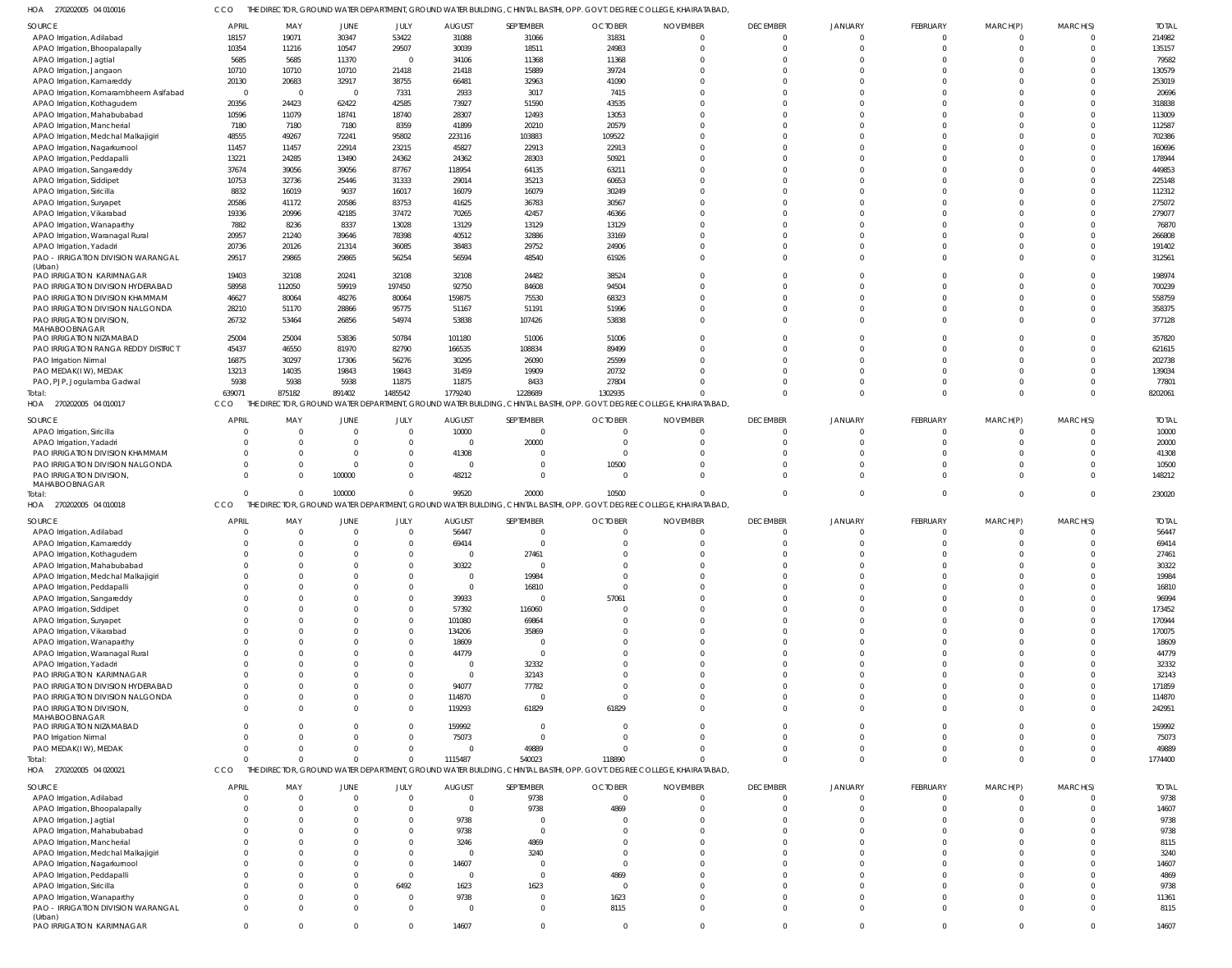270202005 04 020021 HOA CCO THE DIRECTOR, GROUND WATER DEPARTMENT, GROUND WATER BUILDING, CHINTAL BASTHI, OPP. GOVT. DEGREE COLLEGE, KHAIRATABAD,

| SOURCE                                 | <b>APRIL</b> | MAY                     | JUNE           | JULY           | <b>AUGUST</b>  | SEPTEMBER      | <b>OCTOBER</b> | <b>NOVEMBER</b>                                                                                                       | <b>DECEMBER</b> | JANUARY        | FEBRUARY       | MARCH(P)       | MARCH(S) | <b>TOTAL</b> |
|----------------------------------------|--------------|-------------------------|----------------|----------------|----------------|----------------|----------------|-----------------------------------------------------------------------------------------------------------------------|-----------------|----------------|----------------|----------------|----------|--------------|
| PAO IRRIGATION DIVISION,               | $\mathbf{0}$ | $\overline{\mathbf{0}}$ | $\overline{0}$ | $\overline{0}$ | 8115           | $\overline{0}$ | 1623           | $\overline{0}$                                                                                                        | $\overline{0}$  | $\overline{0}$ | $\Omega$       | $\overline{0}$ | $\Omega$ | 9738         |
| MAHABOOBNAGAR                          |              |                         |                |                |                |                |                |                                                                                                                       |                 |                |                |                |          |              |
| PAO Irrigation Nirmal                  | $\Omega$     | $\overline{0}$          | 12000          | $\Omega$       | $\Omega$       | $\overline{0}$ | $\Omega$       | $\Omega$                                                                                                              | $\Omega$        | $\Omega$       | $\Omega$       | $\Omega$       |          | 12000        |
| PAO, PJP, Jogulamba Gadwal             | 1461         | $\mathbf{0}$            | $\overline{0}$ | $\overline{0}$ | $\Omega$       | 8115           | $\Omega$       | $\Omega$                                                                                                              | $\Omega$        | $\Omega$       | $\Omega$       | $\Omega$       |          | 9576         |
| Total:                                 | 1461         | $\overline{0}$          | 12000          | 6492           | 71412          | 37323          | 21099          | $\Omega$                                                                                                              | $\Omega$        | $\Omega$       | $\Omega$       | $\Omega$       | $\Omega$ | 149787       |
| HOA 270202005 04 110111                | CCO          |                         |                |                |                |                |                | THE DIRECTOR, GROUND WATER DEPARTMENT, GROUND WATER BUILDING, CHINTAL BASTHI, OPP. GOVT. DEGREE COLLEGE, KHAIRATABAD, |                 |                |                |                |          |              |
|                                        |              |                         |                |                |                |                |                |                                                                                                                       |                 |                |                |                |          |              |
| SOURCE                                 | <b>APRIL</b> | MAY                     | JUNE           | JULY           | <b>AUGUST</b>  | SEPTEMBER      | <b>OCTOBER</b> | <b>NOVEMBER</b>                                                                                                       | <b>DECEMBER</b> | JANUARY        | FEBRUARY       | MARCH(P)       | MARCH(S) | <b>TOTAL</b> |
| APAO Irrigation, Adilabad              |              | $\overline{0}$          | $\Omega$       | $\overline{0}$ | $\overline{0}$ | 53243          | $\Omega$       | $\overline{0}$                                                                                                        | $\Omega$        | $\Omega$       | $\Omega$       | $\Omega$       |          | 53243        |
| APAO Irrigation, Bhoopalapally         |              | $\Omega$                | $\Omega$       | $\Omega$       | $\Omega$       | 24750          |                | $\Omega$                                                                                                              | $\Omega$        | $\Omega$       | $\Omega$       | $\Omega$       |          | 24750        |
| APAO Irrigation, Kothagudem            |              | $\Omega$                | $\Omega$       | $\Omega$       | 59812          | $\Omega$       |                |                                                                                                                       | $\Omega$        |                | -C             | $\Omega$       |          | 59812        |
| APAO Irrigation, Mahabubabad           |              | $\Omega$                | $\Omega$       | $\Omega$       | $\Omega$       | 48000          |                |                                                                                                                       | $\Omega$        |                |                |                |          | 48000        |
| APAO Irrigation, Mancherial            |              | $\Omega$                | $\Omega$       | $\Omega$       | 8100           | $\Omega$       |                |                                                                                                                       | $\Omega$        |                | -C             | $\Omega$       |          | 8100         |
| APAO Irrigation, Medchal Malkajigiri   |              | $\Omega$                | $\Omega$       | $\Omega$       | $\Omega$       | 27300          |                |                                                                                                                       | $\Omega$        |                |                |                |          | 27300        |
| APAO Irrigation, Nagarkurnool          |              |                         | $\Omega$       | $\Omega$       | 51250          | $\Omega$       | 7520           |                                                                                                                       |                 |                |                |                |          | 58770        |
| APAO Irrigation, Peddapalli            |              | $\Omega$                | $\Omega$       | $\Omega$       | $\Omega$       | 19945          |                |                                                                                                                       | $\Omega$        |                |                |                |          | 19945        |
| APAO Irrigation, Sangareddy            |              |                         | $\Omega$       | $\Omega$       | 59450          | 30300          |                |                                                                                                                       | $\Omega$        |                |                |                |          | 89750        |
| APAO Irrigation, Siricilla             |              | $\Omega$                | $\Omega$       | $\Omega$       |                | 47570          |                |                                                                                                                       |                 |                |                |                |          | 47570        |
| APAO Irrigation, Suryapet              |              | $\Omega$                | -C             | $\Omega$       | $\Omega$       | 37480          |                |                                                                                                                       |                 |                |                |                |          | 37480        |
| APAO Irrigation, Vikarabad             |              | $\Omega$                | $\Omega$       | $\Omega$       | 58890          | $\mathsf{C}$   |                |                                                                                                                       | $\Omega$        |                |                |                |          | 58890        |
| APAO Irrigation, Wanaparthy            |              |                         | $\Omega$       |                | $\Omega$       | 8775           |                |                                                                                                                       |                 |                |                |                |          | 8775         |
|                                        |              | $\Omega$                | $\Omega$       | $\Omega$       |                | C.             |                |                                                                                                                       |                 |                |                |                |          | 48100        |
| APAO Irrigation, Waranagal Rural       |              |                         |                |                | 48100          |                |                |                                                                                                                       |                 |                |                |                |          |              |
| PAO IRRIGATION KARIMNAGAR              |              | $\Omega$                | $\Omega$       |                | 59960          | $\Omega$       |                |                                                                                                                       |                 |                |                |                |          | 59960        |
| PAO IRRIGATION DIVISION HYDERABAD      |              | $\Omega$                | $\Omega$       | $\Omega$       | $\Omega$       | 21840          |                |                                                                                                                       |                 |                |                |                |          | 21840        |
| PAO IRRIGATION DIVISION KHAMMAM        |              | $\Omega$                | $\Omega$       | $\Omega$       | $\Omega$       | 19650          | 16950          |                                                                                                                       | $\Omega$        |                |                |                |          | 36600        |
| PAO IRRIGATION DIVISION NALGONDA       |              | $\Omega$                | $\Omega$       | $\Omega$       | 40200          | 18675          | 6000           | $\Omega$                                                                                                              | $\Omega$        | $\Omega$       | -C             | $\Omega$       |          | 64875        |
| PAO IRRIGATION DIVISION,               |              | $\Omega$                | $\Omega$       | $\Omega$       | 22340          | C.             | 2100           |                                                                                                                       | $\Omega$        |                | $\Omega$       | $\Omega$       |          | 24440        |
| MAHABOOBNAGAR                          |              |                         |                |                |                |                |                |                                                                                                                       |                 |                |                |                |          |              |
| PAO IRRIGATION NIZAMABAD               |              | $\Omega$                | $\Omega$       | $\Omega$       | 42594          | $\Omega$       |                | $\Omega$                                                                                                              | $\Omega$        | $\Omega$       | -C             | $\Omega$       |          | 42594        |
| PAO IRRIGATION RANGA REDDY DISTRICT    |              |                         | $\Omega$       | $\Omega$       | 53545          | $\Omega$       |                |                                                                                                                       | $\Omega$        |                | -C             | $\Omega$       |          | 53545        |
| PAO Irrigation Nirmal                  |              | $\Omega$                | $\Omega$       | $\Omega$       | 83571          | $\Omega$       |                | $\Omega$                                                                                                              | $\Omega$        | $\Omega$       | 0              | $\Omega$       |          | 83571        |
| Total:                                 |              | $\Omega$                | $\Omega$       | $\Omega$       | 587812         | 357528         | 32570          | $\Omega$                                                                                                              | $\Omega$        | $\Omega$       | $\Omega$       | $\Omega$       |          | 977910       |
| HOA<br>270202005 04 130131             | CCO          |                         |                |                |                |                |                | THE DIRECTOR, GROUND WATER DEPARTMENT, GROUND WATER BUILDING, CHINTAL BASTHI, OPP. GOVT. DEGREE COLLEGE, KHAIRATABAD, |                 |                |                |                |          |              |
| SOURCE                                 | <b>APRIL</b> | MAY                     | JUNE           | JULY           | AUGUST         | SEPTEMBER      | <b>OCTOBER</b> | <b>NOVEMBER</b>                                                                                                       | <b>DECEMBER</b> | <b>JANUARY</b> | FEBRUARY       | MARCH(P)       | MARCH(S) | <b>TOTAL</b> |
| APAO Irrigation, Adilabad              |              | $\overline{0}$          | $\overline{0}$ | $\overline{0}$ | $\overline{0}$ | 8438           | 1115           | $\mathbf 0$                                                                                                           | $\overline{0}$  | $\overline{0}$ | $\Omega$       | $\Omega$       |          | 9553         |
|                                        |              | $\overline{0}$          | $\Omega$       | $\Omega$       | $\Omega$       | 9118           | $\Omega$       | $\Omega$                                                                                                              | $\Omega$        | $\Omega$       | C.             | $\Omega$       |          | 9118         |
| APAO Irrigation, Jagtial               |              |                         |                |                |                |                |                |                                                                                                                       |                 |                |                | $\Omega$       |          |              |
| APAO Irrigation, Kamareddy             |              | $\Omega$                | $\mathbf{0}$   | $\Omega$       | 3055           | 1214           | 470            | $\Omega$                                                                                                              | $\Omega$        |                | -C             |                |          | 4739         |
| APAO Irrigation, Komarambheem Asifabad |              | $\Omega$                | $\Omega$       | $\Omega$       | $\overline{0}$ | 1043           |                |                                                                                                                       | $\Omega$        |                | -C             | $\Omega$       |          | 1043         |
| APAO Irrigation, Kothagudem            |              | $\Omega$                | $\Omega$       | $\overline{0}$ | 4425           | $\Omega$       |                |                                                                                                                       | $\Omega$        |                | -C             | $\Omega$       |          | 4425         |
| APAO Irrigation, Mahabubabad           |              | $\Omega$                | $\mathbf{0}$   | 4300           | $\Omega$       | $\overline{0}$ |                |                                                                                                                       | $\Omega$        |                | -C             | $\Omega$       |          | 4300         |
| APAO Irrigation, Mancherial            |              | $\overline{0}$          | $\mathbf 0$    | 3348           | 841            | 1718           |                |                                                                                                                       | $\Omega$        |                | -C             | $\Omega$       |          | 5907         |
| APAO Irrigation, Medchal Malkajigiri   |              | $\overline{0}$          | $\mathbf{0}$   | $\overline{0}$ | 4602           | 2697           |                |                                                                                                                       | $\Omega$        |                | -C             | $\Omega$       |          | 7299         |
| APAO Irrigation, Nagarkurnool          | $\Omega$     | 4305                    | $\mathbf 0$    | $\overline{0}$ | 6456           | 471            |                |                                                                                                                       | $\Omega$        |                | -C             | $\Omega$       |          | 11232        |
| APAO Irrigation, Peddapalli            |              | $\overline{0}$          | $\overline{0}$ | $\overline{0}$ | $\Omega$       | 4958           | $\Omega$       |                                                                                                                       | $\Omega$        |                |                | $\Omega$       |          | 4958         |
| APAO Irrigation, Sangareddy            |              | $\overline{0}$          | $\mathbf{0}$   | 5051           | 3089           | 1270           | 1270           |                                                                                                                       | $\Omega$        |                | -C             | $\Omega$       |          | 10680        |
| APAO Irrigation, Siddipet              | $\Omega$     | 1103                    | 2284           | 1139           | $\overline{0}$ | 2274           | $\Omega$       |                                                                                                                       | $\Omega$        |                |                |                |          | 6800         |
| APAO Irrigation, Suryapet              |              | $\overline{0}$          | 0              | $\overline{0}$ | 3228           | 2688           | 1297           |                                                                                                                       | $\Omega$        |                |                |                |          | 7213         |
| APAO Irrigation, Vikarabad             |              | $\Omega$                | $\overline{0}$ | $\overline{0}$ | 3727           | $\Omega$       | 4712           |                                                                                                                       | $\Omega$        |                | $\Omega$       |                |          | 8439         |
| APAO Irrigation, Waranagal Rural       |              | $\Omega$                | $\Omega$       | $\Omega$       | $\Omega$       | $\Omega$       | 9144           | $\Omega$                                                                                                              | $\Omega$        |                |                |                |          | 9144         |
| PAO - IRRIGATION DIVISION WARANGAL     |              | $\Omega$                | $\Omega$       |                |                | 4449           |                |                                                                                                                       |                 |                |                |                |          | 4449         |
| (Urban)                                |              |                         |                |                |                |                |                |                                                                                                                       |                 |                |                |                |          |              |
| PAO IRRIGATION KARIMNAGAR              | $\Omega$     | $\overline{0}$          | $\overline{0}$ | $\overline{0}$ | 9562           | 4913           | $\Omega$       | $\overline{0}$                                                                                                        | $\overline{0}$  | $\overline{0}$ | $\overline{0}$ | $\overline{0}$ | $\Omega$ | 14475        |
| PAO IRRIGATION DIVISION HYDERABAD      | $\Omega$     | $\Omega$                | 3339           | $\Omega$       | $\Omega$       | 1091           | $\Omega$       | $\Omega$                                                                                                              | $\overline{0}$  | $\Omega$       | $\Omega$       | $\Omega$       | $\Omega$ | 4430         |
| PAO IRRIGATION DIVISION KHAMMAM        |              | $\overline{0}$          | $\overline{0}$ | $\Omega$       | $\Omega$       | 6490           | 6490           | $\Omega$                                                                                                              | $\mathbf{0}$    | $\Omega$       | $\overline{0}$ | $\Omega$       | $\Omega$ | 12980        |
| PAO IRRIGATION DIVISION NALGONDA       |              | $\overline{0}$          | $\overline{0}$ | $\Omega$       | 8415           | 2034           | $\overline{0}$ | $\Omega$                                                                                                              | $\Omega$        | $\Omega$       | $\overline{0}$ | $\Omega$       |          | 10449        |
| PAO IRRIGATION DIVISION,               |              | $\Omega$                | 2405           | $\Omega$       | 6731           | $\overline{0}$ | 1238           | $\Omega$                                                                                                              | $\Omega$        | $\Omega$       | $\Omega$       | $\Omega$       |          | 10374        |
| MAHABOOBNAGAR                          |              |                         |                |                |                |                |                |                                                                                                                       |                 |                |                |                |          |              |
| PAO IRRIGATION NIZAMABAD               |              | $\overline{0}$          | $\Omega$       | $\Omega$       | $\Omega$       | 6768           | $\Omega$       | $\Omega$                                                                                                              | $\Omega$        | $\Omega$       | $\Omega$       | $\Omega$       |          | 6768         |
| PAO IRRIGATION RANGA REDDY DISTRICT    | $\Omega$     | $\overline{0}$          | $\overline{0}$ | $\Omega$       | 4145           | 1169           | $\Omega$       | $\Omega$                                                                                                              | $\Omega$        | $\Omega$       | $\Omega$       | $\Omega$       |          | 5314         |
| PAO Irrigation Nirmal                  | $\Omega$     | 3320                    | 1650           | $\Omega$       | 3188           | 1531           | 1532           | $\Omega$                                                                                                              | $\Omega$        | $\Omega$       | $\overline{0}$ | $\Omega$       |          | 11221        |
| PAO MEDAK(IW), MEDAK                   | $\Omega$     | $\overline{0}$          | $\overline{0}$ | $\Omega$       | $\overline{0}$ | $\overline{0}$ | 3802           | $\Omega$                                                                                                              | $\Omega$        | $\Omega$       | $\Omega$       | $\Omega$       |          | 3802         |
| PAO, PJP, Jogulamba Gadwal             | $\Omega$     | $\overline{0}$          | $\overline{0}$ | $\Omega$       | 6254           | $\overline{0}$ | $\Omega$       | $\Omega$                                                                                                              | $\Omega$        | $\Omega$       | - 0            | $\Omega$       |          | 6254         |
| Total:                                 | $\Omega$     | 8728                    | 9678           | 13838          | 67718          | 64334          | 31070          | $\Omega$                                                                                                              | $\Omega$        | $\Omega$       | $\Omega$       | $\Omega$       |          | 195366       |
| HOA 270202005 04 130132                | CCO          |                         |                |                |                |                |                | THE DIRECTOR, GROUND WATER DEPARTMENT, GROUND WATER BUILDING, CHINTAL BASTHI, OPP. GOVT. DEGREE COLLEGE, KHAIRATABAD, |                 |                |                |                |          |              |
|                                        |              |                         |                |                |                |                |                |                                                                                                                       |                 |                |                |                |          |              |
| SOURCE                                 | <b>APRIL</b> | MAY                     | JUNE           | JULY           | <b>AUGUST</b>  | SEPTEMBER      | <b>OCTOBER</b> | <b>NOVEMBER</b>                                                                                                       | <b>DECEMBER</b> | <b>JANUARY</b> | FEBRUARY       | MARCH(P)       | MARCH(S) | <b>TOTAL</b> |
| APAO Irrigation, Adilabad              | $\Omega$     | $\overline{0}$          | $\overline{0}$ | $\overline{0}$ | $\mathbf 0$    | 18994          | $\Omega$       | $\overline{0}$                                                                                                        | $\Omega$        | $\Omega$       | $\Omega$       | $\Omega$       |          | 18994        |
| APAO Irrigation, Bhoopalapally         | $\Omega$     | $\overline{0}$          | $\Omega$       | $\Omega$       | $\Omega$       | 26546          | $\Omega$       | $\overline{0}$                                                                                                        | $\overline{0}$  | $\Omega$       | $\overline{0}$ | $\overline{0}$ |          | 26546        |
| ADAO Iriantion Kamaroddy               |              |                         |                |                |                | E210           |                |                                                                                                                       |                 |                |                |                |          | <b>E210</b>  |

 

TOTAL

TOTAL

TOTAL

| SOURCE                                 | APRIL | MAY | <b>JUNE</b> | JULY | AUGUST | SEPTEMBER | <b>OCTOBER</b> | <b>NOVEMBER</b> | <b>DECEMBER</b> | JANUARY | FEBRUARY | MARCH(P) | MARCH(S) | <b>TOTAL</b> |
|----------------------------------------|-------|-----|-------------|------|--------|-----------|----------------|-----------------|-----------------|---------|----------|----------|----------|--------------|
| APAO Irrigation, Adilabad              |       |     |             |      |        | 18994     |                |                 |                 |         |          |          |          | 18994        |
| APAO Irrigation, Bhoopalapally         |       |     |             |      |        | 26546     |                |                 |                 |         |          |          |          | 26546        |
| APAO Irrigation, Kamareddy             |       |     |             |      |        | 5310      |                |                 |                 |         |          |          |          | 5310         |
| APAO Irrigation, Komarambheem Asifabad |       |     |             |      |        |           | 19500          |                 |                 |         |          |          |          | 19500        |
| APAO Irrigation, Kothagudem            |       |     |             |      |        | 24849     |                |                 |                 |         |          |          |          | 24849        |
| APAO Irrigation, Mahabubabad           |       |     |             |      |        | 13090     |                |                 |                 |         |          |          |          | 13090        |
| APAO Irrigation, Mancherial            |       |     |             |      |        | 23780     |                |                 |                 |         |          |          |          | 23780        |
| APAO Irrigation, Medchal Malkajigiri   |       |     |             |      | 8100   | 7316      |                |                 |                 |         |          |          |          | 15416        |
| APAO Irrigation, Nagarkurnool          |       |     |             |      |        |           | 29848          |                 |                 |         |          |          |          | 29848        |
| APAO Irrigation, Peddapalli            |       |     |             |      |        | 9900      |                |                 |                 |         |          |          |          | 9900         |
| APAO Irrigation, Sangareddy            |       |     |             |      |        | 16448     |                |                 |                 |         |          |          |          | 16448        |
| APAO Irrigation, Siddipet              |       |     |             |      | 10400  | 3750      | 960            |                 |                 |         |          |          |          | 15110        |
| APAO Irrigation, Siricilla             |       |     |             |      |        | 29085     |                |                 |                 |         |          |          |          | 29085        |
| APAO Irrigation, Suryapet              |       |     |             |      |        | 16995     | 6492           |                 |                 |         |          |          |          | 23487        |
| APAO Irrigation, Vikarabad             |       |     |             |      | 5519   | 7664      | 7900           |                 |                 |         |          |          |          | 21083        |
| APAO Irrigation, Waranagal Rural       |       |     |             |      | 3308   |           | 12179          |                 |                 |         |          |          |          | 15487        |
| APAO Irrigation, Yadadri               |       |     |             |      |        | 9060      | 8800           |                 |                 |         |          |          |          | 17860        |
| PAO IRRIGATION DIVISION HYDERABAD      |       |     |             |      |        | 21270     |                |                 |                 |         |          |          |          | 21270        |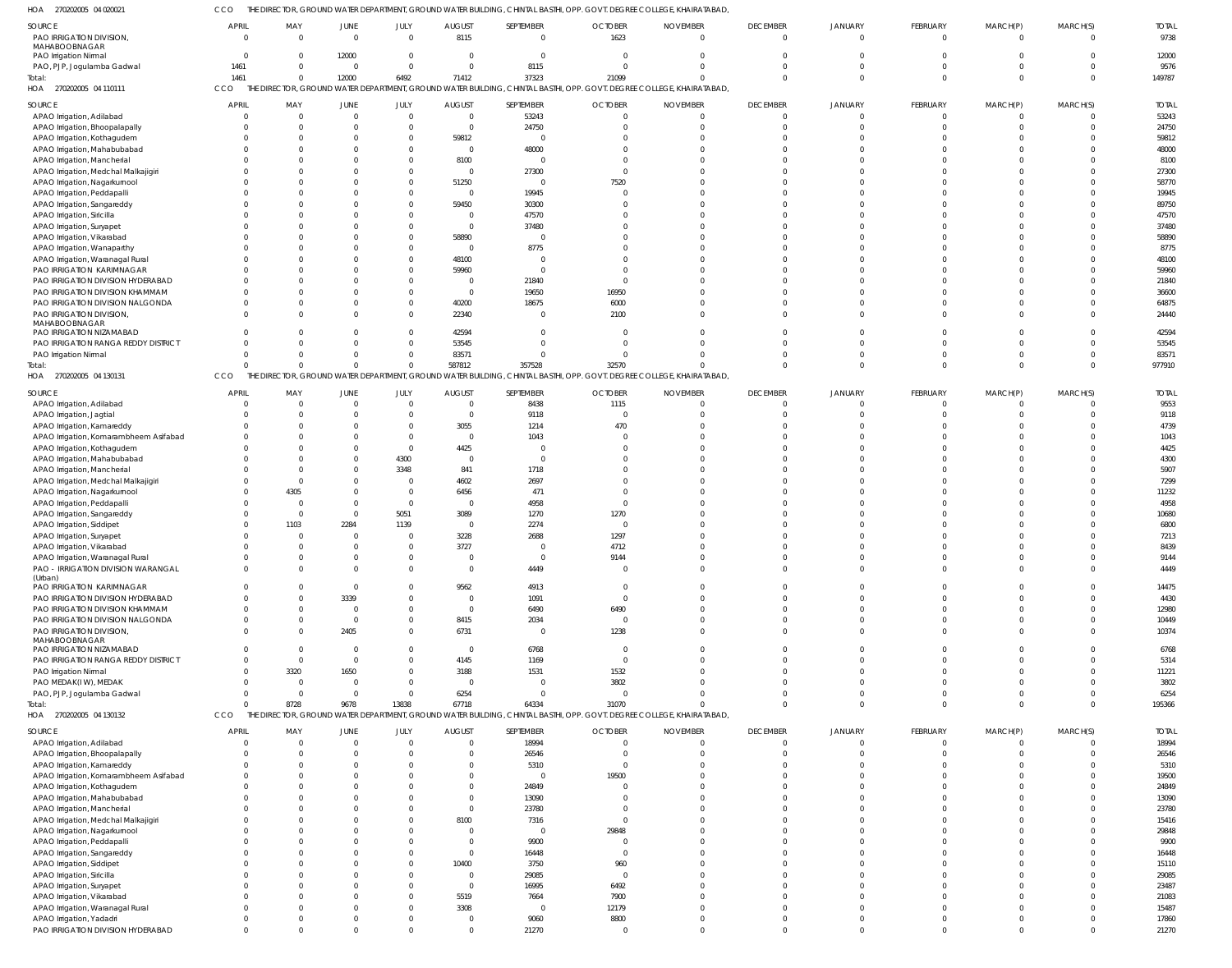270202005 04 130132 HOA CCO THE DIRECTOR, GROUND WATER DEPARTMENT, GROUND WATER BUILDING, CHINTAL BASTHI, OPP. GOVT. DEGREE COLLEGE, KHAIRATABAD,

|                                                   |                            | MAY                        |                      |                          |                |                         | <b>OCTOBER</b>                                                                                                        |                                 |                            |                          |                            |                            | MARCH(S)             |                |
|---------------------------------------------------|----------------------------|----------------------------|----------------------|--------------------------|----------------|-------------------------|-----------------------------------------------------------------------------------------------------------------------|---------------------------------|----------------------------|--------------------------|----------------------------|----------------------------|----------------------|----------------|
| SOURCE                                            | <b>APRIL</b>               |                            | JUNE                 | JULY                     | <b>AUGUST</b>  | SEPTEMBER               |                                                                                                                       | <b>NOVEMBER</b><br>$\Omega$     | <b>DECEMBER</b>            | <b>JANUARY</b>           | FEBRUARY                   | MARCH(P)                   |                      | <b>TOTAL</b>   |
| PAO IRRIGATION DIVISION KHAMMAM                   | $\overline{0}$             | $\mathbf 0$                | $\Omega$             | $\Omega$                 | $\overline{0}$ | $\overline{0}$          | 2120                                                                                                                  |                                 | $\overline{0}$             | $\mathbf{0}$             | $\overline{0}$             | $\Omega$                   | $\Omega$             | 2120           |
| PAO IRRIGATION DIVISION NALGONDA                  | $\Omega$                   | $\mathbf 0$                | $\Omega$             | $\Omega$                 | $\overline{0}$ | $\Omega$                | 29900                                                                                                                 |                                 | $\Omega$                   | $\Omega$                 | $\Omega$                   | $\Omega$                   | $\Omega$             | 29900          |
| PAO IRRIGATION NIZAMABAD                          | $\Omega$                   | $\Omega$                   |                      | $\Omega$                 | $\overline{0}$ | 24925                   |                                                                                                                       |                                 | $\Omega$                   |                          | $\Omega$                   |                            | $\Omega$             | 24925          |
| PAO IRRIGATION RANGA REDDY DISTRICT               | $\Omega$                   | $\Omega$                   | $\cap$               | $\Omega$                 | 11052          | 8496                    | $\Omega$                                                                                                              |                                 | $\Omega$                   |                          | $\Omega$                   |                            | $\Omega$             | 19548          |
| PAO Irrigation Nirmal                             |                            | $\Omega$                   |                      | $\Omega$                 | 4000           | 25870                   | $\Omega$                                                                                                              |                                 | $\Omega$                   |                          | $\Omega$                   |                            | $\Omega$             | 29870          |
| PAO MEDAK(IW), MEDAK                              | $\Omega$                   | $\Omega$                   |                      | $\Omega$                 | 0              | $\Omega$                | 7200                                                                                                                  |                                 | $\Omega$                   | $\Omega$                 | $\Omega$                   |                            | $\Omega$             | 7200           |
| Total:                                            | $\Omega$                   | $\Omega$                   | $\Omega$             | $\Omega$                 | 42379          | 293348                  | 124899                                                                                                                |                                 | $\Omega$                   | $\Omega$                 | $\Omega$                   | $\Omega$                   | $\Omega$             | 460626         |
| HOA 270202005 04 130133                           | CCO                        |                            |                      |                          |                |                         | THE DIRECTOR, GROUND WATER DEPARTMENT, GROUND WATER BUILDING, CHINTAL BASTHI, OPP. GOVT. DEGREE COLLEGE, KHAIRATABAD, |                                 |                            |                          |                            |                            |                      |                |
|                                                   |                            |                            |                      |                          |                |                         |                                                                                                                       |                                 |                            |                          |                            |                            |                      |                |
| SOURCE                                            | <b>APRIL</b>               | MAY                        | JUNE                 | JULY                     | <b>AUGUST</b>  | SEPTEMBER               | <b>OCTOBER</b>                                                                                                        | <b>NOVEMBER</b>                 | <b>DECEMBER</b>            | JANUARY                  | FEBRUARY                   | MARCH(P)                   | MARCH(S)             | <b>TOTAL</b>   |
| APAO Irrigation, Adilabad                         | $\overline{0}$             | $\overline{0}$             | $\Omega$             | $\overline{0}$           | $\mathbf 0$    | 2940                    | $\mathbf{0}$                                                                                                          |                                 | $\overline{0}$             | $\Omega$                 | $\overline{0}$             | $\Omega$                   | $\Omega$             | 2940           |
| APAO Irrigation, Kothagudem                       | $\Omega$                   | $\overline{0}$             | $\Omega$             | $\Omega$                 | 390            | 250                     | $\Omega$                                                                                                              |                                 | $\Omega$                   | $\Omega$                 | $\Omega$                   | $\Omega$                   | $\Omega$             | 640            |
| APAO Irrigation, Mancherial                       | $\Omega$                   | $\Omega$                   | $\Omega$             | 5000                     | $\Omega$       | 1000                    | $\Omega$                                                                                                              |                                 | $\Omega$                   |                          | $\Omega$                   |                            | $\Omega$             | 6000           |
|                                                   |                            | $\Omega$                   |                      | $\Omega$                 | $\overline{0}$ | 2350                    |                                                                                                                       |                                 | $\Omega$                   |                          | $\Omega$                   |                            | $\Omega$             |                |
| APAO Irrigation, Sangareddy                       |                            |                            |                      |                          |                |                         |                                                                                                                       |                                 |                            |                          |                            |                            |                      | 2350           |
| APAO Irrigation, Suryapet                         |                            | $\Omega$                   |                      | $\Omega$                 | $\overline{0}$ | 4230                    |                                                                                                                       |                                 |                            |                          | $\Omega$                   |                            | $\Omega$             | 4230           |
| APAO Irrigation, Vikarabad                        | $\Omega$                   | $\Omega$                   |                      | $\Omega$                 | 1575           | $\Omega$                |                                                                                                                       |                                 |                            |                          | $\Omega$                   |                            | $\Omega$             | 1575           |
| PAO IRRIGATION DIVISION KHAMMAM                   | $\Omega$                   | $\Omega$                   | $\Omega$             | $\Omega$                 | 3280           | $\Omega$                | $\Omega$                                                                                                              |                                 |                            |                          | $\Omega$                   |                            | $\Omega$             | 3280           |
| PAO IRRIGATION NIZAMABAD                          |                            | $\Omega$                   |                      | $\Omega$                 | $\overline{0}$ | 2414                    | $\Omega$                                                                                                              |                                 |                            |                          | $\Omega$                   |                            | $\Omega$             | 2414           |
| PAO MEDAK(IW), MEDAK                              | $\Omega$                   | $\Omega$                   | $\Omega$             | $\Omega$                 | $\mathbf{0}$   | $\Omega$                | 800                                                                                                                   |                                 |                            | $\Omega$                 | $\Omega$                   | $\Omega$                   | $\Omega$             | 800            |
| Total:                                            | $\Omega$                   | $\Omega$                   | $\Omega$             | 5000                     | 5245           | 13184                   | 800                                                                                                                   |                                 | $\Omega$                   | $\Omega$                 | $\Omega$                   | $\Omega$                   | $\Omega$             | 24229          |
| HOA 270202005 04 130134                           | CCO                        |                            |                      |                          |                |                         | THE DIRECTOR, GROUND WATER DEPARTMENT, GROUND WATER BUILDING, CHINTAL BASTHI, OPP. GOVT. DEGREE COLLEGE, KHAIRATABAD, |                                 |                            |                          |                            |                            |                      |                |
|                                                   |                            |                            |                      |                          |                |                         |                                                                                                                       |                                 |                            |                          |                            |                            |                      |                |
| SOURCE                                            | <b>APRIL</b>               | MAY                        | <b>JUNE</b>          | JULY                     | <b>AUGUST</b>  | SEPTEMBER               | <b>OCTOBER</b>                                                                                                        | <b>NOVEMBER</b>                 | <b>DECEMBER</b>            | <b>JANUARY</b>           | FEBRUARY                   | MARCH(P)                   | MARCH(S)             | <b>TOTAI</b>   |
| APAO Irrigation, Bhoopalapally                    | $\Omega$                   | $\Omega$                   | $\Omega$             | $\Omega$                 | $\overline{0}$ | 99000                   | 33000                                                                                                                 |                                 | $\overline{0}$             | $\Omega$                 | $\overline{0}$             | $\Omega$                   | $\Omega$             | 132000         |
| APAO Irrigation, Kamareddy                        | $\Omega$                   | $\mathbf 0$                | $\Omega$             | $\Omega$                 | 99000          | $\Omega$                |                                                                                                                       |                                 | $\Omega$                   | $\Omega$                 | $\Omega$                   | $\Omega$                   | $\Omega$             | 99000          |
| APAO Irrigation, Mahabubabad                      |                            | $\Omega$                   | $\Omega$             | $\Omega$                 | $\overline{0}$ | 31429                   | $\Omega$                                                                                                              |                                 | $\Omega$                   |                          | $\Omega$                   |                            | $\Omega$             | 31429          |
|                                                   |                            |                            |                      | $\Omega$                 |                |                         |                                                                                                                       |                                 |                            |                          |                            |                            | $\Omega$             |                |
| APAO Irrigation, Medchal Malkajigiri              |                            | $\Omega$                   |                      |                          | 33000          | $\Omega$                |                                                                                                                       |                                 | $\Omega$                   |                          | $\Omega$                   |                            |                      | 33000          |
| APAO Irrigation, Nagarkurnool                     |                            | $\Omega$                   |                      | $\Omega$                 | $\Omega$       | 123209                  |                                                                                                                       |                                 | $\Omega$                   |                          | $\Omega$                   |                            | $\Omega$             | 123209         |
| APAO Irrigation, Sangareddy                       |                            | $\Omega$                   |                      | $\Omega$                 | $\Omega$       | 60931                   |                                                                                                                       |                                 | $\cap$                     |                          | $\Omega$                   |                            | $\Omega$             | 60931          |
| APAO Irrigation, Siricilla                        |                            | $\Omega$                   |                      | $\Omega$                 | $\overline{0}$ | 99000                   |                                                                                                                       |                                 | $\Omega$                   |                          | $\Omega$                   |                            | $\Omega$             | 99000          |
| APAO Irrigation, Vikarabad                        |                            | $\Omega$                   |                      | $\Omega$                 | 29594          | $\Omega$                |                                                                                                                       |                                 | $\Omega$                   |                          | $\Omega$                   |                            | $\Omega$             | 29594          |
| APAO Irrigation, Yadadri                          |                            | $\Omega$                   |                      |                          | $\Omega$       | $\Omega$                | 62027                                                                                                                 |                                 | $\cap$                     |                          | $\cap$                     |                            | $\Omega$             | 62027          |
| PAO IRRIGATION DIVISION KHAMMAM                   |                            | $\Omega$                   |                      | $\Omega$                 | $\Omega$       | 132000                  |                                                                                                                       |                                 | $\Omega$                   |                          | $\Omega$                   |                            | $\Omega$             | 132000         |
|                                                   |                            |                            |                      |                          |                |                         |                                                                                                                       |                                 |                            |                          |                            |                            |                      |                |
| PAO IRRIGATION DIVISION NALGONDA                  |                            | $\Omega$                   |                      | $\Omega$                 | $\Omega$       | 33000                   | $\Omega$                                                                                                              |                                 | $\Omega$                   |                          | $\Omega$                   | $\cap$                     | $\Omega$             | 33000          |
| PAO IRRIGATION DIVISION                           | $\Omega$                   | $\Omega$                   | $\cap$               | $\Omega$                 | $\Omega$       | 88038                   |                                                                                                                       |                                 | $\cap$                     | $\Omega$                 | $\Omega$                   | $\cap$                     | $\Omega$             | 88038          |
| MAHABOOBNAGAR                                     |                            |                            |                      |                          |                |                         |                                                                                                                       |                                 |                            |                          |                            |                            |                      |                |
| PAO IRRIGATION NIZAMABAD                          | $\Omega$                   | $\Omega$                   |                      | $\Omega$                 | $\mathbf{0}$   | 33000                   |                                                                                                                       |                                 | $\Omega$                   |                          | $\Omega$                   |                            | $\Omega$             | 33000          |
| PAO Irrigation Nirmal                             | $\Omega$                   | $\Omega$                   | $\Omega$             | $\Omega$                 | 99000          | $\Omega$                | $\Omega$                                                                                                              |                                 | $\Omega$                   | $\Omega$                 | $\Omega$                   | $\Omega$                   | $\Omega$             | 99000          |
| Total:                                            |                            | $\Omega$                   | $\Omega$             | $\Omega$                 | 260594         | 699607                  | 95027                                                                                                                 |                                 | $\Omega$                   | $\Omega$                 | $\Omega$                   | $\Omega$                   | $\Omega$             | 1055228        |
| HOA 270202005 04 130135                           | CCO                        |                            |                      |                          |                |                         | THE DIRECTOR, GROUND WATER DEPARTMENT, GROUND WATER BUILDING, CHINTAL BASTHI, OPP. GOVT. DEGREE COLLEGE, KHAIRATABAD, |                                 |                            |                          |                            |                            |                      |                |
| SOURCE                                            | <b>APRIL</b>               | MAY                        | <b>JUNE</b>          | JULY                     | <b>AUGUST</b>  | SEPTEMBER               | <b>OCTOBER</b>                                                                                                        | <b>NOVEMBER</b>                 | <b>DECEMBER</b>            | JANUARY                  | FEBRUARY                   | MARCH(P)                   | MARCH(S)             | <b>TOTAL</b>   |
|                                                   |                            |                            |                      |                          |                |                         |                                                                                                                       |                                 |                            |                          |                            |                            |                      |                |
|                                                   |                            |                            |                      |                          |                |                         |                                                                                                                       |                                 |                            |                          |                            |                            |                      |                |
| APAO Irrigation, Adilabad                         | $\Omega$                   | $\overline{0}$             | $\Omega$             | $\Omega$                 | $\overline{0}$ | 7677                    | 1900                                                                                                                  |                                 | $\overline{0}$             | $\Omega$                 | $\overline{0}$             | $\Omega$                   | $\Omega$             | 9577           |
| APAO Irrigation, Bhoopalapally                    | $\Omega$                   | $\overline{0}$             | $\Omega$             | $\Omega$                 | $\mathbf{0}$   | 2691                    | $\Omega$                                                                                                              |                                 | $\Omega$                   | $\Omega$                 | $\Omega$                   | $\Omega$                   | $\Omega$             | 2691           |
| APAO Irrigation, Jagtial                          | $\Omega$                   | $\Omega$                   | $\Omega$             | $\Omega$                 | 6510           | $\overline{0}$          |                                                                                                                       |                                 | $\Omega$                   |                          | $\Omega$                   |                            | $\Omega$             | 6510           |
| APAO Irrigation, Komarambheem Asifabad            | $\Omega$                   | $\Omega$                   | $\Omega$             | $\Omega$                 | $\overline{0}$ | 8053                    |                                                                                                                       |                                 | $\Omega$                   |                          | $\Omega$                   |                            | $\Omega$             | 8053           |
|                                                   | $\Omega$                   | $\Omega$                   | $\Omega$             | $\overline{0}$           |                |                         |                                                                                                                       |                                 |                            |                          | $\Omega$                   |                            | $\Omega$             |                |
| APAO Irrigation, Kothagudem                       | $\Omega$                   | $\Omega$                   | $\Omega$             |                          | 10961          | 1877                    |                                                                                                                       |                                 |                            |                          | $\Omega$                   |                            | $\Omega$             | 12838          |
| APAO Irrigation, Mahabubabad                      |                            |                            |                      | 4912                     | $\overline{0}$ | 1584                    |                                                                                                                       |                                 |                            |                          |                            |                            |                      | 6496           |
| APAO Irrigation, Mancherial                       |                            | $\Omega$                   | $\Omega$             | 11215                    | $\overline{0}$ | 4464                    |                                                                                                                       |                                 | $\Omega$                   |                          | $\Omega$                   |                            | $\Omega$             | 15679          |
| APAO Irrigation, Nagarkurnool                     | $\Omega$                   | 296                        | $\Omega$             | $\Omega$                 | 9422           | 3818                    |                                                                                                                       |                                 |                            |                          | $\Omega$                   |                            | $\Omega$             | 13536          |
| APAO Irrigation, Peddapalli                       |                            |                            |                      | $\Omega$                 | $\Omega$       | 7900                    |                                                                                                                       |                                 |                            |                          | -0                         |                            |                      | 7900           |
| APAO Irrigation, Sangareddy                       |                            | $\Omega$                   | $\Omega$             | 9173                     | $\overline{0}$ | $\overline{0}$          | $\Omega$                                                                                                              |                                 | $\Omega$                   |                          | $\Omega$                   | $\Omega$                   | $\Omega$             | 9173           |
| APAO Irrigation, Siddipet                         | $\Omega$                   | $\overline{0}$             | 2659                 | $\Omega$                 | $\overline{0}$ | $\overline{0}$          | $\Omega$                                                                                                              |                                 | $\Omega$                   | $\Omega$                 | $\overline{0}$             | $\Omega$                   | $\Omega$             | 2659           |
| APAO Irrigation, Suryapet                         | $\Omega$                   | $\Omega$                   | $\Omega$             | $\Omega$                 | 516            | 2939                    | $\Omega$                                                                                                              |                                 | $\Omega$                   | $\Omega$                 | $\Omega$                   | $\Omega$                   | $\Omega$             | 3455           |
|                                                   | $\Omega$                   | $\overline{0}$             | $\Omega$             | $\Omega$                 | 2915           | $\overline{0}$          | $\Omega$                                                                                                              |                                 | $\Omega$                   | $\Omega$                 | $\Omega$                   | $\Omega$                   | $\Omega$             |                |
| APAO Irrigation, Vikarabad                        | $\Omega$                   |                            | $\Omega$             | $\Omega$                 |                |                         | $\Omega$                                                                                                              |                                 | $\Omega$                   | $\Omega$                 | $\Omega$                   | $\Omega$                   | $\Omega$             | 2915           |
| APAO Irrigation, Wanaparthy                       |                            | $\overline{0}$             |                      |                          | 8205           | $\overline{0}$          |                                                                                                                       |                                 |                            |                          |                            |                            |                      | 8205           |
| PAO - IRRIGATION DIVISION WARANGAL                | $\Omega$                   | $\Omega$                   | $\Omega$             | $\Omega$                 | $\overline{0}$ | $\Omega$                | 24751                                                                                                                 |                                 | $\Omega$                   | $\Omega$                 | $\overline{0}$             | $\Omega$                   | $\Omega$             | 24751          |
| (Urban)                                           | $\Omega$                   | $\Omega$                   | $\Omega$             | $\Omega$                 |                | $\Omega$                | $\mathbf{0}$                                                                                                          |                                 | $\Omega$                   | $\Omega$                 | $\Omega$                   | $\Omega$                   | $\Omega$             |                |
| PAO IRRIGATION KARIMNAGAR                         |                            |                            |                      |                          | 60000          |                         |                                                                                                                       |                                 |                            |                          |                            |                            |                      | 60000          |
| PAO IRRIGATION DIVISION HYDERABAD                 | $\Omega$                   | $\overline{0}$             | 9550                 | $\Omega$                 | 9400           | $\overline{0}$          | $\Omega$                                                                                                              |                                 | $\Omega$                   | $\Omega$                 | $\Omega$                   | $\Omega$                   | $\Omega$             | 18950          |
| PAO IRRIGATION DIVISION KHAMMAM                   | $\Omega$                   | $\overline{0}$             | $\Omega$             | $\Omega$                 | $\overline{0}$ | 14588                   | 6138                                                                                                                  |                                 | $\Omega$                   | $\Omega$                 | $\Omega$                   | $\Omega$                   | $\Omega$             | 20726          |
| PAO IRRIGATION DIVISION NALGONDA                  | $\overline{0}$             | $\overline{0}$             | $\overline{0}$       | $\Omega$                 | 34227          | 783                     | 520                                                                                                                   |                                 | $\Omega$                   | $\Omega$                 | $\overline{0}$             | $\Omega$                   | $\Omega$             | 35530          |
| PAO IRRIGATION DIVISION,                          | $\Omega$                   | $\overline{0}$             | 2405                 | $\Omega$                 | 2099           | $\Omega$                | 1664                                                                                                                  |                                 | $\Omega$                   | $\Omega$                 | $\Omega$                   | $\Omega$                   | $\Omega$             | 6168           |
| MAHABOOBNAGAR                                     |                            |                            |                      |                          |                |                         |                                                                                                                       |                                 |                            |                          |                            |                            |                      |                |
| PAO IRRIGATION NIZAMABAD                          | $\Omega$                   | $\overline{0}$             | $\overline{0}$       | $\Omega$                 | $\overline{0}$ | 73000                   | 14161                                                                                                                 |                                 | $\Omega$                   | $\Omega$                 | $\Omega$                   | $\Omega$                   | $\Omega$             | 87161          |
| PAO Irrigation Nirmal                             | $\Omega$                   | $\overline{0}$             | 5757                 | $\Omega$                 | 1962           | 1767                    | 1783                                                                                                                  | $\Omega$                        | $\Omega$                   | $\Omega$                 | $\Omega$                   | $\Omega$                   | $\Omega$             | 11269          |
| PAO, PJP, Jogulamba Gadwal                        | $\Omega$                   | $\overline{0}$             | $\overline{0}$       | $\overline{0}$           | 2540           | $\overline{0}$          | $\overline{0}$                                                                                                        |                                 | $\Omega$                   | $\mathbf{0}$             | $\mathbf{0}$               | $\overline{0}$             | $\Omega$             | 2540           |
| Total:                                            | $\Omega$                   | 296                        | 20371                | 25300                    | 148757         | 131141                  | 50917                                                                                                                 | $\Omega$                        | $\Omega$                   | $\Omega$                 | $\Omega$                   | $\Omega$                   | $\Omega$             | 376782         |
| HOA 270202005 04 140                              | CCO                        |                            |                      |                          |                |                         | THE DIRECTOR, GROUND WATER DEPARTMENT, GROUND WATER BUILDING, CHINTAL BASTHI, OPP. GOVT. DEGREE COLLEGE, KHAIRATABAD, |                                 |                            |                          |                            |                            |                      |                |
|                                                   |                            |                            |                      |                          |                |                         |                                                                                                                       |                                 |                            |                          |                            |                            |                      |                |
| SOURCE                                            | <b>APRIL</b>               | MAY                        | <b>JUNE</b>          | JULY                     | <b>AUGUST</b>  | SEPTEMBER               | <b>OCTOBER</b>                                                                                                        | <b>NOVEMBER</b><br><sup>0</sup> | <b>DECEMBER</b>            | <b>JANUARY</b>           | FEBRUARY                   | MARCH(P)                   | MARCH(S)             | <b>TOTAL</b>   |
| APAO Irrigation, Adilabad                         | $\Omega$                   | $\Omega$                   | $\Omega$             | $\Omega$                 | $\mathbf{0}$   | 48000                   | $\Omega$                                                                                                              |                                 | $\overline{0}$             | $\Omega$                 | $\overline{0}$             | $\Omega$                   | $\Omega$             | 48000          |
| APAO Irrigation, Kothagudem                       | $\Omega$                   | $\Omega$                   | $\Omega$             | $\Omega$                 | 40970          | 8194                    | $\Omega$                                                                                                              |                                 | $\Omega$                   | $\Omega$                 | $\Omega$                   | $\Omega$                   | $\Omega$             | 49164          |
| APAO Irrigation, Mancherial                       | $\Omega$                   | $\Omega$                   | $\Omega$             | $\Omega$                 | $\overline{0}$ | 12484                   | $\Omega$                                                                                                              |                                 | $\Omega$                   | $\Omega$                 | $\Omega$                   | $\Omega$                   | $\Omega$             | 12484          |
| APAO Irrigation, Siddipet                         | $\Omega$                   | $\Omega$                   | $\Omega$             | $\Omega$                 | 33000          | 16500                   | $\Omega$                                                                                                              |                                 | $\Omega$                   | $\Omega$                 | $\Omega$                   | $\Omega$                   | $\Omega$             | 49500          |
| APAO Irrigation, Vikarabad                        | $\Omega$                   | $\Omega$                   |                      | $\Omega$                 | 36018          | $\Omega$                | $\Omega$                                                                                                              |                                 | $\Omega$                   | $\Omega$                 | $\Omega$                   | $\Omega$                   | $\Omega$             | 36018          |
| APAO Irrigation, Waranagal Rural                  | $\Omega$                   | $\Omega$                   | $\Omega$             | $\Omega$                 | 14232          | $\Omega$                | 7116                                                                                                                  |                                 | $\Omega$                   | $\Omega$                 | $\Omega$                   | $\Omega$                   | $\Omega$             | 21348          |
|                                                   | $\Omega$                   | $\Omega$                   |                      | $\Omega$                 | $\overline{0}$ |                         | $\Omega$                                                                                                              |                                 | $\Omega$                   | $\Omega$                 | $\Omega$                   | $\Omega$                   | $\Omega$             |                |
| APAO Irrigation, Yadadri                          |                            |                            |                      |                          |                | 22548                   |                                                                                                                       |                                 |                            |                          |                            |                            |                      | 22548          |
| PAO - IRRIGATION DIVISION WARANGAL                | $\Omega$                   | $\Omega$                   | $\Omega$             | $\Omega$                 | $\Omega$       | $\Omega$                | 61542                                                                                                                 |                                 | $\Omega$                   | $\Omega$                 | $\Omega$                   | $\Omega$                   | $\Omega$             | 61542          |
| (Urban)                                           | $\Omega$                   | $\Omega$                   | $\Omega$             | $\Omega$                 |                | $\Omega$                | $\Omega$                                                                                                              |                                 | $\Omega$                   | $\Omega$                 | $\Omega$                   | $\Omega$                   | $\Omega$             |                |
| PAO IRRIGATION KARIMNAGAR                         |                            |                            |                      |                          | 472100         |                         |                                                                                                                       |                                 |                            |                          |                            |                            |                      | 472100         |
| PAO IRRIGATION DIVISION HYDERABAD                 | $\Omega$                   | $\Omega$                   | $\Omega$             | $\Omega$                 | 333366         | $\Omega$                | $\Omega$                                                                                                              |                                 | $\Omega$                   | $\Omega$                 | $\Omega$                   | $\Omega$                   | $\Omega$             | 333366         |
| PAO IRRIGATION DIVISION,                          | $\Omega$                   | $\Omega$                   | $\Omega$             | $\Omega$                 | 17775          | $\Omega$                | $\Omega$                                                                                                              |                                 | $\Omega$                   | $\Omega$                 | $\Omega$                   | $\Omega$                   | $\Omega$             | 17775          |
| MAHABOOBNAGAR                                     |                            |                            |                      |                          |                |                         |                                                                                                                       |                                 |                            |                          |                            |                            |                      |                |
| PAO IRRIGATION NIZAMABAD<br>PAO Irrigation Nirmal | $\overline{0}$<br>$\Omega$ | $\overline{0}$<br>$\Omega$ | $\Omega$<br>$\Omega$ | $\mathbf{0}$<br>$\Omega$ | 65792<br>6480  | $\overline{0}$<br>22662 | $\mathbf{0}$<br>$\Omega$                                                                                              | $\Omega$<br>$\Omega$            | $\overline{0}$<br>$\Omega$ | $\mathbf{0}$<br>$\Omega$ | $\overline{0}$<br>$\Omega$ | $\overline{0}$<br>$\Omega$ | $\Omega$<br>$\Omega$ | 65792<br>29142 |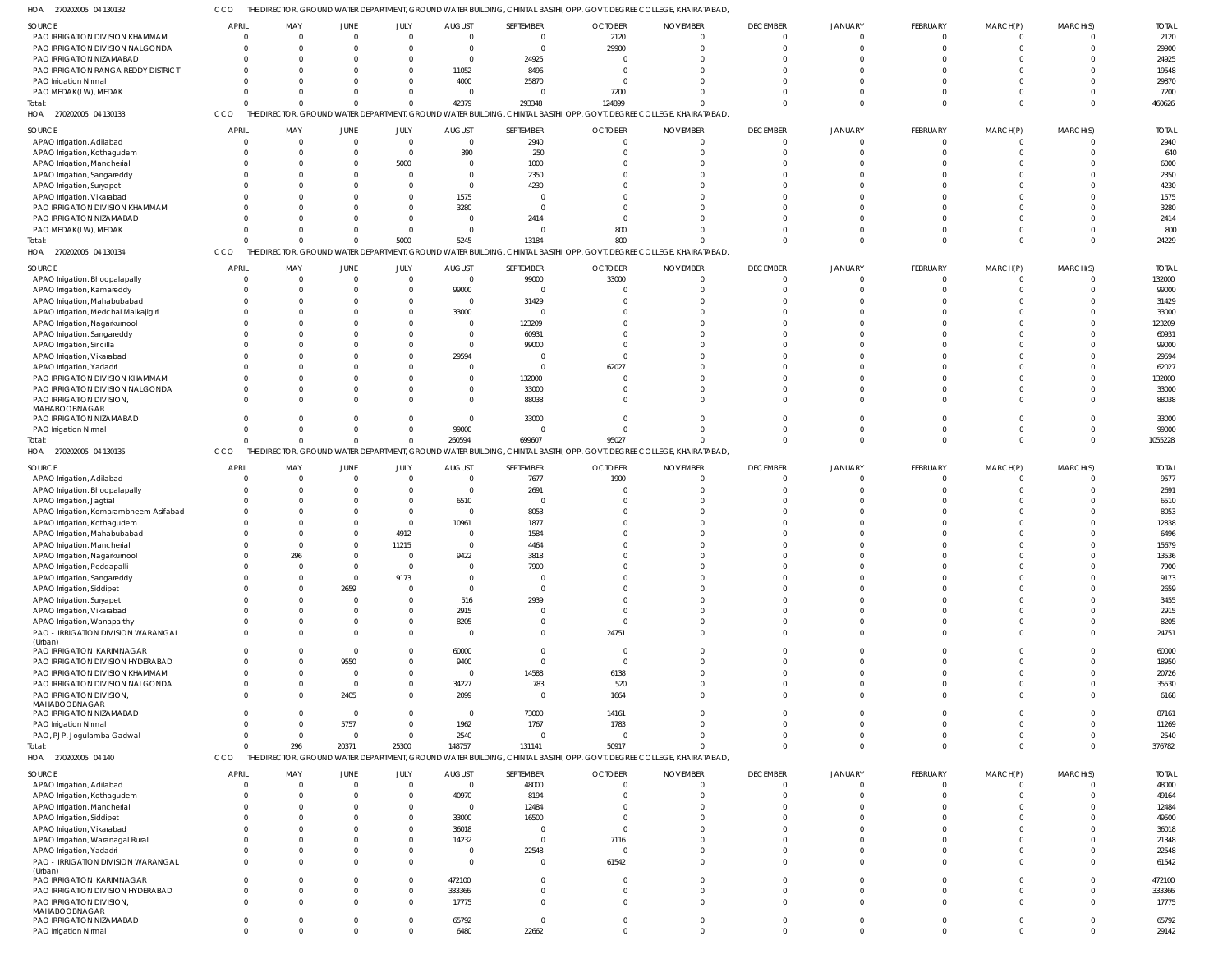270202005 04 140 HOA 270202005 04 240 HOA 270202005 04 290291 HOA 270202005 04 290292 HOA 270202005 04 290293 HOA 270202005 04 290294 270202005 04 290296 270202005 04 300302 HOA 270202005 04 510511 HOA 27020278925 04 500503 HOA 270500001 01 010011 270500001 01 010012 HOA HOA HOA HOA THE DIRECTOR, GROUND WATER DEPARTMENT, GROUND WATER BUILDING, CHINTAL BASTHI, OPP. GOVT. DEGREE COLLEGE, KHAIRATABAD, THE DIRECTOR, GROUND WATER DEPARTMENT, GROUND WATER BUILDING, CHINTAL BASTHI, OPP. GOVT. DEGREE COLLEGE, KHAIRATABAD, THE DIRECTOR, GROUND WATER DEPARTMENT, GROUND WATER BUILDING, CHINTAL BASTHI, OPP. GOVT. DEGREE COLLEGE, KHAIRATABAD, THE DIRECTOR, GROUND WATER DEPARTMENT, GROUND WATER BUILDING, CHINTAL BASTHI, OPP. GOVT. DEGREE COLLEGE, KHAIRATABAD, THE DIRECTOR, GROUND WATER DEPARTMENT, GROUND WATER BUILDING, CHINTAL BASTHI, OPP. GOVT. DEGREE COLLEGE, KHAIRATABAD, THE DIRECTOR, GROUND WATER DEPARTMENT, GROUND WATER BUILDING, CHINTAL BASTHI, OPP. GOVT. DEGREE COLLEGE, KHAIRATABAD, THE DIRECTOR, GROUND WATER DEPARTMENT, GROUND WATER BUILDING, CHINTAL BASTHI, OPP. GOVT. DEGREE COLLEGE, KHAIRATABAD, THE DIRECTOR, GROUND WATER DEPARTMENT, GROUND WATER BUILDING, CHINTAL BASTHI, OPP. GOVT. DEGREE COLLEGE, KHAIRATABAD, THE DIRECTOR, GROUND WATER DEPARTMENT, GROUND WATER BUILDING, CHINTAL BASTHI, OPP. GOVT. DEGREE COLLEGE, KHAIRATABAD, THE DIRECTOR, GROUND WATER DEPARTMENT, GROUND WATER BUILDING, CHINTAL BASTHI, OPP. GOVT. DEGREE COLLEGE, KHAIRATABAD, THE COMMISSIONER, COMMAND AREA DEVELOPMENT AUTHORITY, II FLOOR, JALASOUDHA BUILDING ERRUM MANZIL THE COMMISSIONER, COMMAND AREA DEVELOPMENT AUTHORITY, II FLOOR, JALASOUDHA BUILDING ERRUM MANZIL CCO CCO **CCO** CCO CCO CCO CCO CCO **CCO** CCO. **CCO CCO** 0  $\Omega$ 193536 1265 64148 33853  $\Omega$ 763537 0  $\Omega$ 500062 9649  $\Omega$  $\Omega$ 193304 1350 74189 38614  $\sqrt{2}$ 774257 0  $\Omega$ 474879 17345 0  $\Omega$ 195940 1750 75745 40680  $\Omega$ 779674 0  $\Omega$ 601547 12102  $\Omega$  $\bigcap$ 480422 2000 172220 79871  $\Omega$ 748869 0  $\cap$ 1192116 20908 1019733 47519 407338 2500 179201 88077 31676 953932 0  $\Omega$ 769343 32593 130388 47648 370435 2000 122823 61133  $\sqrt{2}$ 866307 9400  $\sqrt{2}$ 985017 18213 68658  $\Omega$ 338847 2300 136155 68188 30366 858102 0 2920780 1226600 18803 0 0 0 0  $\Omega$  $\cap$ 0 0 0  $\cap$ 0 0  $\Omega$ 0 0  $\Omega$  $\Omega$  $\Omega$  $\cap$  $\Omega$ 0  $\Omega$ 0  $\Omega$ 0 0 0  $\Omega$ 0  $\Omega$  $\Omega$  $\mathfrak{g}$ 0  $\Omega$ 0  $\Omega$  $\Omega$ 0 0  $\Omega$  $\Omega$  $\sqrt{2}$  $\sqrt{2}$ 0 0  $\cap$ 0  $\Omega$  $\Omega$ 0 0 0 0  $\Omega$  $\Omega$ 0 0  $\Omega$ 0  $\Omega$  $\Omega$  $\Omega$ 0  $\Omega$ 0  $\Omega$  $\bigcap$  $\Omega$ 0  $\Omega$ 0  $\Omega$ 1218779 95167 2179822 13165 824481 410416 62042 5744678 9400 2920780 5749564 129613 APAO Irrigation, Adilabad APAO Irrigation, Kothagudem APAO Irrigation, Jangaon APAO Irrigation, Komarambheem Asifabad APAO Irrigation, Mancherial APAO Irrigation, Waranagal Rural PAO - IRRIGATION DIVISION WARANGAL (Urban) PAO IRRIGATION NIZAMABAD PAO Irrigation Nirmal APAO Irrigation, Waranagal Rural PAO - IRRIGATION DIVISION WARANGAL (Urban) PAO IRRIGATION NIZAMABAD APAO Irrigation, Jangaon APAO Irrigation, Komarambheem Asifabad APAO Irrigation, Mancherial APAO Irrigation, Waranagal Rural PAO - IRRIGATION DIVISION WARANGAL (Urban) PAO IRRIGATION NIZAMABAD PAO Irrigation Nirmal APAO Irrigation, Jangaon APAO Irrigation, Komarambheem Asifabad APAO Irrigation, Mancherial APAO Irrigation, Waranagal Rural PAO - IRRIGATION DIVISION WARANGAL (Urban) PAO IRRIGATION NIZAMABAD PAO Irrigation Nirmal PAO - IRRIGATION DIVISION WARANGAL (Urban) PAO Irrigation Nirmal PAO IRRIGATION DIVISION HYDERABAD APAO Irrigation, Kothagudem APAO Irrigation, Jangaon APAO Irrigation, Mahabubabad APAO Irrigation, Siddipet APAO Irrigation, Siricilla PAO IRRIGATION DIVISION KHAMMAM PAO Irrigation Nirmal PAO IRRIGATION DIVISION HYDERABAD PAO IRRIGATION DIVISION HYDERABAD SOURCE SOURCE SOURCE **SOURCE** SOURCE SOURCE SOURCE **SOURCE SOURCE SOURCE** SOURCE **SOURCE**  $\mathfrak{c}$ 0 19828 0 40190 35717 19843 57043 20915 450 250 565 6567  $\Omega$ 13333 11820 6567 18922 6939 2839  $\Omega$ 5765 7049 3916 11284 3000 0 0 763537 0  $\mathbf{C}$  $\Omega$ 0  $\Omega$  $\Omega$ 0 500062 9649 APRIL **APRIL** APRIL APRIL **APRIL** APRIL APRIL **APRIL** APRIL APRIL **APRIL** APRIL 0 0 19828 0 41260 33570 19843 55022 23781 500 250 600 6567  $\sqrt{0}$ 13692 13133 6567 20166 14064 2839  $\sqrt{0}$ 5920 7832 3916 12026 6081 0 0 774257 0 0  $\Omega$ 0  $\Omega$  $\Omega$ 0 474879 17345 MAY MAY MAY MAY MAY MAY MAY MAY MAY MAY MAY MAY 0 0 19828 0 41260 33570 19843 59969 21470 500 250 1000 6567  $\Omega$ 13692 13133 6567 28661 7125 2839  $\Omega$ 5920 7832 3916 17092 3081 0 0 779674 0  $\mathbf{C}$  $\Omega$  $\overline{0}$  $\Omega$  $\Omega$  $\mathbf 0$ 601547 12102 JUNE JUNE JUNE JUNE JUNE JUNE JUNE JUNE JUNE JUNE JUNE JUNE 0 0 39655 145519 82520 39685 39685 86370 46988 500 500 1000 13133 48280 27382 13133 13133 28660 28499 5678 17275 11839 7832 7832 17092 12323  $\Omega$ 0 748869 0 0  $\sqrt{2}$ 0  $\Omega$ 0 0 1192116 20908 JULY JULY JULY JULY JULY JULY JULY JULY JULY JULY JULY JULY 0 47519 39655 39580 114163 39685 39685 91630 42940 500 500 1500 13133 13133 68099 13133 13133 44321 14249 5678 4699 29444 7832 7832 26431 6161 0 31676 953932 0 0  $\Omega$ 0 0  $\Omega$ 0 769343 32593 AUGUST AUGUST AUGUST AUGUST AUGUST AUGUST AUGUST AUGUST AUGUST **AUGUST** AUGUST AUGUST 47648  $\Omega$ 39655 39580 82520 39685 39685 86370 42940 500 500 1000 13133 13133 27382 13133 13133 28660 14249 5678 4699 11839 7832 7832 17092 6161  $\Omega$ 0 866307 9400 0 0 0 0 0 0 985017 18213 SEPTEMBER SEPTEMBER SEPTEMBER SEPTEMBER SEPTEMBER SEPTEMBER SEPTEMBER SEPTEMBER SEPTEMBER SEPTEMBER SEPTEMBER SEPTEMBER 0  $\Omega$ 28602 39580 39580 50214 37187 86370 57314 550 750 1000 32834 13133 13133 14446 19700 28660 14249 14195 4699 5678 8615 11748 17092 6161 30366 0 858102  $\Omega$ 47910 148045 930796 305548 861972 626509 1226600 18803 **OCTOBER OCTOBER OCTOBER OCTOBER OCTOBER** OCTOBER OCTOBER **OCTOBER** OCTOBER **OCTOBER OCTOBER OCTOBER** 0 0 0 0  $\Omega$ 0  $\Omega$ 0  $\Omega$ 0 0 0  $\Omega$ 0 0  $\Omega$ 0 0 0  $\Omega$  $\Omega$ 0  $\Omega$ 0 0 0  $\Omega$ 0 0 0 0  $\Omega$ 0  $\Omega$ 0 0  $\Omega$ 0 NOVEMBER NOVEMBER NOVEMBER NOVEMBER NOVEMBER NOVEMBER NOVEMBER NOVEMBER NOVEMBER NOVEMBER NOVEMBER NOVEMBER 0 0 0 0  $\Omega$ 0 0 0  $\Omega$ 0  $\Omega$ 0  $\Omega$  $\Omega$ 0  $\Omega$ 0  $\Omega$ 0  $\Omega$  $\Omega$ 0  $\Omega$  $\Omega$  $\Omega$ 0  $\Omega$ 0  $\Omega$ 0 0  $\Omega$ 0 0  $\Omega$ 0  $\Omega$ 0 DECEMBER **DECEMBER** DECEMBER DECEMBER DECEMBER DECEMBER DECEMBER DECEMBER DECEMBER **DECEMBER** DECEMBER DECEMBER  $\mathbf{C}$ 0  $\Omega$ 0  $\Omega$ 0 0 0  $\Omega$ 0  $\Omega$ 0  $\Omega$ 0  $\mathbf{C}$  $\Omega$ 0  $\Omega$ 0 0  $\Omega$  $\mathbf{C}$  $\Omega$  $\mathfrak{c}$  $\Omega$ 0 0 0 0 0 0  $\Omega$  $\mathfrak{c}$ 0  $\Omega$ 0  $\Omega$ 0 JANUARY JANUARY JANUARY JANUARY **JANUARY** JANUARY JANUARY JANUARY JANUARY JANUARY JANUARY JANUARY 0 0 0 0  $\Omega$ 0 0 0  $\Omega$ 0  $\Omega$ 0  $\Omega$  $\Omega$ 0  $\Omega$ 0  $\Omega$ 0  $\Omega$  $\Omega$ 0  $\Omega$ 0  $\Omega$ 0 0 0  $\Omega$ 0 0  $\Omega$ 0  $\Omega$  $\Omega$ 0  $\Omega$ 0 FEBRUARY **FEBRUARY** FEBRUARY FEBRUARY FEBRUARY FEBRUARY FEBRUARY FEBRUARY FEBRUARY FEBRUARY FEBRUARY FEBRUARY 0 0  $\Omega$ 0  $\Omega$ 0 0 0  $\Omega$ 0  $\Omega$  $\overline{0}$  $\Omega$ 0 0  $\Omega$ 0  $\Omega$ 0  $\Omega$  $\Omega$ 0  $\Omega$  $\overline{0}$  $\Omega$ 0 0 0 0 0 0  $\Omega$ 0  $\Omega$  $\Omega$ 0  $\Omega$ 0 MARCH(P) MARCH(P) MARCH(P) MARCH(P) MARCH(P) MARCH(P) MARCH(P) MARCH(P) MARCH(P) MARCH(P) MARCH(P) MARCH(P) 0 0 0 0  $\Omega$ 0  $\Omega$ 0  $\Omega$ 0 0 0  $^{\circ}$  $\Omega$ 0  $\Omega$ 0  $\Omega$ 0  $\Omega$  $\bigcap$ 0  $\bigcap$ 0  $\Omega$ 0  $\Omega$ 0  $\Omega$ 0 0  $\bigcap$ 0  $\Omega$  $\bigcap$ 0  $\Omega$ 0 MARCH(S) MARCH(S) MARCH(S) MARCH(S) MARCH(S) MARCH(S) MARCH(S) MARCH(S) MARCH(S) MARCH(S) MARCH(S) MARCH(S) 47648 47519 207051 264259 441493 272126 215771 522774 256348 3500 3000 6665 91934 87679 176713 91931 78800 198050 99374 39746 31372 76405 54824 46992 118109 42968 30366 31676 5744678 9400 47910 148045 930796 305548 861972 626509 5749564 129613 TOTAL TOTAL TOTAL TOTAL TOTAL TOTAL TOTAL TOTAL TOTAL TOTAL TOTAL TOTAL Total: Total: Total: Total: Total: Total: Total: Total: Total: Total: **Total** Total: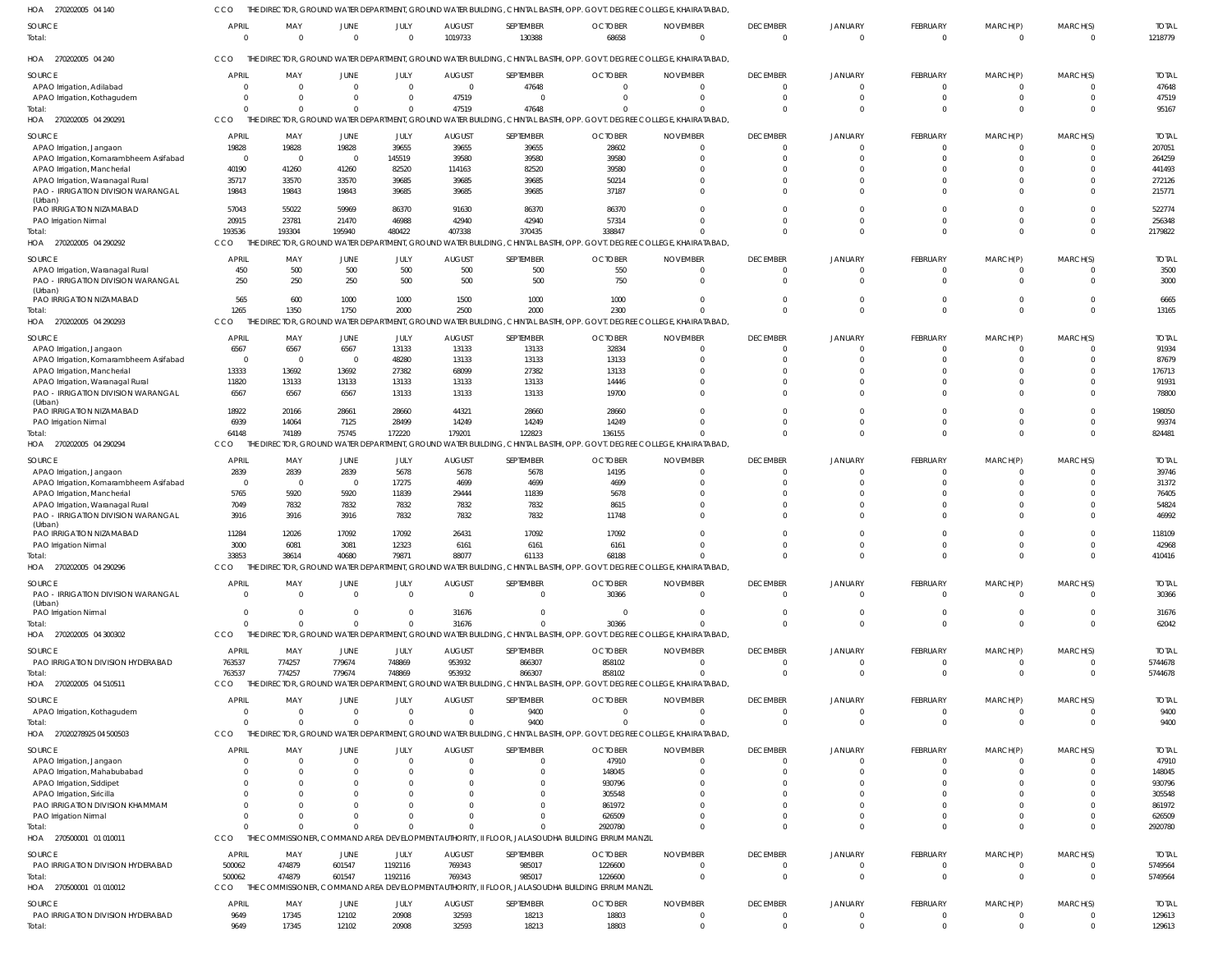| HOA 270500001 01 010013                                                           | CCO                            |                                     |                   |                                                      |                        |                                                                                                 | THE COMMISSIONER, COMMAND AREA DEVELOPMENT AUTHORITY, II FLOOR, JALASOUDHA BUILDING ERRUM MANZIL          |                             |                                   |                                  |                      |                            |                         |                        |
|-----------------------------------------------------------------------------------|--------------------------------|-------------------------------------|-------------------|------------------------------------------------------|------------------------|-------------------------------------------------------------------------------------------------|-----------------------------------------------------------------------------------------------------------|-----------------------------|-----------------------------------|----------------------------------|----------------------|----------------------------|-------------------------|------------------------|
| SOURCE                                                                            | <b>APRIL</b>                   | MAY                                 | JUNE              | JULY                                                 | <b>AUGUST</b>          | SEPTEMBER                                                                                       | <b>OCTOBER</b>                                                                                            | <b>NOVEMBER</b>             | <b>DECEMBER</b>                   | <b>JANUARY</b>                   | <b>FEBRUARY</b>      | MARCH(P)                   | MARCH(S)                | <b>TOTAL</b>           |
| PAO IRRIGATION DIVISION HYDERABAD                                                 | 165903                         | 297467                              | 222126            | 374775                                               | 591056                 | 327035                                                                                          | 317087                                                                                                    |                             | $\overline{0}$                    | 0                                | - 0                  | $\Omega$                   | 0                       | 2295449                |
| Total:                                                                            | 165903                         | 297467                              | 222126            | 374775                                               | 591056                 | 327035                                                                                          | 317087                                                                                                    | $\Omega$                    | $\overline{0}$                    | $\Omega$                         | $\Omega$             | $\Omega$                   | $\overline{0}$          | 2295449                |
| HOA 270500001 01 010016                                                           | CCO                            | THE COMMISSIONER,                   |                   |                                                      |                        |                                                                                                 | COMMAND AREA DEVELOPMENT AUTHORITY, II FLOOR, JALASOUDHA BUILDING ERRUM MANZIL                            |                             |                                   |                                  |                      |                            |                         |                        |
| SOURCE                                                                            | <b>APRIL</b>                   | MAY                                 | JUNE              | JULY                                                 | <b>AUGUST</b>          | SEPTEMBER                                                                                       | <b>OCTOBER</b>                                                                                            | <b>NOVEMBER</b>             | <b>DECEMBER</b>                   | <b>JANUARY</b>                   | FEBRUARY             | MARCH(P)                   | MARCH(S)                | <b>TOTAL</b>           |
| PAO IRRIGATION DIVISION HYDERABAD                                                 | 144619                         | 261580                              | 188425            | 332987                                               | 503014                 | 283657                                                                                          | 288207                                                                                                    |                             | $\overline{0}$                    | 0                                | $\Omega$             | $\overline{0}$             | 0                       | 2002489                |
| Total:                                                                            | 144619                         | 261580                              | 188425            | 332987                                               | 503014                 | 283657                                                                                          | 288207                                                                                                    |                             | $\Omega$                          | $\Omega$                         | $\Omega$             | $\Omega$                   | $\mathbf 0$             | 2002489                |
| HOA 270500001 01 010017                                                           | CCO                            |                                     |                   | THE COMMISSIONER, COMMAND AREA DEVELOPMENT AUTHORITY |                        |                                                                                                 | , II FLOOR, JALASOUDHA BUILDING ERRUM MANZIL                                                              |                             |                                   |                                  |                      |                            |                         |                        |
| SOURCE                                                                            | <b>APRIL</b>                   | MAY                                 | JUNE              | JULY                                                 | <b>AUGUST</b>          | SEPTEMBER                                                                                       | <b>OCTOBER</b>                                                                                            | <b>NOVEMBER</b>             | <b>DECEMBER</b>                   | <b>JANUARY</b>                   | <b>FEBRUARY</b>      | MARCH(P)                   | MARCH(S)                | <b>TOTAL</b>           |
| PAO IRRIGATION DIVISION HYDERABAD                                                 | $\overline{0}$                 | $\overline{\mathbf{0}}$             | 6750              | $\overline{0}$                                       | $\Omega$               | $\overline{0}$                                                                                  | 24750                                                                                                     |                             | $\overline{0}$                    | $\Omega$                         |                      | $\Omega$                   | 0                       | 31500                  |
| Total:                                                                            | $\Omega$<br>CCO                | $\Omega$                            | 6750              | $\Omega$                                             |                        | $\Omega$                                                                                        | 24750<br>THE COMMISSIONER, COMMAND AREA DEVELOPMENT AUTHORITY, II FLOOR, JALASOUDHA BUILDING ERRUM MANZIL |                             | $\overline{0}$                    | $\Omega$                         | $\Omega$             | $\Omega$                   | $\overline{0}$          | 31500                  |
| HOA 270500001 01 010018                                                           |                                |                                     |                   |                                                      |                        |                                                                                                 |                                                                                                           |                             |                                   |                                  |                      |                            |                         |                        |
| SOURCE                                                                            | <b>APRIL</b>                   | MAY                                 | JUNE              | JULY                                                 | <b>AUGUST</b>          | SEPTEMBER                                                                                       | <b>OCTOBER</b>                                                                                            | <b>NOVEMBER</b>             | <b>DECEMBER</b>                   | <b>JANUARY</b>                   | <b>FEBRUARY</b>      | MARCH(P)                   | MARCH(S)                | <b>TOTAL</b>           |
| PAO IRRIGATION DIVISION HYDERABAD                                                 | $\Omega$<br>$\Omega$           | $\overline{\mathbf{0}}$<br>$\Omega$ |                   | $\Omega$<br>$\Omega$                                 | 110269<br>110269       | 270470<br>270470                                                                                |                                                                                                           |                             | $\overline{0}$<br>$\overline{0}$  | 0<br>$\Omega$                    | - 0<br>$\Omega$      | 0<br>$\Omega$              | 0<br>0                  | 380739<br>380739       |
| Total:<br>HOA 270500001 01 130131                                                 | <b>CCO</b>                     |                                     |                   |                                                      |                        |                                                                                                 | THE COMMISSIONER, COMMAND AREA DEVELOPMENT AUTHORITY, II FLOOR, JALASOUDHA BUILDING ERRUM MANZIL          |                             |                                   |                                  |                      |                            |                         |                        |
|                                                                                   |                                |                                     |                   |                                                      |                        |                                                                                                 |                                                                                                           |                             |                                   |                                  |                      |                            |                         |                        |
| SOURCE<br>PAO IRRIGATION DIVISION HYDERABAD                                       | <b>APRIL</b><br>$\overline{0}$ | MAY<br>18370                        | JUNE<br>0         | <b>JULY</b><br>$\overline{0}$                        | <b>AUGUST</b><br>12818 | SEPTEMBER<br>94764                                                                              | <b>OCTOBER</b><br>6921                                                                                    | <b>NOVEMBER</b><br>$\Omega$ | <b>DECEMBER</b><br>$\overline{0}$ | <b>JANUARY</b><br>$\Omega$       | FEBRUARY<br>- 0      | MARCH(P)<br>$\Omega$       | MARCH(S)<br>0           | <b>TOTAL</b><br>132873 |
| Total:                                                                            | $\Omega$                       | 18370                               | $\Omega$          | $\Omega$                                             | 12818                  | 94764                                                                                           | 6921                                                                                                      |                             | $\Omega$                          | $\Omega$                         | $\Omega$             | $\Omega$                   | $\Omega$                | 132873                 |
| HOA 270500001 01 130132                                                           | CCO                            | THE CO                              |                   | MISSIONER, COMMAND AREA DEVELOPMENT AUTHORITY        |                        |                                                                                                 | , II FLOOR, JALASOUDHA BUILDING ERRUM MANZIL                                                              |                             |                                   |                                  |                      |                            |                         |                        |
| SOURCE                                                                            | <b>APRIL</b>                   | MAY                                 | JUNE              | JULY                                                 | <b>AUGUST</b>          | SEPTEMBER                                                                                       | <b>OCTOBER</b>                                                                                            | <b>NOVEMBER</b>             | <b>DECEMBER</b>                   | <b>JANUARY</b>                   | FEBRUARY             | MARCH(P)                   | MARCH(S)                | <b>TOTAL</b>           |
| PAO IRRIGATION DIVISION HYDERABAD                                                 | $\Omega$                       | $\overline{\mathbf{0}}$             |                   | $\overline{0}$                                       | 66859                  | 1416                                                                                            | 750                                                                                                       |                             | $\overline{0}$                    | 0                                | $\Omega$             | $\Omega$                   | 0                       | 69025                  |
| Total:                                                                            | $\Omega$                       | - 0                                 |                   | $\overline{0}$                                       | 66859                  | 1416                                                                                            | 750                                                                                                       |                             | $\Omega$                          | $\Omega$                         | $\Omega$             | $\Omega$                   | $\Omega$                | 69025                  |
| HOA 270500001 01 240                                                              | CCO                            |                                     |                   |                                                      |                        |                                                                                                 | THE COMMISSIONER, COMMAND AREA DEVELOPMENT AUTHORITY, II FLOOR, JALASOUDHA BUILDING ERRUM MANZIL          |                             |                                   |                                  |                      |                            |                         |                        |
| SOURCE                                                                            | <b>APRIL</b>                   | MAY                                 | JUNE              | JULY                                                 | <b>AUGUST</b>          | SEPTEMBER                                                                                       | <b>OCTOBER</b>                                                                                            | <b>NOVEMBER</b>             | <b>DECEMBER</b>                   | <b>JANUARY</b>                   | FEBRUARY             | MARCH(P)                   | MARCH(S)                | <b>TOTAL</b>           |
| PAO IRRIGATION DIVISION HYDERABAD                                                 | $\Omega$                       | $\overline{\mathbf{0}}$             | 53327             | 21357                                                | 38891                  | 21184                                                                                           | 6820                                                                                                      |                             | $\overline{0}$                    | $\Omega$                         |                      | $\Omega$                   | 0                       | 141579                 |
| Total:                                                                            | $\Omega$                       | $\Omega$                            | 53327             | 21357                                                | 38891                  | 21184                                                                                           | 6820                                                                                                      |                             | $\Omega$                          | $\Omega$                         | $\Omega$             | $\Omega$                   | $\Omega$                | 141579                 |
| HOA 270500001 01 300302                                                           | CCO                            |                                     |                   |                                                      |                        |                                                                                                 | THE COMMISSIONER, COMMAND AREA DEVELOPMENT AUTHORITY, II FLOOR, JALASOUDHA BUILDING ERRUM MANZIL          |                             |                                   |                                  |                      |                            |                         |                        |
| SOURCE                                                                            | <b>APRIL</b>                   | MAY                                 | JUNE              | JULY                                                 | <b>AUGUST</b>          | SEPTEMBER                                                                                       | <b>OCTOBER</b>                                                                                            | <b>NOVEMBER</b>             | <b>DECEMBER</b>                   | <b>JANUARY</b>                   | <b>FEBRUARY</b>      | MARCH(P)                   | MARCH(S)                | <b>TOTAL</b>           |
| PAO IRRIGATION DIVISION HYDERABAD                                                 | 44474                          | 38502                               | 40425             | 64167                                                | 49909                  | 42779                                                                                           | 42779                                                                                                     |                             | $\mathbf{0}$                      | 0                                |                      | 0                          | 0                       | 323035                 |
| Total:                                                                            | 44474                          | 38502                               | 40425             | 64167                                                | 49909                  | 42779                                                                                           | 42779                                                                                                     |                             | $\overline{0}$                    | $\Omega$                         | $\Omega$             | $\Omega$                   | $\Omega$                | 323035                 |
| HOA 270500001 01 310318                                                           | CCO                            |                                     |                   |                                                      |                        |                                                                                                 | THE COMMISSIONER, COMMAND AREA DEVELOPMENT AUTHORITY, II FLOOR, JALASOUDHA BUILDING ERRUM MANZIL          |                             |                                   |                                  |                      |                            |                         |                        |
| SOURCE                                                                            | <b>APRIL</b>                   | MAY                                 | JUNE              | JULY                                                 | <b>AUGUST</b>          | SEPTEMBER                                                                                       | <b>OCTOBER</b>                                                                                            | <b>NOVEMBER</b>             | <b>DECEMBER</b>                   | <b>JANUARY</b>                   | FEBRUARY             | MARCH(P)                   | MARCH(S)                | <b>TOTAL</b>           |
| PAO IRRIGATION DIVISION HYDERABAD                                                 | $\Omega$                       | - 0                                 |                   | 20000                                                | 20000                  | $\Omega$                                                                                        |                                                                                                           |                             | $\mathbf{0}$                      | $\Omega$                         | $\Omega$             | $\Omega$                   | 0                       | 40000                  |
| Total:                                                                            | $\Omega$                       | $\Omega$                            | $\Omega$          | 20000                                                | 20000                  | $\Omega$                                                                                        |                                                                                                           |                             | $\overline{0}$                    | $\Omega$                         | $\Omega$             | $\Omega$                   | $\Omega$                | 40000                  |
| HOA 270500200 06 310311                                                           | CCO                            |                                     |                   |                                                      |                        |                                                                                                 | THE COMMISSIONER, COMMAND AREA DEVELOPMENT AUTHORITY, II FLOOR, JALASOUDHA BUILDING ERRUM MANZIL          |                             |                                   |                                  |                      |                            |                         |                        |
| SOURCE                                                                            | <b>APRIL</b>                   | MAY                                 | JUNE              | JULY                                                 | <b>AUGUST</b>          | SEPTEMBER                                                                                       | <b>OCTOBER</b>                                                                                            | <b>NOVEMBER</b>             | <b>DECEMBER</b>                   | <b>JANUARY</b>                   | FEBRUARY             | MARCH(P)                   | MARCH(S)                | <b>TOTAL</b>           |
| PAO IRRIGATION RANGA REDDY DISTRICT                                               | $\overline{0}$                 | $\overline{0}$                      | $\Omega$          | 30000000                                             | $\Omega$               | $\overline{0}$                                                                                  | 36600000                                                                                                  |                             | $\overline{0}$                    | 0                                | $\Omega$             | $\Omega$                   | 0                       | 66600000               |
| Total:                                                                            | $\Omega$                       | - 0                                 |                   | 30000000                                             |                        | $\Omega$                                                                                        | 36600000                                                                                                  |                             | $\Omega$                          | $\Omega$                         | $\Omega$             | $\Omega$                   | $\Omega$                | 66600000               |
| HOA 305403337 04 270272                                                           | CCO                            |                                     |                   |                                                      |                        | THE ENGINEER-IN-CHIEF, (State Roads) OFFICE OF THE ENGINEER-IN-CHIEF (R&B) V FLOOR, ERRUMMANZIL |                                                                                                           |                             |                                   |                                  |                      |                            |                         |                        |
| SOURCE                                                                            | <b>APRIL</b>                   | MAY                                 | JUNE              | JULY                                                 | <b>AUGUST</b>          | SEPTEMBER                                                                                       | <b>OCTOBER</b>                                                                                            | <b>NOVEMBER</b>             | <b>DECEMBER</b>                   | <b>JANUARY</b>                   | <b>FEBRUARY</b>      | MARCH(P)                   | MARCH(S)                | <b>TOTAL</b>           |
| APAO (R&B) MEDAK (HYD)                                                            | $\Omega$                       | $\Omega$                            |                   | $\Omega$                                             |                        | $\Omega$                                                                                        | 1016253                                                                                                   |                             | $\Omega$                          |                                  |                      |                            |                         | 1016253                |
| APAO Roads & Buildings (R&B), Kamareddy<br>APAO Roads & Buildings (R&B), Siddipet | $\Omega$<br>$\overline{0}$     | $\Omega$                            |                   | $\Omega$<br>3709257                                  |                        |                                                                                                 | 3949296<br>29799099                                                                                       |                             | $\Omega$                          |                                  |                      |                            |                         | 3949296<br>33508356    |
| PAO (R&B) (NIRMAL)                                                                | $\overline{0}$                 | $\Omega$                            | $\Omega$          | $\Omega$                                             |                        | $\overline{0}$                                                                                  | 321374                                                                                                    | $\Omega$                    | $\Omega$                          | $\Omega$                         | $\Omega$             | $\Omega$                   | $\mathbf 0$             | 321374                 |
| Total:                                                                            | $\Omega$                       | $\Omega$                            | $\Omega$          | 3709257                                              |                        | $\Omega$                                                                                        | 35086022                                                                                                  | $\Omega$                    | $\Omega$                          | $\Omega$                         | $\Omega$             | $\Omega$                   | $\Omega$                | 38795279               |
| HOA 305403337 04 290291                                                           | CCO                            |                                     |                   |                                                      |                        | THE ENGINEER-IN-CHIEF, (State Roads) OFFICE OF THE ENGINEER-IN-CHIEF (R&B) V FLOOR, ERRUMMANZIL |                                                                                                           |                             |                                   |                                  |                      |                            |                         |                        |
| SOURCE                                                                            | <b>APRIL</b>                   | MAY                                 | JUNE              | JULY                                                 | <b>AUGUST</b>          | SEPTEMBER                                                                                       | <b>OCTOBER</b>                                                                                            | <b>NOVEMBER</b>             | <b>DECEMBER</b>                   | <b>JANUARY</b>                   | FEBRUARY             | MARCH(P)                   | MARCH(S)                | <b>TOTAL</b>           |
| APAO (R&B) MEDAK (HYD)                                                            | 35622                          | 33819                               | 33819             | 39580                                                | 39580                  | 39580                                                                                           | 39580                                                                                                     |                             | $\overline{0}$                    | $\overline{0}$                   | $\Omega$             | $\Omega$                   | $\overline{0}$          | 261580                 |
| APAO (R&B) TEKULAPALLY                                                            | 254736                         | 241523                              | 244103            | 304820                                               | 301577                 | 264100                                                                                          | 264100                                                                                                    |                             | $\overline{0}$                    | $\mathbf 0$                      | $\Omega$             | $\Omega$                   | $\mathbf 0$             | 1874959                |
| APAO Roads & Buildings (R&B), Kamareddy                                           | 213508                         | 203298                              | 185312            | 281841                                               | 347297                 | 264484                                                                                          | 300420                                                                                                    |                             | $\Omega$                          | $\overline{0}$                   | $\Omega$             | $\Omega$                   | $\Omega$                | 1796160                |
| APAO Roads & Buildings (R&B),<br>Komarambheem Asifabad                            | 103131                         | 97804                               | 97804             | 117527                                               | 115470                 | 116580                                                                                          | 133366                                                                                                    |                             | $\Omega$                          | $\Omega$                         | $\Omega$             | $\Omega$                   | $\Omega$                | 781682                 |
| APAO Roads & Buildings (R&B), Mancherial                                          | 94626                          | 89567                               | 89567             | 105900                                               | 105900                 | 105900                                                                                          | 128186                                                                                                    |                             | $\Omega$                          | $\Omega$                         | $\Omega$             | $\Omega$                   | $\Omega$                | 719646                 |
| APAO Roads & Buildings (R&B),                                                     | 28611                          | 27178                               | 27178             | 31790                                                | 31790                  | 31790                                                                                           | 31790                                                                                                     |                             | $\Omega$                          | $\Omega$                         | $\Omega$             | $\Omega$                   | $\Omega$                | 210127                 |
| Sangareddy                                                                        |                                |                                     |                   |                                                      |                        |                                                                                                 |                                                                                                           |                             |                                   |                                  |                      |                            |                         |                        |
| APAO Roads & Buildings (R&B), Siddipet<br>APAO Roads & Buildings (R&B), Vikarabad | 33768<br>115782                | 32059<br>111032                     | 32059<br>117493   | 37520<br>147260                                      | 37520<br>160142        | 38550<br>116580                                                                                 | 38550<br>117460                                                                                           |                             | $\Omega$<br>$\overline{0}$        | $\Omega$<br>$\overline{0}$       | $\Omega$<br>$\Omega$ | $\Omega$<br>$\Omega$       | $\Omega$<br>$\mathbf 0$ | 250026<br>885749       |
| APAO Roads & Buildings (R&B),                                                     | 26316                          | 24926                               | 24926             | 29240                                                | 103441                 | 29240                                                                                           | 29240                                                                                                     |                             | $\Omega$                          | $\Omega$                         | $\Omega$             | $\Omega$                   | $\Omega$                | 267329                 |
| Wanaparthy                                                                        |                                |                                     |                   |                                                      |                        |                                                                                                 |                                                                                                           |                             |                                   |                                  |                      |                            |                         |                        |
| PAO (R&B) (NIRMAL)                                                                | 48825                          | 46380                               | 46380             | 54250                                                | 55130                  | 55130                                                                                           | 62700                                                                                                     | $\cap$                      | $\Omega$                          | $\Omega$                         | $\Omega$             | $\Omega$                   | $\mathbf 0$             | 368795                 |
| PAO (R&B) NALGONDA<br>Total:                                                      | 165915<br>1120840              | 157334<br>1064920                   | 157334<br>1055975 | 186478<br>1336206                                    | 185110<br>1482957      | 185110<br>1247044                                                                               | 215968<br>1361360                                                                                         |                             | $\overline{0}$<br>$\Omega$        | $\overline{0}$<br>$\Omega$       | $\Omega$<br>$\Omega$ | $\overline{0}$<br>$\Omega$ | $\mathbf 0$<br>$\Omega$ | 1253249<br>8669302     |
| HOA 305403337 04 290292                                                           | <b>CCO</b>                     |                                     |                   |                                                      |                        | THE ENGINEER-IN-CHIEF, (State Roads) OFFICE OF THE ENGINEER-IN-CHIEF (R&B) V FLOOR, ERRUMMANZIL |                                                                                                           |                             |                                   |                                  |                      |                            |                         |                        |
|                                                                                   |                                |                                     |                   |                                                      |                        |                                                                                                 |                                                                                                           |                             |                                   |                                  |                      |                            |                         |                        |
| SOURCE<br>APAO (R&B) MEDAK (HYD)                                                  | <b>APRIL</b><br>180            | MAY<br>200                          | JUNE<br>200       | JULY<br>200                                          | <b>AUGUST</b><br>200   | SEPTEMBER<br>200                                                                                | <b>OCTOBER</b><br>200                                                                                     | <b>NOVEMBER</b><br>$\Omega$ | <b>DECEMBER</b><br>$\overline{0}$ | <b>JANUARY</b><br>$\overline{0}$ | FEBRUARY<br>$\Omega$ | MARCH(P)<br>$\Omega$       | MARCH(S)<br>$\Omega$    | <b>TOTAL</b><br>1380   |
| APAO (R&B) TEKULAPALLY                                                            | 3912                           | 14350                               | $\Omega$          | 5475                                                 | 5475                   | 5475                                                                                            | 5475                                                                                                      |                             | $\overline{0}$                    | $\overline{0}$                   | $\Omega$             | $\overline{0}$             | $\mathbf 0$             | 40162                  |
| APAO Roads & Buildings (R&B),                                                     | 810                            | 900                                 | 900               | 900                                                  | 900                    | 900                                                                                             | 900                                                                                                       | $\Omega$                    | $\Omega$                          | $\Omega$                         | $\Omega$             | $\Omega$                   | $\Omega$                | 6210                   |
| Komarambheem Asifabad                                                             |                                |                                     |                   |                                                      |                        |                                                                                                 |                                                                                                           |                             |                                   |                                  |                      |                            |                         |                        |
| APAO Roads & Buildings (R&B), Mancherial                                          | 540                            | 600                                 | 600               | 600                                                  | 600                    | 600                                                                                             | 660                                                                                                       | $\Omega$                    | $\Omega$<br>$\Omega$              | $\Omega$<br>$\Omega$             | $\Omega$<br>$\Omega$ | $\Omega$<br>$\Omega$       | $\Omega$                | 4200                   |
| APAO Roads & Buildings (R&B), Siddipet<br>PAO (R&B) NALGONDA                      | 180<br>1080                    | 200<br>1200                         | 200<br>1200       | 200<br>1200                                          | 200<br>1200            | 200<br>1200                                                                                     | 200<br>1320                                                                                               | $\Omega$                    | $\Omega$                          | $\overline{0}$                   | $\Omega$             | $\Omega$                   | $\Omega$<br>$\mathbf 0$ | 1380<br>8400           |
| Total:                                                                            | 6702                           | 17450                               | 3100              | 8575                                                 | 8575                   | 8575                                                                                            | 8755                                                                                                      |                             | $\Omega$                          | $\Omega$                         | $\Omega$             | $\Omega$                   | $\Omega$                | 61732                  |
| HOA 305403337 04 290293                                                           | CCO                            |                                     |                   |                                                      |                        | THE ENGINEER-IN-CHIEF, (State Roads) OFFICE OF THE ENGINEER-IN-CHIEF (R&B) V FLOOR, ERRUMMANZIL |                                                                                                           |                             |                                   |                                  |                      |                            |                         |                        |
| SOURCE                                                                            | <b>APRIL</b>                   | MAY                                 | JUNE              | JULY                                                 | <b>AUGUST</b>          | SEPTEMBER                                                                                       | <b>OCTOBER</b>                                                                                            | <b>NOVEMBER</b>             | <b>DECEMBER</b>                   | <b>JANUARY</b>                   | FEBRUARY             | MARCH(P)                   | MARCH(S)                | <b>TOTAL</b>           |
| APAO (R&B) MEDAK (HYD)                                                            | 11820                          | 13133                               | 13133             | 13133                                                | 13133                  | 13133                                                                                           | 13133                                                                                                     | $\Omega$                    | $\overline{0}$                    | $\overline{0}$                   | $\Omega$             | $\Omega$                   | $\overline{0}$          | 90618                  |
| APAO (R&B) TEKULAPALLY                                                            | 84487                          | 93016                               | 93388             | 101111                                               | 110777                 | 87606                                                                                           | 87606                                                                                                     |                             | $\overline{0}$                    | $\overline{0}$                   | $\overline{0}$       | $\overline{0}$             | $\mathbf 0$             | 657991                 |
| APAO Roads & Buildings (R&B), Kamareddy                                           | 70841                          | 78125                               | 73104             | 93521                                                | 109916                 | 90217                                                                                           | 107118                                                                                                    | $\Omega$                    | $\Omega$                          | $\overline{0}$                   | $\Omega$             | $\Omega$                   | $\Omega$                | 622842                 |
|                                                                                   |                                |                                     |                   |                                                      |                        |                                                                                                 |                                                                                                           |                             |                                   |                                  |                      |                            |                         |                        |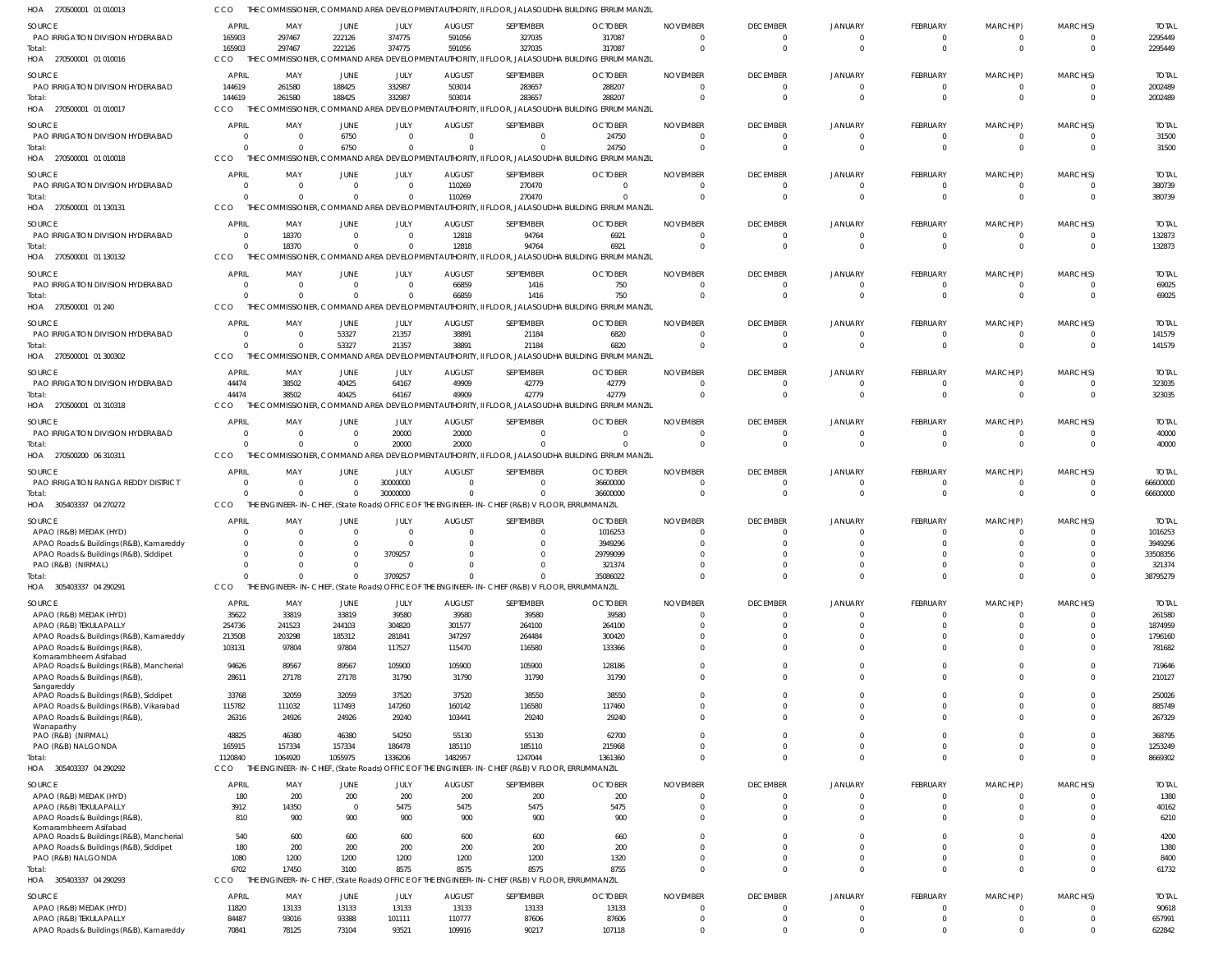305403337 04 290293 HOA CCO THE ENGINEER-IN-CHIEF, (State Roads) OFFICE OF THE ENGINEER-IN-CHIEF (R&B) V FLOOR, ERRUMMANZIL

| SOURCE<br>APAO Roads & Buildings (R&B),                                   | <b>APRIL</b><br>34208         | MAY<br>38009         | JUNE<br>38009               | JULY<br>39113               | <b>AUGUST</b><br>38304    | SEPTEMBER<br>38676                                                                              | <b>OCTOBER</b><br>38676 | <b>NOVEMBER</b><br>$\Omega$  | <b>DECEMBER</b><br>$\Omega$ | <b>JANUARY</b><br>$\Omega$ | FEBRUARY<br>$\mathbf 0$      | MARCH(P)<br>$\mathbf 0$       | MARCH(S)<br>$\Omega$ | <b>TOTAI</b><br>264995 |
|---------------------------------------------------------------------------|-------------------------------|----------------------|-----------------------------|-----------------------------|---------------------------|-------------------------------------------------------------------------------------------------|-------------------------|------------------------------|-----------------------------|----------------------------|------------------------------|-------------------------------|----------------------|------------------------|
| Komarambheem Asifabad<br>APAO Roads & Buildings (R&B), Mancherial         | 31404                         | 34894                | 34894                       | 35148                       | 35148                     | 35148                                                                                           | 38638                   |                              | $\Omega$                    |                            | $\Omega$                     | $\Omega$                      | $\Omega$             | 245274                 |
| APAO Roads & Buildings (R&B),<br>Sangareddy                               | 9495                          | 10550                | 10550                       | 10550                       | 10550                     | 10550                                                                                           | 10550                   |                              | $\Omega$                    | $\Omega$                   | $\Omega$                     | $\Omega$                      | $\Omega$             | 72795                  |
| APAO Roads & Buildings (R&B), Siddipet                                    | 11198                         | 12442                | 12442                       | 12442                       | 12442                     | 12787                                                                                           | 12787                   |                              |                             |                            | $\Omega$                     | $\Omega$                      | $\Omega$             | 86540                  |
| APAO Roads & Buildings (R&B), Vikarabad                                   | 38418                         | 41916                | 48855                       | 48854                       | 62732                     | 38676                                                                                           | 38972                   |                              |                             |                            | $\Omega$                     | $\Omega$                      | $\Omega$             | 318423                 |
| APAO Roads & Buildings (R&B),                                             | 8735                          | 9705                 | 9705                        | 9705                        | 9705                      | 9705                                                                                            | 9705                    |                              | $\Omega$                    | $\Omega$                   | $\Omega$                     | $\Omega$                      | $\Omega$             | 66965                  |
| Wanaparthy<br>PAO (R&B) (NIRMAL)                                          | 16202                         | 18002                | 18002                       | 18002                       | 18297                     | 18297                                                                                           | 20098                   |                              |                             |                            | $\Omega$                     | $\Omega$                      | $\Omega$             | 126900                 |
| PAO (R&B) NALGONDA                                                        | 55044                         | 61160                | 61160                       | 61872                       | 61414                     | 61414                                                                                           | 67530                   |                              |                             | $\Omega$                   | $\Omega$                     | $\Omega$                      | $\Omega$             | 429594                 |
| Total:                                                                    | 371852                        | 410952               | 413242                      | 443451                      | 482418                    | 416209                                                                                          | 444813                  |                              | $\Omega$                    | $\Omega$                   | $\Omega$                     | $\Omega$                      | $\Omega$             | 2982937                |
| HOA 305403337 04 290294                                                   | CCO                           | THE                  |                             |                             |                           | ENGINEER-IN-CHIEF, (State Roads) OFFICE OF THE ENGINEER-IN-CHIEF (R&B) V FLOOR, ERRUMMANZIL     |                         |                              |                             |                            |                              |                               |                      |                        |
| SOURCE                                                                    | <b>APRIL</b>                  | MAY                  | <b>JUNE</b>                 | JULY                        | <b>AUGUST</b>             | SEPTEMBER                                                                                       | <b>OCTOBER</b>          | <b>NOVEMBER</b>              | <b>DECEMBER</b>             | <b>JANUARY</b>             | FEBRUARY                     | MARCH(P)                      | MARCH(S)             | <b>TOTAI</b>           |
| APAO (R&B) MEDAK (HYD)                                                    | 4229                          | 4699                 | 4699                        | 4699                        | 4699                      | 4699                                                                                            | 4699                    | $\Omega$                     | $\Omega$                    | $\Omega$                   | $\Omega$                     | $\Omega$                      | $\Omega$             | 32423                  |
| APAO (R&B) TEKULAPALLY                                                    | 40991                         | 35239                | 33417                       | 48135                       | 51595                     | 43303                                                                                           | 43303                   |                              | $\Omega$                    | $\Omega$                   | $\mathbf 0$                  | $\mathbf 0$                   | $\Omega$             | 295983                 |
| APAO Roads & Buildings (R&B), Kamareddy                                   | 28602                         | 31526                | 30142                       | 37476                       | 47180                     | 36733                                                                                           | 43345                   |                              | $\Omega$                    | $\Omega$                   | $\Omega$                     | $\Omega$                      | $\Omega$             | 255004                 |
| APAO Roads & Buildings (R&B)                                              | 12929                         | 14366                | 14366                       | 14844                       | 14494                     | 14627                                                                                           | 14627                   |                              |                             |                            | $\Omega$                     | $\Omega$                      | $\Omega$             | 100253                 |
| Komarambheem Asifabad                                                     |                               |                      | 15087                       |                             |                           |                                                                                                 |                         |                              |                             |                            | $\Omega$                     | $\Omega$                      | $\Omega$             |                        |
| APAO Roads & Buildings (R&B), Mancherial<br>APAO Roads & Buildings (R&B), | 13578<br>3398                 | 15087<br>3775        | 3775                        | 15197<br>3775               | 15197<br>3775             | 15197<br>3775                                                                                   | 16706<br>3775           |                              | $\Omega$                    | $\Omega$                   | $\Omega$                     | $\Omega$                      | $\Omega$             | 106049<br>26048        |
| Sangareddy                                                                |                               |                      |                             |                             |                           |                                                                                                 |                         |                              |                             |                            |                              |                               |                      |                        |
| APAO Roads & Buildings (R&B), Siddipet                                    | 4007                          | 4452                 | 4452                        | 4452                        | 4452                      | 4576                                                                                            | 4576                    |                              |                             | $\Omega$                   | $\Omega$                     | $\Omega$                      | $\Omega$             | 30967                  |
| APAO Roads & Buildings (R&B), Vikarabad                                   | 14265                         | 15516                | 18516                       | 18516                       | 24516                     | 14902                                                                                           | 15008                   |                              | $\Omega$                    | $\Omega$                   | $\Omega$                     | $\Omega$                      | $\Omega$             | 121239                 |
| APAO Roads & Buildings (R&B)                                              | 3776                          | 4196                 | 4196                        | 4196                        | 4196                      | 4196                                                                                            | 4196                    |                              |                             | $\Omega$                   | $\Omega$                     | $\Omega$                      | $\Omega$             | 28952                  |
| Wanaparthy<br>PAO (R&B) (NIRMAL)                                          | 5798                          | 6442                 | 6442                        | 6442                        | 6547                      | 6547                                                                                            | 7191                    |                              |                             |                            | $\Omega$                     | $\Omega$                      | $\Omega$             | 45409                  |
| PAO (R&B) NALGONDA                                                        | 21105                         | 23451                | 23451                       | 23759                       | 23561                     | 23561                                                                                           | 25907                   |                              | $\Omega$                    | $\Omega$                   | $\Omega$                     | $\Omega$                      | $\Omega$             | 164795                 |
| Total:                                                                    | 152678                        | 158749               | 158543                      | 181491                      | 200212                    | 172116                                                                                          | 183333                  |                              | $\Omega$                    | $\Omega$                   | $\Omega$                     | $\Omega$                      | $\Omega$             | 1207122                |
| HOA 305403337 04 290296                                                   | CCO                           |                      |                             |                             |                           | THE ENGINEER-IN-CHIEF, (State Roads) OFFICE OF THE ENGINEER-IN-CHIEF (R&B) V FLOOR, ERRUMMANZIL |                         |                              |                             |                            |                              |                               |                      |                        |
|                                                                           |                               |                      |                             |                             |                           |                                                                                                 |                         |                              |                             |                            |                              |                               |                      |                        |
| SOURCE                                                                    | <b>APRIL</b>                  | MAY                  | <b>JUNE</b>                 | JULY<br>$\Omega$            | <b>AUGUST</b><br>$\Omega$ | SEPTEMBER<br>$\overline{0}$                                                                     | <b>OCTOBER</b><br>28495 | <b>NOVEMBER</b>              | <b>DECEMBER</b><br>$\Omega$ | <b>JANUARY</b><br>$\Omega$ | FEBRUARY                     | MARCH(P)                      | MARCH(S)<br>$\Omega$ | <b>TOTAI</b><br>28495  |
| APAO (R&B) MEDAK (HYD)<br>APAO (R&B) TEKULAPALLY                          | $\Omega$<br>$\Omega$          |                      | $\mathbf{0}$<br>$\Omega$    | $\Omega$                    |                           | 179171                                                                                          | - 0                     |                              | $\Omega$                    |                            | $\mathbf 0$<br>$\Omega$      | $\Omega$<br>$\Omega$          | $\Omega$             | 179171                 |
| APAO Roads & Buildings (R&B), Kamareddy                                   | $\Omega$                      |                      | $\Omega$                    | $\Omega$                    |                           | $\mathbf 0$                                                                                     | 163050                  |                              |                             |                            | $\Omega$                     | $\Omega$                      | $\Omega$             | 163050                 |
| APAO Roads & Buildings (R&B)                                              | $\Omega$                      |                      | $\Omega$                    | $\Omega$                    |                           | $\mathbf 0$                                                                                     | 84317                   |                              |                             | $\Omega$                   | $\Omega$                     | $\Omega$                      | $\Omega$             | 84317                  |
| Komarambheem Asifabad                                                     |                               |                      |                             |                             |                           |                                                                                                 |                         |                              |                             |                            |                              |                               |                      |                        |
| APAO Roads & Buildings (R&B),                                             | $\Omega$                      |                      | $\Omega$                    | $\Omega$                    |                           | $\mathbf 0$                                                                                     | 22893                   |                              |                             | $\Omega$                   | $\Omega$                     | $\Omega$                      | $\Omega$             | 22893                  |
| Sangareddy<br>APAO Roads & Buildings (R&B), Vikarabad                     | $\Omega$                      |                      | $\Omega$                    | $\mathbf 0$                 | 83659                     | $\mathbf 0$                                                                                     | - 0                     |                              |                             | $\Omega$                   | $\Omega$                     | $\Omega$                      | $\Omega$             | 83659                  |
| PAO (R&B) (NIRMAL)                                                        | $\Omega$                      |                      | $\Omega$                    | $\mathbf{0}$                | $\Omega$                  | 39703                                                                                           | $\Omega$                |                              | $\Omega$                    | $\Omega$                   | $\Omega$                     | $\Omega$                      | $\Omega$             | 39703                  |
| PAO (R&B) NALGONDA                                                        | $\Omega$                      |                      | $\Omega$                    | $\Omega$                    | $\Omega$                  | $\overline{0}$                                                                                  | 134056                  |                              | $\Omega$                    | $\Omega$                   | $\mathbf 0$                  | $\mathbf 0$                   | $\Omega$             | 134056                 |
| Total:                                                                    | $\Omega$                      |                      | $\Omega$                    | $\Omega$                    | 83659                     | 218874                                                                                          | 432811                  |                              | $\Omega$                    | $\Omega$                   | $\Omega$                     | $\mathbf 0$                   | $\Omega$             | 735344                 |
|                                                                           |                               |                      |                             |                             |                           |                                                                                                 |                         |                              |                             |                            |                              |                               |                      |                        |
| HOA 305404196 12 270272                                                   | CCO                           |                      |                             |                             |                           | ENGINEER-IN-CHIEF, (GENL.&PR) ERRAMANZIL COLONY HYDERABAD ERRA MANJIL Telangana,                |                         |                              |                             |                            |                              |                               |                      |                        |
|                                                                           |                               |                      |                             |                             |                           |                                                                                                 |                         |                              |                             |                            |                              |                               |                      |                        |
| SOURCE                                                                    | <b>APRIL</b>                  | MAY                  | <b>JUNE</b>                 | JULY                        | <b>AUGUST</b><br>$\Omega$ | SEPTEMBER                                                                                       | <b>OCTOBER</b>          | <b>NOVEMBER</b><br>$\bigcap$ | <b>DECEMBER</b>             | <b>JANUARY</b>             | FEBRUARY                     | MARCH(P)                      | MARCH(S)             | <b>TOTAL</b>           |
| APAO Panchayat Raj (PR), Nagarkurnool                                     | $\overline{0}$<br>$\Omega$    | $\Omega$<br>$\Omega$ | $\Omega$                    | $\mathbf{0}$                |                           | $\mathbf{0}$                                                                                    | 26581411                |                              | $\Omega$<br>$\Omega$        | $\Omega$<br>$\Omega$       | $\Omega$                     | $\Omega$<br>$\Omega$          | $\Omega$<br>$\Omega$ | 26581411               |
| APAO Panchayat Raj (PR), Siddipet<br>APAO Panchayat Raj (PR), Waranagal   | $\Omega$                      | $\Omega$             | $\mathbf{0}$<br>$\Omega$    | $\mathbf{0}$<br>$\Omega$    |                           | $\mathbf 0$<br>$\Omega$                                                                         | 1681662<br>17864007     |                              |                             |                            | $\mathbf 0$<br>$\Omega$      | $\Omega$                      | $\Omega$             | 1681662<br>17864007    |
| Rural                                                                     |                               |                      |                             |                             |                           |                                                                                                 |                         |                              |                             |                            |                              |                               |                      |                        |
| PAO (PR) MAHABOOBNAGAR                                                    | $\Omega$                      |                      | $\Omega$                    | $\Omega$                    | $\Omega$                  | $\Omega$                                                                                        | 10846722                |                              | $\Omega$                    | $\Omega$                   | $\Omega$                     | $\Omega$                      | $\Omega$             | 10846722               |
| Total:                                                                    | $\Omega$                      | $\cap$               | $\Omega$                    | $\Omega$                    | $\Omega$                  | $\Omega$                                                                                        | 56973802                |                              |                             |                            | $\Omega$                     | $\Omega$                      | $\overline{0}$       | 56973802               |
| HOA 305404800 07 270272                                                   | CCO                           |                      |                             |                             |                           | THE ENGINEER-IN-CHIEF, (State Roads) OFFICE OF THE ENGINEER-IN-CHIEF (R&B) V FLOOR, ERRUMMANZIL |                         |                              |                             |                            |                              |                               |                      |                        |
| SOURCE                                                                    | <b>APRIL</b>                  | MAY                  | JUNE                        | JULY                        | <b>AUGUST</b>             | SEPTEMBER                                                                                       | <b>OCTOBER</b>          | <b>NOVEMBER</b>              | <b>DECEMBER</b>             | <b>JANUARY</b>             | FEBRUARY                     | MARCH(P)                      | MARCH(S)             | <b>TOTAL</b>           |
| APAO (R&B) MEDAK (HYD)                                                    | 0                             | - 0                  | $\overline{0}$              | $\mathbf{0}$                | $\Omega$                  | 14025935                                                                                        | 78990045                |                              | $\mathbf 0$                 | $\overline{0}$             | $\overline{0}$               | $\mathbf 0$                   | $\overline{0}$       | 93015980               |
| APAO (R&B) POCHAMPAD (NIZAMABAD)                                          | $\Omega$                      |                      | $\overline{0}$              | 54156002                    |                           | 851743                                                                                          | 90493048                |                              | $\Omega$                    | $\Omega$                   | $\mathbf 0$                  | $\Omega$                      | $\Omega$             | 145500793              |
| APAO (R&B) TEKULAPALLY                                                    | $\Omega$                      |                      | $\Omega$                    | $\Omega$                    |                           | $\mathbf{0}$                                                                                    | 2375243                 |                              | $\Omega$                    | $\Omega$                   | $\mathbf 0$                  | $\Omega$                      | $\Omega$             | 2375243                |
| APAO Roads & Buildings (R&B), Adilabad                                    | $^{\circ}$                    |                      | $\Omega$                    | $\Omega$                    |                           | $\mathbf 0$                                                                                     | 426598                  |                              | <sup>0</sup>                | $\Omega$                   | $\Omega$                     | $\Omega$                      | $\Omega$             | 426598                 |
| APAO Roads & Buildings (R&B),<br>Bhoopalapally                            | $\Omega$                      |                      | $\Omega$                    | $\Omega$                    |                           | $\mathbf{0}$                                                                                    | 2460781                 |                              | $\Omega$                    | $\Omega$                   | $\mathbf 0$                  | $\mathbf 0$                   | $\Omega$             | 2460781                |
| APAO Roads & Buildings (R&B), Jagtial                                     | $\mathbf{0}$                  |                      | $\Omega$                    | $\Omega$                    |                           | $\mathbf{0}$                                                                                    | 7233769                 |                              | $\Omega$                    | $\Omega$                   | $\mathbf 0$                  | $\Omega$                      | $\Omega$             | 7233769                |
| APAO Roads & Buildings (R&B), Jangaon                                     | $\mathbf{0}$                  |                      | $\Omega$                    | $\Omega$                    |                           | $\mathbf 0$                                                                                     | 2204336                 |                              | $\Omega$                    | $\Omega$                   | $\Omega$                     | $\Omega$                      | $\Omega$             | 2204336                |
| APAO Roads & Buildings (R&B), Jogulamba                                   | $\mathbf 0$                   |                      | $\Omega$                    | $\Omega$                    |                           | $\mathbf 0$                                                                                     | 373266                  |                              | $\Omega$                    | $\Omega$                   | $\Omega$                     | $\Omega$                      | $\Omega$             | 373266                 |
| Gadwal                                                                    |                               |                      |                             | $\Omega$                    |                           |                                                                                                 |                         |                              | $\Omega$                    | $\Omega$                   | $\Omega$                     | $\Omega$                      | $\Omega$             |                        |
| APAO Roads & Buildings (R&B), Kamareddy                                   | $\overline{0}$<br>$\mathbf 0$ |                      | 43583104<br>$\overline{0}$  | $\mathbf{0}$                |                           | 2344969<br>$\mathbf 0$                                                                          | 72221880                |                              | $\Omega$                    | $\Omega$                   | $\mathbf 0$                  | $\Omega$                      | $\Omega$             | 118149953              |
| APAO Roads & Buildings (R&B)<br>Komarambheem Asifabad                     |                               |                      |                             |                             |                           |                                                                                                 | 1821664                 |                              |                             |                            |                              |                               |                      | 1821664                |
| APAO Roads & Buildings (R&B),                                             | $\overline{0}$                |                      | $\mathbf{0}$                | $\mathbf 0$                 |                           | $\mathbf{0}$                                                                                    | 2351275                 | $\Omega$                     | $\Omega$                    | $\Omega$                   | $\mathbf{0}$                 | $\Omega$                      | $\Omega$             | 2351275                |
| Mahabubabad                                                               |                               |                      |                             |                             |                           |                                                                                                 |                         |                              |                             |                            |                              |                               |                      |                        |
| APAO Roads & Buildings (R&B), Mancherial                                  | $\mathbf{0}$<br>$\Omega$      |                      | $\mathbf{0}$<br>$\Omega$    | $\mathbf 0$<br>$\Omega$     |                           | $\mathbf 0$                                                                                     | 1374593                 |                              | $\Omega$<br>$\Omega$        | $\Omega$<br>$\Omega$       | $\mathbf{0}$<br>$\Omega$     | $\mathbf 0$<br>$\Omega$       | $\Omega$<br>$\Omega$ | 1374593                |
| APAO Roads & Buildings (R&B), Medchal<br>Malkajigiri                      |                               |                      |                             |                             |                           | $\mathbf 0$                                                                                     | 4935926                 |                              |                             |                            |                              |                               |                      | 4935926                |
| APAO Roads & Buildings (R&B),                                             | $\mathbf 0$                   |                      | 274776                      | $\Omega$                    |                           | $\mathbf 0$                                                                                     | 7238738                 |                              | $\Omega$                    | $\Omega$                   | $\overline{0}$               | $\Omega$                      | $\Omega$             | 7513514                |
| Nagarkurnool                                                              |                               |                      | $\Omega$                    |                             |                           |                                                                                                 |                         |                              | $\Omega$                    | $\Omega$                   | $\Omega$                     | $\Omega$                      | $\Omega$             |                        |
| APAO Roads & Buildings (R&B), Peddapalli                                  | $\mathbf{0}$<br>$\mathbf 0$   |                      | $\Omega$                    | $\mathbf 0$<br>$\Omega$     |                           | $\mathbf{0}$<br>$\mathbf 0$                                                                     | 7129900                 |                              | $\Omega$                    | $\Omega$                   | $\mathbf 0$                  | $\Omega$                      | $\Omega$             | 7129900                |
| APAO Roads & Buildings (R&B),<br>Sangareddy                               |                               |                      |                             |                             |                           |                                                                                                 | 4338440                 |                              |                             |                            |                              |                               |                      | 4338440                |
| APAO Roads & Buildings (R&B), Siddipet                                    | $\Omega$                      |                      | <sup>0</sup>                | $\Omega$                    |                           | $\Omega$                                                                                        | 35141740                |                              | $\Omega$                    | $\Omega$                   | $\Omega$                     | $\Omega$                      | $\cap$               | 35141740               |
| APAO Roads & Buildings (R&B), Siricilla                                   | $\mathbf{0}$                  |                      | $\Omega$                    | $\Omega$                    |                           | $\mathbf 0$                                                                                     | 821374                  |                              |                             | $\Omega$                   | $\Omega$                     | $\Omega$                      | $\Omega$             | 821374                 |
| APAO Roads & Buildings (R&B), Suryapet                                    | $\Omega$                      |                      |                             | $\Omega$                    |                           | $\Omega$                                                                                        | 65258261                |                              |                             | $\Omega$                   | $\Omega$                     | $\Omega$                      | $\cap$               | 65258261               |
| APAO Roads & Buildings (R&B), Vikarabad                                   | $\mathbf{0}$                  |                      | $\Omega$                    | $\Omega$                    |                           | $\mathbf 0$                                                                                     | 48904559                |                              | $\Omega$                    | $\Omega$                   | $\Omega$                     | $\Omega$                      | $\Omega$             | 48904559               |
| APAO Roads & Buildings (R&B),                                             | $\mathbf 0$                   |                      | $\Omega$                    | $\Omega$                    |                           | $\mathbf 0$                                                                                     | 32163212                |                              |                             | $\Omega$                   | $\mathbf 0$                  | $\Omega$                      | $\Omega$             | 32163212               |
| Wanaparthy<br>APAO Roads & Buildings (R&B), Waranagal                     | $\mathbf 0$                   |                      | $\Omega$                    | $\mathbf{0}$                |                           | $\mathbf{0}$                                                                                    | 4596403                 |                              | $\Omega$                    | $\Omega$                   | $\Omega$                     | $\Omega$                      | $\cap$               | 4596403                |
| Rural                                                                     |                               |                      |                             |                             |                           |                                                                                                 |                         |                              |                             |                            |                              |                               |                      |                        |
| APAO Roads & Buildings (R&B), Yadadri                                     | $\overline{0}$                | 11409878             | $\Omega$                    | $\mathbf{0}$                | 18896588                  | $\mathbf{0}$                                                                                    | 13562997                |                              | $\Omega$                    | $\Omega$                   | $\overline{0}$               | $\Omega$                      | $\Omega$             | 43869463               |
| PAO (R&B) (NIRMAL)<br>PAO (R&B) LMD                                       | 0<br>$\mathbf 0$              |                      | $\mathbf{0}$<br>$\mathbf 0$ | $\mathbf{0}$<br>$\mathbf 0$ |                           | $\mathbf{0}$<br>$\mathbf 0$                                                                     | 2679695<br>6612393      | $\Omega$                     | $\mathbf 0$<br>$\Omega$     | $\overline{0}$<br>$\Omega$ | $\mathbf{0}$<br>$\mathbf{0}$ | $\mathbf 0$<br>$\overline{0}$ | $\Omega$<br>$\Omega$ | 2679695<br>6612393     |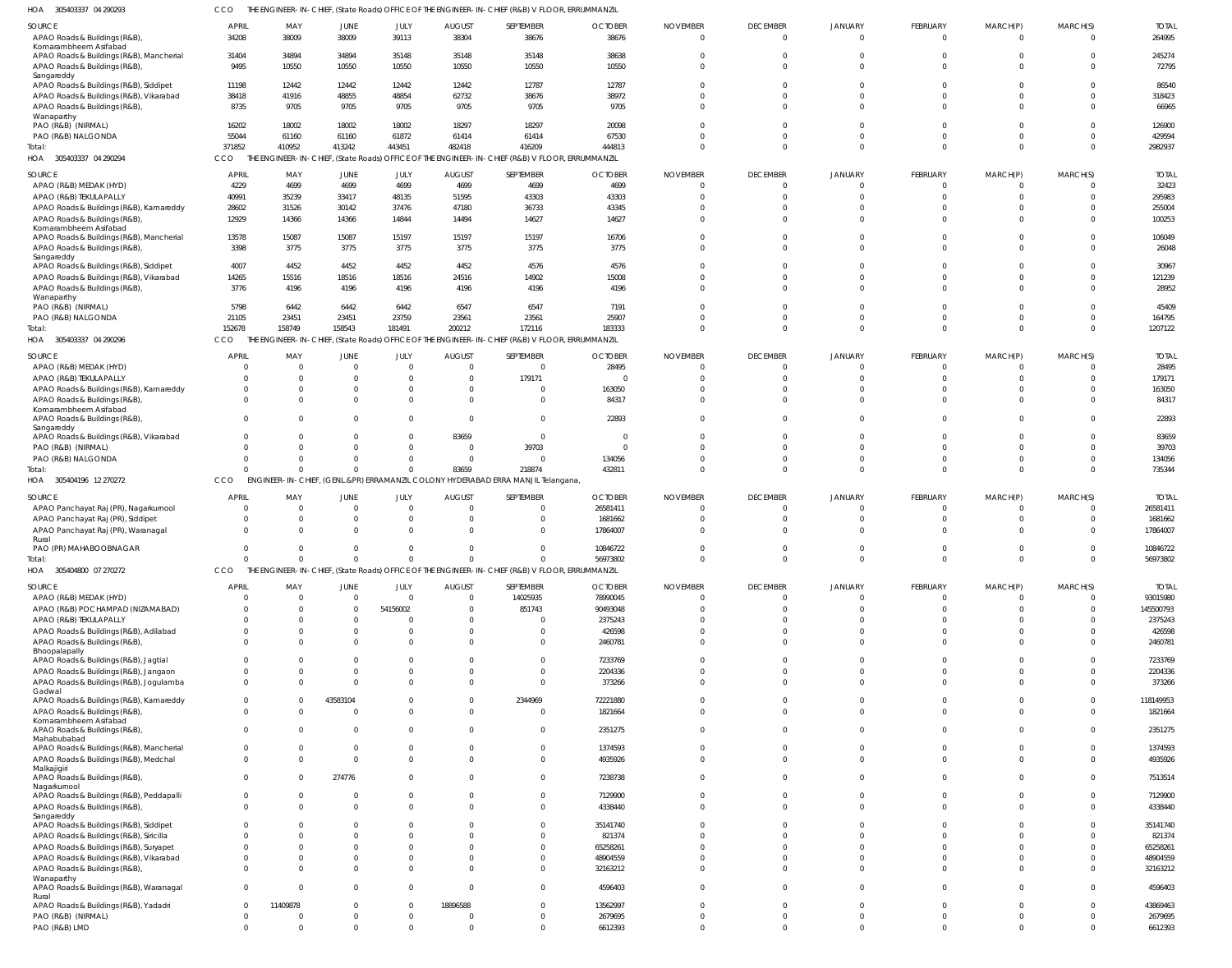305404800 07 270272 HOA CCO THE ENGINEER-IN-CHIEF, (State Roads) OFFICE OF THE ENGINEER-IN-CHIEF (R&B) V FLOOR, ERRUMMANZIL

| SOURCE                                                                            | APRIL                   | MAY               | JUNE              | JULY              | <b>AUGUST</b>          | SEPTEMBER                                                                                       | <b>OCTOBER</b>          | <b>NOVEMBER</b> | <b>DECEMBER</b>      | <b>JANUARY</b>       | FEBRUARY                | MARCH(P)                | MARCH(S)                   | <b>TOTAL</b>           |
|-----------------------------------------------------------------------------------|-------------------------|-------------------|-------------------|-------------------|------------------------|-------------------------------------------------------------------------------------------------|-------------------------|-----------------|----------------------|----------------------|-------------------------|-------------------------|----------------------------|------------------------|
| PAO (R&B) NALGONDA                                                                | $\overline{0}$          | $\overline{0}$    | $\Omega$          | $\overline{0}$    | $\Omega$               | 16951600                                                                                        | 18850686                |                 | $\mathbf 0$          | $\Omega$             | $\mathbf{0}$            | 0                       | $\overline{0}$             | 35802286               |
| Total:                                                                            | $\Omega$<br>CCO         | 11409878          | 43857880          | 54156002          | 18896588               | 34174247                                                                                        | 514560822               |                 | $\mathbf 0$          | $\Omega$             | $\mathbf 0$             | $\mathbf 0$             | $\overline{0}$             | 677055417              |
| HOA 305404800 07 290291                                                           |                         |                   |                   |                   |                        | THE ENGINEER-IN-CHIEF, (State Roads) OFFICE OF THE ENGINEER-IN-CHIEF (R&B) V FLOOR, ERRUMMANZIL |                         |                 |                      |                      |                         |                         |                            |                        |
| <b>SOURCE</b><br>APAO (R&B) HYDERABAD                                             | <b>APRIL</b><br>16145   | MAY<br>16145      | JUNE<br>16145     | JULY<br>25762     | <b>AUGUST</b><br>32290 | SEPTEMBER<br>29026                                                                              | <b>OCTOBER</b><br>33170 | <b>NOVEMBER</b> | <b>DECEMBER</b><br>0 | <b>JANUARY</b>       | FEBRUARY<br>$\Omega$    | MARCH(P)<br>$\Omega$    | MARCH(S)<br>- 0            | <b>TOTAL</b><br>168683 |
| APAO (R&B) MEDAK (HYD)                                                            | 107721                  | 102290            | 102290            | 120390            | 121210                 | 124570                                                                                          | 121910                  |                 | $\Omega$             |                      | $\Omega$                | $\Omega$                | $\Omega$                   | 800381                 |
| APAO (R&B) POCHAMPAD (NIZAMABAD)                                                  | 632487                  | 711947            | 614890            | 806312            | 889291                 | 1281285                                                                                         | 845029                  |                 |                      |                      | $\Omega$                |                         | $\Omega$                   | 5781241                |
| APAO (R&B) RANGAREDDY (HYD)                                                       | 594605                  | 566863            | 556331            | 707870            | 653846                 | 722075                                                                                          | 766222                  |                 |                      |                      | $\Omega$                | $\Omega$                | $\Omega$                   | 4567812                |
| APAO (R&B) TEKULAPALLY                                                            | 1240768                 | 1335728           | 1449869           | 1591430           | 1940344                | 1729580                                                                                         | 1684658                 |                 |                      |                      | $\Omega$                | $\Omega$                | $\Omega$                   | 10972377               |
| APAO Roads & Buildings (R&B), Adilabad<br>APAO Roads & Buildings (R&B)            | 105281<br>1168665       | 100387<br>1153157 | 100387<br>1148926 | 119010<br>1267632 | 119650<br>1211949      | 119650<br>1176919                                                                               | 145100<br>1197929       |                 |                      |                      | $\Omega$<br>$\Omega$    | $\Omega$<br>$\Omega$    | $\Omega$<br>$\Omega$       | 809465<br>8325177      |
| Bhoopalapally                                                                     |                         |                   |                   |                   |                        |                                                                                                 |                         |                 |                      |                      |                         |                         |                            |                        |
| APAO Roads & Buildings (R&B), Jagtial                                             | 24192                   | 22961             | 22961             | 27640             | 27640                  | 27640                                                                                           | 27640                   |                 | <sup>0</sup>         | $\Omega$             | $\Omega$                | $\Omega$                | $\Omega$                   | 180674                 |
| APAO Roads & Buildings (R&B), Jangaon                                             | 199995                  | 196442            | 196442            | 299297            | 300407                 | 303117                                                                                          | 343044                  |                 |                      | $\Omega$             | $\Omega$<br>$\Omega$    | $\Omega$<br>$\Omega$    | $\Omega$<br>$\Omega$       | 1838744                |
| APAO Roads & Buildings (R&B), Jogulamba<br>Gadwal                                 | 787166                  | 748692            | 748692            | 872840            | 942739                 | 933553                                                                                          | 979280                  |                 |                      |                      |                         |                         |                            | 6012962                |
| APAO Roads & Buildings (R&B), Kamareddy                                           | 208643                  | 199792            | 200673            | 235755            | 235755                 | 235755                                                                                          | 285034                  |                 |                      | $\Omega$             | $\Omega$                | $\Omega$                | $\Omega$                   | 1601407                |
| APAO Roads & Buildings (R&B)<br>Kothagudem                                        | 1177219                 | 1181199           | 1185701           | 2117522           | 1399228                | 1408554                                                                                         | 1383743                 |                 | $\Omega$             | $\Omega$             | $\Omega$                | $\Omega$                | $\Omega$                   | 9853166                |
| APAO Roads & Buildings (R&B)                                                      | 400551                  | 499685            | 403119            | 599529            | 491264                 | 480612                                                                                          | 475802                  |                 | $\Omega$             | $\Omega$             | $\Omega$                | $\Omega$                | $\Omega$                   | 3350562                |
| Mahabubabad                                                                       |                         |                   |                   |                   |                        |                                                                                                 |                         |                 |                      |                      | $\Omega$                | $\Omega$                |                            |                        |
| APAO Roads & Buildings (R&B), Mancherial<br>APAO Roads & Buildings (R&B), Medchal | 102483<br>593831        | 97561<br>560340   | 98259<br>585783   | 116330<br>716200  | 116330<br>723274       | 123196<br>761541                                                                                | 146483<br>642585        |                 | 0<br>$\Omega$        | $\Omega$             | $\Omega$                | $\Omega$                | $\overline{0}$<br>$\Omega$ | 800642<br>4583554      |
| Malkajigiri                                                                       |                         |                   |                   |                   |                        |                                                                                                 |                         |                 |                      |                      |                         |                         |                            |                        |
| APAO Roads & Buildings (R&B),                                                     | 472302                  | 412634            | 450499            | 545381            | 554465                 | 565287                                                                                          | 553505                  |                 | $\Omega$             | $\Omega$             | $\Omega$                | $\Omega$                | $\Omega$                   | 3554073                |
| Nagarkurnool<br>APAO Roads & Buildings (R&B), Peddapalli                          | 168993                  | 264307            | 357019            | 339745            | 336125                 | 368405                                                                                          | 344015                  |                 | $\Omega$             | $\Omega$             | $\Omega$                | $\Omega$                | $\mathbf 0$                | 2178609                |
| APAO Roads & Buildings (R&B)                                                      | 499286                  | 451294            | 494510            | 561620            | 521490                 | 522250                                                                                          | 529910                  |                 | $\Omega$             | $\Omega$             | $\Omega$                | $\Omega$                | $\Omega$                   | 3580360                |
| Sangareddy<br>APAO Roads & Buildings (R&B), Siddipet                              | 56484                   | 53562             | 53562             | 62760             | 62760                  | 279155                                                                                          | 65400                   |                 |                      |                      | $\Omega$                | $\Omega$                | $\Omega$                   | 633683                 |
| APAO Roads & Buildings (R&B), Siricilla                                           | - 0                     | 821035            | 401872            | 488150            | 489180                 | 491640                                                                                          | 490141                  |                 |                      |                      | $\Omega$                | $\Omega$                | $\Omega$                   | 3182018                |
| APAO Roads & Buildings (R&B), Suryapet                                            | 444260                  | 418676            | 392967            | 559552            | 575530                 | 645411                                                                                          | 655523                  |                 |                      |                      | $\Omega$                | $\Omega$                | $\Omega$                   | 3691919                |
| APAO Roads & Buildings (R&B), Vikarabad                                           | 574816                  | 549596            | 572064            | 714550            | 734638                 | 717070                                                                                          | 652100                  |                 |                      |                      | $\Omega$                | $\Omega$                | $\Omega$                   | 4514834                |
| APAO Roads & Buildings (R&B)                                                      | 183341                  | 175529            | 222969            | 228535            | 256278                 | 231795                                                                                          | 231795                  |                 |                      |                      | $\Omega$                | $\Omega$                | $\Omega$                   | 1530242                |
| Wanaparthy<br>APAO Roads & Buildings (R&B), Waranagal                             | 576479                  | 578523            | 576257            | 738534            | 741597                 | 682152                                                                                          | 807801                  |                 | $\Omega$             |                      | $\Omega$                | $\Omega$                | $\Omega$                   | 4701343                |
| Rural                                                                             |                         |                   |                   |                   |                        |                                                                                                 |                         |                 |                      |                      |                         |                         |                            |                        |
| APAO Roads & Buildings (R&B), Yadadri<br>PAO (R&B) (NIRMAL)                       | 471146<br>190206        | 474209<br>180466  | 522766<br>180466  | 834957<br>212450  | 540975<br>213150       | 608605<br>214030                                                                                | 571115<br>267195        |                 | <sup>0</sup>         | $\Omega$             | $\Omega$<br>$\Omega$    | $\Omega$<br>$\Omega$    | $\Omega$<br>$\Omega$       | 4023773<br>1457963     |
| PAO (R&B), HANUMAKONDA, Warangal                                                  | 770528                  | 775597            | 776977            | 1109474           | 1112587                | 1065779                                                                                         | 1068609                 |                 |                      |                      | $\Omega$                | $\Omega$                | $\Omega$                   | 6679551                |
| (Urban)                                                                           |                         |                   |                   |                   |                        |                                                                                                 |                         |                 |                      |                      |                         |                         |                            |                        |
| PAO (R&B) LMD                                                                     | 429090                  | 399379            | 409295            | 512473            | 460645                 | 555889                                                                                          | 420735                  |                 |                      |                      | $\Omega$                | $\Omega$                | $\Omega$                   | 3187506                |
| PAO (R&B) MAHABOOBNAGAR<br>PAO (R&B) NALGONDA                                     | 834241<br>625901        | 789825<br>595416  | 796616<br>596228  | 1187478<br>777234 | 895913<br>691230       | 899650<br>693080                                                                                | 929340<br>901027        |                 | <sup>0</sup>         | $\Omega$             | $\Omega$<br>$\Omega$    | $\Omega$<br>$\Omega$    | $\Omega$<br>$\Omega$       | 6333063<br>4880116     |
| Total:                                                                            | 13656825                | 14433237          | 14234535          | 18496412          | 17391780               | 17997271                                                                                        | 17565840                |                 |                      | $\Omega$             | $\Omega$                | $\Omega$                | $\Omega$                   | 113775900              |
| HOA 305404800 07 290292                                                           | CCO                     |                   |                   |                   |                        | THE ENGINEER-IN-CHIEF, (State Roads) OFFICE OF THE ENGINEER-IN-CHIEF (R&B) V FLOOR, ERRUMMANZIL |                         |                 |                      |                      |                         |                         |                            |                        |
| SOURCE                                                                            | <b>APRIL</b>            | MAY               | JUNE              | JULY              | <b>AUGUST</b>          | SEPTEMBER                                                                                       | <b>OCTOBER</b>          | <b>NOVEMBER</b> | <b>DECEMBER</b>      | JANUARY              | FEBRUARY                | MARCH(P)                | MARCH(S)                   | <b>TOTAL</b>           |
| APAO (R&B) HYDERABAD                                                              | 350                     | 350               | 350               | 1400              | 700                    | 1050                                                                                            | 700                     |                 |                      |                      | $\Omega$                | $\Omega$                | $\Omega$                   | 4900                   |
| APAO (R&B) MEDAK (HYD)                                                            | 360                     | 400               | 400               | 400               | 400                    | 400                                                                                             | 400                     |                 | 0                    |                      | $\Omega$                | $\Omega$                | $\Omega$                   | 2760                   |
| APAO (R&B) POCHAMPAD (NIZAMABAD)                                                  | 1730                    | 41875             | 1875<br>16483     | 2280              | 2300                   | 44315<br>10064                                                                                  | 2300                    |                 |                      |                      | $\Omega$                |                         | $\Omega$                   | 96675                  |
| APAO (R&B) RANGAREDDY (HYD)<br>APAO (R&B) TEKULAPALLY                             | 13635<br>21899          | 14983<br>27682    | 21482             | 16483<br>26575    | 14500<br>46833         | 26643                                                                                           | 16631<br>26643          |                 |                      |                      | $\mathbf 0$             | $\Omega$                | $\Omega$                   | 111581<br>197757       |
| APAO Roads & Buildings (R&B), Adilabad                                            | 896                     | 1050              | 1050              | 1050              | 1050                   | 1050                                                                                            | 1206                    |                 | $\Omega$             | $\Omega$             | $\mathbf 0$             | $\Omega$                | $\Omega$                   | 7352                   |
| APAO Roads & Buildings (R&B),                                                     | 7112                    | 5950              | 5950              | 5950              | 5950                   | 5950                                                                                            | 5950                    |                 | $\Omega$             | $\Omega$             | $\Omega$                | $\Omega$                | $\Omega$                   | 42812                  |
| Bhoopalapally<br>APAO Roads & Buildings (R&B), Jagtial                            | 180                     | 200               | 200               | 200               | 200                    | 200                                                                                             | 200                     |                 |                      | $\Omega$             | $\Omega$                | $\Omega$                | $\Omega$                   | 1380                   |
| APAO Roads & Buildings (R&B), Jangaon                                             | 1020                    | 1050              | 1050              | 1800              | 1800                   | 1800                                                                                            | 4080                    |                 | $\Omega$             | $\Omega$             | $\Omega$                | $\Omega$                | $\Omega$                   | 12600                  |
| APAO Roads & Buildings (R&B),                                                     | 29179                   | 12323             | 12240             | 12725             | 13325                  | 12925                                                                                           | 12925                   |                 | $\Omega$             | $\Omega$             | $\Omega$                | $\Omega$                | $\Omega$                   | 105642                 |
| Kothagudem                                                                        | 810                     | 1200              | 900               | 2100              | 1200                   | 1200                                                                                            | 1200                    |                 |                      | $\Omega$             | $\Omega$                | $\Omega$                | $\Omega$                   | 8610                   |
| APAO Roads & Buildings (R&B),<br>Mahabubabad                                      |                         |                   |                   |                   |                        |                                                                                                 |                         |                 |                      |                      |                         |                         |                            |                        |
| APAO Roads & Buildings (R&B), Mancherial                                          | 3780                    | 4200              | 4200              | 4200              | 4200                   | 4200                                                                                            | 4620                    |                 | $\Omega$             | $\Omega$             | $\Omega$                | $\Omega$                | $\Omega$                   | 29400                  |
| APAO Roads & Buildings (R&B)<br>Nagarkurnool                                      | 1800                    | 2000              | 2000              | 2000              | 2000                   | 2000                                                                                            | 2000                    |                 | $\Omega$             | $\Omega$             | $\Omega$                | $\Omega$                | $\Omega$                   | 13800                  |
| APAO Roads & Buildings (R&B), Peddapalli                                          | 775                     | 1375              | 2150              | 1550              | 1900                   | 1550                                                                                            | 1550                    |                 |                      | $\Omega$             | $\Omega$                | $\Omega$                | $\Omega$                   | 10850                  |
| APAO Roads & Buildings (R&B), Siddipet                                            | 180                     | 200               | 200               | 200               | 200                    | 200                                                                                             | 200                     |                 |                      | $\Omega$             | $\Omega$                | $\Omega$                | $\Omega$                   | 1380                   |
| APAO Roads & Buildings (R&B), Siricilla                                           | $\overline{\mathbf{0}}$ | 5140              | 2700              | 2800              | 2800                   | 2800                                                                                            | 2900                    |                 | $\Omega$             | $\Omega$             | $\Omega$                | $\Omega$                | $\Omega$                   | 19140                  |
| APAO Roads & Buildings (R&B), Suryapet<br>APAO Roads & Buildings (R&B),           | 2450<br>4790            | 4100<br>5322      | 2550              | 7200              | 4100<br>12340          | 4087<br>5703                                                                                    | 6600<br>5703            |                 |                      | $\Omega$<br>$\Omega$ | $\Omega$<br>$\Omega$    | $\Omega$<br>$\Omega$    | $\Omega$<br>$\Omega$       | 31087<br>44502         |
| Wanaparthy                                                                        |                         |                   | 5322              | 5322              |                        |                                                                                                 |                         |                 |                      |                      |                         |                         |                            |                        |
| APAO Roads & Buildings (R&B), Waranagal                                           | 1000                    | 1000              | 2000              | 2000              | 2000                   | 4000                                                                                            | 2000                    |                 | $\Omega$             | $\Omega$             | $\Omega$                | $\Omega$                | $\Omega$                   | 14000                  |
| Rural<br>APAO Roads & Buildings (R&B), Yadadri                                    | 4890                    | 5300              | 5600              | 8288              | 6500                   | 8900                                                                                            | 7700                    |                 | $\Omega$             | $\Omega$             | $\Omega$                | $\Omega$                | $\Omega$                   | 47178                  |
| PAO (R&B), HANUMAKONDA, Warangal                                                  | 6890                    | 7250              | 7250              | 10900             | 10900                  | 10200                                                                                           | 10250                   |                 | $\Omega$             | $\Omega$             | $\Omega$                | $\Omega$                | $\Omega$                   | 63640                  |
| (Urban)                                                                           |                         |                   |                   |                   |                        |                                                                                                 |                         |                 |                      |                      |                         |                         |                            |                        |
| PAO (R&B) LMD<br>PAO (R&B) NALGONDA                                               | 6140<br>5020            | 7800<br>5550      | 6700<br>5550      | 10000<br>6100     | 6800<br>5500           | 7305<br>5500                                                                                    | 5800<br>6780            |                 | $\Omega$<br>$\Omega$ | $\Omega$<br>$\Omega$ | $\Omega$<br>$\mathbf 0$ | $\Omega$<br>$\mathbf 0$ | $\Omega$<br>$\Omega$       | 50545<br>40000         |
| Total:                                                                            | 114886                  | 156300            | 108202            | 131523            | 147498                 | 170844                                                                                          | 128338                  |                 | $\Omega$             | $\Omega$             | $\Omega$                | $\Omega$                | $\Omega$                   | 957591                 |
| HOA 305404800 07 290293                                                           | CCO                     |                   |                   |                   |                        | THE ENGINEER-IN-CHIEF, (State Roads) OFFICE OF THE ENGINEER-IN-CHIEF (R&B) V FLOOR, ERRUMMANZIL |                         |                 |                      |                      |                         |                         |                            |                        |
| SOURCE                                                                            | APRIL                   | MAY               | JUNE              | JULY              | <b>AUGUST</b>          | SEPTEMBER                                                                                       | <b>OCTOBER</b>          | <b>NOVEMBER</b> | <b>DECEMBER</b>      | <b>JANUARY</b>       | FEBRUARY                | MARCH(P)                | MARCH(S)                   | <b>TOTAL</b>           |
| APAO (R&B) HYDERABAD                                                              | 5275                    | 5275              | 5275              | 21100             | 10550                  | 15825                                                                                           | 10846                   |                 | $\Omega$             | $\Omega$             | $\Omega$                | $\Omega$                | $\Omega$                   | 74146                  |
|                                                                                   |                         |                   |                   |                   |                        |                                                                                                 |                         |                 |                      |                      |                         | $\Omega$                |                            | 277058                 |
| APAO (R&B) MEDAK (HYD)                                                            | 35731                   | 39700             | 39700             | 39935             | 40210                  | 41337                                                                                           | 40445                   |                 |                      | $\Omega$             | $\Omega$                |                         | $\Omega$                   |                        |
| APAO (R&B) POCHAMPAD (NIZAMABAD)                                                  | 201317                  | 276021            | 236732            | 244606            | 277524                 | 389342                                                                                          | 262613                  |                 |                      | $\Omega$             | $\Omega$                | $\Omega$                |                            | 1888155                |
| APAO (R&B) RANGAREDDY (HYD)                                                       | 163833                  | 180140            | 197232            | 197631            | 212222                 | 209093                                                                                          | 203386                  |                 |                      | $\Omega$             | $\Omega$                | $\Omega$                | $\Omega$                   | 1363537                |
| APAO (R&B) TEKULAPALLY<br>APAO Roads & Buildings (R&B), Adilabad                  | 419884<br>37903         | 458272<br>45222   | 459056<br>45222   | 527935<br>45436   | 803003<br>45651        | 532145<br>45651                                                                                 | 518639<br>53184         |                 | $\Omega$<br>$\Omega$ | $\Omega$<br>$\Omega$ | $\Omega$<br>$\Omega$    | $\Omega$<br>$\Omega$    | $\Omega$<br>$\Omega$       | 3718934<br>318269      |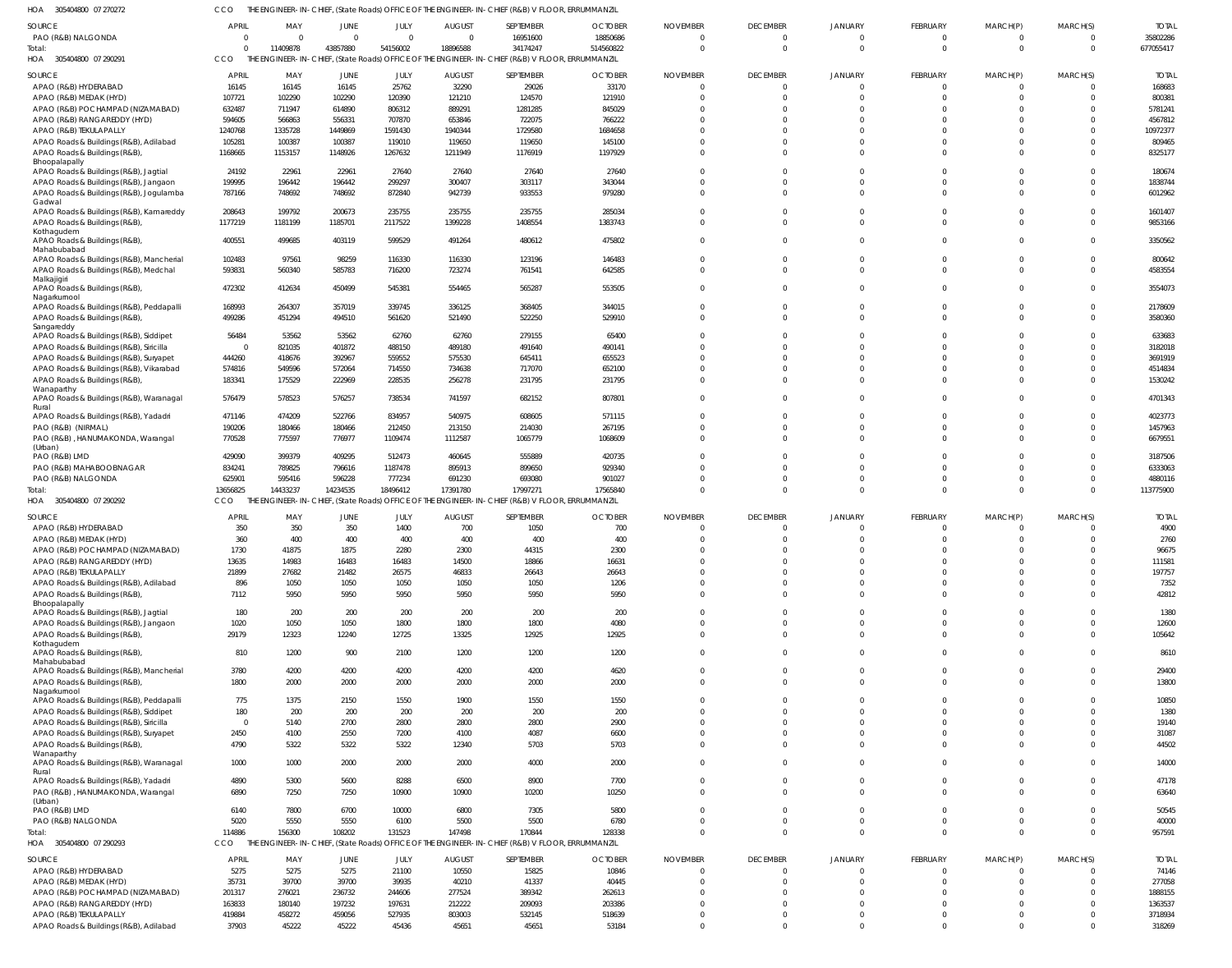305404800 07 290293 HOA CCO THE ENGINEER-IN-CHIEF, (State Roads) OFFICE OF THE ENGINEER-IN-CHIEF (R&B) V FLOOR, ERRUMMANZIL

| <b>SOURCE</b>                                                                          | <b>APRIL</b>            | MAY             | JUNE             | JULY            | <b>AUGUST</b>    | SEPTEMBER                                                                                       | <b>OCTOBER</b>  | <b>NOVEMBER</b>         | <b>DECEMBER</b>      | <b>JANUARY</b>       | <b>FEBRUARY</b>            | MARCH(P)                   | MARCH(S)             | <b>TOTAL</b>      |
|----------------------------------------------------------------------------------------|-------------------------|-----------------|------------------|-----------------|------------------|-------------------------------------------------------------------------------------------------|-----------------|-------------------------|----------------------|----------------------|----------------------------|----------------------------|----------------------|-------------------|
| APAO Roads & Buildings (R&B),                                                          | 105589                  | 117617          | 117617           | 117617          | 118264           | 118610                                                                                          | 121546          | $\Omega$                | $\overline{0}$       | $\Omega$             | $\overline{0}$             | $\overline{0}$             | $\Omega$             | 816860            |
| Bhoopalapally                                                                          |                         |                 |                  |                 |                  |                                                                                                 |                 |                         |                      |                      |                            |                            |                      |                   |
| APAO Roads & Buildings (R&B), Jagtial                                                  | 8029<br>51485           | 8921<br>54008   | 8921<br>54008    | 9175<br>82785   | 9175<br>83157    | 9175<br>84065                                                                                   | 9175<br>173220  | $\Omega$<br>$\Omega$    | $\Omega$<br>$\Omega$ | $\Omega$             | $\Omega$<br>$\Omega$       | $\Omega$<br>$\Omega$       | $\Omega$<br>$\Omega$ | 62571<br>582728   |
| APAO Roads & Buildings (R&B), Jangaon<br>APAO Roads & Buildings (R&B), Jogulamba       | 261070                  | 288504          | 288504           | 289487          | 301707           | 305520                                                                                          | 380572          | $\Omega$                | $\Omega$             | $\Omega$             | $\Omega$                   | $\Omega$                   | $\Omega$             | 2115364           |
| Gadwal                                                                                 |                         |                 |                  |                 |                  |                                                                                                 |                 |                         |                      |                      |                            |                            |                      |                   |
| APAO Roads & Buildings (R&B), Kamareddy                                                | 69202                   | 77545           | 77891            | 78209           | 78209            | 78209                                                                                           | 101738          | $\Omega$                | $\Omega$             | $\Omega$             | $\Omega$                   | $\Omega$                   | $\Omega$             | 561003            |
| APAO Roads & Buildings (R&B),<br>Kothagudem                                            | 353814                  | 403153          | 459946           | 456660          | 478093           | 460284                                                                                          | 438724          | $\Omega$                | $\Omega$             | $\Omega$             | $\Omega$                   | $\Omega$                   | $\Omega$             | 3050674           |
| APAO Roads & Buildings (R&B),<br>Mahabubabad                                           | 47065                   | 84046           | 52295            | 110024          | 64391            | 64391                                                                                           | 64391           | $\Omega$                | $\Omega$             | $\Omega$             | $\overline{0}$             | $\Omega$                   | $\Omega$             | 486603            |
| APAO Roads & Buildings (R&B), Mancherial                                               | 34004                   | 38056           | 38331            | 38606           | 38606            | 40909                                                                                           | 42641           | $\Omega$                | $\Omega$             | $\Omega$             | $\Omega$                   | $\Omega$                   | $\Omega$             | 271153            |
| APAO Roads & Buildings (R&B), Medchal                                                  | 183864                  | 202720          | 221728           | 223019          | 245770           | 219206                                                                                          | 198621          | $\Omega$                | $\Omega$             | $\Omega$             | $\Omega$                   | $\Omega$                   | $\Omega$             | 1494928           |
| Malkajigiri<br>APAO Roads & Buildings (R&B),<br>Nagarkurnool                           | 143417                  | 158750          | 164173           | 164815          | 165532           | 178529                                                                                          | 166276          | $\Omega$                | $\Omega$             | $\Omega$             | $\Omega$                   | $\Omega$                   | $\Omega$             | 1141492           |
| APAO Roads & Buildings (R&B), Peddapalli                                               | 56058                   | 100646          | 150657           | 112708          | 142070           | 122082                                                                                          | 114144          | $\Omega$                | $\Omega$             | $\Omega$             | $\overline{0}$             | $\Omega$                   | $\Omega$             | 798365            |
| APAO Roads & Buildings (R&B),<br>Sangareddy                                            | 165623                  | 173805          | 188232           | 186319          | 173013           | 173267                                                                                          | 228131          | $\Omega$                | $\Omega$             | $\Omega$             | $\Omega$                   | $\Omega$                   | $\Omega$             | 1288390           |
| APAO Roads & Buildings (R&B), Siddipet                                                 | 18725                   | 20805           | 20805            | 20805           | 20805            | 79644                                                                                           | 21692           | 0                       | $\Omega$             |                      | $\Omega$                   | $\Omega$                   | $\Omega$             | 203281            |
| APAO Roads & Buildings (R&B), Siricilla                                                | $\Omega$                | 294058          | 155149           | 161914          | 162260           | 163087                                                                                          | 169827          | $\Omega$                | $\Omega$             | $\Omega$             | $\Omega$                   | $\Omega$                   | $\Omega$             | 1106295           |
| APAO Roads & Buildings (R&B), Suryapet                                                 | 147362                  | 190144          | 147646           | 249841          | 190921           | 214224                                                                                          | 193413          | $\Omega$                | $\Omega$             | $\Omega$             | $\Omega$                   | $\Omega$                   | $\Omega$             | 1333551           |
| APAO Roads & Buildings (R&B), Vikarabad                                                | 190683<br>65494         | 208935<br>72417 | 236139<br>115467 | 237049<br>81007 | 290070<br>255140 | 237894<br>88064                                                                                 | 216354<br>88065 | $\Omega$<br>$\Omega$    | $\Omega$<br>$\Omega$ | $\Omega$<br>$\Omega$ | $\Omega$<br>$\Omega$       | $\Omega$<br>$\Omega$       | $\Omega$             | 1617124<br>765654 |
| APAO Roads & Buildings (R&B),<br>Wanaparthy<br>APAO Roads & Buildings (R&B), Waranagal | 38111                   | 38111           | 76408            | 76589           | 76961            | 139864                                                                                          | 66560           | $\Omega$                | $\Omega$             | $\Omega$             | $\Omega$                   | $\Omega$                   | $\Omega$             | 512604            |
| Rural                                                                                  |                         |                 |                  |                 |                  |                                                                                                 |                 |                         |                      |                      |                            |                            |                      |                   |
| APAO Roads & Buildings (R&B), Yadadri                                                  | 156278                  | 176572          | 192473           | 279006          | 179463           | 234266                                                                                          | 207619          | 0                       | $\Omega$             | $\Omega$             | $\overline{0}$             | $\Omega$                   | $\Omega$             | 1425677           |
| PAO (R&B) (NIRMAL)                                                                     | 63105                   | 70116           | 70116            | 70488           | 70723            | 71018                                                                                           | 78031           | $\Omega$                | $\Omega$             | $\Omega$             | $\Omega$                   | $\Omega$                   | $\Omega$             | 493597            |
| PAO (R&B), HANUMAKONDA, Warangal<br>(Urban)                                            | 165958                  | 175300          | 176179           | 261098          | 262048           | 246122                                                                                          | 247071          | $\Omega$                | $\Omega$             | $\Omega$             | $\overline{0}$             | $\Omega$                   | $\Omega$             | 1533776           |
| PAO (R&B) LMD                                                                          | 142346                  | 175317          | 156751           | 213881          | 152835           | 170703                                                                                          | 139590          | $\Omega$                | $\Omega$             | $\Omega$             | $\Omega$                   | $\Omega$                   | $\Omega$             | 1151423           |
| PAO (R&B) MAHABOOBNAGAR                                                                | 276745                  | 336497          | 304665           | 885223          | 372862           | 298521                                                                                          | 308338          | $\Omega$                | $\Omega$             | $\Omega$             | $\Omega$                   | $\Omega$                   | $\Omega$             | 2782851           |
| PAO (R&B) NALGONDA                                                                     | 207528                  | 229225          | 229544           | 257672          | 229133           | 229754                                                                                          | 301538          | $\Omega$                | $\Omega$             | $\Omega$             | $\overline{0}$             | $\Omega$                   | $\Omega$             | 1684394           |
| Total:                                                                                 | 3815498                 | 4699898         | 4686862          | 5740640         | 5550368          | 5260801                                                                                         | 5166390         | $\Omega$                | $\Omega$             | $\Omega$             | $\Omega$                   | $\Omega$                   | $\Omega$             | 34920457          |
| HOA 305404800 07 290294                                                                | CCO                     |                 |                  |                 |                  | THE ENGINEER-IN-CHIEF, (State Roads) OFFICE OF THE ENGINEER-IN-CHIEF (R&B) V FLOOR, ERRUMMANZIL |                 |                         |                      |                      |                            |                            |                      |                   |
| SOURCE                                                                                 | <b>APRIL</b>            | MAY             | JUNE             | JULY            | <b>AUGUST</b>    | SEPTEMBER                                                                                       | <b>OCTOBER</b>  | <b>NOVEMBER</b>         | <b>DECEMBER</b>      | <b>JANUARY</b>       | FEBRUARY                   | MARCH(P)                   | MARCH(S)             | <b>TOTAL</b>      |
| APAO (R&B) HYDERABAD                                                                   | 4719                    | 4719            | 4719             | 18876           | 9438             | 14157                                                                                           | 9702            | $\overline{0}$          | $\Omega$             |                      | $\overline{0}$             | - 0                        | $\Omega$             | 66330             |
| APAO (R&B) MEDAK (HYD)                                                                 | 12785                   | 14206           | 14206            | 14290           | 14388            | 14792                                                                                           | 14472           | $\Omega$                | $\Omega$             | $\cap$               | $\Omega$                   | $\Omega$                   | $\Omega$             | 99139             |
| APAO (R&B) POCHAMPAD (NIZAMABAD)                                                       | 88756                   | 115458          | 104075           | 109380          | 127995           | 166111                                                                                          | 119710          | $\Omega$                | $\Omega$             | $\Omega$             | $\Omega$                   | $\Omega$                   | $\Omega$             | 831485            |
| APAO (R&B) RANGAREDDY (HYD)                                                            | 99310                   | 109395          | 117954           | 118311          | 123491           | 118920                                                                                          | 117916          | $\Omega$                | $\Omega$             | $\Omega$             | $\Omega$                   | $\Omega$                   | $\Omega$             | 805297            |
| APAO (R&B) TEKULAPALLY                                                                 | 180264                  | 192875          | 191216           | 229923          | 339194           | 228291                                                                                          | 223716          | $\Omega$                | $\Omega$             | $\Omega$             | $\Omega$                   | $\Omega$                   | $\Omega$             | 1585479           |
| APAO Roads & Buildings (R&B), Adilabad<br>APAO Roads & Buildings (R&B),                | 13484<br>44983          | 15184<br>50085  | 15184<br>50085   | 15261<br>50085  | 15354<br>50317   | 15354<br>50441                                                                                  | 17131<br>51497  | $\Omega$<br>$\Omega$    | $\Omega$<br>$\Omega$ | $\Omega$<br>$\Omega$ | $\Omega$<br>$\Omega$       | $\Omega$<br>$\Omega$       | $\Omega$<br>$\Omega$ | 106952<br>347493  |
| Bhoopalapally                                                                          |                         |                 |                  |                 |                  |                                                                                                 |                 |                         |                      |                      |                            |                            |                      |                   |
| APAO Roads & Buildings (R&B), Jagtial                                                  | 2873                    | 3192            | 3192             | 3283            | 3283             | 3283                                                                                            | 3283            | $\Omega$                | $\Omega$             | $\Omega$             | $\Omega$                   | $\Omega$                   | $\Omega$             | 22389             |
| APAO Roads & Buildings (R&B), Jangaon                                                  | 19708                   | 20709           | 20709            | 31409           | 31542            | 31866                                                                                           | 65104           | $\Omega$                | $\Omega$             | $\Omega$             | $\Omega$                   | $\Omega$                   | $\Omega$             | 221047            |
| APAO Roads & Buildings (R&B), Jogulamba                                                | 104932                  | 115967          | 115967           | 116895          | 121457           | 122821                                                                                          | 152737          | $\Omega$                | $\Omega$             | $\Omega$             | $\Omega$                   | $\Omega$                   | $\Omega$             | 850776            |
| Gadwal<br>APAO Roads & Buildings (R&B), Kamareddy                                      | 25433                   | 28492           | 28615            | 28729           | 28729            | 28729                                                                                           | 37372           | $\Omega$                | $\Omega$             | $\Omega$             | $\overline{0}$             | $\Omega$                   | $\Omega$             | 206099            |
| APAO Roads & Buildings (R&B),                                                          | 189719                  | 160984          | 165539           | 221695          | 229644           | 221170                                                                                          | 213276          | $\Omega$                | $\Omega$             | $\Omega$             | $\overline{0}$             | $\Omega$                   | $\Omega$             | 1402027           |
| Kothagudem                                                                             |                         |                 |                  |                 |                  |                                                                                                 |                 |                         |                      |                      |                            |                            |                      |                   |
| APAO Roads & Buildings (R&B),                                                          | 16841                   | 30802           | 18713            | 37037           | 23041            | 23041                                                                                           | 23041           |                         |                      |                      |                            |                            |                      | 172516            |
| Mahabubabad<br>APAO Roads & Buildings (R&B), Mancherial                                | 12819                   | 14341           | 14460            | 14558           | 14558            | 15380                                                                                           | 16073           | $\mathbf{0}$            | $\Omega$             | $\Omega$             | $\overline{0}$             | $\Omega$                   | $\Omega$             | 102189            |
| APAO Roads & Buildings (R&B), Medchal                                                  | 164479                  | 181346          | 198349           | 199506          | 220587           | 196091                                                                                          | 177681          | $\Omega$                | $\Omega$             | $\Omega$             | $\Omega$                   | $\Omega$                   | $\Omega$             | 1338039           |
| Malkajigiri                                                                            |                         |                 |                  |                 |                  |                                                                                                 |                 |                         |                      |                      |                            |                            |                      |                   |
| APAO Roads & Buildings (R&B),<br>Nagarkurnool                                          | 54119                   | 59805           | 62746            | 62974           | 63232            | 69888                                                                                           | 63499           | $\mathbf 0$             | $\Omega$             | $\Omega$             | $\overline{0}$             | $\Omega$                   | $\Omega$             | 436263            |
| APAO Roads & Buildings (R&B), Peddapalli                                               | 21354                   | 37306           | 56492            | 42986           | 56079            | 46430                                                                                           | 43500           | $\Omega$                | $\Omega$             | $\Omega$             | $\overline{0}$             | $\overline{0}$             | $\Omega$             | 304147            |
| APAO Roads & Buildings (R&B),                                                          | 77339                   | 81415           | 86726            | 89348           | 83711            | 83821                                                                                           | 114137          | $\mathbf{0}$            | $\Omega$             | $\Omega$             | $\overline{0}$             | $\overline{0}$             | $\Omega$             | 616497            |
| Sangareddy                                                                             |                         |                 |                  |                 |                  |                                                                                                 |                 |                         |                      |                      |                            |                            |                      |                   |
| APAO Roads & Buildings (R&B), Siddipet                                                 | 7389                    | 8209            | 8209             | 8209            | 8209             | 34744                                                                                           | 8570            | $\mathbf{0}$            | $\Omega$<br>$\Omega$ | $\Omega$<br>$\Omega$ | $\overline{0}$<br>$\Omega$ | $\Omega$<br>$\Omega$       | $\Omega$<br>$\Omega$ | 83539             |
| APAO Roads & Buildings (R&B), Siricilla<br>APAO Roads & Buildings (R&B), Suryapet      | $\overline{0}$<br>58564 | 117233<br>75075 | 61840<br>58290   | 64737<br>97683  | 64860<br>75352   | 65174<br>84782                                                                                  | 68088<br>76335  | $\Omega$<br>$\Omega$    | $\Omega$             | $\Omega$             | $\Omega$                   | $\Omega$                   | $\Omega$             | 441932<br>526081  |
| APAO Roads & Buildings (R&B), Vikarabad                                                | 72489                   | 79449           | 89608            | 89954           | 109670           | 90234                                                                                           | 82548           | $\Omega$                | $\Omega$             | $\Omega$             | $\Omega$                   | $\Omega$                   | $\Omega$             | 613952            |
| APAO Roads & Buildings (R&B),                                                          | 26059                   | 28801           | 41609            | 32515           | 36206            | 32959                                                                                           | 32959           | $\Omega$                | $\Omega$             | $\Omega$             | $\Omega$                   | $\Omega$                   | $\Omega$             | 231108            |
| Wanaparthy<br>APAO Roads & Buildings (R&B), Waranagal                                  | 15480                   | 15480           | 31026            | 31090           | 31224            | 57418                                                                                           | 27505           | $\mathbf 0$             | $\Omega$             | $\Omega$             | $\overline{0}$             | $\Omega$                   | $\Omega$             | 209223            |
| Rural                                                                                  |                         |                 |                  |                 |                  |                                                                                                 |                 |                         |                      |                      |                            |                            |                      |                   |
| APAO Roads & Buildings (R&B), Yadadri                                                  | 58938                   | 67522           | 73349            | 110525          | 67614            | 89437                                                                                           | 78804           | $\mathbf{0}$            | $\Omega$             | $\Omega$             | $\overline{0}$             | $\overline{0}$             | $\Omega$             | 546189            |
| PAO (R&B) (NIRMAL)                                                                     | 24547                   | 27273           | 27273            | 27406           | 27490            | 27618                                                                                           | 30345           | $\mathbf 0$<br>$\Omega$ | $\Omega$<br>$\Omega$ | $\Omega$<br>$\Omega$ | $\overline{0}$<br>$\Omega$ | $\overline{0}$<br>$\Omega$ | $\Omega$<br>$\Omega$ | 191952            |
| PAO (R&B), HANUMAKONDA, Warangal<br>(Urban)                                            | 98973                   | 104542          | 105066           | 155712          | 156278           | 146780                                                                                          | 147346          |                         |                      |                      |                            |                            |                      | 914697            |
| PAO (R&B) LMD                                                                          | 76727                   | 95484           | 84331            | 118400          | 81913            | 91664                                                                                           | 74015           | $\Omega$                | $\Omega$             | $\Omega$             | $\Omega$                   | $\Omega$                   | $\Omega$             | 622534            |
| PAO (R&B) MAHABOOBNAGAR                                                                | 126053                  | 152725          | 138853           | 189579          | 175694           | 141978                                                                                          | 145561          | $\Omega$                | $\Omega$             | $\Omega$             | $\Omega$                   | $\Omega$                   | $\Omega$             | 1070443           |
| PAO (R&B) NALGONDA                                                                     | 79621                   | 87877           | 87991            | 99046           | 88804            | 89027                                                                                           | 118140          | $\mathbf{0}$            | $\Omega$             | $\Omega$             | $\overline{0}$             | $\overline{0}$             | $\Omega$             | 650506            |
| Total:                                                                                 | 1778757                 | 2095951         | 2076392          | 2429402         | 2479354          | 2402401                                                                                         | 2354063         | $\Omega$                | $\Omega$             | $\Omega$             | $\Omega$                   | $\overline{0}$             | $\Omega$             | 15616320          |
| HOA 305404800 07 290295                                                                | CCO                     |                 |                  |                 |                  | THE ENGINEER-IN-CHIEF, (State Roads) OFFICE OF THE ENGINEER-IN-CHIEF (R&B) V FLOOR, ERRUMMANZIL |                 |                         |                      |                      |                            |                            |                      |                   |
| SOURCE                                                                                 | <b>APRIL</b>            | MAY             | JUNE             | JULY            | <b>AUGUST</b>    | SEPTEMBER                                                                                       | <b>OCTOBER</b>  | <b>NOVEMBER</b>         | <b>DECEMBER</b>      | <b>JANUARY</b>       | <b>FEBRUARY</b>            | MARCH(P)                   | MARCH(S)             | <b>TOTAL</b>      |
| APAO (R&B) TEKULAPALLY                                                                 | $\overline{0}$          | $\overline{0}$  | $\overline{0}$   | $\Omega$        | $\overline{0}$   | 26633                                                                                           | $\overline{0}$  | $\Omega$                | $\Omega$             | $\Omega$             | $^{\circ}$                 | $\Omega$                   | $\Omega$             | 26633             |
| APAO Roads & Buildings (R&B),                                                          | $\Omega$                | $\Omega$        | $\Omega$         | $\Omega$        | $\overline{0}$   | $\Omega$                                                                                        | 39796           | $\Omega$                | $\Omega$             | $\Omega$             | $\overline{0}$             | $\overline{0}$             | $\Omega$             | 39796             |
| Bhoopalapally<br>APAO Roads & Buildings (R&B),                                         | $\Omega$                | $\Omega$        | $\Omega$         | $\Omega$        | 100000           | $\Omega$                                                                                        | $\overline{0}$  | $\Omega$                | $\Omega$             | $\Omega$             | $\overline{0}$             | $\Omega$                   | $\Omega$             | 100000            |
| Kothagudem                                                                             |                         |                 |                  |                 |                  |                                                                                                 |                 |                         |                      |                      |                            |                            |                      |                   |
| APAO Roads & Buildings (R&B),                                                          | $\Omega$                | $\Omega$        | $\overline{0}$   | $\Omega$        | $\overline{0}$   | 31926                                                                                           | $\mathbf{0}$    | $\Omega$                | $\Omega$             | $\Omega$             | $\Omega$                   | $\Omega$                   | $\Omega$             | 31926             |
| Mahabubabad<br>APAO Roads & Buildings (R&B),                                           | $\mathbf{0}$            | $\mathbf{0}$    | $\mathbf 0$      | $\Omega$        | 20000            | $\mathbf{0}$                                                                                    | 100000          | $\mathbf 0$             | $\overline{0}$       | $\overline{0}$       | $\overline{0}$             | $\overline{0}$             | $\mathbf 0$          | 120000            |
| Sangareddy                                                                             |                         |                 |                  |                 |                  |                                                                                                 |                 |                         |                      |                      |                            |                            |                      |                   |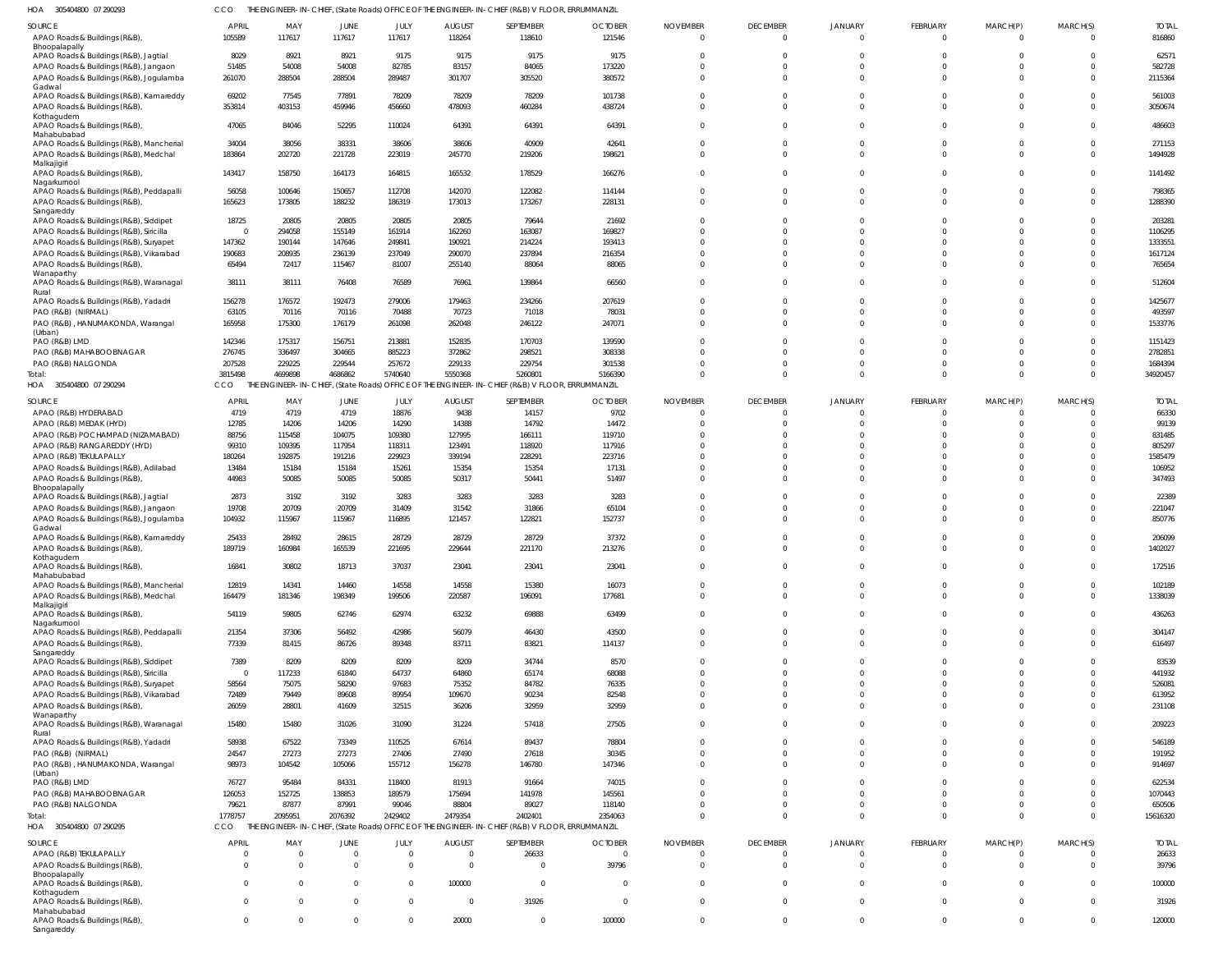305404800 07 290295 HOA CCO THE ENGINEER-IN-CHIEF, (State Roads) OFFICE OF THE ENGINEER-IN-CHIEF (R&B) V FLOOR, ERRUMMANZIL

|                                                                    |                                |                 |                          |                  |                                                                      | SEPTEMBER                                                                                       | <b>OCTOBER</b>                                                                                              |                             | <b>DECEMBER</b>            | <b>JANUARY</b>                   |                         |                            |                                  |                       |
|--------------------------------------------------------------------|--------------------------------|-----------------|--------------------------|------------------|----------------------------------------------------------------------|-------------------------------------------------------------------------------------------------|-------------------------------------------------------------------------------------------------------------|-----------------------------|----------------------------|----------------------------------|-------------------------|----------------------------|----------------------------------|-----------------------|
| SOURCE<br>APAO Roads & Buildings (R&B), Siricilla                  | <b>APRIL</b><br>$\overline{0}$ | MAY<br>$\Omega$ | <b>JUNE</b><br>9000      | JULY<br>$\Omega$ | <b>AUGUST</b><br>22607                                               | $\Omega$                                                                                        |                                                                                                             | <b>NOVEMBER</b><br>$\Omega$ | $\overline{0}$             | $\Omega$                         | FEBRUARY<br>$\Omega$    | MARCH(P)<br>$^{\circ}$     | MARCH(S)<br>$\Omega$             | <b>TOTAL</b><br>31607 |
| APAO Roads & Buildings (R&B), Suryapet                             | $\Omega$                       | $\Omega$        | $\overline{0}$           | $\Omega$         | 54521                                                                | $\Omega$                                                                                        | $\Omega$                                                                                                    | $\Omega$                    | $\overline{0}$             | $\Omega$                         | $\Omega$                | $\mathbf 0$                | $\Omega$                         | 54521                 |
| PAO (R&B), HANUMAKONDA, Warangal                                   | $\Omega$                       | $\Omega$        | $\Omega$                 | $\Omega$         | 43301                                                                | $\Omega$                                                                                        |                                                                                                             |                             | $\Omega$                   | $\Omega$                         | $\Omega$                | $\Omega$                   |                                  | 43301                 |
| (Urban)                                                            |                                |                 |                          |                  |                                                                      |                                                                                                 |                                                                                                             |                             |                            |                                  |                         |                            |                                  |                       |
| PAO (R&B) LMD                                                      | $\Omega$                       | 0               | $\mathbf{0}$             | $\Omega$         | 8000                                                                 | $\Omega$                                                                                        |                                                                                                             |                             | $\Omega$                   | $\Omega$                         |                         | $\Omega$                   | $\Omega$                         | 8000                  |
| PAO (R&B) NALGONDA                                                 | $\Omega$                       | $\Omega$        | 11490                    | $\Omega$         | $\Omega$                                                             | $\Omega$                                                                                        | 43752                                                                                                       |                             | C                          | $\Omega$                         | $\Omega$                | $\Omega$                   | $\Omega$                         | 55242                 |
| Total                                                              | $\Omega$                       | $\Omega$        | 20490                    | $\Omega$         | 248429                                                               | 58559                                                                                           | 183548                                                                                                      | $\Omega$                    | $\Omega$                   | $\Omega$                         | $\Omega$                | $\Omega$                   | $\Omega$                         | 511026                |
| HOA 305404800 07 290296                                            | CCO                            |                 |                          |                  |                                                                      | THE ENGINEER-IN-CHIEF, (State Roads) OFFICE OF THE ENGINEER-IN-CHIEF (R&B) V FLOOR, ERRUMMANZIL |                                                                                                             |                             |                            |                                  |                         |                            |                                  |                       |
|                                                                    |                                |                 |                          |                  |                                                                      |                                                                                                 |                                                                                                             |                             |                            |                                  |                         |                            |                                  |                       |
| <b>SOURCE</b>                                                      | <b>APRIL</b>                   | MAY             | JUNE                     | JULY             | <b>AUGUST</b>                                                        | SEPTEMBER                                                                                       | <b>OCTOBER</b>                                                                                              | <b>NOVEMBER</b>             | <b>DECEMBER</b>            | <b>JANUARY</b>                   | FEBRUARY                | MARCH(P)                   | MARCH(S)                         | <b>TOTAL</b>          |
| APAO (R&B) MEDAK (HYD)                                             | $\Omega$                       | 0               | $\overline{0}$           | $\Omega$         | $\overline{0}$                                                       | $\overline{0}$                                                                                  | 87161                                                                                                       | $\Omega$                    | 0                          | $\Omega$                         | $\cup$                  | $^{\circ}$                 | $\Omega$                         | 87161                 |
| APAO (R&B) POCHAMPAD (NIZAMABAD)                                   | $\Omega$                       | $\Omega$        | $\Omega$                 | $\Omega$         | 173687                                                               | 369472                                                                                          |                                                                                                             |                             | C                          | $\Omega$                         | $\Omega$                | $\Omega$                   | $\Omega$                         | 543159                |
| APAO (R&B) RANGAREDDY (HYD)                                        | $\Omega$                       | $\Omega$        | $\Omega$                 | $\Omega$         | 38162                                                                | 1292                                                                                            | 255112                                                                                                      |                             | C                          | $\Omega$                         |                         | $\Omega$                   |                                  | 294566                |
| APAO (R&B) TEKULAPALLY                                             |                                | $\Omega$        | $\Omega$                 | $\Omega$         | 495863                                                               | 130767                                                                                          |                                                                                                             |                             | C                          | $\Omega$                         |                         | $\Omega$                   |                                  | 626630                |
| APAO Roads & Buildings (R&B),                                      | $\Omega$                       | $\Omega$        | $\Omega$                 | $\Omega$         | $\Omega$                                                             | $\Omega$                                                                                        | 218007                                                                                                      |                             | $\Omega$                   | $\Omega$                         |                         | $\Omega$                   |                                  | 218007                |
| Bhoopalapally                                                      |                                |                 |                          |                  |                                                                      |                                                                                                 |                                                                                                             |                             |                            |                                  |                         |                            |                                  |                       |
| APAO Roads & Buildings (R&B), Jangaon                              | $\Omega$                       | 0               | $\Omega$                 | $\Omega$         | 31165                                                                | $\Omega$                                                                                        |                                                                                                             |                             | $\Omega$                   | $\Omega$                         |                         | $\Omega$                   | $\Omega$                         | 31165                 |
| APAO Roads & Buildings (R&B), Jogulamba                            | $\Omega$                       | $\Omega$        | $\Omega$                 | $\Omega$         | $\Omega$                                                             | 347161                                                                                          |                                                                                                             |                             | $\Omega$                   | $\Omega$                         |                         | $\Omega$                   | $\Omega$                         | 347161                |
| Gadwal<br>APAO Roads & Buildings (R&B), Kamareddy                  | $\Omega$                       | 0               | $\Omega$                 |                  | $\Omega$                                                             | - 0                                                                                             | 170715                                                                                                      |                             | C                          | $\Omega$                         |                         | $\Omega$                   | $\Omega$                         | 170715                |
| APAO Roads & Buildings (R&B),                                      | $\Omega$                       | $\Omega$        | $\Omega$                 | $\Omega$         | $\Omega$                                                             | 391411                                                                                          |                                                                                                             | $\Omega$                    | $\Omega$                   | $\Omega$                         | $\Omega$                | $\Omega$                   | $\Omega$                         | 391411                |
| Kothagudem                                                         |                                |                 |                          |                  |                                                                      |                                                                                                 |                                                                                                             |                             |                            |                                  |                         |                            |                                  |                       |
| APAO Roads & Buildings (R&B),                                      | $\Omega$                       | $\Omega$        | $\Omega$                 | 133823           | $\Omega$                                                             | 15878                                                                                           |                                                                                                             |                             | $\Omega$                   | $\Omega$                         | $\Omega$                | $\Omega$                   | $\Omega$                         | 149701                |
| Mahabubabad                                                        |                                |                 |                          |                  |                                                                      |                                                                                                 |                                                                                                             |                             |                            |                                  |                         |                            |                                  |                       |
| APAO Roads & Buildings (R&B), Medchal                              | $\Omega$                       | $\Omega$        | $\mathbf 0$              | $\Omega$         | 243263                                                               | 187438                                                                                          | $\Omega$                                                                                                    | $\Omega$                    | $\Omega$                   | $\Omega$                         | $\Omega$                | $\Omega$                   | $\Omega$                         | 430701                |
| Malkajigiri                                                        |                                |                 |                          |                  |                                                                      |                                                                                                 |                                                                                                             |                             |                            |                                  |                         |                            |                                  |                       |
| APAO Roads & Buildings (R&B),                                      | $\Omega$                       | $\Omega$        | $\Omega$                 | $\Omega$         | $\Omega$                                                             | $\Omega$                                                                                        | 362655                                                                                                      | $\Omega$                    | $\Omega$                   | $\Omega$                         | $\Omega$                | $\Omega$                   | $\Omega$                         | 362655                |
| Sangareddy<br>APAO Roads & Buildings (R&B), Siricilla              |                                | 0               | $\Omega$                 | $\Omega$         | $\Omega$                                                             | $\Omega$                                                                                        | 189319                                                                                                      |                             | $\Omega$                   | $\Omega$                         |                         | $\Omega$                   |                                  | 189319                |
| APAO Roads & Buildings (R&B), Suryapet                             | $\Omega$                       | $\Omega$        | $\Omega$                 | $\Omega$         | $\Omega$                                                             | 119126                                                                                          |                                                                                                             |                             | C                          | $\Omega$                         | $\Omega$                | $\Omega$                   | $\Omega$                         | 119126                |
| APAO Roads & Buildings (R&B), Vikarabad                            | $\Omega$                       | $\Omega$        | $\Omega$                 | $\Omega$         | 408142                                                               | 275870                                                                                          |                                                                                                             |                             | C                          | $\Omega$                         |                         | $\Omega$                   |                                  | 684012                |
| APAO Roads & Buildings (R&B),                                      | $\Omega$                       | $\Omega$        | $\Omega$                 | $\Omega$         | 37919                                                                | $\Omega$                                                                                        |                                                                                                             |                             | $\Omega$                   | $\Omega$                         | $\Omega$                | $\Omega$                   | $\Omega$                         | 37919                 |
| Wanaparthy                                                         |                                |                 |                          |                  |                                                                      |                                                                                                 |                                                                                                             |                             |                            |                                  |                         |                            |                                  |                       |
| APAO Roads & Buildings (R&B), Waranagal                            | $\Omega$                       | <sup>0</sup>    | $\Omega$                 |                  | $\Omega$                                                             | 35760                                                                                           |                                                                                                             |                             | $\Omega$                   | $\Omega$                         |                         | $\Omega$                   |                                  | 35760                 |
| Rural                                                              |                                |                 |                          |                  |                                                                      |                                                                                                 |                                                                                                             |                             |                            |                                  |                         |                            |                                  |                       |
| APAO Roads & Buildings (R&B), Yadadri                              | $\Omega$                       | $\Omega$        | $\mathbf 0$              | $\Omega$         | $\mathbf 0$                                                          | 214010                                                                                          | $\Omega$                                                                                                    |                             | $\Omega$                   | $\Omega$                         | $\Omega$                | $\mathbf 0$                | $\Omega$                         | 214010                |
| PAO (R&B) (NIRMAL)                                                 | $\Omega$                       | $\Omega$        | $\Omega$                 | $\Omega$         | $\Omega$                                                             | 155206                                                                                          |                                                                                                             | $\Omega$                    | $\Omega$                   | $\Omega$                         | $\Omega$                | $\mathbf{0}$               | $\Omega$                         | 155206                |
| PAO (R&B), HANUMAKONDA, Warangal                                   | $\Omega$                       | $\Omega$        | $\Omega$                 | $\Omega$         | $\Omega$                                                             | - 0                                                                                             | 397466                                                                                                      | $\Omega$                    | $\Omega$                   | $\Omega$                         | $\Omega$                | $\Omega$                   | $\Omega$                         | 397466                |
| (Urban)                                                            |                                |                 |                          |                  |                                                                      |                                                                                                 |                                                                                                             |                             |                            |                                  |                         |                            |                                  |                       |
| PAO (R&B) MAHABOOBNAGAR                                            | $\Omega$                       |                 | $\Omega$                 | $\Omega$         | $\mathbf 0$                                                          | 318524                                                                                          |                                                                                                             |                             | $\Omega$                   | $\Omega$                         |                         | $\Omega$                   | $\Omega$                         | 318524                |
| PAO (R&B) NALGONDA                                                 | $\Omega$                       | $\Omega$        | $\mathbf 0$              | $\Omega$         | 32331                                                                | $\Omega$                                                                                        | 429199                                                                                                      | $\Omega$                    | $\Omega$                   | $\Omega$                         | $\Omega$                | $\mathbf 0$                | $\Omega$                         | 461530                |
| Total                                                              | $\Omega$                       | $\Omega$        | $\mathbf{0}$             | 133823           | 1460532                                                              | 2561915                                                                                         | 2109634                                                                                                     | $\Omega$                    | $\Omega$                   | $\Omega$                         | $\Omega$                | $\mathbf 0$                | $\Omega$                         | 6265904               |
| HOA<br>305404800 07 310318                                         | CCO                            |                 |                          |                  | THE ENGINEER-IN-CHIEF, (State Roads) OFFICE OF THE ENGINEER-IN-CHIEF |                                                                                                 | (R&B) V FLOOR, ERRUMMANZIL                                                                                  |                             |                            |                                  |                         |                            |                                  |                       |
| SOURCE                                                             | <b>APRIL</b>                   | MAY             | <b>JUNE</b>              | JULY             | <b>AUGUST</b>                                                        | SEPTEMBER                                                                                       | <b>OCTOBER</b>                                                                                              | <b>NOVEMBER</b>             | <b>DECEMBER</b>            | <b>JANUARY</b>                   | FEBRUARY                | MARCH(P)                   | MARCH(S)                         | <b>TOTAL</b>          |
|                                                                    | $\Omega$                       | $\Omega$        | $\Omega$                 | $\Omega$         | $\Omega$                                                             | $\Omega$                                                                                        |                                                                                                             | $\Omega$                    |                            | $\Omega$                         |                         |                            | $\Omega$                         |                       |
| APAO Roads & Buildings (R&B),<br>Bhoopalapally                     |                                |                 |                          |                  |                                                                      |                                                                                                 | 20000                                                                                                       |                             | $\mathbf 0$                |                                  | $\Omega$                | $\mathbf 0$                |                                  | 20000                 |
| Total:                                                             | $\Omega$                       | $\Omega$        | $\mathbf 0$              | $\Omega$         | $\mathbf 0$                                                          | $\Omega$                                                                                        | 20000                                                                                                       | $\Omega$                    | $\Omega$                   | $\Omega$                         | $\Omega$                | $\mathbf 0$                | $\Omega$                         | 20000                 |
| 305404800 13 270272<br>HOA                                         | CCO                            | THE             |                          |                  |                                                                      | HEF ENGINEER (R&B), EAP, RDC OFFICE OF THE ENGINEER-IN-CHIEF (R&B), II FLOOR, ERRUMMANZIL       |                                                                                                             |                             |                            |                                  |                         |                            |                                  |                       |
|                                                                    |                                |                 |                          |                  |                                                                      |                                                                                                 |                                                                                                             |                             |                            |                                  |                         |                            |                                  |                       |
| SOURCE                                                             | <b>APRIL</b>                   | MAY             | JUNE                     | JULY             | <b>AUGUST</b>                                                        | SEPTEMBER                                                                                       | <b>OCTOBER</b>                                                                                              | <b>NOVEMBER</b>             | <b>DECEMBER</b>            | <b>JANUARY</b>                   | FEBRUARY                | MARCH(P)                   | MARCH(S)                         | <b>TOTAL</b>          |
| APAO (R&B) MEDAK (HYD)                                             | $\Omega$                       | $\Omega$        | $\mathbf{0}$             | $\Omega$         | $\mathbf 0$                                                          | $\Omega$                                                                                        | 2968470                                                                                                     | $\Omega$                    | $\Omega$                   | $\Omega$                         | $\Omega$                | $\mathbf 0$                | $\Omega$                         | 2968470               |
| APAO (R&B) POCHAMPAD (NIZAMABAD)                                   | $\Omega$                       | $\mathbf{0}$    | $\mathbf 0$              | $\mathbf 0$      | $\mathbf 0$                                                          | $\Omega$                                                                                        | 12787886                                                                                                    | $\Omega$                    |                            | $\Omega$                         | $\Omega$                | $\Omega$                   | $\Omega$                         | 12787886              |
| APAO Roads & Buildings (R&B), Jogulamba                            |                                |                 |                          |                  |                                                                      |                                                                                                 |                                                                                                             |                             | $\Omega$                   |                                  |                         |                            |                                  |                       |
| Gadwal                                                             |                                |                 | $\cap$                   | $\cap$           |                                                                      | $\bigcap$                                                                                       | 15580446                                                                                                    |                             |                            |                                  |                         |                            |                                  | 15580446              |
| APAO Roads & Buildings (R&B), Kamareddy                            |                                |                 |                          |                  |                                                                      |                                                                                                 |                                                                                                             |                             |                            |                                  |                         |                            |                                  |                       |
|                                                                    | $\overline{0}$                 | 0               | $\mathbf{0}$             | $\Omega$         | $\mathbf 0$                                                          | $\overline{0}$                                                                                  | 8895466                                                                                                     | 0                           | $\overline{0}$             | $\overline{0}$                   | $\mathbf{0}$            | $\mathbf 0$                | $\overline{0}$                   | 8895466               |
| APAO Roads & Buildings (R&B), Medchal                              | $\mathbf{0}$                   | $\Omega$        | $\overline{0}$           | 39784000         | $\Omega$                                                             | $\Omega$                                                                                        | $\mathbf 0$                                                                                                 | $\mathbf{0}$                | $\Omega$                   | $\overline{0}$                   | $\Omega$                | $\mathbf 0$                | $\Omega$                         | 39784000              |
| Malkajigiri                                                        |                                |                 |                          |                  |                                                                      |                                                                                                 |                                                                                                             |                             |                            |                                  |                         |                            |                                  |                       |
| APAO Roads & Buildings (R&B),                                      | $\overline{0}$                 | $\Omega$        | $\mathbf{0}$             | $\Omega$         | $\Omega$                                                             | $\Omega$                                                                                        | 64000                                                                                                       | $\mathbf 0$                 | $\Omega$                   | $\overline{0}$                   | $\Omega$                | $\mathbf 0$                | $\Omega$                         | 64000                 |
| Nagarkurnool                                                       | $\Omega$                       | $\Omega$        | $\Omega$                 | $\Omega$         | $\Omega$                                                             | $\Omega$                                                                                        |                                                                                                             | $\Omega$                    | $\Omega$                   | $\Omega$                         | $\Omega$                | $\Omega$                   | $\Omega$                         |                       |
| APAO Roads & Buildings (R&B), Peddapalli                           | $\mathbf 0$                    | 0               | $\mathbf 0$              | $\Omega$         | $\Omega$                                                             | $\Omega$                                                                                        | 853220<br>32956030                                                                                          | $\Omega$                    | $\Omega$                   | $\Omega$                         | $\Omega$                | $\mathbf 0$                | $\Omega$                         | 853220<br>32956030    |
| APAO Roads & Buildings (R&B), Vikarabad<br>PAO (R&B) MAHABOOBNAGAR | $\mathbf 0$                    | $\Omega$        | $\mathbf 0$              | $\Omega$         | $\Omega$                                                             | $\Omega$                                                                                        | 910902                                                                                                      | $\Omega$                    | $\Omega$                   | $\overline{0}$                   | $\Omega$                | $\mathbf{0}$               | $\Omega$                         | 910902                |
|                                                                    | $\Omega$                       | $\Omega$        | $\mathbf 0$              |                  | $\Omega$                                                             | $\Omega$                                                                                        |                                                                                                             | $\Omega$                    | $\Omega$                   | $\Omega$                         | $\Omega$                | $\mathbf 0$                | $\Omega$                         |                       |
| Total:                                                             | CCO                            |                 |                          | 39784000         |                                                                      |                                                                                                 | 75016420                                                                                                    |                             |                            |                                  |                         |                            |                                  | 114800420             |
| 305480001 03 290291<br>HOA                                         |                                |                 |                          |                  |                                                                      |                                                                                                 | THE ENGINEER-IN-CHIEF, (R&B,NH,ADMN,ROB/RUBS), OFFICE OF THE ENGINEER-IN-CHIEF(R&B), IV FLOOR, ERRAM MANZIL |                             |                            |                                  |                         |                            |                                  |                       |
| SOURCE                                                             | APRIL                          | MAY             | JUNE                     | JULY             | <b>AUGUST</b>                                                        | SEPTEMBER                                                                                       | <b>OCTOBER</b>                                                                                              | <b>NOVEMBER</b>             | <b>DECEMBER</b>            | <b>JANUARY</b>                   | FEBRUARY                | MARCH(P)                   | MARCH(S)                         | <b>TOTAL</b>          |
| APAO (R&B) POCHAMPAD (NIZAMABAD)                                   | 191580                         | 240863          | 254295                   | 283670           | 380992                                                               | 304341                                                                                          | 312447                                                                                                      | $\Omega$                    | 0                          | $\overline{0}$                   | -0                      | $^{\circ}$                 | $\Omega$                         | 1968188               |
| APAO (R&B) RANGAREDDY (HYD)                                        | 336990                         | 353444          | 448669                   | 488020           | 488020                                                               | 489050                                                                                          | 493068                                                                                                      | $\Omega$                    | $\overline{0}$             | $\overline{0}$                   | 0                       | $\mathbf 0$                | $\Omega$                         | 3097261               |
| PAO (R&B), HANUMAKONDA, Warangal                                   | $\overline{0}$                 | 58350           | 36579                    | 58350            | 63800                                                                | 59970                                                                                           | 61170                                                                                                       | $\Omega$                    | $\Omega$                   | $\Omega$                         | $\Omega$                | $\Omega$                   | $\Omega$                         | 338219                |
| (Urban)                                                            |                                |                 |                          |                  |                                                                      |                                                                                                 |                                                                                                             |                             |                            |                                  |                         |                            |                                  |                       |
| PAO (R&B) LMD                                                      | 304304                         | 136704          | $\mathbf{0}$             | 304304           | 160160                                                               | 160160                                                                                          | 130070                                                                                                      | $\Omega$                    | $\overline{0}$             | $\overline{0}$                   | 0                       | $\mathbf 0$                | $\Omega$                         | 1195702               |
| Total:                                                             | 832874                         | 789361          | 739543                   | 1134344          | 1092972                                                              | 1013521                                                                                         | 996755                                                                                                      | $\Omega$                    | $\Omega$                   | $\Omega$                         | $\Omega$                | $\mathbf 0$                | $\Omega$                         | 6599370               |
| HOA<br>305480001 03 290292                                         | CCO                            |                 |                          |                  |                                                                      |                                                                                                 | THE ENGINEER-IN-CHIEF, (R&B,NH,ADMN,ROB/RUBS), OFFICE OF THE ENGINEER-IN-CHIEF(R&B), IV FLOOR, ERRAM MANZIL |                             |                            |                                  |                         |                            |                                  |                       |
| SOURCE                                                             | <b>APRIL</b>                   | MAY             | JUNE                     | JULY             | <b>AUGUST</b>                                                        | SEPTEMBER                                                                                       | <b>OCTOBER</b>                                                                                              | <b>NOVEMBER</b>             | <b>DECEMBER</b>            | <b>JANUARY</b>                   | FEBRUARY                | MARCH(P)                   | MARCH(S)                         | <b>TOTAL</b>          |
|                                                                    |                                |                 |                          |                  |                                                                      |                                                                                                 |                                                                                                             | $\overline{0}$              | $\overline{0}$             | $\overline{0}$                   | $\Omega$                | $\overline{0}$             | $\Omega$                         |                       |
| APAO (R&B) POCHAMPAD (NIZAMABAD)                                   | 1040                           | 21600           | 2100                     | 1600             | 2187                                                                 | 1697                                                                                            | 1660                                                                                                        | $\Omega$                    | 0                          | $\overline{0}$                   | $\mathbf 0$             | $\overline{0}$             | $\Omega$                         | 31884                 |
| APAO (R&B) RANGAREDDY (HYD)                                        | 5950<br>$\overline{0}$         | 7500            | 8500                     | 8500             | 8500                                                                 | 8800                                                                                            | 10800                                                                                                       | $\mathbf 0$                 | $\Omega$                   | $\overline{0}$                   | $\Omega$                | $\mathbf 0$                | $\Omega$                         | 58550                 |
| PAO (R&B), HANUMAKONDA, Warangal<br>(Urban)                        |                                | 850             | 425                      | 850              | 1300                                                                 | 1000                                                                                            | 1850                                                                                                        |                             |                            |                                  |                         |                            |                                  | 6275                  |
| PAO (R&B) LMD                                                      | 1520                           | 800             | $\mathbf 0$              | 1520             | 800                                                                  | 800                                                                                             | 600                                                                                                         | $\mathbf 0$                 | $\overline{0}$             | $\overline{0}$                   | $\mathbf 0$             | $\mathbf 0$                | $\overline{0}$                   | 6040                  |
| Total:                                                             | 8510                           | 30750           | 11025                    | 12470            | 12787                                                                | 12297                                                                                           | 14910                                                                                                       | $\Omega$                    | $\mathbf 0$                | $\overline{0}$                   | $\mathbf 0$             | $\mathbf 0$                | $\overline{0}$                   | 102749                |
| HOA 305480001 03 290293                                            | CCO                            |                 |                          |                  |                                                                      |                                                                                                 | THE ENGINEER-IN-CHIEF, (R&B,NH,ADMN,ROBRUBS), OFFICE OF THE ENGINEER-IN-CHIEF(R&B), IV FLOOR, ERRAM MANZIL  |                             |                            |                                  |                         |                            |                                  |                       |
|                                                                    |                                |                 |                          |                  |                                                                      |                                                                                                 |                                                                                                             |                             |                            |                                  |                         |                            |                                  |                       |
| SOURCE                                                             | <b>APRIL</b>                   | MAY             | JUNE                     | JULY             | <b>AUGUST</b>                                                        | SEPTEMBER                                                                                       | <b>OCTOBER</b>                                                                                              | <b>NOVEMBER</b>             | <b>DECEMBER</b>            | <b>JANUARY</b>                   | FEBRUARY                | MARCH(P)                   | MARCH(S)                         | <b>TOTAL</b>          |
| APAO (R&B) POCHAMPAD (NIZAMABAD)                                   | 63547                          | 93716           | 119716                   | 94088            | 127093                                                               | 100952                                                                                          | 99437                                                                                                       | $\Omega$                    | $\overline{0}$             | $\overline{0}$                   | $\Omega$                | $^{\circ}$                 | $\Omega$                         | 698549                |
| APAO (R&B) RANGAREDDY (HYD)                                        | 111767                         | 134669          | 189714                   | 161862           | 161862                                                               | 162207                                                                                          | 221225                                                                                                      | $\Omega$                    | $\overline{0}$             | $\overline{0}$                   | 0                       | $\mathbf 0$                | $\Omega$                         | 1143306               |
| PAO (R&B), HANUMAKONDA, Warangal                                   | $\overline{0}$                 | 19364           | 13143                    | 19364            | 21191                                                                | 19907                                                                                           | 32349                                                                                                       | $\Omega$                    | $\Omega$                   | $\Omega$                         | $\Omega$                | $\Omega$                   |                                  | 125318                |
| (Urban)                                                            |                                |                 |                          |                  |                                                                      |                                                                                                 |                                                                                                             |                             |                            |                                  |                         |                            |                                  |                       |
| PAO (R&B) LMD<br>Total:                                            | 100954<br>276268               | 53134<br>300883 | $\overline{0}$<br>322573 | 100954<br>376268 | 53134<br>363280                                                      | 53134<br>336200                                                                                 | 43154<br>396165                                                                                             | $\mathbf 0$<br>$\mathbf 0$  | $\mathbf 0$<br>$\mathbf 0$ | $\overline{0}$<br>$\overline{0}$ | $\mathbf 0$<br>$\Omega$ | $\mathbf 0$<br>$\mathbf 0$ | $\overline{0}$<br>$\overline{0}$ | 404464<br>2371637     |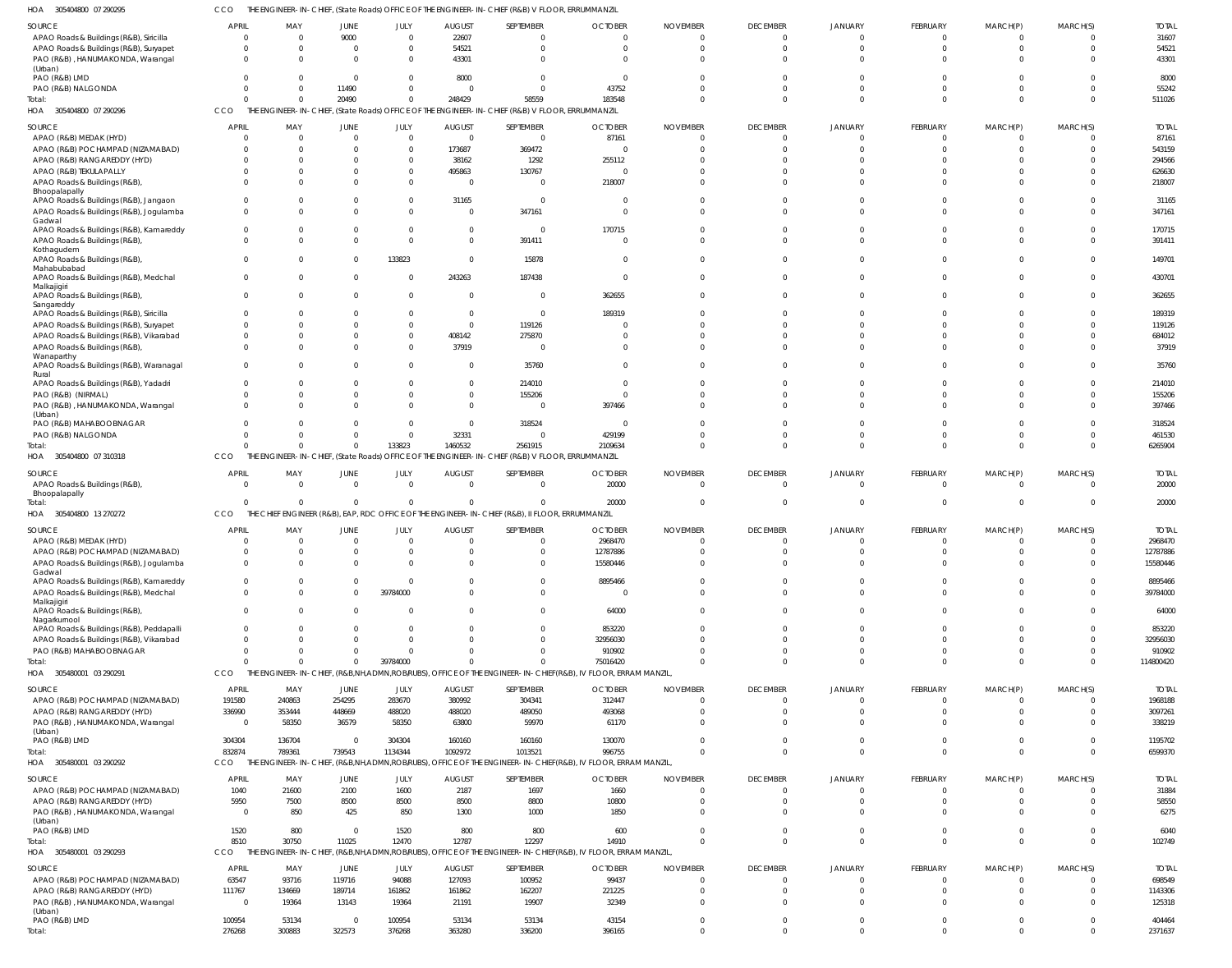| HOA<br>305480001 03 290294                                               |                                  |                            |                                                               |                                                                                     |                         |                          | THE ENGINEER-IN-CHIEF, (R&B,NH,ADMN,ROB/RUBS), OFFICE OF THE ENGINEER-IN-CHIEF(R&B), IV FLOOR, ERRAM MANZIL |                      |                                  |                                  |                             |                            |                                |                       |
|--------------------------------------------------------------------------|----------------------------------|----------------------------|---------------------------------------------------------------|-------------------------------------------------------------------------------------|-------------------------|--------------------------|-------------------------------------------------------------------------------------------------------------|----------------------|----------------------------------|----------------------------------|-----------------------------|----------------------------|--------------------------------|-----------------------|
| <b>SOURCE</b>                                                            | <b>APRIL</b>                     | MAY                        | JUNE                                                          | JULY                                                                                | <b>AUGUST</b>           | SEPTEMBER                | <b>OCTOBER</b>                                                                                              | <b>NOVEMBER</b>      | <b>DECEMBER</b>                  | <b>JANUARY</b>                   | FEBRUARY                    | MARCH(P)                   | MARCH(S)                       | <b>TOTAL</b>          |
| APAO (R&B) POCHAMPAD (NIZAMABAD)<br>APAO (R&B) RANGAREDDY (HYD)          | 26191<br>86981                   | 39091<br>106648            | 50334<br>137388                                               | 39252<br>125348                                                                     | 51580<br>125348         | 42200<br>125657          | 41403<br>166179                                                                                             | $\Omega$             | $\overline{0}$<br>$\Omega$       | $\overline{0}$<br>$\Omega$       | - 0<br>$\Omega$             | $\Omega$<br>$\Omega$       | $\Omega$<br>$\Omega$           | 290051<br>873549      |
| PAO (R&B), HANUMAKONDA, Warangal                                         | $\Omega$                         | 9898                       | 6187                                                          | 9897                                                                                | 10799                   | 10174                    | 17594                                                                                                       |                      | $\Omega$                         | $\Omega$                         |                             | $\Omega$                   |                                | 64549                 |
| (Urban)<br>PAO (R&B) LMD                                                 | 38882                            | 20464                      | $\overline{0}$                                                | 38882                                                                               | 20464                   | 20464                    | 16893                                                                                                       |                      | $\Omega$                         | $\Omega$                         |                             | $\Omega$                   | $\Omega$                       | 156049                |
| Total:                                                                   | 152054                           | 176101                     | 193909                                                        | 213379                                                                              | 208191                  | 198495                   | 242069                                                                                                      |                      | $\Omega$                         | $\Omega$                         | $\Omega$                    | $\Omega$                   | $\Omega$                       | 1384198               |
| HOA 305480001 03 290296                                                  | CCO                              |                            |                                                               |                                                                                     |                         |                          | THE ENGINEER-IN-CHIEF, (R&B,NH,ADMN,ROB/RUBS), OFFICE OF THE ENGINEER-IN-CHIEF(R&B), IV FLOOR, ERRAM MANZIL |                      |                                  |                                  |                             |                            |                                |                       |
| SOURCE                                                                   | <b>APRIL</b>                     | MAY                        | <b>JUNE</b>                                                   | JULY                                                                                | <b>AUGUST</b>           | SEPTEMBER                | <b>OCTOBER</b>                                                                                              | <b>NOVEMBER</b>      | <b>DECEMBER</b>                  | <b>JANUARY</b>                   | <b>FEBRUARY</b>             | MARCH(P)                   | MARCH(S)                       | <b>TOTAL</b>          |
| APAO (R&B) POCHAMPAD (NIZAMABAD)<br>PAO (R&B), HANUMAKONDA, Warangal     | $\overline{0}$<br>$\overline{0}$ | $\mathbf 0$<br>$\mathbf 0$ | $\overline{0}$<br>$\overline{0}$                              | $\Omega$<br>$\Omega$                                                                | 83571<br>$\overline{0}$ | 105390<br>$\overline{0}$ | $\mathbf 0$<br>74492                                                                                        | $\Omega$             | $\overline{0}$<br>$\overline{0}$ | $\overline{0}$<br>$\overline{0}$ | $\Omega$<br>$\Omega$        | $^{\circ}$<br>$\mathbf{0}$ | $\Omega$<br>$\Omega$           | 188961<br>74492       |
| (Urban)                                                                  |                                  |                            |                                                               |                                                                                     |                         |                          |                                                                                                             |                      |                                  |                                  |                             |                            |                                |                       |
| Total:<br>40550000325 05 530531<br>HOA                                   | $\Omega$<br>CCO                  | $\Omega$                   | $\overline{0}$<br>The DG & IG of Police, Telangana, Saifabad, | $\Omega$                                                                            | 83571                   | 105390                   | 74492                                                                                                       | 0                    | $\overline{0}$                   | $\overline{0}$                   | $\Omega$                    | $\mathbf 0$                | $\Omega$                       | 263453                |
| <b>SOURCE</b>                                                            | <b>APRIL</b>                     | MAY                        | <b>JUNE</b>                                                   | JULY                                                                                | <b>AUGUST</b>           | SEPTEMBER                | <b>OCTOBER</b>                                                                                              | <b>NOVEMBER</b>      | <b>DECEMBER</b>                  | <b>JANUARY</b>                   | FEBRUARY                    | MARCH(P)                   | MARCH(S)                       | <b>TOTAL</b>          |
| APAO Finance & Corporations,                                             | $\Omega$                         | $\Omega$                   | $\overline{0}$                                                | $\Omega$                                                                            | $\mathbf 0$             | $\Omega$                 | 2207680                                                                                                     | $\Omega$             | $\Omega$                         | $\Omega$                         | - 0                         | $\Omega$                   | $\Omega$                       | 2207680               |
| Sangareddy<br>PAO, FINANCE (W & P) DEPT, KARIMNAGAR                      | $\Omega$                         | $\Omega$                   | $^{\circ}$                                                    | 69085                                                                               | $^{\circ}$              | $\Omega$                 | 2344055                                                                                                     |                      | $\Omega$                         | n                                |                             |                            |                                | 2413140               |
| PAO, FINANCE (W & P) DEPT, NIZAMABAD                                     | $\Omega$                         | $\Omega$                   | $\mathbf 0$                                                   | 1388864                                                                             | $\mathbf 0$             | $\Omega$                 |                                                                                                             |                      | $\Omega$                         | $\Omega$                         |                             | $\Omega$                   |                                | 1388864               |
| PAO, FINANCE (W & P) DEPT, RANGA                                         | $\Omega$                         | $\Omega$                   | $\Omega$                                                      | 1005562                                                                             | 4451                    | $\Omega$                 | 19191945                                                                                                    |                      | $\Omega$                         | $\Omega$                         |                             | $\Omega$                   | $\Omega$                       | 20201958              |
| REDDY<br>PAO, FINANCE (W & P) DEPT, WARANGAL                             | $\Omega$                         | $\Omega$                   | $\overline{0}$                                                | 3354382                                                                             | $\overline{0}$          | $\Omega$                 | 7701664                                                                                                     |                      | $\Omega$                         | $\Omega$                         |                             | $\Omega$                   | $\Omega$                       | 11056046              |
| Total:                                                                   | $\Omega$                         | $\Omega$                   | $\overline{0}$                                                | 5817893                                                                             | 4451                    | $\Omega$                 | 31445344                                                                                                    |                      | $\Omega$                         | $\Omega$                         | $\Omega$                    | $\Omega$                   | $\Omega$                       | 37267688              |
| 40550020712 07 530531<br>HOA                                             | CCO                              |                            | The DG & IG of Police, Telangana, Saifabad,                   |                                                                                     |                         |                          |                                                                                                             |                      |                                  |                                  |                             |                            |                                |                       |
| SOURCE<br>APAO Finance & Corporations,                                   | <b>APRIL</b>                     | MAY                        | <b>JUNE</b>                                                   | JULY                                                                                | <b>AUGUST</b>           | SEPTEMBER<br>$\Omega$    | <b>OCTOBER</b>                                                                                              | <b>NOVEMBER</b>      | <b>DECEMBER</b>                  | <b>JANUARY</b><br>$\Omega$       | <b>FEBRUARY</b><br>$\Omega$ | MARCH(P)                   | MARCH(S)<br>$\Omega$           | <b>TOTAL</b>          |
| Sangareddy                                                               | $\Omega$                         | $\Omega$                   | $\overline{0}$                                                | 572228                                                                              | $\mathbf 0$             |                          | 291431                                                                                                      | $\Omega$             | $\overline{0}$                   |                                  |                             | $^{\circ}$                 |                                | 863659                |
| PAO, FINANCE (W & P) DEPT, NIZAMABAD                                     | $\Omega$                         | $\Omega$                   | $\overline{0}$                                                | 228217                                                                              | $\mathbf 0$<br>$\Omega$ | $\Omega$                 | 29113                                                                                                       |                      | $\Omega$                         | $\Omega$                         | $\Omega$                    | $\Omega$                   | $\Omega$                       | 257330                |
| PAO, FINANCE (W & P) DEPT, RANGA<br><b>REDDY</b>                         | $\mathbf 0$                      | $\Omega$                   | $\overline{0}$                                                | 17464941                                                                            |                         | 193721                   | 415981                                                                                                      |                      | $\Omega$                         | $\Omega$                         |                             | $\Omega$                   |                                | 18074643              |
| PAO, FINANCE (W & P) DEPT, WARANGAL                                      | $\Omega$<br>$\Omega$             | $\Omega$<br>$\Omega$       | $\overline{0}$                                                | 13354407                                                                            | 2516505                 | $\Omega$                 | 0                                                                                                           |                      | $\Omega$                         | $\Omega$<br>$\Omega$             | $\Omega$<br>$\Omega$        | $\mathbf 0$<br>$\Omega$    | $\Omega$                       | 15870912              |
| Total:<br>40550020712 11 530531<br>HOA                                   | CCO                              |                            | $\overline{0}$                                                | 31619793<br>The Commissioner of Police, Hyderabad City Police, Basheerbagh X Roads, | 2516505                 | 193721                   | 736525                                                                                                      |                      | $\Omega$                         |                                  |                             |                            | $\Omega$                       | 35066544              |
| <b>SOURCE</b>                                                            | <b>APRIL</b>                     | MAY                        | <b>JUNE</b>                                                   | JULY                                                                                | <b>AUGUST</b>           | SEPTEMBER                | <b>OCTOBER</b>                                                                                              | <b>NOVEMBER</b>      | <b>DECEMBER</b>                  | <b>JANUARY</b>                   | FEBRUARY                    | MARCH(P)                   | MARCH(S)                       | <b>TOTAL</b>          |
| APAO Finance & Corporations,                                             | $\Omega$                         | $\Omega$                   | $\overline{0}$                                                | 133300000                                                                           | $\mathbf 0$             | $\Omega$                 | $\Omega$                                                                                                    | $\Omega$             | $\overline{0}$                   | $\Omega$                         | $\Omega$                    | $\Omega$                   | $\Omega$                       | 133300000             |
| Kothagudem<br>Total:                                                     |                                  | $\Omega$                   | $\overline{0}$                                                | 133300000                                                                           | $\mathbf 0$             | $\Omega$                 | $\Omega$                                                                                                    |                      | $\overline{0}$                   | $\overline{0}$                   | - 0                         | $\overline{0}$             | $\Omega$                       | 133300000             |
| 40550020712 27 530531<br>HOA                                             | CCO                              |                            | The DG & IG of Police, Telangana, Saifabad,                   |                                                                                     |                         |                          |                                                                                                             |                      |                                  |                                  |                             |                            |                                |                       |
| SOURCE                                                                   | <b>APRIL</b>                     | MAY                        | JUNE                                                          | JULY                                                                                | <b>AUGUST</b>           | SEPTEMBER                | <b>OCTOBER</b>                                                                                              | <b>NOVEMBER</b>      | <b>DECEMBER</b>                  | <b>JANUARY</b>                   | <b>FEBRUARY</b>             | MARCH(P)                   | MARCH(S)                       | <b>TOTAL</b>          |
| PAO, FINANCE (W & P) DEPT, KARIMNAGAR                                    | $\Omega$                         | $\overline{0}$             | $\overline{0}$                                                | $\Omega$                                                                            | $^{\circ}$              | - 0                      | 860481                                                                                                      |                      | 0                                | $\circ$                          | $\Omega$                    | $^{\circ}$                 | $\Omega$                       | 860481                |
| Total<br>40550020725 04 530531<br>HOA                                    | $\Omega$<br>CCO                  | $\Omega$                   | $\overline{0}$<br>The DG & IG of Police, Telangana, Saifabad, | $\Omega$                                                                            | $\mathbf 0$             | $\Omega$                 | 860481                                                                                                      |                      | $\overline{0}$                   | $\overline{0}$                   | $\mathbf{0}$                | $\mathbf 0$                | $\Omega$                       | 860481                |
| <b>SOURCE</b>                                                            | <b>APRIL</b>                     | MAY                        | <b>JUNE</b>                                                   | JULY                                                                                | <b>AUGUST</b>           | SEPTEMBER                | <b>OCTOBER</b>                                                                                              | <b>NOVEMBER</b>      | <b>DECEMBER</b>                  | <b>JANUARY</b>                   | FEBRUARY                    | MARCH(P)                   | MARCH(S)                       | <b>TOTAL</b>          |
| APAO Finance & Corporations, Adilabad                                    |                                  | 0                          | $\overline{0}$                                                | 2269435                                                                             | $\mathbf 0$             | $\Omega$                 |                                                                                                             |                      | 0                                | $\Omega$                         | - 0                         | $^{\circ}$                 |                                | 2269435               |
| APAO Finance & Corporations,                                             | $\Omega$                         | $\Omega$                   | $\overline{0}$                                                | 771307                                                                              | $\overline{0}$          | $\Omega$                 | $\Omega$                                                                                                    |                      | $\Omega$                         | $\Omega$                         | $\Omega$                    | $\Omega$                   | $\Omega$                       | 771307                |
| Sangareddy<br>PAO, FINANCE (W & P) DEPT, KARIMNAGAR                      |                                  |                            | $\Omega$                                                      | 194239                                                                              | $\Omega$                |                          | 44720                                                                                                       |                      | $\Omega$                         |                                  |                             |                            |                                | 238959                |
| PAO, FINANCE (W & P) DEPT, NIZAMABAD                                     | $\Omega$                         | $\Omega$                   | $\Omega$                                                      | 2383831                                                                             | 304101                  | $\Omega$                 |                                                                                                             |                      | $\Omega$                         |                                  |                             |                            | $\Omega$                       | 2687932               |
| PAO, FINANCE (W & P) DEPT, RANGA<br>REDDY                                |                                  |                            |                                                               | 1946196                                                                             |                         |                          | 2188820                                                                                                     |                      |                                  |                                  |                             |                            |                                | 14135016              |
| PAO, FINANCE (W & P) DEPT, WARANGAL                                      | $\mathbf 0$                      | $\mathbf 0$                | $\overline{0}$                                                | 1966408                                                                             | $\Omega$                | $\Omega$                 | $\Omega$                                                                                                    | $\Omega$             | $\overline{0}$                   | $\overline{0}$                   | $\Omega$                    | $\overline{0}$             | $\Omega$                       | 1966408               |
| Total:<br>HOA 40550020725 05 530531                                      | $\Omega$<br>CCO                  | $\Omega$                   | $\mathbf{0}$<br>The Director, Police Academy, Himayath Sagar, | 19531416                                                                            | 304101                  | $\Omega$                 | 2233540                                                                                                     | $\Omega$             | $\Omega$                         | $\overline{0}$                   | $\Omega$                    | $\Omega$                   | $\mathbf 0$                    | 22069057              |
| SOURCE                                                                   | APRIL                            |                            |                                                               |                                                                                     | <b>AUGUST</b>           | SEPTEMBER                | <b>OCTOBER</b>                                                                                              | <b>NOVEMBER</b>      | <b>DECEMBER</b>                  | <b>JANUARY</b>                   | <b>FEBRUARY</b>             | MARCH(P)                   | MARCH(S)                       | <b>TOTAL</b>          |
| PAO, FINANCE (W & P) DEPT, RANGA                                         | $\overline{0}$                   | MAY<br>$\overline{0}$      | JUNE<br>$\overline{0}$                                        | JULY<br>$\overline{0}$                                                              | $\overline{0}$          | 5158206                  | 23788265                                                                                                    | $\overline{0}$       | $\overline{0}$                   | $\overline{0}$                   | $\Omega$                    | $\mathbf 0$                | $\Omega$                       | 28946471              |
| REDDY<br>Total:                                                          | $\Omega$                         | $\Omega$                   | $\overline{0}$                                                | $\Omega$                                                                            | $\mathbf 0$             | 5158206                  | 23788265                                                                                                    | 0                    | $\overline{0}$                   | $\overline{0}$                   | $\Omega$                    | $\mathbf{0}$               | $\overline{0}$                 | 28946471              |
| HOA 40550020725 06 530531                                                | CCO                              |                            | I.G.Greyhounds GreenLands Begumpet                            |                                                                                     |                         |                          |                                                                                                             |                      |                                  |                                  |                             |                            |                                |                       |
| SOURCE                                                                   | <b>APRIL</b>                     | MAY                        | JUNE                                                          | JULY                                                                                | <b>AUGUST</b>           | <b>SEPTEMBER</b>         | <b>OCTOBER</b>                                                                                              | <b>NOVEMBER</b>      | <b>DECEMBER</b>                  | <b>JANUARY</b>                   | FEBRUARY                    | MARCH(P)                   | MARCH(S)                       | <b>TOTAL</b>          |
| APAO Finance & Corporations,                                             | $\overline{0}$                   | $\mathbf 0$                | $\overline{0}$                                                | $\Omega$                                                                            | $\overline{0}$          | $\Omega$                 | 38087                                                                                                       | $\Omega$             | $\overline{0}$                   | $\overline{0}$                   | $\Omega$                    | $\overline{0}$             | $\Omega$                       | 38087                 |
| Sangareddy<br>PAO, FINANCE (W & P) DEPT, RANGA                           | $\Omega$                         | $\Omega$                   | $\Omega$                                                      | 10795957                                                                            | $\mathbf 0$             | $\Omega$                 | 209032                                                                                                      | $\Omega$             | $\overline{0}$                   | $\overline{0}$                   | $\Omega$                    | $\overline{0}$             | $\Omega$                       | 11004989              |
| REDDY                                                                    | $\Omega$                         | $\Omega$                   | $\mathbf{0}$                                                  |                                                                                     | $\Omega$                | $\Omega$                 |                                                                                                             | $\Omega$             | $\overline{0}$                   | $\overline{0}$                   | $\Omega$                    | $\mathbf 0$                | $\overline{0}$                 |                       |
| Total:<br>HOA 40550020725 07 530531                                      | CCO                              |                            | The DG & IG of Police, Telangana, Saifabad                    | 10795957                                                                            |                         |                          | 247119                                                                                                      |                      |                                  |                                  |                             |                            |                                | 11043076              |
| SOURCE                                                                   | <b>APRIL</b>                     | MAY                        | JUNE                                                          | JULY                                                                                | <b>AUGUST</b>           | SEPTEMBER                | <b>OCTOBER</b>                                                                                              | <b>NOVEMBER</b>      | <b>DECEMBER</b>                  | <b>JANUARY</b>                   | <b>FEBRUARY</b>             | MARCH(P)                   | MARCH(S)                       | <b>TOTAL</b>          |
| PAO, FINANCE (W & P) DEPT, RANGA                                         | $\overline{0}$                   | $\overline{0}$             | $\overline{0}$                                                | $\Omega$                                                                            | $\overline{0}$          | $\Omega$                 | 208125                                                                                                      | $\Omega$             | $\overline{0}$                   | $\overline{0}$                   | $\Omega$                    | $\mathbf 0$                | $\Omega$                       | 208125                |
| REDDY<br>Total:                                                          | $\Omega$                         | $\Omega$                   | $\overline{0}$                                                | $\Omega$                                                                            | $\mathbf 0$             | $\Omega$                 | 208125                                                                                                      | 0                    | $\overline{0}$                   | $\overline{0}$                   | $\Omega$                    | $\mathbf 0$                | $\overline{0}$                 | 208125                |
| HOA 40550020725 09 530531                                                | CCO                              |                            | The DG & IG of Police, Telangana, Saifabad                    |                                                                                     |                         |                          |                                                                                                             |                      |                                  |                                  |                             |                            |                                |                       |
| <b>SOURCE</b>                                                            | <b>APRIL</b>                     | MAY                        | JUNE                                                          | JULY                                                                                | <b>AUGUST</b>           | SEPTEMBER                | <b>OCTOBER</b>                                                                                              | <b>NOVEMBER</b>      | <b>DECEMBER</b>                  | <b>JANUARY</b>                   | <b>FEBRUARY</b>             | MARCH(P)                   | MARCH(S)                       | <b>TOTAL</b>          |
| APAO Finance & Corporations, Adilabad                                    | $\overline{0}$                   | $\mathbf 0$                | 2613077                                                       | 11099808                                                                            | 333344                  | $\Omega$                 | $\mathbf 0$                                                                                                 | $\Omega$             | $\overline{0}$                   | $\overline{0}$                   | $\Omega$                    | $\overline{0}$             | $\Omega$                       | 14046229              |
| APAO Finance & Corporations,<br>Sangareddy                               | $\overline{0}$                   | $\Omega$                   | 12267474                                                      | 15510846                                                                            | $\overline{0}$          | 47266843                 | 10603765                                                                                                    | $\Omega$             | $\Omega$                         | $\Omega$                         | $\Omega$                    | $\Omega$                   | $\Omega$                       | 85648928              |
| PAO, FINANCE (W & P) DEPT, KARIMNAGAR                                    | $\mathbf 0$                      | $\Omega$                   | 2882047                                                       | 25039178                                                                            | $\overline{0}$          | $\overline{0}$           | 503721                                                                                                      | $\Omega$             | $\Omega$                         | $\Omega$                         | - 0                         | $\Omega$                   |                                | 28424946              |
| PAO, FINANCE (W & P) DEPT, NIZAMABAD<br>PAO, FINANCE (W & P) DEPT, RANGA | $\mathbf 0$<br>$\mathbf 0$       | $\mathbf 0$<br>$\Omega$    | 79557<br>$\overline{0}$                                       | 339219<br>21169221                                                                  | 2040810<br>1269538      | 529881<br>$\Omega$       | 9792173<br>14946654                                                                                         | $\Omega$<br>$\Omega$ | $\Omega$<br>$\Omega$             | $\overline{0}$<br>$\Omega$       | $\Omega$<br>$\Omega$        | $\Omega$<br>$\Omega$       | $\Omega$<br>$\Omega$           | 12781640<br>37385413  |
| REDDY                                                                    |                                  |                            |                                                               |                                                                                     |                         |                          |                                                                                                             |                      |                                  |                                  |                             |                            |                                |                       |
| PAO, FINANCE (W & P) DEPT, WARANGAL<br>Total:                            | $\overline{0}$<br>$\mathbf 0$    | $\Omega$<br>$\mathbf 0$    | $\Omega$<br>17842155                                          | 17462682<br>90620954                                                                | 270392<br>3914084       | $\Omega$<br>47796724     | 3221042<br>39067355                                                                                         | $\Omega$<br>$\Omega$ | $\overline{0}$<br>$\Omega$       | $\overline{0}$<br>$\overline{0}$ | $\mathbf{0}$<br>$\Omega$    | $\mathbf 0$<br>$\Omega$    | $\overline{0}$<br>$\mathbf{0}$ | 20954116<br>199241272 |
|                                                                          |                                  |                            |                                                               |                                                                                     |                         |                          |                                                                                                             |                      |                                  |                                  |                             |                            |                                |                       |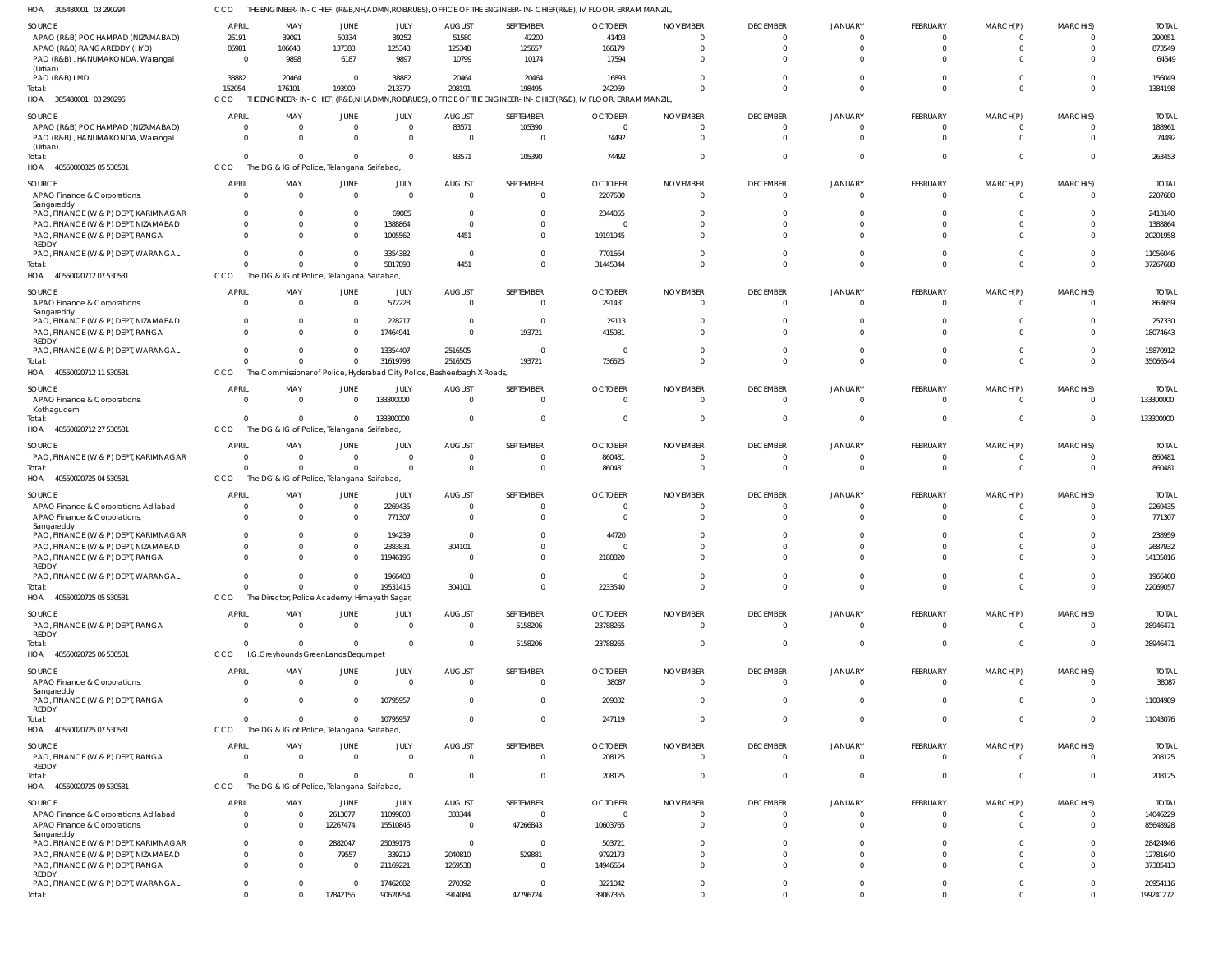| 40550020725 11 530531<br>HOA                                                        | CCO                                  | The Commissioner of Police, Hyderabad City Police, Basheerbagh X Roads,            |                                 |                                |                                   |                                                                                                |                                      |                                               |                                                     |                                       |                                  |                                        |                                              |                                        |
|-------------------------------------------------------------------------------------|--------------------------------------|------------------------------------------------------------------------------------|---------------------------------|--------------------------------|-----------------------------------|------------------------------------------------------------------------------------------------|--------------------------------------|-----------------------------------------------|-----------------------------------------------------|---------------------------------------|----------------------------------|----------------------------------------|----------------------------------------------|----------------------------------------|
| SOURCE<br>PAO, FINANCE (W & P) DEPT, HYDERABAD<br>Total:                            | <b>APRIL</b><br>$\Omega$<br>$\Omega$ | MAY<br>$\Omega$<br>$\Omega$                                                        | JUNE<br>$\Omega$<br>$\mathbf 0$ | JULY<br>206352718<br>206352718 | <b>AUGUST</b><br>114466<br>114466 | SEPTEMBER<br>186221912<br>186221912                                                            | <b>OCTOBER</b><br>3352672<br>3352672 | <b>NOVEMBER</b><br>$\overline{0}$<br>$\Omega$ | <b>DECEMBER</b><br>$\overline{0}$<br>$\overline{0}$ | <b>JANUARY</b><br>0<br>$\overline{0}$ | FEBRUARY<br>$\Omega$<br>$\Omega$ | MARCH(P)<br>$\Omega$<br>$\overline{0}$ | MARCH(S)<br>$\overline{0}$<br>$\overline{0}$ | <b>TOTAL</b><br>396041768<br>396041768 |
| HOA 40550020725 12 530531                                                           | CCO                                  | The Commissioner of Police, Hyderabad City Police, Basheerbagh X Roads             |                                 |                                |                                   |                                                                                                |                                      |                                               |                                                     |                                       |                                  |                                        |                                              |                                        |
| SOURCE<br>PAO, FINANCE (W & P) DEPT, RANGA<br>REDDY                                 | <b>APRIL</b><br>$\overline{0}$       | MAY<br>$\Omega$                                                                    | <b>JUNE</b><br>9907594          | JULY<br>6102560                | <b>AUGUST</b><br>$\overline{0}$   | SEPTEMBER<br>$\Omega$                                                                          | <b>OCTOBER</b><br>4888153            | <b>NOVEMBER</b><br>$\overline{0}$             | <b>DECEMBER</b><br>$\overline{0}$                   | <b>JANUARY</b><br>$\mathbf{0}$        | FEBRUARY<br>$\Omega$             | MARCH(P)<br>$\Omega$                   | MARCH(S)<br>$\overline{0}$                   | <b>TOTAL</b><br>20898307               |
| Total:<br>40550020725 14 530531<br>HOA                                              | $\Omega$<br>CCO                      | - 0<br>The DG & IG of Police, Telangana, Saifabad,                                 | 9907594                         | 6102560                        | $\Omega$                          | $\mathbf 0$                                                                                    | 4888153                              | $\Omega$                                      | $\overline{0}$                                      | $\overline{0}$                        | $\Omega$                         | $\Omega$                               | $\overline{0}$                               | 20898307                               |
| SOURCE<br>APAO Finance & Corporations,                                              | <b>APRIL</b><br>$\overline{0}$       | MAY<br>$\Omega$                                                                    | JUNE<br>$\overline{0}$          | JULY<br>344991                 | <b>AUGUST</b><br>$\Omega$         | SEPTEMBER<br>$\mathbf{0}$                                                                      | <b>OCTOBER</b><br>- 0                | <b>NOVEMBER</b><br>$\Omega$                   | <b>DECEMBER</b><br>$\overline{0}$                   | <b>JANUARY</b><br>$\mathbf{0}$        | FEBRUARY<br>$\Omega$             | MARCH(P)<br>$\Omega$                   | MARCH(S)<br>$\overline{0}$                   | <b>TOTAL</b><br>344991                 |
| Sangareddy<br>PAO, FINANCE (W & P) DEPT, RANGA                                      | $\overline{0}$                       | $\Omega$                                                                           | $\overline{0}$                  | $\overline{0}$                 | $\overline{0}$                    | 1610833                                                                                        | 10302930                             | $\Omega$                                      | $\overline{0}$                                      | $\mathbf{0}$                          | $\Omega$                         | $\Omega$                               | $\overline{0}$                               | 11913763                               |
| REDDY<br>PAO, FINANCE (W & P) DEPT, WARANGAL                                        | $\overline{0}$                       | $\Omega$                                                                           | $\overline{0}$                  | 215807                         | $\Omega$                          | $\mathbf{0}$                                                                                   | - 0                                  | $\Omega$                                      | $\overline{0}$                                      | $\overline{0}$                        | $\Omega$                         | $\overline{0}$                         | $\overline{0}$                               | 215807                                 |
| Total:<br>HOA<br>40550020725 16 530531                                              | $\Omega$<br>CCO                      | $\Omega$<br>The Commissioner of Police, Hyderabad City Police, Basheerbagh X Roads | $\Omega$                        | 560798                         | $\Omega$                          | 1610833                                                                                        | 10302930                             | $\Omega$                                      | $\Omega$                                            | $\Omega$                              | $\Omega$                         | $\Omega$                               | $\Omega$                                     | 12474561                               |
| SOURCE                                                                              | <b>APRIL</b>                         | MAY                                                                                | <b>JUNE</b>                     | JULY                           | <b>AUGUST</b>                     | SEPTEMBER                                                                                      | <b>OCTOBER</b>                       | <b>NOVEMBER</b>                               | <b>DECEMBER</b>                                     | <b>JANUARY</b>                        | FEBRUARY                         | MARCH(P)                               | MARCH(S)                                     | <b>TOTAL</b>                           |
| PAO, FINANCE (W & P) DEPT, RANGA<br>REDDY                                           | $\overline{0}$<br>$\overline{0}$     | - 0<br>$\Omega$                                                                    | $\mathbf{0}$<br>$\Omega$        | 63577884<br>63577884           | 15552000                          | 351257                                                                                         | 22805351                             | $\overline{0}$<br>$\Omega$                    | $\overline{0}$<br>$\overline{0}$                    | $\mathbf{0}$<br>$\overline{0}$        | $\Omega$<br>$\Omega$             | $\Omega$<br>$\Omega$                   | $\overline{0}$<br>$\overline{0}$             | 102286492<br>102286492                 |
| Total:<br>HOA<br>40550020725 22 530531                                              | CCO                                  | The DG & IG of Police, Telangana, Saifabad,                                        |                                 |                                | 15552000                          | 351257                                                                                         | 22805351                             |                                               |                                                     |                                       |                                  |                                        |                                              |                                        |
| SOURCE                                                                              | <b>APRIL</b>                         | MAY                                                                                | JUNE                            | JULY                           | <b>AUGUST</b>                     | SEPTEMBER                                                                                      | <b>OCTOBER</b>                       | <b>NOVEMBER</b>                               | <b>DECEMBER</b>                                     | <b>JANUARY</b>                        | FEBRUARY                         | MARCH(P)                               | MARCH(S)                                     | <b>TOTAL</b>                           |
| PAO, FINANCE (W & P) DEPT, WARANGAL<br>Total:                                       | - 0<br>$\Omega$                      | $\Omega$<br>$\Omega$                                                               | $\overline{0}$<br>$\Omega$      | 191079<br>191079               | $\Omega$<br>$\Omega$              | - 0<br>$\mathbf 0$                                                                             | 0<br>$\Omega$                        | $\overline{0}$<br>$\Omega$                    | $\overline{0}$<br>$\overline{0}$                    | 0<br>$\overline{0}$                   | $\Omega$<br>$\Omega$             | $\Omega$<br>$\Omega$                   | $\Omega$<br>$\overline{0}$                   | 191079<br>191079                       |
| HOA 40550020725 27 530531                                                           | CCO                                  | The DG & IG of Police, Telangana, Saifabad,                                        |                                 |                                |                                   |                                                                                                |                                      |                                               |                                                     |                                       |                                  |                                        |                                              |                                        |
| SOURCE                                                                              | <b>APRIL</b>                         | MAY                                                                                | JUNE                            | JULY                           | <b>AUGUST</b>                     | SEPTEMBER                                                                                      | <b>OCTOBER</b>                       | <b>NOVEMBER</b>                               | <b>DECEMBER</b>                                     | <b>JANUARY</b>                        | FEBRUARY                         | MARCH(P)                               | MARCH(S)                                     | <b>TOTAL</b>                           |
| APAO Finance & Corporations, Adilabad<br>PAO, FINANCE (W & P) DEPT, KARIMNAGAR      | $\overline{0}$<br>$\overline{0}$     | - 0                                                                                | $\overline{0}$<br>$\mathbf 0$   | 20530601<br>$\overline{0}$     | 2910517<br>$\Omega$               | $\Omega$<br>$\Omega$                                                                           | 3613793<br>145304                    | $\Omega$<br>$\Omega$                          | $\overline{0}$<br>0                                 | 0<br>$\Omega$                         | $\Omega$<br>$\Omega$             | $\Omega$<br>$\Omega$                   | $\overline{0}$<br>$\overline{0}$             | 27054911<br>145304                     |
| PAO, FINANCE (W & P) DEPT, RANGA                                                    | $\Omega$                             | - 0                                                                                | $\mathbf 0$                     | 14053384                       | $\Omega$                          | $\Omega$                                                                                       | 4311513                              | $\Omega$                                      | $\Omega$                                            | $\Omega$                              | $\Omega$                         | $\Omega$                               | $\Omega$                                     | 18364897                               |
| REDDY<br>PAO, FINANCE (W & P) DEPT, WARANGAL                                        | $\Omega$                             |                                                                                    | $\Omega$                        | 1005638                        | $\Omega$                          | $\Omega$                                                                                       | - 0                                  | $\Omega$                                      | $\Omega$                                            | $\Omega$                              | $\Omega$                         | $\Omega$                               | $\Omega$                                     | 1005638                                |
| Total:<br>40550020725 28 530531                                                     | $\Omega$<br>CCO                      |                                                                                    | $\mathbf 0$                     | 35589623                       | 2910517                           | $\Omega$                                                                                       | 8070610                              | $\Omega$                                      | $\overline{0}$                                      | $\mathbf{0}$                          | $\Omega$                         | $\Omega$                               | $\overline{0}$                               | 46570750                               |
| HOA<br>SOURCE                                                                       | <b>APRIL</b>                         | The IG of Police, Andhra Pradesh, Intelligence Branch, Saifabad,<br>MAY            | <b>JUNE</b>                     | JULY                           | <b>AUGUST</b>                     | SEPTEMBER                                                                                      | <b>OCTOBER</b>                       | <b>NOVEMBER</b>                               | <b>DECEMBER</b>                                     | <b>JANUARY</b>                        | FEBRUARY                         | MARCH(P)                               | MARCH(S)                                     | <b>TOTAL</b>                           |
| APAO Finance & Corporations, Adilabad                                               | $\overline{0}$                       | $\Omega$                                                                           | $\overline{0}$                  | 15412                          | 176431                            | - 0                                                                                            | 225073                               | $\Omega$                                      | $\overline{0}$                                      | $\Omega$                              | $\Omega$                         | $\Omega$                               | $\Omega$                                     | 416916                                 |
| APAO Finance & Corporations<br>Kothagudem<br>PAO, AMRP (FINANCE) NALGONDA           | $\Omega$<br>$\Omega$                 | $\cap$                                                                             | $\Omega$<br>$\Omega$            | $\overline{0}$<br>4608186      | $\Omega$                          | $\Omega$                                                                                       | 51777<br>- 0                         | $\Omega$                                      | $\Omega$<br>$\Omega$                                | $\Omega$<br>$\Omega$                  | $\Omega$<br>- 0                  | $\Omega$<br>- 0                        | $\Omega$<br>$\Omega$                         | 51777<br>4608186                       |
| PAO, FINANCE (W & P) DEPT, NIRMAL                                                   | $\Omega$                             |                                                                                    |                                 | $\overline{0}$                 | $\Omega$                          | $\mathbf{0}$                                                                                   | 23861                                | $\Omega$                                      | $\Omega$                                            | $\Omega$                              | $\Omega$                         | $\Omega$                               | $\Omega$                                     | 2386                                   |
| PAO, FINANCE (W & P) DEPT, WARANGAL<br>Total:                                       | $\Omega$<br>$\Omega$                 | $\Omega$                                                                           | $\Omega$<br>$\Omega$            | 76541<br>4700139               | $\Omega$<br>176431                | $\Omega$<br>$\Omega$                                                                           | $\Omega$<br>300711                   | $\Omega$<br>$\Omega$                          | $\Omega$<br>$\Omega$                                | $\Omega$<br>$\Omega$                  | $\Omega$<br>$\Omega$             | $\Omega$<br>$\Omega$                   | $\Omega$<br>$\Omega$                         | 76541<br>5177281                       |
| HOA 40550020725 33 530531                                                           | CCO                                  | The DG & IG of Police, Telangana, Saifabad,                                        |                                 |                                |                                   |                                                                                                |                                      |                                               |                                                     |                                       |                                  |                                        |                                              |                                        |
| SOURCE                                                                              | <b>APRIL</b>                         | MAY                                                                                | JUNE                            | JULY                           | <b>AUGUST</b>                     | SEPTEMBER                                                                                      | <b>OCTOBER</b>                       | <b>NOVEMBER</b>                               | <b>DECEMBER</b>                                     | <b>JANUARY</b>                        | FEBRUARY                         | MARCH(P)                               | MARCH(S)                                     | <b>TOTAL</b>                           |
| APAO Finance & Corporations, Adilabad<br>APAO Finance & Corporations,<br>Sangareddy | 0<br>$\overline{0}$                  | - 0<br>$\Omega$                                                                    | 0<br>$\Omega$                   | $\overline{0}$<br>19333019     | 7112445<br>$\overline{0}$         | $\Omega$<br>$\mathbf{0}$                                                                       | - 0<br>4255639                       | $\Omega$<br>$\Omega$                          | 0<br>$\overline{0}$                                 | $\Omega$<br>$\overline{0}$            | $\Omega$<br>$\Omega$             | - 0<br>$\Omega$                        | $\Omega$<br>$\overline{0}$                   | 7112445<br>23588658                    |
| PAO, FINANCE (W & P) DEPT, KARIMNAGAR<br>PAO, FINANCE (W & P) DEPT, NIZAMABAD       |                                      |                                                                                    | 11287563                        | 39808696                       | -0                                | $\Omega$                                                                                       | 36073253                             | $\Omega$                                      | $\Omega$                                            |                                       | $\Omega$                         | $\Omega$                               |                                              | 87169512                               |
| PAO, FINANCE (W & P) DEPT, RANGA                                                    | 0<br>$\mathbf 0$                     |                                                                                    | $\overline{0}$<br>10111801      | 40268217<br>85819455           | 6728527<br>33307016               | $\mathbf 0$                                                                                    | 2127625<br>28396197                  | $\mathbf 0$                                   | $\Omega$<br>$\Omega$                                | $\Omega$<br>$\Omega$                  | $\Omega$                         | $\Omega$                               | $\Omega$<br>$\Omega$                         | 49124369<br>157634469                  |
| REDDY<br>PAO, FINANCE (W & P) DEPT, WARANGAL                                        | $\overline{0}$                       |                                                                                    | $\mathbf{0}$                    | 23885836                       | 3678177                           | $\Omega$                                                                                       | 30282632                             | $\mathbf 0$                                   | $\overline{0}$                                      | $\overline{0}$                        | $\Omega$                         | $\Omega$                               | $\Omega$                                     | 57846645                               |
| Total:                                                                              | $\Omega$                             |                                                                                    | 21399364                        | 209115223                      | 50826165                          | $\Omega$                                                                                       | 101135346                            | $\Omega$                                      | $\Omega$                                            | $\Omega$                              | $\Omega$                         | $\Omega$                               | $\Omega$                                     | 382476098                              |
| HOA 40550020725 38 530531                                                           | CCO                                  | Commissioner of Rachakonda Police, HOD XXX                                         |                                 |                                |                                   |                                                                                                |                                      |                                               |                                                     |                                       |                                  |                                        |                                              |                                        |
| SOURCE<br>PAO, FINANCE (W & P) DEPT, RANGA<br>REDDY                                 | <b>APRIL</b><br>$\Omega$             | MAY<br>$\Omega$                                                                    | JUNE<br>$\Omega$                | JULY<br>$\overline{0}$         | <b>AUGUST</b><br>$\Omega$         | SEPTEMBER<br>$\Omega$                                                                          | <b>OCTOBER</b><br>1538380            | <b>NOVEMBER</b><br>$\Omega$                   | <b>DECEMBER</b><br>$\Omega$                         | <b>JANUARY</b><br>$\mathbf{0}$        | FEBRUARY<br>$\Omega$             | MARCH(P)<br>$\Omega$                   | MARCH(S)<br>$\overline{0}$                   | <b>TOTAL</b><br>1538380                |
| Total:<br>HOA 40550020725 46 530531                                                 | $\Omega$<br>CCO                      | $\Omega$<br>Commissioner of Rachakonda Police, HOD XXX                             | $\Omega$                        | $\Omega$                       | $\Omega$                          | $\Omega$                                                                                       | 1538380                              | $\Omega$                                      | $\Omega$                                            | $\overline{0}$                        | $\Omega$                         | $\Omega$                               | $\overline{0}$                               | 1538380                                |
| SOURCE<br>PAO, FINANCE (W & P) DEPT, RANGA                                          | <b>APRIL</b><br>$\Omega$             | MAY<br>$\Omega$                                                                    | <b>JUNE</b><br>$\overline{0}$   | JULY<br>$\overline{0}$         | <b>AUGUST</b><br>$\overline{0}$   | SEPTEMBER<br>$\mathbf 0$                                                                       | <b>OCTOBER</b><br>5189174            | <b>NOVEMBER</b><br>$\overline{0}$             | <b>DECEMBER</b><br>$\overline{0}$                   | <b>JANUARY</b><br>$\mathbf{0}$        | FEBRUARY<br>$\Omega$             | MARCH(P)<br>$\Omega$                   | MARCH(S)<br>$\overline{0}$                   | <b>TOTAL</b><br>5189174                |
| REDDY<br>Total:<br>HOA 40550020725 47 530531                                        | $\Omega$<br>CCO                      | $\Omega$<br>The Commissioner, Cyberabad Police,                                    | $\Omega$                        | $\overline{0}$                 | $\overline{0}$                    | $\mathbf{0}$                                                                                   | 5189174                              | $\mathbf 0$                                   | $\Omega$                                            | $\overline{0}$                        | $\Omega$                         | $\Omega$                               | $\overline{0}$                               | 5189174                                |
| SOURCE                                                                              | <b>APRIL</b>                         | MAY                                                                                | <b>JUNE</b>                     | JULY                           | <b>AUGUST</b>                     | SEPTEMBER                                                                                      | <b>OCTOBER</b>                       | <b>NOVEMBER</b>                               | <b>DECEMBER</b>                                     | <b>JANUARY</b>                        | FEBRUARY                         | MARCH(P)                               | MARCH(S)                                     | <b>TOTAL</b>                           |
| PAO, FINANCE (W & P) DEPT, RANGA<br>REDDY                                           | $\Omega$<br>$\Omega$                 | $\Omega$<br>$\Omega$                                                               | $\Omega$<br>$\Omega$            | $\Omega$<br>$\Omega$           | $\Omega$<br>$\Omega$              | $\Omega$<br>$\Omega$                                                                           | 1017729                              | $\Omega$<br>$\Omega$                          | $\overline{0}$<br>$\Omega$                          | $\mathbf{0}$                          | $\Omega$<br>$\Omega$             | $\Omega$<br>$\Omega$                   | $\overline{0}$                               | 1017729                                |
| Total:<br>40550020825 06 530531<br>HOA                                              | CCO                                  | The IG of Police, Special Protection Force, Budha Bhavan, M.G.Road,                |                                 |                                |                                   |                                                                                                | 1017729                              |                                               |                                                     | $\overline{0}$                        |                                  |                                        | $\overline{0}$                               | 1017729                                |
| SOURCE<br>APAO Finance & Corporations,                                              | <b>APRIL</b><br>$\overline{0}$       | MAY<br>$\Omega$                                                                    | <b>JUNE</b><br>$\overline{0}$   | JULY<br>272645                 | <b>AUGUST</b><br>$\overline{0}$   | SEPTEMBER<br>$\mathbf{0}$                                                                      | <b>OCTOBER</b><br>13746399           | <b>NOVEMBER</b><br>$\overline{0}$             | <b>DECEMBER</b><br>$\overline{0}$                   | <b>JANUARY</b><br>$\overline{0}$      | FEBRUARY<br>$\Omega$             | MARCH(P)<br>$\Omega$                   | MARCH(S)<br>$\overline{0}$                   | <b>TOTAL</b><br>14019044               |
| Sangareddy<br>Total:                                                                | $\Omega$                             | $\Omega$                                                                           | $\mathbf 0$                     | 272645                         | $\Omega$                          | $\Omega$                                                                                       | 13746399                             | $\overline{0}$                                | $\overline{0}$                                      | $\overline{0}$                        | $\Omega$                         | $\overline{0}$                         | $\overline{0}$                               | 14019044                               |
| HOA 40550080025 05 530531                                                           | CCO                                  |                                                                                    |                                 |                                |                                   | DGP, OCTOPUS oloThe Addl DG of Police, Shanthi Nilayam Bds Balayogi Parayatak bhavan, Begumpet |                                      |                                               |                                                     |                                       |                                  |                                        |                                              |                                        |
| SOURCE<br>APAO Finance & Corporations,<br>Kothagudem                                | <b>APRIL</b><br>$\overline{0}$       | MAY<br>$\Omega$                                                                    | <b>JUNE</b><br>$\overline{0}$   | JULY<br>$\Omega$               | <b>AUGUST</b><br>$\overline{0}$   | SEPTEMBER<br>$\mathbf 0$                                                                       | <b>OCTOBER</b><br>261092             | <b>NOVEMBER</b><br>$\Omega$                   | <b>DECEMBER</b><br>$\Omega$                         | <b>JANUARY</b><br>$\mathbf{0}$        | FEBRUARY<br>$\Omega$             | MARCH(P)<br>$\Omega$                   | MARCH(S)<br>$\Omega$                         | <b>TOTAL</b><br>261092                 |
| PAO, FINANCE (W & P) DEPT, RANGA<br>REDDY                                           | $\overline{0}$                       | $\Omega$                                                                           | $\Omega$                        | 29818807                       | $\overline{0}$                    | $\mathbf 0$                                                                                    | 6881402                              | $\mathbf 0$                                   | $\overline{0}$                                      | $\overline{0}$                        | $\Omega$                         | $\Omega$                               | $\overline{0}$                               | 36700209                               |
| Total:                                                                              |                                      | $\overline{0}$<br>$\overline{0}$                                                   | $\mathbf 0$                     | 29818807                       | $\mathbf 0$                       | $\mathbf{0}$                                                                                   | 7142494                              | $\mathbf 0$                                   | $\mathbf{0}$                                        | $\mathbf 0$                           | $\overline{0}$                   | $\overline{0}$                         | $\mathbf 0$                                  | 36961301                               |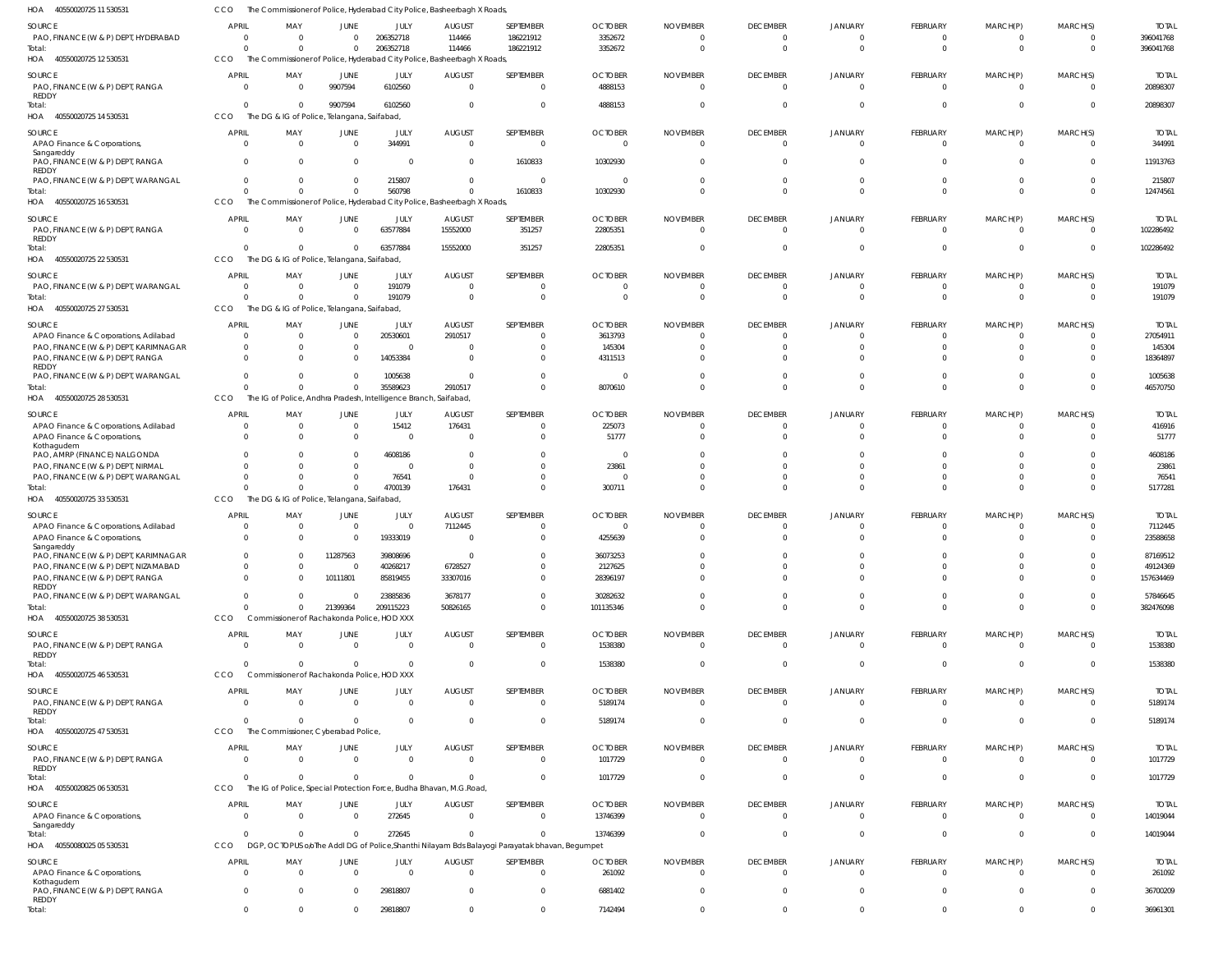CCO THE ENGINEER-IN-CHIEF, CRF OFFICE OF THE ENGINEER-IN-CHIEF (R&B), IV FLOOR, ERRAM MANZIL,

|                                                   |                              |                      |           |                                  |                                  | THE ENGINEER-IN-CHIEF, CRF OFFICE OF THE ENGINEER-IN-CHIEF (R&B), IV FLOOR, ERRAM MANZIL |                |                      |                 |                            |                      |                      |                              |                |
|---------------------------------------------------|------------------------------|----------------------|-----------|----------------------------------|----------------------------------|------------------------------------------------------------------------------------------|----------------|----------------------|-----------------|----------------------------|----------------------|----------------------|------------------------------|----------------|
| SOURCE                                            | <b>APRIL</b>                 | MAY                  | JUNE      | JULY                             | <b>AUGUST</b>                    | SEPTEMBER                                                                                | <b>OCTOBER</b> | <b>NOVEMBER</b>      | <b>DECEMBER</b> | <b>JANUARY</b>             | FEBRUARY             | MARCH(P)             | MARCH(S)                     | <b>TOTAI</b>   |
| APAO Roads & Buildings (R&B), Suryapet            | $\mathbf{0}$                 | $\Omega$             | $\Omega$  | $\Omega$                         | 887378                           | - 0                                                                                      | $\Omega$       | $\Omega$             | $\Omega$        | $\overline{0}$             | $\Omega$             | $\Omega$             | $\Omega$                     | 887378         |
| Total:                                            | $\Omega$                     | $\overline{0}$       | $\Omega$  | $\overline{0}$                   | 887378                           | $\Omega$                                                                                 | $\Omega$       | $\Omega$             | $\Omega$        | $\overline{0}$             | $\Omega$             | $\Omega$             | $\overline{0}$               | 887378         |
| 40590105125 13 530531<br>HOA                      | CCO                          |                      |           |                                  |                                  | THE ENGINEER-IN-CHIEF, CRF OFFICE OF THE ENGINEER-IN-CHIEF (R&B), IV FLOOR, ERRAM MANZIL |                |                      |                 |                            |                      |                      |                              |                |
|                                                   |                              |                      |           |                                  |                                  |                                                                                          |                |                      |                 |                            |                      |                      |                              |                |
| SOURCE                                            | <b>APRIL</b>                 | MAY                  | JUNE      | JULY                             | <b>AUGUST</b>                    | SEPTEMBER                                                                                | <b>OCTOBER</b> | <b>NOVEMBER</b>      | <b>DECEMBER</b> | <b>JANUARY</b>             | <b>FEBRUARY</b>      | MARCH(P)             | MARCH(S)                     | <b>TOTAL</b>   |
| APAO (R&B) HYDERABAD                              | $\mathbf{0}$                 | $\mathbf 0$          | 10380061  | 12928656                         | 3495104                          | $\overline{0}$                                                                           | 2065681        | $\mathbf 0$          | $\Omega$        | $\overline{0}$             | $\Omega$             | $\Omega$             | $\overline{0}$               | 28869502       |
| Total:                                            | $\Omega$                     | $\overline{0}$       | 10380061  | 12928656                         | 3495104                          | $\Omega$                                                                                 | 2065681        | $\Omega$             | $\Omega$        | $\Omega$                   | $\Omega$             | $\Omega$             | $\Omega$                     | 28869502       |
| 40590105125 14 530531<br>HOA                      | CCO                          |                      |           |                                  |                                  | THE ENGINEER-IN-CHIEF, CRF OFFICE OF THE ENGINEER-IN-CHIEF (R&B), IV FLOOR, ERRAM MANZIL |                |                      |                 |                            |                      |                      |                              |                |
| SOURCE                                            | <b>APRIL</b>                 | MAY                  | JUNE      | JULY                             | <b>AUGUST</b>                    | SEPTEMBER                                                                                | <b>OCTOBER</b> | <b>NOVEMBER</b>      | <b>DECEMBER</b> | <b>JANUARY</b>             | FEBRUARY             | MARCH(P)             | MARCH(S)                     | <b>TOTAL</b>   |
| APAO (R&B) HYDERABAD                              | $\Omega$                     | $\overline{0}$       | 2377091   | 22777653                         | 907821                           | $\overline{\mathbf{0}}$                                                                  | 1908907        | $\Omega$             | -0              | $\Omega$                   | $\cap$               |                      | $\Omega$                     | 27971472       |
| APAO (R&B) POCHAMPAD (NIZAMABAD)                  | $\Omega$                     | $\mathbf{0}$         | $\Omega$  | 7361737                          | $\circ$                          | $\overline{0}$                                                                           | $\overline{0}$ | $\Omega$             | $\Omega$        | $\Omega$                   | $\Omega$             | $\Omega$             | $\Omega$                     | 7361737        |
| APAO (R&B) RANGAREDDY (HYD)                       | $\Omega$                     | $\Omega$             | $\Omega$  | 1757470                          | $\Omega$                         | $\Omega$                                                                                 | 736899         | n                    | - 0             | $\Omega$                   | $\cap$               |                      | $\Omega$                     | 2494369        |
| APAO (R&B) TEKULAPALLY                            | $\Omega$                     | $\Omega$             | $\Omega$  | 2837598                          | $\Omega$                         | $\Omega$                                                                                 | 466391         |                      |                 | $\Omega$                   |                      |                      | $\Omega$                     | 3303989        |
|                                                   | $\Omega$                     | $\Omega$             | $\Omega$  |                                  | $\Omega$                         | $\Omega$                                                                                 |                | n                    |                 |                            | $\cap$               | $\cap$               | $\Omega$                     |                |
| APAO Roads & Buildings (R&B), Adilabad            |                              |                      |           | 170141                           |                                  |                                                                                          | $\Omega$       |                      | - 0             | $\Omega$                   |                      |                      |                              | 170141         |
| APAO Roads & Buildings (R&B),<br>Bhoopalapally    | $\Omega$                     | $\Omega$             | $\Omega$  | 995695                           | $\Omega$                         | $\Omega$                                                                                 | $\Omega$       | n                    | $\Omega$        | $\Omega$                   | $\cap$               | $\Omega$             | $\Omega$                     | 995695         |
| APAO Roads & Buildings (R&B), Jagtial             | $\Omega$                     | $\Omega$             | $\Omega$  | 5859540                          | $\Omega$                         | $\Omega$                                                                                 | $\Omega$       | $\Omega$             | $\Omega$        | $\Omega$                   |                      | $\cap$               | $\Omega$                     | 5859540        |
| APAO Roads & Buildings (R&B), Jangaon             | $\Omega$                     | $\Omega$             | $\Omega$  | 3704431                          | $\Omega$                         | $\Omega$                                                                                 | $\Omega$       | $\Omega$             |                 | $\Omega$                   |                      | $\Omega$             | $\Omega$                     | 3704431        |
| APAO Roads & Buildings (R&B), Jogulamba           | $\Omega$                     | $\Omega$             | $\Omega$  | 2117700                          | $\Omega$                         | $\Omega$                                                                                 | $\Omega$       | $\Omega$             | $\Omega$        | $\Omega$                   | $\Omega$             | $\Omega$             | $\Omega$                     | 2117700        |
| Gadwal                                            |                              |                      |           |                                  |                                  |                                                                                          |                |                      |                 |                            |                      |                      |                              |                |
| APAO Roads & Buildings (R&B), Kamareddy           | $\mathbf{0}$                 | $\Omega$             | $\Omega$  | 2698267                          | $\Omega$                         | $\Omega$                                                                                 | $\Omega$       | $\Omega$             |                 | $\Omega$                   | $\cap$               | $\Omega$             | $\Omega$                     | 2698267        |
| APAO Roads & Buildings (R&B)                      | $\Omega$                     | $\Omega$             | $\Omega$  | 1512297                          | $\Omega$                         | $\Omega$                                                                                 | $\Omega$       | $\Omega$             | $\Omega$        | $\Omega$                   | $\Omega$             | $\Omega$             | $\Omega$                     | 1512297        |
| Komarambheem Asifabad                             |                              |                      |           |                                  |                                  |                                                                                          |                |                      |                 |                            |                      |                      |                              |                |
| APAO Roads & Buildings (R&B),                     | $\Omega$                     | $\Omega$             | $\Omega$  | 8487485                          | $\Omega$                         | $\Omega$                                                                                 | $\Omega$       | $\Omega$             | $\Omega$        | $\mathbf 0$                | $\Omega$             | $\Omega$             | $\Omega$                     | 8487485        |
| Kothagudem<br>APAO Roads & Buildings (R&B),       | $\Omega$                     | $\mathbf{0}$         | $\Omega$  | 3864654                          | $\Omega$                         | $\Omega$                                                                                 | $\Omega$       | $\Omega$             | $\Omega$        | $\Omega$                   | $\Omega$             | $\Omega$             | $\Omega$                     | 3864654        |
| Mahabubabad                                       |                              |                      |           |                                  |                                  |                                                                                          |                |                      |                 |                            |                      |                      |                              |                |
| APAO Roads & Buildings (R&B), Mancherial          | 0                            | $^{\circ}$           | 2458598   | $\Omega$                         | $\mathbf{0}$                     | $\Omega$                                                                                 | $\Omega$       | $\Omega$             | -0              | $\mathbf{0}$               | - 0                  | $\Omega$             | $\Omega$                     | 2458598        |
| APAO Roads & Buildings (R&B), Medchal             | $\mathbf 0$                  | $\Omega$             | $\Omega$  | 4515652                          | $\Omega$                         | $\Omega$                                                                                 | $\Omega$       | $\Omega$             | $\Omega$        | $\Omega$                   | $\Omega$             | $\Omega$             | $\Omega$                     | 4515652        |
| Malkajigiri                                       |                              |                      |           |                                  |                                  |                                                                                          |                |                      |                 |                            |                      |                      |                              |                |
| APAO Roads & Buildings (R&B),                     | $\Omega$                     | $\Omega$             | $\Omega$  | 5628009                          | $\Omega$                         | $\Omega$                                                                                 | $\Omega$       | $\Omega$             | $\Omega$        | $\Omega$                   |                      | $\Omega$             | $\Omega$                     | 5628009        |
| Nagarkurnool                                      |                              |                      |           |                                  |                                  |                                                                                          |                | $\Omega$             |                 |                            | $\cap$               | $\Omega$             | $\Omega$                     |                |
| APAO Roads & Buildings (R&B),<br>Sangareddy       | $\Omega$                     | $\Omega$             | $\Omega$  | 4644339                          | $\Omega$                         | $\Omega$                                                                                 | $\Omega$       |                      | $\Omega$        | $\Omega$                   |                      |                      |                              | 4644339        |
| APAO Roads & Buildings (R&B), Siddipet            |                              | $\Omega$             | $\Omega$  | 70748                            | $\Omega$                         | $\Omega$                                                                                 | $\Omega$       |                      |                 | $\Omega$                   | $\cap$               | $\cap$               | $\Omega$                     | 70748          |
| APAO Roads & Buildings (R&B), Siricilla           | $\Omega$                     | $\Omega$             | 99781     | 14255978                         | $\Omega$                         | $\Omega$                                                                                 | $\Omega$       |                      |                 | $\Omega$                   |                      |                      | $\Omega$                     | 14355759       |
| APAO Roads & Buildings (R&B), Suryapet            | $\Omega$                     | $\Omega$             | $\Omega$  | 1072625                          | $\Omega$                         | $\Omega$                                                                                 | $\Omega$       |                      |                 | $\Omega$                   | $\cap$               | $\cap$               | $\Omega$                     | 1072625        |
| APAO Roads & Buildings (R&B), Vikarabad           | $\Omega$                     | $\Omega$             | $\Omega$  | 2804357                          | $\Omega$                         |                                                                                          |                |                      |                 | $\Omega$                   |                      |                      | $\Omega$                     | 2804357        |
| APAO Roads & Buildings (R&B),                     | $\Omega$                     | $\Omega$             | 2049483   | $\Omega$                         | $\Omega$                         | 2241188                                                                                  | $\Omega$       | $\Omega$             |                 | $\Omega$                   | $\Omega$             | $\Omega$             | $\Omega$                     | 4290671        |
| Wanaparthy                                        |                              |                      |           |                                  |                                  |                                                                                          |                |                      |                 |                            |                      |                      |                              |                |
| APAO Roads & Buildings (R&B), Waranagal           | $\Omega$                     | $\Omega$             | $\Omega$  | 4060052                          | $\Omega$                         | $\Omega$                                                                                 | $\Omega$       | $\Omega$             | $\Omega$        | $\Omega$                   | $\Omega$             | $\Omega$             | $\Omega$                     | 4060052        |
| Rural                                             |                              |                      |           |                                  |                                  |                                                                                          |                |                      |                 |                            |                      |                      |                              |                |
| APAO Roads & Buildings (R&B), Yadadr              | $\Omega$                     | $\Omega$             | $\Omega$  | 3543661                          | $\Omega$                         | $\Omega$                                                                                 | $\Omega$       |                      |                 | $\Omega$                   |                      |                      | $\Omega$                     | 3543661        |
|                                                   |                              |                      |           |                                  |                                  |                                                                                          |                |                      |                 |                            |                      |                      |                              |                |
| PAO (R&B) (NIRMAL)                                | $\Omega$                     | $\Omega$             | $\Omega$  | 2361383                          | $\Omega$                         | $\Omega$                                                                                 | 216525         |                      |                 | $\Omega$                   |                      | $\cap$               | $\Omega$                     | 2577908        |
| PAO (R&B) LMD                                     |                              | $\Omega$             | $\Omega$  | 7669256                          | $\Omega$                         | $\Omega$                                                                                 | 470715         |                      |                 | $\Omega$                   |                      | $\cap$               | $\Omega$                     | 8139971        |
| PAO (R&B) MAHABOOBNAGAR                           | $\Omega$                     | $\Omega$             | $\Omega$  | 6022183                          | $\Omega$                         | $\Omega$                                                                                 | $\Omega$       |                      |                 | $\Omega$                   |                      | $\Omega$             | $\Omega$                     | 6022183        |
| PAO (R&B) NALGONDA                                | n                            | $\Omega$             | $\Omega$  | 1042736                          | $\Omega$                         | $\Omega$                                                                                 | $\Omega$       |                      |                 | $\Omega$                   | $\Omega$             | $\Omega$             | $\Omega$                     | 1042736        |
| Total:                                            |                              | $\Omega$             | 6984953   | 121835647                        | 907821                           | 2241188                                                                                  | 3799437        | $\Omega$             |                 | $\Omega$                   | $\Omega$             | $\Omega$             | $\Omega$                     | 135769046      |
| HOA 40590105125 16 530531                         | CCO                          |                      |           |                                  |                                  | THE ENGINEER-IN-CHIEF, CRF OFFICE OF THE ENGINEER-IN-CHIEF (R&B), IV FLOOR, ERRAM MANZIL |                |                      |                 |                            |                      |                      |                              |                |
|                                                   |                              |                      |           |                                  |                                  |                                                                                          |                |                      |                 |                            |                      |                      |                              |                |
| SOURCE                                            | <b>APRIL</b><br>$\Omega$     | MAY                  | JUNE      | JULY                             | <b>AUGUST</b>                    | SEPTEMBER                                                                                | <b>OCTOBER</b> | <b>NOVEMBER</b>      | <b>DECEMBER</b> | <b>JANUARY</b>             | FEBRUARY             | MARCH(P)             | MARCH(S)                     | <b>TOTAL</b>   |
| APAO (R&B) MEDAK (HYD)                            |                              | $\cap$               | $\Omega$  | 7729164                          | $\cap$                           | $\Omega$                                                                                 | $\Omega$       | $\Omega$             |                 | $\Omega$                   |                      |                      | $\cap$                       | 7729164        |
| APAO (R&B) POCHAMPAD (NIZAMABAD)                  | $\Omega$                     | $\Omega$             | $\Omega$  | $\Omega$                         | $\Omega$                         | $\overline{0}$                                                                           | 824744         |                      |                 | $\sqrt{ }$                 |                      |                      | $\Omega$                     | 824744         |
| APAO (R&B) RANGAREDDY (HYD)                       | $\Omega$                     | $\Omega$             | $\Omega$  | 37497266                         | 17710234                         | $\overline{0}$                                                                           | $\overline{0}$ | $\Omega$             |                 | $\Omega$                   | $\Omega$             | $\Omega$             | $\Omega$                     | 55207500       |
| APAO (R&B) TEKULAPALLY                            | $\Omega$                     | $\Omega$             | $\Omega$  | 39837510                         | $\Omega$                         | $\overline{0}$                                                                           | $\Omega$       | $\Omega$             | $\Omega$        | $\Omega$                   | $\Omega$             | $\Omega$             | $\Omega$                     | 39837510       |
| APAO Roads & Buildings (R&B),                     | $\Omega$                     | $\Omega$             | $\Omega$  | 10136661                         | $\overline{0}$                   | $\Omega$                                                                                 | $\overline{0}$ | $\Omega$             | $\Omega$        | $\Omega$                   | $\Omega$             | $\Omega$             | $\Omega$                     | 10136661       |
| Bhoopalapally                                     |                              | $\Omega$             | $\Omega$  |                                  | $\Omega$                         |                                                                                          |                | $\Omega$             | $\Omega$        | $\Omega$                   | $\Omega$             | $\Omega$             | $\Omega$                     |                |
| APAO Roads & Buildings (R&B), Jagtial             | $\mathbf{0}$                 |                      | $\Omega$  | 17751223                         |                                  | $\overline{0}$                                                                           | 14005037       |                      | $\Omega$        |                            | $\Omega$             | $\Omega$             |                              | 31756260       |
| APAO Roads & Buildings (R&B), Jangaon             | $\Omega$<br>$\mathbf{0}$     | $\Omega$<br>$\Omega$ | $\Omega$  | 143213974<br>$\Omega$            | $\overline{0}$<br>$\Omega$       | $\Omega$<br>$\Omega$                                                                     | $\overline{0}$ | $\Omega$<br>$\Omega$ | $\Omega$        | $\Omega$<br>$\Omega$       | $\Omega$             | $\Omega$             | $\Omega$<br>$\Omega$         | 143213974      |
| APAO Roads & Buildings (R&B), Jogulamba<br>Gadwal |                              |                      |           |                                  |                                  |                                                                                          | 656066         |                      |                 |                            |                      |                      |                              | 656066         |
| APAO Roads & Buildings (R&B), Kamareddy           | $\mathbf{0}$                 | $\mathbf{0}$         | 20331879  | 754215                           | $\Omega$                         | $\overline{0}$                                                                           | $\overline{0}$ | $\Omega$             | $\Omega$        | $\Omega$                   | $\Omega$             | $\Omega$             | $\Omega$                     | 21086094       |
| APAO Roads & Buildings (R&B),                     | $\mathbf 0$                  | $\Omega$             | 21017000  | 30874568                         | $\Omega$                         | $\Omega$                                                                                 | $\Omega$       | $\Omega$             | $\Omega$        | $\Omega$                   | $\Omega$             | $\Omega$             | $\Omega$                     | 51891568       |
| Komarambheem Asifabad                             |                              |                      |           |                                  |                                  |                                                                                          |                |                      |                 |                            |                      |                      |                              |                |
| APAO Roads & Buildings (R&B),                     | $\mathbf 0$                  | $\mathbf 0$          | $\Omega$  | 32529791                         | $\mathbf{0}$                     | $\overline{0}$                                                                           | 730827         | $\Omega$             | $\Omega$        | $\Omega$                   | $\Omega$             | $\Omega$             | $\Omega$                     | 33260618       |
| Kothagudem                                        |                              |                      |           |                                  |                                  |                                                                                          |                |                      | $\Omega$        |                            | $\Omega$             |                      | $\Omega$                     |                |
| APAO Roads & Buildings (R&B),<br>Mahabubabad      | $\mathbf{0}$                 | $\Omega$             | 66525209  | $\Omega$                         | $\Omega$                         | $\Omega$                                                                                 | $\overline{0}$ | $\Omega$             |                 | $\Omega$                   |                      | $\Omega$             |                              | 66525209       |
| APAO Roads & Buildings (R&B), Mancherial          | $\mathbf{0}$                 | $\mathbf 0$          | $\Omega$  | 16960211                         | $\overline{0}$                   | $\overline{0}$                                                                           | $\overline{0}$ | $\Omega$             | $\Omega$        | $\Omega$                   | $\Omega$             | $\Omega$             | $\Omega$                     | 16960211       |
| APAO Roads & Buildings (R&B), Medchal             | $\mathbf{0}$                 | $\mathbf{0}$         | $\Omega$  | 50254004                         | $\Omega$                         | $\overline{0}$                                                                           | 775153         | $\Omega$             | $\Omega$        | $\Omega$                   | $\Omega$             | $\Omega$             | $\Omega$                     | 51029157       |
| Malkajigir                                        |                              |                      |           |                                  |                                  |                                                                                          |                |                      |                 |                            |                      |                      |                              |                |
| APAO Roads & Buildings (R&B), Peddapalli          | $\mathbf{0}$                 | $\Omega$             | $\Omega$  | 82005283                         | $\overline{0}$                   | $\Omega$                                                                                 | $\Omega$       | $\Omega$             | $\Omega$        | $\Omega$                   | $\Omega$             | $\Omega$             | $\Omega$                     | 82005283       |
| APAO Roads & Buildings (R&B), Siddipet            | $\mathbf{0}$                 | $\Omega$             | $\Omega$  | 1147897                          | 55943975                         | $\overline{0}$                                                                           | 715499         | $\Omega$             |                 | $\Omega$                   | $\Omega$             | $\Omega$             | $\Omega$                     | 57807371       |
| APAO Roads & Buildings (R&B), Siricilla           | $\mathbf{0}$                 | 13111386             | $\Omega$  | 649956                           | $\Omega$                         | $\Omega$                                                                                 | $\Omega$       | $\Omega$             |                 | $\Omega$                   | $\Omega$             | $\Omega$             | $\Omega$                     | 13761342       |
| APAO Roads & Buildings (R&B), Suryapet            | $\mathbf{0}$                 | $\mathbf 0$          | $\Omega$  | 15829354                         | $\Omega$                         | $\Omega$                                                                                 | $\Omega$       | $\Omega$             |                 | $\Omega$                   | $\Omega$             | $\Omega$             | $\Omega$                     | 15829354       |
| APAO Roads & Buildings (R&B), Vikarabad           | $\mathbf{0}$                 | $\overline{0}$       | 30697760  | $\Omega$                         | $\Omega$                         | $\Omega$                                                                                 | $\Omega$       | $\Omega$             |                 | $\Omega$                   | $\Omega$             | $\Omega$             | $\Omega$                     | 30697760       |
| APAO Roads & Buildings (R&B),                     | $\Omega$                     | $\overline{0}$       | $\Omega$  | 123753533                        | $\Omega$                         | $\Omega$                                                                                 | $\Omega$       | $\Omega$             |                 | $\Omega$                   | $\Omega$             | $\Omega$             | $\Omega$                     | 123753533      |
| Wanaparthy                                        |                              |                      |           |                                  |                                  |                                                                                          |                |                      |                 |                            |                      |                      |                              |                |
| APAO Roads & Buildings (R&B), Yadadri             | $\Omega$                     | $\Omega$             | 58827929  | 48881687                         | $\Omega$                         | $\Omega$                                                                                 | $\Omega$       | $\Omega$             | $\Omega$        | $\Omega$                   | $\Omega$             | $\Omega$             | $\Omega$                     | 107709616      |
| PAO (R&B) (NIRMAL)                                | $\Omega$                     | $\overline{0}$       | $\Omega$  | 14503646                         | $\Omega$                         | $\overline{0}$                                                                           | $\overline{0}$ | $\Omega$             | $\Omega$        | $\Omega$                   | $\Omega$             | $\Omega$             | $\Omega$                     | 14503646       |
| PAO (R&B), HANUMAKONDA, Warangal                  | $\mathbf{0}$                 | $\overline{0}$       | $\Omega$  | 95274216                         | $\Omega$                         | $\Omega$                                                                                 | $\Omega$       | $\Omega$             | $\Omega$        | $\Omega$                   | $\Omega$             | $\Omega$             | $\Omega$                     | 95274216       |
| (Urban)                                           |                              |                      | $\Omega$  |                                  |                                  |                                                                                          | $\Omega$       | $\Omega$             | $\Omega$        |                            | $\Omega$             | $\Omega$             | $\Omega$                     |                |
| PAO (R&B) NALGONDA                                | $\mathbf{0}$<br>$\Omega$     | $\overline{0}$       |           | 5435395                          | $\overline{0}$                   | $\overline{0}$<br>$\Omega$                                                               |                | $\Omega$             | $\Omega$        | $\overline{0}$<br>$\Omega$ | $\Omega$             | $\Omega$             | $\Omega$                     | 5435395        |
| Total:                                            |                              | 13111386             | 197399777 | 775019554                        | 73654209                         |                                                                                          | 17707326       |                      |                 |                            |                      |                      |                              | 1076892252     |
| HOA 40590105125 21 530531                         | CCO                          |                      |           |                                  |                                  | THE ENGINEER-IN-CHIEF, CRF OFFICE OF THE ENGINEER-IN-CHIEF (R&B), IV FLOOR, ERRAM MANZIL |                |                      |                 |                            |                      |                      |                              |                |
| SOURCE                                            | <b>APRIL</b>                 | MAY                  | JUNE      | JULY                             | <b>AUGUST</b>                    | SEPTEMBER                                                                                | <b>OCTOBER</b> | <b>NOVEMBER</b>      | <b>DECEMBER</b> | <b>JANUARY</b>             | FEBRUARY             | MARCH(P)             | MARCH(S)                     | <b>TOTAL</b>   |
| PAO (R&B) LMD                                     | $\mathbf{0}$<br>$\mathbf{0}$ | $\overline{0}$       | $\Omega$  | $\overline{0}$<br>$\overline{0}$ | $\overline{0}$<br>$\overline{0}$ | $\overline{\mathbf{0}}$<br>$\overline{0}$                                                | 24135<br>24135 | $\Omega$             | $\overline{0}$  | $\overline{0}$             | $\Omega$<br>$\Omega$ | $\Omega$<br>$\Omega$ | $\mathbf{0}$<br>$\mathbf{0}$ | 24135<br>24135 |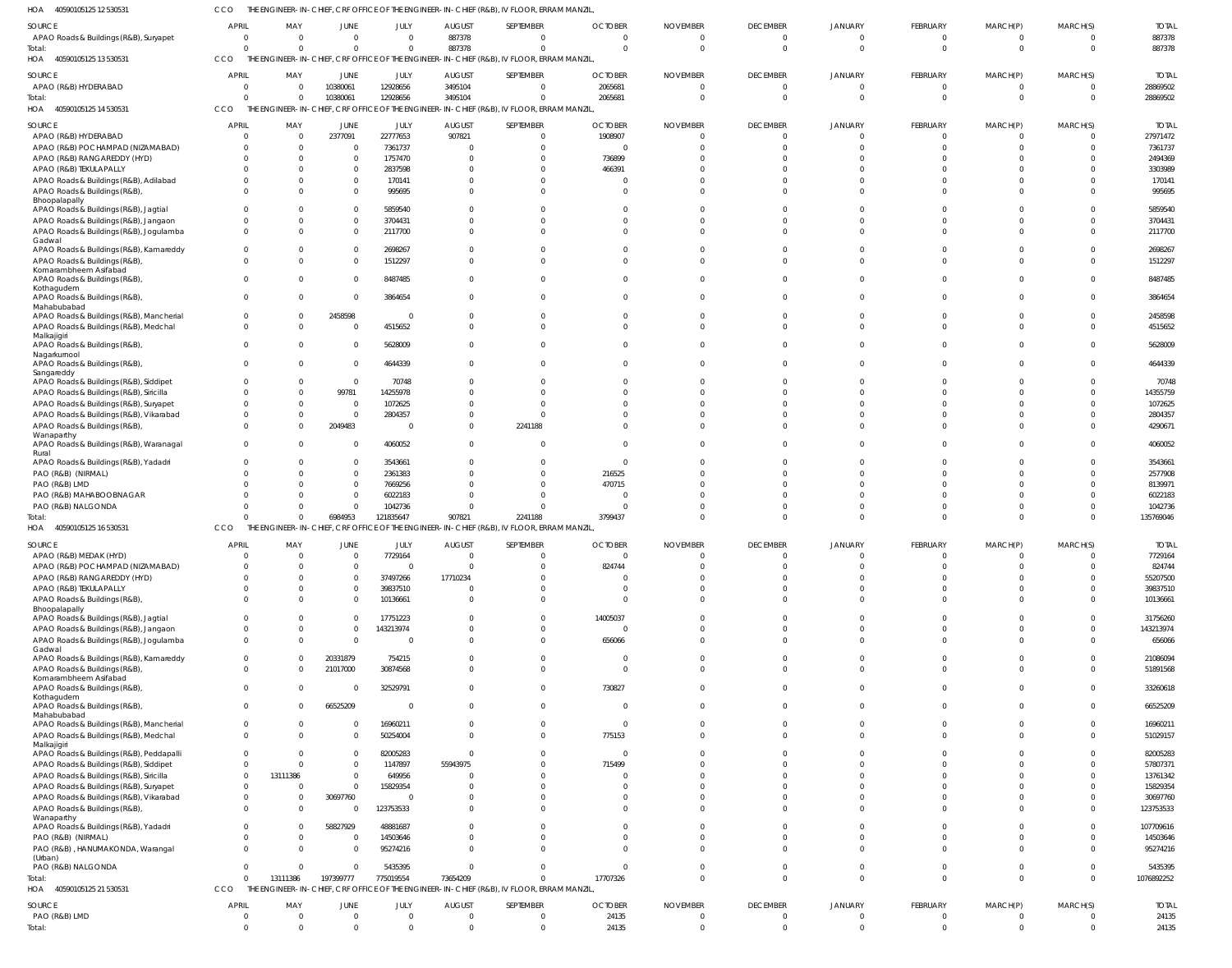40590105125 29 530531 HOA CCO THE ENGINEER-IN-CHIEF, CRF OFFICE OF THE ENGINEER-IN-CHIEF (R&B), IV FLOOR, ERRAM MANZIL,

| SOURCE                                                                     | APRIL          | MAY                                                  | JUNE                 | JULY                             | <b>AUGUST</b>        | SEPTEMBER                                                                                             | <b>OCTOBER</b>                                                                                               | <b>NOVEMBER</b>          | <b>DECEMBER</b>      | <b>JANUARY</b>       | <b>FEBRUARY</b>      | MARCH(P)                   | MARCH(S)                   | <b>TOTAL</b>         |
|----------------------------------------------------------------------------|----------------|------------------------------------------------------|----------------------|----------------------------------|----------------------|-------------------------------------------------------------------------------------------------------|--------------------------------------------------------------------------------------------------------------|--------------------------|----------------------|----------------------|----------------------|----------------------------|----------------------------|----------------------|
| APAO (R&B) HYDERABAD                                                       |                | $\mathbf 0$<br>$\Omega$                              | 5279341              | $\Omega$                         | $\Omega$             | $\Omega$                                                                                              | $\Omega$                                                                                                     | $\mathbf 0$              |                      |                      | $\Omega$             | $\Omega$                   | $\Omega$                   | 5279341              |
| Total:<br>40590105125 32 530531<br>HOA                                     | <b>CCO</b>     | $\Omega$<br>$\Omega$                                 | 5279341              | $\mathbf 0$                      | $\Omega$             | $\Omega$<br>THE ENGINEER-IN-CHIEF, CRF OFFICE OF THE ENGINEER-IN-CHIEF (R&B), IV FLOOR, ERRAM MANZIL, | $\Omega$                                                                                                     | $\Omega$                 | $\Omega$             |                      | $\Omega$             | - 0                        | $\overline{0}$             | 5279341              |
| <b>SOURCE</b>                                                              | <b>APRIL</b>   | MAY                                                  | JUNE                 | <b>JULY</b>                      | <b>AUGUST</b>        | SEPTEMBER                                                                                             | <b>OCTOBER</b>                                                                                               | <b>NOVEMBER</b>          | <b>DECEMBER</b>      | <b>JANUARY</b>       | <b>FEBRUARY</b>      | MARCH(P)                   | MARCH(S)                   | <b>TOTAL</b>         |
| APAO (R&B) HYDERABAD<br>Total:                                             | $\overline{0}$ | $\Omega$<br>$\Omega$<br>$\Omega$                     | $\Omega$<br>$\Omega$ | $\overline{0}$<br>$\overline{0}$ | $\Omega$<br>$\Omega$ | - 0<br>$\Omega$                                                                                       | 485905<br>485905                                                                                             | $\Omega$<br>$\mathbf 0$  | $\Omega$             | $\Omega$             | $\Omega$<br>$\Omega$ | $\overline{0}$<br>$\Omega$ | $\Omega$<br>$\Omega$       | 485905<br>485905     |
| 40596005125 07 530531<br>HOA                                               | <b>CCO</b>     |                                                      |                      |                                  |                      | THE ENGINEER-IN-CHIEF, CRF OFFICE OF THE ENGINEER-IN-CHIEF (R&B), IV FLOOR, ERRAM MANZIL              |                                                                                                              |                          |                      |                      |                      |                            |                            |                      |
| <b>SOURCE</b>                                                              | <b>APRIL</b>   | MAY                                                  | <b>JUNE</b>          | JULY                             | <b>AUGUST</b>        | SEPTEMBER                                                                                             | <b>OCTOBER</b>                                                                                               | <b>NOVEMBER</b>          | <b>DECEMBER</b>      | <b>JANUARY</b>       | <b>FEBRUARY</b>      | MARCH(P)                   | MARCH(S)                   | <b>TOTAL</b>         |
| APAO (R&B) MEDAK (HYD)                                                     |                | 0                                                    | $\Omega$             | 4293966                          | $\Omega$             | $\Omega$                                                                                              | $\Omega$                                                                                                     | $\Omega$                 |                      |                      | $\Omega$             | $\Omega$                   | $\Omega$                   | 4293966              |
| APAO (R&B) TEKULAPALLY                                                     |                | $\mathbf 0$<br>$\Omega$                              | $\Omega$             | 71909                            | $\Omega$             | $\Omega$                                                                                              | $\Omega$                                                                                                     | $\Omega$                 |                      |                      |                      |                            | $\Omega$                   | 71909                |
| APAO Roads & Buildings (R&B),<br>Bhoopalapally                             |                | $\Omega$                                             | $\Omega$             | 2674156                          | $\Omega$             | $\Omega$                                                                                              |                                                                                                              | $\Omega$                 |                      |                      |                      |                            |                            | 2674156              |
| APAO Roads & Buildings (R&B), Jagtial                                      |                | $\Omega$                                             |                      | 834434                           |                      | $\Omega$                                                                                              | $\Omega$                                                                                                     | $\Omega$                 |                      |                      |                      |                            | $\Omega$                   | 834434               |
| APAO Roads & Buildings (R&B), Kamareddy                                    |                | $\Omega$<br>$\Omega$                                 |                      | 6220317                          | $\cap$               | $\Omega$<br>$\Omega$                                                                                  | $\Omega$<br>$\Omega$                                                                                         | $\Omega$<br>$\Omega$     |                      |                      |                      | $\Omega$<br>$\Omega$       |                            | 6220317              |
| APAO Roads & Buildings (R&B),<br>Komarambheem Asifabad                     |                |                                                      | $\Omega$             | 3422234                          |                      |                                                                                                       |                                                                                                              |                          |                      |                      |                      |                            | $\Omega$                   | 3422234              |
| APAO Roads & Buildings (R&B), Mancherial                                   |                | $\Omega$                                             | $\Omega$             | 2972617                          |                      | $\Omega$                                                                                              | 950091                                                                                                       | $\Omega$                 |                      |                      |                      |                            | $\Omega$                   | 3922708              |
| APAO Roads & Buildings (R&B), Peddapalli                                   |                | $\Omega$<br>$\Omega$                                 |                      | 6083684                          | $\Omega$             | $\Omega$<br>$\Omega$                                                                                  | $\Omega$                                                                                                     | $\Omega$<br>$\Omega$     |                      |                      |                      | $\Omega$                   | $\Omega$<br>$\Omega$       | 6083684<br>503288    |
| APAO Roads & Buildings (R&B),<br>Sangareddy                                |                |                                                      |                      | 503288                           |                      |                                                                                                       |                                                                                                              |                          |                      |                      |                      |                            |                            |                      |
| PAO (R&B), HANUMAKONDA, Warangal                                           |                | $\Omega$                                             | $\Omega$             | 3210182                          |                      | $\Omega$                                                                                              | 4940338                                                                                                      | $\Omega$                 |                      |                      |                      | $\Omega$                   | $\Omega$                   | 8150520              |
| (Urban)<br>PAO (R&B) MAHABOOBNAGAR                                         |                | $\Omega$                                             | $\Omega$             | 36500                            | $\Omega$             | $\Omega$                                                                                              | $\Omega$                                                                                                     | $\Omega$                 |                      |                      | $\Omega$             | $\Omega$                   | $\Omega$                   | 36500                |
| Total:                                                                     |                | $\Omega$<br>$\Omega$                                 | $\Omega$             | 30323287                         | $\Omega$             | $\Omega$                                                                                              | 5890429                                                                                                      | $\Omega$                 |                      |                      | $\Omega$             | $\Omega$                   | $\Omega$                   | 36213716             |
| 40596005125 29 530531<br>HOA                                               | CCO            |                                                      |                      |                                  |                      | THE ENGINEER-IN-CHIEF, CRF OFFICE OF THE ENGINEER-IN-CHIEF (R&B), IV FLOOR, ERRAM MANZIL              |                                                                                                              |                          |                      |                      |                      |                            |                            |                      |
| <b>SOURCE</b>                                                              | <b>APRIL</b>   | MAY                                                  | JUNE                 | JULY                             | <b>AUGUST</b>        | SEPTEMBER                                                                                             | <b>OCTOBER</b>                                                                                               | <b>NOVEMBER</b>          | <b>DECEMBER</b>      | <b>JANUARY</b>       | <b>FEBRUARY</b>      | MARCH(P)                   | MARCH(S)                   | <b>TOTAL</b>         |
| APAO (R&B) HYDERABAD                                                       |                | 0<br>$\Omega$                                        | 1030441              | $\overline{0}$                   | $\Omega$             | $\overline{0}$                                                                                        | $\Omega$                                                                                                     | $\mathbf 0$              |                      |                      | $\Omega$             | $\Omega$                   | $\Omega$                   | 1030441              |
| Total:                                                                     | <b>CCO</b>     | $\Omega$<br>$\Omega$                                 | 1030441              | $\Omega$                         | $\Omega$             | $\Omega$                                                                                              | TRANSPORT COMMISSIONER TELANGANA - HOD COMMISSIONER OF TRANSPORT, TRANSPORT BHAVAN, SOMAJIGUDA,              | $\Omega$                 |                      |                      |                      | - 0                        | $\Omega$                   | 1030441              |
| 40596005125 39 530531<br>HOA                                               |                |                                                      |                      |                                  |                      |                                                                                                       |                                                                                                              |                          |                      |                      |                      |                            |                            |                      |
| SOURCE                                                                     | <b>APRIL</b>   | MAY                                                  | JUNE                 | JULY<br>$\Omega$                 | <b>AUGUST</b>        | SEPTEMBER                                                                                             | <b>OCTOBER</b>                                                                                               | <b>NOVEMBER</b>          | <b>DECEMBER</b>      | <b>JANUARY</b>       | <b>FEBRUARY</b>      | MARCH(P)                   | MARCH(S)                   | <b>TOTAL</b>         |
| APAO (R&B) HYDERABAD<br>Total:                                             |                | $\Omega$<br>$\Omega$<br>$\Omega$<br>$\Omega$         | $\Omega$<br>$\Omega$ | $\Omega$                         | $\Omega$<br>$\Omega$ | 0<br>$\overline{0}$                                                                                   | 101142<br>101142                                                                                             | $\Omega$<br>$\mathbf 0$  |                      |                      | 0<br>$\Omega$        | $\Omega$                   | $\Omega$<br>$\Omega$       | 101142<br>101142     |
| 40596005125 40 530531<br>HOA                                               | CCO            | The Registrar, Telangana High Court, Nayapul,        |                      |                                  |                      |                                                                                                       |                                                                                                              |                          |                      |                      |                      |                            |                            |                      |
| SOURCE                                                                     | <b>APRIL</b>   | MAY                                                  | JUNE                 | JULY                             | <b>AUGUST</b>        | SEPTEMBER                                                                                             | <b>OCTOBER</b>                                                                                               | <b>NOVEMBER</b>          | <b>DECEMBER</b>      | <b>JANUARY</b>       | <b>FEBRUARY</b>      | MARCH(P)                   | MARCH(S)                   | <b>TOTAL</b>         |
| APAO Finance & Corporations, Siricilla                                     |                | 0                                                    | 1595520              | $\Omega$                         | $\Omega$             | - 0                                                                                                   | 677083                                                                                                       | $\Omega$                 |                      |                      | $\Omega$             | $\Omega$                   | $\Omega$                   | 2272603              |
| PAO, FINANCE (W & P) DEPT, WARANGAL                                        |                | 11753984<br>$\mathbf 0$                              | $\Omega$             | $\Omega$                         | $\Omega$             | - 0                                                                                                   |                                                                                                              | $\Omega$                 |                      |                      | $\Omega$             | $\Omega$                   | $\Omega$                   | 11753984             |
| Total:                                                                     |                | $\mathbf 0$<br>11753984                              | 1595520              | $\Omega$                         | $\Omega$             | $\Omega$                                                                                              | 677083                                                                                                       | $\Omega$                 |                      |                      |                      | $\Omega$                   | $\Omega$                   | 14026587             |
| 40596005125 44 530531<br>HOA                                               | CCO            |                                                      |                      |                                  |                      | THE ENGINEER-IN-CHIEF, CRF OFFICE OF THE ENGINEER-IN-CHIEF (R&B), IV FLOOR, ERRAM MANZIL              |                                                                                                              |                          |                      |                      |                      |                            |                            |                      |
| SOURCE                                                                     | <b>APRIL</b>   | MAY                                                  | <b>JUNE</b>          | JULY                             | <b>AUGUST</b>        | SEPTEMBER                                                                                             | <b>OCTOBER</b>                                                                                               | <b>NOVEMBER</b>          | <b>DECEMBER</b>      | <b>JANUARY</b>       | <b>FEBRUARY</b>      | MARCH(P)                   | MARCH(S)                   | <b>TOTAL</b>         |
| APAO (R&B) HYDERABAD<br>Total:                                             |                | $\Omega$<br>$\Omega$<br>$\Omega$<br>$\Omega$         | $\Omega$<br>$\Omega$ | 10351427<br>10351427             | $\Omega$<br>$\Omega$ | $\Omega$<br>$\Omega$                                                                                  | $\Omega$<br>$\Omega$                                                                                         | 0<br>$\Omega$            |                      |                      | 0                    | $\Omega$<br>$\Omega$       | $\Omega$<br>$\Omega$       | 10351427<br>10351427 |
| 40596005125 80 530531<br>HOA                                               | <b>CCO</b>     |                                                      |                      |                                  |                      | THE ENGINEER-IN-CHIEF, CRF OFFICE OF THE ENGINEER-IN-CHIEF (R&B), IV FLOOR, ERRAM MANZIL,             |                                                                                                              |                          |                      |                      |                      |                            |                            |                      |
| SOURCE                                                                     | <b>APRIL</b>   | MAY                                                  | JUNE                 | JULY                             | <b>AUGUST</b>        | SEPTEMBER                                                                                             | <b>OCTOBER</b>                                                                                               | <b>NOVEMBER</b>          | <b>DECEMBER</b>      | <b>JANUARY</b>       | <b>FEBRUARY</b>      | MARCH(P)                   | MARCH(S)                   | <b>TOTAL</b>         |
| APAO (R&B) HYDERABAD                                                       |                | $\Omega$<br>$\Omega$                                 | 127240921            | 1856182                          | $\Omega$             | - 0                                                                                                   | 784876                                                                                                       | $\Omega$                 |                      |                      | $\Omega$             | $\Omega$                   | $\Omega$                   | 129881979            |
| Total:                                                                     |                | $\Omega$<br>$\Omega$                                 | 127240921            | 1856182                          | $\Omega$             | $\Omega$                                                                                              | 784876                                                                                                       | $\Omega$                 | $\Omega$             |                      | $\Omega$             | $\Omega$                   | $\Omega$                   | 129881979            |
| HOA 40598005225 04 530531                                                  | CCO            |                                                      |                      |                                  |                      | THE ENGINEER-IN-CHIEF, CRF OFFICE OF THE ENGINEER-IN-CHIEF (R&B), IV FLOOR, ERRAM MANZIL              |                                                                                                              |                          |                      |                      |                      |                            |                            |                      |
| SOURCE                                                                     | <b>APRIL</b>   | MAY                                                  | <b>JUNE</b>          | <b>JULY</b>                      | <b>AUGUST</b>        | SEPTEMBER                                                                                             | <b>OCTOBER</b>                                                                                               | <b>NOVEMBER</b>          | <b>DECEMBER</b>      | <b>JANUARY</b>       | <b>FEBRUARY</b>      | MARCH(P)                   | MARCH(S)                   | <b>TOTAL</b>         |
| APAO (R&B) HYDERABAD                                                       | $\overline{0}$ | $\Omega$                                             | $\overline{0}$       | $\mathbf 0$                      | $\Omega$             | $\overline{0}$                                                                                        | 451802                                                                                                       | $\overline{0}$           | $\Omega$             | $\Omega$             | $\Omega$             | $\overline{0}$             | - 0                        | 451802               |
| APAO Roads & Buildings (R&B),<br>Kothagudem                                |                | $\mathbf{0}$<br>$\Omega$                             | $\Omega$             | $\Omega$                         | $\Omega$             | $\overline{0}$                                                                                        | 8685820                                                                                                      | $\Omega$                 | $\Omega$             | $\Omega$             | $\Omega$             | $\Omega$                   | $\Omega$                   | 8685820              |
| Total:                                                                     |                | $\Omega$<br>$\Omega$                                 | $\overline{0}$       | $\overline{0}$                   | $\Omega$             | $\overline{0}$                                                                                        | 9137622                                                                                                      | $\mathbf 0$              | $\Omega$             | $\Omega$             | $\Omega$             | $\Omega$                   | $\Omega$                   | 9137622              |
| HOA<br>40700080025 08 530531                                               | <b>CCO</b>     |                                                      |                      |                                  |                      | LAND ADMINISTRATION - HOD CHIEF COMMISSIONER, LAND ADMINISTRATION STATION ROAD, NAMPALLY,             |                                                                                                              |                          |                      |                      |                      |                            |                            |                      |
| <b>SOURCE</b>                                                              | <b>APRIL</b>   | MAY                                                  | <b>JUNE</b>          | JULY                             | <b>AUGUST</b>        | SEPTEMBER                                                                                             | <b>OCTOBER</b>                                                                                               | <b>NOVEMBER</b>          | <b>DECEMBER</b>      | <b>JANUARY</b>       | <b>FEBRUARY</b>      | MARCH(P)                   | MARCH(S)                   | <b>TOTAL</b>         |
| PAO, FINANCE (W & P) DEPT, KARIMNAGAR                                      | $\overline{0}$ | $\Omega$                                             | $\Omega$             | 2533331                          | $\Omega$             | $\overline{0}$                                                                                        | 1195212                                                                                                      | $\mathbf 0$              | $\Omega$             | $\Omega$             | $\Omega$             | $\Omega$                   | $\Omega$                   | 3728543              |
| PAO, FINANCE (W & P) DEPT, MEDAK<br>PAO, FINANCE (W & P) DEPT, RANGA       |                | $\mathbf{0}$<br>$\Omega$<br>$\mathbf{0}$<br>$\Omega$ | $\Omega$<br>3415265  | $\overline{0}$<br>$\Omega$       | $\Omega$<br>$\Omega$ | $\overline{0}$<br>$\Omega$                                                                            | 3889445<br>$\Omega$                                                                                          | $\mathbf 0$<br>$\Omega$  | $\Omega$<br>$\Omega$ | $\Omega$<br>$\Omega$ | $\Omega$<br>$\Omega$ | $\overline{0}$<br>$\Omega$ | $\Omega$<br>$\Omega$       | 3889445<br>3415265   |
| REDDY                                                                      |                |                                                      |                      |                                  |                      |                                                                                                       |                                                                                                              |                          |                      |                      |                      |                            |                            |                      |
| Total:                                                                     |                | $\Omega$<br>$\Omega$                                 | 3415265              | 2533331                          | $\Omega$             | $\Omega$                                                                                              | 5084657                                                                                                      | $\Omega$                 | $\Omega$             | $\Omega$             | $\Omega$             | $\Omega$                   | $\Omega$                   | 11033253             |
| HOA<br>40700080025 09 530531                                               | CCO            |                                                      |                      |                                  |                      |                                                                                                       | REGISTRATION AND STAMPS - HOD INSPECTOR GENERAL, REGISTRATION & STAMPS, Registration Bhavan, Near MJ Market, |                          |                      |                      |                      |                            |                            |                      |
| SOURCE                                                                     | <b>APRIL</b>   | MAY                                                  | <b>JUNE</b>          | JULY                             | <b>AUGUST</b>        | SEPTEMBER                                                                                             | <b>OCTOBER</b>                                                                                               | <b>NOVEMBER</b>          | <b>DECEMBER</b>      | <b>JANUARY</b>       | FEBRUARY             | MARCH(P)                   | MARCH(S)                   | <b>TOTAL</b>         |
| APAO Finance & Corporations, Adilabad<br>APAO Finance & Corporations,      | $\overline{0}$ | $\Omega$<br>$\mathbf{0}$<br>$\Omega$                 | $\Omega$<br>$\Omega$ | $\overline{0}$<br>$\Omega$       | $\Omega$<br>$\Omega$ | $\overline{0}$<br>$\overline{0}$                                                                      | 5755338<br>630723                                                                                            | $\mathbf{0}$<br>$\Omega$ | $\Omega$             | $\Omega$             | $\Omega$<br>$\Omega$ | $\overline{0}$<br>$\Omega$ | $\overline{0}$<br>$\Omega$ | 5755338<br>630723    |
| Sangareddy                                                                 |                |                                                      |                      |                                  |                      |                                                                                                       |                                                                                                              |                          |                      |                      |                      |                            |                            |                      |
| APAO Finance & Corporations, Siddipet                                      |                | $\Omega$                                             |                      |                                  | $\Omega$             | 2517410                                                                                               | $\Omega$                                                                                                     | $\Omega$                 |                      |                      | $\Omega$             | $\Omega$                   | $\Omega$                   | 2517410              |
| PAO, AMRP (FINANCE) NALGONDA                                               |                | $\Omega$<br>$\Omega$<br>$\Omega$                     | $\Omega$             | $\Omega$                         | $\Omega$<br>$\Omega$ | $\Omega$<br>$\Omega$                                                                                  | 600237<br>3549303                                                                                            | $\Omega$<br>$\Omega$     |                      |                      | $\Omega$             | $\Omega$                   | $\Omega$                   | 600237<br>3549303    |
| PAO, FINANCE (W & P) DEPT, HYDERABAD<br>PAO, FINANCE (W & P) DEPT, KHAMMAM |                | $\Omega$<br>$\Omega$                                 | $\Omega$             | $\Omega$                         | $\Omega$             | $\Omega$                                                                                              | 1941459                                                                                                      | $\Omega$                 |                      |                      |                      | $\Omega$                   | $\Omega$                   | 1941459              |
| PAO, FINANCE (W & P) DEPT,                                                 |                | $\Omega$                                             | $\Omega$             |                                  | $\Omega$             | $\Omega$                                                                                              | 1606572                                                                                                      | $\Omega$                 |                      |                      |                      | $\Omega$                   | $\Omega$                   | 1606572              |
| MAHABOOBNAGAR<br>PAO, FINANCE (W & P) DEPT, NIZAMABAD                      |                | $\overline{0}$<br>$\Omega$                           | $\Omega$             | $\Omega$                         | $\Omega$             | $\overline{0}$                                                                                        | 2207498                                                                                                      | $\mathbf{0}$             |                      | $\cap$               | $\Omega$             | $\overline{0}$             | $\overline{0}$             | 2207498              |
| Total:                                                                     |                | $\Omega$<br>$\Omega$                                 | $\Omega$             | $\mathbf 0$                      | $\Omega$             | 2517410                                                                                               | 16291130                                                                                                     | $\mathbf 0$              | $\Omega$             | $\Omega$             | $\Omega$             | $\Omega$                   | $\mathbf 0$                | 18808540             |
| HOA<br>40700080025 10 530531                                               | CCO            |                                                      |                      |                                  |                      |                                                                                                       | COMMISSIONER OF EXCISE - HOD COMMISSIONER OF STATE EXCISE, EXCISE BHAVAN, OPP AJANTA GATE, MJ ROAD,          |                          |                      |                      |                      |                            |                            |                      |
| SOURCE                                                                     | <b>APRIL</b>   | MAY                                                  | <b>JUNE</b>          | JULY                             | <b>AUGUST</b>        | SEPTEMBER                                                                                             | <b>OCTOBER</b>                                                                                               | <b>NOVEMBER</b>          | <b>DECEMBER</b>      | <b>JANUARY</b>       | FEBRUARY             | MARCH(P)                   | MARCH(S)                   | <b>TOTAL</b>         |
| APAO Finance & Corporations, Adilabad                                      | $\overline{0}$ | $\Omega$                                             | $\Omega$             | 939696                           | 1538320              | $\overline{0}$                                                                                        | $\Omega$                                                                                                     | $\mathbf 0$              | $\Omega$             | $\Omega$             | $\mathbf{0}$         | $\overline{0}$             | $\overline{0}$             | 2478016              |
| APAO Finance & Corporations,                                               |                | $\mathbf{0}$<br>$\Omega$                             | 31686                | 1341892                          | $\Omega$             | $\overline{0}$                                                                                        | 1861899                                                                                                      | $\mathbf 0$              | $\Omega$             | $\Omega$             | $\Omega$             | $\Omega$                   | $\Omega$                   | 3235477              |
| Sangareddy<br>PAO, FINANCE (W & P) DEPT, KARIMNAGAR                        |                | $\mathbf 0$                                          | $\Omega$             | 430525                           | $\Omega$             | $\overline{0}$                                                                                        | 189259                                                                                                       | $\mathbf 0$              | $\Omega$             | $\cap$               | $\Omega$             | $\Omega$                   | $\Omega$                   | 619784               |
| PAO, FINANCE (W & P) DEPT, NIZAMABAD                                       |                | $\mathbf{0}$<br>$\Omega$                             | $\Omega$             | 3075892                          | 196193               | 667480                                                                                                | 1212513                                                                                                      | $\mathbf 0$              | $\Omega$             | $\Omega$             | $\Omega$             | $\Omega$                   | $\Omega$                   | 5152078              |
| PAO, FINANCE (W & P) DEPT, RANGA                                           |                | $\mathbf{0}$<br>$\Omega$                             | $\Omega$             | 6581203                          | 2034680              | $\overline{0}$                                                                                        | 6873290                                                                                                      | $\mathbf 0$              | $\Omega$             | $\Omega$             | $\Omega$             | $\Omega$                   | $\Omega$                   | 15489173             |
| REDDY                                                                      |                |                                                      |                      |                                  |                      |                                                                                                       |                                                                                                              |                          |                      |                      |                      |                            |                            |                      |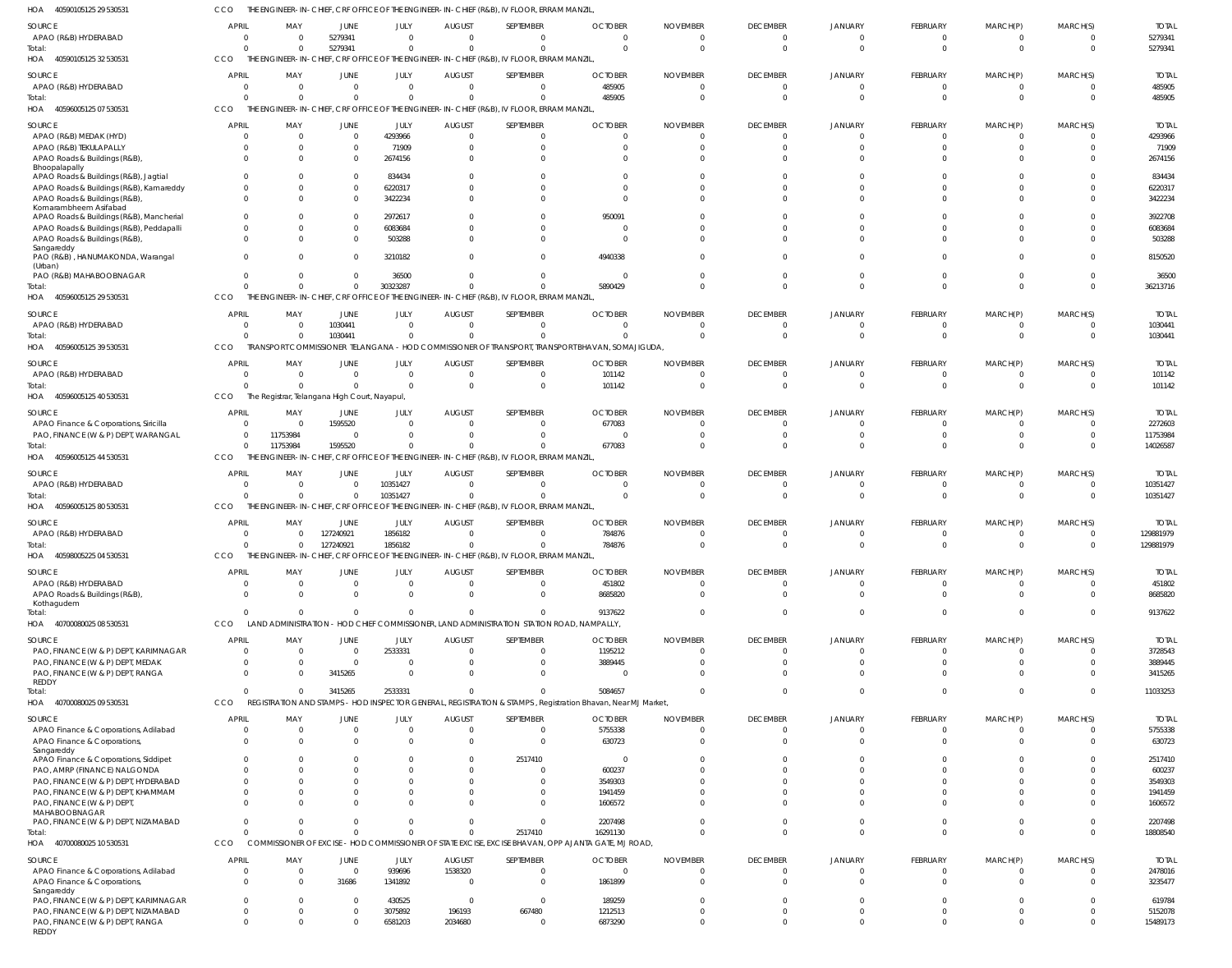40700080025 10 530531 HOA 40700080025 12 530531 HOA 40700080025 13 530531 40700080025 14 530531 HOA 40700080025 17 530531 HOA 40700080025 23 530531 HOA 40700080025 26 530531 HOA 40700080025 36 530532 42020120125 77 530531 HOA 42020120125 81 530531 HOA HOA HOA COMMISSIONER OF EXCISE - HOD COMMISSIONER OF STATE EXCISE, EXCISE BHAVAN, OPP AJANTA GATE, MJ ROAD, ANTI CORRUPTION BUREAU - HOD DIRECTOR OF ANTI CORRUPTION BUREAU, Road No. 12, Banjara Hills, MLA Colony, CCO MCR HRD INSTITUTE - HOD DIRECTOR GENERAL,MCR HRD INSTITUTE, ROAD NO.25,JUBILEE HILLS, CHIEF ELECTORAL OFFICER, ELECTIONS CHIEF ELECTORAL OFFICER & EX-OFFICIO SPL SECY TO GOVT,GEN.ADMN(ELECTIONS)DEPT The DG of Fire Services, Telangana, BRKR Offices Complex, Tank Bund, The DG & IG of Prisons, Telangana, Chanchalguda, The DG of Fire Services, Telangana, BRKR Offices Complex, Tank Bund, LAND ADMINISTRATION - HOD CHIEF COMMISSIONER, LAND ADMINISTRATION STATION ROAD, NAMPALLY, SCHOOL EDUCATION - HOD DIRECTOR OF SCHOOL EDUCATION SAIFABAD CCO SCHOOL EDUCATION - HOD DIRECTOR OF SCHOOL EDUCATION SAIFABAD CCO **CCO** CCO **CCO** CCO CCO CCO CCO 0  $\Omega$ 0 0 0  $\Omega$ 0  $\Omega$  $\Omega$  $\Omega$ 0  $\Omega$ 0 0 0 0 0 0  $\theta$ 0 31686  $\Omega$ 0 78559 106833 0 0  $\Omega$ 16788307 0 17448556 717322  $\bigcap$ 209654 8555622 2805578 1120986 14915000 6773209  $\Omega$ 3769193  $\Omega$ 0 0 550784 0 0  $\Omega$ 3621905 0 667480 0  $\bigcap$ 3044206 0 0 0 0 10547537 823988 11971004 1561776 590452 27510042 4622102 2988738 270066 0 19673093 10031594 0  $\Omega$  $\Omega$ 0 0  $\Omega$ 0 0  $\Omega$  $\Omega$ 0  $\Omega$  $\Omega$ 0 0  $\Omega$ 0 0  $\Omega$ 0 0  $\Omega$ 0 0 0 0 0 0 0 0 0  $\Omega$  $\Omega$ 0 0 0 0 0 0 0 0  $\Omega$ 0 0 0 0 0 0 0 0 0  $\Omega$  $\Omega$ 0 0  $\Omega$  $\Omega$ 0  $\Omega$  $\Omega$ 33887919 2279098 590452 30842461 13835341 5794316 1391052 14915000 57404051 10855582 PAO, FINANCE (W & P) DEPT, WARANGAL APAO (R&B) HYDERABAD PAO, FINANCE (W & P) DEPT, KARIMNAGAR PAO, FINANCE (W & P) DEPT, RANGA REDDY PAO, FINANCE (W & P) DEPT, HYDERABAD APAO Finance & Corporations, Jangaon APAO Finance & Corporations, Komarambheem Asifabad APAO Finance & Corporations, Kothagudem APAO Finance & Corporations, Mahabubabad APAO Finance & Corporations, Manchirial APAO Finance & Corporations, Nagarkurnool APAO Finance & Corporations, Siricilla APAO Finance & Corporations, Wanaparthy APAO Finance & Corporations, Yadadri PAO, FINANCE (W & P) DEPT, NIRMAL PAO, FINANCE (W & P) DEPT, RANGA REDDY APAO Finance & Corporations, **Sangareddy** PAO, FINANCE (W & P) DEPT, KARIMNAGAR PAO, FINANCE (W & P) DEPT, NIZAMABAD PAO, FINANCE (W & P) DEPT, RANGA REDDY APAO Finance & Corporations, Adilabad PAO, FINANCE (W & P) DEPT, KARIMNAGAR PAO, FINANCE (W & P) DEPT, NIZAMABAD PAO, FINANCE (W & P) DEPT, RANGA REDDY PAO, FINANCE (W & P) DEPT, WARANGAL PAO, FINANCE (W & P) DEPT, KARIMNAGAR PAO, FINANCE (W & P) DEPT, RANGA REDDY APAO Finance & Corporations, Manchirial APAO Finance & Corporations, Adilabad APAO Finance & Corporations, Sangareddy PAO, FINANCE (W & P) DEPT, KARIMNAGAR PAO, FINANCE (W & P) DEPT, KHAMMAM PAO, FINANCE (W & P) DEPT, MAHABOOBNAGAR PAO, FINANCE (W & P) DEPT, RANGA REDDY PAO, FINANCE (W & P) DEPT, WARANGAL APAO Finance & Corporations, Sangareddy PAO, FINANCE (W & P) DEPT, WARANGAL SOURCE SOURCE SOURCE **SOURCE** SOURCE SOURCE SOURCE SOURCE SOURCE SOURCE 0  $\mathfrak{c}$ 0 0  $\Omega$ 0  $\Omega$ 0  $\Omega$ 0  $\Omega$ 0  $\sqrt{2}$ 0  $\mathfrak{g}$  $\Omega$ 0 0 0 0 0 0 0  $\Omega$ 0 0  $\Omega$ 0 0 0 0 0 0 0 0 0 0 APRIL **APRIL** APRIL APRIL **APRIL** APRIL APRIL **APRIL** APRIL **APRIL** 0 0 0 0  $\Omega$ 0 0 0  $\Omega$  $\Omega$  $\Omega$  $\Omega$  $\Omega$  $\Omega$  $\Omega$ 0  $\,$  0  $\,$ 0 0 0 0 0 0 0 0 0 0 0 0 0 0 0 0 0 0 0 0 MAY MAY MAY MAY MAY MAY MAY MAY MAY MAY  $\Omega$ 0 0 0  $\sqrt{0}$  $\mathbf 0$ 0 0  $\Omega$  $\Omega$ 0 0  $\Omega$ 0  $\mathbf 0$ 78559 100671 6162 0 0 0 0 0 0  $\pmb{0}$  $\Omega$ 0 0  $\Omega$ 4786046 3505399 0  $\Omega$ 9530 8487332 0 0 JUNE **JUNE** JUNE JUNE JUNE JUNE JUNE JUNE JUNE JUNE 5079348 0 686322 31000  $\Omega$ 0  $\Omega$ 0  $\Omega$ 0 209654 0  $\bigcap$  $\Omega$ 0 0 0 24466 4909557 3621599 883033 89184 0 0 1833361 0 1120986 14915000 0 4523889 0 0 1098575 0 1150745 0 0 JULY JULY JULY JULY JULY JULY JULY JULY JULY JULY  $\Omega$ 0 0 0  $\Omega$ 0 0 0  $\Omega$  $\Omega$ 0 0 0 0 0 0 0  $\Omega$ 550784 0 0 0 0 0 0 0 0 0  $\Omega$ 3621905  $\theta$ 0  $\Omega$ 0 0 0 0 AUGUST AUGUST AUGUST AUGUST **AUGUST** AUGUST AUGUST AUGUST AUGUST AUGUST  $\Omega$ 0 0 0  $\Omega$  $\Omega$ 3044206 0  $\Omega$  $\Omega$ 0  $\Omega$  $\Omega$ 0  $\Omega$ 0 0 0 0 0 0 0 0 0 0 0 0 0 0 9044240 0 0 0 0 1503297 823988 0 SEPTEMBER **SEPTEMBER** SEPTEMBER SEPTEMBER **SEPTEMBER** SEPTEMBER SEPTEMBER SEPTEMBER SEPTEMBER SEPTEMBER 1834043 588058 973718  $\Omega$ 590452 10644962  $\Omega$ 3287409 1695549 1603102  $\Omega$ 3563492 1876055 3982300 857173 0 60461 422386 1855725 2283530 0 201355 861396 1883080 42907 270066 0 0 622672 5105919 6332236 2386411 0 0 5225855 672340 9359254 **OCTOBER OCTOBER** OCTOBER **OCTOBER OCTOBER OCTOBER** OCTOBER OCTOBER OCTOBER OCTOBER  $\Omega$ 0 0 0  $\Omega$ 0  $\Omega$ 0  $\Omega$ 0  $\Omega$  $\Omega$ 0  $\Omega$ 0  $\Omega$ 0  $\Omega$ 0 0 0 0  $\Omega$  $\Omega$ 0  $\Omega$  $\Omega$  $\Omega$  $\Omega$ 0  $\Omega$ 0  $\Omega$ 0 0  $\Omega$ 0 NOVEMBER NOVEMBER NOVEMBER NOVEMBER NOVEMBER NOVEMBER NOVEMBER NOVEMBER NOVEMBER NOVEMBER  $\Omega$ 0 0 0  $\Omega$ 0  $\Omega$ 0  $\Omega$  $\Omega$  $\Omega$  $\Omega$  $\Omega$  $\Omega$ 0  $\Omega$ 0 0 0 0 0 0 0 0 0 0 0  $\Omega$  $\Omega$ 0  $\theta$ 0 0 0 0 0 0 DECEMBER **DECEMBER** DECEMBER DECEMBER **DECEMBER DECEMBER** DECEMBER DECEMBER DECEMBER **DECEMBER** 0 0 0 0  $\Omega$ 0 0 0  $\Omega$ 0 0  $\Omega$  $\Omega$  $\Omega$  $\mathfrak{g}$  $\Omega$ 0 0  $\mathbf 0$ 0 0 0  $\Omega$ 0 0 0 0 0 0 0 0 0 0 0 0 0 0 JANUARY JANUARY JANUARY JANUARY JANUARY JANUARY JANUARY JANUARY JANUARY JANUARY  $\Omega$ 0 0 0  $\Omega$ 0  $\Omega$ 0  $\sqrt{2}$ 0  $\Omega$  $\Omega$  $\bigcap$  $\Omega$ 0 0 0  $\Omega$ 0 0 0 0  $\Omega$ 0 0 0  $\Omega$ 0  $\Omega$ 0  $\Omega$ 0  $\Omega$ 0 0 0 0 FEBRUARY **FEBRUARY** FEBRUARY FEBRUARY FEBRUARY FEBRUARY FEBRUARY FEBRUARY FEBRUARY FEBRUARY 0 0 0 0  $\Omega$ 0 0 0  $\Omega$  $\Omega$ 0  $\Omega$  $\Omega$ 0 0 0 0 0 0 0 0 0 0 0 0 0 0 0 0 0  $\theta$ 0 0 0 0 0 0 MARCH(P) MARCH(P) MARCH(P) MARCH(P) MARCH(P) MARCH(P) MARCH(P) MARCH(P) MARCH(P) MARCH(P)  $\Omega$ 0 0 0  $\Omega$ 0  $\Omega$ 0  $\Omega$ 0 0  $\Omega$  $\Omega$  $\Omega$ 0  $\Omega$ 0 0 0 0 0 0 0  $\Omega$ 0 0 0  $\Omega$  $\Omega$ 0 0 0  $\Omega$ 0 0  $\Omega$ 0 MARCH(S) MARCH(S) MARCH(S) MARCH(S) MARCH(S) MARCH(S) MARCH(S) MARCH(S) MARCH(S) MARCH(S) 6913391 588058 1660040 31000 590452 10644962 3044206 3287409 1695549 1603102 209654 3563492 1876055 3982300 857173 78559 161132 453014 7316066 5905129 883033 290539 861396 1883080 1876268 270066 1120986 14915000 622672 27081999 9837635 2386411 1098575 9530 16367229 1496328 9359254 TOTAL TOTAL TOTAL TOTAL TOTAL TOTAL TOTAL TOTAL TOTAL TOTAL Total: Total: Total: Total: Total: Total: Total: Total: Total: Total: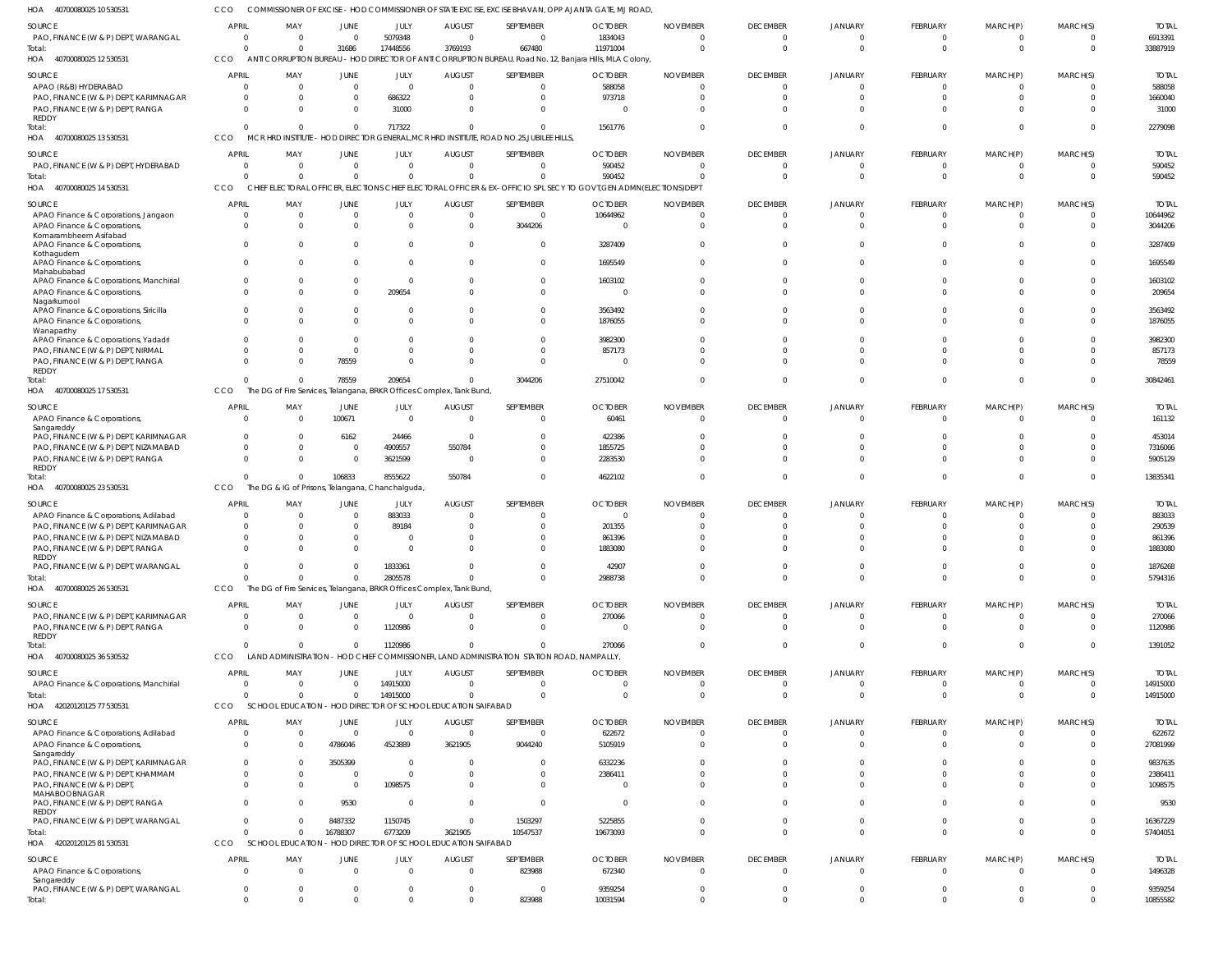| HOA<br>42020120207 06 530531                                             | CCO                      | Secretary, Telangana Residential Educational Inst. Society XXX |                                  |                           |                                             |                                                                                             |                            |                             |                             |                                  |                                  |                               |                      |                         |
|--------------------------------------------------------------------------|--------------------------|----------------------------------------------------------------|----------------------------------|---------------------------|---------------------------------------------|---------------------------------------------------------------------------------------------|----------------------------|-----------------------------|-----------------------------|----------------------------------|----------------------------------|-------------------------------|----------------------|-------------------------|
| SOURCE                                                                   | <b>APRIL</b>             | MAY                                                            | JUNE                             | JULY                      | <b>AUGUST</b>                               | SEPTEMBER                                                                                   | <b>OCTOBER</b>             | <b>NOVEMBER</b>             | <b>DECEMBER</b>             | <b>JANUARY</b>                   | FEBRUARY                         | MARCH(P)                      | MARCH(S)             | <b>TOTAI</b>            |
| PAO, FINANCE (W & P) DEPT, KARIMNAGAR                                    | $\Omega$                 | $\overline{\mathbf{0}}$                                        | 23248468                         | $\Omega$                  | 1820541                                     | 8372227                                                                                     | $\overline{0}$             | $\Omega$                    | 0                           | $\Omega$                         | $\mathbf{0}$                     | $^{\circ}$                    | $\Omega$             | 33441236                |
| Total:                                                                   | $\Omega$                 | $\Omega$                                                       | 23248468                         | $\Omega$                  | 1820541                                     | 8372227                                                                                     | $\Omega$                   | $\Omega$                    | $\overline{0}$              | $\Omega$                         | $\mathbf{0}$                     | $\overline{0}$                | $\Omega$             | 33441236                |
| 42020120207 07 530531<br>HOA                                             | <b>CCO</b>               | Secretary, Telangana Residential Educational Inst. Society XXX |                                  |                           |                                             |                                                                                             |                            |                             |                             |                                  |                                  |                               |                      |                         |
| SOURCE                                                                   | <b>APRIL</b>             | MAY                                                            | <b>JUNE</b>                      | JULY                      | <b>AUGUST</b>                               | SEPTEMBER                                                                                   | <b>OCTOBER</b>             | <b>NOVEMBER</b>             | <b>DECEMBER</b>             | <b>JANUARY</b>                   | FEBRUARY                         | MARCH(P)                      | MARCH(S)             | <b>TOTAL</b>            |
| APAO Finance & Corporations,                                             | $\Omega$                 | $\overline{0}$                                                 | $\overline{0}$                   | $\Omega$                  | 1009574                                     | 0                                                                                           | $\circ$                    | $\Omega$                    | $\overline{0}$              | $\overline{0}$                   | $\overline{0}$                   | $\overline{0}$                | $\Omega$             | 1009574                 |
| Sangareddy<br>PAO, AMRP (FINANCE) NALGONDA                               | $\Omega$                 | $\overline{0}$                                                 | 743831                           | - 0                       | - 0                                         |                                                                                             | -0                         |                             | $\Omega$                    |                                  | $\mathbf{0}$                     | $\mathbf{0}$                  |                      | 743831                  |
| PAO, FINANCE (W & P) DEPT, KARIMNAGAR                                    | $\Omega$                 | $\overline{0}$                                                 | 3984982                          | - 0                       | 0                                           |                                                                                             | $\Omega$                   |                             | $\Omega$                    | $\Omega$                         | $\mathbf 0$                      | $\Omega$                      | $\Omega$             | 3984982                 |
| PAO, FINANCE (W & P) DEPT,                                               | $\Omega$                 | $\Omega$                                                       | 950330                           | $\Omega$                  | $\Omega$                                    |                                                                                             | $\Omega$                   |                             | $\Omega$                    | $\Omega$                         | $\Omega$                         | $\mathbf 0$                   |                      | 950330                  |
| MAHABOOBNAGAR                                                            |                          |                                                                |                                  |                           |                                             |                                                                                             |                            |                             |                             |                                  |                                  |                               |                      |                         |
| PAO, FINANCE (W & P) DEPT, WARANGAL                                      | $\Omega$                 | $\Omega$                                                       | 0                                | $\Omega$                  | 1941396                                     |                                                                                             | 1260986                    |                             | $\Omega$                    |                                  | $\mathbf{0}$                     | $\mathbf 0$                   | $\Omega$             | 3202382                 |
| Total:                                                                   | $\Omega$                 | $\Omega$                                                       | 5679143                          |                           | 2950970                                     | $\Omega$                                                                                    | 1260986                    | $\Omega$                    | $\Omega$                    | $\Omega$                         | $\mathbf{0}$                     | $\overline{0}$                | $\Omega$             | 9891099                 |
| HOA 42020120212 05 530531                                                | <b>CCO</b>               | <b>SCHOOL EDUCATION</b>                                        |                                  |                           | HOD DIRECTOR OF SCHOOL EDUCATION SAIFABAD   |                                                                                             |                            |                             |                             |                                  |                                  |                               |                      |                         |
| SOURCE                                                                   | <b>APRIL</b>             | MAY                                                            | <b>JUNE</b>                      | JULY                      | <b>AUGUST</b>                               | SEPTEMBER                                                                                   | <b>OCTOBER</b>             | <b>NOVEMBER</b>             | <b>DECEMBER</b>             | <b>JANUARY</b>                   | FEBRUARY                         | MARCH(P)                      | MARCH(S)             | <b>TOTAL</b>            |
| APAO Finance & Corporations, Adilabad                                    | $\Omega$                 | $\overline{0}$                                                 | $\overline{0}$                   | 4529217                   | $\overline{0}$                              | 0                                                                                           | 3903600                    | $\Omega$                    | - 0                         | $\Omega$                         | $\Omega$                         | $\Omega$                      |                      | 8432817                 |
| APAO Finance & Corporations,                                             | $\Omega$                 | $\Omega$                                                       | $\mathbf 0$                      | 15195491                  | $\overline{0}$                              | 0                                                                                           | 664672                     | $\Omega$                    | $\Omega$                    | $\Omega$                         | $\mathbf 0$                      | $\mathbf 0$                   | $\Omega$             | 15860163                |
| Sangareddy                                                               |                          |                                                                |                                  |                           |                                             |                                                                                             |                            |                             |                             |                                  |                                  |                               |                      |                         |
| PAO, FINANCE (W & P) DEPT, KARIMNAGAR                                    | $\Omega$                 | $\Omega$                                                       | $\mathbf 0$                      | 11348505                  | - 0                                         |                                                                                             | 3032938                    |                             | $\Omega$                    |                                  | $\Omega$                         | $\Omega$                      |                      | 14381443                |
| PAO, FINANCE (W & P) DEPT, NIZAMABAD                                     | $\Omega$                 | $\Omega$                                                       | $^{\circ}$                       | 1679180                   | 4637658                                     |                                                                                             | 1126256                    |                             | $\Omega$                    | $\Omega$                         | $\Omega$                         | $\Omega$                      |                      | 7443094                 |
| PAO, FINANCE (W & P) DEPT, RANGA<br><b>REDDY</b>                         | $\Omega$                 | $\Omega$                                                       | $^{\circ}$                       | 2406436                   | 13310823                                    |                                                                                             | 799744                     |                             | $\Omega$                    | $\Omega$                         | $\Omega$                         | $\Omega$                      |                      | 16517003                |
| PAO, FINANCE (W & P) DEPT, WARANGAL                                      | $\Omega$                 | $\Omega$                                                       | $\overline{0}$                   | - 0                       | - 0                                         |                                                                                             | 175787                     | -0                          | $\Omega$                    | $\Omega$                         | $\mathbf{0}$                     | $\mathbf{0}$                  |                      | 175787                  |
| lotal:                                                                   | $\Omega$                 | $\Omega$                                                       | $\overline{0}$                   | 35158829                  | 17948481                                    | $\Omega$                                                                                    | 9702997                    | $\Omega$                    | $\Omega$                    | $\Omega$                         | $\Omega$                         | $\Omega$                      | $\Omega$             | 62810307                |
| HOA 42020120225 48 530531                                                | CCO                      | Secretary, Telangana Residential Educational Inst. Society XXX |                                  |                           |                                             |                                                                                             |                            |                             |                             |                                  |                                  |                               |                      |                         |
|                                                                          |                          |                                                                |                                  |                           |                                             |                                                                                             |                            |                             |                             |                                  |                                  |                               |                      |                         |
| SOURCE<br>APAO Finance & Corporations, Adilabad                          | <b>APRIL</b><br>$\Omega$ | MAY<br>$\overline{0}$                                          | JUNE<br>6404127                  | JULY<br>$\Omega$          | <b>AUGUST</b><br>0                          | SEPTEMBER                                                                                   | <b>OCTOBER</b><br>$\Omega$ | <b>NOVEMBER</b><br>$\Omega$ | <b>DECEMBER</b><br>$\Omega$ | <b>JANUARY</b><br>$\Omega$       | FEBRUARY<br>$\overline{0}$       | MARCH(P)<br>$\overline{0}$    | MARCH(S)<br>$\Omega$ | <b>TOTAL</b><br>6404127 |
|                                                                          | $\Omega$                 | $\overline{0}$                                                 | $\overline{0}$                   | $\Omega$                  | 0                                           | $\Omega$                                                                                    | 267619                     | $\sqrt{ }$                  | $\Omega$                    | $\Omega$                         | $\mathbf{0}$                     | $\overline{0}$                | $\Omega$             | 267619                  |
| APAO Finance & Corporations,<br>Sangareddy                               |                          |                                                                |                                  |                           |                                             |                                                                                             |                            |                             |                             |                                  |                                  |                               |                      |                         |
| PAO, AMRP (FINANCE) NALGONDA                                             |                          | 0                                                              | 20136237                         | - 0                       | 7291375                                     |                                                                                             | 2207293                    |                             | $\Omega$                    |                                  | $\Omega$                         | $\Omega$                      |                      | 29634905                |
| PAO, FINANCE (W & P) DEPT, HYDERABAD                                     | $\Omega$                 | - 0                                                            | 8141983                          | - 0                       | $\Omega$                                    |                                                                                             | 5109715                    |                             | $\Omega$                    |                                  | $\Omega$                         | $\Omega$                      |                      | 13251698                |
| PAO, FINANCE (W & P) DEPT, KARIMNAGAR                                    | $\Omega$                 | $\overline{0}$                                                 | - 0                              |                           | 0                                           |                                                                                             | 320259                     |                             | $\Omega$                    |                                  | $\Omega$                         | $\Omega$                      |                      | 320259                  |
| PAO, FINANCE (W & P) DEPT, KHAMMAM                                       | $\Omega$                 | $\overline{0}$                                                 | 1995865                          |                           | -0                                          |                                                                                             | 1935486                    |                             | $\Omega$                    |                                  | $\Omega$                         | $\Omega$                      | $\Omega$             | 3931351                 |
| PAO, FINANCE (W & P) DEPT, RANGA                                         | $\Omega$                 | $\Omega$                                                       | 6036674                          |                           | $\Omega$                                    |                                                                                             | 3286437                    |                             | $\Omega$                    |                                  | $\Omega$                         | $\Omega$                      |                      | 9323111                 |
| <b>REDDY</b><br>PAO, FINANCE (W & P) DEPT, WARANGAL                      | $\Omega$                 | $\overline{0}$                                                 | 0                                | 1359391                   | - 0                                         | $\Omega$                                                                                    | 53013                      | -0                          | $\Omega$                    | $\Omega$                         | $\mathbf 0$                      | $\overline{0}$                | $\Omega$             | 1412404                 |
| Total:                                                                   | $\Omega$                 | $\Omega$                                                       | 42714886                         | 1359391                   | 7291375                                     | $\Omega$                                                                                    | 13179822                   |                             | $\Omega$                    | $\Omega$                         | $\mathbf 0$                      | $\mathbf 0$                   | $\Omega$             | 64545474                |
| HOA 42020120225 74 530531                                                | CCO                      | SCHOOL EDUCATION                                               |                                  |                           | - HOD DIRECTOR OF SCHOOL EDUCATION SAIFABAD |                                                                                             |                            |                             |                             |                                  |                                  |                               |                      |                         |
|                                                                          |                          |                                                                |                                  |                           |                                             |                                                                                             |                            |                             |                             |                                  |                                  |                               |                      |                         |
| SOURCE                                                                   | <b>APRIL</b>             | MAY                                                            | JUNE                             | JULY                      | <b>AUGUST</b>                               | SEPTEMBER                                                                                   | <b>OCTOBER</b>             | <b>NOVEMBER</b>             | <b>DECEMBER</b>             | <b>JANUARY</b>                   | FEBRUARY                         | MARCH(P)                      | MARCH(S)             | <b>TOTAL</b>            |
| APAO Finance & Corporations,                                             | $\Omega$                 | $\Omega$                                                       | 7306232                          | 2019457                   | $\overline{0}$                              | $\Omega$                                                                                    | $\Omega$                   | $\Omega$                    | $\Omega$                    | $\Omega$                         | $\Omega$                         | $\overline{0}$                | $\Omega$             | 9325689                 |
| Sangareddy<br>PAO, FINANCE (W & P) DEPT, HYDERABAD                       | $\Omega$                 | - 0                                                            | $\overline{0}$                   | 2901231                   | 0                                           |                                                                                             | 3097958                    |                             | - 0                         | $\Omega$                         | $\Omega$                         | $\Omega$                      |                      | 5999189                 |
| PAO, FINANCE (W & P) DEPT, KARIMNAGAR                                    | $\Omega$                 | $\overline{0}$                                                 | $\overline{0}$                   | 7675439                   | $\Omega$                                    |                                                                                             | 129623                     | $\Omega$                    | $\Omega$                    | $\Omega$                         | $\mathbf{0}$                     | $\mathbf 0$                   |                      | 7805062                 |
| Total:                                                                   | $\Omega$                 | $\Omega$                                                       | 7306232                          | 12596127                  | $\Omega$                                    | $\Omega$                                                                                    | 3227581                    | $\Omega$                    | $\Omega$                    | $\Omega$                         | $\Omega$                         | $\Omega$                      | $\Omega$             | 23129940                |
| HOA 42020120225 83 530531                                                | CCO                      | <b>SCHOOL EDUCATION</b>                                        |                                  |                           | - HOD DIRECTOR OF SCHOOL EDUCATION SAIFABAD |                                                                                             |                            |                             |                             |                                  |                                  |                               |                      |                         |
| SOURCE                                                                   | <b>APRIL</b>             | MAY                                                            | <b>JUNE</b>                      | JULY                      | <b>AUGUST</b>                               | SEPTEMBER                                                                                   | <b>OCTOBER</b>             | <b>NOVEMBER</b>             | <b>DECEMBER</b>             | <b>JANUARY</b>                   | FEBRUARY                         | MARCH(P)                      | MARCH(S)             | <b>TOTAL</b>            |
| APAO Finance & Corporations, Adilabad                                    | $\Omega$                 | 0                                                              | $\overline{0}$                   | 1061443                   | 185457                                      |                                                                                             | 1981369                    | $\Omega$                    | $\Omega$                    | $\Omega$                         | $\overline{0}$                   | $\mathbf{0}$                  | $\Omega$             | 3228269                 |
| APAO Finance & Corporations,                                             | $\Omega$                 |                                                                |                                  |                           |                                             |                                                                                             |                            |                             |                             |                                  |                                  |                               |                      | 787912                  |
| Sangareddy                                                               |                          | $\overline{0}$                                                 |                                  |                           | $\overline{0}$                              |                                                                                             | $\Omega$                   | $\Omega$                    | $\Omega$                    | $\Omega$                         |                                  |                               | $\Omega$             |                         |
| PAO, AMRP (FINANCE) NALGONDA                                             |                          |                                                                | 234614                           | 148090                    |                                             | 405208                                                                                      |                            |                             |                             |                                  | $\overline{0}$                   | $\overline{0}$                |                      |                         |
| PAO, FINANCE (W & P) DEPT, KHAMMAM                                       | $\Omega$                 | $\Omega$                                                       | $\overline{0}$                   | 671257                    | $\Omega$                                    |                                                                                             | $\Omega$                   | $\Omega$                    | $\Omega$                    | $\Omega$                         | $\mathbf 0$                      | $\mathbf 0$                   | $\Omega$             | 671257                  |
|                                                                          | $\Omega$                 | $\overline{0}$                                                 | $\mathbf 0$                      | $\Omega$                  | 0                                           | 0                                                                                           | 184483                     |                             | $\overline{0}$              | $\Omega$                         | $\overline{0}$                   | $\mathbf 0$                   | $\Omega$             | 184483                  |
| PAO, FINANCE (W & P) DEPT,                                               | $\Omega$                 | $\Omega$                                                       | $^{\circ}$                       | $\Omega$                  | $\Omega$                                    | $\Omega$                                                                                    | 3854413                    | $\Omega$                    | $\Omega$                    | $\Omega$                         | $\mathbf 0$                      | $\mathbf{0}$                  | $\Omega$             | 3854413                 |
| MAHABOOBNAGAR                                                            | $\Omega$                 |                                                                |                                  |                           |                                             |                                                                                             |                            | -0                          |                             | $\Omega$                         |                                  |                               | $\Omega$             |                         |
| PAO, FINANCE (W & P) DEPT, NIZAMABAD<br>PAO, FINANCE (W & P) DEPT, RANGA | $\Omega$                 | $\mathbf{0}$<br>$\Omega$                                       | $\overline{0}$<br>$\overline{0}$ | 1617208<br>$\overline{0}$ | 1085065<br>$\overline{0}$                   | $\mathbf 0$<br>1093069                                                                      | 262026<br>1172966          | $\Omega$                    | $\overline{0}$<br>$\Omega$  | $\Omega$                         | $\overline{0}$<br>$\overline{0}$ | $\mathbf 0$<br>$\overline{0}$ | $\Omega$             | 2964299<br>2266035      |
| REDDY                                                                    |                          |                                                                |                                  |                           |                                             |                                                                                             |                            |                             |                             |                                  |                                  |                               |                      |                         |
| PAO, FINANCE (W & P) DEPT, WARANGAL                                      | $\mathbf{0}$             | $\overline{0}$                                                 | $\overline{0}$                   | 214882                    | 0                                           | $\mathbf 0$                                                                                 | - 0                        | $\Omega$                    | $\overline{0}$              | $\overline{0}$                   | $\mathbf 0$                      | $\overline{0}$                | $\overline{0}$       | 214882                  |
| Total:                                                                   | $\Omega$                 | $\Omega$                                                       | 234614                           | 3712880                   | 1270522                                     | 1498277                                                                                     | 7455257                    | $\Omega$                    | $\Omega$                    | $\Omega$                         | $\mathbf{0}$                     | $\overline{0}$                | $\Omega$             | 14171550                |
| HOA 42020120225 87 530531                                                | <b>CCO</b>               | <b>SCHOOL EDUCATION</b>                                        |                                  |                           | HOD DIRECTOR OF SCHOOL EDUCATION SAIFABAD   |                                                                                             |                            |                             |                             |                                  |                                  |                               |                      |                         |
| SOURCE                                                                   | <b>APRIL</b>             | MAY                                                            | <b>JUNE</b>                      | <b>JULY</b>               | <b>AUGUST</b>                               | SEPTEMBER                                                                                   | <b>OCTOBER</b>             | <b>NOVEMBER</b>             | <b>DECEMBER</b>             | <b>JANUARY</b>                   | <b>FEBRUARY</b>                  | MARCH(P)                      | MARCH(S)             | <b>TOTAL</b>            |
| APAO Finance & Corporations, Adilabad                                    | $\Omega$                 | $\overline{0}$                                                 | $\overline{0}$                   | $\Omega$                  | $\overline{0}$                              | $\mathbf{0}$                                                                                | 1199962                    | $\Omega$                    | $\overline{0}$              | $\Omega$                         | $\overline{0}$                   | $\overline{0}$                | $\Omega$             | 1199962                 |
| APAO Finance & Corporations,                                             | $\Omega$                 | $\Omega$                                                       | $\mathbf 0$                      | 1164291                   | $\overline{0}$                              | $\mathbf 0$                                                                                 | $\Omega$                   | $\Omega$                    | $\Omega$                    | $\Omega$                         | $\Omega$                         | $\Omega$                      | $\Omega$             | 1164291                 |
| Sangareddy                                                               |                          |                                                                |                                  |                           |                                             |                                                                                             |                            |                             |                             |                                  |                                  |                               |                      |                         |
| PAO, FINANCE (W & P) DEPT, KARIMNAGAR                                    | $\Omega$                 | n                                                              | $\mathbf 0$                      | 1822560                   | $\overline{0}$                              | 778373                                                                                      | 2810667                    |                             | $\Omega$                    | $\Omega$                         | $\Omega$                         | $\Omega$                      |                      | 5411600                 |
| PAO, FINANCE (W & P) DEPT, NIZAMABAD                                     | $\Omega$                 | $\Omega$                                                       | $\Omega$                         | 948861                    | $\overline{0}$                              | $\Omega$                                                                                    | $\Omega$                   | - 0                         | $\Omega$                    | $\Omega$                         | $\Omega$                         | $\Omega$                      |                      | 948861                  |
| PAO, FINANCE (W & P) DEPT, WARANGAL                                      | $\Omega$<br>$\Omega$     | $\Omega$<br>$\Omega$                                           | $\Omega$                         | 8262269                   | 614994                                      | $\mathbf{0}$                                                                                | 3331812                    | $\Omega$<br>$\Omega$        | $\Omega$<br>$\Omega$        | $\Omega$<br>$\Omega$             | $\mathbf{0}$<br>$\Omega$         | $\mathbf{0}$<br>$\Omega$      | $\Omega$             | 12209075                |
| Total:                                                                   | CCO                      |                                                                | $\overline{0}$                   | 12197981                  | 614994                                      | 778373                                                                                      | 7342441                    |                             |                             |                                  |                                  |                               |                      | 20933789                |
| 42020120307 74 530531<br>HOA                                             |                          |                                                                |                                  |                           |                                             | INTERMEDIATE EDUCATION - HOD DIRECTOR, INTERMEDIATE EDUCATION, OPP. LATA TALKIES, NAMPALLY, |                            |                             |                             |                                  |                                  |                               |                      |                         |
| SOURCE                                                                   | APRIL                    | MAY                                                            | JUNE                             | JULY                      | <b>AUGUST</b>                               | SEPTEMBER                                                                                   | <b>OCTOBER</b>             | <b>NOVEMBER</b>             | <b>DECEMBER</b>             | <b>JANUARY</b>                   | FEBRUARY                         | MARCH(P)                      | MARCH(S)             | <b>TOTAL</b>            |
| APAO Finance & Corporations, Adilabad                                    | $\Omega$                 | $\overline{0}$                                                 | 7485473                          | $\overline{0}$            | 5988392                                     | 536985                                                                                      | 2847379                    | $\Omega$                    | $\overline{\mathbf{0}}$     | $\overline{0}$                   | $\overline{0}$                   | $\mathbf 0$                   | $\Omega$             | 16858229                |
| APAO Finance & Corporations,                                             | $\Omega$                 | $\overline{0}$                                                 | 2555869                          | $\Omega$                  | 8062537                                     | 0                                                                                           | 916646                     | - 0                         | $\Omega$                    | $\Omega$                         | $\overline{0}$                   | $\overline{0}$                | $\Omega$             | 11535052                |
| Sangareddy<br>PAO, AMRP (FINANCE) NALGONDA                               | $\Omega$                 | $\overline{0}$                                                 | 5399614                          | $\Omega$                  | 2816332                                     | $\Omega$                                                                                    | $\Omega$                   | - 0                         | $\Omega$                    | $\Omega$                         | $\Omega$                         | $\Omega$                      | $\Omega$             | 8215946                 |
| PAO, FINANCE (W & P) DEPT, KARIMNAGAR                                    | $\Omega$                 | $\overline{0}$                                                 | 3358770                          | $\Omega$                  | 0                                           | $\mathbf 0$                                                                                 | $\Omega$                   |                             | $\Omega$                    | $\Omega$                         | $\Omega$                         | $\Omega$                      | $\Omega$             | 3358770                 |
| PAO, FINANCE (W & P) DEPT, KHAMMAM                                       | $\Omega$                 | $\mathbf{0}$                                                   | - 0                              | $\Omega$                  | 1478036                                     | $\Omega$                                                                                    | $\Omega$                   |                             | $\Omega$                    | $\Omega$                         | $\Omega$                         | $\Omega$                      | $\Omega$             | 1478036                 |
| PAO, FINANCE (W & P) DEPT,                                               | $\Omega$                 | $\Omega$                                                       | 98153                            | 2882540                   | 3243122                                     | 304403                                                                                      | $\Omega$                   |                             | $\Omega$                    | $\Omega$                         | $\Omega$                         | $\Omega$                      | $\Omega$             | 6528218                 |
| MAHABOOBNAGAR                                                            |                          |                                                                |                                  |                           |                                             |                                                                                             |                            |                             |                             |                                  |                                  |                               |                      |                         |
| PAO, FINANCE (W & P) DEPT, NIZAMABAD                                     | $\Omega$                 | $\Omega$                                                       | 8646491                          | $\Omega$                  | 44947                                       | $\Omega$                                                                                    | $\overline{0}$             | - 0                         | $\Omega$                    | $\Omega$                         | $\Omega$                         | $\mathbf 0$                   | $\Omega$             | 8691438                 |
| PAO, FINANCE (W & P) DEPT, RANGA<br>REDDY                                | $\Omega$                 | $\Omega$                                                       | 4483444                          | $\Omega$                  | 0                                           | $\mathbf 0$                                                                                 | 928193                     |                             | $\Omega$                    | $\Omega$                         | $\Omega$                         | $\Omega$                      | $\Omega$             | 5411637                 |
| PAO, FINANCE (W & P) DEPT, WARANGAL                                      | $\Omega$<br>$\mathbf 0$  | $\Omega$                                                       | - 0<br>32027814                  | $\Omega$<br>2882540       | 637839<br>22271205                          | 957100<br>1798488                                                                           | - 0<br>4692218             | $\Omega$                    | $\overline{0}$<br>$\Omega$  | $\overline{0}$<br>$\overline{0}$ | $\overline{0}$<br>$\Omega$       | $\mathbf 0$<br>$\mathbf 0$    | $\Omega$<br>$\Omega$ | 1594939<br>63672265     |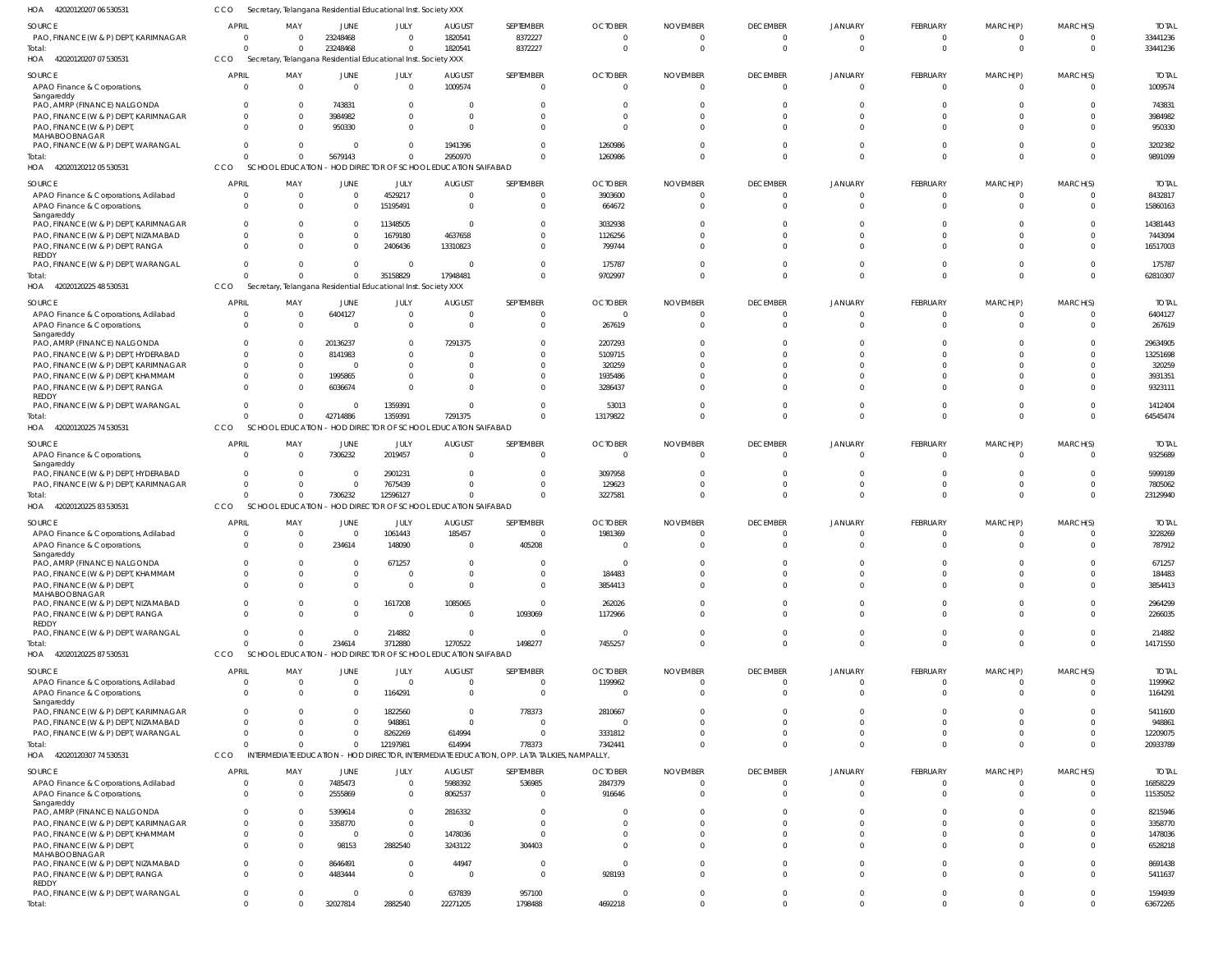42020120325 10 530531 HOA CCO INTERMEDIATE EDUCATION - HOD DIRECTOR, INTERMEDIATE EDUCATION, OPP. LATA TALKIES, NAMPALLY,

| SOURCE                                                                      | <b>APRIL</b>               | MAY                                                             | JUNE                       | JULY                    | <b>AUGUST</b>                 | SEPTEMBER                                                                                   | <b>OCTOBER</b>             | <b>NOVEMBER</b>             | <b>DECEMBER</b>             | JANUARY              | FEBRUARY                   | MARCH(P)             | MARCH(S)             | <b>TOTAL</b>             |
|-----------------------------------------------------------------------------|----------------------------|-----------------------------------------------------------------|----------------------------|-------------------------|-------------------------------|---------------------------------------------------------------------------------------------|----------------------------|-----------------------------|-----------------------------|----------------------|----------------------------|----------------------|----------------------|--------------------------|
| APAO Finance & Corporations, Adilabad                                       | $\Omega$                   | $\overline{0}$                                                  | 0                          | 1317963                 | $\overline{0}$                | 514869                                                                                      | 197288                     | $\Omega$                    | $\Omega$                    |                      | $\overline{0}$             | $\Omega$             |                      | 2030120                  |
| APAO Finance & Corporations,<br>Sangareddy                                  | $\Omega$                   | $\Omega$                                                        | 761697                     | 4537787                 | 0                             | $\Omega$                                                                                    | 1494813                    | $\Omega$                    | $\Omega$                    |                      | $\Omega$                   | $\Omega$             | $\Omega$             | 6794297                  |
| PAO, AMRP (FINANCE) NALGONDA                                                | $\Omega$                   | - 0                                                             | 158584                     | 6310521                 | - 0                           | 314408                                                                                      | 0                          | 0                           |                             |                      |                            |                      |                      | 6783513                  |
| PAO, FINANCE (W & P) DEPT, HYDERABAD                                        | <sup>0</sup>               | $\Omega$                                                        | 0                          | 199743                  | $\Omega$                      |                                                                                             | 34748                      | $\sqrt{ }$                  |                             |                      |                            |                      |                      | 234491                   |
| PAO, FINANCE (W & P) DEPT, KARIMNAGAR                                       | $\Omega$                   | $\Omega$                                                        | 4924575                    | 6467121                 | $\Omega$                      |                                                                                             | 1286781                    | ſ                           |                             |                      | $\Omega$                   |                      |                      | 12678477                 |
| PAO, FINANCE (W & P) DEPT, KHAMMAM                                          | $\Omega$                   | $\Omega$                                                        | - 0                        | 15538252                | $\Omega$                      |                                                                                             | 2988318                    | ſ                           |                             |                      |                            |                      |                      | 18526570                 |
| PAO, FINANCE (W & P) DEPT,<br>MAHABOOBNAGAR                                 | $\Omega$                   | $\Omega$                                                        | $\Omega$                   | 2519853                 | $\Omega$                      |                                                                                             | 1537560                    | ſ                           |                             |                      | $\Omega$                   |                      |                      | 4057413                  |
| PAO, FINANCE (W & P) DEPT, NIZAMABAD<br>PAO, FINANCE (W & P) DEPT, RANGA    | $\Omega$                   | $\Omega$<br>$\Omega$                                            | $\overline{0}$<br>$\Omega$ | 524100<br>3425785       | $\Omega$<br>$\Omega$          | <sup>0</sup>                                                                                | 830080<br>61184            | ſ<br>ſ                      |                             |                      | $\Omega$                   |                      |                      | 1354180<br>3486969       |
| REDDY<br>PAO, FINANCE (W & P) DEPT, WARANGAL                                | $\Omega$                   | $\Omega$                                                        | 431665                     | 2196786                 | $\Omega$                      | 206785                                                                                      | 641785                     | $\Omega$                    |                             |                      | $\Omega$                   | $\Omega$             |                      | 3477021                  |
| Total:                                                                      | $\Omega$                   | $\Omega$                                                        | 6276521                    | 43037911                | $\Omega$                      | 1036062                                                                                     | 9072557                    | $\Omega$                    | $\Omega$                    | $\Omega$             | $\Omega$                   | $\Omega$             | $\Omega$             | 59423051                 |
| HOA 42020120325 70 530531                                                   | CCO                        |                                                                 |                            |                         |                               | COLLEGIATE EDUCATION - HOD DIRECTOR OF COLLEGIATE EDUCATION, OPP. LATA TALKIES, NAMPALLY,   |                            |                             |                             |                      |                            |                      |                      |                          |
| SOURCE                                                                      | <b>APRIL</b>               | MAY                                                             | JUNE                       | JULY                    | <b>AUGUST</b>                 | SEPTEMBER                                                                                   | <b>OCTOBER</b>             | <b>NOVEMBER</b>             | <b>DECEMBER</b>             | <b>JANUARY</b>       | FEBRUARY                   | MARCH(P)             | MARCH(S)             | <b>TOTAL</b>             |
| APAO Finance & Corporations, Adilabad                                       | $\Omega$                   | $\overline{0}$                                                  | 6747192                    | 2456419                 | $\Omega$                      | $\Omega$                                                                                    | 2351244                    | 0                           | $\Omega$                    |                      | $\Omega$                   | 0                    | $\Omega$             | 11554855                 |
| APAO Finance & Corporations,<br>Sangareddy                                  | $\Omega$                   | $\Omega$                                                        | 3491034                    | - 0                     | $\Omega$                      |                                                                                             | $\Omega$                   | $\Omega$                    | $\Omega$                    |                      | $\Omega$                   | $\Omega$             |                      | 3491034                  |
| APAO Finance & Corporations, Suryapet                                       | <sup>0</sup>               | $\Omega$                                                        | 3013988                    | - 0                     | -0                            |                                                                                             | 0                          | 0                           |                             |                      | $\Omega$                   |                      |                      | 3013988                  |
| PAO, AMRP (FINANCE) NALGONDA                                                |                            | $\Omega$                                                        | 111258                     |                         | $\Omega$                      |                                                                                             | $\Omega$                   |                             |                             |                      |                            |                      |                      | 111258                   |
| PAO, FINANCE (W & P) DEPT, HYDERABAD                                        |                            | $\Omega$<br>$\Omega$                                            | 362467                     | 4859399                 | $\Omega$<br>ſ                 |                                                                                             | ſ                          |                             |                             |                      |                            |                      |                      | 5221866                  |
| PAO, FINANCE (W & P) DEPT, KARIMNAGAR<br>PAO, FINANCE (W & P) DEPT, KHAMMAM | $\Omega$                   | $\Omega$                                                        | 6196113<br>0               | 20418623                | ſ                             |                                                                                             | 167991<br>746257           |                             |                             |                      |                            |                      |                      | 26782727<br>746257       |
| PAO, FINANCE (W & P) DEPT,<br>MAHABOOBNAGAR                                 |                            | $\Omega$                                                        | - 0                        | 13036774                | 2555842                       |                                                                                             | 2923751                    |                             |                             |                      |                            |                      |                      | 18516367                 |
| PAO, FINANCE (W & P) DEPT, NIZAMABAD                                        | $\Omega$                   | $\Omega$                                                        | 6119110                    | 12658888                | 1521349                       |                                                                                             | 2577468                    | ſ                           |                             |                      | $\Omega$                   | $\Omega$             |                      | 22876815                 |
| PAO, FINANCE (W & P) DEPT, RANGA<br><b>REDDY</b>                            | <sup>0</sup>               | $\Omega$                                                        | 7334253                    | 2735896                 | 4146599                       |                                                                                             | 10114254                   | ſ                           |                             |                      | $\Omega$                   |                      |                      | 24331002                 |
| PAO, FINANCE (W & P) DEPT, WARANGAL<br>Total:                               | $\Omega$<br>$\Omega$       | $\Omega$<br>$\Omega$                                            | 4349711<br>37725126        | 2521349<br>58687348     | $\Omega$<br>8223790           | $\Omega$                                                                                    | - 0<br>18880965            | $\Omega$<br>$\Omega$        | $\Omega$<br>$\Omega$        | $\Omega$             | $\Omega$<br>$\Omega$       | $\Omega$<br>$\Omega$ | $\Omega$<br>$\Omega$ | 6871060<br>123517229     |
| HOA 42020120325 77 530531                                                   | CCO                        |                                                                 |                            |                         |                               | INTERMEDIATE EDUCATION - HOD DIRECTOR, INTERMEDIATE EDUCATION, OPP. LATA TALKIES, NAMPALLY, |                            |                             |                             |                      |                            |                      |                      |                          |
|                                                                             |                            |                                                                 |                            |                         |                               |                                                                                             |                            |                             |                             |                      |                            |                      |                      |                          |
| SOURCE                                                                      | APRIL<br>$\Omega$          | MAY<br>$\Omega$                                                 | JUNE<br>$\overline{0}$     | <b>JULY</b><br>14397716 | <b>AUGUST</b><br>0            | SEPTEMBER<br>5082097                                                                        | <b>OCTOBER</b><br>$\Omega$ | <b>NOVEMBER</b><br>$\Omega$ | <b>DECEMBER</b><br>$\Omega$ | JANUARY<br>$\Omega$  | FEBRUARY<br>$\Omega$       | MARCH(P)<br>$\Omega$ | MARCH(S)<br>$\Omega$ | <b>TOTAL</b><br>19479813 |
| APAO Finance & Corporations,<br>Sangareddy                                  |                            |                                                                 |                            |                         |                               |                                                                                             |                            |                             |                             |                      |                            |                      |                      |                          |
| Total:                                                                      | $\Omega$                   | $\Omega$                                                        | $\overline{0}$             | 14397716                | $\Omega$                      | 5082097                                                                                     | $\Omega$                   | $\Omega$                    | $\Omega$                    | 0                    | $\Omega$                   | $\Omega$             | $\Omega$             | 19479813                 |
| HOA 42020210407 74 530531                                                   | CCO                        |                                                                 |                            |                         |                               | DIRECTOR, TECHNICAL EDUCATION, 2ND FLOOR, VIDYA BHAVAN, OPP. TO LATA TALKIES,               |                            |                             |                             |                      |                            |                      |                      |                          |
| SOURCE                                                                      | <b>APRIL</b>               | MAY                                                             | JUNE                       | <b>JULY</b>             | <b>AUGUST</b>                 | SEPTEMBER                                                                                   | <b>OCTOBER</b>             | <b>NOVEMBER</b>             | <b>DECEMBER</b>             | JANUARY              | FEBRUARY                   | MARCH(P)             | MARCH(S)             | <b>TOTAL</b>             |
| APAO Finance & Corporations,                                                | $\Omega$                   | $\Omega$                                                        | $\Omega$                   | $\Omega$                | 3834473                       | $\Omega$                                                                                    | 2148682                    | $\Omega$                    | $\Omega$                    | $\Omega$             | $\Omega$                   | $\Omega$             | $\Omega$             | 5983155                  |
| Sangareddy                                                                  |                            |                                                                 |                            |                         |                               |                                                                                             |                            |                             |                             |                      |                            |                      |                      |                          |
| PAO, AMRP (FINANCE) NALGONDA                                                | $\Omega$                   | $\Omega$                                                        | 6389634                    | $\Omega$                | - 0                           |                                                                                             | 0                          | ſ                           |                             |                      |                            |                      |                      | 6389634                  |
| PAO, FINANCE (W & P) DEPT, KARIMNAGAR                                       |                            | $\Omega$                                                        | $\Omega$                   | $\Omega$                | 3497615                       |                                                                                             | 0                          | ſ                           |                             |                      |                            |                      |                      | 3497615                  |
| PAO, FINANCE (W & P) DEPT, KHAMMAM                                          | $\Omega$                   | $\Omega$                                                        | - 0                        | $\Omega$                | 13915169                      |                                                                                             | 0                          | ſ                           | <sup>0</sup>                |                      | $\Omega$                   |                      |                      | 13915169                 |
| PAO, FINANCE (W & P) DEPT,<br>MAHABOOBNAGAR                                 |                            | $\Omega$                                                        | 2108732                    | $\Omega$                | 217059                        | 784817                                                                                      | $\Omega$                   |                             |                             |                      |                            |                      |                      | 3110608                  |
| PAO, FINANCE (W & P) DEPT, RANGA<br><b>REDDY</b>                            | $\Omega$                   | - 0                                                             | 6668513                    | $\Omega$                | - 0                           | $\Omega$                                                                                    | $\Omega$                   |                             |                             |                      | $\Omega$                   | $\Omega$             |                      | 6668513                  |
| Total:                                                                      | $\Omega$                   | $\Omega$                                                        | 15166879                   | - 0                     | 21464316                      | 784817                                                                                      | 2148682                    | $\Omega$                    | $\Omega$                    |                      | $\Omega$                   | $\Omega$             | $\Omega$             | 39564694                 |
| HOA 42020210425 74 530531                                                   | CCO                        |                                                                 |                            |                         |                               | DIRECTOR, TECHNICAL EDUCATION, 2ND FLOOR, VIDYA BHAVAN, OPP. TO LATA TALKIES,               |                            |                             |                             |                      |                            |                      |                      |                          |
| SOURCE                                                                      | <b>APRIL</b>               | MAY                                                             | <b>JUNE</b>                | JULY                    | <b>AUGUST</b>                 | <b>SEPTEMBER</b>                                                                            | <b>OCTOBER</b>             | <b>NOVEMBER</b>             | <b>DECEMBER</b>             | <b>JANUARY</b>       | FEBRUARY                   | MARCH(P)             | MARCH(S)             | <b>TOTAL</b>             |
| APAO Finance & Corporations,                                                | $\Omega$                   | $\Omega$                                                        | $\Omega$                   | $\Omega$                | 7735786                       | 12261078                                                                                    | - 0                        | $\Omega$                    | $\Omega$                    | $\Omega$             | $\overline{0}$             | $\Omega$             | $\Omega$             | 19996864                 |
| Sangareddy<br>PAO, FINANCE (W & P) DEPT, HYDERABAD                          | $\Omega$                   | $\mathbf{0}$                                                    | $\Omega$                   | 17263848                | $\overline{0}$                | $\Omega$                                                                                    | 512982                     | $\Omega$                    | $\Omega$                    | $\Omega$             | $\Omega$                   | $\Omega$             |                      | 17776830                 |
| PAO, FINANCE (W & P) DEPT,<br>MAHABOOBNAGAR                                 | $\Omega$                   | $\Omega$                                                        | $\Omega$                   | 1613313                 | $\overline{0}$                | $\Omega$                                                                                    | $\overline{0}$             | $\Omega$                    | $\Omega$                    | $\Omega$             | $\Omega$                   | $\Omega$             | $\Omega$             | 1613313                  |
| Total:<br>HOA 42020310225 04 530531                                         | $\overline{0}$<br>CCO      | $\Omega$<br>DIRECTOR, SPORTS AUTHORITY OF TELANGANA L.B.STADIUM | $\overline{0}$             | 18877161                | 7735786                       | 12261078                                                                                    | 512982                     | $\Omega$                    | $\Omega$                    | $\Omega$             | $\overline{0}$             | $\overline{0}$       | $\Omega$             | 39387007                 |
|                                                                             |                            |                                                                 |                            |                         |                               |                                                                                             |                            |                             |                             |                      |                            |                      |                      |                          |
| SOURCE                                                                      | <b>APRIL</b>               | MAY                                                             | JUNE                       | JULY                    | <b>AUGUST</b>                 | SEPTEMBER                                                                                   | <b>OCTOBER</b>             | <b>NOVEMBER</b>             | <b>DECEMBER</b>             | <b>JANUARY</b>       | <b>FEBRUARY</b>            | MARCH(P)             | MARCH(S)             | <b>TOTAL</b>             |
| APAO Finance & Corporations, Jangaon                                        | $\overline{0}$             | $\overline{0}$                                                  | $\overline{0}$             | $\Omega$                | 8157643                       | $\overline{0}$                                                                              | $\overline{0}$             | $\overline{0}$              | $\Omega$                    | $\Omega$             | $\overline{0}$             | $\overline{0}$       |                      | 8157643                  |
| APAO Finance & Corporations, Kamareddy<br>APAO Finance & Corporations,      | $\overline{0}$<br>$\Omega$ | $\overline{0}$<br>$\Omega$                                      | $\overline{0}$             | 161014<br>1764925       | $\mathbf 0$<br>$\overline{0}$ | 8549276<br>$\Omega$                                                                         | 405815                     | $\Omega$<br>$\Omega$        | $\Omega$<br>$\Omega$        | $\Omega$<br>$\Omega$ | $\overline{0}$<br>$\Omega$ | $\Omega$<br>$\Omega$ |                      | 9116105<br>1764925       |
| Kothagudem                                                                  |                            |                                                                 | 0                          |                         |                               |                                                                                             | 0                          |                             |                             |                      |                            |                      |                      |                          |
| APAO Finance & Corporations, Medchal<br>APAO Finance & Corporations,        | $\overline{0}$<br>$\Omega$ | $\Omega$<br>$\Omega$                                            | 0<br>2647467               | 2255772<br>$\Omega$     | 0<br>$\Omega$                 | $\Omega$<br>$\Omega$                                                                        | 0<br>$\Omega$              | $\Omega$<br>$\Omega$        | $\Omega$<br>$\Omega$        | $\Omega$<br>$\Omega$ | $\Omega$<br>$\Omega$       | $\Omega$<br>$\Omega$ | $\Omega$             | 2255772<br>2647467       |
| Nagarkurnool<br>APAO Finance & Corporations,                                | $\Omega$                   | $\Omega$                                                        | 2021779                    | - 0                     | $\mathbf 0$                   | $\Omega$                                                                                    | $\overline{0}$             | $\Omega$                    | $\Omega$                    | $\Omega$             | $\Omega$                   | $\Omega$             | $\Omega$             | 2021779                  |
| Sangareddy<br>APAO Finance & Corporations, Siddipet                         | $\Omega$                   | $\overline{0}$                                                  | $\overline{0}$             | 6125972                 | $\Omega$                      | $\Omega$                                                                                    | $\Omega$                   | $\Omega$                    | $\Omega$                    | $\Omega$             | $\Omega$                   | $\Omega$             |                      | 6125972                  |
| APAO Finance & Corporations, Siricilla                                      | $\mathbf 0$                | $\Omega$                                                        | 2864278                    | 3172655                 | $\Omega$                      | 0                                                                                           | $\Omega$                   | $\Omega$                    | $\Omega$                    | $\Omega$             | $\Omega$                   | $\Omega$             |                      | 6036933                  |
| APAO Finance & Corporations,<br>Wanaparthy                                  | $\Omega$                   | $\Omega$                                                        | $\overline{0}$             | - 0                     | $\Omega$                      | $\Omega$                                                                                    | 204639                     | $\Omega$                    | $\Omega$                    | $\Omega$             | $\Omega$                   | $\Omega$             |                      | 204639                   |
| APAO Finance & Corporations, Yadadri                                        | $\Omega$                   | - 0                                                             | $\overline{0}$             | - 0                     | 1618008                       | 189673                                                                                      | $\Omega$                   | $\Omega$                    | $\Omega$                    | $\Omega$             | $\Omega$                   | $\Omega$             |                      | 1807681                  |
| APAO, PJP (FINANCE), Jogulamba Gadwal                                       | $\Omega$                   | $\Omega$                                                        | $\overline{0}$             | 1567470                 | $\overline{0}$                |                                                                                             | $\Omega$                   | $\Omega$                    |                             |                      | $\Omega$                   |                      |                      | 1567470                  |
| PAO, AMRP (FINANCE) NALGONDA                                                | $\Omega$                   | $\Omega$                                                        | $\overline{0}$             | 4313426                 | $\Omega$                      |                                                                                             | $\Omega$                   | $\Omega$                    |                             |                      | $\Omega$                   |                      |                      | 4313426                  |
| PAO, FINANCE (W & P) DEPT, HYDERABAD                                        | $\Omega$                   | $\Omega$                                                        | 2608879                    | 2628511                 | 0                             |                                                                                             | $\Omega$                   | $\Omega$                    |                             |                      | $\Omega$                   |                      |                      | 5237390                  |
| PAO, FINANCE (W & P) DEPT, KARIMNAGAR                                       | $\Omega$                   | $\Omega$<br>$\Omega$                                            | 6952317                    | 1963833<br>2484800      | $\Omega$<br>$\Omega$          |                                                                                             | 796230<br>$\Omega$         | $\Omega$                    |                             |                      |                            |                      |                      | 9712380                  |
| PAO, FINANCE (W & P) DEPT, KHAMMAM<br>PAO, FINANCE (W & P) DEPT, MEDAK      |                            | $\Omega$                                                        | 0<br>0                     | 1572870                 | $\Omega$                      |                                                                                             | 0                          | $\Omega$<br>$\Omega$        |                             |                      | $\Omega$                   |                      |                      | 2484800<br>1572870       |
| PAO, FINANCE (W & P) DEPT, NIRMAL                                           |                            | $\Omega$                                                        | 3279468                    | 14984245                | 303117                        |                                                                                             | 96552                      | $\Omega$                    |                             | $\Omega$             | $\Omega$                   |                      |                      | 18663382                 |
| PAO, FINANCE (W & P) DEPT, NIZAMABAD                                        | $\Omega$                   | $\Omega$                                                        | 4655531                    | 9524245                 | $\mathbf 0$                   | 0                                                                                           | 4578058                    | $\Omega$                    | $\Omega$                    | $\Omega$             | $\overline{0}$             |                      |                      | 18757834                 |
| Total:                                                                      | $\mathbf{0}$               | $\Omega$                                                        | 25029719                   | 52519738                | 10078768                      | 8738949                                                                                     | 6081294                    | $^{\circ}$                  | $\Omega$                    | $\Omega$             | $\Omega$                   | $\Omega$             |                      | 102448468                |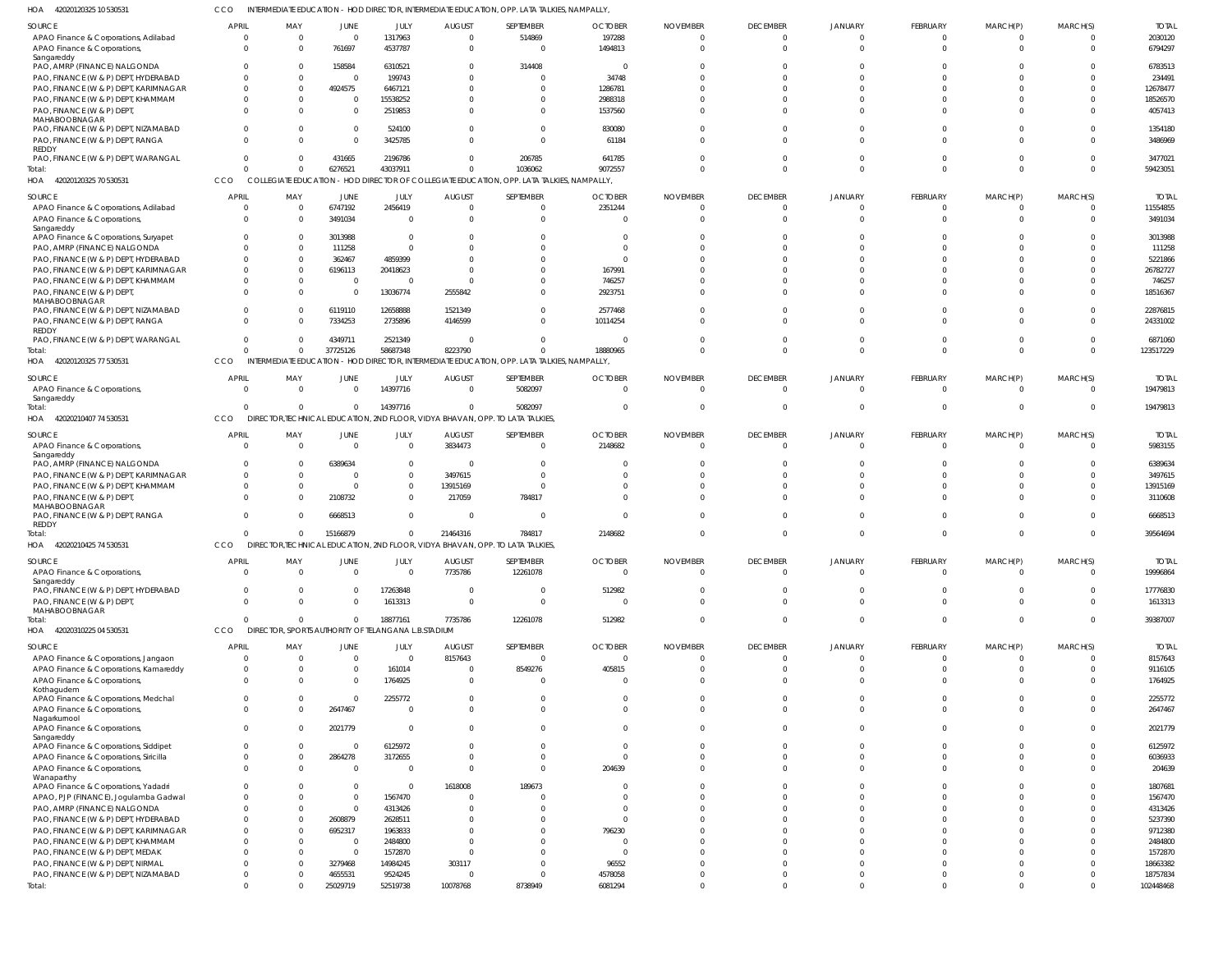| HOA 42100111007 05 530531                                                    | CCO                     | The Director of Health, Govt. of TS, Sultan Bazar, |              |                                                      |               |                                                                                          |                  |                 |                 |                                  |                 |          |                |                  |
|------------------------------------------------------------------------------|-------------------------|----------------------------------------------------|--------------|------------------------------------------------------|---------------|------------------------------------------------------------------------------------------|------------------|-----------------|-----------------|----------------------------------|-----------------|----------|----------------|------------------|
| SOURCE                                                                       | <b>APRIL</b>            | MAY                                                | <b>JUNE</b>  | JULY                                                 | <b>AUGUST</b> | SEPTEMBER                                                                                | <b>OCTOBER</b>   | <b>NOVEMBER</b> | <b>DECEMBER</b> | <b>JANUARY</b>                   | <b>FEBRUARY</b> | MARCH(P) | MARCH(S)       | <b>TOTAL</b>     |
| APAO Finance & Corporations, Adilabad                                        | $\Omega$                | $\overline{0}$                                     | 3990011      | $\Omega$                                             | 3145086       | 0                                                                                        | $\Omega$         | - 0             | $\mathbf{0}$    | $\overline{0}$                   | $\Omega$        | $\Omega$ | $\overline{0}$ | 7135097          |
| APAO Finance & Corporations,                                                 | $\Omega$                | $\Omega$                                           | $\Omega$     | $\Omega$                                             | 2534059       | $\mathbf 0$                                                                              | $\Omega$         | $\Omega$        | $\Omega$        | $\Omega$                         | $\Omega$        | $\Omega$ | $\Omega$       | 2534059          |
| Sangareddy                                                                   |                         |                                                    |              |                                                      |               |                                                                                          |                  |                 |                 |                                  |                 |          |                |                  |
| PAO, AMRP (FINANCE) NALGONDA                                                 |                         | $\Omega$                                           | 1605284      | $\Omega$                                             |               | $\mathbf 0$                                                                              | 6994035          |                 |                 |                                  |                 |          | $\Omega$       | 8599319          |
| PAO, FINANCE (W & P) DEPT, HYDERABAD                                         |                         | $\Omega$                                           | 1612468      | $\Omega$                                             | $\Omega$      | 304055                                                                                   |                  |                 | $\Omega$        | n                                |                 |          | $\Omega$       | 1916523          |
| PAO, FINANCE (W & P) DEPT, KARIMNAGAR                                        |                         | $\Omega$                                           | 1380320      | $\Omega$                                             | $\Omega$      | 378278                                                                                   | - 0              |                 | $\Omega$        |                                  |                 |          | $\Omega$       | 1758598          |
| PAO, FINANCE (W & P) DEPT, KHAMMAM                                           | $\Omega$                | $\Omega$                                           | 2776887      | <sup>0</sup>                                         | $\Omega$      | $\Omega$                                                                                 |                  |                 | $\Omega$        | $\cap$                           |                 |          | $\Omega$       | 2776887          |
| PAO, FINANCE (W & P) DEPT,                                                   |                         | $\Omega$                                           | 4629698      | $\Omega$                                             |               | $\Omega$                                                                                 | 7354625          |                 | $\Omega$        | $\Omega$                         |                 |          | $\Omega$       | 11984323         |
| MAHABOOBNAGAR                                                                |                         |                                                    |              |                                                      |               |                                                                                          |                  |                 |                 |                                  |                 |          |                |                  |
| PAO, FINANCE (W & P) DEPT, NIZAMABAD                                         |                         | $\Omega$                                           | 2762778      | $\Omega$                                             |               | $\mathbf 0$                                                                              |                  |                 | $\Omega$        | $\Omega$                         |                 |          | $\Omega$       | 2762778          |
| PAO, FINANCE (W & P) DEPT, WARANGAL                                          | $\Omega$                | $\Omega$                                           |              | $\Omega$                                             | 1749733       | $\mathbf 0$                                                                              | - 0              |                 | $\Omega$        | $\Omega$                         |                 |          | $\Omega$       | 1749733          |
| Total:                                                                       | $\Omega$                | $\Omega$                                           | 18757446     | $\Omega$                                             | 7428878       | 682333                                                                                   | 14348660         |                 | $\Omega$        | $\Omega$                         | $\Omega$        | $\Omega$ | $\Omega$       | 41217317         |
| HOA 42100111025 22 530531                                                    | CCO                     |                                                    |              | The Director, Medical Education, DMS Compound, Koti, |               |                                                                                          |                  |                 |                 |                                  |                 |          |                |                  |
|                                                                              |                         |                                                    |              |                                                      |               |                                                                                          |                  |                 |                 |                                  |                 |          |                |                  |
| <b>SOURCE</b>                                                                | <b>APRIL</b>            | MAY                                                | JUNE         | JULY                                                 | <b>AUGUST</b> | SEPTEMBER                                                                                | <b>OCTOBER</b>   | <b>NOVEMBER</b> | <b>DECEMBER</b> | JANUARY                          | FEBRUARY        | MARCH(P) | MARCH(S)       | <b>TOTAL</b>     |
| APAO Finance & Corporations, Adilabad                                        | $\Omega$                | $\overline{0}$                                     | $\Omega$     | 5549735                                              | $\Omega$      | 14015605                                                                                 | 10008421         | - C             | $\overline{0}$  | $\mathbf{0}$                     | $\Omega$        | $\Omega$ | $\overline{0}$ | 29573761         |
| APAO Finance & Corporations, Siddipet                                        | $\Omega$                | $\overline{0}$                                     | 92169004     | 13536290                                             | $\Omega$      | 30138057                                                                                 | 22365031         |                 | $\Omega$        | $\Omega$                         | $\Omega$        | $\Omega$ | $\Omega$       | 158208382        |
| PAO, AMRP (FINANCE) NALGONDA                                                 |                         | $\Omega$                                           | $\Omega$     | $\Omega$                                             | $\Omega$      | 13823700                                                                                 | 7165997          |                 | $\Omega$        | $\Omega$                         |                 |          | $\Omega$       | 20989697         |
| PAO, FINANCE (W & P) DEPT, HYDERABAD                                         | $\Omega$                | $\Omega$                                           | $\Omega$     | 6142285                                              | 7233712       | 1993715                                                                                  | 24109455         |                 | $\Omega$        | $\Omega$                         |                 |          | $\Omega$       | 39479167         |
| PAO, FINANCE (W & P) DEPT, KARIMNAGAR                                        | $\Omega$                | $\Omega$                                           | 72885713     | 647294                                               | $\Omega$      | $\overline{0}$                                                                           | 992411           |                 | $\Omega$        | $\Omega$                         |                 |          | $\Omega$       | 74525418         |
| PAO, FINANCE (W & P) DEPT,                                                   | $\Omega$                | $\Omega$                                           | $\Omega$     | 16911860                                             | 37955909      | 8305542                                                                                  | 4766216          |                 | $\Omega$        | $\Omega$                         |                 | $\Omega$ | $\Omega$       | 67939527         |
| MAHABOOBNAGAR                                                                |                         |                                                    |              |                                                      |               |                                                                                          |                  |                 |                 |                                  |                 |          |                |                  |
| PAO, FINANCE (W & P) DEPT, NIZAMABAD                                         | $\Omega$                | $\Omega$                                           | $\Omega$     | 35573273                                             | $\Omega$      | 702330                                                                                   | 28854274         |                 | $\Omega$        | $\Omega$                         |                 | $\cap$   | $\Omega$       | 65129877         |
| PAO, FINANCE (W & P) DEPT, WARANGAL                                          | $\Omega$                | $\Omega$                                           | $\Omega$     | 39295239                                             |               | $\mathbf 0$                                                                              | 30259921         |                 | $\Omega$        | $\Omega$                         | $\Omega$        | $\Omega$ | $\overline{0}$ | 69555160         |
| Total:                                                                       | $\Omega$                | $\Omega$                                           | 165054717    | 117655976                                            | 45189621      | 68978949                                                                                 | 128521726        |                 | $\Omega$        | $\Omega$                         | $\Omega$        | $\Omega$ | $\Omega$       | 525400989        |
| HOA 42100111025 27 530531                                                    | CCO                     | The Director of Health, Govt. of TS, Sultan Bazar, |              |                                                      |               |                                                                                          |                  |                 |                 |                                  |                 |          |                |                  |
|                                                                              |                         |                                                    |              |                                                      |               |                                                                                          |                  |                 |                 |                                  |                 |          |                |                  |
| SOURCE                                                                       | APRIL                   | MAY                                                | JUNE         | JULY                                                 | <b>AUGUST</b> | SEPTEMBER                                                                                | <b>OCTOBER</b>   | <b>NOVEMBER</b> | <b>DECEMBER</b> | <b>JANUARY</b>                   | FEBRUARY        | MARCH(P) | MARCH(S)       | <b>TOTAL</b>     |
| PAO, FINANCE (W & P) DEPT, WARANGAL                                          | $\Omega$                | $\overline{0}$                                     | $\Omega$     | $\Omega$                                             | $\Omega$      | $\mathbf 0$                                                                              | 17850            | $\Omega$        | $\overline{0}$  | $\Omega$                         | $\Omega$        | $\Omega$ | $\Omega$       | 17850            |
| Total:                                                                       | $\Omega$                | $\Omega$                                           | $\Omega$     | $\Omega$                                             |               | $\Omega$                                                                                 | 17850            | $\Omega$        | $\Omega$        | $\Omega$                         | $\Omega$        | $\Omega$ | $\Omega$       | 17850            |
| HOA 42100111025 70 530531                                                    | <b>CCO</b>              |                                                    |              |                                                      |               | The Deputy Secretary to Government, Health, Medical and Welfare Department, Secretariat, |                  |                 |                 |                                  |                 |          |                |                  |
|                                                                              |                         |                                                    |              |                                                      |               |                                                                                          |                  |                 |                 |                                  |                 |          |                |                  |
| SOURCE                                                                       | <b>APRIL</b>            | MAY                                                | JUNE         | JULY                                                 | <b>AUGUST</b> | SEPTEMBER                                                                                | <b>OCTOBER</b>   | <b>NOVEMBER</b> | <b>DECEMBER</b> | JANUARY                          | FEBRUARY        | MARCH(P) | MARCH(S)       | <b>TOTAL</b>     |
| PAO, FINANCE (W & P) DEPT, HYDERABAD                                         | $\overline{\mathbf{0}}$ | $\overline{0}$                                     | $\Omega$     | $\Omega$                                             | 1055712       | $\mathbf 0$                                                                              | - C              | $\cap$          | $\overline{0}$  | $\Omega$                         | $\Omega$        | $\Omega$ | $\overline{0}$ | 1055712          |
| Total:                                                                       | $\Omega$                | $\Omega$                                           | $\Omega$     | $\overline{0}$                                       | 1055712       | $\Omega$                                                                                 |                  |                 | $\overline{0}$  | $\Omega$                         | $\Omega$        | $\Omega$ | $\Omega$       | 1055712          |
| HOA 42100320025 05 530531                                                    | CCO                     |                                                    |              |                                                      |               | The Commissioner, Olo The Commissioner, Dept of AYUSH 5th Floor, APGLI Building, Abids   |                  |                 |                 |                                  |                 |          |                |                  |
|                                                                              |                         |                                                    |              |                                                      |               |                                                                                          |                  |                 |                 |                                  |                 |          |                |                  |
| SOURCE                                                                       | <b>APRIL</b>            | MAY                                                | JUNE         | JULY                                                 | <b>AUGUST</b> | SEPTEMBER                                                                                | <b>OCTOBER</b>   | <b>NOVEMBER</b> | <b>DECEMBER</b> | <b>JANUARY</b>                   | FEBRUARY        | MARCH(P) | MARCH(S)       | <b>TOTAL</b>     |
| PAO, FINANCE (W & P) DEPT, HYDERABAD                                         | $\overline{0}$          | $\overline{0}$                                     | $\Omega$     | 3756325                                              | 761834        | $\Omega$                                                                                 | 1652490          |                 | $\overline{0}$  | $\Omega$                         | - 0             | - 0      | $\Omega$       | 6170649          |
| Total:                                                                       | $\Omega$                | $\Omega$                                           | $\Omega$     | 3756325                                              | 761834        | $\mathbf 0$                                                                              | 1652490          |                 | $\overline{0}$  | $\Omega$                         | $\Omega$        | $\Omega$ | $\Omega$       | 6170649          |
| HOA 42100410725 74 530531                                                    | CCO                     | The Director of Health, Govt. of TS, Sultan Bazar, |              |                                                      |               |                                                                                          |                  |                 |                 |                                  |                 |          |                |                  |
| SOURCE                                                                       | <b>APRIL</b>            | MAY                                                | JUNE         | JULY                                                 | <b>AUGUST</b> | SEPTEMBER                                                                                | <b>OCTOBER</b>   | <b>NOVEMBER</b> | <b>DECEMBER</b> | JANUARY                          | FEBRUARY        | MARCH(P) | MARCH(S)       | <b>TOTAI</b>     |
| APAO Finance & Corporations, Siddipet                                        | $\Omega$                | $\overline{0}$                                     | $\Omega$     | $\overline{0}$                                       |               | 106197                                                                                   | 128449           |                 | $\Omega$        | $\Omega$                         |                 |          | $\Omega$       | 234646           |
|                                                                              |                         |                                                    |              |                                                      |               |                                                                                          |                  |                 |                 |                                  | $\Omega$        | $\Omega$ |                |                  |
| PAO, FINANCE (W & P) DEPT, HYDERABAD                                         | $\Omega$                | $\Omega$                                           |              | $\overline{0}$                                       |               | $\mathbf 0$                                                                              | 7636052          |                 | $\Omega$        | $\Omega$                         |                 |          | $\Omega$       | 7636052          |
| PAO, FINANCE (W & P) DEPT, KARIMNAGAR                                        | $\Omega$                | $\Omega$                                           | $\Omega$     | 2406299                                              |               | $\Omega$                                                                                 | 6093238          |                 | $\Omega$        | n                                |                 |          | $\Omega$       | 8499537          |
| PAO, FINANCE (W & P) DEPT, KHAMMAM                                           | $\Omega$                | $\Omega$                                           |              | $\Omega$                                             |               | $\Omega$                                                                                 | 166527           |                 | $\Omega$        | $\Omega$                         |                 |          | $\Omega$       | 166527           |
| PAO, FINANCE (W & P) DEPT,                                                   |                         | $\Omega$                                           |              | $\Omega$                                             |               | $\Omega$                                                                                 | 3401176          |                 | $\Omega$        | $\Omega$                         |                 | $\Omega$ | $\Omega$       | 3401176          |
| MAHABOOBNAGAR                                                                |                         |                                                    |              |                                                      |               |                                                                                          |                  |                 |                 |                                  |                 |          |                |                  |
| PAO, FINANCE (W & P) DEPT, NIZAMABAD                                         |                         | $\Omega$                                           |              | 2578989                                              |               | $\Omega$                                                                                 | 180529           |                 | $\Omega$        | $\Omega$                         |                 |          | $\Omega$       | 2759518          |
| Total:                                                                       |                         |                                                    |              |                                                      |               | 106197                                                                                   | 17605971         |                 | $\Omega$        | $\Omega$                         | $\Omega$        | $\Omega$ | $\Omega$       | 22697456         |
|                                                                              | $\Omega$                | $\overline{0}$                                     | $\mathbf{0}$ | 4985288                                              |               |                                                                                          |                  |                 |                 |                                  |                 |          |                |                  |
| HOA 42150110207 31 530531                                                    | CCO                     |                                                    |              | CHIEF ENGINEER RURAL WATER SUPPLY ERRA MANJIL        |               |                                                                                          |                  |                 |                 |                                  |                 |          |                |                  |
|                                                                              |                         |                                                    |              |                                                      |               |                                                                                          |                  |                 |                 |                                  |                 |          |                |                  |
| SOURCE                                                                       | <b>APRIL</b>            | MAY                                                | JUNE         | JULY                                                 | <b>AUGUST</b> | SEPTEMBER                                                                                | <b>OCTOBER</b>   | <b>NOVEMBER</b> | <b>DECEMBER</b> | <b>JANUARY</b>                   | <b>FEBRUARY</b> | MARCH(P) | MARCH(S)       | <b>TOTAL</b>     |
| APAO (PR) Medak                                                              | $\Omega$                | $\Omega$                                           | 2474021      | $\overline{0}$                                       | $\Omega$      | $\mathbf 0$                                                                              | 5368367          | $\Omega$        | $\overline{0}$  | $\mathbf{0}$                     | $\Omega$        | $\Omega$ | $\overline{0}$ | 7842388          |
| APAO (PR) Pochampad, Nizamabad                                               | $\Omega$                | $\overline{0}$                                     | 11483473     | $\overline{0}$                                       | $\Omega$      | $\mathbf 0$                                                                              | 19319647         | $\Omega$        | $\mathbf 0$     | $\Omega$                         | $\Omega$        | $\Omega$ | $\overline{0}$ | 30803120         |
| APAO (PR) Ranga Reddy Dist                                                   | $\Omega$                | $\Omega$                                           | 114631541    | $\overline{0}$                                       | 4038503       | 7269592                                                                                  | 25045989         |                 | $\Omega$        | $\Omega$                         | $\cap$          | $\cap$   | $\Omega$       | 150985625        |
| APAO (PR) Tekulapapalli                                                      |                         | $\Omega$                                           | 66261214     | $\mathbf 0$                                          | 3456786       | 535264                                                                                   | 5198043          |                 | $\Omega$        | $\Omega$                         |                 | $\Omega$ | $\Omega$       | 75451307         |
| APAO (PR), PJP, Jogulamba Gadwal                                             | $\Omega$                | $\Omega$                                           | 55644553     | $\overline{0}$                                       | $\Omega$      | $\Omega$                                                                                 |                  |                 | $\Omega$        | $\Omega$                         |                 | $\cap$   | $\Omega$       | 55644553         |
| APAO Panchayat Raj (PR), Bhoopalapally                                       |                         | $\overline{0}$                                     | 39436071     | $\Omega$                                             | 1195568       | 11162262                                                                                 | 10506476         |                 | $\Omega$        | $\Omega$                         |                 | $\Omega$ | $\Omega$       | 62300377         |
| APAO Panchayat Raj (PR), Kamareddy                                           | $\Omega$                | $\Omega$                                           | 1920670      | $\mathbf 0$                                          | $\Omega$      | 4800746                                                                                  | 10429977         |                 | $\Omega$        | $\Omega$                         |                 | $\cap$   | $\Omega$       | 17151393         |
| APAO Panchayat Raj (PR), Kothagudem                                          | $\Omega$                | $\overline{0}$                                     | 343683       | $\Omega$                                             | $\Omega$      | 2398572                                                                                  | 5109659          |                 | $\Omega$        | $\Omega$                         | $\Omega$        | $\Omega$ | $\Omega$       | 7851914          |
| APAO Panchayat Raj (PR), Medchal                                             | $\Omega$                | $\Omega$                                           |              | $\Omega$                                             | $\Omega$      | 100778                                                                                   | 299847           |                 | $\Omega$        | $\Omega$                         | $\cap$          | $\Omega$ | $\Omega$       | 400625           |
| Malkajigiri                                                                  |                         |                                                    |              |                                                      |               |                                                                                          |                  |                 |                 |                                  |                 |          |                |                  |
| APAO Panchayat Raj (PR), Nagarkurnool                                        | $\Omega$                | $\Omega$                                           | 120113058    | $\Omega$                                             |               | 9164718                                                                                  | 8372009          |                 | $\Omega$        | $\Omega$                         |                 |          | $\Omega$       | 137649785        |
| APAO Panchayat Raj (PR), Peddapalli                                          | $\Omega$                | $\Omega$                                           | 20970364     | $\Omega$                                             | $\Omega$      | $\mathbf 0$                                                                              | 12983639         |                 | $\Omega$        | $\Omega$                         |                 | $\Omega$ | $\Omega$       | 33954003         |
| APAO Panchayat Raj (PR), Sangareddy                                          | $\Omega$                | $\Omega$                                           | 268540142    | $\mathbf 0$                                          | 2611830       | 249417                                                                                   | 10683422         |                 | $\Omega$        | $\Omega$                         |                 | $\Omega$ | $\Omega$       | 282084811        |
| APAO Panchayat Raj (PR), Siddipet                                            | $\Omega$                | $\Omega$                                           | 54340067     | $\Omega$                                             | 49347796      | 217715775                                                                                | 9842060          |                 | $\Omega$        | $\Omega$                         |                 | $\Omega$ | $\Omega$       | 331245698        |
| APAO Panchayat Raj (PR), Siricilla                                           |                         | $\Omega$                                           | 1929897      | $\mathbf 0$                                          | $\Omega$      | 198099                                                                                   | - 0              |                 | $\Omega$        | $\Omega$                         |                 | $\Omega$ | $\Omega$       | 2127996          |
| APAO Panchayat Raj (PR), Suryapet                                            | $\Omega$                | $\Omega$                                           | 77511485     | $\Omega$                                             | 7828787       | 8431378                                                                                  | 11027566         |                 | $\Omega$        | $\Omega$                         |                 | $\cap$   | $\Omega$       | 104799216        |
| APAO Panchayat Raj (PR), Wanaparthy                                          |                         | $\overline{0}$                                     | 9409381      | 0                                                    | $\Omega$      | $\mathbf 0$                                                                              | 244657           |                 | $\Omega$        | $\Omega$                         |                 | $\Omega$ | $\Omega$       | 9654038          |
|                                                                              | $\Omega$                | $\Omega$                                           |              | $\Omega$                                             | $\Omega$      | $\mathbf 0$                                                                              |                  |                 | $\Omega$        | $\Omega$                         | $\cap$          | $\Omega$ | $\Omega$       |                  |
| APAO Panchayat Raj (PR), Waranagal<br>Rural                                  |                         |                                                    | 197824       |                                                      |               |                                                                                          |                  |                 |                 |                                  |                 |          |                | 197824           |
| APAO Panchayat Raj (PR), Yadadri                                             | $\Omega$                | 11081357                                           | -C           | $\mathbf 0$                                          | $\Omega$      | $\mathbf 0$                                                                              | 10248063         |                 | $\Omega$        | $\Omega$                         |                 |          | $\Omega$       | 21329420         |
| PAO (PR) (IW), LMD Colony, Karimnagar                                        | $\Omega$                | $\overline{0}$                                     | 49891645     | $\Omega$                                             | 1539416       | 5673076                                                                                  | 1385412          |                 | $\Omega$        | $\Omega$                         | $\cap$          | $\Omega$ | $\Omega$       | 58489549         |
| PAO (PR) KCC, Warangal (Urban)                                               | $\Omega$                | $\Omega$                                           | 4961181      | $\mathbf 0$                                          | $\Omega$      | $\overline{0}$                                                                           | 454163           |                 | $\Omega$        | $\Omega$                         |                 | $\Omega$ | $\Omega$       | 5415344          |
| PAO (PR) MAHABOOBNAGAR                                                       | $\Omega$                | $\overline{0}$                                     | 352734337    | $\Omega$                                             | 10381618      | 56609835                                                                                 | 43630640         |                 | $\Omega$        | $\Omega$                         | $\cap$          | $\Omega$ | $\Omega$       | 463356430        |
|                                                                              | $\Omega$                | $\Omega$                                           |              | $\Omega$                                             | 987915        | $\overline{0}$                                                                           |                  |                 | $\Omega$        | $\Omega$                         | $\Omega$        | $\Omega$ | $\Omega$       |                  |
| PAO (PR) Nalgonda                                                            | $\Omega$                |                                                    | 9298381      | $\mathbf 0$                                          |               |                                                                                          | 559248           |                 | $\Omega$        | $\Omega$                         | $\Omega$        | $\Omega$ | $\Omega$       | 10845544         |
| Total:                                                                       |                         | 11081357                                           | 1262092988   |                                                      | 81388219      | 324309512                                                                                | 190708884        |                 |                 |                                  |                 |          |                | 1869580960       |
| HOA 42150110225 29 530531                                                    | CCO                     |                                                    |              | CHIEF ENGINEER RURAL WATER SUPPLY ERRA MANJIL        |               |                                                                                          |                  |                 |                 |                                  |                 |          |                |                  |
| SOURCE                                                                       | <b>APRIL</b>            | MAY                                                | JUNE         | JULY                                                 | <b>AUGUST</b> | SEPTEMBER                                                                                | <b>OCTOBER</b>   | <b>NOVEMBER</b> | <b>DECEMBER</b> | <b>JANUARY</b>                   | FEBRUARY        | MARCH(P) | MARCH(S)       | <b>TOTAL</b>     |
| APAO (PR) Pochampad, Nizamabad                                               | $\Omega$                | $\overline{0}$                                     | 68162        | $\Omega$                                             | $\bigcap$     | $\mathbf 0$                                                                              | $\Omega$         | $\Omega$        | $\overline{0}$  | $\mathbf 0$                      | $\Omega$        | $\Omega$ | $\overline{0}$ | 68162            |
| APAO (PR) Tekulapapalli                                                      | $\Omega$                | $\overline{0}$                                     | 14184783     | $\overline{0}$                                       |               | $\mathbf 0$                                                                              | $\Omega$         |                 | $\mathbf 0$     | $\mathbf 0$                      | $\Omega$        | $\Omega$ | $\overline{0}$ | 14184783         |
| APAO (PR), PJP, Jogulamba Gadwal                                             | $\Omega$                | $\Omega$                                           |              | 600000                                               |               | $\Omega$                                                                                 | 266086           |                 | $\Omega$        | $\Omega$                         | $\Omega$        | $\Omega$ | $\Omega$       | 866086           |
|                                                                              | $\Omega$                | $\Omega$                                           |              | $\Omega$                                             |               | $\mathbf 0$                                                                              |                  |                 | $\Omega$        | $\Omega$                         | $\Omega$        | $\Omega$ | $\Omega$       |                  |
| APAO Panchayat Raj (PR), Kamareddy                                           | $\Omega$                | $\Omega$                                           |              | $\Omega$                                             |               |                                                                                          | 235521           |                 | $\Omega$        |                                  | $\Omega$        | $\Omega$ | $\Omega$       | 235521           |
| APAO Panchayat Raj (PR), Kothagudem<br>APAO Panchayat Raj (PR), Nagarkurnool | $\overline{0}$          | $\Omega$                                           |              | $\mathbf 0$                                          |               | $\mathbf 0$<br>$\Omega$                                                                  | 18833<br>2244960 |                 | $\Omega$        | $\overline{0}$<br>$\overline{0}$ | $\Omega$        | $\Omega$ | $\Omega$       | 18833<br>2244960 |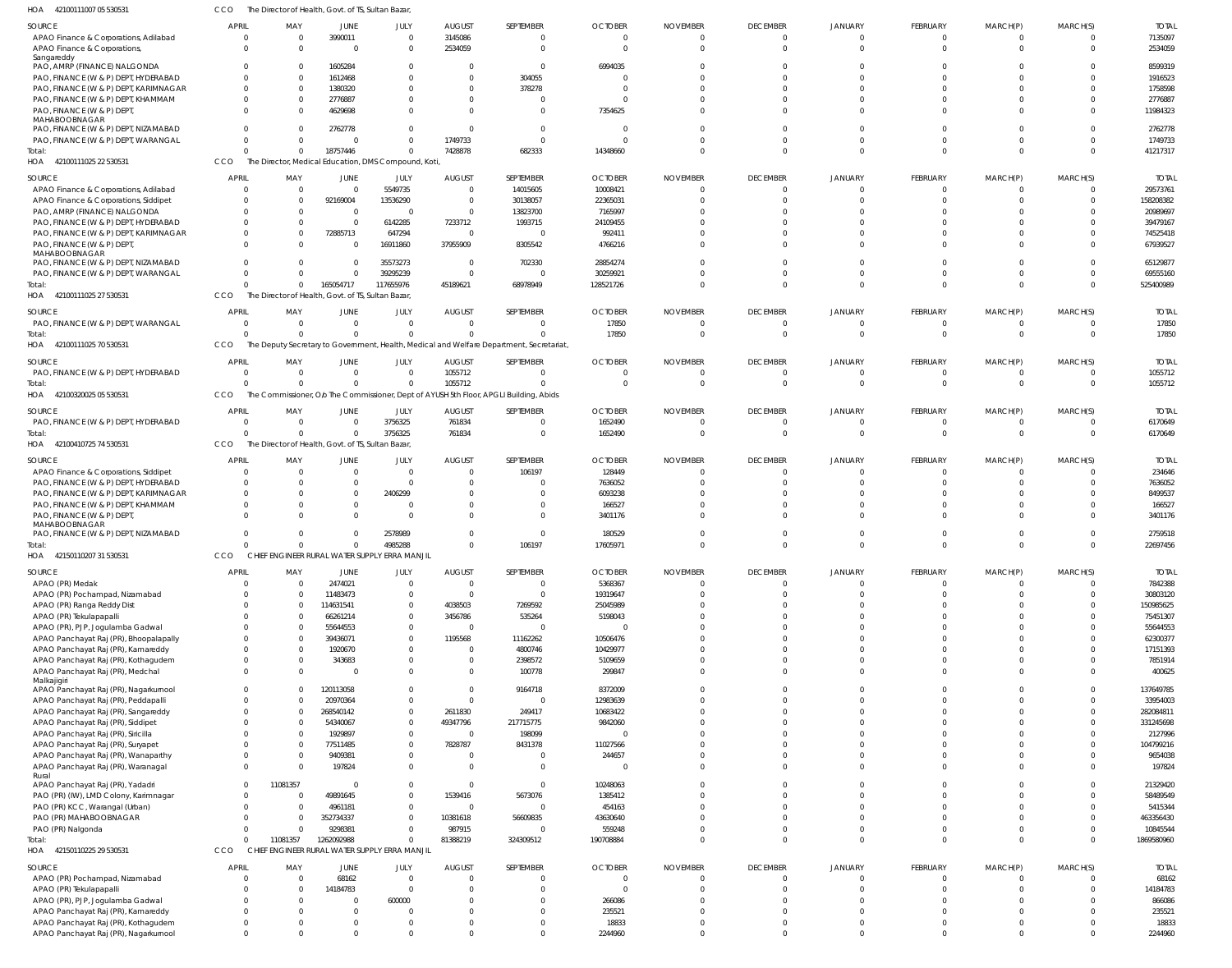| HOA 42150110225 29 53053 <sup>-</sup>                                 | CCO                            |                                  |                      | CHIEF ENGINEER RURAL WATER SUPPLY ERRA MANJII                              |                           |                                                                                           |                      |                 |                                   |                               |                             |                            |                                           |                           |
|-----------------------------------------------------------------------|--------------------------------|----------------------------------|----------------------|----------------------------------------------------------------------------|---------------------------|-------------------------------------------------------------------------------------------|----------------------|-----------------|-----------------------------------|-------------------------------|-----------------------------|----------------------------|-------------------------------------------|---------------------------|
| SOURCE                                                                | <b>APRIL</b>                   | MAY                              | JUNE                 | JULY                                                                       | <b>AUGUST</b>             | SEPTEMBER                                                                                 | <b>OCTOBER</b>       | <b>NOVEMBER</b> | <b>DECEMBER</b>                   | <b>JANUARY</b>                | FEBRUARY                    | MARCH(P)                   | MARCH(S)                                  | <b>TOTAI</b>              |
| APAO Panchayat Raj (PR), Vikarabad                                    | $\Omega$                       | $\overline{0}$                   | $\Omega$             | $\overline{0}$                                                             | $\Omega$                  | 0                                                                                         | 15498207             |                 | $\mathbf{0}$                      | $\mathbf{0}$                  | $\Omega$                    | $\Omega$                   | $\Omega$                                  | 15498207                  |
| APAO Panchayat Raj (PR), Wanaparthy                                   | $\Omega$<br>$\Omega$           | $\Omega$<br>$\Omega$             | $\Omega$             | $\overline{0}$<br>$\overline{0}$                                           | 440796                    | $\Omega$                                                                                  | 34881                |                 | $\mathbf{0}$<br>$\Omega$          | $\mathbf{0}$<br>$\Omega$      | $\Omega$<br>$\Omega$        | $\Omega$<br>$\Omega$       | $\Omega$                                  | 475677                    |
| PAO (PR) MAHABOOBNAGAR<br>Total:                                      | $\Omega$                       | $\Omega$                         | 28535468<br>42788413 | 600000                                                                     | - 0<br>440796             | 0<br>$\Omega$                                                                             | 682254<br>18980742   |                 | $\Omega$                          | $\Omega$                      | $\Omega$                    | $\Omega$                   | -0<br>$\Omega$                            | 29217722<br>62809951      |
| HOA 42150110225 31 530531                                             | CCO                            |                                  |                      | CHIEF ENGINEER RURAL WATER SUPPLY ERRA MANJIL                              |                           |                                                                                           |                      |                 |                                   |                               |                             |                            |                                           |                           |
| <b>SOURCE</b>                                                         | <b>APRIL</b>                   | MAY                              | JUNE                 | JULY                                                                       | <b>AUGUST</b>             | SEPTEMBER                                                                                 | <b>OCTOBER</b>       | <b>NOVEMBER</b> | <b>DECEMBER</b>                   | <b>JANUARY</b>                | <b>FEBRUARY</b>             | MARCH(P)                   | MARCH(S)                                  | <b>TOTAI</b>              |
| APAO (PR) Ranga Reddy Dist                                            | $\overline{0}$                 | $\overline{0}$                   | $\Omega$             | 1331400000                                                                 | $\Omega$                  | 2500000000                                                                                | - 0                  | $\Omega$        | $\overline{0}$                    | $\overline{0}$                | $\Omega$                    | $\Omega$                   | $\overline{0}$                            | 3831400000                |
| Total:                                                                | $\Omega$                       | $\overline{0}$                   | $\Omega$             | 1331400000                                                                 |                           | 2500000000                                                                                |                      | $\Omega$        | $\overline{0}$                    | $\overline{0}$                | $\Omega$                    | $\Omega$                   | $\overline{0}$                            | 3831400000                |
| HOA 4215017891205530531                                               | CCO                            |                                  |                      | CHIEF ENGINEER RURAL WATER SUPPLY ERRA MANJIL                              |                           |                                                                                           |                      |                 |                                   |                               |                             |                            |                                           |                           |
| <b>SOURCE</b>                                                         | <b>APRIL</b>                   | MAY                              | JUNE                 | JULY                                                                       | <b>AUGUST</b>             | SEPTEMBER                                                                                 | <b>OCTOBER</b>       | <b>NOVEMBER</b> | <b>DECEMBER</b>                   | JANUARY                       | FEBRUARY                    | MARCH(P)                   | MARCH(S)                                  | <b>TOTAL</b>              |
| APAO (PR) Ranga Reddy Dist                                            | $\overline{0}$                 | $\overline{0}$                   | $\Omega$             | $\overline{0}$                                                             | 218095000                 | 234420000                                                                                 |                      | - 0             | $\mathbf{0}$                      | 0                             | $\Omega$                    | $\Omega$                   | $\overline{0}$                            | 452515000                 |
| Total:<br>HOA 4215017961205530531                                     | $\Omega$<br>CCO                | $\Omega$                         | $\Omega$             | $\mathbf{0}$<br>CHIEF ENGINEER RURAL WATER SUPPLY ERRA MANJIL              | 218095000                 | 234420000                                                                                 | $\Omega$             | $\Omega$        | $\overline{0}$                    | $\overline{0}$                | $\Omega$                    | $\overline{0}$             | $\overline{0}$                            | 452515000                 |
|                                                                       |                                |                                  |                      |                                                                            |                           |                                                                                           |                      |                 |                                   |                               |                             |                            |                                           |                           |
| SOURCE<br>APAO (PR) Ranga Reddy Dist                                  | <b>APRIL</b><br>$\overline{0}$ | MAY<br>$\overline{\mathbf{0}}$   | JUNE<br>$\Omega$     | JULY<br>$\Omega$                                                           | <b>AUGUST</b><br>77470000 | SEPTEMBER<br>78870000                                                                     | <b>OCTOBER</b>       | <b>NOVEMBER</b> | <b>DECEMBER</b><br>$\overline{0}$ | JANUARY<br>$\mathbf{0}$       | <b>FEBRUARY</b><br>$\Omega$ | MARCH(P)<br>$\Omega$       | MARCH(S)<br>$\overline{0}$                | <b>TOTAL</b><br>156340000 |
| Total:                                                                | $\Omega$                       | $\overline{0}$                   | $\Omega$             | $\overline{0}$                                                             | 77470000                  | 78870000                                                                                  |                      |                 | $\overline{0}$                    | $\overline{0}$                | $\mathbf{0}$                | $\Omega$                   | $\overline{0}$                            | 156340000                 |
| HOA 42160110625 04 530531                                             | CCO                            |                                  |                      |                                                                            |                           | THE ENGINEER-IN-CHIEF, CRF OFFICE OF THE ENGINEER-IN-CHIEF (R&B), IV FLOOR, ERRAM MANZIL, |                      |                 |                                   |                               |                             |                            |                                           |                           |
| SOURCE                                                                | <b>APRIL</b>                   | MAY                              | JUNE                 | JULY                                                                       | <b>AUGUST</b>             | SEPTEMBER                                                                                 | <b>OCTOBER</b>       | <b>NOVEMBER</b> | <b>DECEMBER</b>                   | JANUARY                       | FEBRUARY                    | MARCH(P)                   | MARCH(S)                                  | <b>TOTAI</b>              |
| APAO (R&B) HYDERABAD                                                  | $\overline{0}$                 | 1703214                          | 1148999              | $\overline{0}$                                                             | $\Omega$                  | $\mathbf 0$                                                                               | 43215738             | - 0             | $\mathbf{0}$                      | $\overline{0}$                | $\Omega$                    | $\Omega$                   | $\mathbf{0}$                              | 46067951                  |
| APAO Roads & Buildings (R&B),                                         | $\Omega$                       | $\Omega$                         | $\Omega$             | $\overline{0}$                                                             | 12202161                  | $\mathbf 0$                                                                               | $\Omega$             | $\Omega$        | $\mathbf 0$                       | $\mathbf 0$                   | $\Omega$                    | $\Omega$                   | $\overline{0}$                            | 12202161                  |
| Bhoopalapally<br>APAO Roads & Buildings (R&B), Jagtial                |                                | $\overline{0}$                   | $\Omega$             | $\overline{0}$                                                             |                           | $\mathbf 0$                                                                               | 29369359             |                 | $\Omega$                          | $\Omega$                      |                             |                            | $\overline{0}$                            | 29369359                  |
| APAO Roads & Buildings (R&B), Jangaon                                 | $\Omega$                       | $\Omega$                         | $\Omega$             | $\Omega$                                                                   | $\Omega$                  | $\Omega$                                                                                  | 752826               |                 | $\Omega$                          | $\Omega$                      | $\Omega$                    | $\Omega$                   | $\Omega$                                  | 752826                    |
| APAO Roads & Buildings (R&B),<br>Komarambheem Asifabad                | $\Omega$                       | $\Omega$                         | $\Omega$             | 3575606                                                                    | $\Omega$                  | $\mathbf 0$                                                                               | - C                  |                 | $\Omega$                          | $\Omega$                      | $\Omega$                    | $\Omega$                   | $\overline{0}$                            | 3575606                   |
| Total:                                                                | $\Omega$                       | 1703214                          | 1148999              | 3575606                                                                    | 12202161                  | $\Omega$                                                                                  | 73337923             |                 | $\Omega$                          | $\Omega$                      | $\Omega$                    | $\Omega$                   | $\Omega$                                  | 91967903                  |
| HOA<br>42160110625 05 530531                                          | CCO                            |                                  |                      |                                                                            |                           | THE ENGINEER-IN-CHIEF, CRF OFFICE OF THE ENGINEER-IN-CHIEF (R&B), IV FLOOR, ERRAM MANZIL, |                      |                 |                                   |                               |                             |                            |                                           |                           |
| SOURCE                                                                | <b>APRIL</b>                   | MAY                              | JUNE                 | JULY                                                                       | <b>AUGUST</b>             | SEPTEMBER                                                                                 | <b>OCTOBER</b>       | <b>NOVEMBER</b> | <b>DECEMBER</b>                   | <b>JANUARY</b>                | <b>FEBRUARY</b>             | MARCH(P)                   | MARCH(S)                                  | <b>TOTAL</b>              |
| APAO (R&B) HYDERABAD                                                  | $\overline{0}$                 | 4944719                          | 2410701              | 37488683                                                                   | $\Omega$                  | 2643743                                                                                   | 3384009              | $\Omega$        | $\overline{0}$                    | $\overline{0}$                | $\Omega$                    | $\Omega$                   | $\overline{0}$                            | 50871855                  |
| Total:                                                                | $\Omega$                       | 4944719                          | 2410701              | 37488683                                                                   |                           | 2643743                                                                                   | 3384009              |                 | $\overline{0}$                    | $\overline{0}$                | $\Omega$                    | $\Omega$                   | $\Omega$                                  | 50871855                  |
| HOA 42160110625 07 530531                                             | CCO                            | THE EI                           |                      |                                                                            |                           | NGINEER-IN-CHIEF, CRF OFFICE OF THE ENGINEER-IN-CHIEF (R&B), IV FLOOR, ERRAM MANZIL,      |                      |                 |                                   |                               |                             |                            |                                           |                           |
| SOURCE                                                                | <b>APRIL</b>                   | MAY                              | JUNE                 | JULY                                                                       | <b>AUGUST</b>             | SEPTEMBER                                                                                 | <b>OCTOBER</b>       | <b>NOVEMBER</b> | <b>DECEMBER</b>                   | <b>JANUARY</b>                | FEBRUARY                    | MARCH(P)                   | MARCH(S)                                  | <b>TOTAL</b>              |
| APAO (R&B) HYDERABAD<br>Total:                                        | $\overline{0}$<br>$\Omega$     | $\overline{0}$<br>$\Omega$       | $\Omega$<br>$\Omega$ | $\overline{0}$<br>$\mathbf{0}$                                             | $\Omega$                  | $\Omega$<br>$\Omega$                                                                      | 148313<br>148313     | - 0<br>$\Omega$ | $\mathbf{0}$<br>$\overline{0}$    | $\Omega$<br>$\overline{0}$    | $\Omega$<br>$\overline{0}$  | $\Omega$<br>$\overline{0}$ | $\Omega$<br>$\overline{0}$                | 148313<br>148313          |
| HOA 42160110625 08 530531                                             | CCO                            |                                  |                      |                                                                            |                           | THE ENGINEER-IN-CHIEF, CRF OFFICE OF THE ENGINEER-IN-CHIEF (R&B), IV FLOOR, ERRAM MANZIL, |                      |                 |                                   |                               |                             |                            |                                           |                           |
| SOURCE                                                                | <b>APRIL</b>                   | MAY                              | JUNE                 | JULY                                                                       | <b>AUGUST</b>             | SEPTEMBER                                                                                 | <b>OCTOBER</b>       | <b>NOVEMBER</b> | <b>DECEMBER</b>                   | <b>JANUARY</b>                | FEBRUARY                    | MARCH(P)                   | MARCH(S)                                  | <b>TOTAI</b>              |
| APAO (R&B) HYDERABAD                                                  | $\overline{0}$                 | $\overline{0}$                   | 103631420            | $\overline{0}$                                                             | $\Omega$                  | $\mathbf 0$                                                                               | 635022               |                 | $\mathbf{0}$                      | $\overline{0}$                | $\Omega$                    | $\Omega$                   | $\overline{0}$                            | 104266442                 |
| Total:                                                                | $\Omega$                       | $\Omega$                         | 103631420            | $\Omega$                                                                   |                           | $\Omega$                                                                                  | 635022               |                 | $\overline{0}$                    | $\overline{0}$                | $\Omega$                    | $\Omega$                   | $\overline{0}$                            | 104266442                 |
| HOA 42160110625 09 530531                                             | CCO                            |                                  |                      |                                                                            |                           | THE ENGINEER-IN-CHIEF, CRF OFFICE OF THE ENGINEER-IN-CHIEF (R&B), IV FLOOR, ERRAM MANZIL, |                      |                 |                                   |                               |                             |                            |                                           |                           |
| SOURCE                                                                | <b>APRIL</b>                   | MAY                              | JUNE                 | JULY                                                                       | <b>AUGUST</b>             | SEPTEMBER                                                                                 | <b>OCTOBER</b>       | <b>NOVEMBER</b> | <b>DECEMBER</b>                   | <b>JANUARY</b>                | FEBRUARY                    | MARCH(P)                   | MARCH(S)                                  | <b>TOTAL</b>              |
| APAO (R&B) HYDERABAD                                                  | $\Omega$<br>$\Omega$           | $\overline{0}$                   | $\Omega$             | 8246828                                                                    | $\Omega$                  | $\mathbf 0$                                                                               | $\Omega$<br>$\Omega$ | - 0             | $\overline{0}$                    | $\overline{0}$                | $\Omega$<br>$\Omega$        | $\Omega$                   | $\overline{0}$                            | 8246828                   |
| Total:<br>HOA 42250127725 34 530531                                   | CCO                            | $\Omega$                         | $\Omega$             | 8246828<br>SOCIAL WELFARE RESIDENTIAL EDUCATIONAL INSTITUTIONS SOCIETY XXX | $\Omega$                  | $\mathbf 0$                                                                               |                      | $\Omega$        | $\overline{0}$                    | $\Omega$                      |                             | $\Omega$                   | $\overline{0}$                            | 8246828                   |
|                                                                       | <b>APRIL</b>                   | MAY                              | JUNE                 | <b>JULY</b>                                                                | <b>AUGUST</b>             | SEPTEMBER                                                                                 | <b>OCTOBER</b>       | <b>NOVEMBER</b> | <b>DECEMBER</b>                   | <b>JANUARY</b>                | <b>FEBRUARY</b>             | MARCH(P)                   | MARCH(S)                                  | <b>TOTAL</b>              |
| SOURCE<br>APAO Finance & Corporations, Adilabad                       | $\Omega$                       | $\Omega$                         |                      | $\Omega$                                                                   |                           | $\overline{0}$                                                                            | 5746325              |                 | $\mathbf 0$                       | $\Omega$                      | $\Omega$                    | $\Omega$                   | $\overline{0}$                            | 5746325                   |
| APAO Finance & Corporations,                                          | $\Omega$                       | $\Omega$                         |                      | $\Omega$                                                                   |                           | 4409108                                                                                   | $\sqrt{ }$           |                 | $\Omega$                          | $\Omega$                      | $\Omega$                    | $\Omega$                   | $\Omega$                                  | 4409108                   |
| Sangareddy<br>PAO, FINANCE (W & P) DEPT, HYDERABAD                    | $\Omega$                       | $\Omega$                         |                      | <sup>0</sup>                                                               |                           | $\Omega$                                                                                  | 2261936              |                 | $\Omega$                          | $\Omega$                      | $\Omega$                    | $\cap$                     | $\Omega$                                  | 2261936                   |
| PAO, FINANCE (W & P) DEPT, KARIMNAGAR                                 | $\Omega$                       | $\Omega$                         |                      | $\Omega$                                                                   |                           | $\mathbf 0$                                                                               | 265439               |                 | $\Omega$                          | $\Omega$                      | $\Omega$                    | $\cap$                     | $\Omega$                                  | 265439                    |
| PAO, FINANCE (W & P) DEPT, KHAMMAM                                    | $\Omega$                       | $\Omega$                         |                      | $\Omega$                                                                   |                           | $\mathbf 0$                                                                               | 2653479              |                 | $\Omega$                          | $\Omega$                      | $\Omega$                    | $\cap$                     | $\Omega$                                  | 2653479                   |
| PAO, FINANCE (W & P) DEPT, NIZAMABAD                                  | $\Omega$                       | $\Omega$                         |                      | $\Omega$                                                                   |                           | $\mathbf 0$                                                                               | 4435873              |                 | $\Omega$                          | $\Omega$                      | $\cap$                      | $\cap$                     | $\Omega$                                  | 4435873                   |
| PAO, FINANCE (W & P) DEPT, RANGA<br><b>REDDY</b>                      | $\Omega$                       | $\Omega$                         |                      | 147140                                                                     |                           | $\mathbf 0$                                                                               | 53506                |                 | $\Omega$                          | $\overline{0}$                | $\Omega$                    | $\Omega$                   | $\overline{0}$                            | 200646                    |
| Total:                                                                | $\Omega$                       | $\Omega$                         | $\Omega$             | 147140                                                                     |                           | 4409108                                                                                   | 15416558             |                 | $\overline{0}$                    | $\overline{0}$                | $\Omega$                    | $\Omega$                   | $\overline{0}$                            | 19972806                  |
| HOA 42250127725 74 530531                                             | CCO                            |                                  |                      | The Commissioner Social Welfare, D.S. Samkshema Bhavan, Masab Tank,        |                           |                                                                                           |                      |                 |                                   |                               |                             |                            |                                           |                           |
| SOURCE                                                                | <b>APRIL</b>                   | MAY                              | JUNE                 | JULY                                                                       | <b>AUGUST</b>             | SEPTEMBER                                                                                 | <b>OCTOBER</b>       | <b>NOVEMBER</b> | <b>DECEMBER</b>                   | JANUARY                       | FEBRUARY                    | MARCH(P)                   | MARCH(S)                                  | <b>TOTAL</b>              |
| APAO Finance & Corporations, Adilabad                                 | $\overline{0}$                 | $\overline{0}$                   | $\Omega$             | $\overline{0}$                                                             | - 0                       | $\mathbf 0$                                                                               | 346539               | - 0             | $\mathbf{0}$                      | $\mathbf{0}$                  | $\Omega$                    | $\Omega$                   | $\overline{0}$                            | 346539                    |
| APAO Finance & Corporations,<br>Sangareddy                            | $\Omega$                       | $\Omega$                         | $\Omega$             | $\Omega$                                                                   | $\Omega$                  | $\mathbf 0$                                                                               | 8740892              | - 0             | $\overline{0}$                    | $\Omega$                      | $\Omega$                    | $\Omega$                   | $\Omega$                                  | 8740892                   |
| PAO, FINANCE (W & P) DEPT, KHAMMAM                                    | $\Omega$                       | $\overline{0}$                   | 0                    | $\overline{0}$                                                             | $\Omega$                  | $\mathbf 0$                                                                               | 1309674              | - 0             | $\overline{0}$                    | $\overline{0}$                | $\Omega$                    | $\Omega$                   | $\Omega$                                  | 1309674                   |
| Total:                                                                | $\Omega$                       | $\Omega$                         |                      | $\Omega$                                                                   |                           | $\mathbf 0$                                                                               | 10397105             | $\cap$          | $\overline{0}$                    | $\overline{0}$                | $\Omega$                    | $\Omega$                   | $\overline{0}$                            | 10397105                  |
| HOA 42250180025 07 530531                                             | CCO                            |                                  |                      | The Commissioner Social Welfare, D.S. Samkshema Bhavan, Masab Tank,        |                           |                                                                                           |                      |                 |                                   |                               |                             |                            |                                           |                           |
| SOURCE                                                                | <b>APRIL</b>                   | MAY                              | JUNE                 | JULY                                                                       | <b>AUGUST</b>             | SEPTEMBER                                                                                 | <b>OCTOBER</b>       | <b>NOVEMBER</b> | <b>DECEMBER</b>                   | <b>JANUARY</b>                | FEBRUARY                    | MARCH(P)                   | MARCH(S)                                  | <b>TOTAL</b>              |
| APAO Finance & Corporations, Adilabad<br>APAO Finance & Corporations, | $\overline{0}$<br>$\Omega$     | $\overline{0}$<br>$\overline{0}$ | $\Omega$             | $\overline{0}$<br>$\overline{0}$                                           | $\Omega$<br>- 0           | 2198924<br>$\mathbf 0$                                                                    | 497948<br>549128     | - 0             | $\overline{0}$<br>$\overline{0}$  | $\mathbf 0$<br>$\overline{0}$ | $\Omega$<br>$\Omega$        | $\Omega$<br>$\Omega$       | $\overline{0}$<br>$\overline{\mathbf{0}}$ | 2696872<br>549128         |
| Bhoopalapally                                                         |                                |                                  |                      |                                                                            |                           |                                                                                           |                      |                 |                                   |                               |                             |                            |                                           |                           |
| APAO Finance & Corporations,<br>Sangareddy                            | $\Omega$                       | $\Omega$                         | $\Omega$             | $\Omega$                                                                   |                           | $\mathbf 0$                                                                               | 1836153              |                 | $\overline{0}$                    | $\Omega$                      | $\Omega$                    | $\Omega$                   | $\Omega$                                  | 1836153                   |
| APAO Finance & Corporations, Siddipet                                 | $\Omega$                       | $\Omega$                         | $\Omega$             | 211753                                                                     |                           | $\mathbf 0$                                                                               | 1028509              |                 | $\Omega$                          | $\Omega$                      | $\cap$                      | $\cap$                     | $\Omega$                                  | 1240262                   |
| APAO Finance & Corporations, Suryapet                                 | $\Omega$                       | $\Omega$                         | $\Omega$             | $\overline{0}$                                                             |                           | $\mathbf 0$                                                                               | 745639               |                 | $\Omega$                          | $\Omega$                      | $\Omega$                    |                            | $\Omega$                                  | 745639                    |
| PAO, AMRP (FINANCE) NALGONDA<br>PAO, FINANCE (W & P) DEPT, HYDERABAD  | $\Omega$<br>$\Omega$           | $\Omega$<br>$\Omega$             | $\Omega$<br>1362008  | $\Omega$<br>732897                                                         |                           | 11602044<br>$\mathbf 0$                                                                   | 1823823<br>18616328  |                 | $\Omega$<br>$\Omega$              | $\Omega$<br>$\Omega$          | $\cap$                      |                            | $\Omega$<br>$\Omega$                      | 13425867<br>20711233      |
| PAO, FINANCE (W & P) DEPT, KHAMMAM                                    | <sup>n</sup>                   | $\Omega$                         |                      | $\Omega$                                                                   |                           | $\Omega$                                                                                  | 1749636              |                 | $\Omega$                          | $\Omega$                      |                             |                            | $\Omega$                                  | 1749636                   |
| PAO, FINANCE (W & P) DEPT, NIRMAL                                     | $\Omega$                       | $\Omega$                         |                      | $\Omega$                                                                   |                           | $\mathbf 0$                                                                               | 1431870              |                 | $\Omega$                          | $\Omega$                      | $\cap$                      |                            | $\Omega$                                  | 1431870                   |
| PAO, FINANCE (W & P) DEPT, NIZAMABAD                                  | $\Omega$                       | $\Omega$                         | - 0                  | $\Omega$                                                                   |                           | $\mathbf 0$                                                                               | 749925               |                 | $\mathbf{0}$                      | $\overline{0}$                | $\Omega$                    | $\Omega$                   | $\Omega$                                  | 749925                    |
| Total:                                                                | $\overline{0}$                 | $\Omega$                         | 1362008              | 944650                                                                     |                           | 13800968                                                                                  | 29028959             |                 | $\mathbf{0}$                      | $\overline{0}$                | $\Omega$                    | $\Omega$                   | $\Omega$                                  | 45136585                  |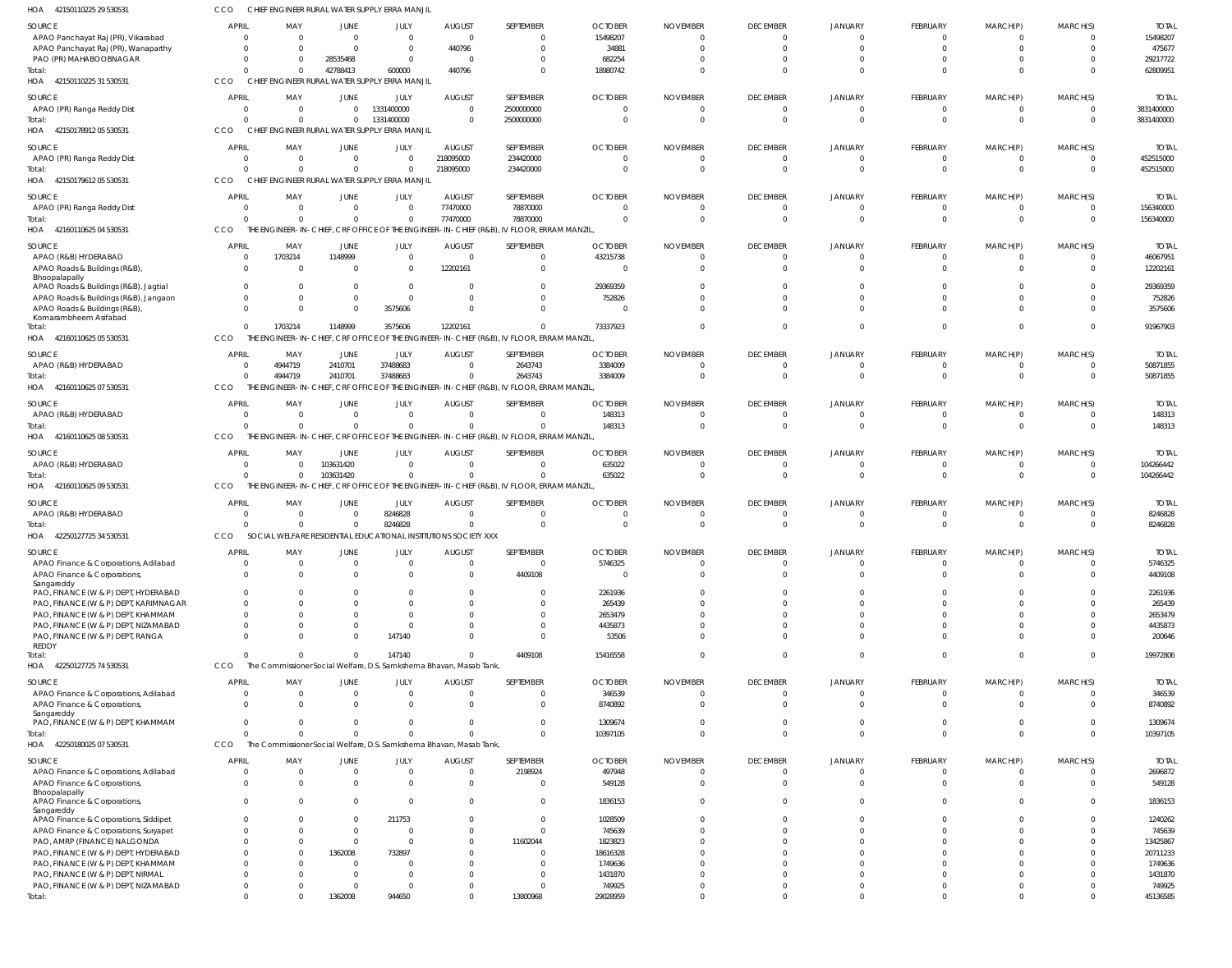| HOA<br>422502277 75 290291                                          | ссо                          |                                |                         |                               |                                                                 | The Accounts Officer,O\o The Commissioner of Tribal Welfare D.S. Samkshema Bhavan, Masab Tank,   |                          |                             |                             |                |                      |                      |                      |                        |
|---------------------------------------------------------------------|------------------------------|--------------------------------|-------------------------|-------------------------------|-----------------------------------------------------------------|--------------------------------------------------------------------------------------------------|--------------------------|-----------------------------|-----------------------------|----------------|----------------------|----------------------|----------------------|------------------------|
| SOURCE                                                              | <b>APRIL</b>                 | MAY                            | <b>JUNE</b>             | <b>JULY</b>                   | <b>AUGUST</b>                                                   | SEPTEMBER                                                                                        | <b>OCTOBER</b>           | <b>NOVEMBER</b>             | <b>DECEMBER</b>             | <b>JANUARY</b> | <b>FEBRUARY</b>      | MARCH(P)             | MARCH(S)             | <b>TOTAI</b>           |
| PAO, FINANCE (W & P) DEPT, HYDERABAD                                | 119133                       | $\Omega$                       | $\Omega$<br>$\Omega$    | $\Omega$                      | $\mathbf 0$                                                     | $\Omega$<br>$\Omega$                                                                             | $\Omega$<br>$\Omega$     | $\Omega$<br>$\Omega$        | $\Omega$<br>$\Omega$        | -C<br>$\Omega$ | $\Omega$<br>$\Omega$ | $\Omega$<br>$\Omega$ | $\Omega$<br>$\Omega$ | 119133                 |
| Total:<br>42250227725 81 530531<br>HOA                              | 119133<br>CCO                | $\overline{0}$                 |                         | $\overline{0}$                | $\mathbf 0$                                                     | The Accounts Officer, O\o The Commissioner of Tribal Welfare D.S. Samkshema Bhavan, Masab Tank,  |                          |                             |                             |                |                      |                      |                      | 119133                 |
|                                                                     |                              |                                |                         |                               |                                                                 |                                                                                                  |                          |                             |                             |                |                      |                      |                      |                        |
| SOURCE<br>APAO Finance & Corporations, Adilabad                     | <b>APRIL</b><br>$\mathbf{0}$ | MAY<br>$\overline{0}$          | <b>JUNE</b><br>$\Omega$ | <b>JULY</b><br>$\overline{0}$ | <b>AUGUST</b><br>$\mathbf 0$                                    | <b>SEPTEMBER</b><br>$\Omega$                                                                     | <b>OCTOBER</b><br>531353 | <b>NOVEMBER</b><br>$\Omega$ | <b>DECEMBER</b><br>$\Omega$ | <b>JANUARY</b> | FEBRUARY<br>$\Omega$ | MARCH(P)<br>$\Omega$ | MARCH(S)<br>0        | <b>TOTAL</b><br>531353 |
| APAO Finance & Corporations,                                        | $\mathbf{0}$                 | $\mathbf{0}$                   | $\Omega$                | $\Omega$                      | $\Omega$                                                        | $\Omega$                                                                                         | 7649113                  | $\Omega$                    |                             |                | $\Omega$             | $\Omega$             | $\Omega$             | 7649113                |
| Kothagudem<br>PAO, FINANCE (W & P) DEPT, HYDERABAD                  | $\Omega$                     | $\mathbf{0}$                   | 11174438                | 1803296                       | $\mathbf 0$                                                     | $\Omega$                                                                                         | 21181784                 | $\Omega$                    |                             |                | $\Omega$             | $\Omega$             | $\Omega$             | 34159518               |
| Total:                                                              | $\Omega$                     | $\overline{0}$                 | 11174438                | 1803296                       | $\Omega$                                                        | $\Omega$                                                                                         | 29362250                 | $\Omega$                    | $\cap$                      |                | $\Omega$             | $\Omega$             | $\Omega$             | 42339984               |
| 42250227725 83 530531<br>HOA                                        | CCO                          |                                |                         |                               |                                                                 | The Accounts Officer, ONo The Commissioner of Tribal Welfare D.S. Samkshema Bhavan, Masab Tank,  |                          |                             |                             |                |                      |                      |                      |                        |
| SOURCE                                                              | <b>APRIL</b>                 | MAY                            | JUNE                    | JULY                          | <b>AUGUST</b>                                                   | SEPTEMBER                                                                                        | <b>OCTOBER</b>           | <b>NOVEMBER</b>             | <b>DECEMBER</b>             | <b>JANUARY</b> | FEBRUARY             | MARCH(P)             | MARCH(S)             | <b>TOTAL</b>           |
| APAO Finance & Corporations, Adilabad                               | $\mathbf{0}$                 | $\overline{0}$                 | $\Omega$                | $\overline{0}$                | $\overline{0}$                                                  | $\Omega$                                                                                         | 8920338                  | $\Omega$                    | $\Omega$                    |                | $\Omega$             | $\Omega$             | $\Omega$             | 8920338                |
| APAO Finance & Corporations,                                        | $\Omega$                     | $\Omega$                       | $\Omega$                | $\Omega$                      | $\mathbf 0$                                                     | $\Omega$                                                                                         | 13805676                 | $\Omega$                    | $\Omega$                    | - 0            | $\Omega$             | $\Omega$             | $\Omega$             | 13805676               |
| Bhoopalapally<br>APAO Finance & Corporations,                       | $\Omega$                     | $\Omega$                       | $\Omega$                | $\Omega$                      | $\overline{0}$                                                  | $\Omega$                                                                                         | 5955352                  | $\Omega$                    | $\cap$                      |                | $\Omega$             | $\Omega$             | $\Omega$             | 5955352                |
| Kothagudem                                                          |                              |                                |                         |                               |                                                                 |                                                                                                  |                          |                             |                             |                |                      |                      |                      |                        |
| PAO, FINANCE (W & P) DEPT, HYDERABAD<br>Total:                      | $\mathbf{0}$                 | $\Omega$<br>$\Omega$           | $\Omega$<br>$\Omega$    | 20619303<br>20619303          | 8343121<br>8343121                                              | 7567137<br>7567137                                                                               | 65202830<br>93884196     | $\Omega$<br>$\Omega$        |                             |                | $\Omega$<br>$\Omega$ | $\Omega$<br>$\Omega$ | $\Omega$<br>$\Omega$ | 101732391<br>130413757 |
| 42250280007 77 530531<br>HOA                                        | CCO                          |                                |                         |                               |                                                                 | The Accounts Officer, O \o The Commissioner of Tribal Welfare D.S. Samkshema Bhavan, Masab Tank, |                          |                             |                             |                |                      |                      |                      |                        |
| SOURCE                                                              | <b>APRIL</b>                 | MAY                            | JUNE                    | <b>JULY</b>                   | <b>AUGUST</b>                                                   | SEPTEMBER                                                                                        | <b>OCTOBER</b>           | <b>NOVEMBER</b>             | <b>DECEMBER</b>             | <b>JANUARY</b> | FEBRUARY             | MARCH(P)             | MARCH(S)             | <b>TOTAL</b>           |
| PAO, FINANCE (W & P) DEPT, HYDERABAD                                | $\mathbf{0}$                 | $\overline{0}$                 | 4081037                 | $\overline{0}$                | $\mathbf 0$                                                     | $\Omega$                                                                                         | $\overline{0}$           | $\mathbf 0$                 | $\Omega$                    |                | $\Omega$             | $\Omega$             | $\overline{0}$       | 4081037                |
| Total:                                                              | $\Omega$                     | $\Omega$                       | 4081037                 | $\Omega$                      | $\Omega$                                                        | $\Omega$                                                                                         | $\Omega$                 | $\Omega$                    |                             |                | $\Omega$             | $\Omega$             | $\Omega$             | 4081037                |
| 42250280025 05 530531<br>HOA                                        | CCO                          |                                |                         |                               |                                                                 | The Accounts Officer, ONo The Commissioner of Tribal Welfare D.S. Samkshema Bhavan, Masab Tank,  |                          |                             |                             |                |                      |                      |                      |                        |
| SOURCE                                                              | <b>APRIL</b>                 | MAY                            | JUNE                    | JULY                          | <b>AUGUST</b>                                                   | SEPTEMBER                                                                                        | <b>OCTOBER</b>           | <b>NOVEMBER</b>             | <b>DECEMBER</b>             | <b>JANUARY</b> | FEBRUARY             | MARCH(P)             | MARCH(S)             | <b>TOTAL</b>           |
| APAO Finance & Corporations,                                        | $\Omega$                     | $\mathbf{0}$                   | $\Omega$                | $\overline{0}$                | $\mathbf{0}$                                                    | $\Omega$                                                                                         | 14129209                 | $\Omega$                    | $\Omega$                    | $\Omega$       | $\Omega$             | $\Omega$             | $\Omega$             | 14129209               |
| Bhoopalapally<br>Total:                                             | $\Omega$                     | $\Omega$                       | $\Omega$                | $\overline{0}$                | $\Omega$                                                        | $\Omega$                                                                                         | 14129209                 | $\Omega$                    | $\Omega$                    |                | $\Omega$             | $\Omega$             | $\overline{0}$       | 14129209               |
| 42250280025 15 530531<br>HOA                                        | <b>CCO</b>                   |                                |                         |                               |                                                                 | The Accounts Officer, O\o The Commissioner of Tribal Welfare D.S. Samkshema Bhavan, Masab Tank,  |                          |                             |                             |                |                      |                      |                      |                        |
| SOURCE                                                              | <b>APRIL</b>                 | MAY                            | JUNE                    | JULY                          | <b>AUGUST</b>                                                   | SEPTEMBER                                                                                        | <b>OCTOBER</b>           | <b>NOVEMBER</b>             | <b>DECEMBER</b>             | <b>JANUARY</b> | FEBRUARY             | MARCH(P)             | MARCH(S)             | <b>TOTAL</b>           |
| APAO Finance & Corporations, Adilabad                               | $\mathbf{0}$                 | $\overline{0}$                 | 2949728                 | $\overline{0}$                | $\mathbf 0$                                                     | $\overline{\mathbf{0}}$                                                                          | 79215925                 | $\Omega$                    |                             |                | $\Omega$             |                      | $\Omega$             | 82165653               |
| APAO Finance & Corporations,                                        | $\mathbf 0$                  | $\overline{0}$                 | $\Omega$                | 18636880                      | 16108406                                                        | 26537008                                                                                         | 92304923                 | $\Omega$                    | $\Omega$                    |                | $\Omega$             | $\Omega$             | $\Omega$             | 153587217              |
| Bhoopalapally<br>APAO Finance & Corporations,                       | $\mathbf 0$                  | $\mathbf 0$                    | $\Omega$                | $\Omega$                      | $\mathbf{0}$                                                    | - 0                                                                                              | 62274263                 | $\Omega$                    | $\Omega$                    |                | $\Omega$             | $\Omega$             | $\Omega$             | 62274263               |
| Kothagudem                                                          |                              |                                |                         |                               |                                                                 |                                                                                                  |                          |                             |                             |                |                      |                      |                      |                        |
| PAO, FINANCE (W & P) DEPT, HYDERABAD<br>Total:                      | $\mathbf{0}$<br>$\Omega$     | $\mathbf{0}$<br>$\overline{0}$ | $\Omega$<br>2949728     | $\Omega$<br>18636880          | $\mathbf 0$<br>16108406                                         | $\overline{0}$<br>26537008                                                                       | 3220799<br>237015910     | $\Omega$<br>$\Omega$        |                             |                | $\Omega$<br>$\Omega$ | $\Omega$<br>$\Omega$ | $\Omega$<br>$\Omega$ | 3220799<br>301247932   |
| 42250280025 16 530531<br>HOA                                        | CCO                          |                                |                         |                               |                                                                 | The Accounts Officer, ONo The Commissioner of Tribal Welfare D.S. Samkshema Bhavan, Masab Tank,  |                          |                             |                             |                |                      |                      |                      |                        |
| SOURCE                                                              | <b>APRIL</b>                 | MAY                            | <b>JUNE</b>             | JULY                          | <b>AUGUST</b>                                                   | SEPTEMBER                                                                                        | <b>OCTOBER</b>           | <b>NOVEMBER</b>             | <b>DECEMBER</b>             | <b>JANUARY</b> | FEBRUARY             | MARCH(P)             | MARCH(S)             | <b>TOTAL</b>           |
| APAO Finance & Corporations, Jagtial                                | $\Omega$                     | $\overline{0}$                 | $\Omega$                | $\Omega$                      | $\overline{0}$                                                  | $\Omega$                                                                                         | 5775218                  | $\Omega$                    | $\cap$                      |                | $\Omega$             | $\Omega$             | $\Omega$             | 5775218                |
| APAO Finance & Corporations, Kamareddy                              | $\mathbf{0}$                 | $\overline{0}$                 | $\Omega$                | $\overline{0}$                | $\overline{0}$                                                  | $\Omega$                                                                                         | 26034014                 | $\Omega$                    |                             |                | $\Omega$             |                      | $\Omega$             | 26034014               |
| APAO Finance & Corporations,                                        | $\mathbf 0$                  | $\mathbf 0$                    | $\Omega$                | $\Omega$                      | 5515736                                                         | $\Omega$                                                                                         | $\mathbf 0$              | $\Omega$                    |                             |                | $\Omega$             | $\Omega$             | $\Omega$             | 5515736                |
| Sangareddy<br>APAO Finance & Corporations, Siddipet                 |                              | $\Omega$                       | $\Omega$                | 8748363                       | $\Omega$                                                        |                                                                                                  | 1075503                  |                             |                             |                |                      |                      | $\Omega$             | 9823866                |
| APAO Finance & Corporations, Siricilla                              | $\Omega$                     | $\Omega$                       | $\Omega$                | $\Omega$                      | $\Omega$                                                        | $\Omega$                                                                                         | 1319713                  |                             |                             |                | $\Omega$             |                      | $\Omega$             | 1319713                |
| APAO Finance & Corporations, Suryapet                               |                              | $\Omega$                       | 45111728                | $\Omega$                      | $\Omega$                                                        |                                                                                                  | 6648232                  |                             |                             |                | $\Omega$             |                      | $\Omega$             | 51759960               |
| APAO Finance & Corporations,<br>Wanaparthy                          | $\Omega$                     | $\Omega$                       | - 0                     | $\Omega$                      | $\Omega$                                                        | $\Omega$                                                                                         | 4716059                  |                             |                             |                | $\Omega$             | $\Omega$             | $\Omega$             | 4716059                |
| APAO Finance & Corporations, Yadadri                                |                              |                                |                         |                               |                                                                 |                                                                                                  | 745065                   |                             |                             |                |                      |                      |                      | 745065                 |
| PAO, AMRP (FINANCE) NALGONDA                                        | $\Omega$                     | $\Omega$                       |                         | $\Omega$                      | $\Omega$                                                        | $\Omega$                                                                                         | 10475689                 |                             |                             |                | $\Omega$             | $\Omega$             | $\Omega$             | 10475689               |
| PAO, FINANCE (W & P) DEPT, HYDERABAD                                | $\Omega$                     | $\Omega$                       | $\Omega$                | 29652872                      | 677224                                                          | $\Omega$                                                                                         | 119543340                | $\Omega$                    |                             |                | $\mathbf{0}$         | $\Omega$             |                      | 149873436              |
| PAO, FINANCE (W & P) DEPT,<br>MAHABOOBNAGAR                         | $\Omega$                     | $\Omega$                       |                         | $\Omega$                      | $\overline{0}$                                                  | 18564921                                                                                         | 5452155                  | $\Omega$                    |                             |                | $\Omega$             | $\Omega$             |                      | 24017076               |
| PAO, FINANCE (W & P) DEPT, MEDAK                                    |                              | $\Omega$                       | $\Omega$                | 22802787                      | 1546567                                                         | $\Omega$                                                                                         | $\Omega$                 | $\Omega$                    |                             |                | $\Omega$             | $\Omega$             | $\Omega$             | 24349354               |
| PAO, FINANCE (W & P) DEPT, RANGA<br>REDDY                           | $\Omega$                     | $\Omega$                       | $\Omega$                | $\Omega$                      | $\overline{0}$                                                  | $\Omega$                                                                                         | 55172492                 | $\Omega$                    | $\cap$                      |                | $\Omega$             | $\Omega$             | $\Omega$             | 55172492               |
| Total:                                                              | $\Omega$                     | $\Omega$                       | 45111728                | 61204022                      | 7739527                                                         | 18564921                                                                                         | 236957480                | $\Omega$                    | $\Omega$                    | $\Omega$       | $\Omega$             | $\Omega$             | $\Omega$             | 369577678              |
| 42250327725 74 530531<br>HOA                                        | CCO                          |                                |                         |                               |                                                                 | The Commissioner, Backward Classes Welfare, D.S. Samkshema Bhavan, Masab Tank,                   |                          |                             |                             |                |                      |                      |                      |                        |
| SOURCE                                                              | <b>APRIL</b>                 | MAY                            | JUNE                    | JULY                          | <b>AUGUST</b>                                                   | SEPTEMBER                                                                                        | <b>OCTOBER</b>           | <b>NOVEMBER</b>             | <b>DECEMBER</b>             | <b>JANUARY</b> | FEBRUARY             | MARCH(P)             | MARCH(S)             | <b>TOTAL</b>           |
| APAO Finance & Corporations, Adilabad                               | 0                            | $\Omega$                       | 41274880                | 51053334                      | $\mathbf 0$                                                     | - 0                                                                                              | 25809110                 | $\Omega$                    | $\Omega$                    |                | $\Omega$             |                      | $\Omega$             | 118137324              |
| PAO, AMRP (FINANCE) NALGONDA                                        | $\mathbf{0}$                 | $\Omega$                       | $\Omega$                | $\Omega$                      | $\mathbf 0$                                                     | 14702200                                                                                         | 436230                   | $\Omega$                    | $\Omega$                    |                | $\Omega$             | $\Omega$             | $\Omega$             | 15138430               |
| PAO, FINANCE (W & P) DEPT, KARIMNAGAR<br>PAO, FINANCE (W & P) DEPT, | $\mathbf{0}$<br>$\mathbf{0}$ | $\mathbf 0$<br>$\Omega$        | $\mathbf 0$<br>$\Omega$ | 12909600<br>11163728          | 5329751<br>$\overline{0}$                                       | 429999<br>793465                                                                                 | 29635001<br>2326277      | $\Omega$<br>$\Omega$        |                             |                | $\Omega$<br>$\Omega$ | $\Omega$<br>$\Omega$ | $\Omega$<br>$\Omega$ | 48304351<br>14283470   |
| MAHABOOBNAGAR                                                       |                              |                                |                         |                               |                                                                 |                                                                                                  |                          |                             |                             |                |                      |                      |                      |                        |
| PAO, FINANCE (W & P) DEPT, NIZAMABAD                                | $\mathbf{0}$                 | $\Omega$                       | $\overline{0}$          | 27526978                      | $\overline{0}$                                                  | $\overline{\mathbf{0}}$                                                                          | 19879161                 | $\Omega$                    |                             |                | $\overline{0}$       | $\Omega$             | $\Omega$             | 47406139               |
| PAO, FINANCE (W & P) DEPT, RANGA<br>REDDY                           | $\Omega$                     | $\Omega$                       | 7134377                 | $\overline{0}$                | $\mathbf 0$                                                     | $\Omega$                                                                                         | 16136471                 | $\Omega$                    | $\Omega$                    |                | $\Omega$             | $\Omega$             | $\Omega$             | 23270848               |
| PAO, FINANCE (W & P) DEPT, WARANGAL                                 | $\mathbf{0}$                 | $\Omega$                       | $\Omega$                | 17072941                      | 580670                                                          | 2019002                                                                                          | 26898043                 | $\Omega$                    | $\Omega$                    |                | $\overline{0}$       | $\Omega$             | $\Omega$             | 46570656               |
| Total:                                                              | $\Omega$                     | $\mathbf{0}$                   | 48409257                | 119726581                     | 5910421                                                         | 17944666                                                                                         | 121120293                | $\Omega$                    | $\Omega$                    |                | $\Omega$             | $\Omega$             | $\Omega$             | 313111218              |
| HOA 42350210125 05 530531                                           | CCO                          |                                |                         |                               | Commissioner, Disabale Welfare, VI Floor, Chandravihar, MJ Road |                                                                                                  |                          |                             |                             |                |                      |                      |                      |                        |
| SOURCE                                                              | <b>APRIL</b>                 | MAY                            | JUNE                    | JULY                          | <b>AUGUST</b>                                                   | SEPTEMBER                                                                                        | <b>OCTOBER</b>           | <b>NOVEMBER</b>             | <b>DECEMBER</b>             | <b>JANUARY</b> | FEBRUARY             | MARCH(P)             | MARCH(S)             | <b>TOTAL</b>           |
| PAO, FINANCE (W & P) DEPT,<br>MAHABOOBNAGAR                         | $\Omega$                     | $\Omega$                       | $\Omega$                | $\overline{0}$                | $\overline{0}$                                                  | $\Omega$                                                                                         | 597487                   | $\Omega$                    | $\Omega$                    | - 0            | $\Omega$             | $\Omega$             | $\Omega$             | 597487                 |
| PAO, FINANCE (W & P) DEPT, WARANGAL                                 | $\mathbf{0}$                 | $\Omega$                       | $\Omega$                | $\overline{0}$                | 263492                                                          | $\Omega$                                                                                         | 331264                   | $\Omega$                    | $\Omega$                    |                | $\Omega$             | $\Omega$             | $\Omega$             | 594756                 |
| Total:                                                              | $\Omega$                     | $\Omega$                       | $\Omega$                | $\Omega$                      | 263492                                                          | $\Omega$                                                                                         | 928751                   | $\Omega$                    | $\Omega$                    |                | $\Omega$             | $\Omega$             | $\overline{0}$       | 1192243                |
| HOA 42350210207 04 530531                                           | CCO                          |                                |                         |                               |                                                                 | The Commissioner, Women and Child Welfare, Door No.8-3-222, Vengal Rao Nagar,                    |                          |                             |                             |                |                      |                      |                      |                        |
| SOURCE                                                              | <b>APRIL</b>                 | MAY                            | <b>JUNE</b>             | JULY                          | <b>AUGUST</b>                                                   | SEPTEMBER                                                                                        | <b>OCTOBER</b>           | <b>NOVEMBER</b>             | <b>DECEMBER</b>             | <b>JANUARY</b> | FEBRUARY             | MARCH(P)             | MARCH(S)             | <b>TOTAL</b>           |
| APAO Finance & Corporations,<br>Sangareddy                          | $\mathbf 0$                  | $\overline{0}$                 | $\overline{0}$          | $\overline{0}$                | $\mathbf 0$                                                     | 57193                                                                                            | $\overline{0}$           | $\Omega$                    | $\Omega$                    | $\Omega$       | $\Omega$             | $\Omega$             | $\Omega$             | 57193                  |
| PAO, FINANCE (W & P) DEPT, KARIMNAGAR                               | $\mathbf{0}$                 | $\mathbf{0}$                   | 481276                  | $\overline{0}$                | 6005                                                            | 331988                                                                                           | 348854                   | $\mathbf 0$                 | $\Omega$                    |                | $\overline{0}$       | $\Omega$             | $\Omega$             | 1168123                |
| PAO, FINANCE (W & P) DEPT,                                          | $\mathbf 0$                  | $\Omega$                       | $\Omega$                | $\overline{0}$                | 710458                                                          | - 0                                                                                              | $\overline{0}$           | $\Omega$                    | $\Omega$                    |                | $\overline{0}$       | $\Omega$             | $\Omega$             | 710458                 |
| MAHABOOBNAGAR<br>Total:                                             | $\mathbf 0$                  | $\mathbf{0}$                   | 481276                  | $\overline{0}$                | 716463                                                          | 389181                                                                                           | 348854                   | $\mathbf 0$                 | $\Omega$                    | $\Omega$       | $\mathbf{0}$         | $\overline{0}$       | $\mathbf{0}$         | 1935774                |
|                                                                     |                              |                                |                         |                               |                                                                 |                                                                                                  |                          |                             |                             |                |                      |                      |                      |                        |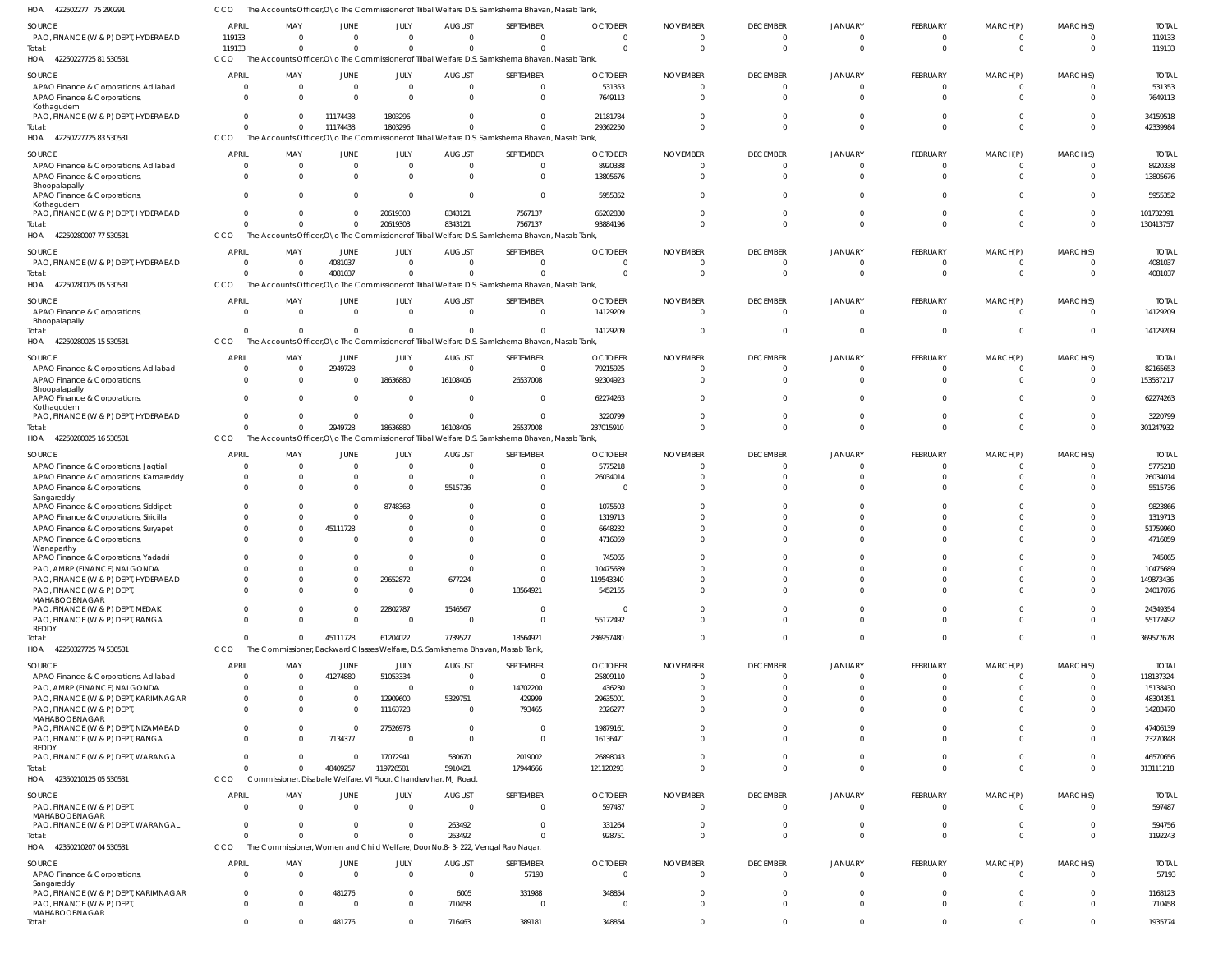42350210212 05 530531 HOA CCO The Commissioner, Women and Child Welfare, Door No.8-3-222, Vengal Rao Nagar,

| SOURCE                                               | <b>APRIL</b>   | MAY                                                                           | JUNE        | JULY                 | <b>AUGUST</b>  | SEPTEMBER                                                                               | <b>OCTOBER</b>       | <b>NOVEMBER</b>      | <b>DECEMBER</b>  | JANUARY        | FEBRUARY             | MARCH(P)                 | MARCH(S)       | <b>TOTAL</b> |
|------------------------------------------------------|----------------|-------------------------------------------------------------------------------|-------------|----------------------|----------------|-----------------------------------------------------------------------------------------|----------------------|----------------------|------------------|----------------|----------------------|--------------------------|----------------|--------------|
| APAO Finance & Corporations, Jagtial                 | $\Omega$       | 0                                                                             |             |                      | $\Omega$       | $\Omega$                                                                                | 43862                | $\Omega$             |                  |                | $\Omega$             |                          | $\Omega$       | 43862        |
| APAO Finance & Corporations, Kamareddy               |                | C                                                                             |             | 228650               | $\Omega$       | $\Omega$                                                                                | 18672                | $\Omega$             | $\cap$           |                |                      |                          | $\Omega$       | 247322       |
| APAO Finance & Corporations,                         | $\Omega$       | $\Omega$                                                                      |             |                      | $\Omega$       | 47999                                                                                   | 571466               | $\Omega$             |                  |                | $\Omega$             |                          | $\Omega$       | 619465       |
| Nagarkurnool<br>APAO Finance & Corporations          | $\Omega$       | $\Omega$                                                                      |             |                      | $\circ$        | $\Omega$                                                                                | 158267               | $\Omega$             |                  |                |                      |                          | $\Omega$       | 158267       |
| Sangareddy                                           |                |                                                                               |             |                      |                |                                                                                         |                      |                      |                  |                |                      |                          |                |              |
| APAO Finance & Corporations, Siddipet                | 0              | C                                                                             |             | 49545                | 125886         | 695766                                                                                  | 64999                | $\Omega$             |                  |                |                      |                          | $\Omega$       | 936196       |
| APAO Finance & Corporations, Siricilla               |                | C                                                                             |             | 232973               | $\Omega$       |                                                                                         | 1322489              |                      |                  |                |                      |                          | $\Omega$       | 1555462      |
| APAO Finance & Corporations, Suryapet                |                |                                                                               |             | 49785                | $\sqrt{ }$     |                                                                                         | C                    |                      |                  |                |                      |                          | $\Omega$       | 49785        |
| APAO Finance & Corporations, Yadadri                 |                |                                                                               |             |                      | $\Omega$       |                                                                                         | 308281               |                      |                  |                |                      |                          | $\Omega$       | 308281       |
| PAO, FINANCE (W & P) DEPT, KARIMNAGAR                |                |                                                                               |             | 54010                | $\Omega$       |                                                                                         | C                    |                      |                  |                |                      |                          | $\Omega$       | 54010        |
| PAO, FINANCE (W & P) DEPT                            |                | C                                                                             |             |                      | 235871         |                                                                                         | - 0                  | $\Omega$             |                  |                |                      |                          | $\Omega$       | 235871       |
| MAHABOOBNAGAR                                        |                |                                                                               |             |                      |                |                                                                                         |                      |                      |                  |                |                      |                          |                |              |
| PAO, FINANCE (W & P) DEPT, MEDAK                     |                | C                                                                             |             | 256954               | - 0            | $\Omega$                                                                                | 323816               | $\Omega$             |                  |                |                      |                          | $\Omega$       | 580770       |
| PAO, FINANCE (W & P) DEPT, NIRMAL                    |                | C                                                                             |             |                      | $\Omega$       |                                                                                         | 438779               |                      |                  |                |                      |                          | $\Omega$       | 438779       |
| PAO, FINANCE (W & P) DEPT, NIZAMABAD                 | 0              |                                                                               |             | $\Omega$             | 338549         | 47194                                                                                   | C                    |                      |                  |                |                      |                          | $\Omega$       | 385743       |
| PAO, FINANCE (W & P) DEPT, RANGA<br>REDDY            |                |                                                                               |             | 95253                | $\Omega$       | $\Omega$                                                                                | 106286               |                      |                  |                |                      |                          | $\Omega$       | 201539       |
| Total:                                               | $\Omega$       | C                                                                             |             | 967170               | 700306         | 790959                                                                                  | 3356917              | $\Omega$             | $\Omega$         |                | $\Omega$             | $\Omega$                 | $\Omega$       | 5815352      |
| HOA 42350210325 08 530531                            | CCO            | The Commissioner, Women and Child Welfare, Door No.8-3-222, Vengal Rao Nagar, |             |                      |                |                                                                                         |                      |                      |                  |                |                      |                          |                |              |
|                                                      |                |                                                                               |             |                      |                |                                                                                         |                      |                      |                  |                |                      |                          |                |              |
| SOURCE                                               | <b>APRIL</b>   | MAY                                                                           | JUNE        | JULY                 | <b>AUGUST</b>  | SEPTEMBER                                                                               | <b>OCTOBER</b>       | <b>NOVEMBER</b>      | <b>DECEMBER</b>  | JANUARY        | FEBRUARY             | MARCH(P)                 | MARCH(S)       | <b>TOTAL</b> |
| APAO Finance & Corporations,                         | $\Omega$       | $\Omega$                                                                      | $\Omega$    | $\Omega$             | $\overline{0}$ | $\Omega$                                                                                | 1506431              | $\Omega$             | $\Omega$         |                | $\Omega$             | $\Omega$                 | $\mathbf 0$    | 1506431      |
| Kothagudem<br>APAO Finance & Corporations, Siricilla |                | C                                                                             | $\Omega$    | 1808097              | - 0            | $\Omega$                                                                                | 0                    | $\Omega$             |                  |                |                      |                          | $\Omega$       | 1808097      |
| PAO, FINANCE (W & P) DEPT, KHAMMAM                   | $\Omega$       | $\Omega$                                                                      | $\Omega$    | 10282849             | 1000932        | $\Omega$                                                                                | 7231250              | $\Omega$             | $\Omega$         |                | $\Omega$             | <sup>0</sup>             | $\mathbf 0$    | 18515031     |
| Total:                                               | $\Omega$       | $\Omega$                                                                      | $\Omega$    | 12090946             | 1000932        | $\Omega$                                                                                | 8737681              | $\Omega$             | $\Omega$         |                | $\Omega$             | $\Omega$                 | $\Omega$       | 21829559     |
| HOA 42356080025 05 530531                            | CCO            | The Director, FAC, Sainik Welfare. Block IV, Il Floor,                        |             |                      |                |                                                                                         |                      |                      |                  |                |                      |                          |                |              |
|                                                      |                |                                                                               |             |                      |                |                                                                                         |                      |                      |                  |                |                      |                          |                |              |
| <b>SOURCE</b>                                        | <b>APRIL</b>   | MAY                                                                           | JUNE        | JULY                 | <b>AUGUST</b>  | SEPTEMBER                                                                               | <b>OCTOBER</b>       | <b>NOVEMBER</b>      | <b>DECEMBER</b>  | JANUARY        | FEBRUARY             | MARCH(P)                 | MARCH(S)       | <b>TOTAL</b> |
| PAO, FINANCE (W & P) DEPT, NIZAMABAD                 | 0              | 0                                                                             | $\Omega$    | 5006696              | 609633         |                                                                                         | 0                    | $\Omega$             |                  |                | 0                    |                          | $\Omega$       | 5616329      |
| PAO, FINANCE (W & P) DEPT, RANGA                     | $\Omega$       | $\Omega$                                                                      |             | 7293747              | $\overline{0}$ |                                                                                         | C                    | $\Omega$             | $\Omega$         |                | $\Omega$             | $\Omega$                 | $\Omega$       | 7293747      |
| <b>REDDY</b><br>PAO, FINANCE (W & P) DEPT, WARANGAL  | $\Omega$       | $\Omega$                                                                      | $\Omega$    | 221346               | - 0            | $\Omega$                                                                                | $\Omega$             | $\Omega$             | $\Omega$         |                | $\Omega$             | $\Omega$                 | $\Omega$       | 221346       |
| Total:                                               | $\Omega$       | $\Omega$                                                                      | $\Omega$    | 12521789             | 609633         |                                                                                         | $\Omega$             | $\Omega$             | $\Omega$         |                | $\Omega$             | $\Omega$                 | $\mathbf 0$    | 13131422     |
| HOA 42500020325 76 530531                            | CCO            |                                                                               |             |                      |                | The Commissioner, Employment & Training Department, BRKR Offices Complex, Tank Bund     |                      |                      |                  |                |                      |                          |                |              |
|                                                      |                |                                                                               |             |                      |                |                                                                                         |                      |                      |                  |                |                      |                          |                |              |
| <b>SOURCE</b>                                        | <b>APRIL</b>   | MAY                                                                           | JUNE        | JULY                 | <b>AUGUST</b>  | SEPTEMBER                                                                               | <b>OCTOBER</b>       | <b>NOVEMBER</b>      | <b>DECEMBER</b>  | <b>JANUARY</b> | FEBRUARY             | MARCH(P)                 | MARCH(S)       | <b>TOTAL</b> |
| APAO Finance & Corporations, Adilabad                | $\Omega$       | 0                                                                             | 5931084     | 5662839              | $\Omega$       | 0                                                                                       | 1436313              | $\Omega$             | $\Omega$         |                | $\Omega$             |                          | $\Omega$       | 13030236     |
| APAO Finance & Corporations, Siddipet                |                | $\Omega$                                                                      | $\Omega$    |                      | $\Omega$       | $\Omega$                                                                                | 5108656              | $\Omega$             | $\Omega$         |                |                      |                          | $\Omega$       | 5108656      |
| APAO Finance & Corporations, Yadadri                 |                | $\Omega$                                                                      | 9134592     |                      | $\Omega$       |                                                                                         | C                    |                      |                  |                |                      |                          | $\Omega$       | 9134592      |
| PAO, AMRP (FINANCE) NALGONDA                         |                | C                                                                             | - 0         | 2755652              | $\Omega$       | $\Omega$                                                                                | 416703               |                      |                  |                |                      |                          | $\Omega$       | 3172355      |
| PAO, FINANCE (W & P) DEPT, HYDERABAD                 |                | $\Omega$                                                                      | $\Omega$    | 8011979              | $\Omega$       | 2436488                                                                                 | 2183856              |                      |                  |                |                      |                          | $\Omega$       | 12632323     |
| PAO, FINANCE (W & P) DEPT, KARIMNAGAR                |                | $\Omega$                                                                      | 2466431     |                      | 784581         | 1275716                                                                                 | C                    |                      |                  |                |                      |                          | $\Omega$       | 4526728      |
| PAO, FINANCE (W & P) DEPT, KHAMMAM                   | 0              | C                                                                             | $\Omega$    |                      | 6600191        |                                                                                         | C                    |                      |                  |                |                      |                          | $\Omega$       | 6600191      |
| PAO, FINANCE (W & P) DEPT                            | U              | C                                                                             | $\Omega$    | 13024025             | $\Omega$       |                                                                                         | 6185093              |                      |                  |                |                      |                          | $\Omega$       | 19209118     |
| MAHABOOBNAGAR<br>PAO, FINANCE (W & P) DEPT, WARANGAL |                | $\Omega$                                                                      | $\Omega$    |                      | - 0            | $\Omega$                                                                                | 3689291              | $\Omega$             |                  |                |                      |                          | $\mathbf{0}$   | 3689291      |
|                                                      | $\Omega$       | $\Omega$                                                                      | 17532107    | 29454495             | 7384772        | 3712204                                                                                 | 19019912             | $\Omega$             | $\Omega$         | $\Omega$       | $\Omega$             | $\Omega$                 | $\mathbf{0}$   | 77103490     |
| Total:<br>HOA 44010080025 74 530531                  | CCO            |                                                                               |             |                      |                | AGRICULTURE - HOD COMMISSIONER&DIRECTOR OF AGRICULTURE GOVT. OF Telangana, FATHE MAIDAN |                      |                      |                  |                |                      |                          |                |              |
|                                                      |                |                                                                               |             |                      |                |                                                                                         |                      |                      |                  |                |                      |                          |                |              |
| SOURCE                                               | <b>APRIL</b>   | MAY                                                                           | JUNE        | JULY                 | <b>AUGUST</b>  | SEPTEMBER                                                                               | <b>OCTOBER</b>       | <b>NOVEMBER</b>      | <b>DECEMBER</b>  | <b>JANUARY</b> | FEBRUARY             | MARCH(P)                 | MARCH(S)       | <b>TOTAL</b> |
| APAO Finance & Corporations                          |                | - C                                                                           |             |                      | $\sqrt{ }$     |                                                                                         | 3077933              |                      |                  |                |                      |                          | $\cap$         | 3077933      |
| Kothagudem                                           |                |                                                                               |             |                      |                |                                                                                         |                      |                      |                  |                |                      |                          |                |              |
| Total:                                               | $\Omega$       | $\Omega$                                                                      |             | $\Omega$             | - 0            | $\overline{0}$                                                                          | 3077933              | $\overline{0}$       | $\Omega$         | $\Omega$       | $\mathbf 0$          | $\mathbf{0}$             | $\overline{0}$ | 3077933      |
| HOA 44030010107 05 520521                            | CCO            | THE DIRECTOR, ANIMAL HUSBANDRY & FISHERIES SHANTHI NAGAR, HYDERABAD           |             |                      |                |                                                                                         |                      |                      |                  |                |                      |                          |                |              |
| SOURCE                                               | <b>APRIL</b>   | MAY                                                                           | JUNE        | JULY                 | <b>AUGUST</b>  | SEPTEMBER                                                                               | <b>OCTOBER</b>       | <b>NOVEMBER</b>      | <b>DECEMBER</b>  | <b>JANUARY</b> | FEBRUARY             | MARCH(P)                 | MARCH(S)       | <b>TOTAL</b> |
| APAO Finance & Corporations, Adilabad                | $\overline{0}$ | $\overline{0}$                                                                | 742059      | $\Omega$             | $\overline{0}$ | $\Omega$                                                                                | 0                    | $\Omega$             | $\Omega$         | - 0            | 0                    | $\mathbf{0}$             | $^{\circ}$     | 742059       |
| APAO Finance & Corporations,                         | $\Omega$       | $\Omega$                                                                      | 562861      | $\Omega$             | $\Omega$       | $\Omega$                                                                                | $\Omega$             | $\Omega$             | $\Omega$         |                | $\Omega$             | $\Omega$                 | $\mathbf 0$    | 562861       |
| Bhoopalapally                                        |                |                                                                               |             |                      |                |                                                                                         |                      |                      |                  |                |                      |                          |                |              |
| APAO Finance & Corporations, Jangaon                 | U              | $\Omega$                                                                      | 443474      | $\Omega$             | $\Omega$       |                                                                                         | $\Omega$             | $\Omega$             | $\cap$           |                | $\Omega$             | <sup>0</sup>             | $\Omega$       | 443474       |
| APAO Finance & Corporations, Peddapalli              |                | $\Omega$                                                                      | 2503004     |                      | $\Omega$       |                                                                                         | $\Omega$             | $\Omega$             | $\cap$           |                |                      |                          | $\Omega$       | 2503004      |
| APAO, SRSP (FINANCE), WARANGAL RURAL                 |                | $\Omega$                                                                      | 5204        | $\cap$               | $\Omega$       |                                                                                         | $\Omega$             | $\Omega$             | $\cap$           |                | $\Omega$             | $\Omega$                 | $\Omega$       | 5204         |
| PAO, AMRP (FINANCE) NALGONDA                         |                | $\Omega$                                                                      | 10009760    |                      | - 0            |                                                                                         | C                    | $\Omega$             |                  |                |                      |                          | $\Omega$       | 10009760     |
| PAO, FINANCE (W & P) DEPT, HYDERABAD                 |                | $\Omega$                                                                      | 8057387     |                      | $\Omega$       |                                                                                         | $\Omega$             | $\Omega$             | $\cap$           |                |                      |                          | $\Omega$       | 8057387      |
| PAO, FINANCE (W & P) DEPT, KARIMNAGAR                |                | $\Omega$                                                                      | 8920326     | $\Omega$<br>$\Omega$ | $\Omega$       |                                                                                         | $\Omega$<br>$\Omega$ | $\Omega$<br>$\Omega$ | $\cap$<br>$\cap$ |                | $\Omega$<br>$\Omega$ | <sup>0</sup><br>$\Omega$ | $\Omega$       | 8920326      |
| PAO, FINANCE (W & P) DEPT<br>MAHABOOBNAGAR           |                | $\Omega$                                                                      | 4862600     |                      | $\Omega$       |                                                                                         |                      |                      |                  |                |                      |                          | $\Omega$       | 4862600      |
| PAO, FINANCE (W & P) DEPT, WARANGAL                  | $\Omega$       | $\Omega$                                                                      | 1906754     | $\Omega$             | $\overline{0}$ |                                                                                         | $\overline{0}$       | $\overline{0}$       | $\Omega$         | $\Omega$       | $\Omega$             | $\Omega$                 | $\mathbf{0}$   | 1906754      |
| Total:                                               | $\Omega$       | $\Omega$                                                                      | 38013429    | $\Omega$             | $\Omega$       | $\Omega$                                                                                | $\Omega$             | $\Omega$             | $\Omega$         | $\Omega$       | $\Omega$             | $\Omega$                 | $\Omega$       | 38013429     |
| HOA<br>44030010107 05 530531                         | CCO            | THE DIRECTOR, ANIMAL HUSBANDRY & FISHERIES SHANTHI NAGAR, HYDERABAD           |             |                      |                |                                                                                         |                      |                      |                  |                |                      |                          |                |              |
|                                                      |                |                                                                               |             |                      |                |                                                                                         |                      |                      |                  |                |                      |                          |                |              |
| SOURCE                                               | <b>APRIL</b>   | MAY                                                                           | JUNE        | JULY                 | <b>AUGUST</b>  | SEPTEMBER                                                                               | <b>OCTOBER</b>       | <b>NOVEMBER</b>      | <b>DECEMBER</b>  | JANUARY        | FEBRUARY             | MARCH(P)                 | MARCH(S)       | <b>TOTAL</b> |
| APAO Finance & Corporations, Jagtial                 | $\Omega$       | $\overline{0}$                                                                | 148440      | $\Omega$             | $\overline{0}$ | $\Omega$                                                                                | $\overline{0}$       | $\overline{0}$       | $\Omega$         | $\Omega$       | $\overline{0}$       | $\overline{0}$           | $\overline{0}$ | 148440       |
| PAO, FINANCE (W & P) DEPT, MEDAK                     | $\Omega$       | $\Omega$                                                                      | 461867      | $\Omega$             | $\Omega$       | $\Omega$                                                                                | - 0                  | $\Omega$             | $\Omega$         | $\Omega$       | $\Omega$             | $\overline{0}$           | $\overline{0}$ | 461867       |
| Total:                                               | $\Omega$       | 0                                                                             | 610307      | $\Omega$             | $\Omega$       | $\Omega$                                                                                | $\Omega$             | $\Omega$             | $\Omega$         | $\Omega$       | $\Omega$             | $\Omega$                 | $\overline{0}$ | 610307       |
| HOA 44030010125 74 530531                            | <b>CCO</b>     | THE DIRECTOR, ANIMAL HUSBANDRY & FISHERIES SHANTHI NAGAR, HYDERABAD           |             |                      |                |                                                                                         |                      |                      |                  |                |                      |                          |                |              |
| SOURCE                                               | <b>APRIL</b>   | MAY                                                                           | <b>JUNE</b> | JULY                 | <b>AUGUST</b>  | SEPTEMBER                                                                               | <b>OCTOBER</b>       | <b>NOVEMBER</b>      | <b>DECEMBER</b>  | JANUARY        | FEBRUARY             | MARCH(P)                 | MARCH(S)       | <b>TOTAL</b> |
| APAO Finance & Corporations, Adilabad                | $\Omega$       | $\overline{0}$                                                                | $\mathbf 0$ | 1551351              | 454907         | $\overline{0}$                                                                          | 74820                | $\overline{0}$       | $\Omega$         |                | $\overline{0}$       | $\overline{0}$           | $\mathbf{0}$   | 2081078      |
| APAO Finance & Corporations,                         |                | $\Omega$                                                                      | $\Omega$    | 699083               | 464938         | 948996                                                                                  | 1703867              | $\Omega$             | $\Omega$         | $\Omega$       | $\Omega$             | $\Omega$                 | $\mathbf 0$    | 3816884      |
| Bhoopalapally                                        | $\Omega$       |                                                                               |             |                      |                |                                                                                         |                      |                      |                  |                |                      |                          |                |              |
|                                                      |                |                                                                               |             |                      |                |                                                                                         |                      |                      |                  |                |                      |                          |                |              |
| APAO Finance & Corporations, Jagtial                 |                | C                                                                             | $\Omega$    | 3015550              | 882270         | $\Omega$                                                                                | 1696687              | $\Omega$             |                  |                |                      |                          | $\Omega$       | 5594507      |
| APAO Finance & Corporations, Jangaon                 | $\Omega$       | $\Omega$                                                                      | $\Omega$    | $\Omega$             | $\overline{0}$ | 2858212                                                                                 | 667110               | $\Omega$             | $\cap$           |                | $\Omega$             | $\Omega$                 | $\Omega$       | 3525322      |
| APAO Finance & Corporations, Kamareddy               | $\Omega$       | $\Omega$                                                                      | $\Omega$    | 1589404              | 1744131        | $\Omega$                                                                                | 133176               | $\Omega$             | $\Omega$         |                | $\Omega$             | $\Omega$                 | $\mathbf{0}$   | 3466711      |
| APAO Finance & Corporations,                         | $\Omega$       | $\Omega$                                                                      | $\Omega$    | 1939037              | $\overline{0}$ | $\Omega$                                                                                | - 0                  | $\Omega$             | $\cap$           |                | $\Omega$             | $\Omega$                 | $\Omega$       | 1939037      |
| Komarambheem Asifabad                                |                |                                                                               |             |                      |                |                                                                                         |                      |                      |                  |                |                      |                          |                |              |
| APAO Finance & Corporations,<br>Kothagudem           | $\Omega$       | $\Omega$                                                                      | $\Omega$    | 946207               | $\overline{0}$ | 200000                                                                                  | 446718               | $\Omega$             | $\Omega$         | $\Omega$       | $\mathbf 0$          | $\mathbf{0}$             | $\mathbf{0}$   | 1592925      |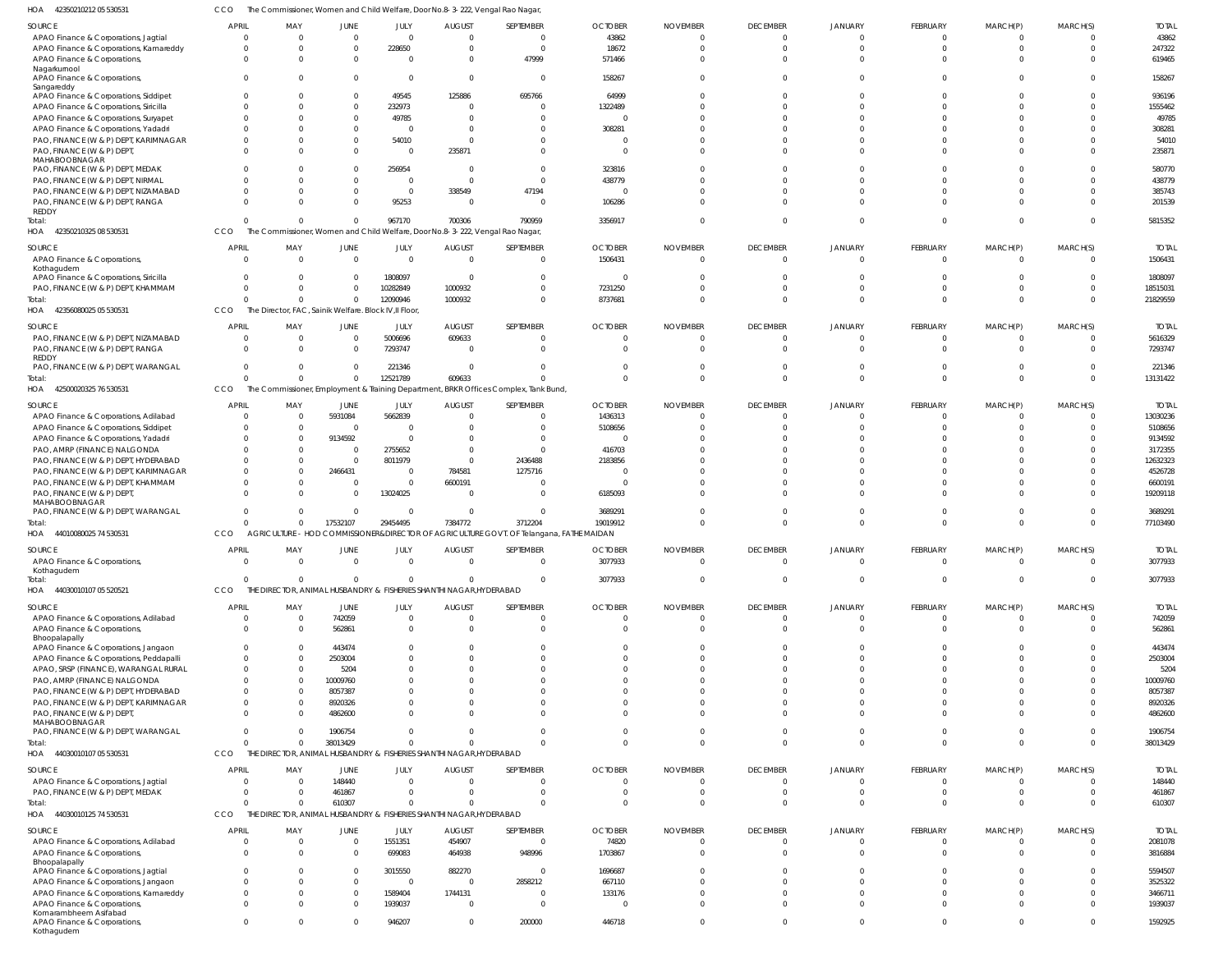44030010125 74 530531 HOA CCO THE DIRECTOR, ANIMAL HUSBANDRY & FISHERIES SHANTHI NAGAR,HYDERABAD

| SOURCE                                       | <b>APRIL</b> | MAY                                    | JUNE           | JULY           | <b>AUGUST</b>  | <b>SEPTEMBER</b>                                                                 | <b>OCTOBER</b>                                                                                  | <b>NOVEMBER</b> | <b>DECEMBER</b> | JANUARY      | FEBRUARY     | MARCH(P)     | MARCH(S)                 | <b>TOTAL</b> |
|----------------------------------------------|--------------|----------------------------------------|----------------|----------------|----------------|----------------------------------------------------------------------------------|-------------------------------------------------------------------------------------------------|-----------------|-----------------|--------------|--------------|--------------|--------------------------|--------------|
| APAO Finance & Corporations,                 | $\Omega$     | $\overline{0}$                         | $\overline{0}$ | 542983         | $\overline{0}$ | 892420                                                                           | 310613                                                                                          | - 0             | $\mathbf 0$     | $\mathbf{0}$ | $\mathbf{0}$ | $\mathbf{0}$ | $\overline{\phantom{0}}$ | 1746016      |
| Mahabubabad                                  |              |                                        |                |                |                |                                                                                  |                                                                                                 |                 |                 |              |              |              |                          |              |
| APAO Finance & Corporations, Manchirial      | $\Omega$     | $\Omega$                               | $\Omega$       | 99544          | 325003         | 363373                                                                           | - 0                                                                                             |                 | U               |              | $\Omega$     |              | $\Omega$                 | 787920       |
| APAO Finance & Corporations, Medchal         | $\Omega$     | $\Omega$                               | $\Omega$       | 1863775        | 507371         | 149713                                                                           | $\sqrt{ }$                                                                                      |                 | $\Omega$        | $\Omega$     | $\Omega$     |              | $\Omega$                 | 2520859      |
| APAO Finance & Corporations,                 | $\Omega$     | $\Omega$                               | $\Omega$       | - 0            | 224908         | 178758                                                                           | $\cup$                                                                                          |                 | $\Omega$        | $\Omega$     | $\Omega$     | $\Omega$     | $\Omega$                 | 403666       |
| Nagarkurnool                                 |              |                                        |                |                |                |                                                                                  |                                                                                                 |                 |                 |              |              |              |                          |              |
| APAO Finance & Corporations, Peddapalli      | $\Omega$     | $\Omega$                               | $\Omega$       | 1615820        | 1889042        | $\Omega$                                                                         | $\Omega$                                                                                        |                 | $\Omega$        | U            | $\Omega$     |              | $\Omega$                 | 3504862      |
| APAO Finance & Corporations,                 | $\Omega$     | $\Omega$                               | $\overline{0}$ | 275617         | $\overline{0}$ | 1252041                                                                          | 2783011                                                                                         |                 | $\Omega$        | $\Omega$     | $\Omega$     | $\Omega$     | $\Omega$                 | 4310669      |
| Sangareddy                                   |              |                                        |                |                |                |                                                                                  |                                                                                                 |                 |                 |              |              |              |                          |              |
| APAO Finance & Corporations, Siddipet        | $\cap$       | $\Omega$                               | $\mathbf{0}$   | - 0            | $\overline{0}$ | $\Omega$                                                                         | 39112                                                                                           |                 | U               | U            | $\Omega$     |              | $\Omega$                 | 39112        |
| APAO Finance & Corporations, Siricilla       | $\Omega$     | $\Omega$                               | 290213         | 226172         | 74667          | $\Omega$                                                                         | 806180                                                                                          |                 |                 |              |              |              | $\Omega$                 | 1397232      |
| APAO Finance & Corporations, Suryapet        | $\Omega$     | $\Omega$                               | $\overline{0}$ | 589413         | $\overline{0}$ | $\Omega$                                                                         | 297110                                                                                          |                 | $\Omega$        | $\Omega$     | $\Omega$     |              | $\Omega$                 | 886523       |
| APAO Finance & Corporations, Vikarabad       | $\Omega$     | $\Omega$                               | $\overline{0}$ | 1766614        | $\overline{0}$ | 259031                                                                           | 0                                                                                               |                 | $\Omega$        | $\Omega$     | $\Omega$     |              | $\Omega$                 | 2025645      |
| APAO Finance & Corporations,                 | $\Omega$     | $\Omega$                               | $\Omega$       | 3447038        | 300000         | $\mathbf 0$                                                                      | 538105                                                                                          |                 | $\Omega$        | $\Omega$     | $\Omega$     | $\Omega$     | $\Omega$                 | 4285143      |
| Wanaparthy                                   |              |                                        |                |                |                |                                                                                  |                                                                                                 |                 |                 |              |              |              |                          |              |
| APAO Finance & Corporations, Yadadri         | $\Omega$     | $\Omega$                               | $\Omega$       | 647731         | 824098         | 580491                                                                           | 762623                                                                                          |                 | U               | U            | $\Omega$     |              | $\Omega$                 | 2814943      |
| APAO, PJP (FINANCE), Jogulamba Gadwal        | $\Omega$     | $\Omega$                               | $\Omega$       | 270266         | 149419         | $\mathbf 0$                                                                      | 502910                                                                                          |                 | $\Omega$        | $\Omega$     | $\Omega$     |              | $\Omega$                 | 922595       |
| APAO, SRSP (FINANCE), WARANGAL RURAL         | $\Omega$     | $\Omega$                               | $\overline{0}$ | 292315         | $\overline{0}$ | $\Omega$                                                                         | 1906200                                                                                         |                 | $\Omega$        | $\Omega$     | $\Omega$     |              | $\Omega$                 | 2198515      |
| PAO, AMRP (FINANCE) NALGONDA                 | $\Omega$     | $\Omega$                               | $\Omega$       | 6567746        | 1191255        | 253152                                                                           | 718089                                                                                          |                 |                 |              |              |              | $\Omega$                 | 8730242      |
| PAO, FINANCE (W & P) DEPT, KARIMNAGAR        | $\Omega$     | $\Omega$                               | $\overline{0}$ | 953733         | 1867752        | 0                                                                                | 918350                                                                                          |                 |                 |              |              |              | $\Omega$                 | 3739835      |
| PAO, FINANCE (W & P) DEPT, KHAMMAM           |              | $\Omega$                               | $\Omega$       | 3346592        | $\overline{0}$ | $\Omega$                                                                         | 2053962                                                                                         |                 |                 | $\Omega$     |              |              | $\Omega$                 | 5400554      |
|                                              | $\Omega$     | $\Omega$                               | $\Omega$       |                | $\Omega$       |                                                                                  |                                                                                                 |                 | $\Omega$        | $\Omega$     | $\Omega$     | $\Omega$     | $\Omega$                 |              |
| PAO, FINANCE (W & P) DEPT,<br>MAHABOOBNAGAR  |              |                                        |                | 2072034        |                | 162010                                                                           | 222839                                                                                          |                 |                 |              |              |              |                          | 2456883      |
| PAO, FINANCE (W & P) DEPT, MEDAK             |              | $\Omega$                               | $\Omega$       | 768910         | 1834893        | $\Omega$                                                                         | 1594728                                                                                         |                 | U               | U            | $\Omega$     |              | $\Omega$                 | 4198531      |
| PAO, FINANCE (W & P) DEPT, NIRMAL            | $\Omega$     | $\Omega$                               | $\overline{0}$ | 434784         | 1054531        | $\Omega$                                                                         | 256732                                                                                          |                 | U               |              | $\Omega$     |              | $\Omega$                 | 1746047      |
|                                              |              | $\Omega$                               | $\Omega$       |                |                | $\Omega$                                                                         | - (                                                                                             |                 | $\Omega$        | $\Omega$     | $\Omega$     |              | $\Omega$                 |              |
| PAO, FINANCE (W & P) DEPT, NIZAMABAD         |              |                                        |                | 2928320        | 318872         |                                                                                  |                                                                                                 |                 |                 |              |              |              |                          | 3247192      |
| PAO, FINANCE (W & P) DEPT, RANGA             | $\Omega$     | $\Omega$                               | $\Omega$       | 4995663        | 219258         | $\Omega$                                                                         | 538132                                                                                          |                 |                 | $\Omega$     | $\Omega$     | $\Omega$     | $\Omega$                 | 5753053      |
| REDDY<br>PAO, FINANCE (W & P) DEPT, WARANGAL | $\Omega$     | $\Omega$                               | $\overline{0}$ | 100000         |                | 248479                                                                           | 375823                                                                                          |                 | $\Omega$        | $\Omega$     | $\Omega$     | $\Omega$     | $\Omega$                 | 1106546      |
|                                              | $\Omega$     |                                        |                |                | 382244         |                                                                                  |                                                                                                 |                 |                 | $\Omega$     |              |              |                          |              |
| Total:                                       |              | $\Omega$                               | 290213         | 43545702       | 14709559       | 8346676                                                                          | 19346897                                                                                        |                 | $\Omega$        |              | $\Omega$     | $\Omega$     | $\Omega$                 | 86239047     |
| HOA 44050080025 05 530531                    | CCO          | THE DIRECTOR, FISHERIES SHANTHI NAGAR, |                |                |                |                                                                                  |                                                                                                 |                 |                 |              |              |              |                          |              |
| SOURCE                                       | <b>APRIL</b> | MAY                                    | JUNE           | JULY           | <b>AUGUST</b>  | SEPTEMBER                                                                        | <b>OCTOBER</b>                                                                                  | <b>NOVEMBER</b> | <b>DECEMBER</b> | JANUARY      | FEBRUARY     | MARCH(P)     | MARCH(S)                 | <b>TOTAI</b> |
| PAO, FINANCE (W & P) DEPT, RANGA             | $\Omega$     | $\Omega$                               | 36037912       | 1946264        | $\Omega$       | 471415                                                                           | 1621539                                                                                         | $\bigcap$       | $\Omega$        | $\Omega$     | $\Omega$     | $\Omega$     | $\Omega$                 | 40077130     |
| REDDY                                        |              |                                        |                |                |                |                                                                                  |                                                                                                 |                 |                 |              |              |              |                          |              |
| Total:                                       | $\Omega$     | $\Omega$                               | 36037912       | 1946264        | $\overline{0}$ | 471415                                                                           | 1621539                                                                                         |                 | $\Omega$        | $\Omega$     | $\Omega$     | $\Omega$     | $\Omega$                 | 40077130     |
| HOA 44060107025 05 530531                    | CCO          |                                        |                |                |                |                                                                                  | THE PRINCIPAL CHIEF CONSERVATOR OF FORESTS, ARANYA BHAVAN, OPP. RESERVE BANK OF INDIA, SAIFABAD |                 |                 |              |              |              |                          |              |
|                                              |              |                                        |                |                |                |                                                                                  |                                                                                                 |                 |                 |              |              |              |                          |              |
| SOURCE                                       | APRIL        | MAY                                    | JUNE           | JULY           | <b>AUGUST</b>  | SEPTEMBER                                                                        | <b>OCTOBER</b>                                                                                  | <b>NOVEMBER</b> | <b>DECEMBER</b> | JANUARY      | FEBRUARY     | MARCH(P)     | MARCH(S)                 | <b>TOTAL</b> |
| PAO, FINANCE (W & P) DEPT, RANGA             | $\Omega$     | - 0                                    | $\Omega$       | $\Omega$       | $\Omega$       | $\mathbf 0$                                                                      | 250214                                                                                          |                 | $\Omega$        | $\Omega$     | $\Omega$     | $\Omega$     | $\Omega$                 | 250214       |
| REDDY                                        |              |                                        |                |                |                |                                                                                  |                                                                                                 |                 |                 |              |              |              |                          |              |
| Total:                                       | $\Omega$     | $\Omega$                               | $\overline{0}$ | $\Omega$       | $^{\circ}$     | 0                                                                                | 250214                                                                                          |                 | $\Omega$        | $\Omega$     | $\Omega$     | $\Omega$     | $\Omega$                 | 250214       |
| HOA 44350110107 06 530531                    | CCO          |                                        |                |                |                | DEVELOPMENT OF MARKETING - HOD DIRECTOR OF MARKETING BRKR BLDG, TANK BUND ROAD   |                                                                                                 |                 |                 |              |              |              |                          |              |
|                                              | APRIL        |                                        |                |                |                |                                                                                  |                                                                                                 |                 |                 |              |              |              |                          | <b>TOTAI</b> |
| SOURCE                                       |              | MAY                                    | JUNE           | JULY           | <b>AUGUST</b>  | SEPTEMBER                                                                        | <b>OCTOBER</b>                                                                                  | <b>NOVEMBER</b> | <b>DECEMBER</b> | JANUARY      | FEBRUARY     | MARCH(P)     | MARCH(S)                 |              |
| PAO, FINANCE (W & P) DEPT, HYDERABAD         |              | $\Omega$                               | 168573         | $\Omega$       | $\overline{0}$ | $\Omega$                                                                         | 13436788                                                                                        |                 | U               | 0            |              |              | $\Omega$                 | 13605361     |
| PAO, FINANCE (W & P) DEPT, NIZAMABAD         | $\Omega$     | $\Omega$                               | 4517322        | $\Omega$       | 17586609       | 65086399                                                                         | 47862769                                                                                        |                 | 0               | $\Omega$     | $\Omega$     |              | $\Omega$                 | 135053099    |
| PAO, FINANCE (W & P) DEPT, WARANGAL          | $\Omega$     | $\Omega$                               | 32556166       | $\Omega$       | 63648529       | 25977248                                                                         | 13885555                                                                                        |                 | 0               | $\Omega$     | $\Omega$     |              | $\Omega$                 | 136067498    |
| Total:                                       |              | $\Omega$                               | 37242061       | $\Omega$       | 81235138       | 91063647                                                                         | 75185112                                                                                        |                 | $\Omega$        | $\Omega$     | $\Omega$     | $\Omega$     | $\Omega$                 | 284725958    |
| HOA 45150010107 07 530531                    | CCO          |                                        |                |                |                | ENGINEER-IN-CHIEF, (GENL.&PR) ERRAMANZIL COLONY HYDERABAD ERRA MANJIL Telangana, |                                                                                                 |                 |                 |              |              |              |                          |              |
|                                              | APRIL        | MAY                                    | <b>JUNE</b>    | JULY           | <b>AUGUST</b>  | SEPTEMBER                                                                        | <b>OCTOBER</b>                                                                                  | <b>NOVEMBER</b> | <b>DECEMBER</b> |              |              |              |                          | <b>TOTAI</b> |
| SOURCE                                       |              |                                        |                |                |                |                                                                                  |                                                                                                 |                 |                 | JANUARY      | FEBRUARY     | MARCH(P)     | MARCH(S)                 |              |
| APAO (PR) Medak                              | $\Omega$     | $\Omega$                               | $\Omega$       | $\Omega$       | $\Omega$       | $\Omega$                                                                         | 7327635                                                                                         | $\Omega$        | $\Omega$        | $\Omega$     | $\Omega$     | $\Omega$     | $\Omega$                 | 7327635      |
| APAO (PR) Pochampad, Nizamabad               |              |                                        | 375097         |                | - ( )          | 9482090                                                                          | 11142887                                                                                        |                 |                 |              |              |              |                          | 21000074     |
| APAO (PR) Ranga Reddy Dist                   |              | $\Omega$                               | 0              |                | $\Omega$       | 645126                                                                           | 180693                                                                                          |                 |                 |              |              |              | $\Omega$                 | 825819       |
| APAO Panchayat Raj (PR), Adilabad            |              | $\Omega$                               | 4998178        | - 0            | - 0            | 0                                                                                | 259368                                                                                          |                 |                 |              |              |              | $\Omega$                 | 5257546      |
| APAO Panchayat Raj (PR), Jagtial             |              | $\Omega$                               | 346745         | - 0            | $\Omega$       |                                                                                  |                                                                                                 |                 |                 |              |              |              | $\Omega$                 | 346745       |
| APAO Panchayat Raj (PR), Jangaon             |              | $\Omega$                               | $\overline{0}$ | $\Omega$       | 1488427        |                                                                                  | $\Omega$                                                                                        |                 |                 |              |              |              | $\Omega$                 | 1488427      |
| APAO Panchayat Raj (PR), Kamareddy           |              | $\Omega$                               | 6445281        | $\Omega$       | $\overline{0}$ |                                                                                  | $\Omega$                                                                                        |                 |                 |              |              |              | $\Omega$                 | 6445281      |
| APAO Panchayat Raj (PR),                     |              | $\Omega$                               | 4592355        | $\Omega$       | $\Omega$       | $\Omega$                                                                         | $\cup$                                                                                          |                 |                 | $\Omega$     | $\Omega$     | $\Omega$     | $\Omega$                 | 4592355      |
| Komarambheem Asifabad                        |              |                                        |                |                |                |                                                                                  |                                                                                                 |                 |                 |              |              |              |                          |              |
| APAO Panchayat Raj (PR), Kothagudem          |              | $\Omega$                               | - 0            | $\Omega$       | $\overline{0}$ | 0                                                                                | 1861038                                                                                         |                 |                 |              |              |              | $\Omega$                 | 1861038      |
| APAO Panchayat Raj (PR), Mahabubabad         |              | $\Omega$                               | $\overline{0}$ |                | 4381343        | U                                                                                | $\Omega$                                                                                        |                 |                 |              |              |              | $\Omega$                 | 4381343      |
| APAO Panchayat Raj (PR), Mancherial          |              | $\Omega$                               | 7275015        | $\Omega$       | -0             |                                                                                  | 135425                                                                                          |                 |                 | $\Omega$     |              |              | $\Omega$                 | 7410440      |
| APAO Panchayat Raj (PR), Nagarkurnool        |              | $\Omega$                               | 8879625        |                | $\Omega$       | $\Omega$                                                                         | 8437197                                                                                         |                 |                 |              |              |              | $\Omega$                 | 17316822     |
| APAO Panchayat Raj (PR), Peddapalli          |              | $\Omega$                               | 569276         |                | $\Omega$       | $\Omega$                                                                         | -0                                                                                              |                 |                 |              |              |              | $\Omega$                 | 569276       |
|                                              |              | $\Omega$                               | 5036134        |                | $\Omega$       | 236600                                                                           | 3206028                                                                                         |                 |                 |              |              |              | $\Omega$                 | 8478762      |
| APAO Panchayat Raj (PR), Sangareddy          |              |                                        |                |                |                |                                                                                  |                                                                                                 |                 |                 |              |              |              | $\Omega$                 |              |
| APAO Panchayat Raj (PR), Siddipet            |              | $\Omega$                               | 2360562        |                | $\Omega$       | $\mathbf 0$                                                                      | 0                                                                                               |                 |                 |              |              |              |                          | 2360562      |
| APAO Panchayat Raj (PR), Siricilla           |              | $\Omega$                               | 21722931       |                | $\Omega$       | 3494451                                                                          | 33922042                                                                                        |                 |                 |              |              |              | $\Omega$                 | 59139424     |
| APAO Panchayat Raj (PR), Suryapet            |              | $\Omega$                               | 2517194        | $\Omega$       | 1943758        | 0                                                                                |                                                                                                 |                 |                 |              |              |              | $\Omega$                 | 4460952      |
| APAO Panchayat Raj (PR), Vikarabad           |              | $\Omega$                               | 835494         | $\Omega$       | $\Omega$       |                                                                                  | - 0                                                                                             |                 |                 |              |              |              | $\Omega$                 | 835494       |
| APAO Panchayat Raj (PR), Wanaparthy          |              | $\Omega$                               | 6554380        |                | $\Omega$       |                                                                                  |                                                                                                 |                 |                 |              |              |              | $\Omega$                 | 6554380      |
| PAO (PR) (IW), LMD Colony, Karimnagar        |              | $\Omega$                               | 757171         |                | $\Omega$       |                                                                                  | $\Omega$                                                                                        |                 |                 |              |              |              | $\Omega$                 | 757171       |
| PAO (PR) MAHABOOBNAGAR                       |              | $\Omega$                               | 43258401       |                | $\Omega$       |                                                                                  |                                                                                                 |                 |                 |              |              |              | $\Omega$                 | 43258401     |
| PAO (PR) Nalgonda                            |              | $\Omega$                               | 9560216        |                | $\Omega$       | $\Omega$                                                                         | 11141876                                                                                        |                 |                 |              |              |              | $\Omega$                 | 20702092     |
| PAO (PR), Nirmal                             |              | 0                                      | $\Omega$       | - 0            | $\Omega$       | 414891                                                                           | - (                                                                                             |                 |                 | $\Omega$     |              |              | $\Omega$                 | 414891       |
| PAO, AMRP (FINANCE) NALGONDA                 |              | $\Omega$                               | $\Omega$       |                | 4294431        | $\mathbf 0$                                                                      |                                                                                                 |                 |                 | $\Omega$     |              | $\Omega$     | $\Omega$                 | 4294431      |
| Total:                                       |              | $\Omega$                               | 126084055      |                | 12107959       | 14273158                                                                         | 77614189                                                                                        |                 |                 | $\Omega$     | $\Omega$     | $\Omega$     | $\Omega$                 | 230079361    |
|                                              | CCO          |                                        |                |                |                | ENGINEER-IN-CHIEF, (GENL.&PR) ERRAMANZIL COLONY HYDERABAD ERRA MANJIL Telangana, |                                                                                                 |                 |                 |              |              |              |                          |              |
| HOA 45150010125 03 530531                    |              |                                        |                |                |                |                                                                                  |                                                                                                 |                 |                 |              |              |              |                          |              |
| SOURCE                                       | APRIL        | MAY                                    | JUNE           | JULY           | <b>AUGUST</b>  | SEPTEMBER                                                                        | <b>OCTOBER</b>                                                                                  | <b>NOVEMBER</b> | <b>DECEMBER</b> | JANUARY      | FEBRUARY     | MARCH(P)     | MARCH(S)                 | <b>TOTAL</b> |
| APAO Panchayat Raj (PR), Siddipet            | $\Omega$     | $\Omega$                               | 5119047        | $\Omega$       | $\overline{0}$ | $\Omega$                                                                         | 667551                                                                                          |                 | $\Omega$        | $\Omega$     | $\Omega$     | $\Omega$     | $\Omega$                 | 5786598      |
| Total:                                       | $\Omega$     | $\Omega$                               | 5119047        | $\Omega$       | $\Omega$       |                                                                                  | 667551                                                                                          |                 | $\Omega$        | $\Omega$     | $\Omega$     | $\Omega$     | $\Omega$                 | 5786598      |
| 45150010125 07 530531<br>HOA                 | CCO          |                                        |                |                |                | ENGINEER-IN-CHIEF, (GENL.&PR) ERRAMANZIL COLONY HYDERABAD ERRA MANJIL Telangana, |                                                                                                 |                 |                 |              |              |              |                          |              |
|                                              |              |                                        |                |                |                |                                                                                  |                                                                                                 |                 |                 |              |              |              |                          |              |
| SOURCE                                       | APRIL        | MAY                                    | JUNE           | JULY           | <b>AUGUST</b>  | SEPTEMBER                                                                        | <b>OCTOBER</b>                                                                                  | <b>NOVEMBER</b> | <b>DECEMBER</b> | JANUARY      | FEBRUARY     | MARCH(P)     | MARCH(S)                 | <b>TOTAL</b> |
| APAO (PR) Medak                              |              | 4918830                                | $\overline{0}$ | 5087466        | 7188095        | 0                                                                                | 590793                                                                                          | - 0             | 0               | 0            | $\Omega$     | $\Omega$     | $\overline{0}$           | 17785184     |
| APAO (PR) Tekulapapalli                      | $\Omega$     | $\overline{0}$                         | $\mathbf 0$    | $\overline{0}$ | $\overline{0}$ | $\mathbf 0$                                                                      | 652923                                                                                          |                 | $\Omega$        | $\mathbf{0}$ | $\mathbf 0$  | $\Omega$     | $\overline{0}$           | 652923       |
|                                              |              |                                        |                |                |                |                                                                                  |                                                                                                 |                 |                 |              |              |              |                          |              |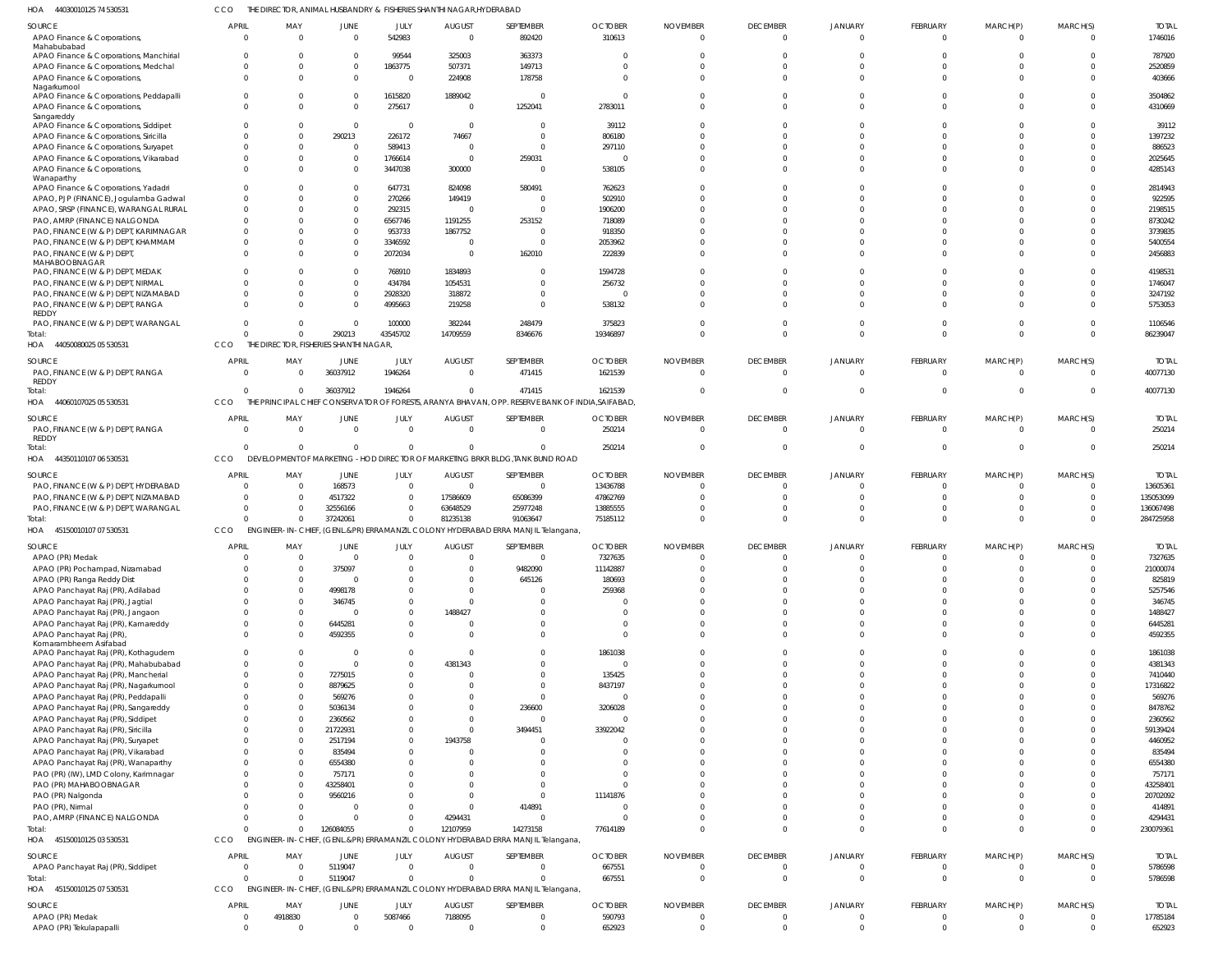45150010125 07 530531 HOA CCO ENGINEER-IN-CHIEF, (GENL.&PR) ERRAMANZIL COLONY HYDERABAD ERRA MANJIL Telangana,

| SOURCE                                       | <b>APRIL</b> | MAY      | JUNE                    | JULY           | <b>AUGUST</b>                                                   | SEPTEMBER                                                                                        | <b>OCTOBER</b> | <b>NOVEMBER</b> | <b>DECEMBER</b>      | JANUARY              | FEBRUARY             | MARCH(P)             | MARCH(S) | <b>TOTAI</b> |
|----------------------------------------------|--------------|----------|-------------------------|----------------|-----------------------------------------------------------------|--------------------------------------------------------------------------------------------------|----------------|-----------------|----------------------|----------------------|----------------------|----------------------|----------|--------------|
| APAO (PR), PJP, Jogulamba Gadwal             |              |          | $\Omega$                | $\Omega$       |                                                                 | 1186263                                                                                          |                |                 | $\mathbf 0$          | $\Omega$             | $\Omega$             |                      |          | 1186263      |
| APAO Panchayat Raj (PR), Adilabad            |              |          |                         | $\Omega$       | 1388363                                                         | $\Omega$                                                                                         |                |                 | $\Omega$             |                      | $\Omega$             |                      | $\Omega$ | 1388363      |
|                                              |              |          | 2258029                 | $\Omega$       |                                                                 | $\Omega$                                                                                         |                |                 |                      |                      |                      |                      |          | 2258029      |
| APAO Panchayat Raj (PR), Jagtial             |              |          |                         | $\Omega$       |                                                                 |                                                                                                  |                |                 |                      |                      |                      |                      |          |              |
| APAO Panchayat Raj (PR), Kamareddy           |              |          |                         |                | 631252                                                          | $\Omega$                                                                                         | 768324         |                 |                      |                      |                      |                      |          | 1399576      |
| APAO Panchayat Raj (PR), Sangareddy          |              |          |                         | $\Omega$       | 8048364                                                         | $\Omega$                                                                                         |                |                 |                      |                      |                      |                      |          | 8048364      |
| APAO Panchayat Raj (PR), Siddipet            |              |          |                         | $\Omega$       | 6977132                                                         | $\Omega$                                                                                         |                |                 |                      |                      |                      |                      |          | 6977132      |
| APAO Panchayat Raj (PR), Siricilla           |              |          |                         | $\Omega$       |                                                                 | $\Omega$                                                                                         | 2932923        |                 |                      |                      |                      |                      |          | 2932923      |
| APAO Panchayat Raj (PR), Suryapet            |              |          |                         | $\Omega$       |                                                                 | $\Omega$                                                                                         | 2199165        |                 |                      |                      |                      |                      |          | 2199165      |
| APAO Panchayat Raj (PR), Vikarabad           |              |          | 3832661                 | $\Omega$       |                                                                 | $\Omega$                                                                                         |                |                 |                      |                      |                      |                      |          | 3832661      |
| APAO Panchayat Raj (PR), Wanaparthy          |              |          | $\Omega$                | $\Omega$       |                                                                 | $\Omega$                                                                                         | 696892         |                 |                      |                      |                      |                      |          | 696892       |
| APAO Panchayat Raj (PR), Waranagal           |              |          | $\Omega$                | 1575597        |                                                                 | $\Omega$                                                                                         |                |                 |                      |                      |                      |                      |          | 1575597      |
| Rural                                        |              |          |                         |                |                                                                 |                                                                                                  |                |                 |                      |                      |                      |                      |          |              |
| PAO (PR) (IW), LMD Colony, Karimnagar        |              |          | $\Omega$                | $\Omega$       |                                                                 | $\Omega$                                                                                         | 2222641        |                 |                      |                      | $\Omega$             |                      |          | 2222641      |
| PAO (PR), Nirmal                             |              |          | $\Omega$                | $\Omega$       |                                                                 | $\Omega$                                                                                         | 5737073        |                 |                      | $\Omega$             | $\Omega$             |                      | $\Omega$ | 5737073      |
| Total:                                       |              | 4918830  | 6090690                 | 6663063        | 24233206                                                        | 1186263                                                                                          | 15800734       |                 | $\Omega$             | $\Omega$             | $\Omega$             | $\Omega$             | $\Omega$ | 58892786     |
| HOA 45150010125 22 530531                    | CCO          |          |                         |                |                                                                 | ENGINEER-IN-CHIEF, (GENL.&PR) ERRAMANZIL COLONY HYDERABAD ERRA MANJIL Telangana,                 |                |                 |                      |                      |                      |                      |          |              |
|                                              |              |          |                         |                |                                                                 |                                                                                                  |                |                 |                      |                      |                      |                      |          |              |
| SOURCE                                       | <b>APRIL</b> | MAY      | JUNE                    | JULY           | <b>AUGUST</b>                                                   | SEPTEMBER                                                                                        | <b>OCTOBER</b> | <b>NOVEMBER</b> | <b>DECEMBER</b>      | JANUARY              | FEBRUARY             | MARCH(P)             | MARCH(S) | <b>TOTAI</b> |
| APAO (PR) Medak                              |              | $\Omega$ | $\overline{0}$          | $\overline{0}$ | 12201205                                                        | $\overline{0}$                                                                                   | 2072556        |                 | $\overline{0}$       | $\Omega$             | $\Omega$             | $\Omega$             | $\Omega$ | 14273761     |
| APAO (PR) Pochampad, Nizamabad               |              |          | 31007269                | $\mathbf 0$    | 5056054                                                         | 138215                                                                                           | 7537791        |                 | $\Omega$             |                      | $\Omega$             | $\Omega$             | $\Omega$ | 43739329     |
| APAO (PR) Ranga Reddy Dist                   |              |          | 17990548                | $\mathbf 0$    | 11147201                                                        | 7045061                                                                                          | 36006479       |                 |                      |                      | $\Omega$             |                      |          | 72189289     |
| APAO (PR) Tekulapapalli                      |              |          | $\Omega$                | $\Omega$       | 9548397                                                         | $\overline{0}$                                                                                   |                |                 |                      |                      |                      |                      |          | 9548397      |
| APAO (PR), PJP, Jogulamba Gadwal             |              |          | 10232848                | 3359764        | 4880691                                                         | $\overline{0}$                                                                                   | 5097402        |                 |                      |                      |                      |                      |          | 23570705     |
|                                              |              | $\Omega$ |                         |                |                                                                 | $\mathbf{0}$                                                                                     |                |                 |                      |                      |                      |                      |          |              |
| APAO Panchayat Raj (PR), Adilabad            |              |          | $\Omega$                | $\overline{0}$ |                                                                 |                                                                                                  | 834247         |                 |                      |                      |                      |                      |          | 834247       |
| APAO Panchayat Raj (PR), Bhoopalapally       |              | 19717067 | 5880918                 | $\Omega$       | 50708568                                                        | 15629907                                                                                         | 6042972        |                 |                      |                      |                      |                      |          | 97979432     |
| APAO Panchayat Raj (PR), Jagtial             |              |          | 15543986                | 19851329       | 7796821                                                         | 6702240                                                                                          | 13522698       |                 |                      |                      |                      |                      |          | 63417074     |
| APAO Panchayat Raj (PR), Jangaon             |              |          | $\overline{\mathbf{0}}$ | $\mathbf 0$    | 24296416                                                        | 18390861                                                                                         | - 0            |                 |                      |                      | $\Omega$             |                      |          | 42687277     |
| APAO Panchayat Raj (PR), Kamareddy           |              |          | 1461376                 | $\mathbf 0$    | 6251793                                                         | 3018621                                                                                          | 72313          |                 | $\Omega$             |                      | $\Omega$             |                      |          | 10804103     |
| APAO Panchayat Raj (PR)                      |              |          | $\Omega$                | $\mathbf 0$    |                                                                 | 4332843                                                                                          | 68468          |                 | $\Omega$             | $\Omega$             | $\Omega$             |                      | $\Omega$ | 4401311      |
| Komarambheem Asifabad                        |              |          |                         |                |                                                                 |                                                                                                  |                |                 |                      |                      |                      |                      |          |              |
| APAO Panchayat Raj (PR), Kothagudem          |              |          | 5922711                 | $\mathbf 0$    | 14379909                                                        | $\overline{0}$                                                                                   | - 0            |                 |                      |                      | $\Omega$             |                      |          | 20302620     |
| APAO Panchayat Raj (PR), Mahabubabad         | -0           |          | 986453                  | $\mathbf 0$    |                                                                 | $\Omega$                                                                                         | $\Omega$       |                 | $\Omega$             | $\Omega$             | $\Omega$             |                      | $\Omega$ | 986453       |
| APAO Panchayat Raj (PR), Medchal             |              |          | $\Omega$                | $\mathbf 0$    | $\mathbf{0}$                                                    | 12384655                                                                                         | 1955311        |                 | $\Omega$             | $\Omega$             | $\Omega$             | $\Omega$             | $\Omega$ | 14339966     |
| Malkajigiri                                  |              |          |                         |                |                                                                 |                                                                                                  |                |                 |                      |                      |                      |                      |          |              |
| APAO Panchayat Raj (PR), Nagarkurnool        |              |          | 10453472                | $\mathbf 0$    | 26979246                                                        | 18766096                                                                                         | 4423247        |                 |                      |                      | $\Omega$             |                      |          | 60622061     |
| APAO Panchayat Raj (PR), Peddapalli          |              |          | 3137709                 | 74027          | 26934923                                                        | 5103104                                                                                          | 5510997        |                 | $\Omega$             | $\Omega$             | $\Omega$             |                      | $\Omega$ | 40760760     |
| APAO Panchayat Raj (PR), Sangareddy          |              |          | $\overline{0}$          | $\overline{0}$ | 14374554                                                        | 24377206                                                                                         | 260876         |                 |                      |                      | $\Omega$             |                      |          | 39012636     |
| APAO Panchayat Raj (PR), Siddipet            |              |          | 17769457                | $\overline{0}$ | 46025091                                                        | 19519289                                                                                         | 6836428        |                 |                      |                      | $\Omega$             |                      |          | 90150265     |
| APAO Panchayat Raj (PR), Siricilla           |              |          | 41433988                | $\mathbf 0$    | 7253218                                                         | 47697025                                                                                         | 16997587       |                 |                      |                      | $\Omega$             |                      |          | 113381818    |
|                                              |              |          | $\Omega$                |                |                                                                 | $\overline{0}$                                                                                   |                |                 |                      |                      |                      |                      |          | 13524970     |
| APAO Panchayat Raj (PR), Suryapet            |              |          |                         | 9596922        | 3430765                                                         |                                                                                                  | 497283         |                 |                      |                      |                      |                      |          |              |
| APAO Panchayat Raj (PR), Vikarabad           |              |          | 5669040                 | $\mathbf 0$    | 13110666                                                        | 37415265                                                                                         | 9134548        |                 |                      |                      | $\Omega$             |                      |          | 65329519     |
| APAO Panchayat Raj (PR), Wanaparthy          |              |          | 3852848                 | 28625416       | 17944028                                                        | 7881206                                                                                          |                |                 | $\Omega$             | $\Omega$             | $\Omega$             |                      |          | 58303498     |
| APAO Panchayat Raj (PR), Waranagal           |              |          | $\overline{0}$          | $\mathbf 0$    | 42743127                                                        | 14186449                                                                                         | 616015         |                 | $\Omega$             | $\Omega$             | $\Omega$             |                      | $\Omega$ | 57545591     |
| Rural                                        |              |          |                         |                |                                                                 |                                                                                                  |                |                 |                      |                      |                      |                      |          |              |
| APAO Panchayat Raj (PR), Yadadri             |              |          | $\Omega$                | $\overline{0}$ | 22434205                                                        | 23953556                                                                                         | 4886519        |                 | $\Omega$             |                      | $\Omega$             |                      |          | 51274280     |
| PAO (PR) (IW), LMD Colony, Karimnagar        |              |          | 20000449                | 30721          | 26722536                                                        | 37641071                                                                                         | 12196612       |                 |                      |                      | $\Omega$             |                      |          | 96591389     |
| PAO (PR) KCC, Warangal (Urban)               |              |          |                         |                |                                                                 |                                                                                                  |                |                 |                      |                      | $\Omega$             |                      |          |              |
|                                              |              |          | $\Omega$                | $\Omega$       | 663368                                                          | 10458913                                                                                         | 2085674        |                 |                      |                      |                      |                      |          | 13207955     |
| PAO (PR) MAHABOOBNAGAR                       |              |          | 28384940                | 8129499        | 10874025                                                        | 124887430                                                                                        | 3787857        |                 |                      |                      |                      |                      |          | 176063751    |
|                                              |              |          | 11284447                | $\mathbf 0$    | 7195516                                                         | 0                                                                                                | 1116694        |                 |                      |                      |                      |                      |          | 19596657     |
| PAO (PR) Nalgonda                            |              |          | $\Omega$                |                | 4542338                                                         | 5438177                                                                                          | $\Omega$       |                 |                      |                      |                      |                      | $\Omega$ |              |
| PAO (PR), Nirmal                             |              |          |                         | 12533799       |                                                                 |                                                                                                  |                |                 |                      |                      |                      |                      |          | 22514314     |
| Total:                                       | $\Omega$     | 19717067 | 231012459               | 82201477       | 417494661                                                       | 444967190                                                                                        | 141560574      |                 | $\overline{0}$       | $\overline{0}$       | $\mathbf 0$          | $\mathbf{0}$         | $\Omega$ | 1336953428   |
| HOA<br>45150010125 25 530531                 | CCO          |          |                         |                |                                                                 | ENGINEER-IN-CHIEF, (GENL.&PR) ERRAMANZIL COLONY HYDERABAD ERRA MANJIL Telangana,                 |                |                 |                      |                      |                      |                      |          |              |
| SOURCE                                       | <b>APRIL</b> | MAY      | <b>JUNE</b>             | JULY           | <b>AUGUST</b>                                                   | SEPTEMBER                                                                                        | <b>OCTOBER</b> | <b>NOVEMBER</b> | <b>DECEMBER</b>      | <b>JANUARY</b>       | <b>FEBRUARY</b>      | MARCH(P)             | MARCH(S) | <b>TOTAL</b> |
| APAO (PR) Ranga Reddy Dist                   | $\Omega$     |          | 211081                  | $\Omega$       | $\Omega$                                                        | $\Omega$                                                                                         | $\Omega$       |                 | $\overline{0}$       | $\Omega$             | $\overline{0}$       | $\mathbf{0}$         | $\Omega$ | 211081       |
|                                              |              |          |                         |                |                                                                 |                                                                                                  |                |                 |                      |                      |                      |                      | $\Omega$ |              |
| APAO (PR), PJP, Jogulamba Gadwal             | $\Omega$     |          | $\Omega$                | $\Omega$       | 2647428                                                         | $\Omega$                                                                                         |                |                 | $\Omega$<br>$\Omega$ | $\Omega$<br>$\Omega$ | $\Omega$<br>$\Omega$ | $\Omega$<br>$\Omega$ |          | 2647428      |
| APAO Panchayat Raj (PR), Kamareddy           |              |          | 549384                  | $\Omega$       | 1103340                                                         | $\Omega$                                                                                         |                |                 |                      |                      |                      |                      |          | 1652724      |
| APAO Panchayat Raj (PR), Medchal             |              |          | 1137957                 | $\mathbf 0$    |                                                                 | $\Omega$                                                                                         |                |                 | $\Omega$             | $\Omega$             | $\Omega$             | $\Omega$             |          | 1137957      |
| Malkajigiri                                  |              |          | 3020273                 | $\Omega$       | 30142467                                                        | 5501481                                                                                          |                |                 | $\Omega$             | $\Omega$             | $\Omega$             |                      |          |              |
| APAO Panchayat Raj (PR), Nagarkurnool        |              |          |                         | $\Omega$       |                                                                 | $\Omega$                                                                                         |                |                 | $\Omega$             | $\Omega$             | $\Omega$             |                      |          | 38664221     |
| APAO Panchayat Raj (PR), Peddapalli          |              |          | 482532                  |                |                                                                 |                                                                                                  |                |                 | $\Omega$             |                      |                      |                      |          | 482532       |
| APAO Panchayat Raj (PR), Siddipet            |              |          | 10558065                | $\Omega$       |                                                                 | $\Omega$                                                                                         |                |                 |                      | $\Omega$             | $\Omega$             |                      |          | 10558065     |
| APAO Panchayat Raj (PR), Siricilla           |              | 11559269 | 6562128                 | $\Omega$       |                                                                 | $\Omega$                                                                                         | 150105         |                 |                      | $\Omega$             | $\Omega$             |                      |          | 18271502     |
| APAO Panchayat Raj (PR), Vikarabad           |              | $\Omega$ | $\Omega$                | $\Omega$       | $\Omega$                                                        | $\Omega$                                                                                         | 4217559        |                 |                      | $\Omega$             | $\Omega$             |                      |          | 4217559      |
| PAO (PR), Nirmal                             |              |          | 3298339                 | $\Omega$       | 755736                                                          | $\Omega$                                                                                         | 16443469       |                 | $\Omega$             | $\Omega$             | $\Omega$             | $\Omega$             |          | 20497544     |
| Total:                                       |              | 11559269 | 25819759                | $\Omega$       | 34648971                                                        | 5501481                                                                                          | 20811133       |                 | $\Omega$             | $\Omega$             | $\Omega$             | $\Omega$             | $\Omega$ | 98340613     |
| HOA 45150078912 05 500503                    | CCO          |          |                         |                |                                                                 | COMMISSIONER OF RURAL DEVELOPMENT Rural Development, 2nd Floor, HUDA Hermitage Complex, Saifabad |                |                 |                      |                      |                      |                      |          |              |
|                                              |              |          |                         |                |                                                                 |                                                                                                  |                |                 |                      |                      |                      |                      |          |              |
| <b>SOURCE</b>                                | <b>APRIL</b> | MAY      | <b>JUNE</b>             | JULY           | <b>AUGUST</b>                                                   | SEPTEMBER                                                                                        | <b>OCTOBER</b> | <b>NOVEMBER</b> | <b>DECEMBER</b>      | <b>JANUARY</b>       | <b>FEBRUARY</b>      | MARCH(P)             | MARCH(S) | <b>TOTAL</b> |
| APAO Panchayat Raj (PR), Yadadri             | $\Omega$     | $\Omega$ | $\overline{0}$          | $\mathbf 0$    | $\Omega$                                                        | 642454                                                                                           | - 0            | - 0             | $\overline{0}$       | $\Omega$             | $\overline{0}$       | $\mathbf{0}$         | $\Omega$ | 642454       |
| Total:                                       |              |          | $\Omega$                | $\Omega$       | <sup>0</sup>                                                    | 642454                                                                                           | $\Omega$       |                 | $\Omega$             | $\Omega$             | $\Omega$             | $\Omega$             | $\Omega$ | 642454       |
| HOA 45150078925 21 530531                    | CCO<br>The   |          |                         |                | Commissioner Social Welfare, D.S. Samkshema Bhavan, Masab Tank, |                                                                                                  |                |                 |                      |                      |                      |                      |          |              |
|                                              |              |          |                         |                |                                                                 |                                                                                                  |                |                 |                      |                      |                      |                      |          |              |
| SOURCE                                       | <b>APRIL</b> | MAY      | <b>JUNE</b>             | JULY           | <b>AUGUST</b>                                                   | SEPTEMBER                                                                                        | <b>OCTOBER</b> | <b>NOVEMBER</b> | <b>DECEMBER</b>      | JANUARY              | <b>FEBRUARY</b>      | MARCH(P)             | MARCH(S) | <b>TOTAL</b> |
| APAO Finance & Corporations, Adilabad        | $\Omega$     |          | $\overline{0}$          | 1310789        | $\Omega$                                                        | 448070                                                                                           | $\Omega$       |                 | $\Omega$             | $\Omega$             | $\overline{0}$       | $\mathbf{0}$         | $\Omega$ | 1758859      |
| APAO Finance & Corporations,                 | $\Omega$     |          | $\overline{0}$          | 3210151        | $\Omega$                                                        | 498988                                                                                           | 2174279        |                 | $\Omega$             | $\Omega$             | $\Omega$             | $\Omega$             | $\Omega$ | 5883418      |
| Bhoopalapally                                |              |          |                         |                |                                                                 |                                                                                                  |                |                 |                      |                      |                      |                      |          |              |
| APAO Finance & Corporations, Jagtial         | $\Omega$     |          | $\Omega$                | 27572          | $\Omega$                                                        | $\overline{0}$                                                                                   | 8561422        |                 | $\Omega$             | $\Omega$             | $\Omega$             | $\Omega$             |          | 8588994      |
| APAO Finance & Corporations, Kamareddy       | $\Omega$     |          | 12126361                | $\Omega$       | $\Omega$                                                        | $\mathbf{0}$                                                                                     | - 0            |                 | $\Omega$             | $\Omega$             | $\Omega$             | $\Omega$             | $\Omega$ | 12126361     |
| APAO Finance & Corporations,                 | $\Omega$     |          | $\Omega$                | $\mathbf 0$    | 13155736                                                        | 4466769                                                                                          | 1610273        |                 | $\Omega$             | $\Omega$             | $\Omega$             | $\Omega$             | $\Omega$ | 19232778     |
| Komarambheem Asifabad                        |              |          |                         |                |                                                                 |                                                                                                  |                |                 |                      |                      |                      |                      |          |              |
| APAO Finance & Corporations,                 | $\Omega$     |          | $\Omega$                | $\mathbf 0$    | $\Omega$                                                        | $\overline{0}$                                                                                   | 560349         |                 | $\Omega$             | $\Omega$             | $\Omega$             | $\Omega$             | $\cap$   | 560349       |
| Mahabubabad                                  |              |          |                         |                |                                                                 |                                                                                                  |                |                 |                      |                      |                      |                      |          |              |
| APAO Finance & Corporations, Manchirial      | $\Omega$     |          | $\Omega$                | $\Omega$       | $\Omega$                                                        | $\overline{0}$                                                                                   | 597700         |                 | $\Omega$             | $\Omega$             | $\Omega$             | $\Omega$             | $\cap$   | 597700       |
| APAO Finance & Corporations, Medchal         | $\Omega$     |          | $\Omega$                | $\Omega$       | $\Omega$                                                        | $\mathbf{0}$                                                                                     | 723735         |                 | $\Omega$             | $\Omega$             | $\Omega$             | $\Omega$             | $\Omega$ | 723735       |
| APAO Finance & Corporations,<br>Nagarkurnool | $\Omega$     |          | $\Omega$                | 457112         | 8011378                                                         | 3871447                                                                                          | 35002          |                 | $\Omega$             | $\Omega$             | $\Omega$             | $\Omega$             | $\Omega$ | 12374939     |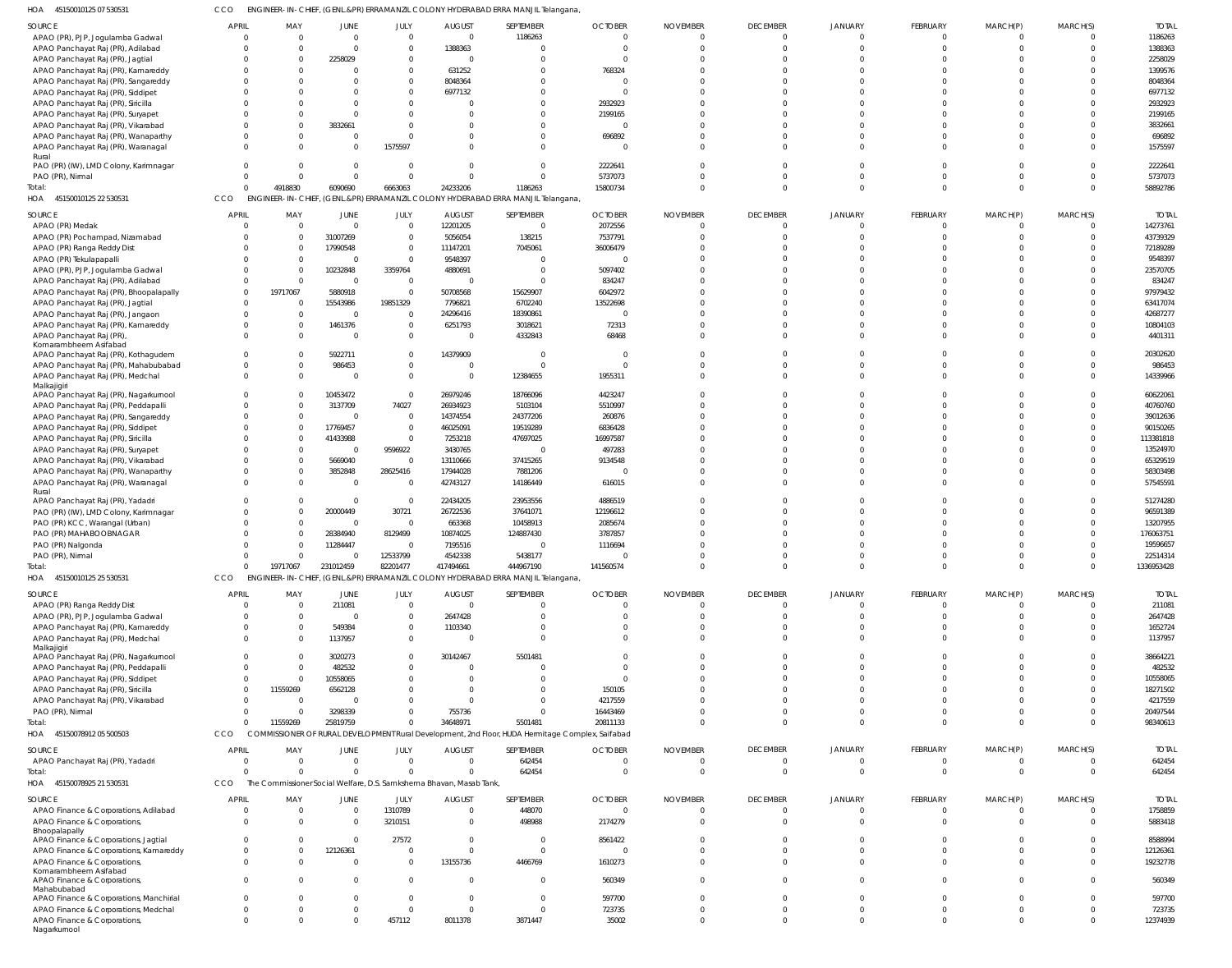45150078925 21 530531 HOA CCO The Commissioner Social Welfare, D.S. Samkshema Bhavan, Masab Tank,

| SOURCE                                                                          | <b>APRIL</b>         | MAY                     | JUNE                 | <b>JULY</b>          | <b>AUGUST</b>                   | SEPTEMBER                                                                                        | <b>OCTOBER</b>                                                                                                       | <b>NOVEMBER</b>                  | <b>DECEMBER</b>      | <b>JANUARY</b> | <b>FEBRUARY</b>                  | MARCH(P)                         | MARCH(S)                     | <b>TOTAL</b>         |
|---------------------------------------------------------------------------------|----------------------|-------------------------|----------------------|----------------------|---------------------------------|--------------------------------------------------------------------------------------------------|----------------------------------------------------------------------------------------------------------------------|----------------------------------|----------------------|----------------|----------------------------------|----------------------------------|------------------------------|----------------------|
| APAO Finance & Corporations, Peddapalli                                         | $\Omega$             | $\overline{0}$          | $\overline{0}$       | 1744144              | $\overline{0}$                  | 72539                                                                                            | $\overline{0}$                                                                                                       | $\Omega$                         | - 0                  |                | $\mathbf 0$                      | $\Omega$                         | $\overline{0}$               | 1816683              |
| APAO Finance & Corporations,                                                    | $\Omega$             | $\Omega$                | $\Omega$             | 456424               | $\overline{0}$                  | 336923                                                                                           | $\Omega$                                                                                                             | $\Omega$                         | $\cap$               |                | $\Omega$                         | $\Omega$                         | $\Omega$                     | 793347               |
| Sangareddy                                                                      |                      |                         |                      |                      |                                 |                                                                                                  |                                                                                                                      |                                  |                      |                |                                  |                                  |                              |                      |
| APAO Finance & Corporations, Siddipet                                           |                      | $\Omega$                | $\overline{0}$       | - 0                  | $\overline{0}$                  | $\Omega$                                                                                         | 1059253                                                                                                              | $\Omega$                         |                      |                |                                  |                                  | $\Omega$                     | 1059253              |
| APAO Finance & Corporations, Siricilla                                          | $\Omega$             | $\Omega$<br>$\Omega$    | 24722052<br>$\Omega$ | 2918109              | 273687                          | 12091189                                                                                         | 1513271                                                                                                              | $\Omega$<br>$\Omega$             |                      |                |                                  |                                  | $\Omega$<br>$\Omega$         | 41518308             |
| APAO Finance & Corporations, Suryapet<br>APAO Finance & Corporations, Vikarabad | $\Omega$             | $\Omega$                | $\Omega$             | 33734819<br>14221939 | 4427283<br>7850672              | 40799324<br>$\Omega$                                                                             | 5405121<br>26056909                                                                                                  |                                  |                      |                |                                  |                                  | $\Omega$                     | 84366547<br>48129520 |
| APAO Finance & Corporations,                                                    |                      | $\Omega$                | $\Omega$             | 1594882              | $\overline{0}$                  | 551867                                                                                           | 114009                                                                                                               | $\Omega$                         |                      |                |                                  |                                  | $\Omega$                     | 2260758              |
| Wanaparthy                                                                      |                      |                         |                      |                      |                                 |                                                                                                  |                                                                                                                      |                                  |                      |                |                                  |                                  |                              |                      |
| APAO Finance & Corporations, Yadadri                                            |                      | $\Omega$                | $\Omega$             |                      | $\Omega$                        | 4591399                                                                                          | - 0                                                                                                                  | $\Omega$                         |                      |                |                                  |                                  | $\Omega$                     | 4591399              |
| APAO, SRSP (FINANCE), WARANGAL RURAL                                            |                      | $\Omega$                |                      |                      | $\Omega$                        | $\Omega$                                                                                         | 5209273                                                                                                              | $\Omega$                         |                      |                |                                  |                                  | $\Omega$                     | 5209273              |
| PAO (PR) KCC, Warangal (Urban)                                                  |                      | $\Omega$                | $\Omega$             |                      | $\Omega$                        | 438439                                                                                           | 438404                                                                                                               | $\Omega$                         |                      |                |                                  |                                  | $\Omega$                     | 876843               |
| PAO, AMRP (FINANCE) NALGONDA                                                    |                      | $\Omega$                | $\Omega$             | 192911               | $\overline{0}$                  | $\Omega$                                                                                         | $\overline{0}$                                                                                                       | $\Omega$                         |                      |                |                                  |                                  | $\Omega$                     | 192911               |
| PAO, FINANCE (W & P) DEPT, KARIMNAGAR                                           |                      | $\Omega$                | $\Omega$             | 90037                | 299556                          | 6572677                                                                                          | 145771                                                                                                               | $\Omega$                         |                      |                |                                  |                                  | $\Omega$                     | 7108041              |
| PAO, FINANCE (W & P) DEPT, KHAMMAM                                              |                      | $\Omega$                | $\Omega$             |                      | $\Omega$                        | 1518917                                                                                          | 88204                                                                                                                | $\Omega$                         |                      |                |                                  |                                  | $\Omega$                     | 1607121              |
| PAO, FINANCE (W & P) DEPT, MEDAK                                                |                      | $\Omega$                | $\Omega$             | 256179               | $\Omega$                        |                                                                                                  | 23449062                                                                                                             |                                  |                      |                |                                  |                                  | $\Omega$                     | 23705241             |
| PAO, FINANCE (W & P) DEPT, NIRMAL                                               |                      | $\Omega$                | $\Omega$             |                      | $\Omega$                        |                                                                                                  | 10008845                                                                                                             | $\Omega$                         |                      |                |                                  |                                  | $\Omega$                     | 10008845             |
| PAO, FINANCE (W & P) DEPT, RANGA<br><b>REDDY</b>                                |                      | $\Omega$                | $\Omega$             | 5122098              | $\Omega$                        | <sup>0</sup>                                                                                     | 16613668                                                                                                             | $\Omega$                         |                      |                | <sup>0</sup>                     |                                  | $\Omega$                     | 21735766             |
| PAO, FINANCE (W & P) DEPT, WARANGAL                                             | $\Omega$             | $\Omega$                | $\overline{0}$       |                      | $\Omega$                        | $\Omega$                                                                                         | 102698                                                                                                               | $\Omega$                         |                      |                |                                  |                                  | $\Omega$                     | 102698               |
| Total:                                                                          | $\Omega$             | $\Omega$                | 36848413             | 65337166             | 34018312                        | 76258548                                                                                         | 104467248                                                                                                            | $\Omega$                         |                      | $\Omega$       | $\Omega$                         | $\Omega$                         | $\Omega$                     | 316929687            |
| HOA 45150079625 21 530531                                                       | CCO                  |                         |                      |                      |                                 | The Accounts Officer, O \o The Commissioner of Tribal Welfare D.S. Samkshema Bhavan, Masab Tank, |                                                                                                                      |                                  |                      |                |                                  |                                  |                              |                      |
|                                                                                 |                      |                         |                      |                      |                                 |                                                                                                  |                                                                                                                      |                                  |                      |                |                                  |                                  |                              |                      |
| SOURCE                                                                          | <b>APRIL</b>         | MAY<br>$\overline{0}$   | JUNE                 | JULY<br>- 0          | <b>AUGUST</b><br>$\overline{0}$ | SEPTEMBER                                                                                        | <b>OCTOBER</b>                                                                                                       | <b>NOVEMBER</b><br>$\Omega$      | <b>DECEMBER</b>      | JANUARY        | <b>FEBRUARY</b>                  | MARCH(P)                         | MARCH(S)                     | <b>TOTAL</b>         |
| APAO Finance & Corporations, Adilabad                                           | $\Omega$<br>$\Omega$ | $\Omega$                | $\circ$<br>$\Omega$  | 62310                | 492420                          | 105974<br>$\Omega$                                                                               | 10293323                                                                                                             | $\Omega$                         | - 0                  |                | $\Omega$<br>$\Omega$             |                                  | $\mathbf 0$<br>$\Omega$      | 10399297<br>25980893 |
| APAO Finance & Corporations,<br>Bhoopalapally                                   |                      |                         |                      |                      |                                 |                                                                                                  | 25426163                                                                                                             |                                  |                      |                |                                  |                                  |                              |                      |
| APAO Finance & Corporations, Kamareddy                                          | $\Omega$             | $\Omega$                | $\Omega$             | - 0                  | 0                               | 164220                                                                                           | $\Omega$                                                                                                             | $\Omega$                         |                      |                | $\Omega$                         |                                  | $\Omega$                     | 164220               |
| APAO Finance & Corporations,                                                    | $\Omega$             | $\Omega$                | $\Omega$             | $\Omega$             | $\Omega$                        | 22715160                                                                                         | $\Omega$                                                                                                             | $\Omega$                         |                      |                | $\Omega$                         |                                  | $\Omega$                     | 22715160             |
| Kothagudem                                                                      |                      |                         |                      |                      |                                 |                                                                                                  |                                                                                                                      |                                  |                      |                |                                  |                                  |                              |                      |
| APAO Finance & Corporations,                                                    | $\Omega$             | $\Omega$                | $\Omega$             | 14400452             | $\overline{0}$                  | $\overline{0}$                                                                                   | $\Omega$                                                                                                             | $\Omega$                         |                      |                | $\Omega$                         | $\Omega$                         | $^{\circ}$                   | 14400452             |
| Mahabubabad<br>APAO Finance & Corporations, Manchirial                          |                      | $\Omega$                | $\Omega$             |                      | $\overline{0}$                  | $\overline{0}$                                                                                   | 4604939                                                                                                              | $\Omega$                         |                      |                | $\Omega$                         |                                  | $^{\circ}$                   | 4604939              |
| APAO Finance & Corporations,                                                    | $\Omega$             | $\Omega$                | $\Omega$             |                      | 2912550                         | 13501523                                                                                         | $\Omega$                                                                                                             | $\Omega$                         |                      |                | $\Omega$                         | $\Omega$                         | $\Omega$                     | 16414073             |
| Nagarkurnool                                                                    |                      |                         |                      |                      |                                 |                                                                                                  |                                                                                                                      |                                  |                      |                |                                  |                                  |                              |                      |
| APAO Finance & Corporations, Peddapalli                                         |                      | $\Omega$                | $\Omega$             | $\Omega$             | $\Omega$                        | 33470                                                                                            | - 0                                                                                                                  | $\Omega$                         |                      |                |                                  |                                  | $\Omega$                     | 33470                |
| APAO Finance & Corporations,                                                    | $\Omega$             | $\Omega$                | $\Omega$             | $\Omega$             | $\Omega$                        | 32947142                                                                                         | 2784688                                                                                                              | $\Omega$                         |                      |                | $\Omega$                         | $\Omega$                         | $\Omega$                     | 35731830             |
| Sangareddy<br>APAO Finance & Corporations, Siricilla                            |                      | $\Omega$                | 91381                | $\Omega$             | $\overline{0}$                  | 92108                                                                                            | - 0                                                                                                                  | $\Omega$                         |                      |                |                                  |                                  | $\Omega$                     | 183489               |
| APAO Finance & Corporations, Vikarabad                                          | $\Omega$             | $\Omega$                | - 0                  | 11186704             | 5484156                         | 3622293                                                                                          | 1824155                                                                                                              | $\Omega$                         |                      |                | $\Omega$                         |                                  | $\Omega$                     | 22117308             |
| APAO Finance & Corporations,                                                    |                      | $\Omega$                | $\Omega$             | 45337                | $\Omega$                        | $\Omega$                                                                                         | 2602229                                                                                                              | $\Omega$                         |                      |                | $\Omega$                         |                                  | $\Omega$                     | 2647566              |
| Wanaparthy                                                                      |                      |                         |                      |                      |                                 |                                                                                                  |                                                                                                                      |                                  |                      |                |                                  |                                  |                              |                      |
| APAO Finance & Corporations, Yadadri                                            | $\Omega$             | $\Omega$                | $\Omega$             | - 0                  | $\overline{0}$                  | 2727645                                                                                          | 1592038                                                                                                              | $\Omega$                         |                      |                |                                  |                                  | $\Omega$                     | 4319683              |
| APAO, SRSP (FINANCE), WARANGAL RURAL                                            |                      | $\Omega$                | $\Omega$             | $\cap$               | $\Omega$                        | $\Omega$                                                                                         | 4230483                                                                                                              | $\Omega$                         |                      |                | $\Omega$                         |                                  | $\Omega$                     | 4230483              |
| PAO, FINANCE (W & P) DEPT, KHAMMAM                                              | $\Omega$             | $\Omega$                | $\mathbf 0$          | 8960483              | $\Omega$                        | $\Omega$                                                                                         | 15547431                                                                                                             | $\Omega$                         |                      |                | <sup>0</sup>                     |                                  | $\Omega$                     | 24507914             |
| PAO, FINANCE (W & P) DEPT                                                       |                      | $\Omega$                | $\Omega$             | $\cap$               | $\Omega$                        | 413394                                                                                           | $\Omega$                                                                                                             | $\Omega$                         |                      |                | $\Omega$                         |                                  | $\Omega$                     | 413394               |
| MAHABOOBNAGAR<br>PAO, FINANCE (W & P) DEPT, MEDAK                               |                      | $\Omega$                | $\Omega$             | - 0                  | $\overline{0}$                  | $\Omega$                                                                                         | 1523685                                                                                                              | $\Omega$                         |                      |                |                                  |                                  | $\Omega$                     | 1523685              |
| PAO, FINANCE (W & P) DEPT, NIZAMABAD                                            |                      | $\Omega$                | $\Omega$             | $\Omega$             | $\mathbf{0}$                    | 1889453                                                                                          | $\Omega$                                                                                                             | $\Omega$                         |                      |                |                                  |                                  | $\Omega$                     | 1889453              |
| PAO, FINANCE (W & P) DEPT, RANGA                                                | $\cap$               | $\Omega$                | $\Omega$             | 7773182              | $\Omega$                        | $\Omega$                                                                                         | 3354198                                                                                                              | $\Omega$                         |                      |                | $\Omega$                         | $\Omega$                         | $\Omega$                     | 11127380             |
| REDDY                                                                           |                      |                         |                      |                      |                                 |                                                                                                  |                                                                                                                      |                                  |                      |                |                                  |                                  |                              |                      |
| Total:                                                                          | $\Omega$             | $\Omega$                | 91381                | 42428468             | 8889126                         | 78212382                                                                                         | 73783332                                                                                                             | $\Omega$                         |                      |                | $\Omega$                         | $\Omega$                         | $\Omega$                     | 203404689            |
| HOA<br>470001101 26 290291                                                      | CCO                  |                         |                      |                      |                                 |                                                                                                  | THE ADMINISTRATOR-CUM-CHIEF ENGINEER, SRSP, Stage I Sriramsagar Project, Stage-I, Jalasoudha Building, Errum Manzil, |                                  |                      |                |                                  |                                  |                              |                      |
| SOURCE                                                                          | <b>APRIL</b>         | MAY                     | JUNE                 | JULY                 | <b>AUGUST</b>                   | SEPTEMBER                                                                                        | <b>OCTOBER</b>                                                                                                       | <b>NOVEMBER</b>                  | <b>DECEMBER</b>      | <b>JANUARY</b> | FEBRUARY                         | MARCH(P)                         | MARCH(S)                     | <b>TOTAL</b>         |
| APAO, SRSP SSP, KARIMNAGAR                                                      | 738150               | 664524                  | 632047               | 733500               | 717645                          | 662055                                                                                           | 648832                                                                                                               | $\overline{0}$                   | $\Omega$             |                | $\overline{0}$                   |                                  | 0                            | 4796753              |
| APAO, SRSP, NIZAMABAD                                                           | 983119               | 895368                  | 963452               | 1158220              | 1166797                         | 840400                                                                                           | 984982                                                                                                               | $\overline{0}$                   | $\Omega$             | $\Omega$       | $\mathbf 0$                      | $\Omega$                         | $\mathbf 0$                  | 6992338              |
| Total:                                                                          | 1721269              | 1559892                 | 1595499              | 1891720              | 1884442                         | 1502455                                                                                          | 1633814                                                                                                              | $\overline{0}$                   | $\cap$               | $\Omega$       | $\overline{0}$                   | $\overline{0}$                   | $\mathbf 0$                  | 11789091             |
| HOA 470001101 26 290292                                                         | CCO                  |                         |                      |                      |                                 |                                                                                                  | THE ADMINISTRATOR-CUM-CHIEF ENGINEER, SRSP, Stage I Sriramsagar Project, Stage-I, Jalasoudha Building, Errum Manzil, |                                  |                      |                |                                  |                                  |                              |                      |
|                                                                                 |                      |                         |                      |                      |                                 |                                                                                                  |                                                                                                                      |                                  |                      |                |                                  |                                  |                              |                      |
| SOURCE                                                                          | <b>APRIL</b>         | MAY                     | JUNE                 | JULY                 | <b>AUGUST</b>                   | SEPTEMBER                                                                                        | <b>OCTOBER</b>                                                                                                       | <b>NOVEMBER</b>                  | <b>DECEMBER</b>      | <b>JANUARY</b> | <b>FEBRUARY</b>                  | MARCH(P)                         | MARCH(S)                     | <b>TOTAL</b>         |
| APAO, SRSP SSP, KARIMNAGAR<br>Total:                                            | 8460<br>8460         | 9400<br>9400            | 8900<br>8900         | 8900<br>8900         | 7200<br>7200                    | 7200<br>7200                                                                                     | 7640<br>7640                                                                                                         | $\overline{0}$<br>$\overline{0}$ | $\Omega$<br>$\Omega$ | $\Omega$       | $\overline{0}$<br>$\overline{0}$ | $\overline{0}$<br>$\overline{0}$ | $\mathbf{0}$<br>$\mathbf{0}$ | 57700<br>57700       |
| HOA 470001101 26 290293                                                         | CCO                  |                         |                      |                      |                                 |                                                                                                  | THE ADMINISTRATOR-CUM-CHIEF ENGINEER, SRSP, Stage I Sriramsagar Project, Stage-I, Jalasoudha Building, Errum Manzil, |                                  |                      |                |                                  |                                  |                              |                      |
|                                                                                 |                      |                         |                      |                      |                                 |                                                                                                  |                                                                                                                      |                                  |                      |                |                                  |                                  |                              |                      |
| SOURCE                                                                          | APRIL                | MAY                     | JUNE                 | JULY                 | <b>AUGUST</b>                   | SEPTEMBER                                                                                        | <b>OCTOBER</b>                                                                                                       | <b>NOVEMBER</b>                  | <b>DECEMBER</b>      | <b>JANUARY</b> | FEBRUARY                         | MARCH(P)                         | MARCH(S)                     | <b>TOTAL</b>         |
| APAO, SRSP SSP, KARIMNAGAR                                                      | 229834               | 255775                  | 241126               | 243013               | 203377                          | 201838                                                                                           | 213130                                                                                                               | $^{\circ}$                       |                      |                | $\overline{0}$                   |                                  | 0                            | 1588093              |
| APAO, SRSP, NIZAMABAD                                                           | 325995               | 337231                  | 375264               | 384109               | 425943                          | 278696                                                                                           | 326673                                                                                                               | $\overline{0}$                   | $\Omega$             | $\Omega$       | $\mathbf 0$                      | $\Omega$                         | $\mathbf{0}$                 | 2453911              |
| Total:                                                                          | 555829               | 593006                  | 616390               | 627122               | 629320                          | 480534                                                                                           | 539803                                                                                                               | $\Omega$                         | $\cap$               | $\Omega$       | $\Omega$                         | $\overline{0}$                   | $\Omega$                     | 4042004              |
| HOA 470001101 26 290294                                                         | CCO                  |                         |                      |                      |                                 |                                                                                                  | THE ADMINISTRATOR-CUM-CHIEF ENGINEER, SRSP, Stage I Sriramsagar Project, Stage-I, Jalasoudha Building, Errum Manzil, |                                  |                      |                |                                  |                                  |                              |                      |
| SOURCE                                                                          | <b>APRIL</b>         | MAY                     | JUNE                 | JULY                 | <b>AUGUST</b>                   | SEPTEMBER                                                                                        | <b>OCTOBER</b>                                                                                                       | <b>NOVEMBER</b>                  | <b>DECEMBER</b>      | <b>JANUARY</b> | FEBRUARY                         | MARCH(P)                         | MARCH(S)                     | <b>TOTAL</b>         |
| APAO, SRSP SSP, KARIMNAGAR                                                      | 121754               | 135526                  | 126790               | 127678               | 112316                          | 111398                                                                                           | 116434                                                                                                               | $\Omega$                         |                      |                | $\Omega$                         |                                  | $\Omega$                     | 851896               |
| APAO, SRSP, NIZAMABAD                                                           | 34433                | 44831                   | 48381                | 41557                | 49035                           | 41557                                                                                            | 41557                                                                                                                | $\overline{0}$                   |                      |                | $\Omega$                         | $\overline{0}$                   | $\mathbf{0}$                 | 301351               |
| Total:                                                                          | 156187               | 180357                  | 175171               | 169235               | 161351                          | 152955                                                                                           | 157991                                                                                                               | $\Omega$                         |                      |                | $\Omega$                         | $\Omega$                         | $\Omega$                     | 1153247              |
| HOA 470001101 26 290295                                                         | CCO                  |                         |                      |                      |                                 |                                                                                                  | THE ADMINISTRATOR-CUM-CHIEF ENGINEER, SRSP, Stage I Sriramsagar Project, Stage-I, Jalasoudha Building, Errum Manzil, |                                  |                      |                |                                  |                                  |                              |                      |
| SOURCE                                                                          | <b>APRIL</b>         | MAY                     | JUNE                 | JULY                 | <b>AUGUST</b>                   | SEPTEMBER                                                                                        | <b>OCTOBER</b>                                                                                                       | <b>NOVEMBER</b>                  | <b>DECEMBER</b>      | JANUARY        | <b>FEBRUARY</b>                  | MARCH(P)                         | MARCH(S)                     | <b>TOTAL</b>         |
| APAO, SRSP SSP, KARIMNAGAR                                                      | $\overline{0}$       | $\overline{0}$          | $\overline{0}$       | $\Omega$             | 103466                          | $\overline{0}$                                                                                   | $\overline{0}$                                                                                                       | $\overline{0}$                   | $\Omega$             | $\mathbf{0}$   | $\overline{0}$                   | $\overline{0}$                   | $\overline{0}$               | 103466               |
| Total:                                                                          | $\Omega$             | $\overline{0}$          | $\mathbf 0$          | $\cap$               | 103466                          | $\Omega$                                                                                         | $\Omega$                                                                                                             | $\overline{0}$                   | $\Omega$             | $\Omega$       | $\mathbf{0}$                     | $\overline{0}$                   | $\overline{0}$               | 103466               |
| HOA 470001101 26 290296                                                         | CCO                  |                         |                      |                      |                                 |                                                                                                  | THE ADMINISTRATOR-CUM-CHIEF ENGINEER, SRSP, Stage I Sriramsagar Project, Stage-I, Jalasoudha Building, Errum Manzil, |                                  |                      |                |                                  |                                  |                              |                      |
|                                                                                 |                      |                         |                      |                      |                                 |                                                                                                  |                                                                                                                      |                                  |                      |                |                                  |                                  |                              |                      |
| SOURCE                                                                          | <b>APRIL</b>         | MAY                     | JUNE                 | JULY                 | <b>AUGUST</b>                   | SEPTEMBER                                                                                        | <b>OCTOBER</b>                                                                                                       | <b>NOVEMBER</b>                  | <b>DECEMBER</b>      | <b>JANUARY</b> | <b>FEBRUARY</b>                  | MARCH(P)                         | MARCH(S)                     | <b>TOTAL</b>         |
| APAO, SRSP SSP, KARIMNAGAR                                                      | $\overline{0}$       | $\overline{\mathbf{0}}$ | $\overline{0}$       | $\Omega$             | 427464                          | 33532                                                                                            | -0                                                                                                                   | $\overline{0}$                   | $\Omega$             |                | 0                                | $\Omega$                         | $\mathbf{0}$                 | 460996               |
| APAO, SRSP, NIZAMABAD                                                           | $\overline{0}$       | $\overline{0}$          | $\mathbf{0}$         | $\overline{0}$       | 629472                          | $\overline{0}$                                                                                   | $\overline{0}$                                                                                                       | $\overline{0}$                   | $\Omega$             | $\mathbf 0$    | $\overline{0}$                   | $\overline{0}$                   | $\mathbf 0$                  | 629472               |
| Total:                                                                          | $\Omega$             | $\Omega$                | $\Omega$             | $\Omega$             | 1056936                         | 33532                                                                                            | $\Omega$                                                                                                             | $\Omega$                         | $\Omega$             | $\Omega$       | $\Omega$                         | $\Omega$                         | $\Omega$                     | 1090468              |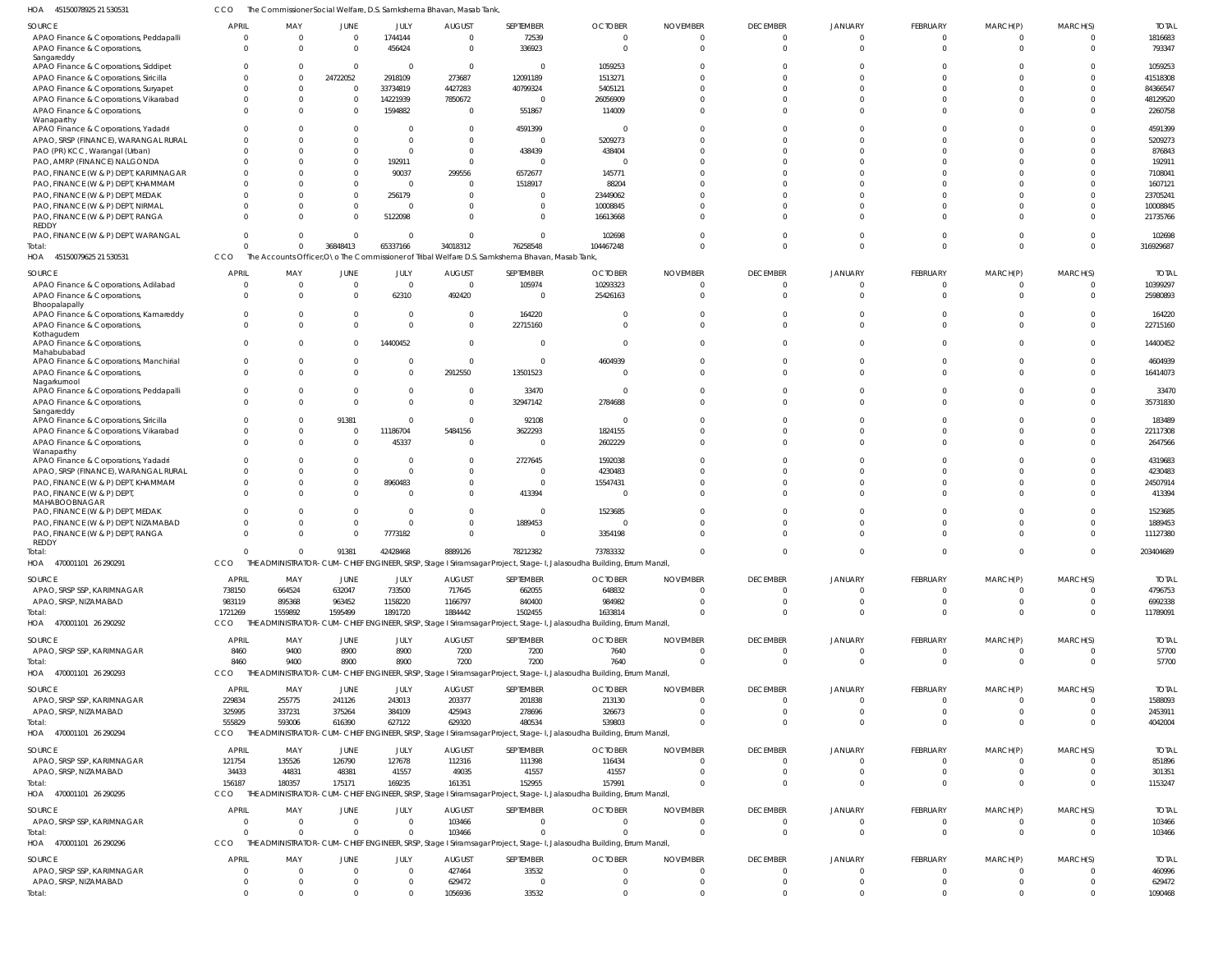470001101 27 290291 HOA 470001101 27 290292 HOA 470001101 27 290293 HOA 470001101 27 290294 HOA 470001101 27 290295 HOA 470001101 27 290296 HOA 47000110125 26 530531 HOA 47000110125 26 530532 HOA 47000110125 27 530531 HOA 47000110125 27 530532 47000110725 27 530531 HOA 47000110725 27 530532 HOA 47000110825 26 530531 HOA HOA THE ADMINISTRATOR-CUM-CHIEF ENGINEER, SRSP, Stage I Sriramsagar Project, Stage-I, Jalasoudha Building, Errum Manzil, THE ADMINISTRATOR-CUM-CHIEF ENGINEER, SRSP, Stage I Sriramsagar Project, Stage-I, Jalasoudha Building, Errum Manzil, THE ADMINISTRATOR-CUM-CHIEF ENGINEER, SRSP, Stage I Sriramsagar Project, Stage-I, Jalasoudha Building, Errum Manzil, THE ADMINISTRATOR-CUM-CHIEF ENGINEER, SRSP, Stage I Sriramsagar Project, Stage-I, Jalasoudha Building, Errum Manzil, THE ADMINISTRATOR-CUM-CHIEF ENGINEER, SRSP, Stage I Sriramsagar Project, Stage-I, Jalasoudha Building, Errum Manzil, THE ADMINISTRATOR-CUM-CHIEF ENGINEER, SRSP, Stage I Sriramsagar Project, Stage-I, Jalasoudha Building, Errum Manzil, THE ADMINISTRATOR-CUM-CHIEF ENGINEER, SRSP, Stage I Sriramsagar Project, Stage-I, Jalasoudha Building, Errum Manzil, THE ADMINISTRATOR-CUM-CHIEF ENGINEER, SRSP, Stage I Sriramsagar Project, Stage-I, Jalasoudha Building, Errum Manzil, THE ADMINISTRATOR-CUM-CHIEF ENGINEER, SRSP, Stage I Sriramsagar Project, Stage-I, Jalasoudha Building, Errum Manzil, THE ADMINISTRATOR-CUM-CHIEF ENGINEER, SRSP, Stage I Sriramsagar Project, Stage-I, Jalasoudha Building, Errum Manzil, COMMISSIONER, PLANNING AND DEVELOPMENTof GODAVARI BASIN Vth Floor, Godavari Basin, Jalasoudha Building COMMISSIONER, PLANNING AND DEVELOPMENTof GODAVARI BASIN Vth Floor, Godavari Basin, Jalasoudha Building Chief Engineer (Projects), Mahaboobnagar Vth Floor,Jalasoudha Building, Errum Manzil, CCO CCO CCO CCO CCO **CCO CCO CCO CCO CCO** CCO CCO. **CCO** 6300132 49544 2088483 1051975 0 0  $\Omega$  $\Omega$  $\Omega$  $\Omega$ 0  $\Omega$ 5883635 56449 2359285 1191763 0 0  $\Omega$  $\Omega$ 173154779 0 54644626  $\Omega$ 97354530 5860622 57117 2358890 1197589 0 0 0  $\Omega$ 353104694 0 1053073  $\Omega$ 7242421 60612 2573078 1311477 0  $\Omega$  $\Omega$  $\Omega$ 200984511  $\Omega$ 205629330  $\Omega$ 6456250 54264 2134885 1097869 226722 2791859 0 0 65174030 0 0  $\Omega$ 0 6590433 58225 2247751 1163917 8413 1884707  $\Omega$  $\Omega$ 172908898  $\Omega$ 21911480  $\sqrt{2}$ 7178036 58134 2289230 1177038 0 30304 5995155 390127 96264546 3012 31643041 775790 0  $\Omega$ 0 0 0 0  $\Omega$  $\Omega$  $\Omega$  $\Omega$ 0  $\Omega$  $\bigcap$  $\Omega$  $\Omega$  $\Omega$ 0 0  $\Omega$  $\Omega$  $\Omega$ 0 0  $\Omega$  $\Omega$  $\Omega$  $\Omega$  $\Omega$  $\mathfrak{c}$ 0 0 0  $\Omega$ 0 0  $\Omega$ 0  $\Omega$  $\Omega$  $\Omega$ 0 0 0  $\Omega$  $\Omega$  $\Omega$ 0  $\Omega$  $\Omega$  $\Omega$  $\Omega$  $\Omega$ 0 0 0 0  $\Omega$ 0 0  $\Omega$  $\bigcap$  $\Omega$ 0  $\Omega$ 0 0  $\Omega$  $\Omega$  $\Omega$  $\Omega$ 0  $\Omega$ 45511529 394345 16051602 8191628 235135 4706870 5995155 390127 1061591458 3012 314881550 775790 97354530 APAO Projects, Jagtial APAO Projects, Peddapalli APAO, SRSP SSP, KARIMNAGAR APAO, SRSP, NIZAMABAD PAO (W&P), Waranagal (Urban) APAO Projects, Jagtial APAO Projects, Peddapalli APAO, SRSP SSP, KARIMNAGAR PAO (W&P), Waranagal (Urban) APAO Projects, Jagtial APAO Projects, Peddapalli APAO, SRSP SSP, KARIMNAGAR APAO, SRSP, NIZAMABAD PAO (W&P), Waranagal (Urban) APAO Projects, Jagtial APAO Projects, Peddapalli APAO, SRSP SSP, KARIMNAGAR APAO, SRSP, NIZAMABAD PAO (W&P), Waranagal (Urban) APAO Projects, Peddapalli PAO (W&P), Waranagal (Urban) APAO Projects, Jagtial APAO Projects, Peddapalli APAO, SRSP SSP, KARIMNAGAR APAO, SRSP, NIZAMABAD PAO (W&P), Waranagal (Urban) APAO, SRSP, NIZAMABAD PAO, SRSP, SSP, NIRMAL APAO Projects, Jagtial APAO Projects, Mahabubabad APAO Projects, Peddapalli APAO, SRSP SSP, KARIMNAGAR APAO, SRSP, NIZAMABAD PAO (W&P), Waranagal (Urban) PAO, SRSP, SSP, NIRMAL APAO, SRSP, NIZAMABAD PAO IRRIGATION NIZAMABAD PAO IRRIGATION NIZAMABAD PAO, PJP, Jogulamba Gadwal SOURCE SOURCE **SOURCE SOURCE** SOURCE SOURCE SOURCE SOURCE SOURCE SOURCE SOURCE SOURCE SOURCE 1833468 1798044 1866936 300286 501398 8700 20912 14209 5723 607992 596206 618461 99602 166222 319266 323269 273684 37623 98133 0  $\Omega$  $\mathfrak{c}$  $\Omega$  $\Omega$ 0  $\Omega$ 0 0  $\Omega$ 0 0 0  $\Omega$  $\Omega$ 0 0 0 0 0 APRIL APRIL **APRIL APRIL** APRIL **APRIL APRIL** APRIL APRIL APRIL APRIL APRIL APRIL 1702687 1704134 1739419 250703 486692 9400 24724 16194 6131 662268 680800 740366 97537 178314 347356 369409 327848 41805 105345 0  $\Omega$ 0  $\Omega$  $\Omega$ 0  $\Omega$ 0 0 32536295 11179072 0 129439412  $\Omega$  $\Omega$ 0 0 54644626 0 97354530 MAY MAY MAY MAY MAY MAY MAY MAY MAY MAY MAY MAY MAY 1744113 1704483 1715440 250703 445883 9700 24287 15478 7652 684200 663307 682020 97537 231826 358806 359234 301536 41805 136208 0  $\Omega$  $\overline{0}$  $\Omega$  $\Omega$ 0  $\Omega$ 0 0 7705057 189819102 99851908 796745 54931882  $\Omega$ 0 0 1053073 0 0 JUNE JUNE JUNE JUNE JUNE JUNE **JUNE** JUNE JUNE JUNE JUNE JUNE JUNE 2093805 2061900 2088096 294040 704580 10200 24724 18038 7650 694368 683748 863861 97537 233564 367039 370726 394713 41805 137194 0  $\Omega$ 0  $\Omega$  $\bigcap$ 0  $\Omega$ 0 0 22895796 0  $\Omega$ 71277318  $\Omega$ 59439344 47372053 0 205629330 0 0 JULY JULY JULY JULY JULY JULY JULY JULY JULY JULY JULY JULY JULY 1641225 1918423 2009487 209270 677845 8600 23424 14590 7650 544299 636190 660288 69411 224697 290244 345259 301637 27740 132989 65986 160736 0 702992 1431230 155619 502018 0 0 5950766 0 0 59223264  $\Omega$  $\Omega$ 0 0 0 0 0 AUGUST AUGUST AUGUST AUGUST AUGUST **AUGUST AUGUST** AUGUST AUGUST AUGUST AUGUST AUGUST AUGUST 1714704 1875850 2146801 209270 643808 9831 23598 17646 7150 585397 657934 721600 69411 213409 314860 357141 338190 27740 125986 8413  $\Omega$ 1183006 669935 31766 0  $\bigcap$ 0  $\Omega$  $\Omega$ 23889872  $\Omega$ 110067010 38952016  $\Omega$ 0 0 21911480 0  $\Omega$ SEPTEMBER SEPTEMBER SEPTEMBER SEPTEMBER SEPTEMBER SEPTEMBER SEPTEMBER SEPTEMBER SEPTEMBER SEPTEMBER SEPTEMBER SEPTEMBER SEPTEMBER 1794625 2100994 2411861 210300 660256 8580 23759 15073 10722 546339 639467 667590 69757 366077 290004 347360 299742 27863 212069 0  $\Omega$ 0 0 30304 0  $\bigcap$ 5995155 390127 841491 0 316690 36041265 521200  $\Omega$ 58543900 3012 31643041 775790  $\Omega$ **OCTOBER** OCTOBER **OCTOBER OCTOBER OCTOBER** OCTOBER **OCTOBER OCTOBER** OCTOBER OCTOBER **OCTOBER OCTOBER** OCTOBER 0 0  $\Omega$ 0 0 0 0  $\Omega$ 0  $\Omega$  $\Omega$ 0  $\Omega$ 0 0  $\Omega$ 0  $\Omega$ 0 0  $\Omega$ 0  $\Omega$  $\Omega$ 0  $\Omega$ 0  $\Omega$  $\bigcap$ 0 0 0 0  $\Omega$ 0  $\Omega$  $\Omega$ 0  $\Omega$ NOVEMBER NOVEMBER NOVEMBER NOVEMBER NOVEMBER NOVEMBER NOVEMBER NOVEMBER NOVEMBER NOVEMBER NOVEMBER NOVEMBER NOVEMBER  $\Omega$ 0  $\Omega$ 0  $\Omega$  $\Omega$ 0  $\Omega$ 0  $\Omega$  $\Omega$ 0  $\Omega$ 0  $\Omega$  $\Omega$ 0  $\Omega$ 0 0  $\bigcap$ 0  $\Omega$  $\bigcap$ 0  $\Omega$ 0 0  $\Omega$ 0  $\Omega$ 0  $\Omega$  $\Omega$ 0  $\Omega$  $\bigcap$ 0 0 DECEMBER DECEMBER DECEMBER DECEMBER **DECEMBER DECEMBER DECEMBER** DECEMBER DECEMBER DECEMBER DECEMBER DECEMBER DECEMBER 0 0  $\Omega$ 0  $\Omega$  $\Omega$ 0  $\Omega$ 0  $\Omega$  $\Omega$ 0  $\Omega$ 0  $\Omega$  $\Omega$ 0 0  $\mathfrak{g}$ 0  $\Omega$  $\mathfrak{c}$ 0  $\Omega$ 0  $\Omega$ 0  $\Omega$  $\Omega$ 0  $\Omega$  $\sqrt{2}$  $\Omega$  $\Omega$ 0 0  $\Omega$ 0 0 JANUARY JANUARY JANUARY JANUARY JANUARY JANUARY JANUARY JANUARY JANUARY JANUARY JANUARY JANUARY JANUARY  $\Omega$ 0  $\bigcap$ 0 0  $\Omega$ 0  $\sqrt{2}$ 0 0 0 0 0 0  $\Omega$  $\Omega$ 0  $\Omega$ 0 0 0 0  $\Omega$  $\bigcap$ 0  $\sqrt{2}$ 0  $\Omega$  $\sqrt{2}$ 0 0 0 0  $\sqrt{2}$ 0  $\Omega$ 0 0  $\Omega$ FEBRUARY FEBRUARY FEBRUARY FEBRUARY FEBRUARY FEBRUARY FEBRUARY FEBRUARY FEBRUARY FEBRUARY FEBRUARY FEBRUARY FEBRUARY  $\Omega$ 0  $\Omega$ 0  $\Omega$  $\Omega$ 0  $\Omega$ 0  $\Omega$  $\Omega$ 0  $\Omega$ 0  $\Omega$  $\Omega$ 0 0 0 0  $\Omega$ 0 0  $\Omega$ 0  $\Omega$ 0  $\Omega$  $\Omega$ 0  $\Omega$  $\Omega$  $\Omega$  $\Omega$ 0  $\Omega$  $\Omega$ 0 0 MARCH(P) MARCH(P) MARCH(P) MARCH(P) MARCH(P) MARCH(P) MARCH(P) MARCH(P) MARCH(P) MARCH(P) MARCH(P) MARCH(P) MARCH(P)  $\Omega$ 0  $\Omega$ 0  $\Omega$  $\Omega$ 0  $\Omega$ 0  $\Omega$  $\Omega$ 0  $\Omega$ 0  $\Omega$  $\Omega$ 0  $\Omega$ 0 0  $\bigcap$ 0  $\Omega$  $\bigcap$ 0  $\Omega$ 0 0  $\Omega$ 0  $\Omega$ 0  $\Omega$  $\Omega$ 0  $\Omega$  $\bigcap$ 0  $\Omega$ MARCH(S) MARCH(S) MARCH(S) MARCH(S) MARCH(S) MARCH(S) MARCH(S) MARCH(S) MARCH(S) MARCH(S) MARCH(S) MARCH(S) MARCH(S) 12524627 13163828 13978040 1724572 4120462 65011 165428 111228 52678 4324863 4557652 4954186 600792 1614109 2287575 2472398 2237350 246381 947924 74399 160736 1183006 1372927 1493300 155619 502018 5995155 390127 69929405 224888046 100168598 406845014 94405098 59439344 105915953 3012 314881550 775790 97354530 TOTAL TOTAL TOTAL TOTAL TOTAL TOTAL TOTAL TOTAL TOTAL TOTAL TOTAL TOTAL TOTAL Total: Total: Total: Total: Total: **Total** Total: Total: Total: Total: Total: Total:

0

Total:

0

 $\Omega$ 

0

0

0

0

0

0

0

0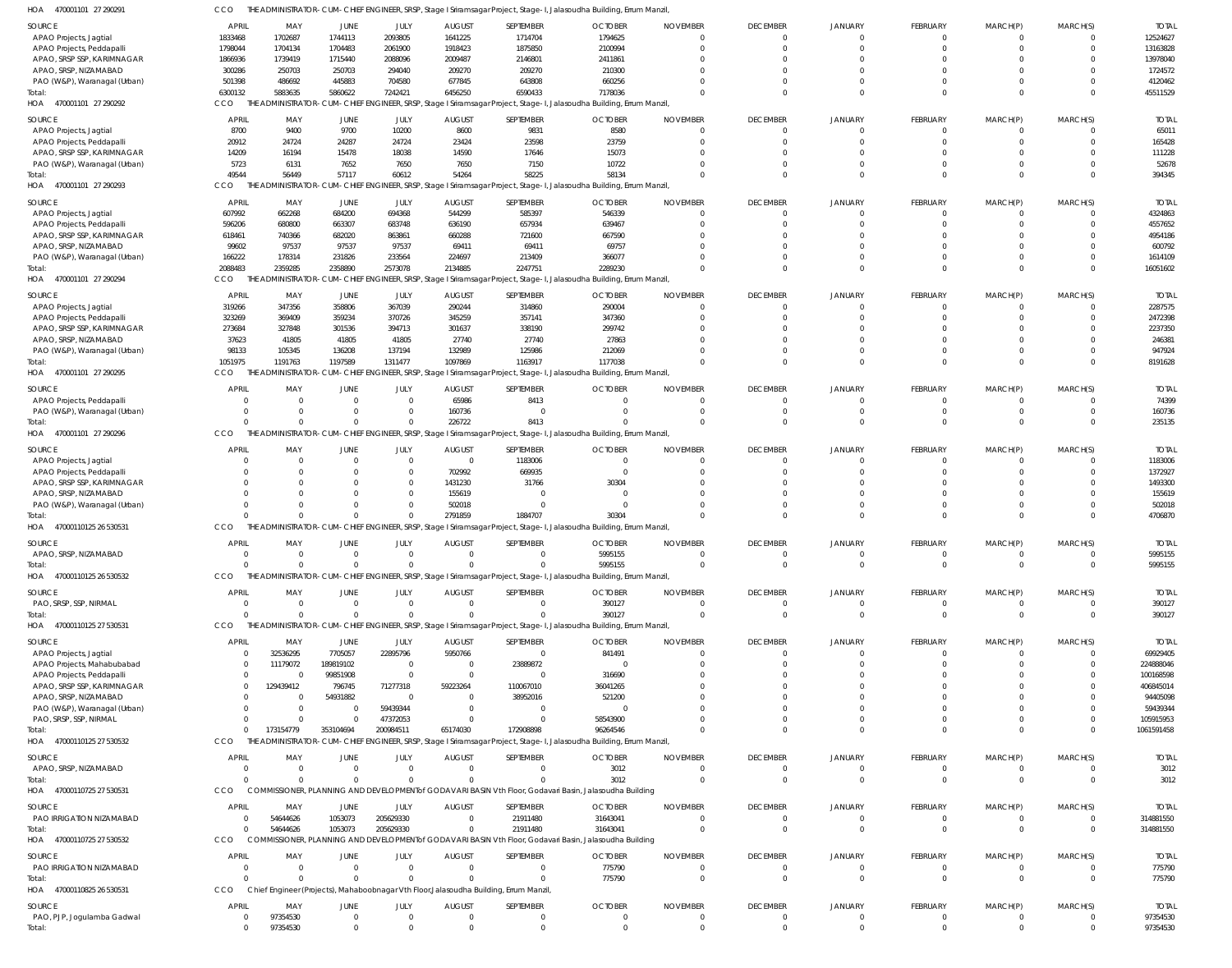| HOA 47000110825 27 530531              | CCO           |                                  |                                 |                            |                                                                             | Chief Engineer (Projects), Mahaboobnagar Vth Floor, Jalasoudha Building, Errum Manzil                      |                                                                                                                   |                      |                                   |                                  |                             |                      |                         |                         |
|----------------------------------------|---------------|----------------------------------|---------------------------------|----------------------------|-----------------------------------------------------------------------------|------------------------------------------------------------------------------------------------------------|-------------------------------------------------------------------------------------------------------------------|----------------------|-----------------------------------|----------------------------------|-----------------------------|----------------------|-------------------------|-------------------------|
| SOURCE                                 | <b>APRIL</b>  | MAY                              | JUNE                            | JULY                       | <b>AUGUST</b>                                                               | SEPTEMBER                                                                                                  | <b>OCTOBER</b>                                                                                                    | <b>NOVEMBER</b>      | <b>DECEMBER</b>                   | <b>JANUARY</b>                   | FEBRUARY                    | MARCH(P)             | MARCH(S)                | <b>TOTAL</b>            |
| PAO, PJP, Jogulamba Gadwal             | - 0           | $\Omega$                         | $\Omega$                        | $\Omega$                   | $\Omega$                                                                    | $\Omega$                                                                                                   | 179400                                                                                                            | $\mathbf 0$          | $\mathbf 0$                       | $\overline{0}$                   | $\Omega$                    |                      | $\Omega$                | 179400                  |
| Total:<br>HOA 47000111725 26 530532    | CCO           | $\Omega$                         | $\Omega$                        | $\Omega$                   | $\Omega$                                                                    | $\Omega$                                                                                                   | 179400<br>COMMISSIONER, PLANNING AND DEVELOPMENT of GODAVARI BASIN Vth Floor, Godavari Basin, Jalasoudha Building | $\Omega$             | $\overline{0}$                    | $\Omega$                         | $\Omega$                    | $\Omega$             | $\mathbf 0$             | 179400                  |
| SOURCE                                 | <b>APRIL</b>  | MAY                              | <b>JUNE</b>                     | JULY                       | <b>AUGUST</b>                                                               | SEPTEMBER                                                                                                  | <b>OCTOBER</b>                                                                                                    | <b>NOVEMBER</b>      | <b>DECEMBER</b>                   | <b>JANUARY</b>                   | FEBRUARY                    | MARCH(P)             | MARCH(S)                | <b>TOTAL</b>            |
| APAO Irrigation, Sangareddy            | - 0           | $\Omega$                         | $\overline{0}$                  | $\overline{0}$             | $\mathbf{0}$                                                                | $\Omega$                                                                                                   | 272935                                                                                                            | $\overline{0}$       | $\overline{0}$                    | $\overline{0}$                   | $\Omega$                    | $\Omega$             | $\Omega$                | 272935                  |
| Total:                                 |               | $\Omega$                         | $\Omega$                        | $\mathbf 0$                | $\Omega$                                                                    | $\Omega$                                                                                                   | 272935                                                                                                            | $\Omega$             | $\Omega$                          | $\Omega$                         | $\Omega$                    | $\Omega$             | $\Omega$                | 272935                  |
| HOA 47000111725 27 530532              | CCO           |                                  |                                 |                            |                                                                             |                                                                                                            | COMMISSIONER, PLANNING AND DEVELOPMENT of GODAVARI BASIN Vth Floor, Godavari Basin, Jalasoudha Building           |                      |                                   |                                  |                             |                      |                         |                         |
| SOURCE                                 | APRIL         | MAY                              | JUNE                            | JULY                       | <b>AUGUST</b>                                                               | SEPTEMBER                                                                                                  | <b>OCTOBER</b>                                                                                                    | <b>NOVEMBER</b>      | <b>DECEMBER</b>                   | <b>JANUARY</b>                   | FEBRUARY                    | MARCH(P)             | MARCH(S)                | <b>TOTAI</b>            |
| APAO Irrigation, Sangareddy            | - 0           | $\Omega$                         | $\mathbf 0$<br>$\Omega$         | $\mathbf 0$<br>$\Omega$    | $\Omega$<br>$\Omega$                                                        | $\Omega$<br>$\Omega$                                                                                       | 1362877                                                                                                           | $\Omega$             | $\overline{0}$<br>$\Omega$        | $\overline{0}$<br>$\Omega$       | $\Omega$<br>$\Omega$        | $\Omega$<br>$\Omega$ | $\Omega$<br>$\Omega$    | 1362877                 |
| Total:<br>HOA 470001122 26 290291      | CCO           | $\Omega$                         |                                 |                            |                                                                             | Chief Engineer (Projects), Mahaboobnagar Vth Floor, Jalasoudha Building, Errum Manzil                      | 1362877                                                                                                           | $\Omega$             |                                   |                                  |                             |                      |                         | 1362877                 |
| SOURCE                                 | APRIL         | MAY                              |                                 | JULY                       |                                                                             | SEPTEMBER                                                                                                  | <b>OCTOBER</b>                                                                                                    | <b>NOVEMBER</b>      | <b>DECEMBER</b>                   | <b>JANUARY</b>                   | FEBRUARY                    | MARCH(P)             | MARCH(S)                | <b>TOTAL</b>            |
| PAO, PJP, Jogulamba Gadwal             | 4014485       | 3924129                          | JUNE<br>4227986                 | 5689850                    | <b>AUGUST</b><br>5925084                                                    | 6307564                                                                                                    | 6845291                                                                                                           | $\overline{0}$       | $\overline{0}$                    | $\Omega$                         | $\Omega$                    | $\Omega$             | $\mathbf 0$             | 36934389                |
| Total:                                 | 4014485       | 3924129                          | 4227986                         | 5689850                    | 5925084                                                                     | 6307564                                                                                                    | 6845291                                                                                                           | $\mathbf 0$          | $\overline{0}$                    | $\Omega$                         | $\Omega$                    | $\Omega$             | $\Omega$                | 36934389                |
| HOA 470001122 26 290292                | CCO           |                                  |                                 |                            |                                                                             | Chief Engineer (Projects), Mahaboobnagar Vth Floor, Jalasoudha Building, Errum Manzil                      |                                                                                                                   |                      |                                   |                                  |                             |                      |                         |                         |
| SOURCE                                 | <b>APRIL</b>  | MAY                              | JUNE                            | JULY                       | <b>AUGUST</b>                                                               | SEPTEMBER                                                                                                  | <b>OCTOBER</b>                                                                                                    | <b>NOVEMBER</b>      | <b>DECEMBER</b>                   | <b>JANUARY</b>                   | <b>FEBRUARY</b>             | MARCH(P)             | MARCH(S)                | <b>TOTAL</b>            |
| PAO, PJP, Jogulamba Gadwal             | 5543<br>5543  | 5963                             | 7226                            | 7225                       | 9751<br>9751                                                                | 9270<br>9270                                                                                               | 5645                                                                                                              | $\Omega$<br>$\Omega$ | 0<br>$\overline{0}$               | $\Omega$<br>$\Omega$             | $\Omega$<br>$\Omega$        | $\Omega$             | $\Omega$<br>$\mathbf 0$ | 50623<br>50623          |
| Total:<br>HOA 470001122 26 290293      | CCO           | 5963                             | 7226                            | 7225                       |                                                                             | Chief Engineer (Projects), Mahaboobnagar Vth Floor, Jalasoudha Building, Errum Manzil,                     | 5645                                                                                                              |                      |                                   |                                  |                             |                      |                         |                         |
| SOURCE                                 | APRIL         | MAY                              | JUNE                            | JULY                       | <b>AUGUST</b>                                                               | SEPTEMBER                                                                                                  | <b>OCTOBER</b>                                                                                                    | <b>NOVEMBER</b>      | <b>DECEMBER</b>                   | <b>JANUARY</b>                   | FEBRUARY                    | MARCH(P)             | MARCH(S)                | <b>TOTAL</b>            |
| PAO, PJP, Jogulamba Gadwal             | 1302984       | 1420767                          | 1911760                         | 1867817                    | 2797962                                                                     | 1935389                                                                                                    | 1910504                                                                                                           | 0                    | $\overline{0}$                    | $\circ$                          | $\mathbf 0$                 | 0                    | 0                       | 13147183                |
| Total:                                 | 1302984       | 1420767                          | 1911760                         | 1867817                    | 2797962                                                                     | 1935389                                                                                                    | 1910504                                                                                                           | $\Omega$             | $\Omega$                          | $\Omega$                         | $\Omega$                    | $\Omega$             | $\Omega$                | 13147183                |
| HOA 470001122 26 290294                | CCO           |                                  |                                 |                            |                                                                             | Chief Engineer (Projects), Mahaboobnagar Vth Floor, Jalasoudha Building, Errum Manzil                      |                                                                                                                   |                      |                                   |                                  |                             |                      |                         |                         |
| SOURCE                                 | APRIL         | MAY                              | JUNE                            | JULY                       | <b>AUGUST</b>                                                               | SEPTEMBER                                                                                                  | <b>OCTOBER</b>                                                                                                    | <b>NOVEMBER</b>      | <b>DECEMBER</b>                   | <b>JANUARY</b>                   | FEBRUARY                    | MARCH(P)             | MARCH(S)                | <b>TOTAL</b>            |
| PAO, PJP, Jogulamba Gadwal             | 700475        | 766738                           | 1024577                         | 1001906                    | 1482852                                                                     | 1037902                                                                                                    | 1014053                                                                                                           | $\Omega$             | $\overline{0}$                    | $\Omega$                         | $\Omega$                    | $\Omega$             | $\Omega$                | 7028503                 |
| Total:<br>470001122 26 290295<br>HOA   | 700475<br>CCO | 766738                           | 1024577                         | 1001906                    | 1482852                                                                     | 1037902<br>Engineer (Projects), Mahaboobnagar Vth Floor, Jalasoudha Building, Errum Manzil                 | 1014053                                                                                                           | $\Omega$             | $\Omega$                          | $\Omega$                         | $\Omega$                    | $\Omega$             | $\Omega$                | 7028503                 |
| SOURCE                                 | APRIL         | MAY                              | JUNE                            | JULY                       | <b>AUGUST</b>                                                               | SEPTEMBER                                                                                                  | <b>OCTOBER</b>                                                                                                    | <b>NOVEMBER</b>      | <b>DECEMBER</b>                   | <b>JANUARY</b>                   | FEBRUARY                    |                      | MARCH(S)                | <b>TOTAL</b>            |
| PAO, PJP, Jogulamba Gadwal             | - 0           | $\Omega$                         | $\overline{0}$                  | $\overline{0}$             | 35324                                                                       | $\Omega$                                                                                                   | $\Omega$                                                                                                          | - 0                  | $\overline{0}$                    | $\circ$                          | $\Omega$                    | MARCH(P)<br>$\Omega$ | $\mathbf 0$             | 35324                   |
| Total:                                 |               | $\Omega$                         | $\Omega$                        | $\overline{0}$             | 35324                                                                       | $\Omega$                                                                                                   | $\Omega$                                                                                                          | $\Omega$             | $\overline{0}$                    | $\Omega$                         | $\Omega$                    | $\Omega$             | $\Omega$                | 35324                   |
| HOA 470001122 26 290296                | CCO           |                                  |                                 |                            |                                                                             | Chief Engineer (Projects), Mahaboobnagar Vth Floor, Jalasoudha Building, Errum Manzil                      |                                                                                                                   |                      |                                   |                                  |                             |                      |                         |                         |
| SOURCE                                 | <b>APRIL</b>  | MAY                              | JUNE                            | JULY                       | <b>AUGUST</b>                                                               | SEPTEMBER                                                                                                  | <b>OCTOBER</b>                                                                                                    | <b>NOVEMBER</b>      | <b>DECEMBER</b>                   | <b>JANUARY</b>                   | FEBRUARY                    | MARCH(P)             | MARCH(S)                | <b>TOTAL</b>            |
| PAO, PJP, Jogulamba Gadwal             |               | $\Omega$                         | 0                               | $\mathbf 0$                | 3634972                                                                     | 197879                                                                                                     | $\Omega$                                                                                                          | $\Omega$             | 0                                 | $\overline{0}$                   | $\Omega$                    |                      | $\Omega$                | 3832851                 |
| Total:<br>HOA 47000112225 26 530531    | CCO           | $\Omega$                         | $\Omega$                        | $\Omega$                   | 3634972                                                                     | 197879<br>Chief Engineer (Projects), Mahaboobnagar Vth Floor, Jalasoudha Building, Errum Manzil            |                                                                                                                   | $\Omega$             | $\overline{0}$                    | $\Omega$                         | $\Omega$                    | $\Omega$             | $\Omega$                | 3832851                 |
|                                        | <b>APRIL</b>  |                                  |                                 |                            |                                                                             |                                                                                                            |                                                                                                                   |                      |                                   |                                  |                             |                      |                         |                         |
| SOURCE<br>PAO, PJP, Jogulamba Gadwal   | - 0           | MAY<br>$\overline{0}$            | JUNE<br>$\overline{\mathbf{0}}$ | JULY<br>9466520            | <b>AUGUST</b><br>$\Omega$                                                   | SEPTEMBER<br>$\Omega$                                                                                      | <b>OCTOBER</b><br>$\Omega$                                                                                        | <b>NOVEMBER</b><br>0 | <b>DECEMBER</b><br>$\overline{0}$ | <b>JANUARY</b><br>$\circ$        | <b>FEBRUARY</b><br>$\Omega$ | MARCH(P)             | MARCH(S)<br>$\Omega$    | <b>TOTAL</b><br>9466520 |
| Total:                                 |               | $\Omega$                         | $\overline{0}$                  | 9466520                    | $\Omega$                                                                    | $\Omega$                                                                                                   | $\Omega$                                                                                                          | $\mathbf 0$          | $\overline{0}$                    | $\Omega$                         | $\Omega$                    | $\Omega$             | $\Omega$                | 9466520                 |
| HOA 47000112225 26 530532              | CCO           |                                  |                                 |                            |                                                                             | Chief Engineer (Projects), Mahaboobnagar Vth Floor, Jalasoudha Building, Errum Manzil                      |                                                                                                                   |                      |                                   |                                  |                             |                      |                         |                         |
| SOURCE                                 | <b>APRIL</b>  | MAY                              | JUNE                            | JULY                       | <b>AUGUST</b>                                                               | SEPTEMBER                                                                                                  | <b>OCTOBER</b>                                                                                                    | <b>NOVEMBER</b>      | <b>DECEMBER</b>                   | <b>JANUARY</b>                   | FEBRUARY                    | MARCH(P)             | MARCH(S)                | <b>TOTAI</b>            |
| APAO Irrigation, Wanaparthy            |               | $\Omega$                         | $\Omega$                        | $\Omega$                   | 0                                                                           |                                                                                                            | 613521                                                                                                            | $\Omega$             | $\Omega$                          | $\Omega$                         | $\Omega$                    |                      | 0                       | 613521                  |
| PAO, PJP, Jogulamba Gadwal<br>Total:   |               | $\Omega$<br>$\Omega$             | $\Omega$                        | $\Omega$                   | $\Omega$                                                                    |                                                                                                            | 626622<br>1240143                                                                                                 | $\Omega$             | $\Omega$                          | $\Omega$                         |                             |                      | U                       | 626622<br>1240143       |
| HOA 47000112225 27 530531              | CCO           |                                  |                                 |                            |                                                                             | Chief Engineer (Projects), Mahaboobnagar Vth Floor, Jalasoudha Building, Errum Manzil,                     |                                                                                                                   |                      |                                   |                                  |                             |                      |                         |                         |
| SOURCE                                 | <b>APRI</b>   | MAY                              | JUNE                            | JULY                       | <b>AUGUST</b>                                                               | SEPTEMBER                                                                                                  | <b>OCTOBER</b>                                                                                                    | <b>NOVEMBER</b>      | <b>DECEMBER</b>                   | <b>JANUARY</b>                   | FEBRUARY                    | MARCH(P)             | MARCH(S)                | <b>TOTAL</b>            |
| PAO, PJP, Jogulamba Gadwal             |               | $\Omega$<br>$\Omega$             | 3820662                         | 7399216                    | $\Omega$                                                                    | 1675098                                                                                                    | 12697900                                                                                                          | $\Omega$             | $\overline{0}$                    | $\Omega$                         | $\Omega$                    |                      | $\Omega$                | 25592876                |
| Total:                                 |               | $\Omega$                         | 3820662                         | 7399216                    | $\mathbf 0$                                                                 | 1675098                                                                                                    | 12697900                                                                                                          | $\mathbf 0$          | $\overline{0}$                    | $\overline{0}$                   | $\mathbf{0}$                | $\Omega$             | $\overline{0}$          | 25592876                |
| HOA 47000112525 26 530531              | CCO           |                                  |                                 |                            |                                                                             | THE CHIEF ENGINEER, Nagarjuna Sagar Project & AMR SLBC Proj, Vth Floor, Jalasoudha Buildings, Erram Manzil |                                                                                                                   |                      |                                   |                                  |                             |                      |                         |                         |
| SOURCE                                 | APRIL         | MAY                              | JUNE                            | JULY                       | <b>AUGUST</b>                                                               | SEPTEMBER                                                                                                  | <b>OCTOBER</b>                                                                                                    | <b>NOVEMBER</b>      | <b>DECEMBER</b>                   | <b>JANUARY</b>                   | <b>FEBRUARY</b>             | MARCH(P)             | MARCH(S)                | <b>TOTAL</b>            |
| PAO A M R P (SLBC), NALGONDA<br>Total: |               | $\Omega$<br>$\Omega$<br>$\Omega$ | 328110432<br>328110432          | 198109588<br>198109588     | $\Omega$<br>$\Omega$                                                        |                                                                                                            | $\Omega$                                                                                                          | $\Omega$<br>$\Omega$ | 0<br>$\overline{0}$               | $\overline{0}$<br>$\overline{0}$ | $\Omega$<br>$\Omega$        | 0<br>$\Omega$        | $\Omega$<br>$\Omega$    | 526220020<br>526220020  |
| HOA 47000112525 27 530531              | CCO           |                                  |                                 |                            |                                                                             | THE CHIEF ENGINEER, Nagarjuna Sagar Project & AMR SLBC Proj, Vth Floor, Jalasoudha Buildings, Erram Manzil |                                                                                                                   |                      |                                   |                                  |                             |                      |                         |                         |
| SOURCE                                 | <b>APRIL</b>  | MAY                              | JUNE                            | JULY                       | <b>AUGUST</b>                                                               | SEPTEMBER                                                                                                  | <b>OCTOBER</b>                                                                                                    | <b>NOVEMBER</b>      | <b>DECEMBER</b>                   | <b>JANUARY</b>                   | <b>FEBRUARY</b>             | MARCH(P)             | MARCH(S)                | <b>TOTAL</b>            |
| PAO A M R P (SLBC), NALGONDA           |               | $\Omega$<br>$\Omega$             | 199744685                       | $\overline{0}$             | $\mathbf{0}$                                                                | $\Omega$                                                                                                   | $\overline{0}$                                                                                                    | 0                    | 0                                 | $\overline{0}$                   | $\Omega$                    | $\Omega$             | $\overline{0}$          | 199744685               |
| Total:                                 |               | $\Omega$<br>$\Omega$             | 199744685                       | $\Omega$                   | $\Omega$                                                                    | $\Omega$                                                                                                   | $\Omega$                                                                                                          | $\mathbf 0$          | $\Omega$                          | $\overline{0}$                   | $\Omega$                    | $\Omega$             | $\Omega$                | 199744685               |
| HOA 47000112903 32 530531              | CCO           |                                  |                                 |                            | Project Director, PPMU, WSIP IVth Floor, Jalasoudha Building, Errum Manzil, |                                                                                                            |                                                                                                                   |                      |                                   |                                  |                             |                      |                         |                         |
| SOURCE                                 | <b>APRIL</b>  | MAY                              | JUNE                            | JULY                       | <b>AUGUST</b>                                                               | SEPTEMBER                                                                                                  | <b>OCTOBER</b>                                                                                                    | <b>NOVEMBER</b>      | <b>DECEMBER</b>                   | <b>JANUARY</b>                   | <b>FEBRUARY</b>             | MARCH(P)             | MARCH(S)                | <b>TOTAL</b>            |
| PAO A M R P (SLBC), NALGONDA<br>Total: |               | $\Omega$<br>$\Omega$<br>$\Omega$ | $\Omega$<br>$\Omega$            | $\overline{0}$<br>$\Omega$ | $\Omega$<br>$\Omega$                                                        | $\Omega$                                                                                                   | 33915466<br>33915466                                                                                              | $\Omega$<br>$\Omega$ | 0<br>$\overline{0}$               | $\overline{0}$<br>$\Omega$       | $\Omega$<br>$\overline{0}$  | $\Omega$             | $\Omega$<br>$\mathbf 0$ | 33915466<br>33915466    |
| HOA 47000112925 26 500503              | CCO           |                                  |                                 |                            |                                                                             | THE CHIEF ENGINEER, Nagarjuna Sagar Project & AMR SLBC Proj, Vth Floor, Jalasoudha Buildings, Erram Manzil |                                                                                                                   |                      |                                   |                                  |                             |                      |                         |                         |
| SOURCE                                 | APRIL         | MAY                              | JUNE                            | JULY                       | <b>AUGUST</b>                                                               | SEPTEMBER                                                                                                  | <b>OCTOBER</b>                                                                                                    | <b>NOVEMBER</b>      | <b>DECEMBER</b>                   | <b>JANUARY</b>                   | FEBRUARY                    | MARCH(P)             | MARCH(S)                | <b>TOTAL</b>            |
| PAO A M R P (SLBC), NALGONDA           |               | $\Omega$<br>$\Omega$             | $\overline{0}$                  | $\overline{0}$             | $\Omega$                                                                    | $\Omega$                                                                                                   | 396600                                                                                                            | $\Omega$             | 0                                 | - 0                              | $\Omega$                    | 0                    | $\Omega$                | 396600                  |
| Total:                                 |               | $\Omega$                         | $\mathbf 0$                     | $\mathbf 0$                | $\mathbf{0}$                                                                | $\Omega$                                                                                                   | 396600                                                                                                            | $\Omega$             | $\overline{0}$                    | $\overline{0}$                   | $\mathbf{0}$                | $\mathbf{0}$         | $\mathbf 0$             | 396600                  |
| HOA 47000112925 27 530531              | CCO           |                                  |                                 |                            |                                                                             | THE CHIEF ENGINEER, Nagarjuna Sagar Project & AMR SLBC Proj, Vth Floor, Jalasoudha Buildings, Erram Manzil |                                                                                                                   |                      |                                   |                                  |                             |                      |                         |                         |
| SOURCE                                 | <b>APRIL</b>  | MAY                              | JUNE                            | JULY                       | <b>AUGUST</b>                                                               | SEPTEMBER                                                                                                  | <b>OCTOBER</b>                                                                                                    | <b>NOVEMBER</b>      | <b>DECEMBER</b>                   | <b>JANUARY</b>                   | FEBRUARY                    | MARCH(P)             | MARCH(S)                | <b>TOTAL</b>            |
| PAO A M R P (SLBC), NALGONDA           |               | $\Omega$<br>$\Omega$<br>$\Omega$ | $\Omega$<br>$\Omega$            | $\Omega$<br>$\mathbf 0$    | $\Omega$                                                                    | $\Omega$                                                                                                   | 359283<br>359283                                                                                                  | $\Omega$<br>$\Omega$ | 0<br>$\overline{0}$               | $\overline{0}$<br>$\overline{0}$ | $\Omega$<br>$\Omega$        | $\Omega$             | $\Omega$<br>$\Omega$    | 359283<br>359283        |
| Total:<br>HOA 470001132 27 270272      | CCO           |                                  |                                 |                            |                                                                             | CHIEF ENGINEER, KANTHANAPALLI PROJECT Ist floor, Jalasoudha Building, Errum Manzil,                        |                                                                                                                   |                      |                                   |                                  |                             |                      |                         |                         |
| SOURCE                                 | <b>APRIL</b>  | MAY                              | JUNE                            | JULY                       | <b>AUGUST</b>                                                               | SEPTEMBER                                                                                                  | <b>OCTOBER</b>                                                                                                    | <b>NOVEMBER</b>      | <b>DECEMBER</b>                   | <b>JANUARY</b>                   | <b>FEBRUARY</b>             | MARCH(P)             | MARCH(S)                | <b>TOTAL</b>            |
| PAO (W&P), Waranagal (Urban)           |               | $\overline{0}$<br>$\Omega$       | 664745                          | $\overline{0}$             | $\mathbf{0}$                                                                | $\Omega$                                                                                                   | 0                                                                                                                 | 0                    | $\overline{0}$                    | $\overline{0}$                   | $\Omega$                    | $\Omega$             | 0                       | 664745                  |
| Total:                                 |               | $\Omega$<br>$\Omega$             | 664745                          | $\Omega$                   | $\Omega$                                                                    | $\Omega$                                                                                                   | $\Omega$                                                                                                          | $\Omega$             | $\Omega$                          | $\Omega$                         | $\Omega$                    | $\Omega$             | $\Omega$                | 664745                  |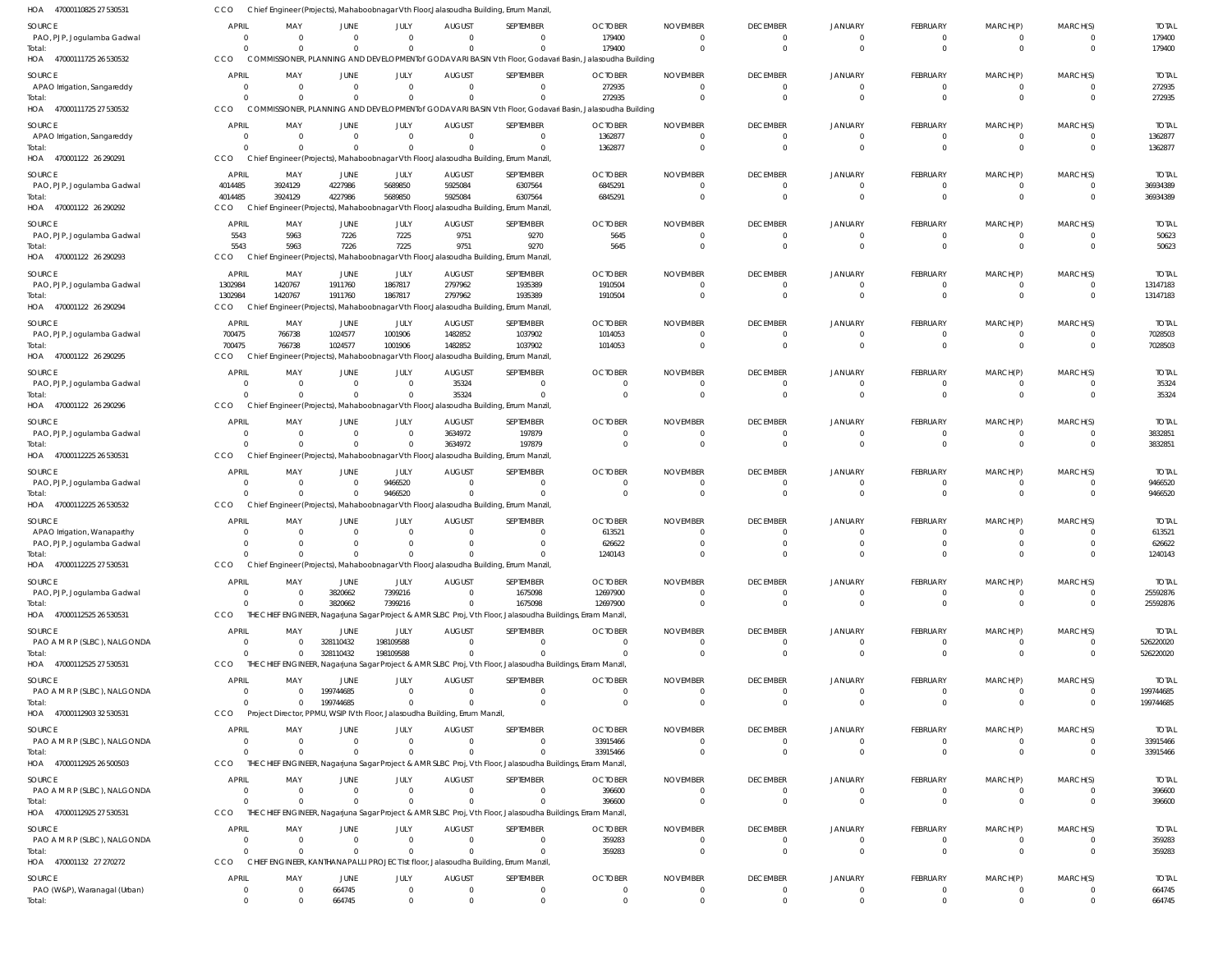| 47000113221 27 270272<br>HOA                               | CCO                   |                        |                              |                                  |                           | CHIEF ENGINEER, KANTHANAPALLI PROJECT Ist floor, Jalasoudha Building, Errum Manzil                |                                                                                                        |                             |                                   |                         |                                  |                                |                                  |                         |
|------------------------------------------------------------|-----------------------|------------------------|------------------------------|----------------------------------|---------------------------|---------------------------------------------------------------------------------------------------|--------------------------------------------------------------------------------------------------------|-----------------------------|-----------------------------------|-------------------------|----------------------------------|--------------------------------|----------------------------------|-------------------------|
| SOURCE                                                     | <b>APRIL</b>          | MAY                    | <b>JUNE</b>                  | JULY                             | <b>AUGUST</b>             | SEPTEMBER                                                                                         | <b>OCTOBER</b>                                                                                         | <b>NOVEMBER</b>             | <b>DECEMBER</b>                   | JANUARY                 | FEBRUARY                         | MARCH(P)                       | MARCH(S)                         | <b>TOTAL</b>            |
| PAO (W&P), Waranagal (Urban)                               | - 0                   | $\Omega$               | 737235                       | $\overline{0}$                   | $\overline{0}$            | $\mathbf 0$                                                                                       | 32550                                                                                                  |                             | $\overline{0}$                    | $\mathbf 0$             | $\overline{0}$                   | $\overline{0}$                 | $\overline{0}$                   | 769785                  |
| Total:                                                     |                       | $\Omega$               | 737235                       | $\overline{0}$                   | $\Omega$                  | $\Omega$                                                                                          | 32550                                                                                                  | $\Omega$                    | $\overline{0}$                    | $\Omega$                | $\overline{0}$                   | $\overline{0}$                 | $\overline{0}$                   | 769785                  |
| HOA 47000113221 27 530531                                  | CCO                   |                        |                              |                                  |                           | CHIEF ENGINEER, KANTHANAPALLI PROJECT Ist floor, Jalasoudha Building, Errum Manzil                |                                                                                                        |                             |                                   |                         |                                  |                                |                                  |                         |
| SOURCE                                                     | <b>APRIL</b>          | MAY                    | <b>JUNE</b>                  | JULY                             | <b>AUGUST</b>             | SEPTEMBER                                                                                         | <b>OCTOBER</b>                                                                                         | <b>NOVEMBER</b>             | <b>DECEMBER</b>                   | JANUARY                 | FEBRUARY                         | MARCH(P)                       | MARCH(S)                         | <b>TOTAL</b>            |
| APAO Projects, Jangaon                                     | $\Omega$              | $\Omega$               | $\mathbf{0}$                 | $\overline{0}$                   | 17069181                  | - 0                                                                                               | $\Omega$                                                                                               | $\Omega$                    | $\overline{0}$                    | $\Omega$                | $^{\circ}$                       | $\mathbf{0}$                   | $\Omega$                         | 17069181                |
| APAO Projects, Mahabubabad                                 | $\Omega$              | 3544398<br>3544398     | $\mathbf{0}$<br>$\mathbf{0}$ | 50206968<br>50206968             | $\Omega$<br>17069181      | $\Omega$<br>$\Omega$                                                                              | $\Omega$<br>$\Omega$                                                                                   | $\Omega$<br>$\Omega$        | $\mathbf 0$<br>$\overline{0}$     | $\Omega$<br>$\Omega$    | $\mathbf 0$<br>$\mathbf 0$       | $\mathbf 0$<br>$\mathbf 0$     | $\Omega$<br>$\Omega$             | 53751366<br>70820547    |
| Total:<br>HOA 47000113221 27 530532                        | CCO                   |                        |                              |                                  |                           | CHIEF ENGINEER, KANTHANAPALLI PROJECT Ist floor, Jalasoudha Building, Errum Manzil                |                                                                                                        |                             |                                   |                         |                                  |                                |                                  |                         |
|                                                            |                       |                        |                              |                                  |                           |                                                                                                   |                                                                                                        |                             |                                   |                         |                                  |                                |                                  |                         |
| SOURCE<br>APAO Projects, Mahabubabad                       | <b>APRIL</b><br>- 0   | MAY<br>94380           | <b>JUNE</b><br>$\mathbf{0}$  | JULY<br>$\overline{0}$           | <b>AUGUST</b><br>0        | SEPTEMBER<br>$\overline{0}$                                                                       | <b>OCTOBER</b><br>$\mathbf{0}$                                                                         | <b>NOVEMBER</b>             | <b>DECEMBER</b><br>$\overline{0}$ | JANUARY<br>$\mathbf 0$  | FEBRUARY<br>$\mathbf 0$          | MARCH(P)<br>$\mathbf{0}$       | MARCH(S)<br>$\Omega$             | <b>TOTAL</b><br>94380   |
| PAO IRRIGATION DIVISION KHAMMAM                            |                       | 7473750                | $\mathbf{0}$                 | $\mathbf 0$                      |                           | $\mathbf 0$                                                                                       | $\Omega$                                                                                               |                             | $\overline{0}$                    | $\Omega$                | $\overline{0}$                   | $\overline{0}$                 | $\Omega$                         | 7473750                 |
| Total:                                                     | $\cap$                | 7568130                | $\Omega$                     | $\Omega$                         |                           | $\Omega$                                                                                          | $\Omega$                                                                                               |                             | $\overline{0}$                    | $\Omega$                | $\mathbf{0}$                     | $\mathbf{0}$                   | $\Omega$                         | 7568130                 |
| HOA<br>47000113225 27 530531                               | CCO                   |                        |                              |                                  |                           | CHIEF ENGINEER, KANTHANAPALLI PROJECT Ist floor, Jalasoudha Building, Errum Manzil                |                                                                                                        |                             |                                   |                         |                                  |                                |                                  |                         |
| SOURCE                                                     | <b>APRIL</b>          | MAY                    | JUNE                         | JULY                             | <b>AUGUST</b>             | SEPTEMBER                                                                                         | <b>OCTOBER</b>                                                                                         | <b>NOVEMBER</b>             | <b>DECEMBER</b>                   | JANUARY                 | FEBRUARY                         | MARCH(P)                       | MARCH(S)                         | <b>TOTAL</b>            |
| APAO Projects, Jangaon                                     | $\Omega$              | $\overline{0}$         | 2972013                      | 24855136                         | $\Omega$                  | - 0                                                                                               | 288677                                                                                                 | $\Omega$                    | $\Omega$                          | 0                       | 0                                | $\Omega$                       | $\Omega$                         | 28115826                |
| APAO Projects, Mahabubabad                                 |                       | $\Omega$               | 2516309                      | $\overline{0}$                   |                           | $\overline{0}$                                                                                    | $\Omega$                                                                                               | $\Omega$                    | $\overline{0}$                    | $\Omega$                | $\mathbf 0$                      | $\mathbf{0}$                   | $\Omega$                         | 2516309                 |
| PAO (W&P), Waranagal (Urban)                               |                       | $\Omega$               | $\overline{0}$               | 7795405                          |                           | $\Omega$                                                                                          | $\Omega$                                                                                               |                             | $\Omega$                          | $\Omega$                | $\mathbf 0$                      | $\Omega$                       | $\Omega$                         | 7795405                 |
| Total:<br>HOA 47000113225 27 530532                        | CCO                   | $\Omega$               | 5488322                      | 32650541                         |                           | $\Omega$<br>CHIEF ENGINEER, KANTHANAPALLI PROJECT Ist floor, Jalasoudha Building, Errum Manzil    | 288677                                                                                                 |                             | $\mathbf{0}$                      | $\Omega$                | $\mathbf 0$                      | $\mathbf 0$                    | $\Omega$                         | 38427540                |
|                                                            |                       |                        |                              |                                  |                           |                                                                                                   |                                                                                                        |                             |                                   |                         |                                  |                                |                                  |                         |
| SOURCE                                                     | <b>APRIL</b>          | MAY                    | <b>JUNE</b>                  | JULY                             | <b>AUGUST</b>             | SEPTEMBER                                                                                         | <b>OCTOBER</b>                                                                                         | <b>NOVEMBER</b>             | <b>DECEMBER</b>                   | JANUARY                 | FEBRUARY                         | MARCH(P)                       | MARCH(S)                         | <b>TOTAL</b>            |
| APAO Irrigation, Mahabubabad<br>APAO Projects, Mahabubabad | $\Omega$              | 326250<br>50536261     | $\mathbf{0}$<br>$\mathbf{0}$ | $\overline{0}$<br>$\mathbf{0}$   | $\Omega$                  | $\Omega$<br>$\mathbf 0$                                                                           | $\overline{\mathbf{0}}$<br>168000                                                                      |                             | $\mathbf{0}$<br>$\overline{0}$    | $\Omega$<br>$\Omega$    | 0<br>$\overline{0}$              | 0<br>$\overline{0}$            | $\Omega$<br>$\Omega$             | 326250<br>50704261      |
| PAO IRRIGATION DIVISION KHAMMAM                            | $\Omega$              | 27996750               | $\mathbf{0}$                 | $\mathbf 0$                      |                           | $\Omega$                                                                                          | $\Omega$                                                                                               |                             | $\Omega$                          | $\Omega$                | $\overline{0}$                   | $\mathbf 0$                    | $\Omega$                         | 27996750                |
| Total:                                                     |                       | 78859261               | $\Omega$                     | $\Omega$                         |                           | $\Omega$                                                                                          | 168000                                                                                                 |                             | $\overline{0}$                    | $\Omega$                | $\mathbf 0$                      | $\mathbf 0$                    | $\Omega$                         | 79027261                |
| HOA 47000114425 26 530532                                  | CCO                   |                        |                              |                                  |                           | Chief Engineer (Projects), Mahaboobnagar Vth Floor, Jalasoudha Building, Errum Manzil             |                                                                                                        |                             |                                   |                         |                                  |                                |                                  |                         |
| SOURCE                                                     | <b>APRIL</b>          | MAY                    | <b>JUNE</b>                  | JULY                             | <b>AUGUST</b>             | SEPTEMBER                                                                                         | <b>OCTOBER</b>                                                                                         | <b>NOVEMBER</b>             | <b>DECEMBER</b>                   | <b>JANUARY</b>          | FEBRUARY                         | MARCH(P)                       | MARCH(S)                         | <b>TOTAL</b>            |
| PAO, PJP, Jogulamba Gadwal                                 | $\Omega$              | $\Omega$               | $\mathbf{0}$                 | $\overline{0}$                   | $\Omega$                  | $\overline{0}$                                                                                    | 1821065                                                                                                | $\Omega$                    | $\overline{0}$                    | $\mathbf 0$             | $\mathbf 0$                      | $\overline{0}$                 | $\overline{0}$                   | 1821065                 |
| Total:                                                     |                       | $\Omega$               | $\Omega$                     | $\mathbf 0$                      |                           | $\Omega$                                                                                          | 1821065                                                                                                | $\Omega$                    | $\overline{0}$                    | $\Omega$                | $\mathbf{0}$                     | $\mathbf{0}$                   | $\Omega$                         | 1821065                 |
| 47000114425 27 530531<br>HOA                               | CCO                   |                        |                              |                                  |                           | Chief Engineer (Projects), Mahaboobnagar Vth Floor, Jalasoudha Building, Errum Manzil,            |                                                                                                        |                             |                                   |                         |                                  |                                |                                  |                         |
| SOURCE                                                     | <b>APRIL</b>          | MAY                    | JUNE                         | JULY                             | <b>AUGUST</b>             | SEPTEMBER                                                                                         | <b>OCTOBER</b>                                                                                         | <b>NOVEMBER</b>             | <b>DECEMBER</b>                   | <b>JANUARY</b>          | FEBRUARY                         | MARCH(P)                       | MARCH(S)                         | <b>TOTAL</b>            |
| PAO, PJP, Jogulamba Gadwal                                 | - 0                   | $\Omega$               | $\mathbf{0}$                 | 10615413                         | 29362573                  | 1666782                                                                                           | 79154982                                                                                               | $\Omega$                    | $\overline{0}$                    | $\mathbf 0$             | $\overline{0}$                   | $\overline{0}$                 | $\overline{0}$                   | 120799750               |
| Total:                                                     |                       | $\Omega$               | $\mathbf 0$                  | 10615413                         | 29362573                  | 1666782                                                                                           | 79154982                                                                                               | $\Omega$                    | $\overline{0}$                    | $\Omega$                | $\overline{0}$                   | $\mathbf{0}$                   | $\Omega$                         | 120799750               |
| 47000114425 27 530532<br>HOA                               | CCO                   |                        |                              |                                  |                           | Chief Engineer (Projects), Mahaboobnagar Vth Floor, Jalasoudha Building, Errum Manzil             |                                                                                                        |                             |                                   |                         |                                  |                                |                                  |                         |
| SOURCE                                                     | <b>APRIL</b>          | MAY                    | <b>JUNE</b>                  | JULY                             | <b>AUGUST</b>             | SEPTEMBER                                                                                         | <b>OCTOBER</b>                                                                                         | <b>NOVEMBER</b>             | <b>DECEMBER</b>                   | <b>JANUARY</b>          | FEBRUARY                         | MARCH(P)                       | MARCH(S)                         | <b>TOTAL</b>            |
| PAO, PJP, Jogulamba Gadwal                                 |                       | $\Omega$               | $\mathbf{0}$                 | $\overline{0}$                   | $\Omega$                  | $\Omega$                                                                                          | 13594838                                                                                               | $\Omega$                    | $\mathbf{0}$                      | $\mathbf 0$             | $^{\circ}$                       | $\mathbf{0}$                   | $\overline{0}$                   | 13594838                |
| Total:<br>HOA 47000114525 26 530531                        | CCO                   | $\Omega$               | $\Omega$                     | $\Omega$                         |                           | $\Omega$<br>Chief Engineer (Projects), Mahaboobnagar Vth Floor, Jalasoudha Building, Errum Manzil | 13594838                                                                                               | $\Omega$                    | $\overline{0}$                    | $\Omega$                | $\mathbf 0$                      | $\overline{0}$                 | $\overline{0}$                   | 13594838                |
|                                                            |                       |                        |                              |                                  |                           |                                                                                                   |                                                                                                        |                             |                                   |                         |                                  |                                |                                  |                         |
| SOURCE                                                     | <b>APRIL</b>          | MAY                    | JUNE                         | JULY                             | <b>AUGUST</b>             | SEPTEMBER                                                                                         | <b>OCTOBER</b>                                                                                         | <b>NOVEMBER</b>             | <b>DECEMBER</b>                   | JANUARY                 | FEBRUARY                         | MARCH(P)                       | MARCH(S)                         | <b>TOTAL</b>            |
| APAO Irrigation, Nagarkurnool<br>Total:                    | $\Omega$              | $\Omega$<br>$\Omega$   | 1117605<br>1117605           | $\overline{0}$<br>$\overline{0}$ | $\Omega$<br>$\Omega$      | 4778192<br>4778192                                                                                | 105000000<br>105000000                                                                                 | $\Omega$                    | $\overline{0}$<br>$\overline{0}$  | $\mathbf 0$<br>$\Omega$ | $\overline{0}$<br>$\overline{0}$ | $\mathbf{0}$<br>$\mathbf{0}$   | $\overline{0}$<br>$\overline{0}$ | 110895797<br>110895797  |
| HOA 47000114525 27 530531                                  | CCO                   |                        |                              |                                  |                           | Chief Engineer (Projects), Mahaboobnagar Vth Floor, Jalasoudha Building, Errum Manzil,            |                                                                                                        |                             |                                   |                         |                                  |                                |                                  |                         |
| SOURCE                                                     | <b>APRIL</b>          | MAY                    | JUNE                         | JULY                             | <b>AUGUST</b>             | SEPTEMBER                                                                                         | <b>OCTOBER</b>                                                                                         | <b>NOVEMBER</b>             | <b>DECEMBER</b>                   | JANUARY                 | FEBRUARY                         | MARCH(P)                       | MARCH(S)                         | <b>TOTAI</b>            |
| APAO Irrigation, Nagarkurnool                              | $\Omega$              | 32710709               | $\Omega$                     | $\Omega$                         | 466142321                 | 1184282                                                                                           | 24057997                                                                                               | $\Omega$                    | $\Omega$                          | $\Omega$                | $\overline{0}$                   | $\Omega$                       | $\Omega$                         | 524095309               |
| Total:                                                     | $\Omega$              | 32710709               | $\Omega$                     | $\mathbf{0}$                     | 466142321                 | 1184282                                                                                           | 24057997                                                                                               | $\Omega$                    | $\mathbf{0}$                      | $\mathbf 0$             | $\mathbf 0$                      | $\overline{0}$                 | $\overline{0}$                   | 524095309               |
| HOA<br>47000114525 27 530532                               | CCO                   |                        |                              |                                  |                           | Chief Engineer (Projects), Mahaboobnagar Vth Floor, Jalasoudha Building, Errum Manzil,            |                                                                                                        |                             |                                   |                         |                                  |                                |                                  |                         |
| SOURCE                                                     | <b>APRIL</b>          | MAY                    | JUNE                         | JULY                             | <b>AUGUST</b>             | SEPTEMBER                                                                                         | <b>OCTOBER</b>                                                                                         | <b>NOVEMBER</b>             | <b>DECEMBER</b>                   | JANUARY                 | FEBRUARY                         | MARCH(P)                       | MARCH(S)                         | <b>TOTAL</b>            |
| APAO Irrigation, Nagarkurnool                              | $\Omega$              | $\overline{0}$         | $\mathbf{0}$                 | 136398298                        | $\overline{0}$            | 4263750                                                                                           | 25056875                                                                                               | $\Omega$                    | $\overline{0}$                    | $\mathbf 0$             | $\overline{0}$                   | $\overline{0}$                 | $\overline{0}$                   | 165718923               |
| PAO IRRIGATION DIVISION,                                   |                       | $\Omega$               | $\mathbf{0}$                 | $\overline{0}$                   | $\mathbf 0$               | $\overline{0}$                                                                                    | 2642875                                                                                                | $\Omega$                    | $\overline{0}$                    | $\Omega$                | $\overline{0}$                   | $\overline{0}$                 | $\Omega$                         | 2642875                 |
| MAHABOOBNAGAR<br>Total:                                    | $\Omega$              | $\Omega$               | $\mathbf 0$                  | 136398298                        | $\Omega$                  | 4263750                                                                                           | 27699750                                                                                               |                             | $\overline{0}$                    | $\mathbf 0$             | $\mathbf{0}$                     | $\mathbf{0}$                   | $\Omega$                         | 168361798               |
| HOA 47000114525 49 500501                                  | CCO                   |                        |                              |                                  |                           | Chief Engineer (Projects), Mahaboobnagar Vth Floor, Jalasoudha Building, Errum Manzil             |                                                                                                        |                             |                                   |                         |                                  |                                |                                  |                         |
|                                                            | <b>APRIL</b>          |                        | <b>JUNE</b>                  |                                  |                           | SEPTEMBER                                                                                         |                                                                                                        |                             |                                   |                         |                                  |                                | MARCH(S)                         |                         |
| SOURCE<br>APAO Irrigation, Nagarkurnool                    | $\Omega$              | MAY<br>$\Omega$        | $\mathbf{0}$                 | JULY<br>$\overline{0}$           | <b>AUGUST</b><br>$\Omega$ | $\mathbf{0}$                                                                                      | <b>OCTOBER</b><br>1791990                                                                              | <b>NOVEMBER</b><br>$\Omega$ | <b>DECEMBER</b><br>$\overline{0}$ | JANUARY<br>$\mathbf 0$  | FEBRUARY<br>$\overline{0}$       | MARCH(P)<br>$\overline{0}$     | $\overline{0}$                   | <b>TOTAL</b><br>1791990 |
| Total:                                                     | $\cap$                | $\Omega$               | $\Omega$                     | $\Omega$                         |                           | $\Omega$                                                                                          | 1791990                                                                                                | $\Omega$                    | $\overline{0}$                    | $\Omega$                | $\mathbf{0}$                     | $\mathbf{0}$                   | $\overline{0}$                   | 1791990                 |
| HOA 470001154 27 270272                                    | CCO                   |                        |                              |                                  |                           |                                                                                                   | Chief Engineer, FMC (SRSP) & SYP, LMD Colony, Karimnagar Chief Engineer, FMC (SRSP) & SYP, LMD Colony, |                             |                                   |                         |                                  |                                |                                  |                         |
| SOURCE                                                     | <b>APRIL</b>          | MAY                    | JUNE                         | JULY                             | <b>AUGUST</b>             | SEPTEMBER                                                                                         | <b>OCTOBER</b>                                                                                         | <b>NOVEMBER</b>             | <b>DECEMBER</b>                   | JANUARY                 | FEBRUARY                         | MARCH(P)                       | MARCH(S)                         | <b>TOTAL</b>            |
| APAO Projects, Jagtial                                     | $\Omega$              | $\overline{0}$         | 2611323                      | $\mathbf{0}$                     | $\overline{0}$            | $\mathbf 0$                                                                                       | 621942                                                                                                 | $\Omega$                    | $\overline{0}$                    | $\mathbf 0$             | $\overline{0}$                   | $\overline{0}$                 | $\overline{0}$                   | 3233265                 |
| Total:                                                     | $\cap$                | $\Omega$               | 2611323                      | $\overline{0}$                   |                           | $\Omega$                                                                                          | 621942                                                                                                 | $\Omega$                    | $\overline{0}$                    | $\Omega$                | $\overline{0}$                   | $\overline{0}$                 | $\overline{0}$                   | 3233265                 |
| HOA 47000115421 49 500501                                  | CCO                   |                        |                              |                                  |                           |                                                                                                   | Chief Engineer, FMC (SRSP) & SYP, LMD Colony, Karimnagar Chief Engineer, FMC (SRSP) & SYP, LMD Colony, |                             |                                   |                         |                                  |                                |                                  |                         |
| SOURCE                                                     | <b>APRIL</b>          | MAY                    | JUNE                         | JULY                             | <b>AUGUST</b>             | SEPTEMBER                                                                                         | <b>OCTOBER</b>                                                                                         | <b>NOVEMBER</b>             | <b>DECEMBER</b>                   | JANUARY                 | FEBRUARY                         | MARCH(P)                       | MARCH(S)                         | <b>TOTAL</b>            |
| APAO Irrigation, Jagtial                                   | $\Omega$              | $\Omega$               | 857211                       | $\overline{0}$                   | $\Omega$                  | $\Omega$                                                                                          | $\Omega$                                                                                               | $\Omega$                    | $\overline{0}$                    | $\Omega$                | $^{\circ}$                       | $\mathbf{0}$                   | $\overline{0}$                   | 857211                  |
| Total:                                                     | $\Omega$              | $\Omega$               | 857211                       | $\Omega$                         |                           | $\Omega$                                                                                          | $\Omega$                                                                                               | $\Omega$                    | $\overline{0}$                    | $\Omega$                | $\overline{0}$                   | $\overline{0}$                 | $\overline{0}$                   | 857211                  |
| HOA 47000115425 27 530531                                  | CCO                   |                        |                              |                                  |                           |                                                                                                   | Chief Engineer, FMC (SRSP) & SYP, LMD Colony, Karimnagar Chief Engineer, FMC (SRSP) & SYP, LMD Colony, |                             |                                   |                         |                                  |                                |                                  |                         |
| SOURCE                                                     | <b>APRIL</b>          | MAY                    | <b>JUNE</b>                  | JULY                             | <b>AUGUST</b>             | SEPTEMBER                                                                                         | <b>OCTOBER</b>                                                                                         | <b>NOVEMBER</b>             | <b>DECEMBER</b>                   | JANUARY                 | FEBRUARY                         | MARCH(P)                       | MARCH(S)                         | <b>TOTAL</b>            |
| APAO Projects, Jagtial                                     | $\Omega$              | 27261872               | $\overline{0}$               | $\overline{0}$                   | $\overline{0}$            | $\mathbf 0$                                                                                       | 374290                                                                                                 |                             | $\overline{0}$                    | 0                       | $\overline{0}$                   | $\mathbf{0}$                   | $\overline{0}$                   | 27636162                |
| Total:                                                     | $\Omega$<br>CCO       | 27261872               | $\mathbf 0$                  | $\overline{0}$                   | $\Omega$                  | $\mathbf 0$                                                                                       | 374290                                                                                                 | $\Omega$                    | $\overline{0}$                    | $\mathbf 0$             | $\overline{0}$                   | $\mathbf{0}$                   | $\overline{0}$                   | 27636162                |
| HOA 47000115425 27 530532                                  |                       |                        |                              |                                  |                           |                                                                                                   | Chief Engineer, FMC (SRSP) & SYP, LMD Colony, Karimnagar Chief Engineer, FMC (SRSP) & SYP, LMD Colony, |                             |                                   |                         |                                  |                                |                                  |                         |
| SOURCE                                                     | <b>APRIL</b>          | MAY                    | JUNE                         | JULY                             | <b>AUGUST</b>             | SEPTEMBER                                                                                         | <b>OCTOBER</b>                                                                                         | <b>NOVEMBER</b>             | <b>DECEMBER</b>                   | JANUARY                 | FEBRUARY                         | MARCH(P)                       | MARCH(S)                         | <b>TOTAL</b>            |
| APAO, SRSP SSP, KARIMNAGAR<br>Total:                       | $\Omega$              | 300000000<br>300000000 | $\mathbf{0}$<br>$\Omega$     | $\overline{0}$<br>$\overline{0}$ | $\Omega$<br>$\Omega$      | $\Omega$<br>$\Omega$                                                                              | $\Omega$<br>$\Omega$                                                                                   | $\Omega$<br>$\Omega$        | $\overline{0}$<br>$\overline{0}$  | $\mathbf 0$<br>$\Omega$ | $\mathbf 0$<br>$\mathbf{0}$      | $\overline{0}$<br>$\mathbf{0}$ | $\overline{0}$<br>$\overline{0}$ | 300000000<br>300000000  |
| HOA 470001159 26 290291                                    | CCO                   |                        |                              |                                  |                           | Chief Engineer (Projects), Mahaboobnagar Vth Floor, Jalasoudha Building, Errum Manzil             |                                                                                                        |                             |                                   |                         |                                  |                                |                                  |                         |
|                                                            |                       |                        |                              |                                  |                           |                                                                                                   |                                                                                                        |                             |                                   |                         |                                  |                                |                                  |                         |
| SOURCE<br>APAO Irrigation, Nagarkurnool                    | <b>APRIL</b><br>73296 | MAY<br>69628           | JUNE<br>69628                | JULY<br>81440                    | <b>AUGUST</b><br>81440    | SEPTEMBER<br>81440                                                                                | <b>OCTOBER</b><br>81440                                                                                | <b>NOVEMBER</b><br>$\Omega$ | <b>DECEMBER</b><br>$\overline{0}$ | JANUARY<br>$\mathbf 0$  | FEBRUARY<br>$\mathbf 0$          | MARCH(P)<br>$\mathbf 0$        | MARCH(S)<br>$\overline{0}$       | <b>TOTAL</b><br>538312  |
| PAO IRRIGATION DIVISION<br>MAHABOOBNAGAR                   | 597539                | 566565                 | 574012                       | 685505                           | 658271                    | 644705                                                                                            | 602700                                                                                                 | $\Omega$                    | $\overline{0}$                    | $\mathbf 0$             | $\mathbf{0}$                     | $\mathbf 0$                    | $\Omega$                         | 4329297                 |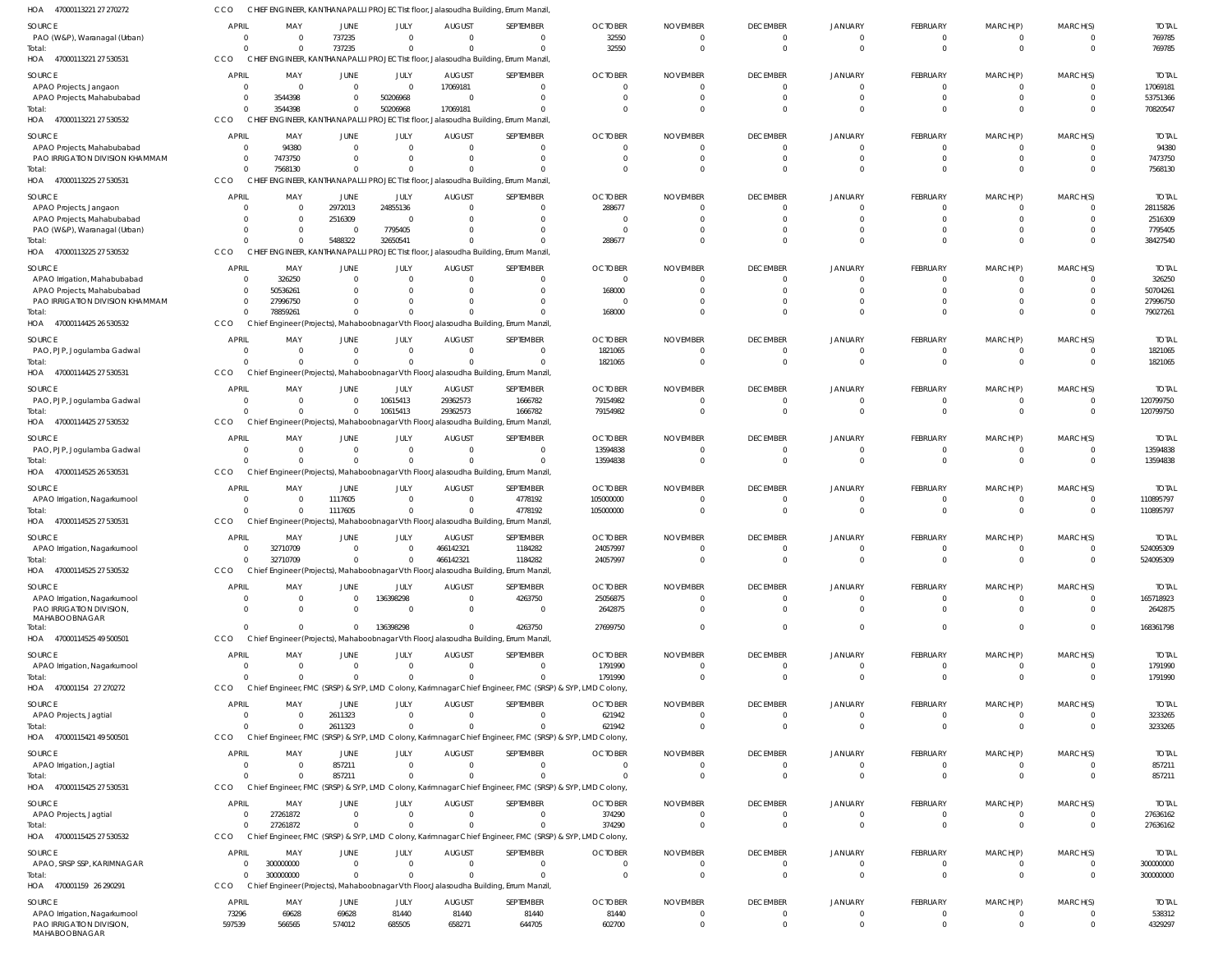470001159 26 290291 HOA 470001159 26 290293 HOA 470001159 26 290294 HOA 470001159 26 290296 47000115921 26 530531 HOA 47000115921 49 500501 HOA 47000115925 26 530531 47000115925 27 530531 HOA 47000115925 27 530532 HOA 470001164 27 270272 47000116425 26 530531 HOA 47000116425 26 530532 HOA 47000116425 27 530531 HOA 47000116425 49 500501 470001166 27 270272 HOA 47000116625 27 530531 HOA HOA HOA HOA HOA Chief Engineer (Projects), Mahaboobnagar Vth Floor,Jalasoudha Building, Errum Manzil, Chief Engineer (Projects), Mahaboobnagar Vth Floor,Jalasoudha Building, Errum Manzil, Chief Engineer (Projects), Mahaboobnagar Vth Floor,Jalasoudha Building, Errum Manzil, Chief Engineer (Projects), Mahaboobnagar Vth Floor,Jalasoudha Building, Errum Manzil, Chief Engineer (Projects), Mahaboobnagar Vth Floor,Jalasoudha Building, Errum Manzil, Chief Engineer (Projects), Mahaboobnagar Vth Floor,Jalasoudha Building, Errum Manzil, Chief Engineer (Projects), Mahaboobnagar Vth Floor,Jalasoudha Building, Errum Manzil, Chief Engineer (Projects), Mahaboobnagar Vth Floor,Jalasoudha Building, Errum Manzil, Chief Engineer (Projects), Mahaboobnagar Vth Floor,Jalasoudha Building, Errum Manzil, Chief Engineer, FMC (SRSP) & SYP, LMD Colony, Karimnagar Chief Engineer, FMC (SRSP) & SYP, LMD Colony, Chief Engineer, FMC (SRSP) & SYP, LMD Colony, Karimnagar Chief Engineer, FMC (SRSP) & SYP, LMD Colony, Chief Engineer, FMC (SRSP) & SYP, LMD Colony, Karimnagar Chief Engineer, FMC (SRSP) & SYP, LMD Colony, CCO Chief Engineer, FMC (SRSP) & SYP, LMD Colony, Karimnagar Chief Engineer, FMC (SRSP) & SYP, LMD Colony, Chief Engineer, FMC (SRSP) & SYP, LMD Colony, Karimnagar Chief Engineer, FMC (SRSP) & SYP, LMD Colony, THE CHIEF ENGINEER, Godavari Lift Irrigation Scheme Godavari Lift Irrigation Scheme, K C Colony, Chintagattu,Hanamkonda, THE CHIEF ENGINEER, Godavari Lift Irrigation Scheme Godavari Lift Irrigation Scheme, K C Colony, Chintagattu,Hanamkonda, CCO CCO CCO CCO CCO **CCO CCO CCO CCO CCO CCO** CCO CCO **CCO CCO** 709931 235154 119350  $\Omega$ 0  $\Omega$  $\Omega$  $\Omega$  $\Omega$ 0  $\Omega$ 0  $\Omega$ 0  $\theta$ 673864 261538 132930  $\Omega$ 0  $\Omega$  $\Omega$ 38418550 0 0  $\Omega$ 0  $\Omega$ 0 41090687 681311 268014 135308  $\Omega$ 796230  $\Omega$  $\Omega$  $\theta$  $\Omega$ 1294483 217373045 0 93130768 0 19423920 810385 268386 135530  $\Omega$  $\Omega$  $\Omega$  $\Omega$ 31033190 28977500 0  $\Omega$ 0  $\bigcap$  $\Omega$  $\Omega$ 783151 267297 135222 479456 0 0  $\Omega$ 6426941  $\Omega$ 0 0 0  $\Omega$ 0 0 769585 254855 130770  $\sqrt{2}$ 0  $\Omega$  $\sqrt{2}$ 0  $\sqrt{2}$  $\Omega$  $\Omega$ 0  $\bigcap$ 0  $\Omega$ 737808 242403 122494  $\Omega$ 0 29017198 8344862 22391093 25738732 1064548 12613975 51689189  $\Omega$ 1810977  $\Omega$ 0  $\Omega$  $\Omega$  $\Omega$ 0  $\Omega$  $\Omega$  $\Omega$  $\Omega$ 0  $\Omega$ 0  $\Omega$ 0  $\Omega$ 0  $\Omega$  $\Omega$  $\Omega$ 0  $\Omega$  $\Omega$  $\Omega$  $\Omega$ 0  $\Omega$ 0  $\Omega$ 0  $\Omega$ 0  $\Omega$  $\Omega$  $\Omega$ 0  $\Omega$ 0  $\mathfrak{g}$  $\Omega$ 0 0 0  $\Omega$ 0 0 0  $\sqrt{2}$  $\sqrt{2}$  $\sqrt{2}$ 0  $\Omega$  $\Omega$  $\Omega$  $\Omega$ 0  $\Omega$ 0  $\bigcap$ 0  $\Omega$ 0  $\Omega$  $\Omega$  $\Omega$ 0 0 0  $\Omega$  $\Omega$ 0 0 0 0 0 0 0  $\Omega$  $\Omega$  $\Omega$ 0  $\Omega$  $\Omega$  $\Omega$  $\Omega$ 0  $\Omega$ 0  $\Omega$ 0  $\Omega$ 5166035 1797647 911604 479456 796230 29017198 8344862 98269774 54716232 2359031 229987020 51689189 93130768 1810977 60514607 PAO, PJP, Jogulamba Gadwal APAO Irrigation, Nagarkurnool PAO IRRIGATION DIVISION, MAHABOOBNAGAR PAO, PJP, Jogulamba Gadwal APAO Irrigation, Nagarkurnool PAO IRRIGATION DIVISION, MAHABOOBNAGAR APAO Irrigation, Nagarkurnool PAO IRRIGATION DIVISION, MAHABOOBNAGAR PAO, PJP, Jogulamba Gadwal APAO Irrigation, Wanaparthy PAO, PJP, Jogulamba Gadwal PAO IRRIGATION DIVISION, MAHABOOBNAGAR APAO Irrigation, Wanaparthy APAO Projects, Peddapalli APAO Projects, Peddapalli APAO Projects, Jagtial APAO Projects, Mancherial APAO Projects, Peddapalli APAO, SRSP SSP, KARIMNAGAR APAO Irrigation, Jagtial APAO Projects, Mancherial APAO Projects, Peddapalli PAO (W&P), Waranagal (Urban) PAO (W&P), Waranagal (Urban) SOURCE SOURCE **SOURCE** SOURCE SOURCE **SOURCE** SOURCE **SOURCE** SOURCE SOURCE SOURCE SOURCE **SOURCE** SOURCE **SOURCE** SOURCE 39096 24310 198020 12824 8698 110652  $\Omega$ 0  $\Omega$ 0 0  $\Omega$ 0  $\Omega$ 0 0  $\Omega$ 0 0  $\Omega$ 0  $\Omega$ 0 0 APRIL **APRIL** APRIL APRIL APRIL APRIL **APRIL** APRIL APRIL APRIL APRIL APRIL **APRIL** APRIL APRIL APRIL 37671 27010 220279 14249 9664 123266  $\Omega$ 0 0 0 0 38418550 0 0 0 0 0 0 0  $\Omega$ 0  $\Omega$ 41090687 6996306 MAY MAY MAY MAY MAY MAY MAY MAY MAY MAY MAY MAY MAY MAY MAY MAY 37671 27010 226755 14249 9664 125644  $\Omega$ 0 796230 0 0  $\Omega$ 0 1294483 217373045 0  $\Omega$ 91087687 2043081  $\Omega$ 0  $\Omega$ 19423920 0 JUNE JUNE JUNE JUNE JUNE JUNE JUNE JUNE JUNE JUNE JUNE JUNE JUNE JUNE JUNE JUNE 43440 27010 227127 14249 9664 125866  $\Omega$ 0 0 0 0 31033190 28977500 0 0 0  $\Omega$ 0  $\Omega$  $\Omega$ 0  $\Omega$ 0 0 JULY JULY JULY JULY JULY JULY JULY JULY JULY JULY JULY JULY JULY JULY JULY JULY 43440 27010 226038 14249 9664 125558 58608 420848  $\Omega$ 0 0 6426941 0  $\Omega$ 0 0  $\Omega$ 0 0  $\Omega$ 0  $\Omega$ 0 0 AUGUST **AUGUST** AUGUST AUGUST AUGUST AUGUST AUGUST AUGUST AUGUST AUGUST AUGUST AUGUST **AUGUST** AUGUST AUGUST **AUGUST** 43440 27010 213596 14249 9664 121106  $\bigcap$  $\Omega$  $\Omega$  $\Omega$ 0  $\Omega$ 0  $\Omega$  $\Omega$ 0  $\Omega$ 0 0  $\Omega$ 0  $\bigcap$ 0 0 SEPTEMBER **SEPTEMBER** SEPTEMBER SEPTEMBER SEPTEMBER SEPTEMBER SEPTEMBER SEPTEMBER SEPTEMBER SEPTEMBER SEPTEMBER SEPTEMBER SEPTEMBER SEPTEMBER SEPTEMBER **SEPTEMBER** 53668 27010 199719 15674 9664 112830  $\bigcap$ 0  $\Omega$ 29017198 8344862 22391093 25738732 1064548 12613975 590000 51099189 0  $\Omega$ 438753 1110000 262224 0 954467773 OCTOBER **OCTOBER OCTOBER** OCTOBER OCTOBER **OCTOBER OCTOBER OCTOBER OCTOBER** OCTOBER **OCTOBER OCTOBER** OCTOBER OCTOBER **OCTOBER** OCTOBER  $\Omega$ 0 0 0  $\Omega$  $\Omega$  $\Omega$ 0  $\Omega$ 0 0  $\Omega$ 0  $\Omega$ 0 0  $\Omega$ 0  $\Omega$  $\Omega$ 0  $\Omega$ 0 0 NOVEMBER NOVEMBER NOVEMBER NOVEMBER NOVEMBER NOVEMBER NOVEMBER NOVEMBER NOVEMBER NOVEMBER NOVEMBER NOVEMBER NOVEMBER NOVEMBER NOVEMBER NOVEMBER 0 0 0 0 0  $\Omega$  $\Omega$ 0  $\bigcap$ 0 0  $\bigcap$ 0  $\bigcap$ 0 0  $\Omega$ 0 0  $\Omega$ 0  $\bigcap$ 0 0 DECEMBER **DECEMBER** DECEMBER DECEMBER DECEMBER DECEMBER **DECEMBER** DECEMBER **DECEMBER** DECEMBER DECEMBER **DECEMBER DECEMBER** DECEMBER DECEMBER **DECEMBER** 0 0 0 0  $\Omega$ 0  $\Omega$  $\mathbf 0$  $\Omega$ 0 0  $\Omega$ 0  $\Omega$ 0 0  $\Omega$ 0  $\Omega$  $\Omega$ 0  $\Omega$ 0 0 JANUARY **JANUARY** JANUARY JANUARY JANUARY JANUARY **JANUARY** JANUARY **JANUARY** JANUARY JANUARY JANUARY JANUARY JANUARY JANUARY JANUARY 0 0 0 0  $\Omega$ 0  $\Omega$ 0  $\Omega$ 0 0  $\Omega$ 0  $\Omega$ 0 0  $\Omega$ 0  $\Omega$  $\Omega$ 0  $\Omega$ 0 0 FEBRUARY **FEBRUARY** FEBRUARY FEBRUARY FEBRUARY FEBRUARY FEBRUARY FEBRUARY **FEBRUARY** FEBRUARY FEBRUARY **FFBRUARY** FEBRUARY FEBRUARY FEBRUARY FEBRUARY 0 0 0 0  $\Omega$ 0  $\Omega$ 0  $\Omega$ 0 0  $\Omega$ 0  $\Omega$ 0 0  $\Omega$ 0 0  $\Omega$ 0  $\Omega$ 0 0 MARCH(P) MARCH(P) MARCH(P) MARCH(P) MARCH(P) MARCH(P) MARCH(P) MARCH(P) MARCH(P) MARCH(P) MARCH(P) MARCH(P) MARCH(P) MARCH(P) MARCH(P) MARCH(P)  $\Omega$ 0 0 0 0  $\Omega$  $\Omega$ 0  $\Omega$ 0 0  $\bigcap$ 0  $\Omega$ 0 0  $\Omega$ 0  $\Omega$  $\Omega$ 0  $\Omega$ 0 0 MARCH(S) MARCH(S) MARCH(S) MARCH(S) MARCH(S) MARCH(S) MARCH(S) MARCH(S) MARCH(S) MARCH(S) MARCH(S) MARCH(S) MARCH(S) MARCH(S) MARCH(S) MARCH(S) 298426 186370 1511534 99743 66682 844922 58608 420848 796230 29017198 8344862 98269774 54716232 2359031 229987020 590000 51099189 91087687 2043081 438753 1110000 262224 60514607 961464079 TOTAL TOTAL TOTAL TOTAL TOTAL TOTAL TOTAL TOTAL TOTAL TOTAL TOTAL TOTAL TOTAL TOTAL TOTAL TOTAL Total: Total: Total: Total: Total: Total: Total: Total: Total: **Total** Total: Total: Total: Total: Total:

 $\Omega$ 

Total:

6996306

0

 $\Omega$ 

0

 $\Omega$ 

954467773

 $\Omega$ 

 $\Omega$ 

 $\Omega$ 

 $\Omega$ 

 $\Omega$ 

 $\Omega$ 

961464079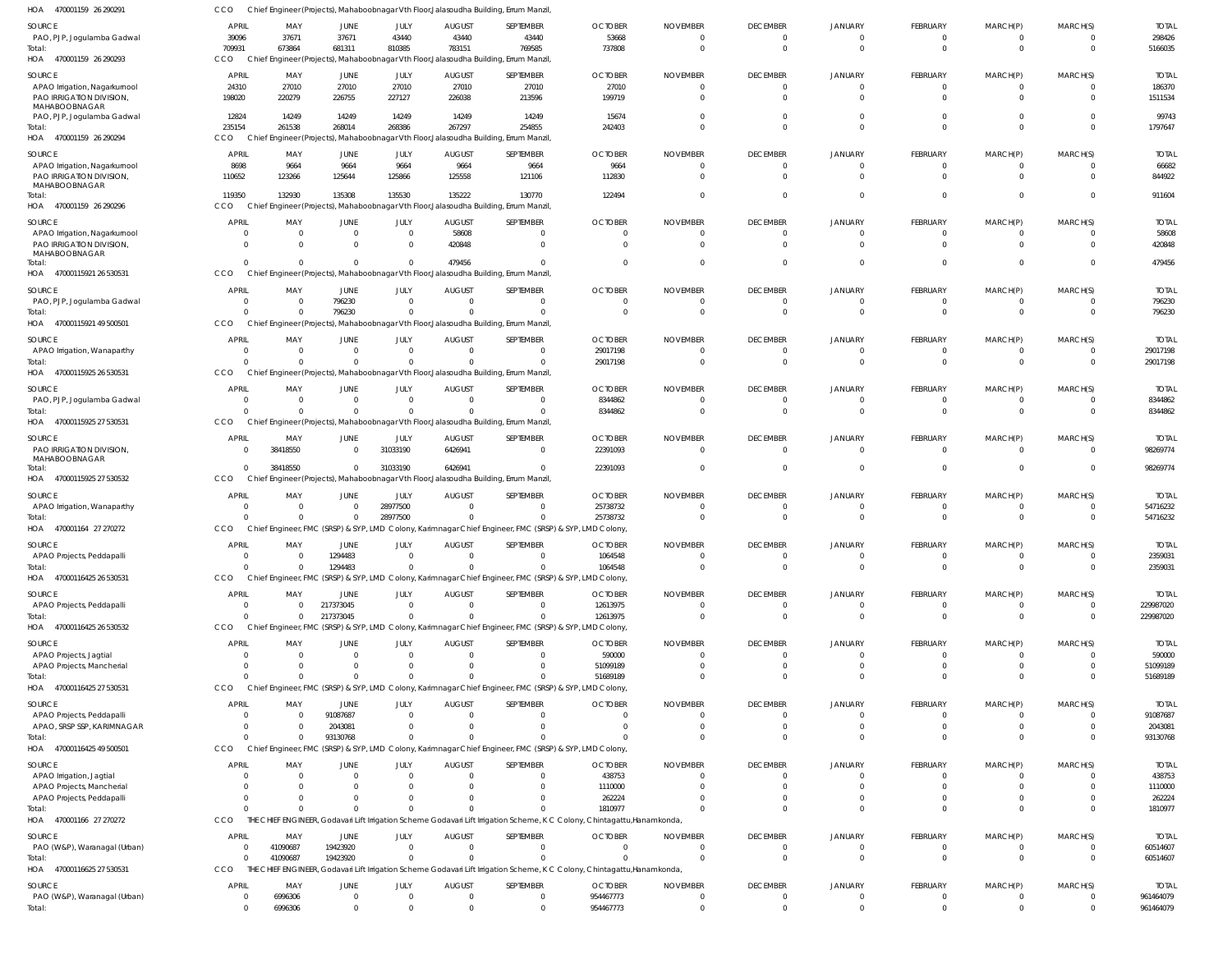47000116625 49 500503 HOA 470001167 25 010011 HOA 470001167 25 010012 HOA 470001167 25 010013 HOA 470001167 25 010015 HOA 470001167 25 010016 HOA 470001167 25 010017 HOA 470001167 25 010018 470001167 25 110111 470001167 25 130131 HOA 470001167 25 130132 HOA 470001167 25 130133 HOA 470001167 25 130134 HOA 470001167 25 140 HOA 470001167 25 240 HOA HOA HOA THE CHIEF ENGINEER, Godavari Lift Irrigation Scheme Godavari Lift Irrigation Scheme, K C Colony, Chintagattu,Hanamkonda, CCO Chief Engineer, Projects, Adilabad (Projects), Adilabad, IInd Floor, Jalasoudha Buildings, Chief Engineer, Projects, Adilabad (Projects), Adilabad, IInd Floor, Jalasoudha Buildings, Chief Engineer, Projects, Adilabad (Projects), Adilabad, IInd Floor, Jalasoudha Buildings, Chief Engineer, Projects, Adilabad (Projects), Adilabad, IInd Floor, Jalasoudha Buildings, Chief Engineer, Projects, Adilabad (Projects), Adilabad, IInd Floor, Jalasoudha Buildings, Chief Engineer, Projects, Adilabad (Projects), Adilabad, IInd Floor, Jalasoudha Buildings, Chief Engineer, Projects, Adilabad (Projects), Adilabad, IInd Floor, Jalasoudha Buildings, Chief Engineer, Projects, Adilabad (Projects), Adilabad, IInd Floor, Jalasoudha Buildings, Chief Engineer, Projects, Adilabad (Projects), Adilabad, IInd Floor, Jalasoudha Buildings, Chief Engineer, Projects, Adilabad (Projects), Adilabad, IInd Floor, Jalasoudha Buildings, Chief Engineer, Projects, Adilabad (Projects), Adilabad, IInd Floor, Jalasoudha Buildings, Chief Engineer, Projects, Adilabad (Projects), Adilabad, IInd Floor, Jalasoudha Buildings, Chief Engineer, Projects, Adilabad (Projects), Adilabad, IInd Floor, Jalasoudha Buildings, Chief Engineer, Projects, Adilabad (Projects), Adilabad, IInd Floor, Jalasoudha Buildings, CCO CCO CCO CCO<sub>0</sub> CCO CCO CCO **CCO CCO** CCO **CCO CCO CCO** CCO 0 3533712 16385 1188730 2715 493214 0  $\Omega$  $\Omega$  $\Omega$ 0  $\Omega$  $\Omega$  $\Omega$ 0 0 3387775 21756 1516842 5430 628148 0 0  $\Omega$  $\Omega$  $\Omega$  $\Omega$  $\Omega$  $\Omega$ 0 0 3842597 20802 1556773 2715 645793 0  $\Omega$  $\Omega$  $\Omega$  $\Omega$  $\Omega$  $\Omega$  $\Omega$ 0 0 6940989 38516 2860988 10860 1179930 0  $\Omega$  $\bigcap$  $\Omega$  $\Omega$  $\Omega$  $\Omega$  $\Omega$  $\Omega$ 0 6610278 38947 2769052 5430 1144131 208393 724463 312754 30937 0  $\Omega$ 0 6072 120550 9700105 6638525 56518 2302888 5430 954160 0 675859 236260 5395 174709  $\Omega$ 850781  $\Omega$ 36000 0 6792873 29876 2677956 5430 1081127 0 84990 102000 12895 202817 12700 641058  $\Omega$ 0 0 0 0 0  $\Omega$  $\Omega$ 0  $\Omega$  $\bigcap$  $\Omega$  $\Omega$  $\Omega$  $\Omega$  $\Omega$ 0 0  $\Omega$ 0 0  $\Omega$ 0 0  $\Omega$  $\Omega$  $\Omega$  $\Omega$  $\Omega$ 0  $\Omega$ 0 0  $\Omega$ 0 0  $\Omega$ 0 0  $\Omega$  $\Omega$  $\Omega$  $\Omega$ 0 0 0 0 0 0 0 0  $\sqrt{2}$  $\Omega$ 0  $\Omega$  $\bigcap$  $\sqrt{2}$  $\Omega$  $\Omega$  $\Omega$  $\Omega$  $\Omega$ 0  $\Omega$ 0 0  $\Omega$ 0 0  $\Omega$ 0  $\Omega$ 0 0 0 0 0 0 0 0 0  $\Omega$  $\Omega$ 0  $\Omega$  $\Omega$  $\bigcap$  $\Omega$  $\Omega$  $\Omega$  $\Omega$ 0 9700105 37746749 222800 14873229 38010 6126503 208393 1485312 651014 49227 377526 12700 1491839 6072 156550 APAO Projects, Jangaon APAO Projects, Adilabad APAO Projects, Komarambheem Asifabad APAO Projects, Mancherial APAO Projects, Adilabad APAO Projects, Mancherial APAO Projects, Adilabad APAO Projects, Komarambheem Asifabad APAO Projects, Mancherial APAO Projects, Adilabad APAO Projects, Adilabad APAO Projects, Komarambheem Asifabad APAO Projects, Mancherial APAO Projects, Adilabad APAO Projects, Mancherial APAO Projects, Adilabad APAO Projects, Komarambheem Asifabad APAO Projects, Mancherial APAO Projects, Adilabad APAO Projects, Komarambheem Asifabad APAO Projects, Mancherial APAO Projects, Adilabad APAO Projects, Mancherial APAO Projects, Adilabad APAO Projects, Mancherial APAO Projects, Mancherial APAO Projects, Adilabad APAO Projects, Mancherial APAO Projects, Mancherial APAO Projects, Adilabad APAO Projects, Mancherial SOURCE **SOURCE** SOURCE SOURCE SOURCE **SOURCE** SOURCE SOURCE SOURCE SOURCE SOURCE SOURCE **SOURCE SOURCE** SOURCE 0 1556475 111361 1865876 7925 8460 526221 35429 627080 2715 219463 13216 260535 0 0 0  $\Omega$ 0  $\Omega$ 0  $\Omega$ 0 0 0  $\Omega$ 0  $\Omega$ 0 0  $\Omega$ 0 APRIL APRIL APRIL APRIL **APRIL** APRIL APRIL APRIL APRIL APRIL APRIL APRIL APRIL APRIL APRIL 0 1528687 87100 1771988 13112 8644 875938 28892 612012 5430 363899 10338 253911 0 0  $\Omega$  $\Omega$ 0  $\Omega$ 0 0  $\Omega$ 0 0  $\Omega$ 0  $\Omega$ 0  $\Omega$  $\Omega$ 0 MAY MAY MAY MAY MAY MAY MAY MAY MAY MAY MAY MAY MAY MAY MAY 0 1502522 204474 2135601 8259 12543 531329 64652 960792 2715 222587 24446 398760  $\Omega$ 0 0  $\Omega$ 0  $\Omega$ 0 0  $\Omega$ 0 0 0 0  $\Omega$ 0 0  $\Omega$ 0 JUNE JUNE JUNE **JUNE** JUNE JUNE JUNE JUNE JUNE JUNE JUNE JUNE JUNE JUNE JUNE  $\Omega$ 3232097 190780 3518112 21179 17337 1611074 63303 1186611 10860 665121 22651 492158  $\Omega$ 0  $\Omega$  $\bigcap$ 0  $\Omega$ 0  $\Omega$  $\Omega$ 0  $\Omega$  $\Omega$ 0  $\Omega$ 0 0  $\Omega$ 0 JULY JULY JULY JULY JULY JULY JULY JULY JULY JULY JULY JULY JULY JULY JULY 0 2924411 251312 3434555 11921 27026 1066836 82161 1620055 5430 442581 30128 671422 157773 50620 207682  $\Omega$ 516781  $\Omega$ 0 312754 6553 24384 0 0 0  $\Omega$ 0 6072 56475 64075 AUGUST AUGUST AUGUST **AUGUST AUGUST** AUGUST AUGUST AUGUST AUGUST AUGUST AUGUST **AUGUST** AUGUST AUGUST AUGUST 9700105 3251633 102460 3284432 40970 15548 1162746 34022 1106120 5430 485934 12174 456052  $\Omega$ 0 397598  $\sqrt{2}$ 278261 217000 19260  $\Omega$ 5395 0 0 174709 0 850781 0  $\Omega$ 36000 0 SEPTEMBER **SEPTEMBER** SEPTEMBER **SEPTEMBER SEPTEMBER** SEPTEMBER SEPTEMBER SEPTEMBER SEPTEMBER SEPTEMBER SEPTEMBER SEPTEMBER SEPTEMBER SEPTEMBER SEPTEMBER  $\Omega$ 3501410 15532 3275931 11328 18548 978639 108239 1591078 5430 407988 20945 652194  $\Omega$ 0  $\Omega$ 51472 33518 57600 0 44400 1022 11873 138593 64224 12700 170808 470250  $\Omega$  $\Omega$ 0 OCTOBER **OCTOBER OCTOBER OCTOBER OCTOBER** OCTOBER OCTOBER OCTOBER **OCTOBER** OCTOBER OCTOBER **OCTOBER OCTOBER OCTOBER** OCTOBER  $\Omega$ 0 0 0 0  $\Omega$ 0  $\Omega$  $\bigcap$ 0  $\Omega$ 0  $\Omega$ 0 0  $\Omega$  $\bigcap$ 0  $\Omega$ 0  $\Omega$  $\Omega$ 0  $\Omega$  $\bigcap$ 0  $\bigcap$ 0 0  $\Omega$ 0 NOVEMBER NOVEMBER NOVEMBER NOVEMBER NOVEMBER NOVEMBER NOVEMBER NOVEMBER NOVEMBER NOVEMBER NOVEMBER NOVEMBER NOVEMBER NOVEMBER NOVEMBER  $\Omega$ 0 0 0 0  $\Omega$ 0  $\Omega$  $\bigcap$ 0  $\Omega$ 0  $\Omega$  $\bigcap$ 0  $\Omega$  $\bigcap$ 0  $\Omega$ 0  $\Omega$  $\Omega$ 0  $\Omega$ 0 0  $\bigcap$ 0  $\Omega$  $\Omega$ 0 DECEMBER **DECEMBER** DECEMBER **DECEMBER DECEMBER** DECEMBER DECEMBER DECEMBER DECEMBER DECEMBER DECEMBER **DECEMBER** DECEMBER DECEMBER DECEMBER 0 0 0 0 0  $\Omega$ 0 0  $\Omega$ 0 0 0  $\Omega$  $\Omega$ 0 0  $\Omega$ 0  $\Omega$ 0 0  $\Omega$ 0 0 0 0  $\Omega$ 0  $\Omega$  $\Omega$ 0 JANUARY JANUARY JANUARY JANUARY JANUARY JANUARY JANUARY JANUARY JANUARY JANUARY JANUARY JANUARY JANUARY JANUARY JANUARY  $\Omega$ 0  $\Omega$ 0 0  $\Omega$ 0  $\Omega$  $\bigcap$ 0  $\Omega$ 0  $\Omega$  $\sqrt{2}$ 0  $\Omega$  $\bigcap$ 0  $\Omega$ 0  $\Omega$  $\Omega$ 0  $\Omega$ 0 0  $\sqrt{2}$ 0 0  $\Omega$ 0 FEBRUARY **FEBRUARY** FEBRUARY FEBRUARY FEBRUARY FEBRUARY FEBRUARY FEBRUARY FEBRUARY FEBRUARY FEBRUARY FEBRUARY FEBRUARY FEBRUARY FEBRUARY 0 0 0 0 0  $\Omega$ 0 0  $\Omega$ 0 0 0 0  $\Omega$ 0  $\Omega$  $\Omega$ 0  $\Omega$ 0 0  $\Omega$ 0 0 0 0  $\Omega$ 0  $\Omega$  $\Omega$ 0 MARCH(P) MARCH(P) MARCH(P) MARCH(P) MARCH(P) MARCH(P) MARCH(P) MARCH(P) MARCH(P) MARCH(P) MARCH(P) MARCH(P) MARCH(P) MARCH(P) MARCH(P)  $\Omega$ 0 0  $\Omega$ 0  $\Omega$ 0  $^{\circ}$  $\bigcap$ 0  $\Omega$ 0  $\Omega$  $\bigcap$ 0  $^{\circ}$  $\bigcap$ 0  $\Omega$ 0  $\Omega$  $\Omega$ 0  $\Omega$ 0 0  $\bigcap$ 0  $\Omega$  $\bigcap$ 0 MARCH(S) MARCH(S) MARCH(S) MARCH(S) MARCH(S) MARCH(S) MARCH(S) MARCH(S) MARCH(S) MARCH(S) MARCH(S) MARCH(S) MARCH(S) MARCH(S) MARCH(S) 9700105 17497235 963019 19286495 114694 108106 6752783 416698 7703748 38010 2807573 133898 3185032 157773 50620 605280 51472 828560 274600 19260 357154 12970 36257 138593 238933 12700 1021589 470250 6072 92475 64075 TOTAL TOTAL TOTAL TOTAL TOTAL TOTAL TOTAL TOTAL TOTAL TOTAL TOTAL TOTAL TOTAL TOTAL TOTAL Total: Total: Total: Total: Total: Total: Total: Total: Total: Total: Total: Total: Total: Total: Total: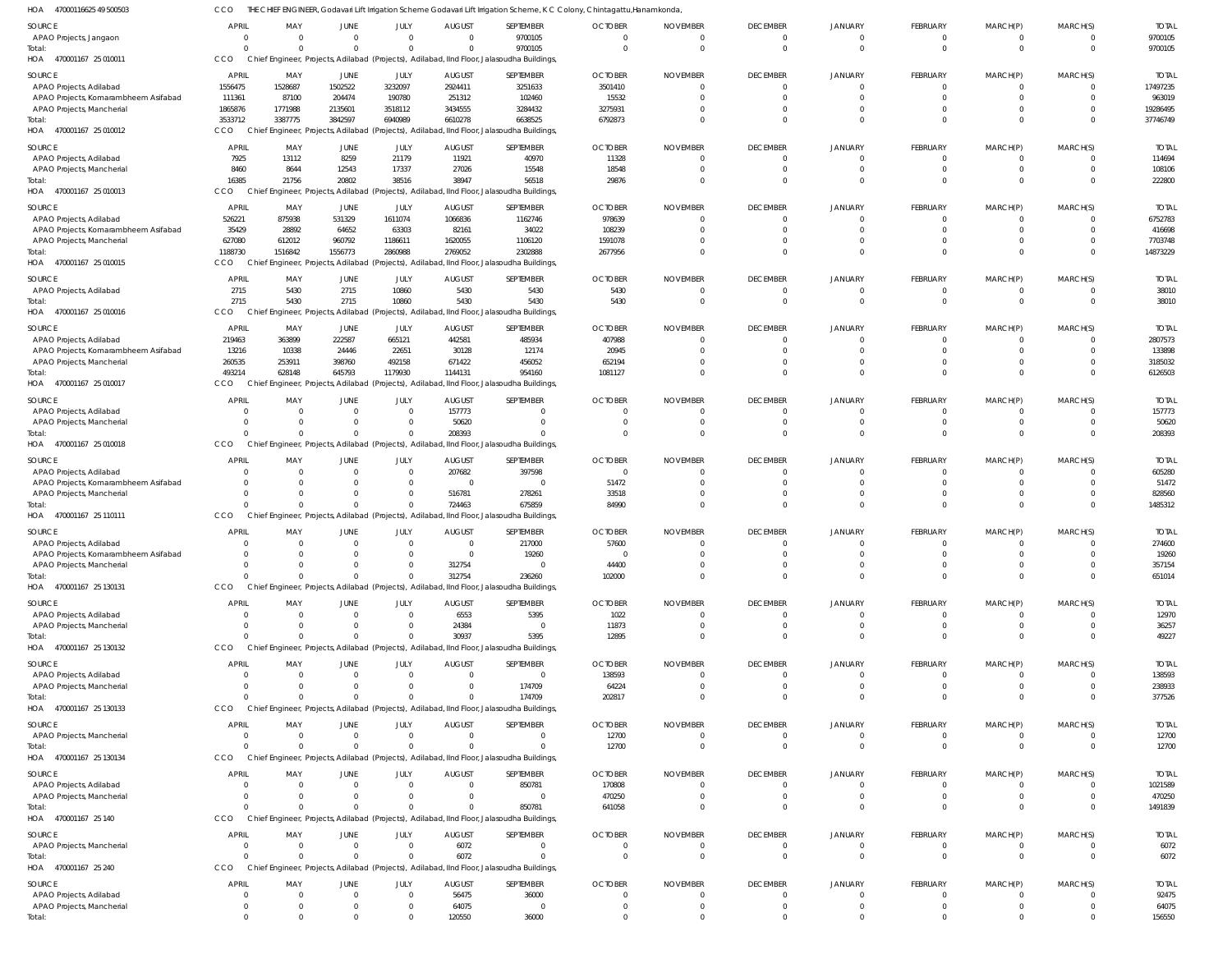| HOA 470001167 25 290291                                   | CCO                            |                            |                        |                                |                           | Chief Engineer, Projects, Adilabad (Projects), Adilabad, IInd Floor, Jalasoudha Buildings                          |                           |                             |                                   |                            |                              |                   |                                  |                          |
|-----------------------------------------------------------|--------------------------------|----------------------------|------------------------|--------------------------------|---------------------------|--------------------------------------------------------------------------------------------------------------------|---------------------------|-----------------------------|-----------------------------------|----------------------------|------------------------------|-------------------|----------------------------------|--------------------------|
| SOURCE                                                    | <b>APRIL</b>                   | MAY                        | JUNE                   | JULY                           | <b>AUGUST</b>             | SEPTEMBER                                                                                                          | <b>OCTOBER</b>            | <b>NOVEMBER</b>             | <b>DECEMBER</b>                   | <b>JANUARY</b>             | FEBRUARY                     | MARCH(P)          | MARCH(S)                         | <b>TOTAL</b>             |
| APAO Projects, Mancherial                                 | 36648                          | 34714                      | 34714                  | 40720                          |                           | $\Omega$                                                                                                           | $-1720$                   |                             | $\overline{0}$                    | 0                          | 0                            | 0                 | $\overline{0}$                   | 145076                   |
| Total:                                                    | 36648                          | 34714                      | 34714                  | 40720                          |                           | $\Omega$                                                                                                           | $-1720$                   |                             | $\overline{0}$                    | $\Omega$                   | $\mathbf 0$                  | $\mathbf 0$       | $\overline{0}$                   | 145076                   |
| HOA 470001167 25 290293                                   | CCO                            |                            |                        |                                |                           | Chief Engineer, Projects, Adilabad (Projects), Adilabad, IInd Floor, Jalasoudha Buildings,                         |                           |                             |                                   |                            |                              |                   |                                  |                          |
| SOURCE                                                    | <b>APRIL</b>                   | MAY                        | <b>JUNE</b>            | JULY                           | <b>AUGUST</b>             | SEPTEMBER                                                                                                          | <b>OCTOBER</b>            | <b>NOVEMBER</b>             | <b>DECEMBER</b>                   | JANUARY                    | FEBRUARY                     | MARCH(P)          | MARCH(S)                         | <b>TOTAL</b>             |
| APAO Projects, Mancherial                                 | 12155                          | 13505                      | 13505                  | 13505                          | $\Omega$                  | $\mathbf{0}$                                                                                                       | 1351                      | $\Omega$                    | $\overline{0}$                    | $\overline{0}$             | $\mathbf 0$                  | 0                 | $\overline{0}$                   | 54021                    |
| Total:                                                    | 12155                          | 13505                      | 13505                  | 13505                          |                           | $\Omega$                                                                                                           | 1351                      | $\Omega$                    | $\overline{0}$                    | $\Omega$                   | $\mathbf{0}$                 | $\mathbf{0}$      | $\overline{0}$                   | 54021                    |
| HOA 470001167 25 290294                                   | <b>CCO</b>                     |                            |                        |                                |                           | Chief Engineer, Projects, Adilabad (Projects), Adilabad, IInd Floor, Jalasoudha Buildings,                         |                           |                             |                                   |                            |                              |                   |                                  |                          |
| <b>SOURCE</b>                                             | <b>APRIL</b>                   | MAY                        | JUNE                   | JULY                           | <b>AUGUST</b>             | SEPTEMBER                                                                                                          | <b>OCTOBER</b>            | <b>NOVEMBER</b>             | <b>DECEMBER</b>                   | <b>JANUARY</b>             | <b>FEBRUARY</b>              | MARCH(P)          | MARCH(S)                         | <b>TOTAL</b>             |
| APAO Projects, Mancherial                                 | 5255                           | 5839                       | 5839                   | 5839                           | $\Omega$                  | $\Omega$                                                                                                           | 584                       |                             | $\overline{0}$                    | $\overline{0}$             | 0                            | 0                 | $\overline{0}$                   | 23356                    |
| Total:                                                    | 5255                           | 5839                       | 5839                   | 5839                           |                           | $\Omega$                                                                                                           | 584                       |                             | $\Omega$                          | $\Omega$                   | $\mathbf{0}$                 | $\mathbf{0}$      | $\Omega$                         | 23356                    |
| HOA 470001167 25 300302                                   | <b>CCO</b>                     |                            |                        |                                |                           | Chief Engineer, Projects, Adilabad (Projects), Adilabad, IInd Floor, Jalasoudha Buildings,                         |                           |                             |                                   |                            |                              |                   |                                  |                          |
| SOURCE                                                    | <b>APRIL</b>                   | MAY                        | JUNE                   | JULY                           | <b>AUGUST</b>             | SEPTEMBER                                                                                                          | <b>OCTOBER</b>            | <b>NOVEMBER</b>             | <b>DECEMBER</b>                   | JANUARY                    | FEBRUARY                     | MARCH(P)          | MARCH(S)                         | <b>TOTAL</b>             |
| APAO Projects, Adilabad                                   | $\overline{0}$                 | 38746                      | 58120                  | $\overline{0}$                 | 606136                    | 368174                                                                                                             | $\Omega$                  | $\Omega$                    | $\overline{0}$                    | $\Omega$                   | 0                            | 0                 | $\overline{0}$                   | 1071176                  |
| APAO Projects, Komarambheem Asifabad                      | 139768                         | 0                          | $\Omega$               | 434817                         | $\Omega$                  | $\overline{0}$                                                                                                     | 465894                    |                             |                                   |                            | 0                            | 0                 | $\Omega$                         | 1040479                  |
| APAO Projects, Mancherial                                 | 127476                         | $\overline{0}$             | 254950                 | 141640                         | 264841                    | 163166                                                                                                             |                           |                             | $\Omega$                          |                            | $\mathbf 0$                  | $\mathbf 0$       | $\Omega$                         | 952073                   |
| Total:                                                    | 267244<br>CCO                  | 38746                      | 313070                 | 576457                         | 870977                    | 531340                                                                                                             | 465894                    |                             | $\Omega$                          | $\Omega$                   | $\mathbf 0$                  | $\Omega$          | $\Omega$                         | 3063728                  |
| HOA 47000116725 27 530531                                 |                                |                            |                        |                                |                           | Chief Engineer, Projects, Adilabad (Projects), Adilabad, IInd Floor, Jalasoudha Buildings,                         |                           |                             |                                   |                            |                              |                   |                                  |                          |
| SOURCE                                                    | <b>APRIL</b>                   | MAY                        | JUNE                   | JULY                           | <b>AUGUST</b>             | SEPTEMBER                                                                                                          | <b>OCTOBER</b>            | <b>NOVEMBER</b>             | <b>DECEMBER</b>                   | JANUARY                    | FEBRUARY                     | MARCH(P)          | MARCH(S)                         | <b>TOTAL</b>             |
| APAO Projects, Mancherial                                 | 0                              | 0                          |                        | $\overline{0}$                 |                           | $\Omega$                                                                                                           | 12326155                  |                             | $\overline{0}$                    | $\Omega$                   | 0                            | 0                 | $\overline{0}$                   | 12326155                 |
| Total:<br>HOA 470001175 27 270272                         | $\Omega$<br>CCO                | $\Omega$                   | $\Omega$               | $\Omega$                       |                           | $\Omega$<br>COMMISSIONER, PLANNING AND DEVELOPMENTof GODAVARI BASIN Vth Floor, Godavari Basin, Jalasoudha Building | 12326155                  |                             | $\overline{0}$                    | $\Omega$                   | $\mathbf 0$                  | $\mathbf 0$       | $\overline{0}$                   | 12326155                 |
|                                                           |                                |                            |                        |                                |                           |                                                                                                                    |                           |                             |                                   |                            |                              |                   |                                  |                          |
| <b>SOURCE</b>                                             | <b>APRIL</b>                   | MAY                        | <b>JUNE</b>            | JULY                           | <b>AUGUST</b>             | SEPTEMBER                                                                                                          | <b>OCTOBER</b>            | <b>NOVEMBER</b>             | <b>DECEMBER</b>                   | <b>JANUARY</b>             | <b>FEBRUARY</b>              | MARCH(P)          | MARCH(S)                         | <b>TOTAL</b>             |
| APAO, SRSP, NIZAMABAD                                     | $\overline{0}$<br>$\Omega$     | $\overline{0}$             | 10921325               | $\overline{0}$<br>$\Omega$     | $\Omega$                  | $\overline{0}$<br>$\Omega$                                                                                         | 558775                    | $\Omega$                    | $\overline{0}$<br>$\Omega$        | $\overline{0}$<br>$\Omega$ | 0<br>$\mathbf{0}$            | 0                 | $\overline{0}$                   | 11480100                 |
| Total:<br>HOA 47000117525 27 270274                       | CCO                            | $\Omega$                   | 10921325               |                                |                           | COMMISSIONER, PLANNING AND DEVELOPMENTof GODAVARI BASIN Vth Floor, Godavari Basin, Jalasoudha Building             | 558775                    | $\Omega$                    |                                   |                            |                              | $\mathbf{0}$      | $\overline{0}$                   | 11480100                 |
|                                                           |                                |                            |                        |                                |                           |                                                                                                                    |                           |                             |                                   |                            |                              |                   |                                  |                          |
| <b>SOURCE</b>                                             | <b>APRIL</b>                   | MAY                        | JUNE                   | JULY                           | <b>AUGUST</b>             | SEPTEMBER                                                                                                          | <b>OCTOBER</b>            | <b>NOVEMBER</b>             | <b>DECEMBER</b>                   | JANUARY                    | <b>FEBRUARY</b>              | MARCH(P)          | MARCH(S)                         | <b>TOTAL</b>             |
| APAO, SRSP, NIZAMABAD                                     | $\Omega$<br>$\Omega$           | $\Omega$<br>$\Omega$       | $\Omega$<br>$\Omega$   | $\Omega$<br>$\mathbf{0}$       | 93940<br>93940            | $\Omega$<br>$\Omega$                                                                                               |                           |                             | $\overline{0}$<br>$\Omega$        | $\overline{0}$<br>$\Omega$ | $\mathbf{0}$<br>$\mathbf{0}$ | 0<br>$\mathbf{0}$ | $\overline{0}$<br>$\overline{0}$ | 93940<br>93940           |
| Total:<br>HOA 47000117525 27 530531                       | CCO                            |                            |                        |                                |                           | COMMISSIONER, PLANNING AND DEVELOPMENT of GODAVARI BASIN Vth Floor, Godavari Basin, Jalasoudha Building            |                           |                             |                                   |                            |                              |                   |                                  |                          |
|                                                           |                                |                            |                        |                                |                           |                                                                                                                    |                           |                             |                                   |                            |                              |                   |                                  |                          |
| <b>SOURCE</b>                                             | <b>APRIL</b>                   | MAY                        | JUNE                   | JULY                           | <b>AUGUST</b>             | SEPTEMBER                                                                                                          | <b>OCTOBER</b>            | <b>NOVEMBER</b>             | <b>DECEMBER</b>                   | JANUARY                    | FEBRUARY                     | MARCH(P)          | MARCH(S)                         | <b>TOTAL</b>             |
| APAO, SRSP, NIZAMABAD<br>Total:                           | $\overline{0}$<br>$\Omega$     | $\overline{0}$<br>$\Omega$ | $\Omega$<br>$\Omega$   | $\overline{0}$<br>$\Omega$     | $\Omega$                  | $\mathbf{0}$<br>$\Omega$                                                                                           | 192888<br>192888          | $\Omega$                    | $\overline{0}$<br>$\overline{0}$  | $^{\circ}$<br>$\Omega$     | 0<br>$\mathbf 0$             | 0<br>$\mathbf 0$  | $\overline{0}$<br>$\overline{0}$ | 192888<br>192888         |
| HOA 47000122725 26 530531                                 | CCO                            |                            |                        |                                |                           | Chief Engineer, Projects, Adilabad (Projects), Adilabad, IInd Floor, Jalasoudha Buildings,                         |                           |                             |                                   |                            |                              |                   |                                  |                          |
|                                                           |                                |                            |                        |                                |                           |                                                                                                                    |                           |                             |                                   |                            |                              |                   |                                  |                          |
| SOURCE                                                    | <b>APRIL</b>                   | MAY                        | JUNE                   | <b>JULY</b>                    | <b>AUGUST</b>             | SEPTEMBER                                                                                                          | <b>OCTOBER</b>            | <b>NOVEMBER</b>             | <b>DECEMBER</b>                   | JANUARY                    | <b>FEBRUARY</b>              | MARCH(P)          | MARCH(S)                         | <b>TOTAL</b>             |
| APAO Projects, Adilabad<br>Total:                         | $\Omega$<br>$\Omega$           | $\Omega$<br>$\Omega$       | 85722731<br>85722731   | $\overline{0}$<br>$\mathbf{0}$ |                           | $\Omega$<br>$\mathbf 0$                                                                                            | 16647342<br>16647342      |                             | $\overline{0}$<br>$\Omega$        | $\Omega$<br>$\Omega$       | 0<br>$\mathbf 0$             | 0<br>$\mathbf 0$  | $\overline{0}$<br>$\overline{0}$ | 102370073<br>102370073   |
| HOA 47000122725 27 530531                                 | CCO                            |                            |                        |                                |                           | Chief Engineer, Projects, Adilabad (Projects), Adilabad, IInd Floor, Jalasoudha Buildings,                         |                           |                             |                                   |                            |                              |                   |                                  |                          |
|                                                           |                                |                            |                        |                                |                           |                                                                                                                    |                           |                             |                                   |                            |                              |                   |                                  |                          |
| SOURCE                                                    | <b>APRIL</b><br>$\overline{0}$ | MAY<br>$\overline{0}$      | JUNE                   | JULY<br>$\overline{0}$         | <b>AUGUST</b><br>13379104 | SEPTEMBER<br>$\mathbf{0}$                                                                                          | <b>OCTOBER</b><br>- 0     | <b>NOVEMBER</b><br>$\Omega$ | <b>DECEMBER</b><br>$\overline{0}$ | JANUARY<br>$\Omega$        | FEBRUARY                     | MARCH(P)          | MARCH(S)<br>$\overline{0}$       | <b>TOTAL</b><br>13379104 |
| APAO Projects, Adilabad<br>Total                          | $\Omega$                       | $\overline{0}$             | $\Omega$               | $\overline{0}$                 | 13379104                  | $\mathbf 0$                                                                                                        | $\Omega$                  | $\Omega$                    | $\overline{0}$                    | $\Omega$                   | 0<br>$\mathbf{0}$            | 0<br>$\mathbf 0$  | $\overline{0}$                   | 13379104                 |
| HOA 470001229 25 010011                                   | CCO                            |                            |                        |                                |                           | Chief Engineer, Palamuru - Rangareddy LIS Palamuru - Rangareddy LIS, V th Floor, Jalasoudha Building,              |                           |                             |                                   |                            |                              |                   |                                  |                          |
|                                                           |                                |                            |                        |                                |                           |                                                                                                                    |                           |                             |                                   |                            |                              |                   |                                  |                          |
| SOURCE                                                    | <b>APRIL</b><br>2420847        | MAY<br>2305568             | <b>JUNE</b><br>2433904 | JULY<br>4222941                | <b>AUGUST</b><br>5043272  | SEPTEMBER                                                                                                          | <b>OCTOBER</b><br>4308458 | <b>NOVEMBER</b>             | <b>DECEMBER</b>                   | <b>JANUARY</b>             | FEBRUARY                     | MARCH(P)          | MARCH(S)                         | <b>TOTAL</b><br>24974416 |
| APAO Irrigation, Nagarkurnool<br>PAO IRRIGATION DIVISION, | 3461622                        | 3496571                    | 3483540                | 6594669                        | 6466685                   | 4239426<br>6620759                                                                                                 | 6368316                   |                             |                                   |                            | $\Omega$                     | $\Omega$          | $\Omega$                         | 36492162                 |
| MAHABOOBNAGAR                                             |                                |                            |                        |                                |                           |                                                                                                                    |                           |                             |                                   |                            |                              |                   |                                  |                          |
| PAO IRRIGATION RANGA REDDY DISTRICT                       | 1097789                        | 1067194                    | 1224490                | 2179890                        | 1911651                   | 1733170                                                                                                            | 2202679                   |                             | $\Omega$                          | $\Omega$                   | $\mathbf 0$                  | $\mathbf 0$       | $\Omega$                         | 11416863                 |
| Total:                                                    | 6980258                        | 6869333                    | 7141934                | 12997500                       | 13421608                  | 12593355                                                                                                           | 12879453                  |                             | $\Omega$                          | $\Omega$                   | $\Omega$                     | $\mathbf{0}$      | $\Omega$                         | 72883441                 |
| HOA 470001229 25 010012                                   | <b>CCO</b>                     |                            |                        |                                |                           | Chief Engineer, Palamuru - Rangareddy LIS Palamuru - Rangareddy LIS, V th Floor, Jalasoudha Building,              |                           |                             |                                   |                            |                              |                   |                                  |                          |
| <b>SOURCE</b>                                             | <b>APRIL</b>                   | MAY                        | JUNE                   |                                |                           |                                                                                                                    |                           |                             |                                   |                            |                              |                   |                                  |                          |
| APAO Irrigation, Nagarkurnool                             |                                |                            |                        | JULY                           | <b>AUGUST</b>             | SEPTEMBER                                                                                                          | <b>OCTOBER</b>            | <b>NOVEMBER</b>             | <b>DECEMBER</b>                   | <b>JANUARY</b>             | FEBRUARY                     | MARCH(P)          | MARCH(S)                         | <b>TOTAL</b>             |
| PAO IRRIGATION DIVISION,<br>MAHABOOBNAGAR                 | 6675                           | 6475                       | 11725                  | 12950                          | 27560                     | 13000                                                                                                              | 13000                     |                             | $\overline{0}$                    | $\overline{0}$             | 0                            | 0                 | $\overline{0}$                   | 91385                    |
|                                                           | 7364                           | 9948                       | 12464                  | 16209                          | 12839                     | 14209                                                                                                              | 16383                     |                             | $\Omega$                          | $\Omega$                   | $\mathbf 0$                  | $\Omega$          | $\Omega$                         | 89416                    |
| PAO IRRIGATION RANGA REDDY DISTRICT                       | 13790                          | 13650                      | 25201                  | 26300                          | 23700                     | 20700                                                                                                              | 41407                     |                             | $\Omega$                          | $\overline{0}$             | $\mathbf 0$                  | $\mathbf 0$       | $\overline{0}$                   | 164748                   |
| Total:                                                    | 27829                          | 30073                      | 49390                  | 55459                          | 64099                     | 47909                                                                                                              | 70790                     |                             | $\Omega$                          | $\Omega$                   | $\mathbf 0$                  | $\mathbf 0$       | $\overline{0}$                   | 345549                   |
| HOA 470001229 25 010013                                   | <b>CCO</b>                     |                            |                        |                                |                           | Chief Engineer, Palamuru - Rangareddy LIS Palamuru - Rangareddy LIS, V th Floor, Jalasoudha Building,              |                           |                             |                                   |                            |                              |                   |                                  |                          |
|                                                           |                                |                            |                        |                                |                           |                                                                                                                    |                           |                             |                                   |                            |                              |                   |                                  |                          |
| SOURCE<br>APAO Irrigation, Nagarkurnool                   | <b>APRIL</b><br>804679         | MAY<br>785377              | JUNE<br>1413102        | JULY<br>1403943                | <b>AUGUST</b><br>2958257  | SEPTEMBER<br>1408224                                                                                               | <b>OCTOBER</b><br>1433781 | <b>NOVEMBER</b>             | <b>DECEMBER</b><br>$\Omega$       | JANUARY<br>$\Omega$        | FEBRUARY<br>0                | MARCH(P)<br>0     | MARCH(S)<br>$\Omega$             | <b>TOTAL</b><br>10207363 |
| PAO IRRIGATION DIVISION,                                  | 1149212                        | 1799353                    | 1195517                | 3213319                        | 2570387                   | 2351600                                                                                                            | 2461139                   |                             | $\Omega$                          | $\Omega$                   | $\mathbf{0}$                 | $\mathbf 0$       | $\overline{0}$                   | 14740527                 |
| MAHABOOBNAGAR                                             |                                |                            |                        |                                |                           |                                                                                                                    |                           |                             |                                   |                            |                              |                   |                                  |                          |
| PAO IRRIGATION RANGA REDDY DISTRICT                       | 364662                         | 366378                     | 696291                 | 1021535                        | 633153                    | 575804                                                                                                             | 881524                    |                             | $\Omega$                          | $\overline{0}$             | $\mathbf 0$                  | $\mathbf 0$       | $\Omega$                         | 4539347                  |
| Total:                                                    | 2318553                        | 2951108                    | 3304910                | 5638797                        | 6161797                   | 4335628                                                                                                            | 4776444                   |                             | $\Omega$                          | $\Omega$                   | $\mathbf 0$                  | $\mathbf 0$       | $\Omega$                         | 29487237                 |
| HOA 470001229 25 010016                                   | CCO                            |                            |                        |                                |                           | Chief Engineer, Palamuru - Rangareddy LIS Palamuru - Rangareddy LIS, V th Floor, Jalasoudha Building,              |                           |                             |                                   |                            |                              |                   |                                  |                          |
| SOURCE                                                    | <b>APRIL</b>                   | MAY                        | JUNE                   | JULY                           | <b>AUGUST</b>             | SEPTEMBER                                                                                                          | <b>OCTOBER</b>            | <b>NOVEMBER</b>             | <b>DECEMBER</b>                   | JANUARY                    | FEBRUARY                     | MARCH(P)          | MARCH(S)                         | <b>TOTAL</b>             |
| APAO Irrigation, Nagarkurnool                             | 286554                         | 279647                     | 503022                 | 500798                         | 1050246                   | 502467                                                                                                             | 513052                    | $\Omega$<br>$\Omega$        | $\overline{0}$<br>$\Omega$        | $\overline{0}$<br>$\Omega$ | $\mathbf 0$                  | 0                 | $\overline{0}$<br>$\Omega$       | 3635786                  |
| PAO IRRIGATION DIVISION,<br>MAHABOOBNAGAR                 | 571426                         | 873940                     | 599901                 | 1523445                        | 1304655                   | 1171640                                                                                                            | 1237384                   |                             |                                   |                            | $\mathbf 0$                  | $\mathbf 0$       |                                  | 7282391                  |
| PAO IRRIGATION RANGA REDDY DISTRICT                       | 204815                         | 201660                     | 388249                 | 502341                         | 359758                    | 327840                                                                                                             | 580876                    |                             | $\mathbf{0}$                      | $\overline{0}$             | 0                            | 0                 | $\overline{0}$                   | 2565539                  |
| Total:                                                    | 1062795                        | 1355247                    | 1491172                | 2526584                        | 2714659                   | 2001947                                                                                                            | 2331312                   |                             | $\Omega$                          | $\Omega$                   | $\mathbf 0$                  | $\mathbf{0}$      | $\overline{0}$                   | 13483716                 |
| HOA 470001229 25 010017                                   | <b>CCO</b>                     |                            |                        |                                |                           | Chief Engineer, Palamuru - Rangareddy LIS Palamuru - Rangareddy LIS, V th Floor, Jalasoudha Building,              |                           |                             |                                   |                            |                              |                   |                                  |                          |
| <b>SOURCE</b>                                             | <b>APRIL</b>                   | MAY                        | JUNE                   | JULY                           | <b>AUGUST</b>             | SEPTEMBER                                                                                                          | <b>OCTOBER</b>            | <b>NOVEMBER</b>             | <b>DECEMBER</b>                   | JANUARY                    | FEBRUARY                     | MARCH(P)          | MARCH(S)                         | <b>TOTAL</b>             |
| APAO Irrigation, Nagarkurnool                             | 0                              | 0                          | 100000                 | $\overline{0}$                 | 211288                    | 85349                                                                                                              | 21980                     |                             | $\overline{0}$                    | $\Omega$                   | $\mathbf 0$                  | 0                 | $\overline{0}$                   | 418617                   |
| PAO IRRIGATION DIVISION,                                  | $\Omega$                       | $\Omega$                   | - 0                    | $\overline{0}$                 | 121006                    | 213992                                                                                                             |                           |                             |                                   |                            | $\Omega$                     | $\Omega$          | $\Omega$                         | 334998                   |
| MAHABOOBNAGAR<br>PAO IRRIGATION RANGA REDDY DISTRICT      | $\mathbf{0}$                   | 0                          | $\Omega$               | $\overline{0}$                 | $\Omega$                  | $\mathbf 0$                                                                                                        | 24000                     |                             | $\overline{0}$                    | $\overline{0}$             | $\mathbf 0$                  | $\mathbf 0$       | $\overline{0}$                   | 24000                    |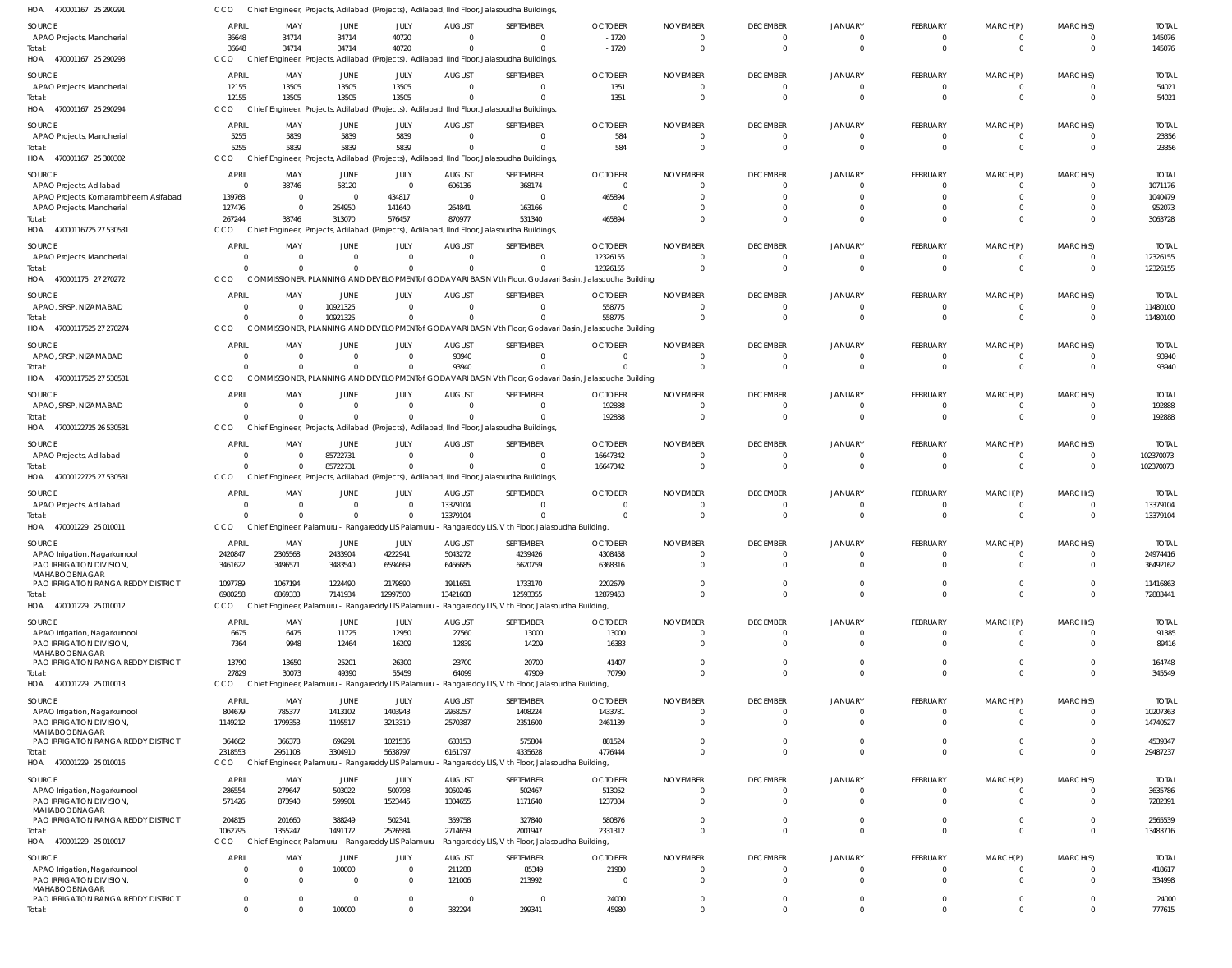| APAO Irrigation, Nagarkurnool                        | $\Omega$                         |                                                    | 0                      |                            | 1017815                | 351989                                                                                                | 165463                            |                             |                                |                         |                            |                         |          |  |
|------------------------------------------------------|----------------------------------|----------------------------------------------------|------------------------|----------------------------|------------------------|-------------------------------------------------------------------------------------------------------|-----------------------------------|-----------------------------|--------------------------------|-------------------------|----------------------------|-------------------------|----------|--|
| PAO IRRIGATION DIVISION,<br>MAHABOOBNAGAR            | $\Omega$                         | $\Omega$                                           | $\Omega$               | $\Omega$                   | 1855529                | 251747                                                                                                | 86205                             | $\Omega$                    | $\Omega$                       | $\Omega$                | $\Omega$                   | $\Omega$                |          |  |
| PAO IRRIGATION RANGA REDDY DISTRICT                  | $\overline{0}$                   | 0                                                  | $\mathbf 0$            | $\mathbf 0$                | 333070                 | 112965                                                                                                | 124059                            | $\Omega$                    | $\mathbf 0$                    | $\mathbf{0}$            | 0                          | $\mathbf 0$             |          |  |
| Total:                                               | $\mathbf 0$                      | $\overline{0}$                                     | $\mathbf 0$            | $\mathbf{0}$               | 3206414                | 716701                                                                                                | 375727                            | $\Omega$                    | $\mathbf 0$                    | $\mathbf{0}$            | $^{\circ}$                 | $\mathbf 0$             |          |  |
| HOA 470001229 25 020021                              | CCO                              | Chief Engineer, Palamuru - Rangareddy LIS Palamuru |                        |                            |                        | Rangareddy LIS, V th Floor, Jalasoudha Building,                                                      |                                   |                             |                                |                         |                            |                         |          |  |
| SOURCE                                               | <b>APRIL</b>                     | MAY                                                | JUNE                   | JULY                       | <b>AUGUST</b>          | SEPTEMBER                                                                                             | <b>OCTOBER</b>                    | <b>NOVEMBER</b>             | <b>DECEMBER</b>                | JANUARY                 | FEBRUARY                   | MARCH(P)                | MARCH(S) |  |
| APAO Irrigation, Nagarkurnool                        | 0                                | $\overline{0}$                                     | 6492                   | $\overline{0}$             | 35706                  | 6492                                                                                                  | 12984                             | $\Omega$                    | $\mathbf 0$                    | $\Omega$                | $^{\circ}$                 | $\Omega$                |          |  |
| PAO IRRIGATION DIVISION,                             | 10800                            | $\Omega$                                           | 60000                  | 20000                      | 72000                  | $\Omega$                                                                                              | 52000                             | $\Omega$                    | $\Omega$                       | $\Omega$                | $\Omega$                   | $\Omega$                |          |  |
| MAHABOOBNAGAR<br>Total:                              | 10800                            | $\Omega$                                           | 66492                  | 20000                      | 107706                 | 6492                                                                                                  | 64984                             | $\Omega$                    | $\Omega$                       | $\Omega$                | $\Omega$                   | $\Omega$                | $\Omega$ |  |
| HOA 470001229 25 060                                 | <b>CCO</b>                       | Chief Engineer, Palamuru - Rangareddy LIS Palamuru |                        |                            |                        | Rangareddy LIS, V th Floor, Jalasoudha Building,                                                      |                                   |                             |                                |                         |                            |                         |          |  |
| SOURCE                                               | <b>APRIL</b>                     | MAY                                                | <b>JUNE</b>            | JULY                       | <b>AUGUST</b>          | SEPTEMBER                                                                                             | <b>OCTOBER</b>                    | <b>NOVEMBER</b>             | <b>DECEMBER</b>                | JANUARY                 | FEBRUARY                   | MARCH(P)                | MARCH(S) |  |
| APAO Irrigation, Nagarkurnool                        | $\mathbf 0$                      | $\overline{0}$                                     | $\overline{0}$         | $\overline{0}$             | $^{\circ}$             | 66948                                                                                                 | $\mathbf 0$                       | $^{\circ}$                  | $\mathbf 0$                    | $\mathbf 0$             | $^{\circ}$                 | 0                       |          |  |
| Total:                                               | $\Omega$                         | $\overline{0}$                                     | $\mathbf 0$            | $\overline{0}$             | $\overline{0}$         | 66948                                                                                                 | $\Omega$                          | $\Omega$                    | $\mathbf 0$                    | $\overline{0}$          | $^{\circ}$                 | $\mathbf 0$             |          |  |
| HOA 470001229 25 110111                              | CCO                              | Chief Engineer, Palamuru - Rangareddy LIS Palamuru |                        |                            |                        | Rangareddy LIS, V th Floor, Jalasoudha Building,                                                      |                                   |                             |                                |                         |                            |                         |          |  |
| <b>SOURCE</b>                                        | <b>APRIL</b>                     | MAY                                                | <b>JUNE</b>            | JULY                       | <b>AUGUST</b>          | SEPTEMBER                                                                                             | <b>OCTOBER</b>                    | <b>NOVEMBER</b>             | <b>DECEMBER</b>                | JANUARY                 | FEBRUARY                   | MARCH(P)                | MARCH(S) |  |
| APAO Irrigation, Nagarkurnool                        | 0                                | $\overline{0}$                                     | $\overline{0}$         | $\mathbf{0}$               | 225975                 | 772615                                                                                                | $\overline{0}$                    | $\Omega$                    | $\mathbf 0$                    | $\Omega$                | $\mathbf 0$                | $\Omega$                |          |  |
| PAO IRRIGATION DIVISION                              | $\Omega$                         | $\Omega$                                           | $\mathbf 0$            | $\mathbf{0}$               | 940657                 | 143733                                                                                                | $\Omega$                          | $\Omega$                    | $\Omega$                       | $\Omega$                | $\Omega$                   | $\Omega$                |          |  |
| MAHABOOBNAGAR                                        |                                  |                                                    |                        |                            |                        |                                                                                                       |                                   |                             |                                |                         |                            |                         |          |  |
| PAO IRRIGATION RANGA REDDY DISTRICT                  | $\Omega$                         | $\Omega$                                           | $\mathbf 0$            | $\mathbf{0}$               | 89160                  | $\Omega$                                                                                              | 117124                            |                             | $\mathbf 0$                    | $\Omega$                | $\Omega$                   | $\Omega$                |          |  |
| Total:                                               | $\Omega$                         | $\Omega$                                           | $\Omega$               | $\mathbf 0$                | 1255792                | 916348                                                                                                | 117124                            | $\Omega$                    | $\mathbf 0$                    | $\Omega$                | $\Omega$                   | $\Omega$                | $\Omega$ |  |
| HOA<br>470001229 25 130131                           | <b>CCO</b>                       | Chief Engineer, Palamuru - Rangareddy LIS Palamuru |                        |                            |                        | Rangareddy LIS, V th Floor, Jalasoudha Building,                                                      |                                   |                             |                                |                         |                            |                         |          |  |
| <b>SOURCE</b>                                        | <b>APRIL</b>                     | MAY                                                | JUNE                   | JULY                       | <b>AUGUST</b>          | SEPTEMBER                                                                                             | <b>OCTOBER</b>                    | <b>NOVEMBER</b>             | <b>DECEMBER</b>                | JANUARY                 | FEBRUARY                   | MARCH(P)                | MARCH(S) |  |
| APAO Irrigation, Nagarkurnool                        | $\mathbf 0$                      | 13291                                              | 5439                   | $\mathbf 0$                | 54526                  | 44978                                                                                                 | $\mathbf 0$                       | $\Omega$                    | $\mathbf 0$                    | $\mathbf 0$             | - 0                        | $\mathbf 0$             |          |  |
| PAO IRRIGATION DIVISION,<br>MAHABOOBNAGAR            | $\Omega$                         | 10467                                              | 75268                  | $\Omega$                   | 56265                  | 15090                                                                                                 | $\Omega$                          | $\Omega$                    | $\mathbf 0$                    | $\Omega$                | $\Omega$                   | $\Omega$                |          |  |
| PAO IRRIGATION RANGA REDDY DISTRICT                  | $\overline{0}$                   | - 0                                                | 38925                  | $\mathbf{0}$               | 35890                  | - 0                                                                                                   |                                   | $\Omega$                    | $\Omega$                       | $\Omega$                | $\Omega$                   | $\Omega$                |          |  |
| Total:                                               | $\Omega$                         | 23758                                              | 119632                 | $\mathbf 0$                | 146681                 | 60068                                                                                                 | $\Omega$                          | $\Omega$                    | $\Omega$                       | $\Omega$                | $\Omega$                   | $\Omega$                |          |  |
| HOA 470001229 25 130132                              | CCO                              | Chief Engineer, Palamuru - Rangareddy LIS Palamuru |                        |                            |                        | Rangareddy LIS, V th Floor, Jalasoudha Building,                                                      |                                   |                             |                                |                         |                            |                         |          |  |
| SOURCE                                               | <b>APRIL</b>                     | MAY                                                | JUNE                   | JULY                       | <b>AUGUST</b>          | SEPTEMBER                                                                                             | <b>OCTOBER</b>                    | <b>NOVEMBER</b>             | <b>DECEMBER</b>                | JANUARY                 | FEBRUARY                   | MARCH(P)                | MARCH(S) |  |
| APAO Irrigation, Nagarkurnool                        | $\overline{0}$                   | $\overline{0}$                                     | $\overline{0}$         | $\overline{0}$             | 99384                  | 124288                                                                                                | 14339                             | $\Omega$                    | $\mathbf 0$                    | $\mathbf 0$             | $\overline{0}$             | 0                       |          |  |
| PAO IRRIGATION DIVISION                              | $\Omega$                         | $\overline{0}$                                     | $\overline{0}$         | $\mathbf 0$                | $\overline{0}$         | 532886                                                                                                | 59651                             | $\Omega$                    | $\Omega$                       | $\Omega$                | $\Omega$                   | $\Omega$                |          |  |
| MAHABOOBNAGAR<br>PAO IRRIGATION RANGA REDDY DISTRICT | $^{\circ}$                       | $\overline{0}$                                     | $\mathbf 0$            | $\mathbf 0$                | 118756                 | 8350                                                                                                  | 34000                             | $\Omega$                    | $\mathbf 0$                    | $\Omega$                | 0                          | $\Omega$                |          |  |
| Total:                                               | $\Omega$                         | $\Omega$                                           | $\Omega$               | $\Omega$                   | 218140                 | 665524                                                                                                | 107990                            | $\Omega$                    | $\mathbf 0$                    | $\Omega$                | $\Omega$                   | $\mathbf 0$             |          |  |
| 470001229 25 130133<br>HOA                           | <b>CCO</b>                       | Chief Engineer, Palamuru - Rangareddy LIS Palamuru |                        |                            |                        | Rangareddy LIS, V th Floor, Jalasoudha Building,                                                      |                                   |                             |                                |                         |                            |                         |          |  |
| SOURCE                                               | <b>APRIL</b>                     | MAY                                                | JUNE                   | JULY                       | <b>AUGUST</b>          | SEPTEMBER                                                                                             | <b>OCTOBER</b>                    | <b>NOVEMBER</b>             | <b>DECEMBER</b>                | JANUARY                 | <b>FEBRUARY</b>            | MARCH(P)                | MARCH(S) |  |
| PAO IRRIGATION DIVISION,                             | $\mathbf 0$                      | $\overline{\phantom{0}}$                           | 1350                   | $\overline{0}$             | 6065                   | 3915                                                                                                  | $\Omega$                          | $\Omega$                    | $\mathbf 0$                    | $\Omega$                | $\mathbf 0$                | $\overline{0}$          |          |  |
| MAHABOOBNAGAR                                        |                                  |                                                    |                        |                            |                        |                                                                                                       |                                   |                             |                                |                         |                            |                         |          |  |
| Total:                                               | $\Omega$                         | $\overline{0}$                                     | 1350                   | $\Omega$                   | 6065                   | 3915                                                                                                  | $\Omega$                          | $\Omega$                    | $\mathbf 0$                    | $\Omega$                | $\overline{0}$             | $\mathbf 0$             | $\Omega$ |  |
| HOA 470001229 25 130134                              | <b>CCO</b>                       | Chief Engineer, Palamuru - Rangareddy LIS Palamuru |                        |                            |                        | Rangareddy LIS, V th Floor, Jalasoudha Building,                                                      |                                   |                             |                                |                         |                            |                         |          |  |
| SOURCE                                               | <b>APRIL</b>                     | MAY                                                | JUNE                   | JULY                       | <b>AUGUST</b>          | SEPTEMBER                                                                                             | <b>OCTOBER</b>                    | <b>NOVEMBER</b>             | <b>DECEMBER</b>                | JANUARY                 | FEBRUARY                   | MARCH(P)                | MARCH(S) |  |
| APAO Irrigation, Nagarkurnool                        | $^{\circ}$                       | $\overline{0}$                                     | $\overline{0}$         | $\mathbf{0}$               | 930765                 | 554400                                                                                                | $\mathbf 0$                       | $\Omega$                    | 0                              | $\Omega$                | 0                          | $\Omega$                |          |  |
| PAO IRRIGATION DIVISION,<br>MAHABOOBNAGAR            | $\Omega$                         | $\Omega$                                           | $\mathbf 0$            | $\mathbf{0}$               | 1723831                | 157143                                                                                                | $\Omega$                          | $\Omega$                    | $\mathbf 0$                    | $\Omega$                | $\Omega$                   | $\Omega$                |          |  |
| PAO IRRIGATION RANGA REDDY DISTRICT                  | $\Omega$                         | $\Omega$                                           | $\Omega$               | $\mathbf 0$                | 418002                 |                                                                                                       |                                   |                             | 0                              |                         | $\Omega$                   | $\Omega$                |          |  |
| Total:                                               | $\Omega$                         | $\Omega$                                           | $\Omega$               | $\mathbf 0$                | 3072598                | 711543                                                                                                |                                   | $\Omega$                    | $\Omega$                       | $\Omega$                | $\Omega$                   | $\Omega$                |          |  |
| HOA 470001229 25 130135                              | CCO                              |                                                    |                        |                            |                        | Chief Engineer, Palamuru - Rangareddy LIS Palamuru - Rangareddy LIS, V th Floor, Jalasoudha Building, |                                   |                             |                                |                         |                            |                         |          |  |
| SOURCE                                               | <b>APRIL</b>                     | MAY                                                | JUNE                   | JULY                       | <b>AUGUST</b>          | SEPTEMBER                                                                                             | <b>OCTOBER</b>                    | <b>NOVEMBER</b>             | <b>DECEMBER</b>                | JANUARY                 | FEBRUARY                   | MARCH(P)                | MARCH(S) |  |
| APAO Irrigation, Nagarkurnool                        | $\overline{0}$                   | $\overline{0}$                                     | 8838                   | $\mathbf 0$                | 11655                  | 31118                                                                                                 | 9653                              | $\overline{0}$              | $\mathbf 0$                    | $\mathbf 0$             | $\overline{0}$             | $\mathbf 0$             |          |  |
| PAO IRRIGATION DIVISION,                             | $\mathbf 0$                      | $\overline{\phantom{0}}$                           | 34006                  | $\mathbf 0$                | 15653                  | 761                                                                                                   | 6163                              | $\Omega$                    | $\mathbf 0$                    | $\Omega$                | $\overline{0}$             | $\Omega$                |          |  |
| MAHABOOBNAGAR                                        |                                  |                                                    |                        |                            |                        |                                                                                                       |                                   |                             |                                |                         |                            |                         |          |  |
| PAO IRRIGATION RANGA REDDY DISTRICT<br>Total:        | $\overline{0}$<br>$\overline{0}$ | 1890<br>1890                                       | 1321<br>44165          | $\mathbf 0$<br>$\mathbf 0$ | 3679<br>30987          | $\Omega$<br>31879                                                                                     | $\overline{\phantom{0}}$<br>15816 | $\Omega$<br>$\Omega$        | $\mathbf 0$<br>$\Omega$        | $\mathbf 0$<br>$\Omega$ | $\Omega$<br>$\Omega$       | $\Omega$<br>$\mathbf 0$ |          |  |
| HOA 470001229 25 140                                 | <b>CCO</b>                       | Chief Engineer, Palamuru - Rangareddy LIS Palamuru |                        |                            |                        | Rangareddy LIS, V th Floor, Jalasoudha Building,                                                      |                                   |                             |                                |                         |                            |                         |          |  |
|                                                      |                                  |                                                    |                        |                            |                        |                                                                                                       |                                   |                             |                                |                         |                            |                         |          |  |
| SOURCE<br>APAO Irrigation, Nagarkurnool              | <b>APRIL</b><br>$^{\circ}$       | MAY<br>$\overline{0}$                              | JUNE<br>$\overline{0}$ | JULY<br>$\overline{0}$     | <b>AUGUST</b><br>52536 | SEPTEMBER<br>$\Omega$                                                                                 | <b>OCTOBER</b><br>$\mathbf 0$     | <b>NOVEMBER</b><br>$\Omega$ | <b>DECEMBER</b><br>$\mathbf 0$ | JANUARY<br>$\mathbf 0$  | FEBRUARY<br>$\overline{0}$ | MARCH(P)<br>$\Omega$    | MARCH(S) |  |
| PAO IRRIGATION DIVISION,                             | $\Omega$                         | $\overline{0}$                                     | 19354                  | $\mathbf 0$                | 28600                  | 19700                                                                                                 | $\Omega$                          | $\Omega$                    | $\mathbf 0$                    | $\Omega$                | $\Omega$                   | $\Omega$                |          |  |
| MAHABOOBNAGAR                                        |                                  |                                                    |                        |                            |                        |                                                                                                       |                                   |                             |                                |                         |                            |                         |          |  |
| PAO IRRIGATION RANGA REDDY DISTRICT                  | $\Omega$                         | $\overline{0}$                                     | $\Omega$               | $\Omega$                   | 13193                  | 63504                                                                                                 | U                                 | $\Omega$                    | $\Omega$                       | $\Omega$                | $\Omega$                   | $\Omega$                |          |  |
| Total:                                               | $\Omega$                         | $\Omega$                                           | 19354                  | $\Omega$                   | 94329                  | 83204                                                                                                 | $\Omega$                          | $\Omega$                    | $\Omega$                       | $\Omega$                | $\Omega$                   | $\Omega$                |          |  |
| HOA 470001229 25 240                                 | <b>CCO</b>                       |                                                    |                        |                            |                        | Chief Engineer, Palamuru - Rangareddy LIS Palamuru - Rangareddy LIS, V th Floor, Jalasoudha Building, |                                   |                             |                                |                         |                            |                         |          |  |
| SOURCE                                               | <b>APRIL</b>                     | MAY                                                | JUNE                   | JULY                       | <b>AUGUST</b>          | SEPTEMBER                                                                                             | <b>OCTOBER</b>                    | <b>NOVEMBER</b>             | <b>DECEMBER</b>                | JANUARY                 | <b>FEBRUARY</b>            | MARCH(P)                | MARCH(S) |  |
| PAO IRRIGATION DIVISION,                             | $\overline{0}$                   | $\overline{\phantom{0}}$                           | 21927                  | $\overline{0}$             | 6193                   | 34295                                                                                                 | $\mathbf 0$                       | $\overline{0}$              | $\mathbf 0$                    | $\mathbf{0}$            | $\overline{0}$             | $\overline{0}$          | $\Omega$ |  |
| MAHABOOBNAGAR<br>PAO IRRIGATION RANGA REDDY DISTRICT | $\overline{0}$                   | $\overline{0}$                                     | $\overline{0}$         | $\overline{0}$             | $\overline{0}$         | 43061                                                                                                 | $\Omega$                          | $\overline{0}$              | $\mathbf 0$                    | $\mathbf{0}$            | $\overline{0}$             | $\mathbf 0$             | $\Omega$ |  |
| Total:                                               | $\overline{0}$                   | $\Omega$                                           | 21927                  | $\mathbf 0$                | 6193                   | 77356                                                                                                 | $\Omega$                          | $\Omega$                    | $\mathbf 0$                    | $\overline{0}$          | $\overline{0}$             | $\mathbf 0$             | $\Omega$ |  |
| HOA 470001229 25 280281                              | <b>CCO</b>                       | Chief Engineer, Palamuru - Rangareddy LIS Palamuru |                        |                            |                        | Rangareddy LIS, V th Floor, Jalasoudha Building,                                                      |                                   |                             |                                |                         |                            |                         |          |  |
| <b>SOURCE</b>                                        | <b>APRIL</b>                     | MAY                                                | JUNE                   | JULY                       | <b>AUGUST</b>          | SEPTEMBER                                                                                             | <b>OCTOBER</b>                    | <b>NOVEMBER</b>             | <b>DECEMBER</b>                | JANUARY                 | FEBRUARY                   | MARCH(P)                | MARCH(S) |  |
| APAO Irrigation, Nagarkurnool                        | 0                                | $\overline{0}$                                     | $\mathbf 0$            | $\mathbf 0$                | $\Omega$               | 450000                                                                                                | $\Omega$                          | $\Omega$                    | $\Omega$                       | $\Omega$                | $\Omega$                   | $\Omega$                |          |  |
| Total:                                               | $\Omega$                         | $\Omega$                                           | $\Omega$               | $\Omega$                   | $\Omega$               | 450000                                                                                                | $\Omega$                          | $\Omega$                    | $\mathbf 0$                    | $\Omega$                | $\Omega$                   | $\Omega$                | $\Omega$ |  |
| HOA 470001229 25 300301                              | <b>CCO</b>                       |                                                    |                        |                            |                        | Chief Engineer, Palamuru - Rangareddy LIS Palamuru - Rangareddy LIS, V th Floor, Jalasoudha Building, |                                   |                             |                                |                         |                            |                         |          |  |
| SOURCE                                               | APRIL                            | MAY                                                | JUNE                   | JULY                       | <b>AUGUST</b>          | SEPTEMBER                                                                                             | <b>OCTOBER</b>                    | <b>NOVEMBER</b>             | <b>DECEMBER</b>                | <b>JANUARY</b>          | FEBRUARY                   | MARCH(P)                | MARCH(S) |  |
| APAO Irrigation, Nagarkurnool                        | $\mathbf{0}$                     | 26100                                              | 52200                  | $\Omega$                   | 246500                 | 29000                                                                                                 | 29000                             | $\Omega$                    | $\Omega$                       | $\Omega$                | $\Omega$                   | $\Omega$                | $\Omega$ |  |

CCO Chief Engineer, Palamuru - Rangareddy LIS Palamuru - Rangareddy LIS, V th Floor, Jalasoudha Building,

AUGUST

SEPTEMBER

OCTOBER

NOVEMBER

DECEMBER

JANUARY

FEBRUARY

MARCH(P)

MARCH(S)

JULY

470001229 25 010018 HOA

APRIL

MAY

JUNE

SOURCE

 

PAO IRRIGATION DIVISION, MAHABOOBNAGAR

Total:

PAO IRRIGATION RANGA REDDY DISTRICT

 

 

 

 

 

 

 

 $\,$  0  $\,$ 

 $\,$  0  $\,$  $\mathbf 0$ 

  $\mathbf 0$ 

 

 

  $\mathbf 0$ 

 

TOTAL

 

TOTAL

 

TOTAL

TOTAL

 

TOTAL

 

TOTAL

TOTAL

TOTAL

 

 

TOTAL

 

TOTAL

 

TOTAL

 

TOTAL

TOTAL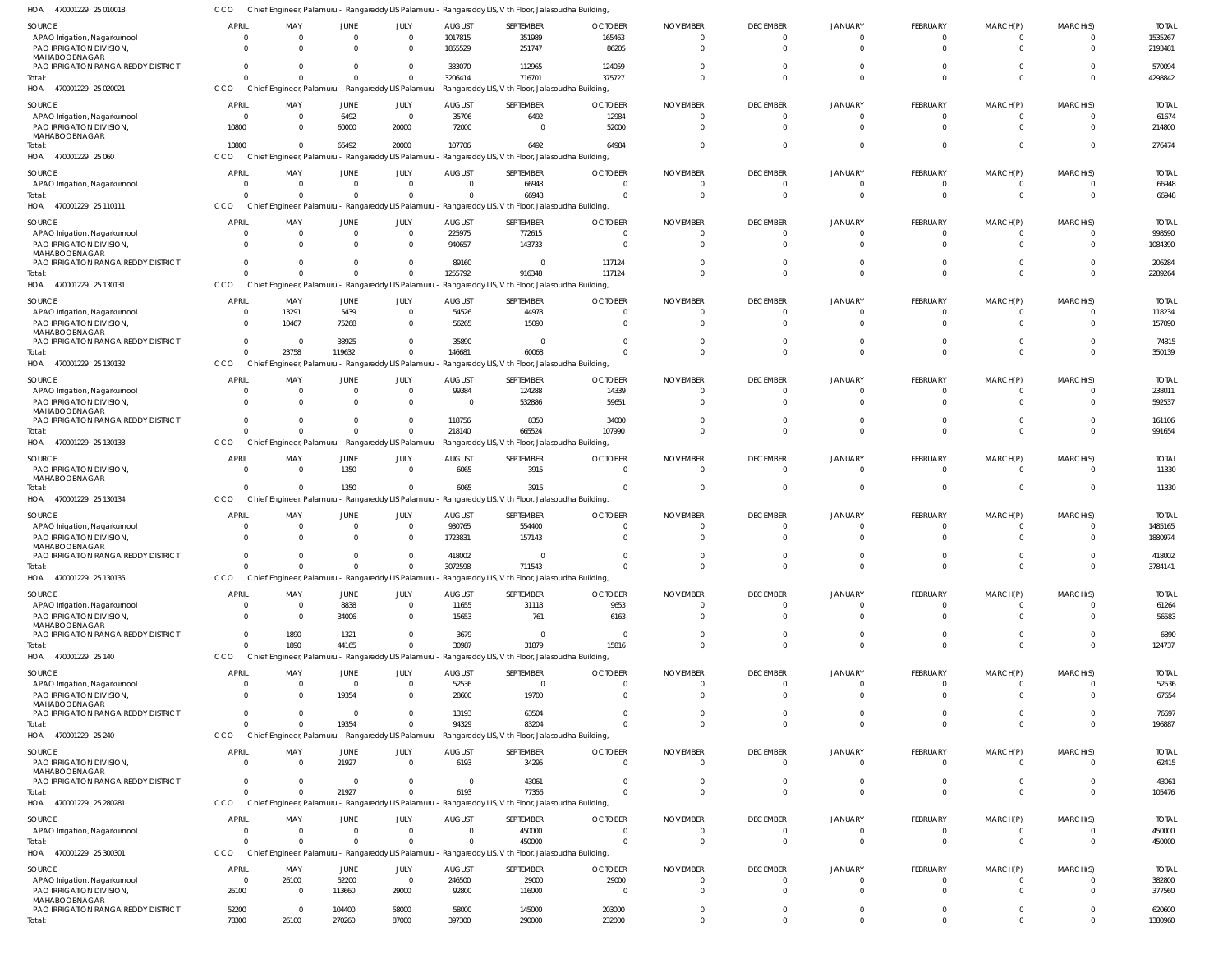| SOURCE                              | <b>APRIL</b>            | MAY            | JUNE       | JULY                                               | <b>AUGUST</b> | SEPTEMBER                                                                                             | <b>OCTOBER</b> | <b>NOVEMBER</b> | <b>DECEMBER</b> | JANUARY        | FEBRUARY        | MARCH(P)       | MARCH(S)       | <b>TOTAL</b> |
|-------------------------------------|-------------------------|----------------|------------|----------------------------------------------------|---------------|-------------------------------------------------------------------------------------------------------|----------------|-----------------|-----------------|----------------|-----------------|----------------|----------------|--------------|
| APAO Irrigation, Nagarkurnool       | $\overline{\mathbf{0}}$ | $\overline{0}$ | 102623     | $\mathbf 0$                                        | 163105        | 125334                                                                                                | 60092          | - 0             | $\overline{0}$  | $\overline{0}$ | $\overline{0}$  | $\overline{0}$ | $\Omega$       | 451154       |
| PAO IRRIGATION DIVISION,            | 15452                   | 15452          | 30648      | 64702                                              | 17027         | 17027                                                                                                 | 34054          |                 | $\Omega$        | $\Omega$       | $\Omega$        | $\Omega$       | $\Omega$       | 194362       |
| MAHABOOBNAGAR                       |                         |                |            |                                                    |               |                                                                                                       |                |                 |                 |                |                 |                |                |              |
| PAO IRRIGATION RANGA REDDY DISTRICT | 105778                  | 107583         | 86889      | 109137                                             | 157410        | 147861                                                                                                | 146509         |                 | $\Omega$        | $\Omega$       | $\Omega$        | $\Omega$       | $\Omega$       | 861167       |
| Total:                              | 121230                  | 123035         | 220160     | 173839                                             | 337542        | 290222                                                                                                | 240655         |                 | $\Omega$        | $\Omega$       | $\Omega$        | $\Omega$       | $\Omega$       | 1506683      |
| HOA 470001229 25 310318             | <b>CCO</b>              |                |            | Chief Engineer, Palamuru - Rangareddy LIS Palamuru |               | - Rangareddy LIS, V th Floor, Jalasoudha Building,                                                    |                |                 |                 |                |                 |                |                |              |
| SOURCE                              | <b>APRIL</b>            | MAY            | JUNE       | JULY                                               | <b>AUGUST</b> | SEPTEMBER                                                                                             | <b>OCTOBER</b> | <b>NOVEMBER</b> | <b>DECEMBER</b> | JANUARY        | FEBRUARY        | MARCH(P)       | MARCH(S)       | <b>TOTAL</b> |
| PAO IRRIGATION DIVISION,            | $\Omega$                | $\Omega$       | $\Omega$   | 20000                                              | 20000         | 20000                                                                                                 | $\Omega$       |                 | $\Omega$        | $\Omega$       | $\Omega$        | $\Omega$       | $\Omega$       | 60000        |
| MAHABOOBNAGAR                       |                         |                |            |                                                    |               |                                                                                                       |                |                 |                 |                |                 |                |                |              |
| PAO IRRIGATION RANGA REDDY DISTRICT | $\Omega$                |                | $\Omega$   | $\Omega$                                           | 20000         | $\Omega$                                                                                              |                |                 | $\Omega$        | $\Omega$       | $\Omega$        | $\Omega$       | $\Omega$       | 20000        |
| Total:                              | $\Omega$                |                | $\Omega$   | 20000                                              | 40000         | 20000                                                                                                 |                |                 | $\Omega$        | $\Omega$       | $\Omega$        | $\Omega$       | $\Omega$       | 80000        |
| HOA 47000122925 26 530531           | CCO                     |                |            |                                                    |               | Chief Engineer, Palamuru - Rangareddy LIS Palamuru - Rangareddy LIS, V th Floor, Jalasoudha Building, |                |                 |                 |                |                 |                |                |              |
| SOURCE                              | <b>APRIL</b>            | MAY            | JUNE       | JULY                                               | <b>AUGUST</b> | SEPTEMBER                                                                                             | <b>OCTOBER</b> | <b>NOVEMBER</b> | <b>DECEMBER</b> | JANUARY        | <b>FEBRUARY</b> | MARCH(P)       | MARCH(S)       | <b>TOTAL</b> |
| APAO Irrigation, Nagarkurnool       | $\overline{0}$          | 348697019      | 1610021988 | 403785038                                          | $\Omega$      | 643641379                                                                                             | 488476065      | - 0             | $\overline{0}$  | $\overline{0}$ | $\overline{0}$  | $\overline{0}$ | $\overline{0}$ | 3494621489   |
| PAO IRRIGATION DIVISION,            | $\Omega$                | 591433511      | 743509038  | 5900000                                            | 1431741388    | 817831555                                                                                             | 1192352802     |                 | $\Omega$        | $\Omega$       | $\Omega$        | $\Omega$       | $\Omega$       | 4782768294   |
| MAHABOOBNAGAR                       |                         |                |            |                                                    |               |                                                                                                       |                |                 |                 |                |                 |                |                |              |
| Total:                              | $\Omega$                | 940130530      | 2353531026 | 409685038                                          | 1431741388    | 1461472934                                                                                            | 1680828867     |                 | $\Omega$        | $\Omega$       | $\Omega$        | $\overline{0}$ | $\Omega$       | 8277389783   |
| HOA 47000122925 26 530532           | CCO                     |                |            |                                                    |               | Chief Engineer, Palamuru - Rangareddy LIS Palamuru - Rangareddy LIS, V th Floor, Jalasoudha Building, |                |                 |                 |                |                 |                |                |              |
| SOURCE                              | APRIL                   | MAY            | JUNE       | JULY                                               | <b>AUGUST</b> | SEPTEMBER                                                                                             | <b>OCTOBER</b> | <b>NOVEMBER</b> | <b>DECEMBER</b> | JANUARY        | FEBRUARY        | MARCH(P)       | MARCH(S)       | <b>TOTAI</b> |
| APAO Irrigation, Nagarkurnool       | $\Omega$                | $\Omega$       | $\Omega$   | 100000000                                          | $\Omega$      | 9135000                                                                                               | 200000000      |                 | $\Omega$        | $\Omega$       | $\Omega$        | 0              | $\Omega$       | 309135000    |
| PAO IRRIGATION DIVISION,            | $\Omega$                | $\Omega$       | $\Omega$   | $\Omega$                                           | $\Omega$      | $\Omega$                                                                                              | 420000000      |                 | $\Omega$        | $\Omega$       | $\Omega$        | $\Omega$       | $\Omega$       | 420000000    |
| MAHABOOBNAGAR                       |                         |                |            |                                                    |               |                                                                                                       |                |                 |                 |                |                 |                |                |              |
| Total:                              | $\Omega$                |                | $\Omega$   | 100000000                                          |               | 9135000                                                                                               | 620000000      |                 | $\Omega$        | $\Omega$       | $\Omega$        | $\Omega$       | $\Omega$       | 729135000    |
| HOA 47000122925 27 530531           | CCO                     |                |            |                                                    |               | Chief Engineer, Palamuru - Rangareddy LIS Palamuru - Rangareddy LIS, V th Floor, Jalasoudha Building, |                |                 |                 |                |                 |                |                |              |
| SOURCE                              | <b>APRIL</b>            | MAY            | JUNE       | JULY                                               | <b>AUGUST</b> | SEPTEMBER                                                                                             | <b>OCTOBER</b> | <b>NOVEMBER</b> | <b>DECEMBER</b> | JANUARY        | FEBRUARY        | MARCH(P)       | MARCH(S)       | <b>TOTAL</b> |
| PAO IRRIGATION DIVISION,            | $\Omega$                | $\Omega$       | 5771003    | $\mathbf 0$                                        | $\Omega$      | 25611693                                                                                              | $\Omega$       | - 0             | $\Omega$        | $\Omega$       | $\overline{0}$  | $\overline{0}$ | $\Omega$       | 31382696     |
| MAHABOOBNAGAR                       |                         |                |            |                                                    |               |                                                                                                       |                |                 |                 |                |                 |                |                |              |
| PAO IRRIGATION RANGA REDDY DISTRICT | $\Omega$                | $\Omega$       | 4711843    | $\Omega$                                           | $\Omega$      | 9014195                                                                                               |                |                 | $\Omega$        | $\Omega$       | $\mathbf 0$     | $\overline{0}$ | $\Omega$       | 13726038     |
| Total:                              | $\Omega$                | $\Omega$       | 10482846   | $\Omega$                                           | $\Omega$      | 34625888                                                                                              |                |                 | $\Omega$        | $\Omega$       | $\Omega$        | $\Omega$       | $\Omega$       | 45108734     |
| HOA 47000122925 49 500501           | CCO                     |                |            |                                                    |               | Chief Engineer, Palamuru - Rangareddy LIS Palamuru - Rangareddy LIS, V th Floor, Jalasoudha Building, |                |                 |                 |                |                 |                |                |              |
| SOURCE                              | APRIL                   | MAY            | JUNE       | JULY                                               | <b>AUGUST</b> | SEPTEMBER                                                                                             | <b>OCTOBER</b> | <b>NOVEMBER</b> | <b>DECEMBER</b> | JANUARY        | FEBRUARY        | MARCH(P)       | MARCH(S)       | <b>TOTAL</b> |
| APAO Irrigation, Wanaparthy         | $\Omega$                | $\Omega$       | $\Omega$   | $\Omega$                                           | $\Omega$      | $\Omega$                                                                                              | 424708000      |                 | $\Omega$        | $\Omega$       | $\Omega$        | $\Omega$       | $\Omega$       | 424708000    |
| Total:                              | $\Omega$                |                | $\Omega$   | $\Omega$                                           |               | $\Omega$                                                                                              | 424708000      |                 | $\Omega$        | $\Omega$       | $\Omega$        | $\overline{0}$ | $\Omega$       | 424708000    |
| HOA 470001232 25 010011             | CCO                     |                |            |                                                    |               | Chief Engineer, Kaleswaram Project Kaleswaram Project, Ist Floor, Jalasoudha Building,                |                |                 |                 |                |                 |                |                |              |
| SOURCE                              | APRIL                   | MAY            | JUNE       | JULY                                               | <b>AUGUST</b> | SEPTEMBER                                                                                             | <b>OCTOBER</b> | <b>NOVEMBER</b> | <b>DECEMBER</b> | JANUARY        | FEBRUARY        | MARCH(P)       | MARCH(S)       | <b>TOTAL</b> |
| APAO Irrigation, Kamareddy          | 626315                  | 692701         | 651633     | 1101118                                            | 1279046       | 1085330                                                                                               | 1603096        |                 | $\Omega$        | $\Omega$       | $\mathbf 0$     | C              | $\Omega$       | 7039239      |
| APAO Irrigation, Siddipet           | 3121553                 | 3427808        | 3322642    | 6148489                                            | 7051055       | 6373350                                                                                               | 7619819        |                 | $\Omega$        | $\Omega$       | $\Omega$        | $\Omega$       | $\Omega$       | 37064716     |
| APAO Irrigation, Yadadri            | 1170834                 | 1248327        | 1160105    | 2435240                                            | 2222154       | 2269531                                                                                               | 2293208        |                 | $\Omega$        | $\Omega$       | $\Omega$        | $\Omega$       |                | 12799399     |
| APAO Projects, Bhoopalapally        | 1619695                 | 1874052        | 1773377    | 2940378                                            | 2960858       | 2730172                                                                                               | 2763585        |                 |                 |                | $\Omega$        |                |                | 16662117     |
| APAO Projects, Peddapall            | 1229543                 | 1049662        | 1012321    | 2003138                                            | 2279299       | 2559557                                                                                               | 2507794        |                 |                 | $\Omega$       | $\Omega$        | $\Omega$       |                | 12641314     |
| APAO Projects, Siricilla            | 796839                  | 828230         | 785314     | 1612222                                            | 1591550       | 1553548                                                                                               | 1918323        |                 |                 | $\Omega$       | $\Omega$        | $\Omega$       |                | 9086026      |
| APAO, SRSP SSP, KARIMNAGAR          | 1520964                 | 1664235        | 1605506    | 3027252                                            | 2810976       | 3387558                                                                                               | 3964320        |                 |                 | $\Omega$       | $\Omega$        | $\Omega$       |                | 17980811     |
| APAO, SRSP, NIZAMABAD               | 104935                  | 105410         | 112840     | 236320                                             | 225146        | 177240                                                                                                | 160561         |                 |                 | $\Omega$       | $\Omega$        |                |                | 1122452      |
| PAO MEDAK(I W), MEDAK               | 492440                  | 624190         | 525877     | 1027233                                            | 1087536       | 881128                                                                                                | 1324918        |                 |                 | $\Omega$       | $\Omega$        | $\Omega$       |                | 5963322      |
| PAO, S R S P, R R DISTRICT          | 619985                  | 686708         | 1197901    | 1161268                                            | 1389527       | 1363577                                                                                               | 1244308        |                 |                 | $\Omega$       | $\Omega$        | $\Omega$       |                | 7663274      |
| Total:                              | 11303103                | 12201323       | 12147516   | 21692658                                           | 22897147      | 22380991                                                                                              | 25399932       |                 | $\Omega$        | $\Omega$       | $\Omega$        | $\Omega$       | $\Omega$       | 128022670    |
| HOA 470001232 25 010012             | <b>CCO</b>              |                |            |                                                    |               | Chief Engineer, Kaleswaram Project Kaleswaram Project, Ist Floor, Jalasoudha Building,                |                |                 |                 |                |                 |                |                |              |
| SOURCE                              | <b>APRIL</b>            | MAY            | JUNE       | JULY                                               | <b>AUGUST</b> | SEPTEMBER                                                                                             | <b>OCTOBER</b> | <b>NOVEMBER</b> | <b>DECEMBER</b> | JANUARY        | FEBRUARY        | MARCH(P)       | MARCH(S)       | <b>TOTAL</b> |
| APAO Irrigation, Kamareddy          | 1314                    | 1460           | 1460       | 1503                                               | 1503          | 1503                                                                                                  | 1503           |                 | $\Omega$        | $\Omega$       | $\Omega$        | $\Omega$       | $\Omega$       | 10246        |
| APAO Irrigation, Siddipet           | 5087                    | 6006           | 9822       | 11049                                              | 11049         | 24195                                                                                                 | 9049           |                 | $\Omega$        | $\Omega$       | $\Omega$        | $\Omega$       | $\Omega$       | 76257        |
| APAO Irrigation, Yadadri            | 3000                    | 3000           | 3000       | 6000                                               | 10000         | 9117                                                                                                  | 7267           |                 | $\Omega$        | $\Omega$       | $\Omega$        | $\Omega$       | $\Omega$       | 41384        |
| APAO Projects, Bhoopalapally        | 2000                    | 10015          | 1000       | 3000                                               | 4000          | 2000                                                                                                  | 2000           |                 | $\Omega$        | $\Omega$       | $\Omega$        | $\Omega$       | $\Omega$       | 24015        |
| APAO Projects, Peddapalli           | 15015                   | 25675          | 13700      | 48128                                              | 28640         | 26888                                                                                                 | 25842          |                 | $\Omega$        | $\Omega$       | $\Omega$        | $\Omega$       | $\Omega$       | 183888       |
| APAO Projects, Siricilla            | 2390                    | 4780           | 2390       | 9368                                               | 4780          | 4780                                                                                                  | 3847           |                 |                 | $\Omega$       | $\Omega$        | $\Omega$       | $\Omega$       | 32335        |
| APAO, SRSP SSP, KARIMNAGAR          | 15015                   | 26340          | 14844      | 44265                                              | 24227         | 25128                                                                                                 | 24622          |                 | $\Omega$        | $\Omega$       | $\Omega$        | $\Omega$       | $\Omega$       | 174441       |
| APAO, SRSP, NIZAMABAD               | 1125                    | 1125           | 2250       | 2519                                               | 4500          | 1900                                                                                                  | 1702           |                 |                 | $\Omega$       | $\Omega$        | $\Omega$       | $\Omega$       | 15121        |
| PAO MEDAK(IW), MEDAK                | 1000                    | 1000           | 2000       | 2000                                               | 4000          | 2000                                                                                                  | 2000           |                 |                 | $\Omega$       | $\Omega$        | $\Omega$       | $\Omega$       | 14000        |
| PAO, S R S P, R R DISTRICT          | 14926                   | 16821          | 57929      | 56966                                              | 34003         | 29044                                                                                                 | 30327          |                 | $\Omega$        | $\overline{0}$ | $\Omega$        | $\mathbf 0$    | $\Omega$       | 240016       |
| Total:                              | 60872                   | 96222          | 108395     | 184798                                             | 126702        | 126555                                                                                                | 108159         |                 | $\Omega$        | $\Omega$       | $\Omega$        | $\Omega$       | $\Omega$       | 811703       |
| HOA 470001232 25 010013             | <b>CCO</b>              |                |            |                                                    |               | Chief Engineer, Kaleswaram Project Kaleswaram Project, Ist Floor, Jalasoudha Building,                |                |                 |                 |                |                 |                |                |              |
| SOURCE                              | APRIL                   | MAY            | JUNE       | JULY                                               | <b>AUGUST</b> | SEPTEMBER                                                                                             | <b>OCTOBER</b> | <b>NOVEMBER</b> | <b>DECEMBER</b> | JANUARY        | FEBRUARY        | MARCH(P)       | MARCH(S)       | <b>TOTAL</b> |
| APAO Irrigation, Kamareddy          | 208360                  | 234777         | 386764     | 373187                                             | 723730        | 361067                                                                                                | 419278         | $\sqrt{ }$      | $\overline{0}$  | $\overline{0}$ | $\overline{0}$  | $\mathbf 0$    | $\Omega$       | 2707163      |
| APAO Irrigation, Siddipet           | 1037115                 | 1149224        | 1742868    | 2721318                                            | 3517204       | 2134840                                                                                               | 2204232        |                 | $\Omega$        | $\Omega$       | $\mathbf 0$     | $\mathbf 0$    | $\Omega$       | 14506801     |
| APAO Irrigation, Yadadri            | 388635                  | 422159         | 390863     | 815942                                             | 985106        | 1063739                                                                                               | 1000012        |                 | $\Omega$        | $\overline{0}$ | $\Omega$        | $\Omega$       | $\Omega$       | 5066456      |
| APAO Projects, Bhoopalapally        | 538464                  | 602699         | 596528     | 1379867                                            | 1774319       | 905359                                                                                                | 918382         |                 | $\Omega$        | $\overline{0}$ | $\Omega$        | $\mathbf 0$    | $\Omega$       | 6715618      |
| APAO Projects, Peddapalli           | 408659                  | 652566         | 345751     | 1229894                                            | 755006        | 842540                                                                                                | 650279         |                 | $\Omega$        | $\overline{0}$ | $\Omega$        | $\Omega$       | $\Omega$       | 4884695      |
| APAO Projects, Siricilla            | 264739                  | 503987         | 263969     | 990887                                             | 528706        | 516169                                                                                                | 467170         |                 | $\Omega$        | $\Omega$       | $\Omega$        | $\Omega$       | $\Omega$       | 3535627      |
| APAO, SRSP SSP, KARIMNAGAR          | 504996                  | 949507         | 553220     | 1762056                                            | 933348        | 1125076                                                                                               | 1079371        |                 | $\Omega$        | $\Omega$       | $\Omega$        | $\Omega$       | $\Omega$       | 6907574      |
| APAO, SRSP, NIZAMABAD               | 34911                   | 35070          | 69981      | 78590                                              | 140276        | 58995                                                                                                 | 53459          |                 | $\Omega$        | $\Omega$       | $\Omega$        | $\Omega$       | $\Omega$       | 471282       |
| PAO MEDAK(IW), MEDAK                | 163554                  | 189521         | 305566     | 322269                                             | 600275        | 292352                                                                                                | 337372         |                 | $\Omega$        | $\overline{0}$ | $\Omega$        | $\mathbf{0}$   | $\Omega$       | 2210909      |
| PAO, S R S P, R R DISTRICT          | 220259                  | 248763         | 557301     | 812429                                             | 493083        | 485590                                                                                                | 391241         |                 | $\Omega$        | $\overline{0}$ | $\mathbf 0$     | $\mathbf 0$    | $\Omega$       | 3208666      |
| Total:                              | 3769692                 | 4988273        | 5212811    | 10486439                                           | 10451053      | 7785727                                                                                               | 7520796        |                 | $\Omega$        | $\Omega$       | $\mathbf 0$     | $\mathbf 0$    | $\Omega$       | 50214791     |
| HOA 470001232 25 010016             | CCO                     |                |            |                                                    |               | Chief Engineer, Kaleswaram Project Kaleswaram Project, Ist Floor, Jalasoudha Building,                |                |                 |                 |                |                 |                |                |              |
| SOURCE                              | <b>APRIL</b>            | MAY            | JUNE       | JULY                                               | <b>AUGUST</b> | SEPTEMBER                                                                                             | <b>OCTOBER</b> | <b>NOVEMBER</b> | <b>DECEMBER</b> | JANUARY        | FEBRUARY        | MARCH(P)       | MARCH(S)       | <b>TOTAL</b> |
| APAO Irrigation, Kamareddy          | 85727                   | 96184          | 158853     | 153669                                             | 299178        | 148429                                                                                                | 173596         |                 | $\Omega$        | $\Omega$       | $\mathbf 0$     | $\Omega$       | $\Omega$       | 1115636      |
| APAO Irrigation, Siddipet           | 376592                  | 427608         | 633955     | 973914                                             | 1368374       | 790931                                                                                                | 821967         |                 | $\Omega$        | $\Omega$       | $\Omega$        | $\Omega$       | $\Omega$       | 5393341      |
| APAO Irrigation, Yadadri            | 121139                  | 126915         | 120952     | 264369                                             | 297877        | 353601                                                                                                | 360084         |                 | $\Omega$        | $\Omega$       | $\Omega$        | $\Omega$       | $\Omega$       | 1644937      |
| APAO Projects, Bhoopalapally        | 192675                  | 208087         | 216618     | 494465                                             | 634899        | 324412                                                                                                | 328625         |                 | $\mathbf{0}$    | $\overline{0}$ | $\mathbf 0$     | $\mathbf{0}$   | $\Omega$       | 2399781      |
| APAO Projects, Peddapalli           | 236418                  | 382288         | 202290     | 720637                                             | 442502        | 488746                                                                                                | 380376         |                 | $\Omega$        | $\overline{0}$ | $\Omega$        | $\Omega$       | $\Omega$       | 2853257      |

CCO Chief Engineer, Palamuru - Rangareddy LIS Palamuru - Rangareddy LIS, V th Floor, Jalasoudha Building,

470001229 25 300302 HOA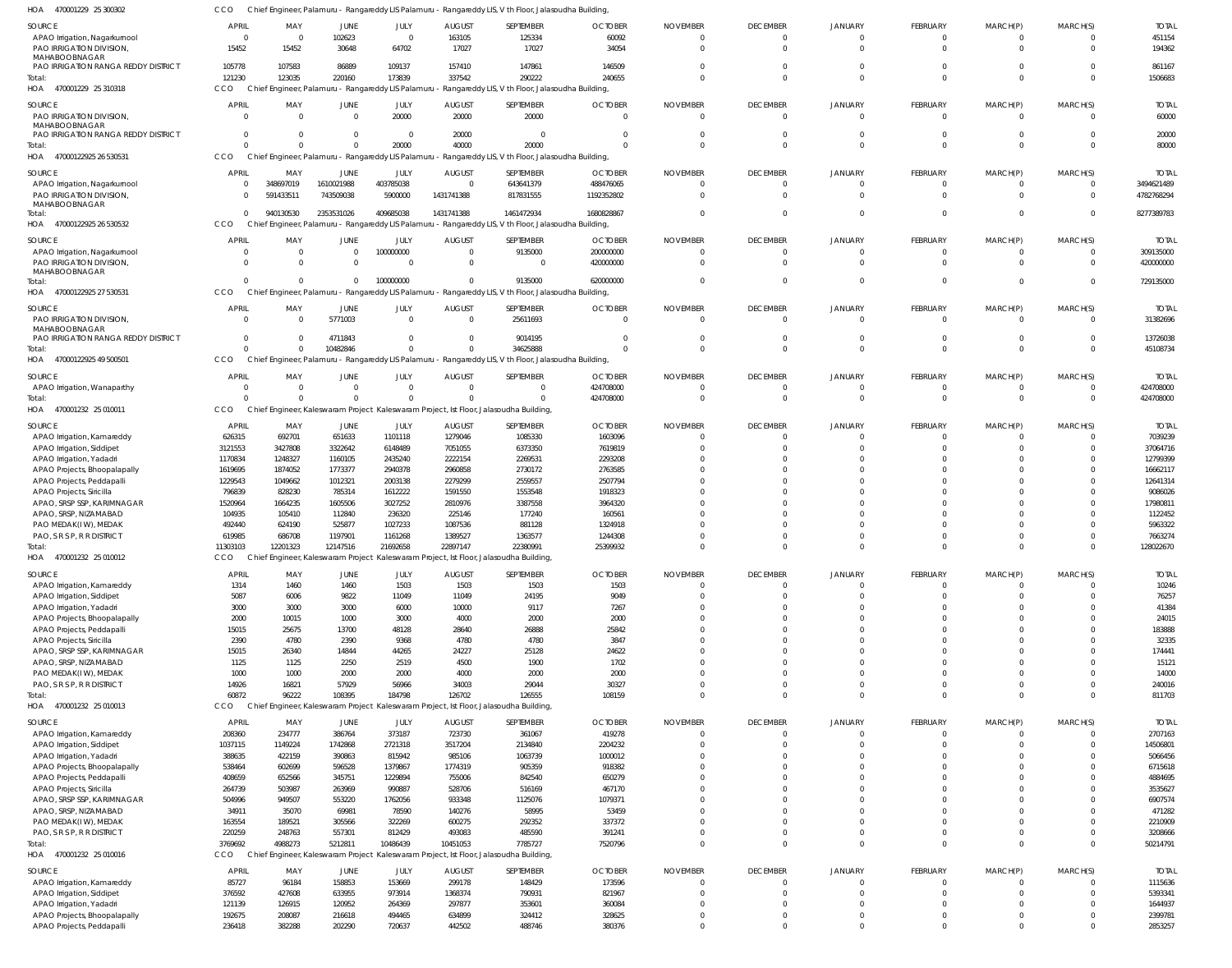| HOA<br>470001232 25 010016   | CCO            |                |                         |                  | Chief Engineer, Kaleswaram Project Kaleswaram Project, Ist Floor, Jalasoudha Building, |                |                |                 |                 |                |                               |                                |                      |              |
|------------------------------|----------------|----------------|-------------------------|------------------|----------------------------------------------------------------------------------------|----------------|----------------|-----------------|-----------------|----------------|-------------------------------|--------------------------------|----------------------|--------------|
| SOURCE                       | APRIL          | MAY            | JUNE                    | JULY             | <b>AUGUST</b>                                                                          | SEPTEMBER      | <b>OCTOBER</b> | <b>NOVEMBER</b> | <b>DECEMBER</b> | JANUARY        | FEBRUARY                      | MARCH(P)                       | MARCH(S)             | <b>TOTAL</b> |
| APAO Projects, Siricilla     | 114467         | 217913         | 114133                  | 428430           | 228590                                                                                 | 223175         | 201988         | - 0             | $\mathbf 0$     | $\Omega$       | $\mathbf 0$                   | $^{\circ}$                     | $\overline{0}$       | 1528696      |
| APAO, SRSP SSP, KARIMNAGAR   | 241148         | 454117         | 257854                  | 845619           | 443665                                                                                 | 533158         | 505995         |                 | $\mathbf 0$     | $\Omega$       | $\mathbf 0$                   | $\mathbf 0$                    | $\overline{0}$       | 3281556      |
| APAO, SRSP, NIZAMABAD        | 20819          | 20914          | 41733                   | 46870            | 83656                                                                                  | 35184          | 31882          |                 |                 |                | $\Omega$                      | $\Omega$                       | $\Omega$             | 281058       |
| PAO MEDAK(IW), MEDAK         | 56975          | 73101          | 106783                  | 144865           | 206831                                                                                 | 101549         | 117512         |                 |                 |                | $\Omega$                      | $\Omega$                       | $\Omega$             | 807616       |
| PAO, S R S P, R R DISTRICT   | 176775         | 202272         | 470636                  | 644400           | 398977                                                                                 | 381261         | 337200         |                 |                 |                | $\mathbf 0$                   | $\mathbf 0$                    | $\overline{0}$       | 2611521      |
| Total:                       | 1622735        | 2209399        | 2323807                 | 4717238          | 4404549                                                                                | 3380446        | 3259225        |                 | $\Omega$        | $\Omega$       | $\mathbf 0$                   | $\Omega$                       | $\Omega$             | 21917399     |
| HOA 470001232 25 010017      | <b>CCO</b>     |                |                         |                  | Chief Engineer, Kaleswaram Project Kaleswaram Project, Ist Floor, Jalasoudha Building  |                |                |                 |                 |                |                               |                                |                      |              |
|                              |                |                |                         |                  |                                                                                        |                |                |                 |                 |                |                               |                                |                      |              |
| SOURCE                       | <b>APRIL</b>   | MAY            | JUNE                    | JULY             | <b>AUGUST</b>                                                                          | SEPTEMBER      | <b>OCTOBER</b> | <b>NOVEMBER</b> | <b>DECEMBER</b> | JANUARY        | FEBRUARY                      | MARCH(P)                       | MARCH(S)             | <b>TOTAL</b> |
| APAO Irrigation, Kamareddy   | $\overline{0}$ |                | 10000                   | $\mathbf 0$      | 54095                                                                                  | $\mathbf 0$    | - 0            |                 | $\mathbf 0$     | $\mathbf{0}$   | $\overline{0}$                | $\overline{0}$                 | $\overline{0}$       | 64095        |
| APAO Irrigation, Siddipet    | C              |                | $\Omega$                | $\mathbf 0$      | 52413                                                                                  | 105000         |                |                 | $\Omega$        |                | $\mathbf{0}$                  | $\mathbf 0$                    | $\overline{0}$       | 157413       |
| APAO Irrigation, Yadadri     | C              |                |                         | $\Omega$         | $\Omega$                                                                               | 50000          |                |                 | $\Omega$        |                | $\mathbf 0$                   | $\Omega$                       | $\Omega$             | 50000        |
| APAO Projects, Bhoopalapally | $\Omega$       |                |                         | 0                | 47394                                                                                  | 50494          |                |                 |                 |                | $\mathbf 0$                   | $\Omega$                       | $\Omega$             | 97888        |
| APAO Projects, Peddapalli    | C              |                |                         | 0                | 21450                                                                                  | $\overline{0}$ |                |                 |                 |                | $\mathbf 0$                   | $\Omega$                       | $\Omega$             | 21450        |
| APAO Projects, Siricilla     | $\Omega$       |                | $\Omega$                | $\Omega$         | $\Omega$                                                                               | 7922           |                |                 |                 |                | $\mathbf 0$                   | $\Omega$                       | $\Omega$             | 7922         |
| APAO, SRSP SSP, KARIMNAGAR   | C              |                | 17614                   | $\Omega$         | 98274                                                                                  | 61920          |                |                 |                 |                | $\Omega$                      | $\Omega$                       | $\Omega$             | 177808       |
| PAO MEDAK(IW), MEDAK         | $\Omega$       |                | $\Omega$                | 0                | 30000                                                                                  | $\overline{0}$ |                |                 | U               |                | $\mathbf 0$                   | $\Omega$                       | $\Omega$             | 30000        |
| PAO, S R S P, R R DISTRICT   | C              |                | $\Omega$                | 0                |                                                                                        | 13893          |                |                 |                 | $\Omega$       | $\mathbf 0$                   | $\mathbf 0$                    | $\Omega$             | 13893        |
| Total:                       | $\Omega$       |                | 27614                   | $\Omega$         | 303626                                                                                 | 289229         |                |                 | $\Omega$        | $\Omega$       | $\overline{0}$                | $\overline{0}$                 | $\Omega$             | 620469       |
| HOA 470001232 25 010018      | CCO            |                |                         |                  | Chief Engineer, Kaleswaram Project Kaleswaram Project, Ist Floor, Jalasoudha Building  |                |                |                 |                 |                |                               |                                |                      |              |
|                              |                |                |                         |                  |                                                                                        |                |                |                 |                 |                |                               |                                |                      |              |
| SOURCE                       | <b>APRIL</b>   | MAY            | JUNE                    | JULY             | <b>AUGUST</b>                                                                          | SEPTEMBER      | <b>OCTOBER</b> | <b>NOVEMBER</b> | <b>DECEMBER</b> | JANUARY        | FEBRUARY                      | MARCH(P)                       | MARCH(S)             | <b>TOTAL</b> |
| APAO Irrigation, Kamareddy   | $\Omega$       | $\Omega$       | $\Omega$                | $\mathbf 0$      | 361935                                                                                 | $\overline{0}$ | $\Omega$       | $\cap$          | $\Omega$        |                | 0                             | $\Omega$                       | $\overline{0}$       | 361935       |
| APAO Irrigation, Siddipet    | C              |                |                         | 0                | 936918                                                                                 | 791072         | 24843          |                 | $\Omega$        |                | $\mathbf 0$                   | $\mathbf{0}$                   | $\overline{0}$       | 1752833      |
| APAO Irrigation, Yadadri     | C              |                |                         | 0                | 197198                                                                                 | 317493         | - 0            |                 |                 |                | $\Omega$                      | $\Omega$                       | $\Omega$             | 514691       |
| APAO Projects, Bhoopalapally | C              |                |                         | 0                | 546858                                                                                 | $\overline{0}$ | - 0            |                 |                 |                | $\Omega$                      | $\Omega$                       | $\Omega$             | 546858       |
| APAO Projects, Peddapalli    | $\Omega$       |                |                         | 0                | 639465                                                                                 | 82833          | 63903          |                 |                 |                | $\Omega$                      | $\Omega$                       | $\Omega$             | 786201       |
| APAO Projects, Siricilla     | C              |                |                         | $\Omega$         | 415460                                                                                 | $\overline{0}$ | 25648          |                 |                 |                | $\Omega$                      | $\Omega$                       | $\Omega$             | 441108       |
| APAO, SRSP SSP, KARIMNAGAR   | $\Omega$       |                |                         | 0                | 611215                                                                                 | 130723         | 71916          |                 |                 |                | $\Omega$                      | $\Omega$                       | $\Omega$             | 813854       |
| PAO MEDAK(IW), MEDAK         | C              |                |                         | $\Omega$         | 150867                                                                                 | 20462          | - 0            |                 |                 |                | $\Omega$                      | $\Omega$                       | $\Omega$             | 171329       |
| PAO, S R S P, R R DISTRICT   | $\Omega$       |                | $\Omega$                | $\Omega$         | 132556                                                                                 | $\Omega$       | - 0            |                 | $\Omega$        | $\Omega$       | $\mathbf 0$                   | $\mathbf 0$                    | $\overline{0}$       | 132556       |
| Total:                       | $\sqrt{2}$     |                | $\Omega$                | $\Omega$         | 3992472                                                                                | 1342583        | 186310         |                 | $\Omega$        | $\Omega$       | $\mathbf 0$                   | $\Omega$                       | $\Omega$             | 5521365      |
| HOA 470001232 25 020021      | CCO            |                |                         |                  | Chief Engineer, Kaleswaram Project Kaleswaram Project, Ist Floor, Jalasoudha Building  |                |                |                 |                 |                |                               |                                |                      |              |
| SOURCE                       | <b>APRIL</b>   | MAY            | JUNE                    | JULY             | <b>AUGUST</b>                                                                          | SEPTEMBER      | <b>OCTOBER</b> | <b>NOVEMBER</b> | <b>DECEMBER</b> | JANUARY        | FEBRUARY                      | MARCH(P)                       | MARCH(S)             | <b>TOTAL</b> |
|                              |                |                |                         | 17396            |                                                                                        | $\mathbf 0$    |                |                 | $\mathbf 0$     | 0              | $\overline{0}$                |                                | $\overline{0}$       | 116552       |
| APAO Projects, Siricilla     | 15656          | 15656          | 15656<br>$\overline{0}$ | $\mathbf 0$      |                                                                                        | $\mathbf 0$    | 52188          |                 | $\Omega$        | $\Omega$       | $\overline{0}$                | $\mathbf{0}$<br>$\overline{0}$ | $\Omega$             |              |
| APAO, SRSP SSP, KARIMNAGAR   | 16078          | 30577          |                         |                  |                                                                                        | $\Omega$       | 98733          |                 | $\Omega$        | $\Omega$       |                               |                                | $\Omega$             | 145388       |
| Total:                       | 31734          | 46233          | 15656                   | 17396            |                                                                                        |                | 150921         |                 |                 |                | $\overline{0}$                | $\overline{0}$                 |                      | 261940       |
| HOA 470001232 25 060         | CCO            |                |                         |                  | Chief Engineer, Kaleswaram Project Kaleswaram Project, Ist Floor, Jalasoudha Building  |                |                |                 |                 |                |                               |                                |                      |              |
| SOURCE                       | <b>APRIL</b>   | MAY            | JUNE                    | JULY             | <b>AUGUST</b>                                                                          | SEPTEMBER      | <b>OCTOBER</b> | <b>NOVEMBER</b> | <b>DECEMBER</b> | <b>JANUARY</b> | FEBRUARY                      | MARCH(P)                       | MARCH(S)             | <b>TOTAL</b> |
| PAO, S R S P, R R DISTRICT   | $\overline{0}$ | $\Omega$       | $\overline{0}$          | $\mathbf 0$      | $\Omega$                                                                               | 537386         | - 0            |                 | $\mathbf 0$     |                | $^{\circ}$                    | $\mathbf{0}$                   | $\overline{0}$       | 537386       |
| Total:                       | $\sqrt{2}$     |                | $\Omega$                | $\Omega$         |                                                                                        | 537386         | $\Omega$       | $\Omega$        | $\Omega$        | $\Omega$       | $\mathbf{0}$                  | $\mathbf{0}$                   | $\overline{0}$       | 537386       |
| HOA 470001232 25 110111      | CCO            |                |                         |                  | Chief Engineer, Kaleswaram Project Kaleswaram Project, Ist Floor, Jalasoudha Building  |                |                |                 |                 |                |                               |                                |                      |              |
| SOURCE                       | <b>APRIL</b>   | MAY            |                         | JULY             | <b>AUGUST</b>                                                                          | SEPTEMBER      | <b>OCTOBER</b> | <b>NOVEMBER</b> | <b>DECEMBER</b> | JANUARY        | FEBRUARY                      |                                |                      | <b>TOTAL</b> |
|                              | C              |                | JUNE<br>$\Omega$        | $\mathbf 0$      |                                                                                        | $\overline{0}$ | - 0            |                 | $\Omega$        |                | $\mathbf 0$                   | MARCH(P)                       | MARCH(S)<br>$\Omega$ |              |
| APAO Irrigation, Kamareddy   |                |                |                         |                  | 195400                                                                                 |                |                |                 | $\Omega$        |                |                               | $\mathbf{0}$                   | $\Omega$             | 195400       |
| APAO Irrigation, Siddipet    | C<br>C         |                |                         | $\mathbf 0$<br>0 | 646430                                                                                 | 30323          | 7465           |                 | <sup>0</sup>    |                | $\overline{0}$<br>$\mathbf 0$ | $\mathbf 0$<br>$\Omega$        | $\Omega$             | 684218       |
| APAO Irrigation, Yadadri     |                |                | 0                       |                  | 6125                                                                                   | 6550           |                |                 | $\Omega$        | $\Omega$       |                               | $\Omega$                       | $\Omega$             | 12675        |
| APAO Projects, Bhoopalapally | $\Omega$       |                | $\Omega$                | $\Omega$         | $\Omega$                                                                               | 396175         |                |                 |                 |                | $\mathbf 0$                   |                                |                      | 396175       |
| APAO Projects, Peddapalli    |                |                |                         |                  |                                                                                        | 163908         | 25766          |                 |                 |                | 0                             | 0                              | $\Omega$             | 189674       |
| APAO Projects, Siricilla     | C              |                |                         | <sup>0</sup>     | $\cap$                                                                                 | 169110         | $\Omega$       |                 |                 |                | $\mathbf 0$                   | $\mathbf 0$                    | $\Omega$             | 169110       |
| APAO, SRSP SSP, KARIMNAGAR   | $\Omega$       |                |                         | 0                | 47803                                                                                  | 20240          | 81760          |                 | $\Omega$        | $\Omega$       | $\overline{0}$                | $\mathbf 0$                    | $\Omega$             | 149803       |
| PAO MEDAK(IW), MEDAK         | $\Omega$       |                |                         | $\Omega$         | 148244                                                                                 | 50130          |                |                 | $\Omega$        | $\Omega$       | $\overline{0}$                | $\overline{0}$                 | $\Omega$             | 198374       |
| Total:                       | $\Omega$       |                | $\Omega$                | $\Omega$         | 1044002                                                                                | 836436         | 114991         | $\cap$          | $\Omega$        | $\Omega$       | $\overline{0}$                | $\overline{0}$                 | $\Omega$             | 1995429      |
| HOA 470001232 25 130131      | CCO            |                |                         |                  | Chief Engineer, Kaleswaram Project Kaleswaram Project, Ist Floor, Jalasoudha Building  |                |                |                 |                 |                |                               |                                |                      |              |
| SOURCE                       | <b>APRIL</b>   | MAY            | JUNE                    | JULY             | <b>AUGUST</b>                                                                          | SEPTEMBER      | <b>OCTOBER</b> | <b>NOVEMBER</b> | <b>DECEMBER</b> | <b>JANUARY</b> | FEBRUARY                      | MARCH(P)                       | MARCH(S)             | <b>TOTAL</b> |
| APAO Irrigation, Kamareddy   | $\overline{0}$ | $\overline{0}$ | 15679                   | $\mathbf 0$      | 10135                                                                                  | 3274           | $\Omega$       | $\cap$          | 0               | 0              | $^{\circ}$                    | $^{\circ}$                     | $\overline{0}$       | 29088        |
| APAO Irrigation, Siddipet    | $\mathbf{0}$   | 47934          | 53603                   | $\Omega$         | 66885                                                                                  | 8000           | $\Omega$       | $\Omega$        | $\Omega$        |                | $\overline{0}$                | $\mathbf 0$                    | $\overline{0}$       | 176422       |
| APAO Irrigation, Yadadri     | $\overline{0}$ | 20960          | 6607                    | $\Omega$         | $\Omega$                                                                               | $\overline{0}$ | $\Omega$       |                 | $\Omega$        | 0              | $\Omega$                      | $\Omega$                       | $\Omega$             | 27567        |
| APAO Projects, Bhoopalapally | $\overline{0}$ | $\Omega$       | $\Omega$                | $\Omega$         | $\Omega$                                                                               | 35070          | 3044           |                 |                 |                | $\mathbf 0$                   | $\mathbf 0$                    | $\Omega$             | 38114        |
| APAO Projects, Peddapalli    | $\overline{0}$ | $\Omega$       | $\Omega$                | $\Omega$         | 4625                                                                                   | 8781           | 1178           |                 |                 |                | $\Omega$                      | $\Omega$                       | $\Omega$             | 14584        |
| APAO Projects, Siricilla     | $\overline{0}$ | 20406          | 6904                    | $\mathbf 0$      | $\Omega$                                                                               | 10000          | - 0            |                 |                 |                | $\mathbf 0$                   | $\Omega$                       | $\Omega$             | 37310        |
| APAO, SRSP SSP, KARIMNAGAR   | $\overline{0}$ | - 0            | 121991                  | $\mathbf 0$      | 24850                                                                                  | 75932          | $\overline{0}$ |                 |                 | $\Omega$       | $\Omega$                      | $\Omega$                       | $\Omega$             | 222773       |
| PAO, S R S P, R R DISTRICT   | $\overline{0}$ | 942            | 18271                   | 23588            | 11947                                                                                  | 6107           | 4609           | $\Omega$        | $\Omega$        | $\Omega$       | $\mathbf 0$                   | $\mathbf 0$                    | $\Omega$             | 65464        |
| Total:                       | $\Omega$       | 90242          | 223055                  | 23588            | 118442                                                                                 | 147164         | 8831           | $\cap$          | $\Omega$        | $\Omega$       | $\mathbf 0$                   | $\mathbf 0$                    | $\Omega$             | 611322       |
| HOA 470001232 25 130132      | CCO            |                |                         |                  | Chief Engineer, Kaleswaram Project Kaleswaram Project, Ist Floor, Jalasoudha Building, |                |                |                 |                 |                |                               |                                |                      |              |
|                              |                |                |                         |                  |                                                                                        |                |                |                 |                 |                |                               |                                |                      |              |
| SOURCE                       | <b>APRIL</b>   | MAY            | JUNE                    | JULY             | <b>AUGUST</b>                                                                          | SEPTEMBER      | <b>OCTOBER</b> | <b>NOVEMBER</b> | <b>DECEMBER</b> | <b>JANUARY</b> | FEBRUARY                      | MARCH(P)                       | MARCH(S)             | <b>TOTAL</b> |
| APAO Irrigation, Kamareddy   | $\overline{0}$ |                | $\mathbf{0}$            | $\mathbf 0$      | 63215                                                                                  | 11859          | 19880          | $\Omega$        | $\mathbf 0$     | $\mathbf 0$    | $\mathbf{0}$                  | $\overline{0}$                 | $\overline{0}$       | 94954        |
| APAO Irrigation, Siddipet    | $\Omega$       |                | <sup>0</sup>            | 0                | 562047                                                                                 | 36084          | 28085          |                 | $\Omega$        |                | $\mathbf{0}$                  | $\overline{0}$                 | $\Omega$             | 626216       |
| APAO Irrigation, Yadadri     | $\Omega$       |                |                         | $\Omega$         |                                                                                        | 105910         | $\Omega$       |                 | $\Omega$        | $\Omega$       | $\mathbf 0$                   | $\mathbf 0$                    | $\Omega$             | 105910       |
| APAO Projects, Bhoopalapally | $\Omega$       |                |                         | $\Omega$         |                                                                                        | 33020          | 19865          |                 | $\Omega$        | $\Omega$       | $\mathbf 0$                   | $\mathbf 0$                    | $\Omega$             | 52885        |
| APAO Projects, Peddapalli    | $\Omega$       |                |                         | 0                |                                                                                        | 78715          | $\Omega$       |                 | $\Omega$        | $\Omega$       | $\mathbf 0$                   | $\mathbf 0$                    | $\Omega$             | 78715        |
| APAO Projects, Siricilla     | $\Omega$       |                |                         | $\Omega$         | $\Omega$                                                                               | 171199         | $\Omega$       |                 |                 |                | $\mathbf 0$                   | $\mathbf 0$                    | $\Omega$             | 171199       |
| APAO, SRSP SSP, KARIMNAGAR   | $\Omega$       |                |                         | $\Omega$         | 43574                                                                                  | 134318         | 78700          |                 | $\Omega$        | $\Omega$       | $\Omega$                      | $\Omega$                       | $\Omega$             | 256592       |
| PAO MEDAK(IW), MEDAK         | $\Omega$       |                |                         | 0                | $\Omega$                                                                               | 114539         | $\Omega$       |                 | $\Omega$        | $\Omega$       | $\mathbf 0$                   | $\mathbf 0$                    | $\Omega$             | 114539       |
| PAO, S R S P, R R DISTRICT   | $\Omega$       |                | <sup>0</sup>            | $\Omega$         | 37453                                                                                  | 2775           | 4180           |                 | $\Omega$        | $\Omega$       | $\overline{0}$                | $\mathbf 0$                    | $\Omega$             | 44408        |
| Total:                       | $\Omega$       |                | $\Omega$                |                  | 706289                                                                                 | 688419         | 150710         |                 | $\Omega$        | $\Omega$       | $\overline{0}$                | $\overline{0}$                 | $\Omega$             | 1545418      |
| HOA 470001232 25 130133      | CCO            |                |                         |                  | Chief Engineer, Kaleswaram Project Kaleswaram Project, Ist Floor, Jalasoudha Building  |                |                |                 |                 |                |                               |                                |                      |              |
| SOURCE                       | <b>APRIL</b>   | MAY            | JUNE                    | JULY             | <b>AUGUST</b>                                                                          | SEPTEMBER      | <b>OCTOBER</b> | <b>NOVEMBER</b> | <b>DECEMBER</b> | <b>JANUARY</b> | FEBRUARY                      | MARCH(P)                       | MARCH(S)             | <b>TOTAL</b> |
| APAO Irrigation, Siddipet    | $\overline{0}$ | - 0            | 8535                    | $\mathbf 0$      | 9590                                                                                   | 22760          | - 0            | $\cap$          | 0               | 0              | $\mathbf 0$                   | $\mathbf{0}$                   | $\Omega$             | 40885        |
| PAO MEDAK(IW), MEDAK         | $\overline{0}$ | - 0            | - 0                     | 0                | 2235                                                                                   | $\overline{0}$ | $\Omega$       | $\Omega$        | $\mathbf 0$     | $\mathbf 0$    | $\mathbf{0}$                  | $\overline{0}$                 | $\overline{0}$       | 2235         |
| Total:                       | $\Omega$       | $\Omega$       | 8535                    | $\mathbf 0$      | 11825                                                                                  | 22760          | $\Omega$       | $\cap$          | $\mathbf 0$     | $\mathbf 0$    | $\mathbf 0$                   | $\overline{0}$                 | $\mathbf{0}$         | 43120        |
|                              |                |                |                         |                  |                                                                                        |                |                |                 |                 |                |                               |                                |                      |              |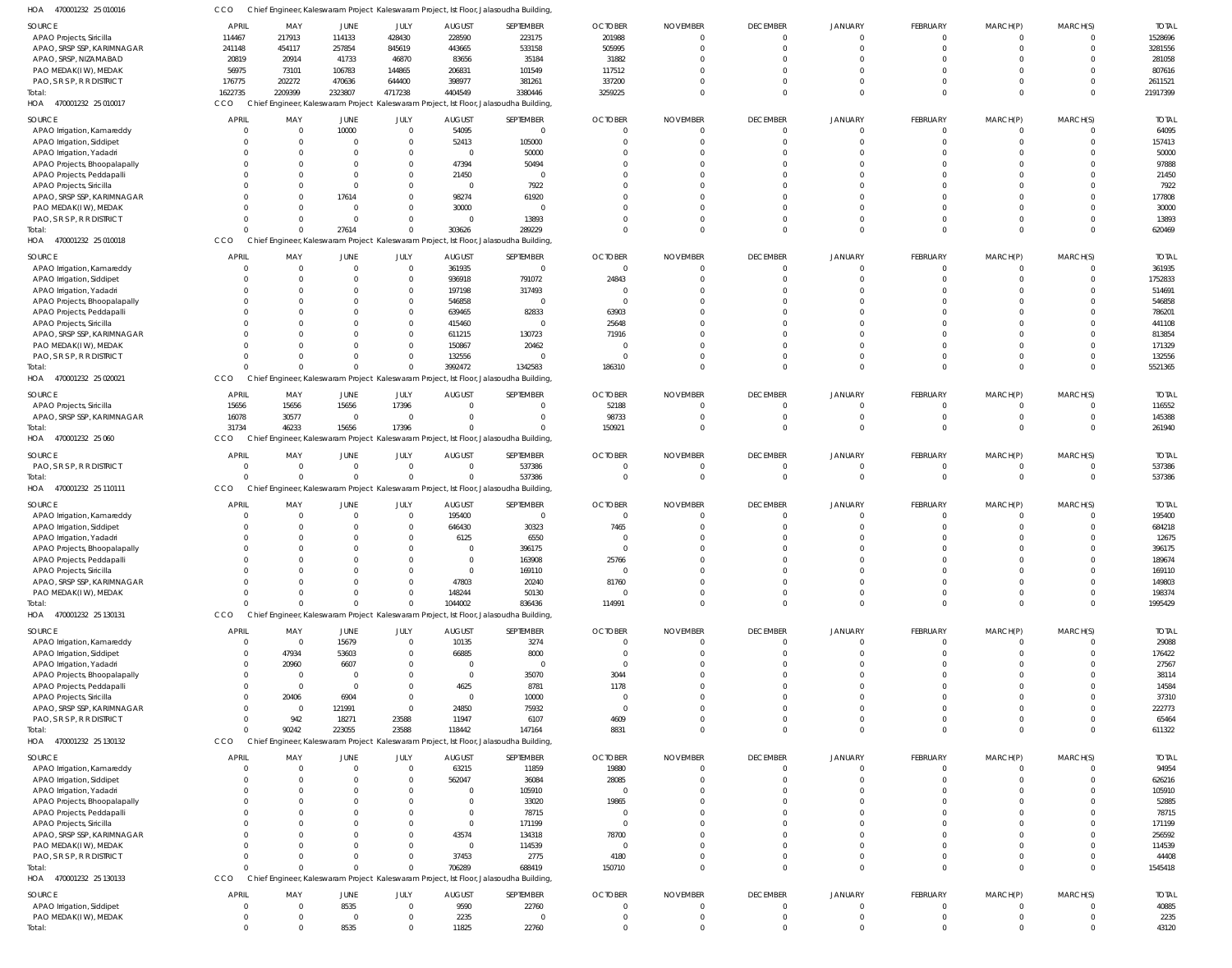| APAO Irrigation, Kamareddy   |              |                |                | 0              | 314290         | 0                                                                                      | $\Omega$       |                 |                         |                |                 |             |              |
|------------------------------|--------------|----------------|----------------|----------------|----------------|----------------------------------------------------------------------------------------|----------------|-----------------|-------------------------|----------------|-----------------|-------------|--------------|
| APAO Irrigation, Siddipet    | $\Omega$     | $\Omega$       | $\Omega$       | $\mathbf 0$    | 878586         | 392700                                                                                 | 94285          | $\Omega$        |                         | $\Omega$       | $\Omega$        |             |              |
| APAO Irrigation, Yadadri     | $\Omega$     | $\Omega$       | $\Omega$       | $\mathbf{0}$   | $\mathbf{0}$   | 94287                                                                                  | $\Omega$       |                 |                         | $\Omega$       | $\Omega$        |             |              |
| APAO Projects, Bhoopalapally | $\Omega$     | $\Omega$       | $\Omega$       | $\Omega$       | $\mathbf 0$    | 772200                                                                                 | $\Omega$       |                 |                         | $\Omega$       |                 |             |              |
| APAO Projects, Peddapalli    | $\Omega$     | $\Omega$       | $\Omega$       | $\Omega$       | $\mathbf{0}$   | $\mathbf 0$                                                                            | 62700          |                 |                         |                |                 |             |              |
| APAO Projects, Siricilla     |              |                |                | $\Omega$       | $\Omega$       | 470250                                                                                 | $\Omega$       |                 |                         |                |                 |             |              |
| APAO, SRSP SSP, KARIMNAGAR   |              | -0             | - 0            | $\mathbf 0$    | 313500         | 281974                                                                                 |                |                 |                         |                |                 |             |              |
|                              |              |                |                |                |                |                                                                                        |                |                 |                         |                |                 |             |              |
| PAO MEDAK(IW), MEDAK         |              |                | $\Omega$       | 0              | 323714         | 0                                                                                      | $\Omega$       |                 |                         | $\Omega$       |                 |             |              |
| PAO, S R S P, R R DISTRICT   | $\Omega$     | $\Omega$       | $\Omega$       | $\mathbf{0}$   | 176420         | 32381                                                                                  | 32381          | $\Omega$        | $\Omega$                | $\Omega$       | $\Omega$        | $\Omega$    | $\mathbf 0$  |
| Total:                       | $\Omega$     | $\Omega$       | $\Omega$       | $\Omega$       | 2006510        | 2043792                                                                                | 189366         | $\Omega$        | $\Omega$                | $\mathbf 0$    | $\Omega$        | $\Omega$    | $\Omega$     |
| HOA 470001232 25 130135      | CCO          |                |                |                |                | Chief Engineer, Kaleswaram Project Kaleswaram Project, Ist Floor, Jalasoudha Building  |                |                 |                         |                |                 |             |              |
| <b>SOURCE</b>                | <b>APRIL</b> | MAY            | <b>JUNE</b>    | JULY           | <b>AUGUST</b>  | SEPTEMBER                                                                              | <b>OCTOBER</b> | <b>NOVEMBER</b> | <b>DECEMBER</b>         | <b>JANUARY</b> | FEBRUARY        | MARCH(P)    | MARCH(S)     |
| APAO Irrigation, Kamareddy   | 0            | $\overline{0}$ | $\overline{0}$ | $\overline{0}$ | 9077           | 1572                                                                                   | $\overline{0}$ | $\mathbf 0$     | $\mathbf 0$             | $\mathbf 0$    | $\mathbf 0$     | 0           |              |
|                              |              |                | 2672           | $\mathbf{0}$   |                |                                                                                        | $\overline{0}$ | $\mathbf 0$     | $\Omega$                | $\Omega$       | $\overline{0}$  | $\Omega$    | $\Omega$     |
| APAO Irrigation, Siddipet    | 0            | 19408          |                |                | 39341          | 20051                                                                                  |                |                 |                         |                |                 |             |              |
| APAO Irrigation, Yadadri     | 0            | 8902           | $\overline{0}$ | $\mathbf{0}$   | 8394           | 3768                                                                                   | 6298           | $\Omega$        |                         | $\Omega$       |                 |             |              |
| APAO Projects, Bhoopalapally | 0            | 0              | $\Omega$       | $\mathbf 0$    | $\overline{0}$ | 59186                                                                                  | 5861           | $\Omega$        |                         | $\Omega$       | $\Omega$        | $\Omega$    |              |
| APAO Projects, Peddapalli    | $\Omega$     | 0              | $\Omega$       | $\mathbf 0$    | 1903           | 10950                                                                                  | 655            | $\Omega$        |                         | $\Omega$       |                 | $\Omega$    |              |
| APAO Projects, Siricilla     | $\Omega$     | 3672           | $\Omega$       | $\Omega$       | $\overline{0}$ | 20162                                                                                  | $\Omega$       | $\Omega$        |                         | $\Omega$       |                 | $\Omega$    |              |
| APAO, SRSP SSP, KARIMNAGAR   | $\Omega$     | 0              | 856            | $\Omega$       | 1714           | 52371                                                                                  | 6241           |                 |                         | $\Omega$       |                 |             |              |
| PAO MEDAK(IW), MEDAK         | $\Omega$     | $\overline{0}$ | $\Omega$       | $\Omega$       | 1742           | 522                                                                                    | $\Omega$       | $\Omega$        |                         | $\Omega$       |                 | $\Omega$    |              |
| Total:                       | $\Omega$     | 31982          | 3528           | $\Omega$       | 62171          | 168582                                                                                 | 19055          | $\Omega$        | $\Omega$                | $\Omega$       | $\Omega$        | $\Omega$    | $\Omega$     |
| HOA 470001232 25 140         | CCO          |                |                |                |                | Chief Engineer, Kaleswaram Project Kaleswaram Project, Ist Floor, Jalasoudha Building, |                |                 |                         |                |                 |             |              |
|                              |              |                |                |                |                |                                                                                        |                |                 |                         |                |                 |             |              |
| SOURCE                       | <b>APRIL</b> | MAY            | <b>JUNE</b>    | JULY           | <b>AUGUST</b>  | SEPTEMBER                                                                              | <b>OCTOBER</b> | <b>NOVEMBER</b> | <b>DECEMBER</b>         | <b>JANUARY</b> | FEBRUARY        | MARCH(P)    | MARCH(S)     |
| APAO Irrigation, Kamareddy   | $\Omega$     | $\overline{0}$ | $\overline{0}$ | $\mathbf{0}$   | $\mathbf 0$    | 39750                                                                                  | $\mathbf 0$    | $\mathbf 0$     | $\mathbf 0$             | $\mathbf 0$    | $\mathbf 0$     | 0           | $\Omega$     |
| APAO Irrigation, Siddipet    | $\Omega$     | $\mathbf 0$    | 84075          | $\Omega$       | 40446          | $\mathbf 0$                                                                            | $\Omega$       | $\Omega$        |                         | $\Omega$       | $\Omega$        |             |              |
| APAO Irrigation, Yadadri     | $\Omega$     | $\mathbf 0$    | 37520          | $\mathbf 0$    | $\mathbf{0}$   | 136516                                                                                 | $\Omega$       |                 |                         |                |                 |             |              |
|                              | C            | $\Omega$       | - 0            | $\Omega$       | $\mathbf{0}$   | 0                                                                                      | 57100          |                 |                         |                |                 |             |              |
| APAO Projects, Peddapalli    |              |                |                |                |                |                                                                                        |                |                 |                         |                |                 |             |              |
| APAO Projects, Siricilla     | $\Omega$     | $\Omega$       | $\Omega$       | 0              | $\mathbf{0}$   | 114000                                                                                 | $\Omega$       |                 |                         |                |                 |             |              |
| PAO MEDAK(IW), MEDAK         | $\Omega$     | 0              | $\Omega$       | 0              | 14310          | $\mathbf 0$                                                                            | $\Omega$       | $\Omega$        | $\Omega$                | $\Omega$       | $\Omega$        | $\Omega$    | $\mathbf 0$  |
| Total:                       | $\Omega$     | $\Omega$       | 121595         | $\Omega$       | 54756          | 290266                                                                                 | 57100          | $\Omega$        | $\Omega$                | $\Omega$       | $\Omega$        | $\Omega$    | $\Omega$     |
| HOA 470001232 25 240         | CCO          |                |                |                |                | Chief Engineer, Kaleswaram Project Kaleswaram Project, Ist Floor, Jalasoudha Building, |                |                 |                         |                |                 |             |              |
| SOURCE                       | <b>APRIL</b> | MAY            | <b>JUNE</b>    | JULY           | <b>AUGUST</b>  | SEPTEMBER                                                                              | <b>OCTOBER</b> | <b>NOVEMBER</b> | <b>DECEMBER</b>         | <b>JANUARY</b> | <b>FEBRUARY</b> | MARCH(P)    | MARCH(S)     |
|                              |              |                |                |                |                |                                                                                        |                |                 |                         |                |                 |             |              |
| APAO Irrigation, Siddipet    | 0            | $\overline{0}$ | 43145          | $\overline{0}$ | 86426          | 20439                                                                                  | 0              | $\mathbf 0$     | $\mathbf 0$             | $\Omega$       | $\mathbf 0$     | $\Omega$    |              |
| APAO Projects, Peddapalli    | $\Omega$     | $\overline{0}$ | $\overline{0}$ | $\mathbf{0}$   | $\mathbf{0}$   | 54282                                                                                  | $\Omega$       | $\Omega$        |                         | $\Omega$       |                 |             |              |
| PAO MEDAK(IW), MEDAK         | $\Omega$     | $\overline{0}$ | $\overline{0}$ | $\mathbf{0}$   | 29245          | 11149                                                                                  | $\Omega$       | $\Omega$        | $\Omega$                | $\Omega$       | $\Omega$        | $\Omega$    |              |
| PAO, S R S P, R R DISTRICT   | $\Omega$     | $\Omega$       | $\Omega$       | $\mathbf 0$    | $\mathbf{0}$   | 34016                                                                                  | $\Omega$       | $\mathbf 0$     | $\Omega$                | $\mathbf 0$    | $\Omega$        | $\mathbf 0$ | $\mathbf 0$  |
| Total:                       | $\Omega$     | $\Omega$       | 43145          | $\Omega$       | 115671         | 119886                                                                                 | $\Omega$       | $\Omega$        | $\Omega$                | $\Omega$       | $\Omega$        | $\Omega$    | $\Omega$     |
| HOA<br>470001232 25 290291   | CCO          |                |                |                |                | Chief Engineer, Kaleswaram Project Kaleswaram Project, Ist Floor, Jalasoudha Building, |                |                 |                         |                |                 |             |              |
|                              |              |                |                |                |                |                                                                                        |                |                 |                         |                |                 |             |              |
| SOURCE                       | <b>APRIL</b> | MAY            | JUNE           | JULY           | <b>AUGUST</b>  | SEPTEMBER                                                                              | <b>OCTOBER</b> | <b>NOVEMBER</b> | <b>DECEMBER</b>         | <b>JANUARY</b> | FEBRUARY        | MARCH(P)    | MARCH(S)     |
| APAO Irrigation, Siddipet    | 0            | $\overline{0}$ | $\Omega$       | $\mathbf 0$    | 20248          | $\mathbf 0$                                                                            | $\mathbf 0$    | $\mathbf 0$     | $\mathbf 0$             | $\mathbf 0$    | $\overline{0}$  | 0           | 0            |
| Total:                       |              |                | $\Omega$       | $\Omega$       | 20248          | $\Omega$                                                                               | $\Omega$       | $\mathbf 0$     | $\Omega$                | $\mathbf 0$    | $\Omega$        | $\Omega$    | $\Omega$     |
| HOA 470001232 25 290293      | <b>CCO</b>   |                |                |                |                | Chief Engineer, Kaleswaram Project Kaleswaram Project, Ist Floor, Jalasoudha Building, |                |                 |                         |                |                 |             |              |
|                              |              |                |                |                |                |                                                                                        |                |                 |                         |                |                 |             |              |
| SOURCE                       | <b>APRIL</b> | MAY            | <b>JUNE</b>    | JULY           | <b>AUGUST</b>  | SEPTEMBER                                                                              | <b>OCTOBER</b> | <b>NOVEMBER</b> | <b>DECEMBER</b>         | <b>JANUARY</b> | FEBRUARY        | MARCH(P)    | MARCH(S)     |
| APAO Irrigation, Siddipet    | 0            | $\mathbf{0}$   | $\Omega$       | $\mathbf 0$    | 6715           | $\mathbf 0$                                                                            | $\overline{0}$ | $\mathbf 0$     | $\mathbf 0$             | $\mathbf 0$    | $\overline{0}$  | 0           | $\Omega$     |
| Total:                       | $\Omega$     | $\Omega$       | $\Omega$       | $\Omega$       | 6715           | $\Omega$                                                                               | $\Omega$       | $\mathbf 0$     | $\Omega$                | $\mathbf 0$    | $\overline{0}$  | $\Omega$    | $\Omega$     |
| HOA 470001232 25 290294      | CCO          |                |                |                |                | Chief Engineer, Kaleswaram Project Kaleswaram Project, Ist Floor, Jalasoudha Building, |                |                 |                         |                |                 |             |              |
|                              |              |                |                |                |                |                                                                                        |                |                 |                         |                |                 |             |              |
| SOURCE                       | <b>APRIL</b> | MAY            | <b>JUNE</b>    | JULY           | AUGUST         | SEPTEMBER                                                                              | <b>OCTOBER</b> | <b>NOVEMBER</b> | <b>DECEMBER</b>         | <b>JANUARY</b> | FEBRUARY        | MARCH(P)    | MARCH(S)     |
| APAO Irrigation, Siddipet    | $^{\circ}$   | $\Omega$       | - 0            | $^{\circ}$     | 2403           | $^{\circ}$                                                                             | $\overline{0}$ | $^{\circ}$      | 0                       | $^{\circ}$     | $\overline{0}$  | 0           | 0            |
| Total:                       | $\mathbf{0}$ | $\Omega$       | $\Omega$       | $\Omega$       | 2403           | $\Omega$                                                                               | $\Omega$       | $\mathbf 0$     | $\Omega$                | $\mathbf 0$    | $\overline{0}$  | $\mathbf 0$ | $\mathbf{0}$ |
| HOA 470001232 25 300302      | CCO          |                |                |                |                | Chief Engineer, Kaleswaram Project Kaleswaram Project, Ist Floor, Jalasoudha Building, |                |                 |                         |                |                 |             |              |
|                              |              |                |                |                |                |                                                                                        |                |                 |                         |                |                 |             |              |
| <b>SOURCE</b>                | <b>APRIL</b> | MAY            | <b>JUNE</b>    | JULY           | <b>AUGUST</b>  | SEPTEMBER                                                                              | <b>OCTOBER</b> | <b>NOVEMBER</b> | <b>DECEMBER</b>         | <b>JANUARY</b> | <b>FEBRUARY</b> | MARCH(P)    | MARCH(S)     |
| APAO Irrigation, Kamareddy   | 20556        | $\mathbf{0}$   | 81052          | 37726          | 37726          | 37726                                                                                  | $\overline{0}$ | $\mathbf 0$     | $\mathbf 0$             | $\mathbf 0$    | $\overline{0}$  | 0           |              |
| APAO Irrigation, Siddipet    | 169818       | 420785         | 257548         | 286167         | 108986         | 142520                                                                                 | 125753         | $\mathbf 0$     | $\Omega$                | $\Omega$       | $\overline{0}$  | $\Omega$    | $\Omega$     |
| APAO Irrigation, Yadadri     | 201874       | 201874         | 201874         | 224304         | $\overline{0}$ | $\overline{0}$                                                                         | $\overline{0}$ | $\Omega$        | $\Omega$                | $\Omega$       |                 | $\Omega$    |              |
| APAO Projects, Peddapalli    | $\mathbf{0}$ | $\overline{0}$ | $\overline{0}$ | $\overline{0}$ | $\mathbf 0$    | 139917                                                                                 | 170538         | $\Omega$        | $\Omega$                | $\Omega$       | $\Omega$        | $\Omega$    | $\Omega$     |
| APAO, SRSP SSP, KARIMNAGAR   | $\mathbf 0$  | 38744          | 39224          | 58356          | 125374         | 86096                                                                                  | $\Omega$       | $\Omega$        | $\Omega$                | $\Omega$       | $\Omega$        | $\Omega$    | $\Omega$     |
| APAO, SRSP, NIZAMABAD        | 72923        | $\overline{0}$ | 218700         | 92870          | $\overline{0}$ | $\mathbf 0$                                                                            | $\Omega$       | $\Omega$        | $\Omega$                | $\Omega$       | $\Omega$        | $\Omega$    | $\Omega$     |
|                              |              |                |                |                |                |                                                                                        |                |                 |                         |                |                 |             |              |
| PAO, S R S P, R R DISTRICT   | 437901       | 117111         | 117111         | 117111         | 129843         | 126333                                                                                 | $\Omega$       | $\Omega$        | $\Omega$                | $\Omega$       | $\Omega$        | $\Omega$    | $\mathbf 0$  |
| Total:                       | 903072       | 778514         | 915509         | 816534         | 401929         | 532592                                                                                 | 296291         | $\Omega$        | $\Omega$                | $\Omega$       | $\Omega$        | $\Omega$    | $\Omega$     |
| HOA 470001232 25 310318      | <b>CCO</b>   |                |                |                |                | Chief Engineer, Kaleswaram Project Kaleswaram Project, Ist Floor, Jalasoudha Building, |                |                 |                         |                |                 |             |              |
| SOURCE                       | <b>APRIL</b> | MAY            | <b>JUNE</b>    | JULY           | <b>AUGUST</b>  | SEPTEMBER                                                                              | <b>OCTOBER</b> | <b>NOVEMBER</b> | <b>DECEMBER</b>         | <b>JANUARY</b> | FEBRUARY        | MARCH(P)    | MARCH(S)     |
|                              |              |                |                |                |                |                                                                                        |                |                 |                         |                |                 |             |              |
| APAO Irrigation, Yadadri     | 0            | $\overline{0}$ | $\overline{0}$ | 20000          | $\mathbf 0$    | $\mathbf 0$                                                                            | $\overline{0}$ | $\mathbf 0$     | $\overline{\mathbf{0}}$ | $\mathbf 0$    | $\overline{0}$  | $\mathbf 0$ | 0            |
| Total:                       | $\Omega$     | $\Omega$       | $\Omega$       | 20000          | $\overline{0}$ | $\Omega$                                                                               | $\Omega$       | $\mathbf 0$     | $\Omega$                | $\mathbf 0$    | $\overline{0}$  | $\mathbf 0$ | $\mathbf{0}$ |
| HOA 470001232 25 510511      | CCO          |                |                |                |                | Chief Engineer, Kaleswaram Project Kaleswaram Project, Ist Floor, Jalasoudha Building, |                |                 |                         |                |                 |             |              |
| SOURCE                       | <b>APRIL</b> | MAY            | <b>JUNE</b>    | JULY           | <b>AUGUST</b>  | SEPTEMBER                                                                              | <b>OCTOBER</b> | <b>NOVEMBER</b> | <b>DECEMBER</b>         | <b>JANUARY</b> | <b>FEBRUARY</b> | MARCH(P)    | MARCH(S)     |
|                              |              | $\overline{0}$ | $\overline{0}$ |                |                |                                                                                        |                |                 |                         |                |                 |             |              |
| APAO, SRSP SSP, KARIMNAGAR   | $\Omega$     |                |                | $\mathbf 0$    | $\overline{0}$ | 21594                                                                                  | $\overline{0}$ | $\mathbf 0$     | $\overline{0}$          | 0              | 0               | $\Omega$    |              |
| PAO MEDAK(IW), MEDAK         | $\Omega$     | $\Omega$       | $\overline{0}$ | $\mathbf{0}$   | 15700          | $\overline{0}$                                                                         | $\overline{0}$ | $\mathbf 0$     | $\overline{0}$          | $\mathbf 0$    | $\overline{0}$  | $\mathbf 0$ | 0            |
| Total:                       | $\Omega$     | $\Omega$       | $\Omega$       | $\Omega$       | 15700          | 21594                                                                                  | $\Omega$       | $\mathbf 0$     | $\Omega$                | $\mathbf 0$    | $\Omega$        | $\mathbf 0$ | $\Omega$     |
| HOA 47000123225 25 260       | <b>CCO</b>   |                |                |                |                | Chief Engineer, Kaleswaram Project Kaleswaram Project, Ist Floor, Jalasoudha Building, |                |                 |                         |                |                 |             |              |
| <b>SOURCE</b>                | <b>APRIL</b> |                |                |                |                |                                                                                        | <b>OCTOBER</b> | <b>NOVEMBER</b> | <b>DECEMBER</b>         |                | FEBRUARY        |             |              |
|                              |              | MAY            | JUNE           | JULY           | AUGUST         | SEPTEMBER                                                                              |                |                 |                         | <b>JANUARY</b> |                 | MARCH(P)    | MARCH(S)     |
| PAO MEDAK(IW), MEDAK         | $\mathbf 0$  | $\mathbf{0}$   | $\mathbf{0}$   | $\mathbf 0$    | $\mathbf 0$    | 9986650                                                                                | $\mathbf{0}$   | $\mathbf 0$     | $\overline{0}$          | $\overline{0}$ | $\overline{0}$  | $\mathbf 0$ | $\mathbf{0}$ |

CCO Chief Engineer, Kaleswaram Project Kaleswaram Project, Ist Floor, Jalasoudha Building,

JULY

AUGUST

SEPTEMBER

OCTOBER

NOVEMBER

DECEMBER

JANUARY

FEBRUARY

MARCH(P)

MARCH(S)

JUNE

APRIL

MAY

CCO Chief Engineer, Kaleswaram Project Kaleswaram Project, Ist Floor, Jalasoudha Building,

 

 $\mathbf 0$ 

JULY

  $\,$  0  $\,$ 

AUGUST

 

SEPTEMBER

 $\,$  0  $\,$  $\,$  0  $\,$ 

OCTOBER

  $\,$  0  $\,$ 

NOVEMBER

 $\,$  0  $\,$  $\,$  0  $\,$  $\,$  0  $\,$ 

DECEMBER

JANUARY

 $\mathbf 0$ 

FEBRUARY

 $\,$  0  $\,$  

MARCH(P)

 $\,$  0  $\,$ 

 

MARCH(S)

TOTAL

TOTAL

TOTAL

TOTAL

TOTAL

TOTAL

TOTAL

TOTAL

TOTAL

 

TOTAL

TOTAL

 

TOTAL

JUNE

 

APRIL

  $\,$  0  $\,$  $\,$  0  $\,$ 

MAY

470001232 25 130134 HOA

SOURCE

47000123225 26 530531 HOA

APAO Irrigation, Siddipet APAO Irrigation, Yadadri APAO Projects, Bhoopalapally

SOURCE

Total: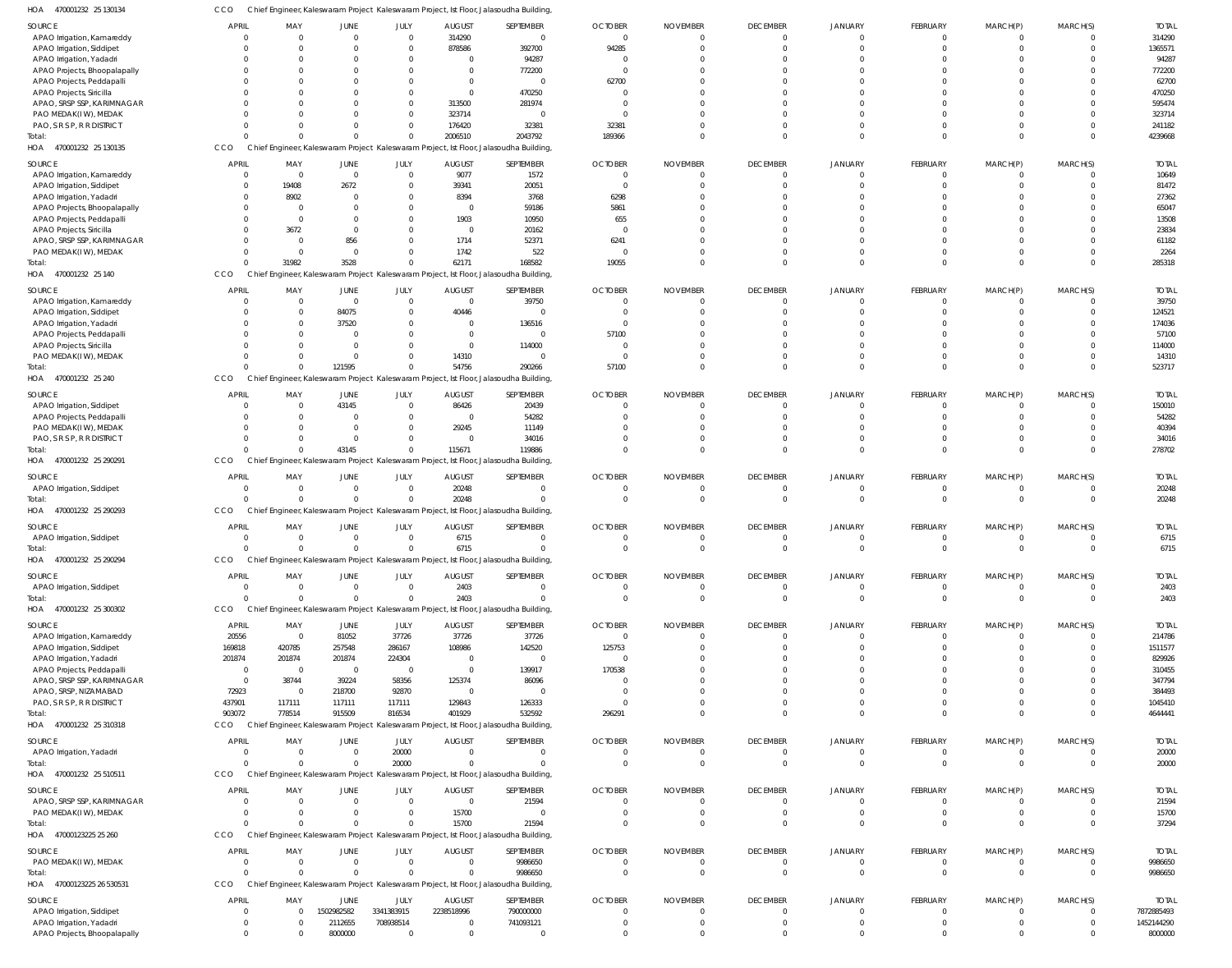|                                                                | cco             |                      | Chief Engineer, Kaleswaram Project Kaleswaram Project, Ist Floor, Jalasoudha Building |                             |                  |                                                                                                |                |                      |                               |                             |                      |                           |                                  |                    |
|----------------------------------------------------------------|-----------------|----------------------|---------------------------------------------------------------------------------------|-----------------------------|------------------|------------------------------------------------------------------------------------------------|----------------|----------------------|-------------------------------|-----------------------------|----------------------|---------------------------|----------------------------------|--------------------|
| <b>SOURCE</b>                                                  | <b>APRIL</b>    | MAY                  | JUNE                                                                                  | JULY                        | <b>AUGUST</b>    | SEPTEMBER                                                                                      | <b>OCTOBER</b> | <b>NOVEMBER</b>      | <b>DECEMBER</b>               | <b>JANUARY</b>              | FEBRUARY             | MARCH(P)                  | MARCH(S)                         | <b>TOTAL</b>       |
| APAO Projects, Kamareddy                                       |                 | $\Omega$             | 7908630                                                                               | $\mathbf{0}$                | $\Omega$         | $\mathbf{0}$                                                                                   | $\Omega$       |                      | $\overline{0}$                | $\overline{0}$              | $\mathbf{0}$         | $^{\circ}$                | $\overline{0}$                   | 7908630            |
| APAO Projects, Peddapalli                                      |                 | $\Omega$             | 1669790                                                                               | $\Omega$                    | $\Omega$         | $\Omega$                                                                                       | $\Omega$       |                      | $\mathbf 0$                   | $\Omega$                    | $\Omega$             | $\mathbf 0$               | $\overline{0}$                   | 1669790            |
| <b>APAO Projects, Siricilla</b>                                |                 | $\Omega$             | 230000000                                                                             | 367556958                   | 168013132        | 271745161                                                                                      | $\Omega$       |                      | $\Omega$                      | $\Omega$                    |                      | $\Omega$                  | $\Omega$                         | 1037315251         |
| APAO, SRSP SSP, KARIMNAGAR                                     |                 | $\Omega$             |                                                                                       | $\overline{0}$              | $\Omega$         | - 0                                                                                            | 50000000       |                      | $\Omega$                      | $\Omega$                    |                      | $\Omega$                  | $\Omega$                         | 50000000           |
| PAO MEDAK(IW), MEDAK                                           |                 | 13778947             |                                                                                       | $\Omega$                    |                  | $\Omega$                                                                                       | $\Omega$       |                      | $\Omega$                      | $\Omega$                    | $\Omega$             | $\mathbf 0$               | $\Omega$                         | 13778947           |
| Total:                                                         |                 | 13778947             | 1752673657                                                                            | 4417879387                  | 2406532128       | 1802838282                                                                                     | 50000000       |                      | $\Omega$                      | $\Omega$                    | $\Omega$             | $\Omega$                  | $\Omega$                         | 10443702401        |
| 47000123225 26 530532<br>HOA                                   | CCO             |                      |                                                                                       |                             |                  | Chief Engineer, Kaleswaram Project Kaleswaram Project, Ist Floor, Jalasoudha Building,         |                |                      |                               |                             |                      |                           |                                  |                    |
|                                                                |                 |                      |                                                                                       |                             |                  |                                                                                                |                |                      |                               |                             |                      |                           |                                  |                    |
| SOURCE                                                         | <b>APRIL</b>    | MAY                  | JUNE                                                                                  | JULY                        | <b>AUGUST</b>    | SEPTEMBER                                                                                      | <b>OCTOBER</b> | <b>NOVEMBER</b>      | <b>DECEMBER</b>               | <b>JANUARY</b>              | FEBRUARY             | MARCH(P)                  | MARCH(S)                         | <b>TOTAL</b>       |
| APAO Irrigation, Yadadri                                       |                 | $\Omega$             | 788800000                                                                             | $\overline{0}$              | $\Omega$         | $\mathbf 0$                                                                                    | $\overline{0}$ | $\Omega$             | $\overline{0}$                | $\overline{0}$              | $\mathbf 0$          | $\overline{0}$            | $\overline{0}$                   | 788800000          |
| Total:                                                         |                 | $\Omega$             | 788800000                                                                             | $\Omega$                    |                  | $\Omega$                                                                                       | $\Omega$       | $\Omega$             | $\overline{0}$                | $\Omega$                    | $\mathbf 0$          | $\overline{0}$            | $\Omega$                         | 788800000          |
| 47000123225 27 530531<br>HOA                                   | CCO             |                      |                                                                                       |                             |                  | Chief Engineer, Kaleswaram Project Kaleswaram Project, Ist Floor, Jalasoudha Building,         |                |                      |                               |                             |                      |                           |                                  |                    |
| SOURCE                                                         | <b>APRIL</b>    | MAY                  | JUNE                                                                                  | JULY                        | <b>AUGUST</b>    | SEPTEMBER                                                                                      | <b>OCTOBER</b> | <b>NOVEMBER</b>      | <b>DECEMBER</b>               | JANUARY                     | FEBRUARY             | MARCH(P)                  | MARCH(S)                         | <b>TOTAL</b>       |
| APAO Irrigation, Jangaon                                       |                 | $\Omega$             | $\mathbf 0$                                                                           | $\overline{0}$              | $\Omega$         | $\mathbf{0}$                                                                                   | 5444950        |                      | 0                             | $\Omega$                    | -0                   | 0                         | $\Omega$                         | 5444950            |
| APAO Irrigation, Kothagudem                                    |                 | $\Omega$             | 1176475                                                                               | 1827790                     |                  | $\overline{0}$                                                                                 | $\Omega$       |                      | $\mathbf 0$                   | $\Omega$                    | $\circ$              | $\mathbf 0$               | $\Omega$                         | 3004265            |
| APAO Irrigation, Mahabubabad                                   |                 | $\Omega$             | $\mathbf 0$                                                                           | $\Omega$                    | $\Omega$         | 9774344                                                                                        | 32597182       |                      | $\Omega$                      | $\Omega$                    |                      | $\Omega$                  |                                  | 42371526           |
| APAO Irrigation, Nagarkurnool                                  |                 | 18824805             | $\mathbf 0$                                                                           | $\mathbf 0$                 |                  | $\Omega$                                                                                       | $\Omega$       |                      | $\Omega$                      |                             |                      | $\Omega$                  |                                  | 18824805           |
| APAO Irrigation, Siddipet                                      |                 |                      | 681744                                                                                | $\mathbf 0$                 | 26437556         | $\Omega$                                                                                       | 225502657      |                      | $\Omega$                      |                             |                      | $\Omega$                  | $\Omega$                         | 252621957          |
| APAO Irrigation, Siricilla                                     |                 | $\Omega$             | $\mathbf 0$                                                                           | $\Omega$                    |                  | -0                                                                                             | 16341358       |                      | $\Omega$                      |                             | $\Omega$             | $\Omega$                  |                                  | 16341358           |
|                                                                |                 | $\Omega$             | 8933509                                                                               | $\Omega$                    |                  | $\Omega$                                                                                       | 1992854        |                      | $\Omega$                      | $\Omega$                    |                      | $\Omega$                  |                                  | 10926363           |
| APAO Projects, Jagtial                                         |                 | $\Omega$             |                                                                                       | $\Omega$                    |                  | $\Omega$                                                                                       |                |                      | $\Omega$                      |                             |                      | $\Omega$                  |                                  |                    |
| APAO Projects, Jangaon                                         |                 | $\Omega$             | 9514237                                                                               |                             |                  |                                                                                                | $\Omega$       |                      | $\Omega$                      |                             | $\Omega$             | $\Omega$                  | $\Omega$                         | 9514237            |
| APAO Projects, Kamareddy                                       |                 |                      | 52082729                                                                              | 19475422                    |                  | $\Omega$                                                                                       | $\Omega$       |                      | $\Omega$                      |                             |                      |                           |                                  | 71558151           |
| APAO Projects, Mahabubabad                                     |                 | 5481839              | $\Omega$                                                                              | C                           |                  |                                                                                                |                |                      |                               |                             |                      | $\Omega$                  |                                  | 5481839            |
| APAO Projects, Mancherial                                      |                 |                      | $\Omega$                                                                              | $\Omega$                    |                  | $\Omega$                                                                                       | 352351         |                      | $\Omega$                      | $\Omega$                    | $\Omega$             | $\Omega$                  | $\Omega$                         | 352351             |
| APAO Projects, Peddapalli                                      |                 | $\Omega$             |                                                                                       | $\Omega$                    |                  |                                                                                                | 2972965        |                      | $\Omega$                      |                             |                      | $\Omega$                  |                                  | 2972965            |
| APAO, SRSP SSP, KARIMNAGAR                                     |                 | 9510671              | 1038184                                                                               | $\Omega$                    |                  | $\Omega$                                                                                       | 906992         |                      | $\Omega$                      | $\Omega$                    |                      | $\Omega$                  | $\Omega$                         | 11455847           |
| APAO, SRSP, NIZAMABAD                                          |                 | 1859468              | $\Omega$                                                                              | $\Omega$                    |                  | $\Omega$                                                                                       |                |                      | $\Omega$                      |                             |                      | $\Omega$                  |                                  | 1859468            |
| PAO (W&P) NSP, TEKULAPALLY                                     |                 |                      | 1695547                                                                               | $\Omega$                    |                  | $\Omega$                                                                                       | $\cap$         |                      | $\Omega$                      | $\Omega$                    |                      | $\Omega$                  | $\Omega$                         | 1695547            |
| PAO (W&P), Waranagal (Urban)                                   |                 | 16189412             | $\Omega$                                                                              | $\Omega$                    |                  | 3555496                                                                                        | 2786506        |                      | $\Omega$                      |                             |                      | $\Omega$                  |                                  | 22531414           |
| PAO A M R P (SLBC), NALGONDA                                   |                 |                      | 2365050                                                                               | $\Omega$                    |                  | $\Omega$                                                                                       | 1657935        |                      | $\Omega$                      | $\Omega$                    |                      | $\Omega$                  |                                  | 4022985            |
| PAO IRRIGATION DIVISION KHAMMAM                                |                 | $\Omega$             |                                                                                       | $\Omega$                    |                  | 25766065                                                                                       | 43150601       |                      | $\Omega$                      | $\Omega$                    |                      | $\Omega$                  | $\Omega$                         | 68916666           |
| PAO IRRIGATION DIVISION NALGONDA                               |                 | $\Omega$             |                                                                                       | $\Omega$                    |                  | - 0                                                                                            | 21001337       |                      | $\Omega$                      | $\Omega$                    | $\Omega$             | $\Omega$                  | $\Omega$                         | 21001337           |
| PAO IRRIGATION DIVISION,                                       |                 | 4901176              | $\Omega$                                                                              | $\Omega$                    |                  | $\Omega$                                                                                       | 159368         |                      | $\Omega$                      | $\Omega$                    | $\Omega$             | $\Omega$                  | $\Omega$                         | 5060544            |
| MAHABOOBNAGAR                                                  |                 |                      |                                                                                       |                             |                  |                                                                                                |                |                      |                               |                             |                      |                           |                                  |                    |
| PAO IRRIGATION NIZAMABAD                                       |                 |                      | 257644                                                                                | $\Omega$                    |                  | $\Omega$                                                                                       | $\Omega$       |                      | $\Omega$                      | $\Omega$                    |                      | $\Omega$                  | $\Omega$                         | 257644             |
| PAO Irrigation Nirmal                                          |                 | $\Omega$             | $\Omega$                                                                              | $\Omega$                    | $\Omega$         | 4951251                                                                                        | $\Omega$       |                      | $\Omega$                      | $\Omega$                    | $\Omega$             | $\Omega$                  | $\Omega$                         | 4951251            |
| PAO MEDAK(IW), MEDAK                                           |                 | 84880800             | 152491450                                                                             | $\Omega$                    | $\Omega$         | 362705526                                                                                      | 144000000      |                      | $\Omega$                      | $\Omega$                    |                      | $\Omega$                  | $\Omega$                         | 744077776          |
| PAO, PJP, Jogulamba Gadwal                                     |                 | 10765001             | 0                                                                                     | $\Omega$                    | $\Omega$         | - 0                                                                                            | 589564         |                      | $\Omega$                      | $\Omega$                    | $\Omega$             | $\Omega$                  | $\Omega$                         | 11354565           |
| PAO, SRSP, SSP, NIRMAL                                         |                 | $\Omega$             | 1034899                                                                               | $\Omega$                    |                  | $\Omega$                                                                                       |                |                      | $\Omega$                      | $\Omega$                    | $\Omega$             | $\mathbf 0$               | $\Omega$                         | 1034899            |
|                                                                |                 |                      |                                                                                       |                             |                  |                                                                                                |                |                      |                               |                             |                      |                           |                                  |                    |
| Total:                                                         |                 | 152413172            | 231271468                                                                             | 21303212                    | 26437556         | 406752682                                                                                      | 499456620      |                      | $\Omega$                      | $\Omega$                    | $\Omega$             | $\mathbf 0$               | $\Omega$                         | 1337634710         |
| 47000123225 27 530532<br>HOA                                   | CCO             |                      |                                                                                       |                             |                  | Chief Engineer, Kaleswaram Project Kaleswaram Project, Ist Floor, Jalasoudha Building          |                |                      |                               |                             |                      |                           |                                  |                    |
|                                                                |                 |                      |                                                                                       |                             |                  |                                                                                                |                |                      |                               |                             |                      |                           |                                  |                    |
| SOURCE                                                         | <b>APRIL</b>    | MAY                  | JUNE                                                                                  | JULY                        | <b>AUGUST</b>    | SEPTEMBER                                                                                      | <b>OCTOBER</b> | <b>NOVEMBER</b>      | <b>DECEMBER</b>               | JANUARY                     | FEBRUARY             | MARCH(P)                  | MARCH(S)                         | <b>TOTAL</b>       |
| APAO Irrigation, Siddipet                                      | 1360000000      | $\Omega$             | $\mathbf 0$                                                                           | $\overline{0}$              |                  | $\overline{0}$                                                                                 | $\overline{0}$ |                      | $\overline{0}$                | $\overline{0}$              | $\overline{0}$       | $^{\circ}$                | $\Omega$                         | 1360000000         |
| APAO, SRSP, NIZAMABAD                                          | $\Omega$        | $\Omega$             | 13638522                                                                              | $\mathbf{0}$                | $\Omega$         | $\mathbf 0$                                                                                    | 56960          |                      | $\overline{0}$                | $\Omega$                    | $\mathbf 0$          | $\overline{0}$            | $\Omega$                         | 13695482           |
| Total:                                                         | 1360000000      | $\Omega$             | 13638522                                                                              | $\Omega$                    |                  | $\Omega$                                                                                       | 56960          |                      | $\Omega$                      | $\Omega$                    | $\mathbf 0$          | $\mathbf 0$               | $\Omega$                         | 1373695482         |
| 47000123225 49 500501<br>HOA                                   | CCO             |                      |                                                                                       |                             |                  | Chief Engineer, Kaleswaram Project Kaleswaram Project, Ist Floor, Jalasoudha Building          |                |                      |                               |                             |                      |                           |                                  |                    |
| SOURCE                                                         | <b>APRIL</b>    | MAY                  | JUNE                                                                                  | JULY                        | <b>AUGUST</b>    | SEPTEMBER                                                                                      | <b>OCTOBER</b> | <b>NOVEMBER</b>      | <b>DECEMBER</b>               | JANUARY                     | <b>FEBRUARY</b>      | MARCH(P)                  | MARCH(S)                         | <b>TOTAL</b>       |
| APAO Irrigation, Siddipet                                      |                 | <sup>0</sup>         | 0                                                                                     | 750000000                   |                  | - 0                                                                                            | $\Omega$       | $\Omega$             | $\overline{0}$                | $\Omega$                    | $\mathbf{0}$         | $^{\circ}$                | $\overline{0}$                   | 750000000          |
| Total:                                                         |                 | $\Omega$             | $\Omega$                                                                              | 750000000                   |                  |                                                                                                | $\Omega$       | $\Omega$             | $\overline{0}$                | $\Omega$                    | $\Omega$             | $\overline{0}$            | $\Omega$                         | 750000000          |
| HOA 470001233 25 010011                                        | CCO             |                      |                                                                                       |                             |                  | Chief Engineer(Projects), Khammam The Chief Engineer(Projects), Khammam, Jalasoudha Buildings, |                |                      |                               |                             |                      |                           |                                  |                    |
|                                                                |                 |                      |                                                                                       |                             |                  |                                                                                                |                |                      |                               |                             |                      |                           |                                  |                    |
| SOURCE                                                         | <b>APRIL</b>    | MAY                  | JUNE                                                                                  | JULY                        | <b>AUGUST</b>    | SEPTEMBER                                                                                      | <b>OCTOBER</b> | <b>NOVEMBER</b>      | <b>DECEMBER</b>               | JANUARY                     | FEBRUARY             | MARCH(P)                  | MARCH(S)                         | <b>TOTAL</b>       |
| APAO Irrigation, Kothagudem                                    | 2480077         | 2685145              | 2813793                                                                               | 5003956                     | 5431542          | 4939333                                                                                        | 6951824        |                      | $\overline{0}$                | $\overline{0}$              | $\mathbf 0$          | $\mathbf 0$               | $\Omega$                         | 30305670           |
| PAO IRRIGATION DIVISION KHAMMAM                                | 2002112         | 2110142              | 2108296                                                                               | 4063589                     | 3917445          | 3865121                                                                                        | 5047887        | $\Omega$             | $\overline{0}$                | $\overline{0}$              | $\mathbf 0$          | $\overline{0}$            | $\Omega$                         | 23114592           |
| Total:                                                         | 4482189         | 4795287              | 4922089                                                                               | 9067545                     | 9348987          | 8804454                                                                                        | 11999711       | $\Omega$             | $\Omega$                      | $\overline{0}$              | $\mathbf 0$          | $\overline{0}$            | $\Omega$                         | 53420262           |
| HOA<br>470001233 25 010012                                     | CCO             |                      |                                                                                       |                             |                  | Chief Engineer(Projects), Khammam The Chief Engineer(Projects), Khammam, Jalasoudha Buildings, |                |                      |                               |                             |                      |                           |                                  |                    |
| SOURCE                                                         | <b>APRIL</b>    | MAY                  | JUNE                                                                                  | JULY                        | <b>AUGUST</b>    | SEPTEMBER                                                                                      | <b>OCTOBER</b> | <b>NOVEMBER</b>      | <b>DECEMBER</b>               | <b>JANUARY</b>              | FEBRUARY             | MARCH(P)                  | MARCH(S)                         | <b>TOTAL</b>       |
| APAO Irrigation, Kothagudem                                    | 46517           | 32910                | 89596                                                                                 | 83589                       | 198005           | 92575                                                                                          | 96798          | $\Omega$             | $\overline{0}$                | $\mathbf{0}$                | $^{\circ}$           | $^{\circ}$                | $\Omega$                         | 639990             |
|                                                                | 24875           | 33550                | 15142                                                                                 | 27484                       |                  |                                                                                                |                | $\Omega$             | $\overline{0}$                | $\overline{0}$              | $\mathbf 0$          | $\overline{0}$            | $\overline{0}$                   |                    |
| PAO IRRIGATION DIVISION KHAMMAM                                |                 |                      |                                                                                       |                             | 44029            | 148644                                                                                         | 62669          | $\Omega$             | $\Omega$                      | $\Omega$                    | $\mathbf 0$          | $\mathbf 0$               | $\Omega$                         | 356393             |
| Total:                                                         | 71392           | 66460                | 104738                                                                                | 111073                      | 242034           | 241219                                                                                         | 159467         |                      |                               |                             |                      |                           |                                  | 996383             |
| HOA 470001233 25 010013                                        | CCO             |                      |                                                                                       |                             |                  | Chief Engineer(Projects), Khammam The Chief Engineer(Projects), Khammam, Jalasoudha Buildings, |                |                      |                               |                             |                      |                           |                                  |                    |
| SOURCE                                                         | APRIL           | MAY                  | JUNE                                                                                  | JULY                        | <b>AUGUST</b>    | SEPTEMBER                                                                                      | <b>OCTOBER</b> | <b>NOVEMBER</b>      | <b>DECEMBER</b>               | JANUARY                     | FEBRUARY             | MARCH(P)                  | MARCH(S)                         | <b>TOTAL</b>       |
| APAO Irrigation, Kothagudem                                    | 822223          | 910105               | 1598960                                                                               | 1669807                     | 3146601          | 1837802                                                                                        | 1788058        | $\Omega$             | $\overline{0}$                | $\mathbf{0}$                | $\mathbf 0$          | $\overline{0}$            | $\Omega$                         | 11773556           |
| PAO IRRIGATION DIVISION KHAMMAM                                | 664293          | 1278984              | 713162                                                                                | 1785261                     | 1991715          | 1291822                                                                                        | 1528251        | $\Omega$             | $\overline{0}$                | $\overline{0}$              | $\mathbf 0$          | $\overline{0}$            | $\overline{0}$                   | 9253488            |
| Total:                                                         | 1486516         | 2189089              | 2312122                                                                               | 3455068                     | 5138316          | 3129624                                                                                        | 3316309        |                      | $\overline{0}$                | $\overline{0}$              | $\mathbf 0$          | $\mathbf 0$               | $\Omega$                         | 21027044           |
| HOA 470001233 25 010016                                        | CCO             |                      |                                                                                       |                             |                  | Chief Engineer(Projects), Khammam The Chief Engineer(Projects), Khammam, Jalasoudha Buildings, |                |                      |                               |                             |                      |                           |                                  |                    |
|                                                                |                 |                      |                                                                                       |                             |                  |                                                                                                |                |                      |                               |                             |                      |                           |                                  |                    |
| SOURCE                                                         | APRIL           | MAY                  | JUNE                                                                                  | JULY                        | <b>AUGUST</b>    | SEPTEMBER                                                                                      | <b>OCTOBER</b> | <b>NOVEMBER</b>      | <b>DECEMBER</b>               | JANUARY                     | FEBRUARY             | MARCH(P)                  | MARCH(S)                         | <b>TOTAL</b>       |
| APAO Irrigation, Kothagudem                                    | 435424          | 436933               | 838241                                                                                | 863307                      | 1698739          | 946829                                                                                         | 934272         | $\Omega$             | $\overline{0}$                | $\overline{0}$              | $^{\circ}$           | $^{\circ}$                | $\Omega$                         | 6153745            |
| PAO IRRIGATION DIVISION KHAMMAM                                | 324807          | 598710               | 323037                                                                                | 765521                      | 943468           | 834731                                                                                         | 746894         | $\Omega$             | $\overline{0}$                | $\overline{0}$              | $\mathbf 0$          | $\overline{0}$            | $\overline{0}$                   | 4537168            |
| Total:                                                         | 760231          | 1035643              | 1161278                                                                               | 1628828                     | 2642207          | 1781560                                                                                        | 1681166        | $\Omega$             | $\Omega$                      | $\Omega$                    | $\Omega$             | $\mathbf 0$               | $\Omega$                         | 10690913           |
| HOA 470001233 25 010017                                        | CCO             |                      |                                                                                       |                             |                  | Chief Engineer(Projects), Khammam The Chief Engineer(Projects), Khammam, Jalasoudha Buildings, |                |                      |                               |                             |                      |                           |                                  |                    |
| SOURCE                                                         | <b>APRIL</b>    | MAY                  | <b>JUNE</b>                                                                           | JULY                        | <b>AUGUST</b>    | SEPTEMBER                                                                                      | <b>OCTOBER</b> | <b>NOVEMBER</b>      | <b>DECEMBER</b>               | JANUARY                     | FEBRUARY             | MARCH(P)                  | MARCH(S)                         | <b>TOTAL</b>       |
| APAO Irrigation, Kothagudem                                    |                 |                      | $\mathbf 0$                                                                           | $\mathbf 0$                 | 15925            | 15925                                                                                          | $\overline{0}$ | $\Omega$             | $\overline{0}$                | $\overline{0}$              | $\mathbf 0$          | $^{\circ}$                | $\Omega$                         | 31850              |
| PAO IRRIGATION DIVISION KHAMMAM                                |                 | $\Omega$             | $\mathbf 0$                                                                           | $\mathbf 0$                 | $\overline{0}$   | $\mathbf 0$                                                                                    | 8000           | $\Omega$             | $\overline{0}$                | $\overline{0}$              | $\mathbf 0$          | $\overline{0}$            | $\Omega$                         | 8000               |
| Total:                                                         |                 | $\Omega$             | $\Omega$                                                                              | $\mathbf{0}$                | 15925            | 15925                                                                                          | 8000           | $\Omega$             | $\Omega$                      | $\Omega$                    | $\mathbf 0$          | $\overline{0}$            | $\Omega$                         | 39850              |
| 470001233 25 010018<br>HOA                                     | CCO             |                      |                                                                                       |                             |                  | Chief Engineer(Projects), Khammam The Chief Engineer(Projects), Khammam, Jalasoudha Buildings, |                |                      |                               |                             |                      |                           |                                  |                    |
|                                                                |                 |                      |                                                                                       |                             |                  |                                                                                                |                |                      |                               |                             |                      |                           |                                  |                    |
| SOURCE                                                         | <b>APRIL</b>    | MAY                  | <b>JUNE</b>                                                                           | JULY                        | <b>AUGUST</b>    | SEPTEMBER                                                                                      | <b>OCTOBER</b> | <b>NOVEMBER</b>      | <b>DECEMBER</b>               | <b>JANUARY</b>              | FEBRUARY             | MARCH(P)                  | MARCH(S)                         | <b>TOTAL</b>       |
| APAO Irrigation, Kothagudem<br>PAO IRRIGATION DIVISION KHAMMAM | - 0<br>$\Omega$ | $\Omega$<br>$\Omega$ | 0<br>$\Omega$                                                                         | $\mathbf{0}$<br>$\mathbf 0$ | 931340<br>941585 | 186966<br>77882                                                                                | 85007<br>68883 | $\Omega$<br>$\Omega$ | $\mathbf 0$<br>$\overline{0}$ | $\mathbf{0}$<br>$\mathbf 0$ | -0<br>$\overline{0}$ | $^{\circ}$<br>$\mathbf 0$ | $\overline{0}$<br>$\overline{0}$ | 1203313<br>1088350 |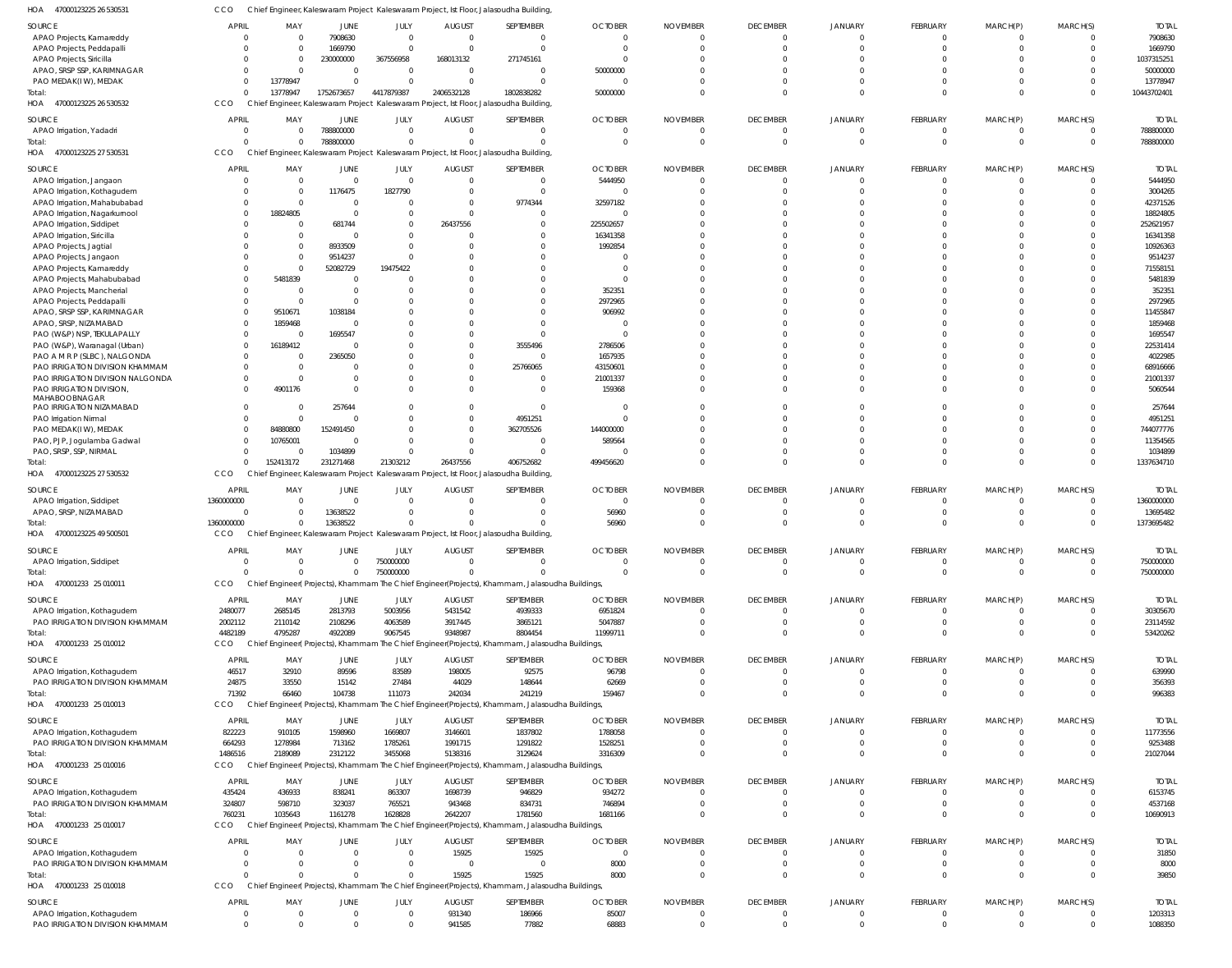| <b>DECEMBER</b><br>SOURCE<br><b>APRIL</b><br>MAY<br><b>JUNE</b><br>JULY<br><b>AUGUST</b><br>SEPTEMBER<br><b>OCTOBER</b><br><b>NOVEMBER</b><br><b>JANUARY</b><br>FEBRUARY<br>$\overline{0}$<br>1872925<br>264848<br>153890<br>$\overline{0}$<br>$\Omega$<br>$\Omega$<br>$\overline{0}$<br>$\overline{0}$<br>$\mathbf 0$<br>Total:<br>$\Omega$<br>470001233 25 020021<br>CCO<br>Chief Engineer(Projects), Khammam The Chief Engineer(Projects), Khammam, Jalasoudha Buildings,<br>HOA<br>SOURCE<br><b>APRIL</b><br>MAY<br><b>AUGUST</b><br>SEPTEMBER<br><b>OCTOBER</b><br><b>NOVEMBER</b><br><b>DECEMBER</b><br>JANUARY<br>FEBRUARY<br>JUNE<br>JULY<br>7200<br>8000<br>16000<br>8000<br>8000<br>APAO Irrigation, Kothagudem<br>8000<br>$\overline{0}$<br>$\overline{0}$<br>$\overline{0}$<br>$\overline{0}$<br>$\Omega$<br>7200<br>8000<br>8000<br>$\overline{0}$<br>16000<br>8000<br>8000<br>$\overline{0}$<br>$\Omega$<br>$\overline{0}$<br>Total:<br>CCO<br>HOA<br>470001233 25 110111<br>Chief Engineer(Projects), Khammam The Chief Engineer(Projects), Khammam, Jalasoudha Buildings,<br><b>APRIL</b><br>MAY<br>JULY<br><b>AUGUST</b><br>SEPTEMBER<br><b>OCTOBER</b><br><b>NOVEMBER</b><br><b>DECEMBER</b><br>JANUARY<br>FEBRUARY<br>SOURCE<br>JUNE<br>$\overline{0}$<br>424989<br>225006<br>236098<br>APAO Irrigation, Kothagudem<br>$\Omega$<br>$\mathbf{0}$<br>$\Omega$<br>- 0<br>$\Omega$<br>$^{\circ}$<br>PAO IRRIGATION DIVISION KHAMMAM<br>116266<br>787955<br>$\overline{0}$<br>$\mathbf{0}$<br>$\Omega$<br>$\overline{0}$<br>$\Omega$<br>-0<br>0<br>$\Omega$<br>541255<br>1012961<br>236098<br>$\Omega$<br>$\mathbf 0$<br>$\Omega$<br>$\Omega$<br>Total:<br>$\Omega$<br>470001233 25 130131<br>CCO<br>Chief Engineer(Projects), Khammam The Chief Engineer(Projects), Khammam, Jalasoudha Buildings,<br>HOA<br><b>OCTOBER</b><br>SOURCE<br><b>APRIL</b><br>MAY<br><b>JUNE</b><br>JULY<br><b>AUGUST</b><br>SEPTEMBER<br><b>NOVEMBER</b><br><b>DECEMBER</b><br>JANUARY<br>FEBRUARY<br>19991<br>28216<br>3661<br>APAO Irrigation, Kothagudem<br>$\overline{0}$<br>$\overline{0}$<br>$\overline{0}$<br>$\overline{0}$<br>$\overline{0}$<br>$\Omega$<br>$\cap$<br>PAO IRRIGATION DIVISION KHAMMAM<br>61378<br>22432<br>31115<br>21481<br>$\overline{0}$<br>$\mathbf 0$<br>$\overline{0}$<br>$\overline{0}$<br>-0<br>42423<br>61378<br>59331<br>25142<br>Total:<br>$\mathbf 0$<br>$\overline{0}$<br>$\Omega$<br>$\mathbf 0$<br>$\Omega$<br>HOA 470001233 25 130132<br>CCO<br>Chief Engineer(Projects), Khammam The Chief Engineer(Projects), Khammam, Jalasoudha Buildings<br><b>OCTOBER</b><br>SOURCE<br><b>APRIL</b><br>MAY<br><b>JUNE</b><br>JULY<br><b>AUGUST</b><br>SEPTEMBER<br><b>NOVEMBER</b><br><b>DECEMBER</b><br>JANUARY<br>FEBRUARY<br>194555<br>345340<br>33974<br>APAO Irrigation, Kothagudem<br>$\overline{0}$<br>$\Omega$<br>$\mathbf{0}$<br>$\Omega$<br>$^{\circ}$<br>-0<br>$\Omega$<br>$\cap$ | MARCH(S)<br>MARCH(P)<br>$\overline{0}$<br>MARCH(P)<br>MARCH(S)<br>$\mathbf 0$<br>$\overline{0}$<br>MARCH(P)<br>MARCH(S)<br>$\Omega$<br>$\mathbf 0$<br>$\mathbf 0$<br>MARCH(P)<br>MARCH(S)<br>$^{\circ}$<br>$\mathbf 0$<br>$\mathbf 0$ | <b>TOTAL</b><br>2291663<br>$\overline{\mathbf{0}}$<br><b>TOTAL</b><br>55200<br>$\overline{0}$<br>55200<br>$\Omega$<br><b>TOTAL</b><br>886093<br>$\Omega$<br>904221<br>$\overline{0}$<br>$\Omega$<br>1790314 |
|------------------------------------------------------------------------------------------------------------------------------------------------------------------------------------------------------------------------------------------------------------------------------------------------------------------------------------------------------------------------------------------------------------------------------------------------------------------------------------------------------------------------------------------------------------------------------------------------------------------------------------------------------------------------------------------------------------------------------------------------------------------------------------------------------------------------------------------------------------------------------------------------------------------------------------------------------------------------------------------------------------------------------------------------------------------------------------------------------------------------------------------------------------------------------------------------------------------------------------------------------------------------------------------------------------------------------------------------------------------------------------------------------------------------------------------------------------------------------------------------------------------------------------------------------------------------------------------------------------------------------------------------------------------------------------------------------------------------------------------------------------------------------------------------------------------------------------------------------------------------------------------------------------------------------------------------------------------------------------------------------------------------------------------------------------------------------------------------------------------------------------------------------------------------------------------------------------------------------------------------------------------------------------------------------------------------------------------------------------------------------------------------------------------------------------------------------------------------------------------------------------------------------------------------------------------------------------------------------------------------------------------------------------------------------------------------------------------------------------------------------------------------------------------------------------------------------------------------------------------------------------------------------------------------|---------------------------------------------------------------------------------------------------------------------------------------------------------------------------------------------------------------------------------------|-------------------------------------------------------------------------------------------------------------------------------------------------------------------------------------------------------------|
|                                                                                                                                                                                                                                                                                                                                                                                                                                                                                                                                                                                                                                                                                                                                                                                                                                                                                                                                                                                                                                                                                                                                                                                                                                                                                                                                                                                                                                                                                                                                                                                                                                                                                                                                                                                                                                                                                                                                                                                                                                                                                                                                                                                                                                                                                                                                                                                                                                                                                                                                                                                                                                                                                                                                                                                                                                                                                                                        |                                                                                                                                                                                                                                       |                                                                                                                                                                                                             |
|                                                                                                                                                                                                                                                                                                                                                                                                                                                                                                                                                                                                                                                                                                                                                                                                                                                                                                                                                                                                                                                                                                                                                                                                                                                                                                                                                                                                                                                                                                                                                                                                                                                                                                                                                                                                                                                                                                                                                                                                                                                                                                                                                                                                                                                                                                                                                                                                                                                                                                                                                                                                                                                                                                                                                                                                                                                                                                                        |                                                                                                                                                                                                                                       |                                                                                                                                                                                                             |
|                                                                                                                                                                                                                                                                                                                                                                                                                                                                                                                                                                                                                                                                                                                                                                                                                                                                                                                                                                                                                                                                                                                                                                                                                                                                                                                                                                                                                                                                                                                                                                                                                                                                                                                                                                                                                                                                                                                                                                                                                                                                                                                                                                                                                                                                                                                                                                                                                                                                                                                                                                                                                                                                                                                                                                                                                                                                                                                        |                                                                                                                                                                                                                                       |                                                                                                                                                                                                             |
|                                                                                                                                                                                                                                                                                                                                                                                                                                                                                                                                                                                                                                                                                                                                                                                                                                                                                                                                                                                                                                                                                                                                                                                                                                                                                                                                                                                                                                                                                                                                                                                                                                                                                                                                                                                                                                                                                                                                                                                                                                                                                                                                                                                                                                                                                                                                                                                                                                                                                                                                                                                                                                                                                                                                                                                                                                                                                                                        |                                                                                                                                                                                                                                       |                                                                                                                                                                                                             |
|                                                                                                                                                                                                                                                                                                                                                                                                                                                                                                                                                                                                                                                                                                                                                                                                                                                                                                                                                                                                                                                                                                                                                                                                                                                                                                                                                                                                                                                                                                                                                                                                                                                                                                                                                                                                                                                                                                                                                                                                                                                                                                                                                                                                                                                                                                                                                                                                                                                                                                                                                                                                                                                                                                                                                                                                                                                                                                                        |                                                                                                                                                                                                                                       |                                                                                                                                                                                                             |
|                                                                                                                                                                                                                                                                                                                                                                                                                                                                                                                                                                                                                                                                                                                                                                                                                                                                                                                                                                                                                                                                                                                                                                                                                                                                                                                                                                                                                                                                                                                                                                                                                                                                                                                                                                                                                                                                                                                                                                                                                                                                                                                                                                                                                                                                                                                                                                                                                                                                                                                                                                                                                                                                                                                                                                                                                                                                                                                        |                                                                                                                                                                                                                                       |                                                                                                                                                                                                             |
|                                                                                                                                                                                                                                                                                                                                                                                                                                                                                                                                                                                                                                                                                                                                                                                                                                                                                                                                                                                                                                                                                                                                                                                                                                                                                                                                                                                                                                                                                                                                                                                                                                                                                                                                                                                                                                                                                                                                                                                                                                                                                                                                                                                                                                                                                                                                                                                                                                                                                                                                                                                                                                                                                                                                                                                                                                                                                                                        |                                                                                                                                                                                                                                       |                                                                                                                                                                                                             |
|                                                                                                                                                                                                                                                                                                                                                                                                                                                                                                                                                                                                                                                                                                                                                                                                                                                                                                                                                                                                                                                                                                                                                                                                                                                                                                                                                                                                                                                                                                                                                                                                                                                                                                                                                                                                                                                                                                                                                                                                                                                                                                                                                                                                                                                                                                                                                                                                                                                                                                                                                                                                                                                                                                                                                                                                                                                                                                                        |                                                                                                                                                                                                                                       |                                                                                                                                                                                                             |
|                                                                                                                                                                                                                                                                                                                                                                                                                                                                                                                                                                                                                                                                                                                                                                                                                                                                                                                                                                                                                                                                                                                                                                                                                                                                                                                                                                                                                                                                                                                                                                                                                                                                                                                                                                                                                                                                                                                                                                                                                                                                                                                                                                                                                                                                                                                                                                                                                                                                                                                                                                                                                                                                                                                                                                                                                                                                                                                        |                                                                                                                                                                                                                                       |                                                                                                                                                                                                             |
|                                                                                                                                                                                                                                                                                                                                                                                                                                                                                                                                                                                                                                                                                                                                                                                                                                                                                                                                                                                                                                                                                                                                                                                                                                                                                                                                                                                                                                                                                                                                                                                                                                                                                                                                                                                                                                                                                                                                                                                                                                                                                                                                                                                                                                                                                                                                                                                                                                                                                                                                                                                                                                                                                                                                                                                                                                                                                                                        |                                                                                                                                                                                                                                       |                                                                                                                                                                                                             |
|                                                                                                                                                                                                                                                                                                                                                                                                                                                                                                                                                                                                                                                                                                                                                                                                                                                                                                                                                                                                                                                                                                                                                                                                                                                                                                                                                                                                                                                                                                                                                                                                                                                                                                                                                                                                                                                                                                                                                                                                                                                                                                                                                                                                                                                                                                                                                                                                                                                                                                                                                                                                                                                                                                                                                                                                                                                                                                                        |                                                                                                                                                                                                                                       | <b>TOTAL</b>                                                                                                                                                                                                |
|                                                                                                                                                                                                                                                                                                                                                                                                                                                                                                                                                                                                                                                                                                                                                                                                                                                                                                                                                                                                                                                                                                                                                                                                                                                                                                                                                                                                                                                                                                                                                                                                                                                                                                                                                                                                                                                                                                                                                                                                                                                                                                                                                                                                                                                                                                                                                                                                                                                                                                                                                                                                                                                                                                                                                                                                                                                                                                                        |                                                                                                                                                                                                                                       | 51868<br>$\overline{0}$<br>$\overline{0}$<br>136406                                                                                                                                                         |
|                                                                                                                                                                                                                                                                                                                                                                                                                                                                                                                                                                                                                                                                                                                                                                                                                                                                                                                                                                                                                                                                                                                                                                                                                                                                                                                                                                                                                                                                                                                                                                                                                                                                                                                                                                                                                                                                                                                                                                                                                                                                                                                                                                                                                                                                                                                                                                                                                                                                                                                                                                                                                                                                                                                                                                                                                                                                                                                        |                                                                                                                                                                                                                                       | 188274<br>$\Omega$                                                                                                                                                                                          |
|                                                                                                                                                                                                                                                                                                                                                                                                                                                                                                                                                                                                                                                                                                                                                                                                                                                                                                                                                                                                                                                                                                                                                                                                                                                                                                                                                                                                                                                                                                                                                                                                                                                                                                                                                                                                                                                                                                                                                                                                                                                                                                                                                                                                                                                                                                                                                                                                                                                                                                                                                                                                                                                                                                                                                                                                                                                                                                                        |                                                                                                                                                                                                                                       |                                                                                                                                                                                                             |
|                                                                                                                                                                                                                                                                                                                                                                                                                                                                                                                                                                                                                                                                                                                                                                                                                                                                                                                                                                                                                                                                                                                                                                                                                                                                                                                                                                                                                                                                                                                                                                                                                                                                                                                                                                                                                                                                                                                                                                                                                                                                                                                                                                                                                                                                                                                                                                                                                                                                                                                                                                                                                                                                                                                                                                                                                                                                                                                        | MARCH(P)<br>MARCH(S)                                                                                                                                                                                                                  | <b>TOTAL</b>                                                                                                                                                                                                |
|                                                                                                                                                                                                                                                                                                                                                                                                                                                                                                                                                                                                                                                                                                                                                                                                                                                                                                                                                                                                                                                                                                                                                                                                                                                                                                                                                                                                                                                                                                                                                                                                                                                                                                                                                                                                                                                                                                                                                                                                                                                                                                                                                                                                                                                                                                                                                                                                                                                                                                                                                                                                                                                                                                                                                                                                                                                                                                                        | 0                                                                                                                                                                                                                                     | 573869<br>$\overline{0}$                                                                                                                                                                                    |
| PAO IRRIGATION DIVISION KHAMMAM<br>$\overline{0}$<br>28290<br>212463<br>49244<br>$\Omega$<br>$\mathbf{0}$<br>$\Omega$<br>$\mathbf 0$<br>$\Omega$<br>$\Omega$                                                                                                                                                                                                                                                                                                                                                                                                                                                                                                                                                                                                                                                                                                                                                                                                                                                                                                                                                                                                                                                                                                                                                                                                                                                                                                                                                                                                                                                                                                                                                                                                                                                                                                                                                                                                                                                                                                                                                                                                                                                                                                                                                                                                                                                                                                                                                                                                                                                                                                                                                                                                                                                                                                                                                           | $\mathbf 0$                                                                                                                                                                                                                           | 289997<br>$\overline{0}$                                                                                                                                                                                    |
| 222845<br>$\overline{0}$<br>557803<br>83218<br>$\Omega$<br>$\Omega$<br>$\Omega$<br>$\Omega$<br>$\Omega$<br>Total:<br>$\Omega$<br>Chief Engineer(Projects), Khammam The Chief Engineer(Projects), Khammam, Jalasoudha Buildings,<br>HOA 470001233 25 130134<br><b>CCO</b>                                                                                                                                                                                                                                                                                                                                                                                                                                                                                                                                                                                                                                                                                                                                                                                                                                                                                                                                                                                                                                                                                                                                                                                                                                                                                                                                                                                                                                                                                                                                                                                                                                                                                                                                                                                                                                                                                                                                                                                                                                                                                                                                                                                                                                                                                                                                                                                                                                                                                                                                                                                                                                               | $\Omega$                                                                                                                                                                                                                              | 863866<br>$\Omega$                                                                                                                                                                                          |
|                                                                                                                                                                                                                                                                                                                                                                                                                                                                                                                                                                                                                                                                                                                                                                                                                                                                                                                                                                                                                                                                                                                                                                                                                                                                                                                                                                                                                                                                                                                                                                                                                                                                                                                                                                                                                                                                                                                                                                                                                                                                                                                                                                                                                                                                                                                                                                                                                                                                                                                                                                                                                                                                                                                                                                                                                                                                                                                        |                                                                                                                                                                                                                                       |                                                                                                                                                                                                             |
| SOURCE<br><b>APRIL</b><br>MAY<br><b>JUNE</b><br>JULY<br><b>AUGUST</b><br>SEPTEMBER<br><b>OCTOBER</b><br><b>NOVEMBER</b><br><b>DECEMBER</b><br>JANUARY<br>FEBRUARY<br>$\overline{0}$<br>$\mathbf{0}$<br>$\overline{0}$<br>$\overline{0}$                                                                                                                                                                                                                                                                                                                                                                                                                                                                                                                                                                                                                                                                                                                                                                                                                                                                                                                                                                                                                                                                                                                                                                                                                                                                                                                                                                                                                                                                                                                                                                                                                                                                                                                                                                                                                                                                                                                                                                                                                                                                                                                                                                                                                                                                                                                                                                                                                                                                                                                                                                                                                                                                                | MARCH(P)<br>MARCH(S)                                                                                                                                                                                                                  | <b>TOTAL</b><br>$\Omega$                                                                                                                                                                                    |
| 705789<br>392711<br>APAO Irrigation, Kothagudem<br>0<br>-0<br>PAO IRRIGATION DIVISION KHAMMAM<br>1155009<br>$\Omega$<br>$\overline{0}$<br>$\overline{0}$<br>$\overline{0}$<br>$\Omega$<br>$\overline{0}$<br>$\Omega$                                                                                                                                                                                                                                                                                                                                                                                                                                                                                                                                                                                                                                                                                                                                                                                                                                                                                                                                                                                                                                                                                                                                                                                                                                                                                                                                                                                                                                                                                                                                                                                                                                                                                                                                                                                                                                                                                                                                                                                                                                                                                                                                                                                                                                                                                                                                                                                                                                                                                                                                                                                                                                                                                                   | 0<br>$\mathbf 0$                                                                                                                                                                                                                      | 1098500<br>1155009<br>$\Omega$                                                                                                                                                                              |
| $\mathbf 0$<br>705789<br>1547720<br>$\Omega$<br>$\mathbf 0$<br>$\Omega$<br>$\Omega$<br>Total:                                                                                                                                                                                                                                                                                                                                                                                                                                                                                                                                                                                                                                                                                                                                                                                                                                                                                                                                                                                                                                                                                                                                                                                                                                                                                                                                                                                                                                                                                                                                                                                                                                                                                                                                                                                                                                                                                                                                                                                                                                                                                                                                                                                                                                                                                                                                                                                                                                                                                                                                                                                                                                                                                                                                                                                                                          | $\mathbf 0$                                                                                                                                                                                                                           | $\Omega$<br>2253509                                                                                                                                                                                         |
| 470001233 25 130135<br>CCO<br>Chief Engineer(Projects), Khammam The Chief Engineer(Projects), Khammam, Jalasoudha Buildings,<br>HOA                                                                                                                                                                                                                                                                                                                                                                                                                                                                                                                                                                                                                                                                                                                                                                                                                                                                                                                                                                                                                                                                                                                                                                                                                                                                                                                                                                                                                                                                                                                                                                                                                                                                                                                                                                                                                                                                                                                                                                                                                                                                                                                                                                                                                                                                                                                                                                                                                                                                                                                                                                                                                                                                                                                                                                                    |                                                                                                                                                                                                                                       |                                                                                                                                                                                                             |
| SOURCE<br><b>APRIL</b><br>JUNE<br>JULY<br><b>AUGUST</b><br>SEPTEMBER<br><b>OCTOBER</b><br><b>NOVEMBER</b><br><b>DECEMBER</b><br>JANUARY<br>FEBRUARY<br>MAY                                                                                                                                                                                                                                                                                                                                                                                                                                                                                                                                                                                                                                                                                                                                                                                                                                                                                                                                                                                                                                                                                                                                                                                                                                                                                                                                                                                                                                                                                                                                                                                                                                                                                                                                                                                                                                                                                                                                                                                                                                                                                                                                                                                                                                                                                                                                                                                                                                                                                                                                                                                                                                                                                                                                                             | MARCH(P)<br>MARCH(S)                                                                                                                                                                                                                  | <b>TOTAL</b>                                                                                                                                                                                                |
| 71044<br>44597<br>21053<br>APAO Irrigation, Kothagudem<br>$\Omega$<br>$\overline{0}$<br>- 0<br>$\mathbf{0}$<br>$\Omega$<br>$^{\circ}$<br>- 0<br>$\cap$                                                                                                                                                                                                                                                                                                                                                                                                                                                                                                                                                                                                                                                                                                                                                                                                                                                                                                                                                                                                                                                                                                                                                                                                                                                                                                                                                                                                                                                                                                                                                                                                                                                                                                                                                                                                                                                                                                                                                                                                                                                                                                                                                                                                                                                                                                                                                                                                                                                                                                                                                                                                                                                                                                                                                                 | 0                                                                                                                                                                                                                                     | 136694<br>$\Omega$                                                                                                                                                                                          |
| 37552<br>PAO IRRIGATION DIVISION KHAMMAM<br>12059<br>24513<br>1685<br>$\overline{0}$<br>$\Omega$<br>$\mathbf 0$<br>$\Omega$<br>$\Omega$<br>$\Omega$                                                                                                                                                                                                                                                                                                                                                                                                                                                                                                                                                                                                                                                                                                                                                                                                                                                                                                                                                                                                                                                                                                                                                                                                                                                                                                                                                                                                                                                                                                                                                                                                                                                                                                                                                                                                                                                                                                                                                                                                                                                                                                                                                                                                                                                                                                                                                                                                                                                                                                                                                                                                                                                                                                                                                                    | 0                                                                                                                                                                                                                                     | 75809<br>$\Omega$                                                                                                                                                                                           |
| 12059<br>108596<br>69110<br>22738<br>$\mathbf 0$<br>$\mathbf 0$<br>$\Omega$<br>$\Omega$<br>Total:<br>$\Omega$<br>$\Omega$<br>HOA 470001233 25 140<br>CCO<br>Chief Engineer(Projects), Khammam The Chief Engineer(Projects), Khammam, Jalasoudha Buildings                                                                                                                                                                                                                                                                                                                                                                                                                                                                                                                                                                                                                                                                                                                                                                                                                                                                                                                                                                                                                                                                                                                                                                                                                                                                                                                                                                                                                                                                                                                                                                                                                                                                                                                                                                                                                                                                                                                                                                                                                                                                                                                                                                                                                                                                                                                                                                                                                                                                                                                                                                                                                                                              | $\mathbf 0$                                                                                                                                                                                                                           | 212503<br>$\Omega$                                                                                                                                                                                          |
|                                                                                                                                                                                                                                                                                                                                                                                                                                                                                                                                                                                                                                                                                                                                                                                                                                                                                                                                                                                                                                                                                                                                                                                                                                                                                                                                                                                                                                                                                                                                                                                                                                                                                                                                                                                                                                                                                                                                                                                                                                                                                                                                                                                                                                                                                                                                                                                                                                                                                                                                                                                                                                                                                                                                                                                                                                                                                                                        |                                                                                                                                                                                                                                       |                                                                                                                                                                                                             |
| <b>OCTOBER</b><br>SOURCE<br><b>APRIL</b><br>MAY<br>JUNE<br>JULY<br><b>AUGUST</b><br>SEPTEMBER<br><b>NOVEMBER</b><br><b>DECEMBER</b><br>JANUARY<br>FEBRUARY<br>106127<br>242785<br>APAO Irrigation, Kothagudem<br>$\overline{0}$<br>$\overline{0}$<br>$\overline{0}$<br>$\overline{0}$<br>- 0<br>$\overline{0}$<br>- 0                                                                                                                                                                                                                                                                                                                                                                                                                                                                                                                                                                                                                                                                                                                                                                                                                                                                                                                                                                                                                                                                                                                                                                                                                                                                                                                                                                                                                                                                                                                                                                                                                                                                                                                                                                                                                                                                                                                                                                                                                                                                                                                                                                                                                                                                                                                                                                                                                                                                                                                                                                                                  | MARCH(P)<br>MARCH(S)<br>$^{\circ}$                                                                                                                                                                                                    | <b>TOTAL</b><br>348912<br>$\Omega$                                                                                                                                                                          |
| PAO IRRIGATION DIVISION KHAMMAM<br>11550<br>8925<br>24760<br>$\overline{0}$<br>$\mathbf{0}$<br>$\overline{0}$<br>$\overline{0}$<br>-0<br>- 0                                                                                                                                                                                                                                                                                                                                                                                                                                                                                                                                                                                                                                                                                                                                                                                                                                                                                                                                                                                                                                                                                                                                                                                                                                                                                                                                                                                                                                                                                                                                                                                                                                                                                                                                                                                                                                                                                                                                                                                                                                                                                                                                                                                                                                                                                                                                                                                                                                                                                                                                                                                                                                                                                                                                                                           | $\mathbf 0$                                                                                                                                                                                                                           | 45235<br>$\Omega$                                                                                                                                                                                           |
| 115052<br>11550<br>$\Omega$<br>267545<br>$\overline{0}$<br>$\mathbf 0$<br>$\Omega$<br>Total:<br>$\Omega$                                                                                                                                                                                                                                                                                                                                                                                                                                                                                                                                                                                                                                                                                                                                                                                                                                                                                                                                                                                                                                                                                                                                                                                                                                                                                                                                                                                                                                                                                                                                                                                                                                                                                                                                                                                                                                                                                                                                                                                                                                                                                                                                                                                                                                                                                                                                                                                                                                                                                                                                                                                                                                                                                                                                                                                                               | $\mathbf 0$                                                                                                                                                                                                                           | $\Omega$<br>394147                                                                                                                                                                                          |
| HOA 470001233 25 240<br>CCO<br>Chief Engineer(Projects), Khammam The Chief Engineer(Projects), Khammam, Jalasoudha Buildings,                                                                                                                                                                                                                                                                                                                                                                                                                                                                                                                                                                                                                                                                                                                                                                                                                                                                                                                                                                                                                                                                                                                                                                                                                                                                                                                                                                                                                                                                                                                                                                                                                                                                                                                                                                                                                                                                                                                                                                                                                                                                                                                                                                                                                                                                                                                                                                                                                                                                                                                                                                                                                                                                                                                                                                                          |                                                                                                                                                                                                                                       |                                                                                                                                                                                                             |
| <b>APRIL</b><br>JUNE<br>JULY<br><b>AUGUST</b><br>SEPTEMBER<br><b>OCTOBER</b><br><b>NOVEMBER</b><br><b>DECEMBER</b><br>JANUARY<br>FEBRUARY<br>SOURCE<br>MAY                                                                                                                                                                                                                                                                                                                                                                                                                                                                                                                                                                                                                                                                                                                                                                                                                                                                                                                                                                                                                                                                                                                                                                                                                                                                                                                                                                                                                                                                                                                                                                                                                                                                                                                                                                                                                                                                                                                                                                                                                                                                                                                                                                                                                                                                                                                                                                                                                                                                                                                                                                                                                                                                                                                                                             | MARCH(P)<br>MARCH(S)                                                                                                                                                                                                                  | <b>TOTAL</b>                                                                                                                                                                                                |
| 27718<br>APAO Irrigation, Kothagudem<br>$\overline{0}$<br>$\overline{0}$<br>$\overline{0}$<br>$\mathbf{0}$<br>$\Omega$<br>$\Omega$<br>$\Omega$<br>$\Omega$<br>$^{\circ}$                                                                                                                                                                                                                                                                                                                                                                                                                                                                                                                                                                                                                                                                                                                                                                                                                                                                                                                                                                                                                                                                                                                                                                                                                                                                                                                                                                                                                                                                                                                                                                                                                                                                                                                                                                                                                                                                                                                                                                                                                                                                                                                                                                                                                                                                                                                                                                                                                                                                                                                                                                                                                                                                                                                                               | 0                                                                                                                                                                                                                                     | 27718<br>$\Omega$                                                                                                                                                                                           |
| PAO IRRIGATION DIVISION KHAMMAM<br>21908<br>40862<br>$\overline{0}$<br>$\overline{0}$<br>$\mathbf{0}$<br>$\Omega$<br>$\mathbf 0$<br>-0<br>$\Omega$<br>21908<br>27718<br>$\Omega$<br>40862<br>$\Omega$<br>$\Omega$<br>$\Omega$<br>Total:<br>$\Omega$                                                                                                                                                                                                                                                                                                                                                                                                                                                                                                                                                                                                                                                                                                                                                                                                                                                                                                                                                                                                                                                                                                                                                                                                                                                                                                                                                                                                                                                                                                                                                                                                                                                                                                                                                                                                                                                                                                                                                                                                                                                                                                                                                                                                                                                                                                                                                                                                                                                                                                                                                                                                                                                                    | $\mathbf 0$<br>$\Omega$                                                                                                                                                                                                               | 62770<br>$\overline{0}$<br>$\Omega$<br>90488                                                                                                                                                                |
| HOA 470001233 25 290291<br>Chief Engineer(Projects), Khammam The Chief Engineer(Projects), Khammam, Jalasoudha Buildings,<br><b>CCO</b>                                                                                                                                                                                                                                                                                                                                                                                                                                                                                                                                                                                                                                                                                                                                                                                                                                                                                                                                                                                                                                                                                                                                                                                                                                                                                                                                                                                                                                                                                                                                                                                                                                                                                                                                                                                                                                                                                                                                                                                                                                                                                                                                                                                                                                                                                                                                                                                                                                                                                                                                                                                                                                                                                                                                                                                |                                                                                                                                                                                                                                       |                                                                                                                                                                                                             |
| <b>OCTOBER</b><br>SOURCE<br><b>APRIL</b><br>MAY<br>JULY<br><b>AUGUST</b><br>SEPTEMBER<br><b>NOVEMBER</b><br><b>DECEMBER</b><br>JANUARY<br>FEBRUARY<br>JUNE                                                                                                                                                                                                                                                                                                                                                                                                                                                                                                                                                                                                                                                                                                                                                                                                                                                                                                                                                                                                                                                                                                                                                                                                                                                                                                                                                                                                                                                                                                                                                                                                                                                                                                                                                                                                                                                                                                                                                                                                                                                                                                                                                                                                                                                                                                                                                                                                                                                                                                                                                                                                                                                                                                                                                             | MARCH(P)<br>MARCH(S)                                                                                                                                                                                                                  | <b>TOTAL</b>                                                                                                                                                                                                |
| PAO IRRIGATION DIVISION KHAMMAM<br>20040<br>16442<br>20040<br>40080<br>33954<br>41190<br>41190<br>$\mathbf 0$<br>$\Omega$<br>0                                                                                                                                                                                                                                                                                                                                                                                                                                                                                                                                                                                                                                                                                                                                                                                                                                                                                                                                                                                                                                                                                                                                                                                                                                                                                                                                                                                                                                                                                                                                                                                                                                                                                                                                                                                                                                                                                                                                                                                                                                                                                                                                                                                                                                                                                                                                                                                                                                                                                                                                                                                                                                                                                                                                                                                         | $^{\circ}$                                                                                                                                                                                                                            | 212936<br>$\Omega$                                                                                                                                                                                          |
| 41190<br>20040<br>16442<br>20040<br>40080<br>33954<br>41190<br>$\overline{0}$<br>$\overline{0}$<br>$\mathbf 0$<br>Total:<br>$\Omega$                                                                                                                                                                                                                                                                                                                                                                                                                                                                                                                                                                                                                                                                                                                                                                                                                                                                                                                                                                                                                                                                                                                                                                                                                                                                                                                                                                                                                                                                                                                                                                                                                                                                                                                                                                                                                                                                                                                                                                                                                                                                                                                                                                                                                                                                                                                                                                                                                                                                                                                                                                                                                                                                                                                                                                                   | $\overline{0}$                                                                                                                                                                                                                        | $\Omega$<br>212936                                                                                                                                                                                          |
| HOA 470001233 25 290292<br>CCO<br>Chief Engineer(Projects), Khammam The Chief Engineer(Projects), Khammam, Jalasoudha Buildings                                                                                                                                                                                                                                                                                                                                                                                                                                                                                                                                                                                                                                                                                                                                                                                                                                                                                                                                                                                                                                                                                                                                                                                                                                                                                                                                                                                                                                                                                                                                                                                                                                                                                                                                                                                                                                                                                                                                                                                                                                                                                                                                                                                                                                                                                                                                                                                                                                                                                                                                                                                                                                                                                                                                                                                        |                                                                                                                                                                                                                                       |                                                                                                                                                                                                             |
| <b>APRIL</b><br>MAY<br><b>JUNE</b><br><b>AUGUST</b><br>SEPTEMBER<br><b>OCTOBER</b><br><b>NOVEMBER</b><br><b>DECEMBER</b><br>JANUARY<br>FEBRUARY<br>SOURCE<br>JULY                                                                                                                                                                                                                                                                                                                                                                                                                                                                                                                                                                                                                                                                                                                                                                                                                                                                                                                                                                                                                                                                                                                                                                                                                                                                                                                                                                                                                                                                                                                                                                                                                                                                                                                                                                                                                                                                                                                                                                                                                                                                                                                                                                                                                                                                                                                                                                                                                                                                                                                                                                                                                                                                                                                                                      | MARCH(S)<br>MARCH(P)                                                                                                                                                                                                                  | <b>TOTAL</b>                                                                                                                                                                                                |
| 1000<br>500<br>PAO IRRIGATION DIVISION KHAMMAM<br>250<br>500<br>250<br>500<br>500<br>$\overline{0}$<br>$\overline{0}$<br>$\overline{0}$<br>$\Omega$                                                                                                                                                                                                                                                                                                                                                                                                                                                                                                                                                                                                                                                                                                                                                                                                                                                                                                                                                                                                                                                                                                                                                                                                                                                                                                                                                                                                                                                                                                                                                                                                                                                                                                                                                                                                                                                                                                                                                                                                                                                                                                                                                                                                                                                                                                                                                                                                                                                                                                                                                                                                                                                                                                                                                                    | $\mathbf{0}$                                                                                                                                                                                                                          | 3500<br>$\Omega$                                                                                                                                                                                            |
| 500<br>1000<br>500<br>250<br>500<br>250<br>500<br>$\overline{0}$<br>$\Omega$<br>$\overline{0}$<br>$\Omega$<br>Total:<br>HOA 470001233 25 290293<br><b>CCO</b><br>Chief Engineer(Projects), Khammam The Chief Engineer(Projects), Khammam, Jalasoudha Buildings,                                                                                                                                                                                                                                                                                                                                                                                                                                                                                                                                                                                                                                                                                                                                                                                                                                                                                                                                                                                                                                                                                                                                                                                                                                                                                                                                                                                                                                                                                                                                                                                                                                                                                                                                                                                                                                                                                                                                                                                                                                                                                                                                                                                                                                                                                                                                                                                                                                                                                                                                                                                                                                                        | $\overline{0}$                                                                                                                                                                                                                        | $\overline{0}$<br>3500                                                                                                                                                                                      |
|                                                                                                                                                                                                                                                                                                                                                                                                                                                                                                                                                                                                                                                                                                                                                                                                                                                                                                                                                                                                                                                                                                                                                                                                                                                                                                                                                                                                                                                                                                                                                                                                                                                                                                                                                                                                                                                                                                                                                                                                                                                                                                                                                                                                                                                                                                                                                                                                                                                                                                                                                                                                                                                                                                                                                                                                                                                                                                                        |                                                                                                                                                                                                                                       |                                                                                                                                                                                                             |
|                                                                                                                                                                                                                                                                                                                                                                                                                                                                                                                                                                                                                                                                                                                                                                                                                                                                                                                                                                                                                                                                                                                                                                                                                                                                                                                                                                                                                                                                                                                                                                                                                                                                                                                                                                                                                                                                                                                                                                                                                                                                                                                                                                                                                                                                                                                                                                                                                                                                                                                                                                                                                                                                                                                                                                                                                                                                                                                        |                                                                                                                                                                                                                                       |                                                                                                                                                                                                             |
| <b>DECEMBER</b><br>SOURCE<br><b>APRIL</b><br>MAY<br><b>JUNE</b><br>JULY<br><b>AUGUST</b><br>SEPTEMBER<br><b>OCTOBER</b><br><b>NOVEMBER</b><br>JANUARY<br>FEBRUARY                                                                                                                                                                                                                                                                                                                                                                                                                                                                                                                                                                                                                                                                                                                                                                                                                                                                                                                                                                                                                                                                                                                                                                                                                                                                                                                                                                                                                                                                                                                                                                                                                                                                                                                                                                                                                                                                                                                                                                                                                                                                                                                                                                                                                                                                                                                                                                                                                                                                                                                                                                                                                                                                                                                                                      | MARCH(P)<br>MARCH(S)                                                                                                                                                                                                                  | <b>TOTAL</b>                                                                                                                                                                                                |
| 13505<br>PAO IRRIGATION DIVISION KHAMMAM<br>6567<br>13134<br>6567<br>13133<br>26639<br>13505<br>$\overline{0}$<br>$\overline{0}$<br>$\overline{0}$<br>$\Omega$<br>6567<br>13134<br>6567<br>13133<br>26639<br>13505<br>13505<br>$\overline{0}$<br>$\overline{0}$<br>$\mathbf 0$<br>Total:                                                                                                                                                                                                                                                                                                                                                                                                                                                                                                                                                                                                                                                                                                                                                                                                                                                                                                                                                                                                                                                                                                                                                                                                                                                                                                                                                                                                                                                                                                                                                                                                                                                                                                                                                                                                                                                                                                                                                                                                                                                                                                                                                                                                                                                                                                                                                                                                                                                                                                                                                                                                                               | $\mathbf 0$<br>$\overline{0}$                                                                                                                                                                                                         | 93050<br>$\overline{\mathbf{0}}$<br>93050<br>$\overline{0}$                                                                                                                                                 |
| HOA 470001233 25 290294<br><b>CCO</b><br>Chief Engineer(Projects), Khammam The Chief Engineer(Projects), Khammam, Jalasoudha Buildings                                                                                                                                                                                                                                                                                                                                                                                                                                                                                                                                                                                                                                                                                                                                                                                                                                                                                                                                                                                                                                                                                                                                                                                                                                                                                                                                                                                                                                                                                                                                                                                                                                                                                                                                                                                                                                                                                                                                                                                                                                                                                                                                                                                                                                                                                                                                                                                                                                                                                                                                                                                                                                                                                                                                                                                 |                                                                                                                                                                                                                                       |                                                                                                                                                                                                             |
| SOURCE<br><b>APRIL</b><br>MAY<br>JULY<br><b>AUGUST</b><br>SEPTEMBER<br><b>OCTOBER</b><br><b>NOVEMBER</b><br><b>DECEMBER</b><br>JANUARY<br>FEBRUARY<br>JUNE                                                                                                                                                                                                                                                                                                                                                                                                                                                                                                                                                                                                                                                                                                                                                                                                                                                                                                                                                                                                                                                                                                                                                                                                                                                                                                                                                                                                                                                                                                                                                                                                                                                                                                                                                                                                                                                                                                                                                                                                                                                                                                                                                                                                                                                                                                                                                                                                                                                                                                                                                                                                                                                                                                                                                             | MARCH(P)<br>MARCH(S)                                                                                                                                                                                                                  | <b>TOTAL</b>                                                                                                                                                                                                |
| PAO IRRIGATION DIVISION KHAMMAM<br>3916<br>7832<br>3916<br>7832<br>15886<br>8054<br>8054<br>$\overline{0}$<br>$\overline{0}$<br>$^{\circ}$                                                                                                                                                                                                                                                                                                                                                                                                                                                                                                                                                                                                                                                                                                                                                                                                                                                                                                                                                                                                                                                                                                                                                                                                                                                                                                                                                                                                                                                                                                                                                                                                                                                                                                                                                                                                                                                                                                                                                                                                                                                                                                                                                                                                                                                                                                                                                                                                                                                                                                                                                                                                                                                                                                                                                                             | 0                                                                                                                                                                                                                                     | 55490<br>$\overline{0}$                                                                                                                                                                                     |
| 15886<br>3916<br>7832<br>3916<br>7832<br>8054<br>8054<br>$\overline{0}$<br>$\overline{0}$<br>$\mathbf 0$<br>$\Omega$<br>Total:                                                                                                                                                                                                                                                                                                                                                                                                                                                                                                                                                                                                                                                                                                                                                                                                                                                                                                                                                                                                                                                                                                                                                                                                                                                                                                                                                                                                                                                                                                                                                                                                                                                                                                                                                                                                                                                                                                                                                                                                                                                                                                                                                                                                                                                                                                                                                                                                                                                                                                                                                                                                                                                                                                                                                                                         | $\mathbf{0}$                                                                                                                                                                                                                          | 55490<br>$\Omega$                                                                                                                                                                                           |
| Chief Engineer(Projects), Khammam The Chief Engineer(Projects), Khammam, Jalasoudha Buildings,<br>HOA 470001233 25 290296<br><b>CCO</b>                                                                                                                                                                                                                                                                                                                                                                                                                                                                                                                                                                                                                                                                                                                                                                                                                                                                                                                                                                                                                                                                                                                                                                                                                                                                                                                                                                                                                                                                                                                                                                                                                                                                                                                                                                                                                                                                                                                                                                                                                                                                                                                                                                                                                                                                                                                                                                                                                                                                                                                                                                                                                                                                                                                                                                                |                                                                                                                                                                                                                                       |                                                                                                                                                                                                             |
| SOURCE<br><b>APRIL</b><br>MAY<br><b>JUNE</b><br>JULY<br><b>AUGUST</b><br>SEPTEMBER<br><b>OCTOBER</b><br><b>NOVEMBER</b><br><b>DECEMBER</b><br><b>JANUARY</b><br>FEBRUARY                                                                                                                                                                                                                                                                                                                                                                                                                                                                                                                                                                                                                                                                                                                                                                                                                                                                                                                                                                                                                                                                                                                                                                                                                                                                                                                                                                                                                                                                                                                                                                                                                                                                                                                                                                                                                                                                                                                                                                                                                                                                                                                                                                                                                                                                                                                                                                                                                                                                                                                                                                                                                                                                                                                                               | MARCH(P)<br>MARCH(S)                                                                                                                                                                                                                  | <b>TOTAL</b>                                                                                                                                                                                                |
| PAO IRRIGATION DIVISION KHAMMAM<br>$\overline{0}$<br>30063<br>$\overline{0}$<br>$\overline{0}$<br>$\overline{0}$<br>$\overline{0}$<br>$\overline{0}$<br>- 0<br>$\Omega$                                                                                                                                                                                                                                                                                                                                                                                                                                                                                                                                                                                                                                                                                                                                                                                                                                                                                                                                                                                                                                                                                                                                                                                                                                                                                                                                                                                                                                                                                                                                                                                                                                                                                                                                                                                                                                                                                                                                                                                                                                                                                                                                                                                                                                                                                                                                                                                                                                                                                                                                                                                                                                                                                                                                                | $\mathbf{0}$                                                                                                                                                                                                                          | 30063<br>$\overline{0}$                                                                                                                                                                                     |
| $\mathbf 0$<br>30063<br>$\overline{0}$<br>$\mathbf 0$<br>$\Omega$<br>$\Omega$<br>$\overline{0}$<br>Total:<br>$\Omega$<br>$\Omega$<br>CCO<br>Chief Engineer(Projects), Khammam The Chief Engineer(Projects), Khammam, Jalasoudha Buildings,<br>HOA 470001233 25 300302                                                                                                                                                                                                                                                                                                                                                                                                                                                                                                                                                                                                                                                                                                                                                                                                                                                                                                                                                                                                                                                                                                                                                                                                                                                                                                                                                                                                                                                                                                                                                                                                                                                                                                                                                                                                                                                                                                                                                                                                                                                                                                                                                                                                                                                                                                                                                                                                                                                                                                                                                                                                                                                  | $\overline{0}$                                                                                                                                                                                                                        | $\overline{0}$<br>30063                                                                                                                                                                                     |
|                                                                                                                                                                                                                                                                                                                                                                                                                                                                                                                                                                                                                                                                                                                                                                                                                                                                                                                                                                                                                                                                                                                                                                                                                                                                                                                                                                                                                                                                                                                                                                                                                                                                                                                                                                                                                                                                                                                                                                                                                                                                                                                                                                                                                                                                                                                                                                                                                                                                                                                                                                                                                                                                                                                                                                                                                                                                                                                        |                                                                                                                                                                                                                                       |                                                                                                                                                                                                             |
| <b>DECEMBER</b><br>SOURCE<br><b>APRIL</b><br>MAY<br><b>JUNE</b><br>JULY<br><b>AUGUST</b><br>SEPTEMBER<br><b>OCTOBER</b><br><b>NOVEMBER</b><br>JANUARY<br>FEBRUARY<br>358083<br>37058<br>1452828<br>392076<br>358304<br>APAO Irrigation, Kothagudem<br>$\overline{0}$<br>$\overline{0}$<br>$\overline{0}$<br>$\overline{0}$<br>$\Omega$<br>- 0                                                                                                                                                                                                                                                                                                                                                                                                                                                                                                                                                                                                                                                                                                                                                                                                                                                                                                                                                                                                                                                                                                                                                                                                                                                                                                                                                                                                                                                                                                                                                                                                                                                                                                                                                                                                                                                                                                                                                                                                                                                                                                                                                                                                                                                                                                                                                                                                                                                                                                                                                                          | MARCH(S)<br>MARCH(P)<br>$^{\circ}$                                                                                                                                                                                                    | <b>TOTAL</b><br>2598349<br>$\overline{0}$                                                                                                                                                                   |
| 358083<br>37058<br>$\overline{0}$<br>1452828<br>392076<br>358304<br>$\overline{0}$<br>$\overline{0}$<br>$\overline{0}$<br>$\Omega$<br>Total:<br>$\Omega$                                                                                                                                                                                                                                                                                                                                                                                                                                                                                                                                                                                                                                                                                                                                                                                                                                                                                                                                                                                                                                                                                                                                                                                                                                                                                                                                                                                                                                                                                                                                                                                                                                                                                                                                                                                                                                                                                                                                                                                                                                                                                                                                                                                                                                                                                                                                                                                                                                                                                                                                                                                                                                                                                                                                                               | $\overline{0}$                                                                                                                                                                                                                        | $\overline{0}$<br>2598349                                                                                                                                                                                   |
| HOA 470001233 25 310318<br><b>CCO</b><br>Chief Engineer(Projects), Khammam The Chief Engineer(Projects), Khammam, Jalasoudha Buildings,                                                                                                                                                                                                                                                                                                                                                                                                                                                                                                                                                                                                                                                                                                                                                                                                                                                                                                                                                                                                                                                                                                                                                                                                                                                                                                                                                                                                                                                                                                                                                                                                                                                                                                                                                                                                                                                                                                                                                                                                                                                                                                                                                                                                                                                                                                                                                                                                                                                                                                                                                                                                                                                                                                                                                                                |                                                                                                                                                                                                                                       |                                                                                                                                                                                                             |
| <b>OCTOBER</b><br><b>DECEMBER</b><br>SOURCE<br><b>APRIL</b><br>MAY<br>JULY<br><b>AUGUST</b><br>SEPTEMBER<br><b>NOVEMBER</b><br>JANUARY<br>FEBRUARY<br>JUNE                                                                                                                                                                                                                                                                                                                                                                                                                                                                                                                                                                                                                                                                                                                                                                                                                                                                                                                                                                                                                                                                                                                                                                                                                                                                                                                                                                                                                                                                                                                                                                                                                                                                                                                                                                                                                                                                                                                                                                                                                                                                                                                                                                                                                                                                                                                                                                                                                                                                                                                                                                                                                                                                                                                                                             | MARCH(P)<br>MARCH(S)                                                                                                                                                                                                                  | <b>TOTAL</b>                                                                                                                                                                                                |
| 20000<br>APAO Irrigation, Kothagudem<br>$\overline{0}$<br>$\overline{0}$<br>$\overline{0}$<br>$\overline{0}$<br>$\mathbf{0}$<br>$\overline{0}$<br>- 0<br>- 0<br>$\cap$                                                                                                                                                                                                                                                                                                                                                                                                                                                                                                                                                                                                                                                                                                                                                                                                                                                                                                                                                                                                                                                                                                                                                                                                                                                                                                                                                                                                                                                                                                                                                                                                                                                                                                                                                                                                                                                                                                                                                                                                                                                                                                                                                                                                                                                                                                                                                                                                                                                                                                                                                                                                                                                                                                                                                 | $^{\circ}$                                                                                                                                                                                                                            | 20000<br>$\overline{0}$                                                                                                                                                                                     |
| PAO IRRIGATION DIVISION KHAMMAM<br>20000<br>$\overline{0}$<br>$\mathbf 0$<br>$\mathbf{0}$<br>$\overline{0}$<br>$\overline{0}$<br>$\overline{0}$<br>- 0<br>$\Omega$                                                                                                                                                                                                                                                                                                                                                                                                                                                                                                                                                                                                                                                                                                                                                                                                                                                                                                                                                                                                                                                                                                                                                                                                                                                                                                                                                                                                                                                                                                                                                                                                                                                                                                                                                                                                                                                                                                                                                                                                                                                                                                                                                                                                                                                                                                                                                                                                                                                                                                                                                                                                                                                                                                                                                     | $\mathbf{0}$                                                                                                                                                                                                                          | 20000<br>$\overline{0}$                                                                                                                                                                                     |
| $\Omega$<br>40000<br>$\overline{0}$<br>$\mathbf 0$<br>$\Omega$<br>$\Omega$<br>$\overline{0}$<br>Total:<br>$\Omega$<br>HOA 470001233 25 510511<br>CCO<br>Chief Engineer(Projects), Khammam The Chief Engineer(Projects), Khammam, Jalasoudha Buildings,                                                                                                                                                                                                                                                                                                                                                                                                                                                                                                                                                                                                                                                                                                                                                                                                                                                                                                                                                                                                                                                                                                                                                                                                                                                                                                                                                                                                                                                                                                                                                                                                                                                                                                                                                                                                                                                                                                                                                                                                                                                                                                                                                                                                                                                                                                                                                                                                                                                                                                                                                                                                                                                                 | $\overline{0}$                                                                                                                                                                                                                        | $\Omega$<br>40000                                                                                                                                                                                           |
|                                                                                                                                                                                                                                                                                                                                                                                                                                                                                                                                                                                                                                                                                                                                                                                                                                                                                                                                                                                                                                                                                                                                                                                                                                                                                                                                                                                                                                                                                                                                                                                                                                                                                                                                                                                                                                                                                                                                                                                                                                                                                                                                                                                                                                                                                                                                                                                                                                                                                                                                                                                                                                                                                                                                                                                                                                                                                                                        |                                                                                                                                                                                                                                       |                                                                                                                                                                                                             |
| <b>OCTOBER</b><br><b>DECEMBER</b><br><b>SOURCE</b><br><b>APRIL</b><br>MAY<br><b>JUNE</b><br>JULY<br><b>AUGUST</b><br>SEPTEMBER<br><b>NOVEMBER</b><br>JANUARY<br>FEBRUARY<br>PAO IRRIGATION DIVISION KHAMMAM<br>27261<br>$\overline{0}$<br>$\overline{0}$<br>$\overline{0}$<br>$\overline{0}$<br>$\overline{0}$<br>$\mathbf{0}$<br>$\overline{0}$<br>$\overline{0}$<br>$\overline{0}$<br>$\Omega$                                                                                                                                                                                                                                                                                                                                                                                                                                                                                                                                                                                                                                                                                                                                                                                                                                                                                                                                                                                                                                                                                                                                                                                                                                                                                                                                                                                                                                                                                                                                                                                                                                                                                                                                                                                                                                                                                                                                                                                                                                                                                                                                                                                                                                                                                                                                                                                                                                                                                                                       | MARCH(S)<br>MARCH(P)<br>$\mathbf 0$                                                                                                                                                                                                   | <b>TOTAL</b><br>27261<br>$\overline{\mathbf{0}}$                                                                                                                                                            |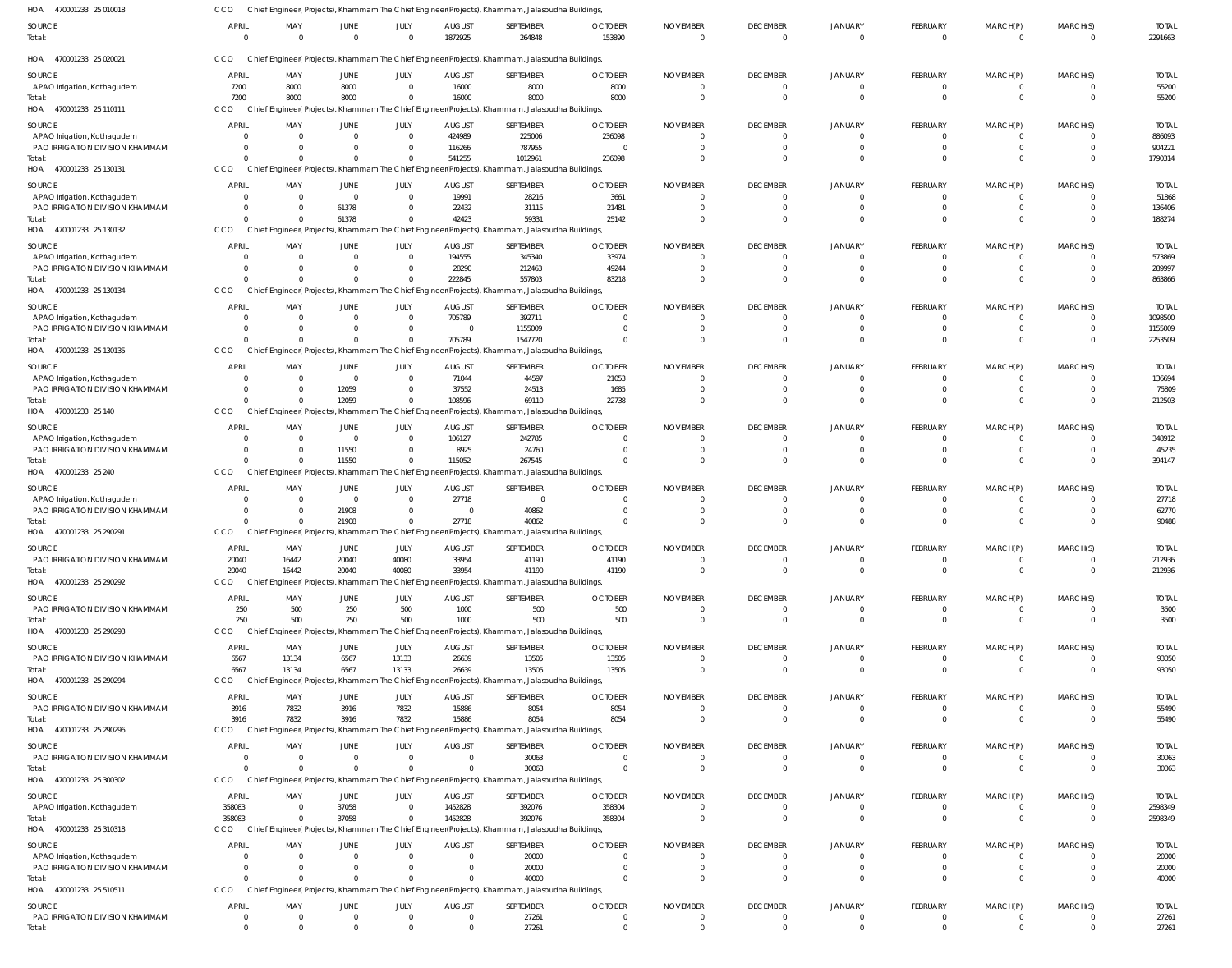| HOA<br>47000123325 25 260                                          | CCO                      |                    |                        |                          |                            | Chief Engineer(Projects), Khammam The Chief Engineer(Projects), Khammam, Jalasoudha Buildings, |                                                                                                                                                          |                           |                                   |                            |                            |                           |                      |                            |
|--------------------------------------------------------------------|--------------------------|--------------------|------------------------|--------------------------|----------------------------|------------------------------------------------------------------------------------------------|----------------------------------------------------------------------------------------------------------------------------------------------------------|---------------------------|-----------------------------------|----------------------------|----------------------------|---------------------------|----------------------|----------------------------|
| SOURCE                                                             | <b>APRIL</b>             | MAY                | <b>JUNE</b>            | JULY                     | <b>AUGUST</b>              | SEPTEMBER                                                                                      | <b>OCTOBER</b>                                                                                                                                           | <b>NOVEMBER</b>           | <b>DECEMBER</b>                   | <b>JANUARY</b>             | <b>FEBRUARY</b>            | MARCH(P)                  | MARCH(S)             | <b>TOTAI</b>               |
| APAO Irrigation, Kothagudem                                        | $\overline{0}$           | $\Omega$           | $\overline{0}$         | $\mathbf{0}$             | $\Omega$                   | $\Omega$                                                                                       | 3483876                                                                                                                                                  | - 0                       | $\mathbf{0}$                      | $\overline{0}$             | $^{\circ}$                 | $^{\circ}$                | $\Omega$             | 3483876                    |
| Total:                                                             | $\Omega$                 |                    | $\Omega$               | $\Omega$                 | $\Omega$                   | $\Omega$                                                                                       | 3483876                                                                                                                                                  | $\Omega$                  | $\overline{0}$                    | $\Omega$                   | $\mathbf 0$                | $\mathbf 0$               | $\Omega$             | 3483876                    |
| 47000123425 26 270272<br>HOA                                       | CCO                      |                    |                        |                          |                            | Chief Engineer(Projects), Khammam The Chief Engineer(Projects), Khammam, Jalasoudha Buildings, |                                                                                                                                                          |                           |                                   |                            |                            |                           |                      |                            |
| SOURCE                                                             | <b>APRIL</b>             | MAY                | JUNE                   | JULY                     | <b>AUGUST</b>              | SEPTEMBER                                                                                      | <b>OCTOBER</b>                                                                                                                                           | <b>NOVEMBER</b>           | <b>DECEMBER</b>                   | JANUARY                    | FEBRUARY                   | MARCH(P)                  | MARCH(S)             | <b>TOTAL</b>               |
| PAO IRRIGATION DIVISION KHAMMAM                                    | $\overline{0}$           |                    | 2492546                | $\mathbf 0$              | $\Omega$                   | $\overline{0}$                                                                                 | $\Omega$                                                                                                                                                 | $\Omega$                  | $\overline{0}$                    | $\overline{0}$             | $\overline{0}$             | $\overline{0}$            | $\mathbf 0$          | 2492546                    |
| Total:<br>47000123525 26 530531<br>HOA                             | $\Omega$<br>CCO          |                    | 2492546                | $\Omega$                 |                            | $\Omega$                                                                                       | THE CHIEF ENGINEER, Nagarjuna Sagar Project & AMR SLBC Proj, Vth Floor, Jalasoudha Buildings, Erram Manzil,                                              |                           | $\overline{0}$                    | $\overline{0}$             | $\mathbf 0$                | $\mathbf 0$               | $\Omega$             | 2492546                    |
|                                                                    |                          |                    |                        |                          |                            |                                                                                                |                                                                                                                                                          |                           |                                   |                            |                            |                           |                      |                            |
| SOURCE<br>PAO A M R P (SLBC), NALGONDA                             | <b>APRIL</b><br>$\Omega$ | MAY<br>$\Omega$    | JUNE<br>758480377      | JULY<br>579512804        | <b>AUGUST</b><br>301419073 | SEPTEMBER<br>172147912                                                                         | <b>OCTOBER</b><br>504785740                                                                                                                              | <b>NOVEMBER</b><br>- 0    | <b>DECEMBER</b><br>$\mathbf{0}$   | JANUARY<br>$\overline{0}$  | FEBRUARY<br>$^{\circ}$     | MARCH(P)<br>$^{\circ}$    | MARCH(S)<br>$\Omega$ | <b>TOTAI</b><br>2316345906 |
| Total:                                                             | $\Omega$                 | $\Omega$           | 758480377              | 579512804                | 301419073                  | 172147912                                                                                      | 504785740                                                                                                                                                | - 0                       | $\overline{0}$                    | $\Omega$                   | $\mathbf 0$                | $\mathbf{0}$              | $\mathbf 0$          | 2316345906                 |
| HOA 47000123525 27 530531                                          | CCO                      |                    |                        |                          |                            |                                                                                                | THE CHIEF ENGINEER, Nagarjuna Sagar Project & AMR SLBC Proj, Vth Floor, Jalasoudha Buildings, Erram Manzil,                                              |                           |                                   |                            |                            |                           |                      |                            |
| SOURCE                                                             | <b>APRIL</b>             | MAY                | <b>JUNE</b>            | JULY                     | <b>AUGUST</b>              | SEPTEMBER                                                                                      | <b>OCTOBER</b>                                                                                                                                           | <b>NOVEMBER</b>           | <b>DECEMBER</b>                   | JANUARY                    | <b>FEBRUARY</b>            | MARCH(P)                  | MARCH(S)             | <b>TOTAL</b>               |
| PAO A M R P (SLBC), NALGONDA                                       | 0                        | - 0                | $\overline{0}$         | $\mathbf{0}$             | $\Omega$                   | $\mathbf 0$                                                                                    | 420000                                                                                                                                                   |                           | $\mathbf{0}$                      | $\overline{0}$             | $\mathbf 0$                | $^{\circ}$                | 0                    | 420000                     |
| Total:                                                             | C                        |                    | $\Omega$               | $\Omega$                 | $\Omega$                   | $\mathbf 0$                                                                                    | 420000                                                                                                                                                   |                           | $\overline{0}$                    | $\Omega$                   | $\mathbf 0$                | $\mathbf 0$               | $\Omega$             | 420000                     |
| HOA 470001800 04 010011                                            | CCO                      |                    |                        |                          |                            |                                                                                                | Engineer-in-Chief, Major Irrigation, Flood Controland Drainage Engineer-in-Chief, Major Irrigation, Flood Control & Drainage, Jalasoudha Bldg            |                           |                                   |                            |                            |                           |                      |                            |
| SOURCE                                                             | <b>APRIL</b>             | MAY                | JUNE                   | JULY                     | <b>AUGUST</b>              | SEPTEMBER                                                                                      | <b>OCTOBER</b>                                                                                                                                           | <b>NOVEMBER</b>           | <b>DECEMBER</b>                   | <b>JANUARY</b>             | FEBRUARY                   | MARCH(P)                  | MARCH(S)             | <b>TOTAI</b>               |
| APAO Irrigation, Kamareddy                                         | 777419                   | $\Omega$           | $\overline{0}$         | $\overline{0}$           | $\Omega$                   | $\overline{0}$                                                                                 | $\Omega$                                                                                                                                                 |                           | $\mathbf{0}$                      | $\Omega$                   | $\mathbf 0$                | $^{\circ}$                |                      | 777419                     |
| APAO Irrigation, Sangareddy                                        | 183699                   | 220665             | 220665                 | 481163                   | 322824                     | 413475                                                                                         | 292540                                                                                                                                                   |                           | $\Omega$                          | $\Omega$                   | $\Omega$                   | $\Omega$                  |                      | 2135031                    |
| PAO IRRIGATION RANGA REDDY DISTRICT<br>Total:                      | 1721507<br>2682625       | 1736425<br>1957090 | 1661318<br>1881983     | 3353133<br>3834296       | 2816166<br>3138990         | 3373478<br>3786953                                                                             | 3151279<br>3443819                                                                                                                                       |                           | $\Omega$<br>$\Omega$              | $\Omega$<br>$\Omega$       | $\mathbf 0$<br>$\Omega$    | $\mathbf 0$<br>$\Omega$   |                      | 17813306<br>20725756       |
| HOA 470001800 04 010012                                            | <b>CCO</b>               |                    |                        |                          |                            |                                                                                                | Engineer-in-Chief, Major Irrigation, Flood Controland Drainage Engineer-in-Chief, Major Irrigation, Flood Control & Drainage, Jalasoudha Bldg            |                           |                                   |                            |                            |                           |                      |                            |
| SOURCE                                                             | <b>APRIL</b>             | MAY                | JUNE                   | JULY                     | <b>AUGUST</b>              | SEPTEMBER                                                                                      | <b>OCTOBER</b>                                                                                                                                           | <b>NOVEMBER</b>           | <b>DECEMBER</b>                   | JANUARY                    | FEBRUARY                   | MARCH(P)                  | MARCH(S)             | <b>TOTAI</b>               |
| APAO Irrigation, Kamareddy                                         | 2755                     | $\Omega$           | $\overline{0}$         | $\overline{0}$           | $\Omega$                   | $\overline{0}$                                                                                 | $\Omega$                                                                                                                                                 | $\cap$                    | $\overline{0}$                    | $\overline{0}$             | $\mathbf 0$                | $\mathbf 0$               | $\Omega$             | 2755                       |
| PAO IRRIGATION RANGA REDDY DISTRICT                                | 37048                    | 38750              | 71131                  | 71983                    | 113629                     | 71867                                                                                          | 66947                                                                                                                                                    |                           | $\Omega$                          | $\Omega$                   | $\mathbf 0$                | $\mathbf 0$               | $\Omega$             | 471355                     |
| Total:                                                             | 39803                    | 38750              | 71131                  | 71983                    | 113629                     | 71867                                                                                          | 66947                                                                                                                                                    |                           | $\Omega$                          | $\Omega$                   | $\mathbf 0$                | $\mathbf 0$               | $\Omega$             | 474110                     |
| HOA 470001800 04 010013                                            | CCO                      |                    |                        |                          |                            |                                                                                                | Engineer-in-Chief, Major Irrigation, Flood Controland Drainage Engineer-in-Chief, Major Irrigation, Flood Control & Drainage, Jalasoudha Bldg            |                           |                                   |                            |                            |                           |                      |                            |
| SOURCE                                                             | <b>APRIL</b>             | MAY                | JUNE                   | JULY                     | <b>AUGUST</b>              | SEPTEMBER                                                                                      | <b>OCTOBER</b>                                                                                                                                           | <b>NOVEMBER</b>           | <b>DECEMBER</b>                   | <b>JANUARY</b>             | FEBRUARY                   | MARCH(P)                  | MARCH(S)             | <b>TOTAI</b>               |
| APAO Irrigation, Kamareddy                                         | 258328                   | $\Omega$           | $\overline{0}$         | $\overline{0}$           | $\Omega$                   | $\overline{0}$                                                                                 | $\Omega$                                                                                                                                                 |                           | $\overline{0}$                    | $\Omega$                   | $\mathbf 0$                | $\Omega$                  |                      | 258328                     |
| APAO Irrigation, Sangareddy                                        | 60972                    | 74410              | 74410                  | 159787                   | 107145                     | 137220                                                                                         | 264044                                                                                                                                                   |                           | $\Omega$                          | $\Omega$                   | $\mathbf 0$                | $\Omega$                  |                      | 877988                     |
| PAO IRRIGATION RANGA REDDY DISTRICT                                | 581948                   | 603522             | 1105991                | 1134228                  | 1819455                    | 1141122                                                                                        | 1057126                                                                                                                                                  |                           | $\Omega$                          | $\Omega$                   | $\mathbf 0$                | $\mathbf 0$               |                      | 7443392                    |
| Total:<br>HOA 470001800 04 010016                                  | 901248<br>CCO            | 677932             | 1180401                | 1294015                  | 1926600                    | 1278342                                                                                        | 1321170<br>Engineer-in-Chief, Major Irrigation, Flood Controland Drainage Engineer-in-Chief, Major Irrigation, Flood Control & Drainage, Jalasoudha Bldg |                           | $\Omega$                          | $\Omega$                   | $\Omega$                   | $\Omega$                  |                      | 8579708                    |
|                                                                    |                          |                    |                        |                          |                            |                                                                                                |                                                                                                                                                          |                           |                                   |                            |                            |                           |                      |                            |
| SOURCE                                                             | <b>APRIL</b><br>104886   | MAY<br>$\Omega$    | JUNE<br>$\overline{0}$ | JULY<br>$\overline{0}$   | <b>AUGUST</b><br>$\Omega$  | SEPTEMBER<br>$\overline{0}$                                                                    | <b>OCTOBER</b><br>$\Omega$                                                                                                                               | <b>NOVEMBER</b><br>$\cap$ | <b>DECEMBER</b><br>$\overline{0}$ | JANUARY<br>$\overline{0}$  | FEBRUARY<br>$\mathbf 0$    | MARCH(P)<br>$\mathbf 0$   | MARCH(S)<br>$\Omega$ | <b>TOTAL</b><br>104886     |
| APAO Irrigation, Kamareddy<br>APAO Irrigation, Sangareddy          | 26363                    | 32174              | 32174                  | 69089                    | 46328                      | 59330                                                                                          | 114168                                                                                                                                                   |                           | $\Omega$                          | $\Omega$                   | $\mathbf 0$                | $\mathbf 0$               |                      | 379626                     |
| PAO IRRIGATION RANGA REDDY DISTRICT                                | 493415                   | 511743             | 952430                 | 967149                   | 1529467                    | 962017                                                                                         | 886942                                                                                                                                                   |                           | $\Omega$                          | $\Omega$                   | $\mathbf 0$                | $\mathbf 0$               |                      | 6303163                    |
| Total:                                                             | 624664                   | 543917             | 984604                 | 1036238                  | 1575795                    | 1021347                                                                                        | 1001110                                                                                                                                                  |                           | $\Omega$                          | $\Omega$                   | $\Omega$                   | $\mathbf 0$               | $\Omega$             | 6787675                    |
| HOA 470001800 04 010017                                            | <b>CCO</b>               |                    |                        |                          |                            |                                                                                                | Engineer-in-Chief, Major Irrigation, Flood Controland Drainage Engineer-in-Chief, Major Irrigation, Flood Control & Drainage, Jalasoudha Bldg            |                           |                                   |                            |                            |                           |                      |                            |
| SOURCE                                                             | <b>APRIL</b>             | MAY                | JUNE                   | JULY                     | <b>AUGUST</b>              | SEPTEMBER                                                                                      | <b>OCTOBER</b>                                                                                                                                           | <b>NOVEMBER</b>           | <b>DECEMBER</b>                   | <b>JANUARY</b>             | FEBRUARY                   | MARCH(P)                  | MARCH(S)             | <b>TOTAI</b>               |
| APAO Irrigation, Kamareddy                                         | $\Omega$                 |                    | $\Omega$               | $\mathbf{0}$             | $\Omega$                   | 10000                                                                                          |                                                                                                                                                          | $\cap$                    | $\Omega$                          | $\Omega$                   | $\Omega$                   | $\Omega$                  |                      | 10000                      |
| PAO IRRIGATION RANGA REDDY DISTRICT                                | $\Omega$                 |                    | 29426                  | $\mathbf{0}$             |                            | 55100                                                                                          |                                                                                                                                                          |                           | $\Omega$                          |                            | $\mathbf 0$                | $^{\circ}$                |                      | 84526                      |
| Total                                                              |                          |                    | 29426                  | $\Omega$                 | $\Omega$                   | 65100                                                                                          |                                                                                                                                                          |                           | $\Omega$                          | $\Omega$                   | $\mathbf 0$                | $\Omega$                  |                      | 94526                      |
| HOA 470001800 04 010018                                            | CCO                      |                    |                        |                          |                            |                                                                                                | Engineer-in-Chief, Major Irrigation, Flood Controland Drainage Engineer-in-Chief, Major Irrigation, Flood Control & Drainage, Jalasoudha Bldg            |                           |                                   |                            |                            |                           |                      |                            |
| SOURCE                                                             | <b>APRIL</b>             | MAY                | <b>JUNE</b>            | JULY                     | <b>AUGUST</b>              | SEPTEMBER                                                                                      | <b>OCTOBER</b>                                                                                                                                           | <b>NOVEMBER</b>           | <b>DECEMBER</b>                   | <b>JANUARY</b>             | FEBRUARY                   | MARCH(P)                  | MARCH(S)             | <b>TOTAL</b>               |
| APAO Irrigation, Kamareddy                                         | $\Omega$                 |                    | $\Omega$               | $\mathbf{0}$<br>$\Omega$ | 310832                     | $\overline{0}$                                                                                 | $\Omega$<br>$\Omega$                                                                                                                                     |                           | $\Omega$<br>$\Omega$              | $\Omega$                   | $\mathbf 0$<br>$\Omega$    | $^{\circ}$                |                      | 310832                     |
| APAO Irrigation, Sangareddy<br>PAO IRRIGATION RANGA REDDY DISTRICT | C                        |                    |                        | $\Omega$                 | 54736<br>477302            | 33380<br>$\overline{0}$                                                                        | 73259                                                                                                                                                    |                           |                                   | $\Omega$                   | $\Omega$                   | $^{\circ}$<br>$\Omega$    |                      | 88116<br>550561            |
| Total:                                                             | $\Omega$                 |                    | U                      | $\Omega$                 | 842870                     | 33380                                                                                          | 73259                                                                                                                                                    |                           | $\Omega$                          | $\Omega$                   | $\Omega$                   | $\mathbf 0$               |                      | 949509                     |
| HOA 470001800 04 020021                                            | CCO                      |                    |                        |                          |                            |                                                                                                | Engineer-in-Chief, Major Irrigation, Flood Controland Drainage Engineer-in-Chief, Major Irrigation, Flood Control & Drainage, Jalasoudha Bldg            |                           |                                   |                            |                            |                           |                      |                            |
| SOURCE                                                             | <b>APRIL</b>             | MAY                | <b>JUNE</b>            | JULY                     | <b>AUGUST</b>              | SEPTEMBER                                                                                      | <b>OCTOBER</b>                                                                                                                                           | <b>NOVEMBER</b>           | <b>DECEMBER</b>                   | JANUARY                    | FEBRUARY                   | MARCH(P)                  | MARCH(S)             | <b>TOTAL</b>               |
| APAO Irrigation, Sangareddy                                        | 0                        | $\Omega$           | $\mathbf{0}$           | $\mathbf 0$              | $\Omega$                   | $\overline{0}$                                                                                 | 24000                                                                                                                                                    | $\cap$                    | $\Omega$                          | $\Omega$                   | $^{\circ}$                 | $^{\circ}$                |                      | 24000                      |
| Total:                                                             | $\Omega$                 |                    | $\Omega$               | $\Omega$                 | $\Omega$                   | $\Omega$                                                                                       | 24000                                                                                                                                                    |                           | $\Omega$                          | $\Omega$                   | $\mathbf 0$                | $\mathbf 0$               | $\Omega$             | 24000                      |
| HOA 470001800 04 110111                                            | CCO                      |                    |                        |                          |                            |                                                                                                | Engineer-in-Chief, Major Irrigation, Flood Controland Drainage Engineer-in-Chief, Major Irrigation, Flood Control & Drainage, Jalasoudha Bldg            |                           |                                   |                            |                            |                           |                      |                            |
| SOURCE                                                             | <b>APRIL</b>             | MAY                | JUNE                   | JULY                     | <b>AUGUST</b>              | SEPTEMBER                                                                                      | <b>OCTOBER</b>                                                                                                                                           | <b>NOVEMBER</b>           | <b>DECEMBER</b>                   | JANUARY                    | FEBRUARY                   | MARCH(P)                  | MARCH(S)             | <b>TOTAL</b>               |
| APAO Irrigation, Kamareddy                                         | C                        |                    | $\mathbf{0}$           | $\mathbf{0}$             | 341850                     | $\overline{0}$                                                                                 |                                                                                                                                                          |                           | $\overline{0}$                    | $\overline{0}$             | $\mathbf 0$                | $^{\circ}$                |                      | 341850                     |
| APAO Irrigation, Sangareddy                                        |                          |                    | <sup>0</sup>           | $\Omega$                 | $\Omega$                   | 208518                                                                                         |                                                                                                                                                          |                           | $\Omega$                          | $\Omega$                   | $\mathbf 0$                | $\mathbf 0$               |                      | 208518                     |
| PAO IRRIGATION DIVISION KHAMMAM<br>Total:                          | -C<br>C                  |                    | 0<br>$\Omega$          | $\mathbf{0}$<br>$\Omega$ | 341850                     | 60000<br>268518                                                                                |                                                                                                                                                          |                           | $\Omega$<br>$\Omega$              | $\Omega$<br>$\Omega$       | $\mathbf 0$<br>$\mathbf 0$ | $^{\circ}$<br>$\mathbf 0$ | $\Omega$             | 60000<br>610368            |
| HOA 470001800 04 130131                                            | CCO                      |                    |                        |                          |                            |                                                                                                | Engineer-in-Chief, Major Irrigation, Flood Controland Drainage Engineer-in-Chief, Major Irrigation, Flood Control & Drainage, Jalasoudha Bldg            |                           |                                   |                            |                            |                           |                      |                            |
|                                                                    | <b>APRIL</b>             |                    |                        |                          |                            |                                                                                                |                                                                                                                                                          |                           |                                   |                            |                            |                           |                      |                            |
| SOURCE                                                             |                          | MAY                | JUNE<br>18000          | JULY<br>$\Omega$         | <b>AUGUST</b><br>$\Omega$  | SEPTEMBER<br>$\overline{0}$                                                                    | <b>OCTOBER</b><br>$\cap$                                                                                                                                 | <b>NOVEMBER</b>           | <b>DECEMBER</b><br>$\overline{0}$ | JANUARY<br>$\Omega$        | FEBRUARY<br>$^{\circ}$     | MARCH(P)<br>$\Omega$      | MARCH(S)             | <b>TOTAL</b><br>18000      |
| APAO Irrigation, Kamareddy<br>APAO Irrigation, Sangareddy          |                          | - 0                | $\Omega$               | $\Omega$                 | $\Omega$                   | 4500                                                                                           | $\Omega$                                                                                                                                                 |                           | $\Omega$                          | $\Omega$                   | $\Omega$                   | $\Omega$                  |                      | 4500                       |
| PAO IRRIGATION NIZAMABAD                                           |                          | $\Omega$           | 2414                   | $\Omega$                 | 5276                       | 2307                                                                                           | 28738                                                                                                                                                    |                           |                                   |                            |                            |                           |                      | 38735                      |
| PAO IRRIGATION RANGA REDDY DISTRICT                                |                          | 21460              | 12815                  | $\Omega$                 | 42936                      | 25054                                                                                          |                                                                                                                                                          |                           |                                   | $\Omega$                   | $\Omega$                   | $\Omega$                  |                      | 102265                     |
| Total:                                                             | $\Omega$                 | 21460              | 33229                  | $\Omega$                 | 48212                      | 31861                                                                                          | 28738                                                                                                                                                    |                           | $\Omega$                          | $\Omega$                   | $\Omega$                   | $\mathbf 0$               |                      | 163500                     |
| HOA 470001800 04 130132                                            | CCO                      |                    |                        |                          |                            |                                                                                                | Engineer-in-Chief, Major Irrigation, Flood Controland Drainage Engineer-in-Chief, Major Irrigation, Flood Control & Drainage, Jalasoudha Bldg            |                           |                                   |                            |                            |                           |                      |                            |
| SOURCE                                                             | APRIL                    | MAY                | <b>JUNE</b>            | JULY                     | <b>AUGUST</b>              | SEPTEMBER                                                                                      | <b>OCTOBER</b>                                                                                                                                           | <b>NOVEMBER</b>           | <b>DECEMBER</b>                   | JANUARY                    | FEBRUARY                   | MARCH(P)                  | MARCH(S)             | <b>TOTAL</b>               |
| APAO Irrigation, Kamareddy                                         | C                        |                    | $\overline{0}$         | $\mathbf{0}$             | 189910                     | 6860                                                                                           |                                                                                                                                                          |                           | $\overline{0}$                    | $\Omega$                   | $\mathbf 0$                | $^{\circ}$                |                      | 196770                     |
| PAO IRRIGATION DIVISION KHAMMAM                                    | C                        |                    |                        | $\mathbf 0$              | - 0                        | 49850                                                                                          |                                                                                                                                                          |                           | $\Omega$                          | $\Omega$                   | $\mathbf 0$                | $\Omega$                  |                      | 49850                      |
| PAO IRRIGATION NIZAMABAD<br>PAO IRRIGATION RANGA REDDY DISTRICT    | $\Omega$<br>$\Omega$     |                    |                        | $\Omega$<br>$\mathbf 0$  | 35103<br>44598             | 4200<br>645195                                                                                 | 203783<br>110560                                                                                                                                         |                           | $\Omega$<br>$\Omega$              | $\Omega$<br>$\overline{0}$ | $\mathbf 0$<br>$\Omega$    | $\Omega$<br>$\mathbf 0$   |                      | 243086<br>800353           |
| Total:                                                             | $\Omega$                 |                    | $\Omega$               | $\Omega$                 | 269611                     | 706105                                                                                         | 314343                                                                                                                                                   |                           | $\Omega$                          | $\Omega$                   | $\Omega$                   | $\Omega$                  |                      | 1290059                    |
|                                                                    |                          |                    |                        |                          |                            |                                                                                                |                                                                                                                                                          |                           |                                   |                            |                            |                           |                      |                            |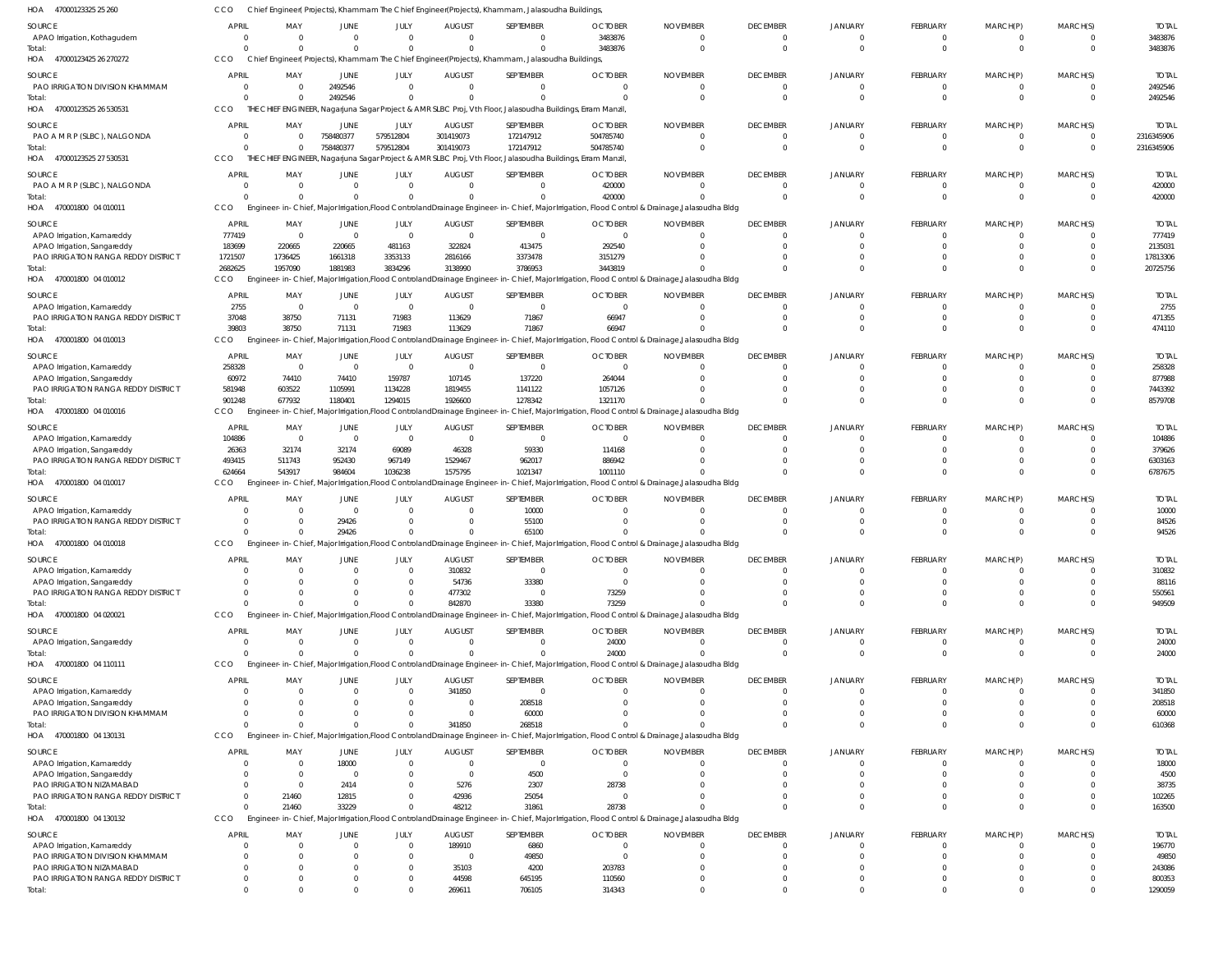470001800 04 130134 470001800 04 130135 HOA 470001800 04 240 470001800 04 300302 HOA 470001800 04 510511 470001800 05 010011 HOA 470001800 05 010012 470001800 05 010013 HOA 470001800 05 010015 HOA 470001800 05 010016 470001800 05 010017 HOA 470001800 05 010018 HOA HOA HOA HOA HOA HOA Engineer-in-Chief, Major Irrigation,Flood ControlandDrainage Engineer-in-Chief, Major Irrigation, Flood Control & Drainage,Jalasoudha Bldg Engineer-in-Chief, Major Irrigation,Flood ControlandDrainage Engineer-in-Chief, Major Irrigation, Flood Control & Drainage,Jalasoudha Bldg Engineer-in-Chief, Major Irrigation,Flood ControlandDrainage Engineer-in-Chief, Major Irrigation, Flood Control & Drainage,Jalasoudha Bldg Engineer-in-Chief, Major Irrigation,Flood ControlandDrainage Engineer-in-Chief, Major Irrigation, Flood Control & Drainage,Jalasoudha Bldg Engineer-in-Chief, Major Irrigation,Flood ControlandDrainage Engineer-in-Chief, Major Irrigation, Flood Control & Drainage,Jalasoudha Bldg CCO Chief Engineer, FMC (SRSP) & SYP, LMD Colony, Karimnagar Chief Engineer, FMC (SRSP) & SYP, LMD Colony, Chief Engineer, FMC (SRSP) & SYP, LMD Colony, Karimnagar Chief Engineer, FMC (SRSP) & SYP, LMD Colony, Chief Engineer, FMC (SRSP) & SYP, LMD Colony, Karimnagar Chief Engineer, FMC (SRSP) & SYP, LMD Colony, Chief Engineer, FMC (SRSP) & SYP, LMD Colony, Karimnagar Chief Engineer, FMC (SRSP) & SYP, LMD Colony, Chief Engineer, FMC (SRSP) & SYP, LMD Colony, Karimnagar Chief Engineer, FMC (SRSP) & SYP, LMD Colony, Chief Engineer, FMC (SRSP) & SYP, LMD Colony, Karimnagar Chief Engineer, FMC (SRSP) & SYP, LMD Colony, Chief Engineer, FMC (SRSP) & SYP, LMD Colony, Karimnagar Chief Engineer, FMC (SRSP) & SYP, LMD Colony, **CCO CCO CCO** CCO CCO CCO **CCO** CCO CCO CCO **CCO**  $\Omega$  $\Omega$  $\Omega$ 0 200200 0 7953067 134967 2619583 4122 1402989  $\Omega$ 2000  $\Omega$  $\Omega$ 0 162449 0 7582726 185969 4226470 6572 2284968 0 6800  $\Omega$  $\Omega$ 0 162449 0 8549958 200592 3312500 4331 1790644 114861 0  $\Omega$  $\Omega$ 0 231708 0 15529224 457553 7960618 11054 4327843  $\Omega$  $\Omega$ 487571  $\Omega$ 114484 181056 6800 15894869 274493 5736630 6572 3130401 513063 4410 129524  $\Omega$ 32894 189976 39918 16414424 267745 5433628 6781 2956943 0 2020 97143 98692 0 222385 0 19380560 251451 6321167 6572 3402750 8000  $\Omega$  $\Omega$  $\Omega$ 0  $\Omega$ 0  $\Omega$  $\Omega$ 0  $\Omega$ 0  $\Omega$  $\Omega$  $\Omega$  $\Omega$ 0  $\Omega$ 0 0  $\Omega$ 0  $\Omega$ 0  $\Omega$  $\Omega$  $\Omega$  $\Omega$ 0 0 0 0 0 0  $\Omega$ 0  $\Omega$  $\Omega$  $\Omega$  $\Omega$ 0  $\Omega$ 0  $\Omega$  $\Omega$ 0  $\Omega$ 0  $\Omega$  $\Omega$  $\Omega$  $\Omega$ 0 0 0 0 0 0  $\Omega$ 0  $\Omega$  $\Omega$ 0  $\Omega$ 0  $\Omega$ 0 0  $\Omega$ 0  $\Omega$ 0  $\Omega$ 15230 714238 98692 147378 1350223 46718 91304828 1772770 35610596 46004 19296538 635924 APAO Irrigation, Sangareddy PAO IRRIGATION NIZAMABAD APAO Irrigation, Kamareddy PAO IRRIGATION RANGA REDDY DISTRICT PAO IRRIGATION NIZAMABAD PAO IRRIGATION RANGA REDDY DISTRICT PAO IRRIGATION NIZAMABAD PAO IRRIGATION RANGA REDDY DISTRICT PAO IRRIGATION RANGA REDDY DISTRICT APAO Projects, Jagtial APAO Projects, Jangaon APAO Projects, Peddapalli APAO Projects, Siddipet APAO Projects, Siricilla APAO, SRSP SSP, KARIMNAGAR APAO Projects, Jagtial APAO Projects, Jangaon APAO Projects, Peddapalli APAO Projects, Siddipet APAO Projects, Siricilla APAO, SRSP SSP, KARIMNAGAR APAO Projects, Jagtial APAO Projects, Jangaon APAO Projects, Peddapalli APAO Projects, Siddipet APAO Projects, Siricilla APAO, SRSP SSP, KARIMNAGAR APAO, SRSP SSP, KARIMNAGAR APAO Projects, Jagtial APAO Projects, Jangaon APAO Projects, Peddapalli APAO Projects, Siddipet APAO Projects, Siricilla APAO, SRSP SSP, KARIMNAGAR APAO Projects, Jangaon APAO Projects, Peddapalli APAO Projects, Siddipet APAO, SRSP SSP, KARIMNAGAR APAO Projects, Jagtial APAO Projects, Jangaon SOURCE SOURCE SOURCE **SOURCE** SOURCE SOURCE **SOURCE** SOURCE SOURCE SOURCE SOURCE **SOURCE** SOURCE 0 0 0 0 0  $\Omega$ 18863 181337 0 860274 315572 492658 614408 139313 5530842 2865 1000 7430 1210 1000 121462 286147 104630 163716 204345 46218 1814527 4122 164196 37439 91935 104522 19984 984913 0  $\Omega$  $\Omega$ 0 0 0 APRIL APRIL **APRIL** APRIL APRIL APRIL APRIL APRIL APRIL **APRIL** APRIL APRIL APRIL  $\Omega$ 2000 0 0 0  $\Omega$ 0 162449 0 827090 307578 436466 619440 128267 5263885 3065 1000 12367 1210 2000 166327 286300 111495 291208 213132 75216 3249119 6572 164878 39896 165130 109527 32523 1773014 0 0 0 0 0 0 MAY MAY MAY MAY MAY MAY MAY MAY MAY MAY MAY MAY MAY  $\Omega$ 6800 0 0 0  $\Omega$ 0 162449  $\Omega$ 832612 308528 583553 761603 136229 5927433 3965 1000 8770 2420 1000 183437 464402 111813 200760 399723 48371 2087431 4331 266235 40010 113670 204391 20915 1145423 28936  $\Omega$  $\Omega$ 85925 0 0 JUNE JUNE JUNE JUNE **JUNE** JUNE JUNE JUNE JUNE JUNE JUNE JUNE JUNE  $\Omega$ 0 0  $\Omega$ 0  $\Omega$  $\Omega$ 231708 0 1307300 475730 1127592 1275871 271909 11070822 3800 2000 25766 2420 4390 419177 434869 157709 666500 424255 149011 6128274 11054 248520 56431 377888 214322 64629 3366053 0  $\Omega$  $\Omega$ 0  $\Omega$ 0 JULY JULY JULY JULY JULY JULY JULY JULY JULY JULY JULY JULY JULY 0 0 99000 388571 0 114484 0 181056 6800 1882913 441200 1052459 1150535 229695 11138067 6260 9500 15534 2420 2000 238779 962253 146250 349786 382669 76224 3819448 6572 554237 52331 201045 193505 32957 2096326  $\Omega$ 40643 11000 461420 239868 181764 AUGUST AUGUST AUGUST AUGUST **AUGUST** AUGUST **AUGUST** AUGUST AUGUST AUGUST AUGUST AUGUST AUGUST 4410 0  $\Omega$ 129524 0 32894 0 189976 39918 1709111 441200 1388480 1217885 229695 11428053 4130 2000 19090 2780 2000 237745 562268 146250 462037 405135 76224 3781714 6781 322130 52331 267763 205587 32957 2076175 0 0 0 0 106807 0 SEPTEMBER SEPTEMBER SEPTEMBER SEPTEMBER SEPTEMBER SEPTEMBER SEPTEMBER SEPTEMBER SEPTEMBER SEPTEMBER SEPTEMBER SEPTEMBER SEPTEMBER  $\Omega$ 2020 0 97143 98692  $\Omega$ 62877 159508  $\Omega$ 1980597 567503 1688101 1400088 230805 13513466 4330 5000 21885 4840 2000 213396 538535 289894 557849 736227 76596 4122066 6572 299697 103731 318887 369222 33118 2278095 8000  $\Omega$  $\Omega$ 0  $\Omega$ 0 **OCTOBER** OCTOBER **OCTOBER OCTOBER OCTOBER** OCTOBER **OCTOBER** OCTOBER **OCTOBER OCTOBER OCTOBER OCTOBER** OCTOBER 0 0  $\Omega$  $\Omega$ 0  $\bigcap$ 0  $\Omega$ 0 0 0 0 0  $\Omega$ 0  $\Omega$  $\Omega$ 0  $\Omega$ 0  $\Omega$ 0 0  $\Omega$ 0  $\Omega$  $\Omega$ 0  $\Omega$ 0 0 0 0  $\Omega$ 0  $\Omega$  $\Omega$ 0  $\Omega$ 0 NOVEMBER NOVEMBER NOVEMBER NOVEMBER NOVEMBER NOVEMBER NOVEMBER NOVEMBER NOVEMBER NOVEMBER NOVEMBER NOVEMBER NOVEMBER  $\Omega$ 0  $\Omega$ 0 0  $\Omega$ 0  $\Omega$  $\bigcap$ 0  $\Omega$ 0 0  $\Omega$ 0  $\Omega$  $\bigcap$ 0  $\Omega$ 0 0  $\bigcap$ 0  $\Omega$ 0 0  $\Omega$ 0  $\Omega$ 0  $\Omega$  $\Omega$ 0  $\Omega$ 0  $\Omega$  $\Omega$ 0 0 0 DECEMBER DECEMBER DECEMBER DECEMBER **DECEMBER DECEMBER** DECEMBER DECEMBER DECEMBER **DECEMBER** DECEMBER DECEMBER DECEMBER 0 0 0 0 0  $\Omega$ 0  $\Omega$ 0  $\mathfrak{c}$  $\Omega$  $\sqrt{2}$ 0  $\Omega$ 0  $\Omega$  $\Omega$ 0  $\Omega$ 0 0  $\Omega$ 0  $\Omega$ 0  $\Omega$ 0 0  $\Omega$ 0 0  $\mathfrak{g}$ 0  $\Omega$ 0  $\Omega$  $\Omega$  $\mathbf{C}$ 0  $\,$  0  $\,$ JANUARY JANUARY JANUARY JANUARY JANUARY JANUARY JANUARY JANUARY JANUARY JANUARY JANUARY JANUARY JANUARY  $\Omega$ 0  $\Omega$ 0 0  $\Omega$ 0  $\Omega$  $\Omega$ 0  $\Omega$ 0 0  $\Omega$ 0  $\Omega$  $\Omega$ 0  $\Omega$ 0  $\Omega$  $\Omega$ 0  $\Omega$ 0  $\Omega$  $\Omega$ 0  $\Omega$ 0 0 0 0  $\Omega$ 0  $\Omega$  $\Omega$ 0 0 0 FEBRUARY FEBRUARY FEBRUARY FEBRUARY FEBRUARY FEBRUARY **FEBRUARY** FEBRUARY FEBRUARY FEBRUARY FEBRUARY FEBRUARY FEBRUARY  $\Omega$ 0  $\Omega$ 0 0  $\Omega$ 0  $\Omega$  $\Omega$ 0  $\Omega$  $\sqrt{2}$ 0  $\Omega$ 0  $\sqrt{2}$  $\Omega$ 0  $\Omega$ 0 0  $\sqrt{2}$ 0  $\Omega$ 0  $\Omega$  $\Omega$ 0  $\Omega$ 0  $\sqrt{2}$  $\Omega$ 0  $\Omega$ 0  $\Omega$  $\Omega$ 0 0 0 MARCH(P) MARCH(P) MARCH(P) MARCH(P) MARCH(P) MARCH(P) MARCH(P) MARCH(P) MARCH(P) MARCH(P) MARCH(P) MARCH(P) MARCH(P) 0 0  $\Omega$  $\Omega$ 0  $\sqrt{2}$ 0  $\Omega$ 0 0 0 0 0  $\Omega$ 0  $\Omega$ 0 0  $\cap$ 0  $\Omega$ 0 0  $\cap$ 0  $\Omega$  $\Omega$ 0  $\Omega$ 0 0 0 0  $\Omega$ 0  $\Omega$  $\Omega$ 0  $\Omega$ 0 MARCH(S) MARCH(S) MARCH(S) MARCH(S) MARCH(S) MARCH(S) MARCH(S) MARCH(S) MARCH(S) MARCH(S) MARCH(S) MARCH(S) MARCH(S) 4410 10820 99000 615238 98692 147378 81740 1268483 46718 9399897 2857311 6769309 7039830 1365913 63872568 28415 21500 110842 17300 14390 1580323 3534774 1068041 2691856 2765486 547860 25002579 46004 2019893 382169 1536318 1401076 237083 13719999 36936 40643 11000 547345 346675 181764 TOTAL TOTAL TOTAL TOTAL TOTAL TOTAL TOTAL TOTAL TOTAL TOTAL TOTAL TOTAL TOTAL Total: Total: Total: **Total** Total: Total: Total: Total: Total: Total: **Total** Total:

Engineer-in-Chief, Major Irrigation,Flood ControlandDrainage Engineer-in-Chief, Major Irrigation, Flood Control & Drainage,Jalasoudha Bldg

470001800 04 130133 HOA

CCO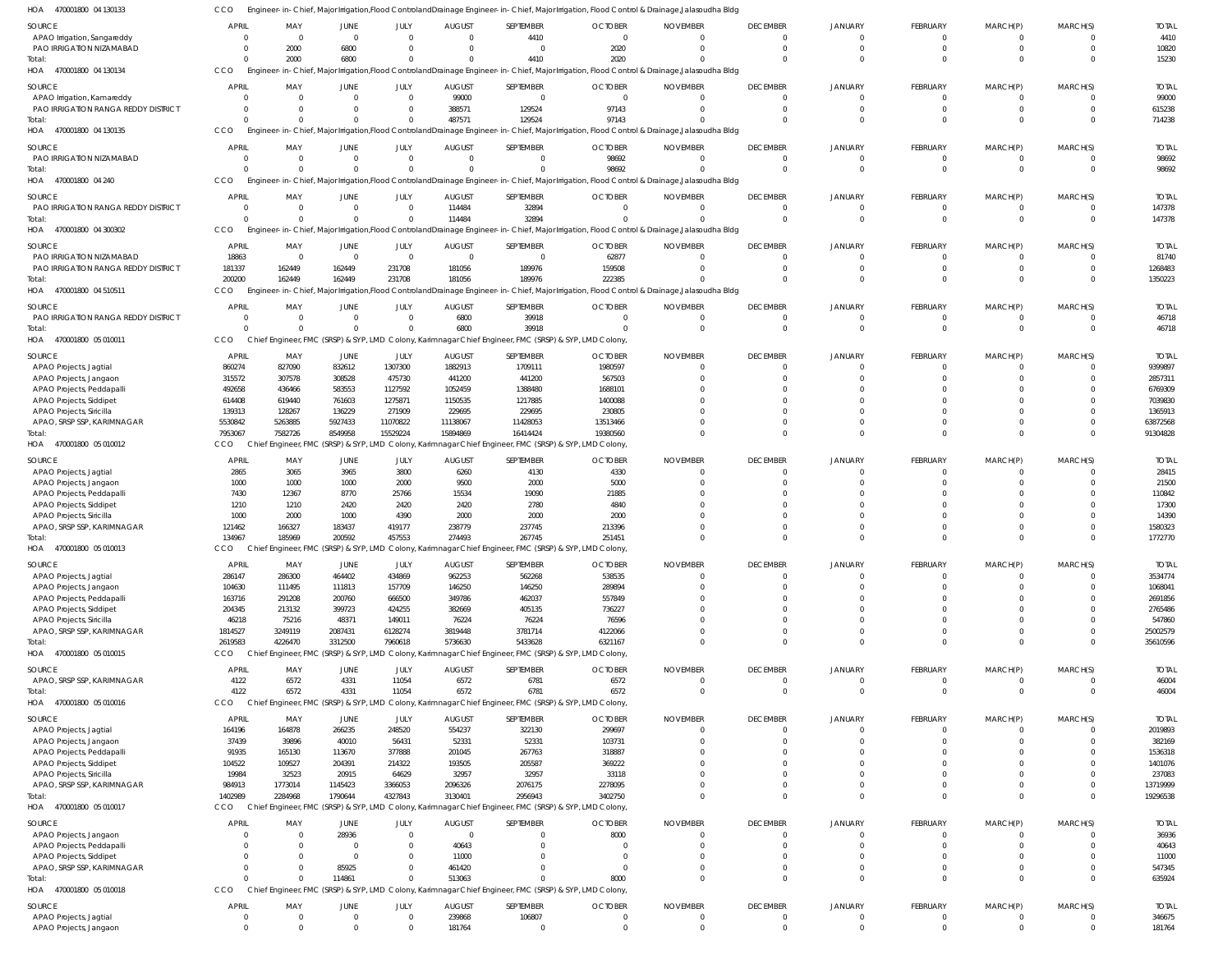470001800 05 020021 HOA 470001800 05 110111 HOA 470001800 05 130131 470001800 05 130132 HOA 470001800 05 130133 470001800 05 130134 HOA 470001800 05 130135 HOA 470001800 05 140 470001800 05 240 HOA 470001800 05 300302 470001800 05 310318 HOA HOA HOA HOA HOA Chief Engineer, FMC (SRSP) & SYP, LMD Colony, Karimnagar Chief Engineer, FMC (SRSP) & SYP, LMD Colony, Chief Engineer, FMC (SRSP) & SYP, LMD Colony, Karimnagar Chief Engineer, FMC (SRSP) & SYP, LMD Colony, Chief Engineer, FMC (SRSP) & SYP, LMD Colony, Karimnagar Chief Engineer, FMC (SRSP) & SYP, LMD Colony, Chief Engineer, FMC (SRSP) & SYP, LMD Colony, Karimnagar Chief Engineer, FMC (SRSP) & SYP, LMD Colony, Chief Engineer, FMC (SRSP) & SYP, LMD Colony, Karimnagar Chief Engineer, FMC (SRSP) & SYP, LMD Colony, Chief Engineer, FMC (SRSP) & SYP, LMD Colony, Karimnagar Chief Engineer, FMC (SRSP) & SYP, LMD Colony, Chief Engineer, FMC (SRSP) & SYP, LMD Colony, Karimnagar Chief Engineer, FMC (SRSP) & SYP, LMD Colony, Chief Engineer, FMC (SRSP) & SYP, LMD Colony, Karimnagar Chief Engineer, FMC (SRSP) & SYP, LMD Colony, Chief Engineer, FMC (SRSP) & SYP, LMD Colony, Karimnagar Chief Engineer, FMC (SRSP) & SYP, LMD Colony, Chief Engineer, FMC (SRSP) & SYP, LMD Colony, Karimnagar Chief Engineer, FMC (SRSP) & SYP, LMD Colony, Chief Engineer, FMC (SRSP) & SYP, LMD Colony, Karimnagar Chief Engineer, FMC (SRSP) & SYP, LMD Colony, **CCO** CCO CCO CCO CCO CCO **CCO CCO CCO CCO** CCO 0 40665  $\Omega$ 0 0 0 0  $\Omega$ 0 0 289196  $\Omega$ 95928  $\Omega$ 112317  $\Omega$ 0  $\bigcap$ 1237  $\Omega$  $\Omega$ 100688  $\Omega$ 54833  $\Omega$ 45234 0 6960  $\Omega$ 80 32866 35932 392765  $\Omega$ 59161  $\Omega$ 2848  $\Omega$ 0  $\bigcap$  $\Omega$ 29316  $\Omega$ 258815 2861616 162788 1173772 213752 546225 14620 1473450 154308 113900 166181 923350 664541 234422 660610 84852 423964 31535 1109209 83585 67456 38906 473462 477107 10738 254628 31481 392108 1760 481174 17119 0 0 677922 0  $\Omega$  $\Omega$ 0  $\Omega$ 0  $\Omega$  $\Omega$ 0  $\Omega$ 0  $\Omega$  $\Omega$  $\Omega$  $\Omega$ 0 0  $\bigcap$ 0 0  $\Omega$ 0  $\Omega$  $\Omega$  $\Omega$ 0 0  $\mathbf{C}$  $\Omega$ 0 0  $\Omega$ 0 0  $\Omega$  $\Omega$ 0  $\Omega$ 0  $\Omega$  $\Omega$ 0  $\Omega$ 0  $\Omega$  $\Omega$  $\Omega$ 0 0 0  $\Omega$ 0 0  $\Omega$ 0 0  $\Omega$  $\Omega$ 0 0 0  $\Omega$  $\Omega$ 0 0 0 4003264 658535 2089010 490484 1362297 54875 3063833 256329 243538 241019 3116198 APAO Projects, Peddapalli APAO Projects, Siddipet APAO Projects, Siricilla APAO, SRSP SSP, KARIMNAGAR APAO Projects, Peddapalli APAO Projects, Siddipet APAO, SRSP SSP, KARIMNAGAR APAO Projects, Jagtial APAO Projects, Jangaon APAO Projects, Peddapalli APAO Projects, Siddipet APAO, SRSP SSP, KARIMNAGAR APAO Projects, Jagtial APAO Projects, Jangaon APAO Projects, Peddapalli APAO Projects, Siddipet APAO, SRSP SSP, KARIMNAGAR APAO Projects, Jagtial APAO Projects, Jangaon APAO Projects, Peddapalli APAO Projects, Siddipet APAO, SRSP SSP, KARIMNAGAR APAO Projects, Peddapalli APAO, SRSP SSP, KARIMNAGAR APAO Projects, Jagtial APAO Projects, Peddapalli APAO Projects, Siddipet APAO, SRSP SSP, KARIMNAGAR APAO Projects, Jangaon APAO Projects, Peddapalli APAO Projects, Siddipet APAO, SRSP SSP, KARIMNAGAR APAO Projects, Jagtial APAO Projects, Jangaon APAO Projects, Siddipet APAO, SRSP SSP, KARIMNAGAR APAO, SRSP SSP, KARIMNAGAR APAO Projects, Jagtial APAO Projects, Jangaon APAO Projects, Peddapalli APAO Projects, Siricilla APAO, SRSP SSP, KARIMNAGAR APAO Projects, Peddapalli APAO, SRSP SSP, KARIMNAGAR SOURCE **SOURCE** SOURCE SOURCE SOURCE SOURCE SOURCE SOURCE **SOURCE SOURCE SOURCE SOURCE**  $\Omega$  $\mathbf{C}$  $\Omega$ 0  $\Omega$  $\sqrt{2}$ 40665 0  $\mathfrak{g}$  $\Omega$  $\Omega$ 0 0 0  $\Omega$  $\Omega$ 0 0  $\sqrt{2}$ 0  $\Omega$ 0 0  $\Omega$ 0  $\Omega$ 0  $\Omega$  $\Omega$ 0  $\Omega$  $\mathfrak{g}$  $\Omega$  $\Omega$ 0  $\Omega$ 0 122753  $\Omega$ 44325 0 122118 0  $\Omega$ APRIL APRIL APRIL APRIL APRIL APRIL **APRIL** APRIL APRIL APRIL **APPIL** APRIL  $\Omega$ 0  $\Omega$ 0 95928  $\Omega$ 0 0  $\Omega$  $\Omega$  $\Omega$ 0 0 0  $\Omega$ 7943 104374  $\Omega$  $\Omega$ 0  $\Omega$ 0 0 0 0  $\Omega$ 0  $\Omega$  $\Omega$ 0 1237 0  $\Omega$  $\Omega$ 0  $\Omega$ 0 -63801 85488 0 0 79001 20000  $\Omega$ MAY MAY MAY MAY MAY MAY MAY MAY MAY MAY MAY MAY  $\Omega$ 0  $\Omega$ 0 47964  $\Omega$ 6869 0 0  $\Omega$  $\Omega$  $\mathbf 0$  $\Omega$ 0  $\Omega$ 1211 44023  $\Omega$  $\Omega$ 0  $\Omega$ 0 0 6960 0  $\Omega$ 0 0  $\Omega$ 0 80 0  $\Omega$  $\Omega$ 29254 3612 35932 65129 149604 0 0 178032 0 20000 JUNE JUNE JUNE JUNE JUNE JUNE JUNE JUNE JUNE JUNE **JUNE** JUNE 0 0  $\Omega$ 0 53292  $\Omega$ 5869  $\Omega$ 0  $\Omega$  $\sqrt{2}$ 0 0 2848 0  $\Omega$ 0  $\Omega$ 0 0  $\sqrt{2}$ 0  $\Omega$  $\Omega$ 0  $\bigcap$ 0  $\Omega$  $\Omega$ 0  $\bigcap$ 0 0 29316 0  $\Omega$ 0 0 64116 88650  $\Omega$ 106049 0  $\Omega$ JULY JULY JULY JULY JULY JULY JULY JULY JULY JULY JULY JULY 71778 233645  $\Omega$ 2134561 0 24000 138788 78109 17130  $\Omega$ 142371 936162 6518 4313 60820 22910 119191 176605 0 0 22220 347400 0 14620 0  $\Omega$ 0 1473450 4516 0 8609 141183 6000 43974 58508 5418 166181 202624 64116 84202 241293 331115 0 0 AUGUST AUGUST AUGUST AUGUST AUGUST AUGUST AUGUST AUGUST AUGUST AUGUST **AUGUST AUGUST** 93043 136967 0 327724 106584  $\Omega$ 127838  $\Omega$ 260392 238625 49456 112137 5805 1426  $\cap$ 1190 76431 89467 100808 59620 10310 163759 3500 28035 94287 188100 282861 543961 1747 13883 1989 65966 3000 14658 29254 20544 38906 72366 128232 66136  $\Omega$ 206728 20000 40000 SEPTEMBER SEPTEMBER SEPTEMBER SEPTEMBER SEPTEMBER SEPTEMBER SEPTEMBER SEPTEMBER SEPTEMBER SEPTEMBER SEPTEMBER SEPTEMBER 114454 0 27469 335184  $\Omega$  $\Omega$ 10738  $\Omega$ 0 0 0 254628  $\Omega$ 1398 0 14577 15506 36846 4000 147625 9350 194287  $\Omega$ 1760 188574 94050 0 198550  $\Omega$ 0 1920 15199  $\Omega$  $\Omega$ 0  $\Omega$  $\Omega$ 524644 0 66841  $\Omega$ 86437 0  $\Omega$ **OCTOBER OCTOBER OCTOBER** OCTOBER OCTOBER OCTOBER **OCTOBER** OCTOBER **OCTOBER** OCTOBER **OCTOBER OCTOBER** 0 0  $\Omega$ 0 0  $\Omega$ 0 0 0  $\Omega$ 0 0  $\Omega$  $\Omega$ 0 0 0 0 0 0  $\sqrt{2}$ 0  $\Omega$  $\Omega$ 0  $\Omega$ 0  $\Omega$ 0 0  $\Omega$ 0  $\Omega$  $\Omega$ 0  $\Omega$ 0 0  $\Omega$ 0  $\Omega$ 0 0  $\Omega$ NOVEMBER NOVEMBER NOVEMBER NOVEMBER NOVEMBER NOVEMBER NOVEMBER NOVEMBER NOVEMBER NOVEMBER NOVEMBER NOVEMBER 0 0  $\Omega$ 0 0  $\Omega$ 0 0 0  $\Omega$ 0 0 0 0 0 0 0 0 0 0  $\Omega$ 0 0 0 0  $\bigcap$ 0 0 0 0  $\Omega$ 0 0  $\Omega$ 0  $\Omega$ 0 0  $\Omega$ 0  $\Omega$ 0 0  $\Omega$ DECEMBER DECEMBER DECEMBER DECEMBER DECEMBER DECEMBER DECEMBER DECEMBER DECEMBER DECEMBER **DECEMBER DECEMBER**  $\Omega$ 0  $\Omega$ 0  $\sqrt{2}$  $\Omega$ 0 0  $\Omega$  $\Omega$  $\Omega$ 0 0  $\Omega$  $\Omega$  $\Omega$  $\overline{0}$  $\sqrt{2}$  $\sqrt{2}$ 0  $\Omega$ 0 0  $\Omega$ 0  $\Omega$ 0 0  $\Omega$ 0  $\Omega$  $\epsilon$  $\Omega$  $\Omega$ 0  $\Omega$ 0 0  $\Omega$  $\Omega$ 0  $\Omega$ 0  $\Omega$ JANUARY JANUARY JANUARY JANUARY JANUARY JANUARY **JANUARY** JANUARY JANUARY JANUARY **JANUARY** JANUARY 0 0  $\Omega$ 0  $\Omega$  $\Omega$ 0  $\Omega$ 0  $\Omega$ 0 0  $\Omega$  $\Omega$  $\Omega$  $\sqrt{2}$ 0 0 0 0  $\sqrt{2}$ 0  $\Omega$  $\Omega$ 0  $\Omega$ 0  $\Omega$  $\Omega$ 0  $\sqrt{2}$ 0  $\Omega$  $\Omega$ 0  $\Omega$ 0 0  $\sqrt{2}$ 0  $\Omega$ 0 0  $\Omega$ FEBRUARY FEBRUARY FEBRUARY FEBRUARY FEBRUARY FEBRUARY FEBRUARY FEBRUARY FEBRUARY FEBRUARY FEBRUARY FEBRUARY  $\Omega$ 0  $\Omega$ 0  $\sqrt{2}$  $\Omega$ 0  $\Omega$  $\Omega$  $\Omega$  $\Omega$ 0  $\Omega$ 0  $\Omega$  $\Omega$ 0  $\sqrt{2}$  $\Omega$ 0  $\Omega$  $\mathfrak{o}$  $\sqrt{2}$  $\Omega$ 0  $\Omega$ 0  $\Omega$  $\Omega$ 0  $\Omega$ 0  $\Omega$  $\Omega$ 0  $\Omega$ 0 0  $\Omega$  $\mathfrak{o}$ 0  $\Omega$ 0  $\Omega$ MARCH(P) MARCH(P) MARCH(P) MARCH(P) MARCH(P) MARCH(P) MARCH(P) MARCH(P) MARCH(P) MARCH(P) MARCH(P) MARCH(P) 0 0  $\Omega$ 0 0  $\Omega$ 0 0 0  $\Omega$  $\Omega$ 0  $\Omega$ 0 0  $\Omega$ 0 0 0 0  $\Omega$ 0 0 0 0  $\bigcap$ 0  $\Omega$  $\Omega$ 0  $\bigcap$ 0  $\Omega$  $\Omega$ 0  $\Omega$ 0 0  $\Omega$ 0  $\Omega$  $\Omega$ 0  $\Omega$ MARCH(S) MARCH(S) MARCH(S) MARCH(S) MARCH(S) MARCH(S) MARCH(S) MARCH(S) MARCH(S) MARCH(S) MARCH(S) MARCH(S) 279275 370612 27469 2797469 303768 24000 330767 78109 277522 238625 191827 1302927 12323 9985 60820 47831 359525 302918 104808 207245 41880 705446 3500 51375 282861 282150 282861 2215961 6263 13883 13835 222348 9000 87948 117016 29574 241019 923715 491556 350154 241293 1109480 40000 60000 TOTAL TOTAL TOTAL TOTAL TOTAL TOTAL TOTAL TOTAL TOTAL TOTAL TOTAL TOTAL Total: Total: Total: Total: Total: Total: Total: Total: **Total** Total: Total:

Chief Engineer, FMC (SRSP) & SYP, LMD Colony, Karimnagar Chief Engineer, FMC (SRSP) & SYP, LMD Colony,

470001800 05 010018 HOA

CCO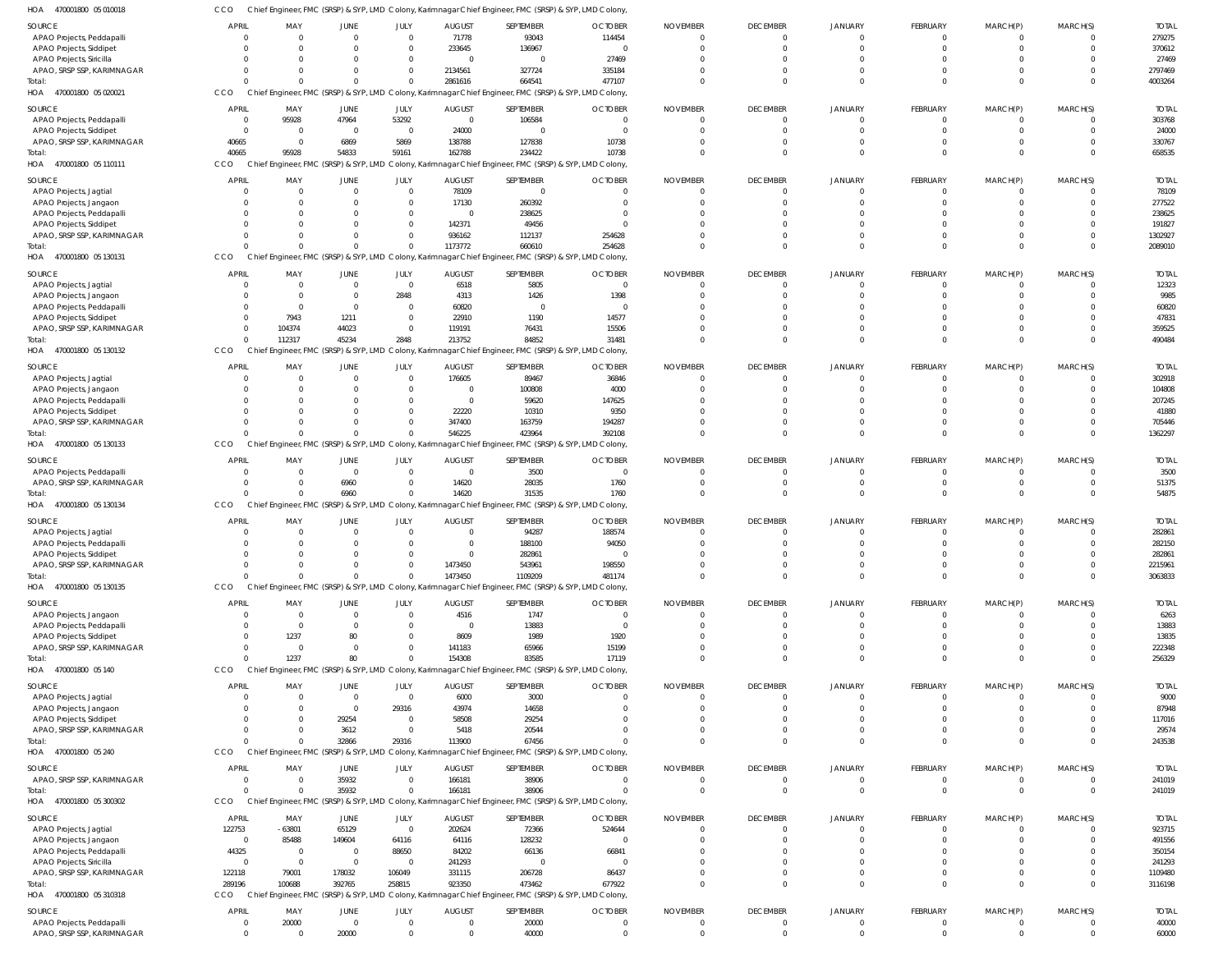| 470001800 05 310318<br>HOA                                   | CCO                  |                      |                      |                                  |                                 | Chief Engineer, FMC (SRSP) & SYP, LMD Colony, Karimnagar Chief Engineer, FMC (SRSP) & SYP, LMD Colony |                            |                             |                                   |                            |                                 |                         |                          |                        |
|--------------------------------------------------------------|----------------------|----------------------|----------------------|----------------------------------|---------------------------------|-------------------------------------------------------------------------------------------------------|----------------------------|-----------------------------|-----------------------------------|----------------------------|---------------------------------|-------------------------|--------------------------|------------------------|
| <b>SOURCE</b><br>Total:                                      | <b>APRIL</b>         | MAY<br>20000         | JUNE<br>20000        | JULY<br>$\overline{0}$           | <b>AUGUST</b><br>$\overline{0}$ | SEPTEMBER<br>60000                                                                                    | <b>OCTOBER</b><br>$\Omega$ | <b>NOVEMBER</b><br>$\Omega$ | <b>DECEMBER</b><br>$\overline{0}$ | <b>JANUARY</b><br>$\Omega$ | <b>FEBRUARY</b><br>$\mathbf{0}$ | MARCH(P)<br>$\mathbf 0$ | MARCH(S)<br>$\mathbf{0}$ | <b>TOTAL</b><br>100000 |
| HOA 470001800 05 510511                                      | CCO                  |                      |                      |                                  |                                 | Chief Engineer, FMC (SRSP) & SYP, LMD Colony, Karimnagar Chief Engineer, FMC (SRSP) & SYP, LMD Colony |                            |                             |                                   |                            |                                 |                         |                          |                        |
| SOURCE                                                       | <b>APRIL</b>         | MAY                  | JUNE                 | JULY                             | <b>AUGUST</b>                   | SEPTEMBER                                                                                             | <b>OCTOBER</b>             | <b>NOVEMBER</b>             | <b>DECEMBER</b>                   | <b>JANUARY</b>             | FEBRUARY                        | MARCH(P)                | MARCH(S)                 | <b>TOTAL</b>           |
| APAO, SRSP SSP, KARIMNAGAR                                   |                      | $\Omega$             | $\overline{0}$       | $\overline{0}$                   | 39003                           | $\mathbf 0$                                                                                           | 19993                      |                             | $\overline{0}$                    | $\Omega$                   | 0                               | 0                       |                          | 58996                  |
| Total:<br>HOA 470001800 12010011                             | CCO                  |                      | $\Omega$             | $\Omega$                         | 39003                           | $\Omega$<br>Chief Engineer (Projects), Mahaboobnagar Vth Floor, Jalasoudha Building, Errum Manzil,    | 19993                      |                             | $\overline{0}$                    | $\Omega$                   | $\mathbf 0$                     | $\Omega$                | $\Omega$                 | 58996                  |
| SOURCE                                                       | <b>APRIL</b>         | MAY                  | <b>JUNE</b>          | JULY                             | <b>AUGUST</b>                   | SEPTEMBER                                                                                             | <b>OCTOBER</b>             | <b>NOVEMBER</b>             | <b>DECEMBER</b>                   | JANUARY                    | <b>FEBRUARY</b>                 | MARCH(P)                | MARCH(S)                 | <b>TOTAL</b>           |
| APAO Irrigation, Nagarkurnool                                | 1784217              | 2001692              | 1769264              | 3454630                          | 3563068                         | 3752762                                                                                               | 3479776                    |                             | $\overline{0}$                    | $\Omega$                   | $\mathbf{0}$                    | 0                       |                          | 19805409               |
| APAO Irrigation, Wanaparthy                                  | 74765                | 47475                | 47475                | 94950                            | 94950                           | 94950                                                                                                 | 94950                      |                             | $\overline{0}$                    | $\Omega$                   | $\Omega$                        | $\Omega$                | $\Omega$                 | 549515                 |
| PAO IRRIGATION DIVISION.<br>MAHABOOBNAGAR                    | 1477993              | 1415666              | 1657813              | 2571334                          | 2577698                         | 2485221                                                                                               | 2429780                    |                             | $\Omega$                          | $\Omega$                   | $\Omega$                        |                         | $\Omega$                 | 14615505               |
| PAO, PJP, Jogulamba Gadwal                                   | 7545028              | 7903486              | 8895494              | 14822099                         | 14219745                        | 14409452                                                                                              | 15584625                   |                             | $\Omega$                          | $\Omega$                   | $\Omega$                        | 0                       | $\Omega$                 | 83379929               |
| Total:                                                       | 10882003             | 11368319             | 12370046             | 20943013                         | 20455461                        | 20742385                                                                                              | 21589131                   |                             | $\Omega$                          | $\Omega$                   | $\Omega$                        | $\Omega$                | $\Omega$                 | 118350358              |
| HOA 470001800 12010012                                       | CCO                  |                      |                      |                                  |                                 | Chief Engineer (Projects), Mahaboobnagar Vth Floor, Jalasoudha Building, Errum Manzil                 |                            |                             |                                   |                            |                                 |                         |                          |                        |
| SOURCE                                                       | <b>APRIL</b>         | MAY                  | JUNE                 | JULY<br>4640                     | <b>AUGUST</b>                   | SEPTEMBER                                                                                             | <b>OCTOBER</b>             | <b>NOVEMBER</b>             | <b>DECEMBER</b>                   | <b>JANUARY</b>             | <b>FEBRUARY</b>                 | MARCH(P)                | MARCH(S)                 | <b>TOTAL</b>           |
| APAO Irrigation, Nagarkurnool<br>APAO Irrigation, Wanaparthy | 2320<br>1000         | 2320<br>1000         | 4640<br>1000         | 2000                             | 10030<br>2000                   | 4640<br>2000                                                                                          | 19597<br>2000              |                             | $\overline{0}$<br>$\Omega$        | $\Omega$<br>$\Omega$       | $\mathbf{0}$<br>$\Omega$        | 0                       |                          | 48187<br>11000         |
| PAO IRRIGATION DIVISION,                                     | 2220                 | 2420                 | 2840                 | 3196                             | 3260                            | 3260                                                                                                  | 5743                       |                             | $\Omega$                          | $\Omega$                   | $\Omega$                        |                         |                          | 22939                  |
| MAHABOOBNAGAR<br>PAO, PJP, Jogulamba Gadwal                  | 12210                | 12410                | 20820                | 29646                            | 32920                           | 26055                                                                                                 | 23020                      |                             | $\Omega$                          | $\Omega$                   | $\Omega$                        |                         | $\Omega$                 | 157081                 |
| Total:                                                       | 17750                | 18150                | 29300                | 39482                            | 48210                           | 35955                                                                                                 | 50360                      |                             | $\Omega$                          | $\Omega$                   | $\Omega$                        | $\Omega$                | $\Omega$                 | 239207                 |
| HOA 470001800 12010013                                       | <b>CCO</b>           |                      |                      |                                  |                                 | Chief Engineer (Projects), Mahaboobnagar Vth Floor, Jalasoudha Building, Errum Manzil                 |                            |                             |                                   |                            |                                 |                         |                          |                        |
| SOURCE                                                       | <b>APRIL</b>         | MAY                  | JUNE                 | JULY                             | <b>AUGUST</b>                   | SEPTEMBER                                                                                             | <b>OCTOBER</b>             | <b>NOVEMBER</b>             | <b>DECEMBER</b>                   | <b>JANUARY</b>             | <b>FEBRUARY</b>                 | MARCH(P)                | MARCH(S)                 | <b>TOTAL</b>           |
| APAO Irrigation, Nagarkurnool                                | 594002               | 672419               | 1151077              | 1150147                          | 2292209                         | 1229009                                                                                               | 1209185                    | - 0                         | $\overline{0}$                    | $\Omega$                   | $\Omega$                        |                         |                          | 8298048                |
| APAO Irrigation, Wanaparthy                                  | 24805                | 15758                | 15758                | 31514                            | 31514                           | 31514                                                                                                 | 31514                      |                             | $\Omega$                          | $\Omega$                   | $\Omega$                        |                         |                          | 182377                 |
| PAO IRRIGATION DIVISION,<br>MAHABOOBNAGAR                    | 488281               | 573784               | 810640               | 894638                           | 1122817                         | 1075282                                                                                               | 953461                     |                             | $\Omega$                          | $\Omega$                   | $\Omega$                        |                         | $\Omega$                 | 5918903                |
| PAO, PJP, Jogulamba Gadwal                                   | 2521440              | 2792170              | 4457626              | 6000470                          | 6645838                         | 5439760                                                                                               | 4605735                    |                             | $\overline{0}$                    | $\Omega$                   | $\mathbf{0}$                    | 0                       | $\Omega$                 | 32463039               |
| Total:                                                       | 3628528              | 4054131              | 6435101              | 8076769                          | 10092378                        | 7775565                                                                                               | 6799895                    |                             | $\Omega$                          | $\Omega$                   | $\Omega$                        | $\Omega$                | $\Omega$                 | 46862367               |
| HOA 470001800 12010015                                       | <b>CCO</b>           |                      |                      |                                  |                                 | Chief Engineer (Projects), Mahaboobnagar Vth Floor, Jalasoudha Building, Errum Manzil                 |                            |                             |                                   |                            |                                 |                         |                          |                        |
| SOURCE                                                       | <b>APRIL</b><br>1883 | MAY<br>1883          | JUNE<br>1883         | JULY<br>3765                     | <b>AUGUST</b><br>22498          | SEPTEMBER<br>8087                                                                                     | <b>OCTOBER</b><br>18393    | <b>NOVEMBER</b>             | <b>DECEMBER</b><br>$\overline{0}$ | JANUARY<br>$\mathbf{0}$    | <b>FEBRUARY</b><br>$\mathbf{0}$ | MARCH(P)<br>0           | MARCH(S)<br>$\Omega$     | <b>TOTAL</b><br>58392  |
| PAO, PJP, Jogulamba Gadwal<br>Total:                         | 1883                 | 1883                 | 1883                 | 3765                             | 22498                           | 8087                                                                                                  | 18393                      |                             | $\Omega$                          | $\Omega$                   | $\Omega$                        | $\Omega$                | $\Omega$                 | 58392                  |
| 470001800 12 010016<br>HOA                                   | CCO                  |                      |                      |                                  |                                 | Chief Engineer (Projects), Mahaboobnagar Vth Floor, Jalasoudha Building, Errum Manzil                 |                            |                             |                                   |                            |                                 |                         |                          |                        |
| SOURCE                                                       | APRIL                | MAY                  | JUNE                 | JULY                             | <b>AUGUST</b>                   | SEPTEMBER                                                                                             | <b>OCTOBER</b>             | <b>NOVEMBER</b>             | <b>DECEMBER</b>                   | JANUARY                    | <b>FEBRUARY</b>                 | MARCH(P)                | MARCH(S)                 | <b>TOTAL</b>           |
| APAO Irrigation, Nagarkurnool                                | 213742               | 241801               | 414270               | 413929                           | 832393                          | 440424                                                                                                | 418562                     | - 0                         | $\overline{0}$                    | $\Omega$                   | $\Omega$                        |                         | - 0                      | 2975121                |
| APAO Irrigation, Wanaparthy                                  | 10725                | 6813                 | 6813                 | 13626                            | 13626                           | 13626                                                                                                 | 13626                      |                             | $\overline{0}$                    | $\Omega$                   | $\mathbf{0}$                    |                         |                          | 78855                  |
| PAO IRRIGATION DIVISION.<br>MAHABOOBNAGAR                    | 207773               | 255294               | 343145               | 355716                           | 468775                          | 448529                                                                                                | 431590                     |                             | $\Omega$                          | $\Omega$                   | $\Omega$                        |                         | $\Omega$                 | 2510822                |
| PAO, PJP, Jogulamba Gadwal                                   | 1307038              | 1455481              | 2320542              | 2981080                          | 3433941                         | 2839635                                                                                               | 2360972                    |                             | $\overline{0}$                    | $\Omega$                   | $\mathbf{0}$                    | 0                       | $\Omega$                 | 16698689               |
| Total:<br>HOA 470001800 12010017                             | 1739278<br>CCO       | 1959389              | 3084770              | 3764351                          | 4748735                         | 3742214<br>Chief Engineer (Projects), Mahaboobnagar Vth Floor, Jalasoudha Building, Errum Manzil      | 3224750                    |                             | $\Omega$                          | $\Omega$                   | $\Omega$                        | $\Omega$                | $\Omega$                 | 22263487               |
|                                                              |                      |                      |                      |                                  |                                 |                                                                                                       |                            |                             |                                   |                            |                                 |                         |                          |                        |
| SOURCE<br>APAO Irrigation, Nagarkurnool                      | <b>APRIL</b>         | MAY<br>$\Omega$      | JUNE<br>$\Omega$     | JULY<br>$\Omega$                 | <b>AUGUST</b><br>6980           | SEPTEMBER<br>15525                                                                                    | <b>OCTOBER</b><br>151960   | <b>NOVEMBER</b><br>$\Omega$ | <b>DECEMBER</b><br>$\overline{0}$ | JANUARY<br>$\Omega$        | <b>FEBRUARY</b><br>$\mathbf 0$  | MARCH(P)<br>$\mathbf 0$ | MARCH(S)<br>$\Omega$     | <b>TOTAL</b><br>174465 |
| PAO IRRIGATION DIVISION,                                     |                      |                      | 100000               | $\Omega$                         | 92239                           | 32627                                                                                                 |                            |                             |                                   |                            |                                 |                         |                          | 224866                 |
| MAHABOOBNAGAR                                                |                      |                      | 200000               | $\Omega$                         | 121017                          | 200000                                                                                                | 27000                      |                             | $\Omega$                          | $\Omega$                   | $\Omega$                        | 0                       |                          | 548017                 |
| PAO, PJP, Jogulamba Gadwal<br>Total:                         |                      |                      | 300000               | $\Omega$                         | 220236                          | 248152                                                                                                | 178960                     |                             | $\Omega$                          | $\Omega$                   | $\Omega$                        | $\Omega$                | $\Omega$                 | 947348                 |
| HOA<br>470001800 12 010018                                   | CCO                  |                      |                      |                                  |                                 | Chief Engineer (Projects), Mahaboobnagar Vth Floor, Jalasoudha Building, Errum Manzil                 |                            |                             |                                   |                            |                                 |                         |                          |                        |
| <b>SOURCE</b>                                                | <b>APRIL</b>         | MAY                  | JUNE                 | JULY                             | <b>AUGUST</b>                   | SEPTEMBER                                                                                             | <b>OCTOBER</b>             | <b>NOVEMBER</b>             | <b>DECEMBER</b>                   | <b>JANUARY</b>             | <b>FEBRUARY</b>                 | MARCH(P)                | MARCH(S)                 | <b>TOTAL</b>           |
| APAO Irrigation, Nagarkurnool                                | $\Omega$             | $\Omega$             | $\overline{0}$       | $\overline{0}$                   | 529173                          | 33641                                                                                                 | 23329                      | - 0                         | $\overline{0}$                    | $\Omega$                   | $\Omega$                        |                         |                          | 586143                 |
| APAO Irrigation, Wanaparthy                                  |                      |                      | $\Omega$             | $\overline{0}$                   | 38926                           | $\overline{0}$                                                                                        | - 0                        |                             | $\overline{0}$                    | $\Omega$                   | $\mathbf{0}$                    | $\Omega$                | $\Omega$                 | 38926                  |
| PAO IRRIGATION DIVISION,<br>MAHABOOBNAGAR                    |                      | $\Omega$             | $\Omega$             | $\overline{0}$                   | 371357                          | 124295                                                                                                | - 0                        |                             | $\Omega$                          | $\Omega$                   | $\Omega$                        |                         |                          | 495652                 |
| PAO, PJP, Jogulamba Gadwal                                   |                      |                      | 0                    | 1928                             | 4496840                         | 1262994                                                                                               | - 0                        |                             | $\overline{0}$                    | $\Omega$                   | $\mathbf{0}$                    |                         |                          | 5761762                |
| Total:<br>HOA 470001800 12020021                             | CCO                  | $\Omega$             | $\Omega$             | 1928                             | 5436296                         | 1420930<br>Chief Engineer (Projects), Mahaboobnagar Vth Floor, Jalasoudha Building, Errum Manzil      | 23329                      |                             | $\Omega$                          | $\Omega$                   | $\Omega$                        | $\Omega$                | $\Omega$                 | 6882483                |
|                                                              |                      |                      |                      |                                  |                                 |                                                                                                       |                            |                             |                                   |                            |                                 |                         |                          |                        |
| SOURCE<br>APAO Irrigation, Nagarkurnool                      | <b>APRIL</b><br>- 0  | MAY<br>$\Omega$      | <b>JUNE</b><br>24000 | JULY<br>$\overline{0}$           | <b>AUGUST</b><br>64000          | SEPTEMBER<br>8000                                                                                     | <b>OCTOBER</b><br>16000    | <b>NOVEMBER</b>             | <b>DECEMBER</b><br>$\overline{0}$ | <b>JANUARY</b><br>$\Omega$ | <b>FEBRUARY</b><br>$\Omega$     | MARCH(P)<br>$\Omega$    | MARCH(S)                 | <b>TOTAL</b><br>112000 |
| APAO Irrigation, Wanaparthy                                  | 45900                | 45900                | 45900                | 51000                            | $\Omega$                        | $\overline{0}$                                                                                        |                            |                             | $\Omega$                          | $\Omega$                   | $\Omega$                        | $\Omega$                | $\Omega$                 | 188700                 |
| PAO IRRIGATION DIVISION,                                     | 31010                | 34456                | 34456                | 34456                            | $\Omega$                        | $\mathbf{0}$                                                                                          | - 0                        |                             | $\Omega$                          | $\Omega$                   | $\Omega$                        |                         |                          | 134378                 |
| MAHABOOBNAGAR<br>PAO, PJP, Jogulamba Gadwal                  | 93576                | 103972               | 81929                | 120396                           | 35864                           | 58895                                                                                                 | 17932                      |                             | $\Omega$                          | $\Omega$                   | $\Omega$                        | 0                       | $\Omega$                 | 512564                 |
| Total:                                                       | 170486               | 184328               | 186285               | 205852                           | 99864                           | 66895                                                                                                 | 33932                      |                             | $\Omega$                          | $\Omega$                   | $\Omega$                        | $\Omega$                | $\Omega$                 | 947642                 |
| HOA 470001800 12 110111                                      | CCO                  |                      |                      |                                  |                                 | Chief Engineer (Projects), Mahaboobnagar Vth Floor, Jalasoudha Building, Errum Manzil                 |                            |                             |                                   |                            |                                 |                         |                          |                        |
| <b>SOURCE</b>                                                | <b>APRIL</b>         | MAY                  | <b>JUNE</b>          | JULY                             | <b>AUGUST</b>                   | SEPTEMBER                                                                                             | <b>OCTOBER</b>             | <b>NOVEMBER</b>             | <b>DECEMBER</b>                   | <b>JANUARY</b>             | FEBRUARY                        | MARCH(P)                | MARCH(S)                 | <b>TOTAL</b>           |
| APAO Irrigation, Nagarkurnool                                |                      |                      | $\Omega$             | $\overline{0}$                   | 46200                           | 279216                                                                                                | 7200                       |                             | $\overline{0}$                    | $\Omega$                   | $\mathbf{0}$                    | 0                       |                          | 332616                 |
| APAO Irrigation, Wanaparthy<br>PAO IRRIGATION DIVISION,      |                      | $\Omega$<br>$\Omega$ | $\Omega$             | $\overline{0}$<br>$\Omega$       | $\Omega$<br>277488              | 40594<br>127692                                                                                       | 81580<br>- 0               |                             | $\overline{0}$<br>$\Omega$        | $\Omega$<br>$\Omega$       | $\Omega$<br>$\Omega$            | $\Omega$                | $\Omega$                 | 122174<br>405180       |
| MAHABOOBNAGAR                                                |                      |                      |                      |                                  |                                 |                                                                                                       |                            |                             |                                   |                            |                                 |                         |                          |                        |
| PAO, PJP, Jogulamba Gadwal                                   |                      | $\Omega$<br>$\Omega$ | $\Omega$<br>$\Omega$ | $\overline{0}$<br>$\overline{0}$ | $\Omega$<br>323688              | 1166222<br>1613724                                                                                    | - 0<br>88780               |                             | $\overline{0}$<br>$\Omega$        | $\Omega$<br>$\Omega$       | $\mathbf{0}$<br>$\Omega$        | $\Omega$<br>$\Omega$    | $\Omega$<br>$\Omega$     | 1166222<br>2026192     |
| Total:<br>HOA 470001800 12 130131                            | CCO                  |                      |                      |                                  |                                 | Chief Engineer (Projects), Mahaboobnagar Vth Floor, Jalasoudha Building, Errum Manzil                 |                            |                             |                                   |                            |                                 |                         |                          |                        |
| <b>SOURCE</b>                                                | <b>APRIL</b>         | MAY                  | <b>JUNE</b>          | JULY                             | <b>AUGUST</b>                   | SEPTEMBER                                                                                             | <b>OCTOBER</b>             | <b>NOVEMBER</b>             | <b>DECEMBER</b>                   | <b>JANUARY</b>             | FEBRUARY                        | MARCH(P)                | MARCH(S)                 | <b>TOTAL</b>           |
| APAO Irrigation, Nagarkurnool                                |                      |                      | 22108                | $\overline{0}$                   | 24479                           | 10321                                                                                                 |                            |                             | $\overline{0}$                    | $\Omega$                   | 0                               | 0                       |                          | 56908                  |
| PAO IRRIGATION DIVISION,                                     |                      | 3127                 | $\overline{0}$       | $\overline{0}$                   | 21410                           | 3075                                                                                                  |                            |                             | $\overline{0}$                    | $\Omega$                   | $\Omega$                        | $\Omega$                | $\Omega$                 | 27612                  |
| MAHABOOBNAGAR<br>PAO, PJP, Jogulamba Gadwal                  |                      | 125858               | 15103                | 151660                           | 68803                           | 84685                                                                                                 | - 0                        | - 0                         | $\overline{0}$                    | $\overline{0}$             | $\mathbf 0$                     | $\mathbf 0$             | $\Omega$                 | 446109                 |
| Total:                                                       | $\Omega$             | 128985               | 37211                | 151660                           | 114692                          | 98081                                                                                                 |                            |                             | $\Omega$                          | $\Omega$                   | $\Omega$                        | $\Omega$                | $\Omega$                 | 530629                 |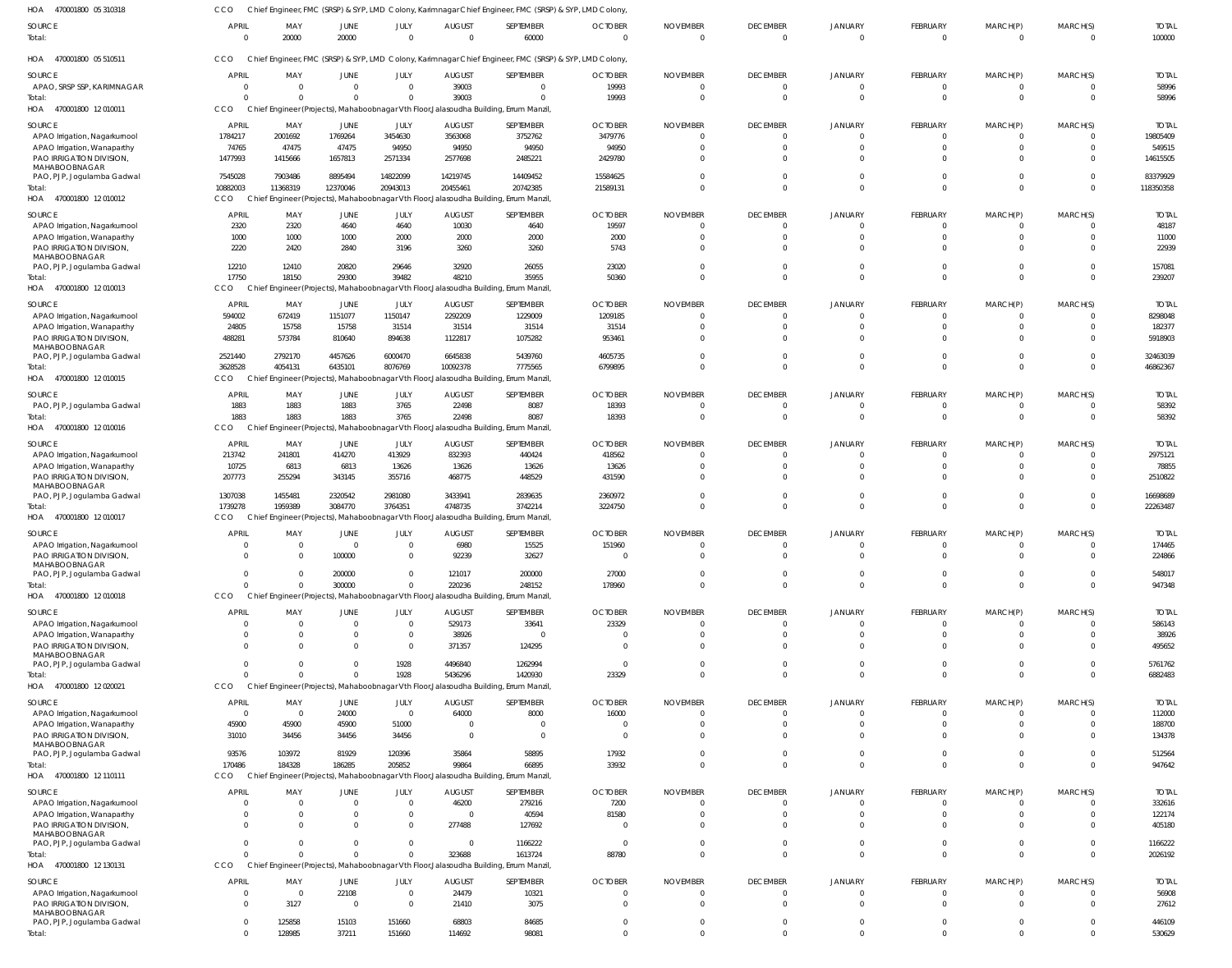| SOURCE                                      | <b>APRIL</b>   | MAY          | JUNE           | JULY        | <b>AUGUST</b>                                                                         | SEPTEMBER      | <b>OCTOBER</b>                                                                                                                 | <b>NOVEMBER</b> | <b>DECEMBER</b> | <b>JANUARY</b> | FEBRUARY        | MARCH(P)       | MARCH(S)                | <b>TOTAL</b> |
|---------------------------------------------|----------------|--------------|----------------|-------------|---------------------------------------------------------------------------------------|----------------|--------------------------------------------------------------------------------------------------------------------------------|-----------------|-----------------|----------------|-----------------|----------------|-------------------------|--------------|
| APAO Irrigation, Nagarkurnool               | $\overline{0}$ | $\Omega$     | 0              | $\mathbf 0$ | 311592                                                                                | 303081         | $\overline{0}$                                                                                                                 | $\Omega$        | $\mathbf 0$     | $\mathbf 0$    | $\mathbf 0$     | $\overline{0}$ | $\overline{\mathbf{0}}$ | 614673       |
| APAO Irrigation, Wanaparthy                 | C              |              | $\Omega$       | $\mathbf 0$ |                                                                                       | 96978          | 10000                                                                                                                          |                 | $\Omega$        | $\Omega$       | $\overline{0}$  | $\mathbf 0$    | $\Omega$                | 106978       |
| PAO IRRIGATION DIVISION,                    | $\Omega$       |              | $\Omega$       | $\Omega$    | $\Omega$                                                                              | 317843         | $\Omega$                                                                                                                       | $\Omega$        | $\Omega$        | $\Omega$       | $\Omega$        | $\Omega$       | $\Omega$                | 317843       |
| MAHABOOBNAGAR                               | $\overline{0}$ |              | $\Omega$       | $\mathbf 0$ | $\Omega$                                                                              | 2065336        | - 0                                                                                                                            | $\Omega$        | $\Omega$        | $\Omega$       | $\mathbf 0$     | $\mathbf 0$    | $\overline{0}$          | 2065336      |
| PAO, PJP, Jogulamba Gadwal<br>Total:        | $\Omega$       |              | $\Omega$       | $\Omega$    | 311592                                                                                | 2783238        | 10000                                                                                                                          | $\Omega$        | $\Omega$        | $\Omega$       | $\mathbf 0$     | $\mathbf{0}$   | $\overline{0}$          | 3104830      |
| HOA 470001800 12 130133                     | CCO            |              |                |             | Chief Engineer (Projects), Mahaboobnagar Vth Floor, Jalasoudha Building, Errum Manzil |                |                                                                                                                                |                 |                 |                |                 |                |                         |              |
|                                             |                |              |                |             |                                                                                       |                |                                                                                                                                |                 |                 |                |                 |                |                         |              |
| SOURCE                                      | <b>APRIL</b>   | MAY          | JUNE           | JULY        | <b>AUGUST</b>                                                                         | SEPTEMBER      | <b>OCTOBER</b>                                                                                                                 | <b>NOVEMBER</b> | <b>DECEMBER</b> | <b>JANUARY</b> | FEBRUARY        | MARCH(P)       | MARCH(S)                | <b>TOTAL</b> |
| PAO IRRIGATION DIVISION,                    | $\mathbf{0}$   | 8500         | $\overline{0}$ | $\mathbf 0$ | $\Omega$                                                                              | $\overline{0}$ | $\Omega$                                                                                                                       | $\Omega$        | $\mathbf 0$     | $\mathbf 0$    | $\overline{0}$  | $\overline{0}$ | $\Omega$                | 8500         |
| MAHABOOBNAGAR<br>Total:                     | $\Omega$       | 8500         | $\Omega$       | $\Omega$    |                                                                                       | $\Omega$       | $\Omega$                                                                                                                       | $\Omega$        | $\Omega$        | $\Omega$       | $\mathbf 0$     | $\overline{0}$ | $\Omega$                | 8500         |
| HOA 470001800 12 130134                     | CCO            |              |                |             | Chief Engineer (Projects), Mahaboobnagar Vth Floor, Jalasoudha Building, Errum Manzil |                |                                                                                                                                |                 |                 |                |                 |                |                         |              |
|                                             |                |              |                |             |                                                                                       |                |                                                                                                                                |                 |                 |                |                 |                |                         |              |
| SOURCE                                      | <b>APRIL</b>   | MAY          | JUNE           | JULY        | <b>AUGUST</b>                                                                         | SEPTEMBER      | <b>OCTOBER</b>                                                                                                                 | <b>NOVEMBER</b> | <b>DECEMBER</b> | <b>JANUARY</b> | FEBRUARY        | MARCH(P)       | MARCH(S)                | <b>TOTAL</b> |
| APAO Irrigation, Nagarkurnool               | $\overline{0}$ | - 0          | $\overline{0}$ | 0           | 828300                                                                                | 94050          | $\Omega$                                                                                                                       | $\Omega$        | $\mathbf 0$     | $\mathbf 0$    | $\overline{0}$  | $\overline{0}$ | $\Omega$                | 922350       |
| PAO IRRIGATION DIVISION,                    | $\Omega$       | $\Omega$     | $\Omega$       | $\mathbf 0$ | 330000                                                                                | 132000         | $\Omega$                                                                                                                       |                 | $\Omega$        |                | $\mathbf 0$     | $\Omega$       | $\Omega$                | 462000       |
| MAHABOOBNAGAR<br>PAO, PJP, Jogulamba Gadwal | $\Omega$       |              | $\Omega$       | $\mathbf 0$ | $\Omega$                                                                              | 2513070        | 33000                                                                                                                          |                 | $\Omega$        | $\Omega$       | $\mathbf 0$     | $\mathbf 0$    | $\Omega$                | 2546070      |
| Total:                                      | $\Omega$       |              | $\Omega$       | $\Omega$    | 1158300                                                                               | 2739120        | 33000                                                                                                                          | $\Omega$        | $\Omega$        | $\Omega$       | $\mathbf{0}$    | $\overline{0}$ | $\overline{0}$          | 3930420      |
| HOA 470001800 12 130135                     | CCO            |              |                |             | Chief Engineer (Projects), Mahaboobnagar Vth Floor, Jalasoudha Building, Errum Manzil |                |                                                                                                                                |                 |                 |                |                 |                |                         |              |
|                                             |                |              |                |             |                                                                                       |                |                                                                                                                                |                 |                 |                |                 |                |                         |              |
| SOURCE                                      | <b>APRIL</b>   | MAY          | JUNE           | JULY        | <b>AUGUST</b>                                                                         | SEPTEMBER      | <b>OCTOBER</b>                                                                                                                 | <b>NOVEMBER</b> | <b>DECEMBER</b> | JANUARY        | FEBRUARY        | MARCH(P)       | MARCH(S)                | <b>TOTAL</b> |
| APAO Irrigation, Nagarkurnool               | $\Omega$       | $\Omega$     | 14843          | $\mathbf 0$ | 14280                                                                                 | 5457           | - 0                                                                                                                            |                 | 0               |                | -0              | 0              | - 0                     | 34580        |
| APAO Irrigation, Wanaparthy                 | $\Omega$       | $\mathbf{0}$ | $\Omega$       | $\mathbf 0$ | 3355                                                                                  | 2410           | $\Omega$                                                                                                                       | $\Omega$        | $\Omega$        | $\Omega$       | $\mathbf 0$     | $\mathbf{0}$   | $\Omega$                | 5765         |
| PAO IRRIGATION DIVISION,                    | $\Omega$       | 45734        | $\Omega$       | $\mathbf 0$ | - 0                                                                                   | $\Omega$       | $\Omega$                                                                                                                       |                 |                 |                | $\Omega$        | $\Omega$       | $\Omega$                | 45734        |
| MAHABOOBNAGAR                               | $\Omega$       | 10657        | 26039          | 17827       | 82224                                                                                 | 54537          | 884                                                                                                                            |                 | $\Omega$        | <sup>0</sup>   | $\mathbf 0$     | $\Omega$       | $\Omega$                | 192168       |
| PAO, PJP, Jogulamba Gadwal                  | $\Omega$       | 56391        | 40882          | 17827       | 99859                                                                                 | 62404          | 884                                                                                                                            |                 | $\Omega$        | $\Omega$       | $\Omega$        | $\Omega$       | $\Omega$                | 278247       |
| Total:<br>470001800 12 140                  | CCO            |              |                |             | Chief Engineer (Projects), Mahaboobnagar Vth Floor, Jalasoudha Building, Errum Manzil |                |                                                                                                                                |                 |                 |                |                 |                |                         |              |
| HOA                                         |                |              |                |             |                                                                                       |                |                                                                                                                                |                 |                 |                |                 |                |                         |              |
| SOURCE                                      | <b>APRIL</b>   | MAY          | JUNE           | JULY        | <b>AUGUST</b>                                                                         | SEPTEMBER      | <b>OCTOBER</b>                                                                                                                 | <b>NOVEMBER</b> | <b>DECEMBER</b> | <b>JANUARY</b> | FEBRUARY        | MARCH(P)       | MARCH(S)                | <b>TOTAL</b> |
| APAO Irrigation, Nagarkurnool               | $\mathsf{C}$   |              | $\Omega$       | $\mathbf 0$ | 105419                                                                                | $\overline{0}$ | 31605                                                                                                                          | $\Omega$        | $\Omega$        | $\Omega$       | $\overline{0}$  | $\mathbf{0}$   | $\Omega$                | 137024       |
| APAO Irrigation, Wanaparthy                 | C              |              | $\Omega$       | $\mathbf 0$ |                                                                                       | $\mathbf 0$    | 38489                                                                                                                          |                 | $\Omega$        | $\Omega$       | $\mathbf 0$     | $\overline{0}$ | $\Omega$                | 38489        |
| PAO, PJP, Jogulamba Gadwal                  | C              |              | $\Omega$       | $\Omega$    | $\Omega$                                                                              | 19950          | - 0                                                                                                                            |                 | $\Omega$        | $\Omega$       | $\mathbf 0$     | $\mathbf 0$    | $\Omega$                | 19950        |
| Total:                                      | $\sqrt{ }$     |              | $\Omega$       | $\Omega$    | 105419                                                                                | 19950          | 70094                                                                                                                          |                 | $\Omega$        | $\Omega$       | $\mathbf 0$     | $\mathbf{0}$   | $\Omega$                | 195463       |
| HOA 470001800 12 240                        | CCO            |              |                |             | Chief Engineer (Projects), Mahaboobnagar Vth Floor, Jalasoudha Building, Errum Manzil |                |                                                                                                                                |                 |                 |                |                 |                |                         |              |
| SOURCE                                      | <b>APRIL</b>   | MAY          | JUNE           | JULY        | <b>AUGUST</b>                                                                         | SEPTEMBER      | <b>OCTOBER</b>                                                                                                                 | <b>NOVEMBER</b> | <b>DECEMBER</b> | <b>JANUARY</b> | FEBRUARY        | MARCH(P)       | MARCH(S)                | <b>TOTAL</b> |
| APAO Irrigation, Nagarkurnool               | $\Omega$       | $\Omega$     | $\Omega$       | $\mathbf 0$ | $\Omega$                                                                              | 135979         |                                                                                                                                | $\Omega$        | $\Omega$        | <sup>0</sup>   | $\Omega$        | 0              | $\Omega$                | 135979       |
| PAO, PJP, Jogulamba Gadwal                  | $\Omega$       |              | $\Omega$       | $\Omega$    | 130711                                                                                | 79015          | - 0                                                                                                                            | $\Omega$        | $\Omega$        | $\Omega$       | $\mathbf 0$     | $\mathbf{0}$   | $\overline{0}$          | 209726       |
| Total:                                      |                |              | $\Omega$       | $\Omega$    | 130711                                                                                | 214994         | $\Omega$                                                                                                                       | $\Omega$        | $\Omega$        | $\Omega$       | $\mathbf 0$     | $\Omega$       | $\Omega$                | 345705       |
| HOA<br>470001800 12 300302                  | CCO            |              |                |             | Chief Engineer (Projects), Mahaboobnagar Vth Floor, Jalasoudha Building, Errum Manzil |                |                                                                                                                                |                 |                 |                |                 |                |                         |              |
|                                             |                |              |                |             |                                                                                       |                |                                                                                                                                |                 |                 |                |                 |                |                         |              |
| SOURCE                                      | APRIL          | MAY          | JUNE           | JULY        | <b>AUGUST</b>                                                                         | SEPTEMBER      | <b>OCTOBER</b>                                                                                                                 | <b>NOVEMBER</b> | <b>DECEMBER</b> | <b>JANUARY</b> | FEBRUARY        | MARCH(P)       | MARCH(S)                | <b>TOTAL</b> |
| APAO Irrigation, Nagarkurnool               | 217301         | 217301       | 227970         | $\mathbf 0$ | 681000                                                                                | 459723         | 335699                                                                                                                         | $\Omega$        | $\mathbf 0$     | $\mathbf{0}$   | $\overline{0}$  | $\overline{0}$ | - 0                     | 2138994      |
| APAO Irrigation, Wanaparthy                 | 141489         | 141489       | 141489         | 157212      | 157210                                                                                | 157210         | - 0                                                                                                                            |                 | $\Omega$        | $\Omega$       | $\mathbf 0$     | $\mathbf 0$    | $\Omega$                | 896099       |
| PAO IRRIGATION DIVISION,                    | 495276         | 299227       | - 0            | 631701      | $\Omega$                                                                              | 920061         | 200635                                                                                                                         |                 | $\Omega$        | $\Omega$       | $\mathbf 0$     | $\Omega$       | $\Omega$                | 2546900      |
| MAHABOOBNAGAR<br>PAO, PJP, Jogulamba Gadwal | 439413         | 338212       | 452373         | 447488      | 698341                                                                                | 579438         | 414862                                                                                                                         |                 | $\mathbf 0$     | $\mathbf{0}$   | $\mathbf 0$     | $\mathbf 0$    | $\overline{0}$          | 3370127      |
| Total:                                      | 1293479        | 996229       | 821832         | 1236401     | 1536551                                                                               | 2116432        | 951196                                                                                                                         |                 | $\Omega$        | $\Omega$       | $\mathbf 0$     | $\Omega$       | $\Omega$                | 8952120      |
| HOA 470001800 12 310318                     | CCO.           |              |                |             | Chief Engineer (Projects), Mahaboobnagar Vth Floor, Jalasoudha Building, Errum Manzil |                |                                                                                                                                |                 |                 |                |                 |                |                         |              |
|                                             |                |              |                |             |                                                                                       |                |                                                                                                                                |                 |                 |                |                 |                |                         |              |
| SOURCE                                      | <b>APRIL</b>   | MAY          | JUNE           | JULY        | <b>AUGUST</b>                                                                         | SEPTEMBER      | <b>OCTOBER</b>                                                                                                                 | <b>NOVEMBER</b> | <b>DECEMBER</b> | JANUARY        | <b>FFBRUARY</b> | MARCH(P)       | MARCH(S)                | <b>TOTAL</b> |
| PAO, PJP, Jogulamba Gadwal                  | $\Omega$       | 20000        | 20000          | 40000       |                                                                                       | 40000          | 20000                                                                                                                          |                 | $\Omega$        |                | $\mathbf 0$     | $\overline{0}$ | $\Omega$                | 140000       |
| Total:                                      | $\Omega$       | 20000        | 20000          | 40000       |                                                                                       | 40000          | 20000                                                                                                                          | $\Omega$        | $\mathbf 0$     | $\Omega$       | $\overline{0}$  | $\overline{0}$ | $\Omega$                | 140000       |
| HOA 470001800 12 510511                     | CCO            |              |                |             | Chief Engineer (Projects), Mahaboobnagar Vth Floor, Jalasoudha Building, Errum Manzil |                |                                                                                                                                |                 |                 |                |                 |                |                         |              |
| SOURCE                                      | <b>APRIL</b>   | MAY          | JUNE           | JULY        | <b>AUGUST</b>                                                                         | SEPTEMBER      | <b>OCTOBER</b>                                                                                                                 | <b>NOVEMBER</b> | <b>DECEMBER</b> | <b>JANUARY</b> | FEBRUARY        | MARCH(P)       | MARCH(S)                | <b>TOTAL</b> |
| APAO Irrigation, Nagarkurnool               | $\overline{0}$ | -C           | $\Omega$       | $\mathbf 0$ | $\Omega$                                                                              | 9960           | $\Omega$                                                                                                                       | $\Omega$        | $\mathbf 0$     | $\mathbf{0}$   | $\overline{0}$  | $\mathbf 0$    | $\overline{\mathbf{0}}$ | 9960         |
| PAO, PJP, Jogulamba Gadwal                  | $\mathsf{C}$   |              | $\Omega$       | 0           |                                                                                       | 45504          |                                                                                                                                | $\Omega$        | $\mathbf 0$     | $\mathbf 0$    | $\mathbf 0$     | $\mathbf 0$    | $\overline{0}$          | 45504        |
| Total:                                      | $\Omega$       |              | $\Omega$       | $\Omega$    |                                                                                       | 55464          |                                                                                                                                |                 | $\Omega$        | $\Omega$       | $\mathbf 0$     | $\overline{0}$ | $\Omega$                | 55464        |
| HOA 470001800 19 010011                     | <b>CCO</b>     |              |                |             |                                                                                       |                | Chief Engineer, Quality Control Wing for Telangana Region Ground water Building, Chintal Basthi, Opposite Govt. Degree College |                 |                 |                |                 |                |                         |              |
|                                             |                |              |                |             |                                                                                       |                |                                                                                                                                |                 |                 |                |                 |                |                         |              |
| SOURCE                                      | APRIL          | MAY          | JUNE           | JULY        | <b>AUGUST</b>                                                                         | SEPTEMBER      | <b>OCTOBER</b>                                                                                                                 | <b>NOVEMBER</b> | <b>DECEMBER</b> | <b>JANUARY</b> | FEBRUARY        | MARCH(P)       | MARCH(S)                | <b>TOTAL</b> |
| APAO Irrigation, Siddipet                   | 389855         | 391490       | 414155         | 814018      | 1105724                                                                               | 787410         | 943151                                                                                                                         | $\Omega$        | $\Omega$        | $\Omega$       | $\mathbf 0$     | $\Omega$       | $\Omega$                | 4845803      |
| APAO Projects, Peddapalli                   | 620825         | 513701       | 630875         | 1202025     | 1070122                                                                               | 1182008        | 1731874                                                                                                                        |                 | $\Omega$        | $\Omega$       | $\mathbf 0$     | $\Omega$       | $\Omega$                | 6951430      |
| APAO, SRSP SSP, KARIMNAGAR                  | 804355         | 810239       | 792381         | 1762428     | 1458259                                                                               | 1544993        | 1926276                                                                                                                        |                 | <sup>0</sup>    | $\Omega$       | $\Omega$        | $\Omega$       | $\Omega$                | 9098931      |
| APAO, SRSP, NIZAMABAD                       | 460383         | 479999       | 479999         | 950320      | 1019929                                                                               | 959310         | 857279                                                                                                                         |                 |                 | $\Omega$       | $\Omega$        | $\Omega$       | $\Omega$                | 5207219      |
| PAO (W&P), Waranagal (Urban)                | 1552568        | 1538232      | 1572959        | 2966907     | 3365455                                                                               | 2987957        | 2755486                                                                                                                        |                 |                 | $\Omega$       | $\Omega$        | $\Omega$       | $\Omega$                | 16739564     |
| PAO IRRIGATION DIVISION HYDERABAD           | 1507824        | 1580838      | 1734416        | 3014874     | 2648176                                                                               | 2501638        | 3279154                                                                                                                        |                 |                 | $\Omega$       | $\Omega$        | $\Omega$       | $\Omega$                | 16266920     |
| PAO IRRIGATION DIVISION KHAMMAM             | 530353         | 485834       | 506650         | 1049810     | 1049142                                                                               | 1029326        | 1037020                                                                                                                        |                 |                 | $\Omega$       | $\Omega$        | $\Omega$       |                         | 5688135      |
| PAO IRRIGATION DIVISION NALGONDA            | 857255         | 833180       | 855001         | 1950118     | 1916170                                                                               | 1731709        | 1879967                                                                                                                        |                 | $\Omega$        | $\Omega$       | $\Omega$        | $\Omega$       | $\Omega$                | 10023400     |
| PAO IRRIGATION DIVISION,<br>MAHABOOBNAGAR   | 1111880        | 1075140      | 1330218        | 1964495     | 2250799                                                                               | 1971584        | 1897710                                                                                                                        |                 | $\Omega$        | $\Omega$       | $\Omega$        | $\Omega$       | $\Omega$                | 11601826     |
| PAO, SRSP, SSP, NIRMAL                      | 273670         | 289762       | 315597         | 628718      | 740466                                                                                | 679078         | 892675                                                                                                                         | $\Omega$        | $\Omega$        | $\mathbf{0}$   | $\mathbf 0$     | $\overline{0}$ | $\overline{0}$          | 3819966      |
| Total:                                      | 8108968        | 7998415      | 8632251        | 16303713    | 16624242                                                                              | 15375013       | 17200592                                                                                                                       |                 | $\Omega$        | $\Omega$       | $\mathbf 0$     | $\Omega$       | $\mathbf{0}$            | 90243194     |
| HOA 470001800 19 010012                     | CCO            |              |                |             |                                                                                       |                | Chief Engineer, Quality Control Wing for Telangana Region Ground water Building, Chintal Basthi, Opposite Govt. Degree College |                 |                 |                |                 |                |                         |              |
|                                             |                |              |                |             |                                                                                       |                |                                                                                                                                |                 |                 |                |                 |                |                         |              |
| SOURCE                                      | <b>APRIL</b>   | MAY          | JUNE           | JULY        | <b>AUGUST</b>                                                                         | SEPTEMBER      | <b>OCTOBER</b>                                                                                                                 | <b>NOVEMBER</b> | <b>DECEMBER</b> | JANUARY        | FEBRUARY        | MARCH(P)       | MARCH(S)                | <b>TOTAL</b> |
| APAO Irrigation, Siddipet                   | 1000           | 1000         | 2000           | 2000        | 4000                                                                                  | 2000           | 2000                                                                                                                           | $\Omega$        | $\mathbf 0$     | $\mathbf{0}$   | $\overline{0}$  | $\overline{0}$ | $\overline{0}$          | 14000        |
| APAO Projects, Peddapalli                   | 6260           | 11500        | 6391           | 12000       | 22953                                                                                 | 11613          | 12556                                                                                                                          | $\Omega$        | $\Omega$        | $\Omega$       | $\overline{0}$  | $\mathbf 0$    | $\Omega$                | 83273        |
| APAO, SRSP SSP, KARIMNAGAR                  | 9820           | 16000        | 10275          | 27450       | 35758                                                                                 | 16177          | 21000                                                                                                                          |                 | $\Omega$        | $\Omega$       | $\mathbf 0$     | $\Omega$       | $\Omega$                | 136480       |
| APAO, SRSP, NIZAMABAD                       | 2270           | 2300         | 2300           | 4300        | 4800                                                                                  | 14300          | 10830                                                                                                                          |                 | $\Omega$        | $\Omega$       | $\Omega$        | $\Omega$       | $\Omega$                | 41100        |
| PAO (W&P), Waranagal (Urban)                | 17209          | 19005        | 26524          | 29519       | 28840                                                                                 | 29838          | 55123                                                                                                                          |                 | $\Omega$        | $\Omega$       | $\mathbf 0$     | $\Omega$       | $\Omega$                | 206058       |
| PAO IRRIGATION DIVISION HYDERABAD           | 23396          | 44466        | 24710          | 71456       | 50446                                                                                 | 39840          | 39754                                                                                                                          |                 | $\Omega$        | $\Omega$       | $\Omega$        | $\Omega$       | $\Omega$                | 294068       |
| PAO IRRIGATION DIVISION KHAMMAM             | 7489           | 13798        | 7599           | 13795       | 26193                                                                                 | 13795          | 13795                                                                                                                          |                 | $\Omega$        | $\Omega$       | $\mathbf 0$     | $\mathbf 0$    | $\Omega$                | 96464        |
| PAO IRRIGATION DIVISION NALGONDA            | 2030           | 4060         | 2030           | 12798       | 59090                                                                                 | 4090           | 8175                                                                                                                           | $\Omega$        | $\mathbf 0$     | $\mathbf 0$    | $\mathbf 0$     | $\mathbf 0$    | $\overline{0}$          | 92273        |
| PAO IRRIGATION DIVISION,                    | 1200           | 1200         | 2400           | 2400        | 4800                                                                                  | 2400           | 2400                                                                                                                           | $\Omega$        | $\Omega$        | $\Omega$       | $\Omega$        | $\Omega$       | $\Omega$                | 16800        |

470001800 12 130132 HOA

CCO Chief Engineer (Projects), Mahaboobnagar Vth Floor,Jalasoudha Building, Errum Manzil,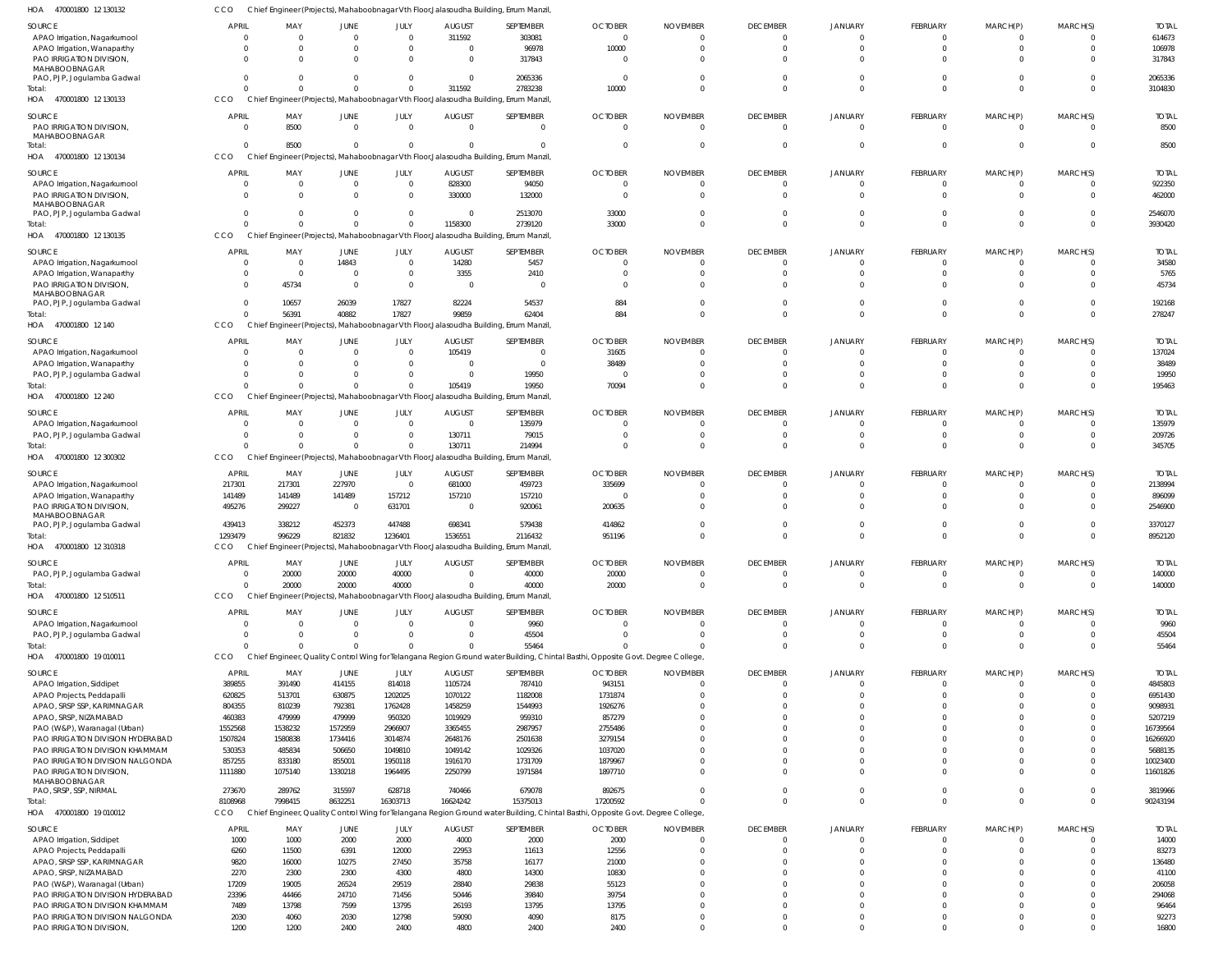470001800 19 010012 HOA 470001800 19 010013 470001800 19 010015 HOA 470001800 19 010016 HOA 470001800 19 010017 470001800 19 010018 HOA 470001800 19 020021 HOA 470001800 19 020022 HOA 470001800 19 020023 HOA 470001800 19 060 HOA HOA HOA Chief Engineer, Quality Control Wing for Telangana Region Ground water Building, Chintal Basthi, Opposite Govt. Degree College, Chief Engineer, Quality Control Wing for Telangana Region Ground water Building, Chintal Basthi, Opposite Govt. Degree College, CCO Chief Engineer, Quality Control Wing for Telangana Region Ground water Building, Chintal Basthi, Opposite Govt. Degree College, CCO Chief Engineer, Quality Control Wing for Telangana Region Ground water Building, Chintal Basthi, Opposite Govt. Degree College, Chief Engineer, Quality Control Wing for Telangana Region Ground water Building, Chintal Basthi, Opposite Govt. Degree College, Chief Engineer, Quality Control Wing for Telangana Region Ground water Building, Chintal Basthi, Opposite Govt. Degree College, Chief Engineer, Quality Control Wing for Telangana Region Ground water Building, Chintal Basthi, Opposite Govt. Degree College, Chief Engineer, Quality Control Wing for Telangana Region Ground water Building, Chintal Basthi, Opposite Govt. Degree College, Chief Engineer, Quality Control Wing for Telangana Region Ground water Building, Chintal Basthi, Opposite Govt. Degree College, Chief Engineer, Quality Control Wing for Telangana Region Ground water Building, Chintal Basthi, Opposite Govt. Degree College, CCO CCO CCO **CCO CCO CCO** CCO **CCO** 71784 2705601 0 1425221  $\Omega$ 0  $\Omega$ 16168 0 115549 4121047 0 2189111  $\sqrt{0}$ 0  $\Omega$ 17964 0 85339 3624403 0 1883297 894848 0  $\Omega$ 207264 0 180158 6476379 0 3472781  $\Omega$  $\Omega$  $\Omega$ 52352  $\Omega$ 239100 6945611 1008 3629293 129405 2414103 0  $\Omega$ 72000 136273 5121046 0 2664088 227850 1059571  $\Omega$ 126945  $\Omega$ 167853 7077600 0 3636026 42453 859743 19476 202691  $\Omega$  $\Omega$ 0 0 0 0 0  $\Omega$  $\Omega$  $\Omega$  $\Omega$  $\bigcap$ 0  $\Omega$  $\Omega$ 0  $\Omega$  $\Omega$ 0  $\Omega$ 0 0 0  $\Omega$ 0 0  $\Omega$ 0  $\Omega$ 0 0  $\Omega$ 0 0  $\Omega$  $\Omega$ 0  $\Omega$ 0 0 0 0 0 0  $\Omega$ 0  $\Omega$  $\Omega$ 0 0  $\Omega$ 0  $\Omega$  $\Omega$ 0 996056 36071687 1008 18899817 1294556 4333417 19476 623384 72000 MAHABOOBNAGAR PAO, SRSP, SSP, NIRMAL APAO Irrigation, Siddipet APAO Projects, Peddapalli APAO, SRSP SSP, KARIMNAGAR APAO, SRSP, NIZAMABAD PAO (W&P), Waranagal (Urban) PAO IRRIGATION DIVISION HYDERABAD PAO IRRIGATION DIVISION KHAMMAM PAO IRRIGATION DIVISION NALGONDA PAO IRRIGATION DIVISION, MAHABOOBNAGAR PAO, SRSP, SSP, NIRMAL PAO (W&P), Waranagal (Urban) APAO Irrigation, Siddipet APAO Projects, Peddapalli APAO, SRSP SSP, KARIMNAGAR APAO, SRSP, NIZAMABAD PAO (W&P), Waranagal (Urban) PAO IRRIGATION DIVISION HYDERABAD PAO IRRIGATION DIVISION KHAMMAM PAO IRRIGATION DIVISION NALGONDA PAO IRRIGATION DIVISION, MAHABOOBNAGAR PAO, SRSP, SSP, NIRMAL APAO, SRSP SSP, KARIMNAGAR PAO IRRIGATION DIVISION HYDERABAD PAO IRRIGATION DIVISION KHAMMAM PAO IRRIGATION DIVISION NALGONDA PAO IRRIGATION DIVISION, MAHABOOBNAGAR APAO Irrigation, Siddipet APAO Projects, Peddapalli APAO, SRSP SSP, KARIMNAGAR APAO, SRSP, NIZAMABAD PAO (W&P), Waranagal (Urban) PAO IRRIGATION DIVISION HYDERABAD PAO IRRIGATION DIVISION KHAMMAM PAO IRRIGATION DIVISION NALGONDA PAO IRRIGATION DIVISION, MAHABOOBNAGAR PAO, SRSP, SSP, NIRMAL APAO Projects, Peddapalli APAO, SRSP SSP, KARIMNAGAR APAO, SRSP, NIZAMABAD PAO (W&P), Waranagal (Urban) PAO IRRIGATION DIVISION NALGONDA APAO, SRSP, NIZAMABAD SOURCE SOURCE **SOURCE SOURCE** SOURCE **SOURCE** SOURCE SOURCE SOURCE SOURCE 1110 129791 206620 267417 153204 523065 500471 176348 287890 369539 91256 0 52602 111770 141462 73899 285023 350434 86105 108534 177939 37453 0 0 0  $\Omega$ 0  $\Omega$ 0 0 0  $\Omega$  $\Omega$ 0  $\Omega$ 0  $\Omega$ 0  $\Omega$ 16168 0 0 0 APRIL APRIL APRIL APRIL APRIL **APRIL** APRIL APRIL APRIL APRIL 2220 130339 379736 470533 160797 537623 969551 325121 589697 373690 183960 0 51826 203558 246896 77289 293405 677459 158132 226308 178706 75532 0 0 0  $\Omega$ 0  $\Omega$ 0  $\Omega$ 0 0  $\Omega$ 0  $\Omega$ 0  $\Omega$ 0 0 17964 0 0 0 MAY MAY MAY MAY MAY MAY MAY MAY MAY MAY 1110 264645 211545 275795 160797 868293 575172 173525 291643 697808 105180 0 105632 114644 146169 77289 467962 390441 85385 115360 336943 43472  $\Omega$ 287664 43068 488768 75348  $\Omega$ 0 0  $\mathbf 0$  $\Omega$  $\Omega$ 0  $\Omega$ 0  $\Omega$ 0 103164 17964 86136 0 0 JUNE JUNE JUNE JUNE JUNE JUNE JUNE JUNE JUNE JUNE 4440 271007 400487 937457 316365 1000420 1496354 349290 647180 653015 404804 0 109252 216040 478669 151279 540260 1070373 166515 257979 315455 166959 0  $\Omega$ 0  $\Omega$ 0  $\Omega$ 0 0 0  $\Omega$  $\Omega$ 0  $\sqrt{2}$ 0  $\Omega$ 0 34388 17964 0 0  $\Omega$ JULY JULY JULY JULY JULY JULY JULY JULY JULY JULY 2220 530370 777632 485005 339706 1072216 1032451 638855 642562 1173467 253347 1008 210374 417770 249147 163168 624957 737773 304471 249778 566436 105419 43867 0 0 85538 0  $\Omega$ 124343 410093 174228 218977 564138 22846 332618 523685 43175 0 0  $\Omega$ 0 72000 0 AUGUST AUGUST AUGUST AUGUST AUGUST AUGUST **AUGUST** AUGUST AUGUST AUGUST 2220 262173 393364 513821 319379 1007481 819034 342269 581565 655672 226288  $\Omega$ 105433 211571 264510 152617 545691 589627 163559 222989 314313 93778 108000 119850 0  $\Omega$ 0 90887 182727 114710 0 435586 235661 0 0 0  $\Omega$ 0  $\Omega$  $\Omega$ 126945 0 113569 SEPTEMBER SEPTEMBER SEPTEMBER **SEPTEMBER** SEPTEMBER SEPTEMBER SEPTEMBER SEPTEMBER SEPTEMBER SEPTEMBER 2220 250226 415983 506087 793502 1879551 835603 344912 1193125 632571 226040  $\Omega$ 100268 224656 259603 380692 1021303 602191 164703 487465 301473 93672  $\Omega$  $\Omega$ 42453  $\Omega$ 0  $\Omega$ 0 31543 0 398131 46358 274148 109563 0  $\bigcap$ 19476  $\Omega$  $\Omega$ 202691 0  $\Omega$ OCTOBER OCTOBER OCTOBER **OCTOBER** OCTOBER OCTOBER OCTOBER OCTOBER OCTOBER OCTOBER 0  $\Omega$ 0  $\Omega$  $\Omega$ 0  $\Omega$ 0  $\Omega$  $\Omega$  $\Omega$  $\Omega$ 0  $\Omega$ 0  $\Omega$  $\Omega$ 0  $\Omega$ 0  $\Omega$ 0  $\Omega$  $\Omega$ 0  $\Omega$ 0  $\Omega$ 0  $\Omega$ 0  $\Omega$  $\Omega$ 0  $\sqrt{2}$ 0  $\Omega$ 0  $\Omega$  $\Omega$ 0 0 0 NOVEMBER NOVEMBER NOVEMBER NOVEMBER NOVEMBER NOVEMBER NOVEMBER NOVEMBER NOVEMBER NOVEMBER 0  $\Omega$ 0  $\Omega$  $\Omega$ 0  $\Omega$ 0  $\Omega$  $\Omega$  $\Omega$  $\bigcap$ 0  $\Omega$ 0  $\Omega$  $\Omega$ 0  $\Omega$ 0  $\Omega$ 0  $\Omega$ 0 0  $\Omega$ 0  $\Omega$ 0 0 0  $\Omega$  $\Omega$ 0  $\Omega$ 0  $\Omega$ 0  $\Omega$  $\Omega$ 0  $\Omega$  $\Omega$ DECEMBER DECEMBER DECEMBER DECEMBER DECEMBER DECEMBER **DECEMBER** DECEMBER DECEMBER DECEMBER 0 0 0  $\Omega$  $\Omega$ 0  $\Omega$ 0 0  $\Omega$ 0  $\Omega$ 0  $\Omega$ 0  $\Omega$  $\Omega$ 0  $\Omega$ 0 0  $\mathfrak{c}$ 0 0 0  $\Omega$ 0  $\Omega$ 0 0 0  $\Omega$  $\Omega$ 0  $\Omega$ 0  $\Omega$ 0  $\Omega$  $\Omega$ 0 0 0 JANUARY JANUARY JANUARY JANUARY JANUARY JANUARY JANUARY JANUARY JANUARY JANUARY 0 0 0  $\Omega$ 0 0  $\Omega$ 0  $\Omega$  $\Omega$  $\Omega$  $\Omega$ 0  $\Omega$ 0  $\Omega$ 0 0  $\Omega$ 0  $\Omega$ 0 0 0 0  $\Omega$ 0  $\Omega$ 0  $\Omega$ 0  $\Omega$  $\Omega$ 0  $\sqrt{2}$ 0  $\sqrt{2}$ 0  $\Omega$  $\Omega$ 0 0 0 FEBRUARY FEBRUARY FEBRUARY FEBRUARY FEBRUARY FEBRUARY FEBRUARY FEBRUARY FEBRUARY FEBRUARY 0 0 0  $\Omega$  $\Omega$ 0  $\Omega$ 0  $\Omega$  $\Omega$ 0  $\Omega$ 0  $\Omega$ 0  $\Omega$  $\Omega$ 0  $\Omega$ 0 0 0 0 0 0  $\Omega$ 0  $\Omega$  $\overline{0}$ 0 0  $\Omega$  $\Omega$ 0  $\Omega$ 0  $\Omega$ 0  $\Omega$  $\Omega$ 0  $\Omega$  $\Omega$ MARCH(P) MARCH(P) MARCH(P) MARCH(P) MARCH(P) MARCH(P) MARCH(P) MARCH(P) MARCH(P) MARCH(P) 0  $\Omega$ 0  $\Omega$  $\bigcap$ 0  $\Omega$ 0  $\Omega$  $\Omega$  $\Omega$  $\bigcap$ 0  $\bigcap$ 0  $\Omega$  $\Omega$ 0  $\Omega$ 0  $\Omega$ 0  $\Omega$  $\Omega$ 0  $\Omega$ 0  $\bigcap$ 0  $\Omega$ 0 0  $\Omega$ 0  $\bigcap$ 0  $\Omega$ 0  $\Omega$  $\Omega$ 0  $\Omega$ 0 MARCH(S) MARCH(S) MARCH(S) MARCH(S) MARCH(S) MARCH(S) MARCH(S) MARCH(S) MARCH(S) MARCH(S) 15540 1838551 2785367 3456115 2243750 6888649 6228636 2350320 4233662 4555762 1490875 1008 735387 1500009 1786456 1076233 3778601 4418298 1128870 1668413 2191265 616285 151867 407514 85521 574306 75348 90887 307070 556346 174228 1052694 846157 296994 442181 523685 43175 19476 137552 70060 415772 72000 113569 TOTAL TOTAL TOTAL TOTAL TOTAL TOTAL TOTAL TOTAL TOTAL TOTAL Total: Total: Total: Total: Total: Total: Total: Total: Total:

0

Total:

0

0

0

0

113569

0

0

0

0

0

0

0

113569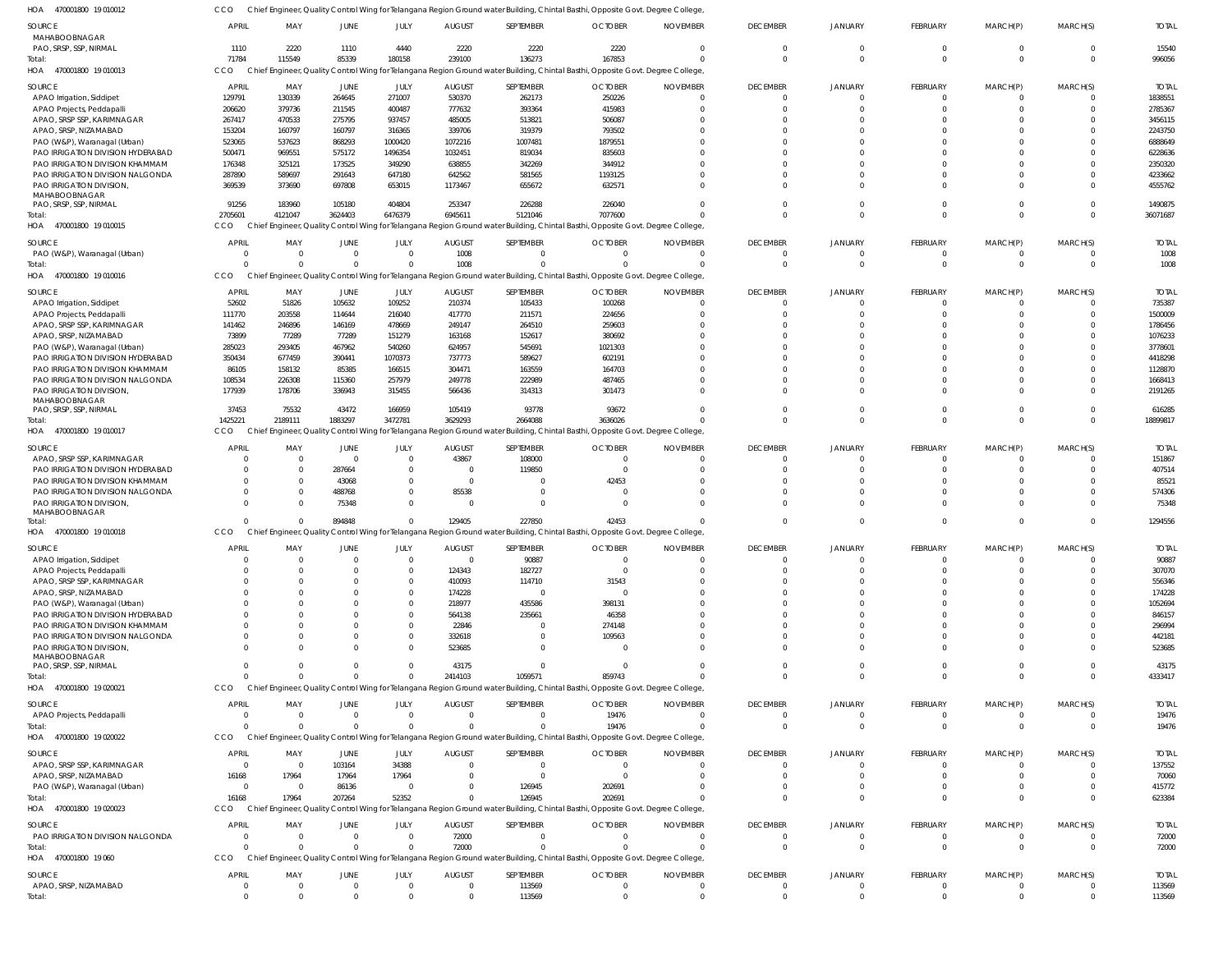| HOA<br>470001800 19 110111                | CCO          |                      |                         |                            |                |                    | Chief Engineer, Quality Control Wing for Telangana Region Ground water Building, Chintal Basthi, Opposite Govt. Degree College |                        |                             |                          |                             |          |                      |                 |
|-------------------------------------------|--------------|----------------------|-------------------------|----------------------------|----------------|--------------------|--------------------------------------------------------------------------------------------------------------------------------|------------------------|-----------------------------|--------------------------|-----------------------------|----------|----------------------|-----------------|
| <b>SOURCE</b>                             | <b>APRIL</b> | MAY                  | <b>JUNE</b>             | JULY                       | <b>AUGUST</b>  | SEPTEMBER          | <b>OCTOBER</b>                                                                                                                 | <b>NOVEMBER</b>        | <b>DECEMBER</b>             | <b>JANUARY</b>           | <b>FEBRUARY</b>             | MARCH(P) | MARCH(S)             | <b>TOTAL</b>    |
| APAO Irrigation, Siddipet                 |              | $\Omega$             | $\Omega$                | $\overline{0}$             | $\mathbf{0}$   | 444400             | $\Omega$                                                                                                                       | $\Omega$               | $\overline{0}$              | $\Omega$                 | $\Omega$                    |          | $\Omega$             | 444400          |
| APAO Projects, Peddapalli                 |              | $\Omega$             | $\Omega$                | $\overline{0}$             | 289324         | 43589              | $\Omega$                                                                                                                       | $\cap$                 | $\Omega$                    | $\Omega$                 | $\Omega$                    |          | $\Omega$             | 332913          |
| APAO, SRSP SSP, KARIMNAGAR                |              | $\Omega$             | $\Omega$                | $\overline{0}$             | 145450         | 177317             |                                                                                                                                |                        | $\Omega$                    |                          |                             |          |                      | 322767          |
| APAO, SRSP, NIZAMABAD                     |              | $\Omega$             | $\Omega$                | $\Omega$                   | 60498          | 59772              |                                                                                                                                |                        | $\Omega$                    |                          |                             |          |                      | 120270          |
| PAO (W&P), Waranagal (Urban)              |              | $\Omega$             | $\Omega$                | $\overline{0}$             | $\overline{0}$ | 242475             |                                                                                                                                |                        | $\Omega$                    |                          |                             |          |                      | 242475          |
|                                           |              | $\Omega$             | $\Omega$                | $\overline{0}$             |                | $\cap$             |                                                                                                                                |                        | $\cap$                      |                          |                             |          | <sup>0</sup>         |                 |
| PAO IRRIGATION DIVISION HYDERABAD         |              |                      |                         |                            | 499100         |                    |                                                                                                                                |                        |                             |                          |                             |          |                      | 499100          |
| PAO IRRIGATION DIVISION KHAMMAM           |              | $\Omega$             | $\Omega$                | $\mathbf{0}$               | 134978         | 194415             |                                                                                                                                |                        | $\Omega$                    |                          |                             |          |                      | 329393          |
| PAO IRRIGATION DIVISION NALGONDA          |              | $\Omega$             | $\Omega$                | $\mathbf{0}$               | 328008         |                    |                                                                                                                                |                        | $\Omega$                    |                          |                             |          |                      | 328008          |
| PAO IRRIGATION DIVISION,                  |              | $\cap$               | $\Omega$                | $\overline{0}$             | $\overline{0}$ | 365089             |                                                                                                                                |                        | $\Omega$                    |                          |                             |          | $\cap$               | 365089          |
| MAHABOOBNAGAR<br>PAO, SRSP, SSP, NIRMAL   |              | $\Omega$             | $\Omega$                | $\mathbf{0}$               |                | $\cap$             |                                                                                                                                |                        | $\Omega$                    |                          |                             |          | $\Omega$             |                 |
|                                           |              | $\Omega$             |                         |                            | 246495         |                    |                                                                                                                                |                        |                             |                          |                             |          |                      | 246495          |
| Total:                                    |              |                      | $\Omega$                | $\overline{0}$             | 1703853        | 1527057            |                                                                                                                                |                        | $\Omega$                    | $\Omega$                 | $\Omega$                    |          | $\Omega$             | 3230910         |
| 470001800 19 130131<br>HOA                | CCO          |                      |                         |                            |                |                    | Chief Engineer, Quality Control Wing for Telangana Region Ground water Building, Chintal Basthi, Opposite Govt. Degree College |                        |                             |                          |                             |          |                      |                 |
| <b>SOURCE</b>                             | <b>APRIL</b> | MAY                  | <b>JUNE</b>             | JULY                       | <b>AUGUST</b>  | SEPTEMBER          | <b>OCTOBER</b>                                                                                                                 | <b>NOVEMBER</b>        | <b>DECEMBER</b>             | <b>JANUARY</b>           | FEBRUARY                    | MARCH(P) | MARCH(S)             | <b>TOTAL</b>    |
| APAO Irrigation, Siddipet                 |              | $\Omega$             | $\overline{0}$          | $\overline{0}$             | $\mathbf{0}$   | 23583              | 19161                                                                                                                          |                        | $\Omega$                    |                          |                             |          | $\Omega$             | 42744           |
| APAO Projects, Peddapalli                 | $\Omega$     | $\Omega$             | $\Omega$                | $\Omega$                   | 9714           | 2000               | 8266                                                                                                                           |                        | $\Omega$                    | $\cap$                   |                             |          | $\Omega$             | 19980           |
| APAO, SRSP SSP, KARIMNAGAR                |              | $\Omega$             | 10386                   | $\Omega$                   | 18666          | 12535              | 5926                                                                                                                           |                        | $\Omega$                    |                          |                             |          | <sup>0</sup>         | 47513           |
| APAO, SRSP, NIZAMABAD                     |              | $\Omega$             | $\Omega$                | $\Omega$                   | 6211           | 1071               | $\Omega$                                                                                                                       |                        |                             |                          |                             |          | $\cap$               | 7282            |
|                                           |              | $\Omega$             | $\Omega$                | $\Omega$                   |                |                    | $\Omega$                                                                                                                       |                        |                             |                          |                             |          | <sup>0</sup>         |                 |
| PAO (W&P), Waranagal (Urban)              |              |                      |                         |                            | $\overline{0}$ | 2759               |                                                                                                                                |                        |                             |                          |                             |          |                      | 2759            |
| PAO IRRIGATION DIVISION HYDERABAD         |              | 1648                 | 866                     | $\Omega$                   | 20730          | 35795              | 6162                                                                                                                           |                        | $\cap$                      |                          |                             |          | <sup>0</sup>         | 65201           |
| PAO IRRIGATION DIVISION KHAMMAM           | $\Omega$     | $\Omega$             | $\Omega$                | $\Omega$                   | 22717          | $\Omega$           | $\Omega$                                                                                                                       |                        | $\cap$                      |                          |                             |          | $\Omega$             | 22717           |
| PAO IRRIGATION DIVISION NALGONDA          | $\Omega$     | $\Omega$             | 29017                   | $\Omega$                   | $\mathbf{0}$   | 15386              | 5852                                                                                                                           |                        | $\Omega$                    |                          |                             |          | $\Omega$             | 50255           |
| PAO IRRIGATION DIVISION,                  | $\Omega$     | $\Omega$             | 11405                   | $\Omega$                   | 7200           | 15954              | $\Omega$                                                                                                                       |                        | $\Omega$                    |                          |                             |          | $\Omega$             | 34559           |
| MAHABOOBNAGAR<br>PAO, SRSP, SSP, NIRMAL   | $\Omega$     | 9076                 | 1682                    | $\Omega$                   | 18587          | 15870              | $\Omega$                                                                                                                       |                        | $\Omega$                    | $\cap$                   |                             |          | $\Omega$             | 45215           |
|                                           |              |                      | 53356                   | $\overline{0}$             | 103825         |                    | 45367                                                                                                                          |                        | $\Omega$                    | $\cap$                   | $\Omega$                    |          | $\Omega$             | 338225          |
| Total:                                    |              | 10724                |                         |                            |                | 124953             |                                                                                                                                |                        |                             |                          |                             |          |                      |                 |
| 470001800 19 130132<br>HOA                | CCO          |                      |                         |                            |                |                    | Chief Engineer, Quality Control Wing for Telangana Region Ground water Building, Chintal Basthi, Opposite Govt. Degree College |                        |                             |                          |                             |          |                      |                 |
| <b>SOURCE</b>                             | <b>APRIL</b> | MAY                  | <b>JUNE</b>             | JULY                       | <b>AUGUST</b>  | SEPTEMBER          | <b>OCTOBER</b>                                                                                                                 | <b>NOVEMBER</b>        | <b>DECEMBER</b>             | <b>JANUARY</b>           | <b>FEBRUARY</b>             | MARCH(P) | MARCH(S)             | <b>TOTAL</b>    |
| APAO Irrigation, Siddipet                 |              | $\Omega$             | $\Omega$                | $\overline{0}$             | $\overline{0}$ | 7485               | 2000                                                                                                                           | - 0                    | $\Omega$                    |                          |                             |          | $\Omega$             | 9485            |
| APAO Projects, Peddapalli                 |              | $\Omega$             | $\Omega$                | $\Omega$                   | $\overline{0}$ | 2478               | $\Omega$                                                                                                                       |                        | $\Omega$                    |                          |                             |          |                      | 2478            |
| APAO, SRSP SSP, KARIMNAGAR                |              | $\Omega$             | $\Omega$                | $\Omega$                   | 21681          | 13100              | 42900                                                                                                                          |                        | $\Omega$                    |                          |                             |          | $\Omega$             | 77681           |
| APAO, SRSP, NIZAMABAD                     |              | $\Omega$             | $\Omega$                | $\Omega$                   | 5460           | 32270              | $\Omega$                                                                                                                       |                        | $\Omega$                    |                          |                             |          | $\Omega$             | 37730           |
|                                           |              | $\Omega$             | $\Omega$                | $\Omega$                   | $\overline{0}$ |                    | $\Omega$                                                                                                                       |                        | $\Omega$                    |                          |                             |          | $\Omega$             | 42151           |
| PAO (W&P), Waranagal (Urban)              |              | $\Omega$             |                         | $\Omega$                   |                | 42151              |                                                                                                                                |                        | $\Omega$                    |                          |                             |          |                      |                 |
| PAO IRRIGATION DIVISION HYDERABAD         |              |                      |                         |                            | 107159         | 21351              | 7602                                                                                                                           |                        |                             |                          |                             |          |                      | 136112          |
| PAO IRRIGATION DIVISION KHAMMAM           |              | $\Omega$             | $\Omega$                | $\Omega$                   | 48995          | $\Omega$           | 38230                                                                                                                          |                        | $\Omega$                    |                          |                             |          | $\Omega$             | 87225           |
| PAO IRRIGATION DIVISION NALGONDA          |              | $\Omega$             | $\Omega$                | $\overline{0}$             | 325925         | 19950              | 14680                                                                                                                          |                        | $\Omega$                    |                          |                             |          | $\Omega$             | 360555          |
| PAO IRRIGATION DIVISION,                  |              | $\Omega$             | $\Omega$                | $\Omega$                   | $\overline{0}$ | 6569               | 61524                                                                                                                          |                        | $\Omega$                    |                          | $\Omega$                    |          | $\Omega$             | 68093           |
| MAHABOOBNAGAR<br>PAO, SRSP, SSP, NIRMAL   |              | $\Omega$             | $\Omega$                | $\Omega$                   | 23025          | $\Omega$           | 13235                                                                                                                          |                        | $\Omega$                    |                          |                             |          | $\Omega$             | 36260           |
| Total:                                    |              | $\Omega$             | $\Omega$                | $\mathbf{0}$               |                |                    |                                                                                                                                |                        |                             | $\Omega$                 | $\Omega$                    | $\Omega$ | $\Omega$             |                 |
|                                           |              |                      |                         |                            |                |                    |                                                                                                                                |                        |                             |                          |                             |          |                      |                 |
|                                           |              |                      |                         |                            | 532245         | 145354             | 180171                                                                                                                         |                        | $\Omega$                    |                          |                             |          |                      | 857770          |
| HOA<br>470001800 19 130133                | CCO          |                      |                         |                            |                |                    | Chief Engineer, Quality Control Wing for Telangana Region Ground water Building, Chintal Basthi, Opposite Govt. Degree College |                        |                             |                          |                             |          |                      |                 |
|                                           | <b>APRIL</b> |                      |                         |                            |                |                    |                                                                                                                                |                        |                             |                          |                             |          |                      |                 |
| <b>SOURCE</b>                             | $\Omega$     | MAY<br>$\Omega$      | <b>JUNE</b><br>$\Omega$ | JULY                       | <b>AUGUST</b>  | SEPTEMBER          | <b>OCTOBER</b>                                                                                                                 | <b>NOVEMBER</b><br>- 0 | <b>DECEMBER</b><br>$\Omega$ | <b>JANUARY</b><br>$\cap$ | <b>FEBRUARY</b><br>$\Omega$ | MARCH(P) | MARCH(S)<br>$\Omega$ | <b>TOTAL</b>    |
| APAO Projects, Peddapalli                 | $\Omega$     | $\Omega$             | $\Omega$                | $\overline{0}$             | $\mathbf{0}$   | 1900<br>$\Omega$   | 760<br>$\Omega$                                                                                                                |                        | $\Omega$                    | $\cap$                   |                             |          | <sup>0</sup>         | 2660            |
| PAO IRRIGATION DIVISION HYDERABAD         |              |                      |                         | $\overline{0}$             | 1530           |                    |                                                                                                                                |                        |                             |                          |                             |          |                      | 1530            |
| PAO IRRIGATION DIVISION                   | $\Omega$     | $\Omega$             | $\Omega$                | $\Omega$                   | 3675           | $\Omega$           | $\Omega$                                                                                                                       |                        | $\Omega$                    | $\Omega$                 |                             |          | $\Omega$             | 3675            |
| MAHABOOBNAGAR<br>PAO, SRSP, SSP, NIRMAL   |              | $\Omega$             | $\Omega$                | $\Omega$                   | $\overline{0}$ | 750                | $\mathbf{0}$                                                                                                                   |                        | $\Omega$                    | $\cap$                   |                             |          | $\Omega$             | 750             |
| Total:                                    |              |                      |                         |                            |                |                    | 760                                                                                                                            |                        |                             |                          |                             |          |                      |                 |
|                                           |              |                      |                         |                            | 5205           | 2650               |                                                                                                                                |                        |                             |                          |                             |          |                      | 8615            |
| HOA<br>470001800 19 130134                | CCO          |                      |                         |                            |                |                    | Chief Engineer, Quality Control Wing for Telangana Region Ground water Building, Chintal Basthi, Opposite Govt. Degree College |                        |                             |                          |                             |          |                      |                 |
| <b>SOURCE</b>                             | <b>APRIL</b> | MAY                  | <b>JUNE</b>             | JULY                       | <b>AUGUST</b>  | SEPTEMBER          | <b>OCTOBER</b>                                                                                                                 | <b>NOVEMBER</b>        | <b>DECEMBER</b>             | <b>JANUARY</b>           | FEBRUARY                    | MARCH(P) | MARCH(S)             | <b>TOTAL</b>    |
| APAO Irrigation, Siddipet                 |              | $\Omega$             | $\overline{0}$          | $\overline{0}$             | $\overline{0}$ | 633600             | $\overline{0}$                                                                                                                 | $\Omega$               | $\overline{0}$              |                          | $\Omega$                    |          | <sup>0</sup>         | 633600          |
| APAO Projects, Peddapalli                 |              | $\Omega$             | $\Omega$                | $\Omega$                   | $\overline{0}$ | 320100             | $\Omega$                                                                                                                       |                        | $\Omega$                    |                          |                             |          | $\Omega$             | 320100          |
| APAO, SRSP SSP, KARIMNAGAR                |              | $\Omega$             | $\Omega$                | $\Omega$                   | 407550         | 119130             | $\Omega$                                                                                                                       |                        | $\Omega$                    |                          |                             |          |                      | 526680          |
| APAO, SRSP, NIZAMABAD                     |              | $\Omega$             | $\Omega$                | $\Omega$                   | $\overline{0}$ | 313500             | 31350                                                                                                                          |                        | $\Omega$                    |                          |                             |          |                      | 344850          |
| PAO (W&P), Waranagal (Urban)              |              | $\Omega$             |                         | $\Omega$                   | $\mathbf{0}$   | 721050             |                                                                                                                                |                        | $\Omega$                    |                          |                             |          |                      | 721050          |
| PAO IRRIGATION DIVISION HYDERABAD         |              | $\Omega$             | $\Omega$                | $\mathbf{0}$               | 506350         | $\cap$             |                                                                                                                                |                        | $\Omega$                    |                          |                             |          |                      | 506350          |
| PAO IRRIGATION DIVISION KHAMMAM           |              | $\Omega$             | $\Omega$                | $\mathbf{0}$               | $\overline{0}$ | 528000             |                                                                                                                                |                        | $\Omega$                    |                          |                             |          |                      | 528000          |
|                                           |              | $\Omega$             | $\Omega$                | $\overline{0}$             |                | $\Omega$           |                                                                                                                                |                        | $\Omega$                    |                          |                             |          | <sup>0</sup>         |                 |
| PAO IRRIGATION DIVISION NALGONDA          |              | $\Omega$             | $\Omega$                | $\mathbf{0}$               | 597142         |                    |                                                                                                                                |                        | $\Omega$                    |                          | $\Omega$                    |          | $\Omega$             | 597142          |
| PAO IRRIGATION DIVISION,<br>MAHABOOBNAGAR |              |                      |                         |                            | 485574         | 33000              |                                                                                                                                |                        |                             |                          |                             |          |                      | 518574          |
| PAO, SRSP, SSP, NIRMAL                    |              | $\Omega$             | $\Omega$                | $\overline{0}$             | 597151         | $\Omega$           | $\Omega$                                                                                                                       |                        | $\Omega$                    | $\Omega$                 | $\Omega$                    | - 0      | $\Omega$             | 597151          |
| Total:                                    |              | $\Omega$             | $\Omega$                | $\overline{0}$             | 2593767        | 2668380            | 31350                                                                                                                          |                        | $\Omega$                    | $\Omega$                 | $\Omega$                    | $\Omega$ | $\Omega$             | 5293497         |
|                                           |              |                      |                         |                            |                |                    |                                                                                                                                |                        |                             |                          |                             |          |                      |                 |
| HOA 470001800 19 130135                   | CCO          |                      |                         |                            |                |                    | Chief Engineer, Quality Control Wing for Telangana Region Ground water Building, Chintal Basthi, Opposite Govt. Degree College |                        |                             |                          |                             |          |                      |                 |
| <b>SOURCE</b>                             | <b>APRIL</b> | MAY                  | <b>JUNE</b>             | <b>JULY</b>                | <b>AUGUST</b>  | SEPTEMBER          | <b>OCTOBER</b>                                                                                                                 | <b>NOVEMBER</b>        | <b>DECEMBER</b>             | <b>JANUARY</b>           | FEBRUARY                    | MARCH(P) | MARCH(S)             | <b>TOTAL</b>    |
| APAO Projects, Peddapalli                 |              | $\Omega$             | $\Omega$                | $\overline{0}$             | 3070           | 1721               | 226                                                                                                                            |                        | $\overline{0}$              |                          |                             |          | 0                    | 5017            |
| APAO, SRSP SSP, KARIMNAGAR                | $\Omega$     | $\Omega$             | $\Omega$                | $\Omega$                   | 39039          | $\Omega$           | $\Omega$                                                                                                                       |                        | $\Omega$                    | $\cap$                   |                             |          | $\Omega$             | 39039           |
| APAO, SRSP, NIZAMABAD                     |              | $\Omega$             | $\Omega$                | $\overline{0}$             | 32668          | $\Omega$           | $\Omega$                                                                                                                       |                        |                             |                          |                             |          |                      | 32668           |
| PAO (W&P), Waranagal (Urban)              |              | $\Omega$             | $\Omega$                | $\Omega$                   | $\overline{0}$ | 20545              | $\Omega$                                                                                                                       |                        | $\Omega$                    | $\cap$                   |                             |          | $\Omega$             | 20545           |
| PAO IRRIGATION DIVISION KHAMMAM           |              | $\Omega$             | $\Omega$                | $\overline{0}$             | 15527          | $\Omega$           | 3839                                                                                                                           |                        | $\Omega$                    | $\cap$                   |                             |          | <sup>0</sup>         | 19366           |
| PAO IRRIGATION DIVISION,                  |              | $\Omega$             | 8298                    | $\Omega$                   | 20331          | $\Omega$           | $\Omega$                                                                                                                       |                        | $\Omega$                    | $\cap$                   |                             |          | $\Omega$             | 28629           |
| MAHABOOBNAGAR                             |              |                      |                         |                            |                |                    |                                                                                                                                |                        |                             |                          |                             |          |                      |                 |
| PAO, SRSP, SSP, NIRMAL                    | $\Omega$     | 186                  | $\overline{0}$          | $\overline{0}$             | $\overline{0}$ | 540                | $\overline{0}$                                                                                                                 | $\cap$                 | $\Omega$                    | $\Omega$                 | $\Omega$                    | $\Omega$ | $\Omega$             | 726             |
| Total:                                    | $\Omega$     | 186                  | 8298                    | $\overline{0}$             | 110635         | 22806              | 4065                                                                                                                           |                        | $\Omega$                    | $\Omega$                 | $\Omega$                    | $\Omega$ | $\mathbf{0}$         | 145990          |
| HOA 470001800 19 140                      | CCO          |                      |                         |                            |                |                    | Chief Engineer, Quality Control Wing for Telangana Region Ground water Building, Chintal Basthi, Opposite Govt. Degree College |                        |                             |                          |                             |          |                      |                 |
|                                           |              |                      |                         |                            |                |                    |                                                                                                                                |                        |                             |                          |                             |          |                      |                 |
| <b>SOURCE</b>                             | <b>APRIL</b> | MAY                  | <b>JUNE</b>             | JULY                       | <b>AUGUST</b>  | SEPTEMBER          | <b>OCTOBER</b>                                                                                                                 | <b>NOVEMBER</b>        | <b>DECEMBER</b>             | <b>JANUARY</b>           | FEBRUARY                    | MARCH(P) | MARCH(S)             | <b>TOTAL</b>    |
| APAO Projects, Peddapalli                 |              | $\Omega$             | $\overline{0}$          | $\overline{0}$             | 35128          | 78348              | $\Omega$                                                                                                                       | $\Omega$               | $\overline{0}$              | $\cap$                   | $\Omega$                    |          | $\Omega$             | 113476          |
| APAO, SRSP, NIZAMABAD                     |              | $\Omega$             | $\Omega$                | $\overline{0}$             | $\overline{0}$ | 25920              | $\Omega$                                                                                                                       |                        | $\Omega$                    |                          |                             |          | $\Omega$             | 25920           |
| PAO IRRIGATION DIVISION HYDERABAD         |              | $\Omega$             | $\Omega$                | $\overline{0}$             | 10824          | 6765               | $\Omega$                                                                                                                       |                        | $\Omega$                    |                          |                             |          |                      | 17589           |
| PAO IRRIGATION DIVISION KHAMMAM<br>Total: | $\Omega$     | $\Omega$<br>$\Omega$ | $\Omega$<br>$\Omega$    | $\overline{0}$<br>$\Omega$ | 4695<br>50647  | $\Omega$<br>111033 | 23475<br>23475                                                                                                                 | $\Omega$               | $\Omega$<br>$\Omega$        | $\Omega$<br>$\Omega$     | $\Omega$                    | $\Omega$ | $\Omega$<br>$\Omega$ | 28170<br>185155 |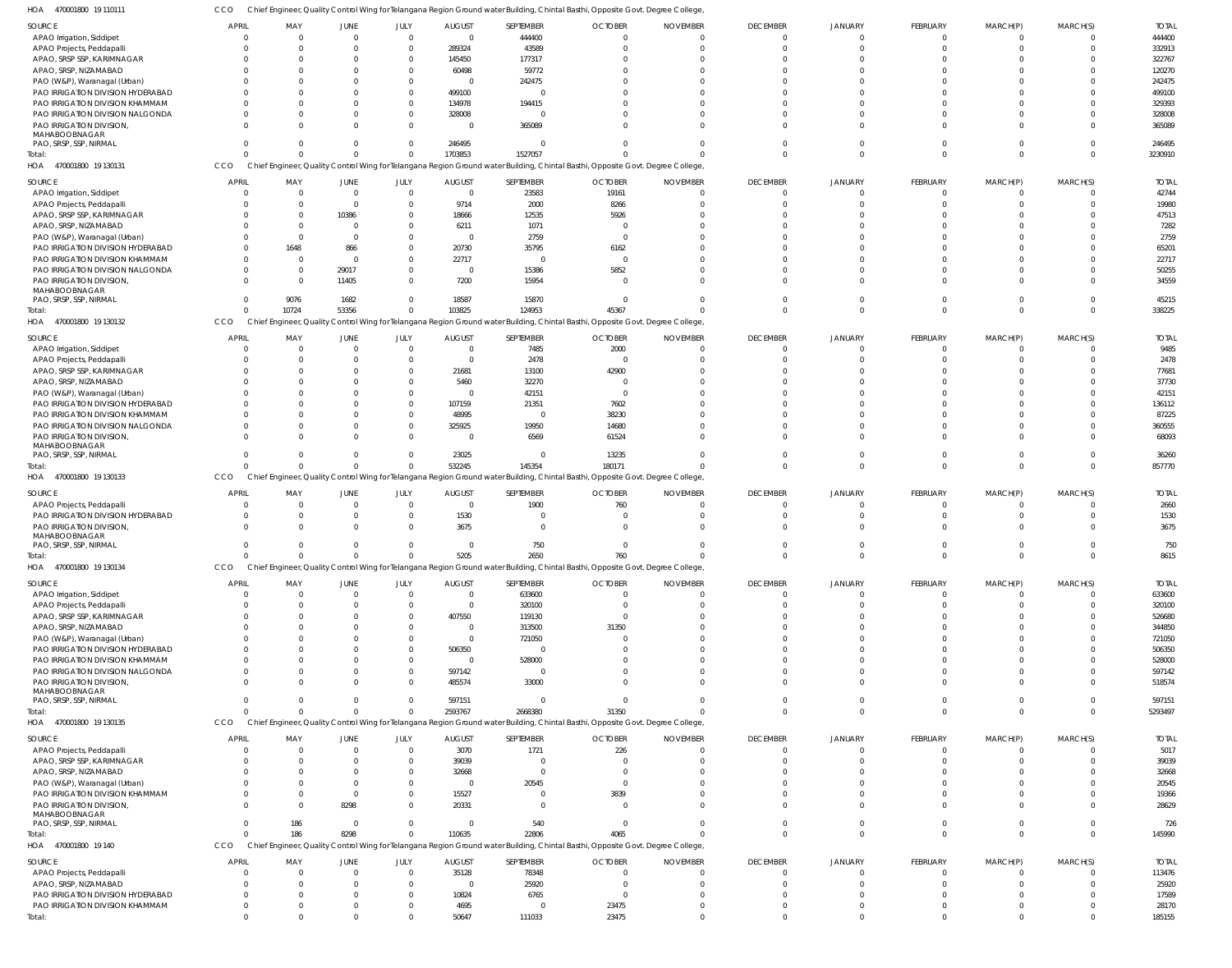CCO Chief Engineer, Quality Control Wing for Telangana Region Ground water Building, Chintal Basthi, Opposite Govt. Degree College,

| HOA<br>470001800 19 240                                               |                            |                        |                                |                          |                  |                      | Chief Engineer, Quality Control Wing for Telangana Region Ground water Building, Chintal Basthi, Opposite Govt. Degree College           |                 |                                |                      |                               |                            |                      |                   |
|-----------------------------------------------------------------------|----------------------------|------------------------|--------------------------------|--------------------------|------------------|----------------------|------------------------------------------------------------------------------------------------------------------------------------------|-----------------|--------------------------------|----------------------|-------------------------------|----------------------------|----------------------|-------------------|
| <b>SOURCE</b>                                                         | <b>APRIL</b>               | MAY                    | <b>JUNE</b>                    | JULY                     | <b>AUGUST</b>    | SEPTEMBER            | <b>OCTOBER</b>                                                                                                                           | <b>NOVEMBER</b> | <b>DECEMBER</b>                | <b>JANUARY</b>       | FEBRUARY                      | MARCH(P)                   | MARCH(S)             | <b>TOTAI</b>      |
| APAO, SRSP SSP, KARIMNAGAR                                            | $\Omega$                   | $\Omega$               | $\mathbf 0$                    | $\Omega$                 | 21186            | $\Omega$             | $\Omega$                                                                                                                                 | $\Omega$        | $\mathbf{0}$                   | $\Omega$             | 0                             | $\Omega$                   | $\Omega$             | 21186             |
| PAO (W&P), Waranagal (Urban)                                          | $\Omega$                   | $\Omega$               | $\Omega$                       | $\Omega$                 | $\Omega$         | 45602                | 18841                                                                                                                                    | $\Omega$        | $\mathbf{0}$                   | $\Omega$             | $\Omega$                      | $\mathbf 0$                | $\Omega$             | 64443             |
| PAO IRRIGATION DIVISION HYDERABAD<br>Total:                           | $\Omega$<br>$\Omega$       | $\Omega$<br>$\Omega$   | 10404<br>10404                 | $\Omega$<br>$\Omega$     | 85968<br>107154  | 9788<br>55390        | 8755<br>27596                                                                                                                            |                 | $\Omega$<br>$\Omega$           | $\Omega$             | $\mathbf 0$<br>$\Omega$       | $\Omega$<br>$\Omega$       | $\Omega$<br>$\Omega$ | 114915<br>200544  |
| 470001800 19 270272<br>HOA                                            | <b>CCO</b>                 |                        |                                |                          |                  |                      | Chief Engineer, Quality Control Wing for Telangana Region Ground water Building, Chintal Basthi, Opposite Govt. Degree College           |                 |                                |                      |                               |                            |                      |                   |
| <b>SOURCE</b>                                                         | <b>APRIL</b>               | MAY                    | JUNE                           | JULY                     | <b>AUGUST</b>    | SEPTEMBER            | <b>OCTOBER</b>                                                                                                                           | <b>NOVEMBER</b> | <b>DECEMBER</b>                | <b>JANUARY</b>       | FEBRUARY                      | MARCH(P)                   | MARCH(S)             | <b>TOTAI</b>      |
| PAO IRRIGATION DIVISION NALGONDA                                      | $\overline{0}$             | $\mathbf{0}$           | $\mathbf 0$                    | $\mathbf 0$              | $\mathbf{0}$     | $\Omega$             | 258152                                                                                                                                   | $\Omega$        | $\overline{0}$                 | $\Omega$             | $\overline{0}$                | $\mathbf 0$                | $\Omega$             | 258152            |
| Total:                                                                | $\Omega$                   | $\Omega$               | $\Omega$                       | $\Omega$                 | $\Omega$         | $\Omega$             | 258152                                                                                                                                   |                 | $\Omega$                       | $\Omega$             | $\mathbf{0}$                  | $\mathbf 0$                | $\Omega$             | 258152            |
| 470001800 19 290291<br>HOA                                            | CCO                        |                        |                                |                          |                  |                      | Chief Engineer, Quality Control Wing for Telangana Region Ground water Building, Chintal Basthi, Opposite Govt. Degree College           |                 |                                |                      |                               |                            |                      |                   |
| <b>SOURCE</b>                                                         | <b>APRIL</b>               | MAY                    | JUNE                           | JULY                     | <b>AUGUST</b>    | SEPTEMBER            | <b>OCTOBER</b>                                                                                                                           | <b>NOVEMBER</b> | <b>DECEMBER</b>                | <b>JANUARY</b>       | FEBRUARY                      | MARCH(P)                   | MARCH(S)             | <b>TOTAI</b>      |
| APAO, SRSP SSP, KARIMNAGAR                                            | 250457                     | 244340                 | 241968                         | 296424                   | 248940           | 250210               | 349678                                                                                                                                   | $\Omega$        | $\Omega$                       |                      | $\Omega$                      | $\Omega$                   | $\Omega$             | 1882017           |
| APAO, SRSP, NIZAMABAD                                                 | 91809                      | 88424                  | 88424                          | 72210                    | 103120           | 104000               | 104000                                                                                                                                   |                 | $\Omega$                       |                      | $\Omega$                      | $\Omega$                   | $\Omega$             | 651987            |
| PAO (W&P), Waranagal (Urban)<br>PAO IRRIGATION DIVISION HYDERABAD     | 507184<br>60351            | 483280<br>48949        | 541481<br>57989                | 664444<br>133390         | 603740<br>91510  | 563050<br>92540      | 667543<br>104963                                                                                                                         |                 | $\Omega$<br>$\Omega$           |                      | $\Omega$<br>$\Omega$          | $\Omega$<br>$\Omega$       | $\cap$<br>$\Omega$   | 4030722<br>589692 |
| PAO IRRIGATION DIVISION NALGONDA                                      | 55665                      | 52724                  | 52724                          | 61850                    | 61850            | 61850                | 61850                                                                                                                                    |                 | $\Omega$                       |                      | $\Omega$                      | $\Omega$                   | $\Omega$             | 408513            |
| PAO IRRIGATION DIVISION,                                              | 37647                      | 35432                  | 35432                          | 41830                    | 41830            | 41830                | 41830                                                                                                                                    |                 | $\Omega$                       |                      | $\Omega$                      | $\Omega$                   | $\Omega$             | 275831            |
| MAHABOOBNAGAR<br>PAO, SRSP, SSP, NIRMAL                               | 72311                      | 68495                  | 69441                          | 81455                    | 82565            | 113979               | 76677                                                                                                                                    |                 | $\Omega$                       | $\Omega$             | $\Omega$                      | $\Omega$                   | $\Omega$             | 564923            |
| Total:                                                                | 1075424                    | 1021644                | 1087459                        | 1351603                  | 1233555          | 1227459              | 1406541                                                                                                                                  |                 | $\Omega$                       | $\Omega$             | $\Omega$                      | $\Omega$                   | $\Omega$             | 8403685           |
| 470001800 19 290292<br>HOA                                            | CCO                        |                        |                                |                          |                  |                      | Chief Engineer, Quality Control Wing for Telangana Region Ground water Building, Chintal Basthi, Opposite Govt. Degree College           |                 |                                |                      |                               |                            |                      |                   |
| SOURCE                                                                | <b>APRIL</b>               | MAY                    | JUNE                           | JULY                     | <b>AUGUST</b>    | SEPTEMBER            | <b>OCTOBER</b>                                                                                                                           | <b>NOVEMBER</b> | <b>DECEMBER</b>                | <b>JANUARY</b>       | FEBRUARY                      | MARCH(P)                   | MARCH(S)             | <b>TOTAI</b>      |
| APAO, SRSP SSP, KARIMNAGAR                                            | 2165                       | 2850                   | 2350                           | 2850                     | 1850             | 1850                 | 2035                                                                                                                                     |                 | $\overline{0}$                 |                      | $\mathbf 0$                   | 0                          | $\Omega$             | 15950             |
| PAO (W&P), Waranagal (Urban)                                          | 6136                       | 6713                   | 7651                           | 7650                     | 6700             | 6200                 | 8654                                                                                                                                     |                 | $\Omega$                       |                      | $\mathbf 0$                   | $\Omega$                   | $\Omega$             | 49704             |
| PAO IRRIGATION DIVISION HYDERABAD                                     | 1130                       | 1700                   | 1200                           | 2700                     | 1700             | 1700                 | 1700                                                                                                                                     |                 | $\Omega$                       | $\Omega$             | $\mathbf 0$                   | $\Omega$                   | $\Omega$             | 11830             |
| Total<br>HOA 470001800 19 290293                                      | 9431<br>CCO                | 11263                  | 11201                          | 13200                    | 10250            | 9750                 | 12389                                                                                                                                    |                 | $\Omega$                       | $\Omega$             | $\mathbf 0$                   | $\Omega$                   | $\Omega$             | 77484             |
|                                                                       |                            |                        |                                |                          |                  |                      | Chief Engineer, Quality Control Wing for Telangana Region Ground water Building, Chintal Basthi, Opposite Govt. Degree College           |                 |                                |                      |                               |                            |                      |                   |
| <b>SOURCE</b>                                                         | <b>APRIL</b>               | MAY                    | JUNE                           | JULY                     | <b>AUGUST</b>    | SEPTEMBER            | <b>OCTOBER</b>                                                                                                                           | <b>NOVEMBER</b> | <b>DECEMBER</b>                | <b>JANUARY</b>       | FEBRUARY                      | MARCH(P)                   | MARCH(S)             | <b>TOTAI</b>      |
| APAO, SRSP SSP, KARIMNAGAR<br>APAO, SRSP, NIZAMABAD                   | 82960<br>30454             | 124311<br>33837        | 88161<br>33837                 | 168912<br>23954          | 82363<br>34209   | 82789<br>34504       | 87991<br>34504                                                                                                                           | $\Omega$        | $\overline{0}$<br>$\Omega$     |                      | $\mathbf 0$<br>$\Omega$       | $\Omega$<br>$\Omega$       | $\Omega$<br>$\Omega$ | 717487<br>225299  |
| PAO (W&P), Waranagal (Urban)                                          | 168097                     | 183414                 | 223117                         | 219881                   | 200055           | 186550               | 262728                                                                                                                                   |                 | $\Omega$                       |                      | $\Omega$                      | $\Omega$                   | $\Omega$             | 1443842           |
| PAO IRRIGATION DIVISION HYDERABAD                                     | 19933                      | 30190                  | 21143                          | 48283                    | 30189            | 30535                | 30535                                                                                                                                    |                 | $\Omega$                       |                      | $\Omega$                      | $\Omega$                   | $\cap$               | 210808            |
| PAO IRRIGATION DIVISION NALGONDA                                      | 18477                      | 20530                  | 20530                          | 20530                    | 20530            | 20530                | 20530                                                                                                                                    |                 | $\Omega$                       |                      | $\Omega$                      | $\Omega$                   | $\Omega$             | 141657            |
| PAO IRRIGATION DIVISION,<br>MAHABOOBNAGAR                             | 12489                      | 13877                  | 13877                          | 13877                    | 13877            | 13877                | 13877                                                                                                                                    |                 | $\Omega$                       |                      | $\Omega$                      | $\Omega$                   | $\Omega$             | 95751             |
| PAO, SRSP, SSP, NIRMAL                                                | 23975                      | 26638                  | 34395                          | 27010                    | 27382            | 30046                | 27382                                                                                                                                    |                 | $\Omega$                       |                      | $\mathbf 0$                   | $\mathbf 0$                | $\Omega$             | 196828            |
| Total:                                                                | 356385                     | 432797                 | 435060                         | 522447                   | 408605           | 398831               | 477547                                                                                                                                   |                 | $\Omega$                       | $\Omega$             | $\Omega$                      | $\Omega$                   | $\Omega$             | 3031672           |
| 470001800 19 290294<br>HOA                                            | CCO                        |                        | ingineer, Quality Control Wing |                          |                  |                      | for Telangana Region Ground water Building, Chintal Basthi, Opposite Govt. Degree College                                                |                 |                                |                      |                               |                            |                      |                   |
| <b>SOURCE</b>                                                         | <b>APRIL</b>               | MAY                    | JUNE                           | JULY                     | <b>AUGUST</b>    | SEPTEMBER            | <b>OCTOBER</b>                                                                                                                           | <b>NOVEMBER</b> | <b>DECEMBER</b>                | <b>JANUARY</b>       | FEBRUARY                      | MARCH(P)                   | MARCH(S)             | <b>TOTAI</b>      |
| APAO, SRSP SSP, KARIMNAGAR                                            | 45494                      | 66174                  | 48596                          | 84702                    | 43385            | 43639                | 46741                                                                                                                                    | $\Omega$        | $\overline{0}$                 | $\Omega$             | $\overline{0}$                | $\mathbf 0$                | $\Omega$             | 378731            |
| PAO (W&P), Waranagal (Urban)                                          | 88472                      | 96478                  | 118031                         | 115256                   | 106129           | 98075                | 139069                                                                                                                                   |                 | $\Omega$<br>$\Omega$           |                      | $\Omega$<br>$\Omega$          | $\Omega$<br>$\Omega$       | $\Omega$<br>$\Omega$ | 761510            |
| PAO IRRIGATION DIVISION HYDERABAD<br>PAO IRRIGATION DIVISION NALGONDA | 17832<br>7990              | 27007<br>8877          | 18914<br>8877                  | 43192<br>8877            | 27006<br>8877    | 27315<br>8877        | 27315<br>8877                                                                                                                            |                 | $\Omega$                       | $\Omega$             | $\Omega$                      | $\Omega$                   | $\Omega$             | 188581<br>61252   |
| PAO IRRIGATION DIVISION,                                              | 7448                       | 8276                   | 8276                           | 8276                     | 8276             | 8276                 | 8276                                                                                                                                     |                 | $\Omega$                       |                      | $\Omega$                      | $\Omega$                   | $\Omega$             | 57104             |
| MAHABOOBNAGAR                                                         |                            |                        |                                |                          |                  |                      |                                                                                                                                          |                 | $\Omega$                       | $\Omega$             |                               | $\Omega$                   | $\Omega$             |                   |
| PAO, SRSP, SSP, NIRMAL<br>Total:                                      | 10365<br>177601            | 11517<br>218329        | 11678<br>214372                | 11678<br>271981          | 11839<br>205512  | 12991<br>199173      | 11839<br>242117                                                                                                                          | $\Omega$        | $\Omega$                       | $\Omega$             | $\mathbf 0$<br>$\Omega$       | $\Omega$                   | $\Omega$             | 81907<br>1529085  |
| HOA<br>470001800 19 290295                                            | CCO                        |                        |                                |                          |                  |                      | Chief Engineer, Quality Control Wing for Telangana Region Ground water Building, Chintal Basthi, Opposite Govt. Degree College           |                 |                                |                      |                               |                            |                      |                   |
| SOURCE                                                                | <b>APRIL</b>               | MAY                    | JUNE                           | JULY                     | <b>AUGUST</b>    | SEPTEMBER            | <b>OCTOBER</b>                                                                                                                           | <b>NOVEMBER</b> | <b>DECEMBER</b>                | <b>JANUARY</b>       | FEBRUARY                      | MARCH(P)                   | MARCH(S)             | <b>TOTAL</b>      |
| PAO IRRIGATION DIVISION,                                              | $\Omega$                   | $\Omega$               | $\Omega$                       | $\Omega$                 | $\Omega$         | $\Omega$             | 54612                                                                                                                                    | $\Omega$        | $\overline{0}$                 | $\Omega$             | 0                             | $\overline{0}$             | $\Omega$             | 54612             |
| MAHABOOBNAGAR                                                         |                            |                        |                                |                          |                  |                      |                                                                                                                                          |                 |                                |                      |                               |                            |                      |                   |
| Total:<br>HOA 470001800 19 290296                                     | $\Omega$<br>CCO            | $\Omega$               | $\Omega$                       | $\Omega$                 | $\Omega$         | $\Omega$             | 54612<br>Chief Engineer, Quality Control Wing for Telangana Region Ground water Building, Chintal Basthi, Opposite Govt. Degree College, |                 | $\mathbf{0}$                   | $\Omega$             | $\overline{0}$                | $\mathbf 0$                | $\Omega$             | 54612             |
|                                                                       |                            |                        |                                |                          |                  |                      |                                                                                                                                          |                 |                                |                      |                               |                            |                      |                   |
| <b>SOURCE</b>                                                         | <b>APRIL</b>               | MAY                    | JUNE                           | JULY                     | <b>AUGUST</b>    | SEPTEMBER            | <b>OCTOBER</b>                                                                                                                           | <b>NOVEMBER</b> | <b>DECEMBER</b>                | <b>JANUARY</b>       | FEBRUARY                      | MARCH(P)                   | MARCH(S)             | <b>TOTAL</b>      |
| APAO, SRSP SSP, KARIMNAGAR<br>PAO (W&P), Waranagal (Urban)            | $\overline{0}$<br>$\Omega$ | $\overline{0}$<br>0    | $\mathbf 0$<br>$\Omega$        | $\mathbf 0$<br>$\Omega$  | 185675<br>441370 | $\Omega$<br>$\Omega$ | $\overline{0}$<br>$\Omega$                                                                                                               |                 | $\mathbf{0}$<br>$\overline{0}$ | $\Omega$             | $\overline{0}$<br>$\mathbf 0$ | $\mathbf 0$<br>$\mathbf 0$ | $\Omega$<br>$\Omega$ | 185675<br>441370  |
| PAO IRRIGATION DIVISION HYDERABAD                                     | $\Omega$                   | 0                      | $\Omega$                       | $\Omega$                 | 44615            | $\Omega$             | $\Omega$                                                                                                                                 |                 | $\Omega$                       |                      | $\Omega$                      |                            | $\cap$               | 44615             |
| PAO IRRIGATION DIVISION NALGONDA                                      | $\mathbf 0$                | 0                      | 0                              | $\mathbf 0$              | $\overline{0}$   | $\Omega$             | 45314                                                                                                                                    |                 | $\Omega$                       |                      | $\Omega$                      | $\Omega$                   | $\Omega$             | 45314             |
| PAO IRRIGATION DIVISION,<br>MAHABOOBNAGAR                             | $\Omega$                   | 0                      | $\Omega$                       | $\Omega$                 | 31767            | $\Omega$             | $\Omega$                                                                                                                                 |                 | $\Omega$                       | $\Omega$             | $\Omega$                      | $\Omega$                   | $\Omega$             | 31767             |
| PAO, SRSP, SSP, NIRMAL                                                | $\Omega$                   | 0                      | $\mathbf 0$                    | $\Omega$                 | 60437            | $\Omega$             | $\Omega$                                                                                                                                 | $\Omega$        | $\Omega$                       | $\Omega$             | $\mathbf{0}$                  | $\mathbf 0$                | $\Omega$             | 60437             |
| Total:                                                                | $\Omega$                   | $\Omega$               | $\Omega$                       | $\Omega$                 | 763864           | $\Omega$             | 45314                                                                                                                                    |                 | $\Omega$                       | $\Omega$             | $\mathbf 0$                   | $\mathbf 0$                | $\Omega$             | 809178            |
| HOA 470001800 19 300302                                               | CCO                        |                        |                                |                          |                  |                      | Chief Engineer, Quality Control Wing for Telangana Region Ground water Building, Chintal Basthi, Opposite Govt. Degree College           |                 |                                |                      |                               |                            |                      |                   |
| <b>SOURCE</b>                                                         | <b>APRIL</b>               | MAY                    | JUNE                           | JULY                     | <b>AUGUST</b>    | SEPTEMBER            | <b>OCTOBER</b>                                                                                                                           | <b>NOVEMBER</b> | <b>DECEMBER</b>                | <b>JANUARY</b>       | FEBRUARY                      | MARCH(P)                   | MARCH(S)             | <b>TOTAL</b>      |
| PAO (W&P), Waranagal (Urban)                                          | $\overline{0}$             | $\overline{0}$         | $\mathbf 0$                    | $\mathbf 0$              | $\overline{0}$   | 37994                | 63324                                                                                                                                    | $\Omega$        | $\mathbf{0}$                   | $\Omega$             | 0                             | $\Omega$                   | $\Omega$             | 101318            |
| PAO IRRIGATION DIVISION HYDERABAD                                     | 180335                     | 175042                 | 187707                         | 201487                   | 201487           | 201487               | 180498                                                                                                                                   |                 | $\overline{0}$                 |                      | $\mathbf 0$                   | $\Omega$                   | $\Omega$             | 1328043           |
| PAO, SRSP, SSP, NIRMAL<br>Total:                                      | 19612<br>199947            | $\mathbf{0}$<br>175042 | $\overline{0}$<br>187707       | $\overline{0}$<br>201487 | 60272<br>261759  | $\Omega$<br>239481   | $\Omega$<br>243822                                                                                                                       |                 | $\Omega$<br>$\Omega$           | $\Omega$<br>$\Omega$ | $\mathbf 0$<br>$\Omega$       | $\mathbf 0$<br>$\Omega$    | $\Omega$<br>$\Omega$ | 79884<br>1509245  |
| 470001800 19 310318<br>HOA                                            | CCO                        |                        |                                |                          |                  |                      | Chief Engineer, Quality Control Wing for Telangana Region Ground water Building, Chintal Basthi, Opposite Govt. Degree College           |                 |                                |                      |                               |                            |                      |                   |
| SOURCE                                                                | <b>APRIL</b>               | MAY                    | JUNE                           | JULY                     | <b>AUGUST</b>    | SEPTEMBER            | <b>OCTOBER</b>                                                                                                                           | <b>NOVEMBER</b> | <b>DECEMBER</b>                | <b>JANUARY</b>       | FEBRUARY                      | MARCH(P)                   | MARCH(S)             | <b>TOTAL</b>      |
| PAO IRRIGATION DIVISION HYDERABAD                                     | $\overline{0}$             | $\mathbf{0}$           | $\mathbf 0$                    | 20000                    | 20000            | $\Omega$             | $\Omega$                                                                                                                                 | $\Omega$        | $\overline{0}$                 | $\Omega$             | $\mathbf{0}$                  | 0                          | $\Omega$             | 40000             |
| PAO IRRIGATION DIVISION NALGONDA                                      | $\mathbf{0}$               | 20000                  | $\mathbf 0$                    | $\mathbf 0$              | $\mathbf{0}$     | $\Omega$             | $\Omega$                                                                                                                                 |                 | $\Omega$                       | $\Omega$             | $\mathbf{0}$                  | $\mathbf 0$                | $\Omega$             | 20000             |
| Total:                                                                | $\Omega$                   | 20000                  | $\Omega$                       | 20000                    | 20000            | $\Omega$             |                                                                                                                                          |                 | $\Omega$                       | $\Omega$             | $\mathbf 0$                   | $\mathbf 0$                | $\Omega$             | 60000             |
| HOA 470001800 19 510511                                               | CCO                        |                        |                                |                          |                  |                      | Chief Engineer, Quality Control Wing for Telangana Region Ground water Building, Chintal Basthi, Opposite Govt. Degree College           |                 |                                |                      |                               |                            |                      |                   |
| <b>SOURCE</b>                                                         | <b>APRIL</b>               | MAY                    | JUNE                           | JULY                     | <b>AUGUST</b>    | SEPTEMBER            | <b>OCTOBER</b>                                                                                                                           | <b>NOVEMBER</b> | <b>DECEMBER</b>                | <b>JANUARY</b>       | FEBRUARY                      | MARCH(P)                   | MARCH(S)             | <b>TOTAL</b>      |
| PAO IRRIGATION DIVISION HYDERABAD                                     | $\overline{0}$<br>$\Omega$ | 0                      | $\mathbf 0$                    | $\mathbf 0$              | 13776            | $\Omega$             | $\overline{0}$                                                                                                                           | $\Omega$        | $\overline{0}$                 | $\Omega$             | $\mathbf{0}$<br>$\Omega$      | 0                          | $\Omega$             | 13776             |
| Total:                                                                |                            |                        | $\Omega$                       | $\Omega$                 | 13776            | $\Omega$             | $\Omega$                                                                                                                                 |                 | $\Omega$                       | $\Omega$             |                               | $\Omega$                   | $\Omega$             | 13776             |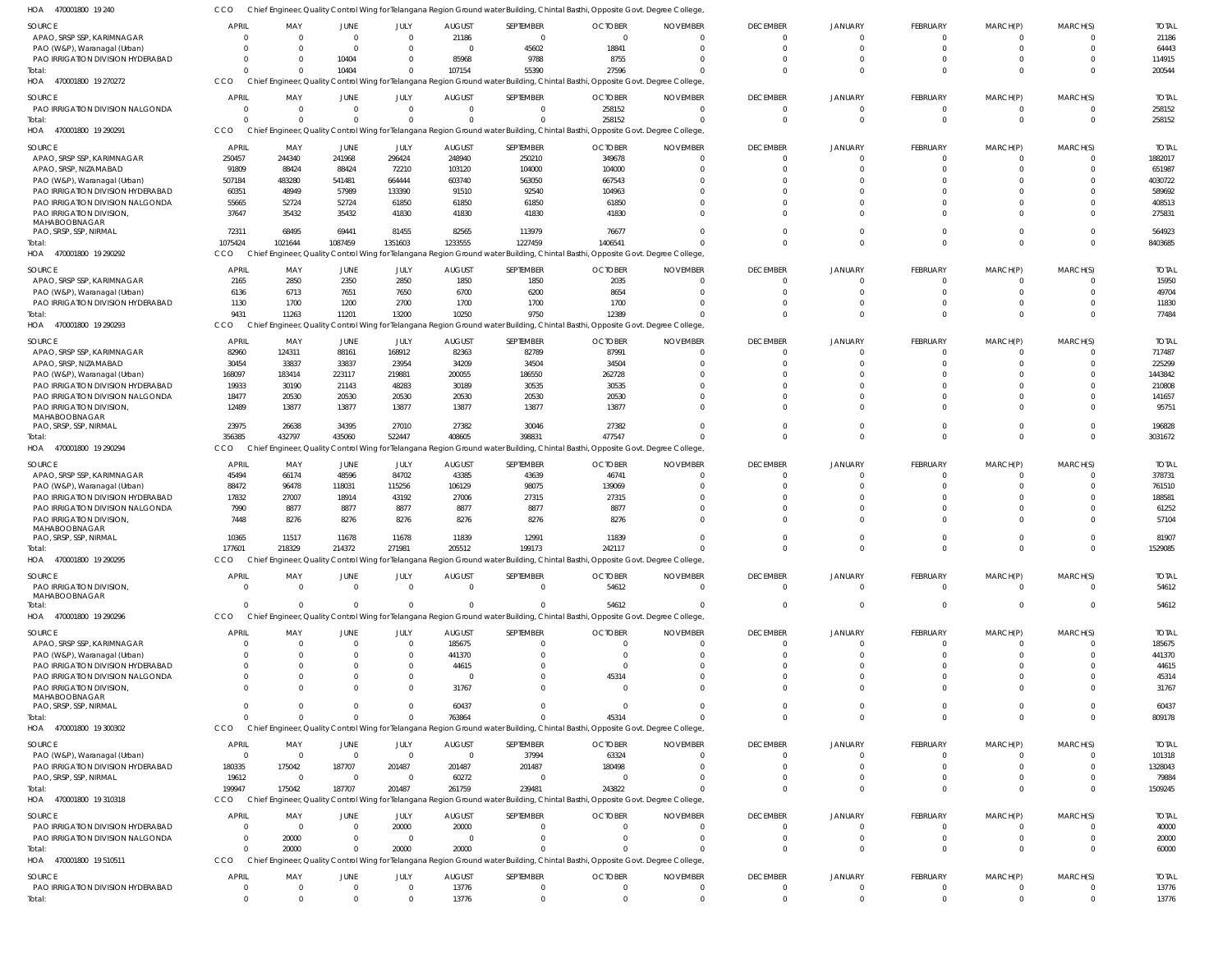| SOURCE                       | <b>APRIL</b> | MAY                    | JUNE           | JULY           | <b>AUGUST</b>  | SEPTEMBER                                                                                        | <b>OCTOBER</b>                                                                                                           | <b>NOVEMBER</b> | <b>DECEMBER</b> | <b>JANUARY</b> | <b>FEBRUARY</b> | MARCH(P)       | MARCH(S)       | <b>TOTAL</b> |
|------------------------------|--------------|------------------------|----------------|----------------|----------------|--------------------------------------------------------------------------------------------------|--------------------------------------------------------------------------------------------------------------------------|-----------------|-----------------|----------------|-----------------|----------------|----------------|--------------|
| APAO Irrigation, Yadadri     | 120155       | 120155                 | 167417         | 273560         | 273560         | 273560                                                                                           | 248160                                                                                                                   | $\overline{0}$  | $\overline{0}$  | $\overline{0}$ | $\mathbf 0$     | $\mathbf 0$    | $\Omega$       | 1476567      |
| APAO Projects, Jangaon       | 469498       | 711959                 | 631121         | 1176138        | 1286009        | 1334605                                                                                          | 1633926                                                                                                                  | $\Omega$        | $\Omega$        | $\Omega$       | $\mathbf 0$     | $\mathbf 0$    | $\Omega$       | 7243256      |
| PAO (W&P), Waranagal (Urban) | 3444103      | 3523646                | 3363869        | 6636102        | 7099577        | 6979784                                                                                          | 6959824                                                                                                                  | $\Omega$        | $\Omega$        | $\Omega$       | $\mathbf 0$     | $\Omega$       | $\Omega$       | 38006905     |
| lotal:                       | 4033756      | 4355760                | 4162407        | 8085800        | 8659146        | 8587949                                                                                          | 8841910                                                                                                                  | $\Omega$        | $\Omega$        | $\Omega$       | $\Omega$        | $\Omega$       | $\Omega$       | 46726728     |
| HOA 470001800 21 010012      | <b>CCO</b>   |                        |                |                |                | THE CHIEF ENGINEER, Godavari Lift Irrigation Scheme Godavari Lift Irrigation Scheme, K C Colony, | Chintagattu, Hanamkonda                                                                                                  |                 |                 |                |                 |                |                |              |
|                              |              |                        |                |                |                |                                                                                                  |                                                                                                                          |                 |                 |                |                 |                |                |              |
| SOURCE                       | <b>APRIL</b> | MAY                    | JUNE           | JULY           | <b>AUGUST</b>  | SEPTEMBER                                                                                        | <b>OCTOBER</b>                                                                                                           | <b>NOVEMBER</b> | <b>DECEMBER</b> | JANUARY        | FEBRUARY        | MARCH(P)       | MARCH(S)       | <b>TOTAL</b> |
| APAO Irrigation, Yadadri     | $\Omega$     | $\overline{0}$         | $\overline{0}$ | $\overline{0}$ | $\overline{0}$ | 5000                                                                                             | $\overline{0}$                                                                                                           | 0               | $\Omega$        | $\Omega$       | 0               | 0              | $\Omega$       | 5000         |
| APAO Projects, Jangaon       | $\Omega$     | $\overline{0}$         | $\overline{0}$ | $\overline{0}$ | $\overline{0}$ | $\overline{0}$                                                                                   | 20                                                                                                                       | $\mathbf 0$     | $\Omega$        | $\Omega$       | $\mathbf 0$     | $\mathbf 0$    | $\Omega$       | 20           |
| PAO (W&P), Waranagal (Urban) | 39226        | 41034                  | 59225          | 74559          | 75993          | 74259                                                                                            | 179174                                                                                                                   | $\Omega$        | $\Omega$        | $\Omega$       | $\Omega$        | $\Omega$       | $\Omega$       | 543470       |
| Total:                       | 39226        | 41034                  | 59225          | 74559          | 75993          | 79259                                                                                            | 179194                                                                                                                   | $\Omega$        | $\Omega$        | $\Omega$       | $\overline{0}$  | $\Omega$       | $\Omega$       | 548490       |
| HOA 470001800 21 010013      | CCO          |                        |                |                |                |                                                                                                  | THE CHIEF ENGINEER, Godavari Lift Irrigation Scheme Godavari Lift Irrigation Scheme, K C Colony, Chintagattu, Hanamkonda |                 |                 |                |                 |                |                |              |
|                              |              |                        |                |                |                |                                                                                                  |                                                                                                                          |                 |                 |                |                 |                |                |              |
| SOURCE                       | <b>APRIL</b> | MAY                    | JUNE           | JULY           | <b>AUGUST</b>  | SEPTEMBER                                                                                        | <b>OCTOBER</b>                                                                                                           | <b>NOVEMBER</b> | <b>DECEMBER</b> | JANUARY        | <b>FEBRUARY</b> | MARCH(P)       | MARCH(S)       | <b>TOTAL</b> |
| APAO Irrigation, Yadadri     | 39871        | 39871                  | 55526          | 90759          | 90759          | 90759                                                                                            | 82328                                                                                                                    | 0               | $\Omega$        | $\mathbf{0}$   | 0               | O              | $\Omega$       | 489873       |
| APAO Projects, Jangaon       | 155333       | 236184                 | 211994         | 389792         | 426351         | 437075                                                                                           | 1008243                                                                                                                  | $\Omega$        | $\Omega$        | $\Omega$       | $\mathbf 0$     | $\mathbf 0$    | $\Omega$       | 2864972      |
| PAO (W&P), Waranagal (Urban) | 1144467      | 1186384                | 1739559        | 2207574        | 2369839        | 2364650                                                                                          | 4574471                                                                                                                  | $\Omega$        | $\Omega$        | $\Omega$       | $\mathbf 0$     | $\Omega$       | $\Omega$       | 15586944     |
| lotal:                       | 1339671      | 1462439                | 2007079        | 2688125        | 2886949        | 2892484                                                                                          | 5665042                                                                                                                  | $\Omega$        | $\Omega$        | $\Omega$       | $\overline{0}$  | $\overline{0}$ | $\Omega$       | 18941789     |
| HOA 470001800 21 010016      | <b>CCO</b>   |                        |                |                |                | THE CHIEF ENGINEER, Godavari Lift Irrigation Scheme Godavari Lift Irrigation Scheme, K C Colony, | Chintagattu, Hanamkonda                                                                                                  |                 |                 |                |                 |                |                |              |
|                              |              |                        |                |                |                |                                                                                                  |                                                                                                                          |                 |                 |                |                 |                |                |              |
| SOURCE                       | <b>APRIL</b> | MAY                    | JUNE           | <b>JULY</b>    | <b>AUGUST</b>  | SEPTEMBER                                                                                        | <b>OCTOBER</b>                                                                                                           | <b>NOVEMBER</b> | <b>DECEMBER</b> | JANUARY        | <b>FEBRUARY</b> | MARCH(P)       | MARCH(S)       | <b>TOTAL</b> |
| APAO Irrigation, Yadadri     | 17239        | 17239                  | 24008          | 39241          | 39241          | 39241                                                                                            | 35596                                                                                                                    | $\Omega$        | $\Omega$        | $\Omega$       | $\mathbf 0$     | 0              | $\Omega$       | 211805       |
| APAO Projects, Jangaon       | 67165        | 102122                 | 91663          | 168790         | 184338         | 194841                                                                                           | 435256                                                                                                                   | $\Omega$        | $\Omega$        | $\Omega$       | $\mathbf 0$     | $\mathbf 0$    | $\Omega$       | 1244175      |
| PAO (W&P), Waranagal (Urban) | 615946       | 645928                 | 932559         | 1173991        | 1270150        | 1252844                                                                                          | 2449969                                                                                                                  | $\Omega$        | $\Omega$        | $\Omega$       | $\mathbf 0$     | $\mathbf 0$    | $\Omega$       | 8341387      |
| lotal:                       | 700350       | 765289                 | 1048230        | 1382022        | 1493729        | 1486926                                                                                          | 2920821                                                                                                                  | $\Omega$        | $\Omega$        | $\Omega$       | $\Omega$        | $\Omega$       | $\Omega$       | 9797367      |
| HOA 470001800 21 010017      | CCO          | THE<br>CHIEF ENGINEER, |                |                |                | Godavari Lift Irrigation Scheme Godavari Lift Irrigation Scheme, K C Colony,                     | Chintagattu, Hanamkonda                                                                                                  |                 |                 |                |                 |                |                |              |
|                              |              |                        |                |                |                |                                                                                                  |                                                                                                                          |                 |                 |                |                 |                |                |              |
| SOURCE                       | <b>APRIL</b> | MAY                    | JUNE           | JULY           | <b>AUGUST</b>  | SEPTEMBER                                                                                        | <b>OCTOBER</b>                                                                                                           | <b>NOVEMBER</b> | <b>DECEMBER</b> | JANUARY        | <b>FEBRUARY</b> | MARCH(P)       | MARCH(S)       | <b>TOTAL</b> |
| APAO Irrigation, Yadadri     | $\Omega$     | $\overline{0}$         | $\Omega$       | $\Omega$       | $\overline{0}$ | $\Omega$                                                                                         | 100000                                                                                                                   | $\Omega$        | $\Omega$        | $\Omega$       | $\mathbf 0$     | 0              | $\Omega$       | 100000       |
| APAO Projects, Jangaon       | $\Omega$     | 33462                  | 0              | - 0            | $\overline{0}$ | $\Omega$                                                                                         | 0                                                                                                                        | $\Omega$        | $\Omega$        | $\Omega$       | $\mathbf 0$     | $\mathbf 0$    | $\Omega$       | 33462        |
| PAO (W&P), Waranagal (Urban) | $\Omega$     | $\overline{0}$         | $\Omega$       | - 0            | 59827          | 100000                                                                                           | - 0                                                                                                                      | $\Omega$        | $\Omega$        | $\Omega$       | $\mathbf 0$     | $\mathbf 0$    | $\Omega$       | 159827       |
| Total:                       | $\Omega$     | 33462                  | $\Omega$       |                | 59827          | 100000                                                                                           | 100000                                                                                                                   | $\Omega$        | $\Omega$        | $\Omega$       | $\overline{0}$  | $\mathbf 0$    | $\Omega$       | 293289       |
| HOA 470001800 21 010018      | CCO          |                        |                |                |                |                                                                                                  | THE CHIEF ENGINEER, Godavari Lift Irrigation Scheme Godavari Lift Irrigation Scheme, K C Colony, Chintagattu, Hanamkonda |                 |                 |                |                 |                |                |              |
|                              |              |                        |                |                |                |                                                                                                  |                                                                                                                          |                 |                 |                |                 |                |                |              |
| SOURCE                       | <b>APRIL</b> | MAY                    | JUNE           | JULY           | <b>AUGUST</b>  | SEPTEMBER                                                                                        | <b>OCTOBER</b>                                                                                                           | <b>NOVEMBER</b> | <b>DECEMBER</b> | JANUARY        | FEBRUARY        | MARCH(P)       | MARCH(S)       | <b>TOTAL</b> |
| APAO Irrigation, Yadadri     | $\Omega$     | $\overline{0}$         | $\overline{0}$ | $\Omega$       | 171678         | $\overline{0}$                                                                                   | $\overline{0}$                                                                                                           | $\Omega$        | $\Omega$        | $\Omega$       | $\Omega$        | $\Omega$       | $\Omega$       | 171678       |
| APAO Projects, Jangaon       | 34094        | $\overline{0}$         | $\Omega$       | $\Omega$       | 109247         | 49538                                                                                            | 47477                                                                                                                    | 0               | $\Omega$        | $\Omega$       | $\mathbf 0$     | $\mathbf 0$    | $\Omega$       | 240356       |
| PAO (W&P), Waranagal (Urban) | $\Omega$     | $\Omega$               | $\Omega$       | $\Omega$       | 711808         | 424036                                                                                           | $\Omega$                                                                                                                 | $\Omega$        | $\Omega$        | $\Omega$       | $\mathbf 0$     | 0              | $\Omega$       | 1135844      |
| lotal:                       | 34094        | $\Omega$               | $\Omega$       |                | 992733         | 473574                                                                                           | 47477                                                                                                                    | $\Omega$        | $\Omega$        | $\Omega$       | $\Omega$        | $\overline{0}$ | $\Omega$       | 1547878      |
| HOA 470001800 21 020022      | CCO          |                        |                |                |                |                                                                                                  | THE CHIEF ENGINEER, Godavari Lift Irrigation Scheme Godavari Lift Irrigation Scheme, K C Colony, Chintagattu, Hanamkonda |                 |                 |                |                 |                |                |              |
|                              |              |                        |                |                |                |                                                                                                  |                                                                                                                          |                 |                 |                |                 |                |                |              |
| SOURCE                       | <b>APRIL</b> | MAY                    | JUNE           | JULY           | <b>AUGUST</b>  | SEPTEMBER                                                                                        | <b>OCTOBER</b>                                                                                                           | <b>NOVEMBER</b> | <b>DECEMBER</b> | <b>JANUARY</b> | <b>FEBRUARY</b> | MARCH(P)       | MARCH(S)       | <b>TOTAL</b> |
| PAO (W&P), Waranagal (Urban) | $\Omega$     | 64310                  | 32156          | 35728          | 35728          | 35728                                                                                            | 35728                                                                                                                    | $\mathbf 0$     | $\Omega$        | $\Omega$       | $\mathbf 0$     | O              | $\Omega$       | 239378       |
| Total:                       | $\Omega$     | 64310                  | 32156          | 35728          | 35728          | 35728                                                                                            | 35728                                                                                                                    | $\mathbf{0}$    | $\Omega$        | $\Omega$       | $\overline{0}$  | $\mathbf 0$    | $\overline{0}$ | 239378       |
| HOA 470001800 21 110111      | CCO          |                        |                |                |                |                                                                                                  | THE CHIEF ENGINEER, Godavari Lift Irrigation Scheme Godavari Lift Irrigation Scheme, K C Colony, Chintagattu, Hanamkonda |                 |                 |                |                 |                |                |              |
|                              |              |                        |                |                |                |                                                                                                  |                                                                                                                          |                 |                 |                |                 |                |                |              |
| SOURCE                       | <b>APRIL</b> | MAY                    | <b>JUNE</b>    | JULY           | <b>AUGUST</b>  | SEPTEMBER                                                                                        | <b>OCTOBER</b>                                                                                                           | <b>NOVEMBER</b> | <b>DECEMBER</b> | JANUARY        | <b>FEBRUARY</b> | MARCH(P)       | MARCH(S)       | <b>TOTAL</b> |
| APAO Irrigation, Yadadri     |              | $\Omega$               | $\Omega$       | $\Omega$       | 205600         | $\overline{0}$                                                                                   | 9875                                                                                                                     | $\Omega$        | $\Omega$        | $\Omega$       | 0               | $\Omega$       | $\Omega$       | 215475       |
| APAO Projects, Jangaon       |              | $\Omega$               | $\Omega$       | $\Omega$       | 188356         | $\Omega$                                                                                         | $\Omega$                                                                                                                 | $\Omega$        | $\Omega$        | $\Omega$       | $\Omega$        | $\Omega$       | $\Omega$       | 188356       |
| PAO (W&P), Waranagal (Urban) |              | $\Omega$               | $\Omega$       | $\Omega$       | 16064          | 346170                                                                                           | 254595                                                                                                                   | $\Omega$        | $\Omega$        | $\Omega$       | $\mathbf 0$     | 0              | $\Omega$       | 616829       |
| lotal:                       |              | $\Omega$               | $\Omega$       |                | 410020         | 346170                                                                                           | 264470                                                                                                                   | $\Omega$        | $\Omega$        | $\Omega$       | $\Omega$        | $\Omega$       | $\Omega$       | 1020660      |
| HOA 470001800 21 130131      | CCO          |                        |                |                |                |                                                                                                  | THE CHIEF ENGINEER, Godavari Lift Irrigation Scheme Godavari Lift Irrigation Scheme, K C Colony, Chintagattu, Hanamkonda |                 |                 |                |                 |                |                |              |
|                              |              |                        |                |                |                |                                                                                                  |                                                                                                                          |                 |                 |                |                 |                |                |              |
| SOURCE                       | <b>APRIL</b> | MAY                    | JUNE           | JULY           | <b>AUGUST</b>  | SEPTEMBER                                                                                        | <b>OCTOBER</b>                                                                                                           | <b>NOVEMBER</b> | <b>DECEMBER</b> | JANUARY        | FEBRUARY        | MARCH(P)       | MARCH(S)       | <b>TOTAL</b> |
| PAO (W&P), Waranagal (Urban) | $\Omega$     | $\overline{0}$         | 31159          | 1366           | 32131          | 16474                                                                                            | 31561                                                                                                                    | $\mathbf{0}$    | $\overline{0}$  | $\overline{0}$ | $\mathbf 0$     | $\mathbf 0$    | $\overline{0}$ | 112691       |
| Total:                       | $\Omega$     | $\Omega$               | 31159          | 1366           | 32131          | 16474                                                                                            | 31561                                                                                                                    | $\Omega$        | $\Omega$        | $\Omega$       | $\mathbf 0$     | $\mathbf 0$    | $\Omega$       | 112691       |
| HOA 470001800 21 130132      | <b>CCO</b>   |                        |                |                |                |                                                                                                  | THE CHIEF ENGINEER, Godavari Lift Irrigation Scheme Godavari Lift Irrigation Scheme, K C Colony, Chintagattu, Hanamkonda |                 |                 |                |                 |                |                |              |
|                              |              |                        |                |                |                |                                                                                                  |                                                                                                                          |                 |                 |                |                 |                |                |              |
| SOURCE                       | <b>APRIL</b> | MAY                    | <b>JUNE</b>    | JULY           | <b>AUGUST</b>  | SEPTEMBER                                                                                        | <b>OCTOBER</b>                                                                                                           | <b>NOVEMBER</b> | <b>DECEMBER</b> | JANUARY        | FEBRUARY        | MARCH(P)       | MARCH(S)       | <b>TOTAL</b> |
| APAO Irrigation, Yadadri     | $\Omega$     | $\overline{0}$         | $\mathbf 0$    | $\Omega$       | $\mathbf{0}$   | 294000                                                                                           | $\Omega$                                                                                                                 | $\Omega$        | $\Omega$        | $\Omega$       | $\Omega$        | $\Omega$       | $\Omega$       | 294000       |
| APAO Projects, Jangaon       |              | $\Omega$               | 0              | - 0            | 0              | 116230                                                                                           | $\Omega$                                                                                                                 | 0               | $\Omega$        | $\Omega$       | $\mathbf 0$     | $\mathbf 0$    | $\Omega$       | 116230       |
| PAO (W&P), Waranagal (Urban) | $\Omega$     | $\Omega$               | 0              | - 0            | $\Omega$       | 232707                                                                                           | $\Omega$                                                                                                                 | $\Omega$        | $\Omega$        | $\Omega$       | $\Omega$        | $\Omega$       | $\Omega$       | 232707       |
| Total:                       | $\Omega$     | $\Omega$               | $\Omega$       |                | $\Omega$       | 642937                                                                                           |                                                                                                                          | $\Omega$        | $\Omega$        | $\Omega$       | $\overline{0}$  | $\overline{0}$ | $\Omega$       | 642937       |
| HOA 470001800 21 130134      | CCO          |                        |                |                |                |                                                                                                  | THE CHIEF ENGINEER, Godavari Lift Irrigation Scheme Godavari Lift Irrigation Scheme, K C Colony, Chintagattu, Hanamkonda |                 |                 |                |                 |                |                |              |
|                              |              |                        |                |                |                |                                                                                                  |                                                                                                                          |                 |                 |                |                 |                |                |              |
| SOURCE                       | <b>APRIL</b> | MAY                    | JUNE           | JULY           | <b>AUGUST</b>  | SEPTEMBER                                                                                        | <b>OCTOBER</b>                                                                                                           | <b>NOVEMBER</b> | <b>DECEMBER</b> | <b>JANUARY</b> | <b>FEBRUARY</b> | MARCH(P)       | MARCH(S)       | <b>TOTAL</b> |
| APAO Irrigation, Yadadri     |              | $\overline{0}$         | $\overline{0}$ | $\Omega$       | $\mathbf 0$    | 62858                                                                                            | $\Omega$                                                                                                                 | 0               | $\Omega$        | $\Omega$       | 0               | O              | $\Omega$       | 62858        |
| APAO Projects, Jangaon       |              | $\Omega$               | 0              | - 0            | 62700          | 156750                                                                                           | $\Omega$                                                                                                                 | 0               | $\Omega$        | $\Omega$       | $\mathbf 0$     | $\mathbf 0$    | $\Omega$       | 219450       |
| PAO (W&P), Waranagal (Urban) | $\Omega$     | $\overline{0}$         | $\Omega$       | $\Omega$       | $\mathbf{0}$   | 313500                                                                                           | $\Omega$                                                                                                                 | $\Omega$        | $\Omega$        | $\Omega$       | $\mathbf 0$     | $\mathbf 0$    | $\Omega$       | 313500       |
| lotal:                       | $\Omega$     | $\Omega$               | $\Omega$       |                | 62700          | 533108                                                                                           |                                                                                                                          | $\Omega$        | $\Omega$        | $\Omega$       | $\overline{0}$  | $\mathbf 0$    | $\Omega$       | 595808       |
| HOA 470001800 21 130135      | <b>CCO</b>   |                        |                |                |                |                                                                                                  | THE CHIEF ENGINEER, Godavari Lift Irrigation Scheme Godavari Lift Irrigation Scheme, K C Colony, Chintagattu, Hanamkonda |                 |                 |                |                 |                |                |              |
|                              |              |                        |                |                |                |                                                                                                  |                                                                                                                          |                 |                 |                |                 |                |                |              |
| SOURCE                       | <b>APRIL</b> | MAY                    | JUNE           | JULY           | <b>AUGUST</b>  | SEPTEMBER                                                                                        | <b>OCTOBER</b>                                                                                                           | <b>NOVEMBER</b> | <b>DECEMBER</b> | JANUARY        | <b>FEBRUARY</b> | MARCH(P)       | MARCH(S)       | <b>TOTAL</b> |
| APAO Projects, Jangaon       | $\Omega$     | $\overline{0}$         | $\overline{0}$ | $\Omega$       | $\mathbf 0$    | 17777                                                                                            | $\mathbf{0}$                                                                                                             | $\Omega$        | $\Omega$        | $\Omega$       | $\mathbf 0$     | 0              | $\Omega$       | 17777        |
| PAO (W&P), Waranagal (Urban) | $\Omega$     | $\overline{0}$         | 106273         | $\Omega$       | 33053          | 62557                                                                                            | 2822                                                                                                                     | $\Omega$        | $\overline{0}$  | $\Omega$       | $\mathbf 0$     | $\mathbf 0$    | $\overline{0}$ | 204705       |
| Total:                       | $\Omega$     | $\Omega$               | 106273         | $\Omega$       | 33053          | 80334                                                                                            | 2822                                                                                                                     | $\Omega$        | $\Omega$        | $\Omega$       | $\overline{0}$  | $\overline{0}$ | $\overline{0}$ | 222482       |
| HOA 470001800 21 240         | CCO          |                        |                |                |                |                                                                                                  | THE CHIEF ENGINEER, Godavari Lift Irrigation Scheme Godavari Lift Irrigation Scheme, K C Colony, Chintagattu, Hanamkonda |                 |                 |                |                 |                |                |              |
|                              |              |                        |                |                |                |                                                                                                  |                                                                                                                          |                 |                 |                |                 |                |                |              |
| SOURCE                       | <b>APRIL</b> | MAY                    | JUNE           | JULY           | <b>AUGUST</b>  | SEPTEMBER                                                                                        | <b>OCTOBER</b>                                                                                                           | <b>NOVEMBER</b> | <b>DECEMBER</b> | <b>JANUARY</b> | <b>FEBRUARY</b> | MARCH(P)       | MARCH(S)       | <b>TOTAL</b> |
| PAO (W&P), Waranagal (Urban) | $\mathbf{0}$ | $\overline{0}$         | $\overline{0}$ | $\overline{0}$ | 76713          | 117854                                                                                           | $\Omega$                                                                                                                 | $\overline{0}$  | $\Omega$        | $\Omega$       | $\mathbf 0$     | 0              | $\overline{0}$ | 194567       |
| Total:                       | $\Omega$     | $\overline{0}$         | $\mathbf 0$    | $\Omega$       | 76713          | 117854                                                                                           | $\Omega$                                                                                                                 | $\mathbf{0}$    | $\Omega$        | $\Omega$       | $\mathbf 0$     | $\mathbf 0$    | $\overline{0}$ | 194567       |
| HOA 470001800 21 290291      | CCO          |                        |                |                |                |                                                                                                  | THE CHIEF ENGINEER, Godavari Lift Irrigation Scheme Godavari Lift Irrigation Scheme, K C Colony, Chintagattu, Hanamkonda |                 |                 |                |                 |                |                |              |
|                              |              |                        |                |                |                |                                                                                                  |                                                                                                                          |                 |                 |                |                 |                |                |              |
| SOURCE                       | <b>APRIL</b> | MAY                    | JUNE           | JULY           | <b>AUGUST</b>  | SEPTEMBER                                                                                        | <b>OCTOBER</b>                                                                                                           | <b>NOVEMBER</b> | <b>DECEMBER</b> | JANUARY        | FEBRUARY        | MARCH(P)       | MARCH(S)       | <b>TOTAL</b> |
| PAO (W&P), Waranagal (Urban) | 340983       | 324861                 | 304060         | 445020         | 360130         | 361320                                                                                           | 362305                                                                                                                   | 0               | $\overline{0}$  | $\overline{0}$ | 0               | 0              | $\overline{0}$ | 2498679      |
| Total:                       | 340983       | 324861                 | 304060         | 445020         | 360130         | 361320                                                                                           | 362305                                                                                                                   | $\mathbf 0$     | $\mathbf{0}$    | $\overline{0}$ | $\overline{0}$  | $\mathbf 0$    | $\Omega$       | 2498679      |

470001800 21 010011 HOA CCO THE CHIEF ENGINEER, Godavari Lift Irrigation Scheme Godavari Lift Irrigation Scheme, K C Colony, Chintagattu,Hanamkonda,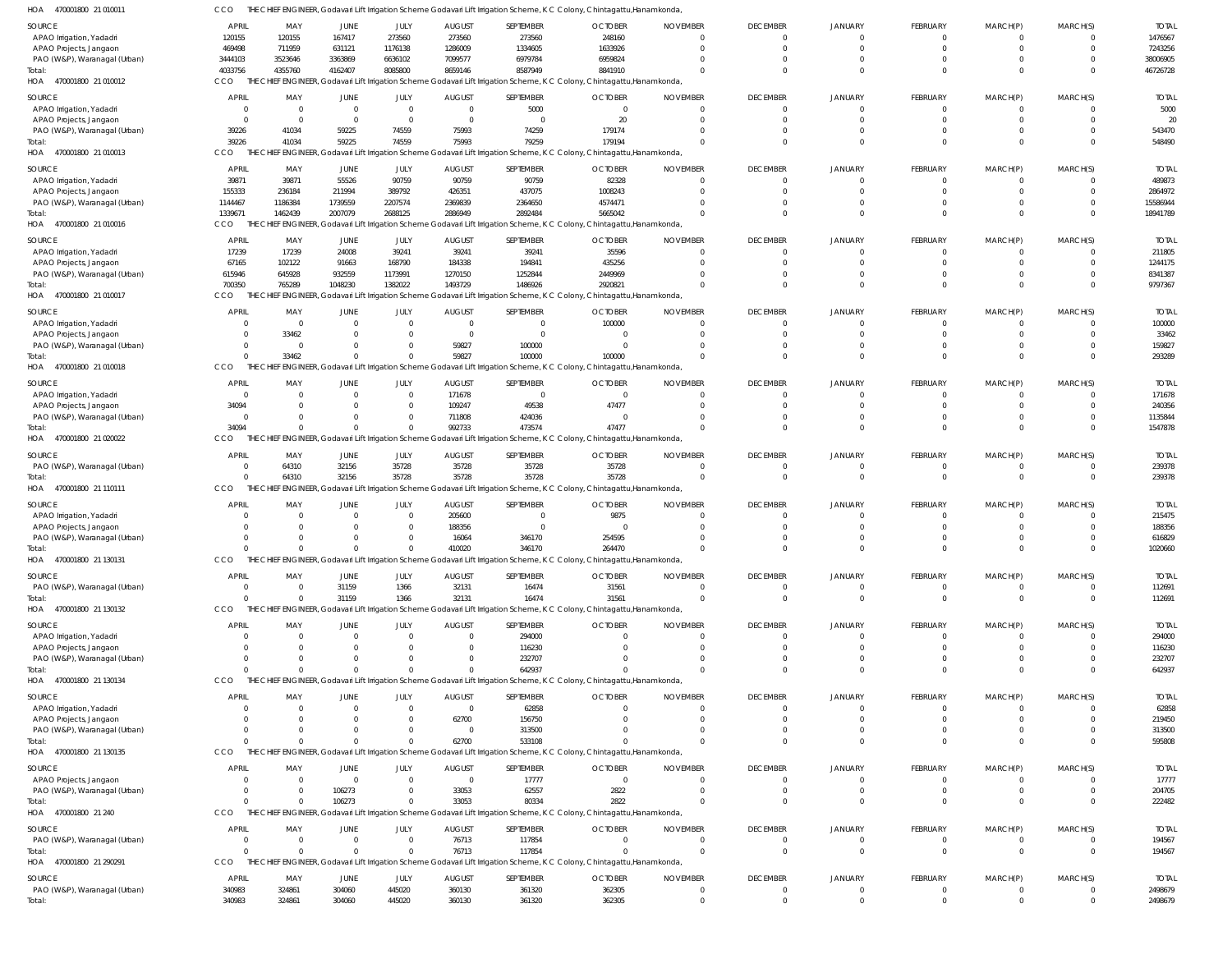| HOA 470001800 21 290292                    | CCO                  |                            |                      |                      |                        |                                                                                                             | THE CHIEF ENGINEER, Godavari Lift Irrigation Scheme Godavari Lift Irrigation Scheme, K C Colony, Chintagattu, Hanamkonda |                                 |                            |                      |                            |                      |                                |                 |
|--------------------------------------------|----------------------|----------------------------|----------------------|----------------------|------------------------|-------------------------------------------------------------------------------------------------------------|--------------------------------------------------------------------------------------------------------------------------|---------------------------------|----------------------------|----------------------|----------------------------|----------------------|--------------------------------|-----------------|
| SOURCE                                     | <b>APRIL</b>         | MAY                        | JUNE                 | <b>JULY</b>          | <b>AUGUST</b>          | SEPTEMBER                                                                                                   | <b>OCTOBER</b>                                                                                                           | <b>NOVEMBER</b>                 | <b>DECEMBER</b>            | <b>JANUARY</b>       | <b>FEBRUARY</b>            | MARCH(P)             | MARCH(S)                       | <b>TOTAL</b>    |
| PAO (W&P), Waranagal (Urban)               | 4055                 | 4418                       | 4418                 | 5195                 | 4180                   | 4180                                                                                                        | 4958                                                                                                                     | $\Omega$                        | $\overline{0}$             | $\overline{0}$       | $\mathbf 0$                | 0                    | $\overline{0}$                 | 31404           |
| Total:                                     | 4055                 | 4418                       | 4418                 | 5195                 | 4180                   | 4180                                                                                                        | 4958                                                                                                                     | $\Omega$                        | $\Omega$                   | $\Omega$             | $\mathbf{0}$               | $\mathbf{0}$         | $\overline{0}$                 | 31404           |
| HOA 470001800 21 290293                    | <b>CCO</b>           |                            |                      |                      |                        |                                                                                                             | THE CHIEF ENGINEER, Godavari Lift Irrigation Scheme Godavari Lift Irrigation Scheme, K C Colony, Chintagattu, Hanamkonda |                                 |                            |                      |                            |                      |                                |                 |
| SOURCE                                     | <b>APRIL</b>         | MAY                        | JUNE                 | <b>JULY</b>          | <b>AUGUST</b>          | SEPTEMBER                                                                                                   | <b>OCTOBER</b>                                                                                                           | <b>NOVEMBER</b>                 | <b>DECEMBER</b>            | JANUARY              | <b>FEBRUARY</b>            | MARCH(P)             | MARCH(S)                       | <b>TOTAL</b>    |
| PAO (W&P), Waranagal (Urban)               | 113118               | 122990                     | 122990               | 147640               | 119486                 | 119885                                                                                                      | 144165                                                                                                                   | $\mathbf{0}$                    | $\overline{0}$             | $\overline{0}$       | $\mathbf 0$                | $\mathbf 0$          | $\overline{0}$                 | 890274          |
| Total:                                     | 113118               | 122990                     | 122990               | 147640               | 119486                 | 119885                                                                                                      | 144165                                                                                                                   | $\Omega$                        | $\Omega$                   | $\Omega$             | $\Omega$                   | $\Omega$             | $\Omega$                       | 890274          |
| HOA 470001800 21 290294                    | CCO                  |                            |                      |                      |                        |                                                                                                             | THE CHIEF ENGINEER, Godavari Lift Irrigation Scheme Godavari Lift Irrigation Scheme, K C Colony, Chintagattu, Hanamkonda |                                 |                            |                      |                            |                      |                                |                 |
|                                            | APRIL                |                            |                      |                      |                        |                                                                                                             |                                                                                                                          |                                 | <b>DECEMBER</b>            | <b>JANUARY</b>       | <b>FEBRUARY</b>            |                      |                                | <b>TOTAL</b>    |
| SOURCE<br>PAO (W&P), Waranagal (Urban)     | 67459                | MAY<br>73347               | JUNE<br>73347        | JULY<br>88048        | <b>AUGUST</b><br>71258 | SEPTEMBER<br>71496                                                                                          | <b>OCTOBER</b><br>85975                                                                                                  | <b>NOVEMBER</b><br>$\mathbf{0}$ | $\Omega$                   | $\Omega$             | $\mathbf 0$                | MARCH(P)<br>0        | MARCH(S)<br>$\overline{0}$     | 530930          |
| Total:                                     | 67459                | 73347                      | 73347                | 88048                | 71258                  | 71496                                                                                                       | 85975                                                                                                                    | $\overline{0}$                  | $\Omega$                   | $\Omega$             | $\mathbf 0$                | $\mathbf 0$          | $\overline{0}$                 | 530930          |
| HOA 470001800 21 290296                    | CCO                  |                            |                      |                      |                        |                                                                                                             | THE CHIEF ENGINEER, Godavari Lift Irrigation Scheme Godavari Lift Irrigation Scheme, K C Colony, Chintagattu, Hanamkonda |                                 |                            |                      |                            |                      |                                |                 |
|                                            |                      |                            |                      |                      |                        |                                                                                                             |                                                                                                                          |                                 |                            |                      |                            |                      |                                |                 |
| SOURCE                                     | APRIL                | MAY                        | JUNE                 | JULY                 | <b>AUGUST</b>          | SEPTEMBER                                                                                                   | <b>OCTOBER</b>                                                                                                           | <b>NOVEMBER</b>                 | <b>DECEMBER</b>            | JANUARY              | <b>FEBRUARY</b>            | MARCH(P)             | MARCH(S)                       | <b>TOTAL</b>    |
| PAO (W&P), Waranagal (Urban)               | $\Omega$<br>$\Omega$ | $\overline{0}$<br>$\Omega$ | $\Omega$<br>$\Omega$ | $\Omega$             | 228718<br>228718       | $\Omega$                                                                                                    | $\Omega$                                                                                                                 | $\Omega$                        | $\overline{0}$<br>$\Omega$ | $\Omega$<br>$\Omega$ | $\Omega$<br>$\overline{0}$ | 0<br>$\mathbf 0$     | $\mathbf{0}$<br>$\overline{0}$ | 228718          |
| Total:                                     | <b>CCO</b>           |                            |                      |                      |                        |                                                                                                             | THE CHIEF ENGINEER, Godavari Lift Irrigation Scheme Godavari Lift Irrigation Scheme, K C Colony, Chintagattu, Hanamkonda | $\mathbf{0}$                    |                            |                      |                            |                      |                                | 228718          |
| HOA 470001800 21 300302                    |                      |                            |                      |                      |                        |                                                                                                             |                                                                                                                          |                                 |                            |                      |                            |                      |                                |                 |
| SOURCE                                     | APRIL                | MAY                        | JUNE                 | JULY                 | <b>AUGUST</b>          | SEPTEMBER                                                                                                   | <b>OCTOBER</b>                                                                                                           | <b>NOVEMBER</b>                 | <b>DECEMBER</b>            | <b>JANUARY</b>       | <b>FEBRUARY</b>            | MARCH(P)             | MARCH(S)                       | <b>TOTAL</b>    |
| APAO Irrigation, Yadadri                   | 236642               | 236641                     | 167751               | 293862               | 245766                 | 245766                                                                                                      | 245766                                                                                                                   | $\Omega$                        | $\Omega$                   | $\Omega$             | $\mathbf 0$                | $\Omega$             | $\Omega$                       | 1672194         |
| APAO Projects, Jangaon                     | 139648               | $\overline{0}$             | 310328               | 176225               | 176225                 | 176225                                                                                                      | 176225                                                                                                                   | $\Omega$                        | $\Omega$                   | $\Omega$             | $\Omega$                   | $\Omega$             | $\Omega$                       | 1154876         |
| PAO (W&P), Waranagal (Urban)               | 216565               | 260471                     | 480833               | 362633               | 382471                 | 1064330                                                                                                     | 772555                                                                                                                   | $\Omega$                        | $\Omega$                   | $\Omega$<br>$\Omega$ | $\Omega$                   | $\Omega$             | $\Omega$<br>$\Omega$           | 3539858         |
| Total:<br>HOA 470001800 21 510511          | 592855<br><b>CCO</b> | 497112                     | 958912               | 832720               | 804462                 | 1486321<br>THE CHIEF ENGINEER, Godavari Lift Irrigation Scheme Godavari Lift Irrigation Scheme, K C Colony, | 1194546<br>Chintagattu, Hanamkonda                                                                                       | $\Omega$                        | $\Omega$                   |                      | $\Omega$                   | $\mathbf 0$          |                                | 6366928         |
|                                            |                      |                            |                      |                      |                        |                                                                                                             |                                                                                                                          |                                 |                            |                      |                            |                      |                                |                 |
| SOURCE                                     | <b>APRIL</b>         | MAY                        | JUNE                 | JULY                 | <b>AUGUST</b>          | SEPTEMBER                                                                                                   | <b>OCTOBER</b>                                                                                                           | <b>NOVEMBER</b>                 | <b>DECEMBER</b>            | <b>JANUARY</b>       | FEBRUARY                   | MARCH(P)             | MARCH(S)                       | <b>TOTAL</b>    |
| PAO (W&P), Waranagal (Urban)               | $\Omega$             | $\overline{0}$             | $\Omega$             | $\Omega$             | $\overline{0}$         | 45650                                                                                                       | $\Omega$                                                                                                                 | $\mathbf 0$                     | $\overline{0}$             | $\Omega$             | 0                          | 0                    | $\overline{0}$                 | 45650           |
| Total:                                     |                      | $\Omega$                   | $\Omega$             |                      |                        | 45650                                                                                                       |                                                                                                                          | $\Omega$                        | $\Omega$                   | $\Omega$             | $\Omega$                   | $\Omega$             | $\Omega$                       | 45650           |
| HOA 470001800 30 010011                    | CCO                  |                            |                      |                      |                        |                                                                                                             | COMMISSIONER, PLANNING AND DEVELOPMENT of GODAVARI BASIN Vth Floor, Godavari Basin, Jalasoudha Building                  |                                 |                            |                      |                            |                      |                                |                 |
| SOURCE                                     | APRIL                | MAY                        | JUNE                 | <b>JULY</b>          | <b>AUGUST</b>          | SEPTEMBER                                                                                                   | <b>OCTOBER</b>                                                                                                           | <b>NOVEMBER</b>                 | <b>DECEMBER</b>            | JANUARY              | <b>FEBRUARY</b>            | MARCH(P)             | MARCH(S)                       | <b>TOTAL</b>    |
| PAO IRRIGATION DIVISION HYDERABAD          | 2054118              | 1964860                    | 1982436              | 3223720              | 3308162                | 3340130                                                                                                     | 4288720                                                                                                                  | $\Omega$                        | $\Omega$                   | $\Omega$             | $\Omega$                   | $\Omega$             | $\Omega$                       | 20162146        |
| PAO IRRIGATION RANGA REDDY DISTRICT        | 1072357              | 1053447                    | 949373               | 2130302              | 1752142                | 2201860                                                                                                     | 2285839                                                                                                                  | $\Omega$                        | $\Omega$                   | $\Omega$             | $\mathbf 0$                | 0                    | $\Omega$                       | 11445320        |
| PAO, NSP(W&P), HYDERABAD                   | 584662               | 646932                     | 596987               | 1047427              | 955260                 | 1210399                                                                                                     | 1313063                                                                                                                  | $\Omega$                        | $\Omega$                   | $\Omega$             | $\mathbf 0$                | $\Omega$             | $\Omega$                       | 6354730         |
| Total:                                     | 3711137              | 3665239                    | 3528796              | 6401449              | 6015564                | 6752389                                                                                                     | 7887622                                                                                                                  | $\Omega$                        | $\Omega$                   | $\Omega$             | $\mathbf 0$                | $\mathbf 0$          | $\Omega$                       | 37962196        |
| HOA 470001800 30 010012                    | CCO                  |                            |                      |                      |                        |                                                                                                             | COMMISSIONER, PLANNING AND DEVELOPMENT of GODAVARI BASIN Vth Floor, Godavari Basin, Jalasoudha Building                  |                                 |                            |                      |                            |                      |                                |                 |
| SOURCE                                     | <b>APRIL</b>         | MAY                        | <b>JUNE</b>          | JULY                 | <b>AUGUST</b>          | SEPTEMBER                                                                                                   | <b>OCTOBER</b>                                                                                                           | <b>NOVEMBER</b>                 | <b>DECEMBER</b>            | <b>JANUARY</b>       | <b>FEBRUARY</b>            | MARCH(P)             | MARCH(S)                       | <b>TOTAL</b>    |
| PAO IRRIGATION DIVISION HYDERABAD          | 44835                | 71920                      | 47317                | 116879               | 70885                  | 105937                                                                                                      | 70160                                                                                                                    | $\Omega$                        | $\Omega$                   | $\Omega$             | O                          |                      | $\Omega$                       | 527933          |
| PAO IRRIGATION RANGA REDDY DISTRICT        | 24860                | 25194                      | 44082                | 49331                | 74976                  | 48461                                                                                                       | 61030                                                                                                                    | $\Omega$                        | $\Omega$                   | $\Omega$             | $\Omega$                   | $\Omega$             | $\Omega$                       | 327934          |
| PAO, NSP(W&P), HYDERABAD                   | 12330                | 23800                      | 13000                | 40965                | 21582                  | 23163                                                                                                       | 21840                                                                                                                    | $\Omega$                        | $\Omega$                   | $\Omega$             | $\Omega$                   | $\Omega$             | $\Omega$                       | 156680          |
| Total:                                     | 82025                | 120914                     | 104399               | 207175               | 167443                 | 177561                                                                                                      | 153030                                                                                                                   | $\Omega$                        | $\Omega$                   | $\Omega$             | $\Omega$                   | $\Omega$             | $\Omega$                       | 1012547         |
| HOA 470001800 30 010013                    | CCO                  |                            |                      |                      |                        |                                                                                                             | COMMISSIONER, PLANNING AND DEVELOPMENT of GODAVARI BASIN Vth Floor, Godavari Basin, Jalasoudha Building                  |                                 |                            |                      |                            |                      |                                |                 |
| SOURCE                                     | APRIL                | MAY                        | JUNE                 | JULY                 | <b>AUGUST</b>          | SEPTEMBER                                                                                                   | <b>OCTOBER</b>                                                                                                           | <b>NOVEMBER</b>                 | <b>DECEMBER</b>            | <b>JANUARY</b>       | <b>FEBRUARY</b>            | MARCH(P)             | MARCH(S)                       | <b>TOTAL</b>    |
| PAO IRRIGATION DIVISION HYDERABAD          | 680943               | 1131677                    | 706863               | 1908752              | 1102037                | 1110496                                                                                                     | 1108980                                                                                                                  | $\Omega$                        | $\Omega$                   | $\Omega$             | $\mathbf 0$                | $\Omega$             | $\Omega$                       | 7749748         |
| PAO IRRIGATION RANGA REDDY DISTRICT        | 355925               | 359153                     | 661910               | 704931               | 1052213                | 729653                                                                                                      | 938114                                                                                                                   | $\Omega$                        | $\Omega$                   | $\Omega$             | $\Omega$                   | $\Omega$             | $\Omega$                       | 4801899         |
| PAO, NSP(W&P), HYDERABAD                   | 194049               | 374632                     | 204352               | 645762               | 317008                 | 394354                                                                                                      | 330867                                                                                                                   | $\Omega$                        | $\Omega$                   | $\Omega$             | $\mathbf 0$                | 0                    | $\Omega$                       | 2461024         |
| lotal:                                     | 1230917              | 1865462                    | 1573125              | 3259445              | 2471258                | 2234503                                                                                                     | 2377961                                                                                                                  | $\Omega$                        | $\Omega$                   | $\Omega$             | $\Omega$                   | $\Omega$             | $\Omega$                       | 15012671        |
| HOA 470001800 30 010016                    | CCO                  |                            |                      |                      |                        |                                                                                                             | COMMISSIONER, PLANNING AND DEVELOPMENT of GODAVARI BASIN Vth Floor, Godavari Basin, Jalasoudha Building                  |                                 |                            |                      |                            |                      |                                |                 |
| SOURCE                                     | APRIL                | MAY                        | JUNE                 | JULY                 | AUGUST                 | SEPTEMBER                                                                                                   | <b>OCTOBER</b>                                                                                                           | <b>NOVEMBER</b>                 | <b>DECEMBER</b>            | <b>JANUARY</b>       | FEBRUARY                   | MARCH(P)             | MARCH(S)                       | <b>TOTAL</b>    |
| PAO IRRIGATION DIVISION HYDERABAD          | 579895               | 953464                     | 608951               | 1611613              | 914078                 | 939756                                                                                                      | 939771                                                                                                                   | $\Omega$                        | $\Omega$                   | $\Omega$             | $\Omega$                   | $\cup$               | $\Omega$                       | 6547528         |
| <b>PAO IRRIGATION RANGA REDDY DISTRICT</b> | 310587               | 312031                     | 569398               | 632226               | 917973                 | 630320                                                                                                      | 800623                                                                                                                   | ſ                               |                            |                      |                            |                      |                                | 4173158         |
| PAO, NSP(W&P), HYDERABAD                   | 166459               | 320870                     | 175028               | 551954               | 281601                 | 316438                                                                                                      | 287211                                                                                                                   |                                 |                            | $\Omega$             | $\cup$                     |                      |                                | 2099561         |
| Total:                                     | 1056941              | 1586365                    | 1353377              | 2795793              | 2113652                | 1886514                                                                                                     | 2027605                                                                                                                  |                                 | $\Omega$                   | $\Omega$             | $\Omega$                   | $\Omega$             | $\Omega$                       | 12820247        |
| HOA 470001800 30 010017                    | <b>CCO</b>           |                            |                      |                      |                        |                                                                                                             | COMMISSIONER, PLANNING AND DEVELOPMENTof GODAVARI BASIN Vth Floor, Godavari Basin, Jalasoudha Building                   |                                 |                            |                      |                            |                      |                                |                 |
| SOURCE                                     | <b>APRIL</b>         | MAY                        | <b>JUNE</b>          | JULY                 | <b>AUGUST</b>          | SEPTEMBER                                                                                                   | <b>OCTOBER</b>                                                                                                           | <b>NOVEMBER</b>                 | <b>DECEMBER</b>            | <b>JANUARY</b>       | <b>FEBRUARY</b>            | MARCH(P)             | MARCH(S)                       | <b>TOTAL</b>    |
| PAO IRRIGATION DIVISION HYDERABAD          |                      | $\Omega$                   | 5650                 | $\Omega$             | 53443                  | 10000                                                                                                       | 47175                                                                                                                    | $\Omega$                        | $\Omega$                   | $\Omega$             | $\Omega$                   | $\Omega$             | $\Omega$                       | 116268          |
| PAO IRRIGATION RANGA REDDY DISTRICT        |                      | $\Omega$                   | - 0                  | $\Omega$             | 96349                  | $\Omega$                                                                                                    | ſ                                                                                                                        | ſ                               | $\Omega$                   | <sup>0</sup>         | $\Omega$                   | $\Omega$             | $\Omega$                       | 96349           |
| PAO, NSP(W&P), HYDERABAD                   |                      |                            | $\Omega$             | $\Omega$             | - 0                    | 18327                                                                                                       | $\Omega$                                                                                                                 |                                 |                            | $\Omega$             | $\Omega$                   |                      |                                | 18327           |
| Total:                                     |                      |                            | 5650                 |                      | 149792                 | 28327                                                                                                       | 47175                                                                                                                    | $\sqrt{ }$                      |                            | $\Omega$             | $\Omega$                   | $\Omega$             | $\Omega$                       | 230944          |
| HOA 470001800 30 010018                    | CCO                  |                            |                      |                      |                        |                                                                                                             | COMMISSIONER, PLANNING AND DEVELOPMENT of GODAVARI BASIN Vth Floor, Godavari Basin, Jalasoudha Building                  |                                 |                            |                      |                            |                      |                                |                 |
| SOURCE                                     | <b>APRIL</b>         | MAY                        | JUNE                 | JULY                 | <b>AUGUST</b>          | SEPTEMBER                                                                                                   | <b>OCTOBER</b>                                                                                                           | <b>NOVEMBER</b>                 | <b>DECEMBER</b>            | JANUARY              | <b>FEBRUARY</b>            | MARCH(P)             | MARCH(S)                       | <b>TOTAL</b>    |
| PAO IRRIGATION DIVISION HYDERABAD          | $\Omega$             | $\Omega$                   | $\Omega$             | $\Omega$             | 945857                 | 106643                                                                                                      | 174287                                                                                                                   | $\Omega$                        | $\Omega$                   | <sup>0</sup>         | O                          |                      | $\Omega$                       | 1226787         |
| PAO IRRIGATION RANGA REDDY DISTRICT        |                      | U                          | -0                   | $\Omega$             | 218266                 | $\Omega$                                                                                                    | 48125                                                                                                                    | ſ                               |                            |                      | $\cup$                     |                      |                                | 266391          |
| PAO, NSP(W&P), HYDERABAD                   | $\Omega$             | U                          | $\Omega$             |                      | 132772                 |                                                                                                             |                                                                                                                          |                                 |                            | $\Omega$             | $\Omega$                   | $\Omega$             |                                | 132772          |
| Total:                                     |                      |                            | $\Omega$             |                      | 1296895                | 106643                                                                                                      | 222412                                                                                                                   | $\sqrt{ }$                      |                            | $\Omega$             | $\Omega$                   | $\Omega$             | $\Omega$                       | 1625950         |
| HOA 470001800 30 020021                    | CCO                  |                            |                      |                      |                        |                                                                                                             | COMMISSIONER, PLANNING AND DEVELOPMENT of GODAVARI BASIN Vth Floor, Godavari Basin, Jalasoudha Building                  |                                 |                            |                      |                            |                      |                                |                 |
| SOURCE                                     | APRIL                | MAY                        | <b>JUNE</b>          | JULY                 | <b>AUGUST</b>          | SEPTEMBER                                                                                                   | <b>OCTOBER</b>                                                                                                           | <b>NOVEMBER</b>                 | <b>DECEMBER</b>            | <b>JANUARY</b>       | <b>FEBRUARY</b>            | MARCH(P)             | MARCH(S)                       | <b>TOTAL</b>    |
| PAO IRRIGATION DIVISION HYDERABAD          | $\Omega$             | $\Omega$                   | 32000                | $\overline{0}$       | 16000                  | 8000                                                                                                        | $\Omega$                                                                                                                 | $\Omega$                        | $\Omega$                   | $\Omega$             | $\Omega$                   | $\Omega$             | $\Omega$                       | 56000           |
| PAO IRRIGATION RANGA REDDY DISTRICT        | $\Omega$             | $\Omega$                   | - 0                  | - 0                  | 5000                   | 1000                                                                                                        | $\Omega$                                                                                                                 | $\mathcal{L}$                   | $\Omega$                   |                      | $\Omega$                   | $\Omega$             | $\Omega$                       | 6000            |
| lotal:                                     | $\Omega$             |                            | 32000                |                      | 21000                  | 9000                                                                                                        |                                                                                                                          | $\Omega$                        | $\Omega$                   | $\Omega$             | $\Omega$                   | $\Omega$             | $\Omega$                       | 62000           |
| HOA 470001800 30 110111                    | CCO                  |                            |                      |                      |                        |                                                                                                             | COMMISSIONER, PLANNING AND DEVELOPMENT of GODAVARI BASIN Vth Floor, Godavari Basin, Jalasoudha Building                  |                                 |                            |                      |                            |                      |                                |                 |
| SOURCE                                     | <b>APRIL</b>         | MAY                        | <b>JUNE</b>          | JULY                 | <b>AUGUST</b>          | SEPTEMBER                                                                                                   | <b>OCTOBER</b>                                                                                                           | <b>NOVEMBER</b>                 | <b>DECEMBER</b>            | JANUARY              | <b>FEBRUARY</b>            | MARCH(P)             | MARCH(S)                       | <b>TOTAL</b>    |
| PAO IRRIGATION DIVISION HYDERABAD          | $\Omega$             | $\Omega$                   | $\Omega$             | $\Omega$             | 77142                  | $\Omega$                                                                                                    | $\Omega$                                                                                                                 | $\Omega$                        | $\Omega$                   | $\Omega$             | $\Omega$                   | O                    | $\Omega$                       | 77142           |
| Total:                                     | $\Omega$             | $\Omega$                   | $\Omega$             | $\Omega$             | 77142                  |                                                                                                             | $\Omega$                                                                                                                 | $\Omega$                        | $\Omega$                   | $\Omega$             | $\overline{0}$             | $\mathbf 0$          | $\Omega$                       | 77142           |
| HOA 470001800 30 130131                    | CCO                  |                            |                      |                      |                        |                                                                                                             | COMMISSIONER, PLANNING AND DEVELOPMENT of GODAVARI BASIN Vth Floor, Godavari Basin, Jalasoudha Building                  |                                 |                            |                      |                            |                      |                                |                 |
|                                            |                      |                            |                      |                      |                        |                                                                                                             |                                                                                                                          |                                 |                            |                      |                            |                      |                                |                 |
| <b>SOURCE</b>                              | <b>APRIL</b>         | MAY                        | JUNE                 | <b>JULY</b>          | <b>AUGUST</b>          | SEPTEMBER                                                                                                   | <b>OCTOBER</b>                                                                                                           | <b>NOVEMBER</b>                 | <b>DECEMBER</b>            | <b>JANUARY</b>       | <b>FEBRUARY</b>            | MARCH(P)             | MARCH(S)                       | <b>TOTAL</b>    |
| PAO IRRIGATION DIVISION HYDERABAD          | $\Omega$             | 18999                      | 25148                | $\Omega$<br>$\Omega$ | 33971                  | 8412                                                                                                        | $\overline{0}$                                                                                                           | $\Omega$                        | $\Omega$<br>$\Omega$       | $\Omega$<br>$\Omega$ | 0<br>$\Omega$              | $\Omega$<br>$\Omega$ | $\Omega$                       | 86530           |
| PAO, NSP(W&P), HYDERABAD                   | 4943<br>4943         | 5308<br>24307              | 5257<br>30405        | $\Omega$             | 11746<br>45717         | 2164<br>10576                                                                                               | 3381<br>3381                                                                                                             | $\Omega$<br>$\Omega$            | $\Omega$                   | $\Omega$             | $\Omega$                   | $\Omega$             | $\Omega$                       | 32799<br>119329 |
| Total:                                     |                      |                            |                      |                      |                        |                                                                                                             |                                                                                                                          |                                 |                            |                      |                            |                      |                                |                 |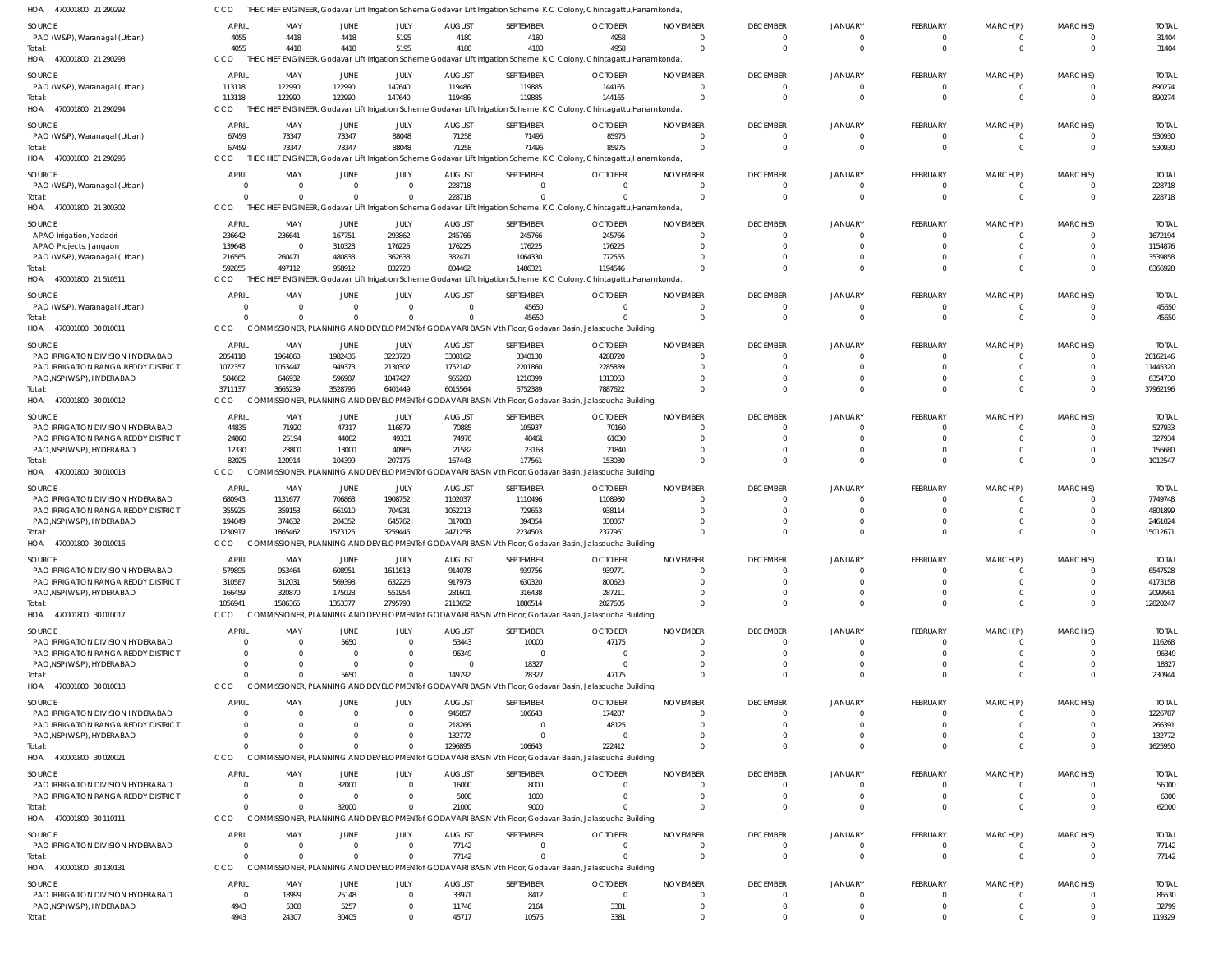470001800 30 130133 HOA 470001800 30 130134 HOA 470001800 30 130135 HOA 470001800 30 240 HOA 470001800 30 290291 HOA 470001800 30 290292 470001800 30 290293 HOA 470001800 30 290294 HOA 470001800 30 290295 HOA 470001800 30 290296 470001800 30 300302 HOA 470001800 30 310318 HOA 470001800 30 510511 HOA 470001800 32 010011 HOA HOA HOA COMMISSIONER, PLANNING AND DEVELOPMENTof GODAVARI BASIN Vth Floor, Godavari Basin, Jalasoudha Building COMMISSIONER, PLANNING AND DEVELOPMENTof GODAVARI BASIN Vth Floor, Godavari Basin, Jalasoudha Building COMMISSIONER, PLANNING AND DEVELOPMENTof GODAVARI BASIN Vth Floor, Godavari Basin, Jalasoudha Building COMMISSIONER, PLANNING AND DEVELOPMENTof GODAVARI BASIN Vth Floor, Godavari Basin, Jalasoudha Building COMMISSIONER, PLANNING AND DEVELOPMENTof GODAVARI BASIN Vth Floor, Godavari Basin, Jalasoudha Building COMMISSIONER, PLANNING AND DEVELOPMENTof GODAVARI BASIN Vth Floor, Godavari Basin, Jalasoudha Building COMMISSIONER, PLANNING AND DEVELOPMENTof GODAVARI BASIN Vth Floor, Godavari Basin, Jalasoudha Building CCO COMMISSIONER, PLANNING AND DEVELOPMENTof GODAVARI BASIN Vth Floor, Godavari Basin, Jalasoudha Building COMMISSIONER, PLANNING AND DEVELOPMENTof GODAVARI BASIN Vth Floor, Godavari Basin, Jalasoudha Building COMMISSIONER, PLANNING AND DEVELOPMENTof GODAVARI BASIN Vth Floor, Godavari Basin, Jalasoudha Building COMMISSIONER, PLANNING AND DEVELOPMENTof GODAVARI BASIN Vth Floor, Godavari Basin, Jalasoudha Building COMMISSIONER, PLANNING AND DEVELOPMENTof GODAVARI BASIN Vth Floor, Godavari Basin, Jalasoudha Building COMMISSIONER, PLANNING AND DEVELOPMENTof GODAVARI BASIN Vth Floor, Godavari Basin, Jalasoudha Building CHIEF ENGINEER, KANTHANAPALLI PROJECT Ist floor, Jalasoudha Building, Errum Manzil, **CCO CCO CCO** CCO CCO CCO CCO CCO. **CCO** CCO CCO CCO CCO 0  $\Omega$  $\Omega$  $\Omega$  $\Omega$ 1785352 198 592153 230287 0  $\Omega$ 73185 0 0 3299265 0 23440  $\Omega$ 42807 31238 351898  $\Omega$ 135697 51660 0  $\bigcap$ 92630 20000  $\Omega$ 3289245 0 3612  $\Omega$ 22490 29954 356319  $\Omega$ 141120 53601  $\Omega$  $\Omega$ 112075 0  $\Omega$ 3683439  $\Omega$  $\Omega$  $\Omega$  $\sqrt{2}$  $\Omega$ 427420 0 141754 53829  $\Omega$  $\bigcap$ 119029 0  $\bigcap$ 6321676 215744 6990 34000 57744 69618 376438  $\Omega$ 124854 47531 114000 61326 102924 40000 40756 6658175 206086 1932 1758131 68346 7221 348660  $\Omega$ 115654 43453  $\Omega$  $\bigcap$ 102924 20000 19598 6936326 15355  $\Omega$ 126350  $\Omega$ 36636 408644  $\Omega$ 132160 49664  $\Omega$  $\Omega$ 102924 0 0 7977063 0 0  $\Omega$  $\bigcap$  $\sqrt{2}$  $\Omega$  $\Omega$  $\Omega$ 0  $\Omega$  $\Omega$ 0 0  $\Omega$  $\Omega$ 0  $\Omega$ 0  $\Omega$  $\Omega$  $\Omega$  $\Omega$  $\Omega$ 0 0 0 0 0 0 0 0  $\Omega$ 0  $\Omega$  $\Omega$  $\Omega$  $\Omega$ 0  $\mathbf{C}$ 0 0 0 0 0 0 0  $\Omega$  $\Omega$  $\Omega$  $\sqrt{2}$  $\Omega$  $\Omega$  $\Omega$ 0  $\Omega$  $\Omega$ 0 0 0  $\Omega$ 0  $\Omega$ 0 0  $\Omega$ 0 0 0 0 0 0 0 0 0 0 0 0  $\Omega$  $\Omega$  $\bigcap$  $\Omega$  $\Omega$  $\Omega$ 0 0  $\Omega$ 0 0 0 0 437185 35974 1918481 191387 174667 4054731 198 1383392 530025 114000 61326 705691 80000 60354 38165189 PAO IRRIGATION DIVISION HYDERABAD PAO IRRIGATION RANGA REDDY DISTRICT PAO,NSP(W&P), HYDERABAD PAO IRRIGATION DIVISION HYDERABAD PAO IRRIGATION DIVISION HYDERABAD PAO IRRIGATION NIZAMABAD PAO,NSP(W&P), HYDERABAD PAO IRRIGATION DIVISION HYDERABAD PAO IRRIGATION DIVISION HYDERABAD PAO,NSP(W&P), HYDERABAD APAO Irrigation, Kamareddy PAO IRRIGATION NIZAMABAD PAO IRRIGATION NIZAMABAD APAO Irrigation, Kamareddy PAO IRRIGATION NIZAMABAD APAO Irrigation, Kamareddy PAO IRRIGATION NIZAMABAD APAO Irrigation, Kamareddy APAO Irrigation, Kamareddy PAO IRRIGATION DIVISION HYDERABAD PAO IRRIGATION RANGA REDDY DISTRICT PAO,NSP(W&P), HYDERABAD APAO Irrigation, Kamareddy PAO IRRIGATION DIVISION HYDERABAD PAO IRRIGATION RANGA REDDY DISTRICT PAO IRRIGATION DIVISION HYDERABAD PAO,NSP(W&P), HYDERABAD APAO Projects, Bhoopalapally APAO Projects, Jangaon APAO Projects, Mahabubabad PAO (W&P), Waranagal (Urban) SOURCE **SOURCE SOURCE** SOURCE SOURCE **SOURCE** SOURCE SOURCE SOURCE SOURCE SOURCE SOURCE **SOURCE** SOURCE **SOURCE**  $\Omega$ 0  $\Omega$ 0 0  $\Omega$ 0 0 0 0 367118 1418234 198 121737 470416 46307 183980 0 0 73185 0  $\Omega$ 0 0 0 0 0 571234 622042 625391 1480598 APRIL APRIL **APRIL** APRIL APRIL APRIL **APRIL** APRIL **APRIL APRIL APRIL** APRIL **APRIL** APRIL APRIL 0 0  $\Omega$ 23440 0  $\Omega$ 0 42807 20657 10581 351898 0 0 135697 0 51660  $\sqrt{0}$ 0 0 73185 0 19445 0  $\Omega$ 20000 0 0 570433 620791 628998 1469023 MAY MAY MAY MAY MAY MAY MAY MAY MAY MAY MAY MAY MAY MAY MAY  $\Omega$ 0  $\Omega$ 3612 0  $\Omega$ 0 22490 13742 16212 356319 0 0 141120 0 53601 0 0  $\Omega$ 73185 0 38890 0  $\Omega$ 0 0 0 517553 590521 598715 1976650 JUNE JUNE JUNE JUNE JUNE JUNE JUNE JUNE JUNE **JUNE** JUNE JUNE **JUNE JUNE** JUNE  $\Omega$ 0  $\bigcap$ 0 0  $\Omega$ 0 0  $\Omega$ 0 427420  $\Omega$ 0 141754 0 53829  $\Omega$ 0  $\Omega$ 54212 43211 21606 0  $\Omega$  $\Omega$ 0 0 1020894 1273861 1107969 2918952 JULY JULY JULY JULY JULY JULY JULY JULY JULY JULY JULY JULY JULY JULY JULY 0 0 215744 6990 0  $\Omega$ 34000 57744 40225 29393 376438 0 0 124854 0 47531  $\Omega$ 114000 61326 81318 0 21606 0 40000 0 0 40756 1028018 1323633 1157432 3149092 AUGUST AUGUST AUGUST AUGUST AUGUST AUGUST **AUGUST** AUGUST AUGUST **AUGUST** AUGUST AUGUST **AUGUST AUGUST** AUGUST 95315 105121 5650 1932 669750 1056000 32381 68346  $\Omega$ 7221 348660 0 0 115654 0 43453  $\Omega$ 0  $\Omega$ 81318 0 21606 20000  $\Omega$  $\Omega$ 19598  $\Omega$ 1151368 1429038 1326729 3029191 SEPTEMBER SEPTEMBER SEPTEMBER SEPTEMBER SEPTEMBER SEPTEMBER SEPTEMBER SEPTEMBER SEPTEMBER **SEPTEMBER** SEPTEMBER SEPTEMBER SEPTEMBER **SEPTEMBER** SEPTEMBER 9440 4995 920 0 126350  $\Omega$ 0  $\Omega$ 36636 0 408644 0 0 132160 0 49664  $\Omega$ 0  $\Omega$ 81318 0 21606 0 0  $\Omega$ 0 0 934890 1612482 1586500 3843191 **OCTOBER OCTOBER OCTOBER** OCTOBER OCTOBER **OCTOBER OCTOBER OCTOBER OCTOBER OCTOBER** OCTOBER **OCTOBER** OCTOBER **OCTOBER OCTOBER**  $\Omega$ 0  $\Omega$  $\Omega$ 0  $\Omega$ 0  $\Omega$  $\Omega$ 0  $\Omega$ 0 0  $\Omega$ 0  $\Omega$  $\Omega$ 0  $\Omega$ 0 0  $\Omega$ 0  $\Omega$  $\Omega$ 0 0 0 0  $\Omega$ 0 NOVEMBER NOVEMBER NOVEMBER NOVEMBER NOVEMBER NOVEMBER NOVEMBER NOVEMBER NOVEMBER NOVEMBER NOVEMBER NOVEMBER NOVEMBER NOVEMBER NOVEMBER 0 0  $\Omega$ 0 0  $\Omega$ 0  $\Omega$  $\Omega$ 0  $\Omega$ 0 0  $\bigcap$ 0  $\Omega$  $\Omega$ 0  $\Omega$  $\Omega$ 0  $\Omega$ 0  $\Omega$  $\Omega$ 0  $\Omega$  $\bigcap$ 0  $\Omega$ 0 DECEMBER DECEMBER DECEMBER DECEMBER DECEMBER DECEMBER **DECEMBER** DECEMBER DECEMBER **DECEMBER** DECEMBER DECEMBER **DECEMBER DECEMBER** DECEMBER  $\Omega$ 0  $\Omega$ 0 0  $\Omega$ 0 0  $\Omega$ 0 0 0 0  $\Omega$ 0  $\Omega$  $\Omega$  $\mathbf{C}$ 0  $\Omega$ 0  $\Omega$ 0  $\Omega$  $\Omega$ 0 0 0 0  $\Omega$ 0 JANUARY JANUARY **JANUARY** JANUARY JANUARY JANUARY JANUARY JANUARY JANUARY JANUARY JANUARY JANUARY JANUARY JANUARY JANUARY  $\Omega$ 0  $\Omega$ 0 0  $\Omega$ 0  $\Omega$  $\Omega$ 0  $\Omega$ 0 0  $\Omega$ 0  $\Omega$  $\Omega$ 0  $\Omega$  $\Omega$ 0  $\Omega$ 0  $\Omega$  $\Omega$ 0  $\Omega$ 0 0  $\Omega$ 0 FEBRUARY FEBRUARY FEBRUARY FEBRUARY FEBRUARY FEBRUARY FEBRUARY FEBRUARY FEBRUARY **FEBRUARY** FEBRUARY FEBRUARY FEBRUARY FEBRUARY FEBRUARY  $\Omega$ 0  $\Omega$ 0 0  $\Omega$ 0  $\Omega$  $\Omega$ 0  $\Omega$ 0 0  $\Omega$ 0  $\Omega$  $\Omega$ 0  $\Omega$  $\Omega$ 0  $\Omega$ 0  $\Omega$ 0 0 0 0 0  $\Omega$ 0 MARCH(P) MARCH(P) MARCH(P) MARCH(P) MARCH(P) MARCH(P) MARCH(P) MARCH(P) MARCH(P) MARCH(P) MARCH(P) MARCH(P) MARCH(P) MARCH(P) MARCH(P)  $\Omega$ 0  $\Omega$ 0 0  $\Omega$ 0 0  $\Omega$ 0  $\Omega$ 0 0  $\bigcap$ 0  $\Omega$ 0 0  $\Omega$  $\Omega$ 0  $\Omega$ 0  $\Omega$  $\Omega$ 0  $\Omega$ 0 0  $\Omega$ 0 MARCH(S) MARCH(S) MARCH(S) MARCH(S) MARCH(S) MARCH(S) MARCH(S) MARCH(S) MARCH(S) MARCH(S) MARCH(S) MARCH(S) MARCH(S) MARCH(S) MARCH(S) 104755 110116 222314 35974 796100 1056000 66381 191387 111260 63407 2636497 1418234 198 912976 470416 346045 183980 114000 61326 517721 43211 144759 20000 40000 20000 19598 40756 5794390 7472368 7031734 17866697 TOTAL TOTAL TOTAL TOTAL TOTAL TOTAL TOTAL TOTAL TOTAL TOTAL TOTAL TOTAL TOTAL TOTAL TOTAL Total: Total: Total: Total: Total: Total: Total: Total: Total: Total: Total: Total: Total: Total: Total:

COMMISSIONER, PLANNING AND DEVELOPMENTof GODAVARI BASIN Vth Floor, Godavari Basin, Jalasoudha Building

470001800 30 130132 HOA

**CCO**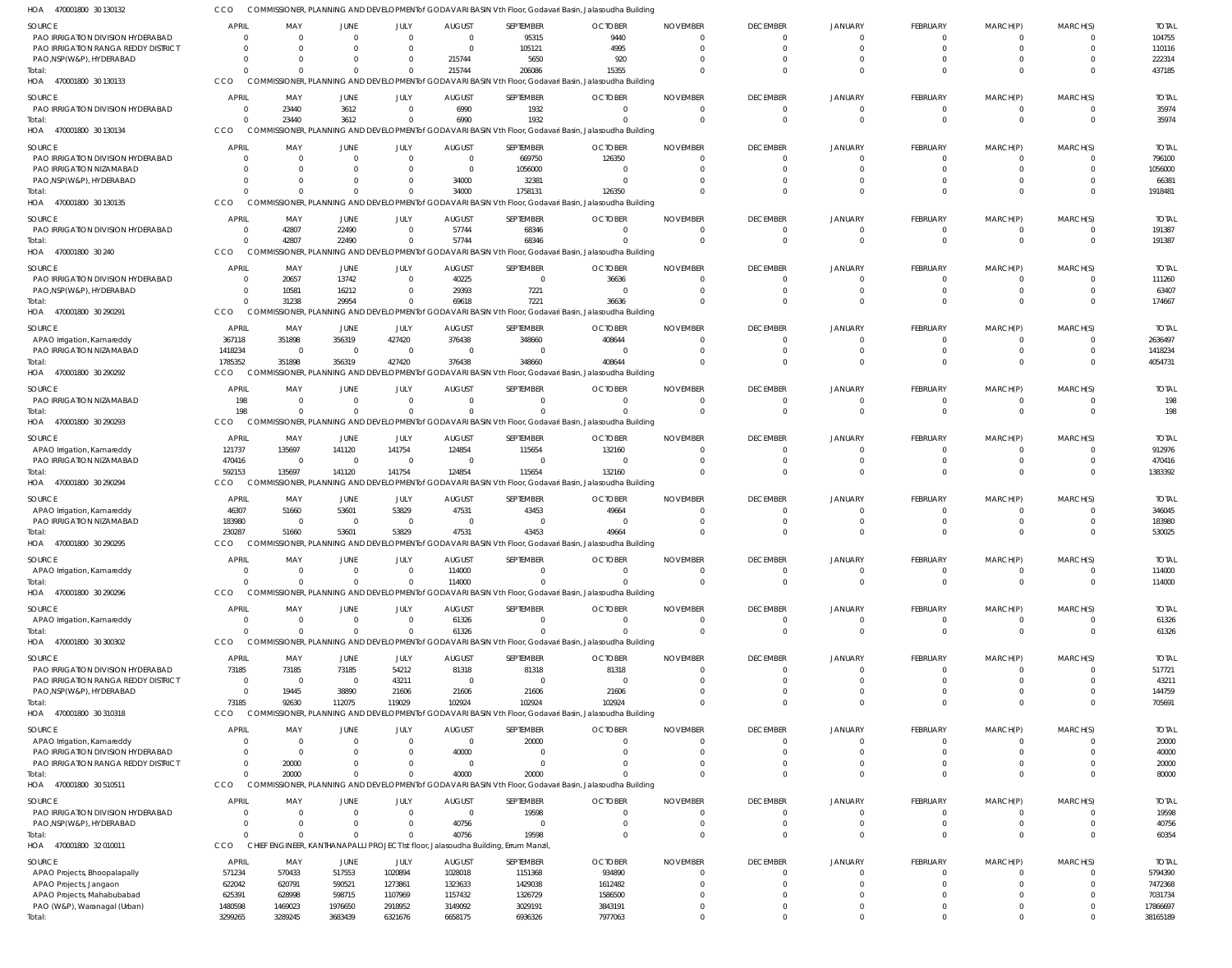| SOURCE                                                     | <b>APRIL</b>               | MAY                                              | JUNE             | JULY                   | <b>AUGUST</b>             | SEPTEMBER                                                                          | <b>OCTOBER</b>     | <b>NOVEMBER</b> | <b>DECEMBER</b>                   | <b>JANUARY</b>                   | <b>FEBRUARY</b>      | MARCH(P)             | MARCH(S)             | <b>TOTAL</b>          |
|------------------------------------------------------------|----------------------------|--------------------------------------------------|------------------|------------------------|---------------------------|------------------------------------------------------------------------------------|--------------------|-----------------|-----------------------------------|----------------------------------|----------------------|----------------------|----------------------|-----------------------|
| APAO Projects, Bhoopalapally                               | 13862                      | 13982                                            | 13006            | 37365                  | 22163                     | 45482                                                                              | 20870              |                 | $\overline{0}$                    | $\overline{0}$                   | $\Omega$             | $\Omega$             | $\circ$              | 166730                |
| APAO Projects, Jangaon                                     | $\overline{0}$             | $\overline{\mathbf{0}}$<br>1000                  | $\Omega$<br>2000 | $\overline{0}$         | $\Omega$<br>2000          | 952<br>4676                                                                        | 420<br>2000        |                 | $\Omega$<br>$\Omega$              | $\Omega$<br>$\Omega$             | $\Omega$<br>$\Omega$ | $\Omega$<br>$\Omega$ | $\Omega$<br>$\Omega$ | 1372<br>14676         |
| APAO Projects, Mahabubabad<br>PAO (W&P), Waranagal (Urban) | 1000<br>15567              | 16043                                            | 23487            | 2000<br>29003          | 27075                     | 25795                                                                              | 45495              |                 | $\Omega$                          | $\Omega$                         | $\Omega$             | $\Omega$             | $\Omega$             | 182465                |
| Total:                                                     | 30429                      | 31025                                            | 38493            | 68368                  | 51238                     | 76905                                                                              | 68785              |                 | $\Omega$                          | $\Omega$                         | $\Omega$             | $\Omega$             | $\Omega$             | 365243                |
| HOA 470001800 32 010013                                    | CCO                        |                                                  |                  |                        |                           | CHIEF ENGINEER, KANTHANAPALLI PROJECT Ist floor, Jalasoudha Building, Errum Manzil |                    |                 |                                   |                                  |                      |                      |                      |                       |
| <b>SOURCE</b>                                              | <b>APRIL</b>               | MAY                                              | JUNE             | JULY                   | <b>AUGUST</b>             | SEPTEMBER                                                                          | <b>OCTOBER</b>     | <b>NOVEMBER</b> | <b>DECEMBER</b>                   | <b>JANUARY</b>                   | FEBRUARY             | MARCH(P)             | MARCH(S)             | <b>TOTAI</b>          |
| APAO Projects, Bhoopalapally                               | 189767                     | 191232                                           | 173687           | 530042                 | 335919                    | 743214                                                                             | 310645             |                 | $\overline{0}$                    | $\circ$                          | $\Omega$             | $\Omega$             | $\Omega$             | 2474506               |
| APAO Projects, Jangaon                                     | 206811                     | 209578                                           | 199535           | 423485                 | 440137                    | 475307                                                                             | 957798             |                 | $\overline{0}$                    | $\overline{0}$                   | $\Omega$             | $\Omega$             | $\Omega$             | 2912651               |
| APAO Projects, Mahabubabad                                 | 207800                     | 212510                                           | 396998           | 369020                 | 384617                    | 812596                                                                             | 396011             |                 | $\Omega$                          | $\Omega$                         | $\Omega$             | $\Omega$             | $\Omega$             | 2779552               |
| PAO (W&P), Waranagal (Urban)                               | 492003                     | 501373                                           | 738964           | 969934                 | 1045992                   | 1006715                                                                            | 2046481            |                 | $\Omega$                          | $\Omega$                         | $\Omega$             | $\Omega$             | $\Omega$             | 6801462               |
| Total:                                                     | 1096381                    | 1114693                                          | 1509184          | 2292481                | 2206665                   | 3037832                                                                            | 3710935            |                 | $\Omega$                          | $\Omega$                         | $\Omega$             | $\Omega$             | $\Omega$             | 14968171              |
| HOA 470001800 32 010016                                    | CCO                        | CHIEF ENGINEER, KANTHANAPALLI PROJECT Ist floor, |                  |                        |                           | Jalasoudha Building, Errum Manzil                                                  |                    |                 |                                   |                                  |                      |                      |                      |                       |
| <b>SOURCE</b>                                              | <b>APRIL</b>               | MAY                                              | JUNE             | JULY                   | <b>AUGUST</b>             | SEPTEMBER                                                                          | <b>OCTOBER</b>     | <b>NOVEMBER</b> | <b>DECEMBER</b>                   | <b>JANUARY</b>                   | <b>FEBRUARY</b>      | MARCH(P)             | MARCH(S)             | <b>TOTAI</b>          |
| APAO Projects, Bhoopalapally                               | 95644                      | 96432                                            | 88154            | 265892                 | 191656                    | 398853                                                                             | 156715             |                 | $\overline{0}$                    | - 0                              | $\Omega$             |                      | $\Omega$             | 1293346               |
| APAO Projects, Jangaon                                     | 117145                     | 118783                                           | 113441           | 237953                 | 243384                    | 266273                                                                             | 540612             |                 | $\Omega$                          | $\Omega$                         | $\Omega$             | $\Omega$             | $\Omega$             | 1637591               |
| APAO Projects, Mahabubabad                                 | 104816                     | 107308                                           | 200230           | 187767<br>543018       | 194150<br>580743          | 397603                                                                             | 198817             |                 | $\Omega$<br>$\Omega$              | $\Omega$<br>$\Omega$             | $\Omega$<br>$\Omega$ | $\Omega$<br>$\Omega$ | $\Omega$<br>$\Omega$ | 1390691               |
| PAO (W&P), Waranagal (Urban)<br>Total:                     | 279744<br>597349           | 285285<br>607808                                 | 414887<br>816712 | 1234630                | 1209933                   | 558594<br>1621323                                                                  | 1127417<br>2023561 |                 | $\Omega$                          | $\Omega$                         | $\Omega$             | $\Omega$             | $\Omega$             | 3789688<br>8111316    |
| HOA<br>470001800 32 010017                                 | CCO                        | <b>CHIEF</b>                                     |                  |                        |                           | ENGINEER, KANTHANAPALLI PROJECT Ist floor, Jalasoudha Building, Errum Manzil       |                    |                 |                                   |                                  |                      |                      |                      |                       |
|                                                            | <b>APRIL</b>               |                                                  |                  |                        |                           |                                                                                    |                    |                 |                                   |                                  |                      |                      |                      |                       |
| <b>SOURCE</b><br>APAO Projects, Bhoopalapally              | $\Omega$                   | MAY<br>$\overline{0}$                            | JUNE<br>39888    | JULY<br>$\overline{0}$ | <b>AUGUST</b><br>$\Omega$ | SEPTEMBER<br>0                                                                     | <b>OCTOBER</b>     | <b>NOVEMBER</b> | <b>DECEMBER</b><br>$\overline{0}$ | <b>JANUARY</b><br>$\overline{0}$ | FEBRUARY<br>$\Omega$ | MARCH(P)<br>$\Omega$ | MARCH(S)<br>$\Omega$ | <b>TOTAL</b><br>39888 |
| APAO Projects, Mahabubabad                                 | $\Omega$                   | $\Omega$                                         | $\Omega$         | $\Omega$               | $\Omega$                  | $\mathbf 0$                                                                        | 274636             |                 | $\Omega$                          | $\Omega$                         | $\Omega$             | $\Omega$             | $\Omega$             | 274636                |
| PAO (W&P), Waranagal (Urban)                               | $\Omega$                   | $\Omega$                                         | $\Omega$         | $\Omega$               |                           | $\mathbf 0$                                                                        | 28493              |                 | $\Omega$                          | $\Omega$                         | $\Omega$             | $\Omega$             | $\overline{0}$       | 28493                 |
| Total:                                                     | $\Omega$                   | $\Omega$                                         | 39888            | $\Omega$               |                           | $\Omega$                                                                           | 303129             |                 | $\Omega$                          | $\Omega$                         | $\Omega$             | $\Omega$             | $\Omega$             | 343017                |
| HOA 470001800 32 010018                                    | CCO                        |                                                  |                  |                        |                           | CHIEF ENGINEER, KANTHANAPALLI PROJECT Ist floor, Jalasoudha Building, Errum Manzil |                    |                 |                                   |                                  |                      |                      |                      |                       |
| <b>SOURCE</b>                                              | <b>APRIL</b>               | MAY                                              | JUNE             | JULY                   | <b>AUGUST</b>             | SEPTEMBER                                                                          | <b>OCTOBER</b>     | <b>NOVEMBER</b> | <b>DECEMBER</b>                   | <b>JANUARY</b>                   | <b>FEBRUARY</b>      | MARCH(P)             | MARCH(S)             | <b>TOTAI</b>          |
| APAO Projects, Bhoopalapally                               | $\Omega$                   | $\overline{0}$                                   |                  | $\Omega$               | $\Omega$                  | 30760                                                                              |                    |                 | $\overline{0}$                    | $\circ$                          | $\Omega$             |                      | $\Omega$             | 30760                 |
| APAO Projects, Jangaon                                     | $\Omega$                   | $\Omega$                                         |                  | $\Omega$               | $\Omega$                  | 350136                                                                             | 26699              |                 | $\Omega$                          | $\Omega$                         | $\Omega$             | $\Omega$             | $\Omega$             | 376835                |
| APAO Projects, Mahabubabad                                 | $\Omega$                   | $\Omega$                                         |                  | $\Omega$               | $\Omega$                  | 143314                                                                             |                    |                 | $\Omega$                          | $\Omega$                         | $\Omega$             | $\Omega$             | $\Omega$             | 143314                |
| PAO (W&P), Waranagal (Urban)                               | $\Omega$                   | $\Omega$                                         |                  | 0                      | 228658                    | 65675                                                                              | 169806             |                 | $\Omega$                          | $\Omega$                         | $\Omega$             | $\Omega$             | $\Omega$             | 464139                |
| Total:                                                     | $\Omega$                   |                                                  |                  |                        | 228658                    | 589885                                                                             | 196505             |                 | $\Omega$                          | $\Omega$                         | $\Omega$             | $\Omega$             | $\Omega$             | 1015048               |
| HOA<br>470001800 32 020022                                 | CCO                        | CH                                               |                  |                        |                           | ENGINEER, KANTHANAPALLI PROJECT Ist floor, Jalasoudha Building, Errum Manzil       |                    |                 |                                   |                                  |                      |                      |                      |                       |
| SOURCE                                                     | <b>APRIL</b>               | MAY                                              | JUNE             | JULY                   | <b>AUGUST</b>             | SEPTEMBER                                                                          | <b>OCTOBER</b>     | <b>NOVEMBER</b> | <b>DECEMBER</b>                   | <b>JANUARY</b>                   | <b>FEBRUARY</b>      | MARCH(P)             | MARCH(S)             | <b>TOTAL</b>          |
| PAO (W&P), Waranagal (Urban)                               | $\overline{0}$             | 31974                                            | $\Omega$         | $\mathbf 0$            | 35528                     | 17764                                                                              | 35528              |                 | $\overline{0}$                    | $\Omega$                         | $\Omega$             | $\Omega$             | $\circ$              | 120794                |
| Total:                                                     | $\Omega$                   | 31974                                            | $\Omega$         | $\Omega$               | 35528                     | 17764                                                                              | 35528              | $\Omega$        | $\overline{0}$                    | $\Omega$                         | $\overline{0}$       | $\mathbf{0}$         | $\overline{0}$       | 120794                |
| HOA 470001800 32 110111                                    | CCO                        |                                                  |                  |                        |                           | CHIEF ENGINEER, KANTHANAPALLI PROJECT Ist floor, Jalasoudha Building, Errum Manzil |                    |                 |                                   |                                  |                      |                      |                      |                       |
| <b>SOURCE</b>                                              | <b>APRIL</b>               | MAY                                              | JUNE             | JULY                   | <b>AUGUST</b>             | SEPTEMBER                                                                          | <b>OCTOBER</b>     | <b>NOVEMBER</b> | <b>DECEMBER</b>                   | <b>JANUARY</b>                   | <b>FEBRUARY</b>      | MARCH(P)             | MARCH(S)             | <b>TOTAI</b>          |
| APAO Projects, Bhoopalapally                               | $\Omega$                   | 0                                                |                  | 0                      |                           | 298190                                                                             |                    |                 | $\circ$                           | $\Omega$                         |                      |                      | $\Omega$             | 298190                |
| APAO Projects, Jangaon                                     | $\Omega$                   | $\Omega$                                         |                  |                        |                           | 238048                                                                             | $\Omega$           |                 | $\Omega$                          | $\Omega$                         | $\Omega$             |                      | $\Omega$             | 238048                |
| APAO Projects, Mahabubabad                                 | $\Omega$                   | $\Omega$                                         |                  |                        |                           | $\overline{0}$                                                                     | 89970              |                 | $\Omega$                          | $\Omega$                         |                      |                      | $\Omega$             | 89970                 |
| PAO (W&P), Waranagal (Urban)<br>Total:                     | $\Omega$<br>$\Omega$       | $\Omega$                                         |                  | 0                      |                           | 140822<br>677060                                                                   | 89970              |                 | $\Omega$<br>$\Omega$              | $\Omega$<br>$\Omega$             | $\Omega$<br>$\Omega$ | $\Omega$<br>$\Omega$ | $\Omega$<br>$\Omega$ | 140822<br>767030      |
| 470001800 32 130131<br>HOA                                 | CCO                        | C                                                |                  |                        |                           | <b>IGINEER, KANTHANAPALLI PROJECT Ist floor, Jalasoudha Building, Errum Manzil</b> |                    |                 |                                   |                                  |                      |                      |                      |                       |
| <b>SOURCE</b>                                              | <b>APRIL</b>               |                                                  | JUNE             | JULY                   | <b>AUGUST</b>             | SEPTEMBER                                                                          | <b>OCTOBER</b>     | <b>NOVEMBER</b> | <b>DECEMBER</b>                   | <b>JANUARY</b>                   | <b>FEBRUARY</b>      | MARCH(P)             | MARCH(S)             | <b>TOTAL</b>          |
| APAO Projects, Bhoopalapally                               | $\Omega$                   | MAY<br>$\Omega$                                  |                  |                        |                           | 16012                                                                              | $\Omega$           |                 | $\Omega$                          | $\Omega$                         | $\Omega$             |                      | $\Omega$             | 16012                 |
| APAO Projects, Mahabubabad                                 | $\Omega$                   | $\Omega$                                         |                  |                        |                           | $\overline{0}$                                                                     | 5932               |                 | $\Omega$                          | $\Omega$                         | $\Omega$             | $\Omega$             | $\Omega$             | 5932                  |
| PAO (W&P), Waranagal (Urban)                               | $\Omega$                   | $\Omega$                                         |                  |                        |                           | $\overline{0}$                                                                     | 5907               |                 | $\overline{0}$                    | $\Omega$                         | $\Omega$             | $\Omega$             | $\overline{0}$       | 5907                  |
| Total:                                                     | $\Omega$                   | $\Omega$                                         | $\Omega$         | $\Omega$               |                           | 16012                                                                              | 11839              | $\Omega$        | $\Omega$                          | $\Omega$                         | $\Omega$             | $\Omega$             | $\Omega$             | 27851                 |
| HOA 470001800 32 130132                                    | CCO                        |                                                  |                  |                        |                           | CHIEF ENGINEER, KANTHANAPALLI PROJECT Ist floor, Jalasoudha Building, Errum Manzil |                    |                 |                                   |                                  |                      |                      |                      |                       |
| SOURCE                                                     | <b>APRIL</b>               | MAY                                              | JUNE             | JULY                   | <b>AUGUST</b>             | SEPTEMBER                                                                          | <b>OCTOBER</b>     | <b>NOVEMBER</b> | <b>DECEMBER</b>                   | <b>JANUARY</b>                   | <b>FEBRUARY</b>      | MARCH(P)             | MARCH(S)             | <b>TOTAL</b>          |
| APAO Projects, Bhoopalapally                               | $\Omega$                   | - 0                                              |                  | 0                      |                           | 3050                                                                               | 3500               |                 | $\overline{0}$                    | - 0                              |                      |                      | $\Omega$             | 6550                  |
| APAO Projects, Jangaon                                     | $\Omega$                   | $\Omega$                                         |                  |                        |                           | 9738                                                                               | - 0                |                 | $\Omega$                          | $\Omega$                         | $\Omega$             |                      | $\Omega$             | 9738                  |
| APAO Projects, Mahabubabad                                 | $\Omega$                   | $\Omega$                                         |                  |                        |                           | $\overline{0}$                                                                     | 74677              |                 | $\Omega$                          | $\Omega$                         |                      |                      | $\Omega$             | 74677                 |
| PAO (W&P), Waranagal (Urban)                               | $\Omega$                   | $\Omega$                                         |                  |                        |                           | 141211                                                                             | 2800               |                 | $\Omega$                          | $\overline{0}$                   | $\Omega$             | $\Omega$             | $\Omega$             | 144011                |
| Total:                                                     | $\Omega$                   |                                                  |                  |                        |                           | 153999                                                                             | 80977              |                 | $\Omega$                          | $\Omega$                         | $\Omega$             | $\Omega$             | $\Omega$             | 234976                |
| HOA 470001800 32 130134                                    | CCO                        | <b>CHIEF</b>                                     |                  |                        |                           | ENGINEER, KANTHANAPALLI PROJECT Ist floor, Jalasoudha Building, Errum Manzil       |                    |                 |                                   |                                  |                      |                      |                      |                       |
| <b>SOURCE</b>                                              | <b>APRIL</b>               | MAY                                              | JUNE             | JULY                   | <b>AUGUST</b>             | SEPTEMBER                                                                          | <b>OCTOBER</b>     | <b>NOVEMBER</b> | <b>DECEMBER</b>                   | <b>JANUARY</b>                   | <b>FEBRUARY</b>      | MARCH(P)             | MARCH(S)             | <b>TOTAL</b>          |
| APAO Projects, Bhoopalapally                               | $\overline{0}$<br>$\Omega$ | $\overline{0}$<br>$\Omega$                       | $\Omega$         | $\Omega$<br>0          | $\Omega$                  | 470250<br>125400                                                                   | $\Omega$<br>344850 |                 | $\overline{0}$<br>$\overline{0}$  | - 0<br>$\Omega$                  | $\Omega$<br>$\Omega$ | $\Omega$<br>$\Omega$ | $\Omega$<br>$\Omega$ | 470250<br>470250      |
| APAO Projects, Jangaon<br>APAO Projects, Mahabubabad       | $\Omega$                   | $\Omega$                                         |                  |                        | $\Omega$                  | $\mathbf 0$                                                                        | 190145             |                 | $\Omega$                          | $\Omega$                         | $\Omega$             |                      | $\Omega$             | 190145                |
| PAO (W&P), Waranagal (Urban)                               | $\Omega$                   | $\Omega$                                         | $\Omega$         |                        |                           | 452074                                                                             | 94050              |                 | $\Omega$                          | $\overline{0}$                   | $\Omega$             | $\Omega$             | - 0                  | 546124                |
| Total:                                                     | $\Omega$                   | $\Omega$                                         | $\Omega$         |                        |                           | 1047724                                                                            | 629045             |                 | $\Omega$                          | $\Omega$                         | $\Omega$             | $\Omega$             | $\Omega$             | 1676769               |
| HOA 470001800 32 130135                                    | CCO                        |                                                  |                  |                        |                           | CHIEF ENGINEER, KANTHANAPALLI PROJECT Ist floor, Jalasoudha Building, Errum Manzil |                    |                 |                                   |                                  |                      |                      |                      |                       |
| <b>SOURCE</b>                                              | <b>APRIL</b>               | MAY                                              | JUNE             | JULY                   | <b>AUGUST</b>             | SEPTEMBER                                                                          | <b>OCTOBER</b>     | <b>NOVEMBER</b> | <b>DECEMBER</b>                   | <b>JANUARY</b>                   | FEBRUARY             | MARCH(P)             | MARCH(S)             | <b>TOTAL</b>          |
| APAO Projects, Bhoopalapally                               | $\overline{0}$             | 0                                                |                  | $\Omega$               | $\Omega$                  | 3435                                                                               | $\Omega$           |                 | $\overline{0}$                    | $\overline{0}$                   | $\Omega$             | $\Omega$             | $\Omega$             | 3435                  |
| APAO Projects, Jangaon                                     | $\Omega$                   | 0                                                |                  | 0                      |                           | 4741                                                                               | $\Omega$           |                 | $\Omega$                          | $\Omega$                         | $\Omega$             |                      | $\Omega$             | 4741                  |
| APAO Projects, Mahabubabad                                 | $\Omega$                   | $\Omega$                                         |                  |                        |                           | $\overline{0}$                                                                     | 2799               |                 | $\Omega$                          | $\Omega$                         | $\Omega$             |                      | $\Omega$             | 2799                  |
| PAO (W&P), Waranagal (Urban)                               | $\Omega$                   | $\Omega$                                         | 5587             |                        |                           | 17040                                                                              | 16768              |                 | $\Omega$                          | $\Omega$                         | $\Omega$             | $\Omega$             | $\overline{0}$       | 39395                 |
| Total:                                                     | $\Omega$                   | $\Omega$                                         | 5587             | $\Omega$               |                           | 25216                                                                              | 19567              |                 | $\Omega$                          | $\Omega$                         | $\Omega$             | $\Omega$             | $\Omega$             | 50370                 |
| HOA 470001800 32 140                                       | CCO                        |                                                  |                  |                        |                           | CHIEF ENGINEER, KANTHANAPALLI PROJECT Ist floor, Jalasoudha Building, Errum Manzil |                    |                 |                                   |                                  |                      |                      |                      |                       |
| SOURCE                                                     | <b>APRIL</b>               | MAY                                              | JUNE             | JULY                   | <b>AUGUST</b>             | SEPTEMBER                                                                          | <b>OCTOBER</b>     | <b>NOVEMBER</b> | <b>DECEMBER</b>                   | <b>JANUARY</b>                   | FEBRUARY             | MARCH(P)             | MARCH(S)             | <b>TOTAL</b>          |
| APAO Projects, Jangaon                                     | $\Omega$                   | $\Omega$                                         |                  | $\Omega$               | $\Omega$                  | 68250                                                                              |                    |                 | $\overline{0}$                    | $\circ$                          | $\Omega$             | $\Omega$             | $\Omega$             | 68250                 |
| APAO Projects, Mahabubabad                                 | $\overline{0}$             | 0                                                |                  | 0                      | $\Omega$                  | 57300                                                                              | $\Omega$           |                 | $\overline{0}$                    | $\circ$                          | $\Omega$             | $\Omega$             | - 0                  | 57300                 |
| Total:                                                     | $\overline{0}$             | $\Omega$                                         | $\Omega$         | $\Omega$               | $\Omega$                  | 125550                                                                             | $\Omega$           | $\Omega$        | $\Omega$                          | $\overline{0}$                   | $\Omega$             | $\Omega$             | $\Omega$             | 125550                |

CCO CHIEF ENGINEER, KANTHANAPALLI PROJECT Ist floor, Jalasoudha Building, Errum Manzil,

470001800 32 010012 HOA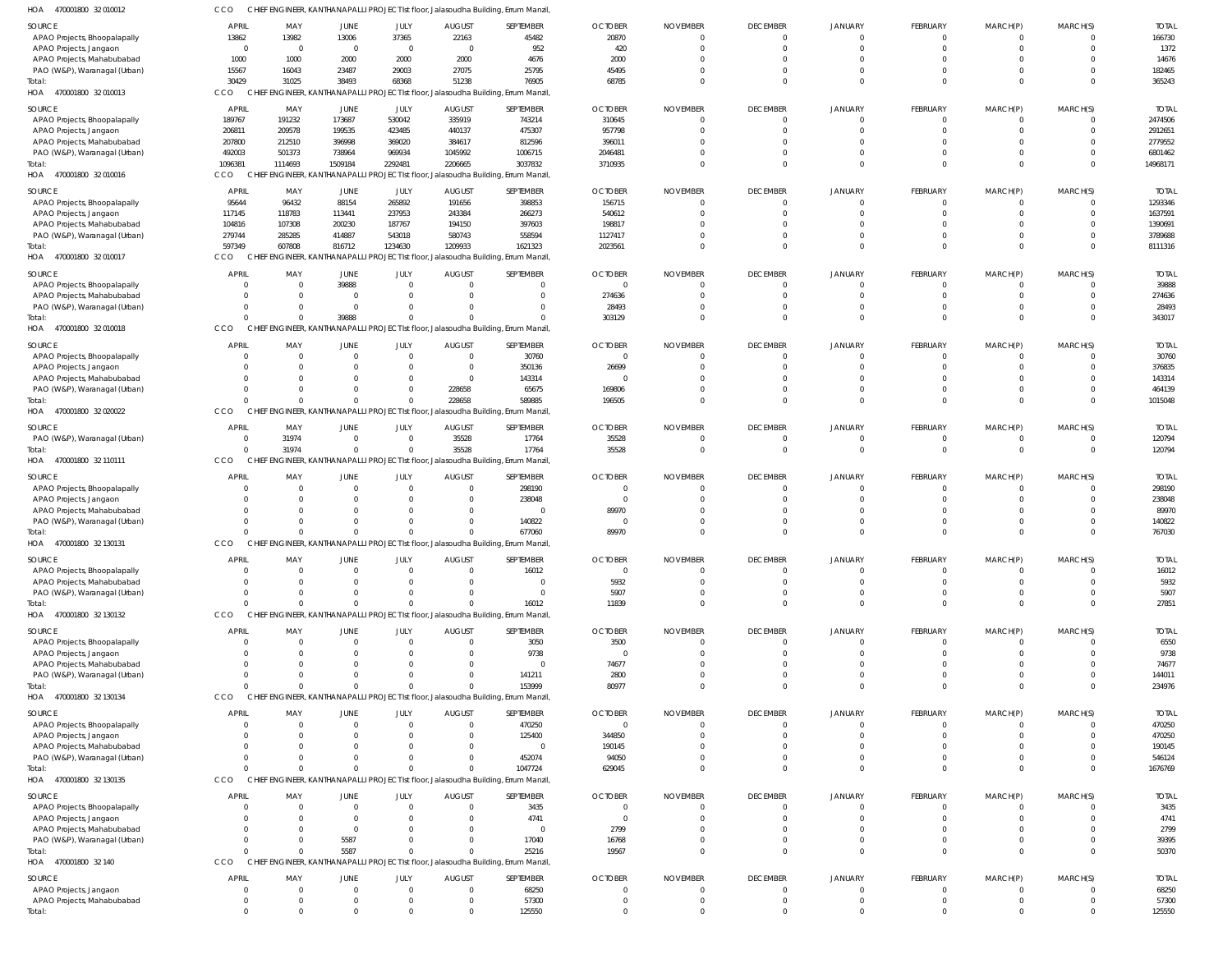470001800 32 300302 HOA 470001800 32 310318 HOA 47000180025 04 200 HOA 47000180025 04 530533 HOA 47000180025 16 530531 47000180025 21 200 HOA 47000180025 31 500503 HOA 470080800 04 010011 470080800 04 010012 HOA 470080800 04 010013 HOA 470080800 04 010016 470080800 04 110111 HOA 470080800 04 130131 HOA 470080800 04 130132 HOA 470080800 04 130134 HOA 470080800 04 130135 HOA 470080800 04 140 470080800 04 240 HOA HOA HOA HOA HOA CHIEF ENGINEER, KANTHANAPALLI PROJECT Ist floor, Jalasoudha Building, Errum Manzil, CHIEF ENGINEER, KANTHANAPALLI PROJECT Ist floor, Jalasoudha Building, Errum Manzil, Engineer-in-Chief, Major Irrigation,Flood ControlandDrainage Engineer-in-Chief, Major Irrigation, Flood Control & Drainage,Jalasoudha Bldg Engineer-in-Chief, Major Irrigation,Flood ControlandDrainage Engineer-in-Chief, Major Irrigation, Flood Control & Drainage,Jalasoudha Bldg Engineer-in-Chief, Major Irrigation,Flood ControlandDrainage Engineer-in-Chief, Major Irrigation, Flood Control & Drainage,Jalasoudha Bldg THE CHIEF ENGINEER, Godavari Lift Irrigation Scheme Godavari Lift Irrigation Scheme, K C Colony, Chintagattu,Hanamkonda, COMMISSIONER, PLANNING AND DEVELOPMENTof GODAVARI BASIN Vth Floor, Godavari Basin, Jalasoudha Building Commissioner, Resettlement & Rehabilitation VII Floor, Buddha Bhavan, Ranigunj, CCO Commissioner, Resettlement & Rehabilitation VII Floor, Buddha Bhavan, Ranigunj, Commissioner, Resettlement & Rehabilitation VII Floor, Buddha Bhavan, Ranigunj, Commissioner, Resettlement & Rehabilitation VII Floor, Buddha Bhavan, Ranigunj, Commissioner, Resettlement & Rehabilitation VII Floor, Buddha Bhavan, Ranigunj, Commissioner, Resettlement & Rehabilitation VII Floor, Buddha Bhavan, Ranigunj, Commissioner, Resettlement & Rehabilitation VII Floor, Buddha Bhavan, Ranigunj, Commissioner, Resettlement & Rehabilitation VII Floor, Buddha Bhavan, Ranigunj, Commissioner, Resettlement & Rehabilitation VII Floor, Buddha Bhavan, Ranigunj, Commissioner, Resettlement & Rehabilitation VII Floor, Buddha Bhavan, Ranigunj, Commissioner, Resettlement & Rehabilitation VII Floor, Buddha Bhavan, Ranigunj, CCO CCO CCO CCO **CCO CCO CCO CCO** CCO **CCO** CCO CCO **CCO** CCO **CCO CCO CCO** 18997  $\Omega$ 0  $\Omega$  $\Omega$  $\Omega$  $\Omega$ 109885 1500 36486 26012  $\Omega$ 4719 0  $\Omega$  $\Omega$ 0  $\Omega$ 0 0 0 0 0  $\Omega$ 0 109885 1500 36486 26012  $\Omega$ 8262 0  $\Omega$ 0 0 0 186171 0 0  $\Omega$ 0  $\Omega$  $\Omega$ 109885 1500 36486 26012  $\Omega$ 7955 0 0 31664 0 0 21108  $\Omega$ 0  $\Omega$  $\Omega$  $\Omega$  $\Omega$ 219770 3000 72971 52022  $\Omega$ 0 0  $\Omega$  $\Omega$  $\Omega$  $\Omega$ 21108 0 0  $\Omega$ 0  $\Omega$ 12094943 219770 3000 72971 52022 0 5778 0 0 11468 0 18682 194192  $\Omega$ 0 0  $\Omega$ 12000  $\Omega$ 221130 3000 73427 52430 2623 21031 510081 323810 12785 0 46550 75988 20000 11800 712663 213000  $\Omega$  $\Omega$ 419251 7500 191399 138082  $\Omega$ 6974 124322 226667 15031 512712  $\Omega$  $\Omega$  $\bigcap$ 0  $\Omega$  $\Omega$ 0  $\Omega$ 0 0  $\Omega$ 0  $\Omega$  $\Omega$ 0  $\Omega$  $\Omega$ 0  $\Omega$  $\Omega$  $\Omega$ 0  $\Omega$ 0  $\Omega$  $\Omega$ 0  $\Omega$  $\Omega$ 0  $\Omega$  $\Omega$ 0  $\Omega$  $\Omega$ 0 0  $\Omega$ 0 0  $\Omega$ 0 0  $\Omega$ 0  $\Omega$  $\Omega$ 0 0  $\Omega$ 0  $\Omega$  $\Omega$ 0 0  $\Omega$  $\Omega$ 0  $\Omega$ 0  $\Omega$  $\Omega$  $\Omega$  $\Omega$  $\Omega$ 0  $\Omega$  $\Omega$ 0  $\Omega$  $\Omega$ 0  $\Omega$  $\Omega$ 0 0  $\Omega$ 0  $\Omega$  $\Omega$ 0  $\Omega$  $\Omega$ 0 0  $\Omega$ 0  $\Omega$  $\Omega$ 0 0  $\Omega$ 0 0  $\Omega$ 0  $\Omega$  $\Omega$ 0 0  $\Omega$ 0  $\Omega$  $\Omega$ 0  $\Omega$  $\Omega$ 0  $\Omega$ 517564 20000 11800 712663 213000 12000 12094943 1409576 21000 520226 372592 2623 54719 634403 550477 70948 512712 65232 APAO Projects, Jangaon PAO (W&P), Waranagal (Urban) PAO (W&P), Waranagal (Urban) PAO IRRIGATION RANGA REDDY DISTRICT PAO IRRIGATION DIVISION HYDERABAD PAO IRRIGATION RANGA REDDY DISTRICT PAO (W&P), Waranagal (Urban) PAO IRRIGATION DIVISION HYDERABAD PAO IRRIGATION DIVISION HYDERABAD PAO IRRIGATION DIVISION HYDERABAD PAO IRRIGATION DIVISION HYDERABAD PAO IRRIGATION DIVISION HYDERABAD PAO IRRIGATION DIVISION HYDERABAD PAO IRRIGATION DIVISION HYDERABAD PAO IRRIGATION DIVISION HYDERABAD PAO IRRIGATION DIVISION HYDERABAD PAO IRRIGATION DIVISION HYDERABAD PAO IRRIGATION DIVISION HYDERABAD PAO IRRIGATION DIVISION HYDERABAD SOURCE SOURCE SOURCE **SOURCE** SOURCE **SOURCE SOURCE** SOURCE SOURCE **SOURCE SOURCE** SOURCE **SOURCE** SOURCE **SOURCE SOURCE** SOURCE **SOURCE**  $\Omega$ 18997 0 0 0  $\Omega$ 0 0 109885 1500 36486 26012 0 4719  $\Omega$ 0 0  $\Omega$ 0 APRIL APRIL APRIL APRIL APRIL APRIL APRIL APRIL APRIL **APPIL** APRIL APRIL APRIL APRIL APRIL APRIL APRIL APRIL 0 0 0 0 0 0 0 0 109885 1500 36486 26012 0 8262 0 0 0 0 0 MAY MAY MAY MAY MAY MAY MAY MAY MAY MA<sub>V</sub> MAY MAY MAY MAY MAY MAY MAY MAY  $\Omega$ 186171 0 0 0 0 0 0 109885 1500 36486 26012 0 7955  $\Omega$ 0 31664  $\Omega$ 0 JUNE JUNE JUNE JUNE JUNE JUNE JUNE JUNE JUNE JUNE JUNE JUNE JUNE JUNE JUNE JUNE JUNE **JUNE** 0 21108 0 0 0 0 0 0 219770 3000 72971 52022 0 0  $\Omega$ 0  $\Omega$ 0 0 JULY JULY JULY JULY JULY JULY JULY JULY JULY JULY JULY JULY JULY JULY JULY JULY JULY JULY  $\Omega$ 21108 0 0 0  $\Omega$ 0 12094943 219770 3000 72971 52022 0 5778  $\Omega$ 0 11468  $\Omega$ 18682 AUGUST AUGUST AUGUST **AUGUST** AUGUST AUGUST **AUGUST** AUGUST AUGUST **AUGUST** AUGUST AUGUST **AUGUST** AUGUST **AUGUST AUGUST** AUGUST **AUGUST** 42216 151976 0  $\Omega$ 0  $\Omega$ 12000 0 221130 3000 73427 52430 2623 21031 510081 323810 12785  $\Omega$ 46550 SEPTEMBER SEPTEMBER SEPTEMBER SEPTEMBER SEPTEMBER SEPTEMBER SEPTEMBER SEPTEMBER SEPTEMBER **SEPTEMBER** SEPTEMBER SEPTEMBER SEPTEMBER SEPTEMBER SEPTEMBER SEPTEMBER SEPTEMBER SEPTEMBER  $\Omega$ 75988 20000 11800 712663 213000  $\Omega$ 0 419251 7500 191399 138082 0 6974 124322 226667 15031 512712 0 OCTOBER OCTOBER OCTOBER **OCTOBER** OCTOBER **OCTOBER OCTOBER OCTOBER OCTOBER** OCTOBER **OCTOBER OCTOBER OCTOBER OCTOBER** OCTOBER **OCTOBER OCTOBER** OCTOBER  $\Omega$ 0 0  $\Omega$ 0  $\Omega$ 0 0  $\Omega$ 0 0  $\bigcap$ 0 0  $\bigcap$ 0  $\Omega$  $\Omega$ 0 NOVEMBER NOVEMBER NOVEMBER NOVEMBER NOVEMBER NOVEMBER NOVEMBER NOVEMBER NOVEMBER NOVEMBER NOVEMBER NOVEMBER NOVEMBER NOVEMBER NOVEMBER NOVEMBER NOVEMBER NOVEMBER  $\Omega$ 0 0  $\Omega$ 0  $\Omega$ 0 0  $\bigcap$ 0 0  $\Omega$ 0 0  $\Omega$ 0  $^{\circ}$  $\Omega$ 0 DECEMBER DECEMBER DECEMBER **DECEMBER** DECEMBER DECEMBER **DECEMBER** DECEMBER DECEMBER DECEMBER DECEMBER DECEMBER DECEMBER DECEMBER DECEMBER DECEMBER DECEMBER DECEMBER  $\mathbf{0}$ 0 0 0 0  $\Omega$ 0 0  $\Omega$ 0 0  $\Omega$ 0 0  $\Omega$ 0  $\Omega$  $\Omega$ 0 JANUARY JANUARY JANUARY JANUARY JANUARY JANUARY JANUARY JANUARY JANUARY JANUARY JANUARY JANUARY JANUARY JANUARY JANUARY JANUARY JANUARY JANUARY  $\Omega$ 0 0  $\Omega$ 0  $\Omega$  $\Omega$ 0  $\sqrt{2}$ 0 0  $\Omega$ 0 0  $\Omega$ 0  $\Omega$  $\Omega$ 0 FEBRUARY FEBRUARY FEBRUARY FEBRUARY FEBRUARY FEBRUARY FEBRUARY FEBRUARY FEBRUARY FEBRUARY FEBRUARY FEBRUARY FEBRUARY FEBRUARY FEBRUARY FEBRUARY FEBRUARY FEBRUARY  $\Omega$ 0 0  $\Omega$ 0  $\Omega$  $\Omega$ 0  $\Omega$  $\Omega$ 0  $\Omega$ 0 0  $\Omega$ 0  $\Omega$  $\Omega$ 0 MARCH(P) MARCH(P) MARCH(P) MARCH(P) MARCH(P) MARCH(P) MARCH(P) MARCH(P) MARCH(P) MARCH(P) MARCH(P) MARCH(P) MARCH(P) MARCH(P) MARCH(P) MARCH(P) MARCH(P) MARCH(P)  $\Omega$ 0 0 0 0  $\Omega$ 0 0  $\sqrt{2}$ 0 0  $\bigcap$ 0 0  $\Omega$ 0  $\Omega$  $\Omega$ 0 MARCH(S) MARCH(S) MARCH(S) MARCH(S) MARCH(S) MARCH(S) MARCH(S) MARCH(S) MARCH(S) MARCH(S) MARCH(S) MARCH(S) MARCH(S) MARCH(S) MARCH(S) MARCH(S) MARCH(S) MARCH(S) 42216 475348 20000 11800 712663 213000 12000 12094943 1409576 21000 520226 372592 2623 54719 634403 550477 70948 512712 65232 TOTAL TOTAL TOTAL TOTAL TOTAL TOTAL TOTAL TOTAL TOTAL TOTAL TOTAL TOTAL TOTAL TOTAL TOTAL TOTAL TOTAL TOTAL Total: Total: Total: Total: Total: Total: Total: Total: Total: Total: Total: Total: Total: Total: Total: Total: Total: Total: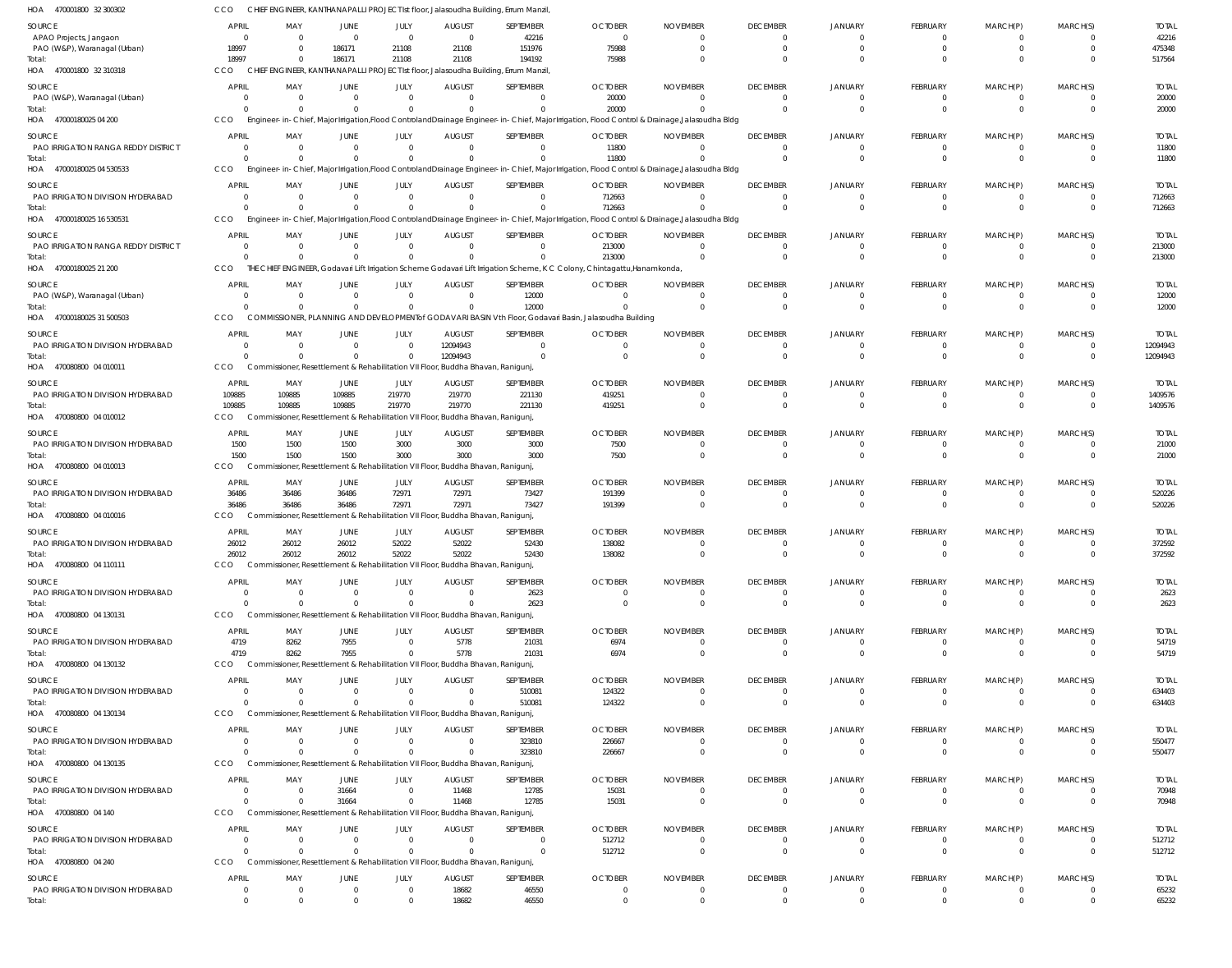| HOA 470080800 04 300302                          | CCO                            | Commissioner, Resettlement & Rehabilitation VII Floor, Buddha Bhavan, Ranigunj, |                      |                            |                           |                                                                                                             |                                                                                                                                   |                             |                                   |                               |                                  |                            |                            |                         |
|--------------------------------------------------|--------------------------------|---------------------------------------------------------------------------------|----------------------|----------------------------|---------------------------|-------------------------------------------------------------------------------------------------------------|-----------------------------------------------------------------------------------------------------------------------------------|-----------------------------|-----------------------------------|-------------------------------|----------------------------------|----------------------------|----------------------------|-------------------------|
| SOURCE                                           | <b>APRIL</b>                   | MAY                                                                             | JUNE                 | JULY                       | <b>AUGUST</b>             | SEPTEMBER                                                                                                   | <b>OCTOBER</b>                                                                                                                    | <b>NOVEMBER</b>             | <b>DECEMBER</b>                   | <b>JANUARY</b>                | FEBRUARY                         | MARCH(P)                   | MARCH(S)                   | <b>TOTAL</b>            |
| PAO IRRIGATION DIVISION HYDERABAD                | $\overline{0}$                 | 217041                                                                          | 255374               | 261923                     | 261923                    | 261923                                                                                                      | 261923                                                                                                                            | $\Omega$                    | $\overline{0}$                    | $\mathbf 0$                   | $\overline{0}$                   | $\overline{0}$             | $\overline{0}$             | 1520107                 |
| Total:                                           | $\Omega$                       | 217041                                                                          | 255374               | 261923                     | 261923                    | 261923                                                                                                      | 261923                                                                                                                            | $\Omega$                    | $\overline{0}$                    | $\overline{0}$                | $\mathbf{0}$                     | $\mathbf{0}$               | $\overline{0}$             | 1520107                 |
| HOA 470080800 04 510511                          | CCO                            | Commissioner, Resettlement & Rehabilitation VII Floor, Buddha Bhavan, Ranigunj, |                      |                            |                           |                                                                                                             |                                                                                                                                   |                             |                                   |                               |                                  |                            |                            |                         |
| SOURCE                                           | <b>APRIL</b><br>$\Omega$       | MAY                                                                             | JUNE                 | JULY<br>$\Omega$           | <b>AUGUST</b><br>$\Omega$ | SEPTEMBER                                                                                                   | <b>OCTOBER</b>                                                                                                                    | <b>NOVEMBER</b>             | <b>DECEMBER</b>                   | <b>JANUARY</b>                | FEBRUARY                         | MARCH(P)                   | MARCH(S)                   | <b>TOTAL</b>            |
| PAO IRRIGATION DIVISION HYDERABAD<br>Total:      | $\Omega$                       | $\overline{0}$<br>$\Omega$                                                      | - 0                  | $\Omega$                   |                           | $\mathbf{0}$<br>$\Omega$                                                                                    | 59708<br>59708                                                                                                                    | $\Omega$                    | 0<br>$\Omega$                     | $\overline{0}$<br>$\Omega$    | $\Omega$<br>$\Omega$             | $\Omega$<br>$\Omega$       | $\overline{0}$<br>$\Omega$ | 59708<br>59708          |
| HOA 470101167 25 020021                          | CCO                            |                                                                                 |                      |                            |                           | Chief Engineer, Projects, Adilabad (Projects), Adilabad, IInd Floor, Jalasoudha Buildings,                  |                                                                                                                                   |                             |                                   |                               |                                  |                            |                            |                         |
| SOURCE                                           | <b>APRIL</b>                   | MAY                                                                             | JUNE                 | JULY                       | <b>AUGUST</b>             | SEPTEMBER                                                                                                   | <b>OCTOBER</b>                                                                                                                    | <b>NOVEMBER</b>             | <b>DECEMBER</b>                   | JANUARY                       | FEBRUARY                         | MARCH(P)                   | MARCH(S)                   | <b>TOTAL</b>            |
| APAO Irrigation, Mancherial                      | $\Omega$                       | $\Omega$                                                                        | $\Omega$             | $\Omega$                   | $\Omega$                  | $\Omega$                                                                                                    | 33990                                                                                                                             | $\Omega$                    | $\Omega$                          | $\Omega$                      | $\Omega$                         | $\Omega$                   | $\Omega$                   | 33990                   |
| APAO Projects, Mancherial                        | $\Omega$                       | $\Omega$                                                                        |                      | $\Omega$                   |                           | $\Omega$                                                                                                    | 16995                                                                                                                             | $\Omega$                    | $\overline{0}$                    | $\Omega$                      | $\mathbf 0$                      | $\mathbf 0$                | $\overline{0}$             | 16995                   |
| Total:<br>HOA 470103103 27 270272                | CCO                            | $\Omega$                                                                        |                      |                            |                           |                                                                                                             | 50985<br>THE CHIEF ENGINEER, Godavari Lift Irrigation Scheme Godavari Lift Irrigation Scheme, K C Colony, Chintagattu, Hanamkonda | $\Omega$                    | $\Omega$                          | $\Omega$                      | $\Omega$                         | $\Omega$                   | $\Omega$                   | 50985                   |
|                                                  |                                |                                                                                 |                      |                            |                           |                                                                                                             |                                                                                                                                   |                             |                                   |                               |                                  |                            |                            |                         |
| SOURCE<br>PAO - IRRIGATION DIVISION WARANGAL     | <b>APRIL</b><br>$\Omega$       | MAY<br>$\overline{0}$                                                           | JUNE<br>315224       | JULY<br>$\Omega$           | <b>AUGUST</b><br>$\Omega$ | SEPTEMBER<br>$\mathbf{0}$                                                                                   | <b>OCTOBER</b><br>$\Omega$                                                                                                        | <b>NOVEMBER</b><br>$\Omega$ | <b>DECEMBER</b><br>$\overline{0}$ | <b>JANUARY</b><br>$\mathbf 0$ | FEBRUARY<br>$\overline{0}$       | MARCH(P)<br>$\overline{0}$ | MARCH(S)<br>$\overline{0}$ | <b>TOTAL</b><br>315224  |
| (Urban)                                          |                                |                                                                                 |                      |                            |                           |                                                                                                             |                                                                                                                                   |                             |                                   |                               |                                  |                            |                            |                         |
| Total:<br>HOA 47010310425 27 530531              | $\Omega$<br>CCO                | $\Omega$                                                                        | 315224               | $\Omega$                   |                           | $\Omega$                                                                                                    | COMMISSIONER, PLANNING AND DEVELOPMENTof GODAVARI BASIN Vth Floor, Godavari Basin, Jalasoudha Building                            | $\Omega$                    | $\Omega$                          | $\Omega$                      | $\Omega$                         | $\Omega$                   | $\Omega$                   | 315224                  |
|                                                  |                                |                                                                                 |                      |                            |                           |                                                                                                             |                                                                                                                                   |                             |                                   |                               |                                  |                            |                            |                         |
| SOURCE<br>APAO Irrigation, Kamareddy             | <b>APRIL</b><br>$\overline{0}$ | MAY<br>$\Omega$                                                                 | JUNE<br>$\Omega$     | JULY<br>$\Omega$           | <b>AUGUST</b><br>$\Omega$ | SEPTEMBER<br>$\Omega$                                                                                       | <b>OCTOBER</b><br>693611                                                                                                          | <b>NOVEMBER</b><br>$\Omega$ | <b>DECEMBER</b><br>0              | JANUARY<br>0                  | FEBRUARY<br>$\overline{0}$       | MARCH(P)<br>$\mathbf{0}$   | MARCH(S)<br>$\overline{0}$ | <b>TOTAL</b><br>693611  |
| Total:                                           | $\Omega$                       | $\Omega$                                                                        | $\Omega$             | $\Omega$                   |                           | $\Omega$                                                                                                    | 693611                                                                                                                            | $\Omega$                    | $\Omega$                          | $\Omega$                      | $\overline{0}$                   | $\mathbf{0}$               | $\overline{0}$             | 693611                  |
| HOA 47010311225 26 530531                        | CCO                            |                                                                                 |                      |                            |                           |                                                                                                             | COMMISSIONER, PLANNING AND DEVELOPMENT of GODAVARI BASIN Vth Floor, Godavari Basin, Jalasoudha Building                           |                             |                                   |                               |                                  |                            |                            |                         |
| SOURCE                                           | <b>APRIL</b>                   | MAY                                                                             | JUNE                 | JULY                       | <b>AUGUST</b>             | SEPTEMBER                                                                                                   | <b>OCTOBER</b>                                                                                                                    | <b>NOVEMBER</b>             | <b>DECEMBER</b>                   | <b>JANUARY</b>                | FEBRUARY                         | MARCH(P)                   | MARCH(S)                   | <b>TOTAL</b>            |
| PAO IRRIGATION NIZAMABAD                         | $\Omega$                       | $\overline{0}$                                                                  | 0                    | $\Omega$                   | $\Omega$                  | $\Omega$                                                                                                    | 222690                                                                                                                            |                             | 0                                 | $\Omega$                      | $\Omega$                         | $\Omega$                   | $\overline{0}$             | 222690                  |
| Total:                                           | $\Omega$                       | $\Omega$                                                                        |                      | $\Omega$                   |                           | $\Omega$                                                                                                    | 222690                                                                                                                            | $\Omega$                    | $\overline{0}$                    | $\Omega$                      | $\Omega$                         | $\Omega$                   | $\overline{0}$             | 222690                  |
| HOA 470103121 25 110111                          | CCO                            |                                                                                 |                      |                            |                           | Chief Engineer, Projects, Adilabad (Projects), Adilabad, IInd Floor, Jalasoudha Buildings                   |                                                                                                                                   |                             |                                   |                               |                                  |                            |                            |                         |
| SOURCE                                           | APRIL                          | MAY                                                                             | JUNE                 | JULY                       | <b>AUGUST</b>             | SEPTEMBER                                                                                                   | <b>OCTOBER</b>                                                                                                                    | <b>NOVEMBER</b>             | <b>DECEMBER</b>                   | JANUARY                       | FEBRUARY                         | MARCH(P)                   | MARCH(S)                   | <b>TOTAL</b>            |
| PAO Irrigation Nirmal<br>Total:                  | $\Omega$<br>$\Omega$           | $\overline{0}$<br>$\Omega$                                                      | $\Omega$<br>$\Omega$ | $\overline{0}$<br>$\Omega$ | 99890<br>99890            | $\mathbf{0}$<br>$\Omega$                                                                                    | $\Omega$<br>$\Omega$                                                                                                              | $\Omega$                    | 0<br>$\Omega$                     | 0<br>$\Omega$                 | $\overline{0}$<br>$\overline{0}$ | 0<br>$\Omega$              | $\overline{0}$<br>$\Omega$ | 99890<br>99890          |
| HOA 470103121 25 130132                          | CCO                            |                                                                                 |                      |                            |                           | Chief Engineer, Projects, Adilabad (Projects), Adilabad, IInd Floor, Jalasoudha Buildings,                  |                                                                                                                                   |                             |                                   |                               |                                  |                            |                            |                         |
| SOURCE                                           | <b>APRIL</b>                   | MAY                                                                             | JUNE                 | JULY                       | <b>AUGUST</b>             | SEPTEMBER                                                                                                   | <b>OCTOBER</b>                                                                                                                    | <b>NOVEMBER</b>             | <b>DECEMBER</b>                   | <b>JANUARY</b>                | FEBRUARY                         | MARCH(P)                   | MARCH(S)                   | <b>TOTAL</b>            |
| PAO Irrigation Nirmal                            | $\Omega$                       | $\Omega$                                                                        |                      | $\Omega$                   | $\Omega$                  | $\Omega$                                                                                                    | 29350                                                                                                                             | $\Omega$                    | 0                                 | $\Omega$                      | $\Omega$                         | $\Omega$                   | $\overline{0}$             | 29350                   |
| Total:                                           |                                | $\Omega$                                                                        |                      | $\Omega$                   |                           | $\Omega$                                                                                                    | 29350                                                                                                                             | $\Omega$                    | $\Omega$                          | $\Omega$                      | $\Omega$                         | $\Omega$                   | $\Omega$                   | 29350                   |
| HOA 470103121 25 130134                          | <b>CCO</b>                     |                                                                                 |                      |                            |                           | Chief Engineer, Projects, Adilabad (Projects), Adilabad, IInd Floor, Jalasoudha Buildings,                  |                                                                                                                                   |                             |                                   |                               |                                  |                            |                            |                         |
| SOURCE                                           | <b>APRIL</b>                   | MAY                                                                             | JUNE                 | JULY                       | <b>AUGUST</b>             | SEPTEMBER                                                                                                   | <b>OCTOBER</b>                                                                                                                    | <b>NOVEMBER</b>             | <b>DECEMBER</b>                   | JANUARY                       | FEBRUARY                         | MARCH(P)                   | MARCH(S)                   | <b>TOTAL</b>            |
| PAO Irrigation Nirmal<br>Total:                  | $\overline{0}$                 | $\overline{0}$<br>$\Omega$                                                      | $\Omega$             | $\overline{0}$<br>$\Omega$ | $\Omega$                  | $\Omega$<br>$\Omega$                                                                                        | 191716<br>191716                                                                                                                  | $\Omega$<br>$\Omega$        | $\overline{0}$<br>$\Omega$        | 0<br>$\Omega$                 | $\overline{0}$<br>$\mathbf{0}$   | $\mathbf{0}$<br>$\Omega$   | $\overline{0}$<br>$\Omega$ | 191716<br>191716        |
| HOA 47010312125 26 530532                        | CCO                            |                                                                                 |                      |                            |                           | Chief Engineer, Projects, Adilabad (Projects), Adilabad, IInd Floor, Jalasoudha Buildings,                  |                                                                                                                                   |                             |                                   |                               |                                  |                            |                            |                         |
| SOURCE                                           | <b>APRIL</b>                   | MAY                                                                             | JUNE                 | JULY                       | <b>AUGUST</b>             | SEPTEMBER                                                                                                   | <b>OCTOBER</b>                                                                                                                    | <b>NOVEMBER</b>             | <b>DECEMBER</b>                   | <b>JANUARY</b>                | FEBRUARY                         | MARCH(P)                   | MARCH(S)                   | <b>TOTAL</b>            |
| PAO Irrigation Nirmal                            | 0                              | $\Omega$                                                                        |                      | $\Omega$                   | $\Omega$                  | 4900750                                                                                                     |                                                                                                                                   |                             | $\Omega$                          | $\Omega$                      | $\Omega$                         | 0                          | $\Omega$                   | 4900750                 |
| Total:                                           |                                | $\Omega$                                                                        |                      | $\Omega$                   | $\Omega$                  | 4900750                                                                                                     | $\Omega$                                                                                                                          | $\Omega$                    | $\Omega$                          | $\Omega$                      | $\mathbf{0}$                     | $\Omega$                   | $\overline{0}$             | 4900750                 |
| HOA 47010312125 27 530531                        | CCO                            |                                                                                 |                      |                            |                           | Chief Engineer, Projects, Adilabad (Projects), Adilabad, IInd Floor, Jalasoudha Buildings,                  |                                                                                                                                   |                             |                                   |                               |                                  |                            |                            |                         |
| SOURCE                                           | <b>APRIL</b>                   | MAY                                                                             | JUNE                 | JULY                       | <b>AUGUST</b>             | SEPTEMBER                                                                                                   | <b>OCTOBER</b>                                                                                                                    | <b>NOVEMBER</b>             | <b>DECEMBER</b>                   | <b>JANUARY</b>                | FEBRUARY                         | MARCH(P)                   | MARCH(S)                   | <b>TOTAL</b>            |
| PAO Irrigation Nirmal<br>Total:                  | $\Omega$<br>$\Omega$           | $\Omega$<br>$\Omega$                                                            | 24854398<br>24854398 | $\Omega$<br>$\Omega$       | $\Omega$<br>$\Omega$      | $\Omega$<br>$\Omega$                                                                                        | $\Omega$                                                                                                                          | $\Omega$<br>$\overline{0}$  | $\Omega$<br>$\mathbf{0}$          | $\Omega$<br>$\mathbf{0}$      | $\Omega$<br>$\overline{0}$       | $\Omega$<br>$\overline{0}$ | $\Omega$<br>$\overline{0}$ | 24854398<br>24854398    |
| HOA 47010312725 27 530531                        | CCO                            |                                                                                 |                      |                            |                           | Chief Engineer (Projects), Mahaboobnagar Vth Floor, Jalasoudha Building, Errum Manzil                       |                                                                                                                                   |                             |                                   |                               |                                  |                            |                            |                         |
| SOURCE                                           | <b>APRIL</b>                   | MAY                                                                             | JUNE                 | JULY                       | <b>AUGUST</b>             | SEPTEMBER                                                                                                   | <b>OCTOBER</b>                                                                                                                    | <b>NOVEMBER</b>             | <b>DECEMBER</b>                   | <b>JANUARY</b>                | FEBRUARY                         | MARCH(P)                   | MARCH(S)                   | <b>TOTAL</b>            |
| PAO IRRIGATION DIVISION,                         | $\Omega$                       | $\Omega$                                                                        | 57734191             | $\Omega$                   | $\Omega$                  | 44490823                                                                                                    | 98372227                                                                                                                          | $\Omega$                    | $\overline{0}$                    | $\overline{0}$                | $\overline{0}$                   | $\overline{0}$             | $\overline{0}$             | 200597241               |
| MAHABOOBNAGAR                                    | $\Omega$                       | $\Omega$                                                                        | 57734191             | $\Omega$                   |                           | 44490823                                                                                                    | 98372227                                                                                                                          | $\Omega$                    | $\Omega$                          | $\mathbf 0$                   | $\Omega$                         | $\overline{0}$             | $\Omega$                   | 200597241               |
| Total:<br>HOA 47010312725 27 530532              | CCO                            |                                                                                 |                      |                            |                           | Chief Engineer (Projects), Mahaboobnagar Vth Floor, Jalasoudha Building, Errum Manzil                       |                                                                                                                                   |                             |                                   |                               |                                  |                            |                            |                         |
| SOURCE                                           | <b>APRIL</b>                   | MAY                                                                             | JUNE                 | JULY                       | <b>AUGUST</b>             | SEPTEMBER                                                                                                   | <b>OCTOBER</b>                                                                                                                    | <b>NOVEMBER</b>             | <b>DECEMBER</b>                   | JANUARY                       | FEBRUARY                         | MARCH(P)                   | MARCH(S)                   | <b>TOTAL</b>            |
| PAO IRRIGATION DIVISION,                         | $\Omega$                       | $\Omega$                                                                        | $\Omega$             | $\Omega$                   | $\Omega$                  | $\mathbf{0}$                                                                                                | 358300                                                                                                                            | $\Omega$                    | $\overline{0}$                    | $\overline{0}$                | $\overline{0}$                   | $\overline{0}$             | $\overline{0}$             | 358300                  |
| MAHABOOBNAGAR                                    | $\Omega$                       |                                                                                 | $\Omega$             | $\Omega$                   |                           | $\Omega$                                                                                                    |                                                                                                                                   |                             |                                   |                               |                                  |                            |                            |                         |
| Total:<br>HOA 47010313025 26 530531              | CCO                            | $\Omega$                                                                        |                      |                            |                           | THE CHIEF ENGINEER, Nagarjuna Sagar Project & AMR SLBC Proj, Vth Floor, Jalasoudha Buildings, Erram Manzil, | 358300                                                                                                                            | $\Omega$                    | $\overline{0}$                    | $\overline{0}$                | $\overline{0}$                   | $\mathbf 0$                | $\overline{0}$             | 358300                  |
| SOURCE                                           | <b>APRIL</b>                   | MAY                                                                             | JUNE                 | JULY                       | <b>AUGUST</b>             | SEPTEMBER                                                                                                   | <b>OCTOBER</b>                                                                                                                    | <b>NOVEMBER</b>             | <b>DECEMBER</b>                   | JANUARY                       | FEBRUARY                         | MARCH(P)                   | MARCH(S)                   | <b>TOTAL</b>            |
| APAO Irrigation, Suryapet                        | 0                              | $\overline{0}$                                                                  | $\Omega$             | $\Omega$                   | $\Omega$                  | $\Omega$                                                                                                    | 686416                                                                                                                            |                             | 0                                 | $\Omega$                      | $\Omega$                         | 0                          | $\overline{0}$             | 686416                  |
| Total:                                           | $\Omega$                       | $\Omega$                                                                        |                      | $\Omega$                   |                           | $\Omega$                                                                                                    | 686416                                                                                                                            | $\Omega$                    | $\Omega$                          | $\Omega$                      | $\Omega$                         | $\overline{0}$             | $\Omega$                   | 686416                  |
| HOA 47010313025 27 530531                        | CCO                            |                                                                                 |                      |                            |                           | THE CHIEF ENGINEER, Nagarjuna Sagar Project & AMR SLBC Proj, Vth Floor, Jalasoudha Buildings, Erram Manzil, |                                                                                                                                   |                             |                                   |                               |                                  |                            |                            |                         |
| SOURCE                                           | <b>APRIL</b>                   | MAY                                                                             | JUNE                 | JULY                       | <b>AUGUST</b>             | SEPTEMBER                                                                                                   | <b>OCTOBER</b>                                                                                                                    | <b>NOVEMBER</b>             | <b>DECEMBER</b>                   | JANUARY                       | FEBRUARY                         | MARCH(P)                   | MARCH(S)                   | <b>TOTAL</b>            |
| APAO Irrigation, Suryapet                        | $\Omega$                       | $\Omega$                                                                        | $\Omega$             | $\Omega$                   | $\Omega$                  | $\Omega$                                                                                                    | 1264171                                                                                                                           |                             | 0                                 | 0                             | $\overline{0}$                   | 0                          | $\Omega$                   | 1264171                 |
| Total:<br>HOA 47010313725 26 270272              | $\Omega$<br>CCO                | $\Omega$                                                                        | $\Omega$             | $\Omega$                   | $\Omega$                  | $\Omega$<br>Chief Engineer(Projects), Khammam The Chief Engineer(Projects), Khammam, Jalasoudha Buildings,  | 1264171                                                                                                                           | $\Omega$                    | $\overline{0}$                    | $\overline{0}$                | $\overline{0}$                   | $\mathbf{0}$               | $\overline{0}$             | 1264171                 |
|                                                  |                                |                                                                                 |                      |                            |                           |                                                                                                             |                                                                                                                                   |                             |                                   |                               |                                  |                            |                            |                         |
| <b>SOURCE</b><br>PAO IRRIGATION DIVISION KHAMMAM | <b>APRIL</b><br>$\Omega$       | MAY<br>$\Omega$                                                                 | JUNE<br>322656       | JULY<br>$\Omega$           | <b>AUGUST</b><br>$\Omega$ | SEPTEMBER<br>$\Omega$                                                                                       | <b>OCTOBER</b><br>$\Omega$                                                                                                        | <b>NOVEMBER</b>             | <b>DECEMBER</b><br>- 0            | <b>JANUARY</b><br>$\Omega$    | FEBRUARY<br>$\Omega$             | MARCH(P)<br>$\Omega$       | MARCH(S)<br>$\Omega$       | <b>TOTAL</b><br>322656  |
| Total:                                           | $\Omega$                       | $\Omega$                                                                        | 322656               | $\Omega$                   |                           | $\Omega$                                                                                                    |                                                                                                                                   | $\Omega$                    | $\Omega$                          | $\Omega$                      | $\Omega$                         | $\Omega$                   | $\Omega$                   | 322656                  |
| HOA 47010316125 27 530531                        | CCO                            |                                                                                 |                      |                            |                           |                                                                                                             | COMMISSIONER, PLANNING AND DEVELOPMENT of GODAVARI BASIN Vth Floor, Godavari Basin, Jalasoudha Building                           |                             |                                   |                               |                                  |                            |                            |                         |
| SOURCE                                           | APRIL                          | MAY                                                                             | JUNE                 | JULY                       | <b>AUGUST</b>             | SEPTEMBER                                                                                                   | <b>OCTOBER</b>                                                                                                                    | <b>NOVEMBER</b>             | <b>DECEMBER</b>                   | JANUARY                       | FEBRUARY                         | MARCH(P)                   | MARCH(S)                   | <b>TOTAL</b>            |
| PAO MEDAK(IW), MEDAK                             | $\overline{0}$                 | 35284568                                                                        | $\Omega$             | $\Omega$                   | $\Omega$                  | 38283938                                                                                                    | $\Omega$                                                                                                                          | $\Omega$                    | $\overline{0}$                    | 0                             | $\overline{0}$                   | $\overline{0}$             | $\overline{0}$             | 73568506                |
| Total:<br>HOA 47010319225 27 530531              | $\Omega$<br>CCO                | 35284568                                                                        | $\Omega$             | $\Omega$                   |                           | 38283938<br>CHIEF ENGINEER, KANTHANAPALLI PROJECT Ist floor, Jalasoudha Building, Errum Manzil,             | $\Omega$                                                                                                                          | $\Omega$                    | $\Omega$                          | $\Omega$                      | $\overline{0}$                   | $\mathbf{0}$               | $\Omega$                   | 73568506                |
|                                                  |                                |                                                                                 |                      |                            |                           |                                                                                                             |                                                                                                                                   |                             |                                   |                               |                                  |                            |                            |                         |
| SOURCE<br>APAO Projects, Bhoopalapally           | <b>APRIL</b><br>0              | MAY<br>$\overline{0}$                                                           | JUNE                 | JULY<br>2301822            | <b>AUGUST</b><br>$\Omega$ | SEPTEMBER<br>$\Omega$                                                                                       | <b>OCTOBER</b>                                                                                                                    | <b>NOVEMBER</b>             | <b>DECEMBER</b><br>0              | <b>JANUARY</b><br>0           | FEBRUARY<br>$\mathbf{0}$         | MARCH(P)<br>$\Omega$       | MARCH(S)<br>$\overline{0}$ | <b>TOTAL</b><br>2301822 |
| Total:                                           | $\Omega$                       | $\Omega$                                                                        |                      | 2301822                    | $\Omega$                  | $\Omega$                                                                                                    | $\Omega$                                                                                                                          | $\Omega$                    | $\Omega$                          | $\Omega$                      | $\Omega$                         | $\Omega$                   | $\Omega$                   | 2301822                 |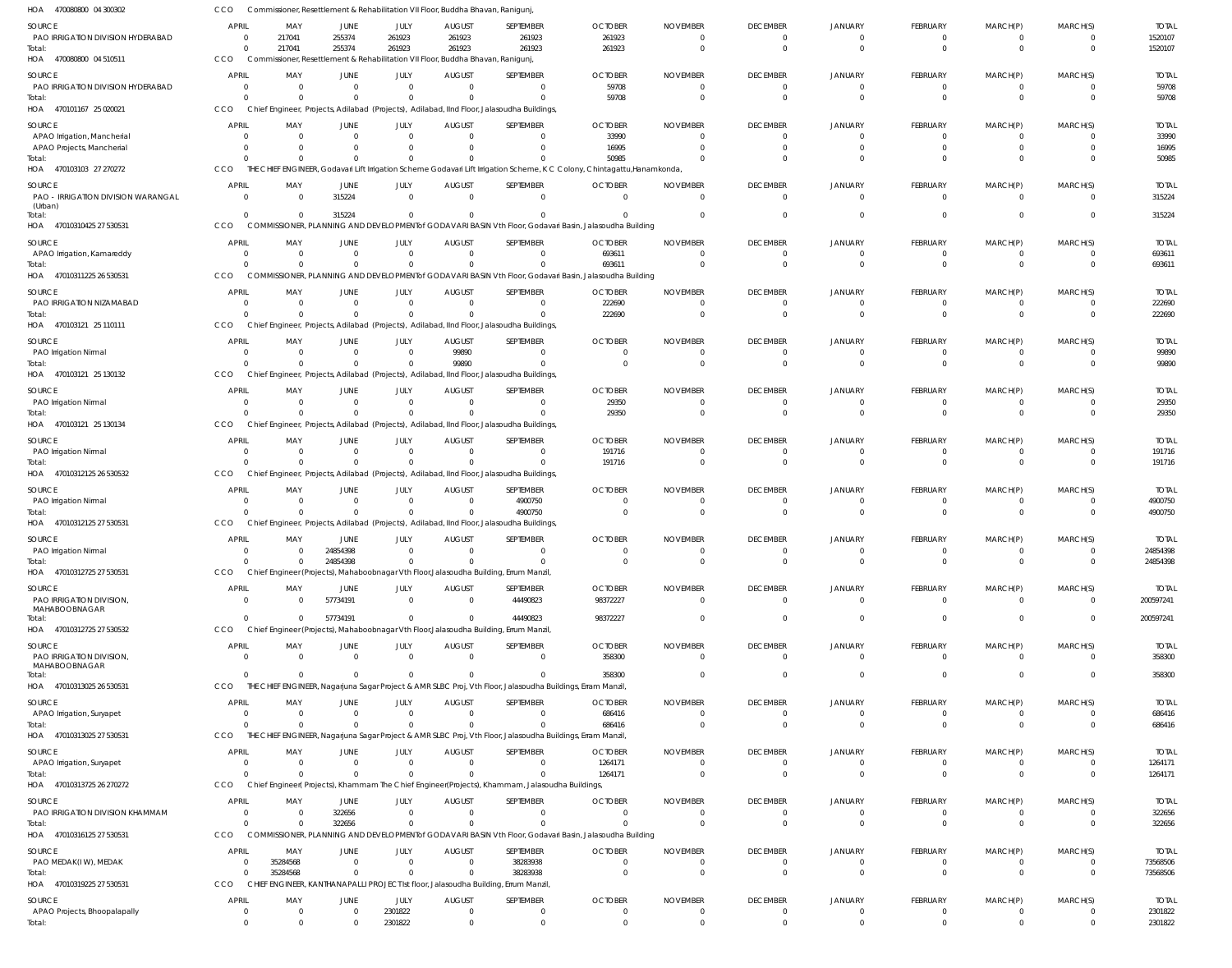| HOA<br>470103204 25 110111               | CCO                      |                            |                                |                                  |                              | Chief Engineer, Projects, Adilabad (Projects), Adilabad, IInd Floor, Jalasoudha Buildings              |                                                                                                                                     |                                 |                                   |                                  |                               |                                  |                                     |                          |
|------------------------------------------|--------------------------|----------------------------|--------------------------------|----------------------------------|------------------------------|--------------------------------------------------------------------------------------------------------|-------------------------------------------------------------------------------------------------------------------------------------|---------------------------------|-----------------------------------|----------------------------------|-------------------------------|----------------------------------|-------------------------------------|--------------------------|
| <b>SOURCE</b>                            | <b>APRIL</b>             | MAY                        | <b>JUNE</b>                    | JULY                             | <b>AUGUST</b>                | SEPTEMBER                                                                                              | <b>OCTOBER</b>                                                                                                                      | <b>NOVEMBER</b>                 | <b>DECEMBER</b>                   | <b>JANUARY</b>                   | <b>FEBRUARY</b>               | MARCH(P)                         | MARCH(S)                            | <b>TOTAL</b>             |
| PAO Irrigation Nirmal                    | $\Omega$<br>$\cap$       | $\overline{0}$<br>$\Omega$ | $\mathbf{0}$<br>$\Omega$       | $\mathbf 0$<br>$\mathbf 0$       | $\Omega$<br>$\Omega$         | 98850<br>98850                                                                                         | $\Omega$<br>$\Omega$                                                                                                                | $\Omega$<br>$\Omega$            | $\overline{0}$<br>$\overline{0}$  | $\overline{0}$<br>$\overline{0}$ | $^{\circ}$<br>$\mathbf 0$     | $\overline{0}$<br>$\overline{0}$ | $\Omega$<br>$\Omega$                | 98850<br>98850           |
| Total:<br>470103204 25 130132<br>HOA     | CCO                      |                            |                                |                                  |                              | Chief Engineer, Projects, Adilabad (Projects), Adilabad, IInd Floor, Jalasoudha Buildings              |                                                                                                                                     |                                 |                                   |                                  |                               |                                  |                                     |                          |
| SOURCE                                   | <b>APRIL</b>             | MAY                        | <b>JUNE</b>                    | JULY                             | <b>AUGUST</b>                | SEPTEMBER                                                                                              | <b>OCTOBER</b>                                                                                                                      | <b>NOVEMBER</b>                 | <b>DECEMBER</b>                   | <b>JANUARY</b>                   | FEBRUARY                      | MARCH(P)                         | MARCH(S)                            | <b>TOTAL</b>             |
| PAO Irrigation Nirmal                    | $\Omega$                 | $\Omega$                   | $\mathbf{0}$                   | $\overline{0}$                   | $\mathbf 0$                  | $\Omega$                                                                                               | 29530                                                                                                                               | $\Omega$                        | $\overline{0}$                    | $\overline{0}$                   | $\overline{0}$                | $\mathbf 0$                      | $\overline{0}$                      | 29530                    |
| Total:<br>470103204 25 130134            | CCO                      | $\Omega$                   | $\Omega$                       | $\mathbf 0$                      |                              | $\Omega$                                                                                               | 29530                                                                                                                               | $\Omega$                        | $\overline{0}$                    | $\overline{0}$                   | $\mathbf 0$                   | $\overline{0}$                   | $\Omega$                            | 29530                    |
| HOA                                      |                          |                            |                                |                                  |                              | Chief Engineer, Projects, Adilabad (Projects), Adilabad, IInd Floor, Jalasoudha Buildings              |                                                                                                                                     |                                 |                                   |                                  |                               |                                  |                                     |                          |
| SOURCE<br>PAO Irrigation Nirmal          | <b>APRI</b><br>$\Omega$  | MAY<br>$\Omega$            | <b>JUNE</b><br>$\mathbf{0}$    | JULY<br>$\overline{0}$           | <b>AUGUST</b><br>$\Omega$    | SEPTEMBER<br>$\Omega$                                                                                  | <b>OCTOBER</b><br>62858                                                                                                             | <b>NOVEMBER</b><br>$\Omega$     | <b>DECEMBER</b><br>$\overline{0}$ | <b>JANUARY</b><br>$\overline{0}$ | FEBRUARY<br>$^{\circ}$        | MARCH(P)<br>$^{\circ}$           | MARCH(S)<br>$\Omega$                | <b>TOTAL</b><br>62858    |
| Total:                                   | $\cap$                   | $\Omega$                   | $\Omega$                       | $\Omega$                         |                              | $\Omega$                                                                                               | 62858                                                                                                                               | $\Omega$                        | $\overline{0}$                    | $\overline{0}$                   | $\mathbf 0$                   | $\overline{0}$                   | $\Omega$                            | 62858                    |
| HOA 47010320425 27 530531                | CCO                      |                            |                                |                                  |                              | Chief Engineer, Projects, Adilabad (Projects), Adilabad, IInd Floor, Jalasoudha Buildings              |                                                                                                                                     |                                 |                                   |                                  |                               |                                  |                                     |                          |
| SOURCE                                   | <b>APRIL</b>             | MAY                        | <b>JUNE</b>                    | JULY                             | <b>AUGUST</b>                | SEPTEMBER                                                                                              | <b>OCTOBER</b>                                                                                                                      | <b>NOVEMBER</b>                 | <b>DECEMBER</b>                   | JANUARY                          | FEBRUARY                      | MARCH(P)                         | MARCH(S)                            | <b>TOTAL</b>             |
| PAO Irrigation Nirmal<br>Total:          | - 0                      | $\overline{0}$<br>$\Omega$ | $\overline{0}$<br>$\mathbf{0}$ | 18060<br>18060                   | 12460336<br>12460336         | $\Omega$<br>$\Omega$                                                                                   | 1034765<br>1034765                                                                                                                  | $\Omega$<br>$\Omega$            | $\overline{0}$<br>$\overline{0}$  | $\mathbf{0}$<br>$\overline{0}$   | $\mathbf 0$<br>$\mathbf 0$    | $\overline{0}$<br>$\overline{0}$ | $\overline{0}$<br>$\overline{0}$    | 13513161<br>13513161     |
| HOA 47010321425 27 530531                | CCO                      |                            |                                |                                  |                              | Chief Engineer (Projects), Mahaboobnagar Vth Floor, Jalasoudha Building, Errum Manzil                  |                                                                                                                                     |                                 |                                   |                                  |                               |                                  |                                     |                          |
| <b>SOURCE</b>                            | <b>APRIL</b>             | MAY                        | <b>JUNE</b>                    | JULY                             | <b>AUGUST</b>                | SEPTEMBER                                                                                              | <b>OCTOBER</b>                                                                                                                      | <b>NOVEMBER</b>                 | <b>DECEMBER</b>                   | <b>JANUARY</b>                   | FEBRUARY                      | MARCH(P)                         | MARCH(S)                            | <b>TOTAL</b>             |
| PAO IRRIGATION DIVISION,                 | $\Omega$                 | $\overline{0}$             | $\overline{0}$                 | $\overline{0}$                   | 4984851                      | $\Omega$                                                                                               | $\Omega$                                                                                                                            | $\Omega$                        | $\overline{\mathbf{0}}$           | $\overline{0}$                   | $\overline{0}$                | $\mathbf 0$                      | $\overline{0}$                      | 4984851                  |
| MAHABOOBNAGAR<br>Total:                  | $\cap$                   | $\Omega$                   | $\Omega$                       | $\mathbf{0}$                     | 4984851                      |                                                                                                        | $\Omega$                                                                                                                            | $\Omega$                        | $\overline{0}$                    | $\mathbf{0}$                     | $\Omega$                      | $\mathbf 0$                      | $\Omega$                            | 4984851                  |
| HOA 470103217 25 110111                  | CCO                      |                            |                                |                                  |                              | Chief Engineer, Projects, Adilabad (Projects), Adilabad, IInd Floor, Jalasoudha Buildings              |                                                                                                                                     |                                 |                                   |                                  |                               |                                  |                                     |                          |
| SOURCE                                   | <b>APRIL</b>             | MAY                        | <b>JUNE</b>                    | JULY                             | <b>AUGUST</b>                | SEPTEMBER                                                                                              | <b>OCTOBER</b>                                                                                                                      | <b>NOVEMBER</b>                 | <b>DECEMBER</b>                   | <b>JANUARY</b>                   | FEBRUARY                      | MARCH(P)                         | MARCH(S)                            | <b>TOTAL</b>             |
| PAO Irrigation Nirmal                    | $\Omega$                 | $\Omega$                   | $\mathbf{0}$                   | $\overline{0}$                   | $\mathbf 0$                  | 96600                                                                                                  | $\overline{0}$                                                                                                                      | $\Omega$                        | $\overline{\mathbf{0}}$           | $\overline{0}$                   | $\mathbf 0$                   | $\overline{0}$                   | $\overline{0}$                      | 96600                    |
| Total:<br>47010321725 27 530531          | CCO                      | $\Omega$                   | $\Omega$                       | $\mathbf 0$                      |                              | 96600<br>Chief Engineer, Projects, Adilabad (Projects), Adilabad, IInd Floor, Jalasoudha Buildings     | $\Omega$                                                                                                                            | $\Omega$                        | $\overline{0}$                    | $\overline{0}$                   | $\mathbf{0}$                  | $\overline{0}$                   | $\Omega$                            | 96600                    |
| HOA                                      |                          |                            |                                |                                  |                              |                                                                                                        |                                                                                                                                     |                                 |                                   |                                  |                               |                                  |                                     |                          |
| SOURCE<br>APAO Irrigation, Adilabad      | <b>APRIL</b><br>$\Omega$ | MAY<br>$\Omega$            | JUNE<br>12641956               | JULY<br>24241424                 | <b>AUGUST</b><br>$\Omega$    | SEPTEMBER<br>$\Omega$                                                                                  | <b>OCTOBER</b><br>$\Omega$                                                                                                          | <b>NOVEMBER</b><br>$\Omega$     | <b>DECEMBER</b><br>$\overline{0}$ | <b>JANUARY</b><br>$\mathbf{0}$   | FEBRUARY<br>$^{\circ}$        | MARCH(P)<br>$^{\circ}$           | MARCH(S)<br>$\overline{0}$          | <b>TOTAL</b><br>36883380 |
| Total:                                   |                          | $\Omega$                   | 12641956                       | 24241424                         | $\Omega$                     | $\Omega$                                                                                               | $\Omega$                                                                                                                            | $\Omega$                        | $\overline{0}$                    | $\Omega$                         | $\mathbf 0$                   | $\overline{0}$                   | $\Omega$                            | 36883380                 |
| HOA 47010322025 27 530531                | CCO                      |                            |                                |                                  |                              | Chief Engineer(Projects), Khammam The Chief Engineer(Projects), Khammam, Jalasoudha Buildings,         |                                                                                                                                     |                                 |                                   |                                  |                               |                                  |                                     |                          |
| SOURCE                                   | <b>APRIL</b>             | MAY                        | JUNE                           | JULY                             | <b>AUGUST</b>                | SEPTEMBER                                                                                              | <b>OCTOBER</b>                                                                                                                      | <b>NOVEMBER</b>                 | <b>DECEMBER</b>                   | <b>JANUARY</b>                   | FEBRUARY                      | MARCH(P)                         | MARCH(S)                            | <b>TOTAL</b>             |
| APAO Irrigation, Kothagudem              | $\Omega$                 | $\Omega$                   | 1153137                        | $\overline{0}$                   | $\mathbf 0$                  | $\Omega$                                                                                               | $\mathbf 0$                                                                                                                         | $\Omega$                        | $\overline{0}$                    | $\overline{0}$                   | $\mathbf 0$                   | $\overline{0}$                   | $\overline{0}$                      | 1153137                  |
| Total:<br>HOA 47010322125 26 530531      | CCO                      | $\Omega$                   | 1153137                        | $\overline{0}$                   | $\Omega$                     | $\Omega$<br>Chief Engineer, Projects, Adilabad (Projects), Adilabad, IInd Floor, Jalasoudha Buildings  | $\Omega$                                                                                                                            | $\Omega$                        | $\overline{0}$                    | $\overline{0}$                   | $\mathbf 0$                   | $\mathbf 0$                      | $\Omega$                            | 1153137                  |
|                                          |                          |                            |                                |                                  |                              |                                                                                                        |                                                                                                                                     |                                 |                                   |                                  |                               |                                  |                                     |                          |
| SOURCE<br>APAO Irrigation, Mancherial    | <b>APRIL</b><br>$\Omega$ | MAY<br>$\Omega$            | JUNE<br>11394212               | JULY<br>$\overline{0}$           | <b>AUGUST</b><br>$\Omega$    | SEPTEMBER<br>$\Omega$                                                                                  | <b>OCTOBER</b><br>$\Omega$                                                                                                          | <b>NOVEMBER</b><br>$\Omega$     | <b>DECEMBER</b><br>$\overline{0}$ | <b>JANUARY</b><br>$\overline{0}$ | FEBRUARY<br>$^{\circ}$        | MARCH(P)<br>$\overline{0}$       | MARCH(S)<br>$\Omega$                | <b>TOTAL</b><br>11394212 |
| Total:                                   |                          | $\Omega$                   | 11394212                       | $\overline{0}$                   | $\Omega$                     | $\Omega$                                                                                               | $\Omega$                                                                                                                            | $\Omega$                        | $\overline{0}$                    | $\Omega$                         | $\mathbf 0$                   | $\mathbf 0$                      | $\Omega$                            | 11394212                 |
| 47010322125 26 530533<br>HOA             | CCO                      |                            |                                |                                  |                              | Chief Engineer, Projects, Adilabad (Projects), Adilabad, IInd Floor, Jalasoudha Buildings              |                                                                                                                                     |                                 |                                   |                                  |                               |                                  |                                     |                          |
| SOURCE                                   | <b>APRIL</b>             | MAY                        | JUNE                           | JULY                             | <b>AUGUST</b>                | SEPTEMBER                                                                                              | <b>OCTOBER</b>                                                                                                                      | <b>NOVEMBER</b>                 | <b>DECEMBER</b>                   | <b>JANUARY</b>                   | FEBRUARY                      | MARCH(P)                         | MARCH(S)                            | <b>TOTAL</b>             |
| APAO Irrigation, Mancherial              | $\Omega$                 | $\Omega$<br>$\Omega$       | 976664<br>976664               | $\overline{0}$<br>$\overline{0}$ | $\Omega$                     | $\Omega$<br>$\Omega$                                                                                   | $\overline{0}$<br>$\Omega$                                                                                                          | $\Omega$<br>$\Omega$            | $\overline{0}$<br>$\overline{0}$  | $\overline{0}$<br>$\overline{0}$ | $\overline{0}$<br>$\mathbf 0$ | $\mathbf 0$<br>$\overline{0}$    | $\overline{0}$<br>$\Omega$          | 976664<br>976664         |
| Total:<br>47010322125 49 500501<br>HOA   | CCO                      |                            |                                |                                  |                              | Chief Engineer, Projects, Adilabad (Projects), Adilabad, IInd Floor, Jalasoudha Buildings              |                                                                                                                                     |                                 |                                   |                                  |                               |                                  |                                     |                          |
| SOURCE                                   | <b>APRI</b>              | MAY                        | <b>JUNE</b>                    | JULY                             | <b>AUGUST</b>                | SEPTEMBER                                                                                              | <b>OCTOBER</b>                                                                                                                      | <b>NOVEMBER</b>                 | <b>DECEMBER</b>                   | <b>JANUARY</b>                   | FEBRUARY                      | MARCH(P)                         | MARCH(S)                            | <b>TOTAL</b>             |
| APAO Projects, Komarambheem Asifabad     | $\Omega$                 | $\overline{0}$             | $\mathbf{0}$                   | $\overline{0}$                   | $\mathbf 0$                  | 13508794                                                                                               | $\Omega$                                                                                                                            | $\Omega$                        | $\Omega$                          | $\Omega$                         | $\Omega$                      | $\Omega$                         | $\Omega$                            | 13508794                 |
| Total:                                   | $\Omega$                 | $\Omega$                   | $\Omega$                       | $\mathbf{0}$                     | $\Omega$                     | 13508794                                                                                               | $\Omega$                                                                                                                            | $\Omega$                        | $\Omega$                          | $\Omega$                         | $\Omega$                      | $\Omega$                         | $\Omega$                            | 13508794                 |
| HOA 47010322525 27 530531                | CCO                      |                            |                                |                                  |                              | Chief Engineer, Projects, Adilabad (Projects), Adilabad, IInd Floor, Jalasoudha Buildings              |                                                                                                                                     |                                 |                                   |                                  |                               |                                  |                                     |                          |
| SOURCE                                   | <b>APRIL</b><br>$\Omega$ | MAY                        | <b>JUNE</b>                    | JULY                             | <b>AUGUST</b><br>$\Omega$    | SEPTEMBER                                                                                              | <b>OCTOBER</b>                                                                                                                      | <b>NOVEMBER</b>                 | <b>DECEMBER</b>                   | <b>JANUARY</b>                   | FEBRUARY                      | MARCH(P)                         | MARCH(S)                            | <b>TOTAL</b>             |
| APAO Irrigation, Mancherial<br>Total:    |                          | $\overline{0}$<br>$\Omega$ | $\overline{0}$<br>$\mathbf 0$  | $\overline{0}$<br>$\overline{0}$ | $\Omega$                     | 61743236<br>61743236                                                                                   | 63805053<br>63805053                                                                                                                | 0<br>$\overline{0}$             | $\overline{0}$<br>$\overline{0}$  | $\overline{0}$<br>$\overline{0}$ | $\mathbf 0$<br>$\mathbf 0$    | $\overline{0}$<br>$\overline{0}$ | $\overline{0}$<br>$\overline{0}$    | 125548289<br>125548289   |
| HOA 47010323725 27 530531                | CCO                      |                            |                                |                                  |                              | Chief Engineer, Projects, Adilabad (Projects), Adilabad, IInd Floor, Jalasoudha Buildings,             |                                                                                                                                     |                                 |                                   |                                  |                               |                                  |                                     |                          |
| SOURCE                                   | <b>APRIL</b>             | MAY                        | <b>JUNE</b>                    | JULY                             | <b>AUGUST</b>                | SEPTEMBER                                                                                              | <b>OCTOBER</b>                                                                                                                      | <b>NOVEMBER</b>                 | <b>DECEMBER</b>                   | <b>JANUARY</b>                   | FEBRUARY                      | MARCH(P)                         | MARCH(S)                            | <b>TOTAL</b>             |
| APAO Irrigation, Mancherial              | $\Omega$                 | $\overline{0}$             | $\overline{0}$                 | $\overline{0}$                   | $\Omega$                     | 42022126                                                                                               | $\overline{0}$                                                                                                                      | $\Omega$                        | $\overline{0}$                    | $\overline{0}$                   | $\mathbf 0$                   | $\mathbf 0$                      | $\overline{0}$                      | 42022126                 |
| Total:<br>HOA 47010323725 27 530532      | $\cap$<br>CCO            | $\Omega$                   | $\Omega$                       | $\Omega$                         | $\Omega$                     | 42022126<br>Chief Engineer, Projects, Adilabad (Projects), Adilabad, IInd Floor, Jalasoudha Buildings, | $\Omega$                                                                                                                            | $\Omega$                        | $\overline{0}$                    | $\overline{0}$                   | $\mathbf{0}$                  | $\overline{0}$                   | $\Omega$                            | 42022126                 |
|                                          |                          |                            |                                |                                  |                              |                                                                                                        |                                                                                                                                     |                                 |                                   |                                  |                               |                                  |                                     |                          |
| SOURCE<br>APAO Irrigation, Mancherial    | <b>APRIL</b><br>$\Omega$ | MAY<br>$\overline{0}$      | JUNE<br>$\overline{0}$         | JULY<br>$\overline{0}$           | <b>AUGUST</b><br>$\mathbf 0$ | SEPTEMBER<br>21483600                                                                                  | <b>OCTOBER</b><br>$\overline{0}$                                                                                                    | <b>NOVEMBER</b><br>$\mathbf{0}$ | <b>DECEMBER</b><br>$\overline{0}$ | <b>JANUARY</b><br>$\overline{0}$ | FEBRUARY<br>$\mathbf 0$       | MARCH(P)<br>$\overline{0}$       | MARCH(S)<br>$\overline{\mathbf{0}}$ | <b>TOTAL</b><br>21483600 |
| Total:                                   |                          | $\Omega$                   | $\mathbf{0}$                   | $\overline{0}$                   | $\Omega$                     | 21483600                                                                                               | $\Omega$                                                                                                                            | $\Omega$                        | $\overline{0}$                    | $\overline{0}$                   | $\mathbf 0$                   | $\overline{0}$                   | $\overline{0}$                      | 21483600                 |
| HOA 47010323925 27 530531                | CCO                      |                            |                                |                                  |                              | CHIEF ENGINEER, KANTHANAPALLI PROJECT Ist floor, Jalasoudha Building, Errum Manzil                     |                                                                                                                                     |                                 |                                   |                                  |                               |                                  |                                     |                          |
| SOURCE                                   | <b>APRIL</b>             | MAY                        | JUNE                           | JULY                             | <b>AUGUST</b>                | SEPTEMBER                                                                                              | <b>OCTOBER</b>                                                                                                                      | <b>NOVEMBER</b>                 | <b>DECEMBER</b>                   | <b>JANUARY</b>                   | FEBRUARY                      | MARCH(P)                         | MARCH(S)                            | <b>TOTAL</b>             |
| APAO Projects, Bhoopalapally             | $\Omega$<br>$\Omega$     | $\overline{0}$<br>$\Omega$ | $\mathbf{0}$<br>$\Omega$       | $\mathbf{0}$<br>$\Omega$         | $\Omega$<br>$\Omega$         | $\Omega$<br>$\Omega$                                                                                   | 222096                                                                                                                              | $\mathbf{0}$<br>$\Omega$        | $\overline{0}$<br>$\overline{0}$  | $\overline{0}$<br>$\overline{0}$ | $^{\circ}$<br>$\mathbf 0$     | $^{\circ}$<br>$\overline{0}$     | $\overline{0}$<br>$\overline{0}$    | 222096                   |
| Total:<br>HOA 470103800 28 290291        | CCO                      |                            |                                |                                  |                              |                                                                                                        | 222096<br>THE CHIEF ENGINEER, Godavari Lift Irrigation Scheme Godavari Lift Irrigation Scheme, K C Colony, Chintagattu, Hanamkonda, |                                 |                                   |                                  |                               |                                  |                                     | 222096                   |
| SOURCE                                   | <b>APRIL</b>             | MAY                        | JUNE                           | JULY                             | <b>AUGUST</b>                | SEPTEMBER                                                                                              | <b>OCTOBER</b>                                                                                                                      | <b>NOVEMBER</b>                 | <b>DECEMBER</b>                   | <b>JANUARY</b>                   | FEBRUARY                      | MARCH(P)                         | MARCH(S)                            | <b>TOTAL</b>             |
| APAO Irrigation, Bhoopalapally           | 94739                    | 89939                      | 89939                          | 105265                           | 107255                       | 107255                                                                                                 | 107255                                                                                                                              | $\Omega$                        | $\overline{0}$                    | $\overline{0}$                   | $\mathbf 0$                   | $\mathbf 0$                      | $\overline{0}$                      | 701647                   |
| Total:                                   | 94739                    | 89939                      | 89939                          | 105265                           | 107255                       | 107255                                                                                                 | 107255                                                                                                                              | $\mathbf 0$                     | $\overline{0}$                    | $\overline{0}$                   | $\mathbf 0$                   | $\overline{0}$                   | $\overline{0}$                      | 701647                   |
| HOA 470103800 28 290292                  | CCO                      | THE CHI                    |                                |                                  |                              |                                                                                                        | F ENGINEER, Godavari Lift Irrigation Scheme Godavari Lift Irrigation Scheme, K C Colony, Chintagattu, Hanamkonda,                   |                                 |                                   |                                  |                               |                                  |                                     |                          |
| SOURCE                                   | APRIL                    | MAY                        | JUNE                           | JULY                             | <b>AUGUST</b>                | SEPTEMBER                                                                                              | <b>OCTOBER</b>                                                                                                                      | <b>NOVEMBER</b>                 | <b>DECEMBER</b>                   | <b>JANUARY</b>                   | FEBRUARY                      | MARCH(P)                         | MARCH(S)                            | <b>TOTAL</b>             |
| APAO Irrigation, Bhoopalapally<br>Total: | 540<br>540               | 600<br>600                 | 600<br>600                     | 600<br>600                       | 600<br>600                   | 600<br>600                                                                                             | 600<br>600                                                                                                                          | $\Omega$<br>$\Omega$            | $\overline{0}$<br>$\overline{0}$  | $\overline{0}$<br>$\overline{0}$ | $\mathbf 0$<br>$\mathbf 0$    | $\mathbf 0$<br>$\overline{0}$    | $\overline{0}$<br>$\Omega$          | 4140<br>4140             |
| HOA 470103800 28 290293                  | CCO                      |                            |                                |                                  |                              |                                                                                                        | THE CHIEF ENGINEER, Godavari Lift Irrigation Scheme Godavari Lift Irrigation Scheme, K C Colony, Chintagattu, Hanamkonda,           |                                 |                                   |                                  |                               |                                  |                                     |                          |
| SOURCE                                   | <b>APRIL</b>             | MAY                        | JUNE                           | JULY                             | <b>AUGUST</b>                | SEPTEMBER                                                                                              | <b>OCTOBER</b>                                                                                                                      | <b>NOVEMBER</b>                 | <b>DECEMBER</b>                   | <b>JANUARY</b>                   | FEBRUARY                      | MARCH(P)                         | MARCH(S)                            | <b>TOTAL</b>             |
| APAO Irrigation, Bhoopalapally           | 31411                    | 34901                      | 34901                          | 34901                            | 35569                        | 35569                                                                                                  | 35569                                                                                                                               | $\overline{0}$                  | $\overline{0}$                    | $\overline{0}$                   | $\mathbf{0}$                  | $\overline{0}$                   | $\overline{0}$                      | 242821                   |
| Total:                                   | 31411                    | 34901                      | 34901                          | 34901                            | 35569                        | 35569                                                                                                  | 35569                                                                                                                               | $\Omega$                        | $\Omega$                          | $\overline{0}$                   |                               | $\Omega$                         | $\Omega$                            | 242821                   |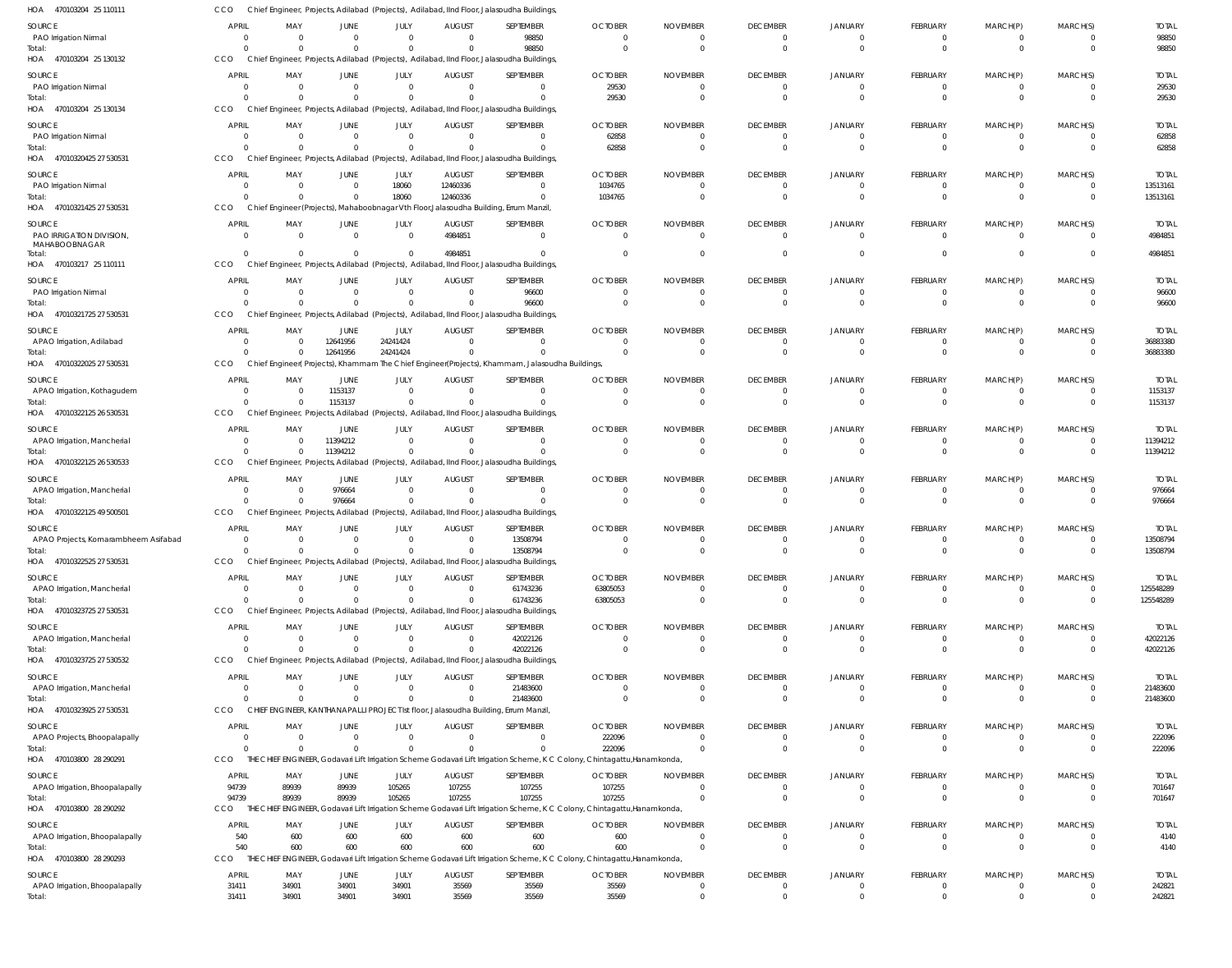470103800 28 290294 HOA 470103800 28 290296 470200101 12 010011 470200101 12 010012 470200101 12 010013 HOA HOA HOA HOA THE CHIEF ENGINEER, Godavari Lift Irrigation Scheme Godavari Lift Irrigation Scheme, K C Colony, Chintagattu,Hanamkonda, THE CHIEF ENGINEER, Godavari Lift Irrigation Scheme Godavari Lift Irrigation Scheme, K C Colony, Chintagattu,Hanamkonda, THE CHIEF ENGINEER, MINOR IRRIGATION, II FLOOR, JALASOUDHA BUILDING, ERRUMMANZIL, THE CHIEF ENGINEER, MINOR IRRIGATION, II FLOOR, JALASOUDHA BUILDING, ERRUMMANZIL, THE CHIEF ENGINEER, MINOR IRRIGATION, II FLOOR, JALASOUDHA BUILDING, ERRUMMANZIL, CCO **CCO** CCO CCO CCO  $\Omega$   $\Omega$   $\Omega$   $\Omega$   $\Omega$   $\Omega$  APAO Irrigation, Bhoopalapally APAO Irrigation, Bhoopalapally APAO Irrigation, Adilabad APAO Irrigation, Jangaon APAO Irrigation, Kamareddy APAO Irrigation, Komarambheem Asifabad APAO Irrigation, Kothagudem APAO Irrigation, Mahabubabad APAO Irrigation, Mancherial APAO Irrigation, Nagarkurnool APAO Irrigation, Sangareddy APAO Irrigation, Siddipet APAO Irrigation, Siricilla APAO Irrigation, Suryapet APAO Irrigation, Vikarabad APAO Irrigation, Wanaparthy APAO Irrigation, Yadadri PAO IRRIGATION KARIMNAGAR PAO IRRIGATION DIVISION HYDERABAD PAO IRRIGATION DIVISION KHAMMAM PAO IRRIGATION DIVISION NALGONDA PAO IRRIGATION DIVISION, MAHABOOBNAGAR PAO IRRIGATION NIZAMABAD PAO IRRIGATION RANGA REDDY DISTRICT PAO Irrigation Nirmal PAO MEDAK(I W), MEDAK APAO Irrigation, Adilabad APAO Irrigation, Kamareddy APAO Irrigation, Komarambheem Asifabad APAO Irrigation, Kothagudem APAO Irrigation, Mahabubabad APAO Irrigation, Mancherial APAO Irrigation, Nagarkurnool APAO Irrigation, Sangareddy APAO Irrigation, Siricilla APAO Irrigation, Suryapet APAO Irrigation, Vikarabad APAO Irrigation, Yadadri PAO IRRIGATION KARIMNAGAR PAO IRRIGATION DIVISION HYDERABAD PAO IRRIGATION DIVISION KHAMMAM PAO IRRIGATION DIVISION NALGONDA PAO IRRIGATION DIVISION, MAHABOOBNAGAR PAO IRRIGATION NIZAMABAD PAO IRRIGATION RANGA REDDY DISTRICT PAO Irrigation Nirmal APAO Irrigation, Adilabad APAO Irrigation, Jangaon APAO Irrigation, Kamareddy APAO Irrigation, Komarambheem Asifabad APAO Irrigation, Kothagudem APAO Irrigation, Mahabubabad APAO Irrigation, Mancherial APAO Irrigation, Nagarkurnool APAO Irrigation, Sangareddy APAO Irrigation, Siddipet APAO Irrigation, Siricilla APAO Irrigation, Survapet APAO Irrigation, Vikarabad APAO Irrigation, Wanaparthy APAO Irrigation, Yadadri PAO IRRIGATION KARIMNAGAR PAO IRRIGATION DIVISION HYDERABAD PAO IRRIGATION DIVISION KHAMMAM PAO IRRIGATION DIVISION NALGONDA SOURCE SOURCE SOURCE SOURCE **SOURCE**   $\Omega$   $\sqrt{0}$  APRIL APRIL APRIL APRIL APRIL MAY MAY MAY MAY MAY JUNE JUNE JUNE JUNE JUNE JULY JULY JULY JULY JULY AUGUST AUGUST AUGUST AUGUST AUGUST SEPTEMBER SEPTEMBER SEPTEMBER SEPTEMBER SEPTEMBER OCTOBER **OCTOBER** OCTOBER OCTOBER OCTOBER  $\Omega$   $\Omega$   $\Omega$   $\Omega$  $\Omega$  $\Omega$  $\Omega$   $\Omega$   $\Omega$  $\Omega$   $\Omega$   $\Omega$  $\Omega$   $\Omega$  $\Omega$  $\Omega$   $\Omega$  $\Omega$  $\Omega$  $\Omega$   $\Omega$  $\Omega$  $\Omega$   $\Omega$   $\Omega$  $\Omega$   $\Omega$   $\Omega$   $\Omega$   $\Omega$  $\Omega$   $\Omega$  $\Omega$  $\Omega$  $\Omega$   $\Omega$   $\Omega$  $\Omega$  NOVEMBER NOVEMBER NOVEMBER NOVEMBER NOVEMBER  $\Omega$   $\Omega$  $\Omega$  $\Omega$   $\Omega$   $\Omega$  $\Omega$   $\bigcap$   $\Omega$  $\Omega$   $\Omega$  $\Omega$  $\Omega$   $\Omega$  $\Omega$  $\Omega$   $\Omega$  $\Omega$  $\Omega$   $\Omega$   $\Omega$  $\Omega$   $\Omega$   $\Omega$   $\Omega$   $\Omega$   $\Omega$   $\Omega$   $\Omega$   $\Omega$  $\Omega$   $\Omega$   $\Omega$  $\Omega$  DECEMBER DECEMBER DECEMBER DECEMBER DECEMBER  $\Omega$   $\Omega$  $\Omega$  $\Omega$   $\Omega$   $\Omega$  $\Omega$   $\Omega$   $\Omega$   $\Omega$  $\Omega$   $\Omega$  $\Omega$   $\Omega$  $\Omega$   $\Omega$   $\Omega$  $\Omega$   $\Omega$  $\mathbf 0$  $\Omega$   $\Omega$   $\Omega$  $\Omega$   $\Omega$   $\Omega$  $\Omega$   $\Omega$   $\Omega$  JANUARY JANUARY JANUARY JANUARY JANUARY  $\Omega$   $\Omega$   $\Omega$  $\Omega$   $\Omega$   $\Omega$  $\Omega$   $\Omega$   $\Omega$   $\Omega$  $\Omega$  $\Omega$   $\Omega$   $\Omega$  $\Omega$   $\Omega$  $\Omega$   $\Omega$   $\Omega$  $\Omega$   $\Omega$   $\Omega$   $\Omega$   $\Omega$  $\Omega$   $\Omega$   $\Omega$  $\Omega$   $\Omega$   $\Omega$  FEBRUARY FEBRUARY FEBRUARY FEBRUARY FEBRUARY  $\Omega$   $\Omega$   $\Omega$   $\Omega$  $\Omega$   $\Omega$   $\Omega$  $\Omega$   $\Omega$   $\Omega$  $\Omega$   $\Omega$  $\Omega$   $\Omega$   $\Omega$  $\Omega$   $\Omega$  $\Omega$   $\Omega$   $\Omega$  $\Omega$   $\Omega$   $\Omega$   $\Omega$   $\Omega$  $\Omega$   $\Omega$   $\Omega$  $\Omega$   $\Omega$  MARCH(P) MARCH(P) MARCH(P) MARCH(P) MARCH(P)  $\Omega$   $\Omega$  $\Omega$  $\Omega$  $\Omega$   $\Omega$   $\Omega$  $\Omega$   $\bigcap$   $\Omega$  $\Omega$   $\Omega$  $\Omega$  $\Omega$   $\bigcap$   $\Omega$  $\Omega$  $\Omega$  $\Omega$   $\Omega$   $\Omega$  $\Omega$   $\bigcap$   $\Omega$   $\Omega$   $\Omega$   $\Omega$  $\Omega$   $\bigcap$   $\Omega$   $\Omega$  $\Omega$   $\Omega$   $\Omega$  $\Omega$  MARCH(S) MARCH(S) MARCH(S) MARCH(S) MARCH(S) TOTAL TOTAL TOTAL TOTAL TOTAL Total: Total: Total: **Total** 

PAO IRRIGATION DIVISION, MAHABOOBNAGAR

 $\Omega$ 

 $\Omega$ 

 $\Omega$ 

 $\Omega$ 

 $\Omega$ 

 $\Omega$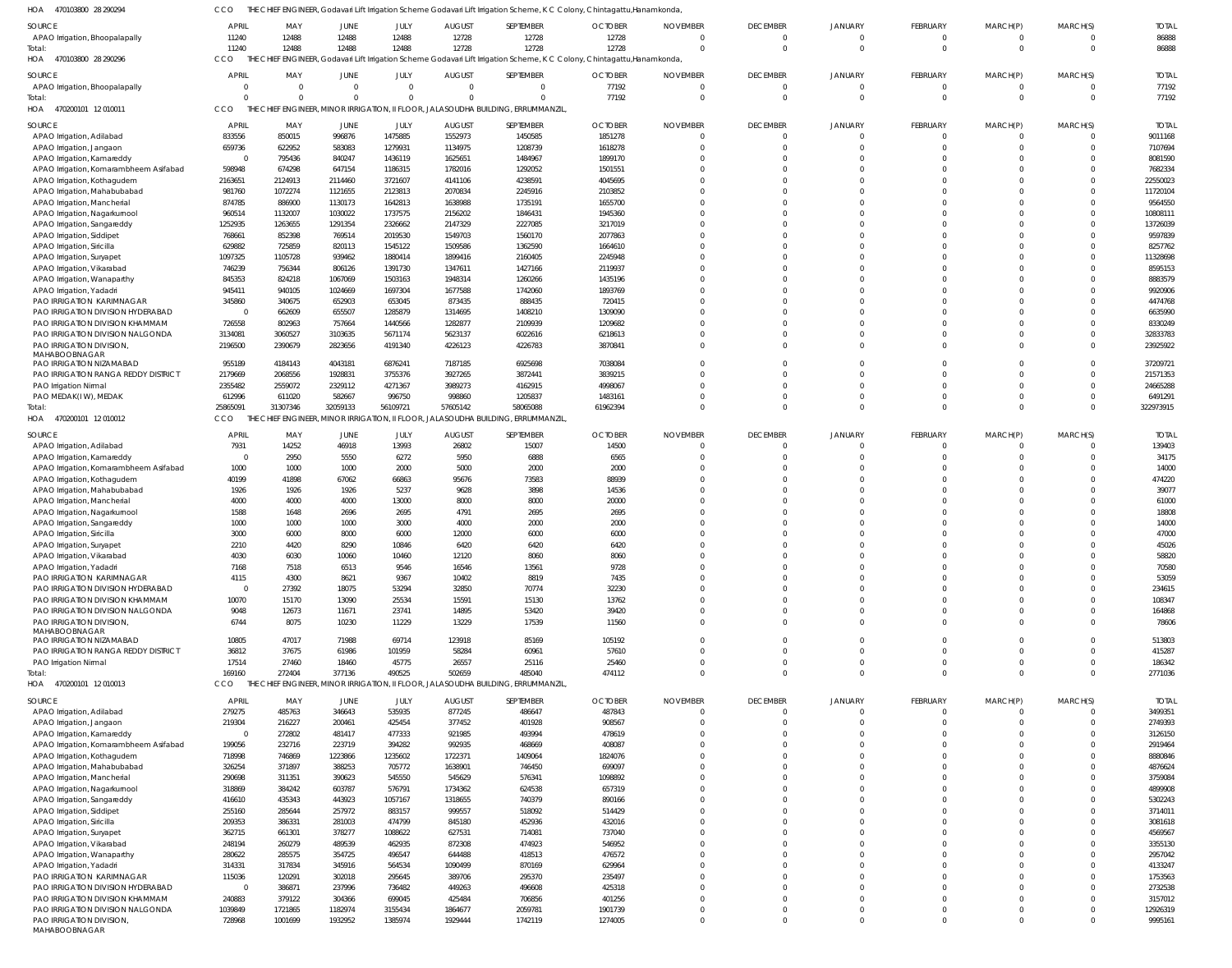|                                                                      | <b>APRIL</b>             | MAY                  | JUNE                       | JULY                       | <b>AUGUST</b>             | SEPTEMBER                                                                                    | <b>OCTOBER</b>          | <b>NOVEMBER</b>      | <b>DECEMBER</b>             | <b>JANUARY</b>             | FEBRUARY                | MARCH(P)                | MARCH(S)             | <b>TOTAL</b>          |
|----------------------------------------------------------------------|--------------------------|----------------------|----------------------------|----------------------------|---------------------------|----------------------------------------------------------------------------------------------|-------------------------|----------------------|-----------------------------|----------------------------|-------------------------|-------------------------|----------------------|-----------------------|
| PAO IRRIGATION NIZAMABAD                                             | 317811                   | 1473817              | 2305966                    | 2294544                    | 4003720                   | 2301889                                                                                      | 2310122                 | $\Omega$             | $\overline{0}$              | $\overline{0}$             | $\overline{0}$          | $\mathbf 0$             | $\Omega$             | 15007869              |
| PAO IRRIGATION RANGA REDDY DISTRICT                                  | 722601                   | 708049               | 1304039                    | 2382973                    | 1296965                   | 1294695                                                                                      | 1308004                 |                      | $\Omega$                    | $\Omega$<br>$\Omega$       | $\mathbf 0$             | $\mathbf 0$             | $\Omega$<br>$\Omega$ | 9017326               |
| PAO Irrigation Nirmal<br>PAO MEDAK(IW), MEDAK                        | 782544<br>203338         | 1330357<br>204793    | 829074<br>195470           | 2289792<br>330668          | 1324576<br>331376         | 1335808<br>881046                                                                            | 1328760<br>363276       |                      | $\Omega$<br>$\Omega$        | $\Omega$                   | $\Omega$<br>$\mathbf 0$ | $\Omega$<br>$\Omega$    | $\Omega$             | 9220911<br>2509967    |
| Total:                                                               | 8590469                  | 12981038             | 15004979                   | 23495037                   | 27224309                  | 20510896                                                                                     | 20337616                | $\Omega$             | $\Omega$                    | $\Omega$                   | $\Omega$                | $\Omega$                | $\Omega$             | 128144344             |
| HOA 470200101 12010015                                               | CCO<br>THE               |                      |                            |                            |                           | CHIEF ENGINEER, MINOR IRRIGATION, II FLOOR, JALASOUDHA BUILDING, ERRUMMANZIL,                |                         |                      |                             |                            |                         |                         |                      |                       |
| SOURCE                                                               | <b>APRIL</b>             | MAY                  | JUNE                       | JULY                       | AUGUST                    | SEPTEMBER                                                                                    | <b>OCTOBER</b>          | <b>NOVEMBER</b>      | <b>DECEMBER</b>             | <b>JANUARY</b>             | FEBRUARY                | MARCH(P)                | MARCH(S)             | <b>TOTAI</b>          |
| APAO Irrigation, Adilabad                                            | 309                      | 309                  | 309                        | 4747                       | 645                       | 645                                                                                          | 645                     | $\Omega$             | $\Omega$                    | $\Omega$                   | $\Omega$                | $\Omega$                | $\Omega$             | 7609                  |
| PAO IRRIGATION DIVISION HYDERABAD                                    | $\Omega$                 | 2063                 | 2063                       | 6189                       | 4126                      | 4126                                                                                         | $\Omega$                | $\Omega$             | $\Omega$                    | $\Omega$                   | $\mathbf 0$             | $\Omega$                | $\overline{0}$       | 18567                 |
| <b>PAO IRRIGATION DIVISION.</b><br>MAHABOOBNAGAR                     | $\Omega$                 | $\Omega$             | $\overline{0}$             | 613                        | $\Omega$                  | $\Omega$                                                                                     | $\Omega$                | $\Omega$             | $\Omega$                    | $\Omega$                   | $\Omega$                | $\Omega$                | $\Omega$             | 613                   |
| Total:                                                               | 309                      | 2372                 | 2372                       | 11549                      | 4771                      | 4771                                                                                         | 645                     | $\Omega$             | $\Omega$                    | $\Omega$                   | $\Omega$                | $\Omega$                | $\Omega$             | 26789                 |
| 470200101 12 010016<br>HOA                                           | CCO                      |                      |                            |                            |                           | THE CHIEF ENGINEER, MINOR IRRIGATION, II FLOOR, JALASOUDHA BUILDING, ERRUMMANZIL             |                         |                      |                             |                            |                         |                         |                      |                       |
| SOURCE                                                               | APRIL                    | MAY                  | JUNE                       | JULY                       | <b>AUGUST</b>             | SEPTEMBER                                                                                    | <b>OCTOBER</b>          | <b>NOVEMBER</b>      | <b>DECEMBER</b>             | <b>JANUARY</b>             | FEBRUARY                | MARCH(P)                | MARCH(S)             | <b>TOTAL</b>          |
| APAO Irrigation, Adilabad                                            | 123447                   | 213713               | 236865                     | 217292                     | 386137                    | 216261                                                                                       | 215330                  | $\Omega$             | $\overline{0}$              | $\overline{0}$             | $\overline{0}$          | $\mathbf 0$             | $\Omega$             | 1609045               |
| APAO Irrigation, Jangaon                                             | 88180                    | 86712                | 79893                      | 168341                     | 149593                    | 159862                                                                                       | 371694                  |                      | $\Omega$                    | $\Omega$                   | $\mathbf 0$             | $\Omega$                | $\Omega$             | 1104275               |
| APAO Irrigation, Kamareddy<br>APAO Irrigation, Komarambheem Asifabad | $\overline{0}$<br>73882  | 111111<br>86692      | 194163<br>82967            | 192968<br>144642           | 372318<br>365815          | 195081<br>176631                                                                             | 193120<br>151283        |                      | $\Omega$<br>$\Omega$        | $\Omega$<br>$\Omega$       | $\Omega$<br>$\Omega$    | $\Omega$<br>$\Omega$    | $\Omega$<br>$\Omega$ | 1258761<br>1081912    |
| APAO Irrigation, Kothagudem                                          | 352149                   | 367602               | 592598                     | 601077                     | 837219                    | 680407                                                                                       | 864027                  |                      | $\Omega$                    | $\Omega$                   | $\Omega$                | $\Omega$                | $\Omega$             | 4295079               |
| APAO Irrigation, Mahabubabad                                         | 118741                   | 135073               | 140925                     | 269187                     | 490671                    | 271517                                                                                       | 267152                  |                      | $\Omega$                    | $\Omega$                   | $\Omega$                | $\Omega$                | $\Omega$             | 1693266               |
| APAO Irrigation, Mancherial                                          | 122521                   | 130852               | 162050                     | 228866                     | 228992                    | 242780                                                                                       | 461406                  |                      | $\Omega$                    | $\Omega$                   | $\Omega$                | $\Omega$                | $\Omega$             | 1577467               |
| APAO Irrigation, Nagarkurnool                                        | 117895                   | 141488               | 219291                     | 212388                     | 427730                    | 229469                                                                                       | 241200                  |                      | $\Omega$                    | $\Omega$                   | $\Omega$                | $\Omega$                | $\Omega$             | 1589461               |
| APAO Irrigation, Sangareddy<br>APAO Irrigation, Siddipet             | 196601<br>99272          | 208440<br>110291     | 214512<br>100413           | 490924<br>347850           | 600353<br>387860          | 341880<br>200922                                                                             | 420340<br>199201        |                      | $\Omega$<br>$\Omega$        | $\Omega$<br>$\Omega$       | $\Omega$<br>$\Omega$    | $\Omega$<br>$\Omega$    | $\Omega$<br>$\Omega$ | 2473050<br>1445809    |
| APAO Irrigation, Siricilla                                           | 82895                    | 155044               | 110287                     | 190508                     | 338762                    | 180487                                                                                       | 171657                  | $\Omega$             | $\Omega$                    | $\Omega$                   | $\Omega$                | $\Omega$                | $\Omega$             | 1229640               |
| APAO Irrigation, Suryapet                                            | 146875                   | 264202               | 146999                     | 436012                     | 258243                    | 286988                                                                                       | 288348                  |                      | $\Omega$                    | $\Omega$                   | $\Omega$                | $\Omega$                | $\Omega$             | 1827667               |
| APAO Irrigation, Vikarabad                                           | 97434                    | 102262               | 192450                     | 182187                     | 341733                    | 188095                                                                                       | 212802                  | $\Omega$             | $\Omega$                    | $\Omega$                   | $\Omega$                | $\Omega$                | $\Omega$             | 1316963               |
| APAO Irrigation, Wanaparthy                                          | 110874                   | 112992               | 141132                     | 194585                     | 251331                    | 165174                                                                                       | 187697                  |                      | $\Omega$                    | $\Omega$                   | $\Omega$                | $\Omega$                | $\Omega$             | 1163785               |
| APAO Irrigation, Yadadri                                             | 124636                   | 126088               | 136023                     | 222114                     | 430811                    | 343245                                                                                       | 254520                  |                      | $\Omega$<br>$\Omega$        | $\Omega$<br>$\Omega$       | $\Omega$<br>$\Omega$    | $\Omega$<br>$\Omega$    | $\Omega$<br>$\Omega$ | 1637437               |
| PAO IRRIGATION KARIMNAGAR<br>PAO IRRIGATION DIVISION HYDERABAD       | 65288<br>$\overline{0}$  | 68055<br>329702      | 139503<br>204176           | 155040<br>623320           | 174515<br>377655          | 153832<br>416587                                                                             | 132065<br>367799        | $\Omega$             | $\Omega$                    | $\Omega$                   | $\Omega$                | $\Omega$                | $\Omega$             | 888298<br>2319239     |
| PAO IRRIGATION DIVISION KHAMMAM                                      | 141009                   | 220807               | 178806                     | 397891                     | 248465                    | 336153                                                                                       | 233151                  |                      | $\Omega$                    | $\Omega$                   | $\Omega$                | $\Omega$                | $\Omega$             | 1756282               |
| PAO IRRIGATION DIVISION NALGONDA                                     | 405620                   | 669834               | 459432                     | 1231811                    | 724741                    | 800436                                                                                       | 737431                  | $\Omega$             | $\Omega$                    | $\Omega$                   | $\mathbf 0$             | $\Omega$                | $\Omega$             | 5029305               |
| PAO IRRIGATION DIVISION,                                             | 347954                   | 481024               | 591312                     | 658659                     | 937888                    | 787554                                                                                       | 601278                  | $\Omega$             | $\Omega$                    | $\Omega$                   | $\Omega$                | $\Omega$                | $\Omega$             | 4405669               |
| MAHABOOBNAGAR<br>PAO IRRIGATION NIZAMABAD                            | 170228                   | 752972               | 1173645                    | 1162782                    | 2042577                   | 1172179                                                                                      | 1159420                 | <sup>0</sup>         | $\Omega$                    | $\Omega$                   | $\Omega$                | $\Omega$                | $\Omega$             | 7633803               |
| PAO IRRIGATION RANGA REDDY DISTRICT                                  | 556750                   | 548358               | 987317                     | 1801636                    | 982248                    | 992044                                                                                       | 1001620                 |                      | $\Omega$                    | $\Omega$                   | $\Omega$                | $\Omega$                | $\Omega$             | 6869973               |
| PAO Irrigation Nirmal                                                | 319292                   | 543627               | 338493                     | 936369                     | 546490                    | 542055                                                                                       | 541986                  | $\Omega$             | $\Omega$                    | $\Omega$                   | $\Omega$                | $\Omega$                | $\Omega$             | 3768312               |
| PAO MEDAK(IW), MEDAK                                                 | 72760                    | 73280                | 69931                      | 118319                     | 118572                    | 315225                                                                                       | 129985                  |                      | $\Omega$                    | $\Omega$                   | $\mathbf 0$             | $\mathbf 0$             | $\Omega$             | 898072                |
| Total<br>HOA 470200101 12 010017                                     | 3934303<br>CCO           | 6040221              | 6893183                    | 11184768                   | 12020719                  | 9394864<br>THE CHIEF ENGINEER, MINOR IRRIGATION, II FLOOR, JALASOUDHA BUILDING, ERRUMMANZIL, | 9404512                 | $\Omega$             | $\Omega$                    | $\Omega$                   | $\mathbf 0$             | $\mathbf 0$             | $\overline{0}$       | 58872570              |
|                                                                      |                          |                      |                            |                            |                           |                                                                                              |                         |                      |                             |                            |                         |                         |                      |                       |
| SOURCE<br>APAO Irrigation, Adilabad                                  | <b>APRIL</b><br>0        | MAY<br>$\Omega$      | JUNE<br>$\overline{0}$     | JULY<br>$\Omega$           | <b>AUGUST</b><br>$\Omega$ | SEPTEMBER<br>$\Omega$                                                                        | <b>OCTOBER</b><br>30000 | <b>NOVEMBER</b>      | <b>DECEMBER</b><br>$\Omega$ | <b>JANUARY</b><br>$\Omega$ | FEBRUARY<br>$\Omega$    | MARCH(P)<br>$\Omega$    | MARCH(S)<br>$\Omega$ | <b>TOTAI</b><br>30000 |
| APAO Irrigation, Jangaon                                             |                          | $\Omega$             | 15746                      | $\Omega$                   | $\Omega$                  | 17188                                                                                        |                         |                      | $\Omega$                    | $\Omega$                   | $\Omega$                | $\Omega$                | $\Omega$             | 32934                 |
| APAO Irrigation, Komarambheem Asifabad                               |                          |                      | $\Omega$                   | $\Omega$                   | 200000                    | $\Omega$                                                                                     | $\Omega$                |                      | $\Omega$                    | $\Omega$                   | $\Omega$                | $\Omega$                | $\Omega$             | 200000                |
| APAO Irrigation, Kothagudem                                          |                          |                      |                            |                            | $\Omega$                  | 100000                                                                                       |                         |                      | $\Omega$                    |                            | $\Omega$                |                         |                      | 143703                |
| APAO Irrigation, Mahabubabad                                         |                          |                      | 43703                      | $\Omega$                   |                           |                                                                                              |                         |                      |                             |                            |                         |                         | $\Omega$             |                       |
|                                                                      |                          | $\Omega$             | $\Omega$                   | $\Omega$                   | $\Omega$                  | 14663                                                                                        | 278000                  |                      | $\Omega$                    | $\Omega$                   | $\Omega$                |                         | $\Omega$             | 292663                |
| APAO Irrigation, Mancherial                                          |                          | $\Omega$             | $\Omega$                   | $\Omega$                   | 75013                     | $\Omega$                                                                                     | 75871                   |                      | $\Omega$                    |                            |                         |                         |                      | 150884                |
| APAO Irrigation, Sangareddy                                          | $\Omega$                 |                      | $\Omega$                   | $\Omega$<br>$\Omega$       | 80000                     | 80000<br>$\Omega$                                                                            | 19000<br>$\Omega$       | $\Omega$             | $\Omega$<br>$\Omega$        | $\Omega$<br>$\Omega$       | $\Omega$<br>$\Omega$    | $\Omega$<br>$\Omega$    | $\Omega$<br>$\Omega$ | 179000                |
| APAO Irrigation, Siddipet<br>APAO Irrigation, Suryapet               | <sup>0</sup>             |                      | 349914<br>$\Omega$         | $\Omega$                   | 106600<br>25400           | 16500                                                                                        | $\Omega$                | $\Omega$             | $\Omega$                    | $\Omega$                   | $\Omega$                | $\Omega$                | $\Omega$             | 456514<br>41900       |
| APAO Irrigation, Vikarabad                                           |                          |                      | $\Omega$                   | $\Omega$                   | 15000                     | $\Omega$                                                                                     | $\Omega$                | $\Omega$             | $\Omega$                    | $\Omega$                   | $\Omega$                | $\Omega$                | $\Omega$             | 15000                 |
| APAO Irrigation, Wanaparthy                                          |                          |                      | 115000                     | $\Omega$                   | 13500                     | $\Omega$                                                                                     | 7500                    | $\Omega$             | $\Omega$                    | $\Omega$                   | $\Omega$                | $\Omega$                | $\Omega$             | 136000                |
| PAO IRRIGATION KARIMNAGAR                                            | <sup>0</sup>             |                      | $\Omega$                   | $\Omega$                   | 22661                     | $\Omega$                                                                                     | $\Omega$                | $\Omega$             | $\Omega$                    | $\Omega$                   | $\Omega$                | $\Omega$                | $\Omega$             | 22661                 |
| PAO IRRIGATION DIVISION HYDERABAD                                    | <sup>0</sup><br>$\Omega$ |                      | $\Omega$                   | $\Omega$<br>$\Omega$       | 171340                    | $\Omega$<br>$\Omega$                                                                         | $\Omega$                | $\Omega$<br>$\Omega$ | $\Omega$<br>$\Omega$        | $\Omega$<br>$\Omega$       | $\Omega$<br>$\Omega$    | $\Omega$<br>$\Omega$    | $\Omega$<br>$\Omega$ | 171340                |
| PAO IRRIGATION DIVISION NALGONDA<br>PAO IRRIGATION DIVISION,         | $\Omega$                 |                      | 31565<br>18414             | $\Omega$                   | 304398<br>31399           | $\Omega$                                                                                     | 57772<br>54154          | $\Omega$             | $\Omega$                    | $\Omega$                   | $\Omega$                | $\Omega$                | $\Omega$             | 393735<br>103967      |
| MAHABOOBNAGAR                                                        |                          |                      |                            |                            |                           |                                                                                              |                         |                      |                             |                            |                         |                         |                      |                       |
| PAO IRRIGATION NIZAMABAD                                             | 0<br><sup>0</sup>        |                      | 183207                     | $\Omega$                   | 78803                     | 30000                                                                                        | 20000                   | $\Omega$<br>$\Omega$ | $\Omega$                    | $\Omega$                   | $\Omega$                | $\Omega$                | $\Omega$             | 312010                |
| PAO IRRIGATION RANGA REDDY DISTRICT                                  | $\Omega$                 |                      | 66895<br>191085            | 83628<br>$\Omega$          | 31870                     | 14000<br>$\Omega$                                                                            | $\Omega$<br>$\Omega$    | $\Omega$             | $\Omega$<br>$\Omega$        | $\Omega$<br>$\Omega$       | $\Omega$<br>$\Omega$    | $\Omega$<br>$\Omega$    | $\Omega$<br>$\Omega$ | 196393<br>254181      |
| PAO Irrigation Nirmal<br>PAO MEDAK(I W), MEDAK                       | $\Omega$                 | $\Omega$             | $\overline{0}$             | $\Omega$                   | 63096<br>$\Omega$         | $\Omega$                                                                                     | 54704                   | $\Omega$             | $\Omega$                    | $\Omega$                   | $\mathbf 0$             | $\Omega$                | $\Omega$             | 54704                 |
| Total:                                                               | $\Omega$                 |                      | 1015529                    | 83628                      | 1219080                   | 272351                                                                                       | 597001                  | $\Omega$             | $\Omega$                    | $\Omega$                   | $\Omega$                | $\Omega$                | $\Omega$             | 3187589               |
| HOA<br>470200101 12 010018                                           | CCO                      |                      |                            |                            |                           | THE CHIEF ENGINEER, MINOR IRRIGATION, II FLOOR, JALASOUDHA BUILDING, ERRUMMANZIL,            |                         |                      |                             |                            |                         |                         |                      |                       |
| SOURCE                                                               | <b>APRIL</b>             | MAY                  | JUNE                       | JULY                       | <b>AUGUST</b>             | SEPTEMBER                                                                                    | <b>OCTOBER</b>          | <b>NOVEMBER</b>      | <b>DECEMBER</b>             | <b>JANUARY</b>             | FEBRUARY                | MARCH(P)                | MARCH(S)             | <b>TOTAL</b>          |
| APAO Irrigation, Adilabad                                            | $\overline{0}$           | $\Omega$             | $\mathbf 0$                | $\mathbf 0$                | 245845                    | $\overline{0}$                                                                               | 80277                   | $\mathbf 0$          | $\overline{0}$              | $\mathbf 0$                | $\overline{0}$          | $\mathbf 0$             | $\overline{0}$       | 326122                |
| APAO Irrigation, Jangaon                                             | $\Omega$<br>$\Omega$     | $\Omega$<br>$\Omega$ | $\overline{0}$<br>$\Omega$ | $\mathbf 0$<br>$\mathbf 0$ | 403091<br>$\mathbf 0$     | 59711<br>$\overline{0}$                                                                      | $\overline{0}$          | $\Omega$<br>$\Omega$ | $\Omega$<br>$\Omega$        | $\Omega$<br>$\Omega$       | $\mathbf 0$<br>$\Omega$ | $\mathbf 0$<br>$\Omega$ | $\Omega$<br>$\Omega$ | 462802                |
| APAO Irrigation, Kamareddy<br>APAO Irrigation, Komarambheem Asifabad | $\Omega$                 | $\Omega$             | $\Omega$                   | $\mathbf 0$                | 234077                    | $\mathbf{0}$                                                                                 | 123842<br>77350         | $\Omega$             | $\Omega$                    | $\Omega$                   | $\Omega$                | $\Omega$                | $\Omega$             | 123842<br>311427      |
| APAO Irrigation, Kothagudem                                          | $\Omega$                 |                      | $\Omega$                   | 69093                      | 751608                    | 359200                                                                                       | $\overline{0}$          | $\Omega$             | $\Omega$                    | $\Omega$                   | $\Omega$                | $\Omega$                | $\Omega$             | 1179901               |
| APAO Irrigation, Mahabubabad                                         | $\Omega$                 | $\Omega$             | $\Omega$                   | $\Omega$                   | $\mathbf 0$               | 671651                                                                                       | $\overline{0}$          | $\Omega$             | $\Omega$                    | $\Omega$                   | $\Omega$                | $\Omega$                | $\Omega$             | 671651                |
| APAO Irrigation, Mancherial                                          |                          |                      | $\Omega$                   | $\mathbf 0$                | 377538                    | 60453                                                                                        | $\Omega$                | $\Omega$             | $\Omega$                    | $\Omega$                   | $\Omega$                | $\Omega$                | $\Omega$             | 437991                |
| APAO Irrigation, Nagarkurnool                                        | $\Omega$<br>$\Omega$     | $\Omega$             | $\Omega$<br>$\Omega$       | $\mathbf 0$<br>$\Omega$    | 763846                    | 27579                                                                                        | 153016                  | $\Omega$<br>$\Omega$ | $\Omega$<br>$\Omega$        | $\Omega$<br>$\Omega$       | $\Omega$<br>$\Omega$    | $\Omega$<br>$\Omega$    | $\Omega$<br>$\Omega$ | 944441                |
| APAO Irrigation, Sangareddy<br>APAO Irrigation, Siddipet             | $\Omega$                 | $\Omega$             | $\Omega$                   | $\mathbf 0$                | 25995<br>672301           | 292151<br>59914                                                                              | 191600<br>$\Omega$      | $\Omega$             | $\Omega$                    | $\Omega$                   | $\Omega$                | $\Omega$                | $\Omega$             | 509746<br>732215      |
| APAO Irrigation, Siricilla                                           | $\Omega$                 |                      | $\Omega$                   | 87764                      | 115068                    | 398180                                                                                       | $\Omega$                | $\Omega$             | $\Omega$                    | $\Omega$                   | $\Omega$                | $\Omega$                | $\Omega$             | 601012                |
| APAO Irrigation, Suryapet                                            | $\Omega$                 | $\Omega$             | $\Omega$                   | $\mathbf 0$                | 357117                    | 70066                                                                                        | 47529                   | $\Omega$             | $\Omega$                    | $\Omega$                   | $\Omega$                | $\Omega$                | $\Omega$             | 474712                |
| APAO Irrigation, Vikarabad                                           | $\Omega$                 | $\Omega$             | $\Omega$                   | $\mathbf 0$                | 171731                    | 37350                                                                                        | $\Omega$                | $\Omega$             | $\Omega$                    | $\Omega$                   | $\Omega$                | $\Omega$                | $\Omega$             | 209081                |
| APAO Irrigation, Wanaparthy                                          | $\Omega$<br>0            | $\Omega$<br>$\Omega$ | $\Omega$<br>$\Omega$       | $\mathbf 0$<br>$\Omega$    | 321114                    | 61183                                                                                        | $\Omega$<br>$\Omega$    | $\Omega$<br>$\Omega$ | $\Omega$<br>$\Omega$        | $\Omega$<br>$\Omega$       | $\Omega$                | $\Omega$<br>$\Omega$    | $\Omega$<br>$\Omega$ | 382297                |
| APAO Irrigation, Yadadri<br>PAO IRRIGATION KARIMNAGAR                | $\Omega$                 | $\Omega$             | $\Omega$                   | $\Omega$                   | 311265<br>143734          | 225894<br>$\overline{0}$                                                                     | 50038                   | $\Omega$             | $\Omega$                    | $\Omega$                   | $\mathbf 0$<br>$\Omega$ | $\Omega$                | $\overline{0}$       | 537159<br>193772      |

CCO THE CHIEF ENGINEER, MINOR IRRIGATION, II FLOOR, JALASOUDHA BUILDING, ERRUMMANZIL,

470200101 12 010013 HOA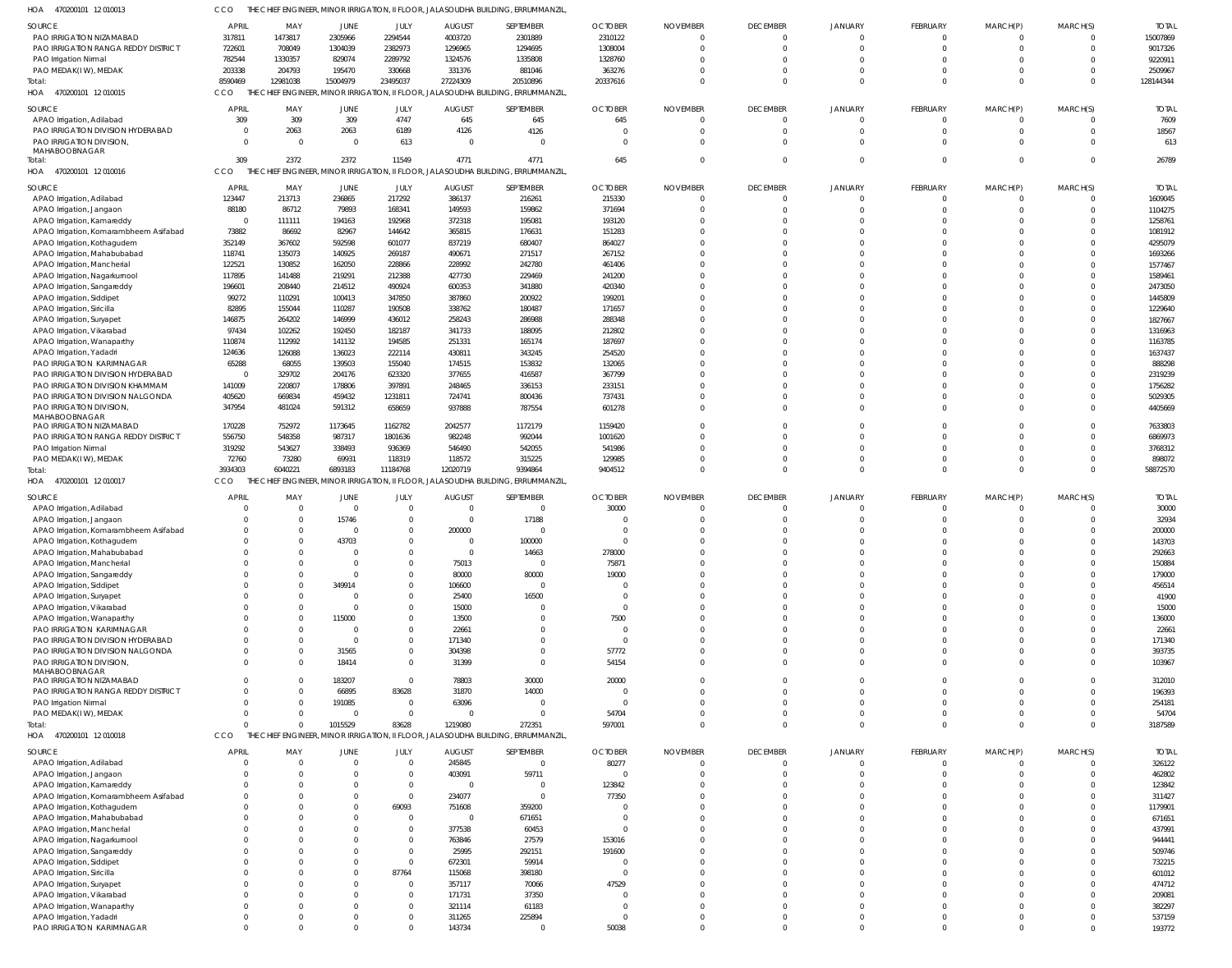470200101 12 010018 HOA CCO THE CHIEF ENGINEER, MINOR IRRIGATION, II FLOOR, JALASOUDHA BUILDING, ERRUMMANZIL,

| SOURCE                                 | <b>APRIL</b>   | MAY            | JUNE           | JULY           | <b>AUGUST</b> | SEPTEMBER                                                                        | <b>OCTOBER</b> | <b>NOVEMBER</b> | <b>DECEMBER</b> | <b>JANUARY</b> | FEBRUARY        | MARCH(P) | MARCH(S)     | <b>TOTAL</b> |
|----------------------------------------|----------------|----------------|----------------|----------------|---------------|----------------------------------------------------------------------------------|----------------|-----------------|-----------------|----------------|-----------------|----------|--------------|--------------|
| PAO IRRIGATION DIVISION HYDERABAD      | $\Omega$       | $\Omega$       | $\mathbf 0$    | $\overline{0}$ | 168971        | 139014                                                                           | $\mathbf 0$    | $\overline{0}$  | $\Omega$        |                | $\Omega$        | $\Omega$ | $\Omega$     | 307985       |
| PAO IRRIGATION DIVISION KHAMMAM        |                | $\Omega$       | $\Omega$       | $\overline{0}$ | 447582        | 113457                                                                           | 139779         | $\Omega$        | $\Omega$        |                |                 | $\Omega$ | $\Omega$     | 700818       |
| PAO IRRIGATION DIVISION NALGONDA       |                | $\Omega$       |                | $\overline{0}$ | 1323229       | 254813                                                                           | 53317          | $\Omega$        | $\Omega$        |                |                 |          | $\Omega$     | 1631359      |
|                                        |                |                |                |                |               |                                                                                  |                |                 |                 |                |                 |          |              |              |
| PAO IRRIGATION DIVISION,               |                | $\Omega$       |                | $\Omega$       | 1415736       | 365478                                                                           | 46238          | $\Omega$        | $\Omega$        |                |                 |          | $\Omega$     | 1827452      |
| MAHABOOBNAGAR                          |                |                |                |                |               |                                                                                  |                |                 |                 |                |                 |          |              |              |
| PAO IRRIGATION NIZAMABAD               |                |                |                | $\overline{0}$ | 1224122       | 1210527                                                                          | 205065         | $\Omega$        |                 |                |                 |          | $\Omega$     | 2639714      |
| PAO IRRIGATION RANGA REDDY DISTRICT    |                | $\Omega$       | $\Omega$       | $-425$         | 617678        | 291409                                                                           | 50867          | $\Omega$        | $\Omega$        |                |                 |          | $\Omega$     | 959529       |
| PAO Irrigation Nirmal                  |                | $\Omega$       | $\mathbf 0$    | $\overline{0}$ | 1356633       | 193111                                                                           | 100266         | $\mathcal{L}$   | $\Omega$        |                |                 |          | $\Omega$     | 1650010      |
| PAO MEDAK(IW), MEDAK                   |                | $\Omega$       | 1732           | $\overline{0}$ | 42446         | 21248                                                                            | 113913         | $\Omega$        | $\Omega$        | $\Omega$       |                 |          | $\Omega$     | 179339       |
| Total:                                 |                | $\Omega$       | 1732           | 156432         | 11490727      | 4912389                                                                          | 1433097        | $\Omega$        | $\Omega$        | $\Omega$       | $\Omega$        | $\Omega$ | $\Omega$     | 17994377     |
|                                        |                |                |                |                |               |                                                                                  |                |                 |                 |                |                 |          |              |              |
| HOA 470200101 12 020021                | CCO            |                |                |                |               | THE CHIEF ENGINEER, MINOR IRRIGATION, II FLOOR, JALASOUDHA BUILDING, ERRUMMANZIL |                |                 |                 |                |                 |          |              |              |
| SOURCE                                 | <b>APRI</b>    | MAY            | <b>JUNE</b>    | JULY           | <b>AUGUST</b> | SEPTEMBER                                                                        | <b>OCTOBER</b> | <b>NOVEMBER</b> | <b>DECEMBER</b> | <b>JANUARY</b> | FEBRUARY        | MARCH(P) | MARCH(S)     | <b>TOTAL</b> |
|                                        |                |                |                |                |               |                                                                                  |                |                 |                 |                |                 |          |              |              |
| APAO Irrigation, Adilabad              | $\Omega$       | 3600           | $\mathbf 0$    | $\overline{0}$ | $-3600$       | $\overline{0}$                                                                   |                | $\Omega$        | $\Omega$        |                |                 |          |              |              |
| APAO Irrigation, Komarambheem Asifabad |                | $\Omega$       |                | $\overline{0}$ |               | 8000                                                                             |                | $\Omega$        | $\Omega$        |                |                 |          | $\Omega$     | 8000         |
| APAO Irrigation, Sangareddy            | $\Omega$       | $\Omega$       |                | $\overline{0}$ | 7200          | 33321                                                                            |                | $\mathcal{L}$   | $\Omega$        |                |                 |          |              | 40521        |
| APAO Irrigation, Siricilla             | 3600           | 3600           |                | 7600           |               | 4000                                                                             |                |                 |                 |                |                 |          |              | 18800        |
| APAO Irrigation, Wanaparthy            |                | $\Omega$       |                | 8000           | $\Omega$      | $\Omega$                                                                         |                |                 |                 |                |                 |          |              | 8000         |
|                                        |                |                |                |                |               |                                                                                  |                |                 |                 |                |                 |          |              |              |
| PAO IRRIGATION KARIMNAGAR              |                | 7474           | $\Omega$       | $\Omega$       | 8305          | 23253                                                                            |                | $\Omega$        |                 |                |                 |          |              | 39032        |
| PAO IRRIGATION NIZAMABAD               |                | $\Omega$       | 12000          | $\Omega$       |               | $\overline{0}$                                                                   |                |                 |                 |                |                 |          |              | 12000        |
| PAO Irrigation Nirmal                  |                | $\Omega$       | $\Omega$       | $\Omega$       |               | $\Omega$                                                                         | 33396          | $\Omega$        | $\cap$          |                |                 |          |              | 33396        |
| Total:                                 | 3600           | 14674          | 12000          | 15600          | 11905         | 68574                                                                            | 33396          | $\Omega$        | $\cap$          | $\Omega$       |                 |          | $\Omega$     | 159749       |
| 470200101 12 020022<br>HOA             | CCO            |                |                |                |               | THE CHIEF ENGINEER, MINOR IRRIGATION, II FLOOR, JALASOUDHA BUILDING, ERRUMMANZIL |                |                 |                 |                |                 |          |              |              |
|                                        |                |                |                |                |               |                                                                                  |                |                 |                 |                |                 |          |              |              |
| SOURCE                                 | <b>APRIL</b>   | MAY            | <b>JUNE</b>    | JULY           | <b>AUGUST</b> | SEPTEMBER                                                                        | <b>OCTOBER</b> | <b>NOVEMBER</b> | <b>DECEMBER</b> | <b>JANUARY</b> | <b>FEBRUARY</b> | MARCH(P) | MARCH(S)     | <b>TOTAL</b> |
| APAO Irrigation, Mahabubabad           | - 0            | $\Omega$       | $\mathbf 0$    | $\overline{0}$ | $\Omega$      | $\overline{0}$                                                                   | 78780          | $\Omega$        | $\Omega$        |                |                 | $\Omega$ | $\Omega$     | 78780        |
|                                        |                |                |                |                |               |                                                                                  |                |                 |                 |                |                 |          |              |              |
| APAO Irrigation, Yadadri               |                | $\Omega$       | $\Omega$       | $\Omega$       |               | 4000                                                                             | $\Omega$       | $\mathcal{L}$   | $\Omega$        |                |                 |          | $\Omega$     | 4000         |
| PAO IRRIGATION DIVISION KHAMMAM        |                | $\Omega$       | $\Omega$       | 371400         |               | $\overline{0}$                                                                   | $\Omega$       | $\mathcal{L}$   | $\Omega$        |                |                 |          | $\Omega$     | 371400       |
| PAO IRRIGATION DIVISION NALGONDA       |                | $\Omega$       | $\mathbf 0$    | $\overline{0}$ | $\Omega$      | 4000                                                                             | - 0            | $\Omega$        | $\Omega$        |                |                 |          | $\Omega$     | 4000         |
| Total                                  |                | $\Omega$       | $\Omega$       | 371400         | $\Omega$      | 8000                                                                             | 78780          | $\Omega$        | $\Omega$        | $\Omega$       |                 |          | $\Omega$     | 458180       |
| 470200101 12 110111                    | CCO            |                |                |                |               | THE CHIEF ENGINEER, MINOR IRRIGATION, II FLOOR, JALASOUDHA BUILDING, ERRUMMANZIL |                |                 |                 |                |                 |          |              |              |
| HOA                                    |                |                |                |                |               |                                                                                  |                |                 |                 |                |                 |          |              |              |
| SOURCE                                 | <b>APRIL</b>   | MAY            | <b>JUNE</b>    | JULY           | <b>AUGUST</b> | SEPTEMBER                                                                        | <b>OCTOBER</b> | <b>NOVEMBER</b> | <b>DECEMBER</b> | <b>JANUARY</b> | FEBRUARY        | MARCH(P) | MARCH(S)     | <b>TOTAL</b> |
| APAO Irrigation, Adilabad              |                | $\Omega$       | $\Omega$       | $\overline{0}$ | 196515        | 271500                                                                           | $\Omega$       | $\Omega$        | $\Omega$        |                |                 |          | $\Omega$     | 468015       |
|                                        |                |                |                |                |               |                                                                                  |                |                 |                 |                |                 |          |              |              |
| APAO Irrigation, Jagtial               |                | $\Omega$       | 0              | $\Omega$       | $\Omega$      | 331204                                                                           |                | $\mathcal{L}$   | $\Omega$        |                |                 |          | $\Omega$     | 331204       |
| APAO Irrigation, Jangaon               |                | $\Omega$       |                | $\Omega$       | 20800         | $\overline{0}$                                                                   |                | $\mathcal{L}$   | $\Omega$        |                |                 |          |              | 20800        |
| APAO Irrigation, Kamareddy             |                | <sup>0</sup>   |                | $\Omega$       | 58500         | 89350                                                                            |                | $\Omega$        | $\cap$          |                |                 |          |              | 147850       |
| APAO Irrigation, Komarambheem Asifabad |                |                |                | $\Omega$       |               | 391100                                                                           |                |                 |                 |                |                 |          |              | 391100       |
|                                        |                |                |                | $\Omega$       |               |                                                                                  |                |                 |                 |                |                 |          |              |              |
| APAO Irrigation, Kothagudem            |                |                |                |                | 192100        | 249000                                                                           |                |                 |                 |                |                 |          |              | 441100       |
| APAO Irrigation, Mancherial            |                |                |                | $\Omega$       | 110620        | 85710                                                                            |                | $\Omega$        | $\cap$          |                |                 |          |              | 196330       |
| APAO Irrigation, Nagarkurnool          |                |                |                | $\Omega$       |               | 192000                                                                           |                | $\mathcal{L}$   |                 |                |                 |          |              | 192000       |
| APAO Irrigation, Sangareddy            |                |                |                | $\Omega$       |               | 274985                                                                           |                |                 |                 |                |                 |          |              | 274985       |
| APAO Irrigation, Siddipet              |                |                |                | $\Omega$       | 140800        | 200807                                                                           |                |                 | $\cap$          |                |                 |          |              | 341607       |
|                                        |                |                |                |                |               |                                                                                  |                |                 |                 |                |                 |          |              |              |
| APAO Irrigation, Siricilla             |                |                |                | $\Omega$       | 149581        | $\overline{0}$                                                                   |                | $\Omega$        |                 |                |                 |          |              | 149581       |
| APAO Irrigation, Suryapet              |                |                |                | $\Omega$       | 96020         | 213406                                                                           |                |                 |                 |                |                 |          |              | 309426       |
| APAO Irrigation, Yadadri               |                |                |                | $\Omega$       | 96655         | 226367                                                                           | 24204          |                 |                 |                |                 |          |              | 347226       |
| PAO IRRIGATION KARIMNAGAR              |                |                |                | $\Omega$       |               | 25500                                                                            | $\mathcal{L}$  |                 |                 |                |                 |          |              | 25500        |
| PAO IRRIGATION DIVISION KHAMMAM        |                |                |                | $\Omega$       | $\Omega$      | 337000                                                                           | 98800          |                 |                 |                |                 |          |              | 435800       |
|                                        |                |                |                |                |               |                                                                                  |                |                 |                 |                |                 |          |              |              |
| PAO IRRIGATION DIVISION NALGONDA       |                |                |                | $\Omega$       | 167940        | 438128                                                                           |                |                 | $\cap$          |                |                 |          |              | 606068       |
| PAO IRRIGATION DIVISION,               |                | $\Omega$       | $\Omega$       | $\Omega$       | 70500         | 161873                                                                           | $\Omega$       | $\Omega$        | $\Omega$        |                |                 |          | $\Omega$     | 232373       |
| MAHABOOBNAGAR                          |                |                |                |                |               |                                                                                  |                |                 |                 |                |                 |          |              |              |
| PAO IRRIGATION NIZAMABAD               |                | $\Omega$       | 0              | $\Omega$       | $\Omega$      | 486050                                                                           | 96600          | 0               |                 |                |                 |          | $\Omega$     | 582650       |
| PAO IRRIGATION RANGA REDDY DISTRICT    |                | $\Omega$       | $\Omega$       | $\Omega$       | $\Omega$      | 92180                                                                            | 0              | $\mathbf 0$     | $\Omega$        | $\Omega$       | $\Omega$        | $\Omega$ | $\Omega$     | 92180        |
| PAO Irrigation Nirmal                  |                | $\Omega$       | 0              | $\Omega$       | 185680        | 604815                                                                           | $\Omega$       | $\Omega$        | $\Omega$        | $\Omega$       | $\Omega$        | $\Omega$ | $\Omega$     | 790495       |
|                                        |                | $\Omega$       | $\Omega$       | $\Omega$       |               |                                                                                  | $\Omega$       |                 | $\Omega$        | $\Omega$       |                 |          | $\Omega$     |              |
| PAO MEDAK(IW), MEDAK                   |                |                |                |                |               | 394225                                                                           |                | $\mathbf 0$     |                 |                |                 |          |              | 394225       |
| Total:                                 |                | $\Omega$       | $\Omega$       | $\Omega$       | 1485711       | 5065200                                                                          | 219604         | $\Omega$        | $\Omega$        | $\Omega$       | $\Omega$        | $\Omega$ | $\Omega$     | 6770515      |
| 470200101 12 130131<br>HOA             | CCO            |                |                |                |               | THE CHIEF ENGINEER, MINOR IRRIGATION, II FLOOR, JALASOUDHA BUILDING, ERRUMMANZIL |                |                 |                 |                |                 |          |              |              |
|                                        |                |                |                |                |               |                                                                                  |                |                 |                 |                |                 |          |              |              |
| SOURCE                                 | <b>APRIL</b>   | MAY            | <b>JUNE</b>    | JULY           | <b>AUGUST</b> | SEPTEMBER                                                                        | <b>OCTOBER</b> | <b>NOVEMBER</b> | <b>DECEMBER</b> | <b>JANUARY</b> | FEBRUARY        | MARCH(P) | MARCH(S)     | <b>TOTAL</b> |
| APAO Irrigation, Jagtial               | $\Omega$       | $\Omega$       | $\mathbf 0$    | $\overline{0}$ | 20000         | $\overline{0}$                                                                   | 0              | $\overline{0}$  | $\Omega$        | $\Omega$       | $\mathbf 0$     | $\Omega$ | $\mathbf{0}$ | 20000        |
| APAO Irrigation, Jangaon               | $\Omega$       | $\Omega$       | $\Omega$       | $\overline{0}$ | 5277          | 1537                                                                             | 0              | $\Omega$        | $\Omega$        | $\Omega$       |                 | $\Omega$ | $\Omega$     | 6814         |
| APAO Irrigation, Komarambheem Asifabad | $\Omega$       | $\Omega$       | $\Omega$       | $\Omega$       | $\Omega$      | 7214                                                                             | - 0            | $\Omega$        | $\Omega$        | $\Omega$       |                 | $\Omega$ | $\Omega$     | 7214         |
| APAO Irrigation, Kothagudem            |                | $\Omega$       |                | $\Omega$       | 1250          | 625                                                                              | $\overline{0}$ | $\Omega$        | $\Omega$        | $\Omega$       |                 | $\Omega$ | $\Omega$     | 1875         |
|                                        |                | $\Omega$       |                | $\Omega$       |               |                                                                                  |                |                 |                 |                |                 |          | $\Omega$     |              |
| APAO Irrigation, Mancherial            |                |                |                |                | 14089         | $\overline{0}$                                                                   | 28160          | $\Omega$        | $\Omega$        | $\Omega$       |                 | $\Omega$ |              | 42249        |
| APAO Irrigation, Nagarkurnool          |                | $\Omega$       | 0              | $\Omega$       | $\Omega$      | 7000                                                                             | 12716          | $\Omega$        | $\Omega$        | $\Omega$       |                 |          | $\Omega$     | 19716        |
| APAO Irrigation, Sangareddy            | $\Omega$       | $\Omega$       | $\Omega$       | $\Omega$       | $\Omega$      | 33852                                                                            | 4500           | $\Omega$        | $\Omega$        | $\Omega$       |                 |          | $\Omega$     | 38352        |
| APAO Irrigation, Siddipet              | $\Omega$       | $\mathbf{0}$   | 6000           | $\Omega$       | 4889          | $\overline{0}$                                                                   | $\mathbf 0$    | $\Omega$        | $\Omega$        | $\Omega$       |                 |          | $\Omega$     | 10889        |
| APAO Irrigation, Siricilla             | 698            | 698            | 9131           | $\overline{0}$ | $\Omega$      | 9378                                                                             | 4557           | $\Omega$        | $\Omega$        | $\Omega$       |                 | $\Omega$ | $\Omega$     | 24462        |
|                                        |                |                |                |                |               |                                                                                  |                |                 | $\Omega$        | $\Omega$       |                 |          | $\Omega$     |              |
| APAO Irrigation, Suryapet              | $\Omega$       | $\Omega$       | 18815          | $\overline{0}$ | 10648         | 12967                                                                            | $\mathbf 0$    | $\Omega$        |                 |                |                 |          |              | 42430        |
| APAO Irrigation, Vikarabad             | $\Omega$       | $\Omega$       | 20126          | $\overline{0}$ | 249           | 224                                                                              | 514            | $\Omega$        | $\Omega$        | $\Omega$       |                 |          | $\Omega$     | 21113        |
| APAO Irrigation, Wanaparthy            |                | $\Omega$       | 4500           | $\overline{0}$ | $\Omega$      | $\overline{0}$                                                                   | $\overline{0}$ | $\Omega$        | $\Omega$        | $\Omega$       |                 |          | $\Omega$     | 4500         |
| APAO Irrigation, Yadadri               |                | $\Omega$       | $\overline{0}$ | $\overline{0}$ | 15550         | 23997                                                                            | $\Omega$       | $\Omega$        | $\Omega$        | $\Omega$       |                 | $\Omega$ | $\Omega$     | 39547        |
| PAO IRRIGATION KARIMNAGAR              |                | $\Omega$       | 3611           | $\overline{0}$ | 8602          | 2428                                                                             | $\Omega$       | $\Omega$        | $\Omega$        | $\Omega$       |                 |          | $\Omega$     | 14641        |
|                                        |                |                |                |                |               |                                                                                  |                |                 |                 |                |                 |          |              |              |
| PAO IRRIGATION DIVISION HYDERABAD      | $\Omega$       | $\Omega$       | $\Omega$       | $\overline{0}$ | $\Omega$      | 9874                                                                             | $\Omega$       | $\Omega$        | $\Omega$        | $\Omega$       |                 | $\cap$   | $\Omega$     | 9874         |
| PAO IRRIGATION DIVISION KHAMMAM        | $\Omega$       | $\Omega$       | 15046          | $\overline{0}$ | $\Omega$      | 10000                                                                            | 19966          | $\Omega$        | $\Omega$        | $\Omega$       |                 | $\Omega$ | $\Omega$     | 45012        |
| PAO IRRIGATION DIVISION NALGONDA       | $\Omega$       | $\overline{0}$ | 16001          | $\mathbf 0$    | 12500         | 30392                                                                            | 6178           | $\Omega$        | $\Omega$        | $\Omega$       | $\Omega$        | $\Omega$ | $\Omega$     | 65071        |
| PAO IRRIGATION DIVISION,               | $\Omega$       | 6671           | 11694          | $\mathbf 0$    | 31938         | $\overline{0}$                                                                   | 9269           | $\Omega$        | $\Omega$        | $\Omega$       | $\Omega$        | $\Omega$ | $\Omega$     | 59572        |
| MAHABOOBNAGAR                          |                |                |                |                |               |                                                                                  |                |                 |                 |                |                 |          |              |              |
| PAO IRRIGATION NIZAMABAD               | $\Omega$       | $\overline{0}$ | $\Omega$       | $\mathbf 0$    | 14979         | 16839                                                                            | - 0            | $\Omega$        | $\Omega$        | $\Omega$       | $\Omega$        | $\Omega$ | $\Omega$     | 31818        |
| PAO IRRIGATION RANGA REDDY DISTRICT    | $\Omega$       | $\overline{0}$ | $\Omega$       | $\overline{0}$ | 50310         | $\overline{0}$                                                                   | 32979          | $\Omega$        | $\Omega$        | $\Omega$       |                 | $\Omega$ | $\Omega$     | 83289        |
|                                        |                |                |                |                |               |                                                                                  |                |                 |                 |                |                 |          |              |              |
| PAO Irrigation Nirmal                  | $\Omega$       | 25242          | 51882          | $\overline{0}$ | $\Omega$      | 14932                                                                            | 471            | $\Omega$        | $\Omega$        | $\Omega$       | $\Omega$        | $\Omega$ | $\Omega$     | 92527        |
| PAO MEDAK(IW), MEDAK                   | $\overline{0}$ | $\overline{0}$ | $\Omega$       | $\overline{0}$ | 19891         | 29373                                                                            | - 0            | $\mathbf 0$     | $\Omega$        | $\Omega$       | $\Omega$        | $\Omega$ | $\Omega$     | 49264        |
| Total:                                 | 698            | 32611          | 156806         | $\mathbf 0$    | 210172        | 210632                                                                           | 119310         | $\Omega$        | $\Omega$        | $\Omega$       |                 | $\Omega$ | $\Omega$     | 730229       |
|                                        |                |                |                |                |               |                                                                                  |                |                 |                 |                |                 |          |              |              |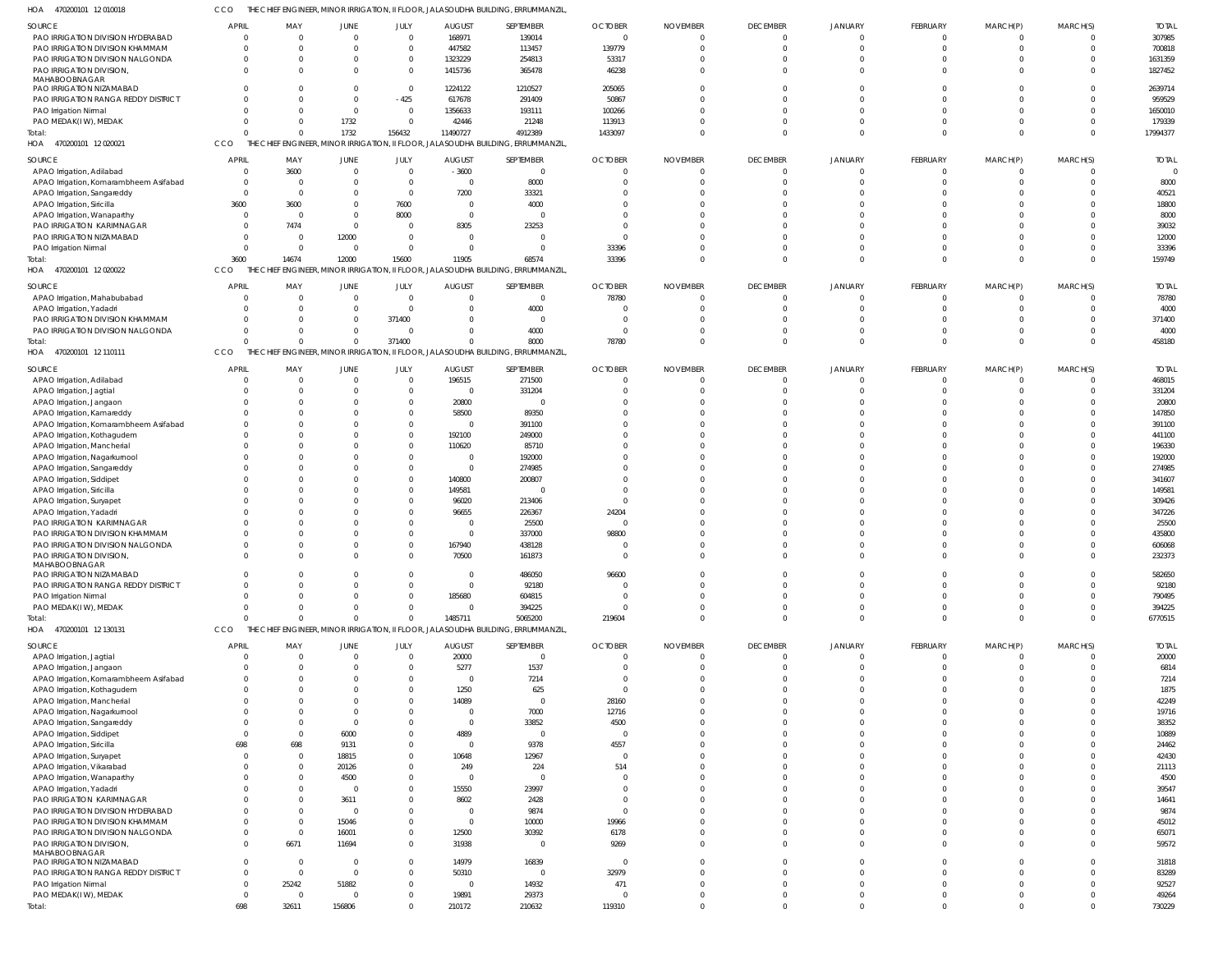470200101 12 130132 HOA CCO THE CHIEF ENGINEER, MINOR IRRIGATION, II FLOOR, JALASOUDHA BUILDING, ERRUMMANZIL,

| SOURCE                                                       | <b>APRIL</b>         | MAY                  | JUNE         | JULY     | <b>AUGUST</b>            | SEPTEMBER                                                                         | <b>OCTOBER</b>          | <b>NOVEMBER</b>      | <b>DECEMBER</b>               | <b>JANUARY</b>               | FEBRUARY | MARCH(P)  | MARCH(S)             | <b>TOTAL</b>       |
|--------------------------------------------------------------|----------------------|----------------------|--------------|----------|--------------------------|-----------------------------------------------------------------------------------|-------------------------|----------------------|-------------------------------|------------------------------|----------|-----------|----------------------|--------------------|
| APAO Irrigation, Adilabad                                    | $\Omega$             | $\overline{0}$       | $\mathsf{C}$ | $\Omega$ | $\overline{0}$           | 75992                                                                             | 86236                   | $\mathbf 0$          | $\mathbf{0}$                  | $\overline{0}$               | $\Omega$ | - 0       | $\mathbf 0$          | 162228             |
| APAO Irrigation, Bhoopalapally                               | $\Omega$             | 0                    |              |          | $\overline{0}$           | $\Omega$                                                                          | 122220                  |                      | $\overline{0}$                | $\overline{0}$               |          |           | $\Omega$             | 122220             |
| APAO Irrigation, Jagtial                                     |                      | $\Omega$             |              |          | 12500<br>$\overline{0}$  | $\Omega$                                                                          | 19850                   |                      | $\overline{0}$                | $\Omega$<br>$\Omega$         |          |           |                      | 32350              |
| APAO Irrigation, Jangaon                                     |                      | $\Omega$<br>$\Omega$ |              |          | 121365                   | 60519<br>105026                                                                   | 70211<br>98205          |                      | $\mathbf 0$<br>$\Omega$       | $\Omega$                     |          |           |                      | 130730<br>324596   |
| APAO Irrigation, Kamareddy<br>APAO Irrigation, Kothagudem    | $\Omega$             | $\Omega$             |              |          | 65056                    | 24375                                                                             | 288210                  |                      | $\mathbf 0$                   | $\Omega$                     |          |           |                      | 377641             |
| APAO Irrigation, Mancherial                                  |                      | C                    |              |          | 44100                    | 980                                                                               | 41300                   |                      | $\mathbf 0$                   | $\Omega$                     |          |           |                      | 86380              |
| APAO Irrigation, Nagarkurnool                                |                      | $\Omega$             |              |          | 137501                   | $\Omega$                                                                          | $\overline{0}$          |                      | $\Omega$                      | $\Omega$                     |          |           |                      | 137501             |
| APAO Irrigation, Sangareddy                                  |                      | C                    |              |          | $\overline{0}$           | 263612                                                                            | 59163                   |                      | $\mathbf 0$                   | $\Omega$                     |          |           |                      | 322775             |
| APAO Irrigation, Siddipet                                    |                      | $\Omega$             |              |          | $\overline{0}$           | 149470                                                                            | 495000                  |                      | $\mathbf 0$                   | $\Omega$                     |          |           |                      | 644470             |
| APAO Irrigation, Siricilla                                   |                      | C                    |              |          | 56258                    | 41360                                                                             | 2420                    |                      | $\mathbf 0$                   | $\Omega$                     |          |           |                      | 100038             |
| APAO Irrigation, Suryapet                                    |                      | $\Omega$             |              |          | $\overline{0}$           | 195145                                                                            | $\overline{0}$          |                      | $\mathbf 0$                   | $\Omega$                     |          |           |                      | 195145             |
| APAO Irrigation, Vikarabad                                   |                      | $\Omega$             | 23090        |          | 4410                     | 21408                                                                             | 30640                   |                      | $\Omega$                      | $\Omega$                     |          |           |                      | 79548              |
| APAO Irrigation, Wanaparthy                                  | $\Omega$             | $\Omega$             |              |          | 32992                    | 4500                                                                              | $\overline{0}$          |                      | $\mathbf 0$                   | $\Omega$                     |          |           |                      | 37492              |
| APAO Irrigation, Yadadri                                     |                      | C                    |              |          | $\overline{0}$           | 205140                                                                            | $\overline{0}$          |                      | $\mathbf 0$                   | $\Omega$                     |          |           |                      | 205140             |
| PAO IRRIGATION KARIMNAGAR                                    |                      | $\Omega$             |              |          | 29460                    | 119677                                                                            | 2000                    |                      | $\Omega$                      | $\Omega$                     |          |           |                      | 151137             |
| PAO IRRIGATION DIVISION HYDERABAD                            |                      | C                    |              |          | $\overline{0}$           | 131296                                                                            | 7245                    |                      | $\mathbf 0$                   | $\Omega$                     |          |           |                      | 138541             |
| PAO IRRIGATION DIVISION KHAMMAM                              | $\Omega$             | $\Omega$             |              |          | 296930                   | 417562                                                                            | 308235                  |                      | $\Omega$<br>$\mathbf 0$       | $\Omega$<br>$\Omega$         |          |           |                      | 1022727            |
| PAO IRRIGATION DIVISION NALGONDA<br>PAO IRRIGATION DIVISION, | $\Omega$             | C<br>$\Omega$        |              |          | 103377<br>$\overline{0}$ | 132139<br>256726                                                                  | 238615<br>232446        |                      | $\Omega$                      | $\Omega$                     |          |           | $\Omega$             | 474131<br>489172   |
| MAHABOOBNAGAR                                                |                      |                      |              |          |                          |                                                                                   |                         |                      |                               |                              |          |           |                      |                    |
| PAO IRRIGATION NIZAMABAD                                     | $\Omega$             | $\Omega$             |              |          | 186717                   | 194263                                                                            | 24238                   |                      | $\mathbf 0$                   | $\Omega$                     |          |           |                      | 405218             |
| PAO IRRIGATION RANGA REDDY DISTRICT                          | $\Omega$             | $\Omega$             |              |          | 142957                   | 191527                                                                            | 7080                    |                      | $\mathbf 0$                   | $\Omega$                     |          |           |                      | 341564             |
| PAO Irrigation Nirmal                                        | $\Omega$             | $\Omega$             |              |          | 158725                   | 277835                                                                            | 3300                    |                      | $\mathbf 0$                   | $\Omega$                     |          |           |                      | 439860             |
| PAO MEDAK(IW), MEDAK                                         | $\Omega$             | $\Omega$             |              |          | $\Omega$                 | $\Omega$                                                                          | 297721                  |                      | $\mathbf 0$                   | $\Omega$                     |          |           | $\Omega$             | 297721             |
| Total:                                                       | $\Omega$             | $\Omega$             | 23090        |          | 1392348                  | 2868552                                                                           | 2434335                 | $\Omega$             | $\Omega$                      | $\Omega$                     |          |           | $\Omega$             | 6718325            |
| HOA 470200101 12 130133                                      | CCO                  |                      |              |          |                          | THE CHIEF ENGINEER, MINOR IRRIGATION, II FLOOR, JALASOUDHA BUILDING, ERRUMMANZIL, |                         |                      |                               |                              |          |           |                      |                    |
| SOURCE                                                       | <b>APRIL</b>         | MAY                  | JUNE         | JULY     | <b>AUGUST</b>            | SEPTEMBER                                                                         | <b>OCTOBER</b>          | <b>NOVEMBER</b>      | <b>DECEMBER</b>               | JANUARY                      | FEBRUARY | MARCH(P)  | MARCH(S)             | <b>TOTAL</b>       |
| APAO Irrigation, Adilabad                                    | $\Omega$             | $\overline{0}$       | - 0          | $\Omega$ | $\overline{0}$           | 4900                                                                              | $\overline{0}$          | $\Omega$             | $\mathbf 0$                   | $\Omega$                     | $\Omega$ | $\bigcap$ |                      | 4900               |
| APAO Irrigation, Jangaon                                     | $\Omega$             | $\Omega$             | $\Omega$     |          | $\overline{0}$           | $\Omega$                                                                          | 12880                   | $\Omega$             | $\overline{0}$                | $\Omega$                     | $\Omega$ |           | $\Omega$             | 12880              |
| APAO Irrigation, Kamareddy                                   |                      | $\Omega$             | 7095         |          | $\overline{0}$           | $\Omega$                                                                          | $\overline{0}$          |                      | $\Omega$                      | $\Omega$                     |          |           |                      | 7095               |
| APAO Irrigation, Kothagudem                                  |                      | $\Omega$             |              |          | $\overline{0}$           | $\Omega$                                                                          | 9720                    |                      | $\Omega$                      | $\Omega$                     |          |           |                      | 9720               |
| APAO Irrigation, Mancherial                                  |                      | $\Omega$             |              |          | 6180                     | $\Omega$                                                                          | $\overline{0}$          |                      | $\Omega$                      | $\Omega$                     |          |           |                      | 6180               |
| APAO Irrigation, Sangareddy                                  |                      | $\Omega$             |              |          | $\overline{0}$           | 26850                                                                             | 3450                    |                      | $\Omega$                      | $\Omega$                     |          |           |                      | 30300              |
| APAO Irrigation, Siddipet                                    |                      | $\Omega$             |              |          | $\overline{0}$           | 3100                                                                              | $\overline{0}$          |                      | $\Omega$                      | $\Omega$                     |          |           |                      | 3100               |
| APAO Irrigation, Vikarabad                                   |                      | $\Omega$             |              |          | $\overline{0}$           | 8730                                                                              | $\overline{0}$          |                      | $\Omega$                      | $\Omega$                     |          |           |                      | 8730               |
| PAO IRRIGATION DIVISION KHAMMAM                              |                      | $\Omega$             | $^{\circ}$   |          | $\overline{0}$           | 11352                                                                             | $\overline{0}$          |                      | $\Omega$                      | $\Omega$                     |          |           |                      | 11352              |
| PAO IRRIGATION DIVISION,                                     | $\Omega$             | $\Omega$             | 1180         | $\Omega$ | 9795                     | $\Omega$                                                                          | 14365                   |                      | $\Omega$                      | $\Omega$                     |          |           | $\Omega$             | 25340              |
| MAHABOOBNAGAR<br>PAO IRRIGATION NIZAMABAD                    |                      | $\Omega$             |              |          | $\overline{0}$           | 6270                                                                              | $\overline{0}$          |                      | $\mathbf 0$                   | $\Omega$                     |          |           |                      | 6270               |
| PAO IRRIGATION RANGA REDDY DISTRICT                          | $\Omega$             | $\Omega$             | $\Omega$     | $\Omega$ | 95505                    | $\Omega$                                                                          | $\Omega$                |                      | $\mathbf 0$                   | $\Omega$                     |          |           |                      | 95505              |
| PAO Irrigation Nirmal                                        | $\Omega$             | $\Omega$             | 2355         | $\Omega$ | 2550                     | $\Omega$                                                                          | $\Omega$                |                      | $\Omega$                      | $\Omega$                     |          |           |                      | 4905               |
| PAO MEDAK(IW), MEDAK                                         | $\Omega$             | $\Omega$             | $\mathsf{C}$ | $\Omega$ | $\Omega$                 | 31630                                                                             | $\Omega$                |                      | $\mathbf 0$                   | $\Omega$                     |          |           |                      | 31630              |
| Total:                                                       | $\Omega$             | $\Omega$             | 10630        | $\Omega$ | 114030                   | 92832                                                                             | 40415                   | $\Omega$             | $\Omega$                      | $\Omega$                     | $\cap$   | $\cap$    | $\Omega$             | 257907             |
| HOA 470200101 12 130134                                      | CCO                  |                      |              |          |                          | THE CHIEF ENGINEER, MINOR IRRIGATION, II FLOOR, JALASOUDHA BUILDING, ERRUMMANZIL, |                         |                      |                               |                              |          |           |                      |                    |
| SOURCE                                                       | <b>APRIL</b>         | MAY                  | JUNE         | JULY     | <b>AUGUST</b>            | SEPTEMBER                                                                         | <b>OCTOBER</b>          | <b>NOVEMBER</b>      | <b>DECEMBER</b>               | JANUARY                      | FEBRUARY |           | MARCH(S)             | <b>TOTAL</b>       |
| APAO Irrigation, Adilabad                                    | $\overline{0}$       | 0                    |              |          | $\overline{0}$           | 165000                                                                            | 231000                  | $\Omega$             | $\mathbf 0$                   | $\Omega$                     |          | MARCH(P)  |                      | 396000             |
| APAO Irrigation, Jagtial                                     | $\Omega$             | $\Omega$             | $\Omega$     | $\Omega$ | $\overline{0}$           | $\mathbf{0}$                                                                      | 188574                  | $\Omega$             | $\overline{0}$                | $\mathbf 0$                  | $\Omega$ | $\Omega$  | $\Omega$             | 188574             |
| APAO Irrigation, Jangaon                                     |                      |                      |              |          | - 0                      | 132000                                                                            | 429000                  |                      | $\Omega$                      |                              |          |           |                      | 561000             |
| APAO Irrigation, Kamareddy                                   | $\Omega$             | $\Omega$             |              | $\Omega$ | 198000                   | 165000                                                                            | 132000                  | $\Omega$             | $\mathbf 0$                   | $\Omega$                     |          |           |                      | 495000             |
| APAO Irrigation, Komarambheem Asifabad                       | $\Omega$             | $\Omega$             |              |          | 264000                   | 795300                                                                            | $\overline{0}$          |                      | $\overline{0}$                | $\mathbf 0$                  |          |           | $\Omega$             | 1059300            |
| APAO Irrigation, Kothagudem                                  | $\Omega$             | $\Omega$             |              |          | 99000                    | 248622                                                                            | 198000                  | $\Omega$             | $\overline{0}$                | $\mathbf{0}$                 |          |           |                      | 545622             |
| APAO Irrigation, Mancherial                                  | $\Omega$             | $\Omega$             |              |          | 438411                   | $\Omega$                                                                          | 188100                  | $\Omega$             | $\mathbf 0$                   | $\mathbf{0}$                 |          |           |                      | 626511             |
| APAO Irrigation, Nagarkurnool                                | $\Omega$             | $\Omega$             |              |          | 470250                   | $\Omega$                                                                          | 156750                  | $\Omega$             | $\overline{0}$                | $\mathbf{0}$                 |          |           |                      | 627000             |
| APAO Irrigation, Sangareddy                                  | $\Omega$             | $\Omega$             |              |          | $\overline{0}$           | 462000                                                                            | 33000                   |                      | $\mathbf 0$                   | $\mathbf{0}$                 |          |           |                      | 495000             |
| APAO Irrigation, Siddipet                                    | $\Omega$             | $\Omega$             |              |          | 377143                   | 942865                                                                            | $\overline{0}$          | $\Omega$             | $\overline{0}$                | $\mathbf{0}$                 |          |           | $\Omega$             | 1320008            |
| APAO Irrigation, Siricilla                                   | $\Omega$             | $\Omega$             |              |          | 188100                   | 94050                                                                             | $\overline{0}$          |                      | $\mathbf 0$                   | $\mathbf{0}$                 |          |           |                      | 282150             |
| APAO Irrigation, Suryapet                                    | $\Omega$             | $\Omega$             |              |          | $\overline{0}$           | 94287                                                                             | 94287                   | $\Omega$             | $\overline{0}$                | $\mathbf{0}$                 |          |           |                      | 188574             |
| APAO Irrigation, Vikarabad                                   | $\Omega$             | $\Omega$             |              |          | $\overline{0}$           | 628578                                                                            | $\overline{0}$          | $\Omega$             | $\mathbf 0$                   | $\Omega$                     |          |           |                      | 628578             |
| APAO Irrigation, Wanaparthy                                  | $\Omega$             | $\Omega$             |              |          | $\overline{0}$           | 284064                                                                            | $\overline{0}$          | $\Omega$             | $\overline{0}$                | $\mathbf{0}$                 |          |           |                      | 284064             |
| PAO IRRIGATION KARIMNAGAR                                    | $\Omega$             | $\Omega$             |              |          | $\overline{0}$           | 438900                                                                            | 448800                  | $\Omega$<br>$\Omega$ | $\Omega$                      | $\Omega$                     |          |           |                      | 887700             |
| PAO IRRIGATION DIVISION HYDERABAD                            | $\Omega$             | $\Omega$             |              |          | $\overline{0}$           | 152191                                                                            | 34000                   |                      | $\overline{0}$                | $\mathbf{0}$                 |          |           |                      | 186191             |
| PAO IRRIGATION DIVISION KHAMMAM                              | $\Omega$<br>$\Omega$ | $\Omega$<br>$\Omega$ |              |          | $\overline{0}$           | 990000                                                                            | $\overline{0}$          | $\Omega$             | $\overline{0}$                | $\mathbf{0}$<br>$\mathbf{0}$ |          |           | $\Omega$<br>$\Omega$ | 990000             |
| PAO IRRIGATION DIVISION NALGONDA<br>PAO IRRIGATION DIVISION, | $\Omega$             | $\Omega$             |              |          | 507574<br>666288         | 220003<br>554715                                                                  | 440002<br>440006        | $\Omega$             | $\overline{0}$<br>$\mathbf 0$ | $\mathbf{0}$                 |          |           | $\Omega$             | 1167579<br>1661009 |
| MAHABOOBNAGAR                                                |                      |                      |              |          |                          |                                                                                   |                         |                      |                               |                              |          |           |                      |                    |
| PAO IRRIGATION NIZAMABAD                                     | $\Omega$             | $\Omega$             |              |          | 191400                   | 262350                                                                            | 110000                  | $\Omega$             | $\overline{0}$                | $\mathbf{0}$                 | $\Omega$ |           |                      | 563750             |
| PAO IRRIGATION RANGA REDDY DISTRICT                          | $\mathbf 0$          | $\Omega$             |              |          | 770287                   | 221744                                                                            | 64600                   | $\Omega$             | $\overline{0}$                | $\mathbf{0}$                 | $\Omega$ |           | $\Omega$             | 1056631            |
| PAO Irrigation Nirmal                                        | $\Omega$             | $\Omega$             |              |          | 353574                   | 477719                                                                            | 25230                   | $\Omega$             | $\overline{0}$                | $\mathbf{0}$                 |          |           | $\Omega$             | 856523             |
| PAO MEDAK(IW), MEDAK                                         | $\Omega$             | $\Omega$             |              | $\Omega$ | $\overline{0}$           | 879765                                                                            | $\overline{0}$          | $\Omega$             | $\overline{0}$                | $\mathbf{0}$                 |          |           | $\Omega$             | 879765             |
| PAO, PJP, Jogulamba Gadwal                                   | $\Omega$             | $\Omega$             |              |          | $\overline{0}$           | 33000                                                                             | $\overline{\mathbf{0}}$ | $\Omega$             | $\overline{0}$                | $\mathbf{0}$                 |          |           | $\Omega$             | 33000              |
| Total:                                                       | $\Omega$             | C                    |              |          | 4524027                  | 8242153                                                                           | 3213349                 | $\Omega$             | $\overline{0}$                | $\overline{0}$               | $\cap$   | $\Omega$  | $\Omega$             | 15979529           |
| HOA 470200101 12 130135                                      | CCO                  | THE <b>1</b>         |              |          |                          | CHIEF ENGINEER, MINOR IRRIGATION, II FLOOR, JALASOUDHA BUILDING, ERRUMMANZIL,     |                         |                      |                               |                              |          |           |                      |                    |
| SOURCE                                                       | <b>APRIL</b>         | MAY                  | JUNE         | JULY     | <b>AUGUST</b>            | SEPTEMBER                                                                         | <b>OCTOBER</b>          | <b>NOVEMBER</b>      | <b>DECEMBER</b>               | JANUARY                      | FEBRUARY | MARCH(P)  | MARCH(S)             | <b>TOTAL</b>       |
| APAO Irrigation, Jangaon                                     | $\mathbf{0}$         | $\overline{0}$       | $\Omega$     | $\Omega$ | 7697                     | 22306                                                                             | $\overline{0}$          | $\Omega$             | $\overline{0}$                | $\Omega$                     | $\Omega$ | - 0       | $\Omega$             | 30003              |
| APAO Irrigation, Kamareddy                                   | $\Omega$             | $\overline{0}$       |              | $\Omega$ | $\overline{0}$           | 20956                                                                             | $\overline{0}$          | $\Omega$             | $\mathbf{0}$                  | $\overline{0}$               | $\Omega$ | $\Omega$  | $\Omega$             | 20956              |
| APAO Irrigation, Kothagudem                                  | $\Omega$             | $\Omega$             |              | $\Omega$ | 15877                    | 3188                                                                              | $\Omega$                | $\Omega$             | $\mathbf 0$                   | $\Omega$                     |          | $\Omega$  |                      | 19065              |
| APAO Irrigation, Mancherial                                  | $\Omega$             | $\Omega$             |              | $\Omega$ | 10370                    | $\Omega$                                                                          | $\overline{0}$          | $\Omega$             | $\mathbf 0$                   | $\Omega$                     |          |           |                      | 10370              |
| APAO Irrigation, Nagarkurnool                                | $\Omega$             | $\Omega$             |              | $\Omega$ | 19438                    | 9671                                                                              | $\Omega$                |                      | $\Omega$                      | $\Omega$                     |          | $\Omega$  |                      | 29109              |
| APAO Irrigation, Sangareddy                                  | $\Omega$             | $\Omega$             | $\Omega$     | $\Omega$ | $\overline{0}$           | 112793                                                                            | $\Omega$                | $\Omega$             | $\mathbf 0$                   | $\Omega$                     |          | $\Omega$  |                      | 112793             |
| APAO Irrigation, Siricilla                                   | $\Omega$             | $\Omega$             | 9691         |          | $\overline{0}$           | 9815                                                                              | $\Omega$                | $\Omega$             | $\mathbf 0$                   | $\mathbf{0}$                 |          | $\Omega$  |                      | 19506              |
| APAO Irrigation, Suryapet                                    | $\mathbf 0$          | $\Omega$             | $\Omega$     | $\Omega$ | 14416                    | 1465                                                                              | $\Omega$                | $\Omega$             | $\Omega$                      | $\overline{0}$               | $\Omega$ | $\Omega$  | $\Omega$             | 15881              |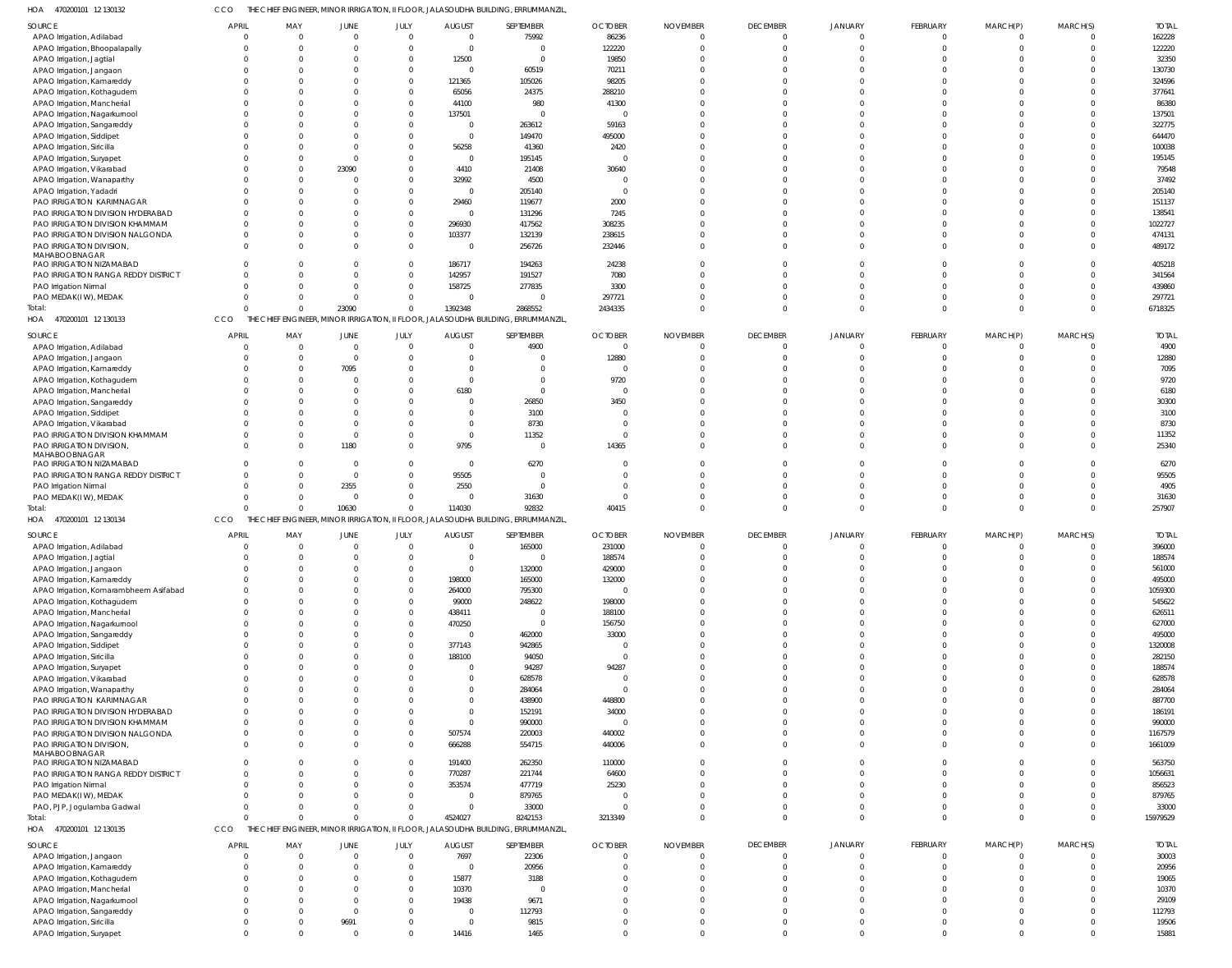| 470200101 12 130135<br>HOA                                          | CCO                   |                            |                   |                      |                   | THE CHIEF ENGINEER, MINOR IRRIGATION, II FLOOR, JALASOUDHA BUILDING, ERRUMMANZIL  |                   |                      |                      |                                  |                            |                            |                          |                     |
|---------------------------------------------------------------------|-----------------------|----------------------------|-------------------|----------------------|-------------------|-----------------------------------------------------------------------------------|-------------------|----------------------|----------------------|----------------------------------|----------------------------|----------------------------|--------------------------|---------------------|
| SOURCE                                                              | <b>APRIL</b>          | MAY                        | JUNE              | JULY                 | <b>AUGUST</b>     | <b>SEPTEMBER</b>                                                                  | <b>OCTOBER</b>    | <b>NOVEMBER</b>      | <b>DECEMBER</b>      | JANUARY                          | FEBRUARY                   | MARCH(P)                   | MARCH(S)                 | <b>TOTAL</b>        |
| APAO Irrigation, Vikarabad                                          | $\Omega$              | $\overline{0}$             | 14831             | $\overline{0}$       | $\mathsf{C}$      | 12178                                                                             | $^{\circ}$        | $\Omega$             | $\overline{0}$       | $\overline{0}$                   | $\mathbf 0$                | $\mathbf 0$                | $\overline{0}$           | 27009               |
| APAO Irrigation, Wanaparthy                                         |                       | $\Omega$                   | 8293              | $\Omega$             |                   | $\mathbf{0}$                                                                      | -0                |                      | $\Omega$             | $\Omega$                         | $\Omega$                   | $\Omega$                   | $\Omega$                 | 8293                |
| APAO Irrigation, Yadadri<br>PAO IRRIGATION KARIMNAGAR               |                       | $\Omega$<br>$\Omega$       |                   | <sup>0</sup>         | 9680              | 2934<br>3690                                                                      | 5222<br>$\Omega$  |                      | $\Omega$<br>$\Omega$ | $\cap$                           | $\Omega$<br>$\Omega$       | $\Omega$<br>$\Omega$       | $\Omega$<br>$\Omega$     | 8156<br>13370       |
| PAO IRRIGATION DIVISION HYDERABAD                                   |                       | $\Omega$                   |                   |                      |                   | 62004                                                                             | $\overline{0}$    |                      |                      | $\Omega$                         | $\Omega$                   | $\Omega$                   | $\Omega$                 | 62004               |
| PAO IRRIGATION DIVISION KHAMMAM                                     |                       | $\Omega$                   | 5161              | 0                    | - 0               | 66946                                                                             | 2636              |                      | $\Omega$             | $\Omega$                         | $\Omega$                   | $\Omega$                   | $\Omega$                 | 74743               |
| PAO IRRIGATION DIVISION NALGONDA                                    |                       | 9790                       | 46610             | 0                    | 80318             | 2461                                                                              | 9398              |                      | $\Omega$             | $\Omega$                         | $\Omega$                   | $\Omega$                   | $\Omega$                 | 148577              |
| PAO IRRIGATION DIVISION,                                            |                       | $\Omega$                   | 6799              | 0                    | 9821              | 24743                                                                             | 11369             |                      | $\Omega$             | $\Omega$                         | $\Omega$                   | $\Omega$                   | $\Omega$                 | 52732               |
| MAHABOOBNAGAR<br>PAO IRRIGATION NIZAMABAD                           |                       | $\Omega$                   | - 0               | 0                    | 5377              | 15297                                                                             | 5557              |                      | $\Omega$             | $\Omega$                         | $\Omega$                   | $\Omega$                   | $\Omega$                 | 26231               |
| PAO IRRIGATION RANGA REDDY DISTRICT                                 | $\Omega$              | $\overline{0}$             | 13325             | $\Omega$             | 6311              | $\Omega$                                                                          | - 0               |                      | $\Omega$             | $\Omega$                         | $\Omega$                   | $\Omega$                   | $\Omega$                 | 19636               |
| PAO Irrigation Nirmal                                               | $\Omega$              | 28046                      | - 0               | 0                    | 5296              | $\Omega$                                                                          | 1768              |                      | $\Omega$             | $\Omega$                         | $\mathbf 0$                | $\Omega$                   | $\Omega$                 | 35110               |
| Total:                                                              | $\Omega$              | 37836                      | 104710            |                      | 184601            | 370447                                                                            | 35950             |                      | $\Omega$             | $\Omega$                         | $\Omega$                   | $\Omega$                   | $\Omega$                 | 733544              |
| HOA 470200101 12 140                                                | CCO                   |                            |                   |                      |                   | THE CHIEF ENGINEER, MINOR IRRIGATION, II FLOOR, JALASOUDHA BUILDING, ERRUMMANZIL  |                   |                      |                      |                                  |                            |                            |                          |                     |
| SOURCE                                                              | <b>APRIL</b>          | MAY                        | JUNE              | JULY                 | <b>AUGUST</b>     | SEPTEMBER                                                                         | <b>OCTOBER</b>    | <b>NOVEMBER</b>      | <b>DECEMBER</b>      | JANUARY                          | FEBRUARY                   | MARCH(P)                   | MARCH(S)                 | <b>TOTAL</b>        |
| APAO Irrigation, Adilabad                                           |                       | $\overline{0}$             | $\Omega$          | $\Omega$             | - 0               | 11946                                                                             | $\overline{0}$    | $\Omega$             | $\Omega$<br>$\Omega$ | $\Omega$<br>$\Omega$             | $\Omega$<br>$\Omega$       | -0<br>$\Omega$             | $\Omega$<br>$\Omega$     | 11946<br>32500      |
| APAO Irrigation, Kothagudem<br>APAO Irrigation, Siricilla           |                       | $\overline{0}$<br>$\Omega$ | - 0<br>49534      | $\Omega$<br>$\Omega$ | $\Omega$          | $\overline{0}$<br>102713                                                          | 32500<br>32044    | $\Omega$             | $\Omega$             |                                  | $\Omega$                   |                            | $\Omega$                 | 184291              |
| APAO Irrigation, Wanaparthy                                         |                       | $\Omega$                   |                   | $\Omega$             | $\Omega$          | 30324                                                                             | -0                |                      | $\Omega$             | $\Omega$                         | $\Omega$                   | $\Omega$                   | $\Omega$                 | 30324               |
| PAO IRRIGATION DIVISION NALGONDA                                    |                       | $\Omega$                   | - 0               | $\Omega$             | 28160             | $\Omega$                                                                          | $\overline{0}$    |                      | $\Omega$             | $\Omega$                         | $\Omega$                   | $\Omega$                   | $\Omega$                 | 28160               |
| PAO IRRIGATION DIVISION,                                            |                       | $\Omega$                   | 22851             | $\Omega$             | $\Omega$          | $\overline{0}$                                                                    | 15234             |                      | $\Omega$             | $\Omega$                         | $\Omega$                   | $\Omega$                   | $\Omega$                 | 38085               |
| MAHABOOBNAGAR<br>Total:                                             | $\Omega$              | $\Omega$                   | 72385             | $\Omega$             | 28160             | 144983                                                                            | 79778             |                      | $\Omega$             | $\Omega$                         | $\Omega$                   | $\Omega$                   | $\Omega$                 | 325306              |
| HOA 470200101 12 240                                                | CCO                   |                            |                   |                      |                   | THE CHIEF ENGINEER, MINOR IRRIGATION, II FLOOR, JALASOUDHA BUILDING, ERRUMMANZIL  |                   |                      |                      |                                  |                            |                            |                          |                     |
| SOURCE                                                              | <b>APRIL</b>          | MAY                        | JUNE              | JULY                 | <b>AUGUST</b>     | SEPTEMBER                                                                         | <b>OCTOBER</b>    | <b>NOVEMBER</b>      | <b>DECEMBER</b>      | JANUARY                          | FEBRUARY                   | MARCH(P)                   | MARCH(S)                 | <b>TOTAL</b>        |
| APAO Irrigation, Sangareddy                                         | $\Omega$              | $\overline{0}$             | $\Omega$          | $\overline{0}$       | $\mathsf{C}$      | 62477                                                                             | $^{\circ}$        | $\Omega$             | $\overline{0}$       | $\Omega$                         | $\mathbf 0$                | 0                          | $\Omega$                 | 62477               |
| PAO IRRIGATION DIVISION HYDERABAD                                   |                       | $\overline{0}$             | 19916             | $\Omega$             |                   | 9899                                                                              | $\Omega$          |                      | $\Omega$             |                                  | $\Omega$                   | $\Omega$                   | $\Omega$                 | 29815               |
| PAO IRRIGATION DIVISION KHAMMAM                                     |                       | $\Omega$                   |                   | $\Omega$             | 42143             | $\overline{0}$                                                                    | $\Omega$          |                      | $\Omega$             |                                  | $\Omega$                   | $\Omega$                   | $\Omega$                 | 42143               |
| PAO IRRIGATION DIVISION NALGONDA                                    |                       | $\Omega$                   |                   | $\Omega$             | 43040             | 63598                                                                             | 42980             |                      |                      | $\Omega$                         | $\Omega$                   | $\Omega$                   | $\Omega$                 | 149618              |
| PAO IRRIGATION NIZAMABAD                                            | $\Omega$              | $\Omega$                   |                   | 0                    |                   | $\overline{0}$                                                                    | 46814             |                      | $\Omega$             | $\Omega$<br>$\Omega$             | $\Omega$<br>$\Omega$       | $\Omega$<br>$\Omega$       | $\Omega$<br>$\Omega$     | 46814<br>162773     |
| PAO IRRIGATION RANGA REDDY DISTRICT<br>Total:                       | $\cap$                | $\Omega$<br>$\Omega$       | 19916             | 0<br>$\Omega$        | 94056<br>179239   | 68717<br>204691                                                                   | -0<br>89794       |                      | $\Omega$             | $\Omega$                         | $\mathbf 0$                | $\mathbf 0$                | $\Omega$                 | 493640              |
| HOA 470200101 12 270275                                             | CCO                   |                            |                   |                      |                   | THE CHIEF ENGINEER, MINOR IRRIGATION, II FLOOR, JALASOUDHA BUILDING, ERRUMMANZIL  |                   |                      |                      |                                  |                            |                            |                          |                     |
| SOURCE                                                              | <b>APRIL</b>          | MAY                        | JUNE              | JULY                 | <b>AUGUST</b>     | <b>SEPTEMBER</b>                                                                  | <b>OCTOBER</b>    | <b>NOVEMBER</b>      | <b>DECEMBER</b>      | JANUARY                          | FEBRUARY                   | MARCH(P)                   | MARCH(S)                 | <b>TOTAL</b>        |
| APAO Irrigation, Sangareddy                                         |                       | $\overline{0}$             |                   | $\Omega$             | $\mathsf{C}$      | $\overline{0}$                                                                    | 236924            | $\Omega$             | $\overline{0}$       | $\Omega$                         | $\Omega$                   | $\Omega$                   | $\Omega$                 | 236924              |
| APAO Irrigation, Yadadri                                            |                       | $\Omega$                   |                   | $\Omega$             | $\Omega$          | $\Omega$                                                                          | 311719            | $\Omega$             | $\Omega$             | $\Omega$                         | $\Omega$                   | $\Omega$                   | $\Omega$                 | 311719              |
| PAO Irrigation Nirmal                                               | $\Omega$              | $\overline{0}$             |                   | 0                    |                   | 14000851                                                                          | -0                | $\Omega$             | $\Omega$             | $\Omega$                         | $\Omega$                   | $\Omega$                   | $\Omega$                 | 14000851            |
| Total:                                                              |                       | $\Omega$                   | $\Omega$          | $\Omega$             |                   | 14000851                                                                          | 548643            |                      | $\Omega$             | $\Omega$                         | $\Omega$                   | $\Omega$                   | $\Omega$                 | 14549494            |
| HOA 470200101 12 290291                                             | CCO                   |                            |                   |                      |                   | THE CHIEF ENGINEER, MINOR IRRIGATION, II FLOOR, JALASOUDHA BUILDING, ERRUMMANZIL  |                   |                      |                      |                                  |                            |                            |                          |                     |
| SOURCE                                                              | <b>APRIL</b>          | MAY                        | JUNE              | JULY                 | <b>AUGUST</b>     | SEPTEMBER                                                                         | <b>OCTOBER</b>    | <b>NOVEMBER</b>      | <b>DECEMBER</b>      | JANUARY                          | FEBRUARY                   | MARCH(P)                   | MARCH(S)                 | <b>TOTAL</b>        |
| APAO Irrigation, Adilabad                                           | 72284                 | 69615                      | 70563             | 82535                | 41845             | 41845                                                                             | 41845             | $\Omega$             | $\Omega$             | $\Omega$                         | $\mathbf 0$                | $\Omega$                   | $\Omega$                 | 420532              |
| APAO Irrigation, Bhoopalapally<br>APAO Irrigation, Jagtial          | 276836<br>136017      | 262760<br>128873           | 263459<br>128873  | 308415<br>151130     | 308415<br>152240  | 309295<br>153060                                                                  | 281428<br>145916  |                      | $\Omega$             |                                  | $\Omega$<br>$\Omega$       |                            | $\Omega$<br>$\Omega$     | 2010608<br>996109   |
| APAO Irrigation, Kothagudem                                         | 417769                | 867729                     | 644255            | 615035               | 621176            | 567296                                                                            | 619341            |                      | $\Omega$             |                                  |                            |                            | $\Omega$                 | 4352601             |
| APAO Irrigation, Mahabubabad                                        | 155760                | 149875                     | 150390            | 362555               | 213808            | 211040                                                                            | 210010            |                      |                      |                                  |                            |                            | $\Omega$                 | 1453438             |
| APAO Irrigation, Nagarkurnool                                       | 155519                | 150449                     | 151034            | 196860               | 196860            | 197990                                                                            | 196860            |                      |                      |                                  |                            |                            | $\Omega$                 | 1245572             |
| APAO Irrigation, Peddapalli                                         | 76473                 | 74508                      | 80939             | 118580               | 131362            | 119770                                                                            | 152027            | $\Omega$             | $\Omega$             | $\Omega$                         | $\mathbf 0$                | $\Omega$                   | $\Omega$                 | 753659              |
| APAO Irrigation, Sangareddy                                         | 1929768<br>105759     | 1746184<br>175176          | 1741422<br>124845 | 2079263<br>146390    | 1703125<br>146390 | 1794670<br>147500                                                                 | 1665319<br>160777 | $\Omega$<br>$\Omega$ | $\Omega$<br>$\Omega$ | $\Omega$<br>$\Omega$             | $\mathbf 0$<br>$\mathbf 0$ | $\mathbf 0$<br>$\Omega$    | $\Omega$<br>$\Omega$     | 12659751<br>1006837 |
| APAO Irrigation, Siddipet<br>APAO Irrigation, Siricilla             | 117055                | 101110                     | 101463            | 145070               | 151538            | 145070                                                                            | 145070            | $\Omega$             | $\Omega$             | $\Omega$                         | $\Omega$                   | $\Omega$                   | $\Omega$                 | 906376              |
| APAO Irrigation, Suryapet                                           | 566653                | 554174                     | 511702            | 641950               | 658229            | 648104                                                                            | 645810            | $\Omega$             | $\Omega$             | $\Omega$                         | $\Omega$                   | $\Omega$                   | $\Omega$                 | 4226622             |
| APAO Irrigation, Vikarabad                                          | 187473                | 181260                     | 179048            | 183533               | 107082            | 111738                                                                            | 125286            | $\Omega$             | $\Omega$             | $\Omega$                         | $\Omega$                   | $\Omega$                   | $\Omega$                 | 1075420             |
| APAO Irrigation, Wanaparthy                                         | 178006                | 169674                     | 169674            | 185220               | 186250            | 213604                                                                            | 277583            | $\Omega$             | $\Omega$             | $\Omega$                         | $\Omega$                   | $\Omega$                   | $\Omega$                 | 1380011             |
| APAO Irrigation, Yadadri                                            | 209962                | 202825                     | 202825            | 231840               | 258694            | 287448                                                                            | 470048            | $\Omega$             | $\Omega$             | $\overline{0}$                   | $\mathbf 0$                | $\mathbf 0$                | $\Omega$<br>$\Omega$     | 1863642             |
| PAO - IRRIGATION DIVISION WARANGAL<br>(Urban)                       | 172256                | 168583                     | 213199            | 271615               | 401003            | 271615                                                                            | 426974            | $\Omega$             | $\Omega$             | $\overline{0}$                   | $\mathbf 0$                | $\mathbf 0$                |                          | 1925245             |
| PAO IRRIGATION KARIMNAGAR                                           | 27792                 | 26399                      | 26399             | 30880                | 30880             | 30880                                                                             | 30880             | $\Omega$             | $\Omega$             | $\overline{0}$                   | $\mathbf 0$                | $\mathbf 0$                | $\Omega$                 | 204110              |
| PAO IRRIGATION DIVISION KHAMMAM                                     | 1000154               | 961268                     | 945118            | 1189340              | 1346910           | 1245773                                                                           | 1195625           | $\Omega$             | $\Omega$             | $\overline{0}$                   | $\Omega$                   | $\Omega$                   | $\Omega$                 | 7884188             |
| PAO IRRIGATION DIVISION NALGONDA<br>PAO IRRIGATION DIVISION,        | 768009<br>169535      | 756173<br>164252           | 724583<br>161243  | 1004553<br>204100    | 1004493<br>205970 | 895286<br>205970                                                                  | 1084983<br>173270 | $\Omega$<br>$\Omega$ | $\Omega$<br>$\Omega$ | $\overline{0}$<br>$\overline{0}$ | $\mathbf 0$<br>$\mathbf 0$ | $\mathbf 0$<br>$\Omega$    | $\mathbf{0}$<br>$\Omega$ | 6238080<br>1284340  |
| MAHABOOBNAGAR                                                       |                       |                            |                   |                      |                   |                                                                                   |                   |                      |                      |                                  |                            |                            |                          |                     |
| PAO IRRIGATION NIZAMABAD                                            | 1010251               | 2302491                    | 2306035           | 2792635              | 2626284           | 2613625                                                                           | 2561715           | $\Omega$             | $\overline{0}$       | $\overline{0}$                   | $\mathbf 0$                | $\mathbf 0$                | $\Omega$                 | 16213036            |
| PAO IRRIGATION RANGA REDDY DISTRICT                                 | 321261                | 322406                     | 313778            | 426614               | 405951            | 436781                                                                            | 358942            | $\Omega$             | $\Omega$<br>$\Omega$ | $\Omega$                         | $\Omega$                   | $\Omega$                   | $\Omega$<br>$\Omega$     | 2585733             |
| PAO Irrigation Nirmal<br>PAO MEDAK(IW), MEDAK                       | 159395<br>703073      | 151420<br>667898           | 378258<br>672499  | 218935<br>754345     | 218935<br>672015  | 277073<br>590330                                                                  | 210200<br>668350  | $\Omega$<br>$\Omega$ | $\Omega$             | $\overline{0}$<br>$\overline{0}$ | $\mathbf 0$<br>$\mathbf 0$ | $\mathbf 0$<br>$\mathbf 0$ | $\Omega$                 | 1614216<br>4728510  |
| Total:                                                              | 8917060               | 10355102                   | 10261604          | 12341393             | 11789455          | 11515763                                                                          | 11848259          |                      | $\Omega$             | $\Omega$                         | $\mathbf 0$                | $\mathbf 0$                | $\Omega$                 | 77028636            |
| HOA 470200101 12 290292                                             | CCO                   |                            |                   |                      |                   | THE CHIEF ENGINEER, MINOR IRRIGATION, II FLOOR, JALASOUDHA BUILDING, ERRUMMANZIL, |                   |                      |                      |                                  |                            |                            |                          |                     |
| SOURCE                                                              | <b>APRIL</b>          | MAY                        | JUNE              | JULY                 | <b>AUGUST</b>     | SEPTEMBER                                                                         | <b>OCTOBER</b>    | <b>NOVEMBER</b>      | <b>DECEMBER</b>      | <b>JANUARY</b>                   | FEBRUARY                   | MARCH(P)                   | MARCH(S)                 | <b>TOTAL</b>        |
| APAO Irrigation, Bhoopalapally                                      | 2003                  | 2225                       | 2225              | 2225                 | 2225              | 2225                                                                              | 1742              | $\Omega$             | $\Omega$             | $\Omega$                         | $\Omega$                   | $\Omega$                   | $\Omega$                 | 14870               |
| APAO Irrigation, Jagtial                                            | 540                   | 600                        | 600               | 600                  | 600               | 600                                                                               | 660               | $\Omega$             | $\Omega$             | $\Omega$                         | $\Omega$                   | $\Omega$                   | $\Omega$                 | 4200                |
| APAO Irrigation, Kothagudem                                         | 10262                 | 11400                      | 11400             | 11400                | 29846             | 8325                                                                              | 9049              | $\Omega$             | $\Omega$             | $\Omega$                         | $\Omega$                   | $\Omega$                   | $\Omega$                 | 91682               |
| APAO Irrigation, Nagarkurnool                                       | 788                   | 875                        | 875               | 875                  | 875               | 875                                                                               | 875               | $\Omega$             | $\Omega$             | $\Omega$                         | $\Omega$                   | $\Omega$                   | $\Omega$                 | 6038                |
| APAO Irrigation, Peddapalli                                         | 270<br>$\overline{0}$ | 300<br>$\overline{0}$      | 300<br>200        | 300<br>200           | 300<br>200        | 300<br>200                                                                        | 330<br>200        | $\Omega$<br>$\Omega$ | $\Omega$<br>$\Omega$ | $\Omega$<br>$\Omega$             | $\Omega$<br>$\Omega$       | $\Omega$<br>$\Omega$       | $\Omega$<br>$\Omega$     | 2100<br>1000        |
| APAO Irrigation, Siddipet<br>APAO Irrigation, Suryapet              | 585                   | 650                        | 650               | 650                  | 650               | 650                                                                               | 650               | $\Omega$             | $\Omega$             | $\overline{0}$                   | $\Omega$                   | $\Omega$                   | $\Omega$                 | 4485                |
| PAO - IRRIGATION DIVISION WARANGAL                                  | 1380                  | 1450                       | 1450              | 2200                 | 2200              | 2200                                                                              | 4450              | $\Omega$             | $\Omega$             | $\Omega$                         | $\Omega$                   | $\Omega$                   | $\Omega$                 | 15330               |
| (Urban)                                                             |                       |                            |                   |                      |                   |                                                                                   |                   |                      |                      |                                  |                            |                            |                          |                     |
| PAO IRRIGATION DIVISION KHAMMAM<br>PAO IRRIGATION DIVISION NALGONDA | 2536<br>450           | 2790<br>250                | 2790<br>250       | 2170<br>500          | 2170<br>1000      | 2170<br>5500                                                                      | 2170<br>500       | $\Omega$<br>$\Omega$ | $\Omega$<br>$\Omega$ | $\Omega$<br>$\Omega$             | $\Omega$<br>$\mathbf 0$    | $\Omega$<br>$\Omega$       | $\Omega$<br>$\Omega$     | 16796<br>8450       |
| PAO IRRIGATION NIZAMABAD                                            | 8055                  | 9170                       | 9220              | 9220                 | 9220              | 9220                                                                              | 9220              | $\Omega$             | $\overline{0}$       | $\mathbf{0}$                     | $\mathbf 0$                | $\Omega$                   | $\overline{0}$           | 63325               |
| PAO IRRIGATION RANGA REDDY DISTRICT                                 | 5130                  | 5500                       | 7300              | 9900                 | 6184              | 6416                                                                              | 5700              | $\Omega$             | $\Omega$             | $\Omega$                         | $\Omega$                   | $\Omega$                   | $\Omega$                 | 46130               |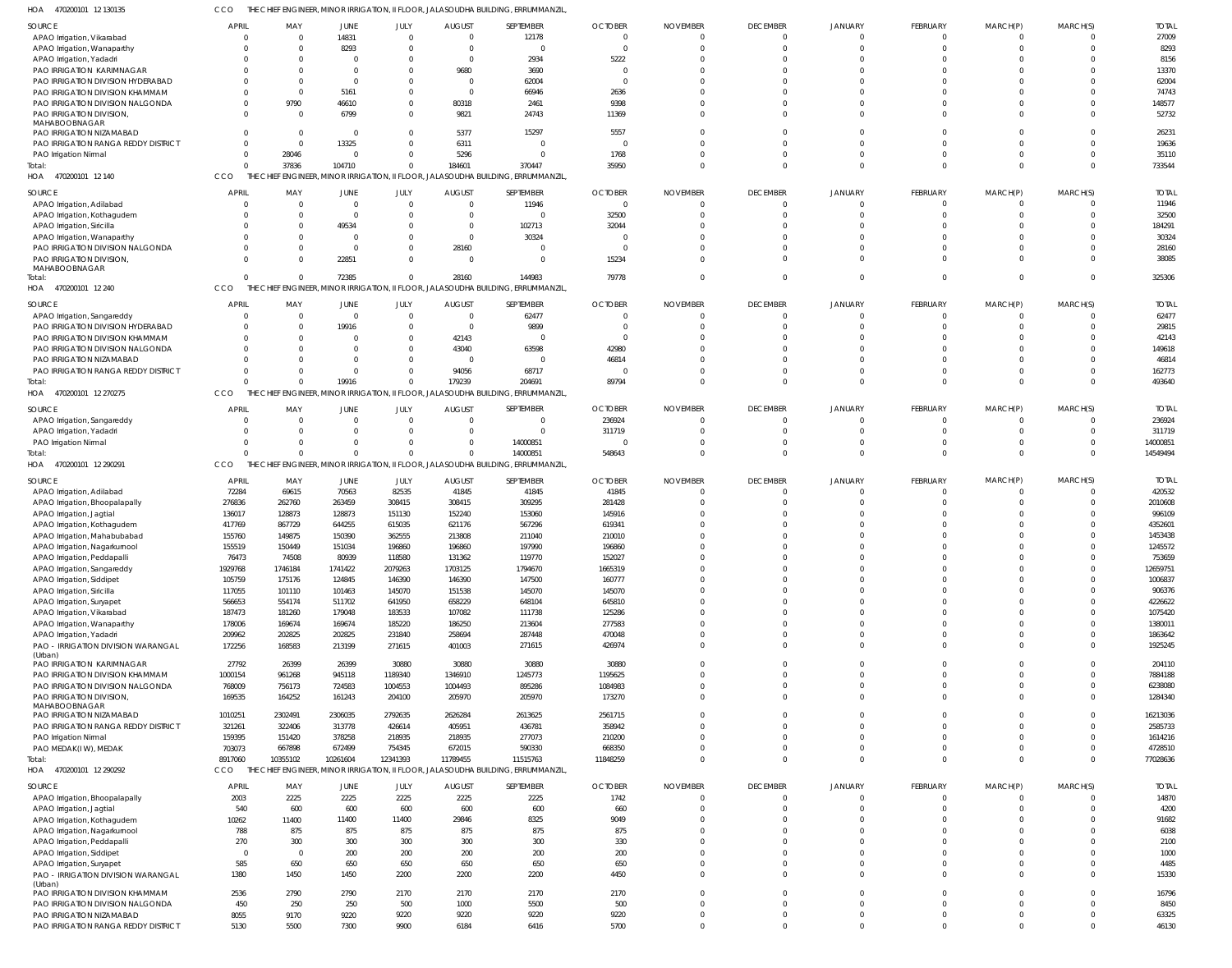470200101 12 290292 HOA CCO THE CHIEF ENGINEER, MINOR IRRIGATION, II FLOOR, JALASOUDHA BUILDING, ERRUMMANZIL,

| SOURCE                              | <b>APRIL</b> | MAY      | JUNE        | JULY           | <b>AUGUST</b>  | SEPTEMBER                                                                        | <b>OCTOBER</b> | <b>NOVEMBER</b> | <b>DECEMBER</b> | <b>JANUARY</b> | FEBRUARY       | MARCH(P) | MARCH(S)       | <b>TOTAL</b> |
|-------------------------------------|--------------|----------|-------------|----------------|----------------|----------------------------------------------------------------------------------|----------------|-----------------|-----------------|----------------|----------------|----------|----------------|--------------|
| PAO MEDAK(IW), MEDAK                | - 0          | $\Omega$ | $\Omega$    | $\overline{0}$ | $\Omega$       | $\overline{0}$                                                                   | 15000          | $\Omega$        | $\Omega$        |                | $\mathbf{0}$   |          | $\Omega$       | 15000        |
| Total:                              | 31999        | 35210    | 37260       | 40240          | 55470          | 38681                                                                            | 50546          | $\mathbf 0$     | $\Omega$        |                | $\Omega$       |          | $\overline{0}$ | 289406       |
| HOA 470200101 12 290293             | CCO          |          |             |                |                | THE CHIEF ENGINEER, MINOR IRRIGATION, II FLOOR, JALASOUDHA BUILDING, ERRUMMANZIL |                |                 |                 |                |                |          |                |              |
| SOURCE                              | APRIL        | MAY      | <b>JUNE</b> | JULY           | <b>AUGUST</b>  | SEPTEMBER                                                                        | <b>OCTOBER</b> | <b>NOVEMBER</b> | <b>DECEMBER</b> | <b>JANUARY</b> | FEBRUARY       | MARCH(P) | MARCH(S)       | <b>TOTAL</b> |
| APAO Irrigation, Adilabad           | 23975        | 27010    | 27382       | 27382          | 13877          | 13877                                                                            | 13877          | $\Omega$        | $\Omega$        |                | $\overline{0}$ |          | $\Omega$       | 147380       |
| APAO Irrigation, Bhoopalapally      | 91831        | 102035   | 102310      | 102310         | 102310         | 102605                                                                           | 93354          | $\Omega$        | $\Omega$        | $\Omega$       | $\Omega$       |          | $\overline{0}$ | 696755       |
| APAO Irrigation, Jagtial            | 45134        | 50149    | 50149       | 50149          | 50521          | 50796                                                                            | 55812          | $\Omega$        | $\Omega$        |                | $\Omega$       |          | $\Omega$       | 352710       |
| APAO Irrigation, Kothagudem         | 138534       | 154671   | 159776      | 204519         | 183427         | 164790                                                                           | 170296         | $\Omega$        |                 | $\Omega$       | $\Omega$       |          | $\Omega$       | 1176013      |
|                                     |              |          |             |                | 107628         | 69955                                                                            | 69610          | $\Omega$        |                 | $\Omega$       | $\Omega$       |          | $\Omega$       | 529960       |
| APAO Irrigation, Mahabubabad        | 51625        | 55960    | 56133       | 119049         |                |                                                                                  |                |                 |                 |                |                |          |                |              |
| APAO Irrigation, Nagarkurnool       | 51519        | 57030    | 65179       | 65179          | 65179          | 81477                                                                            | 65179          | $\Omega$        |                 | $\Omega$       | $\Omega$       |          | $\Omega$       | 450742       |
| APAO Irrigation, Peddapalli         | 25372        | 26797    | 39345       | 39344          | 64440          | 39744                                                                            | 41169          | $\Omega$        |                 | $\Omega$       | $\Omega$       |          | $\Omega$       | 276211       |
| APAO Irrigation, Sangareddy         | 638996       | 672789   | 670950      | 740757         | 555160         | 582551                                                                           | 644594         | $\Omega$        |                 | $\Omega$       | $\Omega$       |          | $\Omega$       | 4505797      |
| APAO Irrigation, Siddipet           | 35074        | 66497    | 48547       | 48547          | 48547          | 48919                                                                            | 52817          | $\Omega$        |                 | $\Omega$       | $\Omega$       |          | $\Omega$       | 348948       |
| APAO Irrigation, Siricilla          | 38815        | 42688    | 37560       | 48110          | 69063          | 48110                                                                            | 48110          | $\Omega$        | $\Omega$        | $\Omega$       | $\Omega$       |          | $\Omega$       | 332456       |
| APAO Irrigation, Suryapet           | 187962       | 223580   | 195863      | 212947         | 218351         | 215011                                                                           | 214241         | $\Omega$        |                 | $\Omega$       | $\Omega$       |          | $\Omega$       | 1467955      |
| APAO Irrigation, Vikarabad          | 59566        | 65969    | 71519       | 57938          | 44509          | 33959                                                                            | 33959          | $\Omega$        |                 | $\Omega$       | $\Omega$       |          | $\Omega$       | 367419       |
| APAO Irrigation, Wanaparthy         | 59024        | 64891    | 64891       | 61407          | 61753          | 70832                                                                            | 92076          | $\Omega$        | $\Omega$        | $\Omega$       | $\Omega$       |          | $\Omega$       | 474874       |
| APAO Irrigation, Yadadri            | 69651        | 74716    | 74716       | 76912          | 125307         | 114565                                                                           | 155967         | $\Omega$        | $\Omega$        | $\Omega$       | $\Omega$       |          | $\Omega$       | 691834       |
| PAO - IRRIGATION DIVISION WARANGAL  | 57077        | 60498    | 60498       | 90017          | 90017          | 90017                                                                            | 177836         | $\Omega$        | $\Omega$        | $\Omega$       | $\Omega$       | $\Omega$ | $\Omega$       | 625960       |
| (Urban)                             |              |          |             |                |                |                                                                                  |                |                 |                 |                |                |          |                |              |
| PAO IRRIGATION KARIMNAGAR           | 9230         | 10255    | 10255       | 10255          | 10255          | 10255                                                                            | 10255          | $\Omega$        | $\Omega$        |                | $\Omega$       |          | $\Omega$       | 70760        |
| PAO IRRIGATION DIVISION KHAMMAM     | 331719       | 365151   | 358883      | 394526         | 435314         | 413153                                                                           | 396476         | $\Omega$        | $\Omega$        | $\Omega$       | $\Omega$       |          | $\Omega$       | 2695222      |
| PAO IRRIGATION DIVISION NALGONDA    | 254133       | 307130   | 270641      | 330498         | 407905         | 365382                                                                           | 339315         | $\Omega$        | $\Omega$        | $\Omega$       | $\Omega$       |          | $\Omega$       | 2275004      |
| PAO IRRIGATION DIVISION,            | 56227        | 67033    | 62052       | 67699          | 68326          | 68326                                                                            | 57480          | $\Omega$        | $\Omega$        | $\Omega$       | $\Omega$       |          | $\Omega$       | 447143       |
| MAHABOOBNAGAR                       |              |          |             |                |                |                                                                                  |                |                 |                 |                |                |          |                |              |
| PAO IRRIGATION NIZAMABAD            | 335172       | 891923   | 923157      | 913772         | 930403         | 862690                                                                           | 849920         | $\Omega$        | $\Omega$        | $\Omega$       | $\Omega$       |          | $\Omega$       | 5707037      |
| PAO IRRIGATION RANGA REDDY DISTRICT | 106551       | 114290   | 151172      | 232001         | 134643         | 139515                                                                           | 113683         | $\Omega$        | $\Omega$        | $\Omega$       | $\Omega$       |          | $\Omega$       | 991855       |
| PAO Irrigation Nirmal               | 52867        | 58741    | 138421      | 72618          | 72618          | 82543                                                                            | 67805          | $\Omega$        | $\Omega$        | $\Omega$       | $\Omega$       |          | $\Omega$       | 545613       |
| PAO MEDAK(IW), MEDAK                | 233139       | 259044   | 245814      | 246028         | 218424         | 190988                                                                           | 203764         | $\Omega$        | $\Omega$        | $\Omega$       | $\Omega$       |          | $\overline{0}$ | 1597201      |
| Total:                              | 2953193      | 3818847  | 3885213     | 4211964        | 4077977        | 3860060                                                                          | 3967595        | $\Omega$        | $\Omega$        | $\Omega$       | $\Omega$       | $\Omega$ | $\Omega$       | 26774849     |
| 470200101 12 290294<br>HOA          | CCO          |          |             |                |                | HIEF ENGINEER, MINOR IRRIGATION, II FLOOR, JALASOUDHA BUILDING, ERRUMMANZIL      |                |                 |                 |                |                |          |                |              |
|                                     |              |          |             |                |                |                                                                                  |                |                 |                 |                |                |          |                |              |
| SOURCE                              | <b>APRIL</b> | MAY      | <b>JUNE</b> | JULY           | <b>AUGUST</b>  | SEPTEMBER                                                                        | <b>OCTOBER</b> | <b>NOVEMBER</b> | <b>DECEMBER</b> | <b>JANUARY</b> | FEBRUARY       | MARCH(P) | MARCH(S)       | <b>TOTAL</b> |
| APAO Irrigation, Adilabad           | 8578         | 9665     | 9798        | 9798           | 4966           | 4966                                                                             | 4966           | $\Omega$        | $\Omega$        |                | $\overline{0}$ |          | $\Omega$       | 52737        |
| APAO Irrigation, Bhoopalapally      | 32860        | 36513    | 36612       | 36612          | 36612          | 36717                                                                            | 33406          | $\Omega$        | $\Omega$        |                | $\Omega$       |          | $\Omega$       | 249332       |
| APAO Irrigation, Jagtial            | 18609        | 20676    | 20676       | 20676          | 20837          | 20956                                                                            | 23024          | $\Omega$        | $\Omega$        |                | $\Omega$       |          | $\Omega$       | 145454       |
| APAO Irrigation, Kothagudem         | 71169        | 79345    | 81172       | 80035          | 69521          | 59818                                                                            | 65193          | $\Omega$        |                 |                | $\Omega$       |          | $\Omega$       | 506253       |
| APAO Irrigation, Mahabubabad        | 18473        | 20024    | 20086       | 42599          | 38514          | 25034                                                                            | 24910          | $\Omega$        |                 |                |                |          | $\Omega$       | 189640       |
| APAO Irrigation, Nagarkurnool       | 20235        | 22408    | 25324       | 25324          | 25324          | 31156                                                                            | 25324          | $\Omega$        |                 |                | $\Omega$       |          | $\Omega$       | 175095       |
| APAO Irrigation, Peddapalli         | 9080         | 9590     | 14081       | 14079          | 23061          | 14222                                                                            | 14732          | $\Omega$        | $\cap$          |                | $\Omega$       |          | $\Omega$       | 98845        |
| APAO Irrigation, Sangareddy         | 312769       | 329440   | 328560      | 361636         | 277833         | 292391                                                                           | 318812         | $\Omega$        |                 |                | $\Omega$       |          | $\Omega$       | 2221441      |
| APAO Irrigation, Siddipet           | 15165        | 26699    | 20306       | 20306          | 20306          | 20467                                                                            | 22152          | $\Omega$        |                 |                |                |          | $\Omega$       | 145401       |
| APAO Irrigation, Siricilla          | 13889        | 15275    | 13440       | 17214          | 24713          | 17214                                                                            | 17214          | $\Omega$        | $\cap$          |                | $\Omega$       |          | $\Omega$       | 118959       |
| APAO Irrigation, Suryapet           | 70515        | 83982    | 73660       | 80195          | 82128          | 80932                                                                            | 80678          | $\Omega$        |                 |                |                |          | $\Omega$       | 552090       |
| APAO Irrigation, Vikarabad          | 21707        | 23999    | 26378       | 21539          | 17521          | 12959                                                                            | 12959          | $\Omega$        |                 |                | $\Omega$       |          | $\Omega$       | 137062       |
| APAO Irrigation, Wanaparthy         | 24871        | 27335    | 27335       | 26552          | 26702          | 29951                                                                            | 37578          | $\Omega$        |                 |                |                |          | $\Omega$       | 200324       |
| APAO Irrigation, Yadadri            | 25882        | 27955    | 27955       | 31104          | 45670          | 38809                                                                            | 84309          | $\Omega$        | $\Omega$        | $\Omega$       | $\Omega$       |          | $\Omega$       | 281684       |
| PAO - IRRIGATION DIVISION WARANGAL  | 23799        | 25225    | 25225       | 37354          | 37354          | 37354                                                                            | 73567          | $\Omega$        | $\Omega$        | $\cap$         | $\Omega$       |          | $\Omega$       | 259878       |
| (Urban)                             |              |          |             |                |                |                                                                                  |                |                 |                 |                |                |          |                |              |
| PAO IRRIGATION KARIMNAGAR           | 3303         | 3670     | 3670        | 3670           | 3670           | 3670                                                                             | 3670           | -0              |                 |                |                |          |                | 25323        |
| PAO IRRIGATION DIVISION KHAMMAM     | 128293       | 141149   | 138999      | 151364         | 169805         | 160030                                                                           | 154063         | $\Omega$        | $\cap$          |                | $\Omega$       |          |                | 1043703      |
| PAO IRRIGATION DIVISION NALGONDA    | 92350        | 110938   | 99136       | 119638         | 144385         | 107948                                                                           | 122736         | $\Omega$        | $\Omega$        | $\Omega$       | $\Omega$       |          | $\Omega$       | 797131       |
| PAO IRRIGATION DIVISION,            | 30552        | 36666    | 33696       | 37064          | 37349          | 37349                                                                            | 30881          | $\Omega$        | $\Omega$        | $\cap$         | $\Omega$       |          | $\Omega$       | 243557       |
| MAHABOOBNAGAR                       |              |          |             |                |                |                                                                                  |                |                 |                 |                |                |          |                |              |
| PAO IRRIGATION NIZAMABAD            | 174836       | 397550   | 409047      | 405313         | 412068         | 386433                                                                           | 381999         | $\Omega$        | $\Omega$        |                | $\Omega$       |          | $\Omega$       | 2567246      |
| PAO IRRIGATION RANGA REDDY DISTRICT | 95316        | 102240   | 135234      | 187758         | 120447         | 124806                                                                           | 101697         | $\Omega$        | $\Omega$        | $\cap$         | $\Omega$       |          | $\Omega$       | 867498       |
| PAO Irrigation Nirmal               | 18918        | 21019    | 49528       | 25985          | 25985          | 29537                                                                            | 24263          | $\Omega$        | $\Omega$        | $\Omega$       | $\Omega$       |          | $\Omega$       | 195235       |
| PAO MEDAK(IW), MEDAK                | 83421        | 92693    | 87960       | 88037          | 78160          | 68342                                                                            | 72915          | $\Omega$        | $\Omega$        | $\Omega$       | $\Omega$       |          | $\Omega$       | 571528       |
| Total:                              | 1314590      | 1664056  | 1707878     | 1843852        | 1742931        | 1641061                                                                          | 1731048        | $\Omega$        | $\Omega$        | $\Omega$       | $\Omega$       |          | $\Omega$       | 11645416     |
| HOA 470200101 12 290295             | CCO          |          |             |                |                | CHIEF ENGINEER, MINOR IRRIGATION, II FLOOR, JALASOUDHA BUILDING, ERRUMMANZIL     |                |                 |                 |                |                |          |                |              |
|                                     |              |          |             |                |                |                                                                                  |                |                 |                 |                |                |          |                |              |
| SOURCE                              | <b>APRIL</b> | MAY      | <b>JUNE</b> | JULY           | <b>AUGUST</b>  | SEPTEMBER                                                                        | <b>OCTOBER</b> | <b>NOVEMBER</b> | <b>DECEMBER</b> | <b>JANUARY</b> | FEBRUARY       | MARCH(P) | MARCH(S)       | <b>TOTAL</b> |
| APAO Irrigation, Bhoopalapally      | - 0          |          | 14000       | $\mathbf 0$    | $\overline{0}$ | $\overline{0}$                                                                   |                | 0               | $\Omega$        |                | $\mathbf{0}$   |          | $\Omega$       | 14000        |
| APAO Irrigation, Sangareddy         |              |          | $\Omega$    | $\Omega$       | $\Omega$       | 200000                                                                           |                | $\Omega$        | $\Omega$        |                | $\Omega$       |          | $\Omega$       | 200000       |
| PAO IRRIGATION DIVISION KHAMMAM     |              |          |             | $\Omega$       | 13557          | $\overline{0}$                                                                   |                | $\Omega$        | $\Omega$        |                | $\Omega$       |          | $\Omega$       | 13557        |
| PAO IRRIGATION DIVISION NALGONDA    |              |          |             | $\mathbf 0$    | $-12170$       | 24123                                                                            | $\Omega$       | $\Omega$        | $\Omega$        | $\Omega$       | $\Omega$       |          | $\Omega$       | 11953        |
| PAO IRRIGATION NIZAMABAD            |              |          |             | $\Omega$       | 38487          | 200000                                                                           | - 0            | $\Omega$        |                 | $\Omega$       | $\Omega$       |          | $\Omega$       | 238487       |
| PAO IRRIGATION RANGA REDDY DISTRICT |              | $\Omega$ | $\Omega$    | $\Omega$       | $\Omega$       | $\overline{0}$                                                                   | 29875          | $\Omega$        | $\Omega$        | $\Omega$       | $\Omega$       |          | $\Omega$       | 29875        |
| Total:                              |              | $\Omega$ | 14000       | $\Omega$       | 39874          | 424123                                                                           | 29875          | $\Omega$        | $\Omega$        | $\Omega$       | $\Omega$       | $\Omega$ | $\Omega$       | 507872       |
| HOA 470200101 12 290296             | CCO          |          |             |                |                | THE CHIEF ENGINEER, MINOR IRRIGATION, II FLOOR, JALASOUDHA BUILDING, ERRUMMANZIL |                |                 |                 |                |                |          |                |              |
|                                     |              |          |             |                |                |                                                                                  |                |                 |                 |                |                |          |                |              |
| SOURCE                              | <b>APRIL</b> | MAY      | <b>JUNE</b> | JULY           | <b>AUGUST</b>  | SEPTEMBER                                                                        | <b>OCTOBER</b> | <b>NOVEMBER</b> | <b>DECEMBER</b> | <b>JANUARY</b> | FEBRUARY       | MARCH(P) | MARCH(S)       | <b>TOTAL</b> |
| APAO Irrigation, Bhoopalapally      |              |          | $\Omega$    | $\Omega$       |                | $\overline{0}$                                                                   | 193353         | $\mathbf 0$     | $\Omega$        |                | $\overline{0}$ |          | $\Omega$       | 193353       |
| APAO Irrigation, Jagtial            |              |          |             | $\Omega$       |                | $\overline{0}$                                                                   | 111611         | $\mathcal{L}$   | $\Omega$        |                | $\Omega$       |          | $\Omega$       | 111611       |
| APAO Irrigation, Kothagudem         |              |          |             | $\Omega$       |                | 155778                                                                           |                | $\Omega$        | $\Omega$        |                |                |          | $\Omega$       | 155778       |
| APAO Irrigation, Mahabubabad        |              |          |             | $\Omega$       |                | $\overline{0}$                                                                   | 55544          | $\Omega$        |                 |                | <sup>0</sup>   |          |                | 55544        |
| APAO Irrigation, Peddapalli         |              |          |             | $\Omega$       |                | 85374                                                                            |                | $\Omega$        |                 |                |                |          |                | 85374        |
| APAO Irrigation, Sangareddy         |              |          |             | $\Omega$       | $\Omega$       | 1232290                                                                          |                | $\Omega$        |                 |                |                |          |                | 1232290      |
| APAO Irrigation, Siddipet           |              |          |             | $\Omega$       | 106809         | $\Omega$                                                                         |                | $\Omega$        |                 |                |                |          |                | 106809       |
| APAO Irrigation, Siricilla          |              |          |             | $\Omega$       | 127308         | $\Omega$                                                                         |                | $\Omega$        |                 |                |                |          |                | 127308       |
| APAO Irrigation, Suryapet           |              |          |             | $\Omega$       |                | 353043                                                                           |                | $\Omega$        |                 |                |                |          |                | 353043       |
| APAO Irrigation, Vikarabad          |              |          |             | $\Omega$       | 52435          | $\overline{0}$                                                                   |                | $\Omega$        | $\cap$          |                | $\Omega$       |          |                | 52435        |
| APAO Irrigation, Wanaparthy         |              |          |             | $\Omega$       |                | 58510                                                                            |                | $\Omega$        |                 | $\Omega$       |                |          |                | 58510        |
| PAO - IRRIGATION DIVISION WARANGAL  |              | 0        | $\Omega$    | $\Omega$       | $\Omega$       | $\overline{0}$                                                                   | 197899         | $\Omega$        | $\Omega$        | $\Omega$       | $\Omega$       | $\Omega$ | $\Omega$       | 197899       |
| (Urban)                             |              |          |             |                |                |                                                                                  |                |                 |                 |                |                |          |                |              |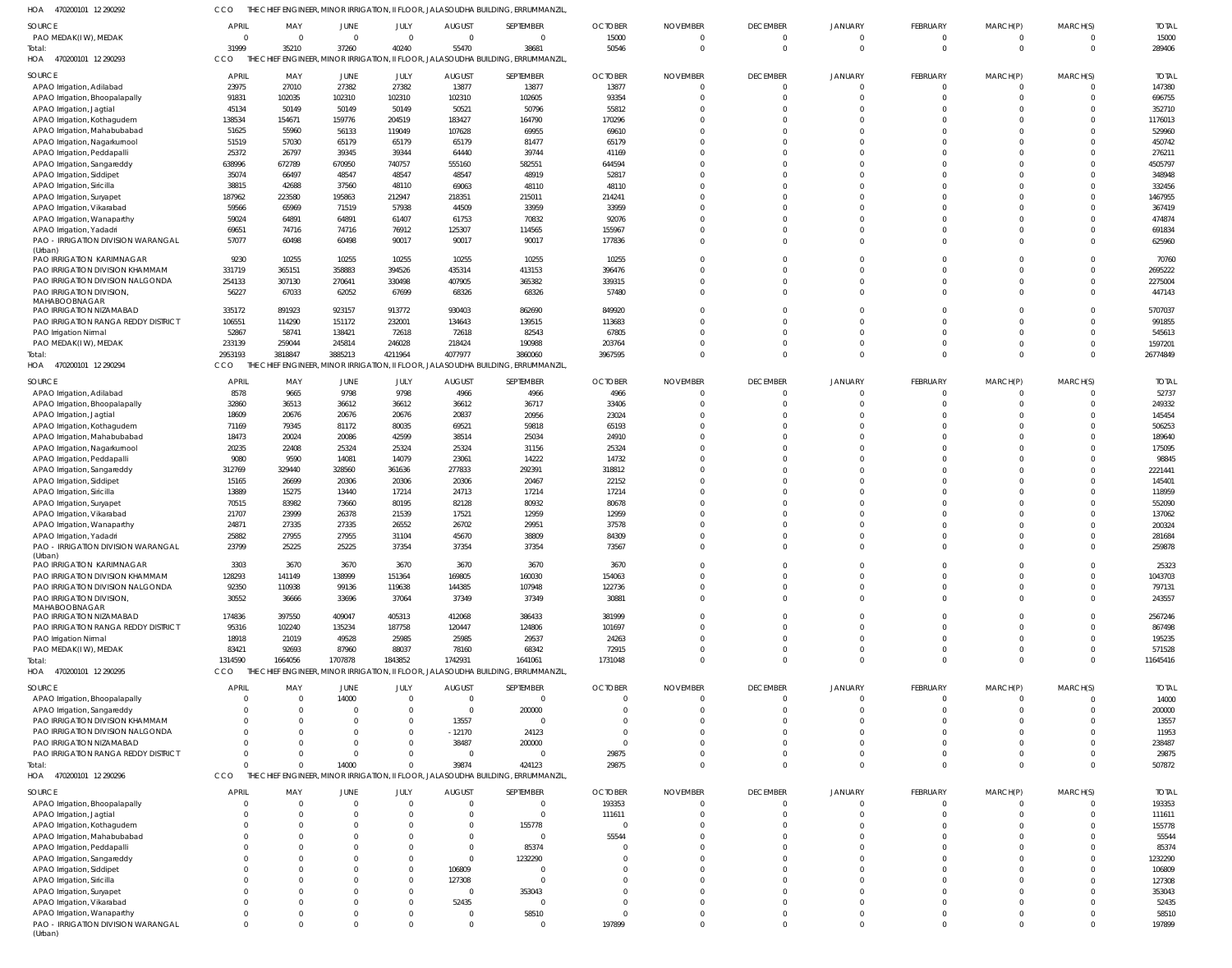470200101 12 290296 HOA CCO THE CHIEF ENGINEER, MINOR IRRIGATION, II FLOOR, JALASOUDHA BUILDING, ERRUMMANZIL,

| SOURCE                                                         | <b>APRIL</b>   | MAY          | JUNE           | JULY                       | <b>AUGUST</b>                 | SEPTEMBER                                                                         | <b>OCTOBER</b> | <b>NOVEMBER</b> | <b>DECEMBER</b>                  | <b>JANUARY</b>         | <b>FEBRUARY</b>          | MARCH(P)      | MARCH(S) | <b>TOTAL</b>  |
|----------------------------------------------------------------|----------------|--------------|----------------|----------------------------|-------------------------------|-----------------------------------------------------------------------------------|----------------|-----------------|----------------------------------|------------------------|--------------------------|---------------|----------|---------------|
| PAO IRRIGATION KARIMNAGAR                                      |                |              | 0              | $\overline{0}$             | 22253                         | $\overline{0}$                                                                    | $\overline{0}$ |                 | $\overline{0}$                   | $\Omega$               | $\mathbf{0}$             |               |          | 22253         |
| PAO IRRIGATION DIVISION KHAMMAM                                |                | $\Omega$     | $\Omega$       | $\Omega$                   | $\Omega$                      | 714044                                                                            | 134997         |                 | $\Omega$                         | $\Omega$               | $\Omega$                 |               | $\Omega$ | 849041        |
| PAO IRRIGATION DIVISION NALGONDA                               |                | 0            | 0              | $\overline{0}$             | 142167                        | 304729                                                                            | - 0            |                 | $\Omega$                         | $\Omega$               | $\Omega$                 |               | $\Omega$ | 446896        |
|                                                                |                |              |                |                            |                               |                                                                                   |                |                 |                                  |                        |                          |               |          |               |
| PAO IRRIGATION DIVISION,                                       |                |              |                | $\Omega$                   | 86001                         | 43897                                                                             | - 0            |                 | $\Omega$                         | $\Omega$               | $\Omega$                 |               | $\Omega$ | 129898        |
| MAHABOOBNAGAR                                                  |                |              |                |                            |                               |                                                                                   |                |                 |                                  |                        |                          |               |          |               |
| PAO IRRIGATION NIZAMABAD                                       |                |              |                | $\overline{0}$             | $\Omega$                      | 809045                                                                            | - 0            |                 | $\Omega$                         | $\Omega$               | $\Omega$                 |               | $\Omega$ | 809045        |
| <b>PAO IRRIGATION RANGA REDDY DISTRICT</b>                     |                |              |                | $\Omega$                   | 150228                        | 103546                                                                            | $\Omega$       |                 | $\Omega$                         | $\Omega$               | $\Omega$                 |               | $\Omega$ | 253774        |
| PAO Irrigation Nirmal                                          |                | <sup>0</sup> |                | $\Omega$                   | 110127                        | 48057                                                                             |                |                 | $\Omega$                         | $\Omega$               | $\Omega$                 |               | $\Omega$ | 158184        |
| PAO MEDAK(IW), MEDAK                                           |                |              |                | $\Omega$                   | 315881                        | 73052                                                                             |                |                 | $\Omega$                         | $\Omega$               | $\Omega$                 |               | $\Omega$ | 388933        |
|                                                                |                |              |                | $\Omega$                   | 1113209                       | 3981365                                                                           | 693404         |                 | $\Omega$                         | $\Omega$               | $\Omega$                 | $\Omega$      | $\Omega$ | 5787978       |
| Total:                                                         |                |              |                |                            |                               |                                                                                   |                |                 |                                  |                        |                          |               |          |               |
| HOA 470200101 12 300301                                        | CCO            |              |                |                            |                               | THE CHIEF ENGINEER, MINOR IRRIGATION, II FLOOR, JALASOUDHA BUILDING, ERRUMMANZIL  |                |                 |                                  |                        |                          |               |          |               |
|                                                                | <b>APRIL</b>   | MAY          |                |                            |                               |                                                                                   | <b>OCTOBER</b> |                 |                                  |                        |                          |               |          | <b>TOTAL</b>  |
| SOURCE                                                         |                |              | <b>JUNE</b>    | JULY                       | <b>AUGUST</b>                 | SEPTEMBER                                                                         |                | <b>NOVEMBER</b> | <b>DECEMBER</b>                  | <b>JANUARY</b>         | FEBRUARY                 | MARCH(P)      | MARCH(S) |               |
| APAO Irrigation, Adilabad                                      |                | $\Omega$     | $\Omega$       | $\Omega$                   | $\Omega$                      | 134400                                                                            | 28000          |                 | $\Omega$                         |                        | $\Omega$                 |               |          | 162400        |
| APAO Irrigation, Bhoopalapally                                 |                |              |                | $\Omega$                   | $\Omega$                      | 263200                                                                            | 112000         |                 | $\Omega$                         |                        | $\Omega$                 |               |          | 375200        |
| APAO Irrigation, Jagtial                                       | 75600          |              |                | $\Omega$                   | $\Omega$                      | 319200                                                                            | 84000          |                 | $\Omega$                         |                        |                          |               |          | 478800        |
| APAO Irrigation, Kamareddy                                     |                |              |                | $\Omega$                   | $\Omega$                      | 330400                                                                            | 56000          |                 | $\Omega$                         |                        |                          |               |          | 386400        |
|                                                                |                |              |                |                            |                               |                                                                                   |                |                 |                                  |                        |                          |               |          |               |
| APAO Irrigation, Sangareddy                                    | 25200          |              | 202000         | $\Omega$                   | $\Omega$                      | 140000                                                                            | 28000          |                 | $\Omega$                         |                        |                          |               |          | 395200        |
| APAO Irrigation, Siddipet                                      |                |              | $\Omega$       | $\Omega$                   | $\Omega$                      | 560000                                                                            | 112000         |                 | $\Omega$                         |                        |                          |               |          | 672000        |
| APAO Irrigation, Siricilla                                     |                | 26100        | $\Omega$       | 81200                      | $\Omega$                      | 58000                                                                             | 29000          |                 | $\Omega$                         |                        |                          |               |          | 194300        |
| APAO Irrigation, Wanaparthy                                    |                |              | 81200          | 63467                      | 156800                        | $\Omega$                                                                          | 112000         |                 |                                  |                        |                          |               |          | 413467        |
|                                                                |                |              |                |                            |                               |                                                                                   |                |                 | $\Omega$                         |                        |                          |               |          |               |
| APAO Irrigation, Yadadri                                       |                |              | $\Omega$       | $\Omega$                   | 188600                        | 28000                                                                             |                |                 |                                  |                        |                          |               |          | 216600        |
| PAO IRRIGATION KARIMNAGAR                                      | 100800         |              | $\Omega$       | 156800                     | $\Omega$                      | 212800                                                                            | 280000         |                 | $\Omega$                         |                        |                          |               |          | 750400        |
| PAO IRRIGATION DIVISION HYDERABAD                              | - 0            |              | 78400          | $\Omega$                   | $\Omega$                      | $\Omega$                                                                          | 168000         |                 | $\Omega$                         |                        |                          |               |          | 246400        |
| PAO IRRIGATION DIVISION KHAMMAM                                | 50400          |              | $\Omega$       | 156800                     | 28000                         | 84000                                                                             | 140000         |                 | $\Omega$                         |                        |                          |               |          | 459200        |
| PAO IRRIGATION DIVISION NALGONDA                               | - 0            | $\Omega$     | 78400          | $\Omega$                   | 156800                        | 112000                                                                            | 119226         |                 | $\Omega$                         |                        |                          |               |          | 466426        |
|                                                                |                |              |                |                            |                               |                                                                                   |                |                 |                                  |                        |                          |               |          |               |
| PAO IRRIGATION DIVISION,                                       | 100800         | 75600        | $\Omega$       | 313600                     | 324800                        | 168000                                                                            | 112000         |                 | $\Omega$                         | $\Omega$               | $\Omega$                 |               |          | 1094800       |
| MAHABOOBNAGAR                                                  |                |              |                |                            |                               |                                                                                   |                |                 |                                  |                        |                          |               |          |               |
| PAO IRRIGATION NIZAMABAD                                       | 50400          |              | 56000          | $\Omega$                   | 308000                        | 28000                                                                             | 56000          |                 | $\Omega$                         | <sup>0</sup>           | $\Omega$                 |               |          | 498400        |
| PAO IRRIGATION RANGA REDDY DISTRICT                            | 25200          |              | 384500         | $\Omega$                   | 994000                        | 696400                                                                            | 253000         |                 | $\Omega$                         |                        | $\Omega$                 |               |          | 2353100       |
| PAO MEDAK(IW), MEDAK                                           |                | $\Omega$     | $\Omega$       | $\Omega$                   |                               | $\Omega$                                                                          | 28000          |                 | $\Omega$                         | $\Omega$               | $\Omega$                 |               |          | 28000         |
| Total:                                                         | 428400         | 101700       | 880500         | 771867                     | 2157000                       | 3134400                                                                           | 1717226        |                 | $\Omega$                         | $\Omega$               | $\Omega$                 | $\Omega$      | $\Omega$ | 9191093       |
|                                                                |                |              |                |                            |                               |                                                                                   |                |                 |                                  |                        |                          |               |          |               |
| HOA 470200101 12 300302                                        | CCO            |              |                |                            |                               | THE CHIEF ENGINEER, MINOR IRRIGATION, II FLOOR, JALASOUDHA BUILDING, ERRUMMANZIL, |                |                 |                                  |                        |                          |               |          |               |
| SOURCE                                                         | <b>APRIL</b>   | MAY          | JUNE           | JULY                       | <b>AUGUST</b>                 | SEPTEMBER                                                                         | <b>OCTOBER</b> | <b>NOVEMBER</b> | <b>DECEMBER</b>                  | JANUARY                | FEBRUARY                 | MARCH(P)      | MARCH(S) | <b>TOTAL</b>  |
|                                                                |                |              | 38746          |                            |                               |                                                                                   |                |                 |                                  |                        |                          |               |          |               |
| APAO Irrigation, Adilabad                                      | 63976          | 38746        |                | 231379                     | $\overline{0}$                | 180266                                                                            | 90133          |                 | $\overline{0}$                   | $\Omega$               | $\mathbf{0}$             |               |          | 643246        |
| APAO Irrigation, Bhoopalapally                                 | - 0            | 132056       | $\overline{0}$ | $\circ$                    | $\Omega$                      | 48186                                                                             | 266708         |                 | $\Omega$                         | $\Omega$               | $\Omega$                 |               | $\Omega$ | 446950        |
| APAO Irrigation, Jagtial                                       | - 0            | 384795       | $\overline{0}$ | 1160705                    | 107188                        | 798711                                                                            | 426808         |                 | $\Omega$                         |                        | $\Omega$                 |               |          | 2878207       |
| APAO Irrigation, Jangaon                                       |                | $\Omega$     | 223238         | 329099                     | $\Omega$                      | 291348                                                                            | - 0            |                 | $\Omega$                         |                        | $\Omega$                 |               |          | 843685        |
|                                                                | $\Omega$       | 67242        | $\overline{0}$ | 209198                     | 74714                         | 74714                                                                             | 74714          |                 | $\Omega$                         |                        | $\Omega$                 |               |          | 500582        |
| APAO Irrigation, Kamareddy                                     |                |              |                |                            |                               |                                                                                   |                |                 |                                  |                        |                          |               |          |               |
| APAO Irrigation, Komarambheem Asifabad                         | $\Omega$       | $\Omega$     | $\Omega$       | $\overline{0}$             | $\overline{0}$                | 354306                                                                            | - 0            |                 | $\Omega$                         |                        | $\Omega$                 |               |          | 354306        |
| APAO Irrigation, Kothagudem                                    | 74113          | 41174        | 120195         | 82348                      | $\Omega$                      | 82348                                                                             | 41174          |                 | $\Omega$                         |                        | $\Omega$                 |               |          | 441352        |
| APAO Irrigation, Mahabubabad                                   | $\mathsf{C}$   | $\Omega$     | $\Omega$       | $\overline{0}$             | 460042                        | 43156                                                                             | 110677         |                 | $\Omega$                         |                        | $\Omega$                 |               |          | 613875        |
| APAO Irrigation, Mancherial                                    | 38826          | $\Omega$     | $\Omega$       | $\overline{0}$             | 176758                        | 71140                                                                             | 226280         |                 | $\Omega$                         |                        | $\Omega$                 |               |          | 513004        |
|                                                                |                |              |                |                            |                               |                                                                                   |                |                 |                                  |                        |                          |               |          |               |
| APAO Irrigation, Nagarkurnool                                  | 298914         | $\Omega$     | 789858         | $\Omega$                   | $\overline{0}$                | 1116438                                                                           | 47914          |                 | $\Omega$                         |                        | $\Omega$                 |               |          | 2253124       |
| APAO Irrigation, Peddapalli                                    | - 0            | 201644       | 403288         | $\overline{0}$             | $\Omega$                      | 224046                                                                            | - 0            |                 | $\Omega$                         |                        |                          |               |          | 828978        |
| APAO Irrigation, Sangareddy                                    | 122029         | $\Omega$     | 410411         | 143561                     | 731538                        | 1156585                                                                           | 65613          |                 | $\Omega$                         |                        | $\Omega$                 |               |          | 2629737       |
| APAO Irrigation, Siddipet                                      | 100800         | 423113       | 423113         | $\overline{0}$             | $\Omega$                      | 1812357                                                                           | - 0            |                 | $\Omega$                         |                        | $\Omega$                 |               |          | 2759383       |
|                                                                |                |              |                |                            | $\Omega$                      |                                                                                   |                |                 |                                  |                        | $\Omega$                 |               |          |               |
| APAO Irrigation, Siricilla                                     | 220547         |              | 75988          | 566502                     |                               | 537384                                                                            | 245052         |                 |                                  |                        |                          |               |          | 1645473       |
| APAO Irrigation, Suryapet                                      |                | 38694        | 279557         | 356945                     | 676153                        | 664213                                                                            | 353603         |                 | $\cap$                           | $\Omega$               |                          |               |          | 2369165       |
| APAO Irrigation, Vikarabad                                     | $\Omega$       |              | $\Omega$       | $\Omega$                   | $\Omega$                      | 2791840                                                                           | $\Omega$       |                 | $\Omega$                         | $\Omega$               | $\Omega$                 |               |          | 2791840       |
| APAO Irrigation, Wanaparthy                                    | 38824          | $\Omega$     | 163151         | $\Omega$                   | 521836                        | 43138                                                                             | 589419         |                 | $\Omega$                         | $\Omega$               | $\Omega$                 |               |          | 1356368       |
| APAO Irrigation, Yadadri                                       | 268120         | $\Omega$     | 0              | 285581                     | $\overline{0}$                | 1334797                                                                           | 42993          |                 | $\Omega$                         | $\Omega$               | $\Omega$                 |               |          | 1931491       |
|                                                                |                |              |                |                            |                               |                                                                                   |                |                 |                                  |                        |                          |               |          |               |
| PAO - IRRIGATION DIVISION WARANGAL                             | $\mathsf{C}$   | 665806       | $\Omega$       | 334235                     | 1710700                       | 1674754                                                                           | 1141707        |                 | $\Omega$                         | $\Omega$               | $\Omega$                 | $\Omega$      | $\Omega$ | 5527202       |
| (Urban)<br>PAO IRRIGATION KARIMNAGAR                           |                |              | $\overline{0}$ |                            |                               | 610865                                                                            | 595671         |                 | $\Omega$                         | $\Omega$               | $\Omega$                 |               |          | 3378984       |
|                                                                | 68389          | 380440       |                | 509861                     | 1213758                       |                                                                                   |                |                 |                                  |                        |                          |               |          |               |
| PAO IRRIGATION DIVISION HYDERABAD                              | 56852          | 2224         | 168316         | $\overline{0}$             | 176297                        | 83954                                                                             | 41977          |                 | $\Omega$                         | $\Omega$               | $\Omega$                 |               |          | 529620        |
| PAO IRRIGATION DIVISION KHAMMAM                                | 132666         | 376033       | 876578         | 553692                     | 119407                        | 942685                                                                            | 154407         |                 | $\Omega$                         | $\Omega$               | $\Omega$                 |               |          | 3155468       |
| PAO IRRIGATION DIVISION NALGONDA                               | $\overline{0}$ | 75429        | 455553         | 496101                     | 758270                        | 920467                                                                            | 518535         |                 | $\Omega$                         | $\Omega$               | $\Omega$                 |               |          | 3224355       |
| PAO IRRIGATION DIVISION,                                       | 130191         | 456617       | 454161         | 988385                     | 559965                        | 875089                                                                            | 820705         |                 | $\Omega$                         | $\Omega$               | $\Omega$                 |               |          | 4285113       |
| MAHABOOBNAGAR                                                  |                |              |                |                            |                               |                                                                                   |                |                 |                                  |                        |                          |               |          |               |
| PAO IRRIGATION NIZAMABAD                                       | 37726          | $\Omega$     | 844711         | 100603                     | 1511384                       | 1078588                                                                           | 121562         |                 | $\Omega$                         | $\Omega$               | $\Omega$                 |               |          | 3694574       |
| PAO IRRIGATION RANGA REDDY DISTRICT                            |                |              |                |                            |                               |                                                                                   |                |                 | $\Omega$                         | $\Omega$               | $\Omega$                 |               |          |               |
|                                                                | 58335          | 475688       | 570618         | 418561                     | 534372                        | 355348                                                                            | 1863294        |                 |                                  |                        |                          |               |          | 4276216       |
| PAO Irrigation Nirmal                                          | 120656         | $\Omega$     | 77492          | 979600                     | 2057684                       | 1931640                                                                           | 105004         |                 | $\Omega$                         | $\Omega$               | $\Omega$                 |               |          | 5272076       |
| PAO MEDAK(IW), MEDAK                                           | 234421         | $\Omega$     | 87164          | 43582                      | 419742                        | 641306                                                                            | 43582          |                 | $\Omega$                         | $\Omega$               | $\Omega$                 |               |          | 1469797       |
| PAO, PJP, Jogulamba Gadwal                                     | 125927         | $\Omega$     | 377782         | 209878                     | $\Omega$                      | 419756                                                                            |                |                 | $\Omega$                         | $\Omega$               | $\Omega$                 |               |          | 1133343       |
| Total:                                                         | 2191312        | 3759701      | 6839920        | 7999816                    | 11809808                      | 21159425                                                                          | 7987532        |                 | $\Omega$                         | $\Omega$               | $\Omega$                 | $\Omega$      | $\Omega$ | 61747514      |
|                                                                | CCO            |              |                |                            |                               | THE CHIEF ENGINEER, MINOR IRRIGATION, II FLOOR, JALASOUDHA BUILDING, ERRUMMANZIL, |                |                 |                                  |                        |                          |               |          |               |
| HOA 470200101 12 310318                                        |                |              |                |                            |                               |                                                                                   |                |                 |                                  |                        |                          |               |          |               |
| SOURCE                                                         |                |              |                |                            |                               |                                                                                   |                |                 |                                  |                        |                          | MARCH(P)      | MARCH(S) | <b>TOTAL</b>  |
|                                                                | <b>APRIL</b>   |              |                |                            |                               |                                                                                   |                |                 |                                  |                        |                          |               |          |               |
|                                                                |                | MAY          | <b>JUNE</b>    | JULY                       | <b>AUGUST</b>                 | SEPTEMBER                                                                         | <b>OCTOBER</b> | <b>NOVEMBER</b> | <b>DECEMBER</b>                  | <b>JANUARY</b>         | FEBRUARY                 |               |          |               |
| APAO Irrigation, Nagarkurnool                                  |                |              | $\Omega$       | $\Omega$                   | $\overline{0}$                | 20000                                                                             | $\Omega$       |                 | $\overline{0}$                   | $\Omega$               | $\Omega$                 |               |          | 20000         |
| APAO Irrigation, Sangareddy                                    |                |              | 0              | $\Omega$                   | 20000                         | $\Omega$                                                                          |                |                 | $\Omega$                         |                        | $\Omega$                 |               |          | 20000         |
| APAO Irrigation, Siricilla                                     |                |              |                | $\Omega$                   |                               | $\Omega$                                                                          | 20000          |                 | $\Omega$                         |                        | $\Omega$                 |               |          | 20000         |
| APAO Irrigation, Suryapet                                      |                | $\Omega$     | 20000          | $\Omega$                   | $\Omega$                      | $\Omega$                                                                          | $\Omega$       |                 | $\Omega$                         | $\Omega$               | $\Omega$                 |               |          | 20000         |
|                                                                |                |              |                | $\Omega$                   | $\Omega$                      |                                                                                   | - 0            |                 | $\Omega$                         | $\Omega$               | $\Omega$                 |               |          |               |
| PAO IRRIGATION DIVISION KHAMMAM                                |                |              | 20000          |                            |                               | $\mathbf{0}$                                                                      |                |                 |                                  |                        |                          |               |          | 20000         |
| PAO IRRIGATION DIVISION,                                       |                | $\Omega$     | $\Omega$       | $\Omega$                   | $\Omega$                      | 20000                                                                             |                |                 | $\Omega$                         | $\Omega$               | $\Omega$                 |               |          | 20000         |
| MAHABOOBNAGAR                                                  |                |              |                |                            |                               |                                                                                   |                |                 |                                  |                        |                          |               |          |               |
| PAO IRRIGATION NIZAMABAD                                       |                | 20000        |                | 20000                      | $\Omega$                      | $\Omega$                                                                          |                |                 | $\Omega$                         | $\Omega$               | $\Omega$                 |               |          | 40000         |
| PAO Irrigation Nirmal                                          |                | 20000        | 0              | $\overline{0}$             | 20000                         | $\Omega$                                                                          |                |                 | $\Omega$                         | $\Omega$               | $\Omega$                 |               |          | 40000         |
| PAO MEDAK(IW), MEDAK                                           |                | $\Omega$     | $\Omega$       | $\overline{0}$             | 20000                         | $\Omega$                                                                          | $\Omega$       |                 | $\Omega$                         | $\Omega$               | $\Omega$                 | 0             |          | 20000         |
| Total:                                                         |                | 40000        | 40000          | 20000                      | 60000                         | 40000                                                                             | 20000          |                 | $\Omega$                         | $\Omega$               | $\Omega$                 | $\Omega$      |          | 220000        |
|                                                                |                |              |                |                            |                               |                                                                                   |                |                 |                                  |                        |                          |               |          |               |
| HOA 470200101 12 510511                                        | CCO            |              |                |                            |                               | THE CHIEF ENGINEER, MINOR IRRIGATION, II FLOOR, JALASOUDHA BUILDING, ERRUMMANZIL, |                |                 |                                  |                        |                          |               |          |               |
| SOURCE                                                         | <b>APRIL</b>   | MAY          | JUNE           | JULY                       | <b>AUGUST</b>                 | SEPTEMBER                                                                         | <b>OCTOBER</b> | <b>NOVEMBER</b> | <b>DECEMBER</b>                  | <b>JANUARY</b>         | FEBRUARY                 | MARCH(P)      | MARCH(S) | <b>TOTAL</b>  |
|                                                                | - 0            | $\Omega$     |                |                            |                               |                                                                                   |                | - 0             |                                  |                        |                          |               |          |               |
| APAO Irrigation, Sangareddy<br>PAO IRRIGATION DIVISION KHAMMAM |                |              | 0<br>$\Omega$  | $\overline{0}$<br>$\Omega$ | $\overline{0}$<br>$\mathbf 0$ | 26718<br>$\overline{0}$                                                           | 13900<br>8070  |                 | $\overline{0}$<br>$\overline{0}$ | $^{\circ}$<br>$\Omega$ | $\mathbf{0}$<br>$\Omega$ | 0<br>$\Omega$ | $\Omega$ | 40618<br>8070 |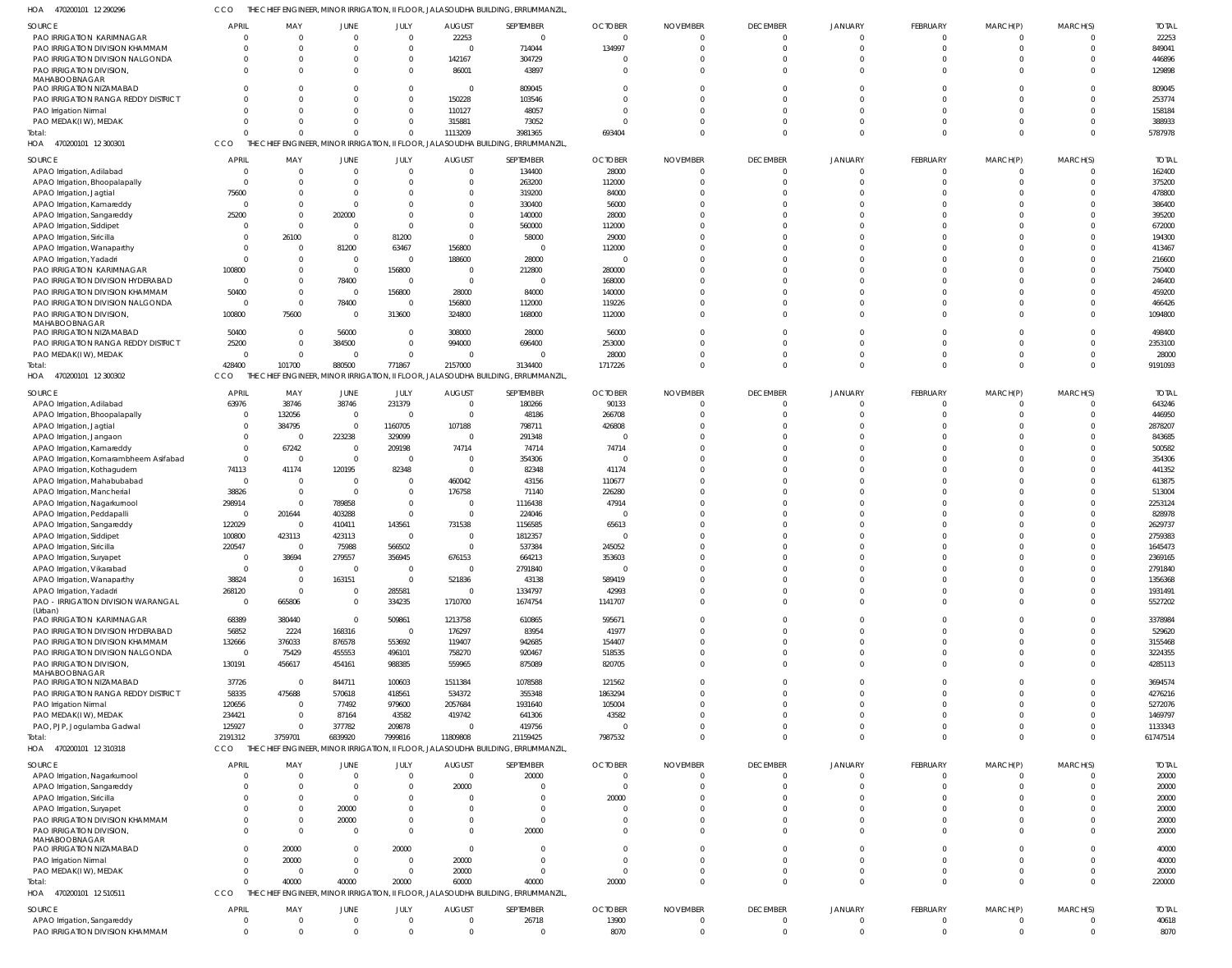470200101 12 510511 HOA CCO THE CHIEF ENGINEER, MINOR IRRIGATION, II FLOOR, JALASOUDHA BUILDING, ERRUMMANZIL,

| SOURCE                                                                  | <b>APRIL</b>               | MAY                                                | JUNE                       | <b>JULY</b>                | <b>AUGUST</b>                                               | SEPTEMBER                                                                                    | <b>OCTOBER</b>           | <b>NOVEMBER</b> | <b>DECEMBER</b>                  | <b>JANUARY</b>                   | FEBRUARY                    | MARCH(P)                | MARCH(S)             | <b>TOTAL</b>          |
|-------------------------------------------------------------------------|----------------------------|----------------------------------------------------|----------------------------|----------------------------|-------------------------------------------------------------|----------------------------------------------------------------------------------------------|--------------------------|-----------------|----------------------------------|----------------------------------|-----------------------------|-------------------------|----------------------|-----------------------|
| PAO IRRIGATION NIZAMABAD<br>PAO IRRIGATION RANGA REDDY DISTRICT         | $\overline{0}$             | $\Omega$<br>$\Omega$                               | $\Omega$<br>$\Omega$       | $\overline{0}$<br>$\Omega$ | $\mathbf 0$                                                 | $\overline{0}$                                                                               | 11143<br>$\Omega$        |                 | 0                                | $\mathbf{0}$<br>$\overline{0}$   | $\mathbf{0}$<br>$\mathbf 0$ | -0                      | $\cap$<br>$\Omega$   | 11143                 |
| Total:                                                                  | $\overline{0}$<br>$\Omega$ | $\Omega$                                           | $\Omega$                   | $\Omega$                   | $\overline{0}$<br>$\Omega$                                  | 28673<br>55391                                                                               | 33113                    |                 | $\overline{0}$<br>$\Omega$       | $\Omega$                         | $\mathbf 0$                 | $\mathbf 0$<br>$\Omega$ | $\Omega$             | 28673<br>88504        |
| HOA<br>47020010107 15 530531                                            | CCO                        |                                                    |                            |                            |                                                             | THE CHIEF ENGINEER, MINOR IRRIGATION, II FLOOR, JALASOUDHA BUILDING, ERRUMMANZIL,            |                          |                 |                                  |                                  |                             |                         |                      |                       |
| SOURCE                                                                  | <b>APRIL</b>               | MAY                                                | JUNE                       | JULY                       | <b>AUGUST</b>                                               | SEPTEMBER                                                                                    | <b>OCTOBER</b>           | <b>NOVEMBER</b> | <b>DECEMBER</b>                  | <b>JANUARY</b>                   | FEBRUARY                    | MARCH(P)                | MARCH(S)             | <b>TOTAI</b>          |
| PAO - IRRIGATION DIVISION WARANGAL                                      | $\overline{0}$             | $\Omega$                                           | $\Omega$                   |                            | $\overline{0}$<br>$\mathbf{0}$                              | 6684787                                                                                      | 323777                   |                 | $\Omega$                         | $\Omega$                         | $\mathbf{0}$                | $\Omega$                | $\Omega$             | 7008564               |
| (Urban)                                                                 |                            |                                                    |                            |                            |                                                             |                                                                                              |                          |                 |                                  |                                  |                             |                         |                      |                       |
| PAO IRRIGATION NIZAMABAD<br>PAO Irrigation Nirmal                       |                            | $\mathbf 0$<br>$\Omega$<br>$\Omega$                | $\Omega$<br>43540454       | $\Omega$<br>$\Omega$       | $^{\circ}$<br>$\Omega$                                      | $\overline{0}$<br>$\Omega$                                                                   | 7275622<br>$\Omega$      |                 | $\Omega$<br>$\Omega$             | $\Omega$<br>$\Omega$             | 0<br>$\Omega$               | $\Omega$<br>$\Omega$    | $\Omega$<br>$\Omega$ | 7275622<br>43540454   |
| Total:                                                                  |                            | $\Omega$<br>$\Omega$                               | 43540454                   |                            | $\overline{0}$<br>$\Omega$                                  | 6684787                                                                                      | 7599399                  |                 | $\Omega$                         | $\Omega$                         | $\mathbf 0$                 | $\Omega$                | $\Omega$             | 57824640              |
| HOA<br>47020010107 23 530531                                            | CCO                        | THE CHIEF ENGINEER,                                |                            |                            |                                                             | MINOR IRRIGATION, II FLOOR, JALASOUDHA BUILDING, ERRUMMANZIL                                 |                          |                 |                                  |                                  |                             |                         |                      |                       |
| SOURCE                                                                  | <b>APRIL</b>               | MAY                                                | <b>JUNE</b>                | JULY                       | <b>AUGUST</b>                                               | SEPTEMBER                                                                                    | <b>OCTOBER</b>           | <b>NOVEMBER</b> | <b>DECEMBER</b>                  | JANUARY                          | FEBRUARY                    | MARCH(P)                | MARCH(S)             | <b>TOTAI</b>          |
| APAO Irrigation, Peddapalli                                             | $\overline{0}$             | $\Omega$                                           | 44952                      | $\overline{0}$             | $\mathbf 0$                                                 | $\overline{0}$                                                                               | $\mathbf 0$              |                 | $\overline{0}$                   | $\overline{0}$                   | $\overline{0}$              | -0                      | $\Omega$             | 44952                 |
| APAO Irrigation, Siddipet                                               |                            | $\mathbf 0$<br>$\Omega$                            | $\Omega$                   | $\Omega$                   | $\overline{0}$                                              | $\overline{0}$                                                                               | 359990                   |                 | $\Omega$                         | $\Omega$                         | $\mathbf 0$                 | $\Omega$                | $\Omega$             | 359990                |
| PAO IRRIGATION NIZAMABAD                                                |                            | $\mathbf 0$<br>$\Omega$                            | $\Omega$                   | $\Omega$                   | $\mathbf 0$                                                 | $\overline{0}$                                                                               | 1804582                  |                 | C                                | $\Omega$                         | $\mathbf 0$                 | $\Omega$                | $\Omega$             | 1804582               |
| Total:                                                                  | $\Omega$                   | $\Omega$                                           | 44952                      | $\Omega$                   | $\Omega$                                                    | $\overline{0}$                                                                               | 2164572                  |                 | $\Omega$                         | $\Omega$                         | $\mathbf 0$                 | $\Omega$                | $\Omega$             | 2209524               |
| HOA<br>47020010121 12 530531                                            | CCO                        |                                                    |                            |                            |                                                             | THE CHIEF ENGINEER, MINOR IRRIGATION, II FLOOR, JALASOUDHA BUILDING, ERRUMMANZIL,            |                          |                 |                                  |                                  |                             |                         |                      |                       |
| SOURCE                                                                  | <b>APRIL</b>               | MAY                                                | JUNE                       | JULY                       | <b>AUGUST</b>                                               | SEPTEMBER                                                                                    | <b>OCTOBER</b>           | <b>NOVEMBER</b> | <b>DECEMBER</b>                  | <b>JANUARY</b>                   | FEBRUARY                    | MARCH(P)                | MARCH(S)             | <b>TOTAI</b>          |
| APAO Irrigation, Kothagudem<br>APAO Irrigation, Peddapalli              | $\overline{0}$<br>$\Omega$ |                                                    | 236658320<br>- 0           | $\overline{0}$<br>$\Omega$ | $\mathbf 0$<br>$\mathbf{0}$                                 | $\overline{0}$<br>46468353                                                                   | $\Omega$<br>$\Omega$     |                 | $\overline{0}$<br>$\Omega$       | $\overline{0}$<br>$\Omega$       | $\mathbf 0$<br>$\Omega$     | $^{\circ}$<br>$\Omega$  | $\Omega$<br>$\Omega$ | 236658320<br>46468353 |
| APAO Irrigation, Suryapet                                               | $\Omega$                   |                                                    | $\Omega$                   | 88296000                   | -48236917                                                   | $\Omega$                                                                                     | $\Omega$                 |                 | -C                               | $\Omega$                         | $\Omega$                    |                         |                      | 40059083              |
| APAO Irrigation, Wanaparthy                                             | $\Omega$                   | $\Omega$                                           | $\Omega$                   | $\overline{0}$             | $\Omega$                                                    | $\Omega$                                                                                     | 112344                   |                 | C                                | $\Omega$                         | $\Omega$                    | $\Omega$                |                      | 112344                |
| PAO IRRIGATION DIVISION NALGONDA                                        | $\Omega$                   |                                                    | $\Omega$                   | $\Omega$                   | $\Omega$                                                    | $\Omega$                                                                                     | 30000000                 |                 | $\Omega$                         | n                                | $\Omega$                    | $\Omega$                | $\Omega$             | 30000000              |
| PAO IRRIGATION NIZAMABAD                                                | $\Omega$                   | $\Omega$                                           | 80576147                   | $\Omega$                   | $\Omega$                                                    | $\Omega$                                                                                     | $\Omega$                 |                 | $\Omega$                         | $\Omega$                         | $\Omega$                    | $\Omega$                | $\Omega$             | 80576147              |
| Total:<br>HOA<br>47020010121 12 530532                                  | $\Omega$<br>CCO            | $\Omega$                                           | 317234467                  | 88296000                   | $-48236917$                                                 | 46468353<br>THE CHIEF ENGINEER, MINOR IRRIGATION, II FLOOR, JALASOUDHA BUILDING, ERRUMMANZIL | 30112344                 |                 | $\Omega$                         | $\Omega$                         | $\Omega$                    | $\Omega$                | $\Omega$             | 433874247             |
|                                                                         |                            |                                                    |                            |                            |                                                             |                                                                                              |                          |                 |                                  |                                  |                             |                         |                      |                       |
| SOURCE                                                                  | <b>APRIL</b>               | MAY                                                | <b>JUNE</b>                | JULY                       | <b>AUGUST</b>                                               | SEPTEMBER                                                                                    | <b>OCTOBER</b>           | <b>NOVEMBER</b> | <b>DECEMBER</b>                  | JANUARY                          | FEBRUARY                    | MARCH(P)                | MARCH(S)             | <b>TOTAL</b>          |
| APAO Irrigation, Jagtial<br>Total:                                      | $\overline{0}$<br>$\Omega$ | $\Omega$<br>$\Omega$                               | $\overline{0}$<br>$\Omega$ | $\overline{0}$             | $\overline{0}$<br>$\overline{0}$<br>$\mathbf 0$             | $\overline{0}$<br>$\Omega$                                                                   | 56464<br>56464           |                 | $\overline{0}$<br>$\overline{0}$ | $\overline{0}$<br>$\overline{0}$ | $\mathbf{0}$<br>$\mathbf 0$ | -0<br>$\mathbf 0$       | $\Omega$<br>$\Omega$ | 56464<br>56464        |
| HOA 47020010121 15 530531                                               | CCO                        |                                                    |                            |                            |                                                             | THE CHIEF ENGINEER, MINOR IRRIGATION, II FLOOR, JALASOUDHA BUILDING, ERRUMMANZIL,            |                          |                 |                                  |                                  |                             |                         |                      |                       |
|                                                                         | APRIL                      |                                                    |                            |                            |                                                             | SEPTEMBER                                                                                    |                          |                 | <b>DECEMBER</b>                  |                                  |                             |                         |                      | <b>TOTAI</b>          |
| SOURCE<br>APAO Irrigation, Sangareddy                                   | $\mathbf{0}$               | MAY<br>- 0                                         | JUNE<br>$\Omega$           | JULY<br>$\overline{0}$     | <b>AUGUST</b><br>$\mathbf 0$                                | $\overline{0}$                                                                               | <b>OCTOBER</b><br>619325 | <b>NOVEMBER</b> | 0                                | <b>JANUARY</b><br>$\overline{0}$ | FEBRUARY<br>0               | MARCH(P)<br>$\Omega$    | MARCH(S)<br>$\Omega$ | 619325                |
| PAO Irrigation Nirmal                                                   |                            | $\Omega$<br>$\Omega$                               | $\Omega$                   | $\overline{0}$             | $\mathbf 0$                                                 | $\Omega$                                                                                     | 2932334                  |                 | $\overline{0}$                   | $\Omega$                         | $\mathbf 0$                 | $\mathbf 0$             | $\Omega$             | 2932334               |
| Total:                                                                  | $\Omega$                   | $\Omega$                                           | $\Omega$                   | $\Omega$                   | $\Omega$                                                    | $\Omega$                                                                                     | 3551659                  |                 | $\Omega$                         | $\Omega$                         | $\mathbf 0$                 | $\Omega$                | $\Omega$             | 3551659               |
| HOA<br>47020010125 12 260                                               | CCO                        |                                                    |                            |                            |                                                             | THE CHIEF ENGINEER, MINOR IRRIGATION, II FLOOR, JALASOUDHA BUILDING, ERRUMMANZIL,            |                          |                 |                                  |                                  |                             |                         |                      |                       |
| SOURCE                                                                  | <b>APRIL</b>               | MAY                                                | JUNE                       | JULY                       | <b>AUGUST</b>                                               | SEPTEMBER                                                                                    | <b>OCTOBER</b>           | <b>NOVEMBER</b> | <b>DECEMBER</b>                  | JANUARY                          | FEBRUARY                    | MARCH(P)                | MARCH(S)             | <b>TOTAI</b>          |
| APAO Irrigation, Bhoopalapally                                          | $\overline{0}$             | $\Omega$                                           | $\Omega$                   | $\overline{0}$             | $\mathbf 0$                                                 | $\overline{0}$                                                                               | 84000                    |                 | $\mathbf 0$                      | $\overline{0}$                   | $\mathbf 0$                 | $\Omega$                | $\cap$               | 84000                 |
| APAO Irrigation, Mancherial                                             |                            | $\Omega$<br>$\Omega$                               | $\Omega$                   | $\Omega$                   | $\mathbf 0$                                                 | $\overline{0}$                                                                               | 5665                     |                 | $\Omega$                         | $\Omega$                         | $\mathbf 0$                 | $\Omega$                | $\Omega$             | 5665                  |
| APAO Irrigation, Sangareddy<br>PAO IRRIGATION DIVISION NALGONDA         | $\Omega$<br>$\Omega$       | $\Omega$                                           | $\Omega$<br>$\cap$         | $\Omega$                   | $\mathbf 0$<br>$\Omega$<br>$\mathbf 0$                      | 6798<br>$\Omega$                                                                             | $\Omega$<br>96000        |                 | -C<br>-C                         | $\Omega$<br>$\Omega$             | $\Omega$<br>$\Omega$        |                         | $\cap$<br>$\cap$     | 6798<br>96000         |
| PAO IRRIGATION NIZAMABAD                                                | $\Omega$                   | $\Omega$                                           | $\Omega$                   | $\Omega$                   | $\Omega$                                                    | $\Omega$                                                                                     | 484564                   |                 | -C                               | $\Omega$                         | $\Omega$                    |                         | $\cap$               | 484564                |
| PAO IRRIGATION RANGA REDDY DISTRICT                                     | $\Omega$                   |                                                    | $\cap$                     |                            | $\Omega$<br>$\mathbf 0$                                     | 391470                                                                                       | $\Omega$                 |                 | -C                               | $\Omega$                         | $\Omega$                    |                         | $\cap$               | 391470                |
| PAO Irrigation Nirmal                                                   | $\Omega$                   |                                                    | $\Omega$                   | $\Omega$                   | $\mathbf 0$                                                 | $\Omega$                                                                                     | 86400                    |                 | -C                               | $\Omega$                         | $\Omega$                    |                         | $\cap$               | 86400                 |
| PAO MEDAK(IW), MEDAK                                                    | $\Omega$                   |                                                    | $\cap$                     | $\Omega$                   | $\Omega$                                                    | $\Omega$                                                                                     | 58444                    |                 | $\Omega$                         | $\Omega$                         | $\mathbf 0$                 | $\Omega$                | $\cap$               | 58444                 |
| Total:<br>HOA<br>47020010125 12 520522                                  | CCO                        | $\Omega$<br>$\Omega$                               | $\Omega$                   | $\overline{0}$             | $\Omega$                                                    | 398268<br>THE CHIEF ENGINEER, MINOR IRRIGATION, II FLOOR, JALASOUDHA BUILDING, ERRUMMANZIL,  | 815073                   |                 | $\Omega$                         | $\Omega$                         | $\Omega$                    | $\Omega$                | $\Omega$             | 1213341               |
|                                                                         |                            |                                                    |                            |                            |                                                             |                                                                                              |                          |                 |                                  |                                  |                             |                         |                      |                       |
| <b>SOURCE</b>                                                           | <b>APRIL</b>               | MAY                                                | JUNE                       | JULY                       | <b>AUGUST</b>                                               | SEPTEMBER                                                                                    | <b>OCTOBER</b>           | <b>NOVEMBER</b> | <b>DECEMBER</b>                  | <b>JANUARY</b>                   | FEBRUARY                    | MARCH(P)                | MARCH(S)             | <b>TOTAL</b>          |
| <b>PAO - IRRIGATION DIVISION WARANGAL</b><br>(Urban)                    | $\overline{0}$             | $\Omega$                                           | $\Omega$                   |                            | $\overline{0}$<br>$\mathbf{0}$                              | $\overline{0}$                                                                               | 514295                   | $\Omega$        | $\mathbf{0}$                     | $\overline{0}$                   | $\overline{0}$              | $\mathbf 0$             | $\Omega$             | 514295                |
| Total:                                                                  |                            | $\Omega$<br>$\Omega$                               | $\Omega$                   |                            | $\overline{0}$<br>$\Omega$                                  | $\Omega$                                                                                     | 514295                   |                 | $\overline{0}$                   | $\mathbf{0}$                     | $\overline{0}$              | $\mathbf 0$             | $\Omega$             | 514295                |
| HOA<br>47020010125 12 530531                                            | CCO                        |                                                    |                            |                            |                                                             | THE CHIEF ENGINEER, MINOR IRRIGATION, II FLOOR, JALASOUDHA BUILDING, ERRUMMANZIL,            |                          |                 |                                  |                                  |                             |                         |                      |                       |
| SOURCE                                                                  | <b>APRIL</b>               | MAY                                                | <b>JUNE</b>                | JULY                       | <b>AUGUST</b>                                               | SEPTEMBER                                                                                    | <b>OCTOBER</b>           | <b>NOVEMBER</b> | <b>DECEMBER</b>                  | <b>JANUARY</b>                   | FEBRUARY                    | MARCH(P)                | MARCH(S)             | <b>TOTAL</b>          |
| APAO Irrigation, Adilabad                                               | $\overline{0}$             | $\Omega$                                           | $\overline{0}$             | $\overline{0}$             | $\overline{0}$                                              | $\overline{0}$                                                                               | 624644                   |                 | $\overline{0}$                   | $\mathbf{0}$                     | $\mathbf{0}$                | 0                       | $\Omega$             | 624644                |
| APAO Irrigation, Jagtial                                                |                            | $\mathbf 0$<br>$\Omega$<br>$\mathbf 0$<br>$\Omega$ | $\Omega$                   | $\overline{0}$             | $\mathbf{0}$                                                | $\overline{0}$<br>$\overline{0}$                                                             | 29022<br>$\Omega$        |                 | $\Omega$<br>$\Omega$             | $\Omega$<br>$\Omega$             | $\mathbf 0$<br>$\mathbf 0$  | $\Omega$<br>$\Omega$    | $\Omega$<br>$\Omega$ | 29022                 |
| APAO Irrigation, Jangaon<br>APAO Irrigation, Komarambheem Asifabad      |                            | $\mathbf 0$                                        | 15740510<br>$\Omega$       | 15960085<br>30270182       | 14434872<br>$\mathbf{0}$                                    | $\overline{0}$                                                                               | 1105198                  |                 | C                                | $\Omega$                         | $\Omega$                    | $\Omega$                | $\Omega$             | 46135467<br>31375380  |
| APAO Irrigation, Kothagudem                                             |                            | $\Omega$<br>$\Omega$                               | $\overline{0}$             | 11926020                   | 35672385                                                    | $\overline{0}$                                                                               | 49382995                 |                 | $\Omega$                         | $\Omega$                         | $\Omega$                    | $\Omega$                | $\cap$               | 96981400              |
| APAO Irrigation, Mahabubabad                                            |                            | $\Omega$<br>$\Omega$                               | 41818459                   | $\overline{0}$             | $\mathbf 0$                                                 | $\Omega$                                                                                     | 28830735                 |                 | C                                | $\Omega$                         | $\Omega$                    | $\Omega$                | $\cap$               | 70649194              |
| APAO Irrigation, Siddipet                                               |                            | $\Omega$<br>$\Omega$                               | 14840163                   | $\overline{0}$             | $\mathbf 0$                                                 | $\overline{0}$                                                                               | 6697488                  |                 | C                                | $\Omega$                         | $\Omega$                    | $\Omega$                | $\Omega$             | 21537651              |
| APAO Irrigation, Vikarabad                                              |                            | $\Omega$<br>$\Omega$<br>$\mathbf 0$<br>$\Omega$    | $\overline{0}$<br>59530799 | 4009169<br>$\overline{0}$  | $\Omega$<br>$\Omega$                                        | $\Omega$<br>$\overline{0}$                                                                   | $\Omega$<br>124021353    |                 | $\Omega$<br>C                    | $\Omega$<br>$\Omega$             | $\Omega$<br>$\Omega$        | $\Omega$<br>$\Omega$    | $\cap$<br>$\Omega$   | 4009169<br>183552152  |
| APAO Irrigation, Yadadri<br>PAO IRRIGATION KARIMNAGAR                   |                            | $\Omega$<br>$\mathbf 0$                            | $\Omega$                   | $\overline{0}$             | 36378475                                                    | $\Omega$                                                                                     | 5023744                  |                 | C                                | $\Omega$                         | $\Omega$                    | $\Omega$                | $\Omega$             | 41402219              |
| PAO IRRIGATION DIVISION KHAMMAM                                         |                            | 99516586<br>$\mathbf 0$                            | $\Omega$                   | $\overline{0}$             | $\Omega$                                                    | $\overline{0}$                                                                               | 83005721                 |                 | $\Omega$                         | $\Omega$                         | $\Omega$                    | $\Omega$                | $\Omega$             | 182522307             |
| PAO IRRIGATION DIVISION NALGONDA                                        |                            | $\mathbf 0$<br>-C                                  | $\Omega$                   | $\Omega$                   | $\mathbf 0$                                                 | $\Omega$                                                                                     | 152780                   |                 | C                                | $\Omega$                         | $\Omega$                    | $\Omega$                | $\cap$               | 152780                |
| PAO IRRIGATION NIZAMABAD                                                |                            | $\mathbf 0$<br>$\Omega$                            | $\Omega$                   | 25112043                   | $\mathbf 0$                                                 | $\Omega$                                                                                     | 259472                   |                 | C                                | $\Omega$                         | $\Omega$                    | $\Omega$                | $\Omega$             | 25371515              |
| PAO IRRIGATION RANGA REDDY DISTRICT<br>Total:                           |                            | $\mathbf 0$<br>$\Omega$<br>$\Omega$                | $\Omega$                   | $\overline{0}$             | $\overline{0}$                                              | $\Omega$<br>$\Omega$                                                                         | 6169898                  |                 | $\Omega$<br>$\Omega$             | $\overline{0}$<br>$\overline{0}$ | $\mathbf 0$<br>$\mathbf 0$  | $\Omega$<br>$\mathbf 0$ | $\Omega$<br>$\Omega$ | 6169898               |
| HOA<br>47020010125 12 530532                                            | CCO                        | 99516586                                           | 131929931                  | 87277499                   | 86485732                                                    | THE CHIEF ENGINEER, MINOR IRRIGATION, II FLOOR, JALASOUDHA BUILDING, ERRUMMANZIL,            | 305303050                |                 |                                  |                                  |                             |                         |                      | 710512798             |
| <b>SOURCE</b>                                                           | <b>APRIL</b>               | MAY                                                | JUNE                       | <b>JULY</b>                | <b>AUGUST</b>                                               | SEPTEMBER                                                                                    | <b>OCTOBER</b>           | <b>NOVEMBER</b> | <b>DECEMBER</b>                  | JANUARY                          | FEBRUARY                    | MARCH(P)                | MARCH(S)             | <b>TOTAI</b>          |
| PAO IRRIGATION DIVISION KHAMMAM                                         | $\overline{0}$             | $\Omega$                                           | $\Omega$                   |                            | $\overline{0}$<br>$\overline{0}$                            | $\overline{0}$                                                                               | 819000                   |                 | $\Omega$                         | $\Omega$                         | $\Omega$                    | $\Omega$                | $\Omega$             | 819000                |
| PAO IRRIGATION DIVISION NALGONDA<br>PAO IRRIGATION RANGA REDDY DISTRICT |                            | $\mathbf 0$<br>$\Omega$<br>$\mathbf 0$<br>$\Omega$ | $\Omega$<br>$\Omega$       |                            | $\overline{0}$<br>$\mathbf{0}$<br>$\overline{0}$<br>3230000 | $\overline{0}$<br>$\Omega$                                                                   | 596497                   |                 | $\overline{0}$<br>$\Omega$       | $\overline{0}$<br>$\mathbf 0$    | $\mathbf 0$<br>$\mathbf 0$  | $\mathbf 0$<br>$\Omega$ | $\Omega$<br>$\Omega$ | 596497<br>3230000     |
| Total:                                                                  |                            | $\Omega$<br>$\Omega$                               | $\Omega$                   |                            | $\overline{0}$<br>3230000                                   | $\Omega$                                                                                     | 1415497                  |                 | $\Omega$                         | $\overline{0}$                   | $\mathbf 0$                 | $\mathbf 0$             | $\Omega$             | 4645497               |
| HOA<br>47020010125 15 530531                                            | CCO                        |                                                    |                            |                            |                                                             | THE CHIEF ENGINEER, MINOR IRRIGATION, II FLOOR, JALASOUDHA BUILDING, ERRUMMANZIL,            |                          |                 |                                  |                                  |                             |                         |                      |                       |
| <b>SOURCE</b>                                                           | <b>APRIL</b>               | MAY                                                | <b>JUNE</b>                | JULY                       | <b>AUGUST</b>                                               | SEPTEMBER                                                                                    | <b>OCTOBER</b>           | <b>NOVEMBER</b> | <b>DECEMBER</b>                  | <b>JANUARY</b>                   | FEBRUARY                    | MARCH(P)                | MARCH(S)             | <b>TOTAL</b>          |
| APAO Irrigation, Sangareddy                                             | $\overline{0}$             | $\Omega$                                           | 43976204                   | $\overline{0}$             | $\mathbf{0}$                                                | $\overline{0}$                                                                               | 563811                   |                 | $\overline{0}$                   | $\mathbf{0}$                     | $\mathbf{0}$                | -0                      | $\Omega$             | 44540015              |
| PAO - IRRIGATION DIVISION WARANGAL<br>(Urban)                           |                            | $\overline{0}$<br>$\Omega$                         | $\Omega$                   |                            | $\overline{0}$<br>12566528                                  | $\overline{0}$                                                                               | 71931696                 | 0               | $\mathbf{0}$                     | $\overline{0}$                   | $\mathbf{0}$                | $\mathbf 0$             | $\Omega$             | 84498224              |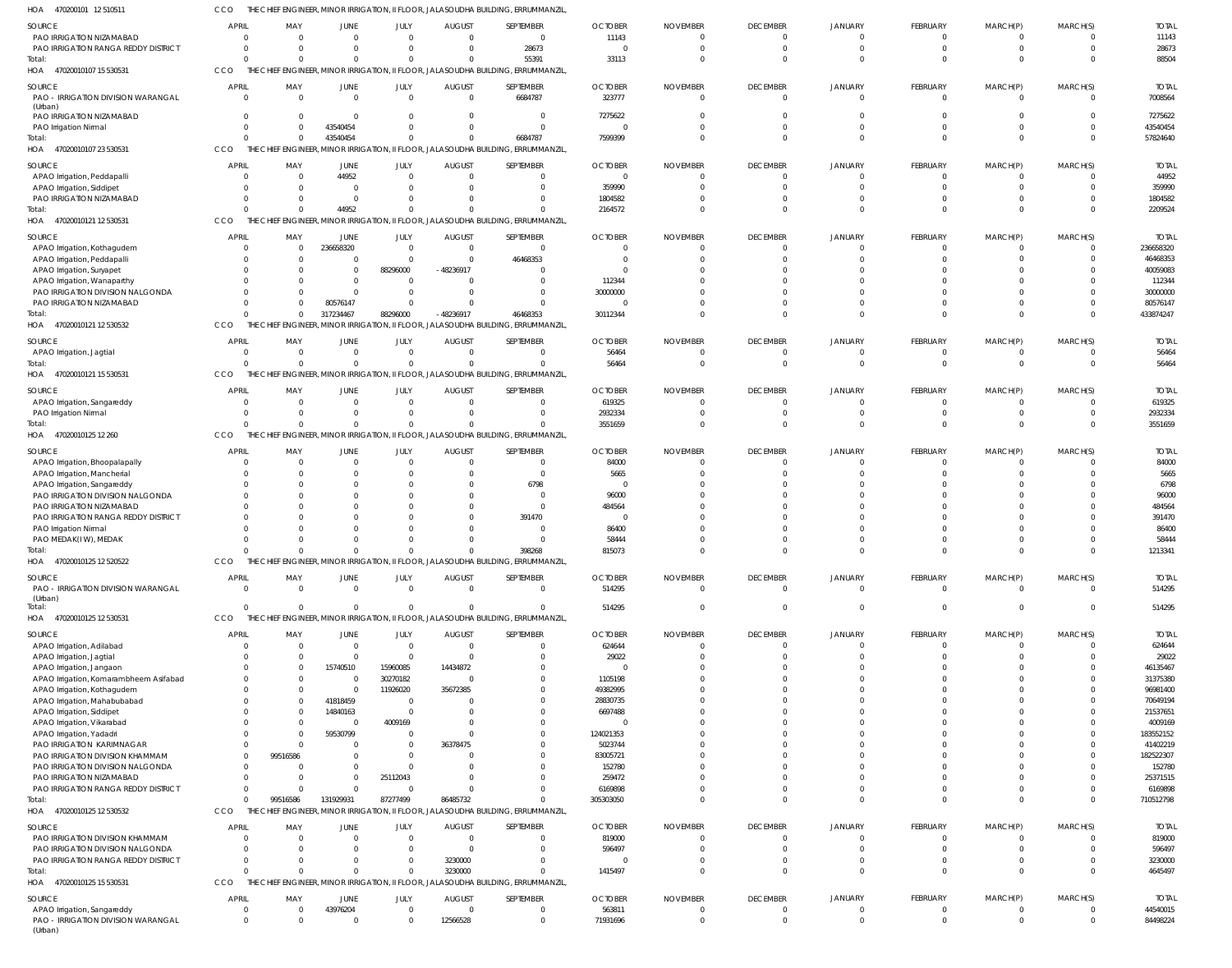47020010125 15 530531 HOA CCO THE CHIEF ENGINEER, MINOR IRRIGATION, II FLOOR, JALASOUDHA BUILDING, ERRUMMANZIL,

| 1016918<br>PAO A M R P (SLBC), NALGONDA<br>88574535<br>89591453<br>$\overline{0}$<br>$\Omega$<br>$\overline{0}$<br>$\overline{0}$<br>$\Omega$<br>$\overline{0}$<br>$\Omega$<br>$\Omega$<br>$^{\circ}$<br>3753230<br><b>PAO IRRIGATION KARIMNAGAR</b><br>$\Omega$<br>$\Omega$<br>$\Omega$<br>3753230<br>$\Omega$<br>$\overline{0}$<br>$\Omega$<br>$\Omega$<br>$\Omega$<br>$\Omega$<br>PAO IRRIGATION DIVISION KHAMMAM<br>2647721<br>2647721<br>$\Omega$<br>$\overline{0}$<br>$\Omega$<br>$\Omega$<br>$\Omega$<br>$\Omega$<br>$\Omega$<br>$\Omega$<br>$\Omega$<br>PAO IRRIGATION DIVISION,<br>54060<br>7727688<br>153304<br>3164688<br>11099740<br>$\Omega$<br>$\Omega$<br>$\Omega$<br>$\Omega$<br>$\Omega$<br>$\Omega$<br>MAHABOOBNAGAR<br>PAO IRRIGATION NIZAMABAD<br>2534812<br>2534812<br>$\Omega$<br>$\Omega$<br>$\Omega$<br>$\Omega$<br>$\Omega$<br>C<br>$\Omega$<br>$\Omega$<br>$\Omega$<br>2422484<br>2422484<br>PAO Irrigation Nirmal<br>$\Omega$<br>$\Omega$<br>$\Omega$<br>$\Omega$<br>$\Omega$<br>$\Omega$<br>$\Omega$<br>$\Omega$<br>$\Omega$<br>$\Omega$<br>241087679<br>Total:<br>132604799<br>20294216<br>153304<br>88035360<br>$\Omega$<br>$\Omega$<br>$\mathbf{0}$<br>$\Omega$<br>$\Omega$<br>$\Omega$<br>HOA 47020010125 16 530531<br>CCO<br>THE CHIEF ENGINEER,<br>MINOR IRRIGATION, II FLOOR, JALASOUDHA BUILDING, ERRUMMANZIL<br>SOURCE<br>APRIL<br>MAY<br><b>JUNE</b><br><b>JULY</b><br><b>AUGUST</b><br>SEPTEMBER<br><b>OCTOBER</b><br><b>NOVEMBER</b><br><b>DECEMBER</b><br>JANUARY<br>FEBRUARY<br>MARCH(P)<br>MARCH(S)<br><b>TOTAL</b><br>970971<br>970971<br>APAO Irrigation, Bhoopalapally<br>$\Omega$<br>$\overline{0}$<br>$\Omega$<br>$\mathbf 0$<br>$\overline{0}$<br>$\circ$<br>$\Omega$<br>$\mathbf{0}$<br>$\mathbf{0}$<br>$\Omega$<br>147262<br>147262<br>APAO Irrigation, Jangaon<br>$\Omega$<br>$\Omega$<br>$\Omega$<br>$\Omega$<br>$\Omega$<br>$\Omega$<br>$\Omega$<br>$\Omega$<br>$\Omega$<br>$\Omega$<br>127093<br>127093<br>APAO Irrigation, Sangareddy<br>$\Omega$<br>$\Omega$<br>$\Omega$<br>$\Omega$<br>$\Omega$<br>$\Omega$<br>$\Omega$<br>$\Omega$<br>-C<br>APAO Irrigation, Siricilla<br>350407<br>350407<br>$\Omega$<br>$\Omega$<br>$\Omega$<br>$\Omega$<br>$\Omega$<br>$\Omega$<br>$\Omega$<br>C<br>$\Omega$<br>63666<br>63666<br>APAO Irrigation, Suryapet<br>$\Omega$<br>$\Omega$<br>$\cap$<br>$\Omega$<br>$\Omega$<br>$\Omega$<br>$\Omega$<br>C<br>$\Omega$<br>240821<br>240821<br>APAO Irrigation, Yadadri<br>$\Omega$<br>$\Omega$<br>$\Omega$<br>$\Omega$<br>$\Omega$<br>$\Omega$<br>$\Omega$<br>$\Omega$<br>C<br>PAO - IRRIGATION DIVISION WARANGAL<br>978593<br>978593<br>$\Omega$<br>$\Omega$<br>$\cap$<br>$\Omega$<br>$\Omega$<br>$\sqrt{2}$<br>$\Omega$<br>$\Omega$<br>$\Omega$<br>$\Omega$<br>(Urban)<br>PAO IRRIGATION KARIMNAGAR<br>214944<br>214944<br>$\Omega$<br>$\Omega$<br>$\Omega$<br>$\Omega$<br>$\Omega$<br>$\Omega$<br>$\Omega$<br>$\Omega$<br>$\Omega$<br>PAO IRRIGATION DIVISION NALGONDA<br>373110<br>373110<br>$\Omega$<br>$\mathbf 0$<br>$\Omega$<br>$\Omega$<br>$\Omega$<br>$\Omega$<br>$\Omega$<br>$\Omega$<br>C<br>PAO IRRIGATION DIVISION,<br>81219<br>81219<br>$\Omega$<br>$\Omega$<br>$\Omega$<br>$\Omega$<br>$\Omega$<br>$\Omega$<br>$\Omega$<br>$\Omega$<br>$\Omega$<br>$\Omega$<br>MAHABOOBNAGAR<br>PAO IRRIGATION NIZAMABAD<br>649192<br>649192<br>$\Omega$<br>$\Omega$<br>$\Omega$<br>$\Omega$<br>$\Omega$<br>$\Omega$<br>$\Omega$<br>$\Omega$<br>$\Omega$<br>PAO IRRIGATION RANGA REDDY DISTRICT<br>849968<br>$\Omega$<br>849968<br>$\Omega$<br>$\Omega$<br>$\Omega$<br>$\Omega$<br>$\Omega$<br>$\Omega$<br>$\mathbf 0$<br>$\Omega$<br>$\Omega$<br>5047246<br>$\Omega$<br>$\Omega$<br>$\overline{0}$<br>$\Omega$<br>Total:<br>$\Omega$<br>$\Omega$<br>5047246<br>$\Omega$<br>$\Omega$<br>$\Omega$<br>$\Omega$<br>THE CHIEF ENGINEER, MINOR IRRIGATION, II FLOOR, JALASOUDHA BUILDING, ERRUMMANZIL<br>47020010125 17 530531<br>CCO<br>HOA<br>SOURCE<br><b>APRIL</b><br>JUNE<br>JULY<br><b>AUGUST</b><br>SEPTEMBER<br><b>OCTOBER</b><br><b>NOVEMBER</b><br><b>DECEMBER</b><br><b>JANUARY</b><br>FEBRUARY<br>MARCH(P)<br>MARCH(S)<br><b>TOTAL</b><br>MAY<br>4200<br>4200<br>APAO Irrigation, Sangareddy<br>$\Omega$<br>$\overline{0}$<br>$\Omega$<br>$\Omega$<br>$\Omega$<br>$\Omega$<br>$\Omega$<br>$\Omega$<br>$\Omega$<br>5852193<br>PAO A M R P (SLBC), NALGONDA<br>5852193<br>$\Omega$<br>$\mathbf 0$<br>$\Omega$<br>$\Omega$<br>$\Omega$<br>$\Omega$<br>$\Omega$<br>$\Omega$<br>$\Omega$<br>PAO IRRIGATION DIVISION KHAMMAM<br>11181002<br>11181002<br>$\Omega$<br>$\Omega$<br>$\Omega$<br>$\Omega$<br>$\Omega$<br>$\Omega$<br>C<br>$\Omega$<br>$\Omega$<br>36787195<br>PAO IRRIGATION DIVISION,<br>16469141<br>3238288<br>12560874<br>4518892<br>$\Omega$<br>$\Omega$<br>$\Omega$<br>$\Omega$<br>$\Omega$<br>$\Omega$<br>MAHABOOBNAGAR<br>PAO IRRIGATION NIZAMABAD<br>6977848<br>7070405<br>14048253<br>$\Omega$<br>$\Omega$<br>$\Omega$<br>$\Omega$<br>$\Omega$<br>$\Omega$<br>$\Omega$<br>$\Omega$<br>$\Omega$<br>$\Omega$<br>12822993<br>12822993<br>PAO Irrigation Nirmal<br>$\Omega$<br>$\Omega$<br>$\Omega$<br>$\Omega$<br>$\Omega$<br>$\Omega$<br>$\Omega$<br>$\Omega$<br>6977848<br>41449685<br>$\Omega$<br>80695836<br>Total:<br>$\Omega$<br>16469141<br>3238288<br>12560874<br>$\Omega$<br>$\Omega$<br>$\Omega$<br>$\Omega$<br>47020010125 19 530531<br>CCO<br>THE CHIEF ENGINEER, MINOR IRRIGATION, II FLOOR, JALASOUDHA BUILDING, ERRUMMANZIL<br>HOA<br>SOURCE<br><b>APRIL</b><br>MAY<br>JUNE<br>JULY<br><b>AUGUST</b><br>SEPTEMBER<br><b>OCTOBER</b><br><b>NOVEMBER</b><br><b>DECEMBER</b><br><b>JANUARY</b><br>FEBRUARY<br>MARCH(P)<br>MARCH(S)<br>APAO Irrigation, Nagarkurnool<br>220401<br>220401<br>$\overline{0}$<br>$\overline{0}$<br>$\Omega$<br>$\overline{0}$<br>$\Omega$<br>$\overline{0}$<br>$\overline{0}$<br>$\mathbf 0$<br>$\Omega$<br>0<br>$\Omega$<br>3475762<br>$\mathbf{0}$<br>3475762<br>APAO Irrigation, Sangareddy<br>0<br>$\overline{0}$<br>$\overline{0}$<br>$\Omega$<br>$\mathbf 0$<br>$\Omega$<br>$\Omega$<br>$\Omega$<br>$\mathbf 0$<br>$\Omega$<br>PAO IRRIGATION DIVISION,<br>939547<br>939547<br>$\Omega$<br>$\Omega$<br>$\Omega$<br>$\Omega$<br>$\Omega$<br>$\Omega$<br>$\Omega$<br>$\Omega$<br>$\Omega$<br>$\Omega$<br>$\Omega$<br>MAHABOOBNAGAR<br>PAO MEDAK(IW), MEDAK<br>62789<br>62789<br>$\overline{0}$<br>$\overline{0}$<br>$\Omega$<br>$\mathbf 0$<br>$\Omega$<br>$\Omega$<br>$\circ$<br>$\mathbf 0$<br>$\Omega$<br>0<br>$\Omega$<br>$\Omega$<br>$\overline{0}$<br>$\Omega$<br>$\Omega$<br>4698499<br>$\Omega$<br>$\overline{0}$<br>$\overline{0}$<br>4698499<br>$\Omega$<br>$\Omega$<br>$\Omega$<br>$\Omega$<br>Total:<br>THE CHIEF ENGINEER, MINOR IRRIGATION, II FLOOR, JALASOUDHA BUILDING, ERRUMMANZIL<br>HOA 47020010125 21 530531<br><b>CCO</b><br>SOURCE<br><b>APRIL</b><br>JUNE<br>JULY<br><b>AUGUST</b><br>SEPTEMBER<br><b>OCTOBER</b><br><b>NOVEMBER</b><br><b>DECEMBER</b><br><b>JANUARY</b><br>FEBRUARY<br>MARCH(P)<br>MARCH(S)<br><b>TOTAL</b><br>MAY<br>APAO Irrigation, Jagtial<br>46268<br>2812978<br>2859246<br>$\Omega$<br>$\Omega$<br>$\Omega$<br>$\Omega$<br>$\Omega$<br>$\Omega$<br>$\Omega$<br>$\Omega$<br>APAO Irrigation, Nagarkurnool<br>54116<br>54116<br>$\Omega$<br>$\Omega$<br>$\Omega$<br>$\Omega$<br>$\Omega$<br>$\Omega$<br>$\Omega$<br>$\Omega$<br>$\Omega$<br>15010619<br>APAO Irrigation, Peddapalli<br>$\Omega$<br>$\Omega$<br>15010619<br>$\Omega$<br>$\Omega$<br>$\Omega$<br>$\Omega$<br>$\cap$<br>$\Omega$<br>$\Omega$<br>43835<br>43835<br>APAO Irrigation, Vikarabad<br>$\Omega$<br>$\Omega$<br>$\Omega$<br>$\Omega$<br>$\Omega$<br>$\Omega$<br>$\Omega$<br>$\Omega$<br>$\Omega$<br>68938963<br>$\Omega$<br>68938963<br>APAO Irrigation, Wanaparthy<br>$\Omega$<br>$\Omega$<br>$\Omega$<br>$\Omega$<br>$\Omega$<br>$\Omega$<br>$\Omega$<br>$\Omega$<br>$\Omega$<br>PAO IRRIGATION KARIMNAGAR<br>54280533<br>395872<br>$\Omega$<br>$\Omega$<br>54676405<br>$\Omega$<br>$\Omega$<br>$\Omega$<br>$\Omega$<br>$\Omega$<br>$\Omega$<br>$\Omega$<br>$\Omega$<br>PAO IRRIGATION DIVISION KHAMMAM<br>$\Omega$<br>11850579<br>3496312<br>$\Omega$<br>15346891<br>$\Omega$<br>$\Omega$<br>$\Omega$<br>$\Omega$<br>$\Omega$<br>$\Omega$<br>n<br>PAO IRRIGATION DIVISION NALGONDA<br>1427019<br>$\Omega$<br>1427019<br>$\Omega$<br>$\Omega$<br>$\Omega$<br>$\Omega$<br>$\Omega$<br>$\Omega$<br>$\Omega$<br>$\Omega$<br>$\Omega$<br>PAO IRRIGATION DIVISION,<br>$\Omega$<br>$\Omega$<br>678736<br>$\Omega$<br>678736<br>$\Omega$<br>$\Omega$<br>$\Omega$<br>$\Omega$<br>$\Omega$<br>$\Omega$<br>$\Omega$<br>$\Omega$<br>MAHABOOBNAGAR<br>11850579<br>54280533<br>46268<br>15010619<br>77847831<br>$\Omega$<br>$\overline{0}$<br>$\overline{0}$<br>$\Omega$<br>159035830<br>Total:<br>$\Omega$<br>$\Omega$<br>$\Omega$<br>$\Omega$<br>THE CHIEF ENGINEER, MINOR IRRIGATION, II FLOOR, JALASOUDHA BUILDING, ERRUMMANZIL,<br>CCO<br>HOA 47020010125 23 530531<br>SOURCE<br><b>APRIL</b><br>MAY<br>JUNE<br>JULY<br><b>AUGUST</b><br>SEPTEMBER<br><b>OCTOBER</b><br><b>NOVEMBER</b><br><b>DECEMBER</b><br><b>JANUARY</b><br>FEBRUARY<br>MARCH(P)<br>MARCH(S)<br>1726568<br>35078686<br>1215057<br>$\overline{0}$<br>11408127<br>$\overline{0}$<br>49428438<br>APAO Irrigation, Adilabad<br>$\mathbf{0}$<br>$\overline{0}$<br>$\Omega$<br>$\overline{0}$<br>$\mathbf 0$<br>$\mathbf 0$<br>$\overline{0}$<br>69052552<br>$\overline{0}$<br>74500650<br>2943081<br>2124407<br>$\overline{0}$<br>$\overline{0}$<br>148620690<br>APAO Irrigation, Bhoopalapally<br>$\overline{0}$<br>$\overline{0}$<br>$\mathbf 0$<br>$\overline{0}$<br>4486109<br>33302339<br>8475781<br>33397731<br>$\overline{0}$<br>79661960<br>APAO Irrigation, Jagtial<br>$\Omega$<br>$\overline{0}$<br>$\Omega$<br>$\Omega$<br>$\mathbf 0$<br>$\Omega$<br>17562975<br>35068206<br>3827061<br>5606877<br>36847531<br>$\Omega$<br>98912650<br>APAO Irrigation, Jangaon<br>$\Omega$<br>$\Omega$<br>$\Omega$<br>$\mathbf 0$<br>$\Omega$<br>52553872<br>100156616<br>2597682<br>1990113<br>35751720<br>$\Omega$<br>193050003<br>APAO Irrigation, Kamareddy<br>$\Omega$<br>$\Omega$<br>$\Omega$<br>$\Omega$<br>$\Omega$<br>3150274<br>17256893<br>1805779<br>18671423<br>$\overline{0}$<br>40884369<br>APAO Irrigation, Komarambheem Asifabad<br>$\Omega$<br>$\Omega$<br>$\mathbf 0$<br>$\Omega$<br>$\Omega$<br>$\Omega$<br>2921815<br>70358951<br>76863288<br>$\overline{0}$<br>81978266<br>$\overline{0}$<br>232122320<br>APAO Irrigation, Kothagudem<br>$\Omega$<br>$\Omega$<br>$\Omega$<br>$\Omega$<br>$\Omega$<br>20937712<br>111592089<br>15294829<br>14102017<br>42067944<br>$\Omega$<br>203994591<br>APAO Irrigation, Mahabubabad<br>$\Omega$<br>$\Omega$<br>$\Omega$<br>$\Omega$<br>$\Omega$<br>11896564<br>24882136<br>2424439<br>28833138<br>$\overline{0}$<br>$\Omega$<br>68036277<br>APAO Irrigation, Mancherial<br>$\Omega$<br>$\Omega$<br>$\Omega$<br>$\Omega$<br>$\Omega$<br>19615035<br>58685428<br>3242691<br>$\overline{0}$<br>33624900<br>$\Omega$<br>$\mathbf 0$<br>$\Omega$<br>115168054<br>APAO Irrigation, Nagarkurnool<br>$\Omega$<br>$\Omega$<br>$\Omega$<br>1614350<br>52308554<br>24396872<br>27241594<br>66399247<br>$\Omega$<br>171960617<br>APAO Irrigation, Peddapalli<br>$\Omega$<br>$\Omega$<br>$\Omega$<br>$\Omega$<br>$\Omega$<br>5864014<br>172086260<br>18580677<br>90857679<br>$\Omega$<br>$\mathbf 0$<br>$\Omega$<br>287388630<br>APAO Irrigation, Sangareddy<br>$\Omega$<br>$\Omega$<br>$\Omega$<br>$\Omega$<br>45837021<br>94969808<br>24694330<br>28348097<br>42500342<br>$\Omega$<br>$\Omega$<br>$\Omega$<br>236349598<br>APAO Irrigation, Siddipet<br>$\Omega$<br>$\Omega$<br>$\Omega$<br>238940<br>17501373<br>207884<br>11306724<br>18462886<br>$\Omega$<br>47717807<br>APAO Irrigation, Siricilla<br>$\Omega$<br>$\Omega$<br>$\mathbf 0$<br>$\Omega$<br>$\Omega$<br>8805369<br>45780776<br>8418122<br>75402629<br>$\overline{0}$<br>138406896<br>APAO Irrigation, Suryapet<br>$\Omega$<br>$\overline{0}$<br>$\Omega$<br>$\Omega$<br>$\Omega$<br>$\Omega$<br>29111930<br>23805354<br>22366952<br>$\Omega$<br>18188081<br>$\Omega$<br>93472317<br>APAO Irrigation, Vikarabad<br>$\Omega$<br>$\Omega$<br>$\Omega$<br>$\Omega$<br>$\Omega$<br>652508<br>75472176<br>5506502<br>3465558<br>37251854<br>$\overline{0}$<br>$\Omega$<br>122348598<br>APAO Irrigation, Wanaparthy<br>$\Omega$<br>$\Omega$<br>$\Omega$<br>$\Omega$<br>$\mathbf 0$<br>821235<br>37485413<br>5540717<br>70232706<br>$\overline{0}$<br>$\mathbf{0}$<br>114080071<br>APAO Irrigation, Yadadri<br>$\Omega$<br>$\overline{0}$<br>$\Omega$<br>$\Omega$<br>$\Omega$<br>$\mathbf{0}$<br>PAO - IRRIGATION DIVISION WARANGAL<br>12393350<br>135176743<br>28510613<br>$\overline{0}$<br>89504187<br>$\overline{0}$<br>$\overline{0}$<br>265584893<br>$\Omega$<br>$\Omega$<br>$\Omega$<br>$\Omega$<br>$\mathbf{0}$<br>(Urban)<br>PAO IRRIGATION KARIMNAGAR<br>4556279<br>74226645<br>9934690<br>4090452<br>37460111<br>$\Omega$<br>130268177<br>$\Omega$<br>$\Omega$<br>$\Omega$<br>$\Omega$<br>$\mathbf{0}$<br>$\Omega$<br>PAO IRRIGATION DIVISION KHAMMAM<br>2133920<br>83129752<br>20645173<br>7826672<br>32531988<br>$\overline{0}$<br>$\Omega$<br>146267505<br>$\Omega$<br>$\Omega$<br>$\Omega$<br>$\Omega$<br>$\mathbf{0}$<br>PAO IRRIGATION DIVISION NALGONDA<br>9866634<br>109806211<br>2397116<br>3204111<br>65496117<br>$\overline{0}$<br>190770189<br>$\Omega$<br>$\mathbf 0$<br>$\mathbf{0}$<br>$\mathbf 0$<br>$\overline{0}$<br>0<br>$\overline{0}$<br>$\Omega$<br>PAO IRRIGATION DIVISION,<br>9321920<br>54400409<br>13849876<br>75719287<br>$\Omega$<br>$\mathbf 0$<br>153291492<br>$\Omega$<br>$\overline{0}$<br>$\overline{0}$<br>$\mathbf{0}$<br>$\Omega$ | SOURCE | APRIL | MAY | JUNE | JULY | <b>AUGUST</b> | SEPTEMBER | <b>OCTOBER</b> | <b>NOVEMBER</b> | <b>DECEMBER</b> | <b>JANUARY</b> | FEBRUARY | MARCH(P) | MARCH(S) | <b>TOTAL</b> |
|-----------------------------------------------------------------------------------------------------------------------------------------------------------------------------------------------------------------------------------------------------------------------------------------------------------------------------------------------------------------------------------------------------------------------------------------------------------------------------------------------------------------------------------------------------------------------------------------------------------------------------------------------------------------------------------------------------------------------------------------------------------------------------------------------------------------------------------------------------------------------------------------------------------------------------------------------------------------------------------------------------------------------------------------------------------------------------------------------------------------------------------------------------------------------------------------------------------------------------------------------------------------------------------------------------------------------------------------------------------------------------------------------------------------------------------------------------------------------------------------------------------------------------------------------------------------------------------------------------------------------------------------------------------------------------------------------------------------------------------------------------------------------------------------------------------------------------------------------------------------------------------------------------------------------------------------------------------------------------------------------------------------------------------------------------------------------------------------------------------------------------------------------------------------------------------------------------------------------------------------------------------------------------------------------------------------------------------------------------------------------------------------------------------------------------------------------------------------------------------------------------------------------------------------------------------------------------------------------------------------------------------------------------------------------------------------------------------------------------------------------------------------------------------------------------------------------------------------------------------------------------------------------------------------------------------------------------------------------------------------------------------------------------------------------------------------------------------------------------------------------------------------------------------------------------------------------------------------------------------------------------------------------------------------------------------------------------------------------------------------------------------------------------------------------------------------------------------------------------------------------------------------------------------------------------------------------------------------------------------------------------------------------------------------------------------------------------------------------------------------------------------------------------------------------------------------------------------------------------------------------------------------------------------------------------------------------------------------------------------------------------------------------------------------------------------------------------------------------------------------------------------------------------------------------------------------------------------------------------------------------------------------------------------------------------------------------------------------------------------------------------------------------------------------------------------------------------------------------------------------------------------------------------------------------------------------------------------------------------------------------------------------------------------------------------------------------------------------------------------------------------------------------------------------------------------------------------------------------------------------------------------------------------------------------------------------------------------------------------------------------------------------------------------------------------------------------------------------------------------------------------------------------------------------------------------------------------------------------------------------------------------------------------------------------------------------------------------------------------------------------------------------------------------------------------------------------------------------------------------------------------------------------------------------------------------------------------------------------------------------------------------------------------------------------------------------------------------------------------------------------------------------------------------------------------------------------------------------------------------------------------------------------------------------------------------------------------------------------------------------------------------------------------------------------------------------------------------------------------------------------------------------------------------------------------------------------------------------------------------------------------------------------------------------------------------------------------------------------------------------------------------------------------------------------------------------------------------------------------------------------------------------------------------------------------------------------------------------------------------------------------------------------------------------------------------------------------------------------------------------------------------------------------------------------------------------------------------------------------------------------------------------------------------------------------------------------------------------------------------------------------------------------------------------------------------------------------------------------------------------------------------------------------------------------------------------------------------------------------------------------------------------------------------------------------------------------------------------------------------------------------------------------------------------------------------------------------------------------------------------------------------------------------------------------------------------------------------------------------------------------------------------------------------------------------------------------------------------------------------------------------------------------------------------------------------------------------------------------------------------------------------------------------------------------------------------------------------------------------------------------------------------------------------------------------------------------------------------------------------------------------------------------------------------------------------------------------------------------------------------------------------------------------------------------------------------------------------------------------------------------------------------------------------------------------------------------------------------------------------------------------------------------------------------------------------------------------------------------------------------------------------------------------------------------------------------------------------------------------------------------------------------------------------------------------------------------------------------------------------------------------------------------------------------------------------------------------------------------------------------------------------------------------------------------------------------------------------------------------------------------------------------------------------------------------------------------------------------------------------------------------------------------------------------------------------------------------------------------------------------------------------------------------------------------------------------------------------------------------------------------------------------------------------------------------------------------------------------------------------------------------------------------------------------------------------------------------------------------------------------------------------------------------------------------------------------------------------------------------------------------------------------------------------------------------------------------------------------------------------------------------------------------------------------------------------------------------------------------------------------------------------------------------------------------------------------------------------------------------------------------------------------------------------------------------------------------------------------------------------------------------------------------------------------------------------------------------------------------------------------------------------------------------------------------------------------------------------------------------------------------------------------------------------------------------------------------------------------------------------------------------------------------------------------------------------------------------------------------------------------------------------------------------------------------------------------------------------------------------------------------------------------------------------------------------------------------------------------------------------------------------------------------------------------------------------------------------------------------------------------------------------------------------------------------------------------------------------------------------------------------------------------------------------------------------------------------------------------------------------------------------------------------------------------------------------------------------------------------------------------------------------------------------------------------------------------------------------------------------------------------------------------------------------------------------------------------------------------------------------------------------------------------------------------------------------------------------------------------------------------------------------------------------------------------------------------------------------------------------------------------------------------------------------------------------------------------------------------------------------------------------------------------------------------------------------------------------------------------------------------------------------------------------------------------------------------------------------------------------------------------------------------------------------------------------------------------------------------------------------------------------------------------------------------------------------------------------------------------------------------------------------------------------------------------------------------------------------------------------------------------------------------------------------------------------------------------------------------------------------------------------------------------------------------------------------------------------------------------------------------------------------------------------------------------------------------------------------------------------------------------------------------------------------------------------------------------------------------------------------------------------------------------------------------------------------------------------------------------------------------------------------------------------------------------------------------------------------------------------------------------------------------------------------------------------------------------------------------------|--------|-------|-----|------|------|---------------|-----------|----------------|-----------------|-----------------|----------------|----------|----------|----------|--------------|
|                                                                                                                                                                                                                                                                                                                                                                                                                                                                                                                                                                                                                                                                                                                                                                                                                                                                                                                                                                                                                                                                                                                                                                                                                                                                                                                                                                                                                                                                                                                                                                                                                                                                                                                                                                                                                                                                                                                                                                                                                                                                                                                                                                                                                                                                                                                                                                                                                                                                                                                                                                                                                                                                                                                                                                                                                                                                                                                                                                                                                                                                                                                                                                                                                                                                                                                                                                                                                                                                                                                                                                                                                                                                                                                                                                                                                                                                                                                                                                                                                                                                                                                                                                                                                                                                                                                                                                                                                                                                                                                                                                                                                                                                                                                                                                                                                                                                                                                                                                                                                                                                                                                                                                                                                                                                                                                                                                                                                                                                                                                                                                                                                                                                                                                                                                                                                                                                                                                                                                                                                                                                                                                                                                                                                                                                                                                                                                                                                                                                                                                                                                                                                                                                                                                                                                                                                                                                                                                                                                                                                                                                                                                                                                                                                                                                                                                                                                                                                                                                                                                                                                                                                                                                                                                                                                                                                                                                                                                                                                                                                                                                                                                                                                                                                                                                                                                                                                                                                                                                                                                                                                                                                                                                                                                                                                                                                                                                                                                                                                                                                                                                                                                                                                                                                                                                                                                                                                                                                                                                                                                                                                                                                                                                                                                                                                                                                                                                                                                                                                                                                                                                                                                                                                                                                                                                                                                                                                                                                                                                                                                                                                                                                                                                                                                                                                                                                                                                                                                                                                                                                                                                                                                                                                                                                                                                                                                                                                                                                                                                                                                                                                                                                                                                                                                                                                                                                                                                                                                                                                                                                                                                                                                                                                                                                                                                                                                                                                                                                                                                                                                                                                                                                                                                                                                                                                                                                                                                                                                                                                                                                                                                                                                                                                                                                                                                                                                                                                                                                                                                                                                                                                                                                                                                                                                       |        |       |     |      |      |               |           |                |                 |                 |                |          |          |          |              |
|                                                                                                                                                                                                                                                                                                                                                                                                                                                                                                                                                                                                                                                                                                                                                                                                                                                                                                                                                                                                                                                                                                                                                                                                                                                                                                                                                                                                                                                                                                                                                                                                                                                                                                                                                                                                                                                                                                                                                                                                                                                                                                                                                                                                                                                                                                                                                                                                                                                                                                                                                                                                                                                                                                                                                                                                                                                                                                                                                                                                                                                                                                                                                                                                                                                                                                                                                                                                                                                                                                                                                                                                                                                                                                                                                                                                                                                                                                                                                                                                                                                                                                                                                                                                                                                                                                                                                                                                                                                                                                                                                                                                                                                                                                                                                                                                                                                                                                                                                                                                                                                                                                                                                                                                                                                                                                                                                                                                                                                                                                                                                                                                                                                                                                                                                                                                                                                                                                                                                                                                                                                                                                                                                                                                                                                                                                                                                                                                                                                                                                                                                                                                                                                                                                                                                                                                                                                                                                                                                                                                                                                                                                                                                                                                                                                                                                                                                                                                                                                                                                                                                                                                                                                                                                                                                                                                                                                                                                                                                                                                                                                                                                                                                                                                                                                                                                                                                                                                                                                                                                                                                                                                                                                                                                                                                                                                                                                                                                                                                                                                                                                                                                                                                                                                                                                                                                                                                                                                                                                                                                                                                                                                                                                                                                                                                                                                                                                                                                                                                                                                                                                                                                                                                                                                                                                                                                                                                                                                                                                                                                                                                                                                                                                                                                                                                                                                                                                                                                                                                                                                                                                                                                                                                                                                                                                                                                                                                                                                                                                                                                                                                                                                                                                                                                                                                                                                                                                                                                                                                                                                                                                                                                                                                                                                                                                                                                                                                                                                                                                                                                                                                                                                                                                                                                                                                                                                                                                                                                                                                                                                                                                                                                                                                                                                                                                                                                                                                                                                                                                                                                                                                                                                                                                                                                                       |        |       |     |      |      |               |           |                |                 |                 |                |          |          |          |              |
|                                                                                                                                                                                                                                                                                                                                                                                                                                                                                                                                                                                                                                                                                                                                                                                                                                                                                                                                                                                                                                                                                                                                                                                                                                                                                                                                                                                                                                                                                                                                                                                                                                                                                                                                                                                                                                                                                                                                                                                                                                                                                                                                                                                                                                                                                                                                                                                                                                                                                                                                                                                                                                                                                                                                                                                                                                                                                                                                                                                                                                                                                                                                                                                                                                                                                                                                                                                                                                                                                                                                                                                                                                                                                                                                                                                                                                                                                                                                                                                                                                                                                                                                                                                                                                                                                                                                                                                                                                                                                                                                                                                                                                                                                                                                                                                                                                                                                                                                                                                                                                                                                                                                                                                                                                                                                                                                                                                                                                                                                                                                                                                                                                                                                                                                                                                                                                                                                                                                                                                                                                                                                                                                                                                                                                                                                                                                                                                                                                                                                                                                                                                                                                                                                                                                                                                                                                                                                                                                                                                                                                                                                                                                                                                                                                                                                                                                                                                                                                                                                                                                                                                                                                                                                                                                                                                                                                                                                                                                                                                                                                                                                                                                                                                                                                                                                                                                                                                                                                                                                                                                                                                                                                                                                                                                                                                                                                                                                                                                                                                                                                                                                                                                                                                                                                                                                                                                                                                                                                                                                                                                                                                                                                                                                                                                                                                                                                                                                                                                                                                                                                                                                                                                                                                                                                                                                                                                                                                                                                                                                                                                                                                                                                                                                                                                                                                                                                                                                                                                                                                                                                                                                                                                                                                                                                                                                                                                                                                                                                                                                                                                                                                                                                                                                                                                                                                                                                                                                                                                                                                                                                                                                                                                                                                                                                                                                                                                                                                                                                                                                                                                                                                                                                                                                                                                                                                                                                                                                                                                                                                                                                                                                                                                                                                                                                                                                                                                                                                                                                                                                                                                                                                                                                                                                                                       |        |       |     |      |      |               |           |                |                 |                 |                |          |          |          |              |
|                                                                                                                                                                                                                                                                                                                                                                                                                                                                                                                                                                                                                                                                                                                                                                                                                                                                                                                                                                                                                                                                                                                                                                                                                                                                                                                                                                                                                                                                                                                                                                                                                                                                                                                                                                                                                                                                                                                                                                                                                                                                                                                                                                                                                                                                                                                                                                                                                                                                                                                                                                                                                                                                                                                                                                                                                                                                                                                                                                                                                                                                                                                                                                                                                                                                                                                                                                                                                                                                                                                                                                                                                                                                                                                                                                                                                                                                                                                                                                                                                                                                                                                                                                                                                                                                                                                                                                                                                                                                                                                                                                                                                                                                                                                                                                                                                                                                                                                                                                                                                                                                                                                                                                                                                                                                                                                                                                                                                                                                                                                                                                                                                                                                                                                                                                                                                                                                                                                                                                                                                                                                                                                                                                                                                                                                                                                                                                                                                                                                                                                                                                                                                                                                                                                                                                                                                                                                                                                                                                                                                                                                                                                                                                                                                                                                                                                                                                                                                                                                                                                                                                                                                                                                                                                                                                                                                                                                                                                                                                                                                                                                                                                                                                                                                                                                                                                                                                                                                                                                                                                                                                                                                                                                                                                                                                                                                                                                                                                                                                                                                                                                                                                                                                                                                                                                                                                                                                                                                                                                                                                                                                                                                                                                                                                                                                                                                                                                                                                                                                                                                                                                                                                                                                                                                                                                                                                                                                                                                                                                                                                                                                                                                                                                                                                                                                                                                                                                                                                                                                                                                                                                                                                                                                                                                                                                                                                                                                                                                                                                                                                                                                                                                                                                                                                                                                                                                                                                                                                                                                                                                                                                                                                                                                                                                                                                                                                                                                                                                                                                                                                                                                                                                                                                                                                                                                                                                                                                                                                                                                                                                                                                                                                                                                                                                                                                                                                                                                                                                                                                                                                                                                                                                                                                                                                       |        |       |     |      |      |               |           |                |                 |                 |                |          |          |          |              |
|                                                                                                                                                                                                                                                                                                                                                                                                                                                                                                                                                                                                                                                                                                                                                                                                                                                                                                                                                                                                                                                                                                                                                                                                                                                                                                                                                                                                                                                                                                                                                                                                                                                                                                                                                                                                                                                                                                                                                                                                                                                                                                                                                                                                                                                                                                                                                                                                                                                                                                                                                                                                                                                                                                                                                                                                                                                                                                                                                                                                                                                                                                                                                                                                                                                                                                                                                                                                                                                                                                                                                                                                                                                                                                                                                                                                                                                                                                                                                                                                                                                                                                                                                                                                                                                                                                                                                                                                                                                                                                                                                                                                                                                                                                                                                                                                                                                                                                                                                                                                                                                                                                                                                                                                                                                                                                                                                                                                                                                                                                                                                                                                                                                                                                                                                                                                                                                                                                                                                                                                                                                                                                                                                                                                                                                                                                                                                                                                                                                                                                                                                                                                                                                                                                                                                                                                                                                                                                                                                                                                                                                                                                                                                                                                                                                                                                                                                                                                                                                                                                                                                                                                                                                                                                                                                                                                                                                                                                                                                                                                                                                                                                                                                                                                                                                                                                                                                                                                                                                                                                                                                                                                                                                                                                                                                                                                                                                                                                                                                                                                                                                                                                                                                                                                                                                                                                                                                                                                                                                                                                                                                                                                                                                                                                                                                                                                                                                                                                                                                                                                                                                                                                                                                                                                                                                                                                                                                                                                                                                                                                                                                                                                                                                                                                                                                                                                                                                                                                                                                                                                                                                                                                                                                                                                                                                                                                                                                                                                                                                                                                                                                                                                                                                                                                                                                                                                                                                                                                                                                                                                                                                                                                                                                                                                                                                                                                                                                                                                                                                                                                                                                                                                                                                                                                                                                                                                                                                                                                                                                                                                                                                                                                                                                                                                                                                                                                                                                                                                                                                                                                                                                                                                                                                                                                                       |        |       |     |      |      |               |           |                |                 |                 |                |          |          |          |              |
|                                                                                                                                                                                                                                                                                                                                                                                                                                                                                                                                                                                                                                                                                                                                                                                                                                                                                                                                                                                                                                                                                                                                                                                                                                                                                                                                                                                                                                                                                                                                                                                                                                                                                                                                                                                                                                                                                                                                                                                                                                                                                                                                                                                                                                                                                                                                                                                                                                                                                                                                                                                                                                                                                                                                                                                                                                                                                                                                                                                                                                                                                                                                                                                                                                                                                                                                                                                                                                                                                                                                                                                                                                                                                                                                                                                                                                                                                                                                                                                                                                                                                                                                                                                                                                                                                                                                                                                                                                                                                                                                                                                                                                                                                                                                                                                                                                                                                                                                                                                                                                                                                                                                                                                                                                                                                                                                                                                                                                                                                                                                                                                                                                                                                                                                                                                                                                                                                                                                                                                                                                                                                                                                                                                                                                                                                                                                                                                                                                                                                                                                                                                                                                                                                                                                                                                                                                                                                                                                                                                                                                                                                                                                                                                                                                                                                                                                                                                                                                                                                                                                                                                                                                                                                                                                                                                                                                                                                                                                                                                                                                                                                                                                                                                                                                                                                                                                                                                                                                                                                                                                                                                                                                                                                                                                                                                                                                                                                                                                                                                                                                                                                                                                                                                                                                                                                                                                                                                                                                                                                                                                                                                                                                                                                                                                                                                                                                                                                                                                                                                                                                                                                                                                                                                                                                                                                                                                                                                                                                                                                                                                                                                                                                                                                                                                                                                                                                                                                                                                                                                                                                                                                                                                                                                                                                                                                                                                                                                                                                                                                                                                                                                                                                                                                                                                                                                                                                                                                                                                                                                                                                                                                                                                                                                                                                                                                                                                                                                                                                                                                                                                                                                                                                                                                                                                                                                                                                                                                                                                                                                                                                                                                                                                                                                                                                                                                                                                                                                                                                                                                                                                                                                                                                                                                                                       |        |       |     |      |      |               |           |                |                 |                 |                |          |          |          |              |
|                                                                                                                                                                                                                                                                                                                                                                                                                                                                                                                                                                                                                                                                                                                                                                                                                                                                                                                                                                                                                                                                                                                                                                                                                                                                                                                                                                                                                                                                                                                                                                                                                                                                                                                                                                                                                                                                                                                                                                                                                                                                                                                                                                                                                                                                                                                                                                                                                                                                                                                                                                                                                                                                                                                                                                                                                                                                                                                                                                                                                                                                                                                                                                                                                                                                                                                                                                                                                                                                                                                                                                                                                                                                                                                                                                                                                                                                                                                                                                                                                                                                                                                                                                                                                                                                                                                                                                                                                                                                                                                                                                                                                                                                                                                                                                                                                                                                                                                                                                                                                                                                                                                                                                                                                                                                                                                                                                                                                                                                                                                                                                                                                                                                                                                                                                                                                                                                                                                                                                                                                                                                                                                                                                                                                                                                                                                                                                                                                                                                                                                                                                                                                                                                                                                                                                                                                                                                                                                                                                                                                                                                                                                                                                                                                                                                                                                                                                                                                                                                                                                                                                                                                                                                                                                                                                                                                                                                                                                                                                                                                                                                                                                                                                                                                                                                                                                                                                                                                                                                                                                                                                                                                                                                                                                                                                                                                                                                                                                                                                                                                                                                                                                                                                                                                                                                                                                                                                                                                                                                                                                                                                                                                                                                                                                                                                                                                                                                                                                                                                                                                                                                                                                                                                                                                                                                                                                                                                                                                                                                                                                                                                                                                                                                                                                                                                                                                                                                                                                                                                                                                                                                                                                                                                                                                                                                                                                                                                                                                                                                                                                                                                                                                                                                                                                                                                                                                                                                                                                                                                                                                                                                                                                                                                                                                                                                                                                                                                                                                                                                                                                                                                                                                                                                                                                                                                                                                                                                                                                                                                                                                                                                                                                                                                                                                                                                                                                                                                                                                                                                                                                                                                                                                                                                                                                       |        |       |     |      |      |               |           |                |                 |                 |                |          |          |          |              |
|                                                                                                                                                                                                                                                                                                                                                                                                                                                                                                                                                                                                                                                                                                                                                                                                                                                                                                                                                                                                                                                                                                                                                                                                                                                                                                                                                                                                                                                                                                                                                                                                                                                                                                                                                                                                                                                                                                                                                                                                                                                                                                                                                                                                                                                                                                                                                                                                                                                                                                                                                                                                                                                                                                                                                                                                                                                                                                                                                                                                                                                                                                                                                                                                                                                                                                                                                                                                                                                                                                                                                                                                                                                                                                                                                                                                                                                                                                                                                                                                                                                                                                                                                                                                                                                                                                                                                                                                                                                                                                                                                                                                                                                                                                                                                                                                                                                                                                                                                                                                                                                                                                                                                                                                                                                                                                                                                                                                                                                                                                                                                                                                                                                                                                                                                                                                                                                                                                                                                                                                                                                                                                                                                                                                                                                                                                                                                                                                                                                                                                                                                                                                                                                                                                                                                                                                                                                                                                                                                                                                                                                                                                                                                                                                                                                                                                                                                                                                                                                                                                                                                                                                                                                                                                                                                                                                                                                                                                                                                                                                                                                                                                                                                                                                                                                                                                                                                                                                                                                                                                                                                                                                                                                                                                                                                                                                                                                                                                                                                                                                                                                                                                                                                                                                                                                                                                                                                                                                                                                                                                                                                                                                                                                                                                                                                                                                                                                                                                                                                                                                                                                                                                                                                                                                                                                                                                                                                                                                                                                                                                                                                                                                                                                                                                                                                                                                                                                                                                                                                                                                                                                                                                                                                                                                                                                                                                                                                                                                                                                                                                                                                                                                                                                                                                                                                                                                                                                                                                                                                                                                                                                                                                                                                                                                                                                                                                                                                                                                                                                                                                                                                                                                                                                                                                                                                                                                                                                                                                                                                                                                                                                                                                                                                                                                                                                                                                                                                                                                                                                                                                                                                                                                                                                                                                                       |        |       |     |      |      |               |           |                |                 |                 |                |          |          |          |              |
|                                                                                                                                                                                                                                                                                                                                                                                                                                                                                                                                                                                                                                                                                                                                                                                                                                                                                                                                                                                                                                                                                                                                                                                                                                                                                                                                                                                                                                                                                                                                                                                                                                                                                                                                                                                                                                                                                                                                                                                                                                                                                                                                                                                                                                                                                                                                                                                                                                                                                                                                                                                                                                                                                                                                                                                                                                                                                                                                                                                                                                                                                                                                                                                                                                                                                                                                                                                                                                                                                                                                                                                                                                                                                                                                                                                                                                                                                                                                                                                                                                                                                                                                                                                                                                                                                                                                                                                                                                                                                                                                                                                                                                                                                                                                                                                                                                                                                                                                                                                                                                                                                                                                                                                                                                                                                                                                                                                                                                                                                                                                                                                                                                                                                                                                                                                                                                                                                                                                                                                                                                                                                                                                                                                                                                                                                                                                                                                                                                                                                                                                                                                                                                                                                                                                                                                                                                                                                                                                                                                                                                                                                                                                                                                                                                                                                                                                                                                                                                                                                                                                                                                                                                                                                                                                                                                                                                                                                                                                                                                                                                                                                                                                                                                                                                                                                                                                                                                                                                                                                                                                                                                                                                                                                                                                                                                                                                                                                                                                                                                                                                                                                                                                                                                                                                                                                                                                                                                                                                                                                                                                                                                                                                                                                                                                                                                                                                                                                                                                                                                                                                                                                                                                                                                                                                                                                                                                                                                                                                                                                                                                                                                                                                                                                                                                                                                                                                                                                                                                                                                                                                                                                                                                                                                                                                                                                                                                                                                                                                                                                                                                                                                                                                                                                                                                                                                                                                                                                                                                                                                                                                                                                                                                                                                                                                                                                                                                                                                                                                                                                                                                                                                                                                                                                                                                                                                                                                                                                                                                                                                                                                                                                                                                                                                                                                                                                                                                                                                                                                                                                                                                                                                                                                                                                                                       |        |       |     |      |      |               |           |                |                 |                 |                |          |          |          |              |
|                                                                                                                                                                                                                                                                                                                                                                                                                                                                                                                                                                                                                                                                                                                                                                                                                                                                                                                                                                                                                                                                                                                                                                                                                                                                                                                                                                                                                                                                                                                                                                                                                                                                                                                                                                                                                                                                                                                                                                                                                                                                                                                                                                                                                                                                                                                                                                                                                                                                                                                                                                                                                                                                                                                                                                                                                                                                                                                                                                                                                                                                                                                                                                                                                                                                                                                                                                                                                                                                                                                                                                                                                                                                                                                                                                                                                                                                                                                                                                                                                                                                                                                                                                                                                                                                                                                                                                                                                                                                                                                                                                                                                                                                                                                                                                                                                                                                                                                                                                                                                                                                                                                                                                                                                                                                                                                                                                                                                                                                                                                                                                                                                                                                                                                                                                                                                                                                                                                                                                                                                                                                                                                                                                                                                                                                                                                                                                                                                                                                                                                                                                                                                                                                                                                                                                                                                                                                                                                                                                                                                                                                                                                                                                                                                                                                                                                                                                                                                                                                                                                                                                                                                                                                                                                                                                                                                                                                                                                                                                                                                                                                                                                                                                                                                                                                                                                                                                                                                                                                                                                                                                                                                                                                                                                                                                                                                                                                                                                                                                                                                                                                                                                                                                                                                                                                                                                                                                                                                                                                                                                                                                                                                                                                                                                                                                                                                                                                                                                                                                                                                                                                                                                                                                                                                                                                                                                                                                                                                                                                                                                                                                                                                                                                                                                                                                                                                                                                                                                                                                                                                                                                                                                                                                                                                                                                                                                                                                                                                                                                                                                                                                                                                                                                                                                                                                                                                                                                                                                                                                                                                                                                                                                                                                                                                                                                                                                                                                                                                                                                                                                                                                                                                                                                                                                                                                                                                                                                                                                                                                                                                                                                                                                                                                                                                                                                                                                                                                                                                                                                                                                                                                                                                                                                                                                       |        |       |     |      |      |               |           |                |                 |                 |                |          |          |          |              |
|                                                                                                                                                                                                                                                                                                                                                                                                                                                                                                                                                                                                                                                                                                                                                                                                                                                                                                                                                                                                                                                                                                                                                                                                                                                                                                                                                                                                                                                                                                                                                                                                                                                                                                                                                                                                                                                                                                                                                                                                                                                                                                                                                                                                                                                                                                                                                                                                                                                                                                                                                                                                                                                                                                                                                                                                                                                                                                                                                                                                                                                                                                                                                                                                                                                                                                                                                                                                                                                                                                                                                                                                                                                                                                                                                                                                                                                                                                                                                                                                                                                                                                                                                                                                                                                                                                                                                                                                                                                                                                                                                                                                                                                                                                                                                                                                                                                                                                                                                                                                                                                                                                                                                                                                                                                                                                                                                                                                                                                                                                                                                                                                                                                                                                                                                                                                                                                                                                                                                                                                                                                                                                                                                                                                                                                                                                                                                                                                                                                                                                                                                                                                                                                                                                                                                                                                                                                                                                                                                                                                                                                                                                                                                                                                                                                                                                                                                                                                                                                                                                                                                                                                                                                                                                                                                                                                                                                                                                                                                                                                                                                                                                                                                                                                                                                                                                                                                                                                                                                                                                                                                                                                                                                                                                                                                                                                                                                                                                                                                                                                                                                                                                                                                                                                                                                                                                                                                                                                                                                                                                                                                                                                                                                                                                                                                                                                                                                                                                                                                                                                                                                                                                                                                                                                                                                                                                                                                                                                                                                                                                                                                                                                                                                                                                                                                                                                                                                                                                                                                                                                                                                                                                                                                                                                                                                                                                                                                                                                                                                                                                                                                                                                                                                                                                                                                                                                                                                                                                                                                                                                                                                                                                                                                                                                                                                                                                                                                                                                                                                                                                                                                                                                                                                                                                                                                                                                                                                                                                                                                                                                                                                                                                                                                                                                                                                                                                                                                                                                                                                                                                                                                                                                                                                                                                                       |        |       |     |      |      |               |           |                |                 |                 |                |          |          |          |              |
|                                                                                                                                                                                                                                                                                                                                                                                                                                                                                                                                                                                                                                                                                                                                                                                                                                                                                                                                                                                                                                                                                                                                                                                                                                                                                                                                                                                                                                                                                                                                                                                                                                                                                                                                                                                                                                                                                                                                                                                                                                                                                                                                                                                                                                                                                                                                                                                                                                                                                                                                                                                                                                                                                                                                                                                                                                                                                                                                                                                                                                                                                                                                                                                                                                                                                                                                                                                                                                                                                                                                                                                                                                                                                                                                                                                                                                                                                                                                                                                                                                                                                                                                                                                                                                                                                                                                                                                                                                                                                                                                                                                                                                                                                                                                                                                                                                                                                                                                                                                                                                                                                                                                                                                                                                                                                                                                                                                                                                                                                                                                                                                                                                                                                                                                                                                                                                                                                                                                                                                                                                                                                                                                                                                                                                                                                                                                                                                                                                                                                                                                                                                                                                                                                                                                                                                                                                                                                                                                                                                                                                                                                                                                                                                                                                                                                                                                                                                                                                                                                                                                                                                                                                                                                                                                                                                                                                                                                                                                                                                                                                                                                                                                                                                                                                                                                                                                                                                                                                                                                                                                                                                                                                                                                                                                                                                                                                                                                                                                                                                                                                                                                                                                                                                                                                                                                                                                                                                                                                                                                                                                                                                                                                                                                                                                                                                                                                                                                                                                                                                                                                                                                                                                                                                                                                                                                                                                                                                                                                                                                                                                                                                                                                                                                                                                                                                                                                                                                                                                                                                                                                                                                                                                                                                                                                                                                                                                                                                                                                                                                                                                                                                                                                                                                                                                                                                                                                                                                                                                                                                                                                                                                                                                                                                                                                                                                                                                                                                                                                                                                                                                                                                                                                                                                                                                                                                                                                                                                                                                                                                                                                                                                                                                                                                                                                                                                                                                                                                                                                                                                                                                                                                                                                                                                                                       |        |       |     |      |      |               |           |                |                 |                 |                |          |          |          |              |
|                                                                                                                                                                                                                                                                                                                                                                                                                                                                                                                                                                                                                                                                                                                                                                                                                                                                                                                                                                                                                                                                                                                                                                                                                                                                                                                                                                                                                                                                                                                                                                                                                                                                                                                                                                                                                                                                                                                                                                                                                                                                                                                                                                                                                                                                                                                                                                                                                                                                                                                                                                                                                                                                                                                                                                                                                                                                                                                                                                                                                                                                                                                                                                                                                                                                                                                                                                                                                                                                                                                                                                                                                                                                                                                                                                                                                                                                                                                                                                                                                                                                                                                                                                                                                                                                                                                                                                                                                                                                                                                                                                                                                                                                                                                                                                                                                                                                                                                                                                                                                                                                                                                                                                                                                                                                                                                                                                                                                                                                                                                                                                                                                                                                                                                                                                                                                                                                                                                                                                                                                                                                                                                                                                                                                                                                                                                                                                                                                                                                                                                                                                                                                                                                                                                                                                                                                                                                                                                                                                                                                                                                                                                                                                                                                                                                                                                                                                                                                                                                                                                                                                                                                                                                                                                                                                                                                                                                                                                                                                                                                                                                                                                                                                                                                                                                                                                                                                                                                                                                                                                                                                                                                                                                                                                                                                                                                                                                                                                                                                                                                                                                                                                                                                                                                                                                                                                                                                                                                                                                                                                                                                                                                                                                                                                                                                                                                                                                                                                                                                                                                                                                                                                                                                                                                                                                                                                                                                                                                                                                                                                                                                                                                                                                                                                                                                                                                                                                                                                                                                                                                                                                                                                                                                                                                                                                                                                                                                                                                                                                                                                                                                                                                                                                                                                                                                                                                                                                                                                                                                                                                                                                                                                                                                                                                                                                                                                                                                                                                                                                                                                                                                                                                                                                                                                                                                                                                                                                                                                                                                                                                                                                                                                                                                                                                                                                                                                                                                                                                                                                                                                                                                                                                                                                                                                       |        |       |     |      |      |               |           |                |                 |                 |                |          |          |          |              |
|                                                                                                                                                                                                                                                                                                                                                                                                                                                                                                                                                                                                                                                                                                                                                                                                                                                                                                                                                                                                                                                                                                                                                                                                                                                                                                                                                                                                                                                                                                                                                                                                                                                                                                                                                                                                                                                                                                                                                                                                                                                                                                                                                                                                                                                                                                                                                                                                                                                                                                                                                                                                                                                                                                                                                                                                                                                                                                                                                                                                                                                                                                                                                                                                                                                                                                                                                                                                                                                                                                                                                                                                                                                                                                                                                                                                                                                                                                                                                                                                                                                                                                                                                                                                                                                                                                                                                                                                                                                                                                                                                                                                                                                                                                                                                                                                                                                                                                                                                                                                                                                                                                                                                                                                                                                                                                                                                                                                                                                                                                                                                                                                                                                                                                                                                                                                                                                                                                                                                                                                                                                                                                                                                                                                                                                                                                                                                                                                                                                                                                                                                                                                                                                                                                                                                                                                                                                                                                                                                                                                                                                                                                                                                                                                                                                                                                                                                                                                                                                                                                                                                                                                                                                                                                                                                                                                                                                                                                                                                                                                                                                                                                                                                                                                                                                                                                                                                                                                                                                                                                                                                                                                                                                                                                                                                                                                                                                                                                                                                                                                                                                                                                                                                                                                                                                                                                                                                                                                                                                                                                                                                                                                                                                                                                                                                                                                                                                                                                                                                                                                                                                                                                                                                                                                                                                                                                                                                                                                                                                                                                                                                                                                                                                                                                                                                                                                                                                                                                                                                                                                                                                                                                                                                                                                                                                                                                                                                                                                                                                                                                                                                                                                                                                                                                                                                                                                                                                                                                                                                                                                                                                                                                                                                                                                                                                                                                                                                                                                                                                                                                                                                                                                                                                                                                                                                                                                                                                                                                                                                                                                                                                                                                                                                                                                                                                                                                                                                                                                                                                                                                                                                                                                                                                                                                                       |        |       |     |      |      |               |           |                |                 |                 |                |          |          |          |              |
|                                                                                                                                                                                                                                                                                                                                                                                                                                                                                                                                                                                                                                                                                                                                                                                                                                                                                                                                                                                                                                                                                                                                                                                                                                                                                                                                                                                                                                                                                                                                                                                                                                                                                                                                                                                                                                                                                                                                                                                                                                                                                                                                                                                                                                                                                                                                                                                                                                                                                                                                                                                                                                                                                                                                                                                                                                                                                                                                                                                                                                                                                                                                                                                                                                                                                                                                                                                                                                                                                                                                                                                                                                                                                                                                                                                                                                                                                                                                                                                                                                                                                                                                                                                                                                                                                                                                                                                                                                                                                                                                                                                                                                                                                                                                                                                                                                                                                                                                                                                                                                                                                                                                                                                                                                                                                                                                                                                                                                                                                                                                                                                                                                                                                                                                                                                                                                                                                                                                                                                                                                                                                                                                                                                                                                                                                                                                                                                                                                                                                                                                                                                                                                                                                                                                                                                                                                                                                                                                                                                                                                                                                                                                                                                                                                                                                                                                                                                                                                                                                                                                                                                                                                                                                                                                                                                                                                                                                                                                                                                                                                                                                                                                                                                                                                                                                                                                                                                                                                                                                                                                                                                                                                                                                                                                                                                                                                                                                                                                                                                                                                                                                                                                                                                                                                                                                                                                                                                                                                                                                                                                                                                                                                                                                                                                                                                                                                                                                                                                                                                                                                                                                                                                                                                                                                                                                                                                                                                                                                                                                                                                                                                                                                                                                                                                                                                                                                                                                                                                                                                                                                                                                                                                                                                                                                                                                                                                                                                                                                                                                                                                                                                                                                                                                                                                                                                                                                                                                                                                                                                                                                                                                                                                                                                                                                                                                                                                                                                                                                                                                                                                                                                                                                                                                                                                                                                                                                                                                                                                                                                                                                                                                                                                                                                                                                                                                                                                                                                                                                                                                                                                                                                                                                                                                                                       |        |       |     |      |      |               |           |                |                 |                 |                |          |          |          |              |
|                                                                                                                                                                                                                                                                                                                                                                                                                                                                                                                                                                                                                                                                                                                                                                                                                                                                                                                                                                                                                                                                                                                                                                                                                                                                                                                                                                                                                                                                                                                                                                                                                                                                                                                                                                                                                                                                                                                                                                                                                                                                                                                                                                                                                                                                                                                                                                                                                                                                                                                                                                                                                                                                                                                                                                                                                                                                                                                                                                                                                                                                                                                                                                                                                                                                                                                                                                                                                                                                                                                                                                                                                                                                                                                                                                                                                                                                                                                                                                                                                                                                                                                                                                                                                                                                                                                                                                                                                                                                                                                                                                                                                                                                                                                                                                                                                                                                                                                                                                                                                                                                                                                                                                                                                                                                                                                                                                                                                                                                                                                                                                                                                                                                                                                                                                                                                                                                                                                                                                                                                                                                                                                                                                                                                                                                                                                                                                                                                                                                                                                                                                                                                                                                                                                                                                                                                                                                                                                                                                                                                                                                                                                                                                                                                                                                                                                                                                                                                                                                                                                                                                                                                                                                                                                                                                                                                                                                                                                                                                                                                                                                                                                                                                                                                                                                                                                                                                                                                                                                                                                                                                                                                                                                                                                                                                                                                                                                                                                                                                                                                                                                                                                                                                                                                                                                                                                                                                                                                                                                                                                                                                                                                                                                                                                                                                                                                                                                                                                                                                                                                                                                                                                                                                                                                                                                                                                                                                                                                                                                                                                                                                                                                                                                                                                                                                                                                                                                                                                                                                                                                                                                                                                                                                                                                                                                                                                                                                                                                                                                                                                                                                                                                                                                                                                                                                                                                                                                                                                                                                                                                                                                                                                                                                                                                                                                                                                                                                                                                                                                                                                                                                                                                                                                                                                                                                                                                                                                                                                                                                                                                                                                                                                                                                                                                                                                                                                                                                                                                                                                                                                                                                                                                                                                                                                       |        |       |     |      |      |               |           |                |                 |                 |                |          |          |          |              |
|                                                                                                                                                                                                                                                                                                                                                                                                                                                                                                                                                                                                                                                                                                                                                                                                                                                                                                                                                                                                                                                                                                                                                                                                                                                                                                                                                                                                                                                                                                                                                                                                                                                                                                                                                                                                                                                                                                                                                                                                                                                                                                                                                                                                                                                                                                                                                                                                                                                                                                                                                                                                                                                                                                                                                                                                                                                                                                                                                                                                                                                                                                                                                                                                                                                                                                                                                                                                                                                                                                                                                                                                                                                                                                                                                                                                                                                                                                                                                                                                                                                                                                                                                                                                                                                                                                                                                                                                                                                                                                                                                                                                                                                                                                                                                                                                                                                                                                                                                                                                                                                                                                                                                                                                                                                                                                                                                                                                                                                                                                                                                                                                                                                                                                                                                                                                                                                                                                                                                                                                                                                                                                                                                                                                                                                                                                                                                                                                                                                                                                                                                                                                                                                                                                                                                                                                                                                                                                                                                                                                                                                                                                                                                                                                                                                                                                                                                                                                                                                                                                                                                                                                                                                                                                                                                                                                                                                                                                                                                                                                                                                                                                                                                                                                                                                                                                                                                                                                                                                                                                                                                                                                                                                                                                                                                                                                                                                                                                                                                                                                                                                                                                                                                                                                                                                                                                                                                                                                                                                                                                                                                                                                                                                                                                                                                                                                                                                                                                                                                                                                                                                                                                                                                                                                                                                                                                                                                                                                                                                                                                                                                                                                                                                                                                                                                                                                                                                                                                                                                                                                                                                                                                                                                                                                                                                                                                                                                                                                                                                                                                                                                                                                                                                                                                                                                                                                                                                                                                                                                                                                                                                                                                                                                                                                                                                                                                                                                                                                                                                                                                                                                                                                                                                                                                                                                                                                                                                                                                                                                                                                                                                                                                                                                                                                                                                                                                                                                                                                                                                                                                                                                                                                                                                                                                                       |        |       |     |      |      |               |           |                |                 |                 |                |          |          |          |              |
|                                                                                                                                                                                                                                                                                                                                                                                                                                                                                                                                                                                                                                                                                                                                                                                                                                                                                                                                                                                                                                                                                                                                                                                                                                                                                                                                                                                                                                                                                                                                                                                                                                                                                                                                                                                                                                                                                                                                                                                                                                                                                                                                                                                                                                                                                                                                                                                                                                                                                                                                                                                                                                                                                                                                                                                                                                                                                                                                                                                                                                                                                                                                                                                                                                                                                                                                                                                                                                                                                                                                                                                                                                                                                                                                                                                                                                                                                                                                                                                                                                                                                                                                                                                                                                                                                                                                                                                                                                                                                                                                                                                                                                                                                                                                                                                                                                                                                                                                                                                                                                                                                                                                                                                                                                                                                                                                                                                                                                                                                                                                                                                                                                                                                                                                                                                                                                                                                                                                                                                                                                                                                                                                                                                                                                                                                                                                                                                                                                                                                                                                                                                                                                                                                                                                                                                                                                                                                                                                                                                                                                                                                                                                                                                                                                                                                                                                                                                                                                                                                                                                                                                                                                                                                                                                                                                                                                                                                                                                                                                                                                                                                                                                                                                                                                                                                                                                                                                                                                                                                                                                                                                                                                                                                                                                                                                                                                                                                                                                                                                                                                                                                                                                                                                                                                                                                                                                                                                                                                                                                                                                                                                                                                                                                                                                                                                                                                                                                                                                                                                                                                                                                                                                                                                                                                                                                                                                                                                                                                                                                                                                                                                                                                                                                                                                                                                                                                                                                                                                                                                                                                                                                                                                                                                                                                                                                                                                                                                                                                                                                                                                                                                                                                                                                                                                                                                                                                                                                                                                                                                                                                                                                                                                                                                                                                                                                                                                                                                                                                                                                                                                                                                                                                                                                                                                                                                                                                                                                                                                                                                                                                                                                                                                                                                                                                                                                                                                                                                                                                                                                                                                                                                                                                                                                                                       |        |       |     |      |      |               |           |                |                 |                 |                |          |          |          |              |
|                                                                                                                                                                                                                                                                                                                                                                                                                                                                                                                                                                                                                                                                                                                                                                                                                                                                                                                                                                                                                                                                                                                                                                                                                                                                                                                                                                                                                                                                                                                                                                                                                                                                                                                                                                                                                                                                                                                                                                                                                                                                                                                                                                                                                                                                                                                                                                                                                                                                                                                                                                                                                                                                                                                                                                                                                                                                                                                                                                                                                                                                                                                                                                                                                                                                                                                                                                                                                                                                                                                                                                                                                                                                                                                                                                                                                                                                                                                                                                                                                                                                                                                                                                                                                                                                                                                                                                                                                                                                                                                                                                                                                                                                                                                                                                                                                                                                                                                                                                                                                                                                                                                                                                                                                                                                                                                                                                                                                                                                                                                                                                                                                                                                                                                                                                                                                                                                                                                                                                                                                                                                                                                                                                                                                                                                                                                                                                                                                                                                                                                                                                                                                                                                                                                                                                                                                                                                                                                                                                                                                                                                                                                                                                                                                                                                                                                                                                                                                                                                                                                                                                                                                                                                                                                                                                                                                                                                                                                                                                                                                                                                                                                                                                                                                                                                                                                                                                                                                                                                                                                                                                                                                                                                                                                                                                                                                                                                                                                                                                                                                                                                                                                                                                                                                                                                                                                                                                                                                                                                                                                                                                                                                                                                                                                                                                                                                                                                                                                                                                                                                                                                                                                                                                                                                                                                                                                                                                                                                                                                                                                                                                                                                                                                                                                                                                                                                                                                                                                                                                                                                                                                                                                                                                                                                                                                                                                                                                                                                                                                                                                                                                                                                                                                                                                                                                                                                                                                                                                                                                                                                                                                                                                                                                                                                                                                                                                                                                                                                                                                                                                                                                                                                                                                                                                                                                                                                                                                                                                                                                                                                                                                                                                                                                                                                                                                                                                                                                                                                                                                                                                                                                                                                                                                                                                       |        |       |     |      |      |               |           |                |                 |                 |                |          |          |          |              |
|                                                                                                                                                                                                                                                                                                                                                                                                                                                                                                                                                                                                                                                                                                                                                                                                                                                                                                                                                                                                                                                                                                                                                                                                                                                                                                                                                                                                                                                                                                                                                                                                                                                                                                                                                                                                                                                                                                                                                                                                                                                                                                                                                                                                                                                                                                                                                                                                                                                                                                                                                                                                                                                                                                                                                                                                                                                                                                                                                                                                                                                                                                                                                                                                                                                                                                                                                                                                                                                                                                                                                                                                                                                                                                                                                                                                                                                                                                                                                                                                                                                                                                                                                                                                                                                                                                                                                                                                                                                                                                                                                                                                                                                                                                                                                                                                                                                                                                                                                                                                                                                                                                                                                                                                                                                                                                                                                                                                                                                                                                                                                                                                                                                                                                                                                                                                                                                                                                                                                                                                                                                                                                                                                                                                                                                                                                                                                                                                                                                                                                                                                                                                                                                                                                                                                                                                                                                                                                                                                                                                                                                                                                                                                                                                                                                                                                                                                                                                                                                                                                                                                                                                                                                                                                                                                                                                                                                                                                                                                                                                                                                                                                                                                                                                                                                                                                                                                                                                                                                                                                                                                                                                                                                                                                                                                                                                                                                                                                                                                                                                                                                                                                                                                                                                                                                                                                                                                                                                                                                                                                                                                                                                                                                                                                                                                                                                                                                                                                                                                                                                                                                                                                                                                                                                                                                                                                                                                                                                                                                                                                                                                                                                                                                                                                                                                                                                                                                                                                                                                                                                                                                                                                                                                                                                                                                                                                                                                                                                                                                                                                                                                                                                                                                                                                                                                                                                                                                                                                                                                                                                                                                                                                                                                                                                                                                                                                                                                                                                                                                                                                                                                                                                                                                                                                                                                                                                                                                                                                                                                                                                                                                                                                                                                                                                                                                                                                                                                                                                                                                                                                                                                                                                                                                                                                                       |        |       |     |      |      |               |           |                |                 |                 |                |          |          |          |              |
|                                                                                                                                                                                                                                                                                                                                                                                                                                                                                                                                                                                                                                                                                                                                                                                                                                                                                                                                                                                                                                                                                                                                                                                                                                                                                                                                                                                                                                                                                                                                                                                                                                                                                                                                                                                                                                                                                                                                                                                                                                                                                                                                                                                                                                                                                                                                                                                                                                                                                                                                                                                                                                                                                                                                                                                                                                                                                                                                                                                                                                                                                                                                                                                                                                                                                                                                                                                                                                                                                                                                                                                                                                                                                                                                                                                                                                                                                                                                                                                                                                                                                                                                                                                                                                                                                                                                                                                                                                                                                                                                                                                                                                                                                                                                                                                                                                                                                                                                                                                                                                                                                                                                                                                                                                                                                                                                                                                                                                                                                                                                                                                                                                                                                                                                                                                                                                                                                                                                                                                                                                                                                                                                                                                                                                                                                                                                                                                                                                                                                                                                                                                                                                                                                                                                                                                                                                                                                                                                                                                                                                                                                                                                                                                                                                                                                                                                                                                                                                                                                                                                                                                                                                                                                                                                                                                                                                                                                                                                                                                                                                                                                                                                                                                                                                                                                                                                                                                                                                                                                                                                                                                                                                                                                                                                                                                                                                                                                                                                                                                                                                                                                                                                                                                                                                                                                                                                                                                                                                                                                                                                                                                                                                                                                                                                                                                                                                                                                                                                                                                                                                                                                                                                                                                                                                                                                                                                                                                                                                                                                                                                                                                                                                                                                                                                                                                                                                                                                                                                                                                                                                                                                                                                                                                                                                                                                                                                                                                                                                                                                                                                                                                                                                                                                                                                                                                                                                                                                                                                                                                                                                                                                                                                                                                                                                                                                                                                                                                                                                                                                                                                                                                                                                                                                                                                                                                                                                                                                                                                                                                                                                                                                                                                                                                                                                                                                                                                                                                                                                                                                                                                                                                                                                                                                                                       |        |       |     |      |      |               |           |                |                 |                 |                |          |          |          |              |
|                                                                                                                                                                                                                                                                                                                                                                                                                                                                                                                                                                                                                                                                                                                                                                                                                                                                                                                                                                                                                                                                                                                                                                                                                                                                                                                                                                                                                                                                                                                                                                                                                                                                                                                                                                                                                                                                                                                                                                                                                                                                                                                                                                                                                                                                                                                                                                                                                                                                                                                                                                                                                                                                                                                                                                                                                                                                                                                                                                                                                                                                                                                                                                                                                                                                                                                                                                                                                                                                                                                                                                                                                                                                                                                                                                                                                                                                                                                                                                                                                                                                                                                                                                                                                                                                                                                                                                                                                                                                                                                                                                                                                                                                                                                                                                                                                                                                                                                                                                                                                                                                                                                                                                                                                                                                                                                                                                                                                                                                                                                                                                                                                                                                                                                                                                                                                                                                                                                                                                                                                                                                                                                                                                                                                                                                                                                                                                                                                                                                                                                                                                                                                                                                                                                                                                                                                                                                                                                                                                                                                                                                                                                                                                                                                                                                                                                                                                                                                                                                                                                                                                                                                                                                                                                                                                                                                                                                                                                                                                                                                                                                                                                                                                                                                                                                                                                                                                                                                                                                                                                                                                                                                                                                                                                                                                                                                                                                                                                                                                                                                                                                                                                                                                                                                                                                                                                                                                                                                                                                                                                                                                                                                                                                                                                                                                                                                                                                                                                                                                                                                                                                                                                                                                                                                                                                                                                                                                                                                                                                                                                                                                                                                                                                                                                                                                                                                                                                                                                                                                                                                                                                                                                                                                                                                                                                                                                                                                                                                                                                                                                                                                                                                                                                                                                                                                                                                                                                                                                                                                                                                                                                                                                                                                                                                                                                                                                                                                                                                                                                                                                                                                                                                                                                                                                                                                                                                                                                                                                                                                                                                                                                                                                                                                                                                                                                                                                                                                                                                                                                                                                                                                                                                                                                                                                       |        |       |     |      |      |               |           |                |                 |                 |                |          |          |          |              |
|                                                                                                                                                                                                                                                                                                                                                                                                                                                                                                                                                                                                                                                                                                                                                                                                                                                                                                                                                                                                                                                                                                                                                                                                                                                                                                                                                                                                                                                                                                                                                                                                                                                                                                                                                                                                                                                                                                                                                                                                                                                                                                                                                                                                                                                                                                                                                                                                                                                                                                                                                                                                                                                                                                                                                                                                                                                                                                                                                                                                                                                                                                                                                                                                                                                                                                                                                                                                                                                                                                                                                                                                                                                                                                                                                                                                                                                                                                                                                                                                                                                                                                                                                                                                                                                                                                                                                                                                                                                                                                                                                                                                                                                                                                                                                                                                                                                                                                                                                                                                                                                                                                                                                                                                                                                                                                                                                                                                                                                                                                                                                                                                                                                                                                                                                                                                                                                                                                                                                                                                                                                                                                                                                                                                                                                                                                                                                                                                                                                                                                                                                                                                                                                                                                                                                                                                                                                                                                                                                                                                                                                                                                                                                                                                                                                                                                                                                                                                                                                                                                                                                                                                                                                                                                                                                                                                                                                                                                                                                                                                                                                                                                                                                                                                                                                                                                                                                                                                                                                                                                                                                                                                                                                                                                                                                                                                                                                                                                                                                                                                                                                                                                                                                                                                                                                                                                                                                                                                                                                                                                                                                                                                                                                                                                                                                                                                                                                                                                                                                                                                                                                                                                                                                                                                                                                                                                                                                                                                                                                                                                                                                                                                                                                                                                                                                                                                                                                                                                                                                                                                                                                                                                                                                                                                                                                                                                                                                                                                                                                                                                                                                                                                                                                                                                                                                                                                                                                                                                                                                                                                                                                                                                                                                                                                                                                                                                                                                                                                                                                                                                                                                                                                                                                                                                                                                                                                                                                                                                                                                                                                                                                                                                                                                                                                                                                                                                                                                                                                                                                                                                                                                                                                                                                                                                                       |        |       |     |      |      |               |           |                |                 |                 |                |          |          |          |              |
|                                                                                                                                                                                                                                                                                                                                                                                                                                                                                                                                                                                                                                                                                                                                                                                                                                                                                                                                                                                                                                                                                                                                                                                                                                                                                                                                                                                                                                                                                                                                                                                                                                                                                                                                                                                                                                                                                                                                                                                                                                                                                                                                                                                                                                                                                                                                                                                                                                                                                                                                                                                                                                                                                                                                                                                                                                                                                                                                                                                                                                                                                                                                                                                                                                                                                                                                                                                                                                                                                                                                                                                                                                                                                                                                                                                                                                                                                                                                                                                                                                                                                                                                                                                                                                                                                                                                                                                                                                                                                                                                                                                                                                                                                                                                                                                                                                                                                                                                                                                                                                                                                                                                                                                                                                                                                                                                                                                                                                                                                                                                                                                                                                                                                                                                                                                                                                                                                                                                                                                                                                                                                                                                                                                                                                                                                                                                                                                                                                                                                                                                                                                                                                                                                                                                                                                                                                                                                                                                                                                                                                                                                                                                                                                                                                                                                                                                                                                                                                                                                                                                                                                                                                                                                                                                                                                                                                                                                                                                                                                                                                                                                                                                                                                                                                                                                                                                                                                                                                                                                                                                                                                                                                                                                                                                                                                                                                                                                                                                                                                                                                                                                                                                                                                                                                                                                                                                                                                                                                                                                                                                                                                                                                                                                                                                                                                                                                                                                                                                                                                                                                                                                                                                                                                                                                                                                                                                                                                                                                                                                                                                                                                                                                                                                                                                                                                                                                                                                                                                                                                                                                                                                                                                                                                                                                                                                                                                                                                                                                                                                                                                                                                                                                                                                                                                                                                                                                                                                                                                                                                                                                                                                                                                                                                                                                                                                                                                                                                                                                                                                                                                                                                                                                                                                                                                                                                                                                                                                                                                                                                                                                                                                                                                                                                                                                                                                                                                                                                                                                                                                                                                                                                                                                                                                                                       |        |       |     |      |      |               |           |                |                 |                 |                |          |          |          |              |
|                                                                                                                                                                                                                                                                                                                                                                                                                                                                                                                                                                                                                                                                                                                                                                                                                                                                                                                                                                                                                                                                                                                                                                                                                                                                                                                                                                                                                                                                                                                                                                                                                                                                                                                                                                                                                                                                                                                                                                                                                                                                                                                                                                                                                                                                                                                                                                                                                                                                                                                                                                                                                                                                                                                                                                                                                                                                                                                                                                                                                                                                                                                                                                                                                                                                                                                                                                                                                                                                                                                                                                                                                                                                                                                                                                                                                                                                                                                                                                                                                                                                                                                                                                                                                                                                                                                                                                                                                                                                                                                                                                                                                                                                                                                                                                                                                                                                                                                                                                                                                                                                                                                                                                                                                                                                                                                                                                                                                                                                                                                                                                                                                                                                                                                                                                                                                                                                                                                                                                                                                                                                                                                                                                                                                                                                                                                                                                                                                                                                                                                                                                                                                                                                                                                                                                                                                                                                                                                                                                                                                                                                                                                                                                                                                                                                                                                                                                                                                                                                                                                                                                                                                                                                                                                                                                                                                                                                                                                                                                                                                                                                                                                                                                                                                                                                                                                                                                                                                                                                                                                                                                                                                                                                                                                                                                                                                                                                                                                                                                                                                                                                                                                                                                                                                                                                                                                                                                                                                                                                                                                                                                                                                                                                                                                                                                                                                                                                                                                                                                                                                                                                                                                                                                                                                                                                                                                                                                                                                                                                                                                                                                                                                                                                                                                                                                                                                                                                                                                                                                                                                                                                                                                                                                                                                                                                                                                                                                                                                                                                                                                                                                                                                                                                                                                                                                                                                                                                                                                                                                                                                                                                                                                                                                                                                                                                                                                                                                                                                                                                                                                                                                                                                                                                                                                                                                                                                                                                                                                                                                                                                                                                                                                                                                                                                                                                                                                                                                                                                                                                                                                                                                                                                                                                                                                       |        |       |     |      |      |               |           |                |                 |                 |                |          |          |          |              |
|                                                                                                                                                                                                                                                                                                                                                                                                                                                                                                                                                                                                                                                                                                                                                                                                                                                                                                                                                                                                                                                                                                                                                                                                                                                                                                                                                                                                                                                                                                                                                                                                                                                                                                                                                                                                                                                                                                                                                                                                                                                                                                                                                                                                                                                                                                                                                                                                                                                                                                                                                                                                                                                                                                                                                                                                                                                                                                                                                                                                                                                                                                                                                                                                                                                                                                                                                                                                                                                                                                                                                                                                                                                                                                                                                                                                                                                                                                                                                                                                                                                                                                                                                                                                                                                                                                                                                                                                                                                                                                                                                                                                                                                                                                                                                                                                                                                                                                                                                                                                                                                                                                                                                                                                                                                                                                                                                                                                                                                                                                                                                                                                                                                                                                                                                                                                                                                                                                                                                                                                                                                                                                                                                                                                                                                                                                                                                                                                                                                                                                                                                                                                                                                                                                                                                                                                                                                                                                                                                                                                                                                                                                                                                                                                                                                                                                                                                                                                                                                                                                                                                                                                                                                                                                                                                                                                                                                                                                                                                                                                                                                                                                                                                                                                                                                                                                                                                                                                                                                                                                                                                                                                                                                                                                                                                                                                                                                                                                                                                                                                                                                                                                                                                                                                                                                                                                                                                                                                                                                                                                                                                                                                                                                                                                                                                                                                                                                                                                                                                                                                                                                                                                                                                                                                                                                                                                                                                                                                                                                                                                                                                                                                                                                                                                                                                                                                                                                                                                                                                                                                                                                                                                                                                                                                                                                                                                                                                                                                                                                                                                                                                                                                                                                                                                                                                                                                                                                                                                                                                                                                                                                                                                                                                                                                                                                                                                                                                                                                                                                                                                                                                                                                                                                                                                                                                                                                                                                                                                                                                                                                                                                                                                                                                                                                                                                                                                                                                                                                                                                                                                                                                                                                                                                                                                                       |        |       |     |      |      |               |           |                |                 |                 |                |          |          |          |              |
|                                                                                                                                                                                                                                                                                                                                                                                                                                                                                                                                                                                                                                                                                                                                                                                                                                                                                                                                                                                                                                                                                                                                                                                                                                                                                                                                                                                                                                                                                                                                                                                                                                                                                                                                                                                                                                                                                                                                                                                                                                                                                                                                                                                                                                                                                                                                                                                                                                                                                                                                                                                                                                                                                                                                                                                                                                                                                                                                                                                                                                                                                                                                                                                                                                                                                                                                                                                                                                                                                                                                                                                                                                                                                                                                                                                                                                                                                                                                                                                                                                                                                                                                                                                                                                                                                                                                                                                                                                                                                                                                                                                                                                                                                                                                                                                                                                                                                                                                                                                                                                                                                                                                                                                                                                                                                                                                                                                                                                                                                                                                                                                                                                                                                                                                                                                                                                                                                                                                                                                                                                                                                                                                                                                                                                                                                                                                                                                                                                                                                                                                                                                                                                                                                                                                                                                                                                                                                                                                                                                                                                                                                                                                                                                                                                                                                                                                                                                                                                                                                                                                                                                                                                                                                                                                                                                                                                                                                                                                                                                                                                                                                                                                                                                                                                                                                                                                                                                                                                                                                                                                                                                                                                                                                                                                                                                                                                                                                                                                                                                                                                                                                                                                                                                                                                                                                                                                                                                                                                                                                                                                                                                                                                                                                                                                                                                                                                                                                                                                                                                                                                                                                                                                                                                                                                                                                                                                                                                                                                                                                                                                                                                                                                                                                                                                                                                                                                                                                                                                                                                                                                                                                                                                                                                                                                                                                                                                                                                                                                                                                                                                                                                                                                                                                                                                                                                                                                                                                                                                                                                                                                                                                                                                                                                                                                                                                                                                                                                                                                                                                                                                                                                                                                                                                                                                                                                                                                                                                                                                                                                                                                                                                                                                                                                                                                                                                                                                                                                                                                                                                                                                                                                                                                                                                                                       |        |       |     |      |      |               |           |                |                 |                 |                |          |          |          |              |
|                                                                                                                                                                                                                                                                                                                                                                                                                                                                                                                                                                                                                                                                                                                                                                                                                                                                                                                                                                                                                                                                                                                                                                                                                                                                                                                                                                                                                                                                                                                                                                                                                                                                                                                                                                                                                                                                                                                                                                                                                                                                                                                                                                                                                                                                                                                                                                                                                                                                                                                                                                                                                                                                                                                                                                                                                                                                                                                                                                                                                                                                                                                                                                                                                                                                                                                                                                                                                                                                                                                                                                                                                                                                                                                                                                                                                                                                                                                                                                                                                                                                                                                                                                                                                                                                                                                                                                                                                                                                                                                                                                                                                                                                                                                                                                                                                                                                                                                                                                                                                                                                                                                                                                                                                                                                                                                                                                                                                                                                                                                                                                                                                                                                                                                                                                                                                                                                                                                                                                                                                                                                                                                                                                                                                                                                                                                                                                                                                                                                                                                                                                                                                                                                                                                                                                                                                                                                                                                                                                                                                                                                                                                                                                                                                                                                                                                                                                                                                                                                                                                                                                                                                                                                                                                                                                                                                                                                                                                                                                                                                                                                                                                                                                                                                                                                                                                                                                                                                                                                                                                                                                                                                                                                                                                                                                                                                                                                                                                                                                                                                                                                                                                                                                                                                                                                                                                                                                                                                                                                                                                                                                                                                                                                                                                                                                                                                                                                                                                                                                                                                                                                                                                                                                                                                                                                                                                                                                                                                                                                                                                                                                                                                                                                                                                                                                                                                                                                                                                                                                                                                                                                                                                                                                                                                                                                                                                                                                                                                                                                                                                                                                                                                                                                                                                                                                                                                                                                                                                                                                                                                                                                                                                                                                                                                                                                                                                                                                                                                                                                                                                                                                                                                                                                                                                                                                                                                                                                                                                                                                                                                                                                                                                                                                                                                                                                                                                                                                                                                                                                                                                                                                                                                                                                                                                       |        |       |     |      |      |               |           |                |                 |                 |                |          |          |          |              |
|                                                                                                                                                                                                                                                                                                                                                                                                                                                                                                                                                                                                                                                                                                                                                                                                                                                                                                                                                                                                                                                                                                                                                                                                                                                                                                                                                                                                                                                                                                                                                                                                                                                                                                                                                                                                                                                                                                                                                                                                                                                                                                                                                                                                                                                                                                                                                                                                                                                                                                                                                                                                                                                                                                                                                                                                                                                                                                                                                                                                                                                                                                                                                                                                                                                                                                                                                                                                                                                                                                                                                                                                                                                                                                                                                                                                                                                                                                                                                                                                                                                                                                                                                                                                                                                                                                                                                                                                                                                                                                                                                                                                                                                                                                                                                                                                                                                                                                                                                                                                                                                                                                                                                                                                                                                                                                                                                                                                                                                                                                                                                                                                                                                                                                                                                                                                                                                                                                                                                                                                                                                                                                                                                                                                                                                                                                                                                                                                                                                                                                                                                                                                                                                                                                                                                                                                                                                                                                                                                                                                                                                                                                                                                                                                                                                                                                                                                                                                                                                                                                                                                                                                                                                                                                                                                                                                                                                                                                                                                                                                                                                                                                                                                                                                                                                                                                                                                                                                                                                                                                                                                                                                                                                                                                                                                                                                                                                                                                                                                                                                                                                                                                                                                                                                                                                                                                                                                                                                                                                                                                                                                                                                                                                                                                                                                                                                                                                                                                                                                                                                                                                                                                                                                                                                                                                                                                                                                                                                                                                                                                                                                                                                                                                                                                                                                                                                                                                                                                                                                                                                                                                                                                                                                                                                                                                                                                                                                                                                                                                                                                                                                                                                                                                                                                                                                                                                                                                                                                                                                                                                                                                                                                                                                                                                                                                                                                                                                                                                                                                                                                                                                                                                                                                                                                                                                                                                                                                                                                                                                                                                                                                                                                                                                                                                                                                                                                                                                                                                                                                                                                                                                                                                                                                                                                                       |        |       |     |      |      |               |           |                |                 |                 |                |          |          |          |              |
|                                                                                                                                                                                                                                                                                                                                                                                                                                                                                                                                                                                                                                                                                                                                                                                                                                                                                                                                                                                                                                                                                                                                                                                                                                                                                                                                                                                                                                                                                                                                                                                                                                                                                                                                                                                                                                                                                                                                                                                                                                                                                                                                                                                                                                                                                                                                                                                                                                                                                                                                                                                                                                                                                                                                                                                                                                                                                                                                                                                                                                                                                                                                                                                                                                                                                                                                                                                                                                                                                                                                                                                                                                                                                                                                                                                                                                                                                                                                                                                                                                                                                                                                                                                                                                                                                                                                                                                                                                                                                                                                                                                                                                                                                                                                                                                                                                                                                                                                                                                                                                                                                                                                                                                                                                                                                                                                                                                                                                                                                                                                                                                                                                                                                                                                                                                                                                                                                                                                                                                                                                                                                                                                                                                                                                                                                                                                                                                                                                                                                                                                                                                                                                                                                                                                                                                                                                                                                                                                                                                                                                                                                                                                                                                                                                                                                                                                                                                                                                                                                                                                                                                                                                                                                                                                                                                                                                                                                                                                                                                                                                                                                                                                                                                                                                                                                                                                                                                                                                                                                                                                                                                                                                                                                                                                                                                                                                                                                                                                                                                                                                                                                                                                                                                                                                                                                                                                                                                                                                                                                                                                                                                                                                                                                                                                                                                                                                                                                                                                                                                                                                                                                                                                                                                                                                                                                                                                                                                                                                                                                                                                                                                                                                                                                                                                                                                                                                                                                                                                                                                                                                                                                                                                                                                                                                                                                                                                                                                                                                                                                                                                                                                                                                                                                                                                                                                                                                                                                                                                                                                                                                                                                                                                                                                                                                                                                                                                                                                                                                                                                                                                                                                                                                                                                                                                                                                                                                                                                                                                                                                                                                                                                                                                                                                                                                                                                                                                                                                                                                                                                                                                                                                                                                                                                                                       |        |       |     |      |      |               |           |                |                 |                 |                |          |          |          |              |
|                                                                                                                                                                                                                                                                                                                                                                                                                                                                                                                                                                                                                                                                                                                                                                                                                                                                                                                                                                                                                                                                                                                                                                                                                                                                                                                                                                                                                                                                                                                                                                                                                                                                                                                                                                                                                                                                                                                                                                                                                                                                                                                                                                                                                                                                                                                                                                                                                                                                                                                                                                                                                                                                                                                                                                                                                                                                                                                                                                                                                                                                                                                                                                                                                                                                                                                                                                                                                                                                                                                                                                                                                                                                                                                                                                                                                                                                                                                                                                                                                                                                                                                                                                                                                                                                                                                                                                                                                                                                                                                                                                                                                                                                                                                                                                                                                                                                                                                                                                                                                                                                                                                                                                                                                                                                                                                                                                                                                                                                                                                                                                                                                                                                                                                                                                                                                                                                                                                                                                                                                                                                                                                                                                                                                                                                                                                                                                                                                                                                                                                                                                                                                                                                                                                                                                                                                                                                                                                                                                                                                                                                                                                                                                                                                                                                                                                                                                                                                                                                                                                                                                                                                                                                                                                                                                                                                                                                                                                                                                                                                                                                                                                                                                                                                                                                                                                                                                                                                                                                                                                                                                                                                                                                                                                                                                                                                                                                                                                                                                                                                                                                                                                                                                                                                                                                                                                                                                                                                                                                                                                                                                                                                                                                                                                                                                                                                                                                                                                                                                                                                                                                                                                                                                                                                                                                                                                                                                                                                                                                                                                                                                                                                                                                                                                                                                                                                                                                                                                                                                                                                                                                                                                                                                                                                                                                                                                                                                                                                                                                                                                                                                                                                                                                                                                                                                                                                                                                                                                                                                                                                                                                                                                                                                                                                                                                                                                                                                                                                                                                                                                                                                                                                                                                                                                                                                                                                                                                                                                                                                                                                                                                                                                                                                                                                                                                                                                                                                                                                                                                                                                                                                                                                                                                                                                       |        |       |     |      |      |               |           |                |                 |                 |                |          |          |          |              |
|                                                                                                                                                                                                                                                                                                                                                                                                                                                                                                                                                                                                                                                                                                                                                                                                                                                                                                                                                                                                                                                                                                                                                                                                                                                                                                                                                                                                                                                                                                                                                                                                                                                                                                                                                                                                                                                                                                                                                                                                                                                                                                                                                                                                                                                                                                                                                                                                                                                                                                                                                                                                                                                                                                                                                                                                                                                                                                                                                                                                                                                                                                                                                                                                                                                                                                                                                                                                                                                                                                                                                                                                                                                                                                                                                                                                                                                                                                                                                                                                                                                                                                                                                                                                                                                                                                                                                                                                                                                                                                                                                                                                                                                                                                                                                                                                                                                                                                                                                                                                                                                                                                                                                                                                                                                                                                                                                                                                                                                                                                                                                                                                                                                                                                                                                                                                                                                                                                                                                                                                                                                                                                                                                                                                                                                                                                                                                                                                                                                                                                                                                                                                                                                                                                                                                                                                                                                                                                                                                                                                                                                                                                                                                                                                                                                                                                                                                                                                                                                                                                                                                                                                                                                                                                                                                                                                                                                                                                                                                                                                                                                                                                                                                                                                                                                                                                                                                                                                                                                                                                                                                                                                                                                                                                                                                                                                                                                                                                                                                                                                                                                                                                                                                                                                                                                                                                                                                                                                                                                                                                                                                                                                                                                                                                                                                                                                                                                                                                                                                                                                                                                                                                                                                                                                                                                                                                                                                                                                                                                                                                                                                                                                                                                                                                                                                                                                                                                                                                                                                                                                                                                                                                                                                                                                                                                                                                                                                                                                                                                                                                                                                                                                                                                                                                                                                                                                                                                                                                                                                                                                                                                                                                                                                                                                                                                                                                                                                                                                                                                                                                                                                                                                                                                                                                                                                                                                                                                                                                                                                                                                                                                                                                                                                                                                                                                                                                                                                                                                                                                                                                                                                                                                                                                                                                                       |        |       |     |      |      |               |           |                |                 |                 |                |          |          |          |              |
|                                                                                                                                                                                                                                                                                                                                                                                                                                                                                                                                                                                                                                                                                                                                                                                                                                                                                                                                                                                                                                                                                                                                                                                                                                                                                                                                                                                                                                                                                                                                                                                                                                                                                                                                                                                                                                                                                                                                                                                                                                                                                                                                                                                                                                                                                                                                                                                                                                                                                                                                                                                                                                                                                                                                                                                                                                                                                                                                                                                                                                                                                                                                                                                                                                                                                                                                                                                                                                                                                                                                                                                                                                                                                                                                                                                                                                                                                                                                                                                                                                                                                                                                                                                                                                                                                                                                                                                                                                                                                                                                                                                                                                                                                                                                                                                                                                                                                                                                                                                                                                                                                                                                                                                                                                                                                                                                                                                                                                                                                                                                                                                                                                                                                                                                                                                                                                                                                                                                                                                                                                                                                                                                                                                                                                                                                                                                                                                                                                                                                                                                                                                                                                                                                                                                                                                                                                                                                                                                                                                                                                                                                                                                                                                                                                                                                                                                                                                                                                                                                                                                                                                                                                                                                                                                                                                                                                                                                                                                                                                                                                                                                                                                                                                                                                                                                                                                                                                                                                                                                                                                                                                                                                                                                                                                                                                                                                                                                                                                                                                                                                                                                                                                                                                                                                                                                                                                                                                                                                                                                                                                                                                                                                                                                                                                                                                                                                                                                                                                                                                                                                                                                                                                                                                                                                                                                                                                                                                                                                                                                                                                                                                                                                                                                                                                                                                                                                                                                                                                                                                                                                                                                                                                                                                                                                                                                                                                                                                                                                                                                                                                                                                                                                                                                                                                                                                                                                                                                                                                                                                                                                                                                                                                                                                                                                                                                                                                                                                                                                                                                                                                                                                                                                                                                                                                                                                                                                                                                                                                                                                                                                                                                                                                                                                                                                                                                                                                                                                                                                                                                                                                                                                                                                                                                                                       |        |       |     |      |      |               |           |                |                 |                 |                |          |          |          |              |
|                                                                                                                                                                                                                                                                                                                                                                                                                                                                                                                                                                                                                                                                                                                                                                                                                                                                                                                                                                                                                                                                                                                                                                                                                                                                                                                                                                                                                                                                                                                                                                                                                                                                                                                                                                                                                                                                                                                                                                                                                                                                                                                                                                                                                                                                                                                                                                                                                                                                                                                                                                                                                                                                                                                                                                                                                                                                                                                                                                                                                                                                                                                                                                                                                                                                                                                                                                                                                                                                                                                                                                                                                                                                                                                                                                                                                                                                                                                                                                                                                                                                                                                                                                                                                                                                                                                                                                                                                                                                                                                                                                                                                                                                                                                                                                                                                                                                                                                                                                                                                                                                                                                                                                                                                                                                                                                                                                                                                                                                                                                                                                                                                                                                                                                                                                                                                                                                                                                                                                                                                                                                                                                                                                                                                                                                                                                                                                                                                                                                                                                                                                                                                                                                                                                                                                                                                                                                                                                                                                                                                                                                                                                                                                                                                                                                                                                                                                                                                                                                                                                                                                                                                                                                                                                                                                                                                                                                                                                                                                                                                                                                                                                                                                                                                                                                                                                                                                                                                                                                                                                                                                                                                                                                                                                                                                                                                                                                                                                                                                                                                                                                                                                                                                                                                                                                                                                                                                                                                                                                                                                                                                                                                                                                                                                                                                                                                                                                                                                                                                                                                                                                                                                                                                                                                                                                                                                                                                                                                                                                                                                                                                                                                                                                                                                                                                                                                                                                                                                                                                                                                                                                                                                                                                                                                                                                                                                                                                                                                                                                                                                                                                                                                                                                                                                                                                                                                                                                                                                                                                                                                                                                                                                                                                                                                                                                                                                                                                                                                                                                                                                                                                                                                                                                                                                                                                                                                                                                                                                                                                                                                                                                                                                                                                                                                                                                                                                                                                                                                                                                                                                                                                                                                                                                                                                       |        |       |     |      |      |               |           |                |                 |                 |                |          |          |          |              |
|                                                                                                                                                                                                                                                                                                                                                                                                                                                                                                                                                                                                                                                                                                                                                                                                                                                                                                                                                                                                                                                                                                                                                                                                                                                                                                                                                                                                                                                                                                                                                                                                                                                                                                                                                                                                                                                                                                                                                                                                                                                                                                                                                                                                                                                                                                                                                                                                                                                                                                                                                                                                                                                                                                                                                                                                                                                                                                                                                                                                                                                                                                                                                                                                                                                                                                                                                                                                                                                                                                                                                                                                                                                                                                                                                                                                                                                                                                                                                                                                                                                                                                                                                                                                                                                                                                                                                                                                                                                                                                                                                                                                                                                                                                                                                                                                                                                                                                                                                                                                                                                                                                                                                                                                                                                                                                                                                                                                                                                                                                                                                                                                                                                                                                                                                                                                                                                                                                                                                                                                                                                                                                                                                                                                                                                                                                                                                                                                                                                                                                                                                                                                                                                                                                                                                                                                                                                                                                                                                                                                                                                                                                                                                                                                                                                                                                                                                                                                                                                                                                                                                                                                                                                                                                                                                                                                                                                                                                                                                                                                                                                                                                                                                                                                                                                                                                                                                                                                                                                                                                                                                                                                                                                                                                                                                                                                                                                                                                                                                                                                                                                                                                                                                                                                                                                                                                                                                                                                                                                                                                                                                                                                                                                                                                                                                                                                                                                                                                                                                                                                                                                                                                                                                                                                                                                                                                                                                                                                                                                                                                                                                                                                                                                                                                                                                                                                                                                                                                                                                                                                                                                                                                                                                                                                                                                                                                                                                                                                                                                                                                                                                                                                                                                                                                                                                                                                                                                                                                                                                                                                                                                                                                                                                                                                                                                                                                                                                                                                                                                                                                                                                                                                                                                                                                                                                                                                                                                                                                                                                                                                                                                                                                                                                                                                                                                                                                                                                                                                                                                                                                                                                                                                                                                                                                                       |        |       |     |      |      |               |           |                |                 |                 |                |          |          |          | <b>TOTAL</b> |
|                                                                                                                                                                                                                                                                                                                                                                                                                                                                                                                                                                                                                                                                                                                                                                                                                                                                                                                                                                                                                                                                                                                                                                                                                                                                                                                                                                                                                                                                                                                                                                                                                                                                                                                                                                                                                                                                                                                                                                                                                                                                                                                                                                                                                                                                                                                                                                                                                                                                                                                                                                                                                                                                                                                                                                                                                                                                                                                                                                                                                                                                                                                                                                                                                                                                                                                                                                                                                                                                                                                                                                                                                                                                                                                                                                                                                                                                                                                                                                                                                                                                                                                                                                                                                                                                                                                                                                                                                                                                                                                                                                                                                                                                                                                                                                                                                                                                                                                                                                                                                                                                                                                                                                                                                                                                                                                                                                                                                                                                                                                                                                                                                                                                                                                                                                                                                                                                                                                                                                                                                                                                                                                                                                                                                                                                                                                                                                                                                                                                                                                                                                                                                                                                                                                                                                                                                                                                                                                                                                                                                                                                                                                                                                                                                                                                                                                                                                                                                                                                                                                                                                                                                                                                                                                                                                                                                                                                                                                                                                                                                                                                                                                                                                                                                                                                                                                                                                                                                                                                                                                                                                                                                                                                                                                                                                                                                                                                                                                                                                                                                                                                                                                                                                                                                                                                                                                                                                                                                                                                                                                                                                                                                                                                                                                                                                                                                                                                                                                                                                                                                                                                                                                                                                                                                                                                                                                                                                                                                                                                                                                                                                                                                                                                                                                                                                                                                                                                                                                                                                                                                                                                                                                                                                                                                                                                                                                                                                                                                                                                                                                                                                                                                                                                                                                                                                                                                                                                                                                                                                                                                                                                                                                                                                                                                                                                                                                                                                                                                                                                                                                                                                                                                                                                                                                                                                                                                                                                                                                                                                                                                                                                                                                                                                                                                                                                                                                                                                                                                                                                                                                                                                                                                                                                                                                       |        |       |     |      |      |               |           |                |                 |                 |                |          |          |          |              |
|                                                                                                                                                                                                                                                                                                                                                                                                                                                                                                                                                                                                                                                                                                                                                                                                                                                                                                                                                                                                                                                                                                                                                                                                                                                                                                                                                                                                                                                                                                                                                                                                                                                                                                                                                                                                                                                                                                                                                                                                                                                                                                                                                                                                                                                                                                                                                                                                                                                                                                                                                                                                                                                                                                                                                                                                                                                                                                                                                                                                                                                                                                                                                                                                                                                                                                                                                                                                                                                                                                                                                                                                                                                                                                                                                                                                                                                                                                                                                                                                                                                                                                                                                                                                                                                                                                                                                                                                                                                                                                                                                                                                                                                                                                                                                                                                                                                                                                                                                                                                                                                                                                                                                                                                                                                                                                                                                                                                                                                                                                                                                                                                                                                                                                                                                                                                                                                                                                                                                                                                                                                                                                                                                                                                                                                                                                                                                                                                                                                                                                                                                                                                                                                                                                                                                                                                                                                                                                                                                                                                                                                                                                                                                                                                                                                                                                                                                                                                                                                                                                                                                                                                                                                                                                                                                                                                                                                                                                                                                                                                                                                                                                                                                                                                                                                                                                                                                                                                                                                                                                                                                                                                                                                                                                                                                                                                                                                                                                                                                                                                                                                                                                                                                                                                                                                                                                                                                                                                                                                                                                                                                                                                                                                                                                                                                                                                                                                                                                                                                                                                                                                                                                                                                                                                                                                                                                                                                                                                                                                                                                                                                                                                                                                                                                                                                                                                                                                                                                                                                                                                                                                                                                                                                                                                                                                                                                                                                                                                                                                                                                                                                                                                                                                                                                                                                                                                                                                                                                                                                                                                                                                                                                                                                                                                                                                                                                                                                                                                                                                                                                                                                                                                                                                                                                                                                                                                                                                                                                                                                                                                                                                                                                                                                                                                                                                                                                                                                                                                                                                                                                                                                                                                                                                                                                                       |        |       |     |      |      |               |           |                |                 |                 |                |          |          |          |              |
|                                                                                                                                                                                                                                                                                                                                                                                                                                                                                                                                                                                                                                                                                                                                                                                                                                                                                                                                                                                                                                                                                                                                                                                                                                                                                                                                                                                                                                                                                                                                                                                                                                                                                                                                                                                                                                                                                                                                                                                                                                                                                                                                                                                                                                                                                                                                                                                                                                                                                                                                                                                                                                                                                                                                                                                                                                                                                                                                                                                                                                                                                                                                                                                                                                                                                                                                                                                                                                                                                                                                                                                                                                                                                                                                                                                                                                                                                                                                                                                                                                                                                                                                                                                                                                                                                                                                                                                                                                                                                                                                                                                                                                                                                                                                                                                                                                                                                                                                                                                                                                                                                                                                                                                                                                                                                                                                                                                                                                                                                                                                                                                                                                                                                                                                                                                                                                                                                                                                                                                                                                                                                                                                                                                                                                                                                                                                                                                                                                                                                                                                                                                                                                                                                                                                                                                                                                                                                                                                                                                                                                                                                                                                                                                                                                                                                                                                                                                                                                                                                                                                                                                                                                                                                                                                                                                                                                                                                                                                                                                                                                                                                                                                                                                                                                                                                                                                                                                                                                                                                                                                                                                                                                                                                                                                                                                                                                                                                                                                                                                                                                                                                                                                                                                                                                                                                                                                                                                                                                                                                                                                                                                                                                                                                                                                                                                                                                                                                                                                                                                                                                                                                                                                                                                                                                                                                                                                                                                                                                                                                                                                                                                                                                                                                                                                                                                                                                                                                                                                                                                                                                                                                                                                                                                                                                                                                                                                                                                                                                                                                                                                                                                                                                                                                                                                                                                                                                                                                                                                                                                                                                                                                                                                                                                                                                                                                                                                                                                                                                                                                                                                                                                                                                                                                                                                                                                                                                                                                                                                                                                                                                                                                                                                                                                                                                                                                                                                                                                                                                                                                                                                                                                                                                                                                                                       |        |       |     |      |      |               |           |                |                 |                 |                |          |          |          |              |
|                                                                                                                                                                                                                                                                                                                                                                                                                                                                                                                                                                                                                                                                                                                                                                                                                                                                                                                                                                                                                                                                                                                                                                                                                                                                                                                                                                                                                                                                                                                                                                                                                                                                                                                                                                                                                                                                                                                                                                                                                                                                                                                                                                                                                                                                                                                                                                                                                                                                                                                                                                                                                                                                                                                                                                                                                                                                                                                                                                                                                                                                                                                                                                                                                                                                                                                                                                                                                                                                                                                                                                                                                                                                                                                                                                                                                                                                                                                                                                                                                                                                                                                                                                                                                                                                                                                                                                                                                                                                                                                                                                                                                                                                                                                                                                                                                                                                                                                                                                                                                                                                                                                                                                                                                                                                                                                                                                                                                                                                                                                                                                                                                                                                                                                                                                                                                                                                                                                                                                                                                                                                                                                                                                                                                                                                                                                                                                                                                                                                                                                                                                                                                                                                                                                                                                                                                                                                                                                                                                                                                                                                                                                                                                                                                                                                                                                                                                                                                                                                                                                                                                                                                                                                                                                                                                                                                                                                                                                                                                                                                                                                                                                                                                                                                                                                                                                                                                                                                                                                                                                                                                                                                                                                                                                                                                                                                                                                                                                                                                                                                                                                                                                                                                                                                                                                                                                                                                                                                                                                                                                                                                                                                                                                                                                                                                                                                                                                                                                                                                                                                                                                                                                                                                                                                                                                                                                                                                                                                                                                                                                                                                                                                                                                                                                                                                                                                                                                                                                                                                                                                                                                                                                                                                                                                                                                                                                                                                                                                                                                                                                                                                                                                                                                                                                                                                                                                                                                                                                                                                                                                                                                                                                                                                                                                                                                                                                                                                                                                                                                                                                                                                                                                                                                                                                                                                                                                                                                                                                                                                                                                                                                                                                                                                                                                                                                                                                                                                                                                                                                                                                                                                                                                                                                                                                       |        |       |     |      |      |               |           |                |                 |                 |                |          |          |          |              |
|                                                                                                                                                                                                                                                                                                                                                                                                                                                                                                                                                                                                                                                                                                                                                                                                                                                                                                                                                                                                                                                                                                                                                                                                                                                                                                                                                                                                                                                                                                                                                                                                                                                                                                                                                                                                                                                                                                                                                                                                                                                                                                                                                                                                                                                                                                                                                                                                                                                                                                                                                                                                                                                                                                                                                                                                                                                                                                                                                                                                                                                                                                                                                                                                                                                                                                                                                                                                                                                                                                                                                                                                                                                                                                                                                                                                                                                                                                                                                                                                                                                                                                                                                                                                                                                                                                                                                                                                                                                                                                                                                                                                                                                                                                                                                                                                                                                                                                                                                                                                                                                                                                                                                                                                                                                                                                                                                                                                                                                                                                                                                                                                                                                                                                                                                                                                                                                                                                                                                                                                                                                                                                                                                                                                                                                                                                                                                                                                                                                                                                                                                                                                                                                                                                                                                                                                                                                                                                                                                                                                                                                                                                                                                                                                                                                                                                                                                                                                                                                                                                                                                                                                                                                                                                                                                                                                                                                                                                                                                                                                                                                                                                                                                                                                                                                                                                                                                                                                                                                                                                                                                                                                                                                                                                                                                                                                                                                                                                                                                                                                                                                                                                                                                                                                                                                                                                                                                                                                                                                                                                                                                                                                                                                                                                                                                                                                                                                                                                                                                                                                                                                                                                                                                                                                                                                                                                                                                                                                                                                                                                                                                                                                                                                                                                                                                                                                                                                                                                                                                                                                                                                                                                                                                                                                                                                                                                                                                                                                                                                                                                                                                                                                                                                                                                                                                                                                                                                                                                                                                                                                                                                                                                                                                                                                                                                                                                                                                                                                                                                                                                                                                                                                                                                                                                                                                                                                                                                                                                                                                                                                                                                                                                                                                                                                                                                                                                                                                                                                                                                                                                                                                                                                                                                                                                                       |        |       |     |      |      |               |           |                |                 |                 |                |          |          |          |              |
|                                                                                                                                                                                                                                                                                                                                                                                                                                                                                                                                                                                                                                                                                                                                                                                                                                                                                                                                                                                                                                                                                                                                                                                                                                                                                                                                                                                                                                                                                                                                                                                                                                                                                                                                                                                                                                                                                                                                                                                                                                                                                                                                                                                                                                                                                                                                                                                                                                                                                                                                                                                                                                                                                                                                                                                                                                                                                                                                                                                                                                                                                                                                                                                                                                                                                                                                                                                                                                                                                                                                                                                                                                                                                                                                                                                                                                                                                                                                                                                                                                                                                                                                                                                                                                                                                                                                                                                                                                                                                                                                                                                                                                                                                                                                                                                                                                                                                                                                                                                                                                                                                                                                                                                                                                                                                                                                                                                                                                                                                                                                                                                                                                                                                                                                                                                                                                                                                                                                                                                                                                                                                                                                                                                                                                                                                                                                                                                                                                                                                                                                                                                                                                                                                                                                                                                                                                                                                                                                                                                                                                                                                                                                                                                                                                                                                                                                                                                                                                                                                                                                                                                                                                                                                                                                                                                                                                                                                                                                                                                                                                                                                                                                                                                                                                                                                                                                                                                                                                                                                                                                                                                                                                                                                                                                                                                                                                                                                                                                                                                                                                                                                                                                                                                                                                                                                                                                                                                                                                                                                                                                                                                                                                                                                                                                                                                                                                                                                                                                                                                                                                                                                                                                                                                                                                                                                                                                                                                                                                                                                                                                                                                                                                                                                                                                                                                                                                                                                                                                                                                                                                                                                                                                                                                                                                                                                                                                                                                                                                                                                                                                                                                                                                                                                                                                                                                                                                                                                                                                                                                                                                                                                                                                                                                                                                                                                                                                                                                                                                                                                                                                                                                                                                                                                                                                                                                                                                                                                                                                                                                                                                                                                                                                                                                                                                                                                                                                                                                                                                                                                                                                                                                                                                                                                                                       |        |       |     |      |      |               |           |                |                 |                 |                |          |          |          |              |
|                                                                                                                                                                                                                                                                                                                                                                                                                                                                                                                                                                                                                                                                                                                                                                                                                                                                                                                                                                                                                                                                                                                                                                                                                                                                                                                                                                                                                                                                                                                                                                                                                                                                                                                                                                                                                                                                                                                                                                                                                                                                                                                                                                                                                                                                                                                                                                                                                                                                                                                                                                                                                                                                                                                                                                                                                                                                                                                                                                                                                                                                                                                                                                                                                                                                                                                                                                                                                                                                                                                                                                                                                                                                                                                                                                                                                                                                                                                                                                                                                                                                                                                                                                                                                                                                                                                                                                                                                                                                                                                                                                                                                                                                                                                                                                                                                                                                                                                                                                                                                                                                                                                                                                                                                                                                                                                                                                                                                                                                                                                                                                                                                                                                                                                                                                                                                                                                                                                                                                                                                                                                                                                                                                                                                                                                                                                                                                                                                                                                                                                                                                                                                                                                                                                                                                                                                                                                                                                                                                                                                                                                                                                                                                                                                                                                                                                                                                                                                                                                                                                                                                                                                                                                                                                                                                                                                                                                                                                                                                                                                                                                                                                                                                                                                                                                                                                                                                                                                                                                                                                                                                                                                                                                                                                                                                                                                                                                                                                                                                                                                                                                                                                                                                                                                                                                                                                                                                                                                                                                                                                                                                                                                                                                                                                                                                                                                                                                                                                                                                                                                                                                                                                                                                                                                                                                                                                                                                                                                                                                                                                                                                                                                                                                                                                                                                                                                                                                                                                                                                                                                                                                                                                                                                                                                                                                                                                                                                                                                                                                                                                                                                                                                                                                                                                                                                                                                                                                                                                                                                                                                                                                                                                                                                                                                                                                                                                                                                                                                                                                                                                                                                                                                                                                                                                                                                                                                                                                                                                                                                                                                                                                                                                                                                                                                                                                                                                                                                                                                                                                                                                                                                                                                                                                                                                       |        |       |     |      |      |               |           |                |                 |                 |                |          |          |          |              |
|                                                                                                                                                                                                                                                                                                                                                                                                                                                                                                                                                                                                                                                                                                                                                                                                                                                                                                                                                                                                                                                                                                                                                                                                                                                                                                                                                                                                                                                                                                                                                                                                                                                                                                                                                                                                                                                                                                                                                                                                                                                                                                                                                                                                                                                                                                                                                                                                                                                                                                                                                                                                                                                                                                                                                                                                                                                                                                                                                                                                                                                                                                                                                                                                                                                                                                                                                                                                                                                                                                                                                                                                                                                                                                                                                                                                                                                                                                                                                                                                                                                                                                                                                                                                                                                                                                                                                                                                                                                                                                                                                                                                                                                                                                                                                                                                                                                                                                                                                                                                                                                                                                                                                                                                                                                                                                                                                                                                                                                                                                                                                                                                                                                                                                                                                                                                                                                                                                                                                                                                                                                                                                                                                                                                                                                                                                                                                                                                                                                                                                                                                                                                                                                                                                                                                                                                                                                                                                                                                                                                                                                                                                                                                                                                                                                                                                                                                                                                                                                                                                                                                                                                                                                                                                                                                                                                                                                                                                                                                                                                                                                                                                                                                                                                                                                                                                                                                                                                                                                                                                                                                                                                                                                                                                                                                                                                                                                                                                                                                                                                                                                                                                                                                                                                                                                                                                                                                                                                                                                                                                                                                                                                                                                                                                                                                                                                                                                                                                                                                                                                                                                                                                                                                                                                                                                                                                                                                                                                                                                                                                                                                                                                                                                                                                                                                                                                                                                                                                                                                                                                                                                                                                                                                                                                                                                                                                                                                                                                                                                                                                                                                                                                                                                                                                                                                                                                                                                                                                                                                                                                                                                                                                                                                                                                                                                                                                                                                                                                                                                                                                                                                                                                                                                                                                                                                                                                                                                                                                                                                                                                                                                                                                                                                                                                                                                                                                                                                                                                                                                                                                                                                                                                                                                                                                                       |        |       |     |      |      |               |           |                |                 |                 |                |          |          |          |              |
|                                                                                                                                                                                                                                                                                                                                                                                                                                                                                                                                                                                                                                                                                                                                                                                                                                                                                                                                                                                                                                                                                                                                                                                                                                                                                                                                                                                                                                                                                                                                                                                                                                                                                                                                                                                                                                                                                                                                                                                                                                                                                                                                                                                                                                                                                                                                                                                                                                                                                                                                                                                                                                                                                                                                                                                                                                                                                                                                                                                                                                                                                                                                                                                                                                                                                                                                                                                                                                                                                                                                                                                                                                                                                                                                                                                                                                                                                                                                                                                                                                                                                                                                                                                                                                                                                                                                                                                                                                                                                                                                                                                                                                                                                                                                                                                                                                                                                                                                                                                                                                                                                                                                                                                                                                                                                                                                                                                                                                                                                                                                                                                                                                                                                                                                                                                                                                                                                                                                                                                                                                                                                                                                                                                                                                                                                                                                                                                                                                                                                                                                                                                                                                                                                                                                                                                                                                                                                                                                                                                                                                                                                                                                                                                                                                                                                                                                                                                                                                                                                                                                                                                                                                                                                                                                                                                                                                                                                                                                                                                                                                                                                                                                                                                                                                                                                                                                                                                                                                                                                                                                                                                                                                                                                                                                                                                                                                                                                                                                                                                                                                                                                                                                                                                                                                                                                                                                                                                                                                                                                                                                                                                                                                                                                                                                                                                                                                                                                                                                                                                                                                                                                                                                                                                                                                                                                                                                                                                                                                                                                                                                                                                                                                                                                                                                                                                                                                                                                                                                                                                                                                                                                                                                                                                                                                                                                                                                                                                                                                                                                                                                                                                                                                                                                                                                                                                                                                                                                                                                                                                                                                                                                                                                                                                                                                                                                                                                                                                                                                                                                                                                                                                                                                                                                                                                                                                                                                                                                                                                                                                                                                                                                                                                                                                                                                                                                                                                                                                                                                                                                                                                                                                                                                                                                                                       |        |       |     |      |      |               |           |                |                 |                 |                |          |          |          |              |
|                                                                                                                                                                                                                                                                                                                                                                                                                                                                                                                                                                                                                                                                                                                                                                                                                                                                                                                                                                                                                                                                                                                                                                                                                                                                                                                                                                                                                                                                                                                                                                                                                                                                                                                                                                                                                                                                                                                                                                                                                                                                                                                                                                                                                                                                                                                                                                                                                                                                                                                                                                                                                                                                                                                                                                                                                                                                                                                                                                                                                                                                                                                                                                                                                                                                                                                                                                                                                                                                                                                                                                                                                                                                                                                                                                                                                                                                                                                                                                                                                                                                                                                                                                                                                                                                                                                                                                                                                                                                                                                                                                                                                                                                                                                                                                                                                                                                                                                                                                                                                                                                                                                                                                                                                                                                                                                                                                                                                                                                                                                                                                                                                                                                                                                                                                                                                                                                                                                                                                                                                                                                                                                                                                                                                                                                                                                                                                                                                                                                                                                                                                                                                                                                                                                                                                                                                                                                                                                                                                                                                                                                                                                                                                                                                                                                                                                                                                                                                                                                                                                                                                                                                                                                                                                                                                                                                                                                                                                                                                                                                                                                                                                                                                                                                                                                                                                                                                                                                                                                                                                                                                                                                                                                                                                                                                                                                                                                                                                                                                                                                                                                                                                                                                                                                                                                                                                                                                                                                                                                                                                                                                                                                                                                                                                                                                                                                                                                                                                                                                                                                                                                                                                                                                                                                                                                                                                                                                                                                                                                                                                                                                                                                                                                                                                                                                                                                                                                                                                                                                                                                                                                                                                                                                                                                                                                                                                                                                                                                                                                                                                                                                                                                                                                                                                                                                                                                                                                                                                                                                                                                                                                                                                                                                                                                                                                                                                                                                                                                                                                                                                                                                                                                                                                                                                                                                                                                                                                                                                                                                                                                                                                                                                                                                                                                                                                                                                                                                                                                                                                                                                                                                                                                                                                                                                       |        |       |     |      |      |               |           |                |                 |                 |                |          |          |          |              |
|                                                                                                                                                                                                                                                                                                                                                                                                                                                                                                                                                                                                                                                                                                                                                                                                                                                                                                                                                                                                                                                                                                                                                                                                                                                                                                                                                                                                                                                                                                                                                                                                                                                                                                                                                                                                                                                                                                                                                                                                                                                                                                                                                                                                                                                                                                                                                                                                                                                                                                                                                                                                                                                                                                                                                                                                                                                                                                                                                                                                                                                                                                                                                                                                                                                                                                                                                                                                                                                                                                                                                                                                                                                                                                                                                                                                                                                                                                                                                                                                                                                                                                                                                                                                                                                                                                                                                                                                                                                                                                                                                                                                                                                                                                                                                                                                                                                                                                                                                                                                                                                                                                                                                                                                                                                                                                                                                                                                                                                                                                                                                                                                                                                                                                                                                                                                                                                                                                                                                                                                                                                                                                                                                                                                                                                                                                                                                                                                                                                                                                                                                                                                                                                                                                                                                                                                                                                                                                                                                                                                                                                                                                                                                                                                                                                                                                                                                                                                                                                                                                                                                                                                                                                                                                                                                                                                                                                                                                                                                                                                                                                                                                                                                                                                                                                                                                                                                                                                                                                                                                                                                                                                                                                                                                                                                                                                                                                                                                                                                                                                                                                                                                                                                                                                                                                                                                                                                                                                                                                                                                                                                                                                                                                                                                                                                                                                                                                                                                                                                                                                                                                                                                                                                                                                                                                                                                                                                                                                                                                                                                                                                                                                                                                                                                                                                                                                                                                                                                                                                                                                                                                                                                                                                                                                                                                                                                                                                                                                                                                                                                                                                                                                                                                                                                                                                                                                                                                                                                                                                                                                                                                                                                                                                                                                                                                                                                                                                                                                                                                                                                                                                                                                                                                                                                                                                                                                                                                                                                                                                                                                                                                                                                                                                                                                                                                                                                                                                                                                                                                                                                                                                                                                                                                                                                                       |        |       |     |      |      |               |           |                |                 |                 |                |          |          |          |              |
|                                                                                                                                                                                                                                                                                                                                                                                                                                                                                                                                                                                                                                                                                                                                                                                                                                                                                                                                                                                                                                                                                                                                                                                                                                                                                                                                                                                                                                                                                                                                                                                                                                                                                                                                                                                                                                                                                                                                                                                                                                                                                                                                                                                                                                                                                                                                                                                                                                                                                                                                                                                                                                                                                                                                                                                                                                                                                                                                                                                                                                                                                                                                                                                                                                                                                                                                                                                                                                                                                                                                                                                                                                                                                                                                                                                                                                                                                                                                                                                                                                                                                                                                                                                                                                                                                                                                                                                                                                                                                                                                                                                                                                                                                                                                                                                                                                                                                                                                                                                                                                                                                                                                                                                                                                                                                                                                                                                                                                                                                                                                                                                                                                                                                                                                                                                                                                                                                                                                                                                                                                                                                                                                                                                                                                                                                                                                                                                                                                                                                                                                                                                                                                                                                                                                                                                                                                                                                                                                                                                                                                                                                                                                                                                                                                                                                                                                                                                                                                                                                                                                                                                                                                                                                                                                                                                                                                                                                                                                                                                                                                                                                                                                                                                                                                                                                                                                                                                                                                                                                                                                                                                                                                                                                                                                                                                                                                                                                                                                                                                                                                                                                                                                                                                                                                                                                                                                                                                                                                                                                                                                                                                                                                                                                                                                                                                                                                                                                                                                                                                                                                                                                                                                                                                                                                                                                                                                                                                                                                                                                                                                                                                                                                                                                                                                                                                                                                                                                                                                                                                                                                                                                                                                                                                                                                                                                                                                                                                                                                                                                                                                                                                                                                                                                                                                                                                                                                                                                                                                                                                                                                                                                                                                                                                                                                                                                                                                                                                                                                                                                                                                                                                                                                                                                                                                                                                                                                                                                                                                                                                                                                                                                                                                                                                                                                                                                                                                                                                                                                                                                                                                                                                                                                                                                                                       |        |       |     |      |      |               |           |                |                 |                 |                |          |          |          |              |
|                                                                                                                                                                                                                                                                                                                                                                                                                                                                                                                                                                                                                                                                                                                                                                                                                                                                                                                                                                                                                                                                                                                                                                                                                                                                                                                                                                                                                                                                                                                                                                                                                                                                                                                                                                                                                                                                                                                                                                                                                                                                                                                                                                                                                                                                                                                                                                                                                                                                                                                                                                                                                                                                                                                                                                                                                                                                                                                                                                                                                                                                                                                                                                                                                                                                                                                                                                                                                                                                                                                                                                                                                                                                                                                                                                                                                                                                                                                                                                                                                                                                                                                                                                                                                                                                                                                                                                                                                                                                                                                                                                                                                                                                                                                                                                                                                                                                                                                                                                                                                                                                                                                                                                                                                                                                                                                                                                                                                                                                                                                                                                                                                                                                                                                                                                                                                                                                                                                                                                                                                                                                                                                                                                                                                                                                                                                                                                                                                                                                                                                                                                                                                                                                                                                                                                                                                                                                                                                                                                                                                                                                                                                                                                                                                                                                                                                                                                                                                                                                                                                                                                                                                                                                                                                                                                                                                                                                                                                                                                                                                                                                                                                                                                                                                                                                                                                                                                                                                                                                                                                                                                                                                                                                                                                                                                                                                                                                                                                                                                                                                                                                                                                                                                                                                                                                                                                                                                                                                                                                                                                                                                                                                                                                                                                                                                                                                                                                                                                                                                                                                                                                                                                                                                                                                                                                                                                                                                                                                                                                                                                                                                                                                                                                                                                                                                                                                                                                                                                                                                                                                                                                                                                                                                                                                                                                                                                                                                                                                                                                                                                                                                                                                                                                                                                                                                                                                                                                                                                                                                                                                                                                                                                                                                                                                                                                                                                                                                                                                                                                                                                                                                                                                                                                                                                                                                                                                                                                                                                                                                                                                                                                                                                                                                                                                                                                                                                                                                                                                                                                                                                                                                                                                                                                                                                       |        |       |     |      |      |               |           |                |                 |                 |                |          |          |          |              |
|                                                                                                                                                                                                                                                                                                                                                                                                                                                                                                                                                                                                                                                                                                                                                                                                                                                                                                                                                                                                                                                                                                                                                                                                                                                                                                                                                                                                                                                                                                                                                                                                                                                                                                                                                                                                                                                                                                                                                                                                                                                                                                                                                                                                                                                                                                                                                                                                                                                                                                                                                                                                                                                                                                                                                                                                                                                                                                                                                                                                                                                                                                                                                                                                                                                                                                                                                                                                                                                                                                                                                                                                                                                                                                                                                                                                                                                                                                                                                                                                                                                                                                                                                                                                                                                                                                                                                                                                                                                                                                                                                                                                                                                                                                                                                                                                                                                                                                                                                                                                                                                                                                                                                                                                                                                                                                                                                                                                                                                                                                                                                                                                                                                                                                                                                                                                                                                                                                                                                                                                                                                                                                                                                                                                                                                                                                                                                                                                                                                                                                                                                                                                                                                                                                                                                                                                                                                                                                                                                                                                                                                                                                                                                                                                                                                                                                                                                                                                                                                                                                                                                                                                                                                                                                                                                                                                                                                                                                                                                                                                                                                                                                                                                                                                                                                                                                                                                                                                                                                                                                                                                                                                                                                                                                                                                                                                                                                                                                                                                                                                                                                                                                                                                                                                                                                                                                                                                                                                                                                                                                                                                                                                                                                                                                                                                                                                                                                                                                                                                                                                                                                                                                                                                                                                                                                                                                                                                                                                                                                                                                                                                                                                                                                                                                                                                                                                                                                                                                                                                                                                                                                                                                                                                                                                                                                                                                                                                                                                                                                                                                                                                                                                                                                                                                                                                                                                                                                                                                                                                                                                                                                                                                                                                                                                                                                                                                                                                                                                                                                                                                                                                                                                                                                                                                                                                                                                                                                                                                                                                                                                                                                                                                                                                                                                                                                                                                                                                                                                                                                                                                                                                                                                                                                                                                                       |        |       |     |      |      |               |           |                |                 |                 |                |          |          |          |              |
|                                                                                                                                                                                                                                                                                                                                                                                                                                                                                                                                                                                                                                                                                                                                                                                                                                                                                                                                                                                                                                                                                                                                                                                                                                                                                                                                                                                                                                                                                                                                                                                                                                                                                                                                                                                                                                                                                                                                                                                                                                                                                                                                                                                                                                                                                                                                                                                                                                                                                                                                                                                                                                                                                                                                                                                                                                                                                                                                                                                                                                                                                                                                                                                                                                                                                                                                                                                                                                                                                                                                                                                                                                                                                                                                                                                                                                                                                                                                                                                                                                                                                                                                                                                                                                                                                                                                                                                                                                                                                                                                                                                                                                                                                                                                                                                                                                                                                                                                                                                                                                                                                                                                                                                                                                                                                                                                                                                                                                                                                                                                                                                                                                                                                                                                                                                                                                                                                                                                                                                                                                                                                                                                                                                                                                                                                                                                                                                                                                                                                                                                                                                                                                                                                                                                                                                                                                                                                                                                                                                                                                                                                                                                                                                                                                                                                                                                                                                                                                                                                                                                                                                                                                                                                                                                                                                                                                                                                                                                                                                                                                                                                                                                                                                                                                                                                                                                                                                                                                                                                                                                                                                                                                                                                                                                                                                                                                                                                                                                                                                                                                                                                                                                                                                                                                                                                                                                                                                                                                                                                                                                                                                                                                                                                                                                                                                                                                                                                                                                                                                                                                                                                                                                                                                                                                                                                                                                                                                                                                                                                                                                                                                                                                                                                                                                                                                                                                                                                                                                                                                                                                                                                                                                                                                                                                                                                                                                                                                                                                                                                                                                                                                                                                                                                                                                                                                                                                                                                                                                                                                                                                                                                                                                                                                                                                                                                                                                                                                                                                                                                                                                                                                                                                                                                                                                                                                                                                                                                                                                                                                                                                                                                                                                                                                                                                                                                                                                                                                                                                                                                                                                                                                                                                                                                                                       |        |       |     |      |      |               |           |                |                 |                 |                |          |          |          |              |
|                                                                                                                                                                                                                                                                                                                                                                                                                                                                                                                                                                                                                                                                                                                                                                                                                                                                                                                                                                                                                                                                                                                                                                                                                                                                                                                                                                                                                                                                                                                                                                                                                                                                                                                                                                                                                                                                                                                                                                                                                                                                                                                                                                                                                                                                                                                                                                                                                                                                                                                                                                                                                                                                                                                                                                                                                                                                                                                                                                                                                                                                                                                                                                                                                                                                                                                                                                                                                                                                                                                                                                                                                                                                                                                                                                                                                                                                                                                                                                                                                                                                                                                                                                                                                                                                                                                                                                                                                                                                                                                                                                                                                                                                                                                                                                                                                                                                                                                                                                                                                                                                                                                                                                                                                                                                                                                                                                                                                                                                                                                                                                                                                                                                                                                                                                                                                                                                                                                                                                                                                                                                                                                                                                                                                                                                                                                                                                                                                                                                                                                                                                                                                                                                                                                                                                                                                                                                                                                                                                                                                                                                                                                                                                                                                                                                                                                                                                                                                                                                                                                                                                                                                                                                                                                                                                                                                                                                                                                                                                                                                                                                                                                                                                                                                                                                                                                                                                                                                                                                                                                                                                                                                                                                                                                                                                                                                                                                                                                                                                                                                                                                                                                                                                                                                                                                                                                                                                                                                                                                                                                                                                                                                                                                                                                                                                                                                                                                                                                                                                                                                                                                                                                                                                                                                                                                                                                                                                                                                                                                                                                                                                                                                                                                                                                                                                                                                                                                                                                                                                                                                                                                                                                                                                                                                                                                                                                                                                                                                                                                                                                                                                                                                                                                                                                                                                                                                                                                                                                                                                                                                                                                                                                                                                                                                                                                                                                                                                                                                                                                                                                                                                                                                                                                                                                                                                                                                                                                                                                                                                                                                                                                                                                                                                                                                                                                                                                                                                                                                                                                                                                                                                                                                                                                                                                       |        |       |     |      |      |               |           |                |                 |                 |                |          |          |          |              |
|                                                                                                                                                                                                                                                                                                                                                                                                                                                                                                                                                                                                                                                                                                                                                                                                                                                                                                                                                                                                                                                                                                                                                                                                                                                                                                                                                                                                                                                                                                                                                                                                                                                                                                                                                                                                                                                                                                                                                                                                                                                                                                                                                                                                                                                                                                                                                                                                                                                                                                                                                                                                                                                                                                                                                                                                                                                                                                                                                                                                                                                                                                                                                                                                                                                                                                                                                                                                                                                                                                                                                                                                                                                                                                                                                                                                                                                                                                                                                                                                                                                                                                                                                                                                                                                                                                                                                                                                                                                                                                                                                                                                                                                                                                                                                                                                                                                                                                                                                                                                                                                                                                                                                                                                                                                                                                                                                                                                                                                                                                                                                                                                                                                                                                                                                                                                                                                                                                                                                                                                                                                                                                                                                                                                                                                                                                                                                                                                                                                                                                                                                                                                                                                                                                                                                                                                                                                                                                                                                                                                                                                                                                                                                                                                                                                                                                                                                                                                                                                                                                                                                                                                                                                                                                                                                                                                                                                                                                                                                                                                                                                                                                                                                                                                                                                                                                                                                                                                                                                                                                                                                                                                                                                                                                                                                                                                                                                                                                                                                                                                                                                                                                                                                                                                                                                                                                                                                                                                                                                                                                                                                                                                                                                                                                                                                                                                                                                                                                                                                                                                                                                                                                                                                                                                                                                                                                                                                                                                                                                                                                                                                                                                                                                                                                                                                                                                                                                                                                                                                                                                                                                                                                                                                                                                                                                                                                                                                                                                                                                                                                                                                                                                                                                                                                                                                                                                                                                                                                                                                                                                                                                                                                                                                                                                                                                                                                                                                                                                                                                                                                                                                                                                                                                                                                                                                                                                                                                                                                                                                                                                                                                                                                                                                                                                                                                                                                                                                                                                                                                                                                                                                                                                                                                                                                                       |        |       |     |      |      |               |           |                |                 |                 |                |          |          |          |              |
|                                                                                                                                                                                                                                                                                                                                                                                                                                                                                                                                                                                                                                                                                                                                                                                                                                                                                                                                                                                                                                                                                                                                                                                                                                                                                                                                                                                                                                                                                                                                                                                                                                                                                                                                                                                                                                                                                                                                                                                                                                                                                                                                                                                                                                                                                                                                                                                                                                                                                                                                                                                                                                                                                                                                                                                                                                                                                                                                                                                                                                                                                                                                                                                                                                                                                                                                                                                                                                                                                                                                                                                                                                                                                                                                                                                                                                                                                                                                                                                                                                                                                                                                                                                                                                                                                                                                                                                                                                                                                                                                                                                                                                                                                                                                                                                                                                                                                                                                                                                                                                                                                                                                                                                                                                                                                                                                                                                                                                                                                                                                                                                                                                                                                                                                                                                                                                                                                                                                                                                                                                                                                                                                                                                                                                                                                                                                                                                                                                                                                                                                                                                                                                                                                                                                                                                                                                                                                                                                                                                                                                                                                                                                                                                                                                                                                                                                                                                                                                                                                                                                                                                                                                                                                                                                                                                                                                                                                                                                                                                                                                                                                                                                                                                                                                                                                                                                                                                                                                                                                                                                                                                                                                                                                                                                                                                                                                                                                                                                                                                                                                                                                                                                                                                                                                                                                                                                                                                                                                                                                                                                                                                                                                                                                                                                                                                                                                                                                                                                                                                                                                                                                                                                                                                                                                                                                                                                                                                                                                                                                                                                                                                                                                                                                                                                                                                                                                                                                                                                                                                                                                                                                                                                                                                                                                                                                                                                                                                                                                                                                                                                                                                                                                                                                                                                                                                                                                                                                                                                                                                                                                                                                                                                                                                                                                                                                                                                                                                                                                                                                                                                                                                                                                                                                                                                                                                                                                                                                                                                                                                                                                                                                                                                                                                                                                                                                                                                                                                                                                                                                                                                                                                                                                                                                                                       |        |       |     |      |      |               |           |                |                 |                 |                |          |          |          |              |
|                                                                                                                                                                                                                                                                                                                                                                                                                                                                                                                                                                                                                                                                                                                                                                                                                                                                                                                                                                                                                                                                                                                                                                                                                                                                                                                                                                                                                                                                                                                                                                                                                                                                                                                                                                                                                                                                                                                                                                                                                                                                                                                                                                                                                                                                                                                                                                                                                                                                                                                                                                                                                                                                                                                                                                                                                                                                                                                                                                                                                                                                                                                                                                                                                                                                                                                                                                                                                                                                                                                                                                                                                                                                                                                                                                                                                                                                                                                                                                                                                                                                                                                                                                                                                                                                                                                                                                                                                                                                                                                                                                                                                                                                                                                                                                                                                                                                                                                                                                                                                                                                                                                                                                                                                                                                                                                                                                                                                                                                                                                                                                                                                                                                                                                                                                                                                                                                                                                                                                                                                                                                                                                                                                                                                                                                                                                                                                                                                                                                                                                                                                                                                                                                                                                                                                                                                                                                                                                                                                                                                                                                                                                                                                                                                                                                                                                                                                                                                                                                                                                                                                                                                                                                                                                                                                                                                                                                                                                                                                                                                                                                                                                                                                                                                                                                                                                                                                                                                                                                                                                                                                                                                                                                                                                                                                                                                                                                                                                                                                                                                                                                                                                                                                                                                                                                                                                                                                                                                                                                                                                                                                                                                                                                                                                                                                                                                                                                                                                                                                                                                                                                                                                                                                                                                                                                                                                                                                                                                                                                                                                                                                                                                                                                                                                                                                                                                                                                                                                                                                                                                                                                                                                                                                                                                                                                                                                                                                                                                                                                                                                                                                                                                                                                                                                                                                                                                                                                                                                                                                                                                                                                                                                                                                                                                                                                                                                                                                                                                                                                                                                                                                                                                                                                                                                                                                                                                                                                                                                                                                                                                                                                                                                                                                                                                                                                                                                                                                                                                                                                                                                                                                                                                                                                                                                       |        |       |     |      |      |               |           |                |                 |                 |                |          |          |          |              |
|                                                                                                                                                                                                                                                                                                                                                                                                                                                                                                                                                                                                                                                                                                                                                                                                                                                                                                                                                                                                                                                                                                                                                                                                                                                                                                                                                                                                                                                                                                                                                                                                                                                                                                                                                                                                                                                                                                                                                                                                                                                                                                                                                                                                                                                                                                                                                                                                                                                                                                                                                                                                                                                                                                                                                                                                                                                                                                                                                                                                                                                                                                                                                                                                                                                                                                                                                                                                                                                                                                                                                                                                                                                                                                                                                                                                                                                                                                                                                                                                                                                                                                                                                                                                                                                                                                                                                                                                                                                                                                                                                                                                                                                                                                                                                                                                                                                                                                                                                                                                                                                                                                                                                                                                                                                                                                                                                                                                                                                                                                                                                                                                                                                                                                                                                                                                                                                                                                                                                                                                                                                                                                                                                                                                                                                                                                                                                                                                                                                                                                                                                                                                                                                                                                                                                                                                                                                                                                                                                                                                                                                                                                                                                                                                                                                                                                                                                                                                                                                                                                                                                                                                                                                                                                                                                                                                                                                                                                                                                                                                                                                                                                                                                                                                                                                                                                                                                                                                                                                                                                                                                                                                                                                                                                                                                                                                                                                                                                                                                                                                                                                                                                                                                                                                                                                                                                                                                                                                                                                                                                                                                                                                                                                                                                                                                                                                                                                                                                                                                                                                                                                                                                                                                                                                                                                                                                                                                                                                                                                                                                                                                                                                                                                                                                                                                                                                                                                                                                                                                                                                                                                                                                                                                                                                                                                                                                                                                                                                                                                                                                                                                                                                                                                                                                                                                                                                                                                                                                                                                                                                                                                                                                                                                                                                                                                                                                                                                                                                                                                                                                                                                                                                                                                                                                                                                                                                                                                                                                                                                                                                                                                                                                                                                                                                                                                                                                                                                                                                                                                                                                                                                                                                                                                                                                                       |        |       |     |      |      |               |           |                |                 |                 |                |          |          |          | <b>TOTAL</b> |
|                                                                                                                                                                                                                                                                                                                                                                                                                                                                                                                                                                                                                                                                                                                                                                                                                                                                                                                                                                                                                                                                                                                                                                                                                                                                                                                                                                                                                                                                                                                                                                                                                                                                                                                                                                                                                                                                                                                                                                                                                                                                                                                                                                                                                                                                                                                                                                                                                                                                                                                                                                                                                                                                                                                                                                                                                                                                                                                                                                                                                                                                                                                                                                                                                                                                                                                                                                                                                                                                                                                                                                                                                                                                                                                                                                                                                                                                                                                                                                                                                                                                                                                                                                                                                                                                                                                                                                                                                                                                                                                                                                                                                                                                                                                                                                                                                                                                                                                                                                                                                                                                                                                                                                                                                                                                                                                                                                                                                                                                                                                                                                                                                                                                                                                                                                                                                                                                                                                                                                                                                                                                                                                                                                                                                                                                                                                                                                                                                                                                                                                                                                                                                                                                                                                                                                                                                                                                                                                                                                                                                                                                                                                                                                                                                                                                                                                                                                                                                                                                                                                                                                                                                                                                                                                                                                                                                                                                                                                                                                                                                                                                                                                                                                                                                                                                                                                                                                                                                                                                                                                                                                                                                                                                                                                                                                                                                                                                                                                                                                                                                                                                                                                                                                                                                                                                                                                                                                                                                                                                                                                                                                                                                                                                                                                                                                                                                                                                                                                                                                                                                                                                                                                                                                                                                                                                                                                                                                                                                                                                                                                                                                                                                                                                                                                                                                                                                                                                                                                                                                                                                                                                                                                                                                                                                                                                                                                                                                                                                                                                                                                                                                                                                                                                                                                                                                                                                                                                                                                                                                                                                                                                                                                                                                                                                                                                                                                                                                                                                                                                                                                                                                                                                                                                                                                                                                                                                                                                                                                                                                                                                                                                                                                                                                                                                                                                                                                                                                                                                                                                                                                                                                                                                                                                                                                       |        |       |     |      |      |               |           |                |                 |                 |                |          |          |          |              |
|                                                                                                                                                                                                                                                                                                                                                                                                                                                                                                                                                                                                                                                                                                                                                                                                                                                                                                                                                                                                                                                                                                                                                                                                                                                                                                                                                                                                                                                                                                                                                                                                                                                                                                                                                                                                                                                                                                                                                                                                                                                                                                                                                                                                                                                                                                                                                                                                                                                                                                                                                                                                                                                                                                                                                                                                                                                                                                                                                                                                                                                                                                                                                                                                                                                                                                                                                                                                                                                                                                                                                                                                                                                                                                                                                                                                                                                                                                                                                                                                                                                                                                                                                                                                                                                                                                                                                                                                                                                                                                                                                                                                                                                                                                                                                                                                                                                                                                                                                                                                                                                                                                                                                                                                                                                                                                                                                                                                                                                                                                                                                                                                                                                                                                                                                                                                                                                                                                                                                                                                                                                                                                                                                                                                                                                                                                                                                                                                                                                                                                                                                                                                                                                                                                                                                                                                                                                                                                                                                                                                                                                                                                                                                                                                                                                                                                                                                                                                                                                                                                                                                                                                                                                                                                                                                                                                                                                                                                                                                                                                                                                                                                                                                                                                                                                                                                                                                                                                                                                                                                                                                                                                                                                                                                                                                                                                                                                                                                                                                                                                                                                                                                                                                                                                                                                                                                                                                                                                                                                                                                                                                                                                                                                                                                                                                                                                                                                                                                                                                                                                                                                                                                                                                                                                                                                                                                                                                                                                                                                                                                                                                                                                                                                                                                                                                                                                                                                                                                                                                                                                                                                                                                                                                                                                                                                                                                                                                                                                                                                                                                                                                                                                                                                                                                                                                                                                                                                                                                                                                                                                                                                                                                                                                                                                                                                                                                                                                                                                                                                                                                                                                                                                                                                                                                                                                                                                                                                                                                                                                                                                                                                                                                                                                                                                                                                                                                                                                                                                                                                                                                                                                                                                                                                                                                                       |        |       |     |      |      |               |           |                |                 |                 |                |          |          |          |              |
|                                                                                                                                                                                                                                                                                                                                                                                                                                                                                                                                                                                                                                                                                                                                                                                                                                                                                                                                                                                                                                                                                                                                                                                                                                                                                                                                                                                                                                                                                                                                                                                                                                                                                                                                                                                                                                                                                                                                                                                                                                                                                                                                                                                                                                                                                                                                                                                                                                                                                                                                                                                                                                                                                                                                                                                                                                                                                                                                                                                                                                                                                                                                                                                                                                                                                                                                                                                                                                                                                                                                                                                                                                                                                                                                                                                                                                                                                                                                                                                                                                                                                                                                                                                                                                                                                                                                                                                                                                                                                                                                                                                                                                                                                                                                                                                                                                                                                                                                                                                                                                                                                                                                                                                                                                                                                                                                                                                                                                                                                                                                                                                                                                                                                                                                                                                                                                                                                                                                                                                                                                                                                                                                                                                                                                                                                                                                                                                                                                                                                                                                                                                                                                                                                                                                                                                                                                                                                                                                                                                                                                                                                                                                                                                                                                                                                                                                                                                                                                                                                                                                                                                                                                                                                                                                                                                                                                                                                                                                                                                                                                                                                                                                                                                                                                                                                                                                                                                                                                                                                                                                                                                                                                                                                                                                                                                                                                                                                                                                                                                                                                                                                                                                                                                                                                                                                                                                                                                                                                                                                                                                                                                                                                                                                                                                                                                                                                                                                                                                                                                                                                                                                                                                                                                                                                                                                                                                                                                                                                                                                                                                                                                                                                                                                                                                                                                                                                                                                                                                                                                                                                                                                                                                                                                                                                                                                                                                                                                                                                                                                                                                                                                                                                                                                                                                                                                                                                                                                                                                                                                                                                                                                                                                                                                                                                                                                                                                                                                                                                                                                                                                                                                                                                                                                                                                                                                                                                                                                                                                                                                                                                                                                                                                                                                                                                                                                                                                                                                                                                                                                                                                                                                                                                                                                                                       |        |       |     |      |      |               |           |                |                 |                 |                |          |          |          |              |
|                                                                                                                                                                                                                                                                                                                                                                                                                                                                                                                                                                                                                                                                                                                                                                                                                                                                                                                                                                                                                                                                                                                                                                                                                                                                                                                                                                                                                                                                                                                                                                                                                                                                                                                                                                                                                                                                                                                                                                                                                                                                                                                                                                                                                                                                                                                                                                                                                                                                                                                                                                                                                                                                                                                                                                                                                                                                                                                                                                                                                                                                                                                                                                                                                                                                                                                                                                                                                                                                                                                                                                                                                                                                                                                                                                                                                                                                                                                                                                                                                                                                                                                                                                                                                                                                                                                                                                                                                                                                                                                                                                                                                                                                                                                                                                                                                                                                                                                                                                                                                                                                                                                                                                                                                                                                                                                                                                                                                                                                                                                                                                                                                                                                                                                                                                                                                                                                                                                                                                                                                                                                                                                                                                                                                                                                                                                                                                                                                                                                                                                                                                                                                                                                                                                                                                                                                                                                                                                                                                                                                                                                                                                                                                                                                                                                                                                                                                                                                                                                                                                                                                                                                                                                                                                                                                                                                                                                                                                                                                                                                                                                                                                                                                                                                                                                                                                                                                                                                                                                                                                                                                                                                                                                                                                                                                                                                                                                                                                                                                                                                                                                                                                                                                                                                                                                                                                                                                                                                                                                                                                                                                                                                                                                                                                                                                                                                                                                                                                                                                                                                                                                                                                                                                                                                                                                                                                                                                                                                                                                                                                                                                                                                                                                                                                                                                                                                                                                                                                                                                                                                                                                                                                                                                                                                                                                                                                                                                                                                                                                                                                                                                                                                                                                                                                                                                                                                                                                                                                                                                                                                                                                                                                                                                                                                                                                                                                                                                                                                                                                                                                                                                                                                                                                                                                                                                                                                                                                                                                                                                                                                                                                                                                                                                                                                                                                                                                                                                                                                                                                                                                                                                                                                                                                                                                       |        |       |     |      |      |               |           |                |                 |                 |                |          |          |          |              |
|                                                                                                                                                                                                                                                                                                                                                                                                                                                                                                                                                                                                                                                                                                                                                                                                                                                                                                                                                                                                                                                                                                                                                                                                                                                                                                                                                                                                                                                                                                                                                                                                                                                                                                                                                                                                                                                                                                                                                                                                                                                                                                                                                                                                                                                                                                                                                                                                                                                                                                                                                                                                                                                                                                                                                                                                                                                                                                                                                                                                                                                                                                                                                                                                                                                                                                                                                                                                                                                                                                                                                                                                                                                                                                                                                                                                                                                                                                                                                                                                                                                                                                                                                                                                                                                                                                                                                                                                                                                                                                                                                                                                                                                                                                                                                                                                                                                                                                                                                                                                                                                                                                                                                                                                                                                                                                                                                                                                                                                                                                                                                                                                                                                                                                                                                                                                                                                                                                                                                                                                                                                                                                                                                                                                                                                                                                                                                                                                                                                                                                                                                                                                                                                                                                                                                                                                                                                                                                                                                                                                                                                                                                                                                                                                                                                                                                                                                                                                                                                                                                                                                                                                                                                                                                                                                                                                                                                                                                                                                                                                                                                                                                                                                                                                                                                                                                                                                                                                                                                                                                                                                                                                                                                                                                                                                                                                                                                                                                                                                                                                                                                                                                                                                                                                                                                                                                                                                                                                                                                                                                                                                                                                                                                                                                                                                                                                                                                                                                                                                                                                                                                                                                                                                                                                                                                                                                                                                                                                                                                                                                                                                                                                                                                                                                                                                                                                                                                                                                                                                                                                                                                                                                                                                                                                                                                                                                                                                                                                                                                                                                                                                                                                                                                                                                                                                                                                                                                                                                                                                                                                                                                                                                                                                                                                                                                                                                                                                                                                                                                                                                                                                                                                                                                                                                                                                                                                                                                                                                                                                                                                                                                                                                                                                                                                                                                                                                                                                                                                                                                                                                                                                                                                                                                                                                                       |        |       |     |      |      |               |           |                |                 |                 |                |          |          |          |              |
|                                                                                                                                                                                                                                                                                                                                                                                                                                                                                                                                                                                                                                                                                                                                                                                                                                                                                                                                                                                                                                                                                                                                                                                                                                                                                                                                                                                                                                                                                                                                                                                                                                                                                                                                                                                                                                                                                                                                                                                                                                                                                                                                                                                                                                                                                                                                                                                                                                                                                                                                                                                                                                                                                                                                                                                                                                                                                                                                                                                                                                                                                                                                                                                                                                                                                                                                                                                                                                                                                                                                                                                                                                                                                                                                                                                                                                                                                                                                                                                                                                                                                                                                                                                                                                                                                                                                                                                                                                                                                                                                                                                                                                                                                                                                                                                                                                                                                                                                                                                                                                                                                                                                                                                                                                                                                                                                                                                                                                                                                                                                                                                                                                                                                                                                                                                                                                                                                                                                                                                                                                                                                                                                                                                                                                                                                                                                                                                                                                                                                                                                                                                                                                                                                                                                                                                                                                                                                                                                                                                                                                                                                                                                                                                                                                                                                                                                                                                                                                                                                                                                                                                                                                                                                                                                                                                                                                                                                                                                                                                                                                                                                                                                                                                                                                                                                                                                                                                                                                                                                                                                                                                                                                                                                                                                                                                                                                                                                                                                                                                                                                                                                                                                                                                                                                                                                                                                                                                                                                                                                                                                                                                                                                                                                                                                                                                                                                                                                                                                                                                                                                                                                                                                                                                                                                                                                                                                                                                                                                                                                                                                                                                                                                                                                                                                                                                                                                                                                                                                                                                                                                                                                                                                                                                                                                                                                                                                                                                                                                                                                                                                                                                                                                                                                                                                                                                                                                                                                                                                                                                                                                                                                                                                                                                                                                                                                                                                                                                                                                                                                                                                                                                                                                                                                                                                                                                                                                                                                                                                                                                                                                                                                                                                                                                                                                                                                                                                                                                                                                                                                                                                                                                                                                                                                                                       |        |       |     |      |      |               |           |                |                 |                 |                |          |          |          |              |
|                                                                                                                                                                                                                                                                                                                                                                                                                                                                                                                                                                                                                                                                                                                                                                                                                                                                                                                                                                                                                                                                                                                                                                                                                                                                                                                                                                                                                                                                                                                                                                                                                                                                                                                                                                                                                                                                                                                                                                                                                                                                                                                                                                                                                                                                                                                                                                                                                                                                                                                                                                                                                                                                                                                                                                                                                                                                                                                                                                                                                                                                                                                                                                                                                                                                                                                                                                                                                                                                                                                                                                                                                                                                                                                                                                                                                                                                                                                                                                                                                                                                                                                                                                                                                                                                                                                                                                                                                                                                                                                                                                                                                                                                                                                                                                                                                                                                                                                                                                                                                                                                                                                                                                                                                                                                                                                                                                                                                                                                                                                                                                                                                                                                                                                                                                                                                                                                                                                                                                                                                                                                                                                                                                                                                                                                                                                                                                                                                                                                                                                                                                                                                                                                                                                                                                                                                                                                                                                                                                                                                                                                                                                                                                                                                                                                                                                                                                                                                                                                                                                                                                                                                                                                                                                                                                                                                                                                                                                                                                                                                                                                                                                                                                                                                                                                                                                                                                                                                                                                                                                                                                                                                                                                                                                                                                                                                                                                                                                                                                                                                                                                                                                                                                                                                                                                                                                                                                                                                                                                                                                                                                                                                                                                                                                                                                                                                                                                                                                                                                                                                                                                                                                                                                                                                                                                                                                                                                                                                                                                                                                                                                                                                                                                                                                                                                                                                                                                                                                                                                                                                                                                                                                                                                                                                                                                                                                                                                                                                                                                                                                                                                                                                                                                                                                                                                                                                                                                                                                                                                                                                                                                                                                                                                                                                                                                                                                                                                                                                                                                                                                                                                                                                                                                                                                                                                                                                                                                                                                                                                                                                                                                                                                                                                                                                                                                                                                                                                                                                                                                                                                                                                                                                                                                                                                       |        |       |     |      |      |               |           |                |                 |                 |                |          |          |          |              |
|                                                                                                                                                                                                                                                                                                                                                                                                                                                                                                                                                                                                                                                                                                                                                                                                                                                                                                                                                                                                                                                                                                                                                                                                                                                                                                                                                                                                                                                                                                                                                                                                                                                                                                                                                                                                                                                                                                                                                                                                                                                                                                                                                                                                                                                                                                                                                                                                                                                                                                                                                                                                                                                                                                                                                                                                                                                                                                                                                                                                                                                                                                                                                                                                                                                                                                                                                                                                                                                                                                                                                                                                                                                                                                                                                                                                                                                                                                                                                                                                                                                                                                                                                                                                                                                                                                                                                                                                                                                                                                                                                                                                                                                                                                                                                                                                                                                                                                                                                                                                                                                                                                                                                                                                                                                                                                                                                                                                                                                                                                                                                                                                                                                                                                                                                                                                                                                                                                                                                                                                                                                                                                                                                                                                                                                                                                                                                                                                                                                                                                                                                                                                                                                                                                                                                                                                                                                                                                                                                                                                                                                                                                                                                                                                                                                                                                                                                                                                                                                                                                                                                                                                                                                                                                                                                                                                                                                                                                                                                                                                                                                                                                                                                                                                                                                                                                                                                                                                                                                                                                                                                                                                                                                                                                                                                                                                                                                                                                                                                                                                                                                                                                                                                                                                                                                                                                                                                                                                                                                                                                                                                                                                                                                                                                                                                                                                                                                                                                                                                                                                                                                                                                                                                                                                                                                                                                                                                                                                                                                                                                                                                                                                                                                                                                                                                                                                                                                                                                                                                                                                                                                                                                                                                                                                                                                                                                                                                                                                                                                                                                                                                                                                                                                                                                                                                                                                                                                                                                                                                                                                                                                                                                                                                                                                                                                                                                                                                                                                                                                                                                                                                                                                                                                                                                                                                                                                                                                                                                                                                                                                                                                                                                                                                                                                                                                                                                                                                                                                                                                                                                                                                                                                                                                                                                                       |        |       |     |      |      |               |           |                |                 |                 |                |          |          |          |              |
|                                                                                                                                                                                                                                                                                                                                                                                                                                                                                                                                                                                                                                                                                                                                                                                                                                                                                                                                                                                                                                                                                                                                                                                                                                                                                                                                                                                                                                                                                                                                                                                                                                                                                                                                                                                                                                                                                                                                                                                                                                                                                                                                                                                                                                                                                                                                                                                                                                                                                                                                                                                                                                                                                                                                                                                                                                                                                                                                                                                                                                                                                                                                                                                                                                                                                                                                                                                                                                                                                                                                                                                                                                                                                                                                                                                                                                                                                                                                                                                                                                                                                                                                                                                                                                                                                                                                                                                                                                                                                                                                                                                                                                                                                                                                                                                                                                                                                                                                                                                                                                                                                                                                                                                                                                                                                                                                                                                                                                                                                                                                                                                                                                                                                                                                                                                                                                                                                                                                                                                                                                                                                                                                                                                                                                                                                                                                                                                                                                                                                                                                                                                                                                                                                                                                                                                                                                                                                                                                                                                                                                                                                                                                                                                                                                                                                                                                                                                                                                                                                                                                                                                                                                                                                                                                                                                                                                                                                                                                                                                                                                                                                                                                                                                                                                                                                                                                                                                                                                                                                                                                                                                                                                                                                                                                                                                                                                                                                                                                                                                                                                                                                                                                                                                                                                                                                                                                                                                                                                                                                                                                                                                                                                                                                                                                                                                                                                                                                                                                                                                                                                                                                                                                                                                                                                                                                                                                                                                                                                                                                                                                                                                                                                                                                                                                                                                                                                                                                                                                                                                                                                                                                                                                                                                                                                                                                                                                                                                                                                                                                                                                                                                                                                                                                                                                                                                                                                                                                                                                                                                                                                                                                                                                                                                                                                                                                                                                                                                                                                                                                                                                                                                                                                                                                                                                                                                                                                                                                                                                                                                                                                                                                                                                                                                                                                                                                                                                                                                                                                                                                                                                                                                                                                                                                                                       |        |       |     |      |      |               |           |                |                 |                 |                |          |          |          |              |
|                                                                                                                                                                                                                                                                                                                                                                                                                                                                                                                                                                                                                                                                                                                                                                                                                                                                                                                                                                                                                                                                                                                                                                                                                                                                                                                                                                                                                                                                                                                                                                                                                                                                                                                                                                                                                                                                                                                                                                                                                                                                                                                                                                                                                                                                                                                                                                                                                                                                                                                                                                                                                                                                                                                                                                                                                                                                                                                                                                                                                                                                                                                                                                                                                                                                                                                                                                                                                                                                                                                                                                                                                                                                                                                                                                                                                                                                                                                                                                                                                                                                                                                                                                                                                                                                                                                                                                                                                                                                                                                                                                                                                                                                                                                                                                                                                                                                                                                                                                                                                                                                                                                                                                                                                                                                                                                                                                                                                                                                                                                                                                                                                                                                                                                                                                                                                                                                                                                                                                                                                                                                                                                                                                                                                                                                                                                                                                                                                                                                                                                                                                                                                                                                                                                                                                                                                                                                                                                                                                                                                                                                                                                                                                                                                                                                                                                                                                                                                                                                                                                                                                                                                                                                                                                                                                                                                                                                                                                                                                                                                                                                                                                                                                                                                                                                                                                                                                                                                                                                                                                                                                                                                                                                                                                                                                                                                                                                                                                                                                                                                                                                                                                                                                                                                                                                                                                                                                                                                                                                                                                                                                                                                                                                                                                                                                                                                                                                                                                                                                                                                                                                                                                                                                                                                                                                                                                                                                                                                                                                                                                                                                                                                                                                                                                                                                                                                                                                                                                                                                                                                                                                                                                                                                                                                                                                                                                                                                                                                                                                                                                                                                                                                                                                                                                                                                                                                                                                                                                                                                                                                                                                                                                                                                                                                                                                                                                                                                                                                                                                                                                                                                                                                                                                                                                                                                                                                                                                                                                                                                                                                                                                                                                                                                                                                                                                                                                                                                                                                                                                                                                                                                                                                                                                                                                       |        |       |     |      |      |               |           |                |                 |                 |                |          |          |          |              |
|                                                                                                                                                                                                                                                                                                                                                                                                                                                                                                                                                                                                                                                                                                                                                                                                                                                                                                                                                                                                                                                                                                                                                                                                                                                                                                                                                                                                                                                                                                                                                                                                                                                                                                                                                                                                                                                                                                                                                                                                                                                                                                                                                                                                                                                                                                                                                                                                                                                                                                                                                                                                                                                                                                                                                                                                                                                                                                                                                                                                                                                                                                                                                                                                                                                                                                                                                                                                                                                                                                                                                                                                                                                                                                                                                                                                                                                                                                                                                                                                                                                                                                                                                                                                                                                                                                                                                                                                                                                                                                                                                                                                                                                                                                                                                                                                                                                                                                                                                                                                                                                                                                                                                                                                                                                                                                                                                                                                                                                                                                                                                                                                                                                                                                                                                                                                                                                                                                                                                                                                                                                                                                                                                                                                                                                                                                                                                                                                                                                                                                                                                                                                                                                                                                                                                                                                                                                                                                                                                                                                                                                                                                                                                                                                                                                                                                                                                                                                                                                                                                                                                                                                                                                                                                                                                                                                                                                                                                                                                                                                                                                                                                                                                                                                                                                                                                                                                                                                                                                                                                                                                                                                                                                                                                                                                                                                                                                                                                                                                                                                                                                                                                                                                                                                                                                                                                                                                                                                                                                                                                                                                                                                                                                                                                                                                                                                                                                                                                                                                                                                                                                                                                                                                                                                                                                                                                                                                                                                                                                                                                                                                                                                                                                                                                                                                                                                                                                                                                                                                                                                                                                                                                                                                                                                                                                                                                                                                                                                                                                                                                                                                                                                                                                                                                                                                                                                                                                                                                                                                                                                                                                                                                                                                                                                                                                                                                                                                                                                                                                                                                                                                                                                                                                                                                                                                                                                                                                                                                                                                                                                                                                                                                                                                                                                                                                                                                                                                                                                                                                                                                                                                                                                                                                                                                                       |        |       |     |      |      |               |           |                |                 |                 |                |          |          |          |              |
|                                                                                                                                                                                                                                                                                                                                                                                                                                                                                                                                                                                                                                                                                                                                                                                                                                                                                                                                                                                                                                                                                                                                                                                                                                                                                                                                                                                                                                                                                                                                                                                                                                                                                                                                                                                                                                                                                                                                                                                                                                                                                                                                                                                                                                                                                                                                                                                                                                                                                                                                                                                                                                                                                                                                                                                                                                                                                                                                                                                                                                                                                                                                                                                                                                                                                                                                                                                                                                                                                                                                                                                                                                                                                                                                                                                                                                                                                                                                                                                                                                                                                                                                                                                                                                                                                                                                                                                                                                                                                                                                                                                                                                                                                                                                                                                                                                                                                                                                                                                                                                                                                                                                                                                                                                                                                                                                                                                                                                                                                                                                                                                                                                                                                                                                                                                                                                                                                                                                                                                                                                                                                                                                                                                                                                                                                                                                                                                                                                                                                                                                                                                                                                                                                                                                                                                                                                                                                                                                                                                                                                                                                                                                                                                                                                                                                                                                                                                                                                                                                                                                                                                                                                                                                                                                                                                                                                                                                                                                                                                                                                                                                                                                                                                                                                                                                                                                                                                                                                                                                                                                                                                                                                                                                                                                                                                                                                                                                                                                                                                                                                                                                                                                                                                                                                                                                                                                                                                                                                                                                                                                                                                                                                                                                                                                                                                                                                                                                                                                                                                                                                                                                                                                                                                                                                                                                                                                                                                                                                                                                                                                                                                                                                                                                                                                                                                                                                                                                                                                                                                                                                                                                                                                                                                                                                                                                                                                                                                                                                                                                                                                                                                                                                                                                                                                                                                                                                                                                                                                                                                                                                                                                                                                                                                                                                                                                                                                                                                                                                                                                                                                                                                                                                                                                                                                                                                                                                                                                                                                                                                                                                                                                                                                                                                                                                                                                                                                                                                                                                                                                                                                                                                                                                                                                                                       |        |       |     |      |      |               |           |                |                 |                 |                |          |          |          |              |
|                                                                                                                                                                                                                                                                                                                                                                                                                                                                                                                                                                                                                                                                                                                                                                                                                                                                                                                                                                                                                                                                                                                                                                                                                                                                                                                                                                                                                                                                                                                                                                                                                                                                                                                                                                                                                                                                                                                                                                                                                                                                                                                                                                                                                                                                                                                                                                                                                                                                                                                                                                                                                                                                                                                                                                                                                                                                                                                                                                                                                                                                                                                                                                                                                                                                                                                                                                                                                                                                                                                                                                                                                                                                                                                                                                                                                                                                                                                                                                                                                                                                                                                                                                                                                                                                                                                                                                                                                                                                                                                                                                                                                                                                                                                                                                                                                                                                                                                                                                                                                                                                                                                                                                                                                                                                                                                                                                                                                                                                                                                                                                                                                                                                                                                                                                                                                                                                                                                                                                                                                                                                                                                                                                                                                                                                                                                                                                                                                                                                                                                                                                                                                                                                                                                                                                                                                                                                                                                                                                                                                                                                                                                                                                                                                                                                                                                                                                                                                                                                                                                                                                                                                                                                                                                                                                                                                                                                                                                                                                                                                                                                                                                                                                                                                                                                                                                                                                                                                                                                                                                                                                                                                                                                                                                                                                                                                                                                                                                                                                                                                                                                                                                                                                                                                                                                                                                                                                                                                                                                                                                                                                                                                                                                                                                                                                                                                                                                                                                                                                                                                                                                                                                                                                                                                                                                                                                                                                                                                                                                                                                                                                                                                                                                                                                                                                                                                                                                                                                                                                                                                                                                                                                                                                                                                                                                                                                                                                                                                                                                                                                                                                                                                                                                                                                                                                                                                                                                                                                                                                                                                                                                                                                                                                                                                                                                                                                                                                                                                                                                                                                                                                                                                                                                                                                                                                                                                                                                                                                                                                                                                                                                                                                                                                                                                                                                                                                                                                                                                                                                                                                                                                                                                                                                                                                       |        |       |     |      |      |               |           |                |                 |                 |                |          |          |          |              |
|                                                                                                                                                                                                                                                                                                                                                                                                                                                                                                                                                                                                                                                                                                                                                                                                                                                                                                                                                                                                                                                                                                                                                                                                                                                                                                                                                                                                                                                                                                                                                                                                                                                                                                                                                                                                                                                                                                                                                                                                                                                                                                                                                                                                                                                                                                                                                                                                                                                                                                                                                                                                                                                                                                                                                                                                                                                                                                                                                                                                                                                                                                                                                                                                                                                                                                                                                                                                                                                                                                                                                                                                                                                                                                                                                                                                                                                                                                                                                                                                                                                                                                                                                                                                                                                                                                                                                                                                                                                                                                                                                                                                                                                                                                                                                                                                                                                                                                                                                                                                                                                                                                                                                                                                                                                                                                                                                                                                                                                                                                                                                                                                                                                                                                                                                                                                                                                                                                                                                                                                                                                                                                                                                                                                                                                                                                                                                                                                                                                                                                                                                                                                                                                                                                                                                                                                                                                                                                                                                                                                                                                                                                                                                                                                                                                                                                                                                                                                                                                                                                                                                                                                                                                                                                                                                                                                                                                                                                                                                                                                                                                                                                                                                                                                                                                                                                                                                                                                                                                                                                                                                                                                                                                                                                                                                                                                                                                                                                                                                                                                                                                                                                                                                                                                                                                                                                                                                                                                                                                                                                                                                                                                                                                                                                                                                                                                                                                                                                                                                                                                                                                                                                                                                                                                                                                                                                                                                                                                                                                                                                                                                                                                                                                                                                                                                                                                                                                                                                                                                                                                                                                                                                                                                                                                                                                                                                                                                                                                                                                                                                                                                                                                                                                                                                                                                                                                                                                                                                                                                                                                                                                                                                                                                                                                                                                                                                                                                                                                                                                                                                                                                                                                                                                                                                                                                                                                                                                                                                                                                                                                                                                                                                                                                                                                                                                                                                                                                                                                                                                                                                                                                                                                                                                                                                                       |        |       |     |      |      |               |           |                |                 |                 |                |          |          |          |              |
|                                                                                                                                                                                                                                                                                                                                                                                                                                                                                                                                                                                                                                                                                                                                                                                                                                                                                                                                                                                                                                                                                                                                                                                                                                                                                                                                                                                                                                                                                                                                                                                                                                                                                                                                                                                                                                                                                                                                                                                                                                                                                                                                                                                                                                                                                                                                                                                                                                                                                                                                                                                                                                                                                                                                                                                                                                                                                                                                                                                                                                                                                                                                                                                                                                                                                                                                                                                                                                                                                                                                                                                                                                                                                                                                                                                                                                                                                                                                                                                                                                                                                                                                                                                                                                                                                                                                                                                                                                                                                                                                                                                                                                                                                                                                                                                                                                                                                                                                                                                                                                                                                                                                                                                                                                                                                                                                                                                                                                                                                                                                                                                                                                                                                                                                                                                                                                                                                                                                                                                                                                                                                                                                                                                                                                                                                                                                                                                                                                                                                                                                                                                                                                                                                                                                                                                                                                                                                                                                                                                                                                                                                                                                                                                                                                                                                                                                                                                                                                                                                                                                                                                                                                                                                                                                                                                                                                                                                                                                                                                                                                                                                                                                                                                                                                                                                                                                                                                                                                                                                                                                                                                                                                                                                                                                                                                                                                                                                                                                                                                                                                                                                                                                                                                                                                                                                                                                                                                                                                                                                                                                                                                                                                                                                                                                                                                                                                                                                                                                                                                                                                                                                                                                                                                                                                                                                                                                                                                                                                                                                                                                                                                                                                                                                                                                                                                                                                                                                                                                                                                                                                                                                                                                                                                                                                                                                                                                                                                                                                                                                                                                                                                                                                                                                                                                                                                                                                                                                                                                                                                                                                                                                                                                                                                                                                                                                                                                                                                                                                                                                                                                                                                                                                                                                                                                                                                                                                                                                                                                                                                                                                                                                                                                                                                                                                                                                                                                                                                                                                                                                                                                                                                                                                                                                                                       |        |       |     |      |      |               |           |                |                 |                 |                |          |          |          |              |
|                                                                                                                                                                                                                                                                                                                                                                                                                                                                                                                                                                                                                                                                                                                                                                                                                                                                                                                                                                                                                                                                                                                                                                                                                                                                                                                                                                                                                                                                                                                                                                                                                                                                                                                                                                                                                                                                                                                                                                                                                                                                                                                                                                                                                                                                                                                                                                                                                                                                                                                                                                                                                                                                                                                                                                                                                                                                                                                                                                                                                                                                                                                                                                                                                                                                                                                                                                                                                                                                                                                                                                                                                                                                                                                                                                                                                                                                                                                                                                                                                                                                                                                                                                                                                                                                                                                                                                                                                                                                                                                                                                                                                                                                                                                                                                                                                                                                                                                                                                                                                                                                                                                                                                                                                                                                                                                                                                                                                                                                                                                                                                                                                                                                                                                                                                                                                                                                                                                                                                                                                                                                                                                                                                                                                                                                                                                                                                                                                                                                                                                                                                                                                                                                                                                                                                                                                                                                                                                                                                                                                                                                                                                                                                                                                                                                                                                                                                                                                                                                                                                                                                                                                                                                                                                                                                                                                                                                                                                                                                                                                                                                                                                                                                                                                                                                                                                                                                                                                                                                                                                                                                                                                                                                                                                                                                                                                                                                                                                                                                                                                                                                                                                                                                                                                                                                                                                                                                                                                                                                                                                                                                                                                                                                                                                                                                                                                                                                                                                                                                                                                                                                                                                                                                                                                                                                                                                                                                                                                                                                                                                                                                                                                                                                                                                                                                                                                                                                                                                                                                                                                                                                                                                                                                                                                                                                                                                                                                                                                                                                                                                                                                                                                                                                                                                                                                                                                                                                                                                                                                                                                                                                                                                                                                                                                                                                                                                                                                                                                                                                                                                                                                                                                                                                                                                                                                                                                                                                                                                                                                                                                                                                                                                                                                                                                                                                                                                                                                                                                                                                                                                                                                                                                                                                                                                       |        |       |     |      |      |               |           |                |                 |                 |                |          |          |          |              |
|                                                                                                                                                                                                                                                                                                                                                                                                                                                                                                                                                                                                                                                                                                                                                                                                                                                                                                                                                                                                                                                                                                                                                                                                                                                                                                                                                                                                                                                                                                                                                                                                                                                                                                                                                                                                                                                                                                                                                                                                                                                                                                                                                                                                                                                                                                                                                                                                                                                                                                                                                                                                                                                                                                                                                                                                                                                                                                                                                                                                                                                                                                                                                                                                                                                                                                                                                                                                                                                                                                                                                                                                                                                                                                                                                                                                                                                                                                                                                                                                                                                                                                                                                                                                                                                                                                                                                                                                                                                                                                                                                                                                                                                                                                                                                                                                                                                                                                                                                                                                                                                                                                                                                                                                                                                                                                                                                                                                                                                                                                                                                                                                                                                                                                                                                                                                                                                                                                                                                                                                                                                                                                                                                                                                                                                                                                                                                                                                                                                                                                                                                                                                                                                                                                                                                                                                                                                                                                                                                                                                                                                                                                                                                                                                                                                                                                                                                                                                                                                                                                                                                                                                                                                                                                                                                                                                                                                                                                                                                                                                                                                                                                                                                                                                                                                                                                                                                                                                                                                                                                                                                                                                                                                                                                                                                                                                                                                                                                                                                                                                                                                                                                                                                                                                                                                                                                                                                                                                                                                                                                                                                                                                                                                                                                                                                                                                                                                                                                                                                                                                                                                                                                                                                                                                                                                                                                                                                                                                                                                                                                                                                                                                                                                                                                                                                                                                                                                                                                                                                                                                                                                                                                                                                                                                                                                                                                                                                                                                                                                                                                                                                                                                                                                                                                                                                                                                                                                                                                                                                                                                                                                                                                                                                                                                                                                                                                                                                                                                                                                                                                                                                                                                                                                                                                                                                                                                                                                                                                                                                                                                                                                                                                                                                                                                                                                                                                                                                                                                                                                                                                                                                                                                                                                                                                                       |        |       |     |      |      |               |           |                |                 |                 |                |          |          |          |              |
|                                                                                                                                                                                                                                                                                                                                                                                                                                                                                                                                                                                                                                                                                                                                                                                                                                                                                                                                                                                                                                                                                                                                                                                                                                                                                                                                                                                                                                                                                                                                                                                                                                                                                                                                                                                                                                                                                                                                                                                                                                                                                                                                                                                                                                                                                                                                                                                                                                                                                                                                                                                                                                                                                                                                                                                                                                                                                                                                                                                                                                                                                                                                                                                                                                                                                                                                                                                                                                                                                                                                                                                                                                                                                                                                                                                                                                                                                                                                                                                                                                                                                                                                                                                                                                                                                                                                                                                                                                                                                                                                                                                                                                                                                                                                                                                                                                                                                                                                                                                                                                                                                                                                                                                                                                                                                                                                                                                                                                                                                                                                                                                                                                                                                                                                                                                                                                                                                                                                                                                                                                                                                                                                                                                                                                                                                                                                                                                                                                                                                                                                                                                                                                                                                                                                                                                                                                                                                                                                                                                                                                                                                                                                                                                                                                                                                                                                                                                                                                                                                                                                                                                                                                                                                                                                                                                                                                                                                                                                                                                                                                                                                                                                                                                                                                                                                                                                                                                                                                                                                                                                                                                                                                                                                                                                                                                                                                                                                                                                                                                                                                                                                                                                                                                                                                                                                                                                                                                                                                                                                                                                                                                                                                                                                                                                                                                                                                                                                                                                                                                                                                                                                                                                                                                                                                                                                                                                                                                                                                                                                                                                                                                                                                                                                                                                                                                                                                                                                                                                                                                                                                                                                                                                                                                                                                                                                                                                                                                                                                                                                                                                                                                                                                                                                                                                                                                                                                                                                                                                                                                                                                                                                                                                                                                                                                                                                                                                                                                                                                                                                                                                                                                                                                                                                                                                                                                                                                                                                                                                                                                                                                                                                                                                                                                                                                                                                                                                                                                                                                                                                                                                                                                                                                                                                                                       |        |       |     |      |      |               |           |                |                 |                 |                |          |          |          |              |
|                                                                                                                                                                                                                                                                                                                                                                                                                                                                                                                                                                                                                                                                                                                                                                                                                                                                                                                                                                                                                                                                                                                                                                                                                                                                                                                                                                                                                                                                                                                                                                                                                                                                                                                                                                                                                                                                                                                                                                                                                                                                                                                                                                                                                                                                                                                                                                                                                                                                                                                                                                                                                                                                                                                                                                                                                                                                                                                                                                                                                                                                                                                                                                                                                                                                                                                                                                                                                                                                                                                                                                                                                                                                                                                                                                                                                                                                                                                                                                                                                                                                                                                                                                                                                                                                                                                                                                                                                                                                                                                                                                                                                                                                                                                                                                                                                                                                                                                                                                                                                                                                                                                                                                                                                                                                                                                                                                                                                                                                                                                                                                                                                                                                                                                                                                                                                                                                                                                                                                                                                                                                                                                                                                                                                                                                                                                                                                                                                                                                                                                                                                                                                                                                                                                                                                                                                                                                                                                                                                                                                                                                                                                                                                                                                                                                                                                                                                                                                                                                                                                                                                                                                                                                                                                                                                                                                                                                                                                                                                                                                                                                                                                                                                                                                                                                                                                                                                                                                                                                                                                                                                                                                                                                                                                                                                                                                                                                                                                                                                                                                                                                                                                                                                                                                                                                                                                                                                                                                                                                                                                                                                                                                                                                                                                                                                                                                                                                                                                                                                                                                                                                                                                                                                                                                                                                                                                                                                                                                                                                                                                                                                                                                                                                                                                                                                                                                                                                                                                                                                                                                                                                                                                                                                                                                                                                                                                                                                                                                                                                                                                                                                                                                                                                                                                                                                                                                                                                                                                                                                                                                                                                                                                                                                                                                                                                                                                                                                                                                                                                                                                                                                                                                                                                                                                                                                                                                                                                                                                                                                                                                                                                                                                                                                                                                                                                                                                                                                                                                                                                                                                                                                                                                                                                                                                       |        |       |     |      |      |               |           |                |                 |                 |                |          |          |          |              |
|                                                                                                                                                                                                                                                                                                                                                                                                                                                                                                                                                                                                                                                                                                                                                                                                                                                                                                                                                                                                                                                                                                                                                                                                                                                                                                                                                                                                                                                                                                                                                                                                                                                                                                                                                                                                                                                                                                                                                                                                                                                                                                                                                                                                                                                                                                                                                                                                                                                                                                                                                                                                                                                                                                                                                                                                                                                                                                                                                                                                                                                                                                                                                                                                                                                                                                                                                                                                                                                                                                                                                                                                                                                                                                                                                                                                                                                                                                                                                                                                                                                                                                                                                                                                                                                                                                                                                                                                                                                                                                                                                                                                                                                                                                                                                                                                                                                                                                                                                                                                                                                                                                                                                                                                                                                                                                                                                                                                                                                                                                                                                                                                                                                                                                                                                                                                                                                                                                                                                                                                                                                                                                                                                                                                                                                                                                                                                                                                                                                                                                                                                                                                                                                                                                                                                                                                                                                                                                                                                                                                                                                                                                                                                                                                                                                                                                                                                                                                                                                                                                                                                                                                                                                                                                                                                                                                                                                                                                                                                                                                                                                                                                                                                                                                                                                                                                                                                                                                                                                                                                                                                                                                                                                                                                                                                                                                                                                                                                                                                                                                                                                                                                                                                                                                                                                                                                                                                                                                                                                                                                                                                                                                                                                                                                                                                                                                                                                                                                                                                                                                                                                                                                                                                                                                                                                                                                                                                                                                                                                                                                                                                                                                                                                                                                                                                                                                                                                                                                                                                                                                                                                                                                                                                                                                                                                                                                                                                                                                                                                                                                                                                                                                                                                                                                                                                                                                                                                                                                                                                                                                                                                                                                                                                                                                                                                                                                                                                                                                                                                                                                                                                                                                                                                                                                                                                                                                                                                                                                                                                                                                                                                                                                                                                                                                                                                                                                                                                                                                                                                                                                                                                                                                                                                                                                                       |        |       |     |      |      |               |           |                |                 |                 |                |          |          |          |              |
|                                                                                                                                                                                                                                                                                                                                                                                                                                                                                                                                                                                                                                                                                                                                                                                                                                                                                                                                                                                                                                                                                                                                                                                                                                                                                                                                                                                                                                                                                                                                                                                                                                                                                                                                                                                                                                                                                                                                                                                                                                                                                                                                                                                                                                                                                                                                                                                                                                                                                                                                                                                                                                                                                                                                                                                                                                                                                                                                                                                                                                                                                                                                                                                                                                                                                                                                                                                                                                                                                                                                                                                                                                                                                                                                                                                                                                                                                                                                                                                                                                                                                                                                                                                                                                                                                                                                                                                                                                                                                                                                                                                                                                                                                                                                                                                                                                                                                                                                                                                                                                                                                                                                                                                                                                                                                                                                                                                                                                                                                                                                                                                                                                                                                                                                                                                                                                                                                                                                                                                                                                                                                                                                                                                                                                                                                                                                                                                                                                                                                                                                                                                                                                                                                                                                                                                                                                                                                                                                                                                                                                                                                                                                                                                                                                                                                                                                                                                                                                                                                                                                                                                                                                                                                                                                                                                                                                                                                                                                                                                                                                                                                                                                                                                                                                                                                                                                                                                                                                                                                                                                                                                                                                                                                                                                                                                                                                                                                                                                                                                                                                                                                                                                                                                                                                                                                                                                                                                                                                                                                                                                                                                                                                                                                                                                                                                                                                                                                                                                                                                                                                                                                                                                                                                                                                                                                                                                                                                                                                                                                                                                                                                                                                                                                                                                                                                                                                                                                                                                                                                                                                                                                                                                                                                                                                                                                                                                                                                                                                                                                                                                                                                                                                                                                                                                                                                                                                                                                                                                                                                                                                                                                                                                                                                                                                                                                                                                                                                                                                                                                                                                                                                                                                                                                                                                                                                                                                                                                                                                                                                                                                                                                                                                                                                                                                                                                                                                                                                                                                                                                                                                                                                                                                                                                                                       |        |       |     |      |      |               |           |                |                 |                 |                |          |          |          |              |
|                                                                                                                                                                                                                                                                                                                                                                                                                                                                                                                                                                                                                                                                                                                                                                                                                                                                                                                                                                                                                                                                                                                                                                                                                                                                                                                                                                                                                                                                                                                                                                                                                                                                                                                                                                                                                                                                                                                                                                                                                                                                                                                                                                                                                                                                                                                                                                                                                                                                                                                                                                                                                                                                                                                                                                                                                                                                                                                                                                                                                                                                                                                                                                                                                                                                                                                                                                                                                                                                                                                                                                                                                                                                                                                                                                                                                                                                                                                                                                                                                                                                                                                                                                                                                                                                                                                                                                                                                                                                                                                                                                                                                                                                                                                                                                                                                                                                                                                                                                                                                                                                                                                                                                                                                                                                                                                                                                                                                                                                                                                                                                                                                                                                                                                                                                                                                                                                                                                                                                                                                                                                                                                                                                                                                                                                                                                                                                                                                                                                                                                                                                                                                                                                                                                                                                                                                                                                                                                                                                                                                                                                                                                                                                                                                                                                                                                                                                                                                                                                                                                                                                                                                                                                                                                                                                                                                                                                                                                                                                                                                                                                                                                                                                                                                                                                                                                                                                                                                                                                                                                                                                                                                                                                                                                                                                                                                                                                                                                                                                                                                                                                                                                                                                                                                                                                                                                                                                                                                                                                                                                                                                                                                                                                                                                                                                                                                                                                                                                                                                                                                                                                                                                                                                                                                                                                                                                                                                                                                                                                                                                                                                                                                                                                                                                                                                                                                                                                                                                                                                                                                                                                                                                                                                                                                                                                                                                                                                                                                                                                                                                                                                                                                                                                                                                                                                                                                                                                                                                                                                                                                                                                                                                                                                                                                                                                                                                                                                                                                                                                                                                                                                                                                                                                                                                                                                                                                                                                                                                                                                                                                                                                                                                                                                                                                                                                                                                                                                                                                                                                                                                                                                                                                                                                                                                       |        |       |     |      |      |               |           |                |                 |                 |                |          |          |          |              |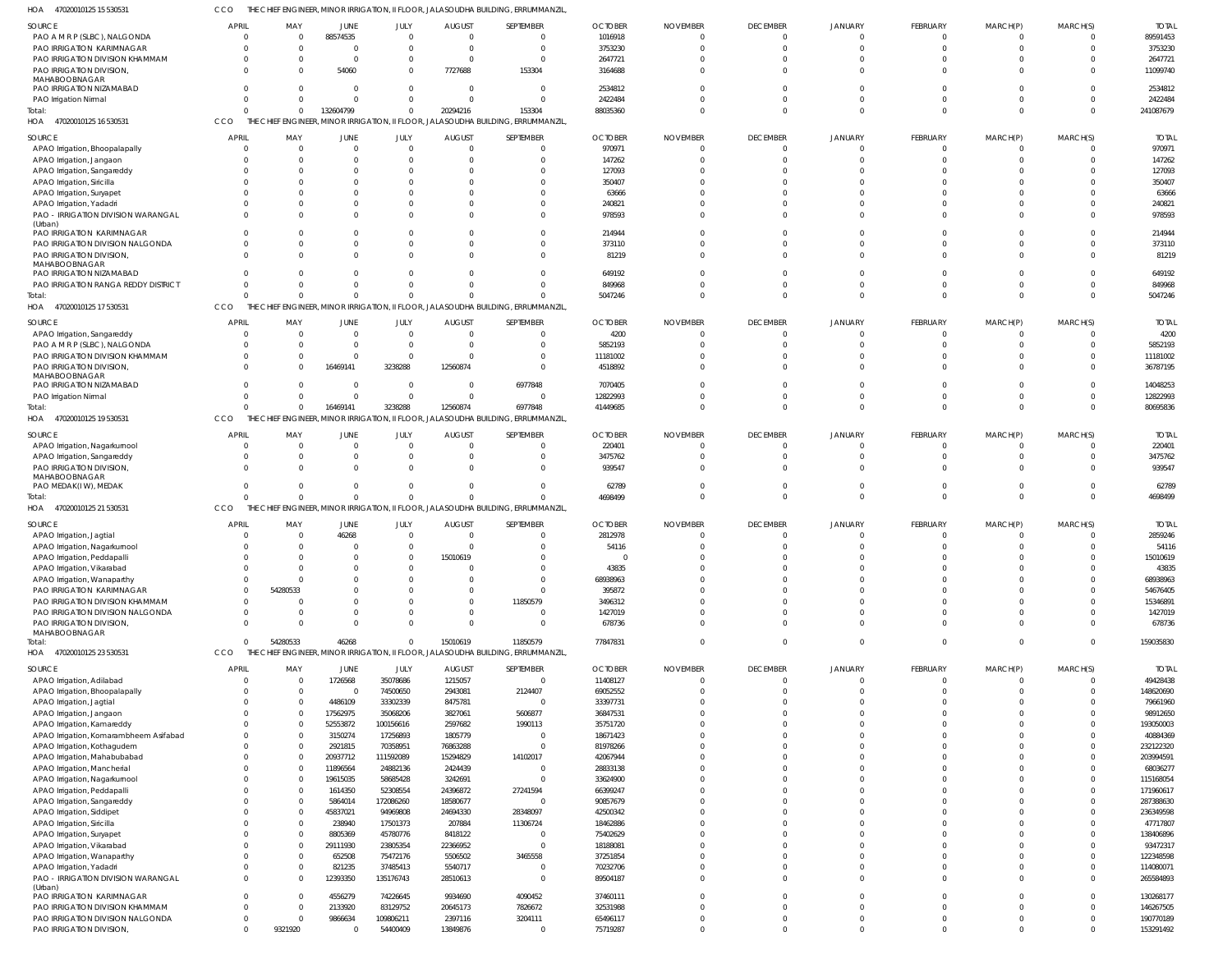47020010125 23 530531 HOA CCO THE CHIEF ENGINEER, MINOR IRRIGATION, II FLOOR, JALASOUDHA BUILDING, ERRUMMANZIL,

| SOURCE<br>MAHABOOBNAGAR                                       | <b>APRIL</b>                | MAY                  | JUNE                       | JULY                             | <b>AUGUST</b>            | SEPTEMBER                                                                              | <b>OCTOBER</b>                | <b>NOVEMBER</b>                      | <b>DECEMBER</b>             | <b>JANUARY</b>             | FEBRUARY                                   | MARCH(P)                         | MARCH(S)                   | <b>TOTAL</b>            |
|---------------------------------------------------------------|-----------------------------|----------------------|----------------------------|----------------------------------|--------------------------|----------------------------------------------------------------------------------------|-------------------------------|--------------------------------------|-----------------------------|----------------------------|--------------------------------------------|----------------------------------|----------------------------|-------------------------|
| PAO IRRIGATION NIZAMABAD                                      | $\mathbf 0$                 | $\Omega$             | 4829546                    | 76794846                         | 6470451                  | 185557                                                                                 | 40601856                      | $\mathbf{0}$                         | $\Omega$                    |                            | $\overline{0}$                             | $\overline{0}$                   | $\mathbf{0}$               | 128882256               |
| PAO IRRIGATION RANGA REDDY DISTRICT                           | $\Omega$                    | $\Omega$             | 26076189                   | 30690229                         | 53647186                 | 13813362                                                                               | 232487068                     | $\Omega$                             | $\cap$                      |                            | $\Omega$                                   | $\Omega$                         | $\Omega$                   | 356714034               |
| PAO Irrigation Nirmal                                         | $\Omega$                    | $\Omega$             | 13155473                   | 32135054                         | 891539                   | $\overline{\phantom{0}}$                                                               | 26406594                      | $\Omega$                             |                             |                            | $\Omega$                                   | $\Omega$                         | $\Omega$                   | 72588660                |
| PAO MEDAK(IW), MEDAK                                          | $\Omega$                    | $\Omega$             | 25077558                   | 103504626                        | 11415745                 | 4898934                                                                                | 86062848                      | $\Omega$                             |                             |                            | $\Omega$                                   | $\Omega$                         | $\Omega$                   | 230959711               |
| PAO, PJP, Jogulamba Gadwal<br>Total:                          | $\mathbf 0$<br>$\Omega$     | $\Omega$<br>9321920  | 10715467<br>336600707      | 3125594<br>1783281817            | $\Omega$<br>376164133    | 4252354<br>132456829                                                                   | 11070950<br>1508269762        | $\Omega$<br>$\Omega$                 |                             |                            | $\Omega$<br>$\Omega$                       | $\Omega$<br>$\Omega$             | $\Omega$<br>$\Omega$       | 29164365<br>4146095168  |
| HOA 47020010225 04 500503                                     | CCO                         |                      |                            |                                  |                          | THE DIRECTOR, GROUND WATER DEPARTMENT, GROUND WATER BUILDING, CHINTAL BASTHI, OPP      |                               | . GOVT. DEGREE COLLEGE, KHAIRATABAD, |                             |                            |                                            |                                  |                            |                         |
| <b>SOURCE</b>                                                 | <b>APRIL</b>                | MAY                  | JUNE                       | JULY                             | <b>AUGUST</b>            | SEPTEMBER                                                                              | <b>OCTOBER</b>                | <b>NOVEMBER</b>                      | <b>DECEMBER</b>             | <b>JANUARY</b>             | <b>FEBRUARY</b>                            | MARCH(P)                         | MARCH(S)                   | <b>TOTAL</b>            |
| APAO Irrigation, Nagarkurnool                                 | $\Omega$                    |                      | $\Omega$                   | $\Omega$                         | $\Omega$                 | $\Omega$                                                                               | 192984                        | $\Omega$                             | $\Omega$                    |                            | $\Omega$                                   | $\Omega$                         | $\Omega$                   | 192984                  |
| APAO Irrigation, Sangareddy                                   | $\Omega$                    | $\Omega$             | $\Omega$                   | $\Omega$                         | $\Omega$                 | $\Omega$                                                                               | 99000                         | $\Omega$                             |                             |                            | $\Omega$                                   | $\Omega$                         | $\Omega$                   | 99000                   |
| APAO Irrigation, Siddipet                                     | $\Omega$                    |                      | $\Omega$                   |                                  |                          | $\Omega$                                                                               | 66000                         | $\Omega$                             |                             |                            | $\Omega$                                   | $\Omega$                         | $\Omega$                   | 66000                   |
| PAO IRRIGATION DIVISION HYDERABAD<br>Total:                   | $\Omega$<br>$\Omega$        |                      | $\Omega$<br>$\Omega$       | $\Omega$<br>$\Omega$             |                          | $\Omega$<br>$\Omega$                                                                   | 2745644<br>3103628            | $\Omega$<br>$\Omega$                 |                             |                            | $\Omega$<br>$\Omega$                       | $\Omega$<br>$\Omega$             | $\Omega$<br>$\Omega$       | 2745644<br>3103628      |
| HOA 470200796 12010011                                        | CCO                         |                      |                            |                                  |                          | THE CHIEF ENGINEER, MINOR IRRIGATION, II FLOOR, JALASOUDHA BUILDING, ERRUMMANZIL       |                               |                                      |                             |                            |                                            |                                  |                            |                         |
| SOURCE                                                        | <b>APRIL</b>                | MAY                  | <b>JUNE</b>                | JULY                             | <b>AUGUST</b>            | SEPTEMBER                                                                              | <b>OCTOBER</b>                | <b>NOVEMBER</b>                      | <b>DECEMBER</b>             | <b>JANUARY</b>             | FEBRUARY                                   | MARCH(P)                         | MARCH(S)                   | <b>TOTAL</b>            |
| APAO Irrigation, Bhoopalapally                                | 1121974                     | 1454763              | 1128441                    | 2277986                          | 1844367                  | 2530769                                                                                | 2646249                       | $\mathbf{0}$                         | $\Omega$                    |                            | $\overline{\mathbf{0}}$                    | $\overline{0}$                   | 0                          | 13004549                |
| Total:                                                        | 1121974                     | 1454763              | 1128441                    | 2277986                          | 1844367                  | 2530769                                                                                | 2646249                       | $\mathbf{0}$                         | $\Omega$                    | $\Omega$                   | $\overline{0}$                             | $\Omega$                         | $\overline{0}$             | 13004549                |
| HOA 470200796 12010012                                        | CCO                         |                      |                            |                                  |                          | THE CHIEF ENGINEER, MINOR IRRIGATION, II FLOOR, JALASOUDHA BUILDING, ERRUMMANZIL       |                               |                                      |                             |                            |                                            |                                  |                            |                         |
| <b>SOURCE</b>                                                 | APRIL                       | MAY                  | JUNE                       | JULY                             | <b>AUGUST</b>            | SEPTEMBER                                                                              | <b>OCTOBER</b>                | <b>NOVEMBER</b>                      | <b>DECEMBER</b>             | <b>JANUARY</b>             | FEBRUARY                                   | MARCH(P)                         | MARCH(S)                   | <b>TOTAL</b>            |
| APAO Irrigation, Bhoopalapally                                | 5093                        | 7174                 | 6101                       | 8189                             | 207106                   | 13167                                                                                  | 11661                         | $\Omega$                             | $\Omega$                    | $\Omega$                   | $\overline{\mathbf{0}}$                    | $\Omega$                         | $\Omega$                   | 258491                  |
| Total:<br>470200796 12 010013<br>HOA                          | 5093<br>CCO                 | 7174                 | 6101                       | 8189                             | 207106                   | 13167<br>CHIEF ENGINEER, MINOR IRRIGATION, II FLOOR, JALASOUDHA BUILDING, ERRUMMANZIL  | 11661                         | $\Omega$                             | $\Omega$                    |                            | $\Omega$                                   | $\Omega$                         | $\Omega$                   | 258491                  |
|                                                               |                             |                      |                            |                                  |                          |                                                                                        |                               |                                      |                             |                            |                                            |                                  |                            |                         |
| SOURCE                                                        | <b>APRIL</b><br>372800      | MAY<br>491224        | <b>JUNE</b><br>394057      | JULY<br>755344                   | <b>AUGUST</b><br>1073406 | SEPTEMBER<br>835533                                                                    | <b>OCTOBER</b><br>923404      | <b>NOVEMBER</b><br>$\overline{0}$    | <b>DECEMBER</b><br>$\Omega$ | <b>JANUARY</b><br>$\Omega$ | FEBRUARY<br>$\overline{\mathbf{0}}$        | MARCH(P)<br>$\overline{0}$       | MARCH(S)<br>$\overline{0}$ | <b>TOTAL</b><br>4845768 |
| APAO Irrigation, Bhoopalapally<br>Total:                      | 372800                      | 491224               | 394057                     | 755344                           | 1073406                  | 835533                                                                                 | 923404                        | $\mathbf 0$                          | $\Omega$                    |                            | $\Omega$                                   | $\Omega$                         | $\Omega$                   | 4845768                 |
| HOA 470200796 12 010015                                       | CCO                         |                      |                            |                                  |                          | THE CHIEF ENGINEER, MINOR IRRIGATION, II FLOOR, JALASOUDHA BUILDING, ERRUMMANZIL       |                               |                                      |                             |                            |                                            |                                  |                            |                         |
| SOURCE                                                        | <b>APRIL</b>                | MAY                  | JUNE                       | JULY                             | <b>AUGUST</b>            | SEPTEMBER                                                                              | <b>OCTOBER</b>                | <b>NOVEMBER</b>                      | <b>DECEMBER</b>             | <b>JANUARY</b>             | FEBRUARY                                   | MARCH(P)                         | MARCH(S)                   | <b>TOTAL</b>            |
| APAO Irrigation, Bhoopalapally                                | $\Omega$                    | 1350                 | $\Omega$                   | $\overline{0}$                   | $\Omega$                 | $\Omega$                                                                               | 0                             | $\Omega$                             | $\Omega$                    |                            | $\Omega$                                   | $\Omega$                         | $\Omega$                   | 1350                    |
| Total:                                                        | $\Omega$                    | 1350                 | $\Omega$                   | $\Omega$                         | $\Omega$                 | $\Omega$                                                                               | $\Omega$                      | $\Omega$                             | $\Omega$                    |                            | $\Omega$                                   | $\Omega$                         | $\Omega$                   | 1350                    |
| HOA 470200796 12010016                                        | CCO                         |                      |                            |                                  |                          | THE CHIEF ENGINEER, MINOR IRRIGATION, II FLOOR, JALASOUDHA BUILDING, ERRUMMANZIL       |                               |                                      |                             |                            |                                            |                                  |                            |                         |
| SOURCE                                                        | <b>APRIL</b>                | MAY                  | <b>JUNE</b>                | JULY                             | <b>AUGUST</b>            | SEPTEMBER                                                                              | <b>OCTOBER</b>                | <b>NOVEMBER</b>                      | <b>DECEMBER</b>             | <b>JANUARY</b>             | FEBRUARY                                   | MARCH(P)                         | MARCH(S)                   | <b>TOTAL</b>            |
| APAO Irrigation, Bhoopalapally                                | 135687                      | 189748               | 144715                     | 278949                           | 815711                   | 310824                                                                                 | 353674                        | $\overline{0}$                       | $\Omega$                    |                            | $\overline{0}$                             | $\Omega$                         | 0                          | 2229308                 |
| Total:<br>HOA 470200796 12010018                              | 135687<br>CCO               | 189748               | 144715                     | 278949                           | 815711                   | 310824<br>CHIEF ENGINEER, MINOR IRRIGATION, II FLOOR, JALASOUDHA BUILDING, ERRUMMANZIL | 353674                        | $\mathbf 0$                          | $\Omega$                    |                            | $\overline{0}$                             | $\Omega$                         | $\Omega$                   | 2229308                 |
|                                                               |                             |                      |                            |                                  |                          |                                                                                        |                               |                                      |                             |                            |                                            |                                  |                            |                         |
| SOURCE<br>APAO Irrigation, Bhoopalapally                      | <b>APRIL</b><br>$\mathbf 0$ | MAY                  | JUNE<br>$\Omega$           | JULY<br>$\overline{0}$           | <b>AUGUST</b><br>443386  | SEPTEMBER<br>77011                                                                     | <b>OCTOBER</b><br>$\mathbf 0$ | <b>NOVEMBER</b><br>$\Omega$          | <b>DECEMBER</b><br>$\Omega$ | <b>JANUARY</b>             | <b>FEBRUARY</b><br>$\overline{\mathbf{0}}$ | MARCH(P)<br>$\Omega$             | MARCH(S)<br>$\Omega$       | <b>TOTAL</b><br>520397  |
| Total:                                                        | $\Omega$                    | $\Omega$             | $\Omega$                   | $\Omega$                         | 443386                   | 77011                                                                                  | $\Omega$                      | $\Omega$                             | $\Omega$                    | $\Omega$                   | $\Omega$                                   | $\Omega$                         | $\Omega$                   | 520397                  |
| HOA 470200796 12020021                                        | CCO                         |                      |                            |                                  |                          | THE CHIEF ENGINEER, MINOR IRRIGATION, II FLOOR, JALASOUDHA BUILDING, ERRUMMANZIL       |                               |                                      |                             |                            |                                            |                                  |                            |                         |
| SOURCE                                                        | <b>APRIL</b>                | MAY                  | <b>JUNE</b>                | JULY                             | <b>AUGUST</b>            | SEPTEMBER                                                                              | <b>OCTOBER</b>                | <b>NOVEMBER</b>                      | <b>DECEMBER</b>             | <b>JANUARY</b>             | <b>FEBRUARY</b>                            | MARCH(P)                         | MARCH(S)                   | <b>TOTAL</b>            |
| APAO Irrigation, Adilabad                                     | 7200                        | 10800                | 10800                      | $\overline{0}$                   | 15600                    | 24000                                                                                  | 12000                         | $\mathbf{0}$                         | $\Omega$                    | $\Omega$                   | $\Omega$                                   | $\Omega$                         | $\Omega$                   | 80400                   |
| APAO Irrigation, Jagtial                                      | 0                           | $\Omega$             | $\Omega$                   | 58800                            | $\Omega$                 | $\overline{0}$                                                                         | 8400                          | $\Omega$                             |                             |                            | $\Omega$                                   | $\Omega$                         | $\Omega$                   | 67200                   |
| APAO Irrigation, Kothagudem                                   | 93055                       | $\Omega$             | $\Omega$                   | $\Omega$                         | $\Omega$                 | 190464                                                                                 | 31201                         | $\Omega$                             |                             |                            | $\Omega$                                   | $\Omega$                         | $\Omega$                   | 314720                  |
| APAO Irrigation, Mancherial                                   | $\Omega$                    | $\Omega$             | $\Omega$                   | $\Omega$                         | $\Omega$                 | $\Omega$                                                                               | 72000                         | $\Omega$                             |                             |                            | $\Omega$                                   | $\Omega$                         | $\Omega$                   | 72000                   |
| APAO Irrigation, Sangareddy<br>APAO Irrigation, Wanaparthy    | 15182<br>7200               | $\Omega$<br>7200     | $\Omega$<br>7200           | 16000<br>$\overline{0}$          | 8000                     | 4000<br>$\overline{0}$                                                                 | 18121<br>16000                | $\Omega$                             |                             |                            | $\Omega$                                   | $\Omega$                         | $\Omega$                   | 53303<br>45600          |
| APAO Irrigation, Yadadri                                      | 3600                        | $\mathbf{0}$         | $\overline{0}$             | 7600                             | $\Omega$                 | $\overline{0}$                                                                         | $\mathbf 0$                   | $\mathbf{0}$                         |                             |                            | $\overline{0}$                             | $\overline{0}$                   | $\Omega$                   | 11200                   |
| PAO IRRIGATION DIVISION,                                      | 0                           | $\Omega$             | 18000                      | $\overline{0}$                   | $\Omega$                 | $\Omega$                                                                               | $\overline{0}$                | $\Omega$                             |                             |                            | $\Omega$                                   | $\Omega$                         | $\Omega$                   | 18000                   |
| MAHABOOBNAGAR<br>PAO IRRIGATION NIZAMABAD                     |                             | $\mathbf{0}$         | $\overline{0}$             | $\overline{0}$                   | $\Omega$                 | 12000                                                                                  | 4000                          | $\Omega$                             |                             |                            | $\Omega$                                   | $\Omega$                         | $\Omega$                   |                         |
| PAO Irrigation Nirmal                                         | 3600<br>33656               | $\mathbf{0}$         | 58792                      | $\overline{0}$                   | 90792                    | 37396                                                                                  | 4000                          | $\mathbf 0$                          | $\Omega$                    |                            | $\overline{0}$                             | $\overline{0}$                   | $\Omega$                   | 19600<br>224636         |
| Total:                                                        | 163493                      | 18000                | 94792                      | 82400                            | 114392                   | 267860                                                                                 | 165722                        | $\mathbf 0$                          | $\Omega$                    | $\Omega$                   | $\overline{0}$                             | $\Omega$                         | $\Omega$                   | 906659                  |
| HOA 470200796 12 020022                                       | CCO                         |                      |                            |                                  |                          | THE CHIEF ENGINEER, MINOR IRRIGATION, II FLOOR, JALASOUDHA BUILDING, ERRUMMANZIL       |                               |                                      |                             |                            |                                            |                                  |                            |                         |
| SOURCE                                                        | <b>APRIL</b>                | MAY                  | <b>JUNE</b>                | JULY                             | <b>AUGUST</b>            | SEPTEMBER                                                                              | <b>OCTOBER</b>                | <b>NOVEMBER</b>                      | <b>DECEMBER</b>             | <b>JANUARY</b>             | <b>FEBRUARY</b>                            | MARCH(P)                         | MARCH(S)                   | <b>TOTAL</b>            |
| APAO Irrigation, Bhoopalapally                                | 0                           | $\Omega$             | $\Omega$                   | $\overline{0}$                   | $\Omega$                 | 242916                                                                                 | 51684                         | $\Omega$                             | $\Omega$                    |                            | $\Omega$                                   | $\Omega$                         | $\Omega$                   | 294600                  |
| APAO Irrigation, Kothagudem                                   | $\mathbf 0$                 | 48976                | 48976                      | $\Omega$                         | $\Omega$                 | $\Omega$                                                                               | $\Omega$                      | $\Omega$                             | $\Omega$                    |                            | $\overline{0}$                             | $\Omega$                         | $\Omega$                   | 97952                   |
| Total:                                                        | $\Omega$                    | 48976                | 48976                      | $\Omega$                         | $\Omega$                 | 242916                                                                                 | 51684                         | $\Omega$                             | $\Omega$                    |                            | $\Omega$                                   | $\Omega$                         | $\Omega$                   | 392552                  |
| HOA 470200796 12 130134                                       | CCO                         |                      |                            |                                  |                          | THE CHIEF ENGINEER, MINOR IRRIGATION, II FLOOR, JALASOUDHA BUILDING, ERRUMMANZIL       |                               |                                      |                             |                            |                                            |                                  |                            |                         |
| SOURCE                                                        | <b>APRIL</b>                | MAY                  | <b>JUNE</b>                | JULY                             | <b>AUGUST</b>            | SEPTEMBER                                                                              | <b>OCTOBER</b>                | <b>NOVEMBER</b>                      | <b>DECEMBER</b>             | <b>JANUARY</b>             | FEBRUARY                                   | MARCH(P)                         | MARCH(S)                   | <b>TOTAL</b>            |
| APAO Irrigation, Bhoopalapally                                | 0<br>$\Omega$               | $\Omega$<br>$\Omega$ | $\overline{0}$<br>$\Omega$ | $\overline{0}$<br>$\overline{0}$ | $\Omega$<br>$\Omega$     | 297000<br>297000                                                                       | $\mathbf 0$<br>$\mathbf 0$    | $\mathbf{0}$<br>$\mathbf{0}$         | $\Omega$<br>$\Omega$        |                            | $\overline{\mathbf{0}}$<br>$\overline{0}$  | $\overline{0}$<br>$\overline{0}$ | 0<br>$\overline{0}$        | 297000<br>297000        |
| Total:<br>HOA 47020079607 15 530531                           | CCO                         |                      |                            |                                  |                          | THE CHIEF ENGINEER, MINOR IRRIGATION, II FLOOR, JALASOUDHA BUILDING, ERRUMMANZIL       |                               |                                      |                             |                            |                                            |                                  |                            |                         |
| SOURCE                                                        | <b>APRIL</b>                | MAY                  | <b>JUNE</b>                | JULY                             | <b>AUGUST</b>            | SEPTEMBER                                                                              | <b>OCTOBER</b>                | <b>NOVEMBER</b>                      | <b>DECEMBER</b>             | <b>JANUARY</b>             | FEBRUARY                                   | MARCH(P)                         | MARCH(S)                   | <b>TOTAL</b>            |
| PAO A M R P (SLBC), NALGONDA                                  | $\Omega$                    | $\Omega$             | 75983                      | $\overline{0}$                   | $\Omega$                 | $\Omega$                                                                               | $\mathbf 0$                   | $\Omega$                             | $\Omega$                    | $\Omega$                   | $\overline{\mathbf{0}}$                    | $\overline{0}$                   | $\Omega$                   | 75983                   |
| Total:                                                        | $\Omega$                    | $\Omega$             | 75983                      | $\overline{0}$                   | $\Omega$                 | $\Omega$                                                                               | $\mathbf 0$                   | $\mathbf{0}$                         | $\Omega$                    | $\Omega$                   | $\Omega$                                   | $\Omega$                         | $\Omega$                   | 75983                   |
| HOA 47020079625 12 530531                                     | CCO                         |                      |                            |                                  |                          | THE CHIEF ENGINEER, MINOR IRRIGATION, II FLOOR, JALASOUDHA BUILDING, ERRUMMANZIL       |                               |                                      |                             |                            |                                            |                                  |                            |                         |
| SOURCE                                                        | <b>APRIL</b>                | MAY                  | <b>JUNE</b>                | JULY                             | <b>AUGUST</b>            | SEPTEMBER                                                                              | <b>OCTOBER</b>                | <b>NOVEMBER</b>                      | <b>DECEMBER</b>             | <b>JANUARY</b>             | FEBRUARY                                   | MARCH(P)                         | MARCH(S)                   | <b>TOTAL</b>            |
| APAO Irrigation, Bhoopalapally                                | $\overline{0}$              | $\Omega$             | $\Omega$                   | $\overline{0}$                   | $\Omega$                 | 23818902                                                                               | $\overline{0}$                | $\mathbf{0}$                         | $\Omega$                    | $\Omega$                   | $\overline{0}$                             | $\Omega$                         | $\Omega$                   | 23818902                |
| APAO Irrigation, Mahabubabad                                  | $\mathbf 0$                 | $\Omega$             | $\Omega$                   | $\Omega$                         | $\Omega$                 | 6490915                                                                                | 6615917                       | $\mathbf{0}$                         |                             |                            | $\Omega$                                   | $\Omega$                         | $\Omega$                   | 13106832                |
| APAO Irrigation, Suryapet                                     | $\Omega$                    | $\Omega$             | $\Omega$                   | $\Omega$                         | $\Omega$                 | $\overline{0}$                                                                         | 2990354                       | $\mathbf{0}$                         |                             |                            | $\overline{0}$                             | $\overline{0}$                   | 0                          | 2990354                 |
| Total:                                                        | $\Omega$                    | $\Omega$             | $\Omega$                   | $\overline{0}$                   | $\Omega$                 | 30309817                                                                               | 9606271                       | $\Omega$                             | $\Omega$                    |                            | $\Omega$                                   | $\Omega$                         | $\Omega$                   | 39916088                |
| HOA 47020079625 12 530532                                     | CCO                         |                      |                            |                                  |                          | THE CHIEF ENGINEER, MINOR IRRIGATION, II FLOOR, JALASOUDHA BUILDING, ERRUMMANZIL       |                               |                                      |                             |                            |                                            |                                  |                            |                         |
| SOURCE                                                        | <b>APRIL</b>                | MAY                  | JUNE                       | JULY                             | <b>AUGUST</b>            | SEPTEMBER                                                                              | <b>OCTOBER</b>                | <b>NOVEMBER</b>                      | <b>DECEMBER</b>             | <b>JANUARY</b>             | FEBRUARY                                   | MARCH(P)                         | MARCH(S)                   | <b>TOTAL</b>            |
| APAO Irrigation, Bhoopalapally<br>APAO Irrigation, Kothagudem | 0<br>$\mathbf 0$            | $\Omega$             | $\Omega$<br>$\overline{0}$ | $\Omega$<br>19437461             | $\Omega$<br>$\Omega$     | 26638625<br>0                                                                          | 0<br>$\mathbf 0$              | $\overline{0}$<br>$\mathbf{0}$       | $\Omega$<br>- 0             |                            | $\Omega$<br>$\overline{0}$                 | $\Omega$<br>$\overline{0}$       | $\Omega$                   | 26638625<br>19437461    |
| Total:                                                        | $\Omega$                    | $\Omega$             | $\Omega$                   | 19437461                         | $\Omega$                 | 26638625                                                                               | $\mathbf 0$                   | $\Omega$                             | $\Omega$                    |                            | $\mathbf 0$                                | $\Omega$                         | $\Omega$                   | 46076086                |
|                                                               |                             |                      |                            |                                  |                          |                                                                                        |                               |                                      |                             |                            |                                            |                                  |                            |                         |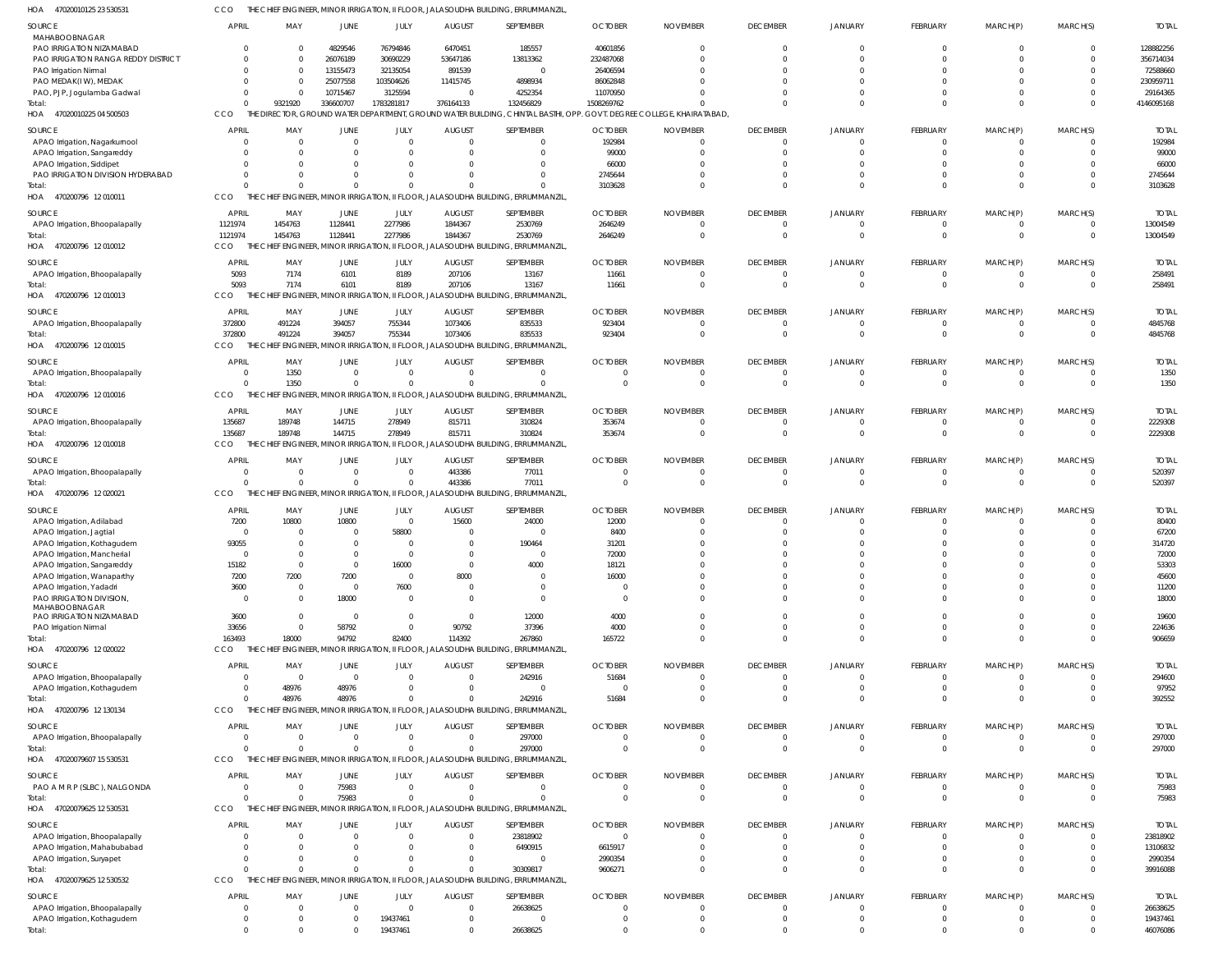47020079625 15 530531 HOA CCO THE CHIEF ENGINEER, MINOR IRRIGATION, II FLOOR, JALASOUDHA BUILDING, ERRUMMANZIL,

| SOURCE<br>APAO Irrigation, Sangareddy<br>PAO - IRRIGATION DIVISION WARANGAL                   | <b>APRIL</b><br>- 0<br>$\Omega$      | MAY<br>$\Omega$<br>$\Omega$ | JUNE<br>$\overline{0}$<br>$\Omega$   | JULY<br>$\mathbf 0$<br>$\Omega$  | <b>AUGUST</b><br>$\overline{0}$<br>$\Omega$ | SEPTEMBER<br>$\overline{0}$<br>11742751                                                                          | <b>OCTOBER</b><br>680212                                                                                                                   | <b>NOVEMBER</b><br>$\Omega$<br>$\Omega$ | <b>DECEMBER</b><br>0<br>$\Omega$ | <b>JANUARY</b><br>$\Omega$<br>$\Omega$ | FEBRUARY<br>$\overline{0}$<br>$\Omega$ | MARCH(P)<br>0<br>$\Omega$        | MARCH(S)<br>$\Omega$<br>$\Omega$ | <b>TOTAL</b><br>680212<br>11742751 |
|-----------------------------------------------------------------------------------------------|--------------------------------------|-----------------------------|--------------------------------------|----------------------------------|---------------------------------------------|------------------------------------------------------------------------------------------------------------------|--------------------------------------------------------------------------------------------------------------------------------------------|-----------------------------------------|----------------------------------|----------------------------------------|----------------------------------------|----------------------------------|----------------------------------|------------------------------------|
| (Urban)<br>PAO A M R P (SLBC), NALGONDA<br>PAO IRRIGATION DIVISION KHAMMAM                    | $\Omega$<br>$\Omega$                 | - 0<br>- 0                  | 1305767<br>$\Omega$                  | $\Omega$<br>$\Omega$             | $\Omega$<br>$\overline{0}$                  | 63214168<br>12892068                                                                                             | $\Omega$<br>289137                                                                                                                         |                                         |                                  |                                        | $\Omega$<br>$\Omega$                   | $\Omega$<br>$\Omega$             | $\Omega$<br>$\Omega$             | 64519935<br>13181205               |
| PAO Irrigation Nirmal<br>Total:<br>HOA 47020079625 21 530531                                  | $\Omega$<br>$\Omega$<br><b>CCO</b>   | $\Omega$                    | $\Omega$<br>1305767                  | $\Omega$<br>$\Omega$             | 4791279<br>4791279                          | 3257063<br>91106050<br>THE CHIEF ENGINEER, MINOR IRRIGATION, II FLOOR, JALASOUDHA BUILDING, ERRUMMANZIL          | 1330448<br>2299797                                                                                                                         |                                         | $\Omega$<br>$\Omega$             |                                        | $\Omega$<br>$\Omega$                   | $\Omega$<br>$\Omega$             | $\Omega$<br>$\Omega$             | 9378790<br>99502893                |
| SOURCE<br>APAO Irrigation, Jagtial                                                            | <b>APRIL</b><br>- 0                  | MAY<br>$\Omega$             | <b>JUNE</b><br>$\Omega$              | <b>JULY</b><br>$\Omega$          | <b>AUGUST</b><br>$\Omega$                   | SEPTEMBER<br>161752                                                                                              | <b>OCTOBER</b>                                                                                                                             | <b>NOVEMBER</b><br>$\Omega$             | <b>DECEMBER</b><br>$\Omega$      | <b>JANUARY</b><br>$\Omega$             | FEBRUARY<br>$\Omega$                   | MARCH(P)<br>$\Omega$             | MARCH(S)<br>$\Omega$             | <b>TOTAL</b><br>161752             |
| Total:<br>47020079625 23 530531<br>HOA                                                        | $\Omega$<br>CCO                      | THF                         | $\Omega$                             | $\Omega$                         | $\Omega$                                    | 161752<br>ENGINEER, MINOR IRRIGATION, II FLOOR, JALASOUDHA BUILDING, ERRUMMANZIL                                 |                                                                                                                                            |                                         | $\Omega$                         | $\Omega$                               | $\Omega$                               | $\Omega$                         | $\Omega$                         | 161752                             |
| SOURCE<br>APAO Irrigation, Kothagudem                                                         | <b>APRIL</b><br>- 0                  | MAY<br>$\Omega$             | JUNE<br>$\Omega$                     | JULY<br>$\Omega$                 | <b>AUGUST</b><br>$\Omega$                   | SEPTEMBER<br>73000                                                                                               | <b>OCTOBER</b><br>328500                                                                                                                   | <b>NOVEMBER</b>                         | <b>DECEMBER</b><br>$\Omega$      | JANUARY                                | FEBRUARY<br>$\Omega$                   | MARCH(P)<br>$\Omega$             | MARCH(S)<br>$\Omega$             | <b>TOTAL</b><br>401500             |
| PAO IRRIGATION DIVISION KHAMMAM<br>PAO IRRIGATION DIVISION NALGONDA<br>Total:                 | $\Omega$<br>-0<br>$\Omega$           | $\Omega$                    | $\Omega$<br><sup>0</sup><br>$\Omega$ | $\Omega$<br>$\Omega$<br>$\Omega$ | $\Omega$<br>$\Omega$                        | 347620<br>49876<br>470496                                                                                        | 328500                                                                                                                                     |                                         | $\Omega$                         |                                        | $\Omega$<br>$\Omega$<br>$\Omega$       | $\Omega$<br>$\Omega$<br>$\Omega$ | $\Omega$<br>$\Omega$             | 347620<br>49876<br>798996          |
| HOA 47110110312 27 530531                                                                     | CCO                                  |                             |                                      |                                  |                                             |                                                                                                                  | Engineer-in-Chief, Major Irrigation,Flood ControlandDrainage Engineer-in-Chief, Major Irrigation, Flood Control & Drainage,Jalasoudha Bldg |                                         |                                  |                                        |                                        |                                  |                                  |                                    |
| SOURCE<br>PAO IRRIGATION DIVISION KHAMMAM<br>PAO IRRIGATION NIZAMABAD                         | <b>APRIL</b><br>$\Omega$<br>$\Omega$ | MAY<br>$\Omega$             | JUNE<br>$\Omega$<br>$\Omega$         | JULY<br>$\mathbf 0$<br>$\Omega$  | <b>AUGUST</b><br>2138500<br>1138500         | SEPTEMBER<br>$\Omega$<br>$\Omega$                                                                                | <b>OCTOBER</b>                                                                                                                             | <b>NOVEMBER</b>                         | <b>DECEMBER</b>                  | <b>JANUARY</b>                         | FEBRUARY<br>0<br>$\Omega$              | MARCH(P)<br>C<br>$\Omega$        | MARCH(S)<br>$\Omega$<br>$\Omega$ | <b>TOTAL</b><br>2138500<br>1138500 |
| Total:<br>10110325 05 530531<br>HOA<br>471                                                    | CCO                                  |                             | $\Omega$                             | $\Omega$                         | 3277000                                     |                                                                                                                  | Engineer-in-Chief, Major Irrigation,Flood ControlandDrainage Engineer-in-Chief, Major Irrigation, Flood Control & Drainage,Jalasoudha Bldg |                                         |                                  |                                        | $\Omega$                               | $\Omega$                         | $\Omega$                         | 3277000                            |
| SOURCE                                                                                        | <b>APRIL</b>                         | MAY                         | <b>JUNE</b>                          | JULY                             | <b>AUGUST</b>                               | SEPTEMBER                                                                                                        | <b>OCTOBER</b>                                                                                                                             | <b>NOVEMBER</b>                         | <b>DECEMBER</b>                  | JANUARY                                | FEBRUARY                               | MARCH(P)                         | MARCH(S)                         | <b>TOTAL</b>                       |
| APAO Irrigation, Bhoopalapally<br>APAO Irrigation, Kothagudem<br>PAO A M R P (SLBC), NALGONDA | $\Omega$<br>-0<br>$\Omega$           | $\Omega$<br>$\Omega$<br>- 0 | $\overline{0}$<br>970749<br>23212102 | $\Omega$<br>$\Omega$<br>$\Omega$ | $\Omega$<br>$\Omega$                        | $\Omega$<br>$\mathbf{0}$<br>$\Omega$                                                                             | 230175                                                                                                                                     |                                         | $\Omega$<br>U                    |                                        | $\Omega$<br>$\Omega$<br>$\Omega$       | $\Omega$<br>$\Omega$             | $\Omega$<br>$\Omega$             | 230175<br>970749<br>23212102       |
| PAO IRRIGATION DIVISION NALGONDA<br>PAO, PJP, Jogulamba Gadwal                                | $\Omega$<br>$\Omega$                 | - 0                         | 14427585<br>29372425                 | $\Omega$<br>$\Omega$             | <sup>0</sup>                                | $\Omega$<br>$\Omega$                                                                                             | 2094573                                                                                                                                    |                                         |                                  |                                        | $\Omega$<br>$\Omega$                   | $\Omega$<br>$\Omega$             | $\Omega$<br>$\Omega$             | 14427585<br>31466998               |
| Total:<br>HOA<br>50540333725 08 530532                                                        | $\Omega$<br><b>CCO</b>               |                             | 67982861                             | $\Omega$                         | $\Omega$                                    | $\Omega$                                                                                                         | 2324748<br>THE ENGINEER-IN-CHIEF, (R&B,NH,ADMN,ROB/RUBS), OFFICE OF THE ENGINEER-IN-CHIEF(R&B), IV FLOOR, ERRAM MANZIL,                    |                                         |                                  |                                        | $\Omega$                               | $\Omega$                         | $\Omega$                         | 70307609                           |
| SOURCE<br>PAO (R&B) (NIRMAL)                                                                  | <b>APRIL</b><br>$\Omega$             | MAY<br>- 0                  | JUNE<br>23064437                     | JULY<br>$\Omega$                 | <b>AUGUST</b><br>$\Omega$                   | SEPTEMBER<br>598300                                                                                              | <b>OCTOBER</b>                                                                                                                             | <b>NOVEMBER</b>                         | <b>DECEMBER</b><br>0             | <b>JANUARY</b>                         | FEBRUARY<br>$\Omega$                   | MARCH(P)<br>$\Omega$             | MARCH(S)<br>$\Omega$             | <b>TOTAI</b><br>23662737           |
| Total:<br>HOA 50540333725 20 530531                                                           | $\Omega$<br>CCO                      |                             | 23064437                             | $\mathbf 0$                      | $\Omega$                                    | 598300<br>THE ENGINEER-IN-CHIEF, (State Roads) OFFICE OF THE ENGINEER-IN-CHIEF (R&B) V FLOOR, ERRUMMANZIL        |                                                                                                                                            |                                         | $\Omega$                         |                                        | $\Omega$                               | $\Omega$                         | $\overline{0}$                   | 23662737                           |
| SOURCE<br>APAO Roads & Buildings (R&B), Jangaon<br>PAO (R&B), HANUMAKONDA, Warangal           | <b>APRIL</b><br>- 0<br>$\Omega$      | MAY<br>$\Omega$<br>$\Omega$ | JUNE<br>$\overline{0}$<br>$\Omega$   | JULY<br>$\mathbf 0$<br>$\Omega$  | <b>AUGUST</b><br>$\Omega$<br>$\Omega$       | SEPTEMBER<br>$\overline{0}$<br>$\mathbf{0}$                                                                      | <b>OCTOBER</b><br>346747<br>881872                                                                                                         | <b>NOVEMBER</b><br>$\Omega$             | <b>DECEMBER</b><br>0<br>$\Omega$ | <b>JANUARY</b><br>0<br>$\Omega$        | FEBRUARY<br>$\mathbf{0}$<br>$\Omega$   | MARCH(P)<br>$\Omega$<br>$\Omega$ | MARCH(S)<br>$\Omega$<br>$\Omega$ | <b>TOTAL</b><br>346747<br>881872   |
| (Urban)<br>Total:<br>HOA<br>50540478912 05 530531                                             | $\Omega$<br>CCO                      | $\Omega$                    | $\Omega$                             | $\Omega$                         | $\Omega$                                    | $\Omega$<br>THE ENGINEER-IN-CHIEF, CRF OFFICE OF THE ENGINEER-IN-CHIEF (R&B), IV FLOOR, ERRAM MANZIL             | 1228619                                                                                                                                    |                                         | $\Omega$                         |                                        | $\Omega$                               | $\Omega$                         | $\Omega$                         | 1228619                            |
| SOURCE                                                                                        | <b>APRIL</b>                         | MAY                         | JUNE                                 | JULY                             | <b>AUGUST</b>                               | SEPTEMBER                                                                                                        | <b>OCTOBER</b>                                                                                                                             | <b>NOVEMBER</b>                         | <b>DECEMBER</b>                  | <b>JANUARY</b>                         | FEBRUARY                               | MARCH(P)                         | MARCH(S)                         | <b>TOTAL</b>                       |
| APAO (R&B) TEKULAPALLY<br>Total:<br>HOA 5054047961205530531                                   | $\Omega$<br><b>CCO</b>               | $\Omega$                    | 25107586<br>25107586                 | $\Omega$<br>$\Omega$             | $\Omega$<br>$\Omega$                        | $\Omega$<br>$\Omega$<br>THE ENGINEER-IN-CHIEF, CRF OFFICE OF THE ENGINEER-IN-CHIEF (R&B), IV FLOOR, ERRAM MANZIL | 38826061<br>38826061                                                                                                                       |                                         | 0<br>$\Omega$                    |                                        | $\Omega$<br>$\Omega$                   | $\Omega$                         | $\Omega$<br>$\Omega$             | 63933647<br>63933647               |
| SOURCE                                                                                        | <b>APRIL</b>                         | MAY<br>- 0                  | <b>JUNE</b>                          | JULY<br>$\Omega$                 | <b>AUGUST</b><br>$\Omega$                   | SEPTEMBER                                                                                                        | <b>OCTOBER</b>                                                                                                                             | <b>NOVEMBER</b><br>- 0                  | <b>DECEMBER</b><br>$\Omega$      | JANUARY<br>$\Omega$                    | FEBRUARY                               | MARCH(P)                         | MARCH(S)<br>$\Omega$             | <b>TOTAL</b>                       |
| APAO Roads & Buildings (R&B), Adilabad<br>APAO Roads & Buildings (R&B),<br>Bhoopalapally      | $\overline{0}$<br>$\Omega$           | 23696409                    | $\overline{0}$<br>$\Omega$           | $\mathbf 0$                      | $\overline{0}$                              | 2300224<br>$\mathbf 0$                                                                                           | 6212679<br>10870983                                                                                                                        | $\Omega$                                | $\Omega$                         | $\Omega$                               | $\overline{0}$<br>$\mathbf{0}$         | $\mathbf 0$<br>$\mathbf 0$       | $\Omega$                         | 8512903<br>34567392                |
| APAO Roads & Buildings (R&B),<br>Komarambheem Asifabad<br>APAO Roads & Buildings (R&B),       | $\mathbf 0$<br>$\Omega$              | - 0<br>$\Omega$             | $\mathbf 0$<br>$\overline{0}$        | $\Omega$<br>$\mathbf 0$          | $\Omega$<br>$\overline{0}$                  | 4129829<br>$\overline{0}$                                                                                        | 3659584<br>4447590                                                                                                                         | $\Omega$                                | $\Omega$<br>$\Omega$             | $\Omega$<br>$\Omega$                   | $\mathbf 0$<br>$\Omega$                | $\mathbf 0$<br>$\mathbf{0}$      | $\Omega$<br>$\Omega$             | 7789413<br>4447590                 |
| Kothagudem<br>Total:<br>HOA<br>50540480003 26 530531                                          | $\Omega$<br>CCO                      | 23696409                    | $\Omega$                             | $\Omega$                         | $\Omega$                                    | 6430053<br>THE CHIEF ENGINEER (R&B), EAP, RDC OFFICE OF THE ENGINEER-IN-CHIEF (R&B), II FLOOR, ERRUMMANZIL       | 25190836                                                                                                                                   | $\Omega$                                | $\Omega$                         | $\Omega$                               | $\overline{0}$                         | $\mathbf 0$                      | $\Omega$                         | 55317298                           |
| <b>SOURCE</b><br>APAO (R&B) HYDERABAD                                                         | <b>APRIL</b><br>- 0                  | MAY<br>$\Omega$             | JUNE<br>$\Omega$                     | JULY<br>$\Omega$                 | <b>AUGUST</b><br>$\Omega$                   | SEPTEMBER<br>$\Omega$                                                                                            | <b>OCTOBER</b><br>621383                                                                                                                   | <b>NOVEMBER</b>                         | <b>DECEMBER</b><br>0             | JANUARY                                | <b>FEBRUARY</b><br>$\Omega$            | MARCH(P)<br>$\Omega$             | MARCH(S)<br>$\Omega$             | <b>TOTAL</b><br>621383             |
| Total:<br>HOA 50540480003 30 530531                                                           | $\Omega$<br>CCO                      |                             | $\Omega$                             | $\Omega$                         | $\Omega$                                    | $\Omega$<br>THE CHIEF ENGINEER (R&B), EAP, RDC OFFICE OF THE ENGINEER-IN-CHIEF (R&B), II FLOOR, ERRUMMANZIL      | 621383                                                                                                                                     | $\Omega$                                | $\Omega$                         | $\Omega$                               | $\Omega$                               | $\Omega$                         | $\Omega$                         | 621383                             |
| SOURCE<br>APAO (R&B) HYDERABAD                                                                | <b>APRIL</b><br>- 0                  | MAY<br>$\Omega$             | JUNE<br>$\overline{0}$               | JULY<br>$\mathbf 0$              | <b>AUGUST</b><br>$\Omega$                   | SEPTEMBER<br>$\overline{0}$                                                                                      | <b>OCTOBER</b><br>844705                                                                                                                   | <b>NOVEMBER</b><br>$\Omega$             | <b>DECEMBER</b><br>$\mathbf 0$   | JANUARY<br>$\Omega$                    | <b>FEBRUARY</b><br>$\overline{0}$      | MARCH(P)<br>0                    | MARCH(S)<br>$\Omega$             | <b>TOTAL</b><br>844705             |
| Total:<br>HOA<br>50540480007 15 530531                                                        | $\Omega$<br><b>CCO</b>               | $\Omega$<br>THE             | $\Omega$                             | $\Omega$                         | $\Omega$                                    | $\Omega$<br>CHIEF ENGINEER, RURAL ROADS, OFFICE OF THE ENGINEER-IN-CHIEF (R&B), II FLOOR, ERRUM MANZIL           | 844705                                                                                                                                     | - 0                                     | $\Omega$                         | $\Omega$                               | $\mathbf{0}$                           | $\overline{0}$                   | $\Omega$                         | 844705                             |
| SOURCE                                                                                        | <b>APRIL</b>                         | MAY                         | JUNE                                 | JULY                             | <b>AUGUST</b>                               | SEPTEMBER                                                                                                        | <b>OCTOBER</b>                                                                                                                             | <b>NOVEMBER</b>                         | <b>DECEMBER</b>                  | <b>JANUARY</b>                         | FEBRUARY                               | MARCH(P)                         | MARCH(S)                         | <b>TOTAI</b>                       |
| APAO (R&B) POCHAMPAD (NIZAMABAD)<br>APAO Roads & Buildings (R&B), Adilabad                    | $\Omega$<br>$\Omega$                 | $\Omega$                    | $\Omega$<br>3574310                  | $\Omega$<br>$\Omega$             | $\Omega$<br>$\Omega$                        | 18875695<br>$\Omega$                                                                                             | 108888                                                                                                                                     |                                         | $\Omega$<br>U                    | <sup>0</sup>                           | $\Omega$<br>$\Omega$                   | $\Omega$<br>$\Omega$             | $\Omega$<br>$\Omega$             | 18984583<br>3574310                |
| APAO Roads & Buildings (R&B), Kamareddy<br>APAO Roads & Buildings (R&B),<br>Kothagudem        | $\Omega$<br>$\Omega$                 | $\Omega$<br>$\Omega$        | 4523027<br>$\Omega$                  | $\Omega$<br>$\Omega$             | $\Omega$<br>$\Omega$                        | $\Omega$<br>2300207                                                                                              |                                                                                                                                            |                                         |                                  |                                        | $\Omega$<br>$\Omega$                   | $\Omega$<br>$\Omega$             | $\Omega$                         | 4523027<br>2300207                 |
| APAO Roads & Buildings (R&B),<br>Mahabubabad                                                  | $\Omega$                             |                             | 13583410                             | $\Omega$                         | $\Omega$                                    | $\Omega$                                                                                                         |                                                                                                                                            |                                         | $\Omega$                         |                                        | $\Omega$                               | $\Omega$                         | $\Omega$                         | 13583410                           |
| APAO Roads & Buildings (R&B), Mancherial<br>APAO Roads & Buildings (R&B),<br>Nagarkurnool     | $\Omega$<br>$\Omega$                 |                             | $\Omega$<br>1564075                  | $\Omega$<br>$\Omega$             | 3640071<br>$\Omega$                         | $\Omega$<br>$\Omega$                                                                                             |                                                                                                                                            |                                         | 0<br>U                           |                                        | $\Omega$<br>$\Omega$                   | $\Omega$<br>$\Omega$             | 0<br>$\Omega$                    | 3640071<br>1564075                 |
| APAO Roads & Buildings (R&B), Siddipet<br>APAO Roads & Buildings (R&B), Siricilla             | $\Omega$<br>$\Omega$                 |                             | $\Omega$<br>$\Omega$                 | $\Omega$<br>$\Omega$             | $\Omega$<br>3300921                         | 7951844<br>4127077                                                                                               | 5033835                                                                                                                                    |                                         | U                                | $\Omega$                               | $\Omega$<br>$\Omega$                   | $\Omega$<br>$\Omega$             | <sup>0</sup>                     | 12985679<br>7427998                |
| APAO Roads & Buildings (R&B), Yadadri<br>Total:                                               | $\Omega$<br>$\Omega$                 |                             | $\Omega$<br>23244822                 | $\Omega$<br>$\Omega$             | $\Omega$<br>6940992                         | $\Omega$<br>33254823                                                                                             | 3258404<br>8401127                                                                                                                         |                                         | 0<br>$\Omega$                    | $\Omega$<br>$\Omega$                   | $\Omega$<br>$\Omega$                   | $\Omega$<br>$\Omega$             | 0<br>$\Omega$                    | 3258404<br>71841764                |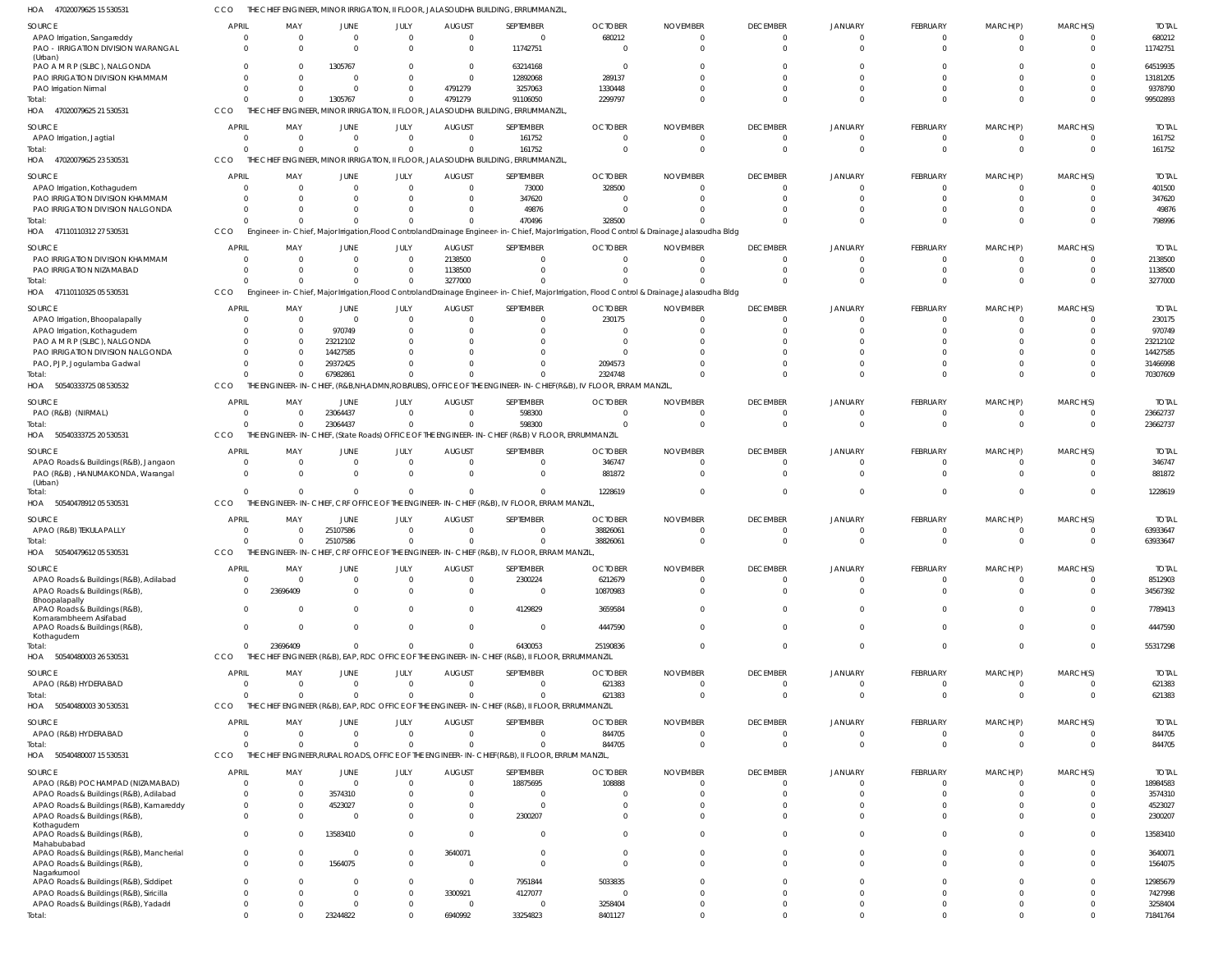50540480012 05 530531 HOA CCO THE ENGINEER-IN-CHIEF, CRF OFFICE OF THE ENGINEER-IN-CHIEF (R&B), IV FLOOR, ERRAM MANZIL,

| SOURCE                                                                                   | <b>APRIL</b>                     | MAY                  | JUNE                       | JULY                       | <b>AUGUST</b>             | SEPTEMBER                                                                                                   | <b>OCTOBER</b>            | <b>NOVEMBER</b> | <b>DECEMBER</b>                | <b>JANUARY</b>              | FEBRUARY                   | MARCH(P)                      | MARCH(S)                   | <b>TOTAL</b>            |
|------------------------------------------------------------------------------------------|----------------------------------|----------------------|----------------------------|----------------------------|---------------------------|-------------------------------------------------------------------------------------------------------------|---------------------------|-----------------|--------------------------------|-----------------------------|----------------------------|-------------------------------|----------------------------|-------------------------|
| APAO (R&B) MEDAK (HYD)<br>APAO (R&B) POCHAMPAD (NIZAMABAD)                               | $\overline{0}$<br>$\Omega$       | 111826082            | $\overline{0}$<br>$\Omega$ | $\mathbf 0$<br>$\mathbf 0$ | $\Omega$<br>$\Omega$      | 55031391<br>9881078                                                                                         | $\Omega$<br>- 0           |                 | $\mathbf 0$<br>$\Omega$        | $\Omega$                    | $\mathbf 0$<br>$\mathbf 0$ | $\overline{0}$<br>$\mathbf 0$ | $\overline{0}$<br>$\Omega$ | 166857473<br>9881078    |
| APAO (R&B) TEKULAPALLY                                                                   | $\Omega$                         |                      | $\Omega$                   | 80129743                   | 46579408                  | 80559773                                                                                                    |                           |                 | $\Omega$                       |                             | $\Omega$                   | $\Omega$                      | $\Omega$                   | 207268924               |
| APAO National Highways (NH), Karimnagar                                                  | $\Omega$                         |                      | 72983741                   | 0                          | $\Omega$                  | 30288082                                                                                                    | 8148812                   |                 |                                |                             | $\Omega$                   | $\Omega$                      | $\Omega$                   | 111420635               |
| APAO National Highways (NH)<br>Nagarkurnool                                              | $\Omega$                         |                      | $\Omega$                   | $\Omega$                   | $\Omega$                  | 27654425                                                                                                    | 52342350                  |                 | $\Omega$                       |                             | $\Omega$                   | $\Omega$                      | $\Omega$                   | 79996775                |
| APAO Roads & Buildings (R&B), Adilabad                                                   | $\mathbf 0$                      |                      | 27097770                   | 0                          |                           | 13410633                                                                                                    |                           |                 | $\Omega$                       |                             | $\mathbf 0$                | $\Omega$                      | $\Omega$                   | 40508403                |
| APAO Roads & Buildings (R&B),                                                            | $\Omega$                         | 24181688             |                            | $\Omega$                   | $\Omega$                  | $\overline{0}$                                                                                              | - 0                       |                 | $\Omega$                       | $\Omega$                    | $\Omega$                   | $\Omega$                      | $\Omega$                   | 24181688                |
| Bhoopalapally<br>APAO Roads & Buildings (R&B), Jagtial                                   | $\overline{0}$                   |                      | 17137900                   | $\mathbf 0$                | $\Omega$                  | $\overline{0}$                                                                                              | - 0                       |                 |                                |                             | $\Omega$                   | $\Omega$                      | $\Omega$                   | 17137900                |
| APAO Roads & Buildings (R&B), Jangaon                                                    | $\Omega$                         |                      | $\Omega$                   | 63189296                   | 28311138                  | $\mathbf{0}$                                                                                                | 55895332                  |                 |                                |                             | $\Omega$                   | $\Omega$                      | $\Omega$                   | 147395766               |
| APAO Roads & Buildings (R&B), Kamareddy                                                  | $\mathbf{0}$                     |                      | 3521962                    | 0                          | 9700556                   | 17427888                                                                                                    |                           |                 |                                |                             | $\Omega$                   | $\Omega$                      | $\Omega$                   | 30650406                |
| APAO Roads & Buildings (R&B)                                                             | $\Omega$                         |                      | $\Omega$                   | $\mathbf 0$                | $\Omega$                  | 33832589                                                                                                    | - 0                       |                 |                                |                             | $\Omega$                   | $\Omega$                      | $\Omega$                   | 33832589                |
| Komarambheem Asifabad<br>APAO Roads & Buildings (R&B),                                   | $\Omega$                         |                      | $\Omega$                   | $\Omega$                   | - 0                       | $\overline{0}$                                                                                              | 12220901                  |                 | $\Omega$                       |                             | $\Omega$                   | $\Omega$                      | $\Omega$                   | 12220901                |
| Kothagudem<br>APAO Roads & Buildings (R&B),                                              | $\Omega$                         |                      | $\Omega$                   | 0                          | $\Omega$                  | 44304883                                                                                                    | - C                       |                 | $\Omega$                       |                             | $\mathbf 0$                | $\Omega$                      | $\Omega$                   | 44304883                |
| Nagarkurnool<br>APAO Roads & Buildings (R&B), Peddapalli                                 | $\Omega$                         |                      | $\Omega$                   | 0                          | $\cap$                    | 47161049                                                                                                    | 7367563                   |                 |                                |                             | $\Omega$                   | $\Omega$                      | $\Omega$                   | 54528612                |
| APAO Roads & Buildings (R&B), Siddipet                                                   | $\Omega$                         |                      | $\Omega$                   | $\Omega$                   | $\Omega$                  | 74372997                                                                                                    | 14389054                  |                 |                                |                             | $\Omega$                   | $\Omega$                      | $\Omega$                   | 88762051                |
| APAO Roads & Buildings (R&B), Siricilla                                                  | $\Omega$<br>$\Omega$             |                      | 396696                     | 0<br>$\Omega$              |                           | $\overline{0}$                                                                                              |                           |                 | $\Omega$                       |                             | $\Omega$<br>$\Omega$       | $\Omega$<br>$\Omega$          | $\Omega$<br>$\Omega$       | 396696                  |
| APAO Roads & Buildings (R&B)<br>Wanaparthy                                               |                                  |                      | $\Omega$                   |                            | 50948728                  | 9761319                                                                                                     |                           |                 |                                |                             |                            |                               |                            | 60710047                |
| APAO Roads & Buildings (R&B), Yadadri                                                    | $\Omega$                         |                      | $\Omega$                   | 40622084                   | - 0                       | 41101605                                                                                                    |                           |                 |                                |                             | $\Omega$                   | $\Omega$                      | $\Omega$                   | 81723689                |
| APAO, (NH) NIZAMABAD                                                                     | $\Omega$                         |                      | 50880274                   | $\mathbf 0$                | 30512822                  | 42231357                                                                                                    |                           |                 |                                |                             | $\Omega$                   | $\Omega$                      | $\Omega$                   | 123624453               |
| PAO (R&B) (NIRMAL)<br>PAO (R&B), HANUMAKONDA, Warangal                                   | $\Omega$                         |                      |                            | 0<br>0                     | $\Omega$<br>11524620      | 56103368<br>72304306                                                                                        |                           |                 | $\Omega$                       |                             | $\Omega$<br>$\Omega$       | $\Omega$<br>$\Omega$          | $\Omega$<br>$\Omega$       | 56103368<br>83828926    |
| (Urban)                                                                                  |                                  |                      |                            |                            |                           |                                                                                                             |                           |                 |                                |                             |                            |                               |                            |                         |
| PAO (R&B) LMD                                                                            | C                                |                      | 11912754                   | 0                          |                           | 25280853                                                                                                    |                           |                 |                                |                             | $\Omega$                   | $\Omega$                      | $\Omega$                   | 37193607                |
| PAO (R&B) MAHABOOBNAGAR                                                                  | C                                |                      |                            | $\Omega$                   |                           | 51654620                                                                                                    |                           |                 |                                |                             | $\Omega$                   | $\Omega$                      | $\Omega$                   | 51654620                |
| PAO (R&B) NALGONDA<br>PAO National Highways (NH), Khammam                                |                                  |                      | $\Omega$<br>9223138        | $\mathbf 0$<br>$\Omega$    |                           | 5160128<br>$\overline{0}$                                                                                   |                           |                 |                                |                             | $\Omega$<br>$\Omega$       | $\Omega$<br>$\Omega$          | $\Omega$<br>$\Omega$       | 5160128<br>9223138      |
| PAO, NH(PROJ) RANGAREDDY                                                                 | $\Omega$                         |                      | 25153363                   | 47391469                   |                           | $\Omega$                                                                                                    |                           |                 |                                |                             | $\Omega$                   | $\Omega$                      | $\Omega$                   | 72544832                |
| Total:                                                                                   | $\Omega$                         | 136007770            | 218307598                  | 231332592                  | 177577272                 | 737522344                                                                                                   | 150364012                 |                 | $\Omega$                       | $\Omega$                    | $\mathbf 0$                | $\mathbf 0$                   | $\Omega$                   | 1651111588              |
| 50540480025 07 530531<br>HOA                                                             | CCO                              | THE                  |                            |                            |                           | ENGINEER-IN-CHIEF, (State Roads) OFFICE OF THE ENGINEER-IN-CHIEF (R&B) V FLOOR, ERRUMMANZIL                 |                           |                 |                                |                             |                            |                               |                            |                         |
| SOURCE                                                                                   | <b>APRIL</b>                     | MAY                  | JUNE                       | JULY                       | <b>AUGUST</b>             | SEPTEMBER                                                                                                   | <b>OCTOBER</b>            | <b>NOVEMBER</b> | <b>DECEMBER</b>                | <b>JANUARY</b>              | FEBRUARY                   | MARCH(P)                      | MARCH(S)                   | <b>TOTAL</b>            |
| APAO (R&B) MEDAK (HYD)                                                                   | $\sqrt{2}$                       |                      | $\Omega$                   | 12349338                   | $\Omega$                  | $\overline{0}$                                                                                              | $\Omega$                  | $\Omega$        | $\Omega$                       |                             | $\overline{0}$             | $\mathbf 0$                   | $\overline{0}$             | 12349338                |
| APAO (R&B) POCHAMPAD (NIZAMABAD)                                                         | $\Omega$                         | - 0                  | 6191021                    | 1824841                    | $\Omega$                  | 78965350                                                                                                    | 115608                    |                 | $\Omega$                       |                             | $\Omega$                   | $\Omega$                      | $\Omega$                   | 87096820                |
| APAO (R&B) RANGAREDDY (HYD)                                                              | $\Omega$                         |                      | $\overline{0}$             |                            | $\Omega$                  | $\Omega$                                                                                                    | 9950                      |                 |                                |                             | $\Omega$                   |                               | $\Omega$                   | 9950                    |
| APAO (R&B) TEKULAPALLY<br>APAO Roads & Buildings (R&B), Jagtial                          | $\Omega$<br>C                    |                      | $\Omega$<br>$\Omega$       | 7483099<br>$\Omega$        | $\cap$                    | $\Omega$<br>$\Omega$                                                                                        | 84867758<br>66000         |                 |                                |                             | $\Omega$<br>$\Omega$       | $\Omega$<br>$\Omega$          | $\Omega$<br>$\Omega$       | 92350857<br>66000       |
| APAO Roads & Buildings (R&B), Jangaon                                                    | $\Omega$                         |                      | $\Omega$                   | $\Omega$                   | 9657241                   | $\Omega$                                                                                                    |                           |                 |                                |                             | $\Omega$                   | $\Omega$                      | $\Omega$                   | 9657241                 |
| APAO Roads & Buildings (R&B), Jogulamba                                                  | $\Omega$                         |                      | $\Omega$                   | $\Omega$                   | - 0                       | $\Omega$                                                                                                    | 346014                    |                 |                                |                             | $\Omega$                   | $\Omega$                      | $\Omega$                   | 346014                  |
| Gadwal<br>APAO Roads & Buildings (R&B), Kamareddy                                        | $\Omega$                         |                      | $\Omega$                   | 0                          |                           | $\Omega$                                                                                                    | 373226                    |                 |                                |                             | $\Omega$                   | $\Omega$                      | $\Omega$                   | 373226                  |
| APAO Roads & Buildings (R&B),<br>Kothagudem                                              | $\Omega$                         |                      | $\Omega$<br>$\Omega$       | $\Omega$                   |                           | $\Omega$                                                                                                    | 30298624                  |                 |                                |                             | $\Omega$<br>$\Omega$       | $\Omega$                      | $\Omega$<br>$\Omega$       | 30298624                |
| APAO Roads & Buildings (R&B),<br>Mahabubabad<br>APAO Roads & Buildings (R&B), Mancherial | $\Omega$<br>C                    |                      |                            | <sup>0</sup>               |                           | $\Omega$<br>$\Omega$                                                                                        | 20135769<br>264000        |                 | $\Omega$                       |                             | $\Omega$                   | $\Omega$                      |                            | 20135769<br>264000      |
| APAO Roads & Buildings (R&B), Siddipet                                                   | $\Omega$                         |                      | 11099432                   | $\Omega$                   |                           | $\Omega$                                                                                                    |                           |                 |                                |                             | $\Omega$                   | $\Omega$                      | $\Omega$                   | 11099432                |
| APAO Roads & Buildings (R&B), Siricilla                                                  |                                  |                      |                            |                            |                           |                                                                                                             |                           |                 |                                |                             |                            |                               |                            | 17599746                |
| APAO Roads & Buildings (R&B), Suryapet                                                   | $\Omega$                         |                      | $\Omega$                   | 0                          |                           | $\Omega$                                                                                                    | 155204                    |                 |                                |                             | $\Omega$                   | $\Omega$                      | $\Omega$                   | 155204                  |
| APAO Roads & Buildings (R&B),                                                            | $\Omega$                         |                      | $\Omega$                   | $\Omega$                   | $\Omega$                  | $\Omega$                                                                                                    | 99000                     |                 | $\Omega$                       |                             | $\Omega$                   | $\Omega$                      | $\Omega$                   | 99000                   |
| Wanaparthy<br>APAO Roads & Buildings (R&B), Waranagal<br>Rural                           | $\Omega$                         |                      | $\Omega$                   | $\Omega$                   |                           | $\Omega$                                                                                                    | 89600                     |                 | $\Omega$                       |                             | $\Omega$                   | $\Omega$                      | $\Omega$                   | 89600                   |
| APAO Roads & Buildings (R&B), Yadadri                                                    | $\Omega$                         |                      | 147523614                  | 39340684                   | 109873156                 | $\Omega$                                                                                                    | $\Omega$                  |                 |                                |                             | $\Omega$                   | $\Omega$                      | $\Omega$                   | 296737454               |
| PAO (R&B) (NIRMAL)                                                                       | $\Omega$                         |                      | $\Omega$                   | $\Omega$                   |                           | $\Omega$                                                                                                    | 809380                    |                 |                                |                             | $\Omega$                   | $\Omega$                      | $\Omega$                   | 809380                  |
| PAO (R&B) LMD                                                                            | C                                |                      | <sup>0</sup>               | $\Omega$                   | - 0                       | $\Omega$                                                                                                    | 196295                    |                 |                                |                             | $\Omega$                   | $\Omega$                      |                            | 196295                  |
| PAO (R&B) MAHABOOBNAGAR                                                                  | C<br>$\sqrt{2}$                  |                      | $\Omega$                   | $\Omega$                   |                           | 3096876                                                                                                     | 44007727                  |                 | $\Omega$                       | $\Omega$<br>$\Omega$        | $\Omega$<br>$\Omega$       | $\Omega$<br>$\Omega$          | $\Omega$<br>$\Omega$       | 47104603                |
| Total:<br>HOA 50540480025 07 530532                                                      | CCO                              |                      | 182413813                  | 60997962                   | 119530397                 | 82062226<br>THE ENGINEER-IN-CHIEF, (State Roads) OFFICE OF THE ENGINEER-IN-CHIEF (R&B) V FLOOR, ERRUMMANZIL | 181834155                 |                 |                                |                             |                            |                               |                            | 626838553               |
|                                                                                          |                                  |                      |                            |                            |                           |                                                                                                             |                           |                 |                                |                             |                            |                               |                            |                         |
| SOURCE<br>APAO (R&B) POCHAMPAD (NIZAMABAD)                                               | <b>APRIL</b><br>$\overline{0}$   | MAY                  | JUNE<br>0                  | JULY<br>$\mathbf 0$        | <b>AUGUST</b><br>$\Omega$ | SEPTEMBER<br>$\overline{0}$                                                                                 | <b>OCTOBER</b><br>1081353 | <b>NOVEMBER</b> | <b>DECEMBER</b><br>$\mathbf 0$ | JANUARY<br>0                | FEBRUARY<br>$\overline{0}$ | MARCH(P)<br>$\overline{0}$    | MARCH(S)<br>$\overline{0}$ | <b>TOTAL</b><br>1081353 |
| APAO (R&B) TEKULAPALLY                                                                   | C                                |                      |                            | 0                          |                           | $\mathbf 0$                                                                                                 | 130920                    |                 | $\Omega$                       | $\Omega$                    | $\mathbf{0}$               | $\mathbf{0}$                  | $\Omega$                   | 130920                  |
| APAO Roads & Buildings (R&B),<br>Sangareddy                                              | $\Omega$                         |                      | <sup>0</sup>               | $\Omega$                   |                           | $\overline{0}$                                                                                              | 1186348                   |                 | $\Omega$                       |                             | $\Omega$                   | $\Omega$                      | $\Omega$                   | 1186348                 |
| APAO Roads & Buildings (R&B), Yadadri                                                    | $\Omega$                         |                      | $\Omega$                   | $\Omega$                   | $\Omega$                  | 36081416                                                                                                    | 3749285                   |                 | $\Omega$                       | $\Omega$                    | $\mathbf{0}$               | $\mathbf{0}$                  | $\Omega$                   | 39830701                |
| Total:                                                                                   | $\Omega$                         |                      | $\Omega$                   | $\Omega$                   |                           | 36081416                                                                                                    | 6147906                   |                 | $\Omega$                       | $\Omega$                    | $\mathbf 0$                | $\mathbf 0$                   | $\Omega$                   | 42229322                |
| HOA 50540480025 08 530531                                                                | CCO                              |                      |                            |                            |                           | THE ENGINEER-IN-CHIEF, (State Roads) OFFICE OF THE ENGINEER-IN-CHIEF (R&B) V FLOOR, ERRUMMANZIL             |                           |                 |                                |                             |                            |                               |                            |                         |
| SOURCE                                                                                   | <b>APRIL</b>                     | MAY                  | JUNE                       | JULY                       | <b>AUGUST</b>             | SEPTEMBER                                                                                                   | <b>OCTOBER</b>            | <b>NOVEMBER</b> | <b>DECEMBER</b>                | <b>JANUARY</b>              | FEBRUARY                   | MARCH(P)                      | MARCH(S)                   | <b>TOTAL</b>            |
| APAO Roads & Buildings (R&B), Adilabad                                                   | $\overline{0}$<br>$\Omega$       | $\Omega$<br>$\Omega$ | $\Omega$<br>$\Omega$       | $\Omega$<br>$\mathbf 0$    | 107166500                 | $\Omega$<br>$\mathbf 0$                                                                                     | 130922                    |                 | $\Omega$<br>$\mathbf 0$        | 0<br>$\Omega$               | $\Omega$<br>$\overline{0}$ | $\Omega$<br>$\mathbf 0$       | $\overline{0}$             | 107297422               |
| Total:<br>HOA 50540480025 33 530531                                                      | CCO                              |                      |                            |                            | 107166500                 | THE ENGINEER-IN-CHIEF, (State Roads) OFFICE OF THE ENGINEER-IN-CHIEF (R&B) V FLOOR, ERRUMMANZIL             | 130922                    |                 |                                |                             |                            |                               | $\overline{0}$             | 107297422               |
| SOURCE                                                                                   | <b>APRIL</b>                     | MAY                  | JUNE                       | JULY                       | <b>AUGUST</b>             | SEPTEMBER                                                                                                   | <b>OCTOBER</b>            | <b>NOVEMBER</b> | <b>DECEMBER</b>                | <b>JANUARY</b>              | FEBRUARY                   | MARCH(P)                      | MARCH(S)                   | <b>TOTAL</b>            |
| APAO (R&B) HYDERABAD                                                                     | C                                |                      | $^{\circ}$                 | $\mathbf 0$                | $\Omega$                  | $\overline{0}$                                                                                              | 949125                    |                 | $\mathbf 0$                    | 0                           | $\overline{0}$             | 0                             | 0                          | 949125                  |
| APAO (R&B) POCHAMPAD (NIZAMABAD)                                                         | C                                |                      | $\Omega$                   | $\mathbf 0$                | $\Omega$                  | 12933783                                                                                                    | 32385927                  |                 | $\Omega$                       |                             | $\Omega$                   | $\Omega$                      | $\Omega$                   | 45319710                |
| APAO (R&B) TEKULAPALLY                                                                   | $\Omega$                         |                      | $^{\circ}$                 | 22971405                   | - 0                       | $\overline{0}$                                                                                              | 16397341                  |                 | <sup>0</sup>                   | $\Omega$                    | $\Omega$                   | $\Omega$                      | $\Omega$                   | 39368746                |
| APAO Roads & Buildings (R&B), Kamareddy<br>APAO Roads & Buildings (R&B),                 | $\overline{0}$<br>$\Omega$       |                      | $\Omega$<br>$\Omega$       | 9847703<br>8478186         | $\Omega$<br>6407323       | $\mathbf 0$<br>$\mathbf 0$                                                                                  | 439891<br>- C             |                 | $\Omega$<br>U                  |                             | $\Omega$<br>$\Omega$       | $\Omega$<br>$\Omega$          | $\Omega$<br>$\Omega$       | 10287594<br>14885509    |
| Nagarkurnool                                                                             |                                  |                      |                            |                            |                           |                                                                                                             |                           |                 |                                |                             |                            |                               |                            |                         |
| APAO Roads & Buildings (R&B), Peddapalli                                                 | $\overline{0}$                   |                      | $\Omega$                   | $\mathbf 0$                | - 0                       | $\mathbf 0$                                                                                                 | 484880                    |                 | $\Omega$                       | <sup>0</sup>                | $\Omega$                   | $\Omega$                      | $\Omega$                   | 484880                  |
| PAO (R&B) (NIRMAL)<br>PAO (R&B) LMD                                                      | $\overline{0}$<br>$\overline{0}$ |                      | $\Omega$<br>64704212       | 0<br>17501779              |                           | $\mathbf 0$<br>$\mathbf 0$                                                                                  | 915071<br>664746          | $\Omega$        | $\mathbf 0$<br>$\Omega$        | $\mathbf{0}$<br>$\mathbf 0$ | $\mathbf 0$<br>$\mathbf 0$ | $\mathbf 0$<br>$\mathbf 0$    | $\overline{0}$<br>$\Omega$ | 915071<br>82870737      |
|                                                                                          |                                  |                      |                            |                            |                           |                                                                                                             |                           |                 |                                |                             |                            |                               |                            |                         |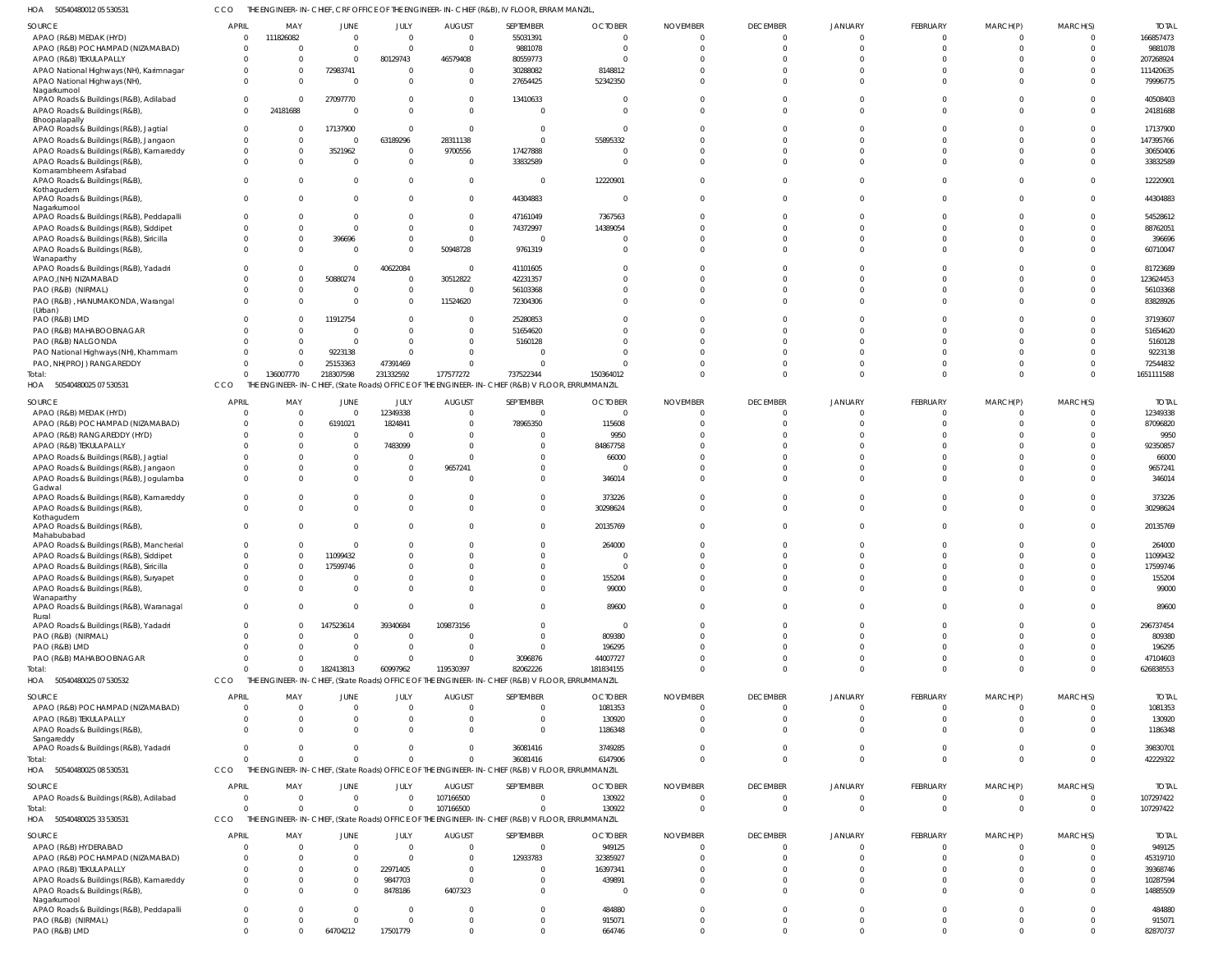| HOA<br>50540480025 33 530531                                                         | <b>CCO</b>                  |                                |                      |                      |                              |                                                                                                             | THE ENGINEER-IN-CHIEF, (State Roads) OFFICE OF THE ENGINEER-IN-CHIEF (R&B) V FLOOR, ERRUMMANZIL |                      |                             |                            |                             |                                |                            |                          |
|--------------------------------------------------------------------------------------|-----------------------------|--------------------------------|----------------------|----------------------|------------------------------|-------------------------------------------------------------------------------------------------------------|-------------------------------------------------------------------------------------------------|----------------------|-----------------------------|----------------------------|-----------------------------|--------------------------------|----------------------------|--------------------------|
| SOURCE                                                                               | <b>APRIL</b>                | MAY                            | <b>JUNE</b>          | JULY                 | <b>AUGUST</b>                | SEPTEMBER                                                                                                   | <b>OCTOBER</b>                                                                                  | <b>NOVEMBER</b>      | <b>DECEMBER</b>             | <b>JANUARY</b>             | <b>FEBRUARY</b>             | MARCH(P)                       | MARCH(S)                   | <b>TOTAL</b>             |
| PAO (R&B) MAHABOOBNAGAR                                                              | $\Omega$                    | $\Omega$                       | $\Omega$             | $\Omega$             | $\mathbf 0$                  | 17235752                                                                                                    | 21726091                                                                                        |                      | $\overline{0}$              | $\Omega$                   | $\Omega$                    | $\mathbf 0$                    | $\Omega$                   | 38961843                 |
| Total:                                                                               | $\Omega$                    | $\mathbf{0}$                   | 64704212             | 58799073             | 6407323                      | 30169535                                                                                                    | 73963072                                                                                        | $\Omega$             | $\overline{0}$              | $\overline{0}$             | $\Omega$                    | $\overline{0}$                 | $\overline{0}$             | 234043215                |
| HOA 50540480025 36 530531                                                            | CCO                         |                                |                      |                      |                              | THE CHIEF ENGINEER (R&B), P.P.P. OFFICE OF THE ENGINEER-IN-CHIEF (R&B), V FLOOR, ERRUM MANZIL,              |                                                                                                 |                      |                             |                            |                             |                                |                            |                          |
|                                                                                      |                             |                                |                      |                      |                              |                                                                                                             |                                                                                                 |                      |                             |                            |                             |                                |                            |                          |
| SOURCE                                                                               | APRIL                       | MAY<br>$\Omega$                | JUNE                 | JULY<br>$\Omega$     | <b>AUGUST</b><br>$\Omega$    | SEPTEMBER<br>$\Omega$                                                                                       | <b>OCTOBER</b><br>6719575                                                                       | <b>NOVEMBER</b>      | <b>DECEMBER</b><br>$\Omega$ | <b>JANUARY</b><br>$\Omega$ | <b>FEBRUARY</b>             | MARCH(P)                       | MARCH(S)<br>$\Omega$       | <b>TOTAL</b><br>6719575  |
| APAO (R&B) HYDERABAD                                                                 | $\Omega$<br>$\Omega$        | $\Omega$                       | $\Omega$<br>$\Omega$ | $\Omega$             | $\Omega$                     | $\Omega$                                                                                                    | 6719575                                                                                         | $\Omega$             | $\Omega$                    | $\Omega$                   | $\Omega$                    | $\overline{0}$<br>$\Omega$     | $\Omega$                   | 6719575                  |
| Total:<br>HOA                                                                        | <b>CCO</b>                  |                                |                      |                      |                              | THE CHIEF ENGINEER, RURAL ROADS, OFFICE OF THE ENGINEER-IN-CHIEF (R&B), II FLOOR, ERRUM MANZIL,             |                                                                                                 |                      |                             |                            |                             |                                |                            |                          |
| 50540480025 39 530531                                                                |                             |                                |                      |                      |                              |                                                                                                             |                                                                                                 |                      |                             |                            |                             |                                |                            |                          |
| SOURCE                                                                               | <b>APRIL</b>                | MAY                            | JUNE                 | JULY                 | <b>AUGUST</b>                | SEPTEMBER                                                                                                   | <b>OCTOBER</b>                                                                                  | <b>NOVEMBER</b>      | <b>DECEMBER</b>             | <b>JANUARY</b>             | <b>FEBRUARY</b>             | MARCH(P)                       | MARCH(S)                   | <b>TOTAL</b>             |
| APAO (R&B) TEKULAPALLY                                                               | $\Omega$                    | $\Omega$                       | $\Omega$             | 32062391             | $\Omega$                     | $\Omega$                                                                                                    | 12540363                                                                                        |                      | - 0                         | $\Omega$                   |                             | $\Omega$                       | $\Omega$                   | 44602754                 |
| APAO Roads & Buildings (R&B), Adilabad                                               | $\Omega$                    | $\Omega$                       | $\Omega$             | $\Omega$             | $\Omega$                     | $\Omega$                                                                                                    | 706038                                                                                          |                      | $\Omega$                    | $\Omega$                   | $\Omega$                    | $\mathbf 0$                    | $\Omega$                   | 706038                   |
| APAO Roads & Buildings (R&B), Vikarabad                                              | $\Omega$                    | $\Omega$                       | $\Omega$             | $\Omega$             | $\Omega$                     | $\Omega$                                                                                                    | 276868                                                                                          |                      | $\Omega$                    | $\Omega$                   |                             | $\Omega$                       | $\Omega$                   | 276868                   |
| Total:                                                                               | $\Omega$                    | $\Omega$                       | $\Omega$             | 32062391             | $\Omega$                     | $\Omega$                                                                                                    | 13523269                                                                                        |                      | $\Omega$                    | $\Omega$                   | $\Omega$                    | $\mathbf{0}$                   | $\Omega$                   | 45585660                 |
| 50540480025 42 530531<br>HOA                                                         | CCO                         |                                |                      |                      |                              | THE ENGINEER-IN-CHIEF, (State Roads) OFFICE OF THE ENGINEER-IN-CHIEF (R&B) V FLOOR, ERRUMMANZIL             |                                                                                                 |                      |                             |                            |                             |                                |                            |                          |
| SOURCE                                                                               | <b>APRIL</b>                | MAY                            | JUNE                 | JULY                 | <b>AUGUST</b>                | SEPTEMBER                                                                                                   | <b>OCTOBER</b>                                                                                  | <b>NOVEMBER</b>      | <b>DECEMBER</b>             | <b>JANUARY</b>             | FEBRUARY                    | MARCH(P)                       | MARCH(S)                   | <b>TOTAL</b>             |
| APAO (R&B) POCHAMPAD (NIZAMABAD)                                                     | $\Omega$                    | $\Omega$                       | $\Omega$             | $\Omega$             | $\Omega$                     | $\Omega$                                                                                                    | 196625                                                                                          |                      | $\Omega$                    | $\Omega$                   |                             | $\Omega$                       | $\Omega$                   | 196625                   |
| APAO Roads & Buildings (R&B), Yadadri                                                | $\Omega$                    | $\Omega$                       |                      | $\Omega$             | $\Omega$                     | $\Omega$                                                                                                    | 878104                                                                                          |                      | $\Omega$                    | $\Omega$                   |                             | $\mathbf 0$                    | $\Omega$                   | 878104                   |
| Total:                                                                               |                             | $\Omega$                       |                      | $\Omega$             | $\Omega$                     | $\Omega$                                                                                                    | 1074729                                                                                         |                      | $\Omega$                    | $\Omega$                   |                             | $\Omega$                       | $\Omega$                   | 1074729                  |
| 50540480025 43 530531<br>HOA                                                         | <b>CCO</b>                  |                                |                      |                      |                              | THE ENGINEER-IN-CHIEF, (State Roads) OFFICE OF THE ENGINEER-IN-CHIEF (R&B) V FLOOR, ERRUMMANZIL             |                                                                                                 |                      |                             |                            |                             |                                |                            |                          |
|                                                                                      | <b>APRIL</b>                |                                |                      |                      |                              |                                                                                                             |                                                                                                 |                      |                             | <b>JANUARY</b>             |                             |                                |                            |                          |
| SOURCE                                                                               | $\mathbf{0}$                | MAY<br>$\mathbf{0}$            | JUNE<br>$\Omega$     | JULY<br>$\Omega$     | <b>AUGUST</b><br>$\mathbf 0$ | SEPTEMBER<br>17504731                                                                                       | <b>OCTOBER</b><br>79255689                                                                      | <b>NOVEMBER</b><br>0 | <b>DECEMBER</b><br>$\Omega$ | $\Omega$                   | <b>FEBRUARY</b><br>$\Omega$ | MARCH(P)<br>$\overline{0}$     | MARCH(S)<br>$\Omega$       | <b>TOTAL</b><br>96760420 |
| APAO (R&B) RANGAREDDY (HYD)                                                          | $\Omega$                    | $\Omega$                       | $\Omega$             | $\Omega$             | $\mathbf 0$                  |                                                                                                             |                                                                                                 | $\Omega$             | $\Omega$                    | $\Omega$                   | $\Omega$                    |                                | $\Omega$                   |                          |
| Total:<br>HOA 50540480025 43 530532                                                  | CCO                         |                                |                      |                      |                              | 17504731<br>THE ENGINEER-IN-CHIEF, (State Roads) OFFICE OF THE ENGINEER-IN-CHIEF (R&B) V FLOOR, ERRUMMANZIL | 79255689                                                                                        |                      |                             |                            |                             | $\overline{0}$                 |                            | 96760420                 |
|                                                                                      |                             |                                |                      |                      |                              |                                                                                                             |                                                                                                 |                      |                             |                            |                             |                                |                            |                          |
| SOURCE                                                                               | <b>APRIL</b>                | MAY                            | JUNE                 | JULY                 | <b>AUGUST</b>                | SEPTEMBER                                                                                                   | <b>OCTOBER</b>                                                                                  | <b>NOVEMBER</b>      | <b>DECEMBER</b>             | <b>JANUARY</b>             | FEBRUARY                    | MARCH(P)                       | MARCH(S)                   | <b>TOTAI</b>             |
| APAO (R&B) RANGAREDDY (HYD)                                                          | $\Omega$                    | $\Omega$                       | $\Omega$             | $\Omega$             | $\Omega$                     | $\Omega$                                                                                                    | 71010524                                                                                        |                      | $\Omega$                    | $\Omega$                   |                             | $\Omega$                       | $\Omega$                   | 71010524                 |
| APAO Roads & Buildings (R&B),                                                        | $\Omega$                    | $\Omega$                       | 246305249            | 153641983            | $\Omega$                     | 120441278                                                                                                   | 254123703                                                                                       |                      | $\Omega$                    | $\Omega$                   | $\Omega$                    | $\Omega$                       | $\overline{0}$             | 774512213                |
| Sangareddy<br>Total:                                                                 | $\Omega$                    | $\Omega$                       | 246305249            | 153641983            | $\Omega$                     | 120441278                                                                                                   | 325134227                                                                                       |                      | $\Omega$                    | $\Omega$                   | $\Omega$                    | $\mathbf{0}$                   | $\Omega$                   | 845522737                |
| 50540480025 46 530531<br>HOA                                                         | CCO                         |                                |                      |                      |                              | ENGINEER-IN-CHIEF, (GENL.&PR) ERRAMANZIL COLONY HYDERABAD ERRA MANJIL Telangana,                            |                                                                                                 |                      |                             |                            |                             |                                |                            |                          |
|                                                                                      |                             |                                |                      |                      |                              |                                                                                                             |                                                                                                 |                      |                             |                            |                             |                                |                            |                          |
| SOURCE                                                                               | <b>APRIL</b>                | MAY                            | JUNE                 | JULY                 | <b>AUGUST</b>                | SEPTEMBER                                                                                                   | <b>OCTOBER</b>                                                                                  | <b>NOVEMBER</b>      | <b>DECEMBER</b>             | <b>JANUARY</b>             | FEBRUARY                    | MARCH(P)                       | MARCH(S)                   | <b>TOTAI</b>             |
| APAO (PR) Pochampad, Nizamabad                                                       | $\Omega$                    | $\overline{0}$                 | 57983906             | $\Omega$             | $\mathbf{0}$                 | 38027757                                                                                                    | 9271110                                                                                         |                      | - 0                         | $\Omega$                   | $\Omega$                    | $\Omega$                       | $\Omega$                   | 105282773                |
| APAO (PR) Ranga Reddy Dist                                                           | $\Omega$                    | $\Omega$                       | 15502712             | $\Omega$             | $\Omega$                     | 8508730                                                                                                     | 394679                                                                                          |                      | $\Omega$                    | $\Omega$                   |                             | $\Omega$                       | $\Omega$                   | 24406121                 |
| APAO Panchayat Raj (PR), Jagtial                                                     | $\Omega$                    | $\Omega$                       | 3928100              | $\Omega$             | $\Omega$                     | $\Omega$                                                                                                    | 777926                                                                                          |                      | $\Omega$                    | $\Omega$                   |                             | $\Omega$                       |                            | 4706026                  |
| APAO Panchayat Raj (PR), Kamareddy                                                   | $\Omega$                    | $\Omega$                       | - 0                  | $\Omega$             | $\Omega$                     | $\Omega$                                                                                                    | 2468630                                                                                         |                      | $\Omega$                    | $\Omega$                   |                             | $\Omega$                       | $\Omega$                   | 2468630                  |
| APAO Panchayat Raj (PR),                                                             | $\Omega$                    | $\Omega$                       | 5667608              | $\Omega$             | $\Omega$                     | $\Omega$                                                                                                    | $\Omega$                                                                                        |                      | $\Omega$                    | $\Omega$                   |                             | $\Omega$                       | $\Omega$                   | 5667608                  |
| Komarambheem Asifabad<br>APAO Panchayat Raj (PR), Kothagudem                         | $\Omega$                    | $\Omega$                       | 5341659              | $\Omega$             | $\Omega$                     | $\Omega$                                                                                                    | $\Omega$                                                                                        |                      | $\Omega$                    | $\Omega$                   |                             | $\Omega$                       | $\Omega$                   | 5341659                  |
| APAO Panchayat Raj (PR), Mahabubabad                                                 | $\Omega$                    | $\Omega$                       | $\Omega$             | 21879697             | $\Omega$                     | $\Omega$                                                                                                    | $\Omega$                                                                                        |                      | $\Omega$                    | $\Omega$                   |                             | $\Omega$                       | $\Omega$                   | 21879697                 |
| APAO Panchayat Raj (PR), Nagarkurnool                                                | $\Omega$                    | $\Omega$                       | $\mathbf{0}$         | $\Omega$             | $\Omega$                     | 1135757                                                                                                     | $\Omega$                                                                                        |                      | $\Omega$                    | $\Omega$                   |                             | $\Omega$                       | $\Omega$                   | 1135757                  |
| APAO Panchayat Raj (PR), Sangareddy                                                  | $\Omega$                    | $\Omega$                       | $\Omega$             | 3635475              | $\Omega$                     | $\Omega$                                                                                                    | 13707512                                                                                        |                      | -C                          | $\Omega$                   |                             | $\Omega$                       | $\Omega$                   | 17342987                 |
| APAO Panchayat Raj (PR), Siricilla                                                   | $\Omega$                    | $\Omega$                       | 16164138             | $\Omega$             | $\Omega$                     | $\Omega$                                                                                                    | $\Omega$                                                                                        |                      | -C                          |                            |                             | $\Omega$                       | $\Omega$                   | 16164138                 |
| APAO Panchayat Raj (PR), Suryapet                                                    |                             | $\Omega$                       | $\Omega$             | $\Omega$             | 950146                       | 8958440                                                                                                     | $\Omega$                                                                                        |                      | -C                          |                            |                             | $\Omega$                       |                            | 9908586                  |
| APAO Panchayat Raj (PR), Vikarabad                                                   | $\Omega$                    | $\Omega$                       | 3262703              | $\Omega$             | $\mathbf{0}$                 | 3332740                                                                                                     | 166147                                                                                          |                      |                             |                            |                             | $\Omega$                       | $\Omega$                   | 6761590                  |
| PAO (PR) KCC, Warangal (Urban)                                                       | $\Omega$                    | $\Omega$                       | 4692964              | $\Omega$             | $\Omega$                     | $\Omega$                                                                                                    | $\Omega$                                                                                        |                      | -C                          |                            |                             | $\Omega$                       |                            | 4692964                  |
| PAO (PR) MAHABOOBNAGAR                                                               | $\Omega$                    | $\Omega$                       |                      | $\Omega$             | $\Omega$                     | $\Omega$                                                                                                    |                                                                                                 |                      | $\Omega$                    | $\Omega$                   |                             | $\Omega$                       | $\Omega$                   | 6867000                  |
| Total:                                                                               |                             |                                | 6867000              |                      |                              |                                                                                                             |                                                                                                 |                      |                             |                            |                             |                                |                            |                          |
| HOA<br>50548000125 06 530531                                                         | $\Omega$                    | $\Omega$                       | 119410790            | 25515172             | 950146                       | 59963424                                                                                                    | 26786004                                                                                        |                      | $\Omega$                    | $\Omega$                   |                             | $\Omega$                       | $\Omega$                   | 232625536                |
|                                                                                      | CCO                         |                                |                      |                      |                              | the Chief Engineer,Rural Roads, Office of the Engineer-In-Chief(R&B), II Floor, Errum Manzil,               |                                                                                                 |                      |                             |                            |                             |                                |                            |                          |
|                                                                                      |                             |                                |                      |                      |                              |                                                                                                             |                                                                                                 |                      |                             |                            |                             |                                |                            |                          |
| SOURCE                                                                               | <b>APRIL</b>                | MAY                            | JUNE                 | JULY                 | <b>AUGUST</b>                | SEPTEMBER                                                                                                   | <b>OCTOBER</b>                                                                                  | <b>NOVEMBER</b>      | <b>DECEMBER</b>             | <b>JANUARY</b>             | FEBRUARY                    | MARCH(P)                       | MARCH(S)                   | <b>TOTAL</b>             |
| APAO (R&B) TEKULAPALLY                                                               | $\Omega$                    | $\Omega$                       |                      | $\Omega$             | $\Omega$                     | $\Omega$                                                                                                    | 3292218                                                                                         |                      | $\Omega$                    | $\Omega$                   |                             | $\Omega$                       | $\Omega$                   | 3292218                  |
| APAO Roads & Buildings (R&B), Adilabad                                               | $\mathbf{0}$                | $\Omega$                       | $\Omega$<br>$\Omega$ | $\Omega$             | $\Omega$                     | $\Omega$                                                                                                    | 490293                                                                                          |                      | $\Omega$                    | $\Omega$                   | $\Omega$                    | $\Omega$                       | $\Omega$                   | 490293                   |
| APAO Roads & Buildings (R&B),                                                        | $\Omega$                    | $\Omega$                       |                      | $\Omega$             | $\Omega$                     | $\Omega$                                                                                                    | 565569                                                                                          |                      | $\Omega$                    | $\Omega$                   |                             | $\Omega$                       | $\Omega$                   | 565569                   |
| Mahabubabad<br>APAO Roads & Buildings (R&B), Medchal                                 | $\Omega$                    | $\Omega$                       | 11292647             | $\Omega$             | 30285469                     | $\Omega$                                                                                                    | 19758737                                                                                        |                      | $\Omega$                    | $\Omega$                   | $\Omega$                    | $\Omega$                       | $\Omega$                   | 61336853                 |
| Malkajigiri                                                                          |                             |                                |                      |                      |                              |                                                                                                             |                                                                                                 |                      |                             |                            |                             |                                |                            |                          |
| APAO Roads & Buildings (R&B), Peddapalli                                             | $\mathbf 0$                 | $\Omega$                       | $\Omega$             | $\Omega$             | $\Omega$                     | $\Omega$                                                                                                    | 5058120                                                                                         |                      | $\Omega$                    | $\Omega$                   |                             | $\Omega$                       | $\Omega$                   | 5058120                  |
| APAO Roads & Buildings (R&B),                                                        | $\Omega$                    | $\Omega$                       | $\Omega$             | 14561126             | $\Omega$                     | $\Omega$                                                                                                    | $\Omega$                                                                                        |                      | $\Omega$                    | $\Omega$                   | $\Omega$                    | $\Omega$                       | $\Omega$                   | 14561126                 |
| Sangareddy<br>APAO Roads & Buildings (R&B), Waranagal                                | $\Omega$                    | $\Omega$                       | $\Omega$             | $\Omega$             | $\Omega$                     | $\Omega$                                                                                                    | 2672335                                                                                         |                      | $\Omega$                    | $\Omega$                   |                             | $\Omega$                       | $\Omega$                   | 2672335                  |
| Rural                                                                                |                             |                                |                      |                      |                              |                                                                                                             |                                                                                                 |                      |                             |                            |                             |                                |                            |                          |
| PAO (R&B), HANUMAKONDA, Warangal                                                     | $\Omega$                    | $\Omega$                       | 2888770              | $\Omega$             | $\Omega$                     | 13782198                                                                                                    | 3882505                                                                                         |                      | $\Omega$                    | $\Omega$                   | $\Omega$                    | $\Omega$                       | $\Omega$                   | 20553473                 |
| (Urban)                                                                              |                             |                                |                      |                      |                              |                                                                                                             |                                                                                                 |                      |                             |                            |                             |                                |                            |                          |
| PAO (R&B) MAHABOOBNAGAR                                                              | $\Omega$<br>$\Omega$        | $\Omega$                       | 30189358             | $\Omega$             | $\Omega$                     | $\Omega$                                                                                                    | $\Omega$                                                                                        | $\Omega$             | $\Omega$                    | $\Omega$                   | $\Omega$<br>$\Omega$        | $\Omega$                       | $\Omega$                   | 30189358                 |
| Total:                                                                               |                             | $\Omega$                       | 44370775             | 14561126             | 30285469                     | 13782198                                                                                                    | 35719777                                                                                        |                      | $\Omega$                    | $\Omega$                   |                             | $\overline{0}$                 | $\Omega$                   | 138719345                |
| HOA 50548000125 06 530532                                                            | <b>CCO</b>                  |                                |                      |                      |                              | THE CHIEF ENGINEER, RURAL ROADS, OFFICE OF THE ENGINEER-IN-CHIEF (R&B), II FLOOR, ERRUM MANZIL,             |                                                                                                 |                      |                             |                            |                             |                                |                            |                          |
| SOURCE                                                                               | <b>APRIL</b>                | MAY                            | JUNE                 | JULY                 | AUGUST                       | SEPTEMBER                                                                                                   | <b>OCTOBER</b>                                                                                  | <b>NOVEMBER</b>      | <b>DECEMBER</b>             | <b>JANUARY</b>             | FEBRUARY                    | MARCH(P)                       | MARCH(S)                   | <b>TOTAL</b>             |
| APAO Roads & Buildings (R&B), Peddapalli                                             | $\mathbf{0}$                | $\Omega$                       | $\Omega$             | $\Omega$             | $\mathbf{0}$                 | $\Omega$                                                                                                    | 384000                                                                                          | $\Omega$             | $\Omega$                    | $\Omega$                   | $\Omega$                    | $\overline{0}$                 | $\overline{0}$             | 384000                   |
| Total:                                                                               | $\Omega$                    | $\Omega$                       | $\Omega$             | $\Omega$             | $\Omega$                     | $\Omega$                                                                                                    | 384000                                                                                          |                      | $\Omega$                    | $\Omega$                   | $\Omega$                    | $\overline{0}$                 | $\overline{0}$             | 384000                   |
| HOA 50548080025 08 500503                                                            | CCO                         |                                |                      |                      |                              | THE CHIEF ENGINEER, RURAL ROADS, OFFICE OF THE ENGINEER-IN-CHIEF (R&B), II FLOOR, ERRUM MANZIL              |                                                                                                 |                      |                             |                            |                             |                                |                            |                          |
| SOURCE                                                                               | <b>APRIL</b>                | MAY                            | JUNE                 | JULY                 | <b>AUGUST</b>                | SEPTEMBER                                                                                                   | <b>OCTOBER</b>                                                                                  | <b>NOVEMBER</b>      | <b>DECEMBER</b>             | <b>JANUARY</b>             | <b>FEBRUARY</b>             | MARCH(P)                       | MARCH(S)                   | <b>TOTAL</b>             |
| APAO Roads & Buildings (R&B), Siddipet                                               | $\Omega$                    | $\Omega$                       | 200000000            | $\Omega$             | $\Omega$                     | $\Omega$                                                                                                    | $\Omega$                                                                                        |                      | $\Omega$                    | $\Omega$                   |                             | 0                              | $\Omega$                   | 200000000                |
| Total:                                                                               | $\Omega$                    | $\Omega$                       | 200000000            | $\Omega$             | $\Omega$                     | $\Omega$                                                                                                    | $\Omega$                                                                                        | $\Omega$             | $\Omega$                    | $\Omega$                   | $\Omega$                    | $\mathbf{0}$                   | $\overline{0}$             | 200000000                |
| HOA 50548080025 39 530531                                                            | CCO                         |                                |                      |                      |                              | THE CHIEF ENGINEER, RURAL ROADS, OFFICE OF THE ENGINEER-IN-CHIEF (R&B), II FLOOR, ERRUM MANZIL,             |                                                                                                 |                      |                             |                            |                             |                                |                            |                          |
|                                                                                      |                             |                                |                      |                      |                              |                                                                                                             |                                                                                                 |                      |                             |                            |                             |                                |                            |                          |
| SOURCE                                                                               | <b>APRIL</b>                | MAY                            | JUNE                 | JULY                 | <b>AUGUST</b>                | SEPTEMBER                                                                                                   | <b>OCTOBER</b>                                                                                  | <b>NOVEMBER</b>      | <b>DECEMBER</b>             | <b>JANUARY</b>             | FEBRUARY                    | MARCH(P)                       | MARCH(S)                   | <b>TOTAL</b>             |
| APAO (R&B) TEKULAPALLY                                                               | $\mathbf{0}$                | $\overline{0}$                 | $\Omega$             | $\Omega$             | $\mathbf{0}$                 | $\overline{0}$                                                                                              | 19510490                                                                                        |                      | $\overline{0}$              | $\overline{0}$             | $\Omega$                    | $\mathbf 0$                    | $\Omega$                   | 19510490                 |
| APAO Roads & Buildings (R&B),                                                        | $\mathbf{0}$                | $\overline{0}$                 | $\Omega$             | $\Omega$             | $\mathbf{0}$                 | 105931502                                                                                                   | 494168                                                                                          |                      | $\Omega$                    | $\Omega$                   | $\Omega$                    | $\overline{0}$                 | $\Omega$                   | 106425670                |
| Bhoopalapally<br>APAO Roads & Buildings (R&B), Kamareddy                             | $\mathbf{0}$                | $\mathbf 0$                    | $\Omega$             | $\Omega$             | $\mathbf{0}$                 | $\overline{0}$                                                                                              | 1221548                                                                                         |                      | $\Omega$                    | $\overline{0}$             | $\Omega$                    | $\mathbf 0$                    | $\Omega$                   | 1221548                  |
| APAO Roads & Buildings (R&B),                                                        | $\Omega$                    | $\Omega$                       | $\Omega$             | $\Omega$             | $\Omega$                     | $\Omega$                                                                                                    | 30630195                                                                                        |                      | $\Omega$                    | $\Omega$                   | $\Omega$                    | $\Omega$                       | $\Omega$                   | 30630195                 |
| Kothagudem                                                                           |                             |                                |                      |                      |                              |                                                                                                             |                                                                                                 |                      |                             |                            |                             |                                |                            |                          |
| APAO Roads & Buildings (R&B), Mancherial<br>APAO Roads & Buildings (R&B), Peddapalli | $\mathbf 0$<br>$\mathbf{0}$ | $\overline{0}$<br>$\mathbf{0}$ | $\Omega$<br>$\Omega$ | $\Omega$<br>$\Omega$ | 11094456<br>$\mathbf 0$      | $\overline{0}$<br>$\Omega$                                                                                  | 0<br>2832050                                                                                    | 0<br>$\Omega$        | $\overline{0}$<br>$\Omega$  | $\overline{0}$<br>$\Omega$ | $\mathbf{0}$<br>$\Omega$    | $\overline{0}$<br>$\mathbf{0}$ | $\overline{0}$<br>$\Omega$ | 11094456<br>2832050      |